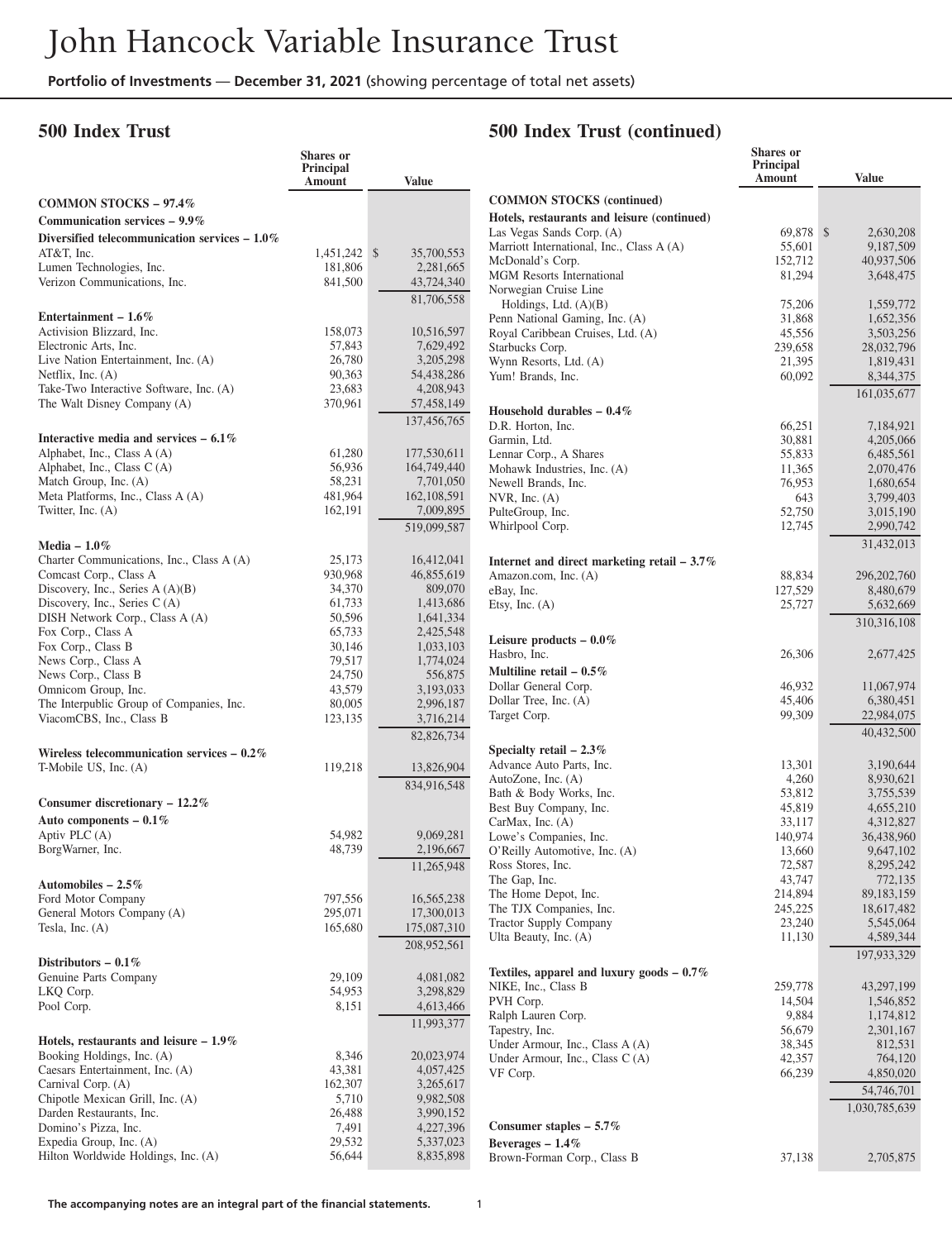**Shares or**

#### **500 Index Trust (continued)**

#### **500 Index Trust (continued)**

|                                                              | Principal<br>Amount | <b>Value</b>              |                                                               |
|--------------------------------------------------------------|---------------------|---------------------------|---------------------------------------------------------------|
| <b>COMMON STOCKS</b> (continued)                             |                     |                           | <b>COMMON STOCKS (continu</b>                                 |
| Beverages (continued)                                        |                     |                           | Oil, gas and consumable fuels                                 |
| Constellation Brands, Inc., Class A                          | 33,187 \$           | 8,328,941                 | Occidental Petroleum Corp.                                    |
| Molson Coors Beverage Company, Class B                       | 38,292              | 1,774,834                 | ONEOK, Inc.                                                   |
| Monster Beverage Corp. (A)                                   | 76,324              | 7,330,157                 | Phillips 66                                                   |
| PepsiCo, Inc.<br>The Coca-Cola Company                       | 282,342<br>793,835  | 49,045,629<br>47,002,970  | Pioneer Natural Resources Com<br>The Williams Companies, Inc. |
|                                                              |                     | 116,188,406               | Valero Energy Corp.                                           |
| Food and staples retailing $-1.4\%$                          |                     |                           |                                                               |
| Costco Wholesale Corp.                                       | 89,853              | 51,009,548                |                                                               |
| Sysco Corp.                                                  | 103,982             | 8,167,786                 | Financials $-10.4\%$                                          |
| The Kroger Company                                           | 138,211             | 6,255,430                 | Banks $-3.9\%$                                                |
| Walgreens Boots Alliance, Inc.                               | 145,925             | 7,611,448                 | Bank of America Corp.                                         |
| Walmart, Inc.                                                | 290,471             | 42,028,249<br>115,072,461 | Citigroup, Inc.<br>Citizens Financial Group, Inc.             |
| Food products $-0.8\%$                                       |                     |                           | Comerica, Inc.                                                |
| Archer-Daniels-Midland Company                               | 113,694             | 7,684,577                 | Fifth Third Bancorp                                           |
| Campbell Soup Company                                        | 41,270              | 1,793,594                 | First Republic Bank                                           |
| Conagra Brands, Inc.                                         | 97,630              | 3,334,065                 | Huntington Bancshares, Inc.                                   |
| General Mills, Inc.                                          | 123,229             | 8,303,170                 | JPMorgan Chase & Co.                                          |
| Hormel Foods Corp.                                           | 57,293              | 2,796,471                 | KeyCorp                                                       |
| Kellogg Company                                              | 51,964              | 3,347,521                 | M&T Bank Corp.                                                |
| Lamb Weston Holdings, Inc.                                   | 29,496              | 1,869,456                 | People's United Financial, Inc.                               |
| McCormick & Company, Inc.                                    | 50,650              | 4,893,297                 | Regions Financial Corp.                                       |
| Mondelez International, Inc., Class A<br>The Hershey Company | 284,114<br>29,559   | 18,839,599                | Signature Bank<br>SVB Financial Group (A)                     |
| The J.M. Smucker Company                                     | 22,021              | 5,718,780<br>2,990,892    | The PNC Financial Services Gro                                |
| The Kraft Heinz Company                                      | 144,293             | 5,180,119                 | Truist Financial Corp.                                        |
| Tyson Foods, Inc., Class A                                   | 59,923              | 5,222,889                 | U.S. Bancorp                                                  |
|                                                              |                     | 71,974,430                | Wells Fargo & Company                                         |
| Household products $-1.3\%$                                  |                     |                           | Zions Bancorp NA                                              |
| Church & Dwight Company, Inc.                                | 49,908              | 5,115,570                 |                                                               |
| Colgate-Palmolive Company                                    | 171,449             | 14,631,458                | Capital markets $-2.9\%$                                      |
| Kimberly-Clark Corp.                                         | 68,449              | 9,782,731                 | Ameriprise Financial, Inc.                                    |
| The Clorox Company                                           | 24,962              | 4,352,374                 | BlackRock, Inc.                                               |
| The Procter & Gamble Company                                 | 493,387             | 80,708,245                | Cboe Global Markets, Inc.<br>CME Group, Inc.                  |
| Personal products $-0.2\%$                                   |                     | 114,590,378               | FactSet Research Systems, Inc.                                |
| The Estee Lauder Companies, Inc.,                            |                     |                           | Franklin Resources, Inc.                                      |
| Class A                                                      | 47,134              | 17,449,007                | Intercontinental Exchange, Inc.                               |
| Tobacco $-0.6\%$                                             |                     |                           | Invesco, Ltd.                                                 |
| Altria Group, Inc.                                           | 374,818             | 17,762,625                | MarketAxess Holdings, Inc.                                    |
| Philip Morris International, Inc.                            | 316,782             | 30,094,290                | Moody's Corp.<br>Morgan Stanley                               |
|                                                              |                     | 47,856,915                | MSCI, Inc.                                                    |
|                                                              |                     | 483, 131, 597             | Nasdaq, Inc.                                                  |
| Energy $-2.6\%$                                              |                     |                           | Northern Trust Corp.                                          |
| Energy equipment and services $-0.2\%$                       |                     |                           | Raymond James Financial, Inc.                                 |
| <b>Baker Hughes Company</b>                                  | 179,896             | 4,328,298                 | S&P Global, Inc.                                              |
| <b>Halliburton Company</b>                                   | 180,998             | 4,139,424                 | State Street Corp.                                            |
| Schlumberger NV                                              | 284,239             | 8,512,958                 | T. Rowe Price Group, Inc.                                     |
|                                                              |                     | 16,980,680                | The Bank of New York Mellon<br>The Charles Schwab Corp.       |
| Oil, gas and consumable fuels $-2.4\%$                       |                     |                           | The Goldman Sachs Group, Inc.                                 |
| APA Corp.                                                    | 76,835              | 2,066,093                 |                                                               |
| Chevron Corp.                                                | 393,078             | 46,127,703                | Consumer finance $-0.5\%$                                     |
| ConocoPhillips                                               | 268,729             | 19,396,859                | American Express Company                                      |
| Coterra Energy, Inc.                                         | 166,639             | 3,166,141                 | Capital One Financial Corp.                                   |
| Devon Energy Corp.                                           | 127,972             | 5,637,167                 | Discover Financial Services                                   |
| Diamondback Energy, Inc.                                     | 34,592              | 3,730,747                 | Synchrony Financial                                           |
| EOG Resources, Inc.                                          | 118,672             | 10,541,634                |                                                               |
| Exxon Mobil Corp.                                            | 860,494             | 52,653,628                |                                                               |
| Hess Corp.                                                   | 56,019              | 4, 147, 087               | Diversified financial services -                              |
| Kinder Morgan, Inc.                                          | 396,186             | 6,283,510                 | Berkshire Hathaway, Inc., Class                               |
| Marathon Oil Corp.                                           | 160,247             | 2,631,256                 | Insurance $-1.8\%$                                            |
| Marathon Petroleum Corp.                                     | 125,818             | 8,051,094                 | Aflac, Inc.                                                   |

|                                                       | <b>Shares</b> or<br><b>Principal</b><br>Amount | <b>Value</b>              |
|-------------------------------------------------------|------------------------------------------------|---------------------------|
| <b>COMMON STOCKS</b> (continued)                      |                                                |                           |
| Oil, gas and consumable fuels (continued)             |                                                |                           |
| Occidental Petroleum Corp.                            | 180,297                                        | \$<br>5,226,810           |
| ONEOK, Inc.                                           | 90,583                                         | 5,322,657                 |
| Phillips 66<br>Pioneer Natural Resources Company      | 89,024<br>46,115                               | 6,450,679                 |
| The Williams Companies, Inc.                          | 246,946                                        | 8,387,396<br>6,430,474    |
| Valero Energy Corp.                                   | 83,095                                         | 6,241,265                 |
|                                                       |                                                | 202,492,200               |
|                                                       |                                                | 219,472,880               |
| Financials $-10.4\%$                                  |                                                |                           |
| Banks $-3.9\%$                                        |                                                |                           |
| Bank of America Corp.                                 | 1,466,663                                      | 65,251,837                |
| Citigroup, Inc.<br>Citizens Financial Group, Inc.     | 403,692<br>86,604                              | 24,378,960<br>4,092,039   |
| Comerica, Inc.                                        | 27,221                                         | 2,368,227                 |
| Fifth Third Bancorp                                   | 140,392                                        | 6,114,072                 |
| First Republic Bank                                   | 37,019                                         | 7,644,794                 |
| Huntington Bancshares, Inc.                           | 300,118                                        | 4,627,820                 |
| JPMorgan Chase & Co.                                  | 601,678                                        | 95,275,711                |
| KeyCorp                                               | 183,844                                        | 4,252,312                 |
| M&T Bank Corp.<br>People's United Financial, Inc.     | 26,154<br>86,983                               | 4,016,731<br>1,550,037    |
| Regions Financial Corp.                               | 194,015                                        | 4,229,527                 |
| Signature Bank                                        | 12,323                                         | 3,986,121                 |
| SVB Financial Group (A)                               | 11,924                                         | 8,087,334                 |
| The PNC Financial Services Group, Inc.                | 86,382                                         | 17,321,319                |
| Truist Financial Corp.                                | 271,312                                        | 15,885,318                |
| U.S. Bancorp                                          | 274,229                                        | 15,403,443                |
| Wells Fargo & Company<br>Zions Bancorp NA             | 811,687<br>32,941                              | 38,944,742<br>2,080,554   |
|                                                       |                                                | 325,510,898               |
| Capital markets $-2.9\%$                              |                                                |                           |
| Ameriprise Financial, Inc.                            | 23,119                                         | 6,974,078                 |
| BlackRock, Inc.                                       | 29,079                                         | 26,623,569                |
| Cboe Global Markets, Inc.                             | 21,672                                         | 2,826,029                 |
| CME Group, Inc.                                       | 72,996                                         | 16,676,666                |
| FactSet Research Systems, Inc.                        | 7,673                                          | 3,729,155                 |
| Franklin Resources, Inc.                              | 57,236                                         | 1,916,834                 |
| Intercontinental Exchange, Inc.<br>Invesco, Ltd.      | 114,464<br>69,397                              | 15,655,241<br>1,597,519   |
| MarketAxess Holdings, Inc.                            | 7,724                                          | 3,176,649                 |
| Moody's Corp.                                         | 32,926                                         | 12,860,237                |
| Morgan Stanley                                        | 292,315                                        | 28,693,640                |
| MSCI, Inc.                                            | 16,757                                         | 10,266,846                |
| Nasdaq, Inc.                                          | 23,790                                         | 4,996,138                 |
| Northern Trust Corp.<br>Raymond James Financial, Inc. | 42,357<br>37,644                               | 5,066,321<br>3,779,458    |
| S&P Global, Inc.                                      | 48,985                                         | 23,117,491                |
| State Street Corp.                                    | 74,316                                         | 6,911,388                 |
| T. Rowe Price Group, Inc.                             | 46,126                                         | 9,070,217                 |
| The Bank of New York Mellon Corp.                     | 154,502                                        | 8,973,476                 |
| The Charles Schwab Corp.                              | 305,132                                        | 25,661,601                |
| The Goldman Sachs Group, Inc.                         | 69,142                                         | 26,450,272<br>245,022,825 |
| Consumer finance $-0.5\%$                             |                                                |                           |
| American Express Company                              | 127,815                                        | 20,910,534                |
| Capital One Financial Corp.                           | 86,565                                         | 12,559,716                |
| Discover Financial Services                           | 58,749                                         | 6,789,034                 |
| Synchrony Financial                                   | 110,579                                        | 5,129,760                 |
|                                                       |                                                | 45,389,044                |
| Diversified financial services $-1.3\%$               |                                                |                           |
| Berkshire Hathaway, Inc., Class B (A)                 | 372,849                                        | 111,481,851               |
| Insurance $-1.8\%$                                    |                                                |                           |
| Aflac, Inc.                                           | 125,425                                        | 7,323,566                 |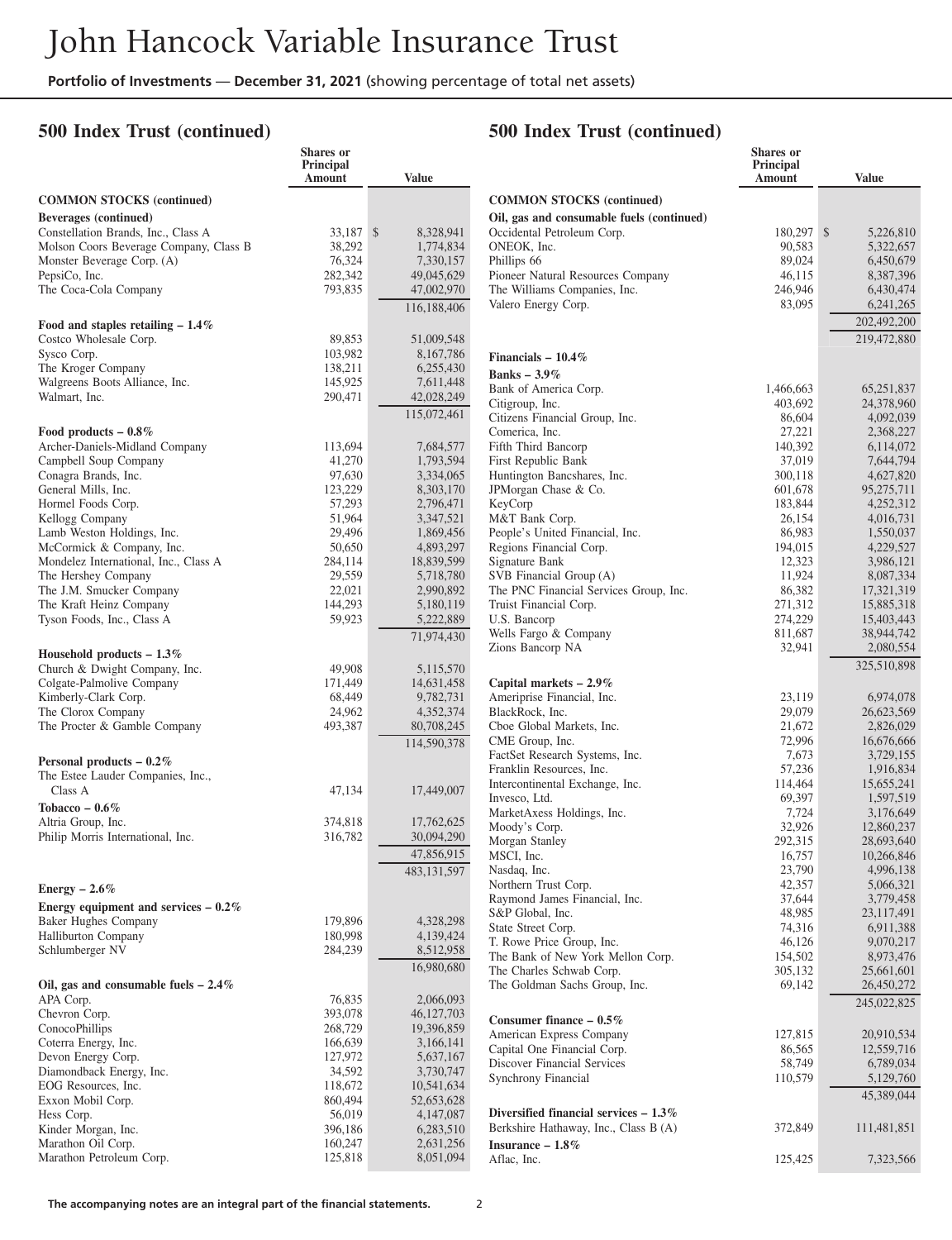#### **500 Index Trust (continued)**

# **500 Index Trust (continued)**

**Shares or**

|                                                               | <b>Shares</b> or<br>Principal<br>Amount | <b>Value</b>            |
|---------------------------------------------------------------|-----------------------------------------|-------------------------|
| <b>COMMON STOCKS (continued)</b>                              |                                         |                         |
| Insurance (continued)                                         |                                         |                         |
| American International Group, Inc.                            | 169,174                                 | \$<br>9,619,234         |
| Aon PLC, Class A                                              | 44,886                                  | 13,490,936              |
| Arthur J. Gallagher & Company                                 | 42,023                                  | 7,130,042               |
| Assurant, Inc.<br>Brown & Brown, Inc.                         | 11,954<br>47,508                        | 1,863,150<br>3,338,862  |
| Chubb, Ltd.                                                   | 87,619                                  | 16,937,629              |
| Cincinnati Financial Corp.                                    | 30,468                                  | 3,471,219               |
| Everest Re Group, Ltd.                                        | 8,104                                   | 2,219,848               |
| Globe Life, Inc.                                              | 19,021                                  | 1,782,648               |
| Lincoln National Corp.                                        | 35,905                                  | 2,450,875               |
| Loews Corp.                                                   | 41,311                                  | 2,386,123               |
| Marsh & McLennan Companies, Inc.                              | 102,974                                 | 17,898,941              |
| MetLife, Inc.                                                 | 144,037                                 | 9,000,872               |
| Principal Financial Group, Inc.<br>Prudential Financial, Inc. | 50,733                                  | 3,669,518               |
| The Allstate Corp.                                            | 76,340<br>57,953                        | 8,263,042<br>6,818,170  |
| The Hartford Financial Services                               |                                         |                         |
| Group, Inc.                                                   | 70,567                                  | 4,871,946               |
| The Progressive Corp.                                         | 118,938                                 | 12,208,986              |
| The Travelers Companies, Inc.                                 | 49,172                                  | 7,691,976               |
| W.R. Berkley Corp.                                            | 28,506                                  | 2,348,609               |
| Willis Towers Watson PLC                                      | 25,190                                  | 5,982,373               |
|                                                               |                                         | 150,768,565             |
|                                                               |                                         | 878, 173, 183           |
| Health care $-13.0\%$                                         |                                         |                         |
| Biotechnology $-1.7\%$                                        |                                         |                         |
| AbbVie, Inc.                                                  | 361,059                                 | 48,887,389              |
| Amgen, Inc.                                                   | 114,308                                 | 25,715,871              |
| Biogen, Inc. $(A)$                                            | 30,292                                  | 7,267,657               |
| Gilead Sciences, Inc.<br>Incyte Corp. (A)                     | 254,843<br>38,153                       | 18,504,150<br>2,800,430 |
| Moderna, Inc. (A)                                             | 72,238                                  | 18,347,007              |
| Regeneron Pharmaceuticals, Inc. (A)                           | 21,363                                  | 13,491,162              |
| Vertex Pharmaceuticals, Inc. (A)                              | 51,576                                  | 11,326,090              |
|                                                               |                                         | 146, 339, 756           |
| Health care equipment and supplies $-2.9\%$                   |                                         |                         |
| <b>Abbott Laboratories</b>                                    | 360,334                                 | 50,713,407              |
| ABIOMED, Inc. (A)                                             | 9,224                                   | 3,312,984               |
| Align Technology, Inc. (A)                                    | 14,935                                  | 9,814,983               |
| Baxter International, Inc.<br>Becton, Dickinson and Company   | 101,609<br>58,373                       | 8,722,117<br>14,679,642 |
| Boston Scientific Corp. (A)                                   | 289,406                                 | 12,293,967              |
| Dentsply Sirona, Inc.                                         | 44,422                                  | 2,478,303               |
| DexCom, Inc. (A)                                              | 19,665                                  | 10,559,122              |
| Edwards Lifesciences Corp. (A)                                | 126,695                                 | 16,413,337              |
| Hologic, Inc. (A)                                             | 51,523                                  | 3,944,601               |
| IDEXX Laboratories, Inc. (A)                                  | 17,292                                  | 11,386,090              |
| Intuitive Surgical, Inc. (A)                                  | 72,501                                  | 26,049,609              |
| Medtronic PLC<br>ResMed, Inc.                                 | 275,477                                 | 28,498,096              |
| <b>STERIS PLC</b>                                             | 29,577<br>20,277                        | 7,704,217<br>4,935,625  |
| Stryker Corp.                                                 | 68,216                                  | 18,242,323              |
| Teleflex, Inc.                                                | 9,513                                   | 3,124,830               |
| The Cooper Companies, Inc.                                    | 10,010                                  | 4, 193, 589             |
| Zimmer Biomet Holdings, Inc.                                  | 42,448                                  | 5,392,594               |
|                                                               |                                         | 242,459,436             |
| Health care providers and services $-2.7\%$                   |                                         |                         |
| AmerisourceBergen Corp.<br>Anthem, Inc.                       | 30,408<br>49,557                        | 4,040,919<br>22,971,652 |
| Cardinal Health, Inc.                                         | 58,974                                  | 3,036,571               |
| Centene Corp. (A)                                             | 118,507                                 | 9,764,977               |
| Cigna Corp.                                                   | 67,512                                  | 15,502,781              |
| CVS Health Corp.                                              | 268,211                                 | 27,668,647              |
| DaVita, Inc. (A)                                              | 13,633                                  | 1,550,890               |

|                                                                    | Principal<br>Amount | <b>Value</b>             |
|--------------------------------------------------------------------|---------------------|--------------------------|
| <b>COMMON STOCKS</b> (continued)                                   |                     |                          |
| Health care providers and services (continued)                     |                     |                          |
| HCA Healthcare, Inc.                                               | 48,803              | \$<br>12,538,467         |
| Henry Schein, Inc. (A)                                             | 28,393              | 2,201,309                |
| Humana, Inc.<br>Laboratory Corp. of America Holdings (A)           | 26,119<br>19,655    | 12,115,559<br>6,175,798  |
| McKesson Corp.                                                     | 31,438              | 7,814,544                |
| Quest Diagnostics, Inc.                                            | 24,834              | 4,296,530                |
| UnitedHealth Group, Inc.                                           | 191,653             | 96,236,637               |
| Universal Health Services, Inc., Class B                           | 15,422              | 1,999,617                |
|                                                                    |                     | 227,914,898              |
| Health care technology $-0.1\%$<br>Cerner Corp.                    | 60,079              | 5,579,537                |
| Life sciences tools and services $-2.0\%$                          |                     |                          |
| Agilent Technologies, Inc.                                         | 61,676              | 9,846,573                |
| Bio-Rad Laboratories, Inc., Class A (A)                            | 4,368               | 3,300,330                |
| Bio-Techne Corp.                                                   | 7,905               | 4,089,573                |
| Charles River Laboratories<br>International, Inc. (A)              | 10,243              | 3,859,358                |
| Danaher Corp.                                                      | 129,916             | 42,743,663               |
| Illumina, Inc. (A)                                                 | 31,856              | 12,119,297               |
| IQVIA Holdings, Inc. (A)                                           | 38,946              | 10,988,224               |
| Mettler-Toledo International, Inc. (A)                             | 4,699               | 7,975,190                |
| PerkinElmer, Inc.                                                  | 25,714              | 5,170,057                |
| Thermo Fisher Scientific, Inc.                                     | 80,336              | 53,603,393               |
| Waters Corp. (A)                                                   | 12,472              | 4,647,067                |
| West Pharmaceutical Services, Inc.                                 | 15,037              | 7,052,503<br>165,395,228 |
| Pharmaceuticals $-3.6\%$                                           |                     |                          |
| Bristol-Myers Squibb Company                                       | 451,656             | 28,160,752               |
| Catalent, Inc. $(A)$                                               | 34,623              | 4,432,783                |
| Eli Lilly & Company                                                | 161,377             | 44,575,555               |
| Johnson & Johnson                                                  | 536,490             | 91,777,344               |
| Merck & Company, Inc.                                              | 514,515             | 39,432,430               |
| Organon & Company                                                  | 51,529              | 1,569,058                |
| Pfizer, Inc.                                                       | 1,143,733           | 67,537,434               |
| Viatris, Inc.<br>Zoetis, Inc.                                      | 245,795<br>96,332   | 3,325,606<br>23,507,898  |
|                                                                    |                     | 304,318,860              |
|                                                                    |                     | 1,092,007,715            |
| Industrials $-7.6\%$                                               |                     |                          |
| Aerospace and defense $-1.3\%$                                     |                     |                          |
| General Dynamics Corp.                                             | 47,159              | 9,831,237                |
| Howmet Aerospace, Inc.                                             | 78,461              | 2,497,414                |
| Huntington Ingalls Industries, Inc.<br>L3Harris Technologies, Inc. | 8,159               | 1,523,612                |
| Lockheed Martin Corp.                                              | 39,699<br>50,094    | 8,465,415<br>17,803,909  |
| Northrop Grumman Corp.                                             | 30,590              | 11,840,471               |
| Raytheon Technologies Corp.                                        | 306,484             | 26,376,013               |
| Textron, Inc.                                                      | 45,557              | 3,517,000                |
| The Boeing Company (A)                                             | 111,990             | 22,545,827               |
| TransDigm Group, Inc. (A)                                          | 10,642              | 6,771,292                |
|                                                                    |                     | 111,172,190              |
| Air freight and logistics $-0.6\%$<br>CH Robinson Worldwide, Inc.  | 26,771              | 2,881,363                |
| Expeditors International of                                        |                     |                          |
| Washington, Inc.                                                   | 34,531              | 4,637,168                |
| FedEx Corp.                                                        | 49,993              | 12,930,190               |
| United Parcel Service, Inc., Class B                               | 148,029             | 31,728,536               |
|                                                                    |                     | 52, 177, 257             |
| Airlines – $0.2\%$<br>Alaska Air Group, Inc. (A)                   | 25,454              | 1,326,153                |
| American Airlines Group, Inc. (A)                                  | 131,599             | 2,363,518                |
| Delta Air Lines, Inc. (A)                                          | 130,066             | 5,082,979                |
| Southwest Airlines Company (A)                                     | 120,255             | 5, 151, 724              |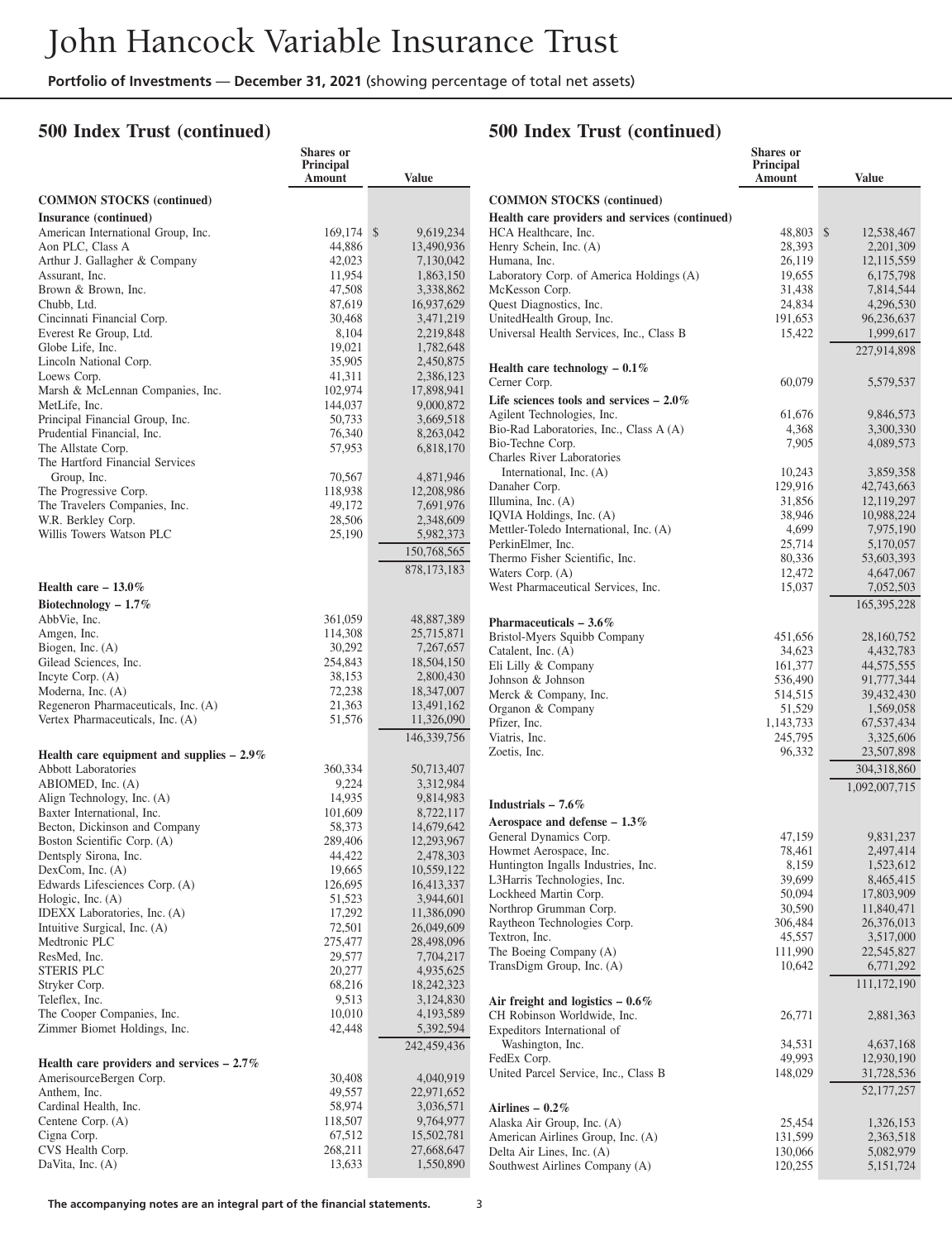**Shares or**

#### **500 Index Trust (continued)**

#### **500 Index Trust (continued)**

**Shares or Principal**

|                                           | onarcs of<br>Principal<br>Amount | <b>Value</b>            |                                                                               | onares of<br>Principal<br>Amount | <b>Value</b>             |
|-------------------------------------------|----------------------------------|-------------------------|-------------------------------------------------------------------------------|----------------------------------|--------------------------|
| <b>COMMON STOCKS (continued)</b>          |                                  |                         | <b>COMMON STOCKS</b> (continued)                                              |                                  |                          |
| Airlines (continued)                      |                                  |                         | Road and rail (continued)                                                     |                                  |                          |
| United Airlines Holdings, Inc. (A)        | 65,776 \$                        | 2,879,673               | JB Hunt Transport Services, Inc.                                              | $17,105$ \$                      | 3,496,262                |
|                                           |                                  | 16,804,047              | Norfolk Southern Corp.                                                        | 49,351                           | 14,692,286               |
| Building products $-0.5\%$                |                                  |                         | Old Dominion Freight Line, Inc.                                               | 19,067                           | 6,833,231                |
| A.O. Smith Corp.                          | 27,073                           | 2,324,217               | Union Pacific Corp.                                                           | 130,873                          | 32,970,835               |
| Allegion PLC                              | 18,231                           | 2,414,514               |                                                                               |                                  | 74,971,157               |
| Carrier Global Corp.                      | 176,365                          | 9,566,038               | Trading companies and distributors $-0.2\%$                                   |                                  |                          |
| Fortune Brands Home & Security, Inc.      | 28,025                           | 2,995,873               | Fastenal Company                                                              | 116,818                          | 7,483,361                |
| Johnson Controls International PLC        | 144,763                          | 11,770,680              | United Rentals, Inc. (A)                                                      | 14,714                           | 4,889,315                |
| Masco Corp.                               | 50,237                           | 3,527,642               | W.W. Grainger, Inc.                                                           | 8,891                            | 4,607,672                |
| Trane Technologies PLC                    | 48,295                           | 9,757,039               |                                                                               |                                  | 16,980,348               |
|                                           |                                  | 42,356,003              |                                                                               |                                  | 639,368,687              |
| Commercial services and supplies $-0.4\%$ |                                  |                         | Information technology $-28.4\%$                                              |                                  |                          |
| Cintas Corp.                              | 17,789                           | 7,883,551               | Communications equipment $-0.9\%$                                             |                                  |                          |
| Copart, Inc. (A)                          | 43,277                           | 6,561,659               | Arista Networks, Inc. (A)                                                     | 45,532                           | 6,545,225                |
| Republic Services, Inc.                   | 42,708                           | 5,955,631               | Cisco Systems, Inc.                                                           | 860,625                          | 54,537,806               |
| Rollins, Inc.                             | 46,008                           | 1,573,934               | $F5$ , Inc. $(A)$                                                             | 12,259                           | 2,999,900                |
| Waste Management, Inc.                    | 78,743                           | 13, 142, 207            | Juniper Networks, Inc.                                                        | 66,088                           | 2,360,002                |
|                                           |                                  | 35,116,982              | Motorola Solutions, Inc.                                                      | 34,416                           | 9,350,827                |
| Construction and engineering $-0.1\%$     |                                  |                         |                                                                               |                                  | 75,793,760               |
| Quanta Services, Inc.                     | 28,283                           | 3,242,929               | Electronic equipment, instruments and components $-0.7\%$                     |                                  |                          |
| Electrical equipment $-0.5\%$             |                                  |                         | Amphenol Corp., Class A                                                       | 121,584                          | 10,633,737               |
| AMETEK, Inc.                              | 46,994                           | 6,909,998               | CDW Corp.                                                                     | 27,947                           | 5,722,987                |
| Eaton Corp. PLC                           | 81,018                           | 14,001,531              | Corning, Inc.                                                                 | 156,228                          | 5,816,368                |
| Emerson Electric Company                  | 121,506                          | 11,296,413              | IPG Photonics Corp. (A)                                                       | 7,285                            | 1,254,040                |
| Generac Holdings, Inc. (A)                | 12,830                           | 4,515,134               | Keysight Technologies, Inc. (A)                                               | 37,445                           | 7,732,767                |
| Rockwell Automation, Inc.                 | 23,583                           | 8,226,930               | TE Connectivity, Ltd.                                                         | 66,667                           | 10,756,054               |
|                                           |                                  | 44,950,006              | Teledyne Technologies, Inc. (A)                                               | 9,473                            | 4,138,659                |
| Industrial conglomerates $-1.0\%$         |                                  |                         | Trimble, Inc. $(A)$                                                           | 51,143                           | 4,459,158                |
| 3M Company                                | 117,611                          | 20,891,242              | Zebra Technologies Corp., Class A (A)                                         | 10,854                           | 6,460,301                |
| General Electric Company                  | 223,106                          | 21,076,824              |                                                                               |                                  | 56,974,071               |
| Honeywell International, Inc.             | 140,327                          | 29,259,583              | IT services $-4.3\%$                                                          |                                  |                          |
| Roper Technologies, Inc.                  | 21,428                           | 10,539,576              | Accenture PLC, Class A                                                        | 128,892                          | 53,432,179               |
|                                           |                                  | 81,767,225              | Akamai Technologies, Inc. (A)                                                 | 33,096                           | 3,873,556                |
| Machinery $-1.5\%$                        |                                  |                         | Automatic Data Processing, Inc.                                               | 85,993                           | 21,204,154               |
| Caterpillar, Inc.                         | 110,069                          | 22,755,665              | Broadridge Financial Solutions, Inc.<br>Cognizant Technology Solutions Corp., | 23,612                           | 4,316,746                |
| Cummins, Inc.                             | 29,189                           | 6,367,288               | Class A                                                                       | 106,830                          | 9,477,958                |
| Deere & Company                           | 57,698<br>29,261                 | 19,784,067<br>5,313,798 | DXC Technology Company (A)                                                    | 51,201                           | 1,648,160                |
| Dover Corp.<br>Fortive Corp.              | 72,845                           | 5,557,345               | EPAM Systems, Inc. (A)                                                        | 11,569                           | 7,733,298                |
| <b>IDEX</b> Corp.                         | 15,447                           | 3,650,435               | Fidelity National Information Services, Inc.                                  | 123,268                          | 13,454,702               |
| Illinois Tool Works, Inc.                 | 58,257                           | 14,377,828              | Fiserv, Inc. $(A)$                                                            | 121,137                          | 12,572,809               |
| Ingersoll Rand, Inc.                      | 82,354                           | 5,095,242               | FleetCor Technologies, Inc. (A)                                               | 16,790                           | 3,758,274                |
| Otis Worldwide Corp.                      | 86,745                           | 7,552,887               | Gartner, Inc. (A)                                                             | 17,002                           | 5,684,109                |
| PACCAR, Inc.                              | 70,565                           | 6,228,067               | Global Payments, Inc.                                                         | 59,706                           | 8,071,057                |
| Parker-Hannifin Corp.                     | 26,231                           | 8,344,606               | IBM Corp.                                                                     | 182,182                          | 24,350,446               |
| Pentair PLC                               | 33,712                           | 2,461,987               | Jack Henry & Associates, Inc.                                                 | 15,098                           | 2,521,215                |
| Snap-on, Inc.                             | 10,970                           | 2,362,719               | Mastercard, Inc., Class A                                                     | 177,067                          | 63, 623, 714             |
| Stanley Black & Decker, Inc.              | 33,123                           | 6,247,660               | Paychex, Inc.                                                                 | 65,092                           | 8,885,058                |
| Wabtec Corp.                              | 38,422                           | 3,539,050               | PayPal Holdings, Inc. (A)                                                     | 238,831<br>19,783                | 45,038,750<br>5,021,321  |
| Xylem, Inc.                               | 36,619                           | 4,391,350               | VeriSign, Inc. $(A)$<br>Visa, Inc., Class A                                   | 341,602                          | 74,028,569               |
|                                           |                                  | 124,029,994             |                                                                               |                                  |                          |
| Professional services $-0.4\%$            |                                  |                         |                                                                               |                                  | 368,696,075              |
| Equifax, Inc.                             | 24,764                           | 7,250,652               | Semiconductors and semiconductor equipment $-6.2\%$                           |                                  |                          |
| IHS Markit, Ltd.                          | 81,020                           | 10,769,178              | Advanced Micro Devices, Inc. (A)                                              | 246,542                          | 35,477,394               |
| Jacobs Engineering Group, Inc.            | 26,487                           | 3,687,785               | Analog Devices, Inc.                                                          | 109,330<br>183,795               | 19,216,934               |
| Leidos Holdings, Inc.                     | 28,774                           | 2,558,009               | Applied Materials, Inc.<br>Broadcom, Inc.                                     | 83,777                           | 28,921,981<br>55,746,054 |
| Nielsen Holdings PLC                      | 72,928                           | 1,495,753               | Enphase Energy, Inc. (A)                                                      | 27,362                           | 5,005,604                |
| Robert Half International, Inc.           | 22,758<br>32,795                 | 2,537,972               | Intel Corp.                                                                   | 829,415                          | 42,714,873               |
| Verisk Analytics, Inc.                    |                                  | 7,501,200               | KLA Corp.                                                                     | 31,045                           | 13,352,765               |
|                                           |                                  | 35,800,549              | Lam Research Corp.                                                            | 28,615                           | 20,578,477               |
| Road and rail $-0.9\%$                    |                                  |                         | Microchip Technology, Inc.                                                    | 114,171                          | 9,939,727                |
| CSX Corp.                                 | 451,557                          | 16,978,543              | Micron Technology, Inc.                                                       | 228,815                          | 21,314,117               |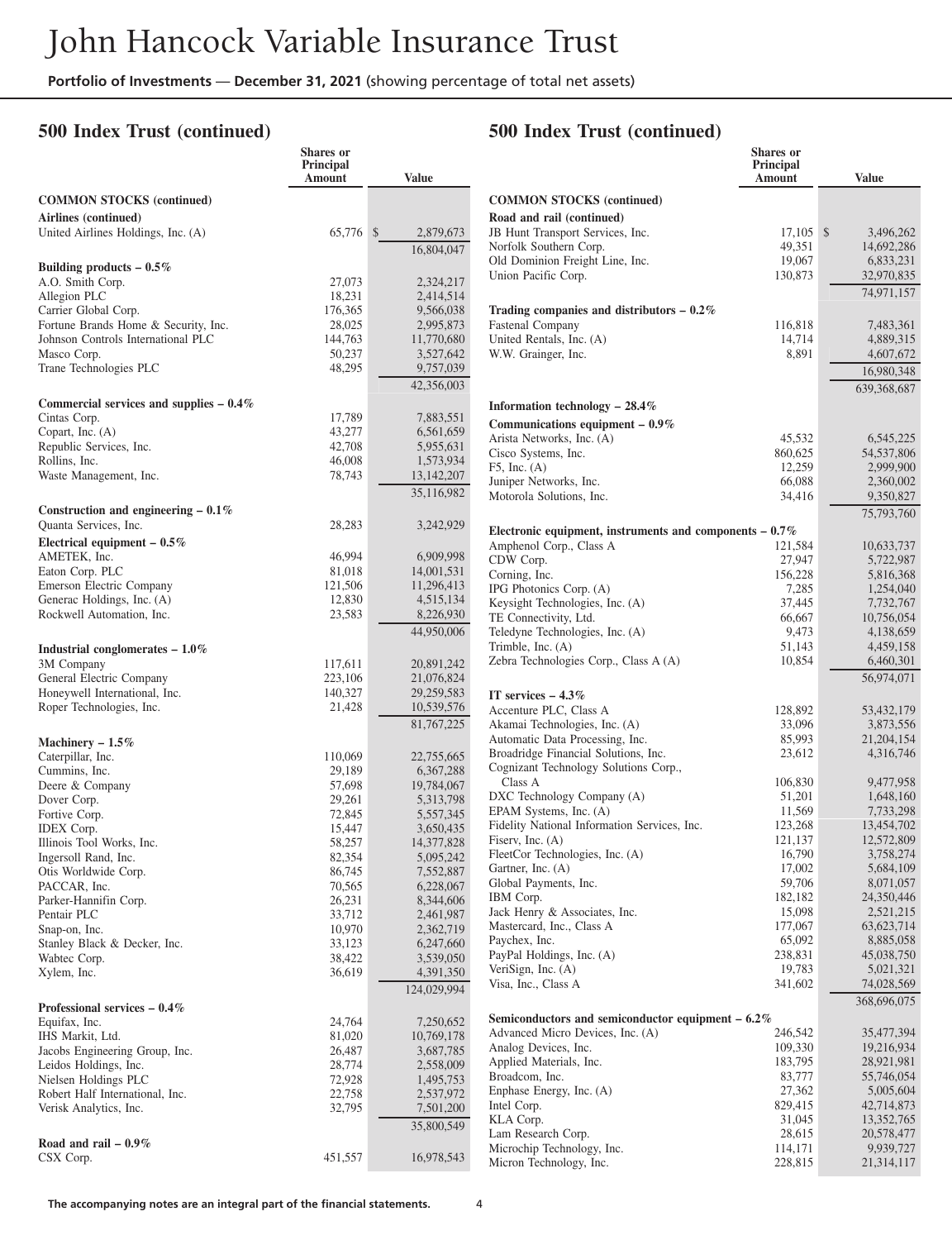### **500 Index Trust (continued)**

|                                                        | Shares or                  |                         |
|--------------------------------------------------------|----------------------------|-------------------------|
|                                                        | Principal<br><b>Amount</b> | <b>Value</b>            |
|                                                        |                            |                         |
| <b>COMMON STOCKS</b> (continued)                       |                            |                         |
| Semiconductors and semiconductor equipment (continued) |                            |                         |
| Monolithic Power Systems, Inc.                         | 8,773                      | \$<br>4,327,984         |
| NVIDIA Corp.                                           | 509,181                    | 149,755,224             |
| NXP Semiconductors NV                                  | 53,890                     | 12,275,064              |
| Qorvo, Inc. (A)                                        | 22,590                     | 3,532,850               |
| QUALCOMM, Inc.<br>Skyworks Solutions, Inc.             | 227,985<br>33,567          | 41,691,617<br>5,207,584 |
| SolarEdge Technologies, Inc. (A)                       | 10,695                     | 3,000,696               |
| Teradyne, Inc.                                         | 33,532                     | 5,483,488               |
| Texas Instruments, Inc.                                | 187,647                    | 35,365,830              |
| Xilinx, Inc.                                           | 50,299                     | 10,664,897              |
|                                                        |                            | 523, 573, 160           |
| Software $-9.3\%$                                      |                            |                         |
| Adobe, Inc. (A)                                        | 96,831                     | 54,908,987              |
| ANSYS, Inc. $(A)$                                      | 17,735                     | 7,113,863               |
| Autodesk, Inc. (A)                                     | 44,719                     | 12,574,536              |
| Cadence Design Systems, Inc. (A)                       | 56,257                     | 10,483,492              |
| Ceridian HCM Holding, Inc. (A)                         | 27,414                     | 2,863,666               |
| Citrix Systems, Inc.                                   | 25,251                     | 2,388,492               |
| Fortinet, Inc. (A)                                     | 27,552                     | 9,902,189               |
| Intuit, Inc.                                           | 57,699                     | 37,113,151              |
| Microsoft Corp.                                        | 1,529,179                  | 514,293,481             |
| NortonLifeLock, Inc.                                   | 118,147                    | 3,069,459               |
| Oracle Corp.<br>Paycom Software, Inc. (A)              | 328,556<br>9,771           | 28,653,369              |
| PTC, Inc. (A)                                          | 21,473                     | 4,056,821<br>2,601,454  |
| salesforce.com, Inc. (A)                               | 199,452                    | 50,686,737              |
| ServiceNow, Inc. (A)                                   | 40,642                     | 26, 381, 129            |
| Synopsys, Inc. (A)                                     | 31,012                     | 11,427,922              |
| Tyler Technologies, Inc. (A)                           | 8,302                      | 4,466,061               |
|                                                        |                            | 782,984,809             |
| Technology hardware, storage and peripherals $-7.0\%$  |                            |                         |
| Apple, Inc.                                            | 3,174,353                  | 563,669,851             |
| Hewlett Packard Enterprise Company                     | 265,437                    | 4,185,941               |
| HP, Inc.                                               | 234,477                    | 8,832,749               |
| NetApp, Inc.                                           | 45,532                     | 4,188,489               |
| Seagate Technology Holdings PLC                        | 42,561                     | 4,808,542               |
| Western Digital Corp. (A)                              | 62,288                     | 4,061,800               |
|                                                        |                            | 589,747,372             |
|                                                        |                            | 2,397,769,247           |
| Materials $-2.5\%$                                     |                            |                         |
| Chemicals $-1.7\%$                                     |                            |                         |
| Air Products & Chemicals, Inc.                         | 44,994                     | 13,689,874              |
| Albemarle Corp.                                        | 23,771                     | 5,556,947               |
| Celanese Corp.                                         | 22,585                     | 3,795,635               |
| CF Industries Holdings, Inc.                           | 43,720                     | 3,094,502               |
| Corteva, Inc.                                          | 149,227                    | 7,055,453               |
| Dow, Inc.                                              | 151,582                    | 8,597,731               |
| DuPont de Nemours, Inc.                                | 106,314                    | 8,588,045               |
| Eastman Chemical Company                               | 27,599                     | 3,336,995               |
| Ecolab, Inc.                                           | 50,589                     | 11,867,674              |
| FMC Corp.<br>International Flavors & Fragrances, Inc.  | 26,159<br>52,304           | 2,874,613<br>7,879,598  |
| Linde PLC                                              | 104,240                    | 36,111,863              |
| LyondellBasell Industries NV, Class A                  | 53,714                     | 4,954,042               |
| PPG Industries, Inc.                                   | 48,244                     | 8,319,195               |
| The Mosaic Company                                     | 76,965                     | 3,023,955               |
| The Sherwin-Williams Company                           | 49,236                     | 17,338,950              |
|                                                        |                            | 146,085,072             |
| Construction materials $-0.1\%$                        |                            |                         |
| Martin Marietta Materials, Inc.                        | 12,678                     | 5,584,913               |
|                                                        |                            |                         |

# **500 Index Trust (continued)**

|                                                                        | <b>Shares</b> or<br><b>Principal</b><br>Amount | <b>Value</b>               |
|------------------------------------------------------------------------|------------------------------------------------|----------------------------|
| <b>COMMON STOCKS</b> (continued)<br>Construction materials (continued) |                                                |                            |
| Vulcan Materials Company                                               | 26,967                                         | $\mathbb{S}$<br>5,597,810  |
| Containers and packaging $-0.3\%$                                      |                                                | 11,182,723                 |
| Amcor PLC                                                              | 313,377                                        | 3,763,658                  |
| Avery Dennison Corp.                                                   | 16,846                                         | 3,648,338                  |
| Ball Corp.<br>International Paper Company                              | 66,385<br>79,439                               | 6,390,884<br>3,732,044     |
| Packaging Corp. of America                                             | 19,308                                         | 2,628,784                  |
| Sealed Air Corp.                                                       | 30,466                                         | 2,055,541                  |
| Westrock Company                                                       | 54,270                                         | 2,407,417                  |
|                                                                        |                                                | 24,626,666                 |
| Metals and mining $-0.4\%$<br>Freeport-McMoRan, Inc.                   | 298,392                                        | 12,451,898                 |
| Newmont Corp.                                                          | 162,427                                        | 10,073,723                 |
| Nucor Corp.                                                            | 57,443                                         | 6,557,118                  |
|                                                                        |                                                | 29,082,739                 |
|                                                                        |                                                | 210,977,200                |
| Real estate $-2.7\%$                                                   |                                                |                            |
| Equity real estate investment trusts $-2.6\%$                          |                                                |                            |
| Alexandria Real Estate Equities, Inc.<br>American Tower Corp.          | 29,297<br>92,510                               | 6,532,059<br>27,059,175    |
| AvalonBay Communities, Inc.                                            | 28,378                                         | 7,167,999                  |
| Boston Properties, Inc.                                                | 28,885                                         | 3,326,974                  |
| Crown Castle International Corp.                                       | 87,846                                         | 18,336,974                 |
| Digital Realty Trust, Inc.                                             | 57,439                                         | 10,159,236                 |
| Duke Realty Corp.<br>Equinix, Inc.                                     | 76,900<br>18,540                               | 5,047,716<br>15,681,874    |
| <b>Equity Residential</b>                                              | 69,260                                         | 6,268,030                  |
| Essex Property Trust, Inc.                                             | 13,219                                         | 4,656,128                  |
| Extra Space Storage, Inc.                                              | 27,197                                         | 6,166,376                  |
| Federal Realty Investment Trust                                        | 14,226                                         | 1,939,288                  |
| Healthpeak Properties, Inc.<br>Host Hotels $\&$ Resorts, Inc. (A)      | 109,548<br>145,119                             | 3,953,587<br>2,523,619     |
| Iron Mountain, Inc.                                                    | 58,834                                         | 3,078,783                  |
| Kimco Realty Corp.                                                     | 124,700                                        | 3,073,855                  |
| Mid-America Apartment Communities, Inc.                                | 23,582                                         | 5,410,654                  |
| Prologis, Inc.<br>Public Storage                                       | 150,257<br>30,986                              | 25, 297, 269<br>11,606,116 |
| Realty Income Corp.                                                    | 115,405                                        | 8,261,844                  |
| Regency Centers Corp.                                                  | 31,075                                         | 2,341,501                  |
| SBA Communications Corp.                                               | 22,267                                         | 8,662,308                  |
| Simon Property Group, Inc.                                             | 66,792                                         | 10,671,358                 |
| UDR, Inc.<br>Ventas, Inc.                                              | 60,802<br>79,976                               | 3,647,512<br>4,088,373     |
| Vornado Realty Trust                                                   | 32,316                                         | 1,352,748                  |
| Welltower, Inc.                                                        | 88,867                                         | 7,622,123                  |
| Weyerhaeuser Company                                                   | 152,398                                        | 6,275,750                  |
| Real estate management and development $-0.1\%$                        |                                                | 220,209,229                |
| CBRE Group, Inc., Class A (A)                                          | 68,240                                         | 7,404,722                  |
|                                                                        |                                                | 227,613,951                |
| Utilities $-2.4\%$                                                     |                                                |                            |
| Electric utilities $-1.6\%$                                            |                                                |                            |
| Alliant Energy Corp.                                                   | 50,866                                         | 3,126,733                  |
| American Electric Power Company, Inc.<br>Duke Energy Corp.             | 104,472<br>156,372                             | 9,294,874<br>16,403,423    |
| Edison International                                                   | 77,177                                         | 5,267,330                  |
| Entergy Corp.                                                          | 40,845                                         | 4,601,189                  |
| Evergy, Inc.                                                           | 46,606                                         | 3,197,638                  |
| <b>Eversource Energy</b>                                               | 69,847                                         | 6,354,680                  |
| Exelon Corp.<br>FirstEnergy Corp.                                      | 198,750<br>110,610                             | 11,479,800<br>4,600,270    |
| NextEra Energy, Inc.                                                   | 401,387                                        | 37,473,490                 |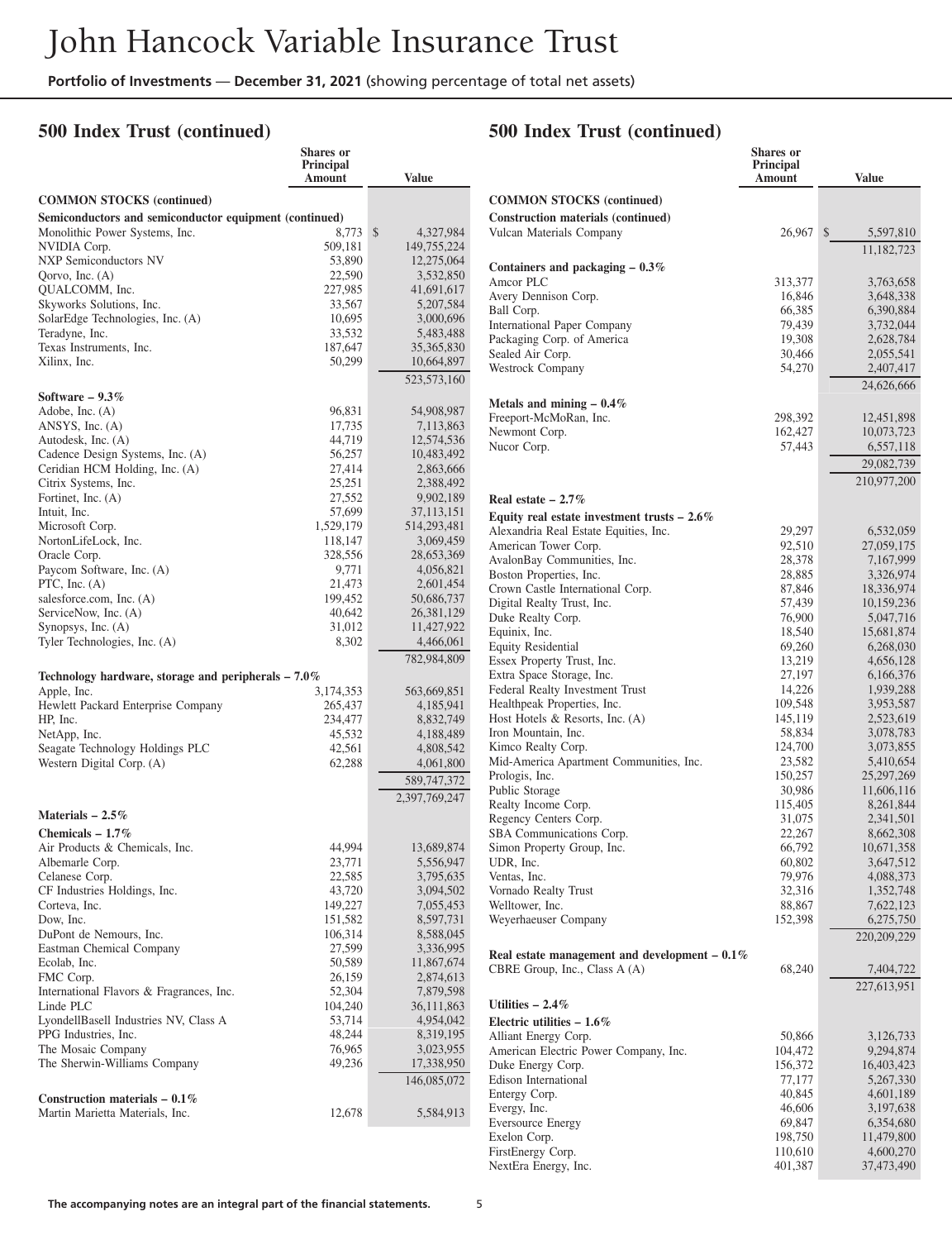**Shares or**

#### **500 Index Trust (continued)**

|                                                                    | Principal<br><b>Amount</b> |               | <b>Value</b>  |
|--------------------------------------------------------------------|----------------------------|---------------|---------------|
|                                                                    |                            |               |               |
| <b>COMMON STOCKS</b> (continued)                                   |                            |               |               |
| Electric utilities (continued)                                     |                            |               |               |
| NRG Energy, Inc.                                                   | 49,752                     | $\mathcal{S}$ | 2,143,316     |
| Pinnacle West Capital Corp.                                        | 22,924                     |               | 1,618,205     |
| PPL Corp.                                                          | 156,426                    |               | 4,702,166     |
| The Southern Company                                               | 215,212                    |               | 14,759,239    |
| Xcel Energy, Inc.                                                  | 109,440                    |               | 7,409,088     |
|                                                                    |                            |               | 132,431,441   |
| Gas utilities $-0.0\%$                                             |                            |               |               |
| Atmos Energy Corp.                                                 | 26,584                     |               | 2,785,206     |
| Independent power and renewable electricity producers -<br>$0.0\%$ |                            |               |               |
| The AES Corp.                                                      | 135,441                    |               | 3,291,216     |
| Multi-utilities $-0.7\%$                                           |                            |               |               |
| Ameren Corp.                                                       | 52,266                     |               | 4,652,197     |
| CenterPoint Energy, Inc.                                           | 129,183                    |               | 3,605,498     |
| CMS Energy Corp.                                                   | 58,874                     |               | 3,829,754     |
| Consolidated Edison, Inc.                                          | 71,827                     |               | 6,128,280     |
| Dominion Energy, Inc.                                              | 164,329                    |               | 12,909,686    |
| DTE Energy Company                                                 | 39,381                     |               | 4,707,605     |
| NiSource, Inc.                                                     | 79,760                     |               | 2,202,174     |
| Public Service Enterprise Group, Inc.                              | 102,761                    |               | 6,857,242     |
| Sempra Energy                                                      | 64,905                     |               | 8,585,633     |
| WEC Energy Group, Inc.                                             | 64,114                     |               | 6,223,546     |
|                                                                    |                            |               | 59,701,615    |
| Water utilities $-0.1\%$                                           |                            |               |               |
| American Water Works Company, Inc.                                 | 36,890                     |               | 6,967,045     |
|                                                                    |                            |               | 205, 176, 523 |
| TOTAL COMMON STOCKS (Cost \$2,827,877,112)                         |                            | $\mathcal{S}$ | 8,219,393,170 |
| <b>SHORT-TERM INVESTMENTS - 2.8%</b>                               |                            |               |               |
| U.S. Government $-0.1\%$                                           |                            |               |               |
| U.S. Treasury Bill                                                 |                            |               |               |
| $0.010\%$ , $02/22/2022$ *                                         | \$<br>8,000,000            |               | 7,999,806     |
| $0.045\%, 02/17/2022$ *                                            | 2,000,000                  |               | 1,999,925     |
|                                                                    |                            |               |               |
|                                                                    |                            |               | 9,999,731     |

#### **500 Index Trust (continued)**

|                                                   | <b>Shares</b> or<br>Principal<br><b>Amount</b> |               | <b>Value</b>   |
|---------------------------------------------------|------------------------------------------------|---------------|----------------|
| <b>SHORT-TERM INVESTMENTS (continued)</b>         |                                                |               |                |
| U.S. Government Agency $-2.6\%$                   |                                                |               |                |
| Federal Home Loan Bank Discount Note              |                                                |               |                |
| $0.030\%$ , $02/02/2022$ *                        | \$<br>65,000,000                               | $\mathcal{S}$ | 64,998,917     |
| $0.030\%$ , $03/01/2022$ *                        | 27,000,000                                     |               | 26,997,863     |
| $0.035\%$ , $01/12/2022$ *                        | 10,000,000                                     |               | 9,999,975      |
| $0.045\%, 02/16/2022$ *                           | 75,000,000                                     |               | 74,998,167     |
| Tennessee Valley Authority Discount Note          |                                                |               |                |
| $0.030\%$ , $01/05/2022$ *                        | 35,150,000                                     |               | 35,149,980     |
| $0.031\%$ , $01/12/2022$ *                        | 8,000,000                                      |               | 7,999,980      |
|                                                   |                                                |               | 220, 144, 882  |
| Short-term funds $-0.0\%$                         |                                                |               |                |
| John Hancock Collateral Trust.                    |                                                |               |                |
| $0.1697\%$ (C)(D)                                 | 243,230                                        |               | 2,433,032      |
| Repurchase agreement $-0.1\%$                     |                                                |               |                |
| Repurchase Agreement with State Street            |                                                |               |                |
| Corp. dated 12-31-21 at 0.000% to be              |                                                |               |                |
| repurchased at \$9,180,000 on 1-3-22,             |                                                |               |                |
| collateralized by \$9,459,000                     |                                                |               |                |
| U.S. Treasury Notes, 1.250% due                   |                                                |               |                |
| 6-30-28 (valued at \$9,363,672)                   | \$<br>9.180,000                                |               | 9,180,000      |
| TOTAL SHORT-TERM INVESTMENTS (Cost \$241,755,534) |                                                | \$            | 241,757,645    |
| <b>Total Investments (500 Index Trust)</b>        |                                                |               |                |
| $(Cost $3,069,632,646) - 100.2\%$                 |                                                | \$            | 8,461,150,815  |
| Other assets and liabilities, net – $(0.2\%)$     |                                                |               | (20, 338, 627) |
| <b>TOTAL NET ASSETS - 100.0%</b>                  |                                                | \$            | 8,440,812,188  |
|                                                   |                                                |               |                |

Security Abbreviations and Legend

(A) Non-income producing security.

(B) All or a portion of this security is on loan as of 12-31-21.

(C) The rate shown is the annualized seven-day yield as of 12-31-21.

(D) Investment is an affiliate of the fund, the advisor and/or subadvisor. This security represents the investment of cash collateral received for securities lending. Yield represents either the annualized yield at the date of purchase,

the stated coupon rate or, for floating rate securities, the rate at period end.

#### **DERIVATIVES**

#### **FUTURES**

|                              |           |                 |                   |                    |                    | Jnrealized     |
|------------------------------|-----------|-----------------|-------------------|--------------------|--------------------|----------------|
|                              | Number of |                 | <b>Expiration</b> | Notional           | Notional           | appreciation   |
| Open contracts               | contracts | <b>Position</b> | date              | basis <sup>^</sup> | value <sup>^</sup> | (depreciation) |
| S&P 500 Index E-Mini Futures | 935       | Long            | Mar 2022          | \$217,971,239      | .459.875           | \$4,488,636    |
|                              |           |                 |                   |                    |                    | \$4,488,636    |

^ Notional basis refers to the contractual amount agreed upon at inception of open contracts; notional value represents the current value of the open contract.

See Notes to financial statements regarding investment transactions and other derivatives information.

#### **American Asset Allocation Trust**

|                                                     | Shares or<br><b>Principal</b><br>Amount |               | Value         |
|-----------------------------------------------------|-----------------------------------------|---------------|---------------|
| <b>INVESTMENT COMPANIES - 100.0%</b>                |                                         |               |               |
| American Funds Insurance Series - 100.0%            |                                         |               |               |
| American Asset Allocation Fund - Class 1            | 48,939,797                              | <sup>\$</sup> | 1,423,169,307 |
| TOTAL INVESTMENT COMPANIES (Cost \$995,830,895)     |                                         | $\mathcal{S}$ | 1.423.169.307 |
| <b>Total Investments (American Asset Allocation</b> |                                         |               |               |
| Trust) (Cost $$995,830,895$ ) - $100.0\%$           |                                         | \$            | 1,423,169,307 |
| Other assets and liabilities, net $-(0.0\%)$        |                                         |               | (23,206)      |
| <b>TOTAL NET ASSETS - 100.0%</b>                    |                                         | S             | 1.423.146.101 |
|                                                     |                                         |               |               |

#### **American Global Growth Trust**

|                                                  | <b>Shares</b> or<br><b>Principal</b><br>Amount |               | <b>Value</b> |
|--------------------------------------------------|------------------------------------------------|---------------|--------------|
| <b>INVESTMENT COMPANIES - 100.0%</b>             |                                                |               |              |
| American Funds Insurance Series - 100.0%         |                                                |               |              |
| American Global Growth Fund - Class 1            | 5,511,001                                      | <sup>\$</sup> | 250,530,109  |
| TOTAL INVESTMENT COMPANIES (Cost \$157,748,280)  |                                                | \$            | 250,530,109  |
| <b>Total Investments (American Global Growth</b> |                                                |               |              |
| Trust) (Cost \$157,748,280) - 100.0%             |                                                | \$            | 250,530,109  |
| Other assets and liabilities, net $-(0.0\%)$     |                                                |               | (14, 594)    |
| <b>TOTAL NET ASSETS - 100.0%</b>                 |                                                | \$            | 250,515,515  |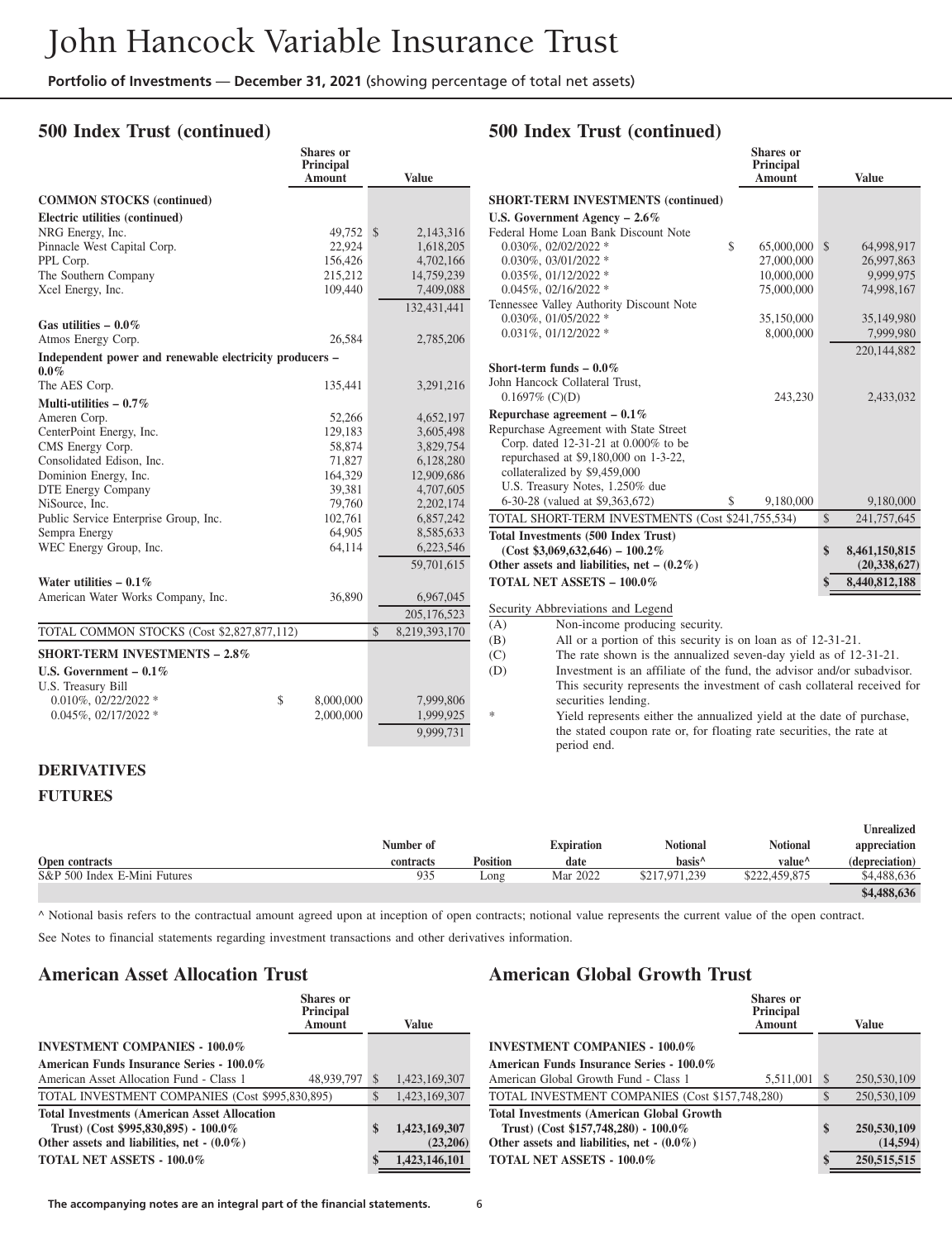### **American Growth Trust**

|                                                  | Shares or<br>Principal<br>Amount |               | Value         |
|--------------------------------------------------|----------------------------------|---------------|---------------|
| <b>INVESTMENT COMPANIES - 100.0%</b>             |                                  |               |               |
| American Funds Insurance Series - 100.0%         |                                  |               |               |
| American Growth Fund - Class 1                   | 8,703,196                        | <sup>\$</sup> | 1,110,353,743 |
| TOTAL INVESTMENT COMPANIES (Cost \$675,900,572)  |                                  | <sup>\$</sup> | 1.110.353.743 |
| <b>Total Investments (American Growth Trust)</b> |                                  |               |               |
| $(Cost $675,900,572) - 100.0\%$                  |                                  | \$            | 1,110,353,743 |
| Other assets and liabilities, net $-(0.0\%)$     |                                  |               | (23,313)      |
| <b>TOTAL NET ASSETS - 100.0%</b>                 |                                  | \$            | 1,110,330,430 |

#### **American Growth-Income Trust**

| <b>Shares</b> or<br><b>Principal</b><br><b>Amount</b>                                                                                       |            |               | Value                     |
|---------------------------------------------------------------------------------------------------------------------------------------------|------------|---------------|---------------------------|
| <b>INVESTMENT COMPANIES - 100.0%</b>                                                                                                        |            |               |                           |
| American Funds Insurance Series - 100.0%                                                                                                    |            |               |                           |
| American Growth-Income Fund - Class 1                                                                                                       | 16,197,870 | <sup>\$</sup> | 1,090,926,541             |
| TOTAL INVESTMENT COMPANIES (Cost \$752,530,914)                                                                                             |            | $\mathcal{S}$ | 1.090.926.541             |
| <b>Total Investments (American Growth-Income)</b><br>Trust) (Cost $$752,530,914$ ) - 100.0%<br>Other assets and liabilities, net $-(0.0\%)$ |            | \$            | 1,090,926,541<br>(23,786) |
| <b>TOTAL NET ASSETS - 100.0%</b>                                                                                                            |            | \$            | 1,090,902,755             |

#### **American International Trust**

|                                                                                             | Shares or<br>Principal<br>Amount |              | <b>Value</b> |
|---------------------------------------------------------------------------------------------|----------------------------------|--------------|--------------|
| <b>INVESTMENT COMPANIES - 100.0%</b>                                                        |                                  |              |              |
| American Funds Insurance Series - 100.0%                                                    |                                  |              |              |
| American International Fund - Class 1                                                       | 20,899,308                       | <sup>S</sup> | 474,414,300  |
| TOTAL INVESTMENT COMPANIES (Cost \$398,270,114)                                             |                                  | \$           | 474,414,300  |
| <b>Total Investments (American International</b><br>Trust) (Cost \$398,270,114) - $100.0\%$ |                                  | \$           | 474,414,300  |
| Other assets and liabilities, net $-(0.0\%)$                                                |                                  |              | (18, 189)    |
| <b>TOTAL NET ASSETS - 100.0%</b>                                                            |                                  | \$           | 474,396,111  |

#### **Blue Chip Growth Trust**

|                                              | <b>Shares or</b><br>Principal<br>Amount | <b>Value</b>                  |
|----------------------------------------------|-----------------------------------------|-------------------------------|
|                                              |                                         |                               |
| <b>COMMON STOCKS - 99.7%</b>                 |                                         |                               |
| Communication services $-23.3\%$             |                                         |                               |
| Entertainment – $4.1\%$                      |                                         |                               |
| Netflix, Inc. $(A)$                          | 73,354                                  | 44, 191, 384<br><sup>\$</sup> |
| Roku, Inc. $(A)$                             | 9,790                                   | 2,234,078                     |
| Sea, Ltd., ADR (A)                           | 170,228                                 | 38,081,706                    |
| Spotify Technology SA (A)                    | 31,898                                  | 7,465,089                     |
| The Walt Disney Company (A)                  | 54,671                                  | 8,467,991                     |
|                                              |                                         | 100,440,248                   |
| Interactive media and services $-19.0\%$     |                                         |                               |
| Alphabet, Inc., Class A (A)                  | 11,438                                  | 33,136,344                    |
| Alphabet, Inc., Class $C(A)$                 | 74,566                                  | 215,763,432                   |
| Meta Platforms, Inc., Class A (A)            | 481,395                                 | 161,917,208                   |
| Pinterest, Inc., Class A (A)                 | 239,780                                 | 8,716,003                     |
| Snap, Inc., Class A (A)                      | 640,504                                 | 30,122,903                    |
| Tencent Holdings, Ltd.                       | 204,500                                 | 11,932,800                    |
|                                              |                                         | 461,588,690                   |
| Wireless telecommunication services $-0.2\%$ |                                         |                               |
| T-Mobile US, Inc. (A)                        | 41,049                                  | 4,760,863                     |
|                                              |                                         | 566,789,801                   |

# **Blue Chip Growth Trust (continued)**

|                                                                      | <b>Shares</b> or<br><b>Principal</b><br>Amount | <b>Value</b>     |
|----------------------------------------------------------------------|------------------------------------------------|------------------|
| <b>COMMON STOCKS (continued)</b><br>Consumer discretionary $-19.7\%$ |                                                |                  |
| Automobiles $-3.6\%$                                                 |                                                |                  |
| Rivian Automotive, Inc., Class A (A)(B)                              | 100,399                                        | \$<br>10,410,369 |
| Tesla, Inc. $(A)$                                                    | 73,856                                         | 78,049,544       |
|                                                                      |                                                | 88,459,913       |
| Hotels, restaurants and leisure $-1.4\%$                             |                                                |                  |
| Booking Holdings, Inc. (A)                                           | 4,891                                          | 11,734,634       |
| Chipotle Mexican Grill, Inc. (A)                                     | 9,959                                          | 17,410,822       |
| Starbucks Corp.                                                      | 49,286                                         | 5,764,983        |
|                                                                      |                                                | 34.910.439       |
| Internet and direct marketing retail - $10.5\%$                      |                                                |                  |
| Amazon.com, Inc. (A)                                                 | 71,589                                         | 238,702,066      |
| Delivery Hero $SE(A)(C)$                                             | 19,585                                         | 2,167,874        |
| DoorDash, Inc., Class A (A)                                          | 99,257                                         | 14,779,367       |
|                                                                      |                                                | 255,649,307      |
| Multiline retail $-0.7\%$                                            |                                                |                  |
| Dollar General Corp.                                                 | 68,430                                         | 16, 137, 847     |
| Specialty retail $-1.9\%$                                            |                                                |                  |
| Carvana Company (A)                                                  | 99,232                                         | 23,000,985       |
| Ross Stores, Inc.                                                    | 154,675                                        | 17,676,259       |
| The TJX Companies, Inc.                                              | 60,368                                         | 4,583,139        |
|                                                                      |                                                | 45,260,383       |
| Textiles, apparel and luxury goods $-1.6\%$                          |                                                |                  |
| Lululemon Athletica, Inc. (A)                                        | 47,006                                         | 18,400,499       |
| NIKE, Inc., Class B                                                  | 119,071                                        | 19,845,564       |
|                                                                      |                                                | 38,246,063       |
|                                                                      |                                                | 478,663,952      |
| Financials $-2.7\%$                                                  |                                                |                  |
| Capital markets $-2.2\%$                                             |                                                |                  |
| MSCI, Inc.                                                           | 4,800                                          | 2,940,912        |
| S&P Global, Inc.                                                     | 34,861                                         | 16,451,952       |
| The Charles Schwab Corp.                                             | 132,455                                        | 11,139,466       |
| The Goldman Sachs Group, Inc.                                        | 61,180                                         | 23,404,409       |
|                                                                      |                                                | 53,936,739       |
| Insurance $-0.5\%$                                                   |                                                |                  |
| Chubb, Ltd.                                                          | 34,386                                         | 6,647,158        |
| Marsh & McLennan Companies, Inc.                                     | 24,015                                         | 4,174,287        |
|                                                                      |                                                | 10,821,445       |
|                                                                      |                                                | 64,758,184       |
| Health care $-9.8\%$                                                 |                                                |                  |
| Health care equipment and supplies $-2.7\%$                          |                                                |                  |
| Align Technology, Inc. (A)                                           | 6,262                                          | 4,115,261        |
| Intuitive Surgical, Inc. (A)                                         | 110,441                                        | 39,681,451       |
| Stryker Corp.                                                        | 63,260                                         | 16,916,989       |
| Teleflex, Inc.                                                       | 16,336                                         | 5,366,049        |
|                                                                      |                                                | 66,079,750       |
| Health care providers and services $-3.0\%$                          |                                                |                  |
| HCA Healthcare, Inc.                                                 | 77,659                                         | 19,952,150       |
| Humana, Inc.                                                         | 16,567                                         | 7,684,769        |
| UnitedHealth Group, Inc.                                             | 92,807                                         | 46,602,107       |
|                                                                      |                                                | 74,239,026       |
| Health care technology $-0.3\%$                                      |                                                |                  |
| Veeva Systems, Inc., Class A (A)                                     | 26,163                                         | 6,684,123        |
| Life sciences tools and services $-1.8\%$<br>Danaher Corp.           | 84,424                                         | 27,776,340       |
| Thermo Fisher Scientific, Inc.                                       | 23,075                                         | 15,396,563       |
|                                                                      |                                                | 43,172,903       |
| Pharmaceuticals $-2.0\%$                                             |                                                |                  |
| AstraZeneca PLC, ADR                                                 | 91,403                                         | 5,324,225        |
| Eli Lilly & Company                                                  | 96,379                                         | 26,621,807       |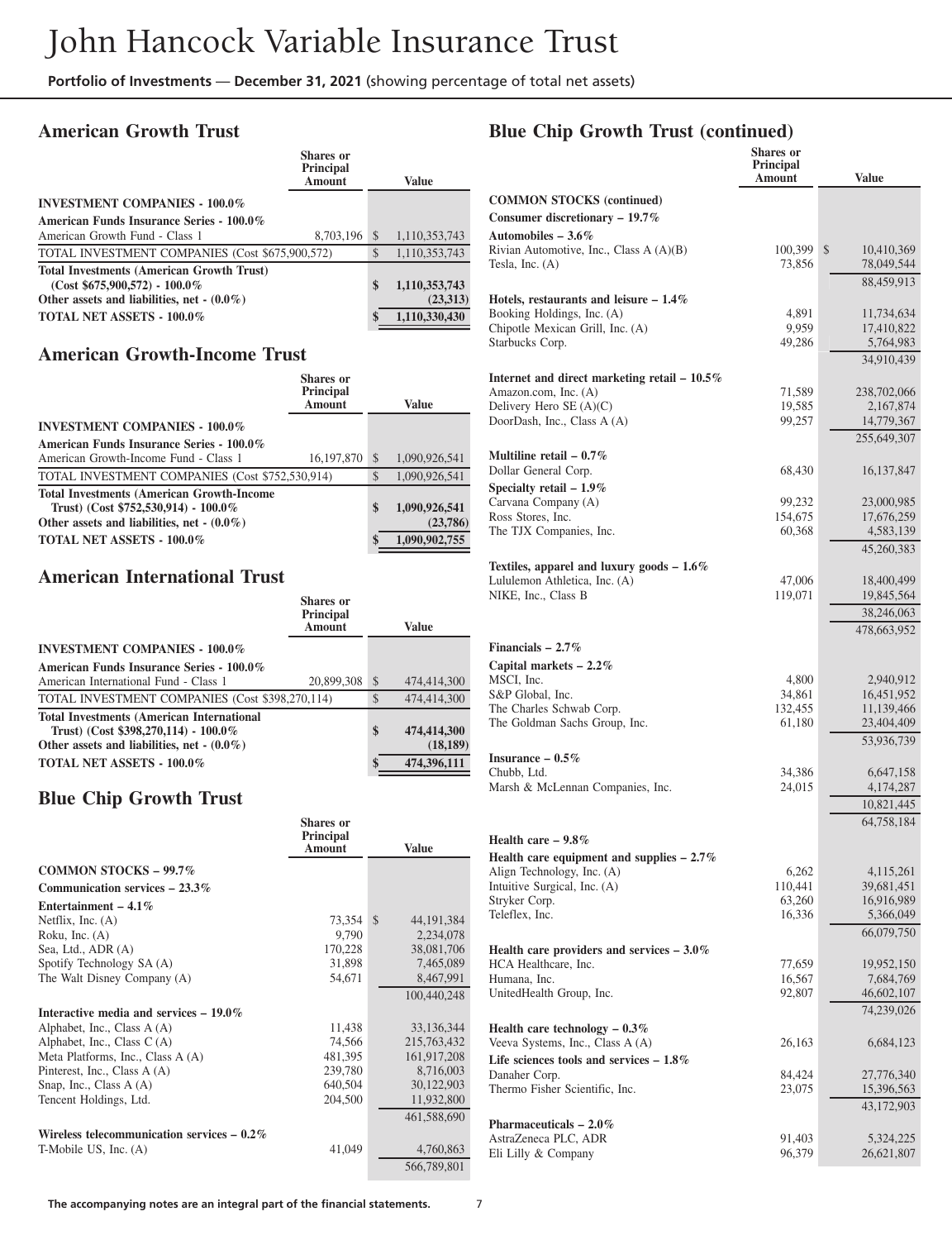### **Blue Chip Growth Trust (continued)**

|                                                                                    | <b>Shares</b> or<br><b>Principal</b><br>Amount | <b>Value</b>                 |
|------------------------------------------------------------------------------------|------------------------------------------------|------------------------------|
| <b>COMMON STOCKS</b> (continued)                                                   |                                                |                              |
| Pharmaceuticals (continued)                                                        |                                                |                              |
| Zoetis, Inc.                                                                       | 64,670                                         | $\mathbb{S}$<br>15,781,420   |
|                                                                                    |                                                | 47,727,452                   |
|                                                                                    |                                                | 237,903,254                  |
| Industrials $-1.4\%$                                                               |                                                |                              |
| Commercial services and supplies $-0.4\%$<br>Cintas Corp.                          | 6,473                                          |                              |
| Copart, Inc. (A)                                                                   | 43,750                                         | 2,868,639<br>6,633,375       |
|                                                                                    |                                                | 9,502,014                    |
| Industrial conglomerates $-0.7\%$                                                  |                                                |                              |
| General Electric Company                                                           | 70,170                                         | 6,628,960                    |
| Roper Technologies, Inc.                                                           | 23,062                                         | 11,343,275                   |
|                                                                                    |                                                | 17,972,235                   |
| Professional services $-0.3\%$<br>CoStar Group, Inc. $(A)$                         | 2,224                                          | 175,763                      |
| Equifax, Inc.                                                                      | 11,765                                         | 3,444,674                    |
| TransUnion                                                                         | 31,400                                         | 3,723,412                    |
|                                                                                    |                                                | 7,343,849                    |
|                                                                                    |                                                | 34,818,098                   |
| Information technology $-42.4\%$                                                   |                                                |                              |
| Electronic equipment, instruments and components $-0.2\%$<br>TE Connectivity, Ltd. | 27,158                                         |                              |
| IT services $-8.1\%$                                                               |                                                | 4,381,672                    |
| Affirm Holdings, Inc. (A)                                                          | 72,527                                         | 7,293,315                    |
| Block, Inc. $(A)$                                                                  | 85,384                                         | 13,790,370                   |
| Fiserv, Inc. $(A)$                                                                 | 103,704                                        | 10,763,438                   |
| Mastercard, Inc., Class A<br>MongoDB, Inc. $(A)$                                   | 122,850<br>30,425                              | 44, 142, 462<br>16, 105, 474 |
| PayPal Holdings, Inc. (A)                                                          | 121,943                                        | 22,996,011                   |
| Shopify, Inc., Class A (A)                                                         | 11,582                                         | 15,952,931                   |
| Snowflake, Inc., Class A (A)                                                       | 13,684                                         | 4,635,455                    |
| Toast, Inc., Class $A(A)(B)$<br>Twilio, Inc., Class A (A)                          | 9,984<br>13,023                                | 346,545<br>3,429,477         |
| Visa, Inc., Class A                                                                | 258,965                                        | 56,120,305                   |
|                                                                                    |                                                | 195,575,783                  |
| Semiconductors and semiconductor equipment $-6.9\%$                                |                                                |                              |
| Advanced Micro Devices, Inc. (A)                                                   | 208,901                                        | 30,060,854                   |
| <b>ASML Holding NV, NYRS</b><br>Marvell Technology, Inc.                           | 25,511<br>135,434                              | 20,310,328<br>11,849,121     |
| Monolithic Power Systems, Inc.                                                     | 15,644                                         | 7,717,655                    |
| NVIDIA Corp.                                                                       | 269,453                                        | 79,248,822                   |
| Taiwan Semiconductor Manufacturing<br>Company, Ltd., ADR                           | 61,323                                         | 7,377,770                    |
| Texas Instruments, Inc.                                                            | 58,008                                         | 10,932,768                   |
|                                                                                    |                                                | 167,497,318                  |
| Software $-19.5\%$                                                                 |                                                |                              |
| Atlassian Corp. PLC, Class A (A)                                                   | 28,537                                         | 10,880,873                   |
| Bill.com Holdings, Inc. (A)<br>Coupa Software, Inc. (A)                            | 32,925<br>23,198                               | 8,203,264<br>3,666,444       |
| Crowdstrike Holdings, Inc., Class A (A)                                            | 11,473                                         | 2,349,097                    |
| Datadog, Inc., Class A (A)                                                         | 37,036                                         | 6,596,482                    |
| DocuSign, Inc. (A)                                                                 | 47,844                                         | 7,287,120                    |
| Fortinet, Inc. (A)<br>HashiCorp, Inc., Class A (A)                                 | 43,073<br>18,641                               | 15,480,436<br>1,697,077      |
| Intuit, Inc.                                                                       | 76,314                                         | 49,086,691                   |
| Microsoft Corp.                                                                    | 805,106                                        | 270,773,250                  |
| Paycom Software, Inc. (A)                                                          | 4,829                                          | 2,004,953                    |
| salesforce.com, Inc. (A)<br>ServiceNow, Inc. (A)                                   | 19,393<br>86,268                               | 4,928,343<br>55,997,421      |
| Synopsys, Inc. (A)                                                                 | 68,459                                         | 25, 227, 142                 |
|                                                                                    |                                                |                              |

|                                                                                        | <b>Shares</b> or<br>Principal |               |               |
|----------------------------------------------------------------------------------------|-------------------------------|---------------|---------------|
|                                                                                        | Amount                        |               | <b>Value</b>  |
| <b>COMMON STOCKS</b> (continued)                                                       |                               |               |               |
| Software (continued)                                                                   |                               |               |               |
| Zoom Video Communications, Inc.,                                                       |                               |               |               |
| Class $A(A)$                                                                           | 56,718                        | $\frac{1}{2}$ | 10,431,007    |
|                                                                                        |                               |               | 474,609,600   |
| Technology hardware, storage and peripherals $-7.7\%$                                  |                               |               |               |
| Apple, Inc.                                                                            | 1,057,103                     |               | 187,709,780   |
|                                                                                        |                               |               | 1,029,774,153 |
| Materials $-0.3\%$                                                                     |                               |               |               |
| Chemicals $-0.3\%$                                                                     |                               |               |               |
| Linde PLC                                                                              | 19,595                        |               | 6,788,296     |
| The Sherwin-Williams Company                                                           | 4,273                         |               | 1,504,780     |
|                                                                                        |                               |               | 8,293,076     |
| Real estate $-0.1\%$                                                                   |                               |               |               |
| Real estate management and development $-0.1\%$                                        |                               |               |               |
| Opendoor Technologies, Inc. (A)                                                        | 212,700                       |               | 3,107,547     |
| TOTAL COMMON STOCKS (Cost \$1,406,021,622)                                             |                               | \$            | 2,424,108,065 |
| <b>SHORT-TERM INVESTMENTS - 0.6%</b>                                                   |                               |               |               |
| Short-term funds $-0.6\%$                                                              |                               |               |               |
| John Hancock Collateral Trust.                                                         |                               |               |               |
| $0.1697\%$ (D)(E)                                                                      | 798,574                       |               | 7,988,139     |
| State Street Institutional U.S. Government                                             |                               |               |               |
| Money Market Fund, Premier Class,                                                      |                               |               |               |
| $0.0250\%$ (D)                                                                         | 500,015                       |               | 500,015       |
| T. Rowe Price Government Reserve Fund,                                                 |                               |               |               |
| $0.0570\%$ (D)                                                                         | 6,897,060                     |               | 6,897,060     |
| TOTAL SHORT-TERM INVESTMENTS (Cost \$15,385,214)                                       |                               | \$            | 15,385,214    |
| <b>Total Investments (Blue Chip Growth Trust)</b><br>$(Cost $1,421,406,836) - 100.3\%$ |                               | \$            | 2,439,493,279 |
| Other assets and liabilities, net $- (0.3\%)$                                          |                               |               | (8,422,541)   |
| <b>TOTAL NET ASSETS - 100.0%</b>                                                       |                               | \$            | 2,431,070,738 |
|                                                                                        |                               |               |               |
| Security Abbreviations and Legend                                                      |                               |               |               |
| American Depositary Receipt<br><b>ADR</b>                                              |                               |               |               |
| New York Registry Shares<br><b>NYRS</b>                                                |                               |               |               |
| Non-income producing security.<br>(A)                                                  |                               |               |               |
| All or a portion of this security is on loan as of 12-31-21.<br>(B)                    |                               |               |               |
| These securities are exempt from registration under Rule 144A of<br>(C)                |                               |               |               |
| the Securities Act of 1933. Such securities may be resold, normally                    |                               |               |               |
| to qualified institutional buyers, in transactions exempt from                         |                               |               |               |

registration. (D) The rate shown is the annualized seven-day yield as of 12-31-21.<br>(E) Investment is an affiliate of the fund, the advisor and/or subadvise Investment is an affiliate of the fund, the advisor and/or subadvisor. This security represents the investment of cash collateral received for

#### **Capital Appreciation Trust**

securities lending.

|                                          | <b>Shares</b> or<br><b>Principal</b><br><b>Amount</b> |               | Value      |
|------------------------------------------|-------------------------------------------------------|---------------|------------|
| COMMON STOCKS $-99.6\%$                  |                                                       |               |            |
| Communication services $-15.8\%$         |                                                       |               |            |
| Entertainment – $4.9\%$                  |                                                       |               |            |
| Netflix, Inc. $(A)$                      | 40.051                                                | <sup>\$</sup> | 24.128.324 |
| ROBLOX Corp., Class A (A)                | 66.343                                                |               | 6.843.944  |
| Sea, Ltd., ADR (A)                       | 25,605                                                |               | 5,728,095  |
| Spotify Technology SA (A)                | 8.550                                                 |               | 2,000,957  |
|                                          |                                                       |               | 38,701,320 |
| Interactive media and services $-10.9\%$ |                                                       |               |            |
| Alphabet, Inc., Class A (A)              | 8,559                                                 |               | 24,795,765 |
| Alphabet, Inc., Class $C(A)$             | 8.553                                                 |               | 24,748,875 |

# **Blue Chip Growth Trust (continued)**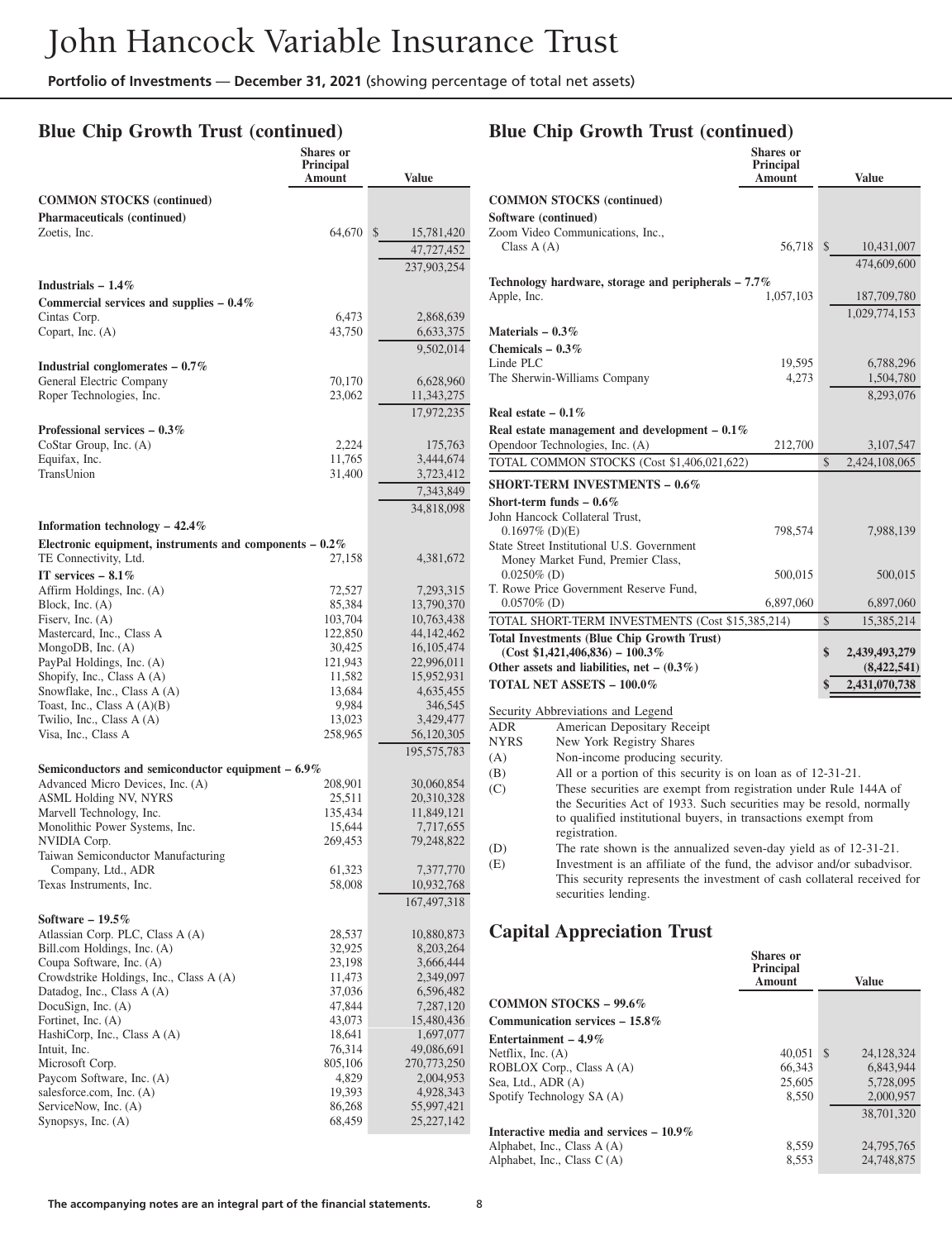**Shares or**

# **Capital Appreciation Trust (continued)**

### **Capital Appreciation Trust (continued)**

**Shares or Principal**

|                                                                       | $5$ on<br>Principal<br>Amount | <b>Value</b>            |                                                                               | энагсэ ог<br>Principal<br>Amount |               | <b>Value</b>             |
|-----------------------------------------------------------------------|-------------------------------|-------------------------|-------------------------------------------------------------------------------|----------------------------------|---------------|--------------------------|
| <b>COMMON STOCKS (continued)</b>                                      |                               |                         | <b>COMMON STOCKS</b> (continued)                                              |                                  |               |                          |
| Interactive media and services (continued)                            |                               |                         | Industrials $-1.8\%$                                                          |                                  |               |                          |
| Match Group, Inc. (A)                                                 | 61,209 \$                     | 8,094,890               | Road and rail $-1.8\%$                                                        |                                  |               |                          |
| Meta Platforms, Inc., Class A (A)                                     | 47,923                        | 16,118,901              | Uber Technologies, Inc. (A)                                                   | 344,511 \$                       |               | 14,445,346               |
| Snap, Inc., Class A (A)                                               | 204,883                       | 9,635,647               | Information technology $-42.7\%$                                              |                                  |               |                          |
| ZoomInfo Technologies, Inc. (A)                                       | 52,058                        | 3,342,124               |                                                                               |                                  |               |                          |
|                                                                       |                               | 86,736,202              | IT services $-13.9\%$<br>Adyen NV $(A)(C)$                                    |                                  |               |                          |
|                                                                       |                               | 125,437,522             | Block, Inc. $(A)$                                                             | 5,202<br>63,362                  |               | 13,655,248<br>10,233,597 |
| Consumer discretionary $-27.8\%$                                      |                               |                         | Mastercard, Inc., Class A                                                     | 33,909                           |               | 12,184,182               |
| Automobiles $-7.3\%$                                                  |                               |                         | Okta, Inc. $(A)$                                                              | 17,641                           |               | 3,954,583                |
| Tesla, Inc. $(A)$                                                     | 54,924                        | 58,042,585              | PayPal Holdings, Inc. (A)                                                     | 43,119                           |               | 8,131,381                |
| Hotels, restaurants and leisure $-3.1\%$                              |                               |                         | Shopify, Inc., Class A (A)                                                    | 24,107                           |               | 33.204.741               |
| Airbnb, Inc., Class A (A)                                             | 56,613                        | 9,425,498               | Snowflake, Inc., Class A (A)                                                  | 31,290                           |               | 10,599,488               |
| Chipotle Mexican Grill, Inc. (A)                                      | 5,169                         | 9,036,704               | Twilio, Inc., Class A (A)                                                     | 21,635                           |               | 5,697,361                |
| Marriott International, Inc., Class A (A)                             | 37,771                        | 6,241,280               | Visa, Inc., Class A                                                           | 60,726                           |               | 13,159,931               |
|                                                                       |                               | 24,703,482              |                                                                               |                                  |               | 110,820,512              |
|                                                                       |                               |                         | Semiconductors and semiconductor equipment $-6.8\%$                           |                                  |               |                          |
| Internet and direct marketing retail $-7.2\%$<br>Amazon.com, Inc. (A) |                               |                         | NVIDIA Corp.                                                                  | 152,089                          |               | 44,730,896               |
| MercadoLibre, Inc. (A)                                                | 14,451<br>6,736               | 48,184,546<br>9,082,822 | Taiwan Semiconductor Manufacturing                                            |                                  |               |                          |
|                                                                       |                               |                         | Company, Ltd., ADR                                                            | 76,050                           |               | 9,149,576                |
|                                                                       |                               | 57,267,368              |                                                                               |                                  |               | 53,880,472               |
| Multiline retail $-1.2\%$                                             |                               |                         | Software $-16.1\%$                                                            |                                  |               |                          |
| Target Corp.                                                          | 43,351                        | 10,033,155              | Adobe, Inc. (A)                                                               | 40,793                           |               | 23,132,079               |
| Specialty retail $-2.7\%$                                             |                               |                         | Atlassian Corp. PLC, Class A (A)                                              | 37,773                           |               | 14,402,467               |
| The Home Depot, Inc.                                                  | 27,241                        | 11,305,287              | Crowdstrike Holdings, Inc., Class A (A)                                       | 48,070                           |               | 9,842,333                |
| The TJX Companies, Inc.                                               | 130,652                       | 9,919,100               | HubSpot, Inc. (A)                                                             | 6,105                            |               | 4,024,111                |
|                                                                       |                               | 21,224,387              | Microsoft Corp.                                                               | 122,452                          |               | 41,183,057               |
| Textiles, apparel and luxury goods $-6.3\%$                           |                               |                         | salesforce.com, Inc. (A)                                                      | 88,951                           |               | 22,605,118               |
| Kering SA                                                             | 12,032                        | 9,653,894               | The Trade Desk, Inc., Class A (A)                                             | 87,481                           |               | 8,016,759                |
| Lululemon Athletica, Inc. (A)                                         | 22,128                        | 8,662,006               | Workday, Inc., Class A (A)                                                    | 18,675                           |               | 5,101,637                |
| LVMH Moet Hennessy Louis Vuitton SE                                   | 19,955                        | 16,491,483              |                                                                               |                                  |               | 128,307,561              |
| NIKE, Inc., Class B                                                   | 91,893                        | 15,315,806              | Technology hardware, storage and peripherals $-5.9\%$                         |                                  |               |                          |
|                                                                       |                               | 50,123,189              | Apple, Inc.                                                                   | 264,752                          |               | 47,012,013               |
|                                                                       |                               | 221,394,166             |                                                                               |                                  |               | 340,020,558              |
| Consumer staples $-3.4\%$                                             |                               |                         | TOTAL COMMON STOCKS (Cost \$523,253,478)                                      |                                  | $\mathcal{S}$ | 792,447,207              |
| Food and staples retailing $-1.5\%$                                   |                               |                         | <b>SHORT-TERM INVESTMENTS - 0.4%</b>                                          |                                  |               |                          |
| Costco Wholesale Corp.                                                | 20,160                        | 11,444,832              | Short-term funds $-0.4\%$                                                     |                                  |               |                          |
| Personal products - 1.9%                                              |                               |                         | John Hancock Collateral Trust,                                                |                                  |               |                          |
| The Estee Lauder Companies, Inc.,                                     |                               |                         | $0.1697\%$ (D)(E)                                                             | 10,465                           |               | 104,677                  |
| Class A                                                               | 41,386                        | 15,321,097              | State Street Institutional U.S. Government                                    |                                  |               |                          |
|                                                                       |                               | 26,765,929              | Money Market Fund, Premier Class,                                             |                                  |               |                          |
| Financials $-2.3\%$                                                   |                               |                         | $0.0250\%$ (D)                                                                | 3,383,413                        |               | 3,383,413                |
| Capital markets $-2.3\%$                                              |                               |                         | TOTAL SHORT-TERM INVESTMENTS (Cost \$3,488,108)                               |                                  | $\mathcal{S}$ | 3,488,090                |
| KKR & Company, Inc.                                                   | 53,070                        | 3,953,715               | <b>Total Investments (Capital Appreciation Trust)</b>                         |                                  |               |                          |
| S&P Global, Inc.                                                      | 13,440                        | 6,342,739               | $(Cost $526,741,586) - 100.0\%$                                               |                                  | \$            | 795,935,297              |
| The Goldman Sachs Group, Inc.                                         | 20,039                        | 7,665,919               | Other assets and liabilities, net $-$ (0.0%)                                  |                                  |               | (317,788)                |
|                                                                       |                               | 17,962,373              | <b>TOTAL NET ASSETS - 100.0%</b>                                              |                                  |               | 795,617,509              |
| Health care $-5.8\%$                                                  |                               |                         | Security Abbreviations and Legend                                             |                                  |               |                          |
| Biotechnology $-0.5\%$                                                |                               |                         | American Depositary Receipt<br>ADR                                            |                                  |               |                          |
| BioNTech SE, ADR (A)(B)                                               | 15,800                        | 4,073,240               | Non-income producing security.<br>(A)                                         |                                  |               |                          |
| Health care equipment and supplies $-1.3\%$                           |                               |                         | (B)<br>All or a portion of this security is on loan as of 12-31-21.           |                                  |               |                          |
| DexCom, Inc. $(A)$                                                    | 10,442                        | 5,606,832               | These securities are exempt from registration under Rule 144A of              |                                  |               |                          |
| Intuitive Surgical, Inc. (A)                                          | 12,058                        | 4,332,439               | (C)<br>the Securities Act of 1933. Such securities may be resold, normally    |                                  |               |                          |
|                                                                       |                               | 9,939,271               | to qualified institutional buyers, in transactions exempt from                |                                  |               |                          |
| Health care providers and services $-1.1\%$                           |                               |                         | registration.                                                                 |                                  |               |                          |
| UnitedHealth Group, Inc.                                              | 17,767                        | 8,921,521               | (D)<br>The rate shown is the annualized seven-day yield as of 12-31-21.       |                                  |               |                          |
| Life sciences tools and services $-1.1\%$                             |                               |                         | Investment is an affiliate of the fund, the advisor and/or subadvisor.<br>(E) |                                  |               |                          |
| Danaher Corp.                                                         | 27,727                        | 9,122,460               | This security represents the investment of cash collateral received for       |                                  |               |                          |
| Pharmaceuticals $-1.8\%$                                              |                               |                         | securities lending.                                                           |                                  |               |                          |
| Eli Lilly & Company                                                   | 52,005                        | 14,364,821              |                                                                               |                                  |               |                          |
|                                                                       |                               | 46, 421, 313            |                                                                               |                                  |               |                          |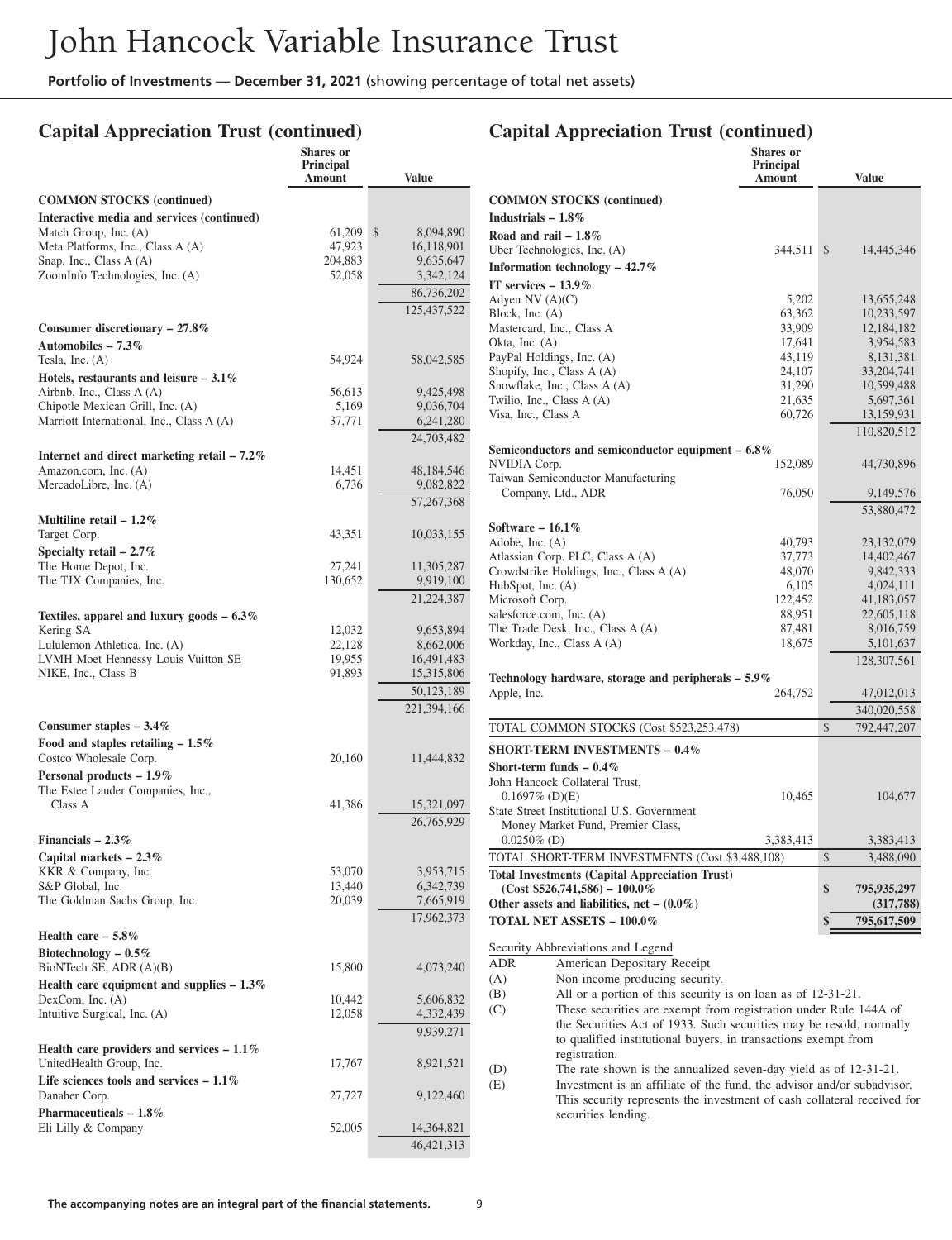# **Capital Appreciation Value Trust**

|                                                                            | <b>Shares</b> or<br>Principal |                          |                                                                                    | <b>Shares</b> or<br>Principal |                        |
|----------------------------------------------------------------------------|-------------------------------|--------------------------|------------------------------------------------------------------------------------|-------------------------------|------------------------|
|                                                                            | Amount                        | <b>Value</b>             |                                                                                    | Amount                        | <b>Value</b>           |
| <b>COMMON STOCKS - 72.0%</b>                                               |                               |                          | <b>COMMON STOCKS (continued)</b>                                                   |                               |                        |
| Communication services $-6.6\%$                                            |                               |                          | Commercial services and supplies (continued)                                       |                               |                        |
| Interactive media and services $-6.6\%$                                    |                               |                          | Waste Management, Inc. (A)                                                         | $1,300$ \$                    | 216,970                |
| Alphabet, Inc., Class $A(A)(B)$                                            | 3,987                         | \$<br>11,550,498         |                                                                                    |                               | 6,552,484              |
| Alphabet, Inc., Class C (A)(B)                                             | 5,466                         | 15,816,363               | Industrial conglomerates $-4.9\%$                                                  |                               |                        |
| Meta Platforms, Inc., Class A (B)                                          | 15,091                        | 5,075,858                | General Electric Company                                                           | 233,930                       | 22,099,367             |
|                                                                            |                               | 32,442,719               | Roper Technologies, Inc.                                                           | 4,090                         | 2,011,707              |
| Consumer discretionary $-10.4\%$                                           |                               |                          |                                                                                    |                               | 24.111.074             |
| Hotels, restaurants and leisure $-5.1\%$                                   |                               |                          | Machinery $-0.7\%$                                                                 |                               |                        |
| Hilton Worldwide Holdings, Inc. (A)(B)                                     | 20,907                        | 3,261,283                | Ingersoll Rand, Inc.                                                               | 58,254                        | 3,604,175              |
| Marriott International, Inc., Class A (A)(B)<br>McDonald's Corp. (A)       | 15,178<br>4,916               | 2,508,013<br>1,317,832   | Professional services $-0.0\%$<br>TransUnion                                       | 951                           | 112,770                |
| Yum! Brands, Inc.                                                          | 132,659                       | 18,421,029               |                                                                                    |                               |                        |
|                                                                            |                               | 25,508,157               |                                                                                    |                               | 36,114,250             |
|                                                                            |                               |                          | Information technology $-13.8\%$                                                   |                               |                        |
| Internet and direct marketing retail $-5.3\%$<br>Amazon.com, Inc. $(A)(B)$ | 7,802                         | 26,014,521               | Communications equipment $-0.4\%$                                                  |                               |                        |
| Specialty retail $-0.0\%$                                                  |                               |                          | Cisco Systems, Inc.                                                                | 29,700                        | 1,882,089              |
| Ross Stores, Inc. (A)                                                      | 1,800                         | 205,704                  | Electronic equipment, instruments and components $-1.1\%$<br>TE Connectivity, Ltd. |                               | 4,346,661              |
|                                                                            |                               | 51,728,382               | Teledyne Technologies, Inc. (B)                                                    | 26,941<br>2,093               | 914.411                |
| Consumer staples - 1.9%                                                    |                               |                          |                                                                                    |                               | 5,261,072              |
| Beverages $-1.9\%$                                                         |                               |                          | IT services $-2.0\%$                                                               |                               |                        |
| Keurig Dr. Pepper, Inc.                                                    | 206,142                       | 7,598,394                | Fiserv, Inc. $(A)(B)$                                                              | 12,777                        | 1,326,125              |
| PepsiCo, Inc.                                                              | 5,300                         | 920,663                  | FleetCor Technologies, Inc. (B)                                                    | 12,782                        | 2,861,123              |
| The Coca-Cola Company (A)                                                  | 18,100                        | 1,071,701                | Mastercard, Inc., Class A                                                          | 2,200                         | 790,504                |
|                                                                            |                               | 9,590,758                | Visa, Inc., Class A (A)                                                            | 24,200                        | 5,244,382              |
| Financials $-9.4\%$                                                        |                               |                          |                                                                                    |                               | 10,222,134             |
| <b>Banks</b> - 5.4%                                                        |                               |                          | Semiconductors and semiconductor equipment $-0.2\%$                                |                               |                        |
| Bank of America Corp. (A)                                                  | 172,937                       | 7,693,967                | <b>NXP Semiconductors NV</b>                                                       | 4,500                         | 1,025,010              |
| The PNC Financial Services Group, Inc.                                     | 94,931                        | 19,035,564               | Software $-9.1\%$                                                                  |                               |                        |
|                                                                            |                               | 26,729,531               | Microsoft Corp. (A)                                                                | 112,880                       | 37,963,795             |
| Capital markets $-1.5\%$                                                   |                               |                          | salesforce.com, Inc. (B)                                                           | 28,220                        | 7,171,549              |
| CME Group, Inc.                                                            | 3,800                         | 868,148                  |                                                                                    |                               | 45,135,344             |
| Intercontinental Exchange, Inc.                                            | 49,266                        | 6,738,111                | Technology hardware, storage and peripherals $-1.0\%$                              |                               |                        |
|                                                                            |                               | 7,606,259                | Apple, Inc.                                                                        | 26,979                        | 4,790,661              |
| Insurance $-2.5\%$                                                         |                               |                          |                                                                                    |                               | 68,316,310             |
| Marsh & McLennan Companies, Inc.                                           | 70,982                        | 12,338,091               | Utilities $-6.2\%$                                                                 |                               |                        |
|                                                                            |                               | 46,673,881               | Electric utilities $-1.8\%$                                                        |                               |                        |
| Health care $-16.4\%$                                                      |                               |                          | American Electric Power Company, Inc.                                              | 27,949                        | 2,486,623              |
| Health care equipment and supplies $-2.5\%$                                |                               |                          | Exelon Corp.                                                                       | 110,838                       | 6,402,003              |
| Becton, Dickinson and Company                                              | 40,802                        | 10,260,887               |                                                                                    |                               | 8,888,626              |
| Hologic, Inc. (B)                                                          | 25,192                        | 1,928,700                | Multi-utilities $-4.4\%$                                                           |                               |                        |
| Medtronic PLC (A)                                                          | 3,800                         | 393,110                  | Ameren Corp.<br>CMS Energy Corp.                                                   | 99.280<br>79,835              | 8,836,913<br>5,193,267 |
|                                                                            |                               | 12,582,697               | Public Service Enterprise Group, Inc.                                              | 119,540                       | 7,976,904              |
| Health care providers and services $-6.4\%$                                | 29,445                        |                          |                                                                                    |                               | 22,007,084             |
| Humana, Inc.<br>UnitedHealth Group, Inc.                                   | 35,969                        | 13,658,358<br>18,061,474 |                                                                                    |                               | 30,895,710             |
|                                                                            |                               | 31,719,832               | TOTAL COMMON STOCKS (Cost \$262,170,798)                                           |                               | \$<br>357,088,692      |
|                                                                            |                               |                          |                                                                                    |                               |                        |
| Life sciences tools and services $-7.5\%$<br>Danaher Corp. (A)             | 33,997                        | 11,185,353               | <b>PREFERRED SECURITIES - 0.8%</b>                                                 |                               |                        |
| PerkinElmer, Inc.                                                          | 42,000                        | 8,444,520                | Financials $-0.0\%$                                                                |                               |                        |
| Thermo Fisher Scientific, Inc.                                             | 26,069                        | 17,394,280               | Capital markets $-0.0\%$                                                           |                               |                        |
|                                                                            |                               | 37,024,153               | The Charles Schwab Corp., 5.950%                                                   | 1,000                         | 25,480                 |
|                                                                            |                               | 81,326,682               | Utilities $-0.8\%$                                                                 |                               |                        |
| Industrials $-7.3\%$                                                       |                               |                          | Electric utilities $-0.2\%$                                                        |                               |                        |
| Aerospace and defense $-0.4\%$                                             |                               |                          | American Electric Power Company, Inc.,                                             |                               |                        |
| Lockheed Martin Corp.                                                      | 2,700                         | 959,607                  | 6.125%<br>SCE Trust IV (5.375% to 9-15-25, then 3                                  | 12,402                        | 621,588                |
| Northrop Grumman Corp. (A)                                                 | 2,000                         | 774,140                  | month LIBOR $+ 3.132\%)$                                                           | 22,431                        | 562,121                |
|                                                                            |                               | 1,733,747                |                                                                                    |                               | 1,183,709              |
| Commercial services and supplies $-1.3\%$                                  |                               |                          | Multi-utilities $-0.6\%$                                                           |                               |                        |
| Aurora Innovation, Inc. $(B)(C)$                                           | 145,000                       | 1,632,700                | CMS Energy Corp., 5.875%                                                           | 33,067                        | 884,542                |
| Waste Connections, Inc.                                                    | 34,511                        | 4,702,814                |                                                                                    |                               |                        |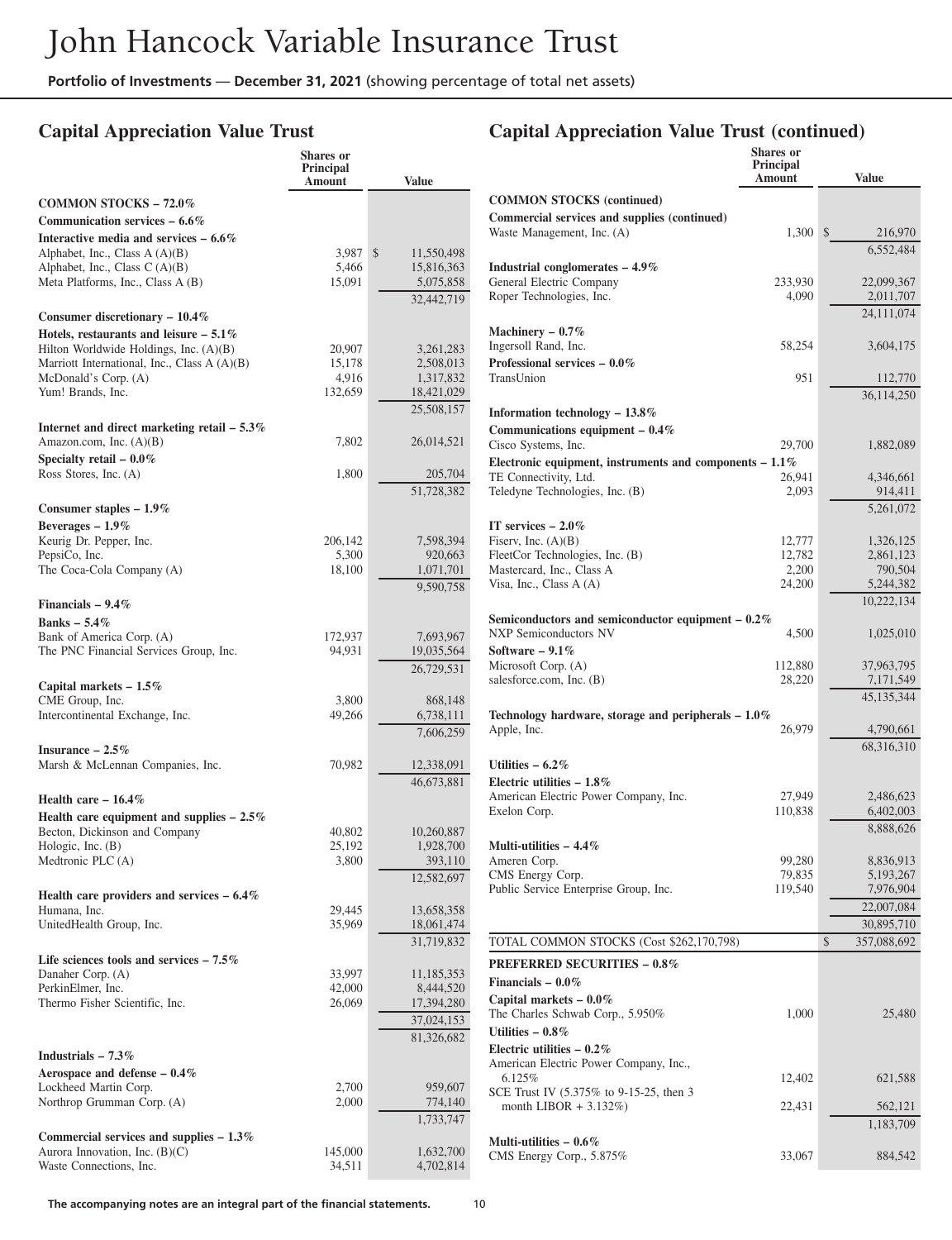# **Capital Appreciation Value Trust (continued)**

|                                                           | Shares or<br><b>Principal</b> |               |                      |
|-----------------------------------------------------------|-------------------------------|---------------|----------------------|
|                                                           | Amount                        |               | <b>Value</b>         |
| <b>PREFERRED SECURITIES (continued)</b>                   |                               |               |                      |
| Multi-utilities (continued)                               |                               |               |                      |
| CMS Energy Corp., 5.875% (C)                              | 40,379                        | \$            | 1,086,195            |
| NiSource, Inc., 7.750%                                    | 6.487                         |               | 726,479              |
| NiSource, Inc. (6.500% to 3-15-24, then 5                 |                               |               |                      |
| Year CMT + $3.632\%$ )                                    | 10,867                        |               | 295,800              |
|                                                           |                               |               | 2,993,016            |
|                                                           |                               |               | 4,176,725            |
| TOTAL PREFERRED SECURITIES (Cost \$3,959,807)             |                               | $\mathcal{S}$ | 4,202,205            |
| <b>CORPORATE BONDS - 7.2%</b>                             |                               |               |                      |
| Communication services - $3.1\%$                          |                               |               |                      |
| Altice France Holding SA                                  |                               |               |                      |
| 10.500%, 05/15/2027 (D)                                   | \$<br>450,000                 |               | 483,750              |
| CCO Holdings LLC                                          |                               |               |                      |
| 4.000%, 03/01/2023 (D)<br>5.000%, 02/01/2028 (D)          | 416,000<br>2,595,000          |               | 416,017<br>2,698,800 |
| 5.125%, 05/01/2027 (D)                                    | 2,381,000                     |               | 2,452,430            |
| Netflix, Inc.                                             |                               |               |                      |
| 4.375%, 11/15/2026                                        | 1,260,000                     |               | 1,395,450            |
| 4.875%, 04/15/2028                                        | 1,790,000                     |               | 2,040,600            |
| 4.875%, 06/15/2030 (D)                                    | 40,000                        |               | 46,650               |
| 5.500%, 02/15/2022                                        | 45,000                        |               | 45,248               |
| 5.875%, 02/15/2025 to 11/15/2028                          | 2,810,000                     |               | 3,347,152            |
| 6.375%, 05/15/2029                                        | 1,165,000                     |               | 1,447,513            |
| Photo Holdings Merger Sub, Inc.<br>8.500%, 10/01/2026 (D) | 411,000                       |               | 427,530              |
| Sirius XM Radio, Inc.                                     |                               |               |                      |
| 5.000%, 08/01/2027 (D)                                    | 555,000                       |               | 576,834              |
|                                                           |                               |               | 15,377,974           |
| Consumer discretionary - 1.9%                             |                               |               |                      |
| Cedar Fair LP                                             |                               |               |                      |
| 5.250%, 07/15/2029                                        | 384,000                       |               | 393,600              |
| 5.375%, 04/15/2027                                        | 676,000                       |               | 692,900              |
| 5.500%, 05/01/2025 (D)<br>6.500%, 10/01/2028              | 410,000<br>345,000            |               | 424,350<br>367,425   |
| Clarios Global LP                                         |                               |               |                      |
| $6.250\%$ , $05/15/2026$ (D)                              | 222,000                       |               | 232,268              |
| $6.750\%$ , $05/15/2025$ (D)                              | 147,000                       |               | 153,983              |
| 8.500%, 05/15/2027 (D)                                    | 305,000                       |               | 323,300              |
| Hilton Domestic Operating Company, Inc.                   |                               |               |                      |
| 5.375%, 05/01/2025 (D)                                    | 30,000                        |               | 31,218               |
| IRB Holding Corp.<br>$6.750\%, 02/15/2026$ (D)            | 25,000                        |               | 25,469               |
| KFC Holding Company/Pizza Hut                             |                               |               |                      |
| Holdings LLC/Taco Bell of                                 |                               |               |                      |
| America LLC                                               |                               |               |                      |
| $4.750\%, 06/01/2027$ (D)                                 | 1,657,000                     |               | 1,712,924            |
| Life Time, Inc.                                           |                               |               |                      |
| 5.750%, 01/15/2026 (D)                                    | 365,000                       |               | 377,775              |
| Marriott International, Inc.                              |                               |               |                      |
| 3.125%, 06/15/2026<br>Six Flags Entertainment Corp.       | 120,000                       |               | 124,623              |
| 4.875%, 07/31/2024 (D)                                    | 1,405,000                     |               | 1,419,050            |
| 5.500%, 04/15/2027 (D)                                    | 711,000                       |               | 735,885              |
| Six Flags Theme Parks, Inc.                               |                               |               |                      |
| 7.000%, 07/01/2025 (D)                                    | 494,000                       |               | 527,564              |
| Yum! Brands, Inc.                                         |                               |               |                      |
| 3.875%, 11/01/2023                                        | 440,000                       |               | 458,150              |
| 4.750\%, 01/15/2030 (D)                                   | 2,000                         |               | 2,165                |
| 5.350%, 11/01/2043                                        | 579,000                       |               | 640,258              |
| 6.875%, 11/15/2037<br>7.750%, 04/01/2025 (D)              | 367,000<br>165,000            |               | 465,099<br>173,869   |
|                                                           |                               |               |                      |
|                                                           |                               |               | 9,281,875            |

|                                                                   | <b>Shares</b> or<br>Principal |                      |
|-------------------------------------------------------------------|-------------------------------|----------------------|
|                                                                   | Amount                        | <b>Value</b>         |
| <b>CORPORATE BONDS (continued)</b><br>Financials - 0.8%           |                               |                      |
| Acrisure LLC<br>7.000%, 11/15/2025 (D)                            | \$<br>775,000                 | \$<br>774,434        |
| Alliant Holdings Intermediate LLC<br>4.250%, $10/15/2027$ (D)     | 75,000                        | 75,000               |
| 5.875%, 11/01/2029 (D)                                            | 75,000                        | 76,305               |
| $6.750\%, 10/15/2027$ (D)                                         | 125,000                       | 129,688              |
| AmWINS Group, Inc.<br>4.875%, 06/30/2029 (D)                      | 135,000                       | 136,350              |
| HUB International, Ltd.                                           |                               |                      |
| 5.625%, 12/01/2029 (D)<br>7.000%, 05/01/2026 (D)                  | 165,000<br>1,780,000          | 169,986<br>1,828,950 |
| State Street Corp. (3 month LIBOR +                               |                               |                      |
| $3.597\%)$                                                        |                               |                      |
| 3.800\%, 03/15/2022 (E)(F)<br>USI, Inc.                           | 145,000                       | 145,345              |
| $6.875\%, 05/01/2025$ (D)                                         | 679,000                       | 684,093              |
|                                                                   |                               | 4,020,151            |
| Health care $-0.3\%$<br>Avantor Funding, Inc.                     |                               |                      |
| 4.625%, 07/15/2028 (D)                                            | 180,000                       | 187,650              |
| Hadrian Merger Sub, Inc.                                          |                               |                      |
| 8.500%, 05/01/2026 (D)                                            | 362,000                       | 371,955              |
| Surgery Center Holdings, Inc.<br>10.000%, 04/15/2027 (D)          | 410,000                       | 435,625              |
| Teleflex, Inc.<br>4.625%, 11/15/2027                              | 285,000                       | 296,400              |
| Tenet Healthcare Corp.                                            |                               |                      |
| 4.625%, 09/01/2024 (D)                                            | 150,000                       | 153,375<br>1,445,005 |
| Industrials - 0.9%                                                |                               |                      |
| Delta Air Lines, Inc.                                             |                               |                      |
| 4.500\%, $10/20/2025$ (D)                                         | 700,000                       | 735,708              |
| 4.750\%, 10/20/2028 (D)                                           | 390,000                       | 425,873              |
| General Electric Company (3 month)<br>$LIBOR + 3.330\%)$          |                               |                      |
| 3.533%, 03/15/2022 (E)(F)                                         | 1,340,000                     | 1,326,600            |
| Korn Ferry<br>$4.625\%, 12/15/2027$ (D)                           | 90,000                        | 92,700               |
| Lennox International, Inc.                                        |                               |                      |
| 3.000%, 11/15/2023<br>Mileage Plus Holdings LLC                   | 90,000                        | 92,556               |
| $6.500\%, 06/20/2027$ (D)                                         | 280,000                       | 298,900              |
| Sensata Technologies BV                                           |                               |                      |
| 4.875%, 10/15/2023 (D)                                            | 110,000                       | 115,500              |
| 5.000%, 10/01/2025 (D)<br>5.625%, 11/01/2024 (D)                  | 325,000<br>90,000             | 352,625<br>98,937    |
| United Airlines 2012-1 Class A Pass                               |                               |                      |
| Through Trust                                                     |                               |                      |
| 4.150%, 04/11/2024                                                | 145,410                       | 149,709              |
| US Airways 2010-1 Class A Pass Through<br>Trust                   |                               |                      |
| 6.250%, 04/22/2023                                                | 82,143                        | 83,726               |
| US Airways 2012-2 Class A Pass Through                            |                               |                      |
| Trust                                                             |                               |                      |
| 4.625%, 06/03/2025<br>US Airways 2013-1 Class A Pass Through      | 11,845                        | 11,726               |
| Trust                                                             |                               |                      |
| 3.950%, 11/15/2025                                                | 127,403                       | 127,962              |
| Welbilt, Inc.                                                     |                               |                      |
| 9.500%, 02/15/2024                                                | 362,000                       | 365,620              |
|                                                                   |                               | 4,278,142            |
| Information technology - 0.1%<br>Clarivate Science Holdings Corp. |                               |                      |
| 3.875%, 07/01/2028 (D)                                            | 240,000                       | 241,200              |
|                                                                   |                               |                      |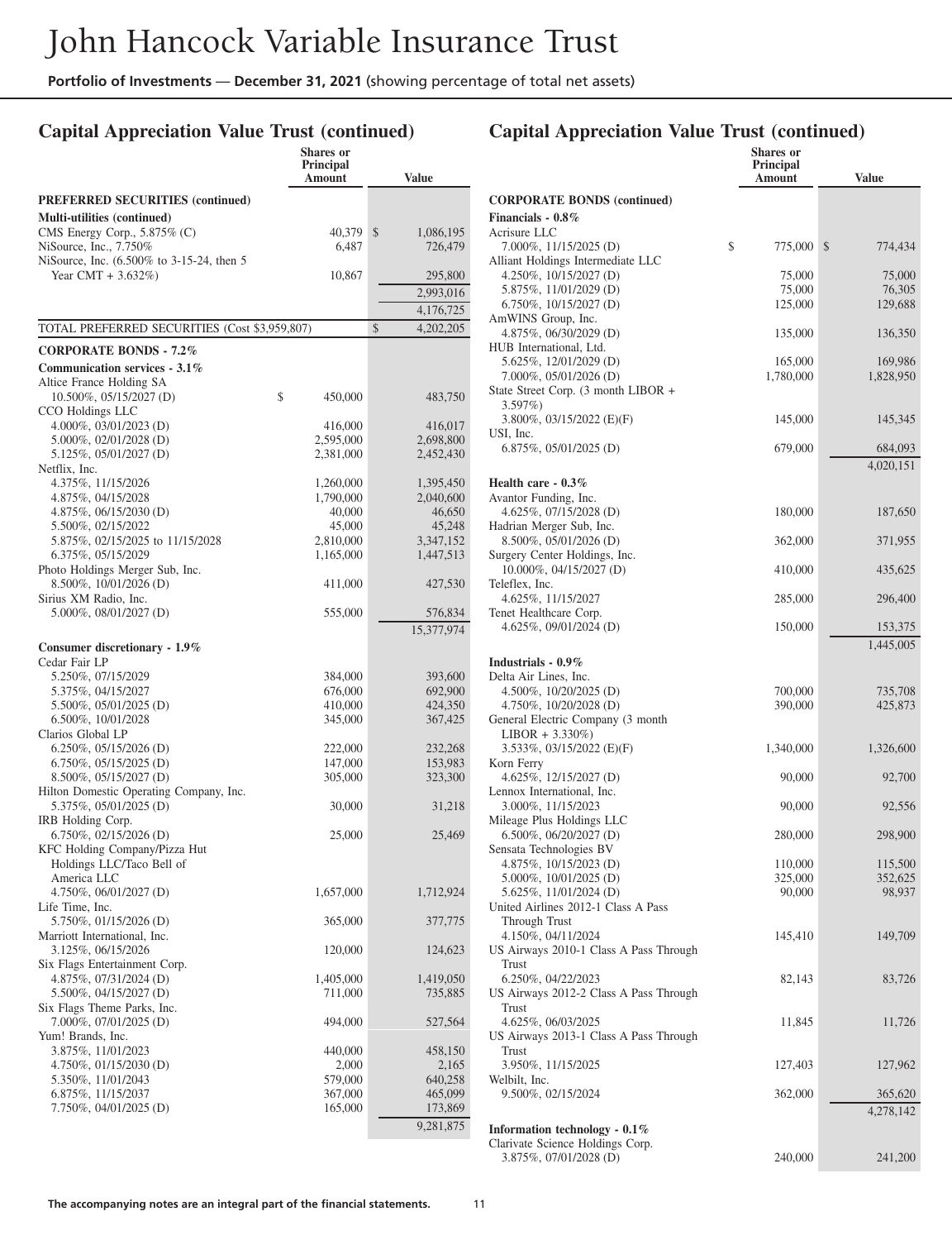# **Capital Appreciation Value Trust (continued)**

|                                                                                          | Shares or<br>Principal |                        |
|------------------------------------------------------------------------------------------|------------------------|------------------------|
|                                                                                          | Amount                 | <b>Value</b>           |
| <b>CORPORATE BONDS (continued)</b>                                                       |                        |                        |
| Information technology (continued)                                                       |                        |                        |
| Clarivate Science<br>Holdings Corp. (continued)                                          |                        |                        |
| 4.875%, 07/01/2029 (D)<br>\$                                                             | 80,000                 | $\mathbb{S}$<br>81,130 |
|                                                                                          |                        | 322,330                |
| Real estate - $0.0\%$                                                                    |                        |                        |
| SBA Communications Corp.<br>3.875%, 02/15/2027                                           |                        | 200,850                |
| Utilities - $0.1\%$                                                                      | 195,000                |                        |
| NiSource, Inc. (5.650% to 6-15-23, then 5                                                |                        |                        |
| Year CMT + $2.843\%$ )                                                                   |                        |                        |
| 06/15/2023 (E)                                                                           | 575,000                | 590,813                |
| TOTAL CORPORATE BONDS (Cost \$33,167,908)                                                |                        | \$<br>35,517,140       |
| TERM LOANS (G) – $9.9\%$                                                                 |                        |                        |
| Communication services $-0.2\%$<br>Delta 2 Lux Sarl, 2018 USD Term Loan (1               |                        |                        |
| month LIBOR $+ 2.500\%$                                                                  |                        |                        |
| 3.500%, 02/01/2024                                                                       | 895,000                | 893,505                |
| Eagle Broadband Investments LLC, Term<br>Loan $(3 \text{ month LIBOR} + 3.000\%)$        |                        |                        |
| 3.750%, 11/12/2027                                                                       | 188,552                | 188,199                |
|                                                                                          |                        | 1,081,704              |
| Consumer discretionary $-0.4\%$                                                          |                        |                        |
| Cedar Fair LP, 2017 Term Loan B (1<br>month LIBOR $+ 1.750\%)$                           |                        |                        |
| 1.854%, 04/13/2024                                                                       | 50,000                 | 48,922                 |
| Four Seasons Hotels, Ltd., New 1st Lien<br>Term Loan $(1 \text{ month LIBOR} + 2.000\%)$ |                        |                        |
| 2.104%, 11/30/2023                                                                       | 515,504                | 512,926                |
| IRB Holding Corp., 2020 4th Amendment                                                    |                        |                        |
| Incremental Term Loan (3 month<br>$LIBOR + 3.250\%)$                                     |                        |                        |
| 4.250%, 12/15/2027                                                                       | 530,022                | 529,524                |
| IRB Holding Corp., 2020 Term Loan B (3                                                   |                        |                        |
| month LIBOR $+ 2.750\%)$<br>3.750%, 02/05/2025                                           | 323,903                | 323,129                |
| Life Time, Inc., 2021 Term Loan B (3                                                     |                        |                        |
| month LIBOR $+4.750\%)$                                                                  |                        |                        |
| 5.750%, 12/16/2024<br>SeaWorld Parks & Entertainment, Inc.,                              | 151,739                | 152,403                |
| 2021 Term Loan B (1 month LIBOR +                                                        |                        |                        |
| $3.000\%)$<br>3.500%, 08/25/2028                                                         | 506,747                | 504,213                |
| Woof Holdings, Inc., 1st Lien Term Loan                                                  |                        |                        |
| $(3 \text{ month LIBOR} + 3.750\%)$                                                      |                        |                        |
| 4.500%, 12/21/2027                                                                       | 198,500                | 198,500<br>2,269,617   |
| Consumer staples $-0.3\%$                                                                |                        |                        |
| Sunshine Luxembourg VII Sarl, 2021 Term                                                  |                        |                        |
| Loan B3 $(3 \text{ month LIBOR} + 3.750\%)$                                              |                        |                        |
| 4.500%, 10/01/2026<br>Financials $-3.8\%$                                                | 1,286,717              | 1,290,745              |
| Acrisure LLC, 2021 Incremental Term                                                      |                        |                        |
| Loan B $(3 \text{ month LIBOR} + 3.750\%)$                                               |                        |                        |
| 4.250%, 02/15/2027<br>Alliant Holdings Intermediate LLC, 2018                            | 249,375                | 248,647                |
| Term Loan B (1 month LIBOR +                                                             |                        |                        |
| 3.250%)                                                                                  |                        |                        |
| 3.354%, 05/09/2025<br>Alliant Holdings Intermediate LLC, 2021                            | 902,939                | 893,187                |
| Term Loan B4 (1 month LIBOR +                                                            |                        |                        |
| $3.500\%)$                                                                               |                        |                        |
| 4.000%, 11/06/2027                                                                       | 1,381,538              | 1,378,830              |

|                                                                                         | <b>Shares</b> or<br>Principal<br>Amount | <b>Value</b>             |
|-----------------------------------------------------------------------------------------|-----------------------------------------|--------------------------|
| <b>TERM LOANS (G)(continued)</b>                                                        |                                         |                          |
| <b>Financials (continued)</b>                                                           |                                         |                          |
| Alliant Holdings Intermediate LLC, Term<br>Loan B $(1 \text{ month LIBOR} + 3.250\%)$   |                                         |                          |
| 3.354%, 05/09/2025                                                                      | \$<br>405,960                           | $\mathcal{S}$<br>401,612 |
| Howden Group Holdings, Ltd., 2021 Term                                                  |                                         |                          |
| Loan B $(1 \text{ month LIBOR} + 3.250\%)$                                              |                                         |                          |
| 4.000%, 11/12/2027<br>HUB International, Ltd., 2018 Term Loan                           | 1,446,348                               | 1,438,812                |
| $B(3 \text{ month LIBOR} + 2.750\%)$                                                    |                                         |                          |
| 2.875%, 04/25/2025                                                                      | 7,130,426                               | 7,042,936                |
| HUB International, Ltd., 2021 Term Loan                                                 |                                         |                          |
| B $(3 \text{ month LIBOR} + 3.250\%)$                                                   |                                         |                          |
| 4.000%, 04/25/2025<br>Ryan Specialty Group LLC, Term Loan (1                            | 4,550,646                               | 4,546,369                |
| month LIBOR $+3.000\%)$                                                                 |                                         |                          |
| 3.750%, 09/01/2027                                                                      | 266,774                                 | 266,374                  |
| USI, Inc., 2017 Repriced Term Loan (3                                                   |                                         |                          |
| month LIBOR $+3.000\%)$<br>3.224%, 05/16/2024                                           | 1,961,376                               | 1,944,920                |
| USI, Inc., 2019 Incremental Term Loan B                                                 |                                         |                          |
| $(3 \text{ month LIBOR} + 3.250\%)$                                                     |                                         |                          |
| 3.474%, 12/02/2026                                                                      | 821,798                                 | 815,486                  |
|                                                                                         |                                         | 18,977,173               |
| Health care $-1.8\%$                                                                    |                                         |                          |
| ADMI Corp., 2021 Incremental Term Loan<br>B3 $(1 \text{ month LIBOR} + 3.500\%)$        |                                         |                          |
| 4.000%, 12/23/2027                                                                      | 1,062,338                               | 1,059,512                |
| ADMI Corp., 2021 Term Loan B2 (1                                                        |                                         |                          |
| month LIBOR $+ 3.375\%)$                                                                |                                         |                          |
| 3.875%, 12/23/2027<br>Avantor Funding, Inc., 2021 Term Loan B4                          | 585,575                                 | 581,429                  |
| $(1 \text{ month LIBOR} + 2.000\%)$                                                     |                                         |                          |
| 2.500%, 11/21/2024                                                                      | 54,539                                  | 54,402                   |
| Eyecare Partners LLC, 2020 Term Loan (3)                                                |                                         |                          |
| month LIBOR $+ 3.750\%)$<br>3.974%, 02/18/2027                                          | 74,811                                  | 74,320                   |
| Eyecare Partners LLC, 2021 Delayed Draw                                                 |                                         |                          |
| Term Loan                                                                               |                                         |                          |
| 4.250%, 11/15/2028                                                                      | 3,409                                   | 3,393                    |
| Eyecare Partners LLC, 2021 Incremental<br>Term Loan $(3 \text{ month LIBOR} + 3.750\%)$ |                                         |                          |
| 4.250%, 11/15/2028                                                                      | 20,000                                  | 19,905                   |
| Heartland Dental LLC, 2018 1st Lien Term                                                |                                         |                          |
| Loan $(1 \text{ month LIBOR} + 3.500\%)$                                                |                                         |                          |
| 3.604%, 04/30/2025<br>Heartland Dental LLC, 2021 Incremental                            | 1,612,820                               | 1,595,354                |
| Term Loan $(1 \text{ month LIBOR } + 4.000\%)$                                          |                                         |                          |
| 4.104%, 04/30/2025                                                                      | 149,250                                 | 148,877                  |
| Loire Finco Luxembourg Sarl, Term Loan                                                  |                                         |                          |
| $(1$ month LIBOR + 3.250%)<br>3.354%, 04/21/2027                                        | 1,147,634                               | 1,133,288                |
| Mozart Borrower LP, USD Term Loan B                                                     |                                         |                          |
| $(1 \text{ month LIBOR} + 3.250\%)$                                                     |                                         |                          |
| 3.750%, 10/23/2028                                                                      | 2,790,000                               | 2,788,772                |
| Pacific Dental Services, Inc., 2021 Term<br>Loan $(1 \text{ month LIBOR} + 3.250\%)$    |                                         |                          |
| 4.000%, 05/05/2028                                                                      | 144,275                                 | 144,139                  |
| Pathway Vet Alliance LLC, 2021 Term                                                     |                                         |                          |
| Loan $(1 \text{ month LIBOR } + 3.750\%)$                                               |                                         |                          |
| 3.854%, 03/31/2027<br>PetVet Care Centers LLC, 2018 1st Lien                            | 124,685                                 | 124,173                  |
| Term Loan $(1 \text{ month LIBOR} + 2.750\%)$                                           |                                         |                          |
| 2.854%, 02/14/2025                                                                      | 83,696                                  | 82,650                   |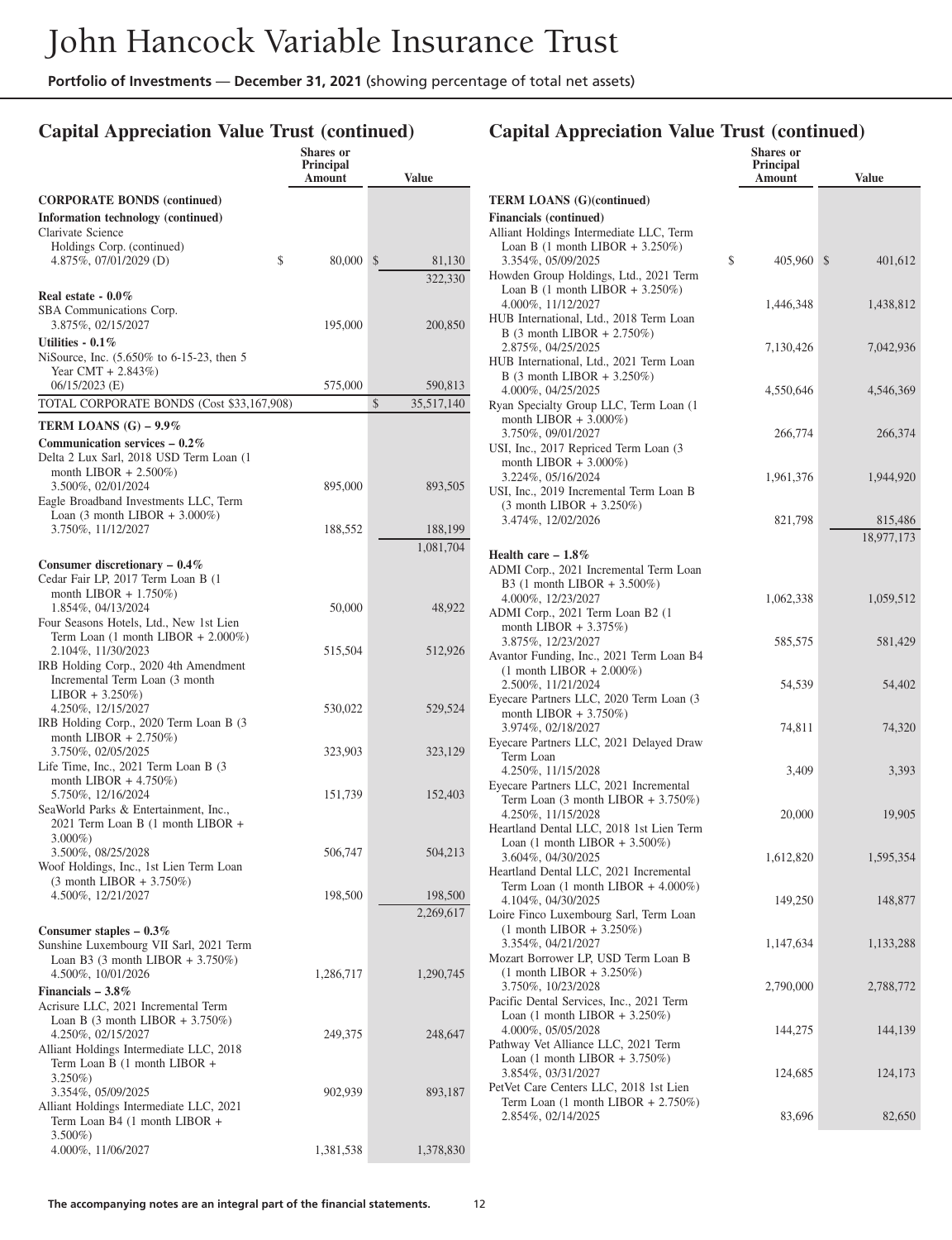#### **Capital Appreciation Value Trust (continued)**  $\mathbf{S}$ **I**

|                                                                                          |            | энагез оп<br><b>Principal</b><br>Amount | <b>Value</b>  |
|------------------------------------------------------------------------------------------|------------|-----------------------------------------|---------------|
| <b>TERM LOANS (G)(continued)</b>                                                         |            |                                         |               |
| <b>Health care (continued)</b>                                                           |            |                                         |               |
| PetVet Care Centers LLC, 2018                                                            |            |                                         |               |
| Incremental Term Loan (1 month                                                           |            |                                         |               |
| $LIBOR + 3.250\%)$<br>3.354%, 02/14/2025                                                 | \$         | 198,083                                 | \$<br>196,722 |
| PetVet Care Centers LLC, 2021 Term Loan                                                  |            |                                         |               |
| B3 $(1 \text{ month LIBOR} + 3.500\%)$                                                   |            |                                         |               |
| 4.250%, 02/14/2025                                                                       |            | 764,269                                 | 763,314       |
|                                                                                          |            |                                         | 8,770,250     |
| Industrials $-1.3\%$                                                                     |            |                                         |               |
| Camelot US Acquisition LLC, 2020<br>Incremental Term Loan B (1 month                     |            |                                         |               |
| $LIBOR + 3.000\%)$                                                                       |            |                                         |               |
| 4.000%, 10/30/2026                                                                       |            | 945,450                                 | 943,975       |
| CoreLogic, Inc., Term Loan (1 month                                                      |            |                                         |               |
| $LIBOR + 3.500\%)$<br>4.000%, 06/02/2028                                                 |            | 1,057,350                               | 1,055,235     |
| Filtration Group Corp., 2018 1st Lien Term                                               |            |                                         |               |
| Loan $(1 \text{ month LIBOR} + 3.000\%)$                                                 |            |                                         |               |
| 3.104%, 03/29/2025                                                                       |            | 276,816                                 | 274,133       |
| Filtration Group Corp., 2018 EUR Term<br>Loan $(3 \text{ month EURIBOR} + 3.500\%)$      |            |                                         |               |
| 3.500%, 03/29/2025                                                                       | <b>EUR</b> | 515,323                                 | 584,131       |
| Filtration Group Corp., 2021 Incremental                                                 |            |                                         |               |
| Term Loan $(1 \text{ month LIBOR} + 3.500\%)$                                            |            |                                         |               |
| 4.000%, 10/21/2028<br>Mileage Plus Holdings LLC, 2020 Term                               | \$         | 204,488                                 | 204,019       |
| Loan B $(3 \text{ month LIBOR} + 5.250\%)$                                               |            |                                         |               |
| 6.250%, 06/21/2027                                                                       |            | 1,765,000                               | 1,858,774     |
| SkyMiles IP, Ltd., 2020 Skymiles Term                                                    |            |                                         |               |
| Loan B $(3 \text{ month LIBOR} + 3.750\%)$                                               |            |                                         |               |
| 4.750%, 10/20/2027<br>TK Elevator U.S. Newco, Inc., Term Loan                            |            | 865,000                                 | 913,656       |
| B (6 month LIBOR + 3.500%)                                                               |            |                                         |               |
| 4.000%, 07/30/2027                                                                       |            | 266,642                                 | 266,605       |
| Welbilt, Inc., 2018 Term Loan B (1 month                                                 |            |                                         |               |
| $LIBOR + 2.500\%)$<br>2.590%, 10/23/2025                                                 |            | 200,000                                 | 199,084       |
|                                                                                          |            |                                         | 6,299,612     |
| Information technology $-2.1\%$                                                          |            |                                         |               |
| Applied Systems, Inc., 2017 1st Lien Term                                                |            |                                         |               |
| Loan (Prime rate $+2.250\%$ and 3 month                                                  |            |                                         |               |
| $LIBOR + 3.500\%)$                                                                       |            |                                         |               |
| 3.502%, 09/19/2024<br>Applied Systems, Inc., 2021 2nd Lien                               |            | 932,581                                 | 931,649       |
| Term Loan (3 month LIBOR + 5.500%)                                                       |            |                                         |               |
| 6.250%, 09/19/2025                                                                       |            | 164,028                                 | 165,053       |
| Ascend Learning LLC, 2021 2nd Lien<br>Term Loan $(3 \text{ month LIBOR} + 5.750\%)$      |            |                                         |               |
| 6.250%, 12/10/2029                                                                       |            | 260,000                                 | 260,434       |
| Ascend Learning LLC, 2021 Term Loan                                                      |            |                                         |               |
| TBD 12/11/2028 (H)                                                                       |            | 1,825,000                               | 1,820,821     |
| Azalea TopCo, Inc., 2021 Term Loan B (3<br>month LIBOR $+3.750\%)$                       |            |                                         |               |
| 4.500%, 07/24/2026                                                                       |            | 24,875                                  | 24,852        |
| Azalea TopCo, Inc., Term Loan (3 month                                                   |            |                                         |               |
| $LIBOR + 3.500\%)$                                                                       |            |                                         |               |
| 3.629%, 07/24/2026                                                                       |            | 973,347                                 | 968,178       |
| Celestial Saturn Parent, Inc., 2nd Lien<br>Term Loan $(1 \text{ month LIBOR} + 6.500\%)$ |            |                                         |               |
| 7.000%, 06/04/2029                                                                       |            | 80,000                                  | 80,550        |
| Project Boost Purchaser LLC, 2021                                                        |            |                                         |               |
| Incremental Term Loan (1 month)                                                          |            |                                         |               |
| $LIBOR + 3.500\%)$<br>4.000%, 05/30/2026                                                 |            | 174,125                                 | 173,980       |
|                                                                                          |            |                                         |               |

|                                                                                                | <b>Shares</b> or<br>Principal<br>Amount | <b>Value</b>       |
|------------------------------------------------------------------------------------------------|-----------------------------------------|--------------------|
| <b>TERM LOANS</b> (G)(continued)                                                               |                                         |                    |
| Information technology (continued)                                                             |                                         |                    |
| RealPage, Inc., 1st Lien Term Loan (1)<br>month LIBOR $+3.250\%)$                              |                                         |                    |
| 3.750%, 04/24/2028                                                                             | \$<br>1.421.438 \$                      | 1,416,335          |
| RealPage, Inc., 2nd Lien Term Loan (1)                                                         |                                         |                    |
| month LIBOR $+ 6.500\%)$<br>7.250%, 04/23/2029                                                 |                                         |                    |
| Sophia LP, 2021 Term Loan B (3 month                                                           | 75,000                                  | 75,863             |
| $LIBOR + 3.500\%)$                                                                             |                                         |                    |
| 4.000%, 10/07/2027                                                                             | 299,250                                 | 299,026            |
| UKG, Inc., 2021 2nd Lien Term Loan (1)<br>month LIBOR $+ 5.250\%)$                             |                                         |                    |
| 5.750%, 05/03/2027                                                                             | 290,000                                 | 290,545            |
| UKG, Inc., 2021 Term Loan (3 month                                                             |                                         |                    |
| $LIBOR + 3.250\%)$                                                                             |                                         |                    |
| 3.750%, 05/04/2026<br>UKG, Inc., Term Loan B (1 month LIBOR                                    | 3,759,787                               | 3,737,454          |
| $+3.750\%)$                                                                                    |                                         |                    |
| 3.854%, 05/04/2026                                                                             | 161,288                                 | 160,683            |
|                                                                                                |                                         | 10,405,423         |
| Materials $-0.0\%$                                                                             |                                         |                    |
| HB Fuller Company, 2017 Term Loan B (1)<br>month LIBOR $+ 2.000\%)$                            |                                         |                    |
| 2.104%, 10/20/2024                                                                             | 121,655                                 | 121,563            |
| TOTAL TERM LOANS (Cost \$49,162,655)                                                           |                                         | \$<br>49,216,087   |
| <b>ASSET BACKED SECURITIES - 0.2%</b>                                                          |                                         |                    |
| Domino's Pizza Master Issuer LLC                                                               |                                         |                    |
| Series 2017-1A, Class A23                                                                      |                                         |                    |
| 4.118%, 07/25/2047 (D)<br>Domino's Pizza Master Issuer LLC                                     | 500,500                                 | 523,755            |
| Series 2018-1A, Class A2I                                                                      |                                         |                    |
| 4.116%, $07/25/2048$ (D)                                                                       | 475,300                                 | 485,807            |
| Domino's Pizza Master Issuer LLC<br>Series 2019-1A, Class A2                                   |                                         |                    |
| 3.668%, 10/25/2049 (D)                                                                         | 211,238                                 | 222,329            |
| TOTAL ASSET BACKED SECURITIES (Cost \$1,182,413)                                               |                                         | \$<br>1,231,891    |
| SHORT-TERM INVESTMENTS - 12.8%                                                                 |                                         |                    |
| Short-term funds $-11.7\%$                                                                     |                                         |                    |
| John Hancock Collateral Trust,                                                                 |                                         |                    |
| $0.1697\%$ (I)(J)<br>T. Rowe Price Government Reserve Fund,                                    | 195,416                                 | 1,954,744          |
| $0.0570\%$ (I)                                                                                 | 55,850,435                              | 55,850,435         |
|                                                                                                |                                         | 57,805,179         |
| Repurchase agreement $-1.1\%$                                                                  |                                         |                    |
| Repurchase Agreement with State Street                                                         |                                         |                    |
| Corp. dated 12-31-21 at 0.000% to be<br>repurchased at \$5,570,000 on 1-3-22,                  |                                         |                    |
| collateralized by \$5,194,400                                                                  |                                         |                    |
| U.S. Treasury Notes, 2.875% due                                                                |                                         |                    |
| 5-15-28 (valued at \$5,681,481)                                                                | \$<br>5,570,000                         | 5,570,000          |
| TOTAL SHORT-TERM INVESTMENTS (Cost \$63,375,532)                                               |                                         | \$<br>63, 375, 179 |
| <b>Total Investments (Capital Appreciation Value Trust)</b><br>$(Cost $413,019,113) - 102.9\%$ |                                         | \$<br>510,631,194  |
| Other assets and liabilities, net $-$ (2.9%)                                                   |                                         | (14,500,972)       |
| <b>TOTAL NET ASSETS - 100.0%</b>                                                               |                                         | \$<br>496,130,222  |
|                                                                                                |                                         |                    |
| Currency Abbreviations<br><b>EUR</b><br>Euro                                                   |                                         |                    |
|                                                                                                |                                         |                    |
| Security Abbreviations and Legend<br><b>CMT</b><br><b>Constant Maturity Treasury</b>           |                                         |                    |
| Euro Interbank Offered Rate<br><b>EURIBOR</b>                                                  |                                         |                    |
| London Interbank Offered Rate<br>LIBOR                                                         |                                         |                    |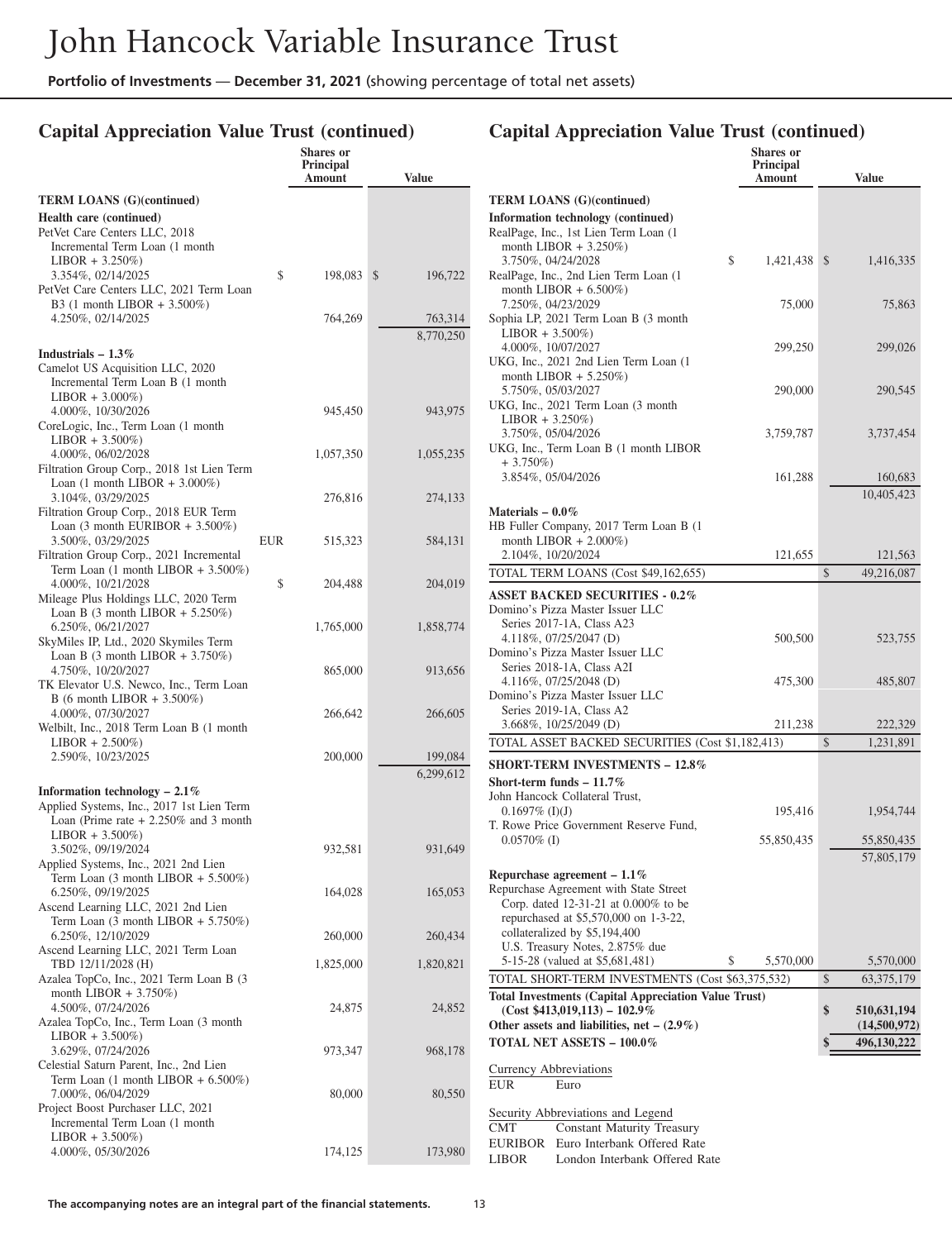#### **Capital Appreciation Value Trust (continued)**

- (A) All or a portion of this security is segregated at the custodian as collateral for certain derivatives.
- (B) Non-income producing security.<br>(C) All or a portion of this security
- All or a portion of this security is on loan as of 12-31-21.

(D) These securities are exempt from registration under Rule 144A of the Securities Act of 1933. Such securities may be resold, normally to qualified institutional buyers, in transactions exempt from registration.

- (E) Perpetual bonds have no stated maturity date. Date shown as maturity date is next call date.
- (F) Variable rate obligation. The coupon rate shown represents the rate at period end.

#### **Capital Appreciation Value Trust (continued)**

(G) Term loans are variable rate obligations. The coupon rate shown represents the rate at period end.

(H) This position represents an unsettled loan commitment at period end. Certain details associated with this purchase are not known prior to the settlement date, including coupon rate, which is disclosed as TBD (To Be Determined).

- (I) The rate shown is the annualized seven-day yield as of 12-31-21.
- (J) Investment is an affiliate of the fund, the advisor and/or subadvisor. This security represents the investment of cash collateral received for securities lending.

#### **DERIVATIVES WRITTEN OPTIONS**

#### **Options on securities**

**Counterparty (OTC)/**

| <b>Exchange-</b> |                                       | <b>Exercise</b>      | <b>Expiration</b> | Number of      | <b>Notional</b> |              |               |
|------------------|---------------------------------------|----------------------|-------------------|----------------|-----------------|--------------|---------------|
| traded           | Name of issuer                        | Currency<br>price    | date              | contracts      | amount          | Premium      | <b>Value</b>  |
| Calls            |                                       |                      |                   |                |                 |              |               |
| GSI              | Alphabet, Inc., Class A               | <b>USD 1,960.00</b>  | Sep 2022          | 1              | 100             | \$<br>18,442 | S<br>(97,790) |
| <b>GSI</b>       | Alphabet, Inc., Class A               | USD 1,960.00         | Sep 2022          | 1              | 100             | 24,090       | (97,790)      |
| GSI              | Alphabet, Inc., Class A               | USD 1,980.00         | Sep 2022          | 1              | 100             | 17,800       | (95, 949)     |
| GSI              | Alphabet, Inc., Class A               | USD 2,000.00         | Sep 2022          | 1              | 100             | 17,130       | (94, 116)     |
| <b>GSI</b>       | Alphabet, Inc., Class A               | USD 2,100.00         | Sep 2022          | 1              | 100             | 14,073       | (85,086)      |
| <b>SFG</b>       | Alphabet, Inc., Class A               | USD 2,450.00         | Sep 2022          | 1              | 100             | 26,747       | (55,903)      |
| GSI              | Alphabet, Inc., Class A               | USD 3,200.00         | Jan 2023          | 1              | 100             | 18,097       | (20,665)      |
| <b>GSI</b>       | Alphabet, Inc., Class A               | USD 3,300.00         | Jan 2023          | 1              | 100             | 15,497       | (17, 404)     |
| <b>GSI</b>       | Alphabet, Inc., Class A               | USD 3,400.00         | Jan 2023          | $\mathbf{1}$   | 100             | 13,047       | (14, 592)     |
| GSI              | Alphabet, Inc., Class A               | USD 3,500.00         | Jan 2023          | 1              | 100             | 11,097       | (12, 189)     |
| GSI              | Alphabet, Inc., Class C               | USD 1,760.00         | Jan 2022          | 5              | 500             | 50,362       | (567, 417)    |
| GSI              | Alphabet, Inc., Class C               | <b>USD 1,780.00</b>  | Jan 2022          | 5              | 500             | 47,406       | (557, 418)    |
| GSI              | Alphabet, Inc., Class C               | USD 1,800.00         | Jan 2022          | 4              | 400             | 35,760       | (437, 935)    |
| GSI              | Alphabet, Inc., Class C               | USD 1,980.00         | Jun 2022          | 1              | 100             | 21,210       | (93,508)      |
| <b>GSI</b>       | Alphabet, Inc., Class C               | USD 2,000.00         | Jun 2022          | 1              | 100             | 20,353       | (91, 604)     |
| GSI              | Alphabet, Inc., Class C               | USD 2,100.00         | Jun 2022          | $\mathbf{1}$   | 100             | 16,634       | (82, 179)     |
| SFG              | Alphabet, Inc., Class C               | USD 2,550.00         | Jun 2022          | 1              | 100             | 22,096       | (43, 277)     |
| <b>CSFB</b>      | Amazon.com, Inc.                      | USD 3,800.00         | Jan 2022          | 1              | 100             | 33,115       | (212)         |
| <b>CSFB</b>      | Amazon.com, Inc.                      | USD 3,800.00         | Jan 2022          | 1              | 100             | 34,542       | (212)         |
| <b>CSFB</b>      | Amazon.com, Inc.                      | USD 3,900.00         | Jan 2022          | $\mathbf{1}$   | 100             | 30,277       | (117)         |
| <b>CSFB</b>      | Amazon.com, Inc.                      | USD 3,900.00         | Jan 2022          | 1              | 100             | 38,338       | (117)         |
| RBC              | Amazon.com, Inc.                      | USD 3,900.00         | Jan 2022          | 1              | 100             | 23,997       | (117)         |
| CITI             | Amazon.com, Inc.                      | USD 4,000.00         | Jan 2022          | $\mathbf{1}$   | 100             | 27,327       | (68)          |
| <b>CSFB</b>      | Amazon.com, Inc.                      | USD 4,000.00         | Jan 2022          | 1              | 100             | 27,686       | (68)          |
| <b>CSFB</b>      | Amazon.com, Inc.                      | USD 4,000.00         | Jan 2022          | 1              | 100             | 35,706       | (68)          |
| RBC              | Amazon.com, Inc.                      | USD 4,000.00         | Jan 2022          | 1              | 100             | 21,797       | (68)          |
| CITI             | Amazon.com, Inc.                      | USD 4,100.00         | Jan 2022          | 1              | 100             | 25,167       | (40)          |
| RBC              | Amazon.com, Inc.                      | USD 4,100.00         | Jan 2022          | 1              | 100             | 19,697       | (40)          |
| <b>CITI</b>      | Amazon.com, Inc.                      | USD 4,200.00         | Jan 2022          | 1              | 100             | 23,127       | (24)          |
| RBC              | Amazon.com, Inc.                      | <b>USD 4,200.00</b>  | Jan 2022          | 1              | 100             | 17,827       | (24)          |
| <b>CITI</b>      | Amazon.com, Inc.                      | USD 4,300.00         | Jan 2022          | $\mathfrak{2}$ | 200             | 42,614       | (28)          |
| GSI              | Amazon.com, Inc.                      | USD 4,000.00         | Jan 2023          | 1              | 100             | 34,022       | (18, 169)     |
| GSI              | Amazon.com, Inc.                      | <b>USD 4,200.00</b>  | Jan 2023          | 1              | 100             | 27,523       | (13, 927)     |
| GSI              | Amazon.com, Inc.                      | USD 4,400.00         | Jan 2023          | 1              | 100             | 22,230       | (10,661)      |
| JPM              | American Electric Power Company, Inc. | <b>USD</b><br>90.00  | Jan 2022          | 63             | 6,300           | 22,934       | (4, 426)      |
| JPM              | American Electric Power Company, Inc. | <b>USD</b><br>90.00  | Jan 2022          | 11             | 1,100           | 3,946        | (773)         |
| JPM              | American Electric Power Company, Inc. | <b>USD</b><br>90.00  | Jan 2022          | $\tau$         | 700             | 2,418        | (492)         |
| JPM              | American Electric Power Company, Inc. | <b>USD</b><br>95.00  | Jan 2022          | 63             | 6,300           | 13,893       | (40)          |
| JPM              | American Electric Power Company, Inc. | <b>USD</b><br>95.00  | Jan 2022          | 22             | 2,200           | 4,975        | (14)          |
| JPM              | American Electric Power Company, Inc. | <b>USD</b><br>95.00  | Jan 2022          | 14             | 1,400           | 2,930        | (9)           |
| JPM              | American Electric Power Company, Inc. | <b>USD</b><br>97.50  | Jan 2022          | 30             | 3,000           | 2,930        | (1)           |
| JPM              | American Electric Power Company, Inc. | <b>USD</b><br>100.00 | Jan 2022          | 30             | 3,000           | 1,813        |               |
| <b>CSFB</b>      | Bank of America Corp.                 | <b>USD</b><br>35.00  | Jan 2022          | 259            | 25,900          | 40,559       | (246, 727)    |
| RBC              | Bank of America Corp.                 | <b>USD</b><br>37.00  | Jan 2022          | 190            | 19,000          | 52,947       | (143, 297)    |
| <b>CSFB</b>      | Bank of America Corp.                 | <b>USD</b><br>40.00  | Jan 2022          | 39             | 3,900           | 13,323       | (18,026)      |
| <b>CSFB</b>      | Bank of America Corp.                 | <b>USD</b><br>45.00  | Jan 2022          | 38             | 3,800           | 7,138        | (3, 128)      |
| <b>CSFB</b>      | Bank of America Corp.                 | <b>USD</b><br>45.00  | Jan 2023          | 423            | 42,300          | 136,202      | (195, 262)    |
|                  |                                       |                      |                   |                |                 |              |               |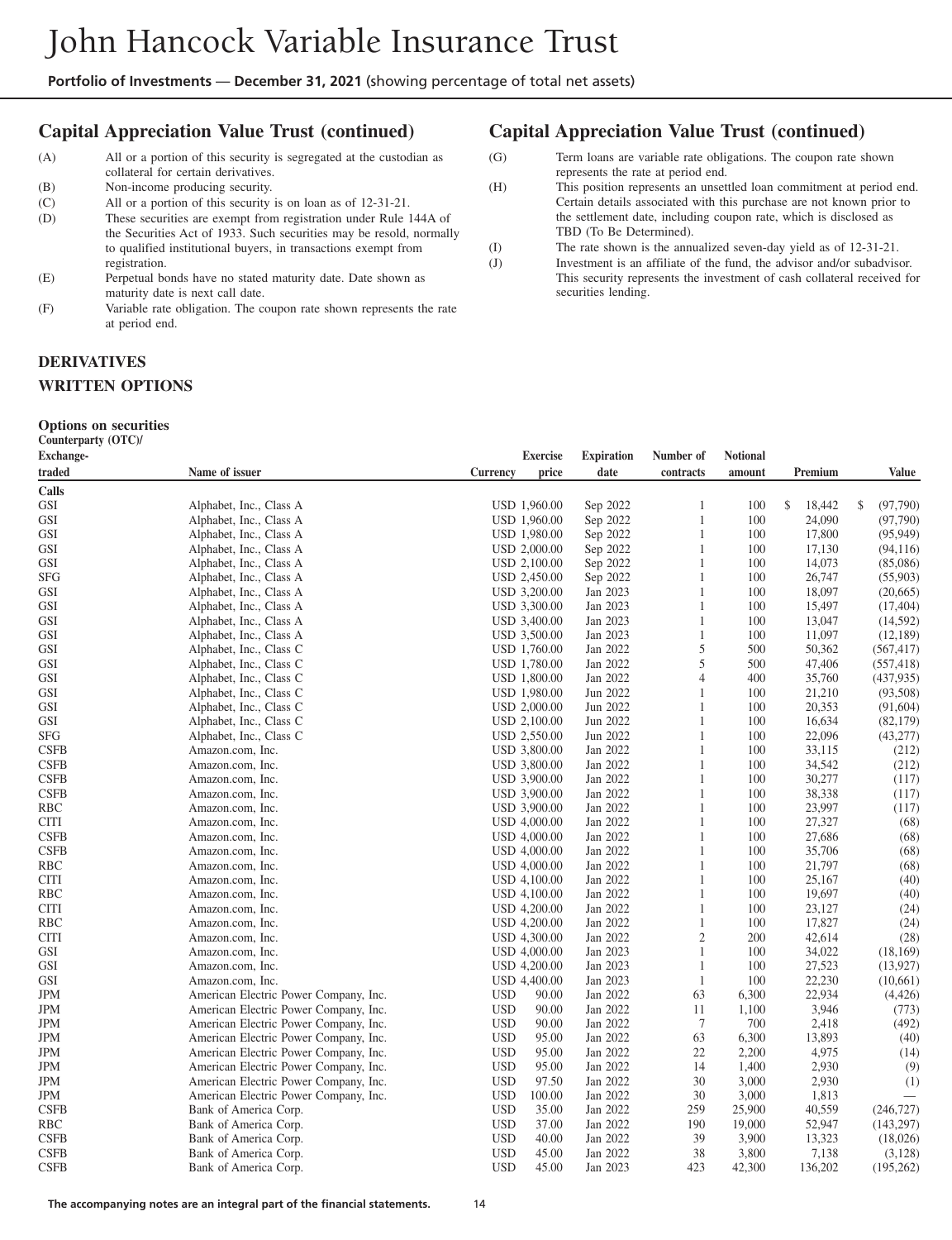# **Capital Appreciation Value Trust (continued)**

#### **Options on securities (continued)**

**Counterparty (OTC)/**

| <b>Exchange-</b>   |                                                                |                          | <b>Exercise</b>  | <b>Expiration</b>    | Number of      | <b>Notional</b> |                  |                        |
|--------------------|----------------------------------------------------------------|--------------------------|------------------|----------------------|----------------|-----------------|------------------|------------------------|
| traded             | Name of issuer                                                 | Currency                 | price            | date                 | contracts      | amount          | Premium          | <b>Value</b>           |
| Calls (continued)  |                                                                |                          |                  |                      |                |                 |                  |                        |
| JPM                | Bank of America Corp.                                          | <b>USD</b>               | 45.00            | Jan 2023             | 240            | 24,000          | \$<br>99,605     | \$(110,788)            |
| <b>CSFB</b>        | Bank of America Corp.                                          | <b>USD</b>               | 50.00            | Jan 2023             | 104            | 10,400          | 26,441           | (28, 278)              |
| JPM                | Bank of America Corp.                                          | <b>USD</b>               | 50.00            | Jan 2023             | 118            | 11,800          | 41,536           | (32,085)               |
| <b>JPM</b>         | Cisco Systems, Inc.                                            | <b>USD</b>               | 45.00            | Jan 2022             | 48             | 4,800           | 22,416           | (88, 185)              |
| JPM                | Cisco Systems, Inc.                                            | <b>USD</b>               | 45.00            | Jan 2022             | 25             | 2,500           | 11,425           | (45,930)               |
| JPM                | Cisco Systems, Inc.                                            | <b>USD</b>               | 45.00            | Jan 2022             | 26             | 2,600           | 11,102           | (47,767)               |
| JPM                | Cisco Systems, Inc.                                            | <b>USD</b>               | 47.50            | Jan 2022             | 48             | 4,800           | 17,136           | (76, 186)              |
| JPM                | Cisco Systems, Inc.                                            | <b>USD</b>               | 47.50            | Jan 2022             | 25             | 2,500           | 8,675            | (39,680)               |
| JPM                | Cisco Systems, Inc.                                            | <b>USD</b>               | 47.50            | Jan 2022             | 26             | 2,600           | 8,502            | (41,268)               |
| JPM<br>JPM         | Cisco Systems, Inc.<br>Cisco Systems, Inc.                     | <b>USD</b><br><b>USD</b> | 50.00<br>50.00   | Jan 2022<br>Jan 2022 | 48<br>25       | 4,800<br>2,500  | 12,816<br>6,550  | (64, 188)<br>(33, 431) |
| <b>JPM</b>         | Cisco Systems, Inc.                                            | <b>USD</b>               | 50.00            | Jan 2022             | 26             | 2,600           | 6,292            | (34,768)               |
| JPM                | CME Group, Inc.                                                | <b>USD</b>               | 220.00           | Jan 2022             | 19             | 1,900           | 20,869           | (18,624)               |
| <b>JPM</b>         | CME Group, Inc.                                                | <b>USD</b>               | 230.00           | Jan 2022             | 19             | 1,900           | 16,115           | (5,598)                |
| <b>CSFB</b>        | Danaher Corp.                                                  | <b>USD</b>               | 270.00           | Jan 2022             | 4              | 400             | 6,485            | (23,715)               |
| <b>CSFB</b>        | Danaher Corp.                                                  | <b>USD</b>               | 280.00           | Jan 2022             | 4              | 400             | 5,280            | (19,796)               |
| <b>CSFB</b>        | Danaher Corp.                                                  | <b>USD</b>               | 280.00           | Jan 2022             | 6              | 600             | 7,557            | (29,694)               |
| <b>CSFB</b>        | Danaher Corp.                                                  | <b>USD</b>               | 290.00           | Jan 2022             | 6              | 600             | 5,707            | (23,912)               |
| JPM                | Danaher Corp.                                                  | <b>USD</b>               | 300.00           | Jan 2022             | 22             | 2,200           | 21,785           | (66,884)               |
| JPM                | Danaher Corp.                                                  | <b>USD</b>               | 300.00           | Jan 2022             | 22             | 2,200           | 25,115           | (66, 884)              |
| CITI               | Exelon Corp.                                                   | <b>USD</b>               | 50.00            | Jan 2022             | 30             | 3,000           | 2,341            | (23,390)               |
| GSI                | Fiserv, Inc.                                                   | <b>USD</b>               | 130.00           | Jan 2022             | 13             | 1,300           | 6,634            | (88)                   |
| GSI                | Fiserv, Inc.                                                   | <b>USD</b>               | 135.00           | Jan 2022             | 13             | 1,300           | 4,869            | (117)                  |
| JPM                | FleetCor Technologies, Inc.                                    | <b>USD</b>               | 300.00           | Jan 2022             | 5              | 500             | 9,985            |                        |
| JPM                | FleetCor Technologies, Inc.                                    | <b>USD</b>               | 310.00           | Jan 2022             | 3              | 300             | 4,791            |                        |
| JPM                | General Electric Company                                       | <b>USD</b>               | 96.00            | Jan 2022             | 20             | 2,000           | 24,437           | (3,074)                |
| JPM                | General Electric Company                                       | <b>USD</b>               | 96.00            | Jan 2022             | 20             | 2,000           | 25,825           | (3,074)                |
| JPM                | General Electric Company                                       | <b>USD</b>               | 120.00           | Jan 2022             | 20             | 2,000           | 13,309           | (4)                    |
| JPM                | General Electric Company                                       | <b>USD</b>               | 120.00           | Jan 2022             | 20<br>80       | 2,000           | 13,361           | (4)                    |
| SFG<br>CITI        | General Electric Company<br>Hilton Worldwide Holdings, Inc.    | <b>USD</b><br><b>USD</b> | 120.00<br>125.00 | Jan 2022<br>Jan 2022 | 8              | 8,000<br>800    | 69,324<br>8,222  | (17)<br>(24,964)       |
| CITI               | Hilton Worldwide Holdings, Inc.                                | <b>USD</b>               | 125.00           | Jan 2022             | 4              | 400             | 3,927            | (12, 482)              |
| CITI               | Hilton Worldwide Holdings, Inc.                                | <b>USD</b>               | 125.00           | Jan 2022             | 5              | 500             | 5,015            | (15,603)               |
| CITI               | Hilton Worldwide Holdings, Inc.                                | <b>USD</b>               | 130.00           | Jan 2022             | 8              | 800             | 6,917            | (21,020)               |
| CITI               | Hilton Worldwide Holdings, Inc.                                | <b>USD</b>               | 130.00           | Jan 2022             | $\overline{4}$ | 400             | 3,288            | (10,510)               |
| CITI               | Hilton Worldwide Holdings, Inc.                                | <b>USD</b>               | 130.00           | Jan 2022             | 5              | 500             | 4,196            | (13, 137)              |
| CITI               | Hilton Worldwide Holdings, Inc.                                | <b>USD</b>               | 130.00           | Jan 2022             | 12             | 1,200           | 17,773           | (31,530)               |
| CITI               | Hilton Worldwide Holdings, Inc.                                | <b>USD</b>               | 135.00           | Jan 2022             | 12             | 1,200           | 15,717           | (25,685)               |
| GSI                | Hilton Worldwide Holdings, Inc.                                | <b>USD</b>               | 135.00           | Jan 2022             | 38             | 3,800           | 53,311           | (81,335)               |
| GSI                | Hilton Worldwide Holdings, Inc.                                | <b>USD</b>               | 140.00           | Jan 2022             | 38             | 3,800           | 45,916           | (63, 285)              |
| JPM                | Intercontinental Exchange, Inc.                                | <b>USD</b>               | 125.00           | Jan 2022             | 15             | 1,500           | 4,761            | (18,027)               |
| JPM                | Intercontinental Exchange, Inc.                                | <b>USD</b>               | 130.00           | Jan 2022             | 16             | 1,600           | 9,747            | (11,621)               |
| JPM                | Intercontinental Exchange, Inc.                                | <b>USD</b>               | 130.00           | Jan 2022             | 16             | 1,600           | 3,208            | (11,621)               |
| JPM                | Intercontinental Exchange, Inc.                                | <b>USD</b>               | 135.00           | Jan 2022             | 16             | 1,600           | 7,294            | (5,005)                |
| JPM                | Lockheed Martin Corp.                                          | <b>USD</b>               | 340.00           | Jan 2022             | 9<br>9         | 900<br>900      | 28,233           | (15,029)               |
| JPM                | Lockheed Martin Corp.                                          | <b>USD</b>               | 360.00           | Jan 2022<br>Jan 2022 |                |                 | 20,583           | (2,570)                |
| JPM<br><b>CSFB</b> | Lockheed Martin Corp.<br>Marriott International, Inc., Class A | USD<br><b>USD</b>        | 375.00<br>145.00 | Jan 2022             | 9<br>15        | 900<br>1,500    | 15,993<br>18,440 | (297)<br>(30, 973)     |
| <b>CSFB</b>        | Marriott International, Inc., Class A                          | <b>USD</b>               | 145.00           | Jan 2022             | 2              | 200             | 2,376            | (4,130)                |
| <b>CSFB</b>        | Marriott International, Inc., Class A                          | <b>USD</b>               | 145.00           | Jan 2022             | 8              | 800             | 10,193           | (16,519)               |
| <b>CSFB</b>        | Marriott International, Inc., Class A                          | <b>USD</b>               | 150.00           | Jan 2022             | 15             | 1,500           | 16,180           | (23,888)               |
| <b>CSFB</b>        | Marriott International, Inc., Class A                          | <b>USD</b>               | 150.00           | Jan 2022             | $\overline{2}$ | 200             | 2,097            | (3,185)                |
| <b>CSFB</b>        | Marriott International, Inc., Class A                          | <b>USD</b>               | 150.00           | Jan 2022             | 8              | 800             | 8,956            | (12,740)               |
| <b>CSFB</b>        | Marriott International, Inc., Class A                          | <b>USD</b>               | 155.00           | Jan 2022             | 13             | 1,300           | 14,757           | (14,894)               |
| <b>CSFB</b>        | Marriott International, Inc., Class A                          | <b>USD</b>               | 160.00           | Jan 2022             | 13             | 1,300           | 12,430           | (9,685)                |
| <b>CSFB</b>        | Marriott International, Inc., Class A                          | <b>USD</b>               | 165.00           | Jan 2022             | 9              | 900             | 15,242           | (3,766)                |
| <b>CSFB</b>        | Marriott International, Inc., Class A                          | <b>USD</b>               | 170.00           | Jan 2022             | 9              | 900             | 13,778           | (1,770)                |
| RBC                | McDonald's Corp.                                               | <b>USD</b>               | 220.00           | Jan 2022             | $\tau$         | 700             | 9,709            | (33, 772)              |
| CITI               | McDonald's Corp.                                               | <b>USD</b>               | 230.00           | Jan 2022             | 8              | 800             | 8,456            | (30,619)               |
| RBC                | McDonald's Corp.                                               | <b>USD</b>               | 230.00           | Jan 2022             | 6              | 600             | 6,132            | (22,964)               |
| GSI                | McDonald's Corp.                                               | <b>USD</b>               | 260.00           | Jan 2023             | 6              | 600             | 8,262            | (15,371)               |
| GSI                | McDonald's Corp.                                               | <b>USD</b>               | 260.00           | Jan 2023             | 8              | 800             | 10,364           | (20, 494)              |
| GSI                | McDonald's Corp.                                               | <b>USD</b>               | 270.00           | Jan 2023             | 6<br>8         | 600             | 6,102            | (12, 192)              |
| GSI                | McDonald's Corp.                                               | <b>USD</b>               | 270.00           | Jan 2023             |                | 800             | 7,912            | (16,256)               |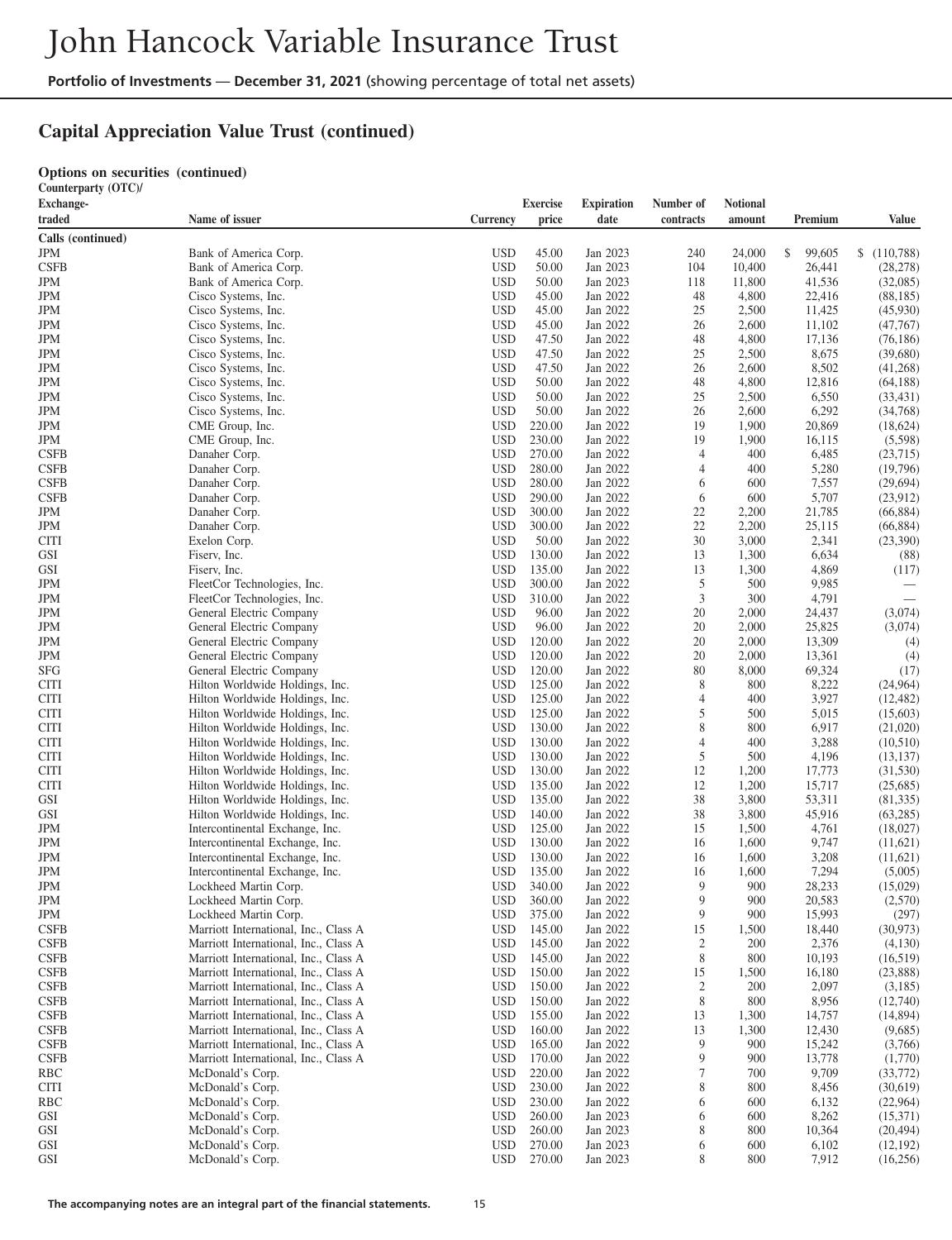# **Capital Appreciation Value Trust (continued)**

#### **Options on securities (continued)**

**Counterparty (OTC)/**

| traded<br>Name of issuer<br>Currency<br>price<br>date<br>contracts<br>amount<br>Premium<br>Value<br>Calls (continued)<br>\$<br><b>CSFB</b><br>Medtronic PLC<br><b>USD</b><br>115.00<br>Jan 2022<br>13<br>1,300<br>\$<br>15,756<br>(14)<br><b>USD</b><br>125.00<br>Jan 2022<br>1,300<br><b>CSFB</b><br>Medtronic PLC<br>13<br>9,711<br>130.00<br>12<br><b>CSFB</b><br>Medtronic PLC<br><b>USD</b><br>Jan 2022<br>1,200<br>6,684<br>Jan 2022<br>12<br>30,925<br>JPM<br>Meta Platforms, Inc., Class A<br><b>USD</b><br>340.00<br>1,200<br>(8,259)<br>12<br>28,983<br>JPM<br>Meta Platforms, Inc., Class A<br><b>USD</b><br>345.00<br>Jan 2022<br>1,200<br>(5,866)<br>Jan 2022<br>$\overline{4}$<br>JPM<br>Meta Platforms, Inc., Class A<br><b>USD</b><br>380.00<br>400<br>7,756<br>(135)<br>JPM<br>Meta Platforms, Inc., Class A<br><b>USD</b><br>400.00<br>Jan 2022<br>50<br>5,000<br>107,635<br>(457)<br>Jan 2022<br>43,552<br>JPM<br>Meta Platforms, Inc., Class A<br><b>USD</b><br>400.00<br>35<br>3,500<br>(320)<br>23,363<br>JPM<br>Meta Platforms, Inc., Class A<br><b>USD</b><br>345.00<br>Sep 2022<br>6<br>600<br>(20,768)<br><b>JPM</b><br>Meta Platforms, Inc., Class A<br><b>USD</b><br>360.00<br>Sep 2022<br>6<br>600<br>20,104<br>(17,032)<br>SFG<br><b>USD</b><br>250.00<br>Jan 2022<br>21<br>2,100<br>27,447<br>(181, 717)<br>Microsoft Corp.<br>24,717<br><b>SFG</b><br>Microsoft Corp.<br><b>USD</b><br>255.00<br>Jan 2022<br>21<br>2,100<br>(171, 268)<br>22,197<br>SFG<br>Microsoft Corp.<br><b>USD</b><br>260.00<br>Jan 2022<br>21<br>2,100<br>(160, 825)<br><b>SFG</b><br>Microsoft Corp.<br><b>USD</b><br>265.00<br>Jan 2022<br>16<br>1,600<br>23,712<br>(114, 582)<br>270.00<br>9<br>BOA<br>Microsoft Corp.<br><b>USD</b><br>Jan 2022<br>900<br>12,085<br>(59,980)<br>17<br>22,559<br><b>SFG</b><br>Microsoft Corp.<br><b>USD</b><br>270.00<br>Jan 2022<br>1,700<br>(113,296)<br>275.00<br>9<br>BOA<br>Microsoft Corp.<br><b>USD</b><br>Jan 2022<br>900<br>10,565<br>(55,509)<br><b>SFG</b><br>Microsoft Corp.<br><b>USD</b><br>275.00<br>Jan 2022<br>16<br>19,472<br>(98, 683)<br>1,600<br>BOA<br><b>USD</b><br>280.00<br>Jan 2022<br>9<br>900<br>9,182<br>(51,039)<br>Microsoft Corp.<br>Microsoft Corp.<br><b>USD</b><br>280.00<br>Jan 2022<br>65<br>6,500<br>133,380<br>(368, 615)<br>CITI<br>SFG<br>Microsoft Corp.<br><b>USD</b><br>300.00<br>Jan 2023<br>31<br>3,100<br>56,637<br>(184, 951)<br><b>SFG</b><br><b>USD</b><br>300.00<br>Jan 2023<br>32<br>3,200<br>60,224<br>(190, 917)<br>Microsoft Corp.<br>SFG<br>Microsoft Corp.<br><b>USD</b><br>320.00<br>Jan 2023<br>11<br>1,100<br>19,554<br>(51, 944)<br>SFG<br>Microsoft Corp.<br><b>USD</b><br>320.00<br>Jan 2023<br>10<br>1,000<br>19,093<br>(47, 222)<br>CITI<br>Microsoft Corp.<br><b>USD</b><br>330.00<br>Jan 2023<br>8<br>800<br>11,752<br>(33, 322)<br>$\overline{7}$<br><b>USD</b><br>330.00<br>Jan 2023<br>700<br>10,343<br>(29, 157)<br>CITI<br>Microsoft Corp.<br>CITI<br>Microsoft Corp.<br><b>USD</b><br>330.00<br>Jan 2023<br>6<br>600<br>10,666<br>(24,991)<br>SFG<br>Microsoft Corp.<br><b>USD</b><br>330.00<br>Jan 2023<br>11<br>1,100<br>16,639<br>(45, 818)<br>SFG<br>Microsoft Corp.<br><b>USD</b><br>330.00<br>Jan 2023<br>10<br>1,000<br>16,190<br>(41,652)<br>8<br><b>CITI</b><br><b>USD</b><br>340.00<br>Jan 2023<br>800<br>9,933<br>(29, 224)<br>Microsoft Corp.<br>7<br>Microsoft Corp.<br><b>USD</b><br>340.00<br>Jan 2023<br>700<br>8,727<br>(25, 571)<br>CITI<br>Microsoft Corp.<br><b>USD</b><br>340.00<br>Jan 2023<br>6<br>600<br>9,046<br>(21,918)<br>CITI<br>CITI<br>Microsoft Corp.<br><b>USD</b><br>340.00<br>Jan 2023<br>15<br>1,500<br>30,384<br>(54,796)<br>$\boldsymbol{7}$<br>Microsoft Corp.<br><b>USD</b><br>340.00<br>Jan 2023<br>700<br>14,213<br>(25,571)<br>CITI<br>SFG<br>Microsoft Corp.<br><b>USD</b><br>340.00<br>Jan 2023<br>11<br>1,100<br>14,179<br>(40, 183)<br>SFG<br>Microsoft Corp.<br><b>USD</b><br>340.00<br>Jan 2023<br>10<br>1,000<br>13,686<br>(36,530)<br>350.00<br>Jan 2023<br>8<br>8,353<br>CITI<br>Microsoft Corp.<br><b>USD</b><br>800<br>(25, 469)<br>7<br><b>USD</b><br>350.00<br>Jan 2023<br>7,388<br>(22, 285)<br>CITI<br>Microsoft Corp.<br>700<br><b>USD</b><br>350.00<br>Jan 2023<br>6<br>600<br>7,637<br>CITI<br>Microsoft Corp.<br>(19,101)<br><b>USD</b><br>350.00<br>Jan 2023<br>15<br>25,849<br>(47, 754)<br>CITI<br>Microsoft Corp.<br>1,500<br>$\tau$<br><b>USD</b><br>350.00<br>Jan 2023<br>700<br>12,179<br>(22, 285)<br>CITI<br>Microsoft Corp.<br>22<br><b>USD</b><br>350.00<br>Jan 2023<br>2,200<br>33,594<br>JPM<br>Microsoft Corp.<br>(70,038)<br>SFG<br><b>USD</b><br>350.00<br>Jan 2023<br>11,924<br>(35,019)<br>Microsoft Corp.<br>11<br>1,100<br>SFG<br><b>USD</b><br>350.00<br>Jan 2023<br>1,000<br>11,583<br>(31, 836)<br>Microsoft Corp.<br>10<br>JPM<br><b>USD</b><br>355.00<br>Jan 2023<br>21<br>29,127<br>(62, 255)<br>Microsoft Corp.<br>2,100<br><b>USD</b><br>360.00<br>15<br>21,905<br>(41, 337)<br>CITI<br>Microsoft Corp.<br>Jan 2023<br>1,500<br>CITI<br>Microsoft Corp.<br>USD<br>360.00<br>Jan 2023<br>7<br>700<br>10,368<br>(19,291)<br>$22\,$<br>Microsoft Corp.<br><b>USD</b><br>360.00<br>Jan 2023<br>2,200<br>27,654<br>(60, 628)<br><b>USD</b><br>15<br>Microsoft Corp.<br>365.00<br>Jan 2023<br>1,500<br>19,959<br>(38, 361)<br>5<br>Northrop Grumman Corp.<br><b>USD</b><br>315.00<br>Jan 2022<br>500<br>10,285<br>(36, 180)<br>5<br>Northrop Grumman Corp.<br><b>USD</b><br>315.00<br>Jan 2022<br>500<br>10,835<br>(36, 180)<br>5<br>8,785<br>Northrop Grumman Corp.<br><b>USD</b><br>325.00<br>Jan 2022<br>500<br>(31, 199)<br>5<br>9,085<br>Northrop Grumman Corp.<br><b>USD</b><br>325.00<br>Jan 2022<br>500<br>(31, 199)<br>$\,$ 8 $\,$<br><b>NXP Semiconductors NV</b><br><b>USD</b><br>195.00<br>Jan 2022<br>800<br>14,105<br>(26, 638)<br>$\boldsymbol{7}$<br>195.00<br>JPM<br><b>NXP Semiconductors NV</b><br><b>USD</b><br>Jan 2022<br>700<br>13,563<br>(23,308)<br>$\,$ 8 $\,$<br><b>USD</b><br>(22, 791)<br>200.00<br>Jan 2022<br>800<br>13,168<br><b>NXP Semiconductors NV</b><br>$\boldsymbol{7}$<br>200.00<br>Jan 2022<br><b>NXP Semiconductors NV</b><br><b>USD</b><br>700<br>12,245<br>(19, 942)<br>$\,$ 8 $\,$<br><b>USD</b><br>11,205<br><b>NXP Semiconductors NV</b><br>210.00<br>Jan 2022<br>800<br>(15, 424)<br><b>USD</b><br>Jan 2022<br>$\tau$<br>NXP Semiconductors NV<br>210.00<br>700<br>10,451<br>(13, 496)<br><b>USD</b><br>13<br>PepsiCo, Inc.<br>145.00<br>Jan 2022<br>1,300<br>11,856<br>(37, 477)<br><b>USD</b><br>Jan 2022<br>14<br>PepsiCo, Inc.<br>145.00<br>1,400<br>11,998<br>(40,360)<br><b>USD</b><br>12<br>6,504<br>PepsiCo, Inc.<br>155.00<br>Jan 2022<br>1,200<br>(22, 639)<br><b>USD</b><br>Jan 2022<br>14<br>PepsiCo, Inc.<br>155.00<br>1,400<br>7,028<br>(26, 412)<br><b>USD</b><br>6<br>Ross Stores, Inc.<br>130.00<br>Jan 2022<br>600<br>6,143<br>(8) | <b>Exchange-</b> |  | <b>Exercise</b> | <b>Expiration</b> | Number of | Notional |  |
|--------------------------------------------------------------------------------------------------------------------------------------------------------------------------------------------------------------------------------------------------------------------------------------------------------------------------------------------------------------------------------------------------------------------------------------------------------------------------------------------------------------------------------------------------------------------------------------------------------------------------------------------------------------------------------------------------------------------------------------------------------------------------------------------------------------------------------------------------------------------------------------------------------------------------------------------------------------------------------------------------------------------------------------------------------------------------------------------------------------------------------------------------------------------------------------------------------------------------------------------------------------------------------------------------------------------------------------------------------------------------------------------------------------------------------------------------------------------------------------------------------------------------------------------------------------------------------------------------------------------------------------------------------------------------------------------------------------------------------------------------------------------------------------------------------------------------------------------------------------------------------------------------------------------------------------------------------------------------------------------------------------------------------------------------------------------------------------------------------------------------------------------------------------------------------------------------------------------------------------------------------------------------------------------------------------------------------------------------------------------------------------------------------------------------------------------------------------------------------------------------------------------------------------------------------------------------------------------------------------------------------------------------------------------------------------------------------------------------------------------------------------------------------------------------------------------------------------------------------------------------------------------------------------------------------------------------------------------------------------------------------------------------------------------------------------------------------------------------------------------------------------------------------------------------------------------------------------------------------------------------------------------------------------------------------------------------------------------------------------------------------------------------------------------------------------------------------------------------------------------------------------------------------------------------------------------------------------------------------------------------------------------------------------------------------------------------------------------------------------------------------------------------------------------------------------------------------------------------------------------------------------------------------------------------------------------------------------------------------------------------------------------------------------------------------------------------------------------------------------------------------------------------------------------------------------------------------------------------------------------------------------------------------------------------------------------------------------------------------------------------------------------------------------------------------------------------------------------------------------------------------------------------------------------------------------------------------------------------------------------------------------------------------------------------------------------------------------------------------------------------------------------------------------------------------------------------------------------------------------------------------------------------------------------------------------------------------------------------------------------------------------------------------------------------------------------------------------------------------------------------------------------------------------------------------------------------------------------------------------------------------------------------------------------------------------------------------------------------------------------------------------------------------------------------------------------------------------------------------------------------------------------------------------------------------------------------------------------------------------------------------------------------------------------------------------------------------------------------------------------------------------------------------------------------------------------------------------------------------------------------------------------------------------------------------------------------------------------------------------------------------------------------------------------------------------------------------------------------------------------------------------------------------------------------------------------------------------------------------------------------------------------------------------------------------------------------------------------------------------------------------------------------------------------------------------------------------------------------------------------------------------------------------------------------------------------------------------------------------------------------------------------------------------------------------------------------------------------------------------------------------------------------------------------------------------------------------------------------------------------------------------------------------------|------------------|--|-----------------|-------------------|-----------|----------|--|
|                                                                                                                                                                                                                                                                                                                                                                                                                                                                                                                                                                                                                                                                                                                                                                                                                                                                                                                                                                                                                                                                                                                                                                                                                                                                                                                                                                                                                                                                                                                                                                                                                                                                                                                                                                                                                                                                                                                                                                                                                                                                                                                                                                                                                                                                                                                                                                                                                                                                                                                                                                                                                                                                                                                                                                                                                                                                                                                                                                                                                                                                                                                                                                                                                                                                                                                                                                                                                                                                                                                                                                                                                                                                                                                                                                                                                                                                                                                                                                                                                                                                                                                                                                                                                                                                                                                                                                                                                                                                                                                                                                                                                                                                                                                                                                                                                                                                                                                                                                                                                                                                                                                                                                                                                                                                                                                                                                                                                                                                                                                                                                                                                                                                                                                                                                                                                                                                                                                                                                                                                                                                                                                                                                                                                                                                                                                                                                                                                                                                                                                                                                                                                                                                                                                                                                                                                                                                                                              |                  |  |                 |                   |           |          |  |
|                                                                                                                                                                                                                                                                                                                                                                                                                                                                                                                                                                                                                                                                                                                                                                                                                                                                                                                                                                                                                                                                                                                                                                                                                                                                                                                                                                                                                                                                                                                                                                                                                                                                                                                                                                                                                                                                                                                                                                                                                                                                                                                                                                                                                                                                                                                                                                                                                                                                                                                                                                                                                                                                                                                                                                                                                                                                                                                                                                                                                                                                                                                                                                                                                                                                                                                                                                                                                                                                                                                                                                                                                                                                                                                                                                                                                                                                                                                                                                                                                                                                                                                                                                                                                                                                                                                                                                                                                                                                                                                                                                                                                                                                                                                                                                                                                                                                                                                                                                                                                                                                                                                                                                                                                                                                                                                                                                                                                                                                                                                                                                                                                                                                                                                                                                                                                                                                                                                                                                                                                                                                                                                                                                                                                                                                                                                                                                                                                                                                                                                                                                                                                                                                                                                                                                                                                                                                                                              |                  |  |                 |                   |           |          |  |
|                                                                                                                                                                                                                                                                                                                                                                                                                                                                                                                                                                                                                                                                                                                                                                                                                                                                                                                                                                                                                                                                                                                                                                                                                                                                                                                                                                                                                                                                                                                                                                                                                                                                                                                                                                                                                                                                                                                                                                                                                                                                                                                                                                                                                                                                                                                                                                                                                                                                                                                                                                                                                                                                                                                                                                                                                                                                                                                                                                                                                                                                                                                                                                                                                                                                                                                                                                                                                                                                                                                                                                                                                                                                                                                                                                                                                                                                                                                                                                                                                                                                                                                                                                                                                                                                                                                                                                                                                                                                                                                                                                                                                                                                                                                                                                                                                                                                                                                                                                                                                                                                                                                                                                                                                                                                                                                                                                                                                                                                                                                                                                                                                                                                                                                                                                                                                                                                                                                                                                                                                                                                                                                                                                                                                                                                                                                                                                                                                                                                                                                                                                                                                                                                                                                                                                                                                                                                                                              |                  |  |                 |                   |           |          |  |
|                                                                                                                                                                                                                                                                                                                                                                                                                                                                                                                                                                                                                                                                                                                                                                                                                                                                                                                                                                                                                                                                                                                                                                                                                                                                                                                                                                                                                                                                                                                                                                                                                                                                                                                                                                                                                                                                                                                                                                                                                                                                                                                                                                                                                                                                                                                                                                                                                                                                                                                                                                                                                                                                                                                                                                                                                                                                                                                                                                                                                                                                                                                                                                                                                                                                                                                                                                                                                                                                                                                                                                                                                                                                                                                                                                                                                                                                                                                                                                                                                                                                                                                                                                                                                                                                                                                                                                                                                                                                                                                                                                                                                                                                                                                                                                                                                                                                                                                                                                                                                                                                                                                                                                                                                                                                                                                                                                                                                                                                                                                                                                                                                                                                                                                                                                                                                                                                                                                                                                                                                                                                                                                                                                                                                                                                                                                                                                                                                                                                                                                                                                                                                                                                                                                                                                                                                                                                                                              |                  |  |                 |                   |           |          |  |
|                                                                                                                                                                                                                                                                                                                                                                                                                                                                                                                                                                                                                                                                                                                                                                                                                                                                                                                                                                                                                                                                                                                                                                                                                                                                                                                                                                                                                                                                                                                                                                                                                                                                                                                                                                                                                                                                                                                                                                                                                                                                                                                                                                                                                                                                                                                                                                                                                                                                                                                                                                                                                                                                                                                                                                                                                                                                                                                                                                                                                                                                                                                                                                                                                                                                                                                                                                                                                                                                                                                                                                                                                                                                                                                                                                                                                                                                                                                                                                                                                                                                                                                                                                                                                                                                                                                                                                                                                                                                                                                                                                                                                                                                                                                                                                                                                                                                                                                                                                                                                                                                                                                                                                                                                                                                                                                                                                                                                                                                                                                                                                                                                                                                                                                                                                                                                                                                                                                                                                                                                                                                                                                                                                                                                                                                                                                                                                                                                                                                                                                                                                                                                                                                                                                                                                                                                                                                                                              |                  |  |                 |                   |           |          |  |
|                                                                                                                                                                                                                                                                                                                                                                                                                                                                                                                                                                                                                                                                                                                                                                                                                                                                                                                                                                                                                                                                                                                                                                                                                                                                                                                                                                                                                                                                                                                                                                                                                                                                                                                                                                                                                                                                                                                                                                                                                                                                                                                                                                                                                                                                                                                                                                                                                                                                                                                                                                                                                                                                                                                                                                                                                                                                                                                                                                                                                                                                                                                                                                                                                                                                                                                                                                                                                                                                                                                                                                                                                                                                                                                                                                                                                                                                                                                                                                                                                                                                                                                                                                                                                                                                                                                                                                                                                                                                                                                                                                                                                                                                                                                                                                                                                                                                                                                                                                                                                                                                                                                                                                                                                                                                                                                                                                                                                                                                                                                                                                                                                                                                                                                                                                                                                                                                                                                                                                                                                                                                                                                                                                                                                                                                                                                                                                                                                                                                                                                                                                                                                                                                                                                                                                                                                                                                                                              |                  |  |                 |                   |           |          |  |
|                                                                                                                                                                                                                                                                                                                                                                                                                                                                                                                                                                                                                                                                                                                                                                                                                                                                                                                                                                                                                                                                                                                                                                                                                                                                                                                                                                                                                                                                                                                                                                                                                                                                                                                                                                                                                                                                                                                                                                                                                                                                                                                                                                                                                                                                                                                                                                                                                                                                                                                                                                                                                                                                                                                                                                                                                                                                                                                                                                                                                                                                                                                                                                                                                                                                                                                                                                                                                                                                                                                                                                                                                                                                                                                                                                                                                                                                                                                                                                                                                                                                                                                                                                                                                                                                                                                                                                                                                                                                                                                                                                                                                                                                                                                                                                                                                                                                                                                                                                                                                                                                                                                                                                                                                                                                                                                                                                                                                                                                                                                                                                                                                                                                                                                                                                                                                                                                                                                                                                                                                                                                                                                                                                                                                                                                                                                                                                                                                                                                                                                                                                                                                                                                                                                                                                                                                                                                                                              |                  |  |                 |                   |           |          |  |
|                                                                                                                                                                                                                                                                                                                                                                                                                                                                                                                                                                                                                                                                                                                                                                                                                                                                                                                                                                                                                                                                                                                                                                                                                                                                                                                                                                                                                                                                                                                                                                                                                                                                                                                                                                                                                                                                                                                                                                                                                                                                                                                                                                                                                                                                                                                                                                                                                                                                                                                                                                                                                                                                                                                                                                                                                                                                                                                                                                                                                                                                                                                                                                                                                                                                                                                                                                                                                                                                                                                                                                                                                                                                                                                                                                                                                                                                                                                                                                                                                                                                                                                                                                                                                                                                                                                                                                                                                                                                                                                                                                                                                                                                                                                                                                                                                                                                                                                                                                                                                                                                                                                                                                                                                                                                                                                                                                                                                                                                                                                                                                                                                                                                                                                                                                                                                                                                                                                                                                                                                                                                                                                                                                                                                                                                                                                                                                                                                                                                                                                                                                                                                                                                                                                                                                                                                                                                                                              |                  |  |                 |                   |           |          |  |
|                                                                                                                                                                                                                                                                                                                                                                                                                                                                                                                                                                                                                                                                                                                                                                                                                                                                                                                                                                                                                                                                                                                                                                                                                                                                                                                                                                                                                                                                                                                                                                                                                                                                                                                                                                                                                                                                                                                                                                                                                                                                                                                                                                                                                                                                                                                                                                                                                                                                                                                                                                                                                                                                                                                                                                                                                                                                                                                                                                                                                                                                                                                                                                                                                                                                                                                                                                                                                                                                                                                                                                                                                                                                                                                                                                                                                                                                                                                                                                                                                                                                                                                                                                                                                                                                                                                                                                                                                                                                                                                                                                                                                                                                                                                                                                                                                                                                                                                                                                                                                                                                                                                                                                                                                                                                                                                                                                                                                                                                                                                                                                                                                                                                                                                                                                                                                                                                                                                                                                                                                                                                                                                                                                                                                                                                                                                                                                                                                                                                                                                                                                                                                                                                                                                                                                                                                                                                                                              |                  |  |                 |                   |           |          |  |
|                                                                                                                                                                                                                                                                                                                                                                                                                                                                                                                                                                                                                                                                                                                                                                                                                                                                                                                                                                                                                                                                                                                                                                                                                                                                                                                                                                                                                                                                                                                                                                                                                                                                                                                                                                                                                                                                                                                                                                                                                                                                                                                                                                                                                                                                                                                                                                                                                                                                                                                                                                                                                                                                                                                                                                                                                                                                                                                                                                                                                                                                                                                                                                                                                                                                                                                                                                                                                                                                                                                                                                                                                                                                                                                                                                                                                                                                                                                                                                                                                                                                                                                                                                                                                                                                                                                                                                                                                                                                                                                                                                                                                                                                                                                                                                                                                                                                                                                                                                                                                                                                                                                                                                                                                                                                                                                                                                                                                                                                                                                                                                                                                                                                                                                                                                                                                                                                                                                                                                                                                                                                                                                                                                                                                                                                                                                                                                                                                                                                                                                                                                                                                                                                                                                                                                                                                                                                                                              |                  |  |                 |                   |           |          |  |
|                                                                                                                                                                                                                                                                                                                                                                                                                                                                                                                                                                                                                                                                                                                                                                                                                                                                                                                                                                                                                                                                                                                                                                                                                                                                                                                                                                                                                                                                                                                                                                                                                                                                                                                                                                                                                                                                                                                                                                                                                                                                                                                                                                                                                                                                                                                                                                                                                                                                                                                                                                                                                                                                                                                                                                                                                                                                                                                                                                                                                                                                                                                                                                                                                                                                                                                                                                                                                                                                                                                                                                                                                                                                                                                                                                                                                                                                                                                                                                                                                                                                                                                                                                                                                                                                                                                                                                                                                                                                                                                                                                                                                                                                                                                                                                                                                                                                                                                                                                                                                                                                                                                                                                                                                                                                                                                                                                                                                                                                                                                                                                                                                                                                                                                                                                                                                                                                                                                                                                                                                                                                                                                                                                                                                                                                                                                                                                                                                                                                                                                                                                                                                                                                                                                                                                                                                                                                                                              |                  |  |                 |                   |           |          |  |
|                                                                                                                                                                                                                                                                                                                                                                                                                                                                                                                                                                                                                                                                                                                                                                                                                                                                                                                                                                                                                                                                                                                                                                                                                                                                                                                                                                                                                                                                                                                                                                                                                                                                                                                                                                                                                                                                                                                                                                                                                                                                                                                                                                                                                                                                                                                                                                                                                                                                                                                                                                                                                                                                                                                                                                                                                                                                                                                                                                                                                                                                                                                                                                                                                                                                                                                                                                                                                                                                                                                                                                                                                                                                                                                                                                                                                                                                                                                                                                                                                                                                                                                                                                                                                                                                                                                                                                                                                                                                                                                                                                                                                                                                                                                                                                                                                                                                                                                                                                                                                                                                                                                                                                                                                                                                                                                                                                                                                                                                                                                                                                                                                                                                                                                                                                                                                                                                                                                                                                                                                                                                                                                                                                                                                                                                                                                                                                                                                                                                                                                                                                                                                                                                                                                                                                                                                                                                                                              |                  |  |                 |                   |           |          |  |
|                                                                                                                                                                                                                                                                                                                                                                                                                                                                                                                                                                                                                                                                                                                                                                                                                                                                                                                                                                                                                                                                                                                                                                                                                                                                                                                                                                                                                                                                                                                                                                                                                                                                                                                                                                                                                                                                                                                                                                                                                                                                                                                                                                                                                                                                                                                                                                                                                                                                                                                                                                                                                                                                                                                                                                                                                                                                                                                                                                                                                                                                                                                                                                                                                                                                                                                                                                                                                                                                                                                                                                                                                                                                                                                                                                                                                                                                                                                                                                                                                                                                                                                                                                                                                                                                                                                                                                                                                                                                                                                                                                                                                                                                                                                                                                                                                                                                                                                                                                                                                                                                                                                                                                                                                                                                                                                                                                                                                                                                                                                                                                                                                                                                                                                                                                                                                                                                                                                                                                                                                                                                                                                                                                                                                                                                                                                                                                                                                                                                                                                                                                                                                                                                                                                                                                                                                                                                                                              |                  |  |                 |                   |           |          |  |
|                                                                                                                                                                                                                                                                                                                                                                                                                                                                                                                                                                                                                                                                                                                                                                                                                                                                                                                                                                                                                                                                                                                                                                                                                                                                                                                                                                                                                                                                                                                                                                                                                                                                                                                                                                                                                                                                                                                                                                                                                                                                                                                                                                                                                                                                                                                                                                                                                                                                                                                                                                                                                                                                                                                                                                                                                                                                                                                                                                                                                                                                                                                                                                                                                                                                                                                                                                                                                                                                                                                                                                                                                                                                                                                                                                                                                                                                                                                                                                                                                                                                                                                                                                                                                                                                                                                                                                                                                                                                                                                                                                                                                                                                                                                                                                                                                                                                                                                                                                                                                                                                                                                                                                                                                                                                                                                                                                                                                                                                                                                                                                                                                                                                                                                                                                                                                                                                                                                                                                                                                                                                                                                                                                                                                                                                                                                                                                                                                                                                                                                                                                                                                                                                                                                                                                                                                                                                                                              |                  |  |                 |                   |           |          |  |
|                                                                                                                                                                                                                                                                                                                                                                                                                                                                                                                                                                                                                                                                                                                                                                                                                                                                                                                                                                                                                                                                                                                                                                                                                                                                                                                                                                                                                                                                                                                                                                                                                                                                                                                                                                                                                                                                                                                                                                                                                                                                                                                                                                                                                                                                                                                                                                                                                                                                                                                                                                                                                                                                                                                                                                                                                                                                                                                                                                                                                                                                                                                                                                                                                                                                                                                                                                                                                                                                                                                                                                                                                                                                                                                                                                                                                                                                                                                                                                                                                                                                                                                                                                                                                                                                                                                                                                                                                                                                                                                                                                                                                                                                                                                                                                                                                                                                                                                                                                                                                                                                                                                                                                                                                                                                                                                                                                                                                                                                                                                                                                                                                                                                                                                                                                                                                                                                                                                                                                                                                                                                                                                                                                                                                                                                                                                                                                                                                                                                                                                                                                                                                                                                                                                                                                                                                                                                                                              |                  |  |                 |                   |           |          |  |
|                                                                                                                                                                                                                                                                                                                                                                                                                                                                                                                                                                                                                                                                                                                                                                                                                                                                                                                                                                                                                                                                                                                                                                                                                                                                                                                                                                                                                                                                                                                                                                                                                                                                                                                                                                                                                                                                                                                                                                                                                                                                                                                                                                                                                                                                                                                                                                                                                                                                                                                                                                                                                                                                                                                                                                                                                                                                                                                                                                                                                                                                                                                                                                                                                                                                                                                                                                                                                                                                                                                                                                                                                                                                                                                                                                                                                                                                                                                                                                                                                                                                                                                                                                                                                                                                                                                                                                                                                                                                                                                                                                                                                                                                                                                                                                                                                                                                                                                                                                                                                                                                                                                                                                                                                                                                                                                                                                                                                                                                                                                                                                                                                                                                                                                                                                                                                                                                                                                                                                                                                                                                                                                                                                                                                                                                                                                                                                                                                                                                                                                                                                                                                                                                                                                                                                                                                                                                                                              |                  |  |                 |                   |           |          |  |
|                                                                                                                                                                                                                                                                                                                                                                                                                                                                                                                                                                                                                                                                                                                                                                                                                                                                                                                                                                                                                                                                                                                                                                                                                                                                                                                                                                                                                                                                                                                                                                                                                                                                                                                                                                                                                                                                                                                                                                                                                                                                                                                                                                                                                                                                                                                                                                                                                                                                                                                                                                                                                                                                                                                                                                                                                                                                                                                                                                                                                                                                                                                                                                                                                                                                                                                                                                                                                                                                                                                                                                                                                                                                                                                                                                                                                                                                                                                                                                                                                                                                                                                                                                                                                                                                                                                                                                                                                                                                                                                                                                                                                                                                                                                                                                                                                                                                                                                                                                                                                                                                                                                                                                                                                                                                                                                                                                                                                                                                                                                                                                                                                                                                                                                                                                                                                                                                                                                                                                                                                                                                                                                                                                                                                                                                                                                                                                                                                                                                                                                                                                                                                                                                                                                                                                                                                                                                                                              |                  |  |                 |                   |           |          |  |
|                                                                                                                                                                                                                                                                                                                                                                                                                                                                                                                                                                                                                                                                                                                                                                                                                                                                                                                                                                                                                                                                                                                                                                                                                                                                                                                                                                                                                                                                                                                                                                                                                                                                                                                                                                                                                                                                                                                                                                                                                                                                                                                                                                                                                                                                                                                                                                                                                                                                                                                                                                                                                                                                                                                                                                                                                                                                                                                                                                                                                                                                                                                                                                                                                                                                                                                                                                                                                                                                                                                                                                                                                                                                                                                                                                                                                                                                                                                                                                                                                                                                                                                                                                                                                                                                                                                                                                                                                                                                                                                                                                                                                                                                                                                                                                                                                                                                                                                                                                                                                                                                                                                                                                                                                                                                                                                                                                                                                                                                                                                                                                                                                                                                                                                                                                                                                                                                                                                                                                                                                                                                                                                                                                                                                                                                                                                                                                                                                                                                                                                                                                                                                                                                                                                                                                                                                                                                                                              |                  |  |                 |                   |           |          |  |
|                                                                                                                                                                                                                                                                                                                                                                                                                                                                                                                                                                                                                                                                                                                                                                                                                                                                                                                                                                                                                                                                                                                                                                                                                                                                                                                                                                                                                                                                                                                                                                                                                                                                                                                                                                                                                                                                                                                                                                                                                                                                                                                                                                                                                                                                                                                                                                                                                                                                                                                                                                                                                                                                                                                                                                                                                                                                                                                                                                                                                                                                                                                                                                                                                                                                                                                                                                                                                                                                                                                                                                                                                                                                                                                                                                                                                                                                                                                                                                                                                                                                                                                                                                                                                                                                                                                                                                                                                                                                                                                                                                                                                                                                                                                                                                                                                                                                                                                                                                                                                                                                                                                                                                                                                                                                                                                                                                                                                                                                                                                                                                                                                                                                                                                                                                                                                                                                                                                                                                                                                                                                                                                                                                                                                                                                                                                                                                                                                                                                                                                                                                                                                                                                                                                                                                                                                                                                                                              |                  |  |                 |                   |           |          |  |
|                                                                                                                                                                                                                                                                                                                                                                                                                                                                                                                                                                                                                                                                                                                                                                                                                                                                                                                                                                                                                                                                                                                                                                                                                                                                                                                                                                                                                                                                                                                                                                                                                                                                                                                                                                                                                                                                                                                                                                                                                                                                                                                                                                                                                                                                                                                                                                                                                                                                                                                                                                                                                                                                                                                                                                                                                                                                                                                                                                                                                                                                                                                                                                                                                                                                                                                                                                                                                                                                                                                                                                                                                                                                                                                                                                                                                                                                                                                                                                                                                                                                                                                                                                                                                                                                                                                                                                                                                                                                                                                                                                                                                                                                                                                                                                                                                                                                                                                                                                                                                                                                                                                                                                                                                                                                                                                                                                                                                                                                                                                                                                                                                                                                                                                                                                                                                                                                                                                                                                                                                                                                                                                                                                                                                                                                                                                                                                                                                                                                                                                                                                                                                                                                                                                                                                                                                                                                                                              |                  |  |                 |                   |           |          |  |
|                                                                                                                                                                                                                                                                                                                                                                                                                                                                                                                                                                                                                                                                                                                                                                                                                                                                                                                                                                                                                                                                                                                                                                                                                                                                                                                                                                                                                                                                                                                                                                                                                                                                                                                                                                                                                                                                                                                                                                                                                                                                                                                                                                                                                                                                                                                                                                                                                                                                                                                                                                                                                                                                                                                                                                                                                                                                                                                                                                                                                                                                                                                                                                                                                                                                                                                                                                                                                                                                                                                                                                                                                                                                                                                                                                                                                                                                                                                                                                                                                                                                                                                                                                                                                                                                                                                                                                                                                                                                                                                                                                                                                                                                                                                                                                                                                                                                                                                                                                                                                                                                                                                                                                                                                                                                                                                                                                                                                                                                                                                                                                                                                                                                                                                                                                                                                                                                                                                                                                                                                                                                                                                                                                                                                                                                                                                                                                                                                                                                                                                                                                                                                                                                                                                                                                                                                                                                                                              |                  |  |                 |                   |           |          |  |
|                                                                                                                                                                                                                                                                                                                                                                                                                                                                                                                                                                                                                                                                                                                                                                                                                                                                                                                                                                                                                                                                                                                                                                                                                                                                                                                                                                                                                                                                                                                                                                                                                                                                                                                                                                                                                                                                                                                                                                                                                                                                                                                                                                                                                                                                                                                                                                                                                                                                                                                                                                                                                                                                                                                                                                                                                                                                                                                                                                                                                                                                                                                                                                                                                                                                                                                                                                                                                                                                                                                                                                                                                                                                                                                                                                                                                                                                                                                                                                                                                                                                                                                                                                                                                                                                                                                                                                                                                                                                                                                                                                                                                                                                                                                                                                                                                                                                                                                                                                                                                                                                                                                                                                                                                                                                                                                                                                                                                                                                                                                                                                                                                                                                                                                                                                                                                                                                                                                                                                                                                                                                                                                                                                                                                                                                                                                                                                                                                                                                                                                                                                                                                                                                                                                                                                                                                                                                                                              |                  |  |                 |                   |           |          |  |
|                                                                                                                                                                                                                                                                                                                                                                                                                                                                                                                                                                                                                                                                                                                                                                                                                                                                                                                                                                                                                                                                                                                                                                                                                                                                                                                                                                                                                                                                                                                                                                                                                                                                                                                                                                                                                                                                                                                                                                                                                                                                                                                                                                                                                                                                                                                                                                                                                                                                                                                                                                                                                                                                                                                                                                                                                                                                                                                                                                                                                                                                                                                                                                                                                                                                                                                                                                                                                                                                                                                                                                                                                                                                                                                                                                                                                                                                                                                                                                                                                                                                                                                                                                                                                                                                                                                                                                                                                                                                                                                                                                                                                                                                                                                                                                                                                                                                                                                                                                                                                                                                                                                                                                                                                                                                                                                                                                                                                                                                                                                                                                                                                                                                                                                                                                                                                                                                                                                                                                                                                                                                                                                                                                                                                                                                                                                                                                                                                                                                                                                                                                                                                                                                                                                                                                                                                                                                                                              |                  |  |                 |                   |           |          |  |
|                                                                                                                                                                                                                                                                                                                                                                                                                                                                                                                                                                                                                                                                                                                                                                                                                                                                                                                                                                                                                                                                                                                                                                                                                                                                                                                                                                                                                                                                                                                                                                                                                                                                                                                                                                                                                                                                                                                                                                                                                                                                                                                                                                                                                                                                                                                                                                                                                                                                                                                                                                                                                                                                                                                                                                                                                                                                                                                                                                                                                                                                                                                                                                                                                                                                                                                                                                                                                                                                                                                                                                                                                                                                                                                                                                                                                                                                                                                                                                                                                                                                                                                                                                                                                                                                                                                                                                                                                                                                                                                                                                                                                                                                                                                                                                                                                                                                                                                                                                                                                                                                                                                                                                                                                                                                                                                                                                                                                                                                                                                                                                                                                                                                                                                                                                                                                                                                                                                                                                                                                                                                                                                                                                                                                                                                                                                                                                                                                                                                                                                                                                                                                                                                                                                                                                                                                                                                                                              |                  |  |                 |                   |           |          |  |
|                                                                                                                                                                                                                                                                                                                                                                                                                                                                                                                                                                                                                                                                                                                                                                                                                                                                                                                                                                                                                                                                                                                                                                                                                                                                                                                                                                                                                                                                                                                                                                                                                                                                                                                                                                                                                                                                                                                                                                                                                                                                                                                                                                                                                                                                                                                                                                                                                                                                                                                                                                                                                                                                                                                                                                                                                                                                                                                                                                                                                                                                                                                                                                                                                                                                                                                                                                                                                                                                                                                                                                                                                                                                                                                                                                                                                                                                                                                                                                                                                                                                                                                                                                                                                                                                                                                                                                                                                                                                                                                                                                                                                                                                                                                                                                                                                                                                                                                                                                                                                                                                                                                                                                                                                                                                                                                                                                                                                                                                                                                                                                                                                                                                                                                                                                                                                                                                                                                                                                                                                                                                                                                                                                                                                                                                                                                                                                                                                                                                                                                                                                                                                                                                                                                                                                                                                                                                                                              |                  |  |                 |                   |           |          |  |
|                                                                                                                                                                                                                                                                                                                                                                                                                                                                                                                                                                                                                                                                                                                                                                                                                                                                                                                                                                                                                                                                                                                                                                                                                                                                                                                                                                                                                                                                                                                                                                                                                                                                                                                                                                                                                                                                                                                                                                                                                                                                                                                                                                                                                                                                                                                                                                                                                                                                                                                                                                                                                                                                                                                                                                                                                                                                                                                                                                                                                                                                                                                                                                                                                                                                                                                                                                                                                                                                                                                                                                                                                                                                                                                                                                                                                                                                                                                                                                                                                                                                                                                                                                                                                                                                                                                                                                                                                                                                                                                                                                                                                                                                                                                                                                                                                                                                                                                                                                                                                                                                                                                                                                                                                                                                                                                                                                                                                                                                                                                                                                                                                                                                                                                                                                                                                                                                                                                                                                                                                                                                                                                                                                                                                                                                                                                                                                                                                                                                                                                                                                                                                                                                                                                                                                                                                                                                                                              |                  |  |                 |                   |           |          |  |
|                                                                                                                                                                                                                                                                                                                                                                                                                                                                                                                                                                                                                                                                                                                                                                                                                                                                                                                                                                                                                                                                                                                                                                                                                                                                                                                                                                                                                                                                                                                                                                                                                                                                                                                                                                                                                                                                                                                                                                                                                                                                                                                                                                                                                                                                                                                                                                                                                                                                                                                                                                                                                                                                                                                                                                                                                                                                                                                                                                                                                                                                                                                                                                                                                                                                                                                                                                                                                                                                                                                                                                                                                                                                                                                                                                                                                                                                                                                                                                                                                                                                                                                                                                                                                                                                                                                                                                                                                                                                                                                                                                                                                                                                                                                                                                                                                                                                                                                                                                                                                                                                                                                                                                                                                                                                                                                                                                                                                                                                                                                                                                                                                                                                                                                                                                                                                                                                                                                                                                                                                                                                                                                                                                                                                                                                                                                                                                                                                                                                                                                                                                                                                                                                                                                                                                                                                                                                                                              |                  |  |                 |                   |           |          |  |
|                                                                                                                                                                                                                                                                                                                                                                                                                                                                                                                                                                                                                                                                                                                                                                                                                                                                                                                                                                                                                                                                                                                                                                                                                                                                                                                                                                                                                                                                                                                                                                                                                                                                                                                                                                                                                                                                                                                                                                                                                                                                                                                                                                                                                                                                                                                                                                                                                                                                                                                                                                                                                                                                                                                                                                                                                                                                                                                                                                                                                                                                                                                                                                                                                                                                                                                                                                                                                                                                                                                                                                                                                                                                                                                                                                                                                                                                                                                                                                                                                                                                                                                                                                                                                                                                                                                                                                                                                                                                                                                                                                                                                                                                                                                                                                                                                                                                                                                                                                                                                                                                                                                                                                                                                                                                                                                                                                                                                                                                                                                                                                                                                                                                                                                                                                                                                                                                                                                                                                                                                                                                                                                                                                                                                                                                                                                                                                                                                                                                                                                                                                                                                                                                                                                                                                                                                                                                                                              |                  |  |                 |                   |           |          |  |
|                                                                                                                                                                                                                                                                                                                                                                                                                                                                                                                                                                                                                                                                                                                                                                                                                                                                                                                                                                                                                                                                                                                                                                                                                                                                                                                                                                                                                                                                                                                                                                                                                                                                                                                                                                                                                                                                                                                                                                                                                                                                                                                                                                                                                                                                                                                                                                                                                                                                                                                                                                                                                                                                                                                                                                                                                                                                                                                                                                                                                                                                                                                                                                                                                                                                                                                                                                                                                                                                                                                                                                                                                                                                                                                                                                                                                                                                                                                                                                                                                                                                                                                                                                                                                                                                                                                                                                                                                                                                                                                                                                                                                                                                                                                                                                                                                                                                                                                                                                                                                                                                                                                                                                                                                                                                                                                                                                                                                                                                                                                                                                                                                                                                                                                                                                                                                                                                                                                                                                                                                                                                                                                                                                                                                                                                                                                                                                                                                                                                                                                                                                                                                                                                                                                                                                                                                                                                                                              |                  |  |                 |                   |           |          |  |
|                                                                                                                                                                                                                                                                                                                                                                                                                                                                                                                                                                                                                                                                                                                                                                                                                                                                                                                                                                                                                                                                                                                                                                                                                                                                                                                                                                                                                                                                                                                                                                                                                                                                                                                                                                                                                                                                                                                                                                                                                                                                                                                                                                                                                                                                                                                                                                                                                                                                                                                                                                                                                                                                                                                                                                                                                                                                                                                                                                                                                                                                                                                                                                                                                                                                                                                                                                                                                                                                                                                                                                                                                                                                                                                                                                                                                                                                                                                                                                                                                                                                                                                                                                                                                                                                                                                                                                                                                                                                                                                                                                                                                                                                                                                                                                                                                                                                                                                                                                                                                                                                                                                                                                                                                                                                                                                                                                                                                                                                                                                                                                                                                                                                                                                                                                                                                                                                                                                                                                                                                                                                                                                                                                                                                                                                                                                                                                                                                                                                                                                                                                                                                                                                                                                                                                                                                                                                                                              |                  |  |                 |                   |           |          |  |
|                                                                                                                                                                                                                                                                                                                                                                                                                                                                                                                                                                                                                                                                                                                                                                                                                                                                                                                                                                                                                                                                                                                                                                                                                                                                                                                                                                                                                                                                                                                                                                                                                                                                                                                                                                                                                                                                                                                                                                                                                                                                                                                                                                                                                                                                                                                                                                                                                                                                                                                                                                                                                                                                                                                                                                                                                                                                                                                                                                                                                                                                                                                                                                                                                                                                                                                                                                                                                                                                                                                                                                                                                                                                                                                                                                                                                                                                                                                                                                                                                                                                                                                                                                                                                                                                                                                                                                                                                                                                                                                                                                                                                                                                                                                                                                                                                                                                                                                                                                                                                                                                                                                                                                                                                                                                                                                                                                                                                                                                                                                                                                                                                                                                                                                                                                                                                                                                                                                                                                                                                                                                                                                                                                                                                                                                                                                                                                                                                                                                                                                                                                                                                                                                                                                                                                                                                                                                                                              |                  |  |                 |                   |           |          |  |
|                                                                                                                                                                                                                                                                                                                                                                                                                                                                                                                                                                                                                                                                                                                                                                                                                                                                                                                                                                                                                                                                                                                                                                                                                                                                                                                                                                                                                                                                                                                                                                                                                                                                                                                                                                                                                                                                                                                                                                                                                                                                                                                                                                                                                                                                                                                                                                                                                                                                                                                                                                                                                                                                                                                                                                                                                                                                                                                                                                                                                                                                                                                                                                                                                                                                                                                                                                                                                                                                                                                                                                                                                                                                                                                                                                                                                                                                                                                                                                                                                                                                                                                                                                                                                                                                                                                                                                                                                                                                                                                                                                                                                                                                                                                                                                                                                                                                                                                                                                                                                                                                                                                                                                                                                                                                                                                                                                                                                                                                                                                                                                                                                                                                                                                                                                                                                                                                                                                                                                                                                                                                                                                                                                                                                                                                                                                                                                                                                                                                                                                                                                                                                                                                                                                                                                                                                                                                                                              |                  |  |                 |                   |           |          |  |
|                                                                                                                                                                                                                                                                                                                                                                                                                                                                                                                                                                                                                                                                                                                                                                                                                                                                                                                                                                                                                                                                                                                                                                                                                                                                                                                                                                                                                                                                                                                                                                                                                                                                                                                                                                                                                                                                                                                                                                                                                                                                                                                                                                                                                                                                                                                                                                                                                                                                                                                                                                                                                                                                                                                                                                                                                                                                                                                                                                                                                                                                                                                                                                                                                                                                                                                                                                                                                                                                                                                                                                                                                                                                                                                                                                                                                                                                                                                                                                                                                                                                                                                                                                                                                                                                                                                                                                                                                                                                                                                                                                                                                                                                                                                                                                                                                                                                                                                                                                                                                                                                                                                                                                                                                                                                                                                                                                                                                                                                                                                                                                                                                                                                                                                                                                                                                                                                                                                                                                                                                                                                                                                                                                                                                                                                                                                                                                                                                                                                                                                                                                                                                                                                                                                                                                                                                                                                                                              |                  |  |                 |                   |           |          |  |
|                                                                                                                                                                                                                                                                                                                                                                                                                                                                                                                                                                                                                                                                                                                                                                                                                                                                                                                                                                                                                                                                                                                                                                                                                                                                                                                                                                                                                                                                                                                                                                                                                                                                                                                                                                                                                                                                                                                                                                                                                                                                                                                                                                                                                                                                                                                                                                                                                                                                                                                                                                                                                                                                                                                                                                                                                                                                                                                                                                                                                                                                                                                                                                                                                                                                                                                                                                                                                                                                                                                                                                                                                                                                                                                                                                                                                                                                                                                                                                                                                                                                                                                                                                                                                                                                                                                                                                                                                                                                                                                                                                                                                                                                                                                                                                                                                                                                                                                                                                                                                                                                                                                                                                                                                                                                                                                                                                                                                                                                                                                                                                                                                                                                                                                                                                                                                                                                                                                                                                                                                                                                                                                                                                                                                                                                                                                                                                                                                                                                                                                                                                                                                                                                                                                                                                                                                                                                                                              |                  |  |                 |                   |           |          |  |
|                                                                                                                                                                                                                                                                                                                                                                                                                                                                                                                                                                                                                                                                                                                                                                                                                                                                                                                                                                                                                                                                                                                                                                                                                                                                                                                                                                                                                                                                                                                                                                                                                                                                                                                                                                                                                                                                                                                                                                                                                                                                                                                                                                                                                                                                                                                                                                                                                                                                                                                                                                                                                                                                                                                                                                                                                                                                                                                                                                                                                                                                                                                                                                                                                                                                                                                                                                                                                                                                                                                                                                                                                                                                                                                                                                                                                                                                                                                                                                                                                                                                                                                                                                                                                                                                                                                                                                                                                                                                                                                                                                                                                                                                                                                                                                                                                                                                                                                                                                                                                                                                                                                                                                                                                                                                                                                                                                                                                                                                                                                                                                                                                                                                                                                                                                                                                                                                                                                                                                                                                                                                                                                                                                                                                                                                                                                                                                                                                                                                                                                                                                                                                                                                                                                                                                                                                                                                                                              |                  |  |                 |                   |           |          |  |
|                                                                                                                                                                                                                                                                                                                                                                                                                                                                                                                                                                                                                                                                                                                                                                                                                                                                                                                                                                                                                                                                                                                                                                                                                                                                                                                                                                                                                                                                                                                                                                                                                                                                                                                                                                                                                                                                                                                                                                                                                                                                                                                                                                                                                                                                                                                                                                                                                                                                                                                                                                                                                                                                                                                                                                                                                                                                                                                                                                                                                                                                                                                                                                                                                                                                                                                                                                                                                                                                                                                                                                                                                                                                                                                                                                                                                                                                                                                                                                                                                                                                                                                                                                                                                                                                                                                                                                                                                                                                                                                                                                                                                                                                                                                                                                                                                                                                                                                                                                                                                                                                                                                                                                                                                                                                                                                                                                                                                                                                                                                                                                                                                                                                                                                                                                                                                                                                                                                                                                                                                                                                                                                                                                                                                                                                                                                                                                                                                                                                                                                                                                                                                                                                                                                                                                                                                                                                                                              |                  |  |                 |                   |           |          |  |
|                                                                                                                                                                                                                                                                                                                                                                                                                                                                                                                                                                                                                                                                                                                                                                                                                                                                                                                                                                                                                                                                                                                                                                                                                                                                                                                                                                                                                                                                                                                                                                                                                                                                                                                                                                                                                                                                                                                                                                                                                                                                                                                                                                                                                                                                                                                                                                                                                                                                                                                                                                                                                                                                                                                                                                                                                                                                                                                                                                                                                                                                                                                                                                                                                                                                                                                                                                                                                                                                                                                                                                                                                                                                                                                                                                                                                                                                                                                                                                                                                                                                                                                                                                                                                                                                                                                                                                                                                                                                                                                                                                                                                                                                                                                                                                                                                                                                                                                                                                                                                                                                                                                                                                                                                                                                                                                                                                                                                                                                                                                                                                                                                                                                                                                                                                                                                                                                                                                                                                                                                                                                                                                                                                                                                                                                                                                                                                                                                                                                                                                                                                                                                                                                                                                                                                                                                                                                                                              |                  |  |                 |                   |           |          |  |
|                                                                                                                                                                                                                                                                                                                                                                                                                                                                                                                                                                                                                                                                                                                                                                                                                                                                                                                                                                                                                                                                                                                                                                                                                                                                                                                                                                                                                                                                                                                                                                                                                                                                                                                                                                                                                                                                                                                                                                                                                                                                                                                                                                                                                                                                                                                                                                                                                                                                                                                                                                                                                                                                                                                                                                                                                                                                                                                                                                                                                                                                                                                                                                                                                                                                                                                                                                                                                                                                                                                                                                                                                                                                                                                                                                                                                                                                                                                                                                                                                                                                                                                                                                                                                                                                                                                                                                                                                                                                                                                                                                                                                                                                                                                                                                                                                                                                                                                                                                                                                                                                                                                                                                                                                                                                                                                                                                                                                                                                                                                                                                                                                                                                                                                                                                                                                                                                                                                                                                                                                                                                                                                                                                                                                                                                                                                                                                                                                                                                                                                                                                                                                                                                                                                                                                                                                                                                                                              |                  |  |                 |                   |           |          |  |
|                                                                                                                                                                                                                                                                                                                                                                                                                                                                                                                                                                                                                                                                                                                                                                                                                                                                                                                                                                                                                                                                                                                                                                                                                                                                                                                                                                                                                                                                                                                                                                                                                                                                                                                                                                                                                                                                                                                                                                                                                                                                                                                                                                                                                                                                                                                                                                                                                                                                                                                                                                                                                                                                                                                                                                                                                                                                                                                                                                                                                                                                                                                                                                                                                                                                                                                                                                                                                                                                                                                                                                                                                                                                                                                                                                                                                                                                                                                                                                                                                                                                                                                                                                                                                                                                                                                                                                                                                                                                                                                                                                                                                                                                                                                                                                                                                                                                                                                                                                                                                                                                                                                                                                                                                                                                                                                                                                                                                                                                                                                                                                                                                                                                                                                                                                                                                                                                                                                                                                                                                                                                                                                                                                                                                                                                                                                                                                                                                                                                                                                                                                                                                                                                                                                                                                                                                                                                                                              |                  |  |                 |                   |           |          |  |
|                                                                                                                                                                                                                                                                                                                                                                                                                                                                                                                                                                                                                                                                                                                                                                                                                                                                                                                                                                                                                                                                                                                                                                                                                                                                                                                                                                                                                                                                                                                                                                                                                                                                                                                                                                                                                                                                                                                                                                                                                                                                                                                                                                                                                                                                                                                                                                                                                                                                                                                                                                                                                                                                                                                                                                                                                                                                                                                                                                                                                                                                                                                                                                                                                                                                                                                                                                                                                                                                                                                                                                                                                                                                                                                                                                                                                                                                                                                                                                                                                                                                                                                                                                                                                                                                                                                                                                                                                                                                                                                                                                                                                                                                                                                                                                                                                                                                                                                                                                                                                                                                                                                                                                                                                                                                                                                                                                                                                                                                                                                                                                                                                                                                                                                                                                                                                                                                                                                                                                                                                                                                                                                                                                                                                                                                                                                                                                                                                                                                                                                                                                                                                                                                                                                                                                                                                                                                                                              |                  |  |                 |                   |           |          |  |
|                                                                                                                                                                                                                                                                                                                                                                                                                                                                                                                                                                                                                                                                                                                                                                                                                                                                                                                                                                                                                                                                                                                                                                                                                                                                                                                                                                                                                                                                                                                                                                                                                                                                                                                                                                                                                                                                                                                                                                                                                                                                                                                                                                                                                                                                                                                                                                                                                                                                                                                                                                                                                                                                                                                                                                                                                                                                                                                                                                                                                                                                                                                                                                                                                                                                                                                                                                                                                                                                                                                                                                                                                                                                                                                                                                                                                                                                                                                                                                                                                                                                                                                                                                                                                                                                                                                                                                                                                                                                                                                                                                                                                                                                                                                                                                                                                                                                                                                                                                                                                                                                                                                                                                                                                                                                                                                                                                                                                                                                                                                                                                                                                                                                                                                                                                                                                                                                                                                                                                                                                                                                                                                                                                                                                                                                                                                                                                                                                                                                                                                                                                                                                                                                                                                                                                                                                                                                                                              |                  |  |                 |                   |           |          |  |
|                                                                                                                                                                                                                                                                                                                                                                                                                                                                                                                                                                                                                                                                                                                                                                                                                                                                                                                                                                                                                                                                                                                                                                                                                                                                                                                                                                                                                                                                                                                                                                                                                                                                                                                                                                                                                                                                                                                                                                                                                                                                                                                                                                                                                                                                                                                                                                                                                                                                                                                                                                                                                                                                                                                                                                                                                                                                                                                                                                                                                                                                                                                                                                                                                                                                                                                                                                                                                                                                                                                                                                                                                                                                                                                                                                                                                                                                                                                                                                                                                                                                                                                                                                                                                                                                                                                                                                                                                                                                                                                                                                                                                                                                                                                                                                                                                                                                                                                                                                                                                                                                                                                                                                                                                                                                                                                                                                                                                                                                                                                                                                                                                                                                                                                                                                                                                                                                                                                                                                                                                                                                                                                                                                                                                                                                                                                                                                                                                                                                                                                                                                                                                                                                                                                                                                                                                                                                                                              |                  |  |                 |                   |           |          |  |
|                                                                                                                                                                                                                                                                                                                                                                                                                                                                                                                                                                                                                                                                                                                                                                                                                                                                                                                                                                                                                                                                                                                                                                                                                                                                                                                                                                                                                                                                                                                                                                                                                                                                                                                                                                                                                                                                                                                                                                                                                                                                                                                                                                                                                                                                                                                                                                                                                                                                                                                                                                                                                                                                                                                                                                                                                                                                                                                                                                                                                                                                                                                                                                                                                                                                                                                                                                                                                                                                                                                                                                                                                                                                                                                                                                                                                                                                                                                                                                                                                                                                                                                                                                                                                                                                                                                                                                                                                                                                                                                                                                                                                                                                                                                                                                                                                                                                                                                                                                                                                                                                                                                                                                                                                                                                                                                                                                                                                                                                                                                                                                                                                                                                                                                                                                                                                                                                                                                                                                                                                                                                                                                                                                                                                                                                                                                                                                                                                                                                                                                                                                                                                                                                                                                                                                                                                                                                                                              |                  |  |                 |                   |           |          |  |
|                                                                                                                                                                                                                                                                                                                                                                                                                                                                                                                                                                                                                                                                                                                                                                                                                                                                                                                                                                                                                                                                                                                                                                                                                                                                                                                                                                                                                                                                                                                                                                                                                                                                                                                                                                                                                                                                                                                                                                                                                                                                                                                                                                                                                                                                                                                                                                                                                                                                                                                                                                                                                                                                                                                                                                                                                                                                                                                                                                                                                                                                                                                                                                                                                                                                                                                                                                                                                                                                                                                                                                                                                                                                                                                                                                                                                                                                                                                                                                                                                                                                                                                                                                                                                                                                                                                                                                                                                                                                                                                                                                                                                                                                                                                                                                                                                                                                                                                                                                                                                                                                                                                                                                                                                                                                                                                                                                                                                                                                                                                                                                                                                                                                                                                                                                                                                                                                                                                                                                                                                                                                                                                                                                                                                                                                                                                                                                                                                                                                                                                                                                                                                                                                                                                                                                                                                                                                                                              |                  |  |                 |                   |           |          |  |
|                                                                                                                                                                                                                                                                                                                                                                                                                                                                                                                                                                                                                                                                                                                                                                                                                                                                                                                                                                                                                                                                                                                                                                                                                                                                                                                                                                                                                                                                                                                                                                                                                                                                                                                                                                                                                                                                                                                                                                                                                                                                                                                                                                                                                                                                                                                                                                                                                                                                                                                                                                                                                                                                                                                                                                                                                                                                                                                                                                                                                                                                                                                                                                                                                                                                                                                                                                                                                                                                                                                                                                                                                                                                                                                                                                                                                                                                                                                                                                                                                                                                                                                                                                                                                                                                                                                                                                                                                                                                                                                                                                                                                                                                                                                                                                                                                                                                                                                                                                                                                                                                                                                                                                                                                                                                                                                                                                                                                                                                                                                                                                                                                                                                                                                                                                                                                                                                                                                                                                                                                                                                                                                                                                                                                                                                                                                                                                                                                                                                                                                                                                                                                                                                                                                                                                                                                                                                                                              |                  |  |                 |                   |           |          |  |
|                                                                                                                                                                                                                                                                                                                                                                                                                                                                                                                                                                                                                                                                                                                                                                                                                                                                                                                                                                                                                                                                                                                                                                                                                                                                                                                                                                                                                                                                                                                                                                                                                                                                                                                                                                                                                                                                                                                                                                                                                                                                                                                                                                                                                                                                                                                                                                                                                                                                                                                                                                                                                                                                                                                                                                                                                                                                                                                                                                                                                                                                                                                                                                                                                                                                                                                                                                                                                                                                                                                                                                                                                                                                                                                                                                                                                                                                                                                                                                                                                                                                                                                                                                                                                                                                                                                                                                                                                                                                                                                                                                                                                                                                                                                                                                                                                                                                                                                                                                                                                                                                                                                                                                                                                                                                                                                                                                                                                                                                                                                                                                                                                                                                                                                                                                                                                                                                                                                                                                                                                                                                                                                                                                                                                                                                                                                                                                                                                                                                                                                                                                                                                                                                                                                                                                                                                                                                                                              |                  |  |                 |                   |           |          |  |
|                                                                                                                                                                                                                                                                                                                                                                                                                                                                                                                                                                                                                                                                                                                                                                                                                                                                                                                                                                                                                                                                                                                                                                                                                                                                                                                                                                                                                                                                                                                                                                                                                                                                                                                                                                                                                                                                                                                                                                                                                                                                                                                                                                                                                                                                                                                                                                                                                                                                                                                                                                                                                                                                                                                                                                                                                                                                                                                                                                                                                                                                                                                                                                                                                                                                                                                                                                                                                                                                                                                                                                                                                                                                                                                                                                                                                                                                                                                                                                                                                                                                                                                                                                                                                                                                                                                                                                                                                                                                                                                                                                                                                                                                                                                                                                                                                                                                                                                                                                                                                                                                                                                                                                                                                                                                                                                                                                                                                                                                                                                                                                                                                                                                                                                                                                                                                                                                                                                                                                                                                                                                                                                                                                                                                                                                                                                                                                                                                                                                                                                                                                                                                                                                                                                                                                                                                                                                                                              |                  |  |                 |                   |           |          |  |
|                                                                                                                                                                                                                                                                                                                                                                                                                                                                                                                                                                                                                                                                                                                                                                                                                                                                                                                                                                                                                                                                                                                                                                                                                                                                                                                                                                                                                                                                                                                                                                                                                                                                                                                                                                                                                                                                                                                                                                                                                                                                                                                                                                                                                                                                                                                                                                                                                                                                                                                                                                                                                                                                                                                                                                                                                                                                                                                                                                                                                                                                                                                                                                                                                                                                                                                                                                                                                                                                                                                                                                                                                                                                                                                                                                                                                                                                                                                                                                                                                                                                                                                                                                                                                                                                                                                                                                                                                                                                                                                                                                                                                                                                                                                                                                                                                                                                                                                                                                                                                                                                                                                                                                                                                                                                                                                                                                                                                                                                                                                                                                                                                                                                                                                                                                                                                                                                                                                                                                                                                                                                                                                                                                                                                                                                                                                                                                                                                                                                                                                                                                                                                                                                                                                                                                                                                                                                                                              |                  |  |                 |                   |           |          |  |
|                                                                                                                                                                                                                                                                                                                                                                                                                                                                                                                                                                                                                                                                                                                                                                                                                                                                                                                                                                                                                                                                                                                                                                                                                                                                                                                                                                                                                                                                                                                                                                                                                                                                                                                                                                                                                                                                                                                                                                                                                                                                                                                                                                                                                                                                                                                                                                                                                                                                                                                                                                                                                                                                                                                                                                                                                                                                                                                                                                                                                                                                                                                                                                                                                                                                                                                                                                                                                                                                                                                                                                                                                                                                                                                                                                                                                                                                                                                                                                                                                                                                                                                                                                                                                                                                                                                                                                                                                                                                                                                                                                                                                                                                                                                                                                                                                                                                                                                                                                                                                                                                                                                                                                                                                                                                                                                                                                                                                                                                                                                                                                                                                                                                                                                                                                                                                                                                                                                                                                                                                                                                                                                                                                                                                                                                                                                                                                                                                                                                                                                                                                                                                                                                                                                                                                                                                                                                                                              |                  |  |                 |                   |           |          |  |
|                                                                                                                                                                                                                                                                                                                                                                                                                                                                                                                                                                                                                                                                                                                                                                                                                                                                                                                                                                                                                                                                                                                                                                                                                                                                                                                                                                                                                                                                                                                                                                                                                                                                                                                                                                                                                                                                                                                                                                                                                                                                                                                                                                                                                                                                                                                                                                                                                                                                                                                                                                                                                                                                                                                                                                                                                                                                                                                                                                                                                                                                                                                                                                                                                                                                                                                                                                                                                                                                                                                                                                                                                                                                                                                                                                                                                                                                                                                                                                                                                                                                                                                                                                                                                                                                                                                                                                                                                                                                                                                                                                                                                                                                                                                                                                                                                                                                                                                                                                                                                                                                                                                                                                                                                                                                                                                                                                                                                                                                                                                                                                                                                                                                                                                                                                                                                                                                                                                                                                                                                                                                                                                                                                                                                                                                                                                                                                                                                                                                                                                                                                                                                                                                                                                                                                                                                                                                                                              | JPM              |  |                 |                   |           |          |  |
|                                                                                                                                                                                                                                                                                                                                                                                                                                                                                                                                                                                                                                                                                                                                                                                                                                                                                                                                                                                                                                                                                                                                                                                                                                                                                                                                                                                                                                                                                                                                                                                                                                                                                                                                                                                                                                                                                                                                                                                                                                                                                                                                                                                                                                                                                                                                                                                                                                                                                                                                                                                                                                                                                                                                                                                                                                                                                                                                                                                                                                                                                                                                                                                                                                                                                                                                                                                                                                                                                                                                                                                                                                                                                                                                                                                                                                                                                                                                                                                                                                                                                                                                                                                                                                                                                                                                                                                                                                                                                                                                                                                                                                                                                                                                                                                                                                                                                                                                                                                                                                                                                                                                                                                                                                                                                                                                                                                                                                                                                                                                                                                                                                                                                                                                                                                                                                                                                                                                                                                                                                                                                                                                                                                                                                                                                                                                                                                                                                                                                                                                                                                                                                                                                                                                                                                                                                                                                                              | <b>CITI</b>      |  |                 |                   |           |          |  |
|                                                                                                                                                                                                                                                                                                                                                                                                                                                                                                                                                                                                                                                                                                                                                                                                                                                                                                                                                                                                                                                                                                                                                                                                                                                                                                                                                                                                                                                                                                                                                                                                                                                                                                                                                                                                                                                                                                                                                                                                                                                                                                                                                                                                                                                                                                                                                                                                                                                                                                                                                                                                                                                                                                                                                                                                                                                                                                                                                                                                                                                                                                                                                                                                                                                                                                                                                                                                                                                                                                                                                                                                                                                                                                                                                                                                                                                                                                                                                                                                                                                                                                                                                                                                                                                                                                                                                                                                                                                                                                                                                                                                                                                                                                                                                                                                                                                                                                                                                                                                                                                                                                                                                                                                                                                                                                                                                                                                                                                                                                                                                                                                                                                                                                                                                                                                                                                                                                                                                                                                                                                                                                                                                                                                                                                                                                                                                                                                                                                                                                                                                                                                                                                                                                                                                                                                                                                                                                              | <b>CSFB</b>      |  |                 |                   |           |          |  |
|                                                                                                                                                                                                                                                                                                                                                                                                                                                                                                                                                                                                                                                                                                                                                                                                                                                                                                                                                                                                                                                                                                                                                                                                                                                                                                                                                                                                                                                                                                                                                                                                                                                                                                                                                                                                                                                                                                                                                                                                                                                                                                                                                                                                                                                                                                                                                                                                                                                                                                                                                                                                                                                                                                                                                                                                                                                                                                                                                                                                                                                                                                                                                                                                                                                                                                                                                                                                                                                                                                                                                                                                                                                                                                                                                                                                                                                                                                                                                                                                                                                                                                                                                                                                                                                                                                                                                                                                                                                                                                                                                                                                                                                                                                                                                                                                                                                                                                                                                                                                                                                                                                                                                                                                                                                                                                                                                                                                                                                                                                                                                                                                                                                                                                                                                                                                                                                                                                                                                                                                                                                                                                                                                                                                                                                                                                                                                                                                                                                                                                                                                                                                                                                                                                                                                                                                                                                                                                              | <b>CSFB</b>      |  |                 |                   |           |          |  |
|                                                                                                                                                                                                                                                                                                                                                                                                                                                                                                                                                                                                                                                                                                                                                                                                                                                                                                                                                                                                                                                                                                                                                                                                                                                                                                                                                                                                                                                                                                                                                                                                                                                                                                                                                                                                                                                                                                                                                                                                                                                                                                                                                                                                                                                                                                                                                                                                                                                                                                                                                                                                                                                                                                                                                                                                                                                                                                                                                                                                                                                                                                                                                                                                                                                                                                                                                                                                                                                                                                                                                                                                                                                                                                                                                                                                                                                                                                                                                                                                                                                                                                                                                                                                                                                                                                                                                                                                                                                                                                                                                                                                                                                                                                                                                                                                                                                                                                                                                                                                                                                                                                                                                                                                                                                                                                                                                                                                                                                                                                                                                                                                                                                                                                                                                                                                                                                                                                                                                                                                                                                                                                                                                                                                                                                                                                                                                                                                                                                                                                                                                                                                                                                                                                                                                                                                                                                                                                              | <b>CSFB</b>      |  |                 |                   |           |          |  |
|                                                                                                                                                                                                                                                                                                                                                                                                                                                                                                                                                                                                                                                                                                                                                                                                                                                                                                                                                                                                                                                                                                                                                                                                                                                                                                                                                                                                                                                                                                                                                                                                                                                                                                                                                                                                                                                                                                                                                                                                                                                                                                                                                                                                                                                                                                                                                                                                                                                                                                                                                                                                                                                                                                                                                                                                                                                                                                                                                                                                                                                                                                                                                                                                                                                                                                                                                                                                                                                                                                                                                                                                                                                                                                                                                                                                                                                                                                                                                                                                                                                                                                                                                                                                                                                                                                                                                                                                                                                                                                                                                                                                                                                                                                                                                                                                                                                                                                                                                                                                                                                                                                                                                                                                                                                                                                                                                                                                                                                                                                                                                                                                                                                                                                                                                                                                                                                                                                                                                                                                                                                                                                                                                                                                                                                                                                                                                                                                                                                                                                                                                                                                                                                                                                                                                                                                                                                                                                              | <b>CSFB</b>      |  |                 |                   |           |          |  |
|                                                                                                                                                                                                                                                                                                                                                                                                                                                                                                                                                                                                                                                                                                                                                                                                                                                                                                                                                                                                                                                                                                                                                                                                                                                                                                                                                                                                                                                                                                                                                                                                                                                                                                                                                                                                                                                                                                                                                                                                                                                                                                                                                                                                                                                                                                                                                                                                                                                                                                                                                                                                                                                                                                                                                                                                                                                                                                                                                                                                                                                                                                                                                                                                                                                                                                                                                                                                                                                                                                                                                                                                                                                                                                                                                                                                                                                                                                                                                                                                                                                                                                                                                                                                                                                                                                                                                                                                                                                                                                                                                                                                                                                                                                                                                                                                                                                                                                                                                                                                                                                                                                                                                                                                                                                                                                                                                                                                                                                                                                                                                                                                                                                                                                                                                                                                                                                                                                                                                                                                                                                                                                                                                                                                                                                                                                                                                                                                                                                                                                                                                                                                                                                                                                                                                                                                                                                                                                              | JPM              |  |                 |                   |           |          |  |
|                                                                                                                                                                                                                                                                                                                                                                                                                                                                                                                                                                                                                                                                                                                                                                                                                                                                                                                                                                                                                                                                                                                                                                                                                                                                                                                                                                                                                                                                                                                                                                                                                                                                                                                                                                                                                                                                                                                                                                                                                                                                                                                                                                                                                                                                                                                                                                                                                                                                                                                                                                                                                                                                                                                                                                                                                                                                                                                                                                                                                                                                                                                                                                                                                                                                                                                                                                                                                                                                                                                                                                                                                                                                                                                                                                                                                                                                                                                                                                                                                                                                                                                                                                                                                                                                                                                                                                                                                                                                                                                                                                                                                                                                                                                                                                                                                                                                                                                                                                                                                                                                                                                                                                                                                                                                                                                                                                                                                                                                                                                                                                                                                                                                                                                                                                                                                                                                                                                                                                                                                                                                                                                                                                                                                                                                                                                                                                                                                                                                                                                                                                                                                                                                                                                                                                                                                                                                                                              |                  |  |                 |                   |           |          |  |
|                                                                                                                                                                                                                                                                                                                                                                                                                                                                                                                                                                                                                                                                                                                                                                                                                                                                                                                                                                                                                                                                                                                                                                                                                                                                                                                                                                                                                                                                                                                                                                                                                                                                                                                                                                                                                                                                                                                                                                                                                                                                                                                                                                                                                                                                                                                                                                                                                                                                                                                                                                                                                                                                                                                                                                                                                                                                                                                                                                                                                                                                                                                                                                                                                                                                                                                                                                                                                                                                                                                                                                                                                                                                                                                                                                                                                                                                                                                                                                                                                                                                                                                                                                                                                                                                                                                                                                                                                                                                                                                                                                                                                                                                                                                                                                                                                                                                                                                                                                                                                                                                                                                                                                                                                                                                                                                                                                                                                                                                                                                                                                                                                                                                                                                                                                                                                                                                                                                                                                                                                                                                                                                                                                                                                                                                                                                                                                                                                                                                                                                                                                                                                                                                                                                                                                                                                                                                                                              | <b>JPM</b>       |  |                 |                   |           |          |  |
|                                                                                                                                                                                                                                                                                                                                                                                                                                                                                                                                                                                                                                                                                                                                                                                                                                                                                                                                                                                                                                                                                                                                                                                                                                                                                                                                                                                                                                                                                                                                                                                                                                                                                                                                                                                                                                                                                                                                                                                                                                                                                                                                                                                                                                                                                                                                                                                                                                                                                                                                                                                                                                                                                                                                                                                                                                                                                                                                                                                                                                                                                                                                                                                                                                                                                                                                                                                                                                                                                                                                                                                                                                                                                                                                                                                                                                                                                                                                                                                                                                                                                                                                                                                                                                                                                                                                                                                                                                                                                                                                                                                                                                                                                                                                                                                                                                                                                                                                                                                                                                                                                                                                                                                                                                                                                                                                                                                                                                                                                                                                                                                                                                                                                                                                                                                                                                                                                                                                                                                                                                                                                                                                                                                                                                                                                                                                                                                                                                                                                                                                                                                                                                                                                                                                                                                                                                                                                                              | <b>JPM</b>       |  |                 |                   |           |          |  |
|                                                                                                                                                                                                                                                                                                                                                                                                                                                                                                                                                                                                                                                                                                                                                                                                                                                                                                                                                                                                                                                                                                                                                                                                                                                                                                                                                                                                                                                                                                                                                                                                                                                                                                                                                                                                                                                                                                                                                                                                                                                                                                                                                                                                                                                                                                                                                                                                                                                                                                                                                                                                                                                                                                                                                                                                                                                                                                                                                                                                                                                                                                                                                                                                                                                                                                                                                                                                                                                                                                                                                                                                                                                                                                                                                                                                                                                                                                                                                                                                                                                                                                                                                                                                                                                                                                                                                                                                                                                                                                                                                                                                                                                                                                                                                                                                                                                                                                                                                                                                                                                                                                                                                                                                                                                                                                                                                                                                                                                                                                                                                                                                                                                                                                                                                                                                                                                                                                                                                                                                                                                                                                                                                                                                                                                                                                                                                                                                                                                                                                                                                                                                                                                                                                                                                                                                                                                                                                              | <b>JPM</b>       |  |                 |                   |           |          |  |
|                                                                                                                                                                                                                                                                                                                                                                                                                                                                                                                                                                                                                                                                                                                                                                                                                                                                                                                                                                                                                                                                                                                                                                                                                                                                                                                                                                                                                                                                                                                                                                                                                                                                                                                                                                                                                                                                                                                                                                                                                                                                                                                                                                                                                                                                                                                                                                                                                                                                                                                                                                                                                                                                                                                                                                                                                                                                                                                                                                                                                                                                                                                                                                                                                                                                                                                                                                                                                                                                                                                                                                                                                                                                                                                                                                                                                                                                                                                                                                                                                                                                                                                                                                                                                                                                                                                                                                                                                                                                                                                                                                                                                                                                                                                                                                                                                                                                                                                                                                                                                                                                                                                                                                                                                                                                                                                                                                                                                                                                                                                                                                                                                                                                                                                                                                                                                                                                                                                                                                                                                                                                                                                                                                                                                                                                                                                                                                                                                                                                                                                                                                                                                                                                                                                                                                                                                                                                                                              | <b>JPM</b>       |  |                 |                   |           |          |  |
|                                                                                                                                                                                                                                                                                                                                                                                                                                                                                                                                                                                                                                                                                                                                                                                                                                                                                                                                                                                                                                                                                                                                                                                                                                                                                                                                                                                                                                                                                                                                                                                                                                                                                                                                                                                                                                                                                                                                                                                                                                                                                                                                                                                                                                                                                                                                                                                                                                                                                                                                                                                                                                                                                                                                                                                                                                                                                                                                                                                                                                                                                                                                                                                                                                                                                                                                                                                                                                                                                                                                                                                                                                                                                                                                                                                                                                                                                                                                                                                                                                                                                                                                                                                                                                                                                                                                                                                                                                                                                                                                                                                                                                                                                                                                                                                                                                                                                                                                                                                                                                                                                                                                                                                                                                                                                                                                                                                                                                                                                                                                                                                                                                                                                                                                                                                                                                                                                                                                                                                                                                                                                                                                                                                                                                                                                                                                                                                                                                                                                                                                                                                                                                                                                                                                                                                                                                                                                                              | <b>SFG</b>       |  |                 |                   |           |          |  |
|                                                                                                                                                                                                                                                                                                                                                                                                                                                                                                                                                                                                                                                                                                                                                                                                                                                                                                                                                                                                                                                                                                                                                                                                                                                                                                                                                                                                                                                                                                                                                                                                                                                                                                                                                                                                                                                                                                                                                                                                                                                                                                                                                                                                                                                                                                                                                                                                                                                                                                                                                                                                                                                                                                                                                                                                                                                                                                                                                                                                                                                                                                                                                                                                                                                                                                                                                                                                                                                                                                                                                                                                                                                                                                                                                                                                                                                                                                                                                                                                                                                                                                                                                                                                                                                                                                                                                                                                                                                                                                                                                                                                                                                                                                                                                                                                                                                                                                                                                                                                                                                                                                                                                                                                                                                                                                                                                                                                                                                                                                                                                                                                                                                                                                                                                                                                                                                                                                                                                                                                                                                                                                                                                                                                                                                                                                                                                                                                                                                                                                                                                                                                                                                                                                                                                                                                                                                                                                              | ${\rm SFG}$      |  |                 |                   |           |          |  |
|                                                                                                                                                                                                                                                                                                                                                                                                                                                                                                                                                                                                                                                                                                                                                                                                                                                                                                                                                                                                                                                                                                                                                                                                                                                                                                                                                                                                                                                                                                                                                                                                                                                                                                                                                                                                                                                                                                                                                                                                                                                                                                                                                                                                                                                                                                                                                                                                                                                                                                                                                                                                                                                                                                                                                                                                                                                                                                                                                                                                                                                                                                                                                                                                                                                                                                                                                                                                                                                                                                                                                                                                                                                                                                                                                                                                                                                                                                                                                                                                                                                                                                                                                                                                                                                                                                                                                                                                                                                                                                                                                                                                                                                                                                                                                                                                                                                                                                                                                                                                                                                                                                                                                                                                                                                                                                                                                                                                                                                                                                                                                                                                                                                                                                                                                                                                                                                                                                                                                                                                                                                                                                                                                                                                                                                                                                                                                                                                                                                                                                                                                                                                                                                                                                                                                                                                                                                                                                              | SFG              |  |                 |                   |           |          |  |
|                                                                                                                                                                                                                                                                                                                                                                                                                                                                                                                                                                                                                                                                                                                                                                                                                                                                                                                                                                                                                                                                                                                                                                                                                                                                                                                                                                                                                                                                                                                                                                                                                                                                                                                                                                                                                                                                                                                                                                                                                                                                                                                                                                                                                                                                                                                                                                                                                                                                                                                                                                                                                                                                                                                                                                                                                                                                                                                                                                                                                                                                                                                                                                                                                                                                                                                                                                                                                                                                                                                                                                                                                                                                                                                                                                                                                                                                                                                                                                                                                                                                                                                                                                                                                                                                                                                                                                                                                                                                                                                                                                                                                                                                                                                                                                                                                                                                                                                                                                                                                                                                                                                                                                                                                                                                                                                                                                                                                                                                                                                                                                                                                                                                                                                                                                                                                                                                                                                                                                                                                                                                                                                                                                                                                                                                                                                                                                                                                                                                                                                                                                                                                                                                                                                                                                                                                                                                                                              | SFG              |  |                 |                   |           |          |  |
|                                                                                                                                                                                                                                                                                                                                                                                                                                                                                                                                                                                                                                                                                                                                                                                                                                                                                                                                                                                                                                                                                                                                                                                                                                                                                                                                                                                                                                                                                                                                                                                                                                                                                                                                                                                                                                                                                                                                                                                                                                                                                                                                                                                                                                                                                                                                                                                                                                                                                                                                                                                                                                                                                                                                                                                                                                                                                                                                                                                                                                                                                                                                                                                                                                                                                                                                                                                                                                                                                                                                                                                                                                                                                                                                                                                                                                                                                                                                                                                                                                                                                                                                                                                                                                                                                                                                                                                                                                                                                                                                                                                                                                                                                                                                                                                                                                                                                                                                                                                                                                                                                                                                                                                                                                                                                                                                                                                                                                                                                                                                                                                                                                                                                                                                                                                                                                                                                                                                                                                                                                                                                                                                                                                                                                                                                                                                                                                                                                                                                                                                                                                                                                                                                                                                                                                                                                                                                                              | <b>CSFB</b>      |  |                 |                   |           |          |  |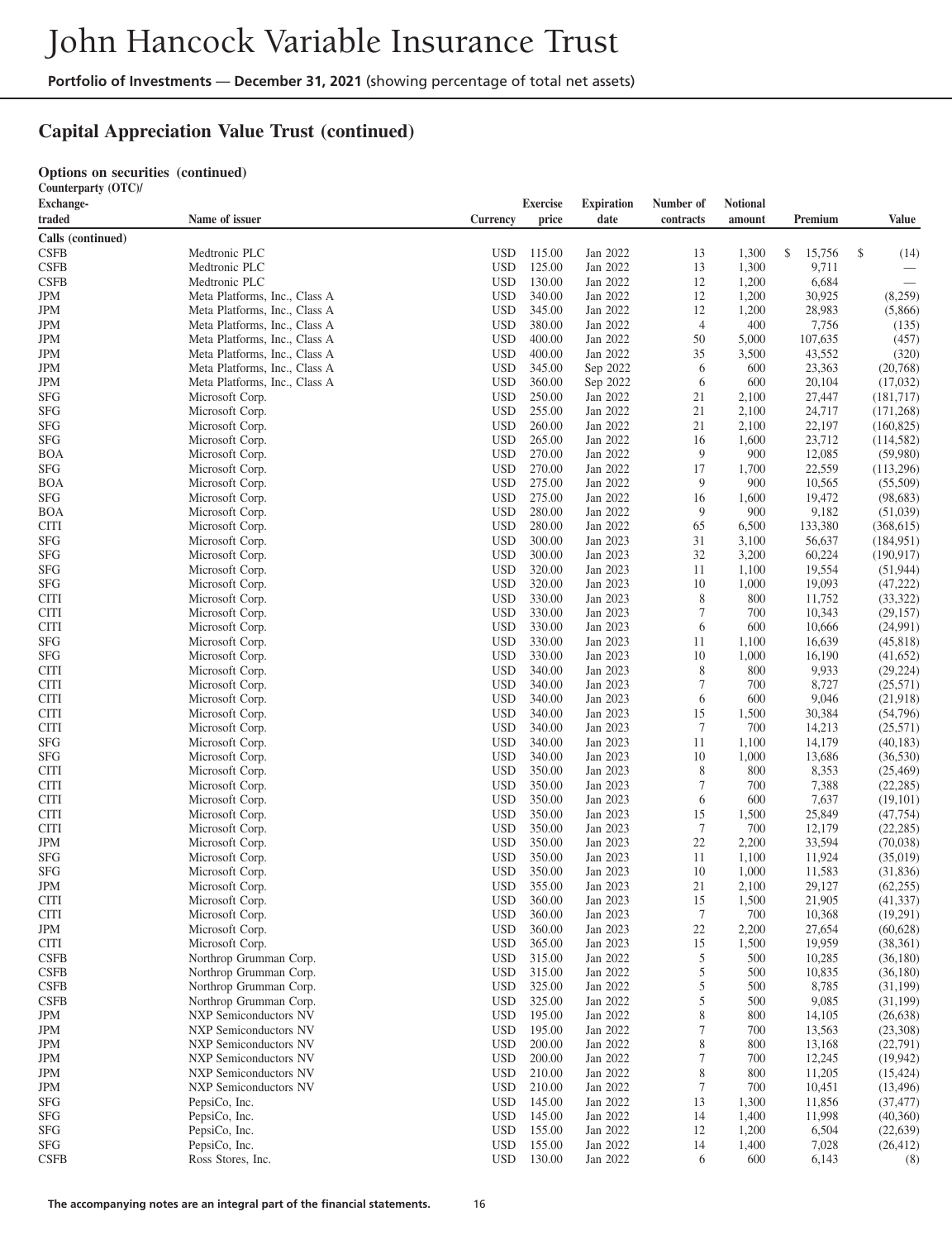# **Capital Appreciation Value Trust (continued)**

#### **Options on securities (continued) Counterparty (OTC)/**

| Counterparty $(01C)$ |                                        |            |                 |                   |                  |                 |             |                |
|----------------------|----------------------------------------|------------|-----------------|-------------------|------------------|-----------------|-------------|----------------|
| Exchange-            |                                        |            | <b>Exercise</b> | <b>Expiration</b> | Number of        | <b>Notional</b> |             |                |
| traded               | Name of issuer                         | Currency   | price           | date              | contracts        | amount          | Premium     | <b>Value</b>   |
| Calls (continued)    |                                        |            |                 |                   |                  |                 |             |                |
| BOA                  | Ross Stores, Inc.                      | <b>USD</b> | 135.00          | Jan 2022          | 3                | 300             | \$<br>3,132 |                |
| <b>CSFB</b>          | Ross Stores, Inc.                      | <b>USD</b> | 135.00          | Jan 2022          | 6                | 600             | 5,599       | \$<br>(1)      |
| <b>BOA</b>           | Ross Stores, Inc.                      | <b>USD</b> | 140.00          | Jan 2022          | 3                | 300             | 2,596       |                |
| <b>CSFB</b>          | The Coca-Cola Company                  | <b>USD</b> | 52.50           | Jan 2022          | 38               | 3,800           | 11,420      | (25,700)       |
| <b>CSFB</b>          |                                        |            |                 |                   | 52               |                 |             |                |
|                      | The Coca-Cola Company                  | <b>USD</b> | 52.50           | Jan 2022          |                  | 5,200           | 11,544      | (35, 168)      |
| <b>CSFB</b>          | The Coca-Cola Company                  | <b>USD</b> | 55.00           | Jan 2022          | 39               | 3,900           | 8,341       | (16,741)       |
| <b>CSFB</b>          | The Coca-Cola Company                  | <b>USD</b> | 55.00           | Jan 2022          | 52               | 5,200           | 8,164       | (22, 321)      |
| <b>CITI</b>          | The PNC Financial Services Group, Inc. | <b>USD</b> | 175.00          | Jan 2022          | 12               | 1,200           | 14,316      | (30,966)       |
| <b>CITI</b>          | The PNC Financial Services Group, Inc. | <b>USD</b> | 180.00          | Jan 2022          | 12               | 1,200           | 12,237      | (25,098)       |
| <b>CITI</b>          | The PNC Financial Services Group, Inc. | <b>USD</b> | 180.00          | Jan 2022          | 13               | 1,300           | 17,112      | (27,190)       |
| <b>CITI</b>          | The PNC Financial Services Group, Inc. | <b>USD</b> | 185.00          | Jan 2022          | 12               | 1,200           | 10,459      | (19,362)       |
| <b>CITI</b>          | The PNC Financial Services Group, Inc. | <b>USD</b> | 185.00          | Jan 2022          | 13               | 1,300           | 14,782      | (20,976)       |
| <b>CITI</b>          | The PNC Financial Services Group, Inc. | <b>USD</b> | 190.00          | Jan 2022          | 13               | 1,300           | 12,714      | (15,049)       |
| <b>CITI</b>          | The PNC Financial Services Group, Inc. | <b>USD</b> | 220.00          | Jan 2023          | 12               | 1,200           | 15,986      | (13,918)       |
| <b>CITI</b>          | The PNC Financial Services Group, Inc. | <b>USD</b> | 220.00          | Jan 2023          | 8                | 800             | 10,400      | (9,279)        |
| <b>CITI</b>          | The PNC Financial Services Group, Inc. | <b>USD</b> | 220.00          | Jan 2023          | $\mathfrak{2}$   | 200             | 2,581       | (2,320)        |
| <b>CITI</b>          | The PNC Financial Services Group, Inc. | <b>USD</b> | 220.00          | Jan 2023          | $\tau$           | 700             | 9,078       | (8,119)        |
| <b>CITI</b>          | The PNC Financial Services Group, Inc. | <b>USD</b> | 230.00          | Jan 2023          | 12               | 1,200           | 12,656      | (10, 280)      |
| <b>CITI</b>          | The PNC Financial Services Group, Inc. | <b>USD</b> | 230.00          | Jan 2023          | 8                | 800             | 8,226       | (6, 853)       |
| <b>CITI</b>          | The PNC Financial Services Group, Inc. | <b>USD</b> | 230.00          | Jan 2023          | $\mathfrak{2}$   | 200             | 2,040       | (1,713)        |
|                      | The PNC Financial Services Group, Inc. | <b>USD</b> |                 | Jan 2023          | 7                | 700             |             |                |
| <b>CITI</b>          |                                        |            | 230.00          |                   |                  |                 | 7,146       | (5,997)        |
| <b>CITI</b>          | Thermo Fisher Scientific, Inc.         | <b>USD</b> | 560.00          | Jan 2022          | 6                | 600             | 11,722      | (64, 682)      |
| <b>CITI</b>          | Thermo Fisher Scientific, Inc.         | <b>USD</b> | 580.00          | Jan 2022          | 3                | 300             | 8,122       | (26, 434)      |
| <b>CITI</b>          | Thermo Fisher Scientific, Inc.         | <b>USD</b> | 580.00          | Jan 2022          | 5                | 500             | 14,180      | (44, 056)      |
| <b>CITI</b>          | Thermo Fisher Scientific, Inc.         | <b>USD</b> | 580.00          | Jan 2022          | 6                | 600             | 8,456       | (52, 867)      |
| <b>CITI</b>          | Thermo Fisher Scientific, Inc.         | <b>USD</b> | 600.00          | Jan 2022          | 3                | 300             | 6,712       | (20, 635)      |
| <b>CITI</b>          | Thermo Fisher Scientific, Inc.         | <b>USD</b> | 600.00          | Jan 2022          | 5                | 500             | 11,735      | (34, 392)      |
| <b>CITI</b>          | UnitedHealth Group, Inc.               | <b>USD</b> | 400.00          | Jan 2022          | 6                | 600             | 14,447      | (61, 556)      |
| <b>CITI</b>          | UnitedHealth Group, Inc.               | <b>USD</b> | 410.00          | Jan 2022          | 6                | 600             | 11,921      | (55,602)       |
| <b>CITI</b>          | UnitedHealth Group, Inc.               | <b>USD</b> | 420.00          | Jan 2022          | 6                | 600             | 10,918      | (49,664)       |
| <b>CITI</b>          | UnitedHealth Group, Inc.               | <b>USD</b> | 460.00          | Jan 2022          | 3                | 300             | 4,789       | (13, 193)      |
| <b>CITI</b>          | UnitedHealth Group, Inc.               | <b>USD</b> | 470.00          | Jan 2022          | 3                | 300             | 3,917       | (10, 449)      |
| JPM                  | Visa, Inc., Class A                    | <b>USD</b> | 220.00          | Jan 2022          | 19               | 1,900           | 26,638      | (5,105)        |
| <b>CSFB</b>          | Visa, Inc., Class A                    | <b>USD</b> | 225.00          | Jan 2022          | 22               | 2,200           | 29,373      | (2,613)        |
| GSI                  | Visa, Inc., Class A                    | <b>USD</b> | 225.00          | Jan 2022          | 7                | 700             | 8,344       | (831)          |
| GSI                  | Visa, Inc., Class A                    | <b>USD</b> | 225.00          | Jan 2022          | 6                | 600             | 8,082       | (713)          |
| GSI                  | Visa, Inc., Class A                    | <b>USD</b> | 225.00          | Jan 2022          | 14               | 1,400           | 18,239      | (1,663)        |
| <b>JPM</b>           |                                        | <b>USD</b> | 225.00          | Jan 2022          | 18               | 1,800           | 22,176      | (2,138)        |
|                      | Visa, Inc., Class A                    |            |                 |                   |                  |                 |             |                |
| <b>CSFB</b>          | Visa, Inc., Class A                    | <b>USD</b> | 230.00          | Jan 2022          | 22               | 2,200           | 25,978      | (1,076)        |
| <b>GSI</b>           | Visa, Inc., Class A                    | <b>USD</b> | 230.00          | Jan 2022          | 7                | 700             | 7,154       | (342)          |
| GSI                  | Visa, Inc., Class A                    | <b>USD</b> | 230.00          | Jan 2022          | 6                | 600             | 7,032       | (293)          |
| GSI                  | Visa, Inc., Class A                    | <b>USD</b> | 230.00          | Jan 2022          | 14               | 1,400           | 16,317      | (685)          |
| JPM                  | Visa, Inc., Class A                    | <b>USD</b> | 230.00          | Jan 2022          | 19               | 1,900           | 20,463      | (929)          |
| <b>CSFB</b>          | Visa, Inc., Class A                    | <b>USD</b> | 235.00          | Jan 2022          | 22               | 2,200           | 22,406      | (466)          |
| <b>CSFB</b>          | Visa, Inc., Class A                    | <b>USD</b> | 240.00          | Jan 2022          | 12               | 1,200           | 15,050      | (127)          |
| <b>CSFB</b>          | Visa, Inc., Class A                    | <b>USD</b> | 245.00          | Jan 2022          | 12               | 1,200           | 13,240      | (73)           |
| <b>CSFB</b>          | Visa, Inc., Class A                    | <b>USD</b> | 245.00          | Jan 2022          | 17               | 1,700           | 17,798      | (103)          |
| <b>CITI</b>          | Visa, Inc., Class A                    | <b>USD</b> | 250.00          | Jan 2022          | 23               | 2,300           | 19,637      | (85)           |
| <b>CSFB</b>          | Waste Management, Inc.                 | <b>USD</b> | 130.00          | Jan 2022          | 6                | 600             | 2,502       | (22, 198)      |
| <b>CSFB</b>          | Waste Management, Inc.                 | <b>USD</b> | 130.00          | Jan 2022          | 7                | 700             | 2,639       | (25,898)       |
| JPM                  | Yum! Brands, Inc.                      | <b>USD</b> | 105.00          | Jan 2022          | $\tau$           | 700             | 7,854       | (23, 754)      |
| JPM                  | Yum! Brands, Inc.                      | <b>USD</b> | 110.00          | Jan 2022          | $\boldsymbol{7}$ | 700             | 6,209       | (20, 264)      |
| JPM                  | Yum! Brands, Inc.                      | <b>USD</b> | 120.00          | Jan 2022          | 22               | 2,200           | 9,424       | (41,801)       |
| JPM                  | Yum! Brands, Inc.                      | <b>USD</b> | 120.00          | Jan 2022          | 6                | 600             | 2,742       | (11,400)       |
| JPM                  | Yum! Brands, Inc.                      | <b>USD</b> | 120.00          | Jan 2022          | 14               |                 | 6,398       | (26,600)       |
|                      |                                        |            |                 |                   |                  | 1,400           |             |                |
| JPM                  | Yum! Brands, Inc.                      | <b>USD</b> | 120.00          | Jan 2022          | 19               | 1,900           | 9,063       | (36, 101)      |
| JPM                  | Yum! Brands, Inc.                      | <b>USD</b> | 125.00          | Jan 2022          | 25               | 2,500           | 8,050       | (35, 148)      |
|                      |                                        |            |                 |                   |                  |                 | \$4,108,696 | \$ (8,867,376) |

Derivatives Currency Abbreviations<br>USD U.S. Dollar

U.S. Dollar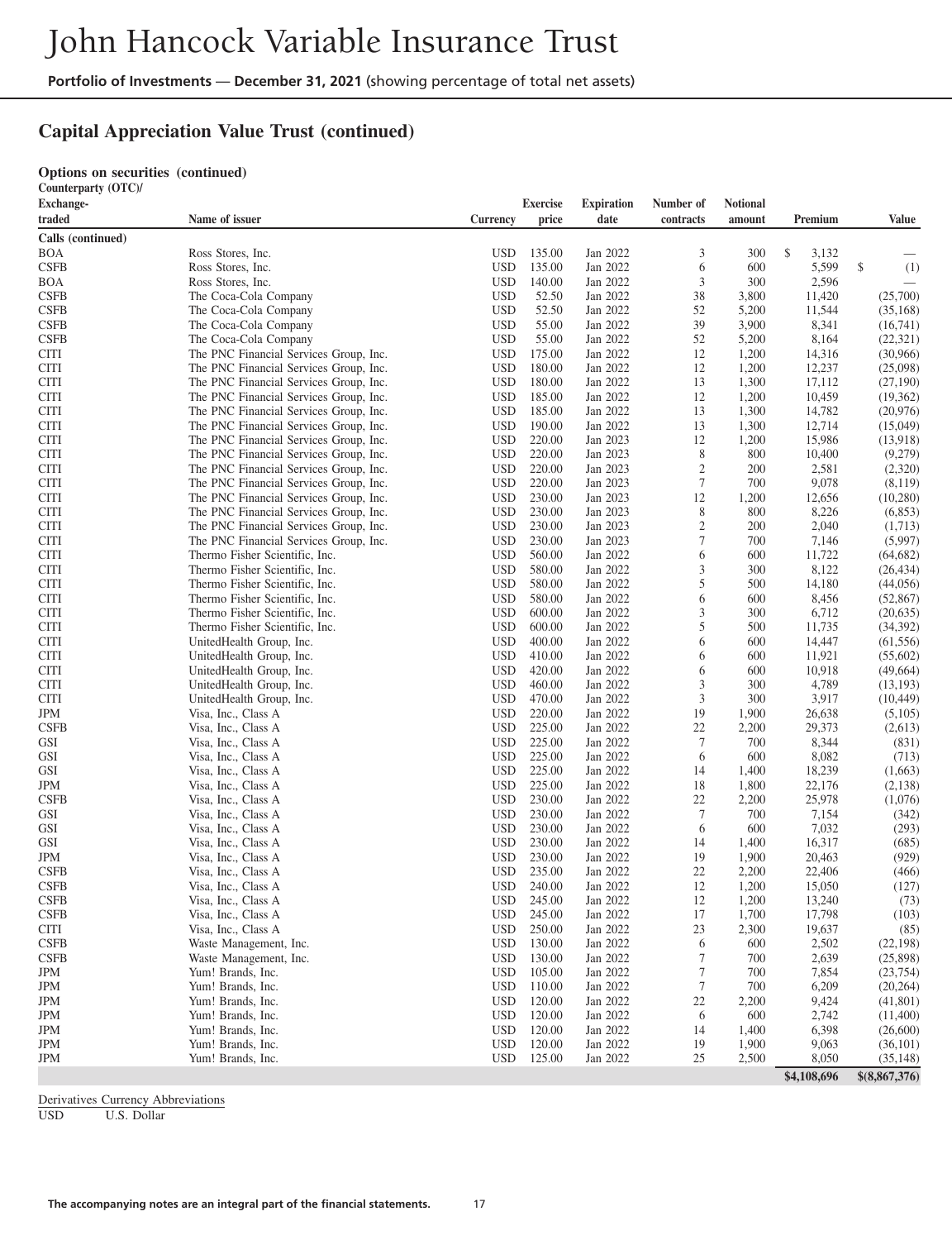# **Capital Appreciation Value Trust (continued)**

|             | Derivatives Abbreviations                |
|-------------|------------------------------------------|
| <b>BOA</b>  | Bank of America, N.A.                    |
| <b>CITI</b> | Citibank, N.A.                           |
| <b>CSFB</b> | Credit Suisse First Boston International |
| GSI         | Goldman Sachs International              |
| <b>JPM</b>  | JPMorgan Chase Bank, N.A.                |
| <b>OTC</b>  | Over-the-counter                         |
| <b>RBC</b>  | Royal Bank of Canada                     |
| <b>SFG</b>  | Susquehanna Financial Group, LLLP        |

See Notes to financial statements regarding investment transactions and other derivatives information.

#### **Disciplined Value International Trust**

#### **Disciplined Value International Trust (continued)**

|                                                    | <b>Shares</b> or<br>Principal<br><b>Amount</b> | <b>Value</b>           |                                                        | Shares or<br><b>Principal</b><br>Amount | <b>Value</b>           |
|----------------------------------------------------|------------------------------------------------|------------------------|--------------------------------------------------------|-----------------------------------------|------------------------|
| <b>COMMON STOCKS - 97.1%</b>                       |                                                |                        | <b>COMMON STOCKS (continued)</b>                       |                                         |                        |
| Austria - $0.5\%$                                  |                                                |                        | Ireland (continued)                                    |                                         |                        |
| <b>ANDRITZ AG</b>                                  | 30,245 \$                                      | 1,555,591              | Flutter Entertainment PLC (London Stock                |                                         |                        |
| Bermuda - 1.7%                                     |                                                |                        | Exchange) (B)                                          | 14,795 \$                               | 2,366,889              |
| Everest Re Group, Ltd.                             | 19,660                                         | 5,385,267              |                                                        |                                         | 5,714,265              |
|                                                    |                                                |                        | Italy - $0.7\%$                                        |                                         |                        |
| Canada - 5.4%                                      |                                                |                        | Enel SpA                                               | 295,696                                 | 2,364,407              |
| Canadian Natural Resources, Ltd.                   | 109,412<br>785,923                             | 4,623,164              |                                                        |                                         |                        |
| Cenovus Energy, Inc.                               |                                                | 9,636,480              | Japan - 11.4%                                          | 99,500                                  |                        |
| Kinross Gold Corp.<br>Kinross Gold Corp. (New York | 186,328                                        | 1,081,187              | Asahi Group Holdings, Ltd.<br>Fuji Corp. (Aichi)       | 99,900                                  | 3,873,415<br>2.240.664 |
| Stock Exchange)                                    | 323,086                                        | 1,877,130              | Honda Motor Company, Ltd.                              | 151,200                                 | 4,301,753              |
|                                                    |                                                |                        | Komatsu, Ltd.                                          | 119,300                                 | 2,789,950              |
|                                                    |                                                | 17,217,961             | Mitsubishi Gas Chemical Company, Inc.                  | 101,700                                 | 1,723,965              |
| China - 0.8%                                       |                                                |                        | Nihon Unisys, Ltd.                                     | 67,900                                  | 1,905,516              |
| Angang Steel Company, Ltd., H Shares               | 2,856,000                                      | 1,273,493              | Sanwa Holdings Corp.                                   | 105,800                                 | 1,129,730              |
| Topsports International Holdings, Ltd. (A)         | 1,156,000                                      | 1,170,837              | Sony Group Corp.                                       | 39,900                                  | 5,038,503              |
|                                                    |                                                | 2,444,330              | Sumitomo Heavy Industries, Ltd.                        | 121,200                                 | 2,941,866              |
| Finland - $1.9\%$                                  |                                                |                        | Sumitomo Mitsui Financial Group, Inc.                  | 143,300                                 | 4,893,309              |
| Metso Outotec OYJ                                  | 250,698                                        | 2,662,447              | Tosoh Corp.                                            | 102,800                                 | 1,527,250              |
| Sampo OYJ, A Shares                                | 69,447                                         | 3,475,684              | TS Tech Company, Ltd.                                  | 116,700                                 | 1,436,504              |
|                                                    |                                                | 6,138,131              | Yamaha Motor Company, Ltd.                             | 93,000                                  | 2,233,778              |
|                                                    |                                                |                        |                                                        |                                         | 36,036,203             |
| France - 14.8%<br>Airbus $SE(B)$                   | 37,849                                         | 4,842,540              |                                                        |                                         |                        |
| AXA SA                                             | 105,076                                        | 3,127,401              | Macau - $0.2\%$                                        |                                         |                        |
| <b>BNP Paribas SA</b>                              | 73,703                                         | 5,095,896              | Wynn Macau, Ltd. (B)                                   | 755,600                                 | 613,584                |
| Capgemini SE                                       | 12,605                                         | 3,089,238              | Malta - 0.0%                                           |                                         |                        |
| Eiffage SA                                         | 23.898                                         | 2,463,971              | BGP Holdings PLC $(B)(C)$                              | 2,126,418                               | $\overline{0}$         |
| Imerys SA                                          | 50,823                                         | 2,111,400              | Netherlands - 4.8%                                     |                                         |                        |
| Klepierre SA (B)                                   | 96,155                                         | 2,275,241              | <b>ING Groep NV</b>                                    | 292,404                                 | 4,065,289              |
| Rexel SA (B)                                       | 266,307                                        | 5,393,368              | Royal Dutch Shell PLC, A Shares                        | 231,044                                 | 5,063,179              |
| Sanofi                                             | 95,134                                         | 9,546,119              | Stellantis NV                                          | 316,783                                 | 6,010,070              |
| <b>TotalEnergies SE</b>                            | 175,480                                        | 8,931,959              |                                                        |                                         | 15,138,538             |
|                                                    |                                                | 46,877,133             | Norway - $1.0\%$                                       |                                         |                        |
|                                                    |                                                |                        | <b>DNB Bank ASA</b>                                    | 69,433                                  | 1,588,192              |
| Germany - 6.5%                                     |                                                |                        | Norsk Hydro ASA                                        | 184,953                                 | 1,455,319              |
| Allianz SE                                         | 11,211                                         | 2,644,210              |                                                        |                                         | 3,043,511              |
| Deutsche Telekom AG<br><b>E.ON SE</b>              | 231,882<br>178,320                             | 4,284,594<br>2,478,189 | South Korea - 6.3%                                     |                                         |                        |
| Hannover Rueck SE                                  | 19,629                                         |                        |                                                        | 110,120                                 | 3,890,440              |
| Rheinmetall AG                                     | 12,823                                         | 3,721,586<br>1,206,772 | Hana Financial Group, Inc.<br>KB Financial Group, Inc. | 84,154                                  | 3,891,644              |
| Siemens AG                                         | 35,746                                         | 6,191,301              | <b>POSCO</b>                                           | 6,314                                   | 1,464,134              |
|                                                    |                                                |                        | Samsung Electronics Company, Ltd.                      | 106,754                                 | 7,011,066              |
|                                                    |                                                | 20,526,652             | SK Square Company, Ltd. (B)                            | 29,086                                  | 1,624,656              |
| Greece - $0.7\%$                                   |                                                |                        | SK Telecom Company, Ltd.                               | 44,993                                  | 2,186,498              |
| Hellenic Telecommunications                        |                                                |                        |                                                        |                                         |                        |
| Organization SA                                    | 112,054                                        | 2,070,099              |                                                        |                                         | 20,068,438             |
| India - $0.3\%$                                    |                                                |                        | Spain $-0.6\%$                                         |                                         |                        |
| HDFC Bank, Ltd., ADR                               | 15,772                                         | 1,026,284              | Applus Services SA                                     | 193,469                                 | 1,773,737              |
| Ireland - 1.8%                                     |                                                |                        | Sweden - 4.1%                                          |                                         |                        |
| <b>CRH PLC</b>                                     | 62,465                                         | 3,306,895              | Svenska Handelsbanken AB, A Shares                     | 572,445                                 | 6,186,957              |
| CRH PLC (London Stock Exchange)                    | 764                                            | 40,481                 | Volvo AB, B Shares                                     | 297,637                                 | 6,883,304              |
|                                                    |                                                |                        |                                                        |                                         | 13,070,261             |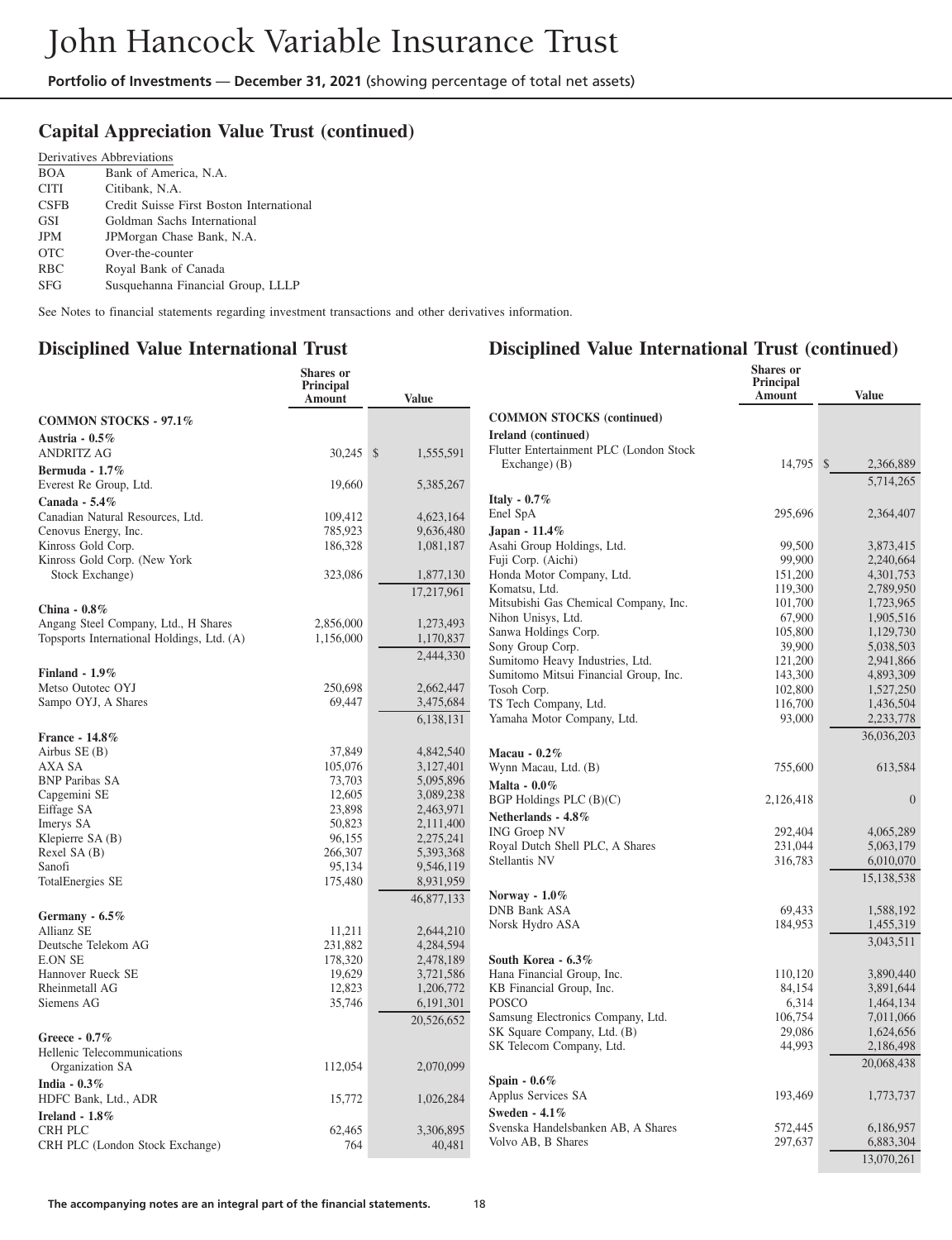# **Disciplined Value International Trust (continued)**

# **Emerging Markets Value Trust**

|                                                                                                                                                | <b>Shares</b> or<br><b>Principal</b><br><b>Amount</b> |               | <b>Value</b> |
|------------------------------------------------------------------------------------------------------------------------------------------------|-------------------------------------------------------|---------------|--------------|
| <b>COMMON STOCKS</b> (continued)                                                                                                               |                                                       |               |              |
| Switzerland - 13.2%                                                                                                                            |                                                       |               |              |
| Adecco Group AG                                                                                                                                | 53,606                                                | \$            | 2,731,621    |
| Glencore PLC (B)                                                                                                                               | 1,181,138                                             |               | 6,018,213    |
| Novartis AG                                                                                                                                    | 92,091                                                |               | 8,092,223    |
| Roche Holding AG                                                                                                                               | 19,610                                                |               | 8,135,429    |
| STMicroelectronics NV                                                                                                                          | 55,108                                                |               | 2,709,929    |
| Swiss Re AG                                                                                                                                    | 50,082                                                |               | 4,943,771    |
| <b>UBS</b> Group AG                                                                                                                            | 512,137                                               |               | 9,192,500    |
|                                                                                                                                                |                                                       |               | 41,823,686   |
| United Kingdom - 17.2%                                                                                                                         |                                                       |               |              |
| <b>BAE Systems PLC</b>                                                                                                                         | 247,782                                               |               | 1,847,755    |
| Coca-Cola Europacific Partners PLC                                                                                                             | 154,157                                               |               | 8,622,001    |
| GlaxoSmithKline PLC                                                                                                                            | 120,716                                               |               | 2,628,313    |
| <b>IMI PLC</b>                                                                                                                                 | 187,936                                               |               | 4,432,268    |
| Liberty Global PLC, Series A (B)                                                                                                               | 228,495                                               |               | 6,338,451    |
| Melrose Industries PLC                                                                                                                         | 1,200,881                                             |               | 2,611,652    |
| NatWest Group PLC                                                                                                                              | 1,086,239                                             |               | 3,326,398    |
| Nomad Foods, Ltd. (B)                                                                                                                          | 94,925                                                |               | 2,410,146    |
| Persimmon PLC                                                                                                                                  | 59,889                                                |               | 2,321,235    |
| Reckitt Benckiser Group PLC                                                                                                                    | 40,117                                                |               | 3,453,408    |
| <b>SSE PLC</b>                                                                                                                                 | 240,931                                               |               | 5,386,043    |
| Tesco PLC                                                                                                                                      | 1,711,193                                             |               | 6,737,079    |
| Travis Perkins PLC                                                                                                                             | 203,718                                               |               | 4,300,597    |
|                                                                                                                                                |                                                       |               | 54,415,346   |
| United States - 3.2%                                                                                                                           |                                                       |               |              |
| Applied Materials, Inc.                                                                                                                        | 14,380                                                |               | 2,262,837    |
| Envista Holdings Corp. (B)                                                                                                                     | 111,312                                               |               | 5,015,719    |
| FMC Corp.                                                                                                                                      | 26,780                                                |               | 2,942,854    |
|                                                                                                                                                |                                                       |               | 10,221,410   |
| TOTAL COMMON STOCKS (Cost \$280,071,358)                                                                                                       |                                                       | $\mathcal{S}$ | 307,524,834  |
| <b>PREFERRED SECURITIES - 0.7%</b>                                                                                                             |                                                       |               |              |
| Germany - 0.7%                                                                                                                                 |                                                       |               |              |
| Volkswagen AG                                                                                                                                  | 11,801                                                |               | 2,370,621    |
| TOTAL PREFERRED SECURITIES (Cost \$2,570,931)                                                                                                  |                                                       | \$            | 2,370,621    |
| <b>SHORT-TERM INVESTMENTS - 1.8%</b>                                                                                                           |                                                       |               |              |
| Short-term funds - 1.8%                                                                                                                        |                                                       |               |              |
| Fidelity Institutional Money Market                                                                                                            |                                                       |               |              |
| Government Portfolio, Institutional                                                                                                            |                                                       |               |              |
| Class, $0.0100\%$ (D)                                                                                                                          | 5,573,832                                             |               | 5,573,832    |
| TOTAL SHORT-TERM INVESTMENTS (Cost \$5,573,832)                                                                                                |                                                       | \$            | 5,573,832    |
| <b>Total Investments (Disciplined Value International Trust)</b>                                                                               |                                                       |               |              |
| $(Cost $288,216,121) - 99.6\%$                                                                                                                 |                                                       | \$            | 315,469,287  |
| Other assets and liabilities, net - 0.4%                                                                                                       |                                                       |               | 1,213,490    |
| <b>TOTAL NET ASSETS - 100.0%</b>                                                                                                               |                                                       | \$            | 316,682,777  |
|                                                                                                                                                |                                                       |               |              |
| Security Abbreviations and Legend<br>ADR                                                                                                       |                                                       |               |              |
| American Depositary Receipt                                                                                                                    |                                                       |               |              |
| These securities are exempt from registration under Rule 144A of<br>(A)<br>the Securities Act of 1933. Such securities may be resold, normally |                                                       |               |              |
| to qualified institutional buyers, in transactions exempt from                                                                                 |                                                       |               |              |

nal buyers, in transactions exempt from registration. (B) Non-income producing security.

(C) Security is valued using significant unobservable inputs and is classified as Level 3 in the fair value hierarchy. Refer to Note 2 to the financial statements.

(D) The rate shown is the annualized seven-day yield as of 12-31-21.

|                                                                 | <b>Shares</b> or<br><b>Principal</b><br>Amount | <b>Value</b>     |
|-----------------------------------------------------------------|------------------------------------------------|------------------|
| <b>COMMON STOCKS - 97.3%</b>                                    |                                                |                  |
| Australia - 0.0%                                                |                                                |                  |
| MMG, Ltd. (A)                                                   | 108,000                                        | \$<br>34,741     |
| Belgium - $0.0\%$<br>Titan Cement International SA (A)          | 2,489                                          | 37,859           |
| Brazil - $2.6\%$                                                |                                                |                  |
| Banco Bradesco SA                                               | 63,196                                         | 183,187          |
| Banco do Brasil SA                                              | 54,283                                         | 280,556          |
| Banco Santander Brasil SA                                       | 17,518                                         | 94,227           |
| BrasilAgro - Company Brasileira de                              |                                                |                  |
| Propriedades Agricolas<br>Camil Alimentos SA                    | 4,600<br>10,600                                | 23,806<br>21,610 |
| Cia Brasileira de Distribuicao                                  | 10,547                                         | 42,014           |
| Cia Siderurgica Nacional SA                                     | 10,719                                         | 48,009           |
| Cia Siderurgica Nacional SA, ADR                                | 9,153                                          | 40,639           |
| Cielo SA                                                        | 59,300                                         | 23,792           |
| Cogna Educacao (A)<br>Construtora Tenda SA                      | 186,166                                        | 81,653           |
| Cyrela Brazil Realty SA Empreendimentos                         | 4,000                                          | 11,961           |
| e Participacoes                                                 | 17,823                                         | 50,273           |
| Direcional Engenharia SA                                        | 8,400                                          | 19,112           |
| Embraer SA (A)                                                  | 32,800                                         | 146,499          |
| Enauta Participacoes SA                                         | 16,860                                         | 40,251           |
| Getnet Adquirencia e Servicos para Meios<br>de Pagamento SA (A) | 4,380                                          | 3,027            |
| Guararapes Confeccoes SA                                        | 4,400                                          | 7,759            |
| International Meal Company Alimentacao                          |                                                |                  |
| SA (A)                                                          | 26,670                                         | 11,587           |
| <b>Iochpe Maxion SA</b>                                         | 11,411                                         | 31,322           |
| JBS SA                                                          | 71,790                                         | 489,827          |
| <b>JHSF</b> Participacoes SA<br>M Dias Branco SA                | 28,427<br>5,032                                | 28,400<br>23,048 |
| Marisa Lojas SA (A)                                             | 14,758                                         | 10,008           |
| MRV Engenharia e Participacoes SA                               | 15,337                                         | 32,999           |
| Petroleo Brasileiro SA                                          | 349,947                                        | 1,927,192        |
| Positivo Tecnologia SA                                          | 9,000                                          | 17,571           |
| Sao Carlos Empreendimentos e<br>Participacoes SA                | 5,205                                          | 38,464           |
| TIM SA                                                          | 55,934                                         | 132,491          |
| Trisul SA                                                       | 13,137                                         | 14,011           |
| Tupy SA                                                         | 9,951                                          | 35,535           |
| Ultrapar Participacoes SA                                       | 3,860                                          | 10,235           |
| Usinas Siderurgicas de Minas Gerais SA                          | 14,738                                         | 38,303           |
| Vale SA                                                         | 184,570                                        | 2,571,671        |
|                                                                 |                                                | 6,531,039        |
| Canada - $0.0\,\%$<br>Atlas Corp. (B)                           | 1,512                                          | 21,440           |
| Chile - $0.4\%$                                                 |                                                |                  |
| Camanchaca SA (A)                                               | 214,992                                        | 9,333            |
| CAP SA                                                          | 5,458                                          | 53,104           |
| Cementos BIO BIO SA                                             | 16,447                                         | 13,522           |
| Cencosud SA                                                     | 133,449                                        | 223,146          |
| Cristalerias de Chile SA<br>Empresa Nacional de                 | 3,626                                          | 13,019           |
| Telecomunicaciones SA                                           | 15,564                                         | 52,561           |
| Empresas CMPC SA                                                | 53,560                                         | 89,694           |
| Empresas COPEC SA                                               | 21,339                                         | 165,029          |
| Empresas Hites SA (A)                                           | 46,731                                         | 9,778            |
| Enel Americas SA                                                | 284,900                                        | 31,098           |
| Grupo Security SA                                               | 147,513                                        | 20,663           |
| Hortifrut SA<br>Inversiones Aguas Metropolitanas SA             | 9,101<br>42,648                                | 9,087<br>19,380  |
| Itau CorpBanca Chile SA (A)                                     | 10,081,598                                     | 19,471           |
| Masisa SA (A)                                                   | 321,066                                        | 4,357            |
| PAZ Corp. SA                                                    | 16,523                                         | 5,936            |
| Ripley Corp. SA                                                 | 137,631                                        | 22,226           |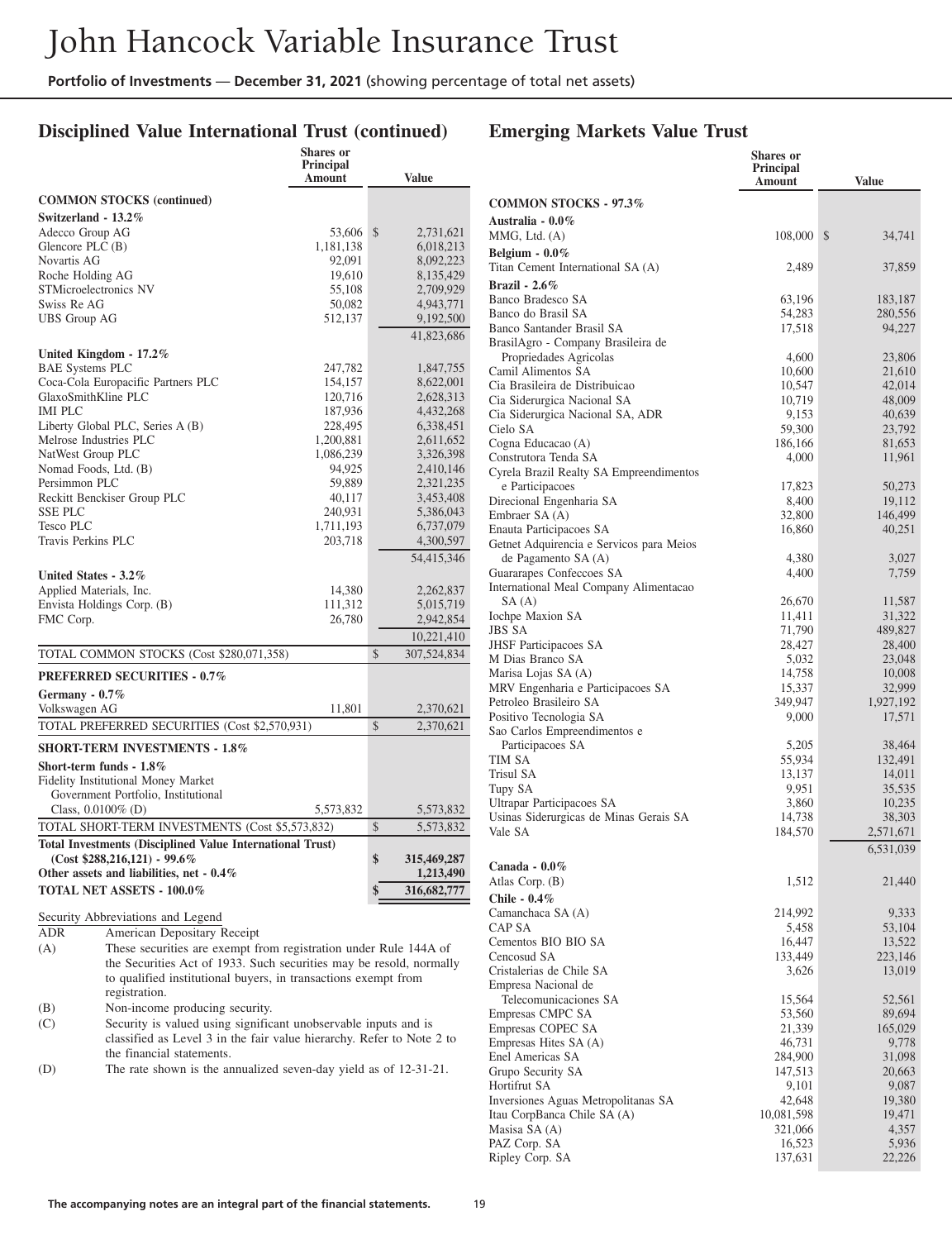## **Emerging Markets Value Trust (continued)**

|                                                                                  | <b>Shares</b> or<br>Principal<br>Amount | Value              |
|----------------------------------------------------------------------------------|-----------------------------------------|--------------------|
| <b>COMMON STOCKS</b> (continued)                                                 |                                         |                    |
| Chile (continued)                                                                |                                         |                    |
| Salfacorp SA                                                                     | 54,622                                  | \$<br>19,997       |
| Sigdo Koppers SA                                                                 | 50,989                                  | 47,548             |
| SMU SA                                                                           | 43,046                                  | 4,331              |
| Sociedad Matriz SAAM SA<br>Socovesa SA                                           | 670,600<br>113,429                      | 43,995<br>14,623   |
| SONDA SA                                                                         | 17,248                                  | 5,037              |
|                                                                                  |                                         | 896,935            |
| China - 26.2%                                                                    |                                         |                    |
| 360 Security Technology, Inc., Class A (A)                                       | 30,100                                  | 60,080             |
| 361 Degrees International, Ltd. (A)                                              | 119,000                                 | 61,119             |
| $3SB$ io, Inc. $(A)(C)$                                                          | 146,500                                 | 122,088            |
| AAC Technologies Holdings, Inc.                                                  | 79,500                                  | 313,324            |
| Addsino Company, Ltd., Class A                                                   | 9,800                                   | 25,689             |
| Agile Group Holdings, Ltd.                                                       | 157,000                                 | 85,225             |
| Agricultural Bank of China, Ltd., H Shares<br>Air China, Ltd., H Shares (A)      | 1,681,000<br>152,000                    | 578,327<br>106,157 |
| Alibaba Group Holding, Ltd. (A)                                                  | 174,600                                 | 2,565,849          |
| Allmed Medical Products Company, Ltd.,                                           |                                         |                    |
| Class A                                                                          | 6,100                                   | 15,656             |
| Aluminum Corp. of China, Ltd., H                                                 |                                         |                    |
| Shares $(A)$                                                                     | 372,000                                 | 204,974            |
| Angang Steel Company, Ltd., H Shares                                             | 193,800                                 | 86,416             |
| Anhui Conch Cement Company, Ltd.,                                                |                                         |                    |
| H Shares                                                                         | 137,000                                 | 685,242            |
| Anhui Guangxin Agrochemical<br>Company, Ltd., Class A                            | 3,200                                   | 19,579             |
| Anhui Truchum Advanced Materials &                                               |                                         |                    |
| Technology Company, Ltd., Class A                                                | 12,200                                  | 25,391             |
| Anhui Zhongding Sealing Parts                                                    |                                         |                    |
| Company, Ltd., Class A                                                           | 9,200                                   | 31,461             |
| Anton Oilfield Services Group (A)                                                | 284,000                                 | 15,516             |
| Asia Cement China Holdings Corp.                                                 | 65,000                                  | 41,565             |
| AsiaInfo Technologies, Ltd. (C)                                                  | 17,200                                  | 28,073             |
| Avary Holding Shenzhen Company, Ltd.,<br>Class A                                 |                                         |                    |
| AviChina Industry & Technology                                                   | 4,500                                   | 29,987             |
| Company, Ltd., H Shares                                                          | 230,000                                 | 159,125            |
| BAIC Motor Corp., Ltd., H Shares (C)                                             | 207,000                                 | 88,918             |
| Baidu, Inc., ADR (A)                                                             | 14,801                                  | 2,202,241          |
| Baidu, Inc., Class A (A)                                                         | 15,600                                  | 290,954            |
| BAIOO Family Interactive, Ltd. (C)                                               | 126,000                                 | 9,715              |
| Bank of Beijing Company, Ltd., Class A                                           | 90,000                                  | 62,707             |
| Bank of Changsha Company, Ltd., Class A                                          | 24,300<br>28,200                        | 29,778<br>53.114   |
| Bank of Chengdu Company, Ltd., Class A<br>Bank of China, Ltd., H Shares          | 5,614,694                               | 2,019,978          |
| Bank of Chongqing Company, Ltd.,                                                 |                                         |                    |
| H Shares                                                                         | 69,500                                  | 39,766             |
| Bank of Communications Company, Ltd.,                                            |                                         |                    |
| H Shares                                                                         | 705,876                                 | 426,711            |
| Bank of Guiyang Company, Ltd., Class A                                           | 19,600                                  | 20,022             |
| Bank of Hangzhou Company, Ltd., Class A                                          | 28,200                                  | 56,737             |
| Bank of Jiangsu Company, Ltd., Class A                                           | 53,800                                  | 49,224             |
| Bank of Nanjing Company, Ltd., Class A                                           | 54,200<br>36,960                        | 76,179             |
| Bank of Ningbo Company, Ltd., Class A<br>Bank of Shanghai Company, Ltd., Class A | 57,000                                  | 221,962<br>63,762  |
| Bank of Suzhou Company, Ltd., Class A                                            | 19,100                                  | 20,294             |
| Bank of Tianjin Company, Ltd., H                                                 |                                         |                    |
| Shares $(A)$                                                                     | 74,000                                  | 20,395             |
| Baoshan Iron & Steel Company, Ltd.,                                              |                                         |                    |
| Class A                                                                          | 156,200                                 | 176,071            |
| Baoye Group Company, Ltd., H Shares (A)                                          | 22,000                                  | 11,064             |
| Baozun, Inc., Class A (A)<br>BBMG Corp., H Shares                                | 1,300                                   | 5,838              |
|                                                                                  | 220,000                                 | 34,172             |

|                                                                                       | Shares or<br>Principal |                  |
|---------------------------------------------------------------------------------------|------------------------|------------------|
|                                                                                       | Amount                 | <b>Value</b>     |
| <b>COMMON STOCKS (continued)</b>                                                      |                        |                  |
| China (continued)                                                                     |                        |                  |
| Beijing Capital Eco-Environment                                                       |                        |                  |
| Protection Group Company, Ltd.,<br>Class A                                            | 50,000 \$              | 26,761           |
| Beijing Capital International Airport                                                 |                        |                  |
| Company, Ltd., H Shares (A)                                                           | 236,000                | 144,627          |
| Beijing Dabeinong Technology Group<br>Company, Ltd., Class A                          | 18,200                 | 29,989           |
| Beijing Enlight Media Company, Ltd.,                                                  |                        |                  |
| Class A                                                                               | 14,200                 | 28,644           |
| Beijing GeoEnviron Engineering &                                                      |                        |                  |
| Technology, Inc., Class A<br>Beijing Jetsen Technology Company, Ltd.,                 | 6,000                  | 16,546           |
| Class $A(A)$                                                                          | 27,000                 | 26,840           |
| Beijing New Building Materials PLC,                                                   |                        |                  |
| Class A                                                                               | 12,300                 | 69,220           |
| Beijing North Star Company, Ltd.,<br>H Shares                                         | 132,000                | 19,804           |
| Beijing Orient National Communication                                                 |                        |                  |
| Science & Technology Company, Ltd.,                                                   |                        |                  |
| Class $A(A)$<br>Beijing Originwater Technology                                        | 10,200                 | 17,294           |
| Company, Ltd., Class A                                                                | 11,500                 | 12,984           |
| Beijing Shougang Company, Ltd., Class A                                               | 20,200                 | 18,225           |
| Beijing Shunxin Agriculture                                                           |                        |                  |
| Company, Ltd., Class A<br>Beijing Sinnet Technology Company, Ltd.,                    | 3,700                  | 22,173           |
| Class A                                                                               | 10,500                 | 24,469           |
| Beijing Thunisoft Corp, Ltd., Class A                                                 | 6,500                  | 12,968           |
| Beijing Urban Construction Design &<br>Development Group Company, Ltd., H             |                        |                  |
| Shares $(C)$                                                                          | 35,000                 | 9,248            |
| Beijing Yanjing Brewery Company, Ltd.,                                                |                        |                  |
| Class A                                                                               | 18,000                 | 23,944           |
| Beijing-Shanghai High Speed Railway<br>Company, Ltd., Class A                         | 62,900                 | 47,657           |
| Blue Sail Medical Company, Ltd., Class A                                              | 7,100                  | 18,164           |
| <b>Bluefocus Intelligent Communications</b>                                           |                        |                  |
| Group Company, Ltd., Class A<br>BOC International China Company, Ltd.,                | 32,100                 | 54,063           |
| Class A                                                                               | 8,800                  | 18,595           |
| BOE Technology Group Company, Ltd.,                                                   |                        |                  |
| Class A                                                                               | 248,600                | 197,009          |
| Bohai Leasing Company, Ltd., Class A (A)<br>Boyaa Interactive International, Ltd. (A) | 50,900<br>63,000       | 23,249<br>4,045  |
| Bright Dairy & Food Company, Ltd.,                                                    |                        |                  |
| Class A                                                                               | 9,600                  | 21,879           |
| BTG Hotels Group Company, Ltd.,                                                       |                        |                  |
| Class $A(A)$<br><b>BYD</b> Electronic International                                   | 4,500                  | 18,488           |
| Company, Ltd.                                                                         | 63,500                 | 232,444          |
| Cabbeen Fashion, Ltd.                                                                 | 40,000                 | 14,432           |
| Caitong Securities Company, Ltd., Class A<br>Cangzhou Mingzhu Plastic Company, Ltd.,  | 25,900                 | 45,235           |
| Class A                                                                               | 15,000                 | 18,423           |
| CECEP Solar Energy Company, Ltd.,                                                     |                        |                  |
| Class A                                                                               | 13,500                 | 23,754           |
| CECEP Wind-Power Corp., Class A<br>Central China Management Company, Ltd.             | 19,600<br>113,732      | 20,015<br>23,087 |
| Central China Real Estate, Ltd.                                                       | 113,732                | 13,720           |
| Changjiang Securities Company, Ltd.,                                                  |                        |                  |
| Class A                                                                               | 20,700                 | 24,507           |
| Changsha Broad Homes Industrial Group<br>Company, Ltd., H Shares (A)(B)(C)            | 9,000                  | 13,850           |
| Chaowei Power Holdings, Ltd.                                                          | 88,000                 | 23,019           |
| Cheetah Mobile, Inc., ADR (A)                                                         | 4,594                  | 6,294            |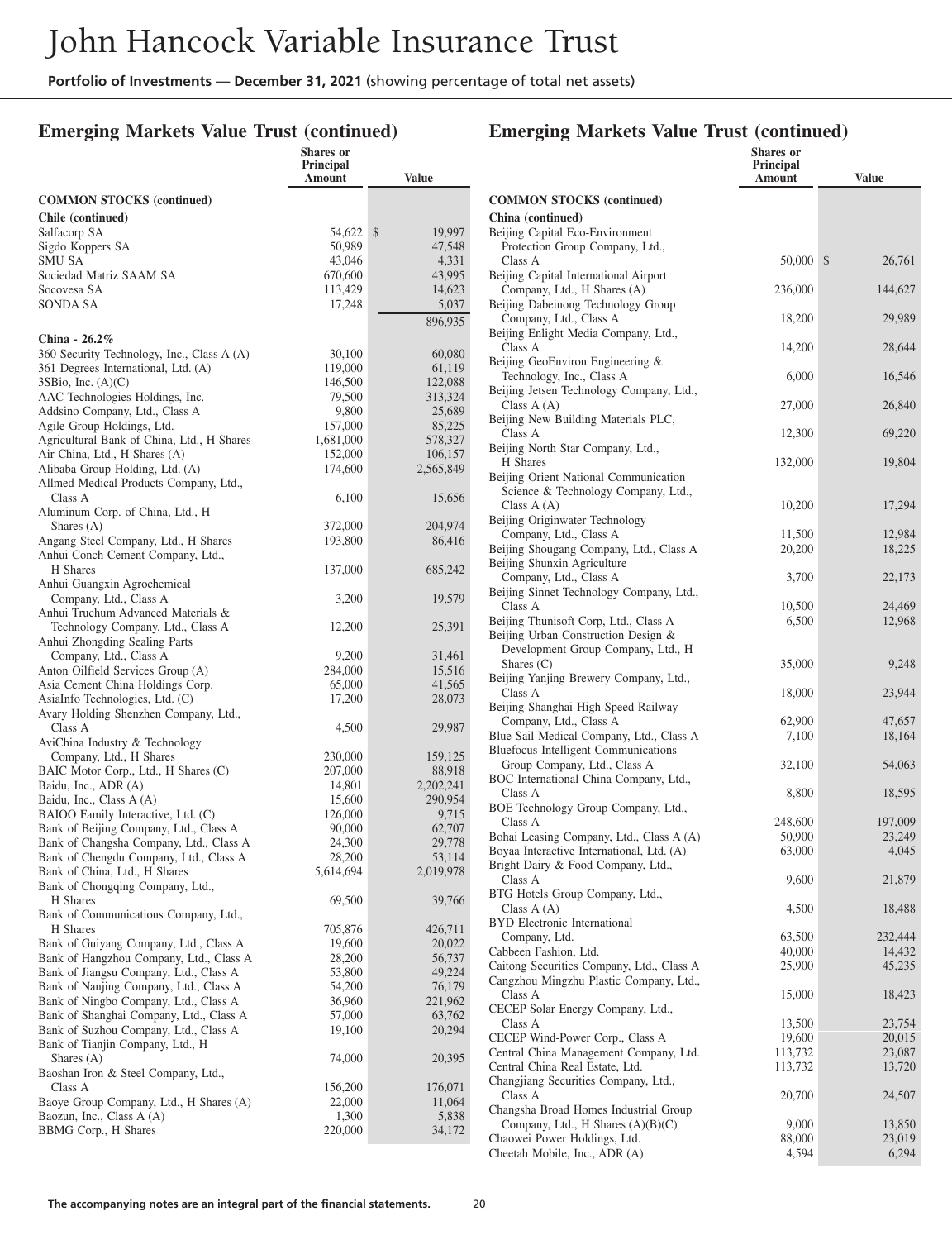**Shares or**

### **Emerging Markets Value Trust (continued)**

|                                                                               | Principal<br>Amount  | Value                |
|-------------------------------------------------------------------------------|----------------------|----------------------|
| <b>COMMON STOCKS (continued)</b>                                              |                      |                      |
| China (continued)<br>Chengtun Mining Group Company, Ltd.,                     |                      |                      |
| Class A                                                                       | 12,000               | \$<br>20,277         |
| Chengzhi Company, Ltd., Class A (A)                                           | 5,100                | 12,656               |
| China Aoyuan Group, Ltd.                                                      | 75,000               | 13,573               |
| China BlueChemical, Ltd., H Shares<br>China Cinda Asset Management            | 242,000              | 67,372               |
| Company, Ltd., H Shares                                                       | 1,012,000            | 184,327              |
| China CITIC Bank Corp., Ltd., H Shares                                        | 730,775              | 316,989              |
| China Coal Energy Company, Ltd.,                                              |                      |                      |
| H Shares                                                                      | 178,000              | 102,908              |
| China Communications Services Corp.,                                          |                      |                      |
| Ltd., H Shares                                                                | 217,200              | 105,854              |
| China Conch Venture Holdings, Ltd.<br>China Construction Bank Corp., H Shares | 109,000<br>7,619,000 | 533,145<br>5,279,555 |
| China Development Bank Financial                                              |                      |                      |
| Leasing Company, Ltd., H Shares (C)                                           | 122,000              | 18,461               |
| China Dili Group (A)(B)                                                       | 190,600              | 48,635               |
| China Dongxiang Group Company, Ltd.                                           | 361,000              | 31,529               |
| China East Education                                                          |                      |                      |
| Holdings, Ltd. $(A)(C)$                                                       | 45,000               | 28,191               |
| China Eastern Airlines Corp., Ltd., H<br>Shares $(A)$                         | 276,000              | 104,497              |
| China Electronics Optics Valley Union                                         |                      |                      |
| Holding Company, Ltd.                                                         | 308,000              | 15,807               |
| China Energy Engineering Corp., Ltd., H                                       |                      |                      |
| Shares $(B)$                                                                  | 162,000              | 27,428               |
| China Everbright Bank Company, Ltd.,                                          |                      |                      |
| H Shares                                                                      | 286,000              | 101,273              |
| China Express Airlines Company, Ltd.,                                         |                      |                      |
| Class A<br>China Galaxy Securities Company, Ltd.,                             | 8,200                | 16,231               |
| H Shares                                                                      | 301,000              | 173,006              |
| China Great Wall Securities                                                   |                      |                      |
| Company, Ltd., Class A                                                        | 11,800               | 23,999               |
| China Hanking Holdings, Ltd.                                                  | 61,000               | 10,517               |
| China Harmony Auto Holding, Ltd.                                              | 105,500              | 66,753               |
| China Hongqiao Group, Ltd.                                                    | 249,000              | 263,181              |
| China Huarong Asset Management<br>Company, Ltd., H Shares $(A)(C)(D)$         | 1,070,000            | 55,987               |
| China Huiyuan Juice Group, Ltd. (A)(D)                                        | 212,500              | 13,762               |
| China International Capital Corp., Ltd., H                                    |                      |                      |
| Shares $(C)$                                                                  | 8,400                | 23,182               |
| China International Marine Containers                                         |                      |                      |
| Group Company, Ltd., H Shares                                                 | 64,700               | 116,240              |
| China Jushi Company, Ltd., Class A                                            | 18,200               | 51,995               |
| China Kepei Education Group, Ltd.<br>China Lesso Group Holdings, Ltd.         | 68,000<br>133,000    | 27,979<br>191,210    |
| China Life Insurance Company, Ltd.,                                           |                      |                      |
| H Shares                                                                      | 379,000              | 628,258              |
| China Lilang, Ltd.                                                            | 72,000               | 40,262               |
| China Literature, Ltd. (A)(C)                                                 | 2,800                | 17,619               |
| China Maple Leaf Educational                                                  |                      |                      |
| Systems, Ltd. (A)                                                             | 222,000              | 15,380               |
| China Medical System Holdings, Ltd.<br>China Meheco Company, Ltd., Class A    | 146,000<br>8,700     | 244,055              |
| China Merchants Bank Company, Ltd.,                                           |                      | 16,120               |
| H Shares                                                                      | 298,000              | 2,318,314            |
| China Merchants Energy Shipping                                               |                      |                      |
| Company, Ltd., Class A                                                        | 24,100               | 15,548               |
| China Merchants Securities Company, Ltd.,                                     |                      |                      |
| $H$ Shares $(C)$                                                              | 29,480               | 45,158               |
| China Merchants Shekou Industrial Zone                                        |                      |                      |
| Holdings Company, Ltd., Class A<br>China Minsheng Banking Corp., Ltd., H      | 19,600               | 41,077               |
| Shares $(B)$                                                                  | 371,400              | 142,012              |
|                                                                               |                      |                      |

|                                                                          | <b>Shares</b> or<br>Principal<br>Amount | <b>Value</b>       |
|--------------------------------------------------------------------------|-----------------------------------------|--------------------|
| <b>COMMON STOCKS</b> (continued)                                         |                                         |                    |
| China (continued)                                                        |                                         |                    |
| China Modern Dairy Holdings, Ltd. (B)<br>China Molybdenum Company, Ltd., | 171,000                                 | \$<br>28,757       |
| H Shares                                                                 | 213,000                                 | 112,516            |
| China National Accord Medicines Corp.,                                   |                                         |                    |
| Ltd., Class A<br>China National Building Material                        | 2,100                                   | 12,193             |
| Company, Ltd., H Shares                                                  | 539,450                                 | 662,304            |
| China National Medicines Corp, Ltd.,                                     |                                         |                    |
| Class A<br>China New Higher Education                                    | 3,200                                   | 15,834             |
| Group, Ltd. (C)                                                          | 88,000                                  | 37,304             |
| China Oilfield Services, Ltd., H Shares                                  | 182,000                                 | 159,648            |
| China Oriental Group Company, Ltd.                                       | 164,000                                 | 49,507             |
| China Pacific Insurance Group                                            |                                         |                    |
| Company, Ltd., H Shares<br>China Petroleum & Chemical Corp., ADR         | 220,200<br>6,198                        | 598,257<br>288,269 |
| China Petroleum & Chemical Corp.,                                        |                                         |                    |
| H Shares                                                                 | 1,262,000                               | 587,866            |
| China Railway Group, Ltd., H Shares                                      | 379,000                                 | 200,550            |
| China Railway Signal & Communication<br>Corp., Ltd., H Shares (C)        | 207,000                                 | 75,650             |
| China Reinsurance Group Corp., H Shares                                  | 554,000                                 | 53,310             |
| China Resources Double Crane                                             |                                         |                    |
| Pharmaceutical Company, Ltd., Class A                                    | 6,300                                   | 13,217             |
| China Resources Medical Holdings<br>Company, Ltd.                        | 103,000                                 | 61,262             |
| China Resources Pharmaceutical                                           |                                         |                    |
| Group, Ltd. $(C)$                                                        | 195,500                                 | 89,048             |
| China Resources Sanjiu Medical &                                         |                                         |                    |
| Pharmaceutical Company, Ltd., Class A<br>China Sanjiang Fine Chemicals   | 5,700                                   | 30,651             |
| Company, Ltd.                                                            | 105,000                                 | 34,368             |
| China SCE Group Holdings, Ltd.                                           | 229,200                                 | 55,607             |
| China Shanshui Cement Group, Ltd. (A)                                    | 117,000                                 | 29,370             |
| China Shenhua Energy Company, Ltd.,<br>H Shares                          | 333,000                                 | 779,314            |
| China Shineway Pharmaceutical                                            |                                         |                    |
| Group, Ltd.                                                              | 32,000                                  | 28,333             |
| China Silver Group, Ltd. (A)                                             | 94,000                                  | 7,128              |
| China South Publishing & Media Group<br>Company, Ltd., Class A           | 14,900                                  | 22,378             |
| China Southern Airlines Company, Ltd., H                                 |                                         |                    |
| Shares $(A)$                                                             | 132,000                                 | 79,087             |
| China Sunshine Paper Holdings                                            |                                         |                    |
| Company, Ltd. (A)<br>China Taifeng Beddings                              | 31,500                                  | 9,378              |
| Holdings, Ltd. (A)(D)                                                    | 204,000                                 | 12,715             |
| China Tower Corp., Ltd., H Shares (C)                                    | 3,970,000                               | 438,038            |
| China TransInfo Technology                                               |                                         |                    |
| Company, Ltd., Class A<br>China Tungsten And Hightech Materials          | 9,500                                   | 22,279             |
| Company, Ltd., Class A (A)                                               | 8,600                                   | 21,735             |
| China Vanke Company, Ltd., H Shares                                      | 182,692                                 | 425,408            |
| China XLX Fertiliser, Ltd.                                               | 58,000                                  | 39,698             |
| China Yongda Automobiles Services                                        |                                         |                    |
| Holdings, Ltd.<br>China Yuhua Education Corp., Ltd. (C)                  | 101,000<br>162,000                      | 135,339<br>57,990  |
| China ZhengTong Auto Services                                            |                                         |                    |
| Holdings, Ltd. (A)                                                       | 160,000                                 | 17,870             |
| China Zheshang Bank Company, Ltd.,                                       |                                         |                    |
| H Shares<br>China Zhongwang Holdings, Ltd. (A)(D)                        | 42,000<br>196,800                       | 17,781<br>42,401   |
| Chinese Universe Publishing and Media                                    |                                         |                    |
| Group Company, Ltd., Class A                                             | 6,200                                   | 12,029             |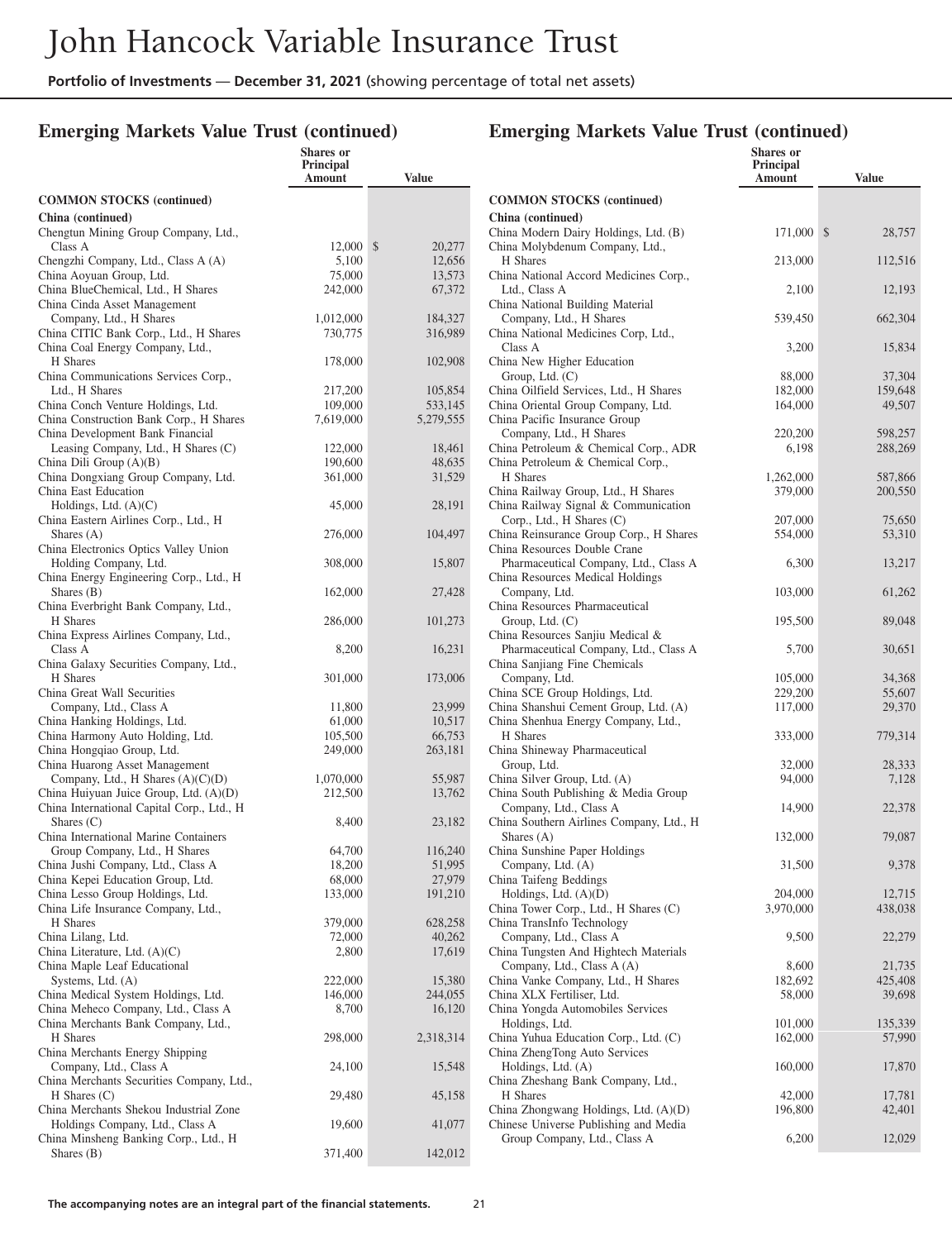**Shares or**

#### **Emerging Markets Value Trust (continued)**

|                                                                    | Principal<br>Amount | <b>Value</b>            |
|--------------------------------------------------------------------|---------------------|-------------------------|
| <b>COMMON STOCKS (continued)</b>                                   |                     |                         |
| China (continued)                                                  |                     |                         |
| Chongqing Changan Automobile<br>Company, Ltd., Class A             | 26,300              | $\mathcal{S}$<br>62,672 |
| Chongqing Rural Commercial Bank<br>Company, Ltd., H Shares         | 311,000             | 110,529                 |
| Chow Tai Seng Jewellery Company, Ltd.,<br>Class A                  | 3,700               | 10,330                  |
| CIFI Holdings Group Company, Ltd.                                  | 358,449             | 215,626                 |
| CITIC Securities Company, Ltd., H Shares                           | 123,500             | 322,565                 |
| CITIC, Ltd.                                                        | 460,130             | 455,224                 |
| CMGE Technology Group, Ltd. (A)<br>CMST Development Company, Ltd., | 30,000              | 11,939                  |
| Class A                                                            | 21,400              | 20,962                  |
| CNOOC Energy Technology &                                          |                     |                         |
| Services, Ltd., Class A                                            | 33,000              | 15,187                  |
| COFCO Biotechnology Company, Ltd.,<br>Class A                      | 15,200              | 25,912                  |
| Cogobuy Group $(A)(C)$                                             | 74,000              | 25,443                  |
| Colour Life Services Group                                         |                     |                         |
| Company, Ltd. $(A)(B)$                                             | 6,169               | 744                     |
| Consun Pharmaceutical Group, Ltd.<br>COSCO SHIPPING Development    | 19,000              | 10,741                  |
| Company, Ltd., H Shares                                            | 434,000             | 79,007                  |
| COSCO SHIPPING Energy Transportation                               |                     |                         |
| Company, Ltd., H Shares<br><b>COSCO SHIPPING Holdings</b>          | 168,000             | 64,040                  |
| Company, Ltd., H Shares (A)<br>Cosmo Lady China Holdings           | 30,000              | 58,169                  |
| Company, Ltd. $(A)(C)$                                             | 29,000              | 1,821                   |
| Country Garden Holdings Company, Ltd.                              | 879,155             | 780,755                 |
| CPMC Holdings, Ltd.<br>CSG Holding Company, Ltd., Class A          | 76,000<br>13,900    | 42,494<br>21,671        |
| CSPC Pharmaceutical Group, Ltd.                                    | 76,000              | 82,756                  |
| $CT$ Environmental Group, Ltd. $(A)(D)$                            | 164,000             | 2,503                   |
| CTS International Logistics Corp, Ltd.,                            |                     |                         |
| Class A                                                            | 8,000               | 17,189                  |
| DaFa Properties Group, Ltd. (B)                                    | 27,000              | 15,924                  |
| Dali Foods Group Company, Ltd. (C)                                 | 180,500             | 94,561                  |
| Dexin China Holdings                                               |                     |                         |
| Company, Ltd. $(A)(B)$<br>DHC Software Company, Ltd., Class A      | 66,000<br>10,800    | 22,601<br>13,223        |
| Dian Diagnostics Group Company, Ltd.,                              |                     |                         |
| Class A<br>Digital China Information Service                       | 2,300               | 12,114                  |
| Company, Ltd., Class A                                             | 7,800               | 15,592                  |
| Dong-E-E-Jiao Company, Ltd., Class A                               | 2,100               | 16,071                  |
| Dongfang Electric Corp., Ltd., H Shares                            | 29,000              | 48,820                  |
| Dongfeng Motor Group Company, Ltd.,                                |                     |                         |
| H Shares<br>Dongxing Securities Company, Ltd.,                     | 210,000             | 174,573                 |
| Class A                                                            | 12,000              | 21,906                  |
| DouYu International Holdings, Ltd.,<br>ADR(A)                      | 3,398               | 8,971                   |
| E-Commodities Holdings, Ltd.                                       | 348,000             | 52,197                  |
| E-House China Enterprise                                           |                     |                         |
| Holdings, Ltd. (B)                                                 | 75,000              | 16,468                  |
| Everbright Securities Company, Ltd., H                             |                     |                         |
| Shares $(C)$                                                       | 25,600              | 19,805                  |
| Fang Holdings, Ltd., ADR (A)<br>Fangda Carbon New Material         | 10                  | 38                      |
| Company, Ltd., Class A                                             | 13,200              | 22,425                  |
| Fangda Special Steel Technology                                    |                     |                         |
| Company, Ltd., Class A                                             | 8,800               | 10,778                  |
| Fantasia Holdings Group                                            |                     |                         |
| Company, Ltd. (A)                                                  | 172,500             | 7,191                   |
|                                                                    |                     |                         |

|                                                                             | <b>Shares or</b><br>Principal<br>Amount | <b>Value</b> |
|-----------------------------------------------------------------------------|-----------------------------------------|--------------|
| <b>COMMON STOCKS</b> (continued)                                            |                                         |              |
| China (continued)                                                           |                                         |              |
| FAW Jiefang Group Company, Ltd.,                                            |                                         |              |
| Class A                                                                     | 9,300 \$                                | 15,012       |
| Fiberhome Telecommunication                                                 |                                         |              |
| Technologies Company, Ltd., Class A                                         | 5,000                                   | 14,109       |
| FinVolution Group, ADR                                                      | 6,795                                   | 33,499       |
| First Capital Securities Company, Ltd.,<br>Class A                          | 18,600                                  | 21,376       |
| First Tractor Company, Ltd., H Shares                                       | 36,000                                  | 18,250       |
| Fosun International, Ltd.                                                   | 195,460                                 | 210,962      |
| Founder Securities Company, Ltd., Class A                                   | 31,500                                  | 38,786       |
| Fu Shou Yuan International Group, Ltd.                                      | 103,000                                 | 80,946       |
| Fufeng Group, Ltd. (A)                                                      | 208,200                                 | 71,846       |
| Fujian Star-net Communication                                               |                                         |              |
| Company, Ltd., Class A                                                      | 5,700                                   | 21,090       |
| Fujian Sunner Development<br>Company, Ltd., Class A                         | 6,700                                   | 25,380       |
| Gansu Shangfeng Cement Company, Ltd.,                                       |                                         |              |
| Class A                                                                     | 8,400                                   | 26,474       |
| GDS Holdings, Ltd., Class A (A)                                             | 21,200                                  | 122,816      |
| GEM Company, Ltd., Class A                                                  | 25,800                                  | 41,979       |
| Gemdale Corp., Class A                                                      | 16,600                                  | 33,818       |
| Genertec Universal Medical Group                                            |                                         |              |
| Company, Ltd. (C)                                                           | 99,000                                  | 71,517       |
| GF Securities Company, Ltd., H Shares<br>Giant Network Group Company, Ltd., | 69,200                                  | 131,965      |
| Class A                                                                     | 8,000                                   | 15,026       |
| Grand Baoxin Auto Group, Ltd. (A)                                           | 219,500                                 | 19,168       |
| Grandjoy Holdings Group Company, Ltd.,                                      |                                         |              |
| Class $A(A)$                                                                | 22,500                                  | 13,178       |
| Greatview Aseptic Packaging                                                 |                                         |              |
| Company, Ltd.                                                               | 44,000                                  | 16,095       |
| Gree Electric Appliances, Inc. of Zhuhai,<br>Class A                        | 20,300                                  | 118,115      |
| Greenland Holdings Corp., Ltd., Class A                                     | 35,400                                  | 24,113       |
| Greenland Hong Kong Holdings, Ltd.                                          | 88,000                                  | 16,935       |
| Greentown China Holdings, Ltd.                                              | 102,500                                 | 165,239      |
| Greentown Service Group Company, Ltd.                                       | 98,000                                  | 90,491       |
| GRG Banking Equipment Company, Ltd.,                                        |                                         |              |
| Class A                                                                     | 6,800                                   | 12,718       |
| Guangdong Tapai Group Company, Ltd.,<br>Class A                             |                                         |              |
| Guangdong Xinbao Electrical Appliances                                      | 13,200                                  | 21,937       |
| Holdings Company, Ltd., Class A                                             | 5,400                                   | 20,958       |
| Guanghui Energy Company, Ltd.,                                              |                                         |              |
| Class $A(A)$                                                                | 34,100                                  | 35,052       |
| Guangshen Railway Company, Ltd., H                                          |                                         |              |
| Shares $(A)$                                                                | 211,600                                 | 36,088       |
| Guangxi Liugong Machinery                                                   |                                         |              |
| Company, Ltd., Class A<br>Guangxi Wuzhou Zhongheng Group                    | 12,000                                  | 14,512       |
| Company, Ltd., Class A                                                      | 44,700                                  | 27,082       |
| Guangzhou Automobile Group                                                  |                                         |              |
| Company, Ltd., H Shares                                                     | 210,000                                 | 207,254      |
| Guangzhou Baiyunshan Pharmaceutical                                         |                                         |              |
| Holdings Company, Ltd., H Shares                                            | 24,000                                  | 69,137       |
| Guangzhou Haige Communications                                              |                                         |              |
| Group, Inc. Company, Class A                                                | 9,600                                   | 16,442       |
| Guangzhou R&F Properties<br>Company, Ltd., H Shares (B)                     | 201,600                                 | 75,018       |
| Guangzhou Yuexiu Financial Holdings                                         |                                         |              |
| Group Company, Ltd., Class A                                                | 17,000                                  | 23,210       |
| Guizhou Panjiang Refined Coal                                               |                                         |              |
| Company, Ltd., Class A                                                      | 18,700                                  | 21,367       |
| Guizhou Xinbang Pharmaceutical                                              |                                         |              |
| Company, Ltd., Class A (A)                                                  | 10,700                                  | 12,465       |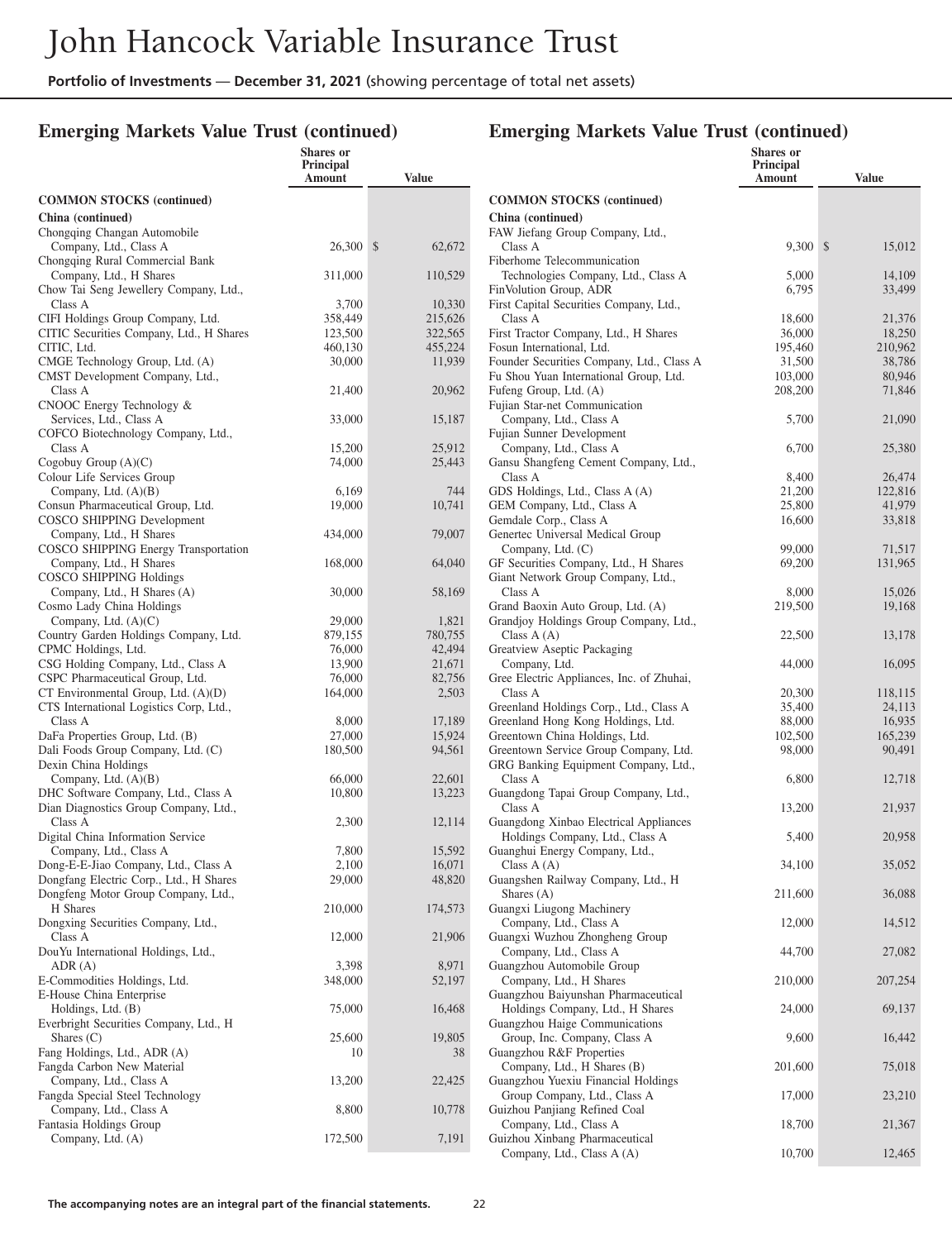#### **Emerging Markets Value Trust (continued)**

|                                                                                  | <b>Shares</b> or<br><b>Principal</b><br>Amount | <b>Value</b>     |
|----------------------------------------------------------------------------------|------------------------------------------------|------------------|
| <b>COMMON STOCKS</b> (continued)                                                 |                                                |                  |
| China (continued)                                                                |                                                |                  |
| Guorui Properties, Ltd. (A)                                                      | 84,000                                         | \$<br>3,292      |
| Guosen Securities Company, Ltd., Class A                                         | 35,700                                         | 64,335           |
| Guotai Junan Securities Company, Ltd., H                                         |                                                |                  |
| Shares $(C)$                                                                     | 34,600                                         | 53,728           |
| Guoyuan Securities Company, Ltd.,<br>Class A                                     | 17,400                                         |                  |
| Haier Smart Home Company, Ltd.,                                                  |                                                | 21,031           |
| H Shares                                                                         | 191,600                                        | 810,339          |
| Haitian International Holdings, Ltd.                                             | 70,000                                         | 194,457          |
| Haitong Securities Company, Ltd.,                                                |                                                |                  |
| H Shares                                                                         | 188,000                                        | 166,672          |
| Hang Zhou Great Star Industrial                                                  |                                                |                  |
| Company, Ltd., Class A (A)                                                       | 4,300                                          | 20,568           |
| Hangcha Group Company, Ltd., Class A                                             | 5,800                                          | 15,611           |
| Hangzhou Binjiang Real Estate Group<br>Company, Ltd., Class A                    | 20,300                                         | 14,847           |
| Hangzhou Oxygen Plant Group                                                      |                                                |                  |
| Company, Ltd., Class A                                                           | 5,100                                          | 24,030           |
| Hangzhou Robam Appliances                                                        |                                                |                  |
| Company, Ltd., Class A                                                           | 4,400                                          | 24,873           |
| Harbin Bank Company, Ltd., H                                                     |                                                |                  |
| Shares $(A)(C)$                                                                  | 74,000                                         | 7,498            |
| Harbin Electric Company, Ltd., H                                                 |                                                |                  |
| Shares $(A)$<br>HBIS Resources Company, Ltd., Class A                            | 84,000<br>4,700                                | 37,929<br>10,588 |
| $HC$ Group, Inc. $(A)$                                                           | 98,000                                         | 8,445            |
| Heilongjiang Agriculture Company, Ltd.,                                          |                                                |                  |
| Class A                                                                          | 9,100                                          | 20,798           |
| Hello Group, Inc., ADR                                                           | 17,548                                         | 157,581          |
| Henan Shenhuo Coal & Power                                                       |                                                |                  |
| Company, Ltd., Class A                                                           | 6,200                                          | 8,888            |
| Hengan International Group Company, Ltd.                                         | 70,000                                         | 360,634          |
| Hengdian Group DMEGC Magnetics<br>Company, Ltd., Class A                         | 10,000                                         | 29,639           |
| Hengli Petrochemical Company, Ltd.,                                              |                                                |                  |
| Class A                                                                          | 35,401                                         | 127,690          |
| Hengyi Petrochemical Company, Ltd.,                                              |                                                |                  |
| Class A                                                                          | 23,800                                         | 39,696           |
| Hesteel Company, Ltd., Class A                                                   | 54,700                                         | 21,141           |
| Hiroca Holdings, Ltd.                                                            | 8,000                                          | 16,325           |
| Hisense Home Appliances Group                                                    |                                                |                  |
| Company, Ltd., H Shares<br>Hongda Xingye Company, Ltd., Class A                  | 39,000<br>28,900                               | 46,265<br>27,492 |
| Honghua Group, Ltd. (A)                                                          | 367,000                                        | 12,972           |
| Honworld Group, Ltd. $(A)(C)(D)$                                                 | 56,000                                         | 19,843           |
| Hope Education Group Company, Ltd. (C)                                           | 352,000                                        | 67,821           |
| Hua Hong Semiconductor, Ltd. (A)(C)                                              | 25,000                                         | 138,072          |
| Huadong Medicine Company, Ltd.,                                                  |                                                |                  |
| Class A                                                                          | 4,620                                          | 29,186           |
| Huafa Industrial Company Ltd Zhuhai,                                             |                                                |                  |
| Class A                                                                          | 26,900                                         | 25,425           |
| Huafon Chemical Company, Ltd., Class A<br>Huaibei Mining Holdings Company, Ltd., | 21,100                                         | 34,579           |
| Class A                                                                          | 10,300                                         | 18,119           |
| Huapont Life Sciences Company, Ltd.,                                             |                                                |                  |
| Class A                                                                          | 10,700                                         | 12,178           |
| Huatai Securities Company, Ltd., H                                               |                                                |                  |
| Shares $(C)$                                                                     | 112,800                                        | 187,892          |
| Huaxi Securities Company, Ltd., Class A                                          | 7,000                                          | 10,823           |
| Huaxia Bank Company, Ltd., Class A                                               | 65,400                                         | 57,475           |
| Huaxin Cement Company, Ltd., Class A                                             | 7,100                                          | 21,516           |
| Huayu Automotive Systems<br>Company, Ltd., Class A                               | 14,900                                         | 66,169           |
| Hubei Biocause Pharmaceutical                                                    |                                                |                  |
| Company, Ltd., Class A                                                           | 20,900                                         | 10,860           |
|                                                                                  |                                                |                  |

|                                                                               | Shares or<br>Principal<br>Amount | <b>Value</b> |
|-------------------------------------------------------------------------------|----------------------------------|--------------|
| <b>COMMON STOCKS (continued)</b>                                              |                                  |              |
| China (continued)                                                             |                                  |              |
| Hubei Jumpcan Pharmaceutical                                                  |                                  |              |
| Company, Ltd., Class A                                                        | 7,400                            | 32,907<br>\$ |
| Huishang Bank Corp., Ltd., H Shares (A)                                       | 63,300                           | 21,197       |
| Humanwell Healthcare Group                                                    |                                  |              |
| Company, Ltd., Class A                                                        | 12,500                           | 44,260       |
| Hunan Valin Steel Company, Ltd., Class A                                      | 44,000                           | 35,367       |
| Hytera Communications Corp, Ltd.,<br>Class A                                  | 14,800                           | 12,821       |
| iDreamSky Technology                                                          |                                  |              |
| Holdings, Ltd. $(A)(C)$                                                       | 32,000                           | 25,677       |
| Industrial & Commercial Bank of                                               |                                  |              |
| China, Ltd., H Shares                                                         | 4,921,000                        | 2,775,854    |
| Industrial Bank Company, Ltd., Class A                                        | 131,700                          | 393,374      |
| Industrial Securities Company, Ltd.,                                          |                                  |              |
| Class A                                                                       | 29,200                           | 45,330       |
| Inke, Ltd. $(A)$                                                              | 75,000                           | 16,179       |
| Inner Mongolia BaoTou Steel Union                                             |                                  |              |
| Company, Ltd., Class A (A)                                                    | 166,200                          | 72,892       |
| Inner Mongolia Dian Tou Energy                                                |                                  |              |
| Corp, Ltd., Class A                                                           | 8,600                            | 20,081       |
| Inner Mongolia ERDOS Resources                                                |                                  |              |
| Company, Ltd., Class A<br>Inner Mongolia Junzheng Energy &                    | 4,500                            | 16,622       |
| Chemical Industry Group                                                       |                                  |              |
| Company, Ltd., Class A                                                        | 43,700                           | 35,898       |
| Inner Mongolia Xingye Mining                                                  |                                  |              |
| Company, Ltd., Class A (A)                                                    | 13,800                           | 15,676       |
| Inner Mongolia Yitai Coal Company, Ltd.,                                      |                                  |              |
| H Shares                                                                      | 25,700                           | 19,847       |
| Inner Mongolia Yuan Xing Energy                                               |                                  |              |
| Company, Ltd., Class A (A)                                                    | 18,500                           | 21,226       |
| Inspur Electronic Information Industry                                        |                                  |              |
| Company, Ltd., Class A                                                        | 9,300                            | 52,337       |
| JCET Group Company, Ltd., Class A                                             | 10,100                           | 49,164       |
| JD.com, Inc., Class $A(A)$                                                    | 13,650                           | 470,275      |
| JH Educational Technology, Inc. (A)<br>Jiangsu Changshu Rural Commercial Bank | 42,000                           | 15,194       |
| Company, Ltd., Class A                                                        | 18,200                           | 18,878       |
| Jiangsu Guotai International Group                                            |                                  |              |
| Company, Ltd., Class A                                                        | 7,600                            | 16,391       |
| Jiangsu Jiangyin Rural Commercial Bank                                        |                                  |              |
| Company, Ltd., Class A                                                        | 17,900                           | 10,816       |
| Jiangsu Linyang Energy Company, Ltd.,                                         |                                  |              |
| Class A                                                                       | 13,300                           | 25,327       |
| Jiangsu Provincial Agricultural                                               |                                  |              |
| Reclamation and Development Corp.                                             | 11,200                           | 20,957       |
| Jiangsu Shagang Company, Ltd., Class A                                        | 27,000                           | 24,768       |
| Jiangsu Shuangxing Color Plastic New                                          |                                  |              |
| Materials Company, Ltd., Class A                                              | 5,200                            | 22,126       |
| Jiangsu Zhangjiagang Rural Commercial<br>Bank Company, Ltd., Class A          | 13,900                           | 12,562       |
| Jiangsu Zhongnan Construction Group                                           |                                  |              |
| Company, Ltd., Class A                                                        | 31,500                           | 20,480       |
| Jiangsu Zhongtian Technology                                                  |                                  |              |
| Company, Ltd., Class A                                                        | 17,400                           | 46,296       |
| Jiangxi Copper Company, Ltd., H Shares                                        | 99,000                           | 159,047      |
| Jiangxi Zhengbang Technology                                                  |                                  |              |
| Company, Ltd., Class A                                                        | 14,100                           | 21,402       |
| Jilin Aodong Pharmaceutical Group                                             |                                  |              |
| Company, Ltd., Class A                                                        | 4,700                            | 13,638       |
| Jinduicheng Molybdenum Company, Ltd.,                                         |                                  |              |
| Class A                                                                       | 17,700                           | 19,064       |
| Jingrui Holdings, Ltd. (A)(B)<br>JinkoSolar Holding Company, Ltd.,            | 69,000                           | 15,306       |
| ADR(A)(B)                                                                     | 4,563                            | 209,715      |
|                                                                               |                                  |              |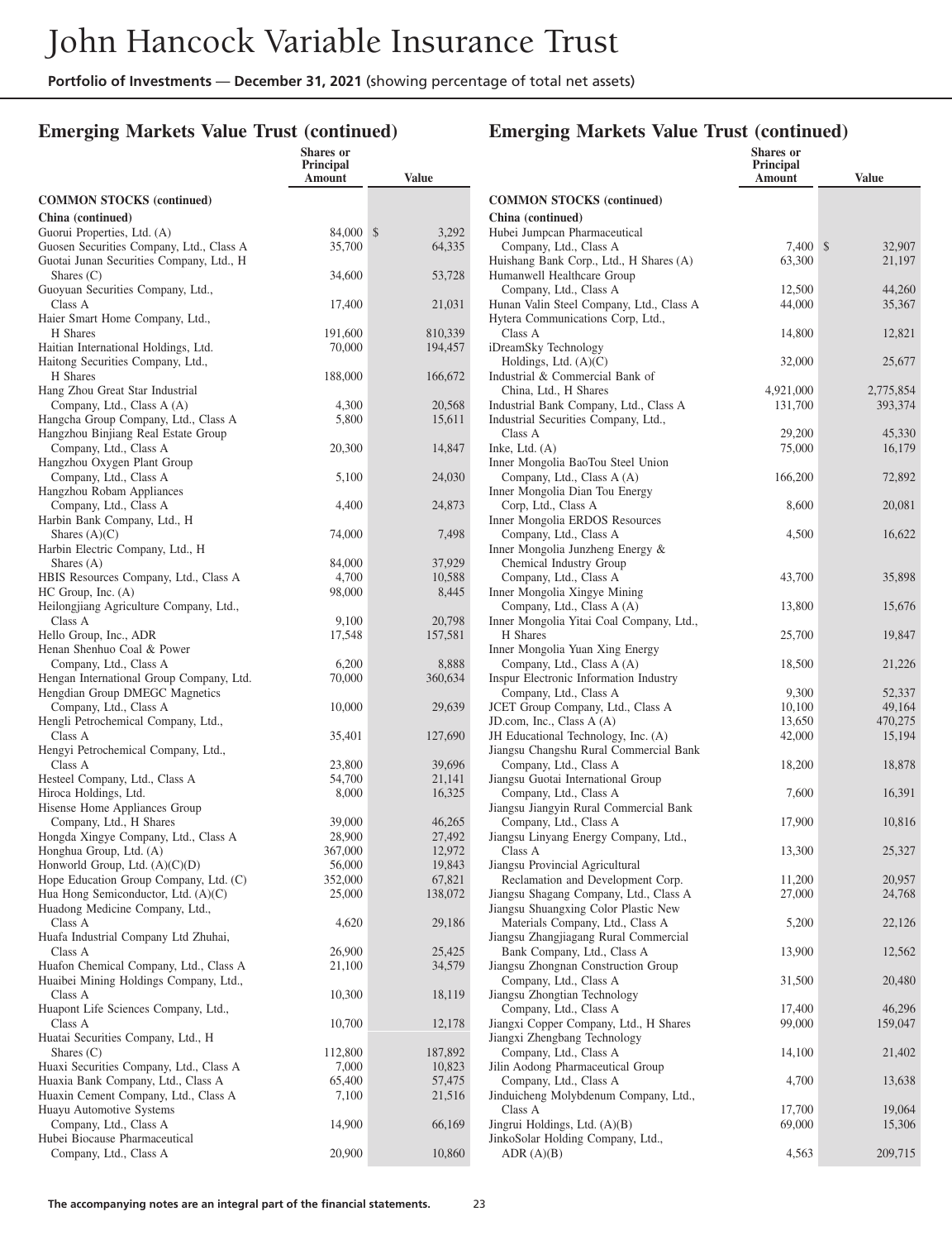### **Emerging Markets Value Trust (continued)**

|                                                                                | <b>Shares</b> or<br><b>Principal</b><br>Amount | <b>Value</b>       |                |
|--------------------------------------------------------------------------------|------------------------------------------------|--------------------|----------------|
| <b>COMMON STOCKS</b> (continued)                                               |                                                |                    | $\mathbf C$    |
| China (continued)                                                              |                                                |                    | $\mathbf C$    |
| Jinneng Science&Technology                                                     |                                                |                    | N              |
| Company, Ltd., Class A                                                         | 8,700                                          | \$<br>22,268       |                |
| Jizhong Energy Resources Company, Ltd.,<br>Class A                             | 18,200                                         | 15,781             | N              |
| JNBY Design, Ltd.                                                              | 11,000                                         | 17,524             | N              |
| Joincare Pharmaceutical Group Industry                                         |                                                |                    | N              |
| Company, Ltd., Class A                                                         | 11,400                                         | 22,975             |                |
| Jointown Pharmaceutical Group                                                  |                                                |                    | N              |
| Company, Ltd., Class A                                                         | 7,700                                          | 17,797             |                |
| Juneyao Airlines Company, Ltd., Class A<br>Kaisa Prosperity Holdings, Ltd. (A) | 6,700<br>4,000                                 | 18,676<br>6,146    | N              |
| Kangda International Environmental                                             |                                                |                    | N              |
| Company, Ltd. $(A)(C)$                                                         | 140,000                                        | 14,176             | O              |
| Kasen International Holdings, Ltd. (A)                                         | 119,000                                        | 11,740             |                |
| Keshun Waterproof Technologies                                                 |                                                |                    | O.             |
| Company, Ltd., Class A                                                         | 10,700                                         | 27,329             | O.             |
| Kingfa Sci & Tech Company, Ltd.,                                               |                                                |                    |                |
| Class A<br>Kingsoft Corp., Ltd.                                                | 12,500<br>93,600                               | 24,673<br>411,687  | P <sub>i</sub> |
| Kunlun Tech Company, Ltd., Class A                                             | 3,100                                          | 11,281             | P(             |
| KWG Group Holdings, Ltd.                                                       | 154,013                                        | 100,864            |                |
| KWG Living Group Holdings, Ltd.                                                | 88,506                                         | 36,394             | $P_6$          |
| LB Group Company, Ltd., Class A                                                | 13,400                                         | 60,106             |                |
| Legend Holdings Corp., H Shares (C)                                            | 66,200                                         | 97,875             | $P_6$          |
| Lenovo Group, Ltd.                                                             | 674,000                                        | 774,619            | $P_6$          |
| Lens Technology Company, Ltd., Class A<br>Leo Group Company, Ltd., Class A     | 31,900<br>58,700                               | 115,065<br>22,668  | PI             |
| Lepu Medical Technology Beijing                                                |                                                |                    | Pi             |
| Company, Ltd., Class A                                                         | 12,600                                         | 44,791             | Pi             |
| LexinFintech Holdings, Ltd., ADR (A)                                           | 14,967                                         | 57,773             |                |
| Leyard Optoelectronic Company, Ltd.,                                           |                                                |                    | Pi             |
| Class A                                                                        | 9,800                                          | 15,772             |                |
| Liaoning Cheng Da Company, Ltd.,<br>Class A                                    |                                                |                    | P              |
| Liaoning Port Company, Ltd., H Shares                                          | 7,000<br>204,000                               | 21,452<br>18,588   | P              |
| Lier Chemical Company, Ltd., Class A                                           | 3,900                                          | 20,674             |                |
| Lingyi iTech Guangdong Company,                                                |                                                |                    | P              |
| Class $A(A)$                                                                   | 40,900                                         | 47,297             | Q              |
| Livzon Pharmaceutical Group, Inc.,                                             |                                                |                    | Q              |
| H Shares                                                                       | 17,400                                         | 63,640             |                |
| Logan Group Company, Ltd.<br>Longfor Group Holdings, Ltd. (C)                  | 166,000<br>197,000                             | 126,900<br>929,200 | Q              |
| Lonking Holdings, Ltd.                                                         | 277,000                                        | 77,874             | Q              |
| Luxi Chemical Group Company, Ltd.,                                             |                                                |                    | Q              |
| Class A                                                                        | 14,600                                         | 35,006             |                |
| Luye Pharma Group, Ltd. $(A)(C)$                                               | 235,000                                        | 107,184            | R٥             |
| Maanshan Iron & Steel Company, Ltd.,                                           |                                                |                    |                |
| H Shares<br>Mayinglong Pharmaceutical Group                                    | 108,000                                        | 39,707             | R٥<br>R٥       |
| Company, Ltd., Class A                                                         | 5,200                                          | 23,485             | R٥             |
| Metallurgical Corp. of China, Ltd.,                                            |                                                |                    | Ri             |
| H Shares                                                                       | 185,000                                        | 47,264             | Ri             |
| Ming Yang Smart Energy Group, Ltd.,                                            |                                                |                    |                |
| Class A                                                                        | 9,200                                          | 37,709             | R٥             |
| Minth Group, Ltd.                                                              | 88,000                                         | 387,674            | $S_{l}$        |
| MLS Company, Ltd., Class A<br>Modern Land China Company, Ltd. (D)              | 9,700<br>88,000                                | 23,049<br>4,289    | $S_5$<br>Sε    |
| Monalisa Group Company, Ltd., Class A                                          | 6,100                                          | 27,452             |                |
| Nanjing Iron & Steel Company, Ltd.,                                            |                                                |                    | $S_6$          |
| Class A                                                                        | 38,000                                         | 22,098             |                |
| Nanjing Securities Company, Ltd., Class A                                      | 15,100                                         | 23,497             | Sε             |
| NavInfo Company, Ltd., Class A (A)                                             | 11,700                                         | 29,218             |                |
| NetDragon Websoft Holdings, Ltd.<br>New China Life Insurance Company, Ltd.,    | 17,000                                         | 40,000             | Sε<br>Sε       |
| H Shares                                                                       | 86,800                                         | 232,243            | $S_6$          |
|                                                                                |                                                |                    |                |

|                                                                              | <b>Shares</b> or<br><b>Principal</b><br>Amount | <b>Value</b>       |
|------------------------------------------------------------------------------|------------------------------------------------|--------------------|
| <b>COMMON STOCKS</b> (continued)                                             |                                                |                    |
| China (continued)                                                            |                                                |                    |
| New Hope Liuhe Company, Ltd.,                                                |                                                |                    |
| Class $A(A)$                                                                 | 16,500                                         | \$<br>39,393       |
| Newland Digital Technology                                                   |                                                |                    |
| Company, Ltd., Class A<br>Ningbo Joyson Electronic Corp., Class A            | 4,600<br>8,100                                 | 13,094<br>27,929   |
| Ningbo Sanxing Medical Electric                                              |                                                |                    |
| Company, Ltd., Class A                                                       | 4,500                                          | 11,524             |
| Ningbo Zhoushan Port Company, Ltd.,                                          |                                                |                    |
| Class A<br>Ningxia Baofeng Energy Group                                      | 17,900                                         | 11,144             |
| Company, Ltd., Class A                                                       | 15,500                                         | 42,230             |
| NVC International Holdings, Ltd. (A)                                         | 267,000                                        | 4,822              |
| Offshore Oil Engineering Company, Ltd.,                                      |                                                |                    |
| Class A                                                                      | 30,700                                         | 22,223             |
| OFILM Group Company, Ltd., Class A (A)<br>Orient Securities Company, Ltd., H | 9,000                                          | 13,704             |
| Shares $(C)$                                                                 | 42,000                                         | 35,890             |
| Pangang Group Vanadium Titanium &                                            |                                                |                    |
| Resources Company, Ltd., Class A (A)                                         | 42,500                                         | 25,995             |
| PCI Technology Group Company, Ltd.,                                          |                                                |                    |
| Class A<br>Pengdu Agriculture & Animal Husbandry                             | 17,100                                         | 22,358             |
| Company, Ltd., Class A (A)                                                   | 44,000                                         | 26,367             |
| Perfect World Company, Ltd., Class A                                         | 9,000                                          | 28,690             |
| PetroChina Company, Ltd., H Shares                                           | 2,098,000                                      | 929,196            |
| PICC Property & Casualty Company, Ltd.,                                      |                                                |                    |
| H Shares<br>Ping An Bank Company, Ltd., Class A                              | 578,000<br>90,100                              | 472,481<br>232,946 |
| Ping An Insurance Group Company of                                           |                                                |                    |
| China, Ltd., H Shares                                                        | 482,000                                        | 3,473,350          |
| Pingdingshan Tianan Coal Mining                                              |                                                |                    |
| Company, Ltd., Class A                                                       | 15,000                                         | 19,752             |
| Postal Savings Bank of China<br>Company, Ltd., H Shares (C)                  | 519,000                                        | 364,466            |
| Power Construction Corp. of China, Ltd.,                                     |                                                |                    |
| Class A                                                                      | 61,800                                         | 78,391             |
| Powerlong Real Estate Holdings, Ltd.                                         | 178,000                                        | 93,194             |
| Q Technology Group Company, Ltd.                                             | 37,000                                         | 47,866             |
| Qingdao Port International Company, Ltd.,<br>$H$ Shares $(C)$                | 19,000                                         | 10,522             |
| Qingdao Rural Commercial Bank Corp.,                                         |                                                |                    |
| Class A                                                                      | 34,400                                         | 20,834             |
| Qingling Motors Company, Ltd., H Shares                                      | 128,000                                        | 25,953             |
| Qunxing Paper Holdings                                                       |                                                | $\boldsymbol{0}$   |
| Company, Ltd. $(A)(D)$<br>Red Star Macalline Group Corp., Ltd., H            | 634,371                                        |                    |
| Shares $(A)(C)$                                                              | 62,480                                         | 29,894             |
| Redco Properties Group, Ltd. (B)(C)                                          | 96,000                                         | 32,143             |
| Redsun Properties Group, Ltd. (B)                                            | 93,000                                         | 26,112             |
| Renhe Pharmacy Company, Ltd., Class A<br>Risen Energy Company, Ltd., Class A | 14,800<br>2,800                                | 21,689<br>14,279   |
| RiseSun Real Estate Development                                              |                                                |                    |
| Company, Ltd., Class A                                                       | 16,000                                         | 10,923             |
| Ronshine China Holdings, Ltd. (A)(B)                                         | 61,500                                         | 23,657             |
| SAIC Motor Corp., Ltd., Class A                                              | 32,700                                         | 105,916            |
| Sailun Group Company, Ltd., Class A<br>Sansteel Minguang Company, Ltd.,      | 14,200                                         | 33,004             |
| Class A                                                                      | 16,900                                         | 18,063             |
| Sany Heavy Equipment International                                           |                                                |                    |
| Holdings Company, Ltd.                                                       | 99,000                                         | 95,921             |
| Sany Heavy Industry Company, Ltd.,                                           |                                                |                    |
| Class A<br>Sealand Securities Company, Ltd., Class A                         | 52,400<br>25,200                               | 187,591<br>16,256  |
| Seazen Group, Ltd. (A)                                                       | 240,000                                        | 162,329            |
| Seazen Holdings Company, Ltd., Class A                                       | 14,800                                         | 67,724             |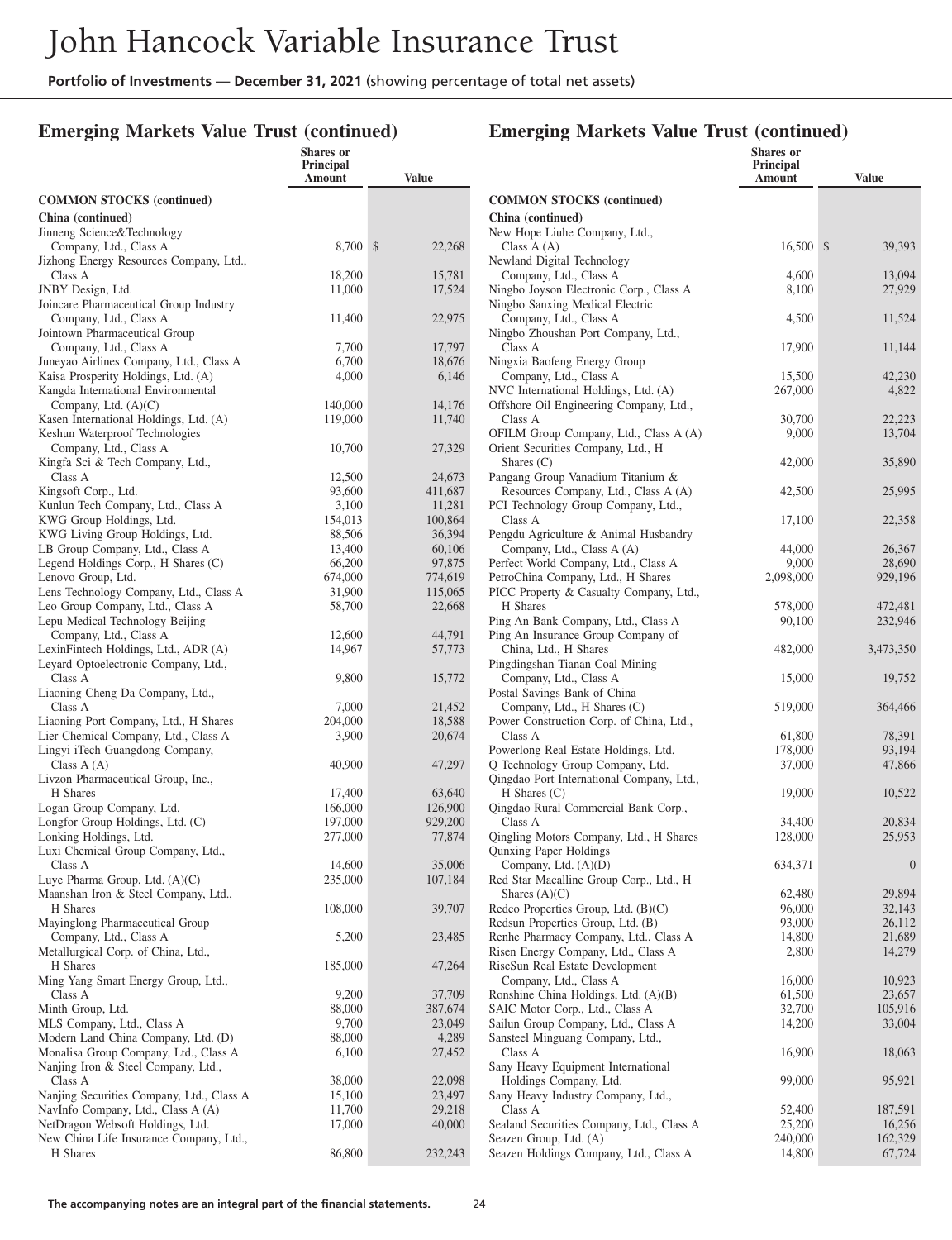### **Emerging Markets Value Trust (continued)**

|                                                                                                       | <b>Shares</b> or<br>Principal<br>Amount | <b>Value</b>  |
|-------------------------------------------------------------------------------------------------------|-----------------------------------------|---------------|
| <b>COMMON STOCKS</b> (continued)                                                                      |                                         |               |
| China (continued)                                                                                     |                                         |               |
| Shaanxi Coal Industry Company, Ltd.,<br>Class A                                                       | 59,000                                  | \$<br>113,138 |
| Shan Xi Hua Yang Group New Energy<br>Company, Ltd., Class A<br>Shandong Bohui Paper Industrial        | 18,100                                  | 33,712        |
| Company, Ltd., Class A                                                                                | 7,000                                   | 11,361        |
| Shandong Buchang Pharmaceuticals<br>Company, Ltd., Class A<br>Shandong Chenming Paper Holdings, Ltd., | 3,600                                   | 11,918        |
| $H$ Shares $(B)$                                                                                      | 41,000                                  | 19,644        |
| Shandong Gold Mining Company, Ltd., H<br>Shares $(B)(C)$                                              | 33,000                                  | 56,626        |
| Shandong Himile Mechanical Science &<br>Technology Company, Ltd., Class A                             | 5,200                                   | 22,650        |
| Shandong Hualu Hengsheng Chemical<br>Company, Ltd., Class A                                           | 14,600                                  | 71,666        |
| Shandong Linglong Tyre Company, Ltd.,<br>Class A                                                      | 8,600                                   | 49,345        |
| Shandong Longda Meishi Company, Ltd.,<br>Class A                                                      | 6,800                                   | 11,156        |
| Shandong Molong Petroleum Machinery<br>Company, Ltd., H Shares (A)                                    | 33,600                                  | 22,690        |
| Shandong Nanshan Aluminum<br>Company, Ltd., Class A                                                   | 48,800                                  | 36,214        |
| Shandong Sun Paper Industry JSC, Ltd.,<br>Class A                                                     | 13,600                                  | 24,533        |
| Shandong Weigao Group Medical Polymer<br>Company, Ltd., H Shares                                      | 252,000                                 | 314,167       |
| Shanghai AJ Group Company, Ltd.,<br>Class A                                                           | 21,300                                  | 22,595        |
| Shanghai Bailian Group Company, Ltd.,<br>Class A                                                      | 13,400                                  | 28,037        |
| Shanghai Construction Group<br>Company, Ltd., Class A                                                 | 41,000                                  | 23,137        |
| Shanghai Electric Group Company, Ltd.,<br>H Shares                                                    | 158,000                                 | 48,235        |
| Shanghai Environment Group<br>Company, Ltd., Class A                                                  | 11,800                                  | 23,324        |
| Shanghai Fosun Pharmaceutical Group<br>Company, Ltd., H Shares                                        | 22,500                                  | 99,062        |
| Shanghai International Airport<br>Company, Ltd., Class A (A)                                          | 2,900                                   | 21,223        |
| Shanghai International Port Group<br>Company, Ltd., Class A                                           | 44,200                                  | 38,023        |
| Shanghai Jin Jiang Capital Company, Ltd.,<br>H Shares                                                 | 244,000                                 | 91,717        |
| Shanghai Jinjiang International Hotels<br>Company, Ltd., Class A                                      | 3,300                                   | 30,395        |
| Shanghai Lingang Holdings Corp, Ltd.,<br>Class A                                                      | 7,000                                   | 16,338        |
| Shanghai Lujiazui Finance & Trade Zone<br>Development Company, Ltd., Class A                          | 6,500                                   | 11,083        |
| Shanghai Mechanical and Electrical<br>Industry Company, Ltd., Class A                                 | 4,400                                   | 10,987        |
| Shanghai Pharmaceuticals Holding<br>Company, Ltd., H Shares                                           | 91,200                                  | 173,056       |
| Shanghai Pudong Development Bank<br>Company, Ltd., Class A                                            | 121,600                                 | 162,760       |
| Shanghai RAAS Blood Products<br>Company, Ltd., Class A                                                | 29,400                                  | 31,476        |
| Shanghai Sinyang Semiconductor Materials<br>Company, Ltd., Class A                                    | 2,800                                   | 17,965        |
| Shanghai Yuyuan Tourist Mart Group<br>Company, Ltd., Class A                                          | 7,000                                   | 11,319        |
|                                                                                                       |                                         |               |

|                                                                 | <b>Shares</b> or<br><b>Principal</b><br>Amount | Value            |
|-----------------------------------------------------------------|------------------------------------------------|------------------|
| <b>COMMON STOCKS</b> (continued)                                |                                                |                  |
| China (continued)                                               |                                                |                  |
| Shanghai Zhangjiang High-Tech Park                              |                                                |                  |
| Development Company, Ltd., Class A                              | 13,300                                         | \$<br>31,445     |
| Shanxi Coking Coal Energy Group<br>Company, Ltd., Class A       | 22,900                                         | 29,763           |
| Shanxi Coking Company, Ltd., Class A                            | 16,400                                         | 16,001           |
| Shanxi Lu'an Environmental Energy                               |                                                |                  |
| Development Company, Ltd., Class A                              | 11,400                                         | 20,275           |
| Shanxi Taigang Stainless Steel                                  |                                                |                  |
| Company, Ltd., Class A                                          | 40,100                                         | 44,488           |
| Shanying International Holding<br>Company, Ltd., Class A        | 40,100                                         | 20,706           |
| Shengjing Bank Company, Ltd., H                                 |                                                |                  |
| Shares $(A)(C)$                                                 | 17,500                                         | 15,493           |
| Shenguan Holdings Group, Ltd.                                   | 90,000                                         | 4,905            |
| Shenwan Hongyuan Group Company, Ltd.,                           |                                                |                  |
| $H$ Shares $(C)$                                                | 143,200                                        | 34,907           |
| Shenzhen Agricultural Products Group<br>Company, Ltd., Class A  | 22,100                                         | 22,161           |
| Shenzhen Airport Company, Ltd.,                                 |                                                |                  |
| Class $A(A)$                                                    | 12,200                                         | 14,011           |
| Shenzhen Aisidi Company, Ltd., Class A                          | 13,100                                         | 23,424           |
| Shenzhen Desay Battery Technology                               |                                                |                  |
| Company, Class A                                                | 2,100                                          | 19,243           |
| Shenzhen Everwin Precision Technology<br>Company, Ltd., Class A | 6,000                                          | 18,691           |
| Shenzhen Huagiang Industry                                      |                                                |                  |
| Company, Ltd., Class A                                          | 4,300                                          | 11,634           |
| Shenzhen Jinjia Group Company, Ltd.,                            |                                                |                  |
| Class A                                                         | 11,500                                         | 27,325           |
| Shenzhen Kaifa Technology                                       |                                                |                  |
| Company, Ltd., Class A                                          | 8,800                                          | 21,874           |
| Shenzhen Kinwong Electronic<br>Company, Ltd., Class A           | 2,900                                          | 15,718           |
| Shenzhen MTC Company, Ltd.,                                     |                                                |                  |
| Class $A(A)$                                                    | 26,800                                         | 20,449           |
| Shenzhen Overseas Chinese Town                                  |                                                |                  |
| Company, Ltd., Class A                                          | 44,000                                         | 48,633           |
| Shenzhen Suntak Circuit Technology<br>Company, Ltd., Class A    | 8,500                                          | 22,488           |
| Shenzhen YUTO Packaging Technology                              |                                                |                  |
| Company, Ltd., Class A                                          | 2,400                                          | 12,696           |
| Shenzhen Zhongjin Lingnan Nonfemet                              |                                                |                  |
| Company, Ltd., Class A                                          | 16,500                                         | 12,736           |
| Shijiazhuang Yiling Pharmaceutical                              |                                                |                  |
| Company, Ltd., Class A<br>Shui On Land, Ltd.                    | 8,800<br>390,961                               | 27,027<br>52,627 |
| Sichuan Hebang Biotechnology                                    |                                                |                  |
| Company, Ltd., Class A (A)                                      | 32,700                                         | 17,512           |
| Sichuan Kelun Pharmaceutical                                    |                                                |                  |
| Company, Ltd., Class A                                          | 11,400                                         | 33,831           |
| Sichuan Road & Bridge Company, Ltd.,                            |                                                |                  |
| Class A                                                         | 26,700                                         | 50,532           |
| Sihuan Pharmaceutical Holdings<br>Group, Ltd. (B)               | 177,000                                        | 33,627           |
| Sinolink Securities Company, Ltd., Class A                      | 14,300                                         | 25,439           |
| Sino-Ocean Group Holding, Ltd.                                  | 333,973                                        | 77,996           |
| Sinopec Engineering Group                                       |                                                |                  |
| Company, Ltd., H Shares                                         | 129,000                                        | 63,669           |
| Sinopec Shanghai Petrochemical                                  |                                                |                  |
| Company, Ltd., H Shares                                         | 300,000                                        | 68,911           |
| Sinopharm Group Company, Ltd.,<br>H Shares                      | 156,800                                        | 341,268          |
| Sinosoft Technology Group, Ltd.                                 | 104,000                                        | 10,925           |
| Sinotrans, Ltd., H Shares                                       | 242,000                                        | 77,612           |
| Sinotruk Hong Kong, Ltd.                                        | 92,500                                         | 142,419          |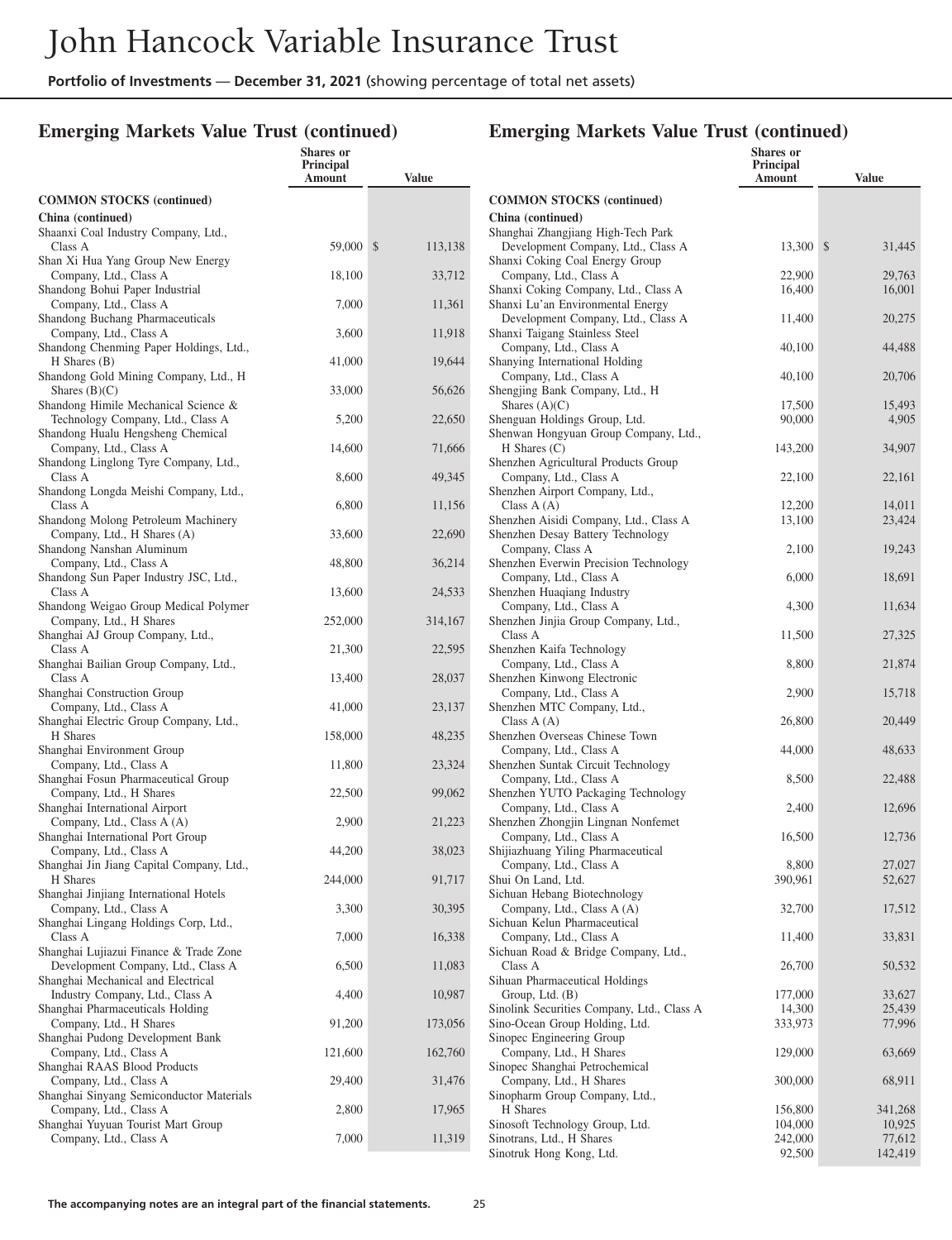**Shares or**

#### **Emerging Markets Value Trust (continued)**

|                                                                                   | <b>Principal</b><br>Amount | Value                            |
|-----------------------------------------------------------------------------------|----------------------------|----------------------------------|
| <b>COMMON STOCKS (continued)</b>                                                  |                            |                                  |
| China (continued)                                                                 |                            |                                  |
| Skyfame Realty Holdings, Ltd.<br>SOHO China, Ltd. (A)                             | 286,000<br>247,000         | 31,544<br>$\mathbb{S}$<br>54,483 |
| SooChow Securities Company, Ltd.,                                                 |                            |                                  |
| Class A                                                                           | 19,110                     | 26,587                           |
| Southwest Securities Company, Ltd.,                                               |                            |                                  |
| Class A<br>Sunac China Holdings, Ltd.                                             | 28,700<br>279,000          | 23,836<br>422,053                |
| Sunac Services Holdings, Ltd. (C)                                                 | 2,400                      | 2,450                            |
| Suning Universal Company, Ltd.,                                                   |                            |                                  |
| Class $A(A)$                                                                      | 15,000                     | 11,105                           |
| Suning.com Company, Ltd., Class A (A)<br>Sunshine 100 China Holdings, Ltd. (A)(C) | 26,300<br>77,000           | 17,002<br>4,146                  |
| Suzhou Anjie Technology Company, Ltd.,                                            |                            |                                  |
| Class A                                                                           | 7,300                      | 19,516                           |
| Suzhou Dongshan Precision Manufacturing                                           |                            |                                  |
| Company, Ltd., Class A<br>Suzhou Gold Mantis Construction                         | 11,700                     | 49,733                           |
| Decoration Company, Ltd., Class A                                                 | 21,200                     | 20,236                           |
| Tangshan Jidong Cement Company, Ltd.,                                             |                            |                                  |
| Class A                                                                           | 11,000                     | 20,651                           |
| TangShan Port Group Company, Ltd.,                                                |                            |                                  |
| Class A<br>Tangshan Sanyou Chemical Industries                                    | 52,100                     | 22,493                           |
| Company, Ltd., Class A                                                            | 14,700                     | 20,101                           |
| TBEA Company, Ltd., Class A                                                       | 22,600                     | 74,955                           |
| TCL Technology Group Corp., Class A                                               | 98,900                     | 95,792                           |
| Ten Pao Group Holdings, Ltd.<br>Tencent Music Entertainment Group,                | 80,000                     | 19,301                           |
| ADR (A)                                                                           | 44,713                     | 306,284                          |
| Tenwow International                                                              |                            |                                  |
| Holdings, Ltd. $(A)(D)$                                                           | 121,000                    | 4,423                            |
| The People's Insurance Company Group of<br>China, Ltd., H Shares                  | 514,000                    | 155,651                          |
| Tian Di Science & Technology                                                      |                            |                                  |
| Company, Ltd., Class A                                                            | 33,600                     | 23,094                           |
| Tian Ge Interactive Holdings, Ltd. $(A)(C)$                                       | 44,000                     | 4,463                            |
| Tiangong International Company, Ltd. (B)                                          | 108,000                    | 66,219                           |
| Tianjin Capital Environmental Protection<br>Group Company, Ltd., H Shares         | 24,000                     | 13,208                           |
| Tianjin Chase Sun Pharmaceutical                                                  |                            |                                  |
| Company, Ltd., Class A                                                            | 36,600                     | 45,028                           |
| Tianjin Guangyu Development                                                       |                            |                                  |
| Company, Ltd., Class A<br>Tianli Education International                          | 7,500                      | 28,412                           |
| Holdings, Ltd. (D)                                                                | 150,000                    | 33,068                           |
| Tianneng Power International, Ltd. (B)                                            | 78,000                     | 82,543                           |
| Tianyun International Holdings, Ltd. (A)                                          | 54,000                     | 10,243                           |
| Times China Holdings, Ltd.<br>Tingyi Cayman Islands Holding Corp.                 | 28,000<br>172,000          | 13,544<br>353,734                |
| Tong Ren Tang Technologies                                                        |                            |                                  |
| Company, Ltd., H Shares                                                           | 62,000                     | 66,572                           |
| Tongcheng Travel Holdings, Ltd. (A)                                               | 74,000                     | 137,173                          |
| TongFu Microelectronics Company, Ltd.,                                            |                            |                                  |
| Class A<br>Tongkun Group Company, Ltd., Class A                                   | 7,500<br>12,900            | 22,873<br>42,905                 |
| Tongling Nonferrous Metals Group                                                  |                            |                                  |
| Company, Ltd., Class A                                                            | 72,500                     | 39,686                           |
| Topsec Technologies Group, Inc., Class A                                          | 7,000                      | 21,058                           |
| Transfar Zhilian Company, Ltd., Class A                                           | 16,500                     | 22,508                           |
| TravelSky Technology, Ltd., H Shares<br>Trigiant Group, Ltd. (A)                  | 52,000<br>158,000          | 87,405<br>11,753                 |
| Trip.com Group, Ltd. (A)                                                          | 750                        | 18,395                           |
| Trip.com Group, Ltd., ADR (A)                                                     | 35,226                     | 867,264                          |
| Uni-President China Holdings, Ltd.                                                | 120,000                    | 116,322                          |
| Unisplendour Corp., Ltd., Class A                                                 | 11,600                     | 41,628                           |

|                                                                                       | <b>Shares</b> or<br>Principal<br>Amount | Value             |
|---------------------------------------------------------------------------------------|-----------------------------------------|-------------------|
| <b>COMMON STOCKS</b> (continued)                                                      |                                         |                   |
| China (continued)<br>Universal Scientific Industrial Shanghai                         |                                         |                   |
| Company, Ltd., Class A                                                                | 10,400                                  | 26,197<br>\$      |
| Valiant Company, Ltd., Class A<br>Viomi Technology Company, Ltd.,                     | 3,500                                   | 12,990            |
| ADR (A)                                                                               | 4,620                                   | 11,180            |
| Vipshop Holdings, Ltd., ADR (A)<br>Virscend Education                                 | 43,158                                  | 362,527           |
| Company, Ltd. $(B)(C)(D)$                                                             | 59,000                                  | 3,133             |
| VNET Group, Inc., ADR (A)<br>Wangfujing Group Company, Ltd., Class A                  | 1,915<br>4,500                          | 17,292<br>19,071  |
| Wangsu Science & Technology                                                           |                                         |                   |
| Company, Ltd., Class A<br>Want Want China Holdings, Ltd.                              | 23,700<br>269,000                       | 24,877<br>246,885 |
| Wanxiang Qianchao Company, Ltd.,                                                      |                                         |                   |
| Class A<br>Wasu Media Holding Company, Ltd.,                                          | 23,700                                  | 23,705            |
| Class A                                                                               | 8,900                                   | 11,816            |
| Weibo Corp., ADR (A)<br>Weichai Power Company, Ltd., H Shares                         | 540<br>193,000                          | 16,729<br>378,514 |
| Weifu High-Technology Group                                                           |                                         |                   |
| Company, Ltd., Class A<br>Weiqiao Textile Company, H Shares                           | 4,400<br>73,500                         | 14,873<br>24,707  |
| Wens Foodstuffs Group Company, Ltd.,                                                  |                                         |                   |
| Class A<br>West China Cement, Ltd.                                                    | 29,500<br>298,000                       | 89,232<br>53,133  |
| Western Securities Company, Ltd., Class A                                             | 28,800                                  | 36,461            |
| Wisdom Education International Holdings<br>Company, Ltd.                              | 122,000                                 | 10,816            |
| Wolong Electric Group Company, Ltd.,                                                  |                                         |                   |
| Class A<br>Wuchan Zhongda Group Company, Ltd.,                                        | 10,400                                  | 29,881            |
| Class A                                                                               | 41,000                                  | 38,128            |
| Wuxi Taiji Industry Company, Ltd.,<br>Class A                                         | 16,400                                  | 20,785            |
| <b>XCMG</b> Construction Machinery                                                    |                                         |                   |
| Company, Ltd., Class A<br>Xiabuxiabu Catering Management China                        | 26,000                                  | 24,413            |
| Holdings Company, Ltd. $(A)(C)$                                                       | 62,500                                  | 48,841            |
| Xiamen C & D, Inc., Class A<br>Xiamen International Port Company, Ltd.,               | 9,700                                   | 13,814            |
| H Shares                                                                              | 260,000                                 | 28,685            |
| Xiamen ITG Group Corp, Ltd., Class A<br>Xiamen Xiangyu Company, Ltd., Class A         | 18,100<br>17,400                        | 20,498<br>23,185  |
| Xingda International Holdings, Ltd.                                                   | 147,515                                 | 32,363            |
| Xingfa Aluminium Holdings, Ltd.                                                       | 29,000                                  | 27,340            |
| Xinhua Winshare Publishing and Media<br>Company, Ltd., H Shares                       | 51,000                                  | 38,674            |
| Xinjiang Goldwind Science & Technology                                                |                                         |                   |
| Company, Ltd., H Shares (B)<br>Xinjiang Zhongtai Chemical                             | 47,000                                  | 91,756            |
| Company, Ltd., Class A                                                                | 8,100                                   | 12,142            |
| Xinte Energy Company, Ltd., H Shares (B)<br>Xinxing Ductile Iron Pipes Company, Ltd., | 14,400                                  | 26,727            |
| Class A                                                                               | 33,500                                  | 22,776            |
| Xinyangfeng Agricultural Technology<br>Company, Ltd., Class A                         | 5,900                                   | 15,635            |
| Xinyu Iron & Steel Company, Ltd.,                                                     |                                         |                   |
| Class A<br>Xuji Electric Company, Ltd., Class A                                       | 24,700<br>5,200                         | 20,518<br>21,309  |
| Yangtze Optical Fibre and Cable Joint                                                 |                                         |                   |
| Stock Company, Ltd., H Shares (C)<br>Yankuang Energy Group Company, Ltd., H           | 15,500                                  | 25,752            |
| Shares (B)                                                                            | 178,000                                 | 353,776           |
| Yantai Jereh Oilfield Services Group<br>Company, Ltd., Class A                        | 2,300                                   | 14,486            |
|                                                                                       |                                         |                   |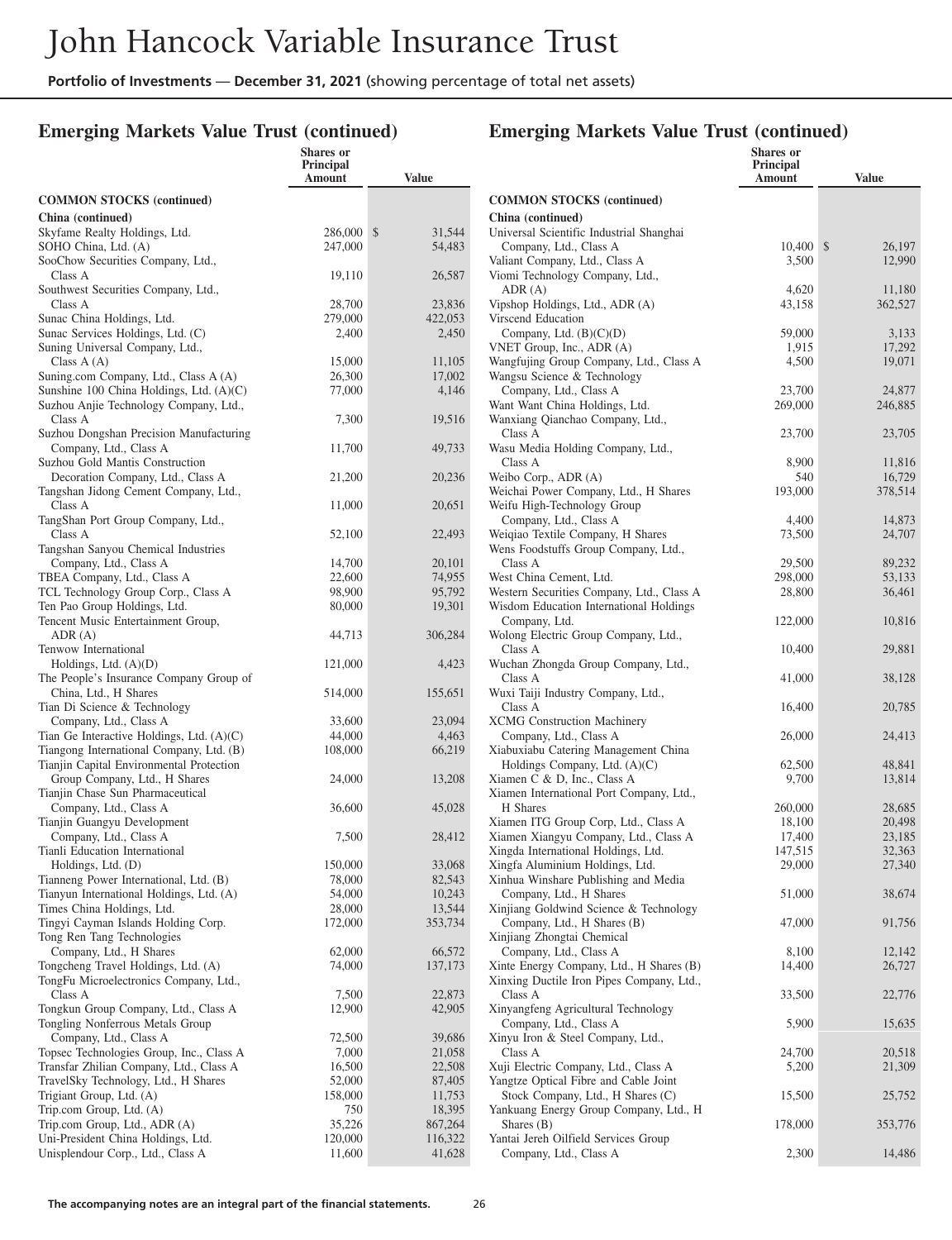**Shares or**

## **Emerging Markets Value Trust (continued)**

|                                                                            | Principal<br>Amount | <b>Value</b>           |  |
|----------------------------------------------------------------------------|---------------------|------------------------|--|
| <b>COMMON STOCKS (continued)</b>                                           |                     |                        |  |
| China (continued)                                                          |                     |                        |  |
| YiChang HEC ChangJiang Pharmaceutical                                      |                     |                        |  |
| Company, Ltd., H Shares $(A)(B)(C)$<br>Yifan Pharmaceutical Company, Ltd., | 33,400              | 26,098<br>$\mathbb{S}$ |  |
| Class A                                                                    | 5,200               | 14,371                 |  |
| Yintai Gold Company, Ltd., Class A                                         | 9,100               | 12,557                 |  |
| Yiren Digital, Ltd., $ADR(A)(B)$                                           | 7,156               | 20,466                 |  |
| Yixintang Pharmaceutical Group<br>Company, Ltd., Class A                   | 2,200               | 13,290                 |  |
| Yonghui Superstores Company, Ltd.,                                         |                     |                        |  |
| Class A                                                                    | 33,100              | 21,029                 |  |
| Youngor Group Company, Ltd., Class A                                       | 10,400              | 11,248                 |  |
| YTO Express Group Company, Ltd.,                                           |                     |                        |  |
| Class A<br>Yum China Holdings, Inc.                                        | 14,800<br>15,341    | 38,749<br>764,595      |  |
| Yunda Holding Company, Ltd., Class A                                       | 10,700              | 34,366                 |  |
| Yunnan Aluminium Company, Ltd.,                                            |                     |                        |  |
| Class $A(A)$                                                               | 16,200              | 28,549                 |  |
| Yunnan Baiyao Group Company, Ltd.,                                         |                     | 72,296                 |  |
| Class A<br>Yunnan Copper Company, Ltd., Class A                            | 4,400<br>10,000     | 21,030                 |  |
| Yunnan Tin Company, Ltd., Class A (A)                                      | 5,500               | 16,956                 |  |
| Yutong Bus Company, Ltd., Class A                                          | 11,900              | 20,586                 |  |
| Yuzhou Group Holdings Company, Ltd.                                        | 341,376             | 28,040                 |  |
| Zepp Health Corp., ADR (A)                                                 | 2,968               | 14,988                 |  |
| Zhaojin Mining Industry Company, Ltd.,<br>H Shares                         | 122,500             | 104,860                |  |
| Zhejiang Century Huatong Group                                             |                     |                        |  |
| Company, Ltd., Class A (A)                                                 | 30,600              | 40,347                 |  |
| Zhejiang China Commodities City Group                                      |                     |                        |  |
| Company, Ltd., Class A<br>Zhejiang Chint Electrics Company, Ltd.,          | 28,122              | 21,398                 |  |
| Class A                                                                    | 11,000              | 92,986                 |  |
| Zhejiang Dahua Technology                                                  |                     |                        |  |
| Company, Ltd., Class A                                                     | 14,900              | 54,917                 |  |
| Zhejiang Glass Company, Ltd., H                                            |                     |                        |  |
| Shares $(A)(D)$                                                            | 162,000<br>6,500    | $\theta$<br>12,685     |  |
| Zhejiang Hailiang Company, Ltd., Class A<br>Zhejiang Hisoar Pharmaceutical |                     |                        |  |
| Company, Ltd., Class A                                                     | 12,100              | 15,654                 |  |
| Zhejiang Huace Film & Television                                           |                     |                        |  |
| Company, Ltd., Class A                                                     | 11,400              | 12,106                 |  |
| Zhejiang Jiahua Energy Chemical Industry<br>Company, Ltd., Class A         | 8,500               | 15,428                 |  |
| Zhejiang JIULI Hi-tech Metals                                              |                     |                        |  |
| Company, Ltd., Class A                                                     | 6,300               | 17,686                 |  |
| Zhejiang Juhua Company, Ltd., Class A                                      | 8,900               | 18,066                 |  |
| Zhejiang Longsheng Group Company, Ltd.,                                    |                     |                        |  |
| Class A<br>Zhejiang NHU Company, Ltd., Class A                             | 17,400<br>12,000    | 34,513<br>58,597       |  |
| Zhejiang Semir Garment Company, Ltd.,                                      |                     |                        |  |
| Class A                                                                    | 15,300              | 18,560                 |  |
| Zhejiang Wanliyang Company, Ltd.,                                          |                     |                        |  |
| Class A<br>Zhejiang Xianju Pharmaceutical                                  | 6,300               | 14,580                 |  |
| Company, Ltd., Class A                                                     | 10,900              | 22,576                 |  |
| Zhejiang Xinan Chemical Industrial Group                                   |                     |                        |  |
| Company, Ltd., Class A                                                     | 4,900               | 19,253                 |  |
| Zhengzhou Coal Mining Machinery Group                                      |                     |                        |  |
| Company, Ltd., H Shares (B)                                                | 25,400              | 26,739                 |  |
| Zhenro Properties Group, Ltd. (B)<br>Zheshang Securities Company, Ltd.,    | 131,000             | 62,308                 |  |
| Class A                                                                    | 10,800              | 22,350                 |  |
| Zhong An Group, Ltd. (A)                                                   | 409,000             | 16,787                 |  |
| Zhongji Innolight Company, Ltd., Class A                                   | 4,900               | 32,707                 |  |
| Zhongjin Gold Corp, Ltd., Class A                                          | 31,200              | 40,356                 |  |
|                                                                            |                     |                        |  |

|                                                                             | <b>Shares</b> or<br><b>Principal</b><br>Amount | Value              |
|-----------------------------------------------------------------------------|------------------------------------------------|--------------------|
| <b>COMMON STOCKS</b> (continued)                                            |                                                |                    |
| China (continued)                                                           |                                                |                    |
| Zhongshan Broad Ocean Motor                                                 |                                                |                    |
| Company, Ltd., Class A                                                      | 20,000                                         | \$<br>27,576       |
| Zhou Hei Ya International Holdings<br>Company, Ltd. $(A)(C)$                | 58,000                                         | 43,767             |
| Zhuzhou CRRC Times Electric                                                 |                                                |                    |
| Company, Ltd.                                                               | 35,300                                         | 204,609            |
| Zhuzhou Kibing Group Company, Ltd.,<br>Class A                              | 18,700                                         | 50,295             |
| Zibo Qixiang Tengda Chemical                                                |                                                |                    |
| Company, Ltd., Class A                                                      | 11,900                                         | 19,625             |
| Zoomlion Heavy Industry Science and                                         |                                                |                    |
| Technology Company, Ltd., H Shares<br>ZTE Corp., H Shares                   | 135,200<br>62,400                              | 85,166<br>170,977  |
| ZTO Express Cayman, Inc., ADR                                               | 7,597                                          | 214,387            |
|                                                                             |                                                | 65, 623, 501       |
| Colombia - $0.1\%$                                                          |                                                |                    |
| Cementos Argos SA                                                           | 24,726                                         | 37,152             |
| Grupo Argos SA<br>Grupo de Inversiones Suramericana SA                      | 36,406<br>23,322                               | 121,209<br>172,043 |
|                                                                             |                                                | 330,404            |
| Czech Republic - $0.1\%$                                                    |                                                |                    |
| <b>CEZ AS</b>                                                               | 3,671                                          | 138,943            |
| Komercni banka AS                                                           | 2,458                                          | 105,094            |
|                                                                             |                                                | 244,037            |
| Greece - $0.2\%$                                                            |                                                |                    |
| Alpha Services and Holdings SA (A)<br>Bank of Greece                        | 98,073<br>667                                  | 120,189<br>12,827  |
| Eurobank Ergasias Services and Holdings                                     |                                                |                    |
| SA (A)                                                                      | 158,083                                        | 160,155            |
| Fourlis Holdings SA (A)                                                     | 3,756                                          | 16,483             |
| Hellenic Petroleum Holdings SA<br>JUMBO SA                                  | 4,654<br>3,509                                 | 32,977<br>50,348   |
| Motor Oil Hellas Corinth Refineries SA                                      | 3,190                                          | 49,964             |
| Mytilineos SA                                                               | 2,731                                          | 47,049             |
| National Bank of Greece SA (A)<br>Piraeus Financial Holdings SA (A)         | 28,623<br>2,005                                | 95,495<br>2,940    |
|                                                                             |                                                | 588,427            |
| Hong Kong - $4.9\%$                                                         |                                                |                    |
| AAG Energy Holdings, Ltd. (C)                                               | 68,000                                         | 12,303             |
| Ajisen China Holdings, Ltd.                                                 | 147,000                                        | 23,774             |
| Anxin-China Holdings, Ltd. (A)(D)<br>APT Satellite Holdings, Ltd.           | 1,648,000                                      | $\overline{0}$     |
| Asian Citrus Holdings, Ltd. (A)                                             | 28,000<br>249,000                              | 8,190<br>4,977     |
| Ausnutria Dairy Corp., Ltd. (A)                                             | 70,000                                         | 84,806             |
| Beijing Energy International Holding                                        |                                                |                    |
| Company, Ltd. (A)<br>Beijing Enterprises Clean Energy                       | 814,000                                        | 30,807             |
| Group, Ltd. (A)                                                             | 600,000                                        | 7,475              |
| Beijing Enterprises Holdings, Ltd.                                          | 63,500                                         | 219,084            |
| Beijing Enterprises Water Group, Ltd.<br><b>Brilliance China Automotive</b> | 532,000                                        | 206,707            |
| Holdings, Ltd. (A)                                                          | 216,000                                        | 103,896            |
| C C Land Holdings, Ltd.                                                     | 125,126                                        | 27,899             |
| C&D International Investment Group, Ltd.                                    | 15,260                                         | 32,195             |
| CA Cultural Technology<br>Group, Ltd. (A)(B)                                | 35,000                                         | 2,021              |
| CECEP COSTIN New Materials                                                  |                                                |                    |
| Group, Ltd. $(A)(D)$                                                        | 348,000                                        | $\boldsymbol{0}$   |
| CGN New Energy Holdings                                                     |                                                |                    |
| Company, Ltd. (B)<br>China Aerospace International                          | 150,000                                        | 156,941            |
| Holdings, Ltd.                                                              | 190,000                                        | 13,163             |
| China Aircraft Leasing Group                                                |                                                |                    |
| Holdings, Ltd. (B)                                                          | 23,000                                         | 16,883             |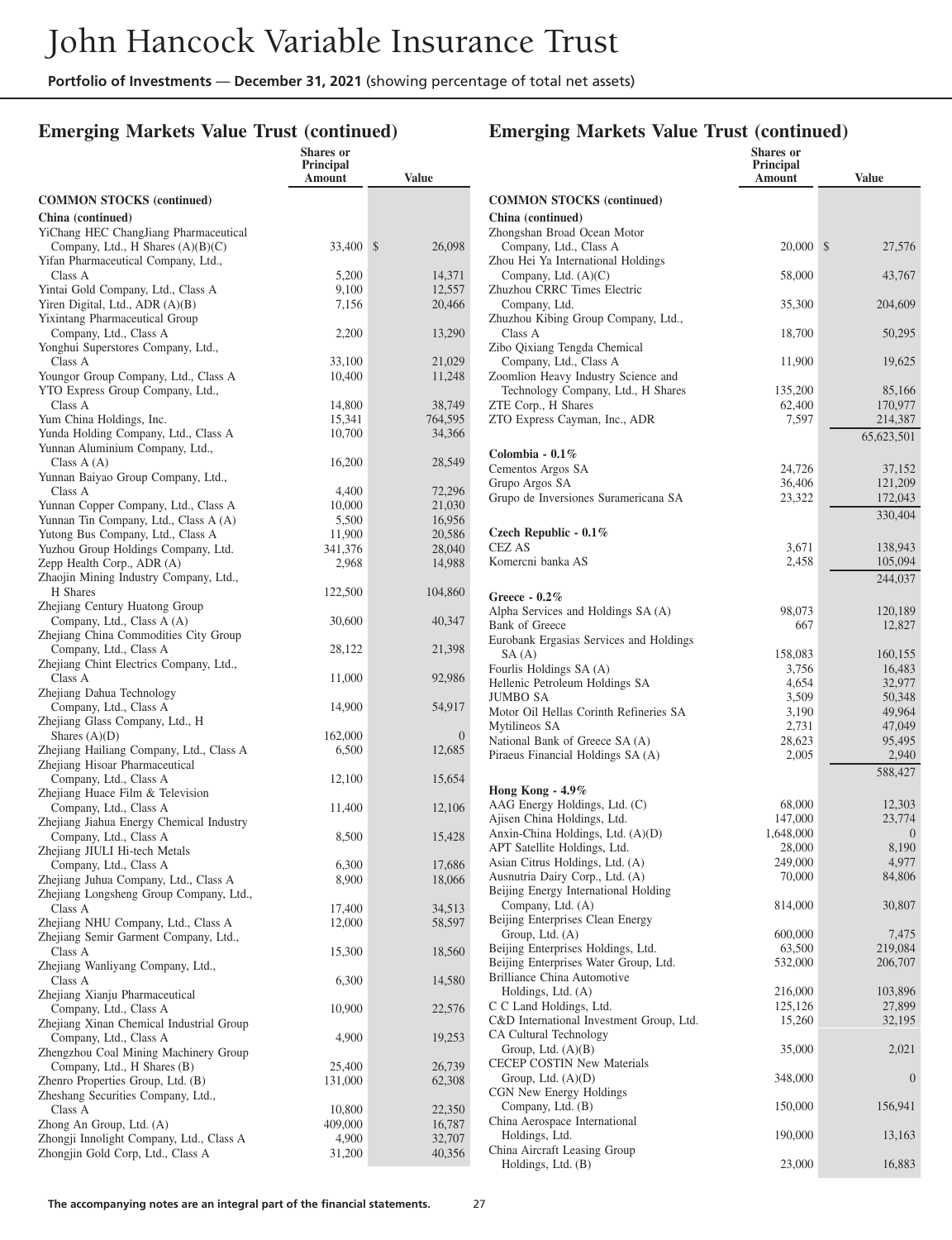**Shares or**

#### **Emerging Markets Value Trust (continued)**

#### **Emerging Markets Value Trust (continued)**

**Shares or**

|                                                                          | Principal<br>Amount | <b>Value</b>       |                                                         |
|--------------------------------------------------------------------------|---------------------|--------------------|---------------------------------------------------------|
| <b>COMMON STOCKS</b> (continued)                                         |                     |                    | <b>COMMON STOCKS (cor</b>                               |
| Hong Kong (continued)                                                    |                     |                    | Hong Kong (continued)                                   |
| China Boton Group Company, Ltd. (A)(B)                                   | $20,000$ \$         | 10,652             | Hua Han Health Industry                                 |
| China Education Group Holdings, Ltd. (B)                                 | 36,000              | 58,500             | Holdings, Ltd. (A)(D)                                   |
| China Everbright Greentech, Ltd. (B)(C)                                  | 114,000             | 42,849             | IMAX China Holding, Inc.                                |
| China Everbright, Ltd.                                                   | 76,000              | 90,845             | Jiayuan International Group                             |
| China Fiber Optic Network System                                         |                     |                    | Joy City Property, Ltd.                                 |
| Group, Ltd. $(A)(D)$                                                     | 150,800             | 5,415              | Ju Teng International Holdi                             |
| China Foods, Ltd.                                                        | 74,000<br>254,000   | 29,013<br>528,342  | Kingboard Holdings, Ltd.<br>Kingboard Laminates Hold    |
| China Gas Holdings, Ltd.<br>China High Precision Automation              |                     |                    | Kunlun Energy Company, I                                |
| Group, Ltd. $(A)(D)$                                                     | 18,000              | 2,147              | Lee & Man Paper Manufac                                 |
| China High Speed Transmission                                            |                     |                    | Lee's Pharmaceutical Holdi                              |
| Equipment Group Company, Ltd. (A)                                        | 45,000              | 32,472             | Lifestyle China Group, Ltd                              |
| China Jinmao Holdings Group, Ltd.                                        | 500,000             | 154,639            | LVGEM China Real Estate                                 |
| China Longevity Group                                                    |                     |                    | Company, Ltd. (A)                                       |
| Company, Ltd. $(A)(D)$                                                   | 93,000              | 4,902              | Min Xin Holdings, Ltd.                                  |
| China Lumena New Materials                                               |                     |                    | Mingyuan Medicare Develo                                |
| Corp. $(A)(D)$                                                           | 50,900              | $\boldsymbol{0}$   | Company, Ltd. $(A)(D)$                                  |
| China Merchants Land, Ltd. (A)                                           | 260,000             | 24,696             | Minmetals Land, Ltd.                                    |
| China Merchants Port Holdings                                            |                     |                    | New World Department Sto                                |
| Company, Ltd.                                                            | 72,622              | 132,540            | China, Ltd. (A)                                         |
| China New Town Development                                               |                     |                    | Nine Dragons Paper Holdin                               |
| Company, Ltd. (A)                                                        | 300,165             | 3,161              | Overseas Chinese Town As                                |
| China Oil & Gas Group, Ltd. (A)                                          | 600,000             | 36,184             | Holdings, Ltd. (A)                                      |
| China Overseas Grand Oceans Group, Ltd.                                  | 191,500             | 97,290             | PAX Global Technology, L                                |
| China Overseas Land & Investment, Ltd.                                   | 380,000             | 900,144            | Poly Property Group Comp                                |
| China Resources Cement Holdings, Ltd.<br>China Resources Gas Group, Ltd. | 282,000<br>86,000   | 213,286<br>485,949 | Pou Sheng International Ho<br>Prinx Chengshan Holdings, |
| China Resources Land, Ltd.                                               | 344,000             | 1,449,478          | Shanghai Industrial Holding                             |
| China South City Holdings, Ltd.                                          | 498,000             | 46,644             | Shanghai Industrial Urban 1                             |
| China Taiping Insurance Holdings                                         |                     |                    | Group, Ltd.                                             |
| Company, Ltd.                                                            | 178,600             | 245,249            | Shanghai Zendai Property,                               |
| China Traditional Chinese Medicine                                       |                     |                    | Shenzhen International Hol                              |
| Holdings Company, Ltd.                                                   | 336,000             | 222,632            | Shenzhen Investment, Ltd.                               |
| China Travel International Investment                                    |                     |                    | Shimao Group Holdings, L                                |
| Hong Kong, Ltd. (A)                                                      | 314,000             | 62,070             | Shoucheng Holdings, Ltd.                                |
| China Vast Industrial Urban Development                                  |                     |                    | Shougang Fushan Resource                                |
| Company, Ltd. (C)                                                        | 36,000              | 7,064              | Silver Grant International F                            |
| Chu Kong Shipping Enterprises Group                                      |                     |                    | Group, Ltd. (A)                                         |
| Company, Ltd.                                                            | 26,000              | 3,199              | Sinofert Holdings, Ltd. (A)                             |
| CIMC Enric Holdings, Ltd.                                                | 86,000              | 125,211            | Sinopec Kantons Holdings,                               |
| CITIC Resources Holdings, Ltd. (A)<br>Concord New Energy Group, Ltd.     | 488,000<br>690,000  | 30,070<br>72,589   | Skyworth Group, Ltd. (A)<br>SSY Group, Ltd.             |
| COSCO SHIPPING International Hong                                        |                     |                    | Sun Art Retail Group, Ltd.                              |
| Kong Company, Ltd.                                                       | 59,625              | 18,202             | Symphony Holdings, Ltd.                                 |
| COSCO SHIPPING Ports, Ltd.                                               | 162,371             | 141,121            | TCL Electronics Holdings,                               |
| CP Pokphand Company, Ltd. (D)                                            | 870,000             | 127,489            | Texhong Textile Group, Ltd                              |
| Dawnrays Pharmaceutical Holdings, Ltd.                                   | 117,000             | 25,091             | The Wharf Holdings, Ltd.                                |
| Digital China Holdings, Ltd.                                             | 73,000              | 46,381             | Tian An China Investment                                |
| ESR Cayman, Ltd. (A)(C)                                                  | 13,000              | 43,974             | Tianjin Port Development I                              |
| Far East Horizon, Ltd.                                                   | 183,000             | 162,497            | Tomson Group, Ltd.                                      |
| GCL-Poly Energy Holdings, Ltd. (A)(B)                                    | 1,373,000           | 497,955            | Tongda Group Holdings, Lt                               |
| Geely Automobile Holdings, Ltd.                                          | 490,000             | 1,338,590          | Truly International Holding                             |
| Gemdale Properties & Investment                                          |                     |                    | United Energy Group, Ltd.                               |
| Corp., Ltd.                                                              | 778,000             | 82,817             | Vinda International Holding                             |
| Glorious Property Holdings, Ltd. (A)                                     | 88,000              | 2,729              | Wasion Holdings, Ltd.                                   |
| Glory Sun Financial Group, Ltd. (A)(B)                                   | 612,000             | 15,694             | Yuexiu Property Company,                                |
| Glory Sun Land Group, Ltd. (A)                                           | 61,506              | 823                |                                                         |
| Goldlion Holdings, Ltd.                                                  | 36,000              | 7,467              | Hungary - $0.2\%$                                       |
| Goldpac Group, Ltd.<br>Grand Pharmaceutical Group, Ltd. (B)              | 46,000              | 9,854              | MOL Hungarian Oil & Gas                                 |
| Health & Happiness H&H International                                     | 86,000              | 71,278             | OTP Bank NYRT (A)                                       |
| Holdings, Ltd.                                                           | 24,500              | 37,987             |                                                         |
| Hi Sun Technology China, Ltd. (A)                                        | 240,000             | 31,797             | India - $13.1\%$                                        |
| Hopson Development Holdings, Ltd.                                        | 91,460              | 190,554            | ACC, Ltd.                                               |
|                                                                          |                     |                    | Adani Enterprises, Ltd.                                 |

|                                                                        | <b>Principal</b><br>Amount | Value                  |
|------------------------------------------------------------------------|----------------------------|------------------------|
| <b>COMMON STOCKS</b> (continued)                                       |                            |                        |
| Hong Kong (continued)                                                  |                            |                        |
| Hua Han Health Industry                                                |                            |                        |
| Holdings, Ltd. $(A)(D)$<br>IMAX China Holding, Inc. (C)                | 880,000<br>7,000           | 23,925<br>\$<br>10,383 |
| Jiayuan International Group, Ltd.                                      | 111,625                    | 37,657                 |
| Joy City Property, Ltd.                                                | 328,000                    | 16,821                 |
| Ju Teng International Holdings, Ltd.<br>Kingboard Holdings, Ltd.       | 130,000<br>77,130          | 21,475<br>375,782      |
| Kingboard Laminates Holdings, Ltd.                                     | 103,500                    | 176,035                |
| Kunlun Energy Company, Ltd.                                            | 438,000                    | 410,988                |
| Lee & Man Paper Manufacturing, Ltd.                                    | 129,000                    | 89,704                 |
| Lee's Pharmaceutical Holdings, Ltd.<br>Lifestyle China Group, Ltd. (A) | 54,000<br>42,000           | 23,086<br>6,575        |
| LVGEM China Real Estate Investment                                     |                            |                        |
| Company, Ltd. (A)                                                      | 60,000                     | 10,546                 |
| Min Xin Holdings, Ltd.                                                 | 24,000                     | 12,253                 |
| Mingyuan Medicare Development<br>Company, Ltd. $(A)(D)$                | 1,300,000                  | $\theta$               |
| Minmetals Land, Ltd.                                                   | 118,000                    | 12,569                 |
| New World Department Store                                             |                            |                        |
| China, Ltd. (A)                                                        | 34,000                     | 5,456                  |
| Nine Dragons Paper Holdings, Ltd.<br>Overseas Chinese Town Asia        | 185,000                    | 198,676                |
| Holdings, Ltd. (A)                                                     | 52,000                     | 8,488                  |
| PAX Global Technology, Ltd.                                            | 84,000                     | 59,465                 |
| Poly Property Group Company, Ltd.                                      | 266,453                    | 70,063                 |
| Pou Sheng International Holdings, Ltd. (A)                             | 223,000                    | 32,636                 |
| Prinx Chengshan Holdings, Ltd.<br>Shanghai Industrial Holdings, Ltd.   | 18,000<br>37,000           | 16,782<br>53,922       |
| Shanghai Industrial Urban Development                                  |                            |                        |
| Group, Ltd.                                                            | 359,400                    | 35,010                 |
| Shanghai Zendai Property, Ltd. (A)                                     | 765,000                    | 3,141                  |
| Shenzhen International Holdings, Ltd.<br>Shenzhen Investment, Ltd.     | 135,199<br>373,271         | 140,449<br>80,438      |
| Shimao Group Holdings, Ltd.                                            | 150,000                    | 98,202                 |
| Shoucheng Holdings, Ltd.                                               | 128,000                    | 25,452                 |
| Shougang Fushan Resources Group, Ltd.                                  | 272,565                    | 92,352                 |
| Silver Grant International Holdings<br>Group, Ltd. (A)                 | 160,000                    | 10,259                 |
| Sinofert Holdings, Ltd. (A)                                            | 300,000                    | 45,062                 |
| Sinopec Kantons Holdings, Ltd.                                         | 124,000                    | 48,719                 |
| Skyworth Group, Ltd. (A)                                               | 175,190                    | 122,611                |
| SSY Group, Ltd.<br>Sun Art Retail Group, Ltd.                          | 182,000<br>22,500          | 93,932<br>9,032        |
| Symphony Holdings, Ltd.                                                | 20,000                     | 2,513                  |
| TCL Electronics Holdings, Ltd. (A)                                     | 114,600                    | 59,598                 |
| Texhong Textile Group, Ltd.                                            | 10,000                     | 13,209                 |
| The Wharf Holdings, Ltd.<br>Tian An China Investment Company, Ltd.     | 99,000<br>54,000           | 304,100<br>29,921      |
| Tianjin Port Development Holdings, Ltd.                                | 478,000                    | 38,021                 |
| Tomson Group, Ltd.                                                     | 45,714                     | 12,252                 |
| Tongda Group Holdings, Ltd. (A)                                        | 885,000                    | 28,378                 |
| Truly International Holdings, Ltd.                                     | 88,000                     | 36,032<br>45,215       |
| United Energy Group, Ltd.<br>Vinda International Holdings, Ltd. (B)    | 542,000<br>39,000          | 95,005                 |
| Wasion Holdings, Ltd.                                                  | 90,000                     | 39,612                 |
| Yuexiu Property Company, Ltd.                                          | 165,908                    | 146,326                |
|                                                                        |                            | 12,248,781             |
| Hungary - $0.2\%$<br>MOL Hungarian Oil & Gas PLC                       | 53,879                     | 418,165                |
| OTP Bank NYRT (A)                                                      | 1,899                      | 96,833                 |
|                                                                        |                            | 514,998                |
| India - 13.1%                                                          |                            |                        |
| ACC, Ltd.                                                              | 5,847                      | 174,519                |
| Adani Enterprises, Ltd.<br>Adani Green Energy, Ltd. (A)                | 5,450<br>3,790             | 124,719<br>67,633      |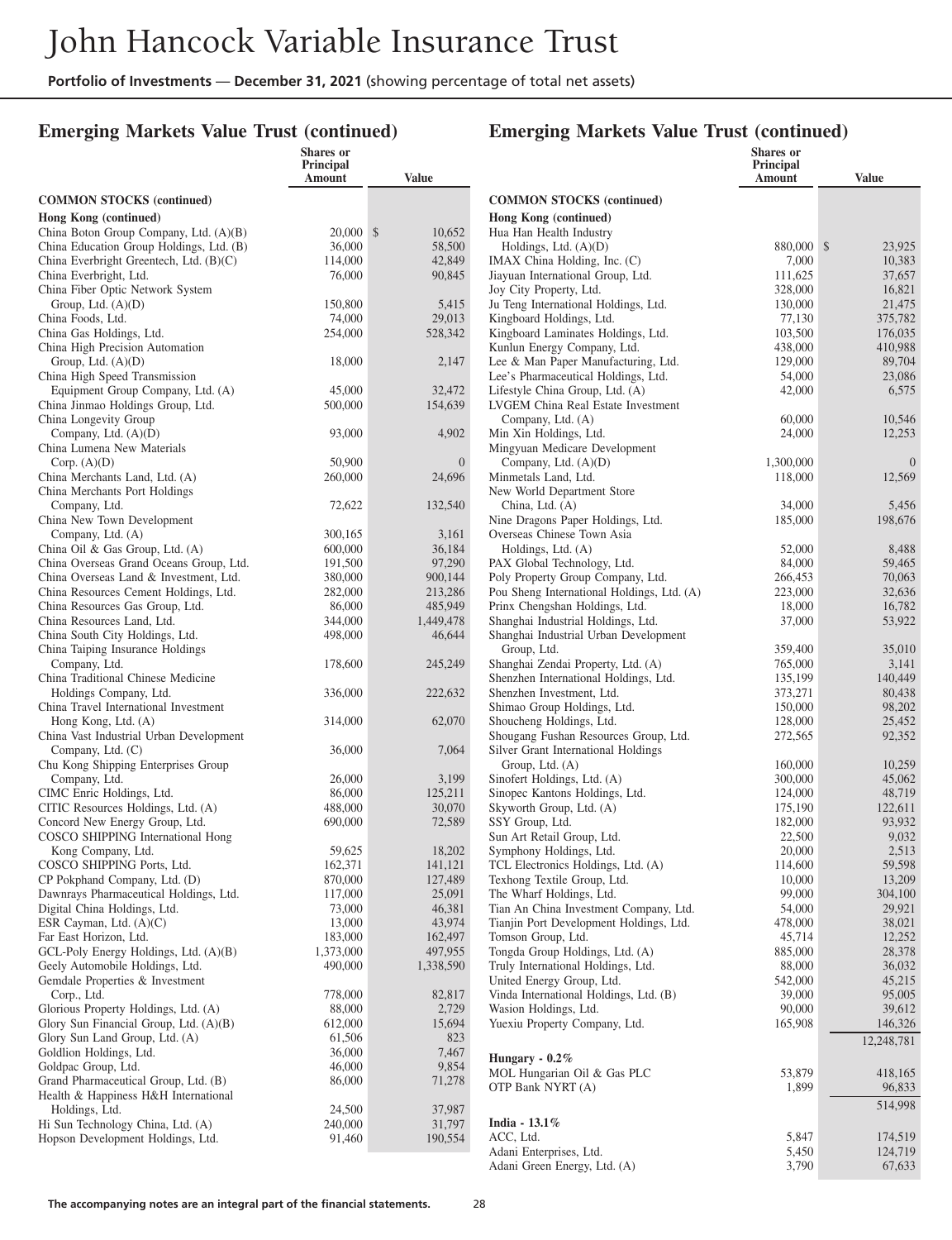#### **Emerging Markets Value Trust (continued)**

|                                                    | Shares or<br><b>Principal</b> |                      |                                                                   | <b>Shares</b> or<br>Principal |                   |
|----------------------------------------------------|-------------------------------|----------------------|-------------------------------------------------------------------|-------------------------------|-------------------|
|                                                    | Amount                        | Value                |                                                                   | Amount                        | <b>Value</b>      |
| <b>COMMON STOCKS</b> (continued)                   |                               |                      | <b>COMMON STOCKS</b> (continued)                                  |                               |                   |
| India (continued)                                  |                               |                      | India (continued)                                                 |                               |                   |
| Adani Total Gas, Ltd.                              | $1,936$ \$                    | 44,995               | Firstsource Solutions, Ltd.                                       | 16.189 \$                     | 39,711            |
| Adani Transmission, Ltd. (A)                       | 9,644                         | 226,871              | Fortis Healthcare, Ltd. (A)                                       | 23,713                        | 94,673            |
| Aditya Birla Capital, Ltd. (A)                     | 55,560                        | 92,002               | GAIL India, Ltd.                                                  | 193,496                       | 335,302           |
| Allcargo Logistics, Ltd.                           | 10,467                        | 54,500               | General Insurance Corp. of India (A)(C)                           | 8,025                         | 15,203            |
| Amara Raja Batteries, Ltd.                         | 3,251                         | 27,785               | GHCL, Ltd.                                                        | 6,390                         | 32,523            |
| Ambuja Cements, Ltd.                               | 55,925                        | 283,379              | Glenmark Pharmaceuticals, Ltd.                                    | 13,855                        | 98,210            |
| Andhra Sugars, Ltd.                                | 6,880                         | 12,578               | Godfrey Phillips India, Ltd.                                      | 603                           | 9,129             |
| Apollo Tyres, Ltd.                                 | 28,578                        | 83,874               | Godrej Industries, Ltd. (A)                                       | 2,755                         | 23,091            |
| Arvind Fashions, Ltd. (A)                          | 4,879                         | 17,691               | Granules India, Ltd.                                              | 18,738                        | 84,432            |
| Arvind, Ltd. (A)                                   | 12,009                        | 19,429               | Grasim Industries, Ltd.                                           | 23,906                        | 521,449           |
| Aster DM Healthcare, Ltd. $(A)(C)$                 | 8,448                         | 19,815               | Gujarat Alkalies & Chemicals, Ltd.                                | 3,130                         | 27,430            |
| Aurobindo Pharma, Ltd.                             | 33,905<br>128,852             | 333,161<br>1,173,156 | Gujarat Ambuja Exports, Ltd.<br>Gujarat Fluorochemicals, Ltd. (A) | 15,820<br>4,397               | 36,004<br>143,827 |
| Axis Bank, Ltd. (A)<br>Axis Bank, Ltd., GDR (A)    | 310                           | 14,295               | Gujarat Narmada Valley Fertilizers &                              |                               |                   |
| Bajaj Holdings & Investment, Ltd.                  | 3,104                         | 229,651              | Chemicals, Ltd.                                                   | 10,255                        | 60,443            |
| Balmer Lawrie & Company, Ltd.                      | 11,041                        | 18,211               | Gujarat Pipavav Port, Ltd.                                        | 15,449                        | 20,633            |
| Balrampur Chini Mills, Ltd.                        | 17,968                        | 88,802               | Gujarat State Fertilizers & Chemicals, Ltd.                       | 6,962                         | 11,332            |
| Bandhan Bank, Ltd. (C)                             | 32,073                        | 108,388              | Gujarat State Petronet, Ltd.                                      | 26,721                        | 105,508           |
| Bank of Baroda (A)                                 | 88,922                        | 97,632               | Hero MotoCorp, Ltd.                                               | 1,166                         | 38,526            |
| Bank of India (A)                                  | 19,819                        | 13,678               | HFCL, Ltd.                                                        | 95,724                        | 100,819           |
| BEML, Ltd.                                         | 1,822                         | 40,183               | Hindalco Industries, Ltd.                                         | 148,861                       | 945,023           |
| Bharat Dynamics, Ltd.                              | 1,195                         | 6,221                | Hinduja Global Solutions, Ltd.                                    | 209                           | 9,293             |
| Bharat Electronics, Ltd.                           | 59,808                        | 168,103              | Hindustan Aeronautics, Ltd.                                       | 1,878                         | 30,490            |
| Bharat Heavy Electricals, Ltd. (A)                 | 72,839                        | 57,640               | Housing Development Finance Corp., Ltd.                           | 9,167                         | 317,237           |
| Bharti Airtel, Ltd., Partly Paid Up                |                               |                      | ICICI Bank, Ltd.                                                  | 196,478                       | 1,954,896         |
| Shares $(A)$                                       | 557                           | 2,630                | ICICI Bank, Ltd., ADR                                             | 8,648                         | 171,144           |
| Birla Corp., Ltd.<br>Birlasoft, Ltd.               | 2,709<br>13,384               | 51,916<br>97,983     | IDFC First Bank, Ltd. (A)                                         | 126,067<br>67,378             | 81,826<br>57,191  |
| Bombay Burmah Trading Company                      | 681                           | 10,143               | IDFC, Ltd. $(A)$<br>IIFL Finance, Ltd.                            | 15,622                        | 58,327            |
| Brigade Enterprises, Ltd.                          | 9,013                         | 59,252               | IIFL Securities, Ltd.                                             | 28,932                        | 35,584            |
| BSE, Ltd.                                          | 724                           | 18,594               | Indiabulls Housing Finance, Ltd.                                  | 33,338                        | 97,391            |
| Can Fin Homes, Ltd.                                | 2,623                         | 19,486               | Indiabulls Real Estate, Ltd. (A)                                  | 28,092                        | 59,147            |
| Canara Bank (A)                                    | 21,738                        | 58,123               | Indian Bank                                                       | 13,953                        | 26,091            |
| Ceat, Ltd.                                         | 2,623                         | 42,601               | Indian Overseas Bank (A)                                          | 71,034                        | 19,345            |
| Century Textiles & Industries, Ltd.                | 2,062                         | 25,353               | Indus Towers, Ltd.                                                | 32,463                        | 108,068           |
| CESC Ventures, Ltd. (A)                            | 849                           | 8,199                | IndusInd Bank, Ltd.                                               | 12,252                        | 145,755           |
| Chambal Fertilizers & Chemicals, Ltd.              | 19,376                        | 102,288              | Infibeam Avenues, Ltd.                                            | 17,674                        | 9,542             |
| Chennai Super Kings Cricket, Ltd. (A)(D)           | 207,315                       | 6,275                | IOL Chemicals and Pharmaceuticals, Ltd.                           | 1,292                         | 8,347             |
| Cholamandalam Financial Holdings, Ltd.             | 6,154                         | 53,509               | Jagran Prakashan, Ltd. (A)                                        | 12,700                        | 10,560            |
| Cipla, Ltd.                                        | 35,701                        | 452,821              | Jindal Poly Films, Ltd.                                           | 1,066                         | 14,888            |
| City Union Bank, Ltd.<br>Cochin Shipyard, Ltd. (C) | 14,539<br>2,163               | 26,333<br>10,348     | Jindal Saw, Ltd.<br>Jindal Stainless Hisar, Ltd. (A)              | 29,627<br>2,829               | 39,357<br>13,224  |
| Container Corp. of India, Ltd.                     | 14,589                        | 120,178              | Jindal Stainless, Ltd. (A)                                        | 11,232                        | 29,876            |
| Cosmo Films, Ltd.                                  | 1,053                         | 19,781               | Jindal Steel & Power, Ltd. (A)                                    | 52,794                        | 266,584           |
| CreditAccess Grameen, Ltd. (A)                     | 1,190                         | 9,541                | JK Paper, Ltd.                                                    | 7,330                         | 20,185            |
| CSB Bank, Ltd. (A)                                 | 2,395                         | 7,558                | JK Tyre & Industries, Ltd.                                        | 8,887                         | 16,590            |
| Cyient, Ltd.                                       | 5,147                         | 71,091               | JM Financial, Ltd.                                                | 33,116                        | 33,035            |
| Dalmia Bharat, Ltd.                                | 3,913                         | 96,967               | JSW Energy, Ltd.                                                  | 40,045                        | 162,326           |
| DB Corp., Ltd.                                     | 6,129                         | 7,693                | JSW Steel, Ltd.                                                   | 84,341                        | 740,398           |
| DCB Bank, Ltd. (A)                                 | 23,624                        | 25,020               | Jubilant Ingrevia, Ltd.                                           | 11,603                        | 89,759            |
| DCM Shriram, Ltd.                                  | 4,769                         | 61,179               | Jubilant Pharmova, Ltd.                                           | 11,603                        | 91,279            |
| Deepak Fertilisers & Petrochemicals                |                               |                      | Just Dial, Ltd. (A)                                               | 344                           | 3,735             |
| Corp., Ltd.<br>Delta Corp., Ltd.                   | 2,609<br>4,521                | 13,025<br>15,688     | Jyothy Labs, Ltd.<br>Kalpataru Power Transmission, Ltd.           | 5,194<br>9,196                | 9,653<br>45,876   |
| Dhampur Sugar Mills, Ltd.                          | 2,503                         | 10,279               | Kalyani Steels, Ltd.                                              | 2,643                         | 11,254            |
| Dilip Buildcon, Ltd. (C)                           | 1,316                         | 7,784                | Kaveri Seed Company, Ltd.                                         | 1,661                         | 12,688            |
| Dish TV India, Ltd. (A)                            | 48,852                        | 12,339               | KEC International, Ltd.                                           | 3,954                         | 25,425            |
| Dishman Carbogen Amcis, Ltd. (A)                   | 5,361                         | 14,452               | Kiri Industries, Ltd. (A)                                         | 2,637                         | 17,119            |
| DLF, Ltd.                                          | 42,524                        | 222,860              | Kirloskar Oil Engines, Ltd.                                       | 3,612                         | 8,928             |
| Edelweiss Financial Services, Ltd.                 | 46,814                        | 44,959               | KPIT Technologies, Ltd.                                           | 13,384                        | 109,663           |
| EID Parry India, Ltd.                              | 12,265                        | 74,076               | KPR Mill, Ltd.                                                    | 18,150                        | 163,499           |
| Exide Industries, Ltd.                             | 26,285                        | 59,310               | KRBL, Ltd.                                                        | 2,618                         | 8,520             |
| Federal Bank, Ltd.                                 | 191,615                       | 213,229              | L&T Finance Holdings, Ltd. $(A)$                                  | 74,021                        | 76,914            |
| Finolex Cables, Ltd.                               | 3,327                         | 23,583               | Larsen & Toubro, Ltd.                                             | 51,797                        | 1,316,263         |
| Finolex Industries, Ltd.                           | 25,360                        | 70,283               | Laurus Labs, Ltd. (C)                                             | 4,802                         | 34,788            |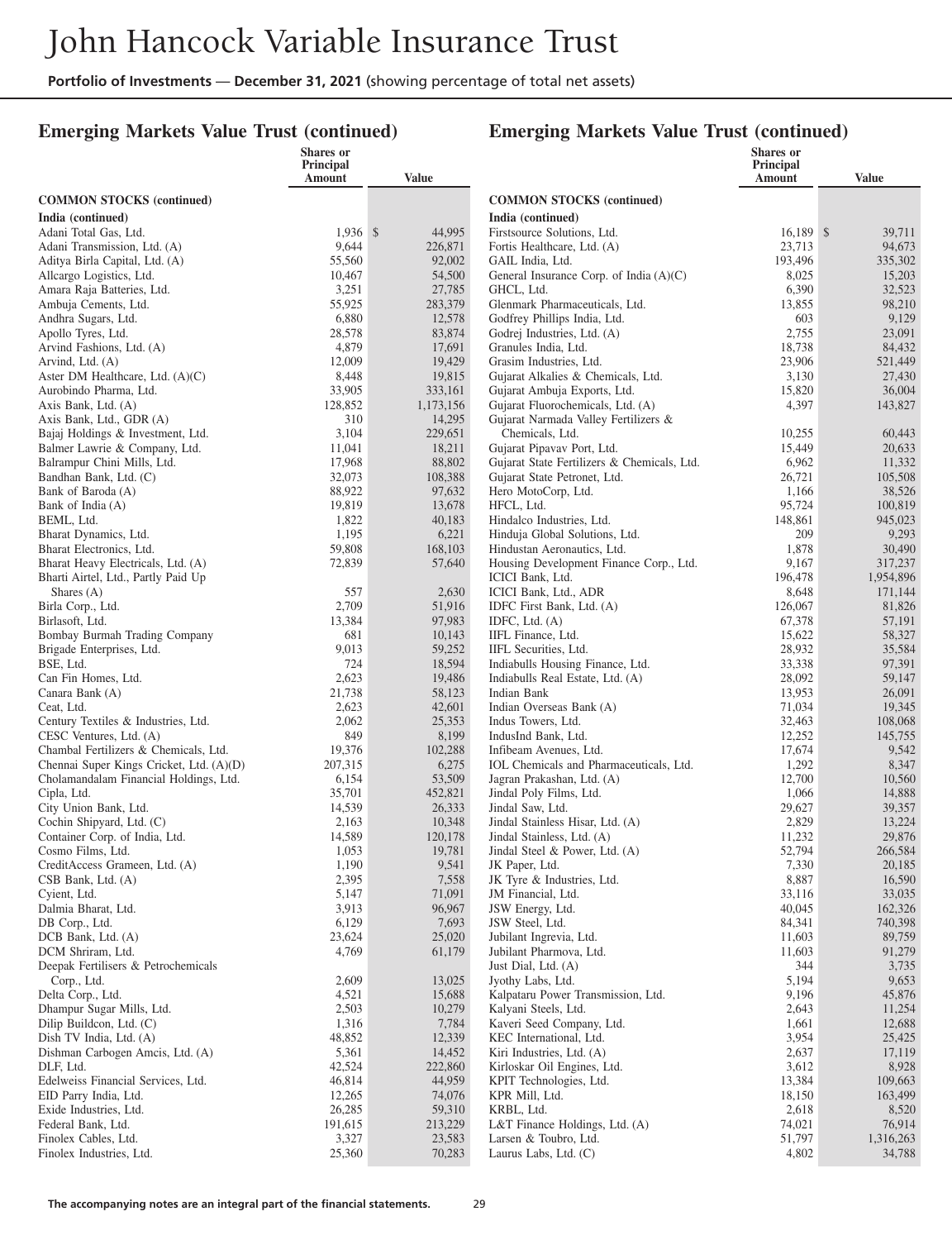#### **Emerging Markets Value Trust (continued)**

|                                                                | Shares or            |                   |                                                                | <b>Shares</b> or    |                   |
|----------------------------------------------------------------|----------------------|-------------------|----------------------------------------------------------------|---------------------|-------------------|
|                                                                | Principal<br>Amount  | Value             |                                                                | Principal<br>Amount | <b>Value</b>      |
|                                                                |                      |                   |                                                                |                     |                   |
| <b>COMMON STOCKS</b> (continued)                               |                      |                   | <b>COMMON STOCKS</b> (continued)                               |                     |                   |
| India (continued)                                              |                      |                   | India (continued)                                              |                     |                   |
| LG Balakrishnan & Bros, Ltd.<br>LIC Housing Finance, Ltd.      | $1,757$ \$<br>39,247 | 15,238<br>194,539 | Tata Coffee, Ltd.<br>Tata Consumer Products, Ltd.              | 3,872 \$<br>31,789  | 11,098<br>317,198 |
| Linde India, Ltd.                                              | 1,282                | 42,763            | Tata Motors, Ltd. (A)                                          | 206,227             | 1,330,492         |
| LT Foods, Ltd.                                                 | 11,217               | 11,283            | Tata Steel, Ltd.                                               | 58,310              | 867,800           |
| Lupin, Ltd.                                                    | 23,401               | 298,347           | Tech Mahindra, Ltd.                                            | 8,219               | 197,368           |
| Maharashtra Scooters, Ltd.                                     | 192                  | 9,865             | Techno Electric & Engineering                                  |                     |                   |
| Maharashtra Seamless, Ltd.                                     | 4,212                | 28,768            | Company, Ltd.                                                  | 7,028               | 22,698            |
| Mahindra & Mahindra Financial                                  |                      |                   | The Great Eastern Shipping Company, Ltd.                       | 12,279              | 49,176            |
| Services, Ltd.                                                 | 59,708               | 119,378           | The India Cements, Ltd.                                        | 20,619              | 53,194            |
| Mahindra & Mahindra, Ltd.<br>Mahindra CIE Automotive, Ltd. (A) | 70,868               | 794,917           | The Jammu & Kashmir Bank, Ltd. (A)<br>The Karnataka Bank, Ltd. | 20,576              | 10,012            |
| Mahindra Lifespace Developers, Ltd. (A)                        | 17,673<br>10,389     | 55,665<br>33,804  | The Karur Vysya Bank, Ltd.                                     | 33,585<br>24,026    | 27,710<br>14,715  |
| Maithan Alloys, Ltd.                                           | 902                  | 12,257            | The South Indian Bank, Ltd. (A)                                | 134,442             | 16,024            |
| Manappuram Finance, Ltd.                                       | 27,778               | 61,386            | Thirumalai Chemicals, Ltd.                                     | 3,185               | 10,068            |
| Max Healthcare Institute, Ltd. (A)                             | 21,489               | 129,792           | Transport Corp. of India, Ltd.                                 | 3,182               | 31,890            |
| MOIL, Ltd.                                                     | 14,559               | 33,022            | Trident, Ltd.                                                  | 171,050             | 122,225           |
| Mphasis, Ltd.                                                  | 7,042                | 321,280           | Triveni Engineering & Industries, Ltd.                         | 5,573               | 16,597            |
| MRF, Ltd.                                                      | 111                  | 108,622           | TV18 Broadcast, Ltd. (A)                                       | 95,709              | 57,648            |
| National Aluminium Company, Ltd.                               | 84,797               | 114,415           | $UCO$ Bank $(A)$                                               | 19,949              | 3,486             |
| Nava Bharat Ventures, Ltd.                                     | 8,719                | 12,870            | Uflex, Ltd.                                                    | 5,261               | 36,040            |
| Navneet Education, Ltd.                                        | 6,921                | 8,254             | Unichem Laboratories, Ltd.                                     | 4,453               | 14,876            |
| NCC, Ltd.<br>NIIT, Ltd.                                        | 25,675<br>6,437      | 24,142<br>38,951  | UPL, Ltd.<br>Usha Martin, Ltd. (A)                             | 42,377<br>9,317     | 425,303<br>11,291 |
| Nilkamal, Ltd.                                                 | 695                  | 22,773            | VA Tech Wabag, Ltd. (A)                                        | 3,621               | 15,033            |
| NMDC, Ltd.                                                     | 47,542               | 85,034            | Vardhman Textiles, Ltd.                                        | 3,223               | 101,675           |
| Oberoi Realty, Ltd. (A)                                        | 6,103                | 70,396            | Vedanta, Ltd.                                                  | 14,777              | 67,494            |
| Omaxe, Ltd. (A)                                                | 5,567                | 5,647             | Vodafone Idea, Ltd. (A)                                        | 275,824             | 56,536            |
| Orient Cement, Ltd.                                            | 11,282               | 24,048            | Welspun Corp., Ltd.                                            | 14,025              | 33,488            |
| Persistent Systems, Ltd.                                       | 6,112                | 401,217           | Welspun Enterprises, Ltd.                                      | 9,451               | 12,015            |
| Petronet LNG, Ltd.                                             | 52,168               | 151,593           | Welspun India, Ltd.                                            | 12,315              | 24,022            |
| Phillips Carbon Black, Ltd.                                    | 7,735                | 25,041            | Wipro, Ltd.                                                    | 105,250<br>4,216    | 1,008,473         |
| Piramal Enterprises, Ltd.<br>PNB Housing Finance, Ltd. (A)(C)  | 7,847<br>3,409       | 277,650<br>22,600 | Wockhardt, Ltd. (A)<br>Yes Bank, Ltd. (A)                      | 49,153              | 23,321<br>9,007   |
| PNC Infratech, Ltd.                                            | 5,394                | 19,028            | Yes Bank, Ltd., Lock-In Shares (D)(E)                          | 147,461             | 23,084            |
| Polyplex Corp., Ltd.                                           | 2,563                | 64,460            | Zee Entertainment Enterprises, Ltd.                            | 43,394              | 186,284           |
| Power Finance Corp., Ltd.                                      | 90,707               | 145,574           | Zee Media Corp., Ltd. (A)                                      | 54,429              | 9,786             |
| Prestige Estates Projects, Ltd.                                | 20,468               | 130,079           | Zydus Wellnes, Ltd.                                            | 386                 | 9,774             |
| PTC India, Ltd.                                                | 31,315               | 45,932            |                                                                |                     | 32,763,905        |
| Punjab National Bank (A)                                       | 97,317               | 48,725            | Indonesia - 1.6%                                               |                     |                   |
| Quess Corp., Ltd. (C)                                          | 1,882                | 21,497            | Adaro Energy Tbk PT                                            | 1,772,000           | 281.016           |
| Rain Industries, Ltd.<br>Rajesh Exports, Ltd.                  | 22,684<br>8,931      | 72,776<br>88,592  | Adhi Karya Persero Tbk PT (A)                                  | 235,600             | 14,784            |
| Ramco Industries, Ltd.                                         | 4,270                | 14,388            | AKR Corporindo Tbk PT                                          | 152,300             | 43,901            |
| Ramkrishna Forgings, Ltd.                                      | 1,073                | 13,577            | Alam Sutera Realty Tbk PT (A)                                  | 1,741,800           | 19,796            |
| Rashtriya Chemicals & Fertilizers, Ltd.                        | 10,276               | 10,485            | Aneka Tambang Tbk                                              | 67,900              | 10,746            |
| Raymond, Ltd. (A)                                              | 1,181                | 9,853             | Astra Agro Lestari Tbk PT<br>Astra International Tbk PT        | 49,555<br>1,140,800 | 33,019<br>456,608 |
| RBL Bank, Ltd. $(A)(C)$                                        | 21,550               | 36,863            | Bakrie Telecom Tbk PT (A)(D)                                   | 17,557,300          | 30,797            |
| REC, Ltd.                                                      | 89,160               | 160,007           | Bank Mandiri Persero Tbk PT                                    | 960,140             | 474,097           |
| Redington India, Ltd.                                          | 81,148               | 157,552           | Bank Negara Indonesia Persero Tbk PT                           | 548,981             | 259,508           |
| Reliance Industries, Ltd., GDR (C)                             | 87,194               | 5,578,280         | Bank Pan Indonesia Tbk PT (A)                                  | 695,197             | 37,556            |
| Reliance Power, Ltd. (A)<br>Sharda Cropchem, Ltd.              | 121,528<br>2,311     | 22,208<br>10,924  | Bank Pembangunan Daerah Jawa Barat                             |                     |                   |
| Shipping Corp. of India, Ltd.                                  | 14,077               | 25,418            | Dan Banten Tbk PT                                              | 284,100             | 26,583            |
| Shriram City Union Finance, Ltd.                               | 2,480                | 59,063            | Bank Pembangunan Daerah Jawa Timur                             |                     |                   |
| Shriram Transport Finance Company, Ltd.                        | 13,889               | 225,887           | Tbk PT                                                         | 625,600             | 32,933            |
| Sobha, Ltd.                                                    | 4,273                | 51,227            | Bank Tabungan Negara Persero Tbk<br>PT(A)                      | 376,361             | 45,615            |
| State Bank of India                                            | 109,237              | 673,663           | Bekasi Fajar Industrial Estate Tbk PT (A)                      | 817,800             | 6,434             |
| State Bank of India, GDR                                       | 1,997                | 123,014           | <b>BISI</b> International Tbk PT                               | 290,800             | 20,339            |
| Steel Authority of India, Ltd.                                 | 106,244              | 152,632           | Blue Bird Tbk PT                                               | 5,500               | 533               |
| Strides Pharma Science, Ltd.                                   | 2,675                | 15,996            | Buana Lintas Lautan Tbk PT (A)                                 | 1,186,800           | 19,783            |
| Sun Pharmaceutical Industries, Ltd.<br>Sun TV Network, Ltd.    | 54,244<br>7,964      | 615,813<br>53,407 | Bukit Asam Tbk PT                                              | 380,100             | 72,355            |
| Sundaram-Clayton, Ltd.                                         | 227                  | 11,545            | Bumi Serpong Damai Tbk PT (A)                                  | 499,400             | 35,381            |
| TAKE Solutions, Ltd. (A)                                       | 7,707                | 5,026             | Ciputra Development Tbk PT                                     | 1,290,744           | 87,849            |
| Tata Chemicals, Ltd.                                           | 13,942               | 166,988           | Delta Dunia Makmur Tbk PT (A)                                  | 610,700             | 11,316            |
|                                                                |                      |                   | Elnusa Tbk PT                                                  | 742,600             | 14,374            |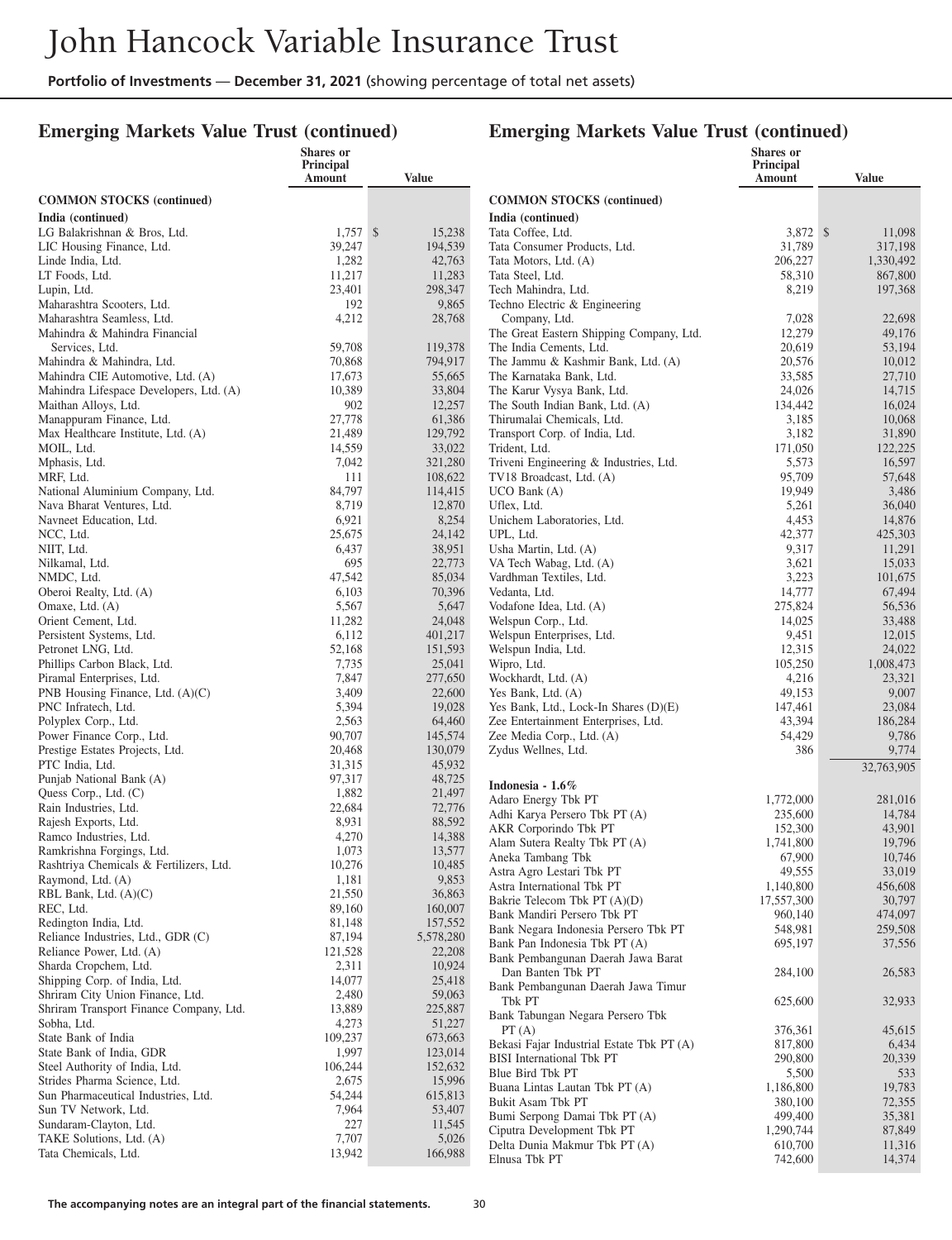#### **Emerging Markets Value Trust (continued)**

|                                                                   | Shares or            |                   |                                                              | <b>Shares</b> or    |                    |
|-------------------------------------------------------------------|----------------------|-------------------|--------------------------------------------------------------|---------------------|--------------------|
|                                                                   | Principal<br>Amount  | Value             |                                                              | Principal<br>Amount | <b>Value</b>       |
| <b>COMMON STOCKS (continued)</b>                                  |                      |                   | <b>COMMON STOCKS (continued)</b>                             |                     |                    |
| Indonesia (continued)                                             |                      |                   | Malaysia (continued)                                         |                     |                    |
| Erajaya Swasembada Tbk PT                                         | 1,113,500 \$         | 46,855            | Genting BHD                                                  | 138,000 \$          | 154,578            |
| Gudang Garam Tbk PT                                               | 32,400               | 69,577            | Genting Malaysia BHD                                         | 181,000             | 125,034            |
| Indah Kiat Pulp & Paper Tbk PT                                    | 279,700              | 153,641           | Genting Plantations BHD                                      | 22,400              | 36,021             |
| Indika Energy Tbk PT (A)                                          | 225,300              | 24,455            | Hengyuan Refining Company BHD                                | 28,800              | 26,743             |
| Indo Tambangraya Megah Tbk PT                                     | 34,600               | 49,533            | Hibiscus Petroleum BHD                                       | 171,900             | 33,614             |
| Indocement Tunggal Prakarsa Tbk PT                                | 110,800              | 94,059            | Hong Leong Financial Group BHD                               | 27,099              | 112,716            |
| Indofood CBP Sukses Makmur Tbk PT                                 | 38,600               | 23,577            | IJM Corp. BHD                                                | 264,060             | 96,304             |
| Indofood Sukses Makmur Tbk PT                                     | 483,100              | 214,510           | Insas BHD                                                    | 88,369              | 20,552             |
| Intiland Development Tbk PT (A)                                   | 1,316,300            | 14,404            | <b>IOI</b> Properties Group BHD                              | 29,900              | 7,892              |
| Japfa Comfeed Indonesia Tbk PT                                    | 499,770              | 60,241            | JAKS Resources BHD (A)                                       | 177,060             | 16,567             |
| Jaya Real Property Tbk PT<br>Kawasan Industri Jababeka Tbk PT (A) | 215,500<br>2,384,099 | 7,849<br>27,747   | Jaya Tiasa Holdings BHD (A)<br>Keck Seng Malaysia BHD (A)    | 58,826<br>11,300    | 8,753<br>9,255     |
| Krakatau Steel Persero Tbk PT (A)                                 | 733,900              | 21,223            | KNM Group BHD (A)                                            | 571,500             | 20,586             |
| Link Net Tbk PT                                                   | 58,200               | 16,332            | Land & General BHD                                           | 437,820             | 10,491             |
| Lippo Karawaci Tbk PT (A)                                         | 4,020,148            | 39,751            | Lotte Chemical Titan Holding BHD (C)                         | 30,231              | 17,415             |
| Malindo Feedmill Tbk PT (A)                                       | 128,500              | 6,040             | Magnum BHD (B)                                               | 110,314             | 50,266             |
| Map Aktif Adiperkasa PT (A)                                       | 105,900              | 18,845            | Mah Sing Group BHD                                           | 192,300             | 31,847             |
| Medco Energi Internasional Tbk PT (A)                             | 1,194,526            | 38,982            | Malayan Banking BHD                                          | 318,660             | 634,730            |
| Media Nusantara Citra Tbk PT                                      | 718,600              | 45,330            | Malaysia Airports Holdings BHD (A)                           | 36,700              | 52,675             |
| Mitra Adiperkasa Tbk PT (A)                                       | 715,200              | 35,625            | Malaysia Building Society BHD (B)                            | 190,704             | 24,481             |
| MNC Vision Networks Tbk PT (A)                                    | 614,600              | 7,241             | Malaysian Resources Corp. BHD                                | 207,000             | 17,636             |
| Pabrik Kertas Tjiwi Kimia Tbk PT                                  | 101,200              | 53,516            | Matrix Concepts Holdings BHD                                 | 17,400              | 9,187              |
| Panin Financial Tbk PT (A)                                        | 949,400              | 11,459            | <b>MBM Resources BHD</b>                                     | 11,400              | 8,757              |
| Paninvest Tbk PT (A)                                              | 116,800              | 5,570             | Mega First Corp. BHD                                         | 12,600              | 10,579             |
| Perusahaan Perkebunan London Sumatra                              |                      |                   | MISC BHD                                                     | 106,200             | 179,546            |
| Indonesia Tbk PT                                                  | 318,000              | 26,481            | <b>MKH BHD</b>                                               | 49,230              | 14,518             |
| PP Persero Tbk PT (A)<br>Puradelta Lestari Tbk PT                 | 292,600<br>1,584,700 | 20,288<br>21,233  | MNRB Holdings BHD<br>Muhibbah Engineering M BHD (A)          | 36,891<br>69,300    | 9,926<br>13,628    |
| Ramayana Lestari Sentosa Tbk PT (A)                               | 463,200              | 21,265            | Oriental Holdings BHD                                        | 35,720              | 45,001             |
| Salim Ivomas Pratama Tbk PT                                       | 670,100              | 21,433            | <b>OSK Holdings BHD</b>                                      | 111,397             | 23,266             |
| Semen Indonesia Persero Tbk PT                                    | 259,300              | 131,836           | Pos Malaysia BHD (A)                                         | 30,900              | 4,854              |
| Siloam International Hospitals Tbk PT                             | 36,900               | 22,197            | PPB Group BHD                                                | 30,500              | 125,271            |
| Sri Rejeki Isman Tbk PT (A)(D)                                    | 1,260,900            | 12,916            | RHB Bank BHD                                                 | 146,176             | 188,278            |
| Suryainti Permata Tbk PT (A)(D)                                   | 1,446,000            | $\overline{0}$    | Sapura Energy BHD (A)                                        | 1,155,500           | 13,901             |
| Timah Tbk PT (A)                                                  | 210,500              | 21,482            | Sime Darby BHD                                               | 307,400             | 171,314            |
| Truba Alam Manunggal Engineering                                  |                      |                   | Sime Darby Property BHD                                      | 271,300             | 38,752             |
| PT(A)(D)                                                          | 11,991,500           | $\overline{0}$    | SP Setia BHD Group (A)                                       | 173,900             | 53,845             |
| Tunas Baru Lampung Tbk PT<br>United Tractors Tbk PT               | 484,800              | 27,083            | Sunway BHD                                                   | 140,407             | 57,955             |
| Vale Indonesia Tbk PT                                             | 202,200<br>224,100   | 313,931<br>73,799 | Ta Ann Holdings BHD<br>Tan Chong Motor Holdings BHD          | 50,348<br>6,300     | 42,353<br>1,665    |
| Waskita Karya Persero Tbk PT (A)                                  | 533,700              | 23,785            | Tropicana Corp. BHD (A)                                      | 161,380             | 41,038             |
| Wijaya Karya Persero Tbk PT (A)                                   | 349,400              | 27,057            | UEM Edgenta BHD (A)                                          | 32,900              | 12,782             |
| <b>XL Axiata Tbk PT</b>                                           | 403,300              | 89,751            | UEM Sunrise BHD (A)                                          | 372,300             | 28,570             |
|                                                                   |                      | 3,976,222         | <b>UMW Holdings BHD</b>                                      | 48,800              | 34.782             |
| Malaysia - 1.6%                                                   |                      |                   | United Malacca BHD                                           | 11,900              | 14,729             |
| Aeon Company M BHD                                                | 28,600               | 9,669             | <b>UOA</b> Development BHD                                   | 117,500             | 47,050             |
| <b>AFFIN Bank BHD</b>                                             | 92,555               | 38,409            | Velesto Energy BHD (A)                                       | 428,800             | 12,356             |
| Alliance Bank Malaysia BHD                                        | 129,100              | 88,571            | WCT Holdings BHD (A)                                         | 194,483             | 23,803             |
| AMMB Holdings BHD (A)                                             | 171,362              | 130,325           | Yinson Holdings BHD                                          | 26,500              | 38,188             |
| Bank Islam Malaysia BHD                                           | 26,300               | 18,943            | YNH Property BHD (A)                                         | 34,619              | 22,018             |
| Batu Kawan BHD                                                    | 3,100                | 16,902            | YTL Corp. BHD                                                | 536,837             | 74,748             |
| Berjaya Assets BHD (A)                                            | 77,400               | 4,812             |                                                              |                     | 4,103,520          |
| Berjaya Corp. BHD (A)(B)                                          | 439,496              | 26,349            | Mexico - $2.1\%$                                             |                     |                    |
| Berjaya Land BHD (A)                                              | 244,400              | 13,188            | Alfa SAB de CV, Class A                                      | 370,181             | 271,731            |
| Boustead Holdings BHD (A)                                         | 116,088              | 14,764            | Alpek SAB de CV                                              | 49,200              | 53,464             |
| Bumi Armada BHD (A)                                               | 163,800              | 18,467            | Arca Continental SAB de CV                                   | 25,987              | 165,018            |
| Cahya Mata Sarawak BHD                                            | 52,100               | 15,997            | Banco del Bajio SA (C)                                       | 68,070              | 121,509<br>499,450 |
| <b>CIMB Group Holdings BHD</b><br>Cypark Resources BHD (A)        | 487,703<br>54,200    | 637,951<br>11,829 | Cemex SAB de CV, Series CPO (A)<br>Coca-Cola Femsa SAB de CV | 730,985<br>23,422   | 128,701            |
| Dayang Enterprise Holdings BHD                                    | 83,900               | 16,195            | Consorcio ARA SAB de CV                                      | 25,993              | 5,446              |
| DRB-Hicom BHD                                                     | 93,400               | 32,034            | Corp. Actinver SAB de CV                                     | 16,024              | 9,274              |
| Eco World Development Group BHD                                   | 84,300               | 17,094            | Credito Real SAB de CV SOFOM                                 |                     |                    |
| Ekovest BHD (A)                                                   | 146,600              | 14,606            | ER(A)(B)                                                     | 33,638              | 13,455             |
| FGV Holdings BHD                                                  | 33,400               | 11,866            | El Puerto de Liverpool SAB de CV,                            |                     |                    |
| Gamuda BHD (A)                                                    | 136,030              | 94,733            | Series C1                                                    | 13,794              | 59,554             |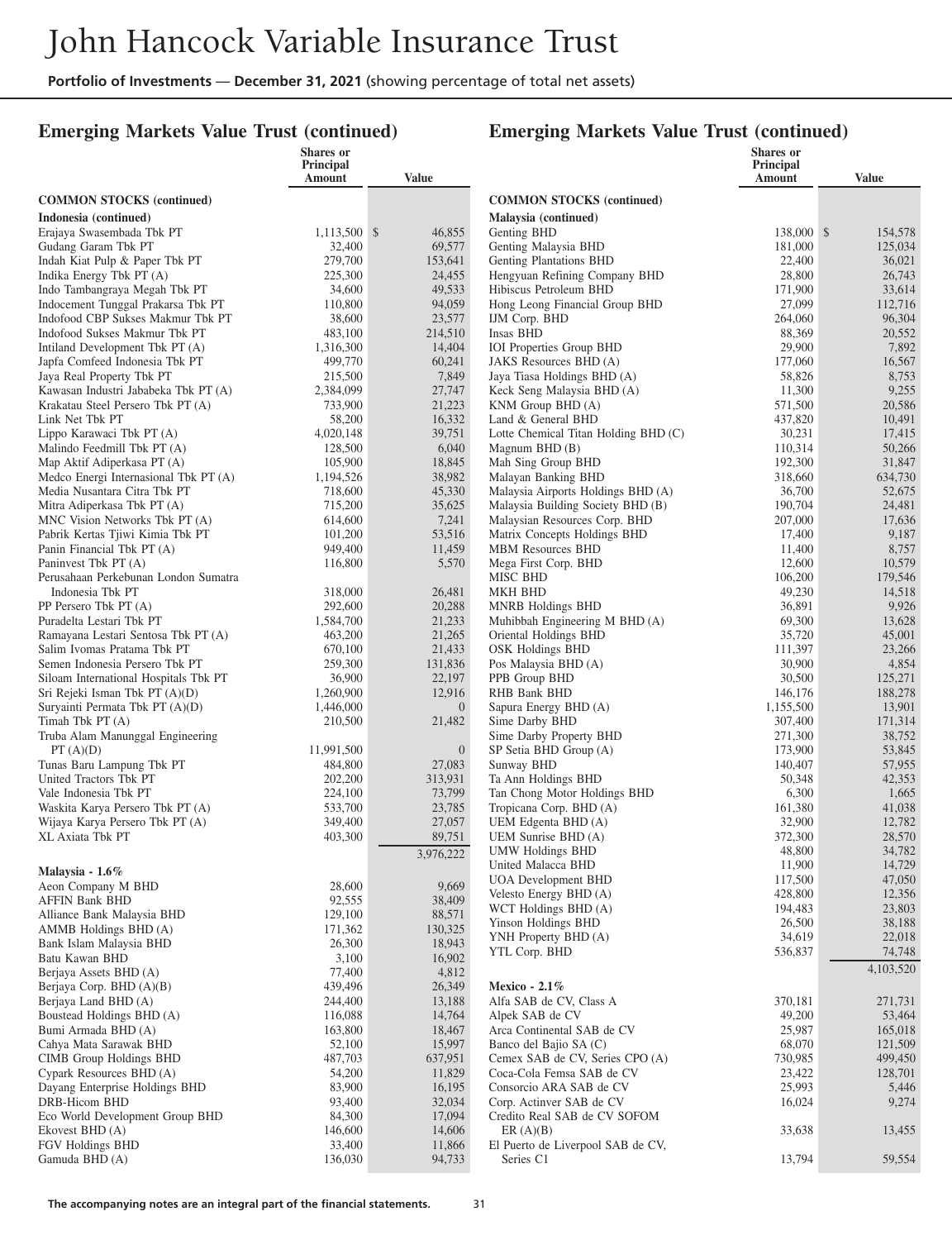### **Emerging Markets Value Trust (continued)**

|                                                                          | Shares or<br><b>Principal</b><br>Amount | <b>Value</b>       |
|--------------------------------------------------------------------------|-----------------------------------------|--------------------|
| <b>COMMON STOCKS</b> (continued)                                         |                                         |                    |
| Mexico (continued)                                                       |                                         |                    |
| Fomento Economico Mexicano SAB                                           |                                         |                    |
| de CV                                                                    | 10,629                                  | \$<br>82,793       |
| GCC SAB de CV<br>Genomma Lab Internacional SAB de CV,                    | 14,906                                  | 114,477            |
| Class $B(B)$                                                             | 28,340                                  | 29,786             |
| Gentera SAB de CV (A)                                                    | 115,192                                 | 74,261             |
| Grupo Carso SAB de CV, Series A1                                         | 27,578                                  | 88,099             |
| Grupo Comercial Chedraui SA de CV<br>Grupo Financiero Banorte SAB de CV, | 34,106                                  | 70,692             |
| Series O<br>Grupo Financiero Inbursa SAB de CV,                          | 131,299                                 | 853,952            |
| Series $O(A)$                                                            | 145,540                                 | 174,644            |
| Grupo KUO SAB de CV, Series B (B)                                        | 42,698                                  | 94,653             |
| Grupo Mexico SAB de CV, Series B                                         | 185,616                                 | 809,166            |
| Grupo Pochteca SAB de CV (A)                                             | 9,600                                   | 3,390              |
| Grupo Sanborns SAB de CV (A)<br>Grupo Televisa SAB, Series CPO           | 95,919<br>202,588                       | 133,510<br>380,035 |
| Industrias Bachoco SAB de CV, Series B                                   | 14,121                                  | 49,207             |
| Industrias CH SAB de CV, Series B (A)                                    | 18,800                                  | 175,270            |
| Industrias Penoles SAB de CV                                             | 8,071                                   | 93,038             |
| La Comer SAB de CV                                                       | 16,584                                  | 29,887             |
| Megacable Holdings SAB de CV,                                            |                                         |                    |
| Series CPO                                                               | 23,643                                  | 80,817             |
| Minera Frisco SAB de CV, Series A1 (A)<br>Nemak SAB de $CV(A)(C)$        | 168,003<br>159,261                      | 29,538<br>47,213   |
| Orbia Advance Corp. SAB de CV                                            | 73,770                                  | 188,285            |
| Organizacion Cultiba SAB de CV (A)                                       | 17,095                                  | 10,837             |
| Organizacion Soriana SAB de CV,                                          |                                         |                    |
| Series B                                                                 | 190,849                                 | 242,249            |
| Promotora y Operadora de Infraestructura<br>SAB de CV                    | 8,737                                   | 68,170             |
| Promotora y Operadora de Infraestructura<br>SAB de CV, L Shares          | 3,141                                   | 15,340             |
| Unifin Financiera SAB de CV (A)                                          | 32,326                                  | 59,362             |
| Vitro SAB de CV, Series A                                                | 6,357                                   | 7,498              |
|                                                                          |                                         | 5,333,771          |
| Philippines - $0.8\%$                                                    |                                         |                    |
| Alliance Global Group, Inc.                                              | 334,100                                 | 77,274             |
| Ayala Corp.                                                              | 9,390                                   | 153,066            |
| Bank of the Philippine Islands                                           | 74,260                                  | 134,179            |
| BDO Unibank, Inc.<br>Cebu Air, Inc. (A)                                  | 154,227<br>15,220                       | 364,990<br>12,578  |
| China Banking Corp.                                                      | 75,528                                  | 38,516             |
| Cosco Capital, Inc.                                                      | 388,900                                 | 39,675             |
| DMCI Holdings, Inc.                                                      | 144,200                                 | 21,813             |
| East West Banking Corp. (A)                                              | 74,300                                  | 13,989             |
| EEI Corp. $(A)$                                                          | 43,000                                  | 5,474              |
| Filinvest Development Corp.                                              | 119,475                                 | 18,666             |
| Filinvest Land, Inc.<br>First Philippine Holdings Corp.                  | 937,500<br>29,660                       | 20,226<br>40,758   |
| Global Ferronickel Holdings, Inc.                                        | 283,424                                 | 11,945             |
| GT Capital Holdings, Inc.                                                | 4,619                                   | 48,903             |
| JG Summit Holdings, Inc.                                                 | 157,922                                 | 163,924            |
| LT Group, Inc.                                                           | 159,800                                 | 31,015             |
| Megaworld Corp.                                                          | 839,700                                 | 51,853             |
| Metropolitan Bank & Trust Company                                        | 130,973<br>289,400                      | 143,035            |
| Petron Corp. (A)<br>Philex Mining Corp.                                  | 161,300                                 | 17,989<br>17,238   |
| Philippine National Bank (A)                                             | 65,310                                  | 25,741             |
| Philtown Properties, Inc. (A)(D)                                         | 3,844                                   | 116                |
| Phoenix Petroleum Philippines, Inc. (A)                                  | 22,200                                  | 4,725              |
| PNB Holdings Corp. $(A)(D)$                                              | 10,246                                  | 64                 |
| Premium Leisure Corp.                                                    | 815,000                                 | 6,873              |
| RFM Corp.                                                                | 133,500                                 | 11,903             |
| Rizal Commercial Banking Corp.                                           | 62,703                                  | 24,596             |

|                                                             | <b>Shares</b> or<br><b>Principal</b><br>Amount | <b>Value</b>           |
|-------------------------------------------------------------|------------------------------------------------|------------------------|
| <b>COMMON STOCKS</b> (continued)                            |                                                |                        |
| Philippines (continued)                                     |                                                |                        |
| Robinsons Land Corp.                                        | 247,568                                        | \$<br>93,214           |
| Robinsons Retail Holdings, Inc.                             | 16,680                                         | 21,388                 |
| San Miguel Corp.<br>Security Bank Corp.                     | 46,220<br>27,730                               | 104,148<br>64,702      |
| Top Frontier Investment Holdings, Inc. (A)                  | 18,024                                         | 45,116                 |
| Union Bank of the Philippines                               | 54,938                                         | 107,201                |
| Vista Land & Lifescapes, Inc.                               | 569,000                                        | 39,396                 |
|                                                             |                                                | 1,976,289              |
| Poland $-0.7\%$                                             |                                                |                        |
| Alior Bank SA (A)<br>Asseco Poland SA                       | 6,632<br>4,655                                 | 89,767<br>99,662       |
| Bank Handlowy w Warszawie SA                                | 2,586                                          | 37,874                 |
| Bank Millennium SA (A)                                      | 57,979                                         | 117,541                |
| Bank Polska Kasa Opieki SA                                  | 411                                            | 12,405                 |
| Ciech SA                                                    | 2,826                                          | 29,510                 |
| Develia SA                                                  | 22,340                                         | 16,560                 |
| Enea SA $(A)$                                               | 19,073                                         | 40,329                 |
| Famur SA (A)<br>Grupa Azoty SA (A)                          | 24,204<br>4,728                                | 20,091<br>39,642       |
| Grupa Lotos SA (A)                                          | 6,814                                          | 102,989                |
| Jastrzebska Spolka Weglowa SA (A)                           | 2,583                                          | 22,268                 |
| KGHM Polska Miedz SA                                        | 5,396                                          | 187,302                |
| Lubelski Wegiel Bogdanka SA (A)                             | 2,164                                          | 17,124                 |
| mBank SA(A)                                                 | 914                                            | 97,677                 |
| PGE Polska Grupa Energetyczna SA (A)                        | 66,331                                         | 132,359                |
| PKP Cargo SA (A)                                            | 5,709                                          | 19,863                 |
| Polski Koncern Naftowy ORLEN SA<br>Santander Bank Polska SA | 29,861<br>729                                  | 550,396<br>62,602      |
| Stalexport Autostrady SA (B)                                | 15,820                                         | 13,658                 |
| Tauron Polska Energia SA (A)                                | 90,488                                         | 59,465                 |
|                                                             |                                                | 1,769,084              |
| Qatar - $0.6\%$                                             |                                                |                        |
| Aamal Company                                               | 210,501                                        | 62,645                 |
| Alijarah Holding Company QPSC                               | 77,548                                         | 20,015                 |
| Baladna                                                     | 72,138                                         | 28,625                 |
| Barwa Real Estate Company                                   | 175,600<br>142,087                             | 147,479                |
| Commercial Bank PSQC<br>Doha Bank QPSC                      | 139,323                                        | 262,892<br>122,473     |
| Doha Insurance Company QSC                                  | 25,407                                         | 13,408                 |
| Gulf International Services QSC (A)                         | 102,379                                        | 48,171                 |
| Gulf Warehousing Company                                    | 19,525                                         | 24,336                 |
| Investment Holding Group (A)                                | 88,748                                         | 29,961                 |
| Mannai Corp. QSC                                            | 5,422                                          | 7,073                  |
| Mesaieed Petrochemical Holding Company<br>Ooredoo QPSC      | 223,749<br>80,019                              | 128,272<br>154,400     |
| Qatar Fuel QSC                                              | 29,535                                         | 148,200                |
| Qatar Insurance Company SAQ (A)                             | 100,863                                        | 76,161                 |
| Qatar National Cement Company QSC                           | 23,781                                         | 33,329                 |
| Qatar Navigation QSC                                        | 41,293                                         | 86,592                 |
| United Development Company QSC                              | 177,150                                        | 74,814                 |
| Vodafone Qatar QSC                                          | 145,471                                        | 66,592                 |
|                                                             |                                                | 1,535,438              |
| Russia - 1.5%                                               |                                                |                        |
| Gazprom PJSC, ADR (London                                   | 196,506                                        |                        |
| Stock Exchange)<br>LUKOIL PJSC, ADR                         | 18,564                                         | 1,814,566<br>1,663,351 |
| Rosneft Oil Company PJSC, GDR                               |                                                |                        |
| (London Stock Exchange)                                     | 3,675                                          | 29,557                 |
| RusHydro PJSC, ADR                                          | 63,164                                         | 63,157                 |
| VTB Bank PJSC, GDR                                          | 86,297                                         | 108,865                |
|                                                             |                                                | 3,679,496              |
| Saudi Arabia - 2.9%                                         |                                                |                        |
| Al Babtain Power &                                          |                                                |                        |
| <b>Telecommunication Company</b>                            | 2,665                                          | 22,357                 |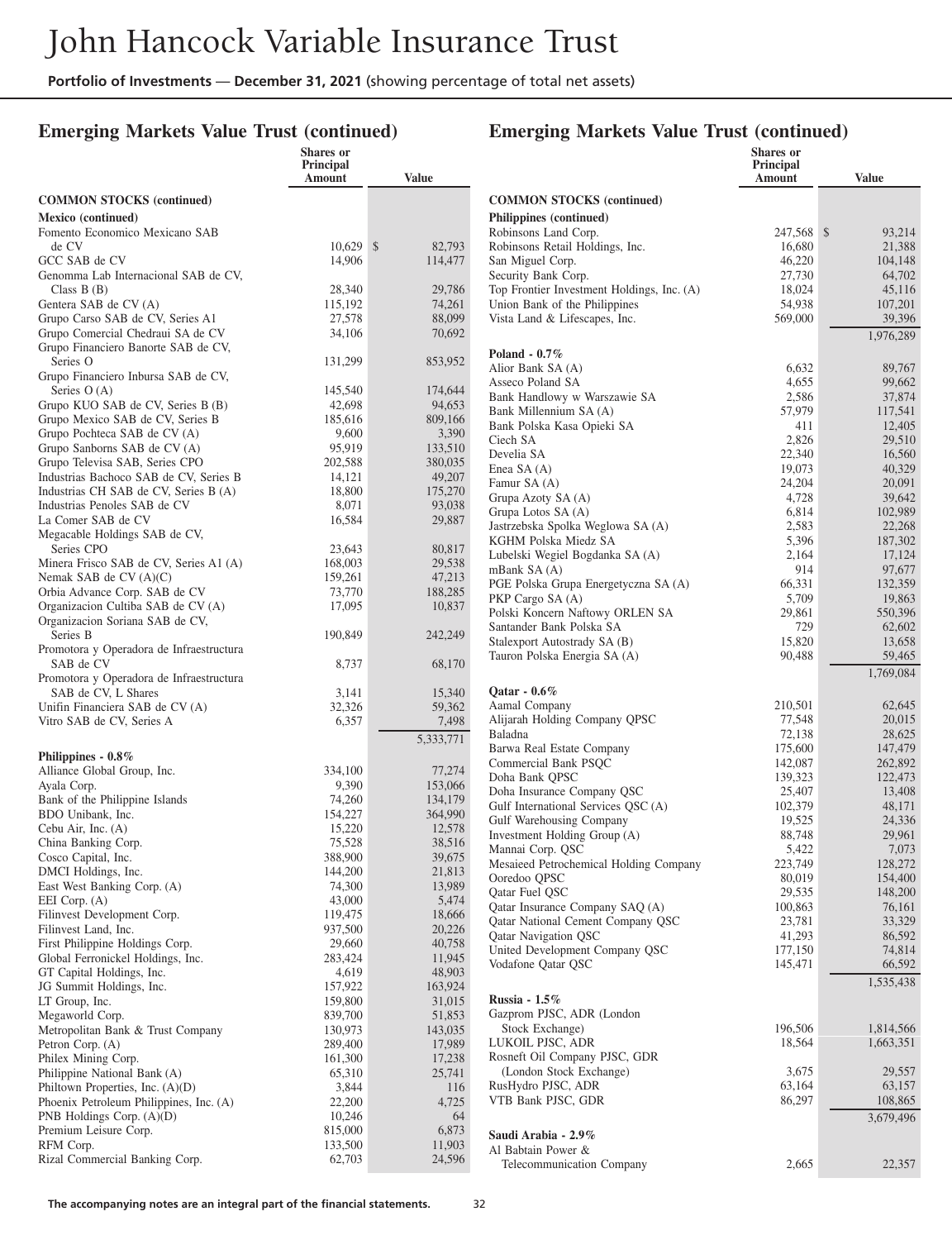## **Emerging Markets Value Trust (continued)**

|                                                                      | <b>Shares</b> or<br>Principal |                     |                                                                         | <b>Shares</b> or<br>Principal |                    |
|----------------------------------------------------------------------|-------------------------------|---------------------|-------------------------------------------------------------------------|-------------------------------|--------------------|
|                                                                      | <b>Amount</b>                 | <b>Value</b>        |                                                                         | Amount                        | <b>Value</b>       |
| <b>COMMON STOCKS (continued)</b>                                     |                               |                     | <b>COMMON STOCKS</b> (continued)                                        |                               |                    |
| Saudi Arabia (continued)                                             |                               |                     | South Africa (continued)                                                |                               |                    |
| Al Jouf Cement Company (A)                                           | 7,491 \$                      | 21,697              | Hudaco Industries, Ltd.                                                 | $5.065$ \$                    | 41,880             |
| Al-Etihad Cooperative Insurance                                      |                               |                     | Impala Platinum Holdings, Ltd.                                          | 47,215                        | 666,049            |
| Company (A)                                                          | 3,266                         | 17,277              | Imperial Logistics, Ltd.                                                | 19,928                        | 80,045             |
| Alinma Bank                                                          | 103,065                       | 656,565             | Investec, Ltd.                                                          | 19,898                        | 109,341            |
| Arab National Bank                                                   | 43,307                        | 263,747             | KAP Industrial Holdings, Ltd.                                           | 257,249                       | 70,611             |
| Arabian Cement Company                                               | 4,196                         | 42,173              | Lewis Group, Ltd.                                                       | 14,408                        | 42,931             |
| Aseer Trading Tourism & Manufacturing<br>Company (A)                 | 3,891                         | 19,737              | Liberty Holdings, Ltd. (A)<br>Life Healthcare Group Holdings, Ltd.      | 15,664<br>45,978              | 93,026<br>69,350   |
| AXA Cooperative Insurance Company (A)                                | 2,090                         | 18,332              | Long4Life, Ltd.                                                         | 31,563                        | 11,555             |
| Bank Al-Jazira                                                       | 25,377                        | 130,186             | Metair Investments, Ltd.                                                | 23,633                        | 40,758             |
| Banque Saudi Fransi                                                  | 28,776                        | 361,530             | Momentum Metropolitan Holdings                                          | 97,843                        | 116,332            |
| City Cement Company                                                  | 6,807                         | 40,836              | Motus Holdings, Ltd.                                                    | 14,065                        | 97,074             |
| Dar Al Arkan Real Estate Development                                 |                               |                     | Mpact, Ltd. (A)                                                         | 23,460                        | 51,445             |
| Company (A)                                                          | 35,107                        | 93,982              | MTN Group, Ltd. (A)                                                     | 121,450                       | 1,301,817          |
| Eastern Province Cement Company                                      | 2,857                         | 33,442              | Murray & Roberts Holdings, Ltd. (A)                                     | 60,191                        | 53,790             |
| Emaar Economic City (A)                                              | 21,759                        | 69,208              | Nedbank Group, Ltd.                                                     | 30,206                        | 331,788            |
| Etihad Etisalat Company<br>Hail Cement Company                       | 42,915                        | 355,958             | Netcare, Ltd. (A)                                                       | 25,774                        | 25,701             |
| Middle East Healthcare Company (A)                                   | 4,570<br>2,179                | 16,139<br>18,332    | Oceana Group, Ltd.<br>Old Mutual, Ltd.                                  | 5,108<br>238,727              | 17,856<br>196,100  |
| Mobile Telecommunications Company                                    |                               |                     | Omnia Holdings, Ltd.                                                    | 19,012                        | 76,557             |
| Saudi Arabia (A)                                                     | 47,765                        | 152,888             | Pepkor Holdings, Ltd. (A)(C)                                            | 50,172                        | 68,837             |
| Najran Cement Company                                                | 7,837                         | 37,699              | PPC, Ltd. $(A)$                                                         | 168,790                       | 53,518             |
| National Industrialization Company (A)                               | 21,450                        | 113,571             | PSG Group, Ltd. (A)                                                     | 5,957                         | 33,353             |
| Northern Region Cement Company                                       | 3,711                         | 13,238              | Raubex Group, Ltd.                                                      | 20,799                        | 51,937             |
| Riyad Bank                                                           | 104,376                       | 752,982             | RCL Foods, Ltd.                                                         | 35,643                        | 29,048             |
| Sahara International                                                 |                               |                     | Reunert, Ltd.                                                           | 19,682                        | 65,514             |
| Petrochemical Company                                                | 31,147                        | 347,126             | Royal Bafokeng Platinum, Ltd.                                           | 13,281                        | 130,685            |
| Saudi Basic Industries Corp.                                         | 49,313<br>3,283               | 1,520,784<br>29,635 | Sappi, Ltd. (A)                                                         | 61,862                        | 177,110            |
| Saudi Chemical Company Holding<br>Saudi Industrial Investment Group  | 10,444                        | 86,501              | Sasol, Ltd. (A)<br>Sibanye Stillwater, Ltd.                             | 30,590<br>79,031              | 500,837<br>245,733 |
| Saudi Kayan Petrochemical Company (A)                                | 87,313                        | 394,451             | Sibanye Stillwater, Ltd., ADR                                           | 2,067                         | 25,920             |
| Saudi Re for Cooperative Reinsurance                                 |                               |                     | Standard Bank Group, Ltd.                                               | 86,012                        | 755,649            |
| Company $(A)$                                                        | 5,052                         | 22,303              | Super Group, Ltd.                                                       | 42,421                        | 90,590             |
| Tabuk Cement Company (A)                                             | 4,675                         | 21,732              | Telkom SA SOC, Ltd. (A)                                                 | 37,622                        | 127,697            |
| The Saudi British Bank                                               | 56,303                        | 493,802             | Tiger Brands, Ltd.                                                      | 5,674                         | 64,436             |
| The Saudi Investment Bank                                            | 20,379                        | 106,080             | Trencor, Ltd. (A)                                                       | 40,666                        | 11,690             |
| The Saudi National Bank                                              | 52,357                        | 897,544             | Wilson Bayly Holmes-Ovcon, Ltd.                                         | 5,366                         | 38,109             |
| Umm Al-Qura Cement Company                                           | 2,316                         | 14,515              |                                                                         |                               | 8,475,069          |
| Walaa Cooperative Insurance Company (A)<br>Yamama Cement Company (A) | 2,461<br>8,393                | 12,409<br>58,105    | South Korea - 13.5%                                                     |                               |                    |
| Yanbu Cement Company                                                 | 6,565                         | 63,157              | Aekyung Chemical Company, Ltd. (A)                                      | 2,084                         | 18,968             |
|                                                                      |                               | 7,320,020           | AJ Networks Company, Ltd. (A)                                           | 2,832                         | 12,876             |
| Singapore - $0.1\%$                                                  |                               |                     | Ajin Industrial Company, Ltd. (A)<br>AK Holdings, Inc. (A)              | 8,098<br>743                  | 21,739<br>12,036   |
| JOYY, Inc., ADR                                                      | 5,041                         | 229,013             | AMOREPACIFIC Group (A)                                                  | 1,900                         | 70,796             |
| South Africa $-3.4\%$                                                |                               |                     | Asia Cement Company, Ltd. (A)                                           | 32                            | 3,273              |
| Absa Group, Ltd.                                                     | 53,337                        | 510,465             | ASIA Holdings Company, Ltd. (A)                                         | 241                           | 25,897             |
| AECI, Ltd.                                                           | 11,686                        | 81,884              | Asia Paper Manufacturing                                                |                               |                    |
| African Rainbow Minerals, Ltd.                                       | 10,677                        | 154,793             | Company, Ltd. (A)                                                       | 565                           | 24,968             |
| Alexander Forbes Group Holdings, Ltd.                                | 120,790                       | 33,955              | BNK Financial Group, Inc. (A)                                           | 20,556                        | 145,030            |
| Alviva Holdings, Ltd.                                                | 22,754                        | 23,660              | Bookook Securities Company, Ltd. (A)                                    | 501                           | 10,297             |
| AngloGold Ashanti, Ltd.                                              | 4,187                         | 88,160              | Chongkundang Holdings Corp. (A)                                         | 288                           | 18,510             |
| Aspen Pharmacare Holdings, Ltd.                                      | 20,940                        | 294,631             | Chosun Refractories Company, Ltd. (A)<br>CJ CheilJedang Corp. (A)       | 338<br>900                    | 23,042<br>293,195  |
| Astral Foods, Ltd.<br>Balwin Properties, Ltd.                        | 4,628                         | 50,135              | $CI$ Corp. $(A)$                                                        | 1,674                         | 117,304            |
| Barloworld, Ltd.                                                     | 6,271<br>21,853               | 1,346<br>206,415    | CJ ENM Company, Ltd. (A)                                                | 651                           | 75,894             |
| Blue Label Telecoms, Ltd. (A)                                        | 44,582                        | 14,236              | CJ Logistics Corp. (A)                                                  | 826                           | 87,477             |
| Caxton & CTP Publishers & Printers, Ltd.                             | 19,879                        | 10,769              | Com2uS Corp.                                                            | 216                           | 28,703             |
| DataTec, Ltd.                                                        | 19,918                        | 48,207              | Dae Han Flour Mills Company, Ltd. (A)                                   | 232                           | 30,131             |
| Discovery, Ltd. (A)                                                  | 23,369                        | 210,695             | Dae Won Kang Up Company, Ltd. (A)                                       | 4,385                         | 13,740             |
| Exxaro Resources, Ltd.                                               | 12,725                        | 122,062             | Daedong Corp. (A)                                                       | 3,364                         | 28,550             |
| Gold Fields, Ltd., ADR                                               | 47,738                        | 524,641             | Daesang Corp. (A)                                                       | 2,028                         | 39,698             |
| Grindrod, Ltd. (A)                                                   | 45,556                        | 14,213              | Daesang Holdings Company, Ltd. (A)<br>Daewoo Engineering & Construction | 2,310                         | 18,827             |
| Harmony Gold Mining Company, Ltd.                                    | 10,790                        | 45,253              | Company, Ltd. (A)                                                       | 20,805                        | 100,874            |
| Harmony Gold Mining Company, Ltd.,<br>ADR(B)                         | 18,219                        | 74,880              | Dahaam E-Tec Company, Ltd. (A)                                          | 2,630                         | 147,789            |
|                                                                      |                               |                     |                                                                         |                               |                    |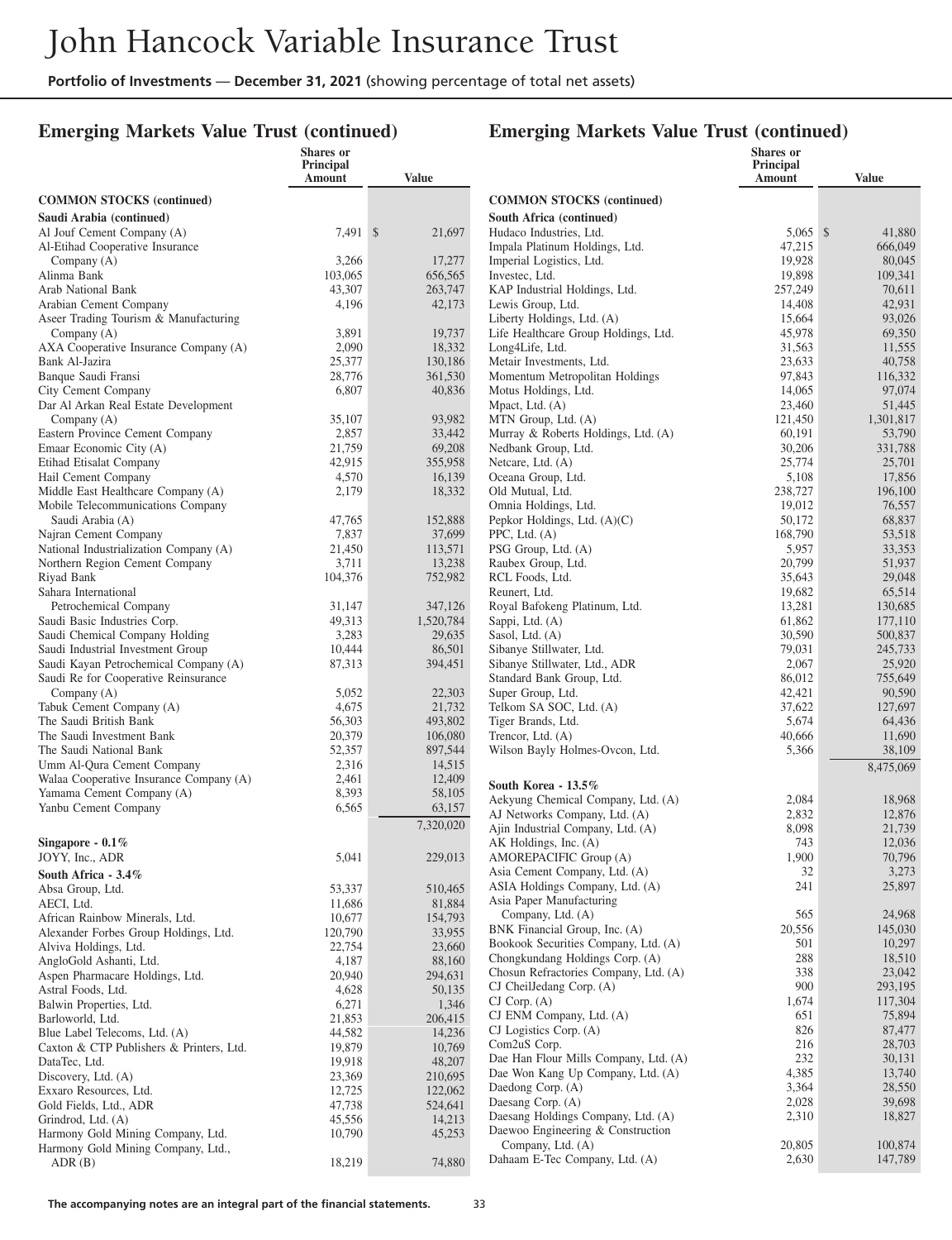**Shares or**

#### **Emerging Markets Value Trust (continued)**

#### **Emerging Markets Value Trust (continued)**

**Shares or Principal**

|                                                                      | Principal<br>Amount | <b>Value</b>      |                                                      | Principal<br>Amount | <b>Value</b>             |
|----------------------------------------------------------------------|---------------------|-------------------|------------------------------------------------------|---------------------|--------------------------|
| <b>COMMON STOCKS</b> (continued)                                     |                     |                   | <b>COMMON STOCKS</b> (continued)                     |                     |                          |
| South Korea (continued)                                              |                     |                   | South Korea (continued)                              |                     |                          |
| Daihan Pharmaceutical Company, Ltd. (A)                              | $563 \text{ s}$     | 13,585            | Huvis Corp. (A)                                      | 3,715 \$            | 26,800                   |
| Daishin Securities Company, Ltd. (A)                                 | 3,901               | 61,109            | Huvitz Company, Ltd. (A)                             | 1,341               | 10,069                   |
| Daou Data Corp.                                                      | 1,778               | 22,520            | Hyosung Corp. (A)                                    | 540                 | 42,940                   |
| Daou Technology, Inc. (A)                                            | 2,309               | 44,150            | Hyosung Heavy Industries Corp. (A)                   | 742                 | 36,320                   |
| DB Financial Investment                                              |                     |                   | Hyundai Construction Equipment                       |                     |                          |
| Company, Ltd. (A)                                                    | 3,849               | 21,260            | Company, Ltd. (A)                                    | 1,613               | 54,875                   |
| DB Insurance Company, Ltd. (A)                                       | 5,058               | 229,647           | Hyundai Corp. (A)                                    | 1,339               | 18,875                   |
| DB, Inc. $(A)$                                                       | 19,825              | 15,806            | Hyundai Corp. Holdings, Inc. (A)                     | 1,811               | 18,108                   |
| Deutsch Motors, Inc. (A)                                             | 3,903               | 24,939            | Hyundai Department Store                             |                     |                          |
| DGB Financial Group, Inc. (A)                                        | 19,003              | 149,741           | Company, Ltd. (A)                                    | 1,243               | 78,429                   |
| DL E&C Company, Ltd. (A)                                             | 2,017               | 201,590           | Hyundai Doosan Infracore                             |                     |                          |
| DL Holdings Company, Ltd. (A)                                        | 1,609               | 82,285            | Company, Ltd. (A)                                    | 12,566              | 74,808                   |
| DMS Company, Ltd.                                                    | 3,275               | 18,584            | Hyundai Electric & Energy System                     |                     |                          |
| Dongkuk Industries Company, Ltd. (A)                                 | 8,476               | 25,228            | Company, Ltd. (A)                                    | 2,220               | 37,069                   |
| Dongkuk Steel Mill Company, Ltd. (A)                                 | 6,404               | 85,525            | Hyundai Engineering & Construction                   |                     |                          |
| Dongwon Development Company, Ltd. (A)                                | 5,212               | 23,375            | Company, Ltd. (A)                                    | 5,407               | 201,751                  |
| Dongwon F&B Company, Ltd. (A)                                        | 122                 | 19,937            | Hyundai Futurenet Company, Ltd. (A)                  | 8,894               | 31,465                   |
| Dongwon Industries Company, Ltd. (A)                                 | 176                 | 33,571            | Hyundai Glovis Company, Ltd. (A)                     | 1,173               | 165,413                  |
| Doosan Bobcat, Inc. (A)                                              | 4,079               | 139,595           | Hyundai Greenfood Company, Ltd. (A)                  | 5,234               | 37,684                   |
| Doosan Company, Ltd. (A)                                             | 554                 | 54,873            | Hyundai Heavy Industries Holdings                    |                     |                          |
| DTR Automotive Corp.                                                 | 741                 | 44,737            | Company, Ltd.                                        | 3,580               | 161,566                  |
| Easy Holdings Company, Ltd.                                          | 3,872               | 13,088            | Hyundai Home Shopping Network                        |                     |                          |
| E-MART, Inc.                                                         | 1,480               | 187,622           | Corp. (A)                                            | 652                 | 34,764                   |
| ENF Technology Company, Ltd. (A)                                     | 1,003               | 28,815            | Hyundai Livart Furniture                             |                     |                          |
| Eugene Corp. $(A)$                                                   | 6,888               | 27,956            | Company, Ltd. (A)                                    | 1,327               | 16,881                   |
| Eugene Investment & Securities                                       |                     |                   | Hyundai Marine & Fire Insurance                      |                     |                          |
| Company, Ltd. (A)                                                    | 11,471              | 34,634            | Company, Ltd. (A)                                    | 6,179               | 119,113                  |
| Eusu Holdings Company, Ltd. (A)                                      | 1,407               | 7,453             | Hyundai Mipo Dockyard Company, Ltd.                  | 1,765               | 103,764                  |
| Farmsco (A)                                                          | 2,687               | 13,851            | Hyundai Mobis Company, Ltd.                          | 4,311               | 921,507                  |
| Fila Holdings Corp. (A)                                              | 728                 | 21,939            | Hyundai Motor Company                                | 7,321               | 1,285,051                |
| GS Engineering & Construction Corp. (A)                              | 6,176               | 205,378           | Hyundai Motor Securities                             |                     |                          |
| GS Global Corp. (A)                                                  | 7,813               | 15,562            | Company, Ltd. (A)                                    | 3,480               | 36,120                   |
| GS Holdings Corp. (A)                                                | 5,061               | 166,230           | Hyundai Steel Company (A)                            | 6,801               | 234,213                  |
| GS Retail Company, Ltd. (A)                                          | 3,309               | 84,472            | Hyundai Wia Corp. (A)                                | 1,286               | 86,272                   |
| Gwangju Shinsegae Company, Ltd.                                      | 152                 | 23,126            | ICD Company, Ltd. (A)                                | 1,893               | 20,421                   |
| Halla Holdings Corp. (A)                                             | 837                 | 32,261            | Iljin Holdings Company, Ltd. (A)                     | 4,669               | 21,479                   |
| Han Kuk Carbon Company, Ltd. (A)                                     | 2,438               | 22,004<br>807,835 | Industrial Bank of Korea<br>Innocean Worldwide, Inc. | 23,318<br>469       | 201,718<br>21,832        |
| Hana Financial Group, Inc.<br>Handok, Inc. (A)                       | 22,866<br>729       | 13,956            |                                                      | 1,374               |                          |
|                                                                      | 1,545               |                   | INTOPS Company, Ltd.                                 | 1,760               | 37,202<br>22,582         |
| Handsome Company, Ltd. (A)                                           | 1,450               | 46,210<br>25,575  | Inzi Controls Company, Ltd. (A)                      |                     |                          |
| Hanil Cement Company, Ltd.                                           | 3,183               | 36,100            | IS Dongseo Company, Ltd. (A)                         | 1,227<br>1,056      | 45,644<br>22,230         |
| Hanil Holdings Company, Ltd.                                         |                     |                   | Jahwa Electronics Company, Ltd. (A)                  | 13,171              |                          |
| Hanjin Transportation Company, Ltd. (A)<br>Hankook Tire & Technology | 1,052               | 26,588            | JB Financial Group Company, Ltd. (A)                 | 1,820               | 92,366<br>$\overline{0}$ |
| Company, Ltd. (A)                                                    | 7,854               | 262,381           | Jeil Savings Bank (A)(D)<br>KB Financial Group, Inc. | 550                 | 25,434                   |
| Hanshin Construction Company, Ltd. (A)                               | 1,844               | 24,350            | KB Financial Group, Inc., ADR                        | 30,974              | 1,429,760                |
| Hansol Holdings Company, Ltd. (A)                                    | 5,241               | 15,636            | KC Company, Ltd. (A)                                 | 1,496               | 28,699                   |
| Hansol Paper Company, Ltd.                                           | 2,920               | 33,124            | KCC Corp.                                            | 347                 | 91,854                   |
| Hansol Technics Company, Ltd. (A)                                    | 3,325               | 21,796            | KCC Glass Corp.                                      | 939                 | 47,236                   |
| Hanwha Aerospace Company, Ltd. (A)                                   | 2,248               | 90,618            | KCTC(A)                                              | 4,403               | 22,991                   |
| Hanwha Corp. (A)                                                     | 3,675               | 96,909            | KG Chemical Corp.                                    | 799                 | 20,613                   |
| Hanwha General Insurance                                             |                     |                   | Kginicis Company, Ltd.                               | 1,417               | 22,612                   |
| Company, Ltd. (A)                                                    | 5,427               | 16,920            | KGMobilians Company, Ltd.                            | 2,700               | 27,631                   |
| Hanwha Investment & Securities                                       |                     |                   | Kia Corp. (A)                                        | 18,836              | 1,299,931                |
| Company, Ltd. (A)                                                    | 15,071              | 80,728            | KISCO Corp.                                          | 4,131               | 26,857                   |
| Hanwha Life Insurance Company, Ltd. (A)                              | 34,108              | 84,073            | KISCO Holdings Company, Ltd.                         | 1,536               | 18,794                   |
| Hanwha Solutions Corp. (A)                                           | 10,905              | 325,241           | KISWIRE, Ltd. (A)                                    | 1,553               | 25,360                   |
| Hanyang Eng Company, Ltd. (A)                                        | 1,654               | 23,406            | KIWOOM Securities Company, Ltd. (A)                  | 1,432               | 128,593                  |
| Harim Holdings Company, Ltd. (A)                                     | 5,472               | 43,417            | Kolmar Korea Holdings Company, Ltd. (A)              | 1,323               | 21,811                   |
| HDC Hyundai Development                                              |                     |                   | Kolon Corp. (A)                                      | 898                 | 24,907                   |
| Co-Engineering & Construction,                                       |                     |                   | Kolon Industries, Inc.                               | 1,911               | 113,822                  |
| Series $E(A)$                                                        | 969                 | 18,633            | Korea Asset In Trust Company, Ltd. (A)               | 9,060               | 31,105                   |
| Hitejinro Holdings Company, Ltd. (A)                                 | 995                 | 10,197            | Korea Electric Terminal Company, Ltd.                | 561                 | 35,924                   |
| HS Industries Company, Ltd. (A)                                      | 4,056               | 20,778            | Korea Investment Holdings                            |                     |                          |
| Huchems Fine Chemical Corp. (A)                                      | 1,170               | 22,720            | Company, Ltd. (A)                                    | 4,028               | 272,899                  |
|                                                                      |                     |                   |                                                      |                     |                          |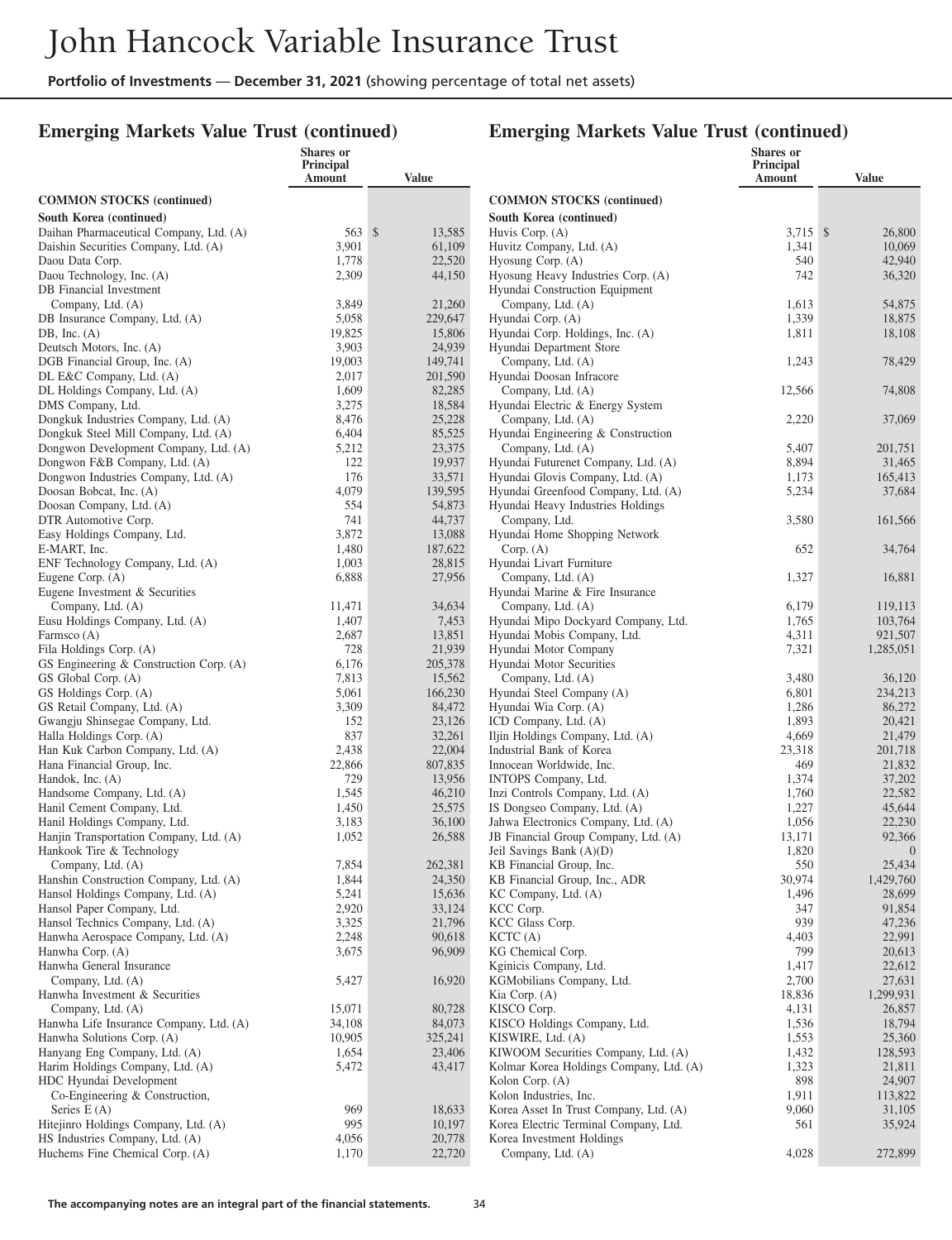### **Emerging Markets Value Trust (continued)**

|                                                                | <b>Shares</b> or<br>Principal |                   |                                                                       | <b>Shares</b> or<br>Principal |                   |
|----------------------------------------------------------------|-------------------------------|-------------------|-----------------------------------------------------------------------|-------------------------------|-------------------|
|                                                                | Amount                        | <b>Value</b>      |                                                                       | Amount                        | <b>Value</b>      |
| <b>COMMON STOCKS</b> (continued)                               |                               |                   | <b>COMMON STOCKS</b> (continued)                                      |                               |                   |
| South Korea (continued)                                        |                               |                   | South Korea (continued)                                               |                               |                   |
| Korea Line Corp. (A)                                           | 23,137 \$                     | 51,290            | Nice Information &                                                    |                               |                   |
| Korea Petrochemical Industrial                                 |                               |                   | Telecommunication, Inc. (A)                                           | 705S                          | 17,474            |
| Company, Ltd. (A)                                              | 441                           | 67,788            | Nong Shim Holdings Company, Ltd. (A)                                  | 402                           | 25,646            |
| Korea Real Estate Investment & Trust<br>Company, Ltd. (A)      | 14,635                        | 32,055            | NongShim Company, Ltd. (A)<br>NS Shopping Company, Ltd. (A)           | 255<br>1,078                  | 68,382<br>11,502  |
| Korea Shipbuilding & Offshore                                  |                               |                   | OCI Company, Ltd.                                                     | 1,606                         | 140,282           |
| Engineering Company, Ltd. (A)                                  | 2,882                         | 229,088           | Orion Holdings Corp. (A)                                              | 2,756                         | 36,943            |
| Korea Zinc Company, Ltd. (A)                                   | 595                           | 256,011           | Ottogi Corp. (A)                                                      | 107                           | 41,030            |
| Korean Air Lines Company, Ltd. (A)                             | 869                           | 21,399            | Paik Kwang Industrial Company, Ltd. (A)                               | 4,235                         | 18,334            |
| Korean Reinsurance Company (A)                                 | 9,470                         | 73,589            | Pan Ocean Company, Ltd. (A)                                           | 26,446                        | 120,279           |
| Kortek Corp. (A)                                               | 1,806                         | 15,141            | Paradise Company, Ltd. (A)                                            | 2,760                         | 34,623            |
| KPX Chemical Company, Ltd.                                     | 660                           | 29,739            | Partron Company, Ltd.                                                 | 2,739                         | 30,557            |
| KSS LINE, Ltd. (A)<br>KT Skylife Company, Ltd. (A)             | 3,562<br>1,768                | 35,471<br>13,583  | Poongsan Corp. (A)<br>Poongsan Holdings Corp. (A)                     | 2,423<br>1,129                | 63,423<br>26,854  |
| KT&G Corp.                                                     | 8,656                         | 575,086           | POSCO                                                                 | 5,684                         | 1,318,045         |
| KTB Investment & Securities                                    |                               |                   | Posco International Corp. (A)                                         | 4,844                         | 91,309            |
| Company, Ltd. (A)                                              | 4,729                         | 20,604            | Protec Company, Ltd. (A)                                              | 1,070                         | 24,134            |
| Kukdo Chemical Company, Ltd. (A)                               | 466                           | 22,107            | Pyeong Hwa Automotive                                                 |                               |                   |
| Kumho Petrochemical Company, Ltd. (A)                          | 1,206                         | 168,121           | Company, Ltd. (A)                                                     | 2,626                         | 22,262            |
| Kumho Tire Company, Inc. (A)                                   | 7,054                         | 27,366            | RFTech Company, Ltd. (A)                                              | 4,033                         | 20,587            |
| KUMHOE&C Company, Ltd. (A)                                     | 2,357                         | 22,986            | Sam Young Electronics Company, Ltd. (A)                               | 938                           | 8,974             |
| Kwang Dong Pharmaceutical                                      |                               |                   | Samho Development Company, Ltd. (A)                                   | 4,213                         | 18,049            |
| Company, Ltd. (A)<br>Kyeryong Construction Industrial          | 3,313                         | 20,689            | Sammok S-Form Company, Ltd. (A)<br>SAMPYO Cement Company, Ltd. (A)    | 1,315<br>4,134                | 15,291<br>16,391  |
| Company, Ltd.                                                  | 844                           | 23,110            | Samsung C&T Corp. (A)                                                 | 4,883                         | 487,910           |
| Kyung-In Synthetic Corp. (A)                                   | 4,181                         | 24,383            | Samsung Card Company, Ltd. (A)                                        | 2,454                         | 65,030            |
| $LF$ Corp. $(A)$                                               | 2,312                         | 33,512            | Samsung Electronics Company, Ltd.                                     | 33,034                        | 2,169,507         |
| $LG$ Corp. $(A)$                                               | 6,087                         | 414,326           | Samsung Fire & Marine Insurance                                       |                               |                   |
| LG Display Company, Ltd., ADR (A)(B)                           | 52,646                        | 531,725           | Company, Ltd. (A)                                                     | 3,065                         | 520,669           |
| LG Electronics, Inc.                                           | 10,548                        | 1,221,254         | Samsung Heavy Industries                                              |                               |                   |
| LG HelloVision Company, Ltd. (A)<br>LG Uplus Corp.             | 3,836<br>18,651               | 17,896<br>212,814 | Company, Ltd. (A)<br>Samsung Life Insurance                           | 39,786                        | 189,677           |
| Lotte Chemical Corp. (A)                                       | 1,193                         | 217,628           | Company, Ltd. (A)                                                     | 4,666                         | 251,251           |
| Lotte Chilsung Beverage                                        |                               |                   | Samsung Securities Company, Ltd. (A)                                  | 4,810                         | 181,359           |
| Company, Ltd. (A)                                              | 305                           | 34,253            | Samyang Corp. (A)                                                     | 258                           | 13,598            |
| Lotte Corp. (A)                                                | 2,012                         | 50,564            | Samyang Holdings Corp. (A)                                            | 535                           | 44,150            |
| Lotte Data Communication Company (A)                           | 697                           | 21,153            | Sangsangin Company, Ltd.                                              | 3,653                         | 25,459            |
| LOTTE Fine Chemical Company, Ltd. (A)                          | 1,504                         | 94,728            | Seah Besteel Corp. (A)                                                | 1,017                         | 17,007            |
| Lotte Food Company, Ltd. (A)<br>LOTTE Himart Company, Ltd. (A) | 34<br>1,006                   | 9,846<br>21,239   | Sebang Company, Ltd. (A)<br>Sebang Global Battery Company, Ltd. (A)   | 1,153<br>601                  | 11,552<br>38,306  |
| Lotte Non-Life Insurance                                       |                               |                   | Sejong Industrial Company, Ltd. (A)                                   | 1,547                         | 11,314            |
| Company, Ltd. (A)                                              | 5,459                         | 7,430             | Sejong Telecom, Inc. (A)                                              | 42,334                        | 21,026            |
| Lotte Shopping Company, Ltd. (A)                               | 881                           | 64,553            | Seohee Construction Company, Ltd.                                     | 13,592                        | 18,939            |
| LS Corp. $(A)$                                                 | 1,793                         | 81,522            | Seoul Semiconductor Company, Ltd. (A)                                 | 3,322                         | 42,898            |
| LS Electric Company, Ltd. (A)                                  | 438                           | 20,508            | Seoyon Company, Ltd. (A)                                              | 2,508                         | 25,862            |
| LX Hausys, Ltd. $(A)$                                          | 659                           | 34,034            | SFA Engineering Corp. (A)                                             | 683                           | 20,661            |
| LX Holdings Corp. (A)<br>LX International Corp. (A)            | 2,952<br>2,902                | 24,801<br>64,417  | SGC eTec E&C Company, Ltd. (A)<br>Shindaeyang Paper Company, Ltd. (A) | 178<br>267                    | 9,279<br>19,226   |
| Mando Corp. (A)                                                | 1,993                         | 106,049           | Shinhan Financial Group Company, Ltd.                                 | 2,494                         | 77,062            |
| Meritz Financial Group, Inc. (A)                               | 3,839                         | 142,202           | Shinhan Financial Group                                               |                               |                   |
| Meritz Fire & Marine Insurance                                 |                               |                   | Company, Ltd., ADR                                                    | 35,708                        | 1,103,734         |
| Company, Ltd. (A)                                              | 2,860                         | 80,531            | Shinsegae Engineering & Construction                                  |                               |                   |
| Meritz Securities Company, Ltd. (A)                            | 35,902                        | 155,445           | Company, Ltd. (A)                                                     | 621                           | 18,097            |
| Mirae Asset Life Insurance                                     |                               |                   | Shinsegae Food Company, Ltd.                                          | 268                           | 18,458            |
| Company, Ltd. (A)                                              | 8,582                         | 28,890            | Shinsegae, Inc.                                                       | 668                           | 142,552           |
| Mirae Asset Securities Company, Ltd. (A)<br>Motonic Corp. (A)  | 27,337<br>2,259               | 198,596<br>20,084 | Shinwha Intertek Corp. (A)<br>Shinyoung Securities Company, Ltd.      | 4,441<br>580                  | 11,399<br>29,253  |
| Muhak Company, Ltd. (A)                                        | 2,080                         | 14,603            | SK Discovery Company, Ltd. (A)                                        | 1,496                         | 58,367            |
| Namyang Dairy Products                                         |                               |                   | SK Gas, Ltd. (A)                                                      | 304                           | 32,568            |
| Company, Ltd. (A)                                              | 58                            | 19,838            | SK Hynix, Inc.                                                        | 34,604                        | 3,800,647         |
| Nexen Corp. (A)                                                | 3,733                         | 14,308            | SK Innovation Company, Ltd. (A)                                       | 2,536                         | 507,787           |
| Nexen Tire Corp. (A)                                           | 6,465                         | 37,061            | SK Networks Company, Ltd. (A)                                         | 16,268                        | 68,632            |
| NH Investment & Securities                                     |                               |                   | SK Securities Company, Ltd. (A)                                       | 27,076                        | 22,736            |
| Company, Ltd. (A)<br>NHN Corp. $(A)$                           | 12,340<br>1,882               | 129,608<br>71,203 | SK, Inc.<br>$SL$ Corp. $(A)$                                          | 2,806<br>1,618                | 591,559<br>42,379 |
|                                                                |                               |                   |                                                                       |                               |                   |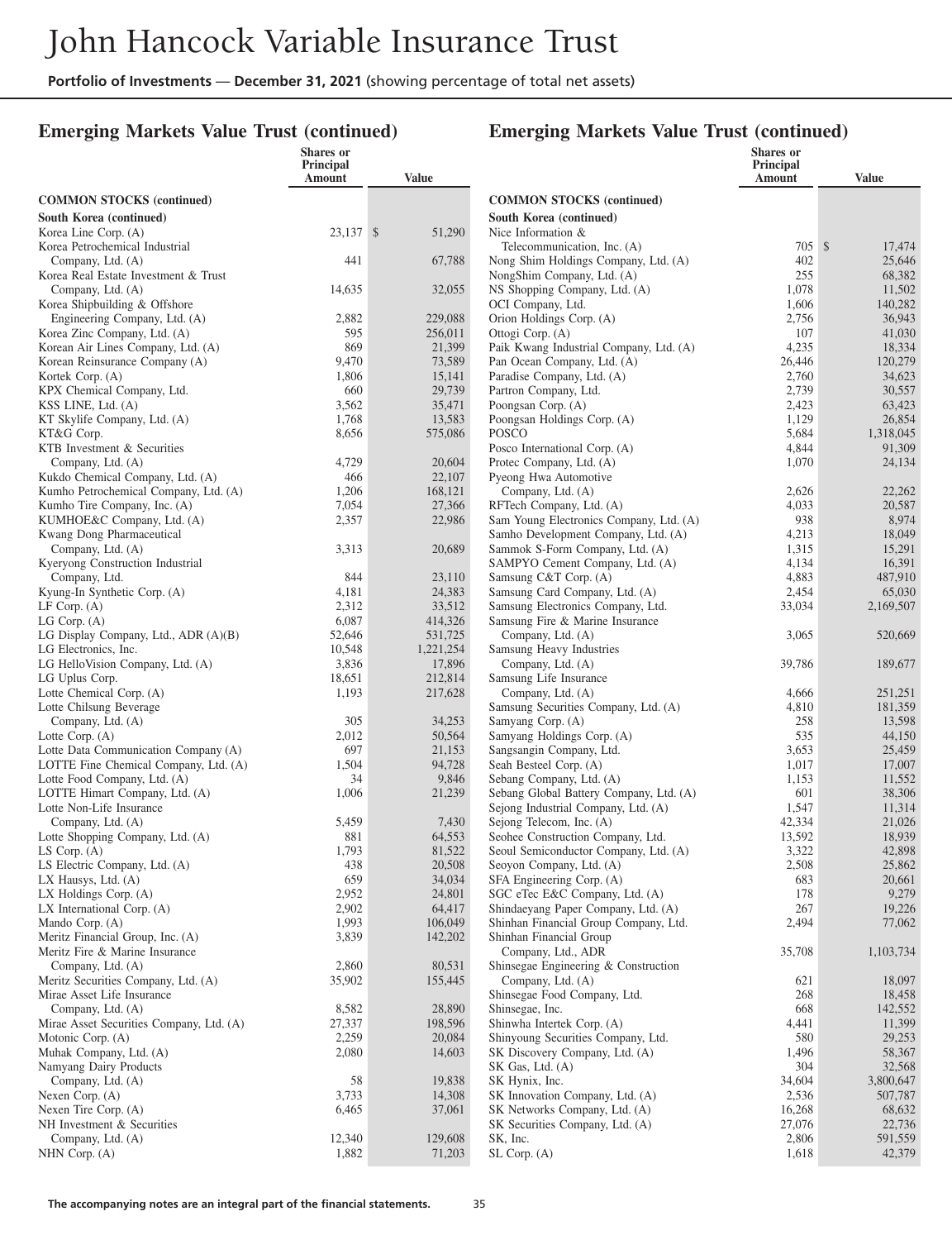### **Emerging Markets Value Trust (continued)**

## **Emerging Markets Value Trust (continued)**

**Shares or**

|                                                                    | Shares or<br><b>Principal</b><br>Amount | <b>Value</b>       |                   |
|--------------------------------------------------------------------|-----------------------------------------|--------------------|-------------------|
| <b>COMMON STOCKS</b> (continued)                                   |                                         |                    | $\epsilon$        |
| South Korea (continued)                                            |                                         |                    | Ί                 |
| SNT Holdings Company, Ltd.                                         | 1,460                                   | \$<br>21,610       | C                 |
| SNT Motiv Company, Ltd.                                            | 882                                     | 34,850             | C                 |
| Songwon Industrial Company, Ltd. (A)<br>Spigen Korea Company, Ltd. | 1,547<br>525                            | 27,858<br>18,971   | C<br>C            |
| Sungshin Cement Company, Ltd. (A)                                  | 3,637                                   | 50,533             | C                 |
| Sungwoo Hitech Company, Ltd. (A)                                   | 2,984                                   | 14,301             | C                 |
| Sunjin Company, Ltd. (A)                                           | 2,276                                   | 22,015             | C                 |
| Taekwang Industrial Company, Ltd. (A)                              | 48                                      | 42,087             | C                 |
| Taeyoung Engineering & Construction<br>Company, Ltd. (A)           | 2,234                                   | 19,728             | C<br>C            |
| Tongyang Life Insurance                                            |                                         |                    |                   |
| Company, Ltd. (A)                                                  | 7,644                                   | 42,396             | C                 |
| Toptec Company, Ltd. (A)                                           | 2,535                                   | 19,722             |                   |
| Tovis Company, Ltd. (A)                                            | 1,305                                   | 9,395              | C                 |
| TS Corp. (A)                                                       | 12,730                                  | 32,313             | C                 |
| TY Holdings Company, Ltd. (A)<br>Unick Corp.                       | 2,153<br>2,729                          | 50,974<br>14,363   | C<br>C            |
| Unid Company, Ltd.                                                 | 534                                     | 45,039             | C                 |
| WiSoL Company, Ltd.                                                | 2,256                                   | 20,638             |                   |
| Wonik Holdings Company, Ltd. (A)                                   | 5,948                                   | 24,882             | $\mathsf{C}$      |
| Wonik Materials Company, Ltd. (A)                                  | 880                                     | 26,176             |                   |
| Woori Financial Group, Inc.                                        | 41,842                                  | 446,217            | C                 |
| Young Poong Corp. (A)                                              | 51                                      | 28,083             | C                 |
| Youngone Corp.<br>Youngone Holdings Company, Ltd. (A)              | 2,509<br>920                            | 92,053<br>36,159   | C<br>C            |
| Yuanta Securities Korea Company, Ltd. (A)                          | 11,703                                  | 39,499             | C                 |
| Zeus Company, Ltd.                                                 | 1,798                                   | 35,387             |                   |
|                                                                    |                                         | 33,771,174         | C                 |
| Taiwan - 17.4%                                                     |                                         |                    | C<br>$\mathsf{C}$ |
| Abico Avy Company, Ltd.                                            | 24,990                                  | 24,362             | C                 |
| AcBel Polytech, Inc.                                               | 38,000                                  | 50,155             | C                 |
| Acer, Inc.                                                         | 256,452<br>19,323                       | 281,593<br>36,243  | C                 |
| ACES Electronic Company, Ltd.<br>Acter Group Corp., Ltd.           | 4,000                                   | 32,073             | C                 |
| Advanced International Multitech                                   |                                         |                    | C                 |
| Company, Ltd.                                                      | 13,000                                  | 35,163             | $\overline{C}$    |
| Advancetek Enterprise Company, Ltd.                                | 35,186                                  | 29,247             | C                 |
| AGV Products Corp. (A)                                             | 11,716                                  | 4,593              | C                 |
| Alpha Networks, Inc.<br>Altek Corp.                                | 31,773<br>16,000                        | 38,539<br>27,445   | $\mathsf{C}$      |
| AmTRAN Technology Company, Ltd.                                    | 49,767                                  | 31,572             | $\overline{C}$    |
| Apacer Technology, Inc.                                            | 11,000                                  | 19,321             | $\mathsf{C}$      |
| APCB, Inc.                                                         | 37,000                                  | 29,659             | C<br>C            |
| Apex International Company, Ltd.                                   | 7,000                                   | 32,913             | Γ                 |
| Arcadyan Technology Corp.                                          | 8,000<br>45,000                         | 36,791             | Γ                 |
| Ardentec Corp.<br>Argosy Research, Inc.                            | 7,000                                   | 90,027<br>34,109   | Γ                 |
| ASE Technology Holding Company, Ltd.                               | 229,000                                 | 884,905            | Γ                 |
| Asia Cement Corp.                                                  | 195,805                                 | 313,059            | Γ                 |
| Asia Polymer Corp.                                                 | 50,607                                  | 66,904             | Γ<br>Γ            |
| Asia Tech Image, Inc.                                              | 12,000                                  | 24,049             | Γ                 |
| Asia Vital Components Company, Ltd.                                | 29,328                                  | 93,190             | E                 |
| Asustek Computer, Inc.<br>AU Optronics Corp.                       | 68,000<br>450,000                       | 923,132<br>371,997 | E                 |
| Audix Corp.                                                        | 21,000                                  | 45,190             | F                 |
| Bank of Kaohsiung Company, Ltd.                                    | 27,810                                  | 12,153             | E                 |
| Basso Industry Corp.                                               | 8,000                                   | 12,622             | E                 |
| BES Engineering Corp.                                              | 163,700                                 | 53,585             |                   |
| Capital Securities Corp.                                           | 183,403                                 | 112,246            | E                 |
| Career Technology MFG.<br>Company, Ltd. (A)                        | 61,200                                  | 58,359             | F                 |
| Catcher Technology Company, Ltd.                                   | 53,000                                  | 299,619            | E                 |
| Cathay Financial Holding Company, Ltd.                             | 690,423                                 | 1,555,421          | F                 |
| Cathay Real Estate Development                                     |                                         |                    | F<br>E            |
| Company, Ltd.                                                      | 46,400                                  | 32,271             |                   |
|                                                                    |                                         |                    |                   |

|                                                                        | Principal<br>Amount | <b>Value</b>         |  |  |
|------------------------------------------------------------------------|---------------------|----------------------|--|--|
| <b>COMMON STOCKS</b> (continued)                                       |                     |                      |  |  |
| Taiwan (continued)                                                     |                     |                      |  |  |
| Celxpert Energy Corp.                                                  | 12,000 \$           | 18,493               |  |  |
| Central Reinsurance Company, Ltd.                                      | 31,500              | 33,721               |  |  |
| Chang Hwa Commercial Bank, Ltd. (B)                                    | 334,238             | 205,262              |  |  |
| Channel Well Technology Company, Ltd.                                  | 16,000              | 22,951               |  |  |
| Charoen Pokphand Enterprise                                            | 10,000              | 29,126               |  |  |
| CHC Healthcare Group<br>Chen Full International Company, Ltd.          | 21,000<br>15,000    | 28,883<br>22,318     |  |  |
| Chenbro Micom Company, Ltd.                                            | 10,000              | 28,159               |  |  |
| Cheng Loong Corp.                                                      | 68,320              | 87,095               |  |  |
| Cheng Shin Rubber Industry                                             |                     |                      |  |  |
| Company, Ltd.                                                          | 132,000             | 172,023              |  |  |
| Cheng Uei Precision Industry                                           |                     |                      |  |  |
| Company, Ltd.                                                          | 37,629              | 53,728               |  |  |
| Chicony Electronics Company, Ltd.                                      | 18,000              | 53,498               |  |  |
| Chilisin Electronics Corp.                                             | 24,000              | 81,981               |  |  |
| China Airlines, Ltd. (A)                                               | 264,910             | 263,288              |  |  |
| China Bills Finance Corp.                                              | 95,000              | 59,023               |  |  |
| China Chemical & Pharmaceutical                                        |                     | 27,817               |  |  |
| Company, Ltd.<br>China Development Financial                           | 34,000              |                      |  |  |
| Holding Corp.                                                          | 1,035,535           | 654,035              |  |  |
| China General Plastics Corp.                                           | 37,485              | 46,969               |  |  |
| China Man-Made Fiber Corp.                                             | 178,414             | 65,347               |  |  |
| China Metal Products Company, Ltd.                                     | 42,513              | 50,702               |  |  |
| China Motor Corp.                                                      | 30,250              | 69,240               |  |  |
| China Petrochemical Development                                        |                     |                      |  |  |
| Corp. $(A)(B)$                                                         | 309,245             | 146,669              |  |  |
| China Steel Corp.                                                      | 919,180             | 1,172,934            |  |  |
| Chin-Poon Industrial Company, Ltd.                                     | 43,571              | 57,678               |  |  |
| Chipbond Technology Corp.                                              | 70,000              | 168,593              |  |  |
| ChipMOS Technologies, Inc.<br>Chong Hong Construction Company, Ltd.    | 66,938<br>19,000    | 117,252<br>50,118    |  |  |
| Chun Yuan Steel Industry Company, Ltd.                                 | 50,874              | 44,811               |  |  |
| Chung Hung Steel Corp.                                                 | 38,625              | 57,208               |  |  |
| Chung-Hsin Electric & Machinery                                        |                     |                      |  |  |
| Manufacturing Corp.                                                    | 46,500              | 75,946               |  |  |
| CMC Magnetics Corp. (A)                                                | 72,470              | 29,943               |  |  |
| Compal Electronics, Inc.                                               | 450,000             | 393,391              |  |  |
| Compeq Manufacturing Company, Ltd.                                     | 111,000             | 175,305              |  |  |
| Concord Securities Company, Ltd.                                       | 26,000              | 14,090               |  |  |
| Continental Holdings Corp.                                             | 49,050              | 44,565               |  |  |
| Coretronic Corp.<br>CTBC Financial Holding Company, Ltd.               | 40,000<br>1,714,348 | 133,267<br>1,606,002 |  |  |
| CTCI Corp.                                                             | 8,000               | 10,750               |  |  |
| DA CIN Construction Company, Ltd.                                      | 20,000              | 23,651               |  |  |
| Darfon Electronics Corp.                                               | 16,000              | 29,292               |  |  |
| Darwin Precisions Corp. (A)                                            | 37,000              | 21,380               |  |  |
| Depo Auto Parts Industrial Company, Ltd.                               | 21,000              | 47,588               |  |  |
| D-Link Corp.                                                           | 50,600              | 34,716               |  |  |
| Dyaco International, Inc.                                              | 5,000               | 9,759                |  |  |
| Dynamic Electronics Company, Ltd.                                      | 35,584              | 29,049               |  |  |
| Dynapack International Technology Corp.                                | 10,000              | 36,991               |  |  |
| E Ink Holdings, Inc.                                                   | 5,000               | 27,228               |  |  |
| E.Sun Financial Holding Company, Ltd.<br>Edom Technology Company, Ltd. | 81,344<br>37,400    | 82,447<br>44,029     |  |  |
| Elite Semiconductor Microelectronics                                   |                     |                      |  |  |
| Technology, Inc.                                                       | 27,000              | 160,257              |  |  |
| Elitegroup Computer Systems                                            |                     |                      |  |  |
| Company, Ltd.                                                          | 42,104              | 34,190               |  |  |
| Ennoconn Corp.                                                         | 6,233               | 53,194               |  |  |
| Ennostar, Inc. $(A)$                                                   | 20,656              | 57,105               |  |  |
| EnTie Commercial Bank Company, Ltd.                                    | 58,000              | 34,257               |  |  |
| Eson Precision Ind Company, Ltd.                                       | 12,000              | 28,842               |  |  |
| Eternal Materials Company, Ltd.                                        | 12,000              | 17,508               |  |  |
| Eva Airways Corp. (A)                                                  | 266,725             | 268,950              |  |  |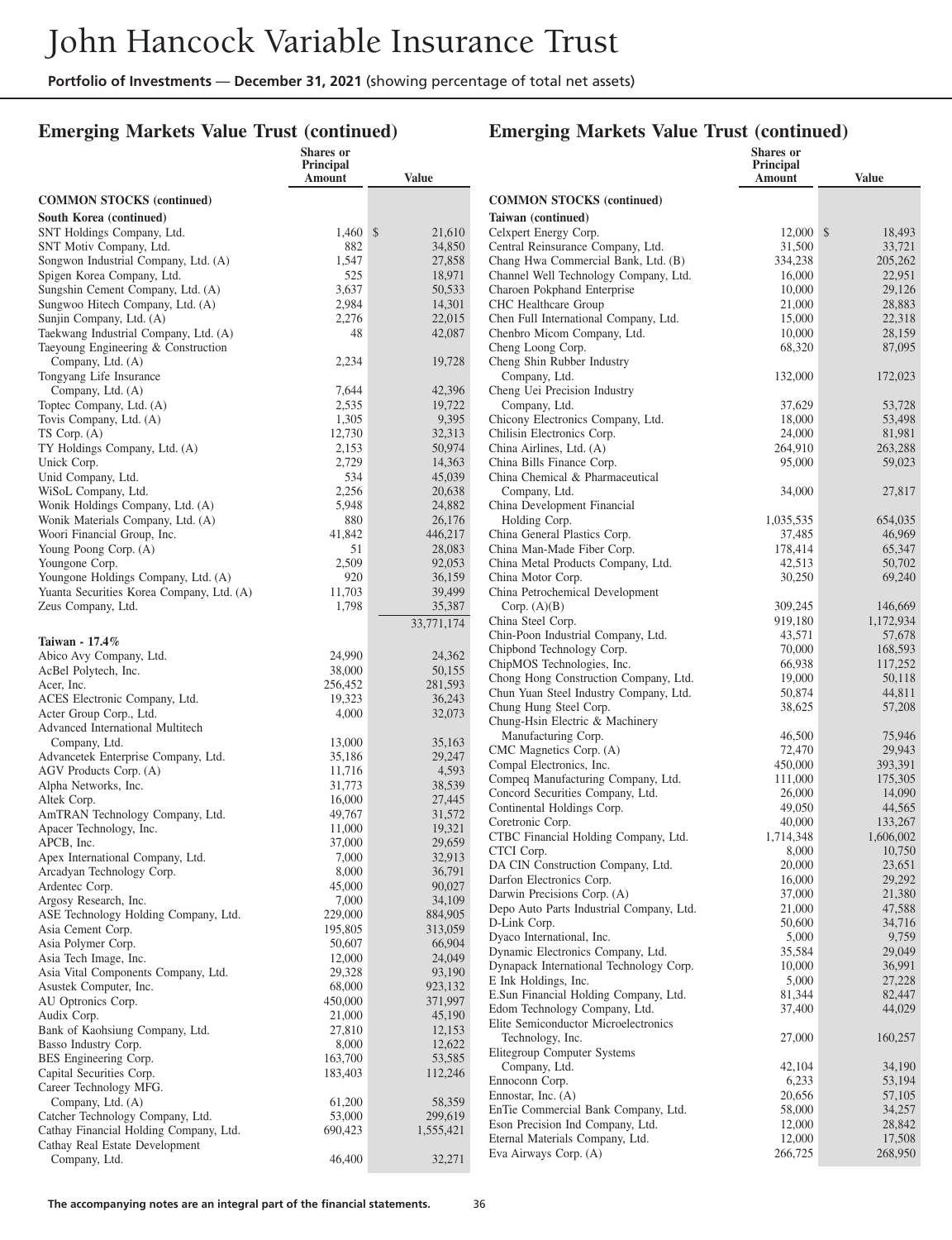#### **Emerging Markets Value Trust (continued)**

#### **Emerging Markets Value Trust (continued)**  $\overline{\mathbf{S}}$

|                                                                            | <b>Shares</b> or<br>Principal<br>Amount | <b>Value</b>      |                                                                             | <b>Shares</b> or<br><b>Principal</b><br>Amount | <b>Value</b>            |
|----------------------------------------------------------------------------|-----------------------------------------|-------------------|-----------------------------------------------------------------------------|------------------------------------------------|-------------------------|
| <b>COMMON STOCKS (continued)</b>                                           |                                         |                   | <b>COMMON STOCKS (continued)</b>                                            |                                                |                         |
| Taiwan (continued)                                                         |                                         |                   | Taiwan (continued)                                                          |                                                |                         |
| Everest Textile Company, Ltd. (A)                                          | 64,835 \$                               | 22,532            | International CSRC Investment                                               |                                                |                         |
| Evergreen International Storage &                                          |                                         |                   | <b>Holdings Company</b>                                                     | 81,383 \$                                      | 82,777                  |
| Transport Corp.                                                            | 67,600                                  | 71,279            | Inventec Corp.                                                              | 240,000                                        | 216,153                 |
| Evergreen Marine Corp. Taiwan, Ltd.                                        | 11,655                                  | 59,708            | Iron Force Industrial Company, Ltd.                                         | 6,000                                          | 15,329                  |
| Everlight Chemical Industrial Corp.<br>Everlight Electronics Company, Ltd. | 49,250<br>46,000                        | 48,378            | Jarllytec Company, Ltd.<br>Jess-Link Products Company, Ltd.                 | 9,000                                          | 20,445                  |
| Excelsior Medical Company, Ltd.                                            | 16,573                                  | 87,382<br>34,489  | Kaimei Electronic Corp.                                                     | 13,000<br>13,300                               | 19,443<br>48,459        |
| Far Eastern Department Stores, Ltd.                                        | 102,720                                 | 79,594            | Kenda Rubber Industrial Company, Ltd.                                       | 39,520                                         | 44,325                  |
| Far Eastern International Bank                                             | 324,637                                 | 126,034           | King Yuan Electronics Company, Ltd.                                         | 122,796                                        | 198,331                 |
| Far Eastern New Century Corp.                                              | 252,249                                 | 266,760           | King's Town Bank Company, Ltd.                                              | 83,000                                         | 121,481                 |
| Farglory Land Development                                                  |                                         |                   | King's Town Construction                                                    |                                                |                         |
| Company, Ltd.                                                              | 28,530                                  | 63,690            | Company, Ltd. (A)                                                           | 7,300                                          | 10,763                  |
| Federal Corp.                                                              | 13,000                                  | 13,536            | Kinko Optical Company, Ltd. (A)                                             | 15,758                                         | 20,795                  |
| First Financial Holding Company, Ltd.                                      | 613,053                                 | 542,275           | Kinpo Electronics, Inc.                                                     | 160,269                                        | 93,298                  |
| First Steamship Company, Ltd. (A)                                          | 84,809                                  | 39,974            | Kinsus Interconnect Technology Corp.                                        | 22,000                                         | 184,420                 |
| FLEXium Interconnect, Inc. (A)<br>Formosa Advanced Technologies            | 10,000                                  | 37,685            | Kuo Toong International Company, Ltd.<br>L&K Engineering Company, Ltd.      | 18,248<br>17,000                               | 14,513<br>19,969        |
| Company, Ltd.                                                              | 25,000                                  | 35,303            | Largan Precision Company, Ltd.                                              | 7,000                                          | 622,760                 |
| Formosa Chemicals & Fibre Corp.                                            | 184,000                                 | 536,654           | Laster Tech Corp., Ltd.                                                     | 11,000                                         | 17,465                  |
| Formosa Laboratories, Inc. (A)                                             | 9,543                                   | 20,858            | Lealea Enterprise Company, Ltd. (A)                                         | 90,124                                         | 36,741                  |
| Formosa Plastics Corp.                                                     | 171,000                                 | 641,810           | Li Peng Enterprise Company, Ltd. (A)                                        | 62,000                                         | 23,061                  |
| Formosa Taffeta Company, Ltd.                                              | 67,000                                  | 70,534            | Lida Holdings, Ltd.                                                         | 4,640                                          | 5,362                   |
| Formosan Rubber Group, Inc.                                                | 33,020                                  | 27,433            | Lien Hwa Industrial Holdings Corp.                                          | 42,900                                         | 95,919                  |
| Formosan Union Chemical                                                    | 48,812                                  | 40,644            | Lingsen Precision Industries, Ltd. (A)                                      | 49,481                                         | 49,275                  |
| Foxconn Technology Company, Ltd.                                           | 64,626                                  | 151,341           | Lite-On Technology Corp.                                                    | 164,000                                        | 377,650                 |
| Fubon Financial Holding Company, Ltd.                                      | 741,053                                 | 2,039,768         | Longchen Paper & Packaging                                                  |                                                |                         |
| Fulgent Sun International Holding<br>Company, Ltd.                         | 11,000                                  | 38,508            | Company, Ltd.<br>Lung Yen Life Service Corp.                                | 64,177<br>9,000                                | 56,504<br>14,395        |
| Fulltech Fiber Glass Corp. (A)                                             | 45,000                                  | 28,160            | Macauto Industrial Company, Ltd.                                            | 8,000                                          | 22,793                  |
| G Shank Enterprise Company, Ltd.                                           | 15,535                                  | 42,853            | Macronix International Company, Ltd.                                        | 129,000                                        | 196,277                 |
| Gemtek Technology Corp.                                                    | 32,000                                  | 37,292            | Mega Financial Holding Company, Ltd.                                        | 547,472                                        | 703,101                 |
| General Interface Solution Holding, Ltd.                                   | 29,000                                  | 106,736           | Mercuries & Associates Holding, Ltd.                                        | 47,815                                         | 39,129                  |
| Giantplus Technology Company, Ltd. (A)                                     | 31,000                                  | 15,608            | Mercuries Life Insurance                                                    |                                                |                         |
| Gigabyte Technology Company, Ltd.                                          | 9,000                                   | 50,500            | Company, Ltd. (A)                                                           | 55,949                                         | 18,658                  |
| Ginko International Company, Ltd.                                          | 4,000                                   | 38,730            | Merry Electronics Company, Ltd.                                             | 11,000                                         | 37,492                  |
| Global Brands Manufacture, Ltd.                                            | 37,541                                  | 52,272<br>18,001  | Mitac Holdings Corp.                                                        | 58,316                                         | 74,079                  |
| Global Lighting Technologies, Inc.<br>Globe Union Industrial Corp.         | 6,000<br>51,750                         | 28,225            | MPI Corp.<br>Namchow Holdings Company, Ltd.                                 | 11,000<br>9,000                                | 46,347<br>16,330        |
| Gloria Material Technology Corp.                                           | 39,684                                  | 31,368            | Nan Ya Plastics Corp.                                                       | 334,000                                        | 1,028,969               |
| Gold Circuit Electronics, Ltd.                                             | 44,000                                  | 120,470           | Nanya Technology Corp.                                                      | 121,000                                        | 340,811                 |
| Goldsun Building Materials Company, Ltd.                                   | 93,540                                  | 98,520            | Nichidenbo Corp.                                                            | 14,000                                         | 27,228                  |
| Grand Ocean Retail Group, Ltd.                                             | 13,000                                  | 8,349             | Nishoku Technology, Inc.                                                    | 7,800                                          | 25,781                  |
| Grand Pacific Petrochemical                                                | 77,000                                  | 79,720            | O-Bank Company, Ltd.                                                        | 52,538                                         | 15,176                  |
| Great China Metal Industry                                                 | 33,000                                  | 31,463            | OptoTech Corp.                                                              | 26,439                                         | 67,783                  |
| Great Wall Enterprise Company, Ltd.                                        | 41,976                                  | 80,981            | Pacific Construction Company                                                | 38,289                                         | 13,472                  |
| Hannstar Board Corp.                                                       | 39,750<br>276,842                       | 65,135            | Paiho Shih Holdings Corp.                                                   | 11,000                                         | 14,012<br>15,639        |
| HannStar Display Corp.<br>HannsTouch Solution, Inc.                        | 64,000                                  | 180,654<br>39,836 | Pan German Universal Motors, Ltd.<br>Pan-International Industrial Corp. (B) | 2,000<br>44,481                                | 63,198                  |
| Hey Song Corp.                                                             | 40,000                                  | 51,653            | Pegatron Corp.                                                              | 204,660                                        | 510,647                 |
| Highwealth Construction Corp.                                              | 45,000                                  | 75,172            | PharmaEngine, Inc.                                                          | 9,000                                          | 23,583                  |
| Ho Tung Chemical Corp.                                                     | 88,399                                  | 35,568            | Phison Electronics Corp.                                                    | 5,000                                          | 92,304                  |
| Hon Hai Precision Industry Company, Ltd.                                   | 732,448                                 | 2,746,784         | Pou Chen Corp.                                                              | 163,348                                        | 195,418                 |
| Hong Pu Real Estate Development                                            |                                         |                   | Powertech Technology, Inc.                                                  | 39,000                                         | 137,437                 |
| Company, Ltd.                                                              | 27,000                                  | 22,577            | President Securities Corp.                                                  | 99,549                                         | 84,997                  |
| Hsing TA Cement Company, Ltd.                                              | 38,000                                  | 28,569            | Primax Electronics, Ltd.                                                    | 26,000                                         | 53,159                  |
| Hua Nan Financial Holdings                                                 |                                         |                   | Prince Housing & Development Corp.                                          | 142,555                                        | 68,941                  |
| Company, Ltd.<br>Hung Sheng Construction, Ltd.                             | 499,126<br>42,240                       | 382,047<br>36,615 | Prodisc Technology, Inc. (A)(D)                                             | 762,000<br>162,280                             | $\mathbf{0}$<br>178,350 |
| IBF Financial Holdings Company, Ltd.                                       | 237,780                                 | 137,802           | Qisda Corp.<br>Quanta Computer, Inc.                                        | 201,000                                        | 686,461                 |
| Ichia Technologies, Inc.                                                   | 25,000                                  | 15,431            | Quanta Storage, Inc.                                                        | 23,000                                         | 40,349                  |
| IEI Integration Corp.                                                      | 12,000                                  | 20,279            | Radiant Opto-Electronics Corp.                                              | 26,000                                         | 94,786                  |
| Innolux Corp.                                                              | 657,561                                 | 464,666           | Radium Life Tech Company, Ltd.                                              | 102,621                                        | 40,192                  |
| Inpaq Technology Company, Ltd. (A)                                         | 12,000                                  | 31,502            | Rechi Precision Company, Ltd.                                               | 20,000                                         | 13,802                  |
| Integrated Service Technology, Inc.                                        | 9,000                                   | 17,263            | Ritek Corp. (A)                                                             | 57,799                                         | 24,524                  |
|                                                                            |                                         |                   | Roo Hsing Company, Ltd. (A)                                                 | 67,000                                         | 17,431                  |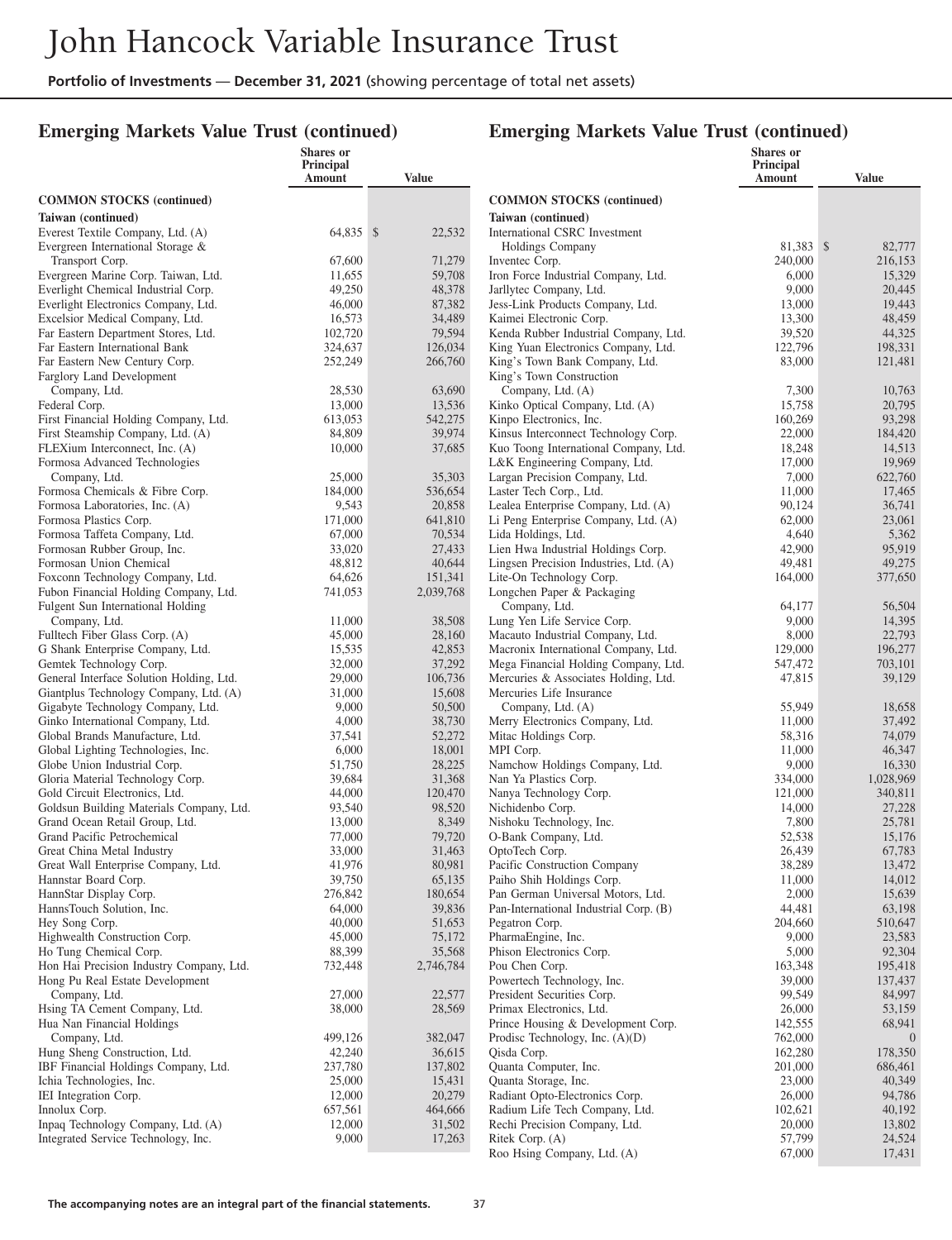#### **Emerging Markets Value Trust (continued)**

#### **Emerging Markets Value Trust (continued)**

|                                                                     | <b>Shares</b> or<br>Principal |                          |                                                     | <b>Shares</b> or           |                    |
|---------------------------------------------------------------------|-------------------------------|--------------------------|-----------------------------------------------------|----------------------------|--------------------|
|                                                                     | Amount                        | Value                    |                                                     | <b>Principal</b><br>Amount | <b>Value</b>       |
| <b>COMMON STOCKS (continued)</b>                                    |                               |                          | <b>COMMON STOCKS</b> (continued)                    |                            |                    |
| Taiwan (continued)                                                  |                               |                          | Taiwan (continued)                                  |                            |                    |
| Ruentex Development Company, Ltd.                                   | 85,880 \$                     | 197,599                  | Taiwan Surface Mounting                             |                            |                    |
| Ruentex Industries, Ltd.                                            | 33,800                        | 118,817                  | Technology Corp.                                    | 26,225 \$                  | 116,791            |
| Sampo Corp.                                                         | 43,470                        | 46,936                   | Taiwan Union Technology Corp.                       | 4,000                      | 14.720             |
| San Far Property, Ltd.                                              | 28,964                        | 15,791                   | Taiyen Biotech Company, Ltd.                        | 26,137                     | 31,369             |
| Sanyang Motor Company, Ltd.                                         | 48,000                        | 46,906                   | Tatung Company, Ltd. (A)                            | 116,000                    | 136,475            |
| Savior Lifetec Corp. (A)                                            | 18,957                        | 13,085                   | TBI Motion Technology Company, Ltd.                 | 12,000                     | 21,624             |
| SCI Pharmtech, Inc.                                                 | 7,200                         | 21,859                   | Teco Electric & Machinery Company, Ltd.             | 132,000                    | 150,773            |
| Sercomm Corp.                                                       | 22,000                        | 60,128                   | Test Research, Inc.                                 | 13,000                     | 27,476             |
| Sesoda Corp.                                                        | 26,064                        | 31,988                   | The Ambassador Hotel (A)                            | 29,000                     | 32,576             |
| Shan-Loong Transportation Company, Ltd.                             | 23,000                        | 30,330                   | The Shanghai Commercial & Savings                   |                            |                    |
| Sheng Yu Steel Company, Ltd.<br>ShenMao Technology, Inc.            | 22,000<br>8,000               | 26,231<br>23,374         | Bank, Ltd.<br>Thye Ming Industrial Company, Ltd.    | 134,000<br>24,800          | 228,579<br>34,180  |
| Shihlin Electric & Engineering Corp.                                | 21,000                        | 40,866                   | Ton Yi Industrial Corp.                             | 97,000                     | 50,967             |
| Shin Kong Financial Holding                                         |                               |                          | Tong Yang Industry Company, Ltd.                    | 40,627                     | 48,585             |
| Company, Ltd.                                                       | 870,344                       | 346,843                  | Tong-Tai Machine & Tool                             |                            |                    |
| Shin Zu Shing Company, Ltd.                                         | 8,000                         | 27,887                   | Company, Ltd. (A)                                   | 26,588                     | 16,658             |
| Shining Building Business                                           |                               |                          | TOPBI International Holdings, Ltd. (A)              | 8,077                      | 3,488              |
| Company, Ltd. (A)                                                   | 55,118                        | 21,896                   | Topkey Corp.                                        | 6,000                      | 32,438             |
| Shinkong Insurance Company, Ltd.                                    | 27,000                        | 46,318                   | Topoint Technology Company, Ltd.                    | 29,190                     | 44,457             |
| Shinkong Synthetic Fibers Corp.                                     | 132,239                       | 96,428                   | TPK Holding Company, Ltd.                           | 41,000                     | 64,331             |
| Sigurd Microelectronics Corp.                                       | 47,773                        | 101,263                  | Tripod Technology Corp.                             | 14,000                     | 62,893             |
| Simplo Technology Company, Ltd.                                     | 8,000                         | 94,887                   | Tsann Kuen Enterprise Company, Ltd.                 | 7,000                      | 9,723              |
| Sincere Navigation Corp.                                            | 24,000                        | 25,236                   | TSRC Corp.                                          | 28,000                     | 40,839             |
| Sinher Technology, Inc.<br>Sinon Corp.                              | 8,000<br>45,650               | 11,889<br>46,557         | Tung Ho Steel Enterprise Corp.                      | 61,640<br>27,000           | 149,482<br>102,690 |
| SinoPac Financial Holdings Company, Ltd.                            | 706,931                       | 412,276                  | TXC Corp.<br>TYC Brother Industrial Company, Ltd.   | 15,511                     | 10,855             |
| Sirtec International Company, Ltd.                                  | 23,800                        | 24,508                   | Tyntek Corp.                                        | 36,000                     | 36,749             |
| Siward Crystal Technology Company, Ltd.                             | 20,000                        | 28,181                   | U-Ming Marine Transport Corp.                       | 38,000                     | 82,595             |
| Soft-World International Corp.                                      | 4,000                         | 14,238                   | Unimicron Technology Corp.                          | 7,000                      | 58,254             |
| Sunonwealth Electric Machine Industry                               |                               |                          | Union Bank of Taiwan (A)                            | 261,544                    | 128,382            |
| Company, Ltd.                                                       | 18,000                        | 28,862                   | Unitech Printed Circuit Board Corp. (A)             | 74,194                     | 53,832             |
| Sunrex Technology Corp.                                             | 11,678                        | 20,116                   | United Microelectronics Corp.                       | 699,794                    | 1,639,457          |
| Supreme Electronics Company, Ltd.                                   | 13,268                        | 24,194                   | Universal Cement Corp.                              | 27,483                     | 21,448             |
| Syncmold Enterprise Corp.                                           | 6,000                         | 15,226                   | Unizyx Holding Corp. (A)                            | 34,000                     | 42,950             |
| SYNergy ScienTech Corp.                                             | 10,000                        | 11,911                   | UPC Technology Corp.                                | 89,751                     | 69,881             |
| Synmosa Biopharma Corp.                                             | 20,176                        | 17,201                   | USI Corp.                                           | 80,996                     | 92,242             |
| Synnex Technology International Corp.<br>TA Chen Stainless Pipe (A) | 120,000<br>99,489             | 286,716<br>165,923       | Wah Lee Industrial Corp.<br>Walsin Lihwa Corp.      | 26,520<br>180,000          | 102,428<br>171,941 |
| Ta Ya Electric Wire & Cable                                         | 58,889                        | 53,011                   | Walsin Technology Corp. (A)                         | 25,000                     | 150,508            |
| TA-I Technology Company, Ltd.                                       | 8,000                         | 18,861                   | Walton Advanced Engineering, Inc. (A)               | 39,584                     | 26,924             |
| Taichung Commercial Bank Company, Ltd.                              | 452,227                       | 198,444                  | Wei Chuan Foods Corp.                               | 33,000                     | 26,526             |
| TaiDoc Technology Corp.                                             | 4,000                         | 26,225                   | Weikeng Industrial Company, Ltd.                    | 25,000                     | 28,835             |
| Taiflex Scientific Company, Ltd.                                    | 24,100                        | 41,331                   | Well Shin Technology Company, Ltd.                  | 15,000                     | 26,103             |
| Tainan Spinning Company, Ltd.                                       | 135,638                       | 124,936                  | Winbond Electronics Corp.                           | 316,793                    | 387,901            |
| Taishin Financial Holding Company, Ltd.                             | 890,946                       | 609,515                  | Wintek Corp. $(A)(D)$                               | 543,000                    | $\bigcirc$         |
| Taita Chemical Company, Ltd. (B)                                    | 26,494                        | 33,042                   | Wisdom Marine Lines Company, Ltd.                   | 26,343                     | 77,327             |
| Taiwan Business Bank<br>Taiwan Cement Corp.                         | 509,790<br>388,318            | 182,270<br>673,011       | Wistron Corp.<br>Wistron NeWeb Corp.                | 297,291<br>19,000          | 312,865<br>53,526  |
| Taiwan Chinsan Electronic Industrial                                |                               |                          | WPG Holdings, Ltd.                                  | 165,400                    | 314,249            |
| Company, Ltd.                                                       | 14,852                        | 25,472                   | WT Microelectronics Company, Ltd.                   | 45,174                     | 119,931            |
| Taiwan Cooperative Financial Holding                                |                               |                          | Xxentria Technology Materials Corp.                 | 8,000                      | 19,662             |
| Company, Ltd.                                                       | 607,939                       | 558,594                  | Yang Ming Marine Transport Corp. (A)                | 22,000                     | 95,690             |
| Taiwan Fertilizer Company, Ltd.                                     | 52,000                        | 131,322                  | YC INOX Company, Ltd.                               | 40,104                     | 46,659             |
| Taiwan Fire & Marine Insurance                                      |                               |                          | Yea Shin International Development                  |                            |                    |
| Company, Ltd.                                                       | 41,000                        | 30,209                   | Company, Ltd.                                       | 20,906                     | 17,344             |
| Taiwan FU Hsing Industrial Company, Ltd.                            | 21,000                        | 31,487                   | Yem Chio Company, Ltd.                              | 42,717                     | 23,835             |
| Taiwan Glass Industry Corp.                                         | 112,319                       | 108,378                  | Yeong Guan Energy Technology Group                  |                            |                    |
| Taiwan Hon Chuan Enterprise                                         | 34,000                        |                          | Company, Ltd.                                       | 13,553                     | 30,827             |
| Company, Ltd.<br>Taiwan Kolin Company, Ltd. (A)(D)                  | 327,000                       | 87,944<br>$\overline{0}$ | YFY, Inc.<br>Yieh Phui Enterprise Company, Ltd. (A) | 132,202<br>68,899          | 169,842<br>62,848  |
| Taiwan PCB Techvest Company, Ltd.                                   | 36,000                        | 63,143                   | Youngtek Electronics Corp.                          | 17,000                     | 51,476             |
| Taiwan Semiconductor Company, Ltd.                                  | 14,000                        | 39,705                   | Yuanta Financial Holding Company, Ltd.              | 848,371                    | 774,931            |
| Taiwan Shin Kong Security Company, Ltd.                             | 8,000                         | 11,377                   | Yulon Motor Company, Ltd.                           | 64,470                     | 97,451             |
| Taiwan Styrene Monomer                                              | 38,000                        | 23,862                   | YungShin Global Holding Corp.                       | 8,000                      | 12,415             |
|                                                                     |                               |                          | Zeng Hsing Industrial Company, Ltd.                 | 4,000                      | 21,102             |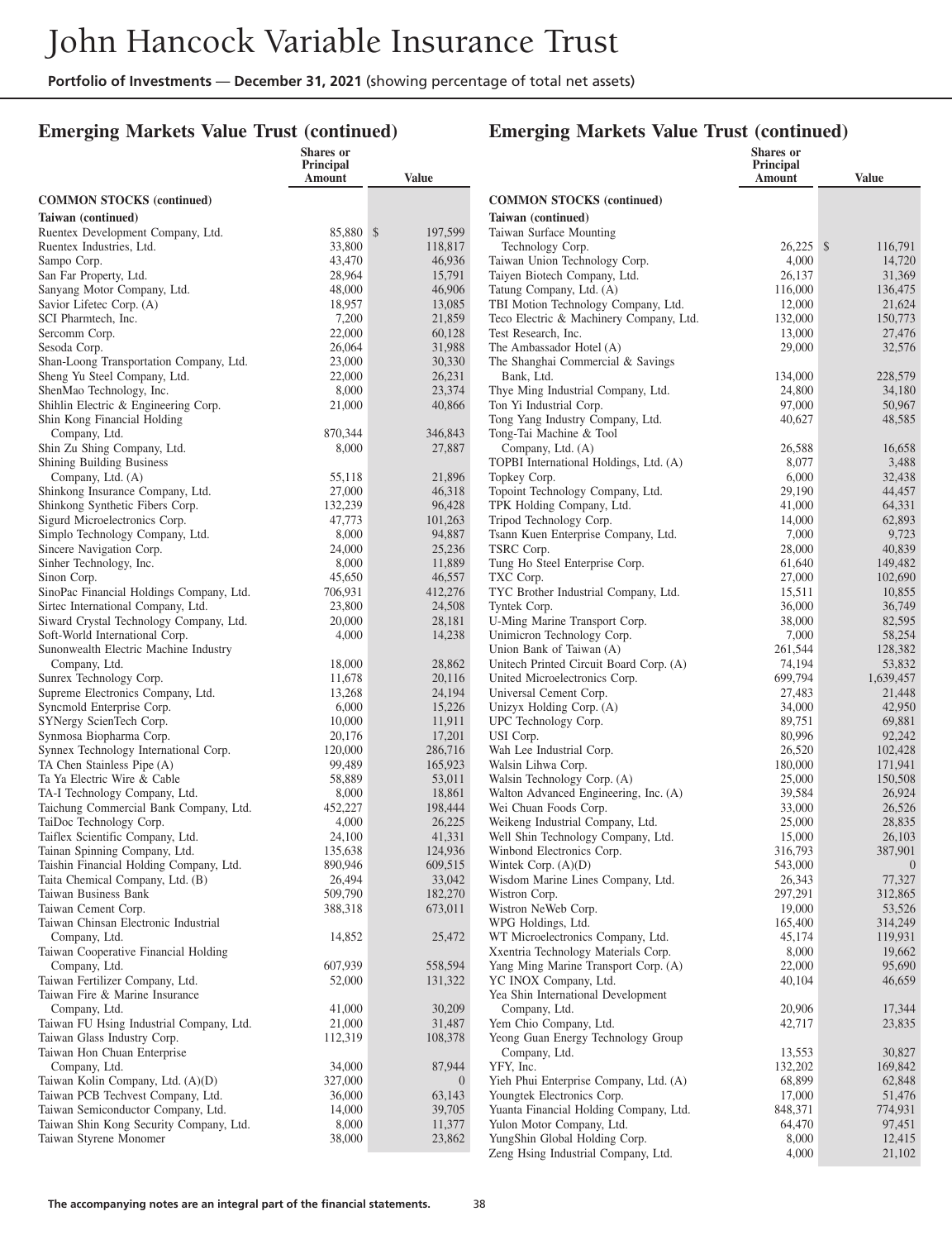#### **Emerging Markets Value Trust (continued)**

#### **Emerging Markets Value Trust (continued)**

|                                                            | <b>Shares</b> or<br><b>Principal</b><br>Amount | Value               |
|------------------------------------------------------------|------------------------------------------------|---------------------|
| <b>COMMON STOCKS</b> (continued)                           |                                                |                     |
| Taiwan (continued)                                         |                                                |                     |
| Zenitron Corp.                                             | 45,000                                         | \$<br>56,572        |
| Zhen Ding Technology Holding, Ltd.                         | 44,000                                         | 159,409             |
| Zig Sheng Industrial Company, Ltd.                         | 38,908                                         | 23,046              |
|                                                            |                                                | 43,594,917          |
| Thailand - 1.9%<br>AAPICO Hitech PCL                       | 35,352                                         | 28,498              |
| AP Thailand PCL                                            | 223,670                                        | 63,932              |
| Bangchak Corp. PCL                                         | 91,600                                         | 69,168              |
| Bangkok Airways PCL (A)                                    | 85,500                                         | 24,909              |
| Bangkok Bank PCL                                           | 12,800                                         | 46,393              |
| Bangkok Bank PCL, NVDR<br>Bangkok Insurance PCL            | 14,500<br>4,550                                | 52,554<br>36,498    |
| Bangkok Land PCL                                           | 1,059,200                                      | 33,858              |
| Bangkok Life Assurance PCL, NVDR                           | 29,900                                         | 33,144              |
| Bangkok Ranch PCL (A)                                      | 92,300                                         | 8,292               |
| Banpu PCL                                                  | 535,067                                        | 170,126             |
| Berli Jucker PCL<br>Cal-Comp Electronics Thailand PCL      | 86,900<br>123,800                              | 80,578<br>11,995    |
| Charoen Pokphand Foods PCL                                 | 377,100                                        | 288,130             |
| <b>GFPT PCL</b>                                            | 43,900                                         | 16,793              |
| Indorama Ventures PCL                                      | 82,600                                         | 106,792             |
| <b>IRPC PCL</b>                                            | 943,100                                        | 108,228             |
| Italian-Thai Development PCL (A)<br>Kasikornbank PCL, NVDR | 477,400<br>101,600                             | 32,512<br>430,167   |
| Khon Kaen Sugar Industry PCL (A)                           | 192,600                                        | 20,860              |
| Kiatnakin Phatra Bank PCL                                  | 19,400                                         | 34,626              |
| Krung Thai Bank PCL                                        | 265,400                                        | 104,624             |
| LH Financial Group PCL                                     | 709,300                                        | 28,640              |
| LPN Development PCL<br>MBK PCL (A)                         | 52,900<br>48,672                               | 7,764<br>19,528     |
| Millcon Steel PCL                                          | 152,625                                        | 5,506               |
| Polyplex Thailand PCL                                      | 14,000                                         | 9,977               |
| Pruksa Holding PCL                                         | 78,800                                         | 30,699              |
| PTT Exploration & Production PCL                           | 119,900                                        | 422,699             |
| PTT Global Chemical PCL<br>PTT PCL                         | 133,900                                        | 235,345             |
| <b>Quality Houses PCL</b>                                  | 938,700<br>377,100                             | 1,065,268<br>25,501 |
| Rojana Industrial Park PCL                                 | 113,100                                        | 22,521              |
| Saha-Union PCL                                             | 16,100                                         | 15,642              |
| Sansiri PCL                                                | 1,026,866                                      | 37,755              |
| SC Asset Corp. PCL<br>Somboon Advance Technology PCL       | 238,196<br>51,300                              | 23,928<br>33,412    |
| SPCG PCL                                                   | 58,900                                         | 32,444              |
| Sri Trang Agro-Industry PCL                                | 49,100                                         | 45,612              |
| Srithai Superware PCL (A)                                  | 283,000                                        | 11,606              |
| STP $&$ I PCL $(A)$                                        | 21,600                                         | 4,128               |
| Supalai PCL<br>Super Energy Corp. PCL                      | 151,900                                        | 103,107<br>21,150   |
| <b>Syntec Construction PCL</b>                             | 743,000<br>156,500                             | 9,130               |
| Thai Oil PCL                                               | 85,600                                         | 126,671             |
| Thai Stanley Electric PCL                                  | 700                                            | 3,669               |
| Thai Union Group PCL                                       | 35,600                                         | 20,790              |
| Thaicom PCL<br>Thanachart Capital PCL                      | 79,400<br>37,300                               | 26,848<br>42,106    |
| The Siam Cement PCL                                        | 9,500                                          | 109,830             |
| The Siam Commercial Bank PCL                               | 42,400                                         | 160,940             |
| Thitikorn PCL                                              | 100                                            | 27                  |
| <b>TMBThanachart Bank PCL</b>                              | 1,334,352                                      | 58,613              |
| TPI Polene PCL<br>TPI Polene Power PCL                     | 559,900<br>283,200                             | 28,824<br>35,256    |
| True Corp. PCL                                             | 927,400                                        | 132,617             |
| Univentures PCL                                            | 51,700                                         | 5,824               |
| Vinythai PCL                                               | 9,700                                          | 11,171              |
|                                                            |                                                | 4,777,225           |

|                                                                              | <b>Shares</b> or<br><b>Principal</b><br>Amount | Value               |
|------------------------------------------------------------------------------|------------------------------------------------|---------------------|
| <b>COMMON STOCKS</b> (continued)                                             |                                                |                     |
| Turkey - 0.5%                                                                |                                                |                     |
| Akbank TAS                                                                   | 217,215                                        | \$<br>117,307       |
| Anadolu Efes Biracilik Ve Malt Sanayii AS<br>Arcelik AS                      | 14,921                                         | 33,420              |
| Dogan Sirketler Grubu Holding AS                                             | 7,251<br>52,374                                | 26,569<br>10,876    |
| EIS Eczacibasi Ilac ve Sinai ve Finansal                                     |                                                |                     |
| Yatirimlar Sanayi ve Ticaret AS                                              | 30,810                                         | 17,410              |
| Enka Insaat ve Sanayi AS                                                     | 70,950                                         | 81,080              |
| Eregli Demir ve Celik Fabrikalari TAS<br>Goldas Kuyumculuk Sanayi Ithalat Ve | 66,873                                         | 142,268             |
| Bagli Ortakliklari (A)(D)                                                    | 54,846                                         | 392                 |
| Gozde Girisim Sermayesi Yatirim Ortakligi                                    |                                                |                     |
| AS(A)                                                                        | 28,775                                         | 19,773              |
| GSD Holding AS (A)                                                           | 78,125                                         | 17,629              |
| KOC Holding AS<br>Koza Anadolu Metal Madencilik                              | 34,979                                         | 74,929              |
| Isletmeleri AS (A)                                                           | 15,600                                         | 21,256              |
| NET Holding AS (A)                                                           | 40,130                                         | 20,163              |
| Sekerbank Turk AS (A)                                                        | 178,589                                        | 13,680              |
| Tekfen Holding AS<br>Turk Hava Yollari AO (A)                                | 11,038                                         | 16,894              |
| Turkiye Garanti Bankasi AS                                                   | 64,941<br>204,338                              | 98,533<br>173,902   |
| Turkiye Halk Bankasi AS (A)                                                  | 56,201                                         | 19,164              |
| Turkiye Sinai Kalkinma Bankasi AS                                            | 141,027                                        | 15,380              |
| Turkiye Sise ve Cam Fabrikalari AS                                           | 110,611                                        | 112,148             |
| Turkiye Vakiflar Bankasi TAO,<br>Class $D(A)$                                | 91,535                                         | 25,373              |
| Uzel Makina Sanayii AS (A)(D)                                                | 22,930                                         | $\theta$            |
| Vestel Elektronik Sanayi ve Ticaret AS                                       | 6,172                                          | 11,718              |
| Yapi ve Kredi Bankasi AS                                                     | 254,969                                        | 65,298              |
|                                                                              |                                                | 1,135,162           |
| Ukraine - $0.1\%$                                                            |                                                |                     |
| Kernel Holding SA                                                            | 7,742                                          | 112,489             |
| United Arab Emirates - 0.7%<br>Abu Dhabi Commercial Bank PJSC                | 222,448                                        |                     |
| Agthia Group PJSC                                                            | 5,450                                          | 516,099<br>7,632    |
| Air Arabia PJSC (A)                                                          | 3,024                                          | 1,191               |
| Ajman Bank PJSC (A)                                                          | 110,663                                        | 24,819              |
| Aldar Properties PJSC                                                        | 344,351                                        | 373,926             |
| Amanat Holdings PJSC (A)<br>Dana Gas PJSC                                    | 77,820<br>87,037                               | 24,347<br>25,027    |
| Deyaar Development PJSC (A)                                                  | 246,958                                        | 32,527              |
| Dubai Investments PJSC                                                       | 195,034                                        | 102,318             |
| Emaar Development PJSC (A)                                                   | 74,937                                         | 88,902              |
| Emaar Properties PJSC<br>Emirates NBD Bank PJSC                              | 266,138<br>32,397                              | 353,665             |
| Eshraq Investments PJSC (A)                                                  | 223,571                                        | 119,418<br>21,613   |
| National Central Cooling Company PJSC                                        | 14,445                                         | 9,947               |
| RAK Properties PJSC (A)                                                      | 77,735                                         | 16,250              |
| Ras Al Khaimah Ceramics                                                      | 24,868                                         | 19,269              |
| SHUAA Capital PSC                                                            | 76,875                                         | 14,290<br>1,751,240 |
| United States - 0.1%                                                         |                                                |                     |
| Bizlink Holding, Inc.                                                        | 4,000                                          | 37,645              |
| Nexteer Automotive Group, Ltd.                                               | 95,000                                         | 117,938             |
|                                                                              |                                                | 155,583             |
| TOTAL COMMON STOCKS (Cost \$232,391,166)                                     |                                                | \$<br>243,531,779   |
| <b>PREFERRED SECURITIES - 1.5%</b>                                           |                                                |                     |
| Brazil - 1.5%                                                                |                                                |                     |
| Banco ABC Brasil SA                                                          | 9,841                                          | 27,950              |
| Banco Bradesco SA<br>Banco do Estado do Rio Grande do Sul                    | 213,071                                        | 738,677             |
| SA, B Shares                                                                 | 22,600                                         | 39,095              |
| Cia Ferro Ligas da Bahia                                                     | 5,956                                          | 52,209              |
|                                                                              |                                                |                     |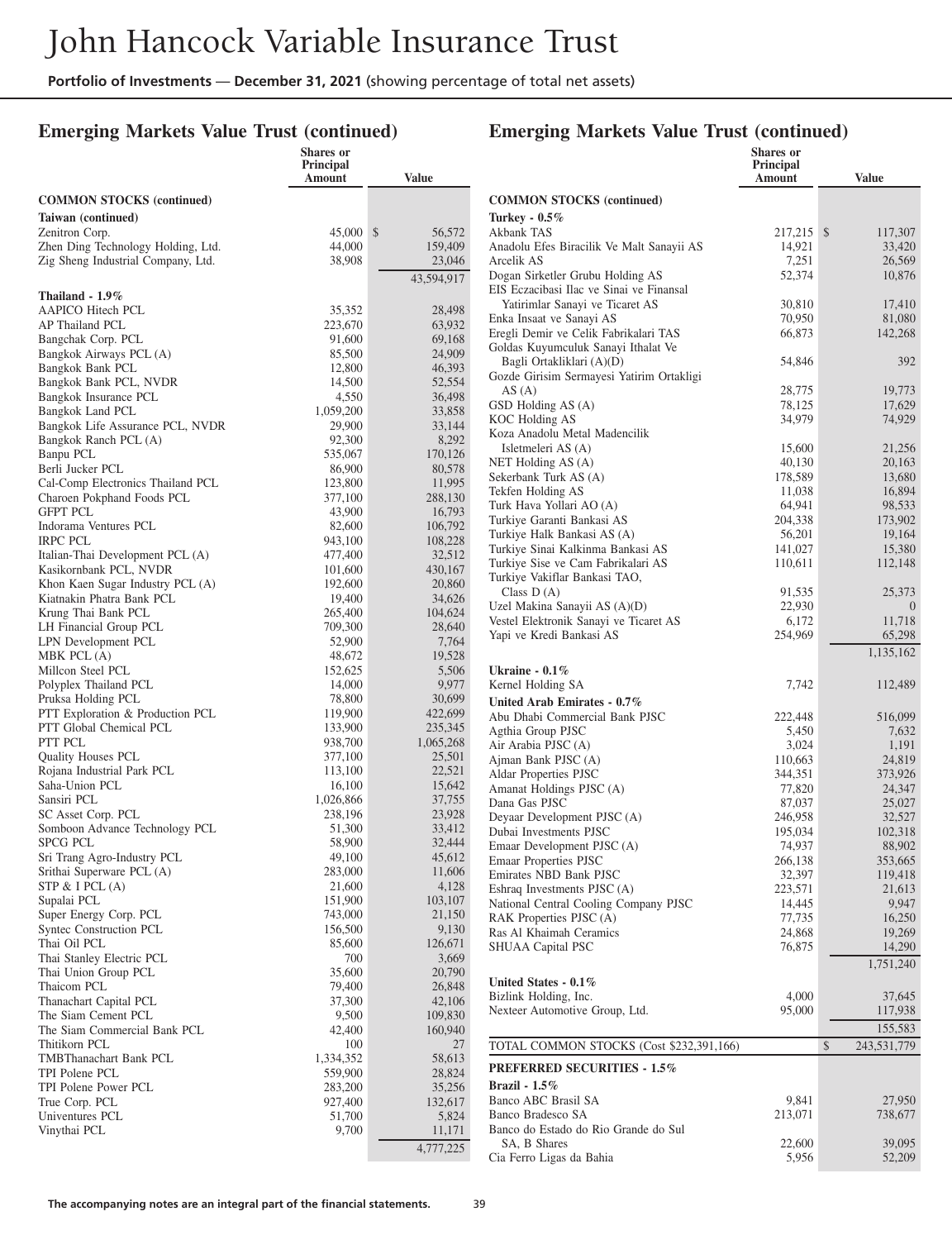**Shares or**

# **Emerging Markets Value Trust (continued)**

|                                               | Principal<br>Amount | <b>Value</b>              |  |
|-----------------------------------------------|---------------------|---------------------------|--|
| <b>PREFERRED SECURITIES (continued)</b>       |                     |                           |  |
| <b>Brazil</b> (continued)                     |                     |                           |  |
| Eucatex SA Industria e Comercio               | 4,200               | $\mathcal{S}$<br>6,627    |  |
| Gerdau SA                                     | 91,576              | 450,170                   |  |
| Marcopolo SA                                  | 55,200              | 30,115                    |  |
| Petroleo Brasileiro SA                        | 445,844             | 2,264,953                 |  |
| Randon SA Implementos e Participacoes         | 11,172              | 21,704                    |  |
| Usinas Siderurgicas de Minas Gerais SA,       |                     |                           |  |
| A Shares                                      | 40,910              | 110,989                   |  |
|                                               |                     | 3,742,489                 |  |
| Colombia - $0.0\%$                            |                     |                           |  |
| Grupo Argos SA                                | 23,975              | 54,796                    |  |
| Grupo de Inversiones Suramericana SA          | 11,343              | 62,025                    |  |
|                                               |                     | 116,821                   |  |
| Philippines - 0.0%                            |                     |                           |  |
| Cebu Air, Inc., 6.000%                        | 15,189              | 13,343                    |  |
| South Korea - 0.0%                            |                     |                           |  |
| Hyundai Engineering & Construction            |                     |                           |  |
| Company, Ltd.                                 | 101                 | 6,250                     |  |
| Taiwan - 0.0%                                 |                     |                           |  |
| China Development Financial Holding           |                     |                           |  |
| Corp. (A)                                     | 42,273              | 14,653                    |  |
| TOTAL PREFERRED SECURITIES (Cost \$4,440,027) |                     | $\mathbb{S}$<br>3,893,556 |  |
|                                               |                     |                           |  |
| <b>RIGHTS - 0.0%</b>                          |                     |                           |  |
| Marisa Lojas SA (Expiration                   |                     |                           |  |
| Date: 1-12-22; Strike Price: BRL              |                     |                           |  |
| $3.08$ $(A)$                                  | 4,580               | 921                       |  |
| Waskita Karya Persero Tbk PT (Expiration      |                     |                           |  |
| Date: 1-13-22; Strike Price: IDR              |                     |                           |  |
| $620.00)$ (A)                                 | 758,656             | 692                       |  |
| <b>TOTAL RIGHTS (Cost \$0)</b>                |                     | 1,613<br>$\mathcal{S}$    |  |
| <b>WARRANTS - 0.0%</b>                        |                     |                           |  |
| MBK PCL (Expiration Date: 12-31-24;           |                     |                           |  |
| Strike Price: THB 3.00) (A)                   | 1,947               | 611                       |  |
| <b>TOTAL WARRANTS (Cost \$0)</b>              |                     | $\mathbb{S}$<br>611       |  |

# **Emerging Markets Value Trust (continued)**

|                   |                                                                                 | <b>Shares</b> or<br>Principal<br>Amount | <b>Value</b>      |
|-------------------|---------------------------------------------------------------------------------|-----------------------------------------|-------------------|
|                   | <b>SHORT-TERM INVESTMENTS - 0.8%</b>                                            |                                         |                   |
|                   | Short-term funds - $0.8\%$                                                      |                                         |                   |
|                   | John Hancock Collateral Trust.                                                  |                                         |                   |
| $0.1697\%$ (F)(G) |                                                                                 | 194,200                                 | \$<br>1,942,586   |
|                   | TOTAL SHORT-TERM INVESTMENTS (Cost \$1,942,889)                                 |                                         | \$<br>1,942,586   |
|                   | <b>Total Investments (Emerging Markets Value Trust)</b>                         |                                         |                   |
|                   | $(Cost $238,774,082) - 99.6\%$                                                  |                                         | \$<br>249,370,145 |
|                   | Other assets and liabilities, net - 0.4%                                        |                                         | 943,604           |
|                   | <b>TOTAL NET ASSETS - 100.0%</b>                                                |                                         | 250,313,749       |
|                   | <b>Currency Abbreviations</b>                                                   |                                         |                   |
| BRL               | Brazilian Real                                                                  |                                         |                   |
| IDR               | Indonesian Rupiah                                                               |                                         |                   |
| <b>THB</b>        | Thai Bhat                                                                       |                                         |                   |
|                   | Security Abbreviations and Legend                                               |                                         |                   |
| ADR               | American Depositary Receipt                                                     |                                         |                   |
| <b>GDR</b>        | Global Depositary Receipt                                                       |                                         |                   |
| <b>NVDR</b>       | Non-Voting Depositary Receipt                                                   |                                         |                   |
| (A)               | Non-income producing security.                                                  |                                         |                   |
| (B)               | All or a portion of this security is on loan as of 12-31-21.                    |                                         |                   |
| (C)               | These securities are exempt from registration under Rule 144A of                |                                         |                   |
|                   | the Securities Act of 1933. Such securities may be resold, normally             |                                         |                   |
|                   | to qualified institutional buyers, in transactions exempt from<br>registration. |                                         |                   |
| (D)               | Security is valued using significant unobservable inputs and is                 |                                         |                   |
|                   | classified as Level 3 in the fair value hierarchy. Refer to Note 2 to           |                                         |                   |
|                   | the financial statements.                                                       |                                         |                   |
| (E)               | Restricted security as to resale, excluding 144A securities. For more           |                                         |                   |
|                   | information on this security refer to the Notes to financial                    |                                         |                   |
|                   | statements.                                                                     |                                         |                   |
| (F)               | The rate shown is the annualized seven-day yield as of 12-31-21.                |                                         |                   |
| (G)               | Investment is an affiliate of the fund, the advisor and/or subadvisor.          |                                         |                   |
|                   | This security represents the investment of cash collateral received for         |                                         |                   |
|                   | securities lending.                                                             |                                         |                   |
|                   |                                                                                 |                                         |                   |

#### **DERIVATIVES**

#### **FUTURES**

|                                          |           |                 |                   |                    |                    | <b>Unrealized</b> |
|------------------------------------------|-----------|-----------------|-------------------|--------------------|--------------------|-------------------|
|                                          | Number of |                 | <b>Expiration</b> | <b>Notional</b>    | <b>Notional</b>    | appreciation      |
| Open contracts                           | contracts | <b>Position</b> | date              | hasis <sup>^</sup> | value <sup>^</sup> | (depreciation)    |
| Mini MSCI Emerging Markets Index Futures | 26        | Long            | Mar 2022          | \$1,612,864        | \$1,594,060        | \$(18.804)        |
|                                          |           |                 |                   |                    |                    | \$(18, 804)       |

^ Notional basis refers to the contractual amount agreed upon at inception of open contracts; notional value represents the current value of the open contract.

See Notes to financial statements regarding investment transactions and other derivatives information.

#### **Equity Income Trust**

|                                                                      | <b>Shares</b> or<br>Principal<br>Amount | Value     |
|----------------------------------------------------------------------|-----------------------------------------|-----------|
| <b>COMMON STOCKS - 97.2%</b><br><b>Communication services – 4.6%</b> |                                         |           |
| Diversified telecommunication services $-0.4\%$<br>$AT&T.$ Inc.      | 207,642 \$                              | 5,107,993 |

# **Equity Income Trust (continued)**

|                                                    | Shares or<br><b>Principal</b><br><b>Amount</b> |               | Value      |
|----------------------------------------------------|------------------------------------------------|---------------|------------|
| <b>COMMON STOCKS</b> (continued)                   |                                                |               |            |
| Diversified telecommunication services (continued) |                                                |               |            |
| Verizon Communications, Inc.                       | 38.633                                         | <sup>\$</sup> | 2,007,371  |
|                                                    |                                                |               | 7.115.364  |
| Entertainment – $1.1\%$                            |                                                |               |            |
| The Walt Disney Company (A)                        | 114.596                                        |               | 17.749.774 |
| Media – $3.1\%$                                    |                                                |               |            |
| Comcast Corp., Class A                             | 497.731                                        |               | 25,050,801 |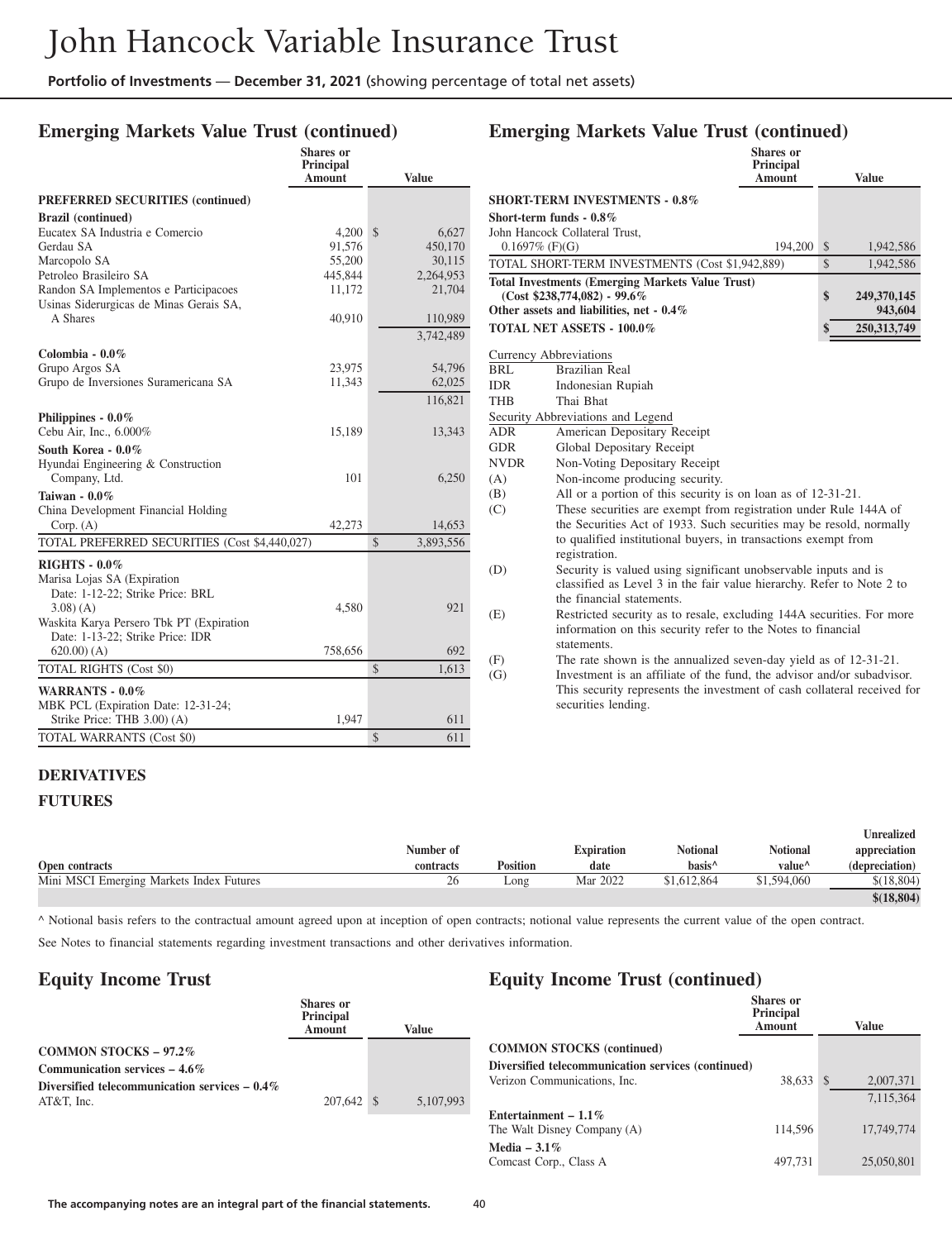#### **Equity Income Trust (continued)**

## **Equity Income Trust (continued)**

**Shares or**

|                                                                      | <b>Shares</b> or<br>Principal<br>Amount | <b>Value</b>             |
|----------------------------------------------------------------------|-----------------------------------------|--------------------------|
| <b>COMMON STOCKS (continued)</b>                                     |                                         |                          |
| Media (continued)                                                    |                                         |                          |
| Fox Corp., Class B                                                   | 268,859                                 | \$<br>9,213,798          |
| News Corp., Class A                                                  | 821,665                                 | 18,331,346               |
|                                                                      |                                         | 52,595,945<br>77,461,083 |
| Consumer discretionary $-3.6\%$                                      |                                         |                          |
| Automobiles – $1.0\%$                                                |                                         |                          |
| Volkswagen AG, ADR                                                   | 839,664                                 | 16,860,453               |
| Hotels, restaurants and leisure $-0.7\%$                             |                                         |                          |
| Las Vegas Sands Corp. (A)                                            | 297,270                                 | 11,189,243               |
| Leisure products $-0.6\%$                                            |                                         |                          |
| Mattel, Inc. (A)                                                     | 514,906                                 | 11, 101, 373             |
| Multiline retail $-0.6\%$<br>Kohl's Corp.                            | 208,293                                 | 10,287,591               |
| Specialty retail $-0.7\%$                                            |                                         |                          |
| The TJX Companies, Inc.                                              | 155,253                                 | 11,786,808               |
|                                                                      |                                         | 61,225,468               |
| Consumer staples $-6.9\%$                                            |                                         |                          |
| Beverages $-0.6\%$                                                   |                                         |                          |
| The Coca-Cola Company                                                | 155,237                                 | 9, 191, 583              |
| Food and staples retailing $-0.4\%$<br>Walmart, Inc.                 | 43,171                                  | 6,246,412                |
| Food products $-3.0\%$                                               |                                         |                          |
| Conagra Brands, Inc.                                                 | 517,370                                 | 17,668,186               |
| Mondelez International, Inc., Class A                                | 16,165                                  | 1,071,901                |
| Tyson Foods, Inc., Class A                                           | 375,229                                 | 32,704,960               |
|                                                                      |                                         | 51,445,047               |
| Household products $-1.5\%$<br>Kimberly-Clark Corp.                  | 178,823                                 | 25,557,383               |
| Tobacco $-1.4\%$                                                     |                                         |                          |
| Altria Group, Inc.                                                   | 81,687                                  | 3,871,147                |
| Philip Morris International, Inc.                                    | 211,948                                 | 20,135,060               |
|                                                                      |                                         | 24,006,207               |
|                                                                      |                                         | 116,446,632              |
| Energy $-5.5\%$                                                      |                                         |                          |
| Energy equipment and services $-0.1\%$<br><b>Halliburton Company</b> | 59,739                                  | 1,366,231                |
| Oil, gas and consumable fuels $-5.4\%$                               |                                         |                          |
| Chevron Corp.                                                        | 23,845                                  | 2,798,211                |
| EOG Resources, Inc.                                                  | 206,531                                 | 18,346,149               |
| Exxon Mobil Corp.                                                    | 222,609                                 | 13,621,445               |
| Hess Corp.<br>Occidental Petroleum Corp.                             | 15,834<br>114,542                       | 1,172,191<br>3,320,573   |
| Targa Resources Corp.                                                | 27,240                                  | 1,423,018                |
| TC Energy Corp.                                                      | 212,459                                 | 9,887,842                |
| <b>TotalEnergies SE</b>                                              | 621,908                                 | 31,655,247               |
| TotalEnergies SE, ADR                                                | 171,335                                 | 8,474,229                |
|                                                                      |                                         | 90,698,905               |
|                                                                      |                                         | 92,065,136               |
| Financials $-22.6\%$                                                 |                                         |                          |
| Banks $-8.6\%$                                                       |                                         |                          |
| Bank of America Corp.                                                | 213,571                                 | 9,501,774                |
| Citigroup, Inc.<br>Citizens Financial Group, Inc.                    | 79,000<br>50,088                        | 4,770,810<br>2,366,658   |
| Fifth Third Bancorp                                                  | 678,393                                 | 29,544,015               |
| Huntington Bancshares, Inc.                                          | 1,128,000                               | 17,393,760               |
| JPMorgan Chase & Co.                                                 | 62,031                                  | 9,822,609                |
| The PNC Financial Services Group, Inc.                               | 28,976                                  | 5,810,268                |

|                                                               | Principal<br>Amount | <b>Value</b>               |
|---------------------------------------------------------------|---------------------|----------------------------|
| <b>COMMON STOCKS (continued)</b>                              |                     |                            |
| <b>Banks</b> (continued)<br>Wells Fargo & Company             | 1,374,374           | $\mathbb{S}$<br>65,942,460 |
|                                                               |                     | 145, 152, 354              |
| Capital markets $-4.4\%$<br>Franklin Resources, Inc.          | 58,805              | 1,969,379                  |
| Morgan Stanley                                                | 169,136             | 16,602,390                 |
| Raymond James Financial, Inc.                                 | 25,875              | 2,597,850                  |
| State Street Corp.                                            | 217,798             | 20,255,214                 |
| The Bank of New York Mellon Corp.<br>The Charles Schwab Corp. | 33,429<br>117,845   | 1,941,556<br>9,910,765     |
| The Goldman Sachs Group, Inc.                                 | 52,283              | 20,000,862                 |
|                                                               |                     | 73.278.016                 |
| Diversified financial services $-1.2\%$                       |                     |                            |
| Equitable Holdings, Inc.                                      | 616,288             | 20,208,084                 |
| Insurance $-8.4\%$<br>American International Group, Inc.      | 728,512             | 41, 423, 192               |
| Chubb, Ltd.                                                   | 167,801             | 32,437,611                 |
| Loews Corp.                                                   | 481,251             | 27,797,058                 |
| Marsh & McLennan Companies, Inc.                              | 15,357              | 2,669,354                  |
| MetLife, Inc.<br>The Hartford Financial Services              | 485,893             | 30,363,454                 |
| Group, Inc.                                                   | 112,400             | 7,760,096                  |
|                                                               |                     | 142,450,765                |
|                                                               |                     | 381,089,219                |
| Health care $-16.7\%$                                         |                     |                            |
| Biotechnology $-2.3\%$<br>AbbVie, Inc.                        |                     |                            |
| Biogen, Inc. (A)                                              | 242,367<br>16,707   | 32,816,492<br>4,008,343    |
| Gilead Sciences, Inc.                                         | 36,873              | 2,677,349                  |
|                                                               |                     | 39,502,184                 |
| Health care equipment and supplies $-3.5\%$                   |                     |                            |
| Becton, Dickinson and Company<br>Medtronic PLC                | 105,780             | 26,601,554                 |
| Zimmer Biomet Holdings, Inc.                                  | 203,458<br>82,584   | 21,047,730<br>10,491,471   |
|                                                               |                     | 58,140,755                 |
| Health care providers and services $-6.3\%$                   |                     |                            |
| Anthem. Inc.                                                  | 85,730              | 39,739,283                 |
| Cardinal Health, Inc.<br>Centene Corp. (A)                    | 149,300             | 7,687,457<br>10,944,121    |
| Cigna Corp.                                                   | 132,817<br>73,905   | 16,970,805                 |
| CVS Health Corp.                                              | 222,346             | 22,937,213                 |
| UnitedHealth Group, Inc.                                      | 17,100              | 8,586,594                  |
|                                                               |                     | 106,865,473                |
| Pharmaceuticals $-4.6\%$<br>AstraZeneca PLC, ADR              | 112,258             |                            |
| GlaxoSmithKline PLC                                           | 85,962              | 6,539,029<br>1,871,629     |
| Johnson & Johnson                                             | 118,548             | 20,280,006                 |
| Merck & Company, Inc.                                         | 165,794             | 12,706,452                 |
| Organon & Company                                             | 7,189               | 218,905                    |
| Pfizer, Inc.                                                  | 376,479             | 22, 231, 085               |
| Sanofi<br>Sanofi, ADR                                         | 95,952<br>95,700    | 9,628,203<br>4,794,570     |
|                                                               |                     | 78,269,879                 |
|                                                               |                     | 282,778,291                |
| Industrials $-10.6\%$                                         |                     |                            |
| Aerospace and defense $-2.3\%$                                |                     |                            |
| L3Harris Technologies, Inc.                                   | 110,273             | 23,514,615                 |
|                                                               |                     |                            |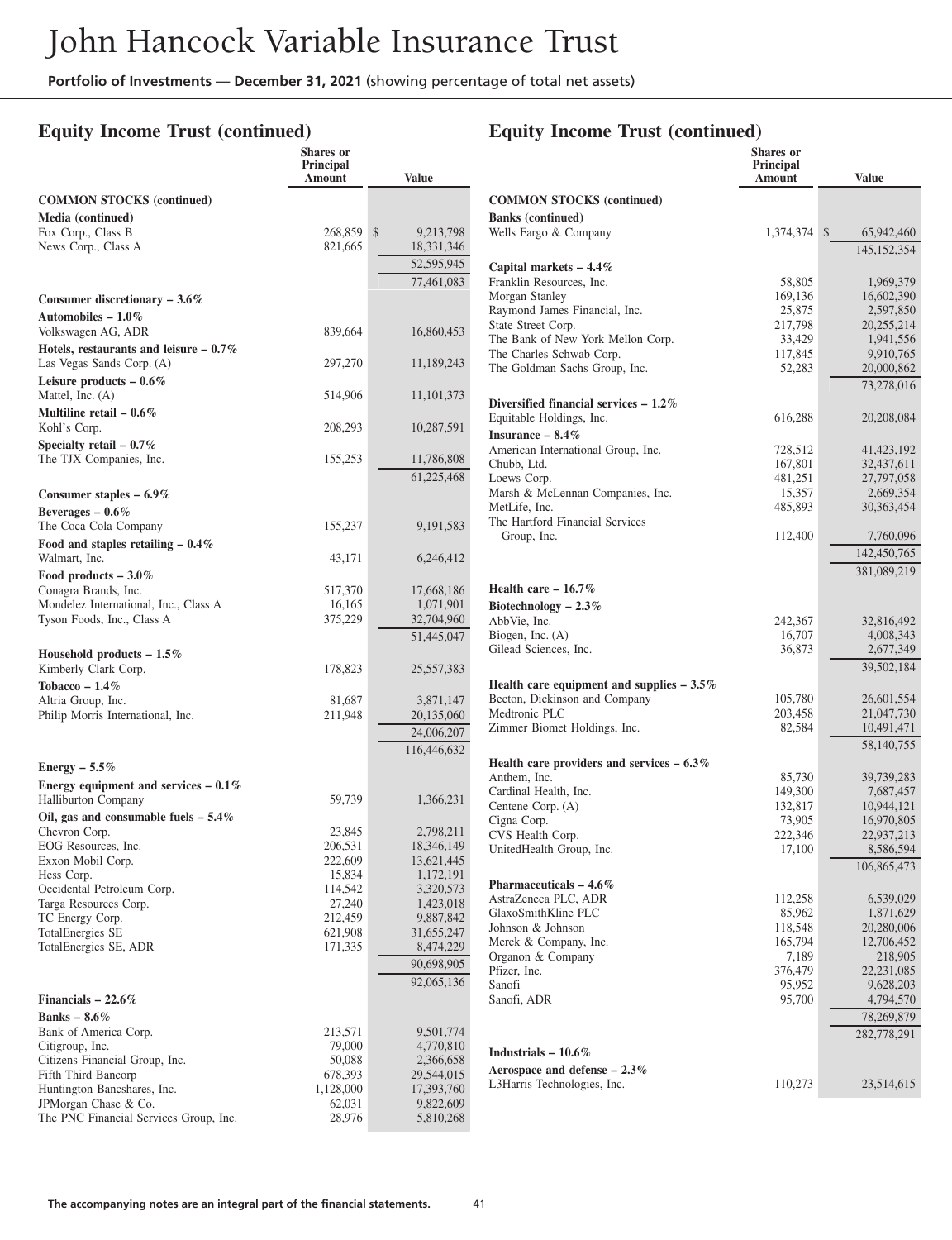**Shares or**

#### **Equity Income Trust (continued)**

|                                                                                    | Principal<br>Amount | <b>Value</b>                             |
|------------------------------------------------------------------------------------|---------------------|------------------------------------------|
| <b>COMMON STOCKS</b> (continued)                                                   |                     |                                          |
| Aerospace and defense (continued)                                                  |                     |                                          |
| The Boeing Company (A)                                                             | 75,058              | $\mathbb{S}$<br>15,110,677<br>38,625,292 |
| Air freight and logistics $-2.6\%$                                                 |                     |                                          |
| United Parcel Service, Inc., Class B                                               | 205,139             | 43,969,493                               |
| Airlines $-0.2\%$<br>Southwest Airlines Company (A)                                | 103,900             | 4,451,076                                |
| Commercial services and supplies $-0.8\%$<br>Stericycle, Inc. (A)                  | 228,977             | 13,656,188                               |
| Industrial conglomerates $-3.5\%$                                                  |                     |                                          |
| 3M Company                                                                         | 18,400              | 3,268,392                                |
| General Electric Company                                                           | 454,231             | 42,911,203                               |
| Siemens AG, ADR                                                                    | 149,250             | 12,925,050<br>59,104,645                 |
| Machinery $-0.7\%$                                                                 |                     |                                          |
| Flowserve Corp.                                                                    | 39,087              | 1,196,062                                |
| PACCAR, Inc.                                                                       | 87,035              | 7,681,709                                |
| Snap-on, Inc.                                                                      | 14,518              | 3,126,887                                |
|                                                                                    |                     | 12,004,658                               |
| Professional services $-0.5\%$                                                     |                     |                                          |
| Nielsen Holdings PLC                                                               | 391,597             | 8,031,654<br>179,843,006                 |
| Information technology - 9.2%                                                      |                     |                                          |
| Communications equipment $-0.6\%$                                                  |                     |                                          |
| Cisco Systems, Inc.                                                                | 161,360             | 10,225,383                               |
| Electronic equipment, instruments and components $-0.3\%$<br>TE Connectivity, Ltd. | 31,553              | 5,090,761                                |
| IT services $-0.4\%$                                                               |                     |                                          |
| Fiserv, Inc. $(A)$                                                                 | 66,300              | 6,881,277                                |
| Semiconductors and semiconductor equipment - 5.5%                                  |                     |                                          |
| Applied Materials, Inc.<br><b>NXP Semiconductors NV</b>                            | 114,023<br>29,924   | 17,942,659<br>6,816,089                  |
| QUALCOMM, Inc.                                                                     | 277,642             | 50,772,393                               |
| Texas Instruments, Inc.                                                            | 95,691              | 18,034,883                               |
|                                                                                    |                     | 93,566,024                               |
| Software $-2.4\%$<br>Citrix Systems, Inc.                                          | 136,885             |                                          |
| Microsoft Corp.                                                                    | 80,949              | 12,947,952<br>27,224,768                 |
|                                                                                    |                     | 40,172,720                               |
|                                                                                    |                     | 155,936,165                              |
| Materials $-5.0\%$                                                                 |                     |                                          |
| Chemicals $-3.5\%$                                                                 |                     |                                          |
| Akzo Nobel NV<br>CF Industries Holdings, Inc.                                      | 56,376              | 6, 193, 743                              |
| DuPont de Nemours, Inc.                                                            | 413,499<br>46,052   | 29,267,459<br>3,720,081                  |
| International Flavors & Fragrances, Inc.                                           | 123,807             | 18,651,525                               |
| RPM International, Inc.                                                            | 16,300              | 1,646,300                                |
|                                                                                    |                     | 59,479,108                               |
| Containers and packaging $-1.5\%$<br>International Paper Company                   | 542,988             | 25,509,576                               |
| Paper and forest products $-0.0\%$                                                 |                     |                                          |
| Sylvamo Corp. (A)                                                                  | 1,253               | 34,946                                   |
| Real estate $-4.6\%$                                                               |                     | 85,023,630                               |
| Equity real estate investment trusts $-4.6\%$                                      |                     |                                          |
| <b>Equity Residential</b>                                                          | 291,602             | 26,389,981                               |
| Rayonier, Inc.                                                                     | 338,234             | 13,651,124                               |
| Vornado Realty Trust                                                               | 42,393              | 1,774,571                                |
| Welltower, Inc.                                                                    | 71,075              | 6,096,103                                |

# **Equity Income Trust (continued)**

|                                                     | Shares or<br>Principal<br>Amount | <b>Value</b>        |
|-----------------------------------------------------|----------------------------------|---------------------|
| <b>COMMON STOCKS (continued)</b>                    |                                  |                     |
| Equity real estate investment trusts (continued)    |                                  |                     |
| Weyerhaeuser Company                                | 734,996                          | \$<br>30, 267, 135  |
|                                                     |                                  | 78,178,914          |
| Utilities $-7.9\%$                                  |                                  |                     |
| Electric utilities $-3.6\%$                         |                                  |                     |
| Entergy Corp.                                       | 37,313                           | 4,203,309           |
| NextEra Energy, Inc.                                | 105,398                          | 9,839,957           |
| The Southern Company<br>Xcel Energy, Inc.           | 632,641                          | 43,386,520          |
|                                                     | 37,700                           | 2,552,290           |
| Multi-utilities $-4.3\%$                            |                                  | 59,982,076          |
| Ameren Corp.                                        | 119,879                          | 10,670,430          |
| Dominion Energy, Inc.                               | 209,000                          | 16,419,040          |
| NiSource, Inc.                                      | 653,751                          | 18,050,065          |
| Sempra Energy                                       | 209,170                          | 27,669,008          |
|                                                     |                                  | 72,808,543          |
|                                                     |                                  | 132,790,619         |
| TOTAL COMMON STOCKS (Cost \$1,189,289,328)          |                                  | \$<br>1,642,838,163 |
| <b>PREFERRED SECURITIES - 1.4%</b>                  |                                  |                     |
| Health care $-0.3\%$                                |                                  |                     |
| Health care equipment and supplies $-0.3\%$         |                                  |                     |
| Becton, Dickinson and Company,                      |                                  |                     |
| $6.000\%$ (B)                                       | 115,427                          | 6,088,774           |
| Utilities $-1.1\%$                                  |                                  |                     |
| Electric utilities $-0.8\%$                         |                                  |                     |
| NextEra Energy, Inc., 5.279%                        | 98,770                           | 5,683,226           |
| The Southern Company, 6.750%                        | 134,102                          | 7,207,983           |
|                                                     |                                  | 12,891,209          |
| Multi-utilities $-0.3\%$                            |                                  |                     |
| NiSource, Inc., 7.750%                              | 47,031                           | 5,267,002           |
|                                                     |                                  | 18,158,211          |
| TOTAL PREFERRED SECURITIES (Cost \$22,062,709)      |                                  | \$<br>24,246,985    |
| <b>SHORT-TERM INVESTMENTS - 1.4%</b>                |                                  |                     |
| Short-term funds $-1.4\%$                           |                                  |                     |
| John Hancock Collateral Trust,                      |                                  |                     |
| $0.1697\%$ (C)(D)                                   | 614,764                          | 6,149,481           |
| State Street Institutional U.S. Government          |                                  |                     |
| Money Market Fund, Premier Class,<br>$0.0250\%$ (C) | 4,579,629                        | 4,579,629           |
| T. Rowe Price Government Reserve Fund,              |                                  |                     |
| $0.0570\%$ (C)                                      | 13,297,349                       | 13,297,349          |
| TOTAL SHORT-TERM INVESTMENTS (Cost \$24,026,399)    |                                  | \$<br>24,026,459    |
| <b>Total Investments (Equity Income Trust)</b>      |                                  |                     |
| $(Cost $1,235,378,436) - 100.0\%$                   |                                  | \$<br>1,691,111,607 |
| Other assets and liabilities, net $-0.0\%$          |                                  | 4,761               |
| TOTAL NET ASSETS - 100.0%                           |                                  | \$<br>1,691,116,368 |
| Security Abbreviations and Legend                   |                                  |                     |
| ADR<br>American Depositary Receipt                  |                                  |                     |
| Non-income producing security.<br>(A)               |                                  |                     |

(B) All or a portion of this security is on loan as of 12-31-21.<br>(C) The rate shown is the annualized seven-day yield as of 12-

The rate shown is the annualized seven-day yield as of 12-31-21.

(D) Investment is an affiliate of the fund, the advisor and/or subadvisor. This security represents the investment of cash collateral received for securities lending.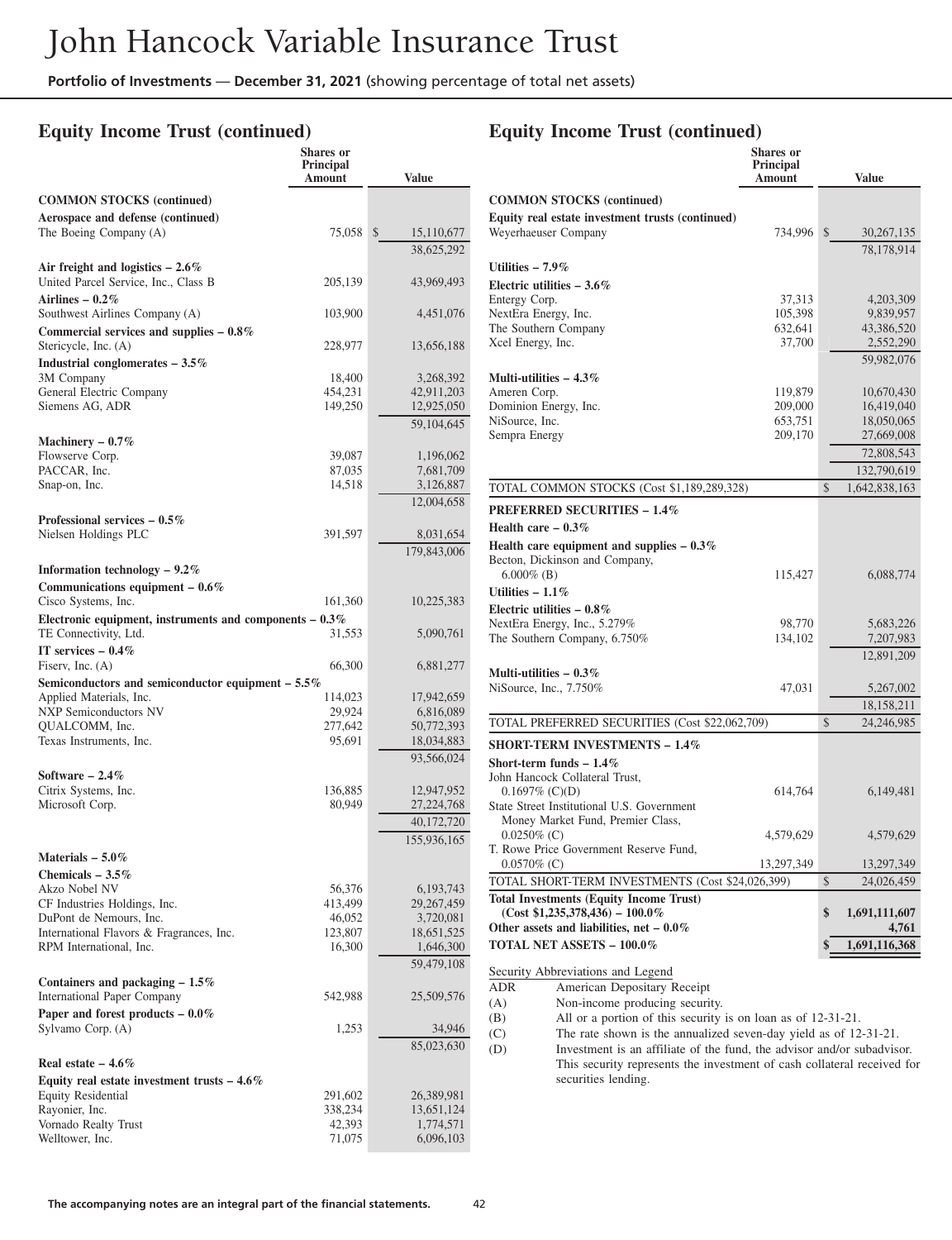#### **Financial Industries Trust**

#### **Financial Industries Trust (continued)**

|                                                                      | Shares or           |                        |
|----------------------------------------------------------------------|---------------------|------------------------|
|                                                                      | Principal<br>Amount | Value                  |
|                                                                      |                     |                        |
| <b>COMMON STOCKS - 98.5%</b>                                         |                     |                        |
| Financials $-94.7\%$                                                 |                     |                        |
| Banks $-55.8\%$                                                      |                     |                        |
| 1st Source Corp.<br>American Business Bank (A)                       | 21,579<br>27,647    | \$<br>1,070,318        |
| Ameris Bancorp                                                       | 36,024              | 1,091,780<br>1,789,672 |
| Atlantic Union Bankshares Corp.                                      | 50,436              | 1,880,758              |
| Bank of America Corp.                                                | 132,668             | 5,902,399              |
| Bank of Marin Bancorp                                                | 33,633              | 1,252,157              |
| BayCom Corp. (A)                                                     | 37,730              | 707,815                |
| Business First Bancshares, Inc.                                      | 34,109              | 965,626                |
| California BanCorp (A)                                               | 27,567              | 552,443                |
| Cambridge Bancorp                                                    | 16,898              | 1,581,484              |
| Central Valley Community Bancorp<br>Citizens Community Bancorp, Inc. | 25,555<br>20,008    | 530,777<br>275,510     |
| Citizens Financial Group, Inc.                                       | 105,362             | 4,978,355              |
| Close Brothers Group PLC                                             | 87,372              | 1,666,431              |
| Coastal Financial Corp. (A)                                          | 31,594              | 1,599,288              |
| East West Bancorp, Inc.                                              | 66,849              | 5,259,679              |
| Evans Bancorp, Inc.                                                  | 16,798              | 676,959                |
| Farmers & Merchants Bancorp, Inc.                                    | 8,008               | 262,903                |
| Fifth Third Bancorp                                                  | 137,537             | 5,989,736              |
| First Horizon Corp.                                                  | 91,220              | 1,489,623              |
| First Merchants Corp.<br>German American Bancorp, Inc.               | 39,604<br>9,421     | 1,659,012<br>367,231   |
| Glacier Bancorp, Inc.                                                | 17,271              | 979,266                |
| HBT Financial, Inc.                                                  | 41,534              | 777,932                |
| Heritage Commerce Corp.                                              | 41,523              | 495,785                |
| Heritage Financial Corp.                                             | 6,143               | 150,135                |
| JPMorgan Chase & Co.                                                 | 26,184              | 4,146,236              |
| KeyCorp                                                              | 250,967             | 5,804,867              |
| Landmark Bancorp, Inc.                                               | 9,937               | 283,205                |
| Level One Bancorp, Inc.                                              | 15,706              | 619,445                |
| Limestone Bancorp, Inc. (A)<br>Live Oak Bancshares, Inc.             | 5,901<br>24,594     | 110,054<br>2,146,810   |
| M&T Bank Corp.                                                       | 26,211              | 4,025,485              |
| Metrocity Bankshares, Inc.                                           | 14,106              | 388,338                |
| Mid Penn Bancorp, Inc.                                               | 13,471              | 427,570                |
| Nicolet Bankshares, Inc. (A)                                         | 21,159              | 1,814,384              |
| Nordea Bank ABP (Nasdaq                                              |                     |                        |
| Stockholm Exchange)                                                  | 217,407             | 2,652,049              |
| Pacific Premier Bancorp, Inc.                                        | 7,632               | 305,509                |
| Pinnacle Financial Partners, Inc.<br>Popular, Inc.                   | 49,259              | 4,704,235              |
| Shore Bancshares, Inc.                                               | 29,588<br>10,670    | 2,427,400<br>222,470   |
| Southern First Bancshares, Inc. (A)                                  | 12,586              | 786,499                |
| Stock Yards Bancorp, Inc.                                            | 35,344              | 2,257,775              |
| SVB Financial Group (A)                                              | 8,949               | 6,069,563              |
| Synovus Financial Corp.                                              | 109,898             | 5,260,817              |
| The First Bancshares, Inc.                                           | 18,748              | 724,048                |
| Third Coast Bancshares, Inc. (A)                                     | 16,135              | 419,187                |
| TriCo Bancshares                                                     | 50,733              | 2,179,490              |
| U.S. Bancorp                                                         | 63,058              | 3,541,968              |
| Univest Financial Corp.<br>Western Alliance Bancorp                  | 28,493<br>40,865    | 852,511<br>4,399,117   |
| Zions Bancorp NA                                                     | 70,575              | 4,457,517              |
|                                                                      |                     | 104,979,623            |
|                                                                      |                     |                        |
| Capital markets $-17.0\%$<br>AllianceBernstein Holding LP            | 49,892              | 2,436,725              |
| Ameriprise Financial, Inc.                                           | 18,348              | 5,534,858              |
| Ares Management Corp., Class A                                       | 45,463              | 3,694,778              |
| Brookfield Asset Management, Inc.,                                   |                     |                        |
| Class A                                                              | 76,182              | 4,599,869              |
| KKR & Company, Inc.                                                  | 46,972              | 3,499,414              |
| Morgan Stanley                                                       | 59,607              | 5,851,023              |
| Onex Corp.                                                           | 38,028              | 2,984,640              |

| <b>COMMON STOCKS (continued)</b><br>Capital markets (continued)<br>The Blackstone Group, Inc.<br>25,753 | <b>Value</b>              |
|---------------------------------------------------------------------------------------------------------|---------------------------|
|                                                                                                         |                           |
|                                                                                                         |                           |
|                                                                                                         | $\mathbb{S}$<br>3,332,181 |
|                                                                                                         | 31,933,488                |
| Consumer finance $-5.5\%$                                                                               |                           |
| American Express Company<br>30,166                                                                      | 4,935,158                 |
| Capital One Financial Corp.<br>20,717                                                                   | 3,005,830                 |
| Discover Financial Services<br>20,404                                                                   | 2,357,886                 |
|                                                                                                         |                           |
|                                                                                                         | 10,298,874                |
| Diversified financial services $-1.0\%$                                                                 |                           |
| Eurazeo SE<br>20,968                                                                                    | 1,829,359                 |
| Insurance $-14.2\%$                                                                                     |                           |
| American International Group, Inc.<br>91,401                                                            | 5,197,061                 |
| Arthur J. Gallagher & Company<br>22,782                                                                 | 3,865,422                 |
| Chubb, Ltd.<br>14,057                                                                                   | 2,717,359                 |
| Markel Corp. (A)<br>2,230                                                                               | 2,751,820                 |
| Marsh & McLennan Companies, Inc.<br>29,708                                                              | 5,163,845                 |
| The Hartford Financial Services                                                                         |                           |
| Group, Inc.<br>60,832                                                                                   | 4,199,841                 |
| Unum Group<br>117,533                                                                                   | 2,887,786                 |
|                                                                                                         | 26,783,134                |
| Thrifts and mortgage finance $-1.2\%$                                                                   |                           |
| ESSA Bancorp, Inc.<br>14,776                                                                            | 256,068                   |
| OP Bancorp<br>38,618                                                                                    | 492,766                   |
| Premier Financial Corp.<br>43,710                                                                       | 1,351,076                 |
| Timberland Bancorp, Inc.<br>6,181                                                                       | 171,214                   |
|                                                                                                         | 2,271,124                 |
|                                                                                                         | 178,095,602               |
| Real estate $-3.8\%$                                                                                    |                           |
|                                                                                                         |                           |
| Equity real estate investment trusts $-3.1\%$<br>Prologis, Inc.<br>20,399                               | 3,434,376                 |
| Rexford Industrial Realty, Inc.<br>28,854                                                               | 2,340,348                 |
|                                                                                                         |                           |
|                                                                                                         | 5,774,724                 |
| Real estate management and development $-0.7\%$                                                         |                           |
|                                                                                                         | 1,405,178                 |
| VGP NV<br>4,815                                                                                         | 7,179,902                 |
|                                                                                                         |                           |
| \$<br>TOTAL COMMON STOCKS (Cost \$146,399,639)                                                          | 185,275,504               |
|                                                                                                         |                           |
| <b>SHORT-TERM INVESTMENTS - 1.5%</b>                                                                    |                           |
| Repurchase agreement $-1.5\%$                                                                           |                           |
| Repurchase Agreement with State Street                                                                  |                           |
| Corp. dated 12-31-21 at 0.000% to be                                                                    |                           |
| repurchased at \$2,871,000 on 1-3-22,                                                                   |                           |
| collateralized by \$2,958,300                                                                           |                           |
| U.S. Treasury Notes, 1.250% due                                                                         |                           |
| 6-30-28 (valued at \$2,928,486)<br>\$<br>2,871,000                                                      | 2,871,000                 |
| \$<br>TOTAL SHORT-TERM INVESTMENTS (Cost \$2,871,000)                                                   | 2,871,000                 |
| <b>Total Investments (Financial Industries Trust)</b>                                                   |                           |
| $(Cost $149,270,639) - 100.0\%$<br>\$                                                                   | 188, 146, 504             |
| Other assets and liabilities, net $-$ (0.0%)<br>TOTAL NET ASSETS - 100.0%<br>\$                         | (84,660)<br>188,061,844   |

Security Abbreviations and Legend<br>(A) Non-income producing

Non-income producing security.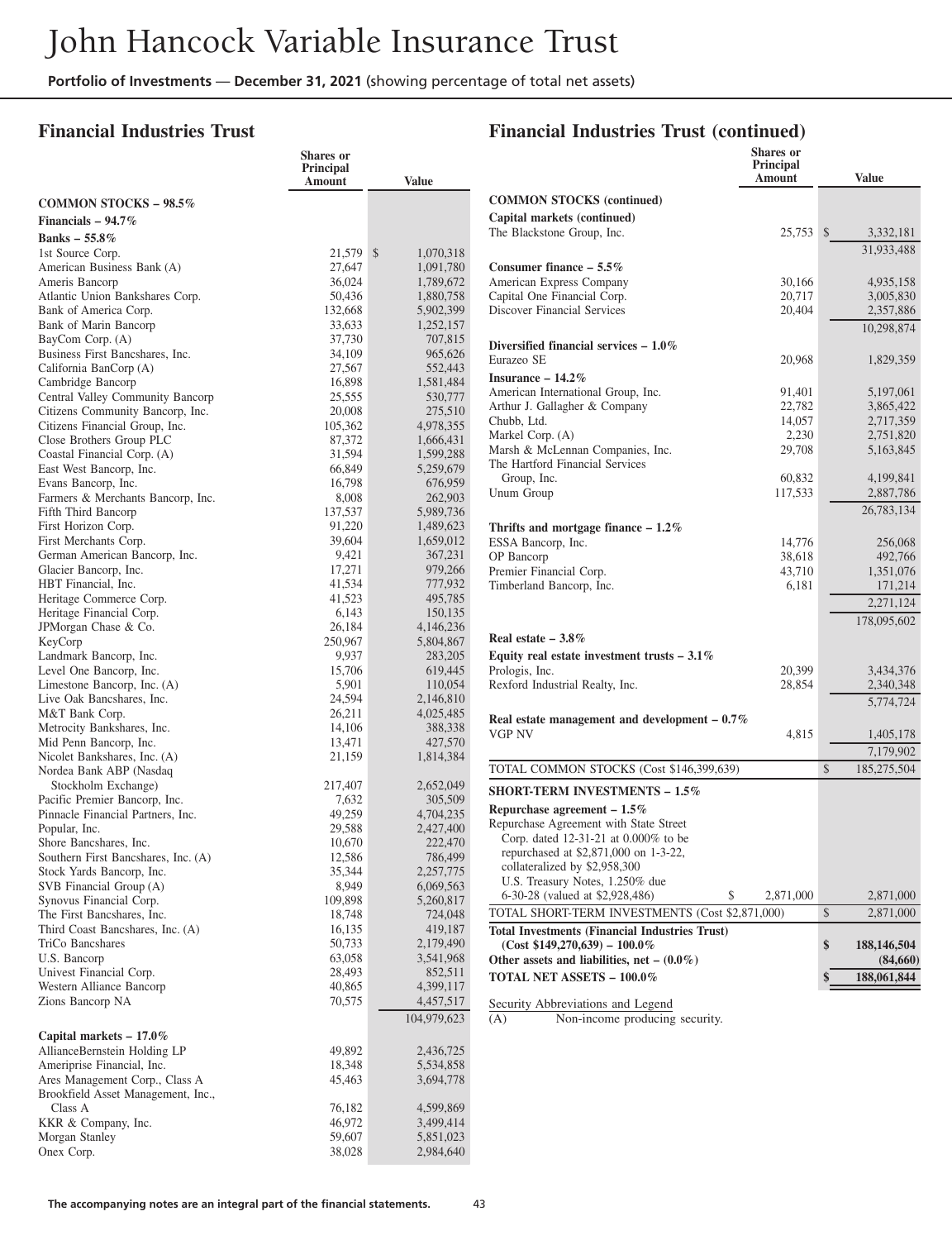#### **Fundamental All Cap Core Trust**

#### **Fundamental All Cap Core Trust (continued)**

|                                               | <b>Shares</b> or    |                          |                                                       | Shares or<br>Principal |               |
|-----------------------------------------------|---------------------|--------------------------|-------------------------------------------------------|------------------------|---------------|
|                                               | Principal<br>Amount | <b>Value</b>             |                                                       | Amount                 | <b>Value</b>  |
| <b>COMMON STOCKS - 99.3%</b>                  |                     |                          | <b>COMMON STOCKS (continued)</b>                      |                        |               |
| Communication services $-17.1\%$              |                     |                          | Capital markets (continued)                           |                        |               |
| Entertainment - $3.5\%$                       |                     |                          | The Goldman Sachs Group, Inc.                         | 145,859 \$             | 55,798,360    |
| Liberty Media Corp.-Liberty Formula One,      |                     |                          |                                                       |                        | 228,775,658   |
| Series $C(A)$                                 | 1,343,033 \$        | 84,933,407               | Consumer finance $-2.1\%$                             |                        |               |
| Madison Square Garden Entertainment           |                     |                          | American Express Company                              | 228,251                | 37, 341, 864  |
| Corp. (A)                                     | 103,106             | 7,252,476                | Synchrony Financial                                   | 384,323                | 17,828,744    |
|                                               |                     | 92,185,883               |                                                       |                        | 55,170,608    |
| Interactive media and services $-13.0\%$      |                     |                          |                                                       |                        | 367, 157, 562 |
| Alphabet, Inc., Class A (A)                   | 59,526              | 172,449,203              | Health care $-7.4%$                                   |                        |               |
| CarGurus, Inc. (A)                            | 1,412,951           | 47,531,672               | Biotechnology $-3.5\%$                                |                        |               |
| Meta Platforms, Inc., Class A (A)             | 375,461             | 126,286,307              | Alnylam Pharmaceuticals, Inc. (A)                     | 206,296                | 34,983,676    |
|                                               |                     | 346, 267, 182            | Moderna, Inc. (A)                                     | 230,150                | 58,453,497    |
| Media $-0.6\%$                                |                     |                          |                                                       |                        | 93,437,173    |
| Liberty Broadband Corp., Series A (A)         | 92,815              | 14,933,934               | Health care equipment and supplies $-2.2\%$           |                        |               |
|                                               |                     | 453,386,999              | Hologic, Inc. (A)                                     | 756,529                | 57,919,860    |
| Consumer discretionary $-19.5\%$              |                     |                          | Health care providers and services $-1.2\%$           |                        |               |
| Household durables $-6.6\%$                   |                     |                          | Anthem, Inc.                                          | 65,518                 | 30,370,214    |
| Lennar Corp., A Shares                        | 1,277,144           | 148, 353, 045            | Health care technology - $0.5\%$                      |                        |               |
| NVR, Inc. $(A)$                               | 4,693               | 27,730,327               | Change Healthcare, Inc. (A)                           | 650,922                | 13,916,712    |
|                                               |                     | 176,083,372              |                                                       |                        | 195,643,959   |
| Internet and direct marketing retail $-6.6\%$ |                     |                          | Industrials $-8.7\%$                                  |                        |               |
| Amazon.com, Inc. (A)                          | 52,152              | 173,892,500              | Electrical equipment $-1.7\%$                         |                        |               |
| Leisure products $-2.2\%$                     |                     |                          | Regal Rexnord Corp.                                   | 154,214                | 26, 244, 139  |
| Polaris, Inc.                                 | 540,888             | 59,449,000               | Sensata Technologies Holding PLC (A)                  | 299,572                | 18,480,597    |
| Specialty retail $-3.0\%$                     |                     |                          |                                                       |                        | 44,724,736    |
| Dufry AG (A)                                  | 558,281             | 27,520,190               | Industrial conglomerates $-1.7\%$                     |                        |               |
| Group 1 Automotive, Inc.                      | 265,702             | 51,870,344               | Roper Technologies, Inc.                              | 92,975                 | 45,730,684    |
|                                               |                     | 79,390,534               | Machinery $-1.3\%$                                    |                        |               |
| Textiles, apparel and luxury goods $-1.1\%$   |                     |                          | Parker-Hannifin Corp.                                 | 107,990                | 34, 353, 779  |
| Salvatore Ferragamo SpA (A)                   | 1,099,965           | 28, 202, 462             | Professional services $-2.5\%$                        |                        |               |
|                                               |                     | 517,017,868              | IHS Markit, Ltd.                                      | 496,833                | 66,039,042    |
| Consumer staples $-8.6\%$                     |                     |                          | Trading companies and distributors $-1.5\%$           |                        |               |
| Beverages $-4.0\%$                            |                     |                          | United Rentals, Inc. (A)                              | 120,977                | 40,199,447    |
| Anheuser-Busch InBev SA/NV, ADR               | 356,318             | 21,575,055               |                                                       |                        | 231,047,688   |
| Diageo PLC, ADR<br>Heineken NV                | 109,796<br>163,295  | 24,170,491<br>18,377,169 | Information technology $-13.9\%$                      |                        |               |
| The Boston Beer Company, Inc.,                |                     |                          | Semiconductors and semiconductor equipment $-4.6\%$   |                        |               |
| Class $A(A)$                                  | 84,206              | 42,532,451               | Analog Devices, Inc.                                  | 143,080                | 25,149,172    |
|                                               |                     | 106,655,166              | NVIDIA Corp.                                          | 327,651                | 96, 365, 436  |
| Food and staples retailing $-0.5\%$           |                     |                          |                                                       |                        | 121,514,608   |
| U.S. Foods Holding Corp. (A)                  | 341,115             | 11,881,035               | Software $-4.2\%$                                     |                        |               |
| Food products $-4.1\%$                        |                     |                          | salesforce.com, Inc. (A)                              | 204,584                | 51,990,932    |
| Post Holdings, Inc. (A)                       | 681,680             | 76,845,786               | Workday, Inc., Class A (A)                            | 219,423                | 59,941,975    |
| The Hain Celestial Group, Inc. (A)            | 776,662             | 33,093,568               |                                                       |                        | 111,932,907   |
|                                               |                     | 109,939,354              | Technology hardware, storage and peripherals $-5.1\%$ |                        |               |
|                                               |                     | 228,475,555              | Apple, Inc.                                           | 619,997                | 110,092,867   |
| Energy $-5.3\%$                               |                     |                          | Samsung Electronics Company, Ltd.                     | 392,064                | 25,748,768    |
| Oil, gas and consumable fuels $-5.3\%$        |                     |                          |                                                       |                        | 135,841,635   |
| Cheniere Energy, Inc.                         | 739,707             | 75,021,084               |                                                       |                        | 369,289,150   |
| Suncor Energy, Inc.                           | 1,379,514           | 34,529,235               | Materials $-1.3\%$                                    |                        |               |
| Valero Energy Corp.                           | 409,038             | 30,722,844               | Chemicals $-1.3\%$                                    |                        |               |
|                                               |                     | 140,273,163              | Axalta Coating Systems, Ltd. (A)                      | 1,090,581              | 36,120,043    |
| Financials $-13.8\%$                          |                     |                          | Real estate $-3.7\%$                                  |                        |               |
| Banks $-3.1\%$                                |                     |                          | Equity real estate investment trusts $-3.1\%$         |                        |               |
| First Hawaiian, Inc.                          | 3,044,687           | 83, 211, 296             | American Tower Corp.                                  | 194,841                | 56,990,993    |
| Capital markets $-8.6\%$                      |                     |                          |                                                       |                        |               |
| KKR & Company, Inc.                           | 733,169             | 54,621,091               |                                                       |                        |               |
| Morgan Stanley                                | 1,125,422           | 110,471,424              |                                                       |                        |               |
| Robinhood Markets, Inc., Class A (A)          | 443,963             | 7,884,783                |                                                       |                        |               |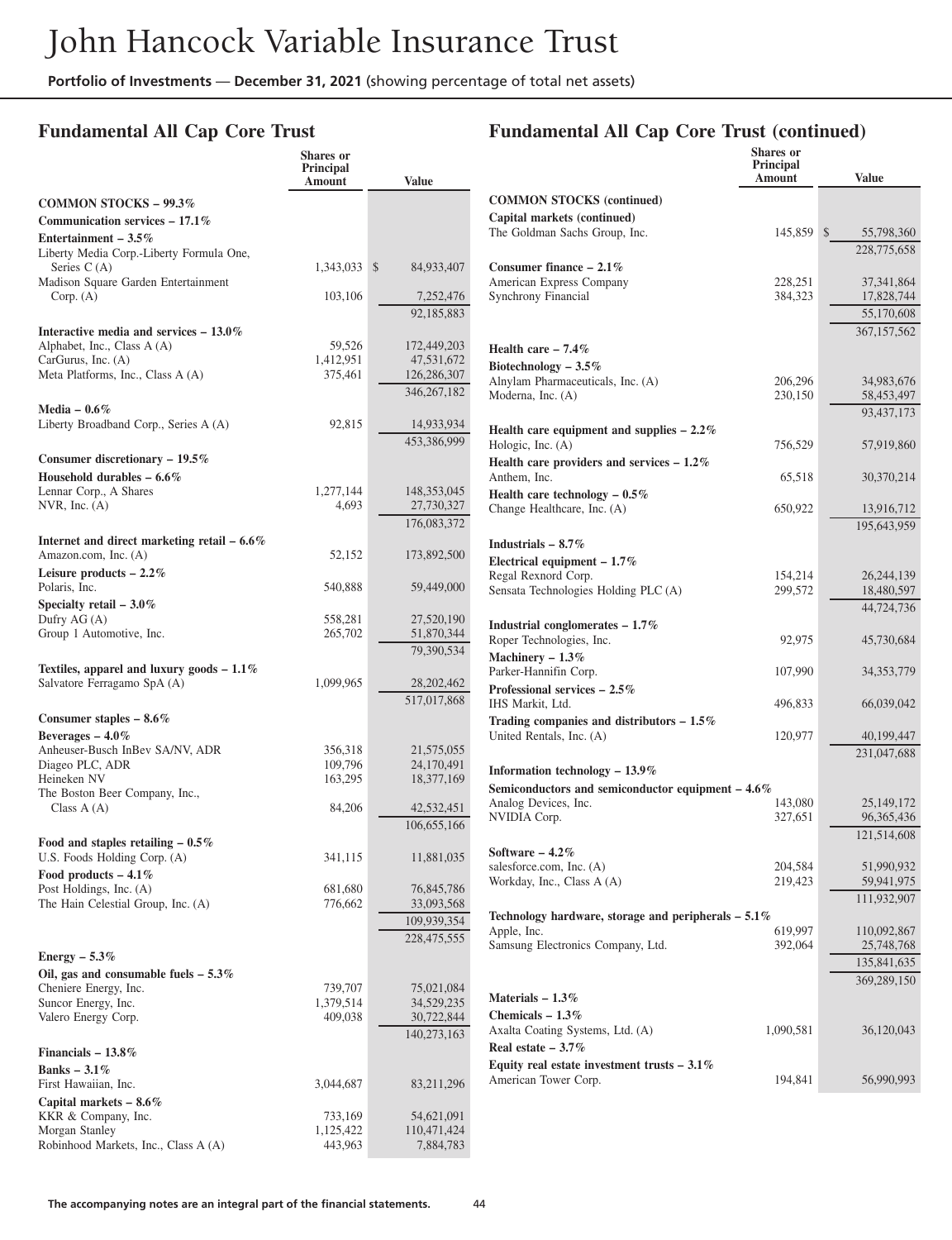### **Fundamental All Cap Core Trust (continued)**

|                                                                                | <b>Shares</b> or<br>Principal           |               |               |
|--------------------------------------------------------------------------------|-----------------------------------------|---------------|---------------|
|                                                                                | Amount                                  |               | <b>Value</b>  |
| <b>COMMON STOCKS (continued)</b>                                               |                                         |               |               |
| Equity real estate investment trusts (continued)                               |                                         |               |               |
| Crown Castle International Corp.                                               | 117,424                                 | $\mathbb{S}$  | 24,511,086    |
|                                                                                |                                         |               | 81,502,079    |
| Real estate management and development $-0.6\%$                                |                                         |               |               |
| Five Point Holdings LLC, Class A (A)                                           | 2,538,857                               |               | 16,604,125    |
|                                                                                |                                         |               | 98,106,204    |
| TOTAL COMMON STOCKS (Cost \$1,346,256,393)                                     |                                         | $\mathcal{S}$ | 2,636,518,191 |
| <b>SHORT-TERM INVESTMENTS - 0.8%</b>                                           |                                         |               |               |
| Repurchase agreement $-0.8\%$                                                  |                                         |               |               |
| Repurchase Agreement with State Street                                         |                                         |               |               |
| Corp. dated 12-31-21 at 0.000% to be<br>repurchased at \$21,587,000 on 1-3-22, |                                         |               |               |
| collateralized by \$22,243,000                                                 |                                         |               |               |
| U.S. Treasury Notes, 1.250% due                                                |                                         |               |               |
| 6-30-28 (valued at \$22,018,835)<br>S                                          | 21,587,000                              |               | 21,587,000    |
| TOTAL SHORT-TERM INVESTMENTS (Cost \$21,587,000)                               |                                         | $\mathcal{S}$ | 21,587,000    |
| <b>Total Investments (Fundamental All Cap Core Trust)</b>                      |                                         |               |               |
| $(Cost $1,367,843,393) - 100.1\%$                                              |                                         | \$            | 2,658,105,191 |
| Other assets and liabilities, net – $(0.1\%)$                                  |                                         |               | (1,656,328)   |
| <b>TOTAL NET ASSETS - 100.0%</b>                                               |                                         | \$            | 2,656,448,863 |
| Security Abbreviations and Legend                                              |                                         |               |               |
| <b>ADR</b><br>American Depositary Receipt                                      |                                         |               |               |
| Non-income producing security.<br>(A)                                          |                                         |               |               |
|                                                                                |                                         |               |               |
| <b>Fundamental Large Cap Value Trust</b>                                       |                                         |               |               |
|                                                                                | <b>Shares</b> or<br>Principal<br>Amount |               | Value         |
| <b>COMMON STOCKS - 98.0%</b>                                                   |                                         |               |               |
| Communication services $-8.8\%$                                                |                                         |               |               |
| Entertainment – $1.0\%$                                                        |                                         |               |               |

| Entertainment – $1.0\%$                       |         |                           |
|-----------------------------------------------|---------|---------------------------|
| Activision Blizzard, Inc.                     | 128,467 | 8,546,910<br>$\mathbb{S}$ |
| Interactive media and services $-2.5\%$       |         |                           |
| Alphabet, Inc., Class A (A)                   | 6,976   | 20,209,751                |
| Media $-5.3\%$                                |         |                           |
| Comcast Corp., Class A                        | 687,743 | 34,614,105                |
| Liberty Broadband Corp., Series A (A)         | 54,560  | 8,778,704                 |
|                                               |         | 43,392,809                |
|                                               |         | 72,149,470                |
| Consumer discretionary $-8.1\%$               |         |                           |
| Household durables $-3.8\%$                   |         |                           |
| Lennar Corp., A Shares                        | 269,386 | 31,291,878                |
| Internet and direct marketing retail $-2.3\%$ |         |                           |
| eBay, Inc.                                    | 285,688 | 18,998,252                |
| Specialty retail $-2.0\%$                     |         |                           |
| CarMax, Inc. $(A)$                            | 62,265  | 8,108,771                 |
| Group 1 Automotive, Inc.                      | 41,431  | 8,088,160                 |
|                                               |         | 16,196,931                |
|                                               |         | 66,487,061                |
| Consumer staples $-9.1\%$                     |         |                           |
| Beverages $-2.9\%$                            |         |                           |
| Anheuser-Busch InBev SA/NV, ADR               | 215,540 | 13,050,947                |
| Heineken Holding NV                           | 121,876 | 11,237,556                |
|                                               |         | 24,288,503                |
| Food and staples retailing $-2.3\%$           |         |                           |
| Walmart, Inc.                                 | 129,029 | 18,669,206                |
| Food products $-3.9\%$                        |         |                           |

#### **Fundamental Large Cap Value Trust (continued)**

|                                                               | <b>Shares or</b>    |                           |
|---------------------------------------------------------------|---------------------|---------------------------|
|                                                               | Principal<br>Amount | <b>Value</b>              |
|                                                               |                     |                           |
| <b>COMMON STOCKS</b> (continued)<br>Food products (continued) |                     |                           |
| Post Holdings, Inc. (A)                                       | 165,539             | \$<br>18,661,211          |
|                                                               |                     | 32,201,654                |
|                                                               |                     | 75,159,363                |
| Energy $-9.9\%$                                               |                     |                           |
| Energy equipment and services $-0.4\%$                        |                     |                           |
| ChampionX Corp. (A)                                           | 169,365             | 3,422,867                 |
| Oil, gas and consumable fuels $-9.5\%$                        |                     |                           |
| Cheniere Energy, Inc.                                         | 332,796             | 33,752,170                |
| Chevron Corp.<br>Kinder Morgan, Inc.                          | 121,220<br>382,484  | 14,225,167<br>6,066,196   |
| Suncor Energy, Inc.                                           | 634,892             | 15,891,347                |
| Valero Energy Corp.                                           | 103,773             | 7,794,390                 |
|                                                               |                     | 77,729,270                |
|                                                               |                     | 81,152,137                |
| Financials $-21.6\%$                                          |                     |                           |
| Banks $-8.6\%$                                                |                     |                           |
| Bank of America Corp.                                         | 276,857             | 12,317,368                |
| Citigroup, Inc.<br>JPMorgan Chase & Co.                       | 327,194<br>102,714  | 19,759,246<br>16,264,762  |
| Wells Fargo & Company                                         | 466,202             | 22,368,372                |
|                                                               |                     | 70,709,748                |
| Capital markets - 10.7%                                       |                     |                           |
| KKR & Company, Inc.                                           | 309,381             | 23,048,885                |
| Morgan Stanley                                                | 154,865             | 15,201,548                |
| Nasdaq, Inc.<br>State Street Corp.                            | 90,090<br>201,843   | 18,919,801<br>18,771,399  |
| The Goldman Sachs Group, Inc.                                 | 32,249              | 12,336,855                |
|                                                               |                     | 88,278,488                |
| Consumer finance $-1.2\%$                                     |                     |                           |
| American Express Company                                      | 60,472              | 9,893,219                 |
| Diversified financial services $-1.1\%$                       |                     |                           |
| Berkshire Hathaway, Inc., Class B (A)                         | 29,405              | 8,792,095                 |
|                                                               |                     | 177,673,550               |
| Health care $-14.2\%$                                         |                     |                           |
| Biotechnology $-1.1\%$<br>Gilead Sciences, Inc.               | 89,153              | 6,473,399                 |
| Moderna, Inc. (A)                                             | 9,873               | 2,507,545                 |
|                                                               |                     | 8,980,944                 |
| Health care equipment and supplies $-1.0\%$                   |                     |                           |
| Hologic, Inc. (A)                                             | 110,548             | 8,463,555                 |
| Health care providers and services $-7.3\%$                   |                     |                           |
| Anthem, Inc.<br>HCA Healthcare, Inc.                          | 79,045<br>30,090    | 36,640,522<br>7,730,723   |
| UnitedHealth Group, Inc.                                      | 30,432              | 15,281,124                |
|                                                               |                     | 59,652,369                |
| Life sciences tools and services $-1.9\%$                     |                     |                           |
| Danaher Corp.                                                 | 46,843              | 15,411,815                |
| Pharmaceuticals $-2.9\%$                                      |                     |                           |
| GlaxoSmithKline PLC, ADR                                      | 306,794             | 13,529,615                |
| Merck & Company, Inc.                                         | 138,107             | 10,584,520                |
|                                                               |                     | 24,114,135<br>116,622,818 |
| Industrials $-14.0\%$                                         |                     |                           |
| Aerospace and defense $-6.8\%$                                |                     |                           |
| General Dynamics Corp.                                        | 77,600              | 16, 177, 272              |
| L3Harris Technologies, Inc.                                   | 55,309              | 11,794,091                |
| Lockheed Martin Corp.                                         | 23,222              | 8,253,331                 |

Danone SA 217,834 13,540,443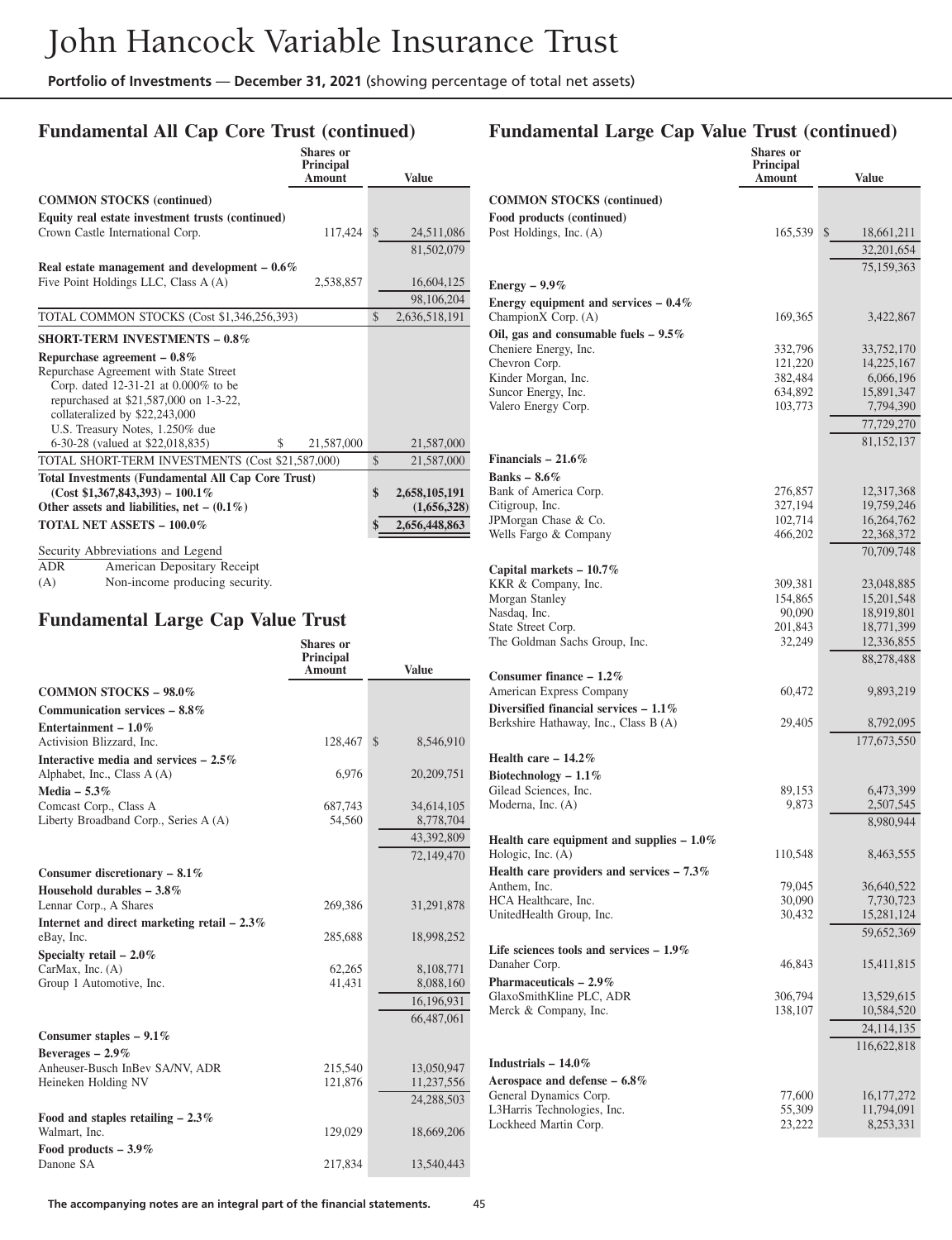## **Fundamental Large Cap Value Trust (continued)**

|                                                                             | <b>Shares</b> or<br>Principal<br>Amount |              | <b>Value</b>  |
|-----------------------------------------------------------------------------|-----------------------------------------|--------------|---------------|
| <b>COMMON STOCKS</b> (continued)                                            |                                         |              |               |
| Aerospace and defense (continued)                                           |                                         |              |               |
| Raytheon Technologies Corp.                                                 | 227,901                                 | $\mathbb{S}$ | 19,613,160    |
|                                                                             |                                         |              | 55,837,854    |
| Machinery $-4.6\%$                                                          |                                         |              |               |
| Fortive Corp.                                                               | 111,656                                 |              | 8,518,236     |
| Parker-Hannifin Corp.                                                       | 91,912                                  |              | 29,239,045    |
|                                                                             |                                         |              | 37,757,281    |
| Trading companies and distributors $-2.6\%$                                 |                                         |              |               |
| United Rentals, Inc. (A)                                                    | 64,422                                  |              | 21,406,786    |
|                                                                             |                                         |              | 115,001,921   |
| Information technology $-9.1\%$                                             |                                         |              |               |
| Electronic equipment, instruments and components $-1.5\%$                   |                                         |              |               |
| Vontier Corp.                                                               | 396,199                                 |              | 12,175,195    |
| Semiconductors and semiconductor equipment $-1.0\%$<br>Analog Devices, Inc. | 47,754                                  |              | 8,393,721     |
| Software $-5.4\%$                                                           |                                         |              |               |
| Microsoft Corp.                                                             | 66,716                                  |              | 22,437,925    |
| Oracle Corp.                                                                | 252,107                                 |              | 21,986,251    |
|                                                                             |                                         |              | 44, 424, 176  |
| Technology hardware, storage and peripherals $-1.2\%$                       |                                         |              |               |
| Samsung Electronics Company, Ltd.                                           | 157,290                                 |              | 10,330,007    |
|                                                                             |                                         |              | 75,323,099    |
| Materials $-0.8\%$                                                          |                                         |              |               |
| Chemicals $-0.8\%$                                                          |                                         |              |               |
| LyondellBasell Industries NV, Class A                                       | 73,401                                  |              | 6,769,774     |
| Real estate $-2.4\%$                                                        |                                         |              |               |
| Equity real estate investment trusts $-2.4\%$                               |                                         |              |               |
| American Tower Corp.                                                        | 69,089                                  |              | 20,208,533    |
| TOTAL COMMON STOCKS (Cost \$552,854,330)                                    |                                         | \$           | 806,547,726   |
| <b>SHORT-TERM INVESTMENTS - 2.3%</b>                                        |                                         |              |               |
| Repurchase agreement $-2.3\%$                                               |                                         |              |               |
| Repurchase Agreement with State Street                                      |                                         |              |               |
| Corp. dated 12-31-21 at 0.000% to be                                        |                                         |              |               |
| repurchased at \$19,292,000 on 1-3-22,<br>collateralized by \$19,878,200    |                                         |              |               |
| U.S. Treasury Notes, 1.250% due                                             |                                         |              |               |
| 6-30-28 (valued at \$19,677,868)<br>\$                                      | 19,292,000                              |              | 19,292,000    |
| TOTAL SHORT-TERM INVESTMENTS (Cost \$19,292,000)                            |                                         | \$           | 19,292,000    |
| Total Investments (Fundamental Large Cap Value Trust)                       |                                         |              |               |
| $(Cost $572,146,330) - 100.3\%$                                             |                                         | \$           | 825, 839, 726 |
| Other assets and liabilities, net $-$ (0.3%)                                |                                         |              | (2,793,902)   |
| TOTAL NET ASSETS - 100.0%                                                   |                                         |              | 823,045,824   |
| Security Abbreviations and Legend                                           |                                         |              |               |
| American Depositary Receipt<br>ADR                                          |                                         |              |               |

(A) Non-income producing security.

## **Global Equity Trust**

|                                 | Shares or<br><b>Principal</b><br>Amount | <b>Value</b> |
|---------------------------------|-----------------------------------------|--------------|
| <b>COMMON STOCKS - 97.7%</b>    |                                         |              |
| <b>France - 13.2%</b>           |                                         |              |
| Air Liquide SA                  | 53,022 \$                               | 9,247,255    |
| Capgemini SE                    | 25,200                                  | 6,176,025    |
| Carrefour SA                    | 295.512                                 | 5.417.761    |
| Cie Generale des Etablissements |                                         |              |
| Michelin SCA                    | 31,933                                  | 5,230,116    |
| Sanofi                          | 96,340                                  | 9,667,129    |

# **Global Equity Trust (continued)**

|                                                         | Shares or<br><b>Principal</b> |              |                         |
|---------------------------------------------------------|-------------------------------|--------------|-------------------------|
|                                                         | Amount                        |              | <b>Value</b>            |
| <b>COMMON STOCKS (continued)</b>                        |                               |              |                         |
| France (continued)                                      |                               |              |                         |
| TotalEnergies SE                                        | 222,509                       | $\mathbb{S}$ | 11,325,743              |
|                                                         |                               |              | 47,064,029              |
| Germany - $1.7\%$<br>Deutsche Post AG                   | 95,167                        |              | 6, 121, 209             |
| Ireland - $2.2\%$                                       |                               |              |                         |
| CRH PLC (London Stock Exchange)                         | 147,862                       |              | 7,834,582               |
| Japan - $4.5\%$                                         |                               |              |                         |
| FANUC Corp.                                             | 32,771                        |              | 6,965,869               |
| Mitsubishi Estate Company, Ltd.                         | 190,069                       |              | 2,636,731               |
| Sumitomo Mitsui Financial Group, Inc.                   | 194,900                       |              | 6,655,310               |
|                                                         |                               |              | 16,257,910              |
| Netherlands - 7.8%                                      |                               |              |                         |
| Akzo Nobel NV                                           | 46,774                        |              | 5,138,816               |
| <b>ING Groep NV</b>                                     | 407,424                       |              | 5,664,411               |
| Koninklijke Ahold Delhaize NV<br>Stellantis NV          | 203,858<br>531,909            |              | 6,995,655               |
|                                                         |                               |              | 10,041,680              |
|                                                         |                               |              | 27,840,562              |
| Switzerland - 4.4%<br>Chubb, Ltd.                       | 28,014                        |              | 5,415,386               |
| Roche Holding AG                                        | 25,328                        |              | 10,507,606              |
|                                                         |                               |              | 15,922,992              |
| United Kingdom - $10.1\%$                               |                               |              |                         |
| Associated British Foods PLC                            | 246,371                       |              | 6,744,130               |
| AstraZeneca PLC                                         | 72,266                        |              | 8,438,438               |
| Ferguson PLC                                            | 32,539                        |              | 5,779,782               |
| Reckitt Benckiser Group PLC                             | 62,598                        |              | 5,388,650               |
| RELX PLC                                                | 145,194                       |              | 4,740,125               |
| Unilever PLC                                            | 92,920                        |              | 4,984,817               |
| United States - 53.8%                                   |                               |              | 36,075,942              |
| Alphabet, Inc., Class A (A)                             | 5,591                         |              | 16, 197, 351            |
| Apple, Inc.                                             | 78,034                        |              | 13,856,497              |
| Arthur J. Gallagher & Company                           | 42,906                        |              | 7,279,861               |
| AutoZone, Inc. (A)                                      | 4,242                         |              | 8,892,886               |
| Bank of America Corp.                                   | 231,643                       |              | 10,305,797              |
| Cisco Systems, Inc.                                     | 131,663                       |              | 8,343,484               |
| Comcast Corp., Class A<br>Corteva, Inc.                 | 134,810<br>183,305            |              | 6,784,987<br>8,666,660  |
| Electronic Arts, Inc.                                   | 52,957                        |              | 6,985,028               |
| Huntington Bancshares, Inc.                             | 410,938                       |              | 6,336,664               |
| Johnson & Johnson                                       | 59,005                        |              | 10,093,985              |
| Johnson Controls International PLC                      | 65,038                        |              | 5,288,240               |
| Lennar Corp., A Shares                                  | 50,045                        |              | 5,813,227               |
| Meta Platforms, Inc., Class A (A)<br>Microsoft Corp.    | 7,555,037<br>28,970           |              | 15,363,459<br>9,743,190 |
| Northrop Grumman Corp.                                  | 12,410                        |              | 4,803,539               |
| Philip Morris International, Inc.                       | 135,724                       |              | 12,893,780              |
| Stanley Black & Decker, Inc.                            | 28,895                        |              | 5,450,175               |
| T-Mobile US, Inc. (A)                                   | 53,603                        |              | 6,216,876               |
| UnitedHealth Group, Inc.                                | 20,256                        |              | 10, 171, 348            |
| Waste Management, Inc.<br>Wells Fargo & Company         | 43,310                        |              | 7,228,439<br>5,783,413  |
|                                                         | 120,538                       |              |                         |
|                                                         |                               |              | 192,498,886             |
| TOTAL COMMON STOCKS (Cost \$280,271,429)                |                               | \$           | 349,616,112             |
| <b>PREFERRED SECURITIES - 1.9%</b>                      |                               |              |                         |
| South Korea - 1.9%<br>Samsung Electronics Company, Ltd. | 111,065                       |              | 6,640,096               |
| TOTAL PREFERRED SECURITIES (Cost \$4,797,979)           |                               | \$           | 6,640,096               |
|                                                         |                               |              |                         |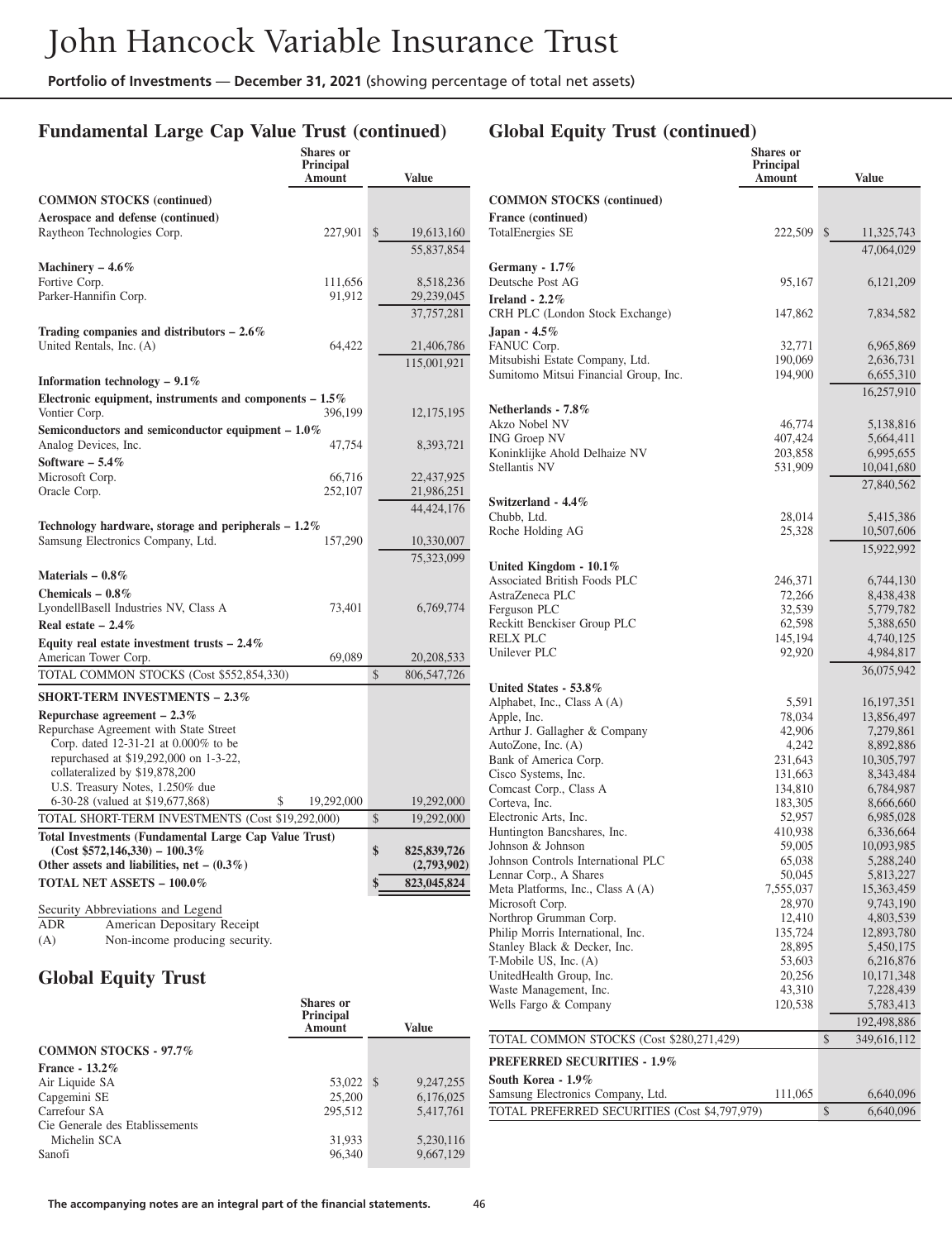#### **Global Equity Trust (continued)**

|                                                 | Shares or<br>Principal<br><b>Amount</b> |               | Value       |
|-------------------------------------------------|-----------------------------------------|---------------|-------------|
| <b>SHORT-TERM INVESTMENTS - 1.2%</b>            |                                         |               |             |
| Short-term funds $-1.2\%$                       |                                         |               |             |
| Federated Government Obligations Fund,          |                                         |               |             |
| Institutional Class, $0.0300\%$ (B)             | 4,395,441                               | <sup>\$</sup> | 4,395,441   |
| TOTAL SHORT-TERM INVESTMENTS (Cost \$4,395,441) |                                         | \$            | 4,395,441   |
| <b>Total Investments (Global Equity Trust)</b>  |                                         |               |             |
| $(Cost $289,464,849) - 100.8\%$                 |                                         | \$            | 360,651,649 |
| Other assets and liabilities, net $-(0.8\%)$    |                                         |               | (2,939,282) |
| <b>TOTAL NET ASSETS - 100.0%</b>                |                                         | \$            | 357,712,367 |

Security Abbreviations and Legend

(A) Non-income producing security.<br>
(B) The rate shown is the annualized The rate shown is the annualized seven-day yield as of 12-31-21.

#### **Health Sciences Trust**

|                                                              | Shares or<br><b>Principal</b><br>Amount | <b>Value</b> | Genmab<br>Ginkgo<br>Global 1 |
|--------------------------------------------------------------|-----------------------------------------|--------------|------------------------------|
| <b>COMMON STOCKS - 98.6%</b>                                 |                                         |              | Ideaya l                     |
| Consumer discretionary $-0.7\%$                              |                                         |              | IGM Bi                       |
|                                                              |                                         |              | Imago I                      |
| Specialty retail $-0.7\%$<br>Warby Parker, Inc., Class A (A) | 48,065                                  | \$           | Immune                       |
|                                                              |                                         | 2,237,906    | Immuno                       |
| Financials – $0.2\%$                                         |                                         |              | Incyte C                     |
| Capital markets $-0.2\%$                                     |                                         |              | Insmed.                      |
| BCLS Acquisition Corp., Class A (A)                          | 12,029                                  | 118,606      | Intellia                     |
| Dynamics Special Purpose Corp.,                              |                                         |              | Invitae                      |
| Class $A(A)$                                                 | 18,789                                  | 185,260      | Ionis Ph                     |
| Eucrates Biomedical Acquisition Corp. (A)                    | 11,914                                  | 118,902      | Iovance                      |
| Health Sciences Acquisitions Corp. 2 (A)                     | 13,354                                  | 133,540      | <b>IVERIC</b>                |
| Helix Acquisition Corp., Class A (A)                         | 12,247                                  | 121,123      | Karuna<br>Kodiak             |
|                                                              |                                         | 677,431      |                              |
| Health care $-97.7\%$                                        |                                         |              | Kronos<br>Kymera             |
| Biotechnology – 28.1%                                        |                                         |              | LianBio                      |
| Aadi Bioscience, Inc. (A)                                    | 3,700                                   | 89,355       | Lyell In                     |
| AbbVie, Inc.                                                 | 46,643                                  | 6,315,462    | MeiraG                       |
| Abcam PLC (A)                                                | 26,439                                  | 618,219      | Mirati <sub>1</sub>          |
| ACADIA Pharmaceuticals, Inc. (A)                             | 23,708                                  | 553,345      | Modern                       |
| Adagio Therapeutics, Inc. (A)                                | 6,100                                   | 44,286       | Monte I                      |
| ADC Therapeutics SA (A)                                      | 19,326                                  | 390,385      | Morphic                      |
| Agios Pharmaceuticals, Inc. (A)                              | 8,938                                   | 293,792      | Neurocr                      |
| Akero Therapeutics, Inc. (A)                                 | 4,936                                   | 104,396      | Novava                       |
| Alector, Inc. $(A)$                                          | 11,904                                  | 245,818      | Nurix T                      |
| Alkermes PLC (A)                                             | 3,287                                   | 76,456       | Orion A                      |
| Allakos, Inc. (A)                                            | 3,100                                   | 30,349       | Pardes 1                     |
| Allogene Therapeutics, Inc. (A)                              | 18,074                                  | 269,664      | Prelude                      |
| Alnylam Pharmaceuticals, Inc. (A)                            | 21,834                                  | 3,702,610    | Progeni                      |
| Amgen, Inc.                                                  | 10,308                                  | 2,318,991    | Protago                      |
| Annexon, Inc. (A)                                            | 16,751                                  | 192,469      | Prothen                      |
| Apellis Pharmaceuticals, Inc. (A)                            | 21,739                                  | 1,027,820    | PTC Th                       |
| Arcutis Biotherapeutics, Inc. (A)                            | 5,800                                   | 120,292      | RAPT <sub>1</sub>            |
| Argenx SE, ADR (A)                                           | 14,579                                  | 5,105,420    | Recursio                     |
| Ascendis Pharma A/S, ADR (A)                                 | 14,965                                  | 2,013,241    | Class                        |
| Avidity Biosciences, Inc. (A)                                | 20,231                                  | 480,891      | Regener                      |
| BeiGene, Ltd., ADR (A)                                       | 4,485                                   | 1,215,121    | REGEN                        |
| Bicycle Therapeutics PLC, ADR (A)                            | 6,391                                   | 389,020      | Relay T                      |
| Biogen, Inc. $(A)$                                           | 6,345                                   | 1,522,292    | Repare                       |
| BioNTech SE, ADR (A)                                         | 20,380                                  | 5,253,964    | Replim                       |
| Blueprint Medicines Corp. (A)                                | 13,364                                  | 1,431,418    | Revolut                      |
| Burning Rock Biotech, Ltd., ADR (A)                          | 9,445                                   | 90,011       | Corp.                        |
| C4 Therapeutics, Inc. (A)                                    | 22,317                                  | 718,607      | <b>REVOL</b>                 |
| Celldex Therapeutics, Inc. (A)                               | 13,022                                  | 503,170      | Rocket                       |
| Centessa Pharmaceuticals PLC, ADR (A)                        | 18,009                                  | 202,781      | Rubius                       |
| Cerevel Therapeutics Holdings, Inc. (A)                      | 29,170                                  | 945,691      | Sage Th                      |
| CRISPR Therapeutics $AG(A)$                                  | 4,552                                   | 344,951      |                              |

#### **Health Sciences Trust (continued)**

|                                 |                                                                     | <b>Shares</b> or<br><b>Principal</b><br>Amount | <b>Value</b>         |
|---------------------------------|---------------------------------------------------------------------|------------------------------------------------|----------------------|
|                                 | <b>COMMON STOCKS</b> (continued)                                    |                                                |                      |
|                                 | <b>Biotechnology</b> (continued)                                    |                                                |                      |
|                                 | CureVac NV (A)                                                      | 7,486                                          | \$<br>256,845        |
| $\mathbf{1}$                    | Cytokinetics, Inc. (A)                                              | 1,600                                          | 72,928               |
| $\overline{1}$                  | Day One Biopharmaceuticals, Inc. (A)                                | 8,112<br>25,147                                | 136,687              |
|                                 | Denali Therapeutics, Inc. (A)<br>Design Therapeutics, Inc. (A)      | 13,731                                         | 1,121,556<br>293,981 |
| $\boldsymbol{9}$                | Enanta Pharmaceuticals, Inc. (A)                                    | 4,200                                          | 314,076              |
| $\frac{1}{7}$                   | Entrada Therapeutics, Inc. (A)                                      | 11,328                                         | 193,935              |
|                                 | EQRx, Inc. (A)                                                      | 22,514                                         | 153,545              |
|                                 | Exact Sciences Corp. (A)                                            | 21,357                                         | 1,662,215            |
|                                 | Exelixis, Inc. $(A)$<br>Exscientia PLC (A)                          | 72,356                                         | 1,322,668            |
|                                 | Fate Therapeutics, Inc. (A)                                         | 4,147<br>20,672                                | 81,945<br>1,209,519  |
|                                 | Frontier Acquisition Corp. (A)                                      | 12,607                                         | 124,557              |
|                                 | F-star Therapeutics, Inc. (A)                                       | 12,596                                         | 63,232               |
|                                 | Generation Bio Company (A)                                          | 31,607                                         | 223,778              |
|                                 | Genmab A/S (A)                                                      | 3,987                                          | 1,591,423            |
|                                 | Ginkgo Bioworks Holdings, Inc. (A)                                  | 104,300                                        | 866,733              |
|                                 | Global Blood Therapeutics, Inc. (A)<br>Ideaya Biosciences, Inc. (A) | 6,332<br>14,847                                | 185,338<br>350,983   |
|                                 | IGM Biosciences, Inc. (A)                                           | 6,866                                          | 201,380              |
|                                 | Imago Biosciences, Inc. (A)                                         | 12,479                                         | 295,877              |
|                                 | Immuneering Corp., Class A (A)                                      | 23,271                                         | 376,292              |
| 16                              | Immunocore Holdings PLC, ADR (A)                                    | 5,762                                          | 197,291              |
|                                 | Incyte Corp. $(A)$                                                  | 37,491                                         | 2,751,839            |
|                                 | Insmed, Inc. $(A)$<br>Intellia Therapeutics, Inc. (A)               | 42,782<br>7,017                                | 1,165,382<br>829,690 |
| 16                              | Invitae Corp. (A)                                                   | 12,344                                         | 188,493              |
| 0                               | Ionis Pharmaceuticals, Inc. (A)                                     | 24,058                                         | 732,085              |
| 12                              | Iovance Biotherapeutics, Inc. (A)                                   | 28,633                                         | 546,604              |
| -0                              | IVERIC bio, Inc. (A)                                                | 46,124                                         | 771,193              |
| $\frac{1}{3}$                   | Karuna Therapeutics, Inc. (A)                                       | 7,771                                          | 1,018,001            |
| $\overline{1}$                  | Kodiak Sciences, Inc. (A)<br>Kronos Bio, Inc. (A)                   | 24,412<br>7,495                                | 2,069,649<br>101,857 |
|                                 | Kymera Therapeutics, Inc. (A)                                       | 13,525                                         | 858,702              |
|                                 | LianBio, ADR (A)                                                    | 30,782                                         | 189,617              |
| $5\,$                           | Lyell Immunopharma, Inc. (A)                                        | 32,649                                         | 252,703              |
| $\overline{2}$                  | MeiraGTx Holdings PLC (A)                                           | 10,086                                         | 239,442              |
| 9<br>5                          | Mirati Therapeutics, Inc. (A)                                       | 12,786                                         | 1,875,578            |
| 36                              | Moderna, Inc. (A)<br>Monte Rosa Therapeutics, Inc. (A)              | 20,712<br>21,606                               | 5,260,434<br>441,195 |
| $5\%$                           | Morphic Holding, Inc. (A)                                           | 4,583                                          | 217,143              |
| 12                              | Neurocrine Biosciences, Inc. (A)                                    | 6,765                                          | 576,175              |
| 16                              | Novavax, Inc. (A)                                                   | 2,476                                          | 354,241              |
| $8^{\circ}$<br>i6               | Nurix Therapeutics, Inc. (A)                                        | 15,120                                         | 437,724              |
| 19                              | Orion Acquisition Corp. (A)<br>Pardes Biosciences, Inc. (A)         | 12,953<br>16,438                               | 127,587<br>269,090   |
| $\mathbf{A}$                    | Prelude Therapeutics, Inc. (A)                                      | 3,938                                          | 49,028               |
| $\theta$                        | Progenics Pharmaceuticals, Inc. (A)(B)                              | 21,900                                         | 935                  |
| $\frac{1}{2}$                   | Protagonist Therapeutics, Inc. (A)                                  | 8,019                                          | 274,250              |
| 59                              | Prothena Corp. PLC (A)                                              | 16,560                                         | 818,064              |
| 20<br>$\overline{2}$            | PTC Therapeutics, Inc. (A)                                          | 9,074                                          | 361,417              |
| 20                              | RAPT Therapeutics, Inc. (A)<br>Recursion Pharmaceuticals, Inc.,     | 13,742                                         | 504,744              |
| $\cdot$ 1                       | Class $A(A)$                                                        | 10,414                                         | 178,392              |
| $\frac{1}{2}$                   | Regeneron Pharmaceuticals, Inc. (A)                                 | 7,374                                          | 4,656,828            |
| $^{11}$                         | REGENXBIO, Inc. (A)                                                 | 4,300                                          | 140,610              |
| 0                               | Relay Therapeutics, Inc. (A)                                        | 17,071                                         | 524,250              |
| $\overline{2}$<br>$\mathbf{A}$  | Repare Therapeutics, Inc. (A)                                       | 6,100                                          | 128,649              |
| 8                               | Replimune Group, Inc. (A)<br>Revolution Healthcare Acquisition      | 22,880                                         | 620,048              |
| $\mathbf{1}$                    | Corp. (A)                                                           | 31,883                                         | 314,048              |
| 17                              | REVOLUTION Medicines, Inc. (A)                                      | 15,300                                         | 385,101              |
| '0                              | Rocket Pharmaceuticals, Inc. (A)                                    | 8,094                                          | 176,692              |
| $^{1}$                          | Rubius Therapeutics, Inc. (A)                                       | 12,530                                         | 121,290              |
| $\frac{1}{2}$<br>$\overline{1}$ | Sage Therapeutics, Inc. (A)                                         | 7,887                                          | 335,513              |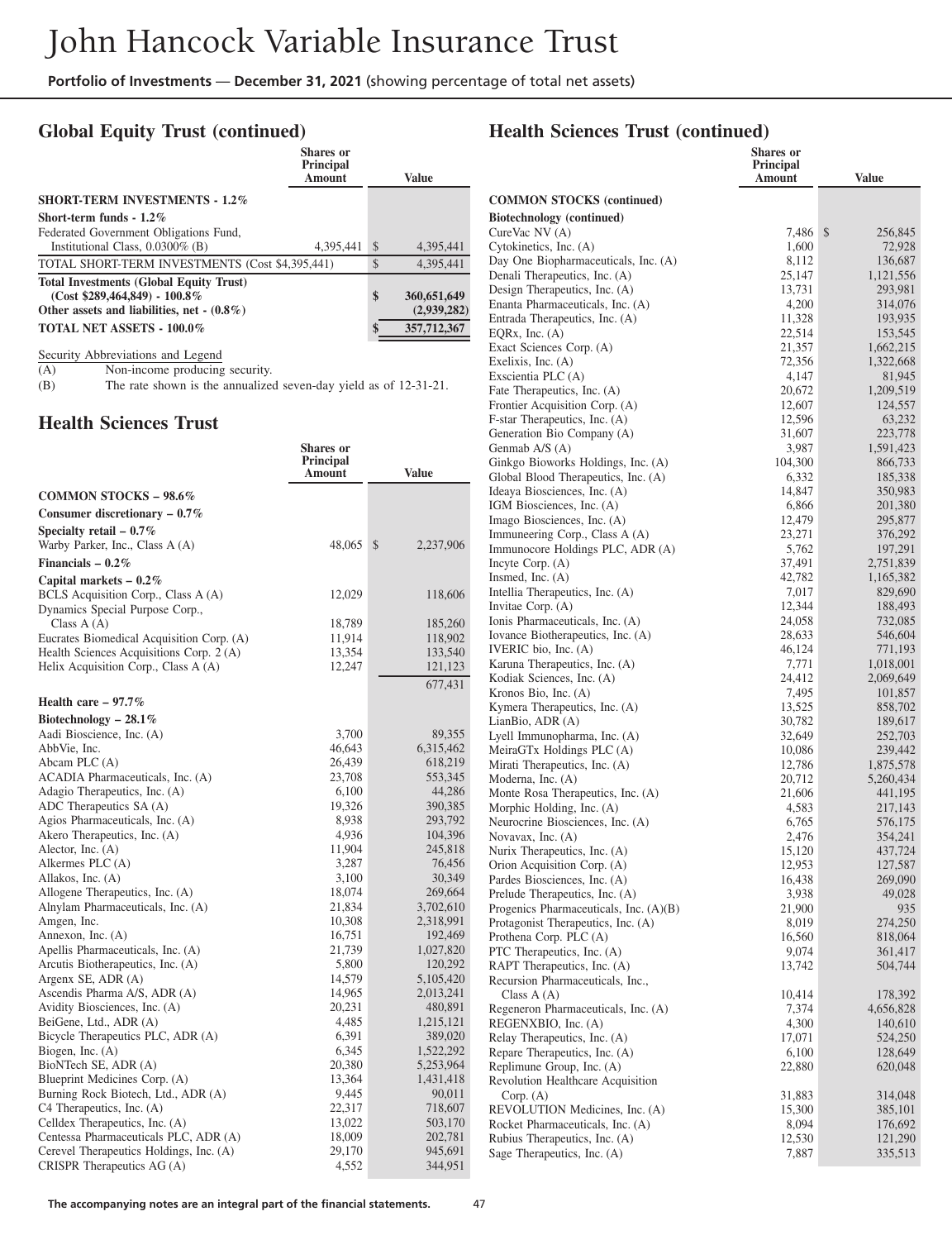#### **Health Sciences Trust (continued)**

## **Health Sciences Trust (continued)**

|                                                                    | Shares or<br>Principal<br>Amount | <b>Value</b>           |                                                                       | <b>Shares</b> or<br>Principal<br>Amount | <b>Value</b>           |
|--------------------------------------------------------------------|----------------------------------|------------------------|-----------------------------------------------------------------------|-----------------------------------------|------------------------|
| <b>COMMON STOCKS (continued)</b>                                   |                                  |                        | <b>COMMON STOCKS (continued)</b>                                      |                                         |                        |
| Biotechnology (continued)                                          |                                  |                        | Health care technology (continued)                                    |                                         |                        |
| Sana Biotechnology, Inc. (A)                                       | 7,446 \$                         | 115,264                | MultiPlan Corp. (A)                                                   | 35,600 \$                               | 157,708                |
| Sarepta Therapeutics, Inc. (A)                                     | 4,368                            | 393,338                | Phreesia, Inc. (A)                                                    | 21,520                                  | 896,523                |
| Scholar Rock Holding Corp. (A)                                     | 17,412                           | 432,514                | Schrodinger, Inc. (A)                                                 | 4,954                                   | 172,548                |
| Seagen, Inc. $(A)$                                                 | 17,989                           | 2,781,099              | Sema4 Holdings Corp. (A)                                              | 23,688                                  | 105,648                |
| SpringWorks Therapeutics, Inc. (A)<br>Stoke Therapeutics, Inc. (A) | 5,481                            | 339,712                | Sophia Genetics SA (A)                                                | 20,504                                  | 289,106                |
| Tenaya Therapeutics, Inc. (A)                                      | 8,627<br>12,198                  | 206,962<br>231,152     | Veeva Systems, Inc., Class A (A)                                      | 12,043                                  | 3,076,746              |
| Turning Point Therapeutics, Inc. (A)                               | 9,894                            | 471,944                |                                                                       |                                         | 8,246,076              |
| Twist Bioscience Corp. (A)                                         | 6,477                            | 501,255                | Life sciences tools and services $-18.9\%$                            |                                         |                        |
| Ultragenyx Pharmaceutical, Inc. (A)                                | 27,510                           | 2,313,316              | 10X Genomics, Inc., Class A (A)<br>Adaptive Biotechnologies Corp. (A) | 9,307<br>29,813                         | 1,386,371<br>836,553   |
| uniQure NV (A)                                                     | 10,600                           | 219,844                | Agilent Technologies, Inc.                                            | 38,273                                  | 6,110,284              |
| Vertex Pharmaceuticals, Inc. (A)                                   | 23,912                           | 5,251,075              | Avantor, Inc. $(A)$                                                   | 80,712                                  | 3,401,204              |
| Vir Biotechnology, Inc. (A)                                        | 7,100                            | 297,277                | Berkeley Lights, Inc. (A)                                             | 6,931                                   | 126,006                |
| Xencor, Inc. $(A)$<br>Zai Lab, Ltd., ADR (A)                       | 17,555<br>8,301                  | 704,307<br>521,718     | Bio-Techne Corp.                                                      | 2,300                                   | 1,189,882              |
| Zentalis Pharmaceuticals, Inc. (A)                                 | 18,642                           | 1,567,047              | Bruker Corp.                                                          | 37,100                                  | 3,113,061              |
| Zymeworks, Inc. (A)                                                | 8,723                            | 142,970                | Danaher Corp.                                                         | 42,335                                  | 13,928,638             |
|                                                                    |                                  | 95,262,148             | Evotec $SE(A)$                                                        | 16,612                                  | 801,925                |
| Health care equipment and supplies $-15.9\%$                       |                                  |                        | Lonza Group AG<br>Maravai LifeSciences Holdings, Inc.,                | 1,486                                   | 1,237,226              |
| Alcon. Inc.                                                        | 10,044                           | 885,935                | Class $A(A)$                                                          | 16,748                                  | 701,741                |
| AtriCure, Inc. (A)                                                 | 5,862                            | 407,585                | MaxCyte, Inc. (A)                                                     | 7,547                                   | 76,904                 |
| Becton, Dickinson and Company                                      | 19,629                           | 4,936,301              | MaxCyte, Inc. (London Stock                                           |                                         |                        |
| DexCom, Inc. (A)                                                   | 4,926                            | 2,645,016              | Exchange) (A)                                                         | 11,231                                  | 114,335                |
| Hologic, Inc. (A)                                                  | 51,507                           | 3,943,376              | Mettler-Toledo International, Inc. (A)                                | 883                                     | 1,498,636              |
| Inari Medical, Inc. (A)                                            | 3,430                            | 313,056                | Olink Holding AB, ADR (A)                                             | 29,231                                  | 532,004                |
| Insulet Corp. (A)                                                  | 5,579                            | 1,484,405              | Pacific Biosciences of California, Inc. (A)                           | 54,894                                  | 1.123.131              |
| Intuitive Surgical, Inc. (A)<br>iRhythm Technologies, Inc. (A)     | 38,376<br>7,605                  | 13,788,497<br>895,032  | Quanterix Corp. (A)<br>Quantum-Si, Inc. (A)                           | 10,589<br>31,200                        | 448,974<br>245,544     |
| Lantheus Holdings, Inc. (A)                                        | 18,533                           | 535,418                | Rapid Micro Biosystems, Inc., Class A (A)                             | 10,992                                  | 116,955                |
| Nevro Corp. (A)                                                    | 4,319                            | 350,141                | Repligen Corp. (A)                                                    | 2,555                                   | 676,666                |
| Novocure, Ltd. (A)                                                 | 10,720                           | 804,858                | Seer, Inc. $(A)$                                                      | 46,916                                  | 1,070,154              |
| Ortho Clinical Diagnostics Holdings                                |                                  |                        | SomaLogic, Inc. (A)                                                   | 67,026                                  | 780,183                |
| PLC(A)                                                             | 67,405                           | 1,441,793              | Thermo Fisher Scientific, Inc.                                        | 24,977                                  | 16,665,653             |
| Outset Medical, Inc. (A)                                           | 11,304                           | 521,001                | Waters Corp. (A)                                                      | 2,305                                   | 858,843                |
| Penumbra, Inc. (A)                                                 | 10,080                           | 2,896,186              | West Pharmaceutical Services, Inc.                                    | 13,215                                  | 6,197,967              |
| PROCEPT BioRobotics Corp. (A)<br>Quidel Corp. (A)                  | 9,903<br>8,384                   | 247,674                | Wuxi Biologics Cayman, Inc. $(A)(C)$                                  | 57,500                                  | 680,736                |
| Shockwave Medical, Inc. (A)                                        | 15,493                           | 1,131,756<br>2,762,867 |                                                                       |                                         | 63,919,576             |
| STERIS PLC                                                         | 3,763                            | 915,952                | Pharmaceuticals - $14.1\%$                                            |                                         |                        |
| Stryker Corp.                                                      | 29,730                           | 7,950,397              | Arvinas, Inc. (A)                                                     | 11,123                                  | 913,643                |
| Teleflex, Inc.                                                     | 6,914                            | 2,271,111              | AstraZeneca PLC, ADR<br>Atea Pharmaceuticals, Inc. (A)                | 125,782<br>4,587                        | 7,326,802<br>41,008    |
| The Cooper Companies, Inc.                                         | 3,546                            | 1,485,561              | Catalent, Inc. (A)                                                    | 14,481                                  | 1,854,002              |
| Zimmer Biomet Holdings, Inc.                                       | 8,131                            | 1,032,962              | Daiichi Sankyo Company, Ltd.                                          | 25,000                                  | 636,285                |
|                                                                    |                                  | 53,646,880             | DICE Therapeutics, Inc. (A)                                           | 9,328                                   | 236,092                |
| Health care providers and services $-18.3\%$                       |                                  |                        | Eisai Company, Ltd.                                                   | 6,800                                   | 386,021                |
| Agiliti, Inc. (A)                                                  | 31,358                           | 726,251                | Elanco Animal Health, Inc. (A)                                        | 19,393                                  | 550,373                |
| agilon health, Inc. $(A)$                                          | 16,632                           | 449,064                | Eli Lilly & Company                                                   | 36,675                                  | 10,130,369             |
| Alignment Healthcare, Inc. (A)                                     | 30,079                           | 422,911                | Longboard Pharmaceuticals, Inc. (A)<br>Merck & Company, Inc.          | 8,689                                   | 42,055                 |
| Anthem, Inc.<br>Centene Corp. (A)                                  | 14,934<br>75,925                 | 6,922,506<br>6,256,220 | Merck KGaA                                                            | 73,030<br>7,966                         | 5,597,019<br>2,049,310 |
| Cigna Corp.                                                        | 14,966                           | 3,436,643              | Pfizer, Inc.                                                          | 226,298                                 | 13,362,897             |
| Guardant Health, Inc. (A)                                          | 12,694                           | 1,269,654              | Reata Pharmaceuticals, Inc., Class A (A)                              | 2,957                                   | 77,976                 |
| HCA Healthcare, Inc.                                               | 19,041                           | 4,892,014              | Roche Holding AG                                                      | 7,704                                   | 3,196,090              |
| Humana, Inc.                                                       | 14,822                           | 6,875,333              | Royalty Pharma PLC, Class A                                           | 30,049                                  | 1,197,453              |
| Molina Healthcare, Inc. (A)                                        | 12,174                           | 3,872,306              | Theseus Pharmaceuticals, Inc. (A)                                     | 16,751                                  | 212,403                |
| Oak Street Health, Inc. (A)                                        | 7,898                            | 261,740                |                                                                       |                                         | 47,809,798             |
| Option Care Health, Inc. (A)                                       | 28,246                           | 803,316                |                                                                       |                                         | 330,929,592            |
| Surgery Partners, Inc. (A)<br>UnitedHealth Group, Inc.             | 16,076<br>49,784                 | 858,619<br>24,998,537  | TOTAL COMMON STOCKS (Cost \$217,109,215)                              |                                         | \$<br>333,844,929      |
|                                                                    |                                  | 62,045,114             | <b>PREFERRED SECURITIES - 0.7%</b>                                    |                                         |                        |
|                                                                    |                                  |                        |                                                                       |                                         |                        |
| Health care technology $-2.4\%$<br>Certara, Inc. (A)               | 17,771                           | 505,052                | Health care $-0.7\%$                                                  |                                         |                        |
| Definitive Healthcare Corp. (A)                                    | 11,013                           | 300,985                | Health care equipment and supplies $-0.7\%$                           |                                         |                        |
| Doximity, Inc., Class A (A)                                        | 54,693                           | 2,741,760              | Sartorius AG                                                          | 3,704                                   | 2,505,163              |
|                                                                    |                                  |                        | TOTAL PREFERRED SECURITIES (Cost \$552,485)                           |                                         | \$<br>2,505,163        |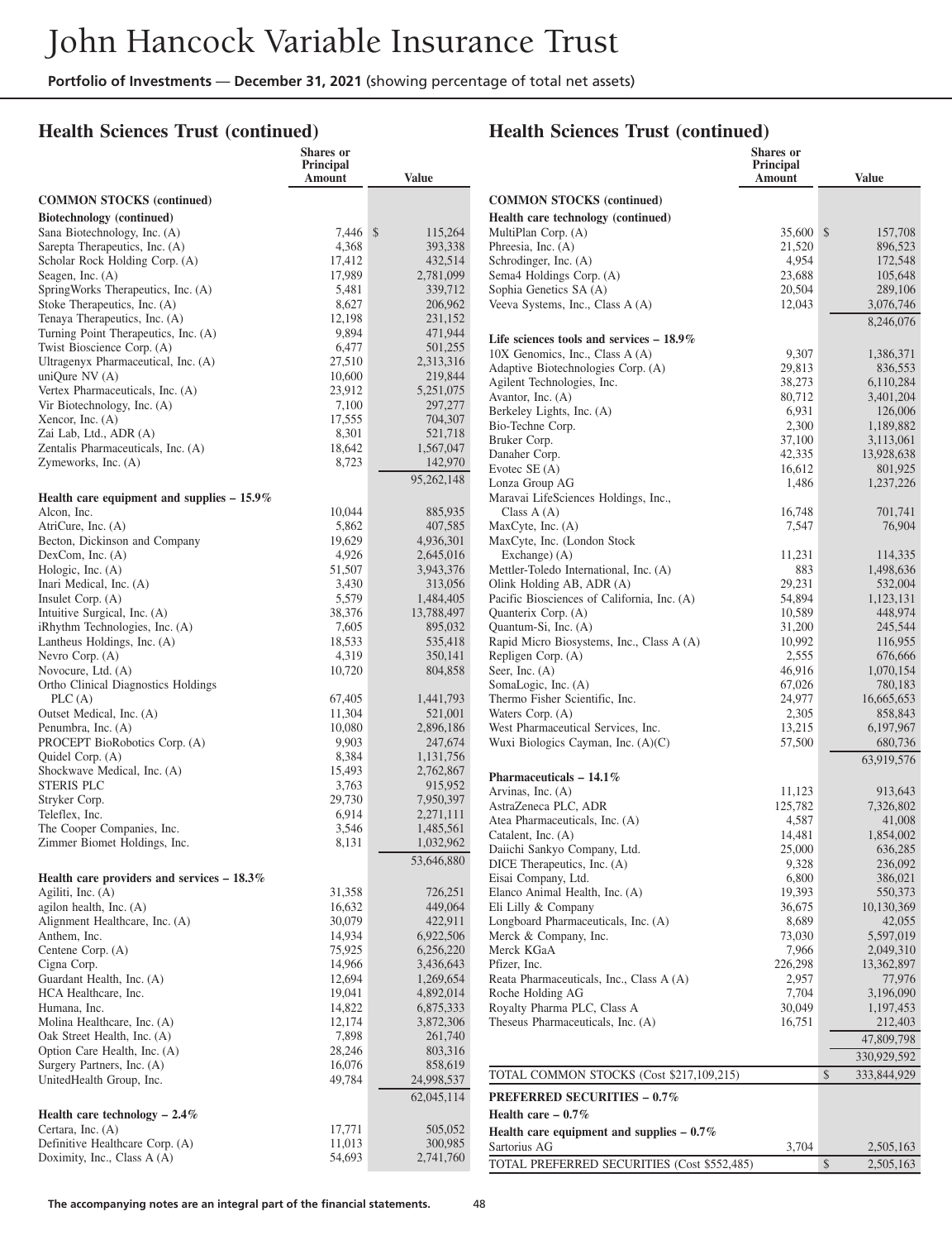#### **Health Sciences Trust (continued)**

|                   |                                                                       | Shares or<br><b>Principal</b><br>Amount |               | <b>Value</b> |
|-------------------|-----------------------------------------------------------------------|-----------------------------------------|---------------|--------------|
| WARRANTS $-0.0\%$ |                                                                       |                                         |               |              |
|                   | EQRx, Inc. (Expiration Date: 12-20-26;                                |                                         |               |              |
|                   | Strike Price: \$11.50) (A)                                            | 4,502                                   | $\mathcal{S}$ | 4,682        |
|                   | Sema4 Holdings Corp. (Expiration                                      |                                         |               |              |
|                   | Date: 9-24-27; Strike Price: \$11.50) (A)                             | 4,862                                   |               | 4,765        |
|                   | SomaLogic, Inc. (Expiration                                           |                                         |               |              |
|                   | Date: 8-31-26; Strike Price: \$11.50) (A)                             | 2,050                                   |               | 6,888        |
|                   | TOTAL WARRANTS (Cost \$29,139)                                        |                                         | $\mathcal{S}$ | 16,335       |
|                   | <b>SHORT-TERM INVESTMENTS - 0.5%</b>                                  |                                         |               |              |
|                   | Short-term funds $-0.5\%$                                             |                                         |               |              |
|                   | State Street Institutional U.S. Government                            |                                         |               |              |
|                   | Money Market Fund, Premier Class,                                     |                                         |               |              |
| $0.0250\%$ (D)    |                                                                       | 626,852                                 |               | 626,852      |
|                   | T. Rowe Price Government Reserve Fund,                                |                                         |               |              |
| $0.0570\%$ (D)    |                                                                       | 938,393                                 |               | 938,393      |
|                   | TOTAL SHORT-TERM INVESTMENTS (Cost \$1,565,245)                       |                                         | $\mathbb{S}$  | 1,565,245    |
|                   | <b>Total Investments (Health Sciences Trust)</b>                      |                                         |               |              |
|                   | $(Cost $219,256,084) - 99.8\%$                                        |                                         | \$            | 337,931,672  |
|                   | Other assets and liabilities, net $-0.2\%$                            |                                         |               | 681,207      |
|                   | <b>TOTAL NET ASSETS - 100.0%</b>                                      |                                         | \$            | 338,612,879  |
|                   | Security Abbreviations and Legend                                     |                                         |               |              |
| <b>ADR</b>        | American Depositary Receipt                                           |                                         |               |              |
| (A)               | Non-income producing security.                                        |                                         |               |              |
| (B)               | Security is valued using significant unobservable inputs and is       |                                         |               |              |
|                   | classified as Level 3 in the fair value hierarchy. Refer to Note 2 to |                                         |               |              |
|                   | the financial statements.                                             |                                         |               |              |
| (C)               | These securities are exempt from registration under Rule 144A of      |                                         |               |              |
|                   | the Securities Act of 1933. Such securities may be resold, normally   |                                         |               |              |
|                   | to qualified institutional buyers, in transactions exempt from        |                                         |               |              |
|                   | registration.                                                         |                                         |               |              |

(D) The rate shown is the annualized seven-day yield as of 12-31-21.

#### **International Equity Index Trust**

|                                  | <b>Shares</b> or<br><b>Principal</b> |               |
|----------------------------------|--------------------------------------|---------------|
|                                  | <b>Amount</b>                        | <b>Value</b>  |
| <b>COMMON STOCKS - 96.8%</b>     |                                      |               |
| Australia - 4.5%                 |                                      |               |
| Afterpay, Ltd. (A)               | 7,435                                | \$<br>448,829 |
| Ampol, Ltd.                      | 9.411                                | 203,211       |
| APA Group                        | 39,169                               | 286,551       |
| Aristocrat Leisure, Ltd.         | 21,040                               | 667,441       |
| ASX, Ltd.                        | 6.626                                | 447,812       |
| Aurizon Holdings, Ltd.           | 61,567                               | 156,418       |
| AusNet Services, Ltd.            | 86,871                               | 162,508       |
| Australia & New Zealand Banking  |                                      |               |
| Group, Ltd.                      | 96,280                               | 1,928,612     |
| <b>BHP</b> Group PLC             | 71,227                               | 2,119,334     |
| BHP Group, Ltd. (B)              | 97.792                               | 2,952,502     |
| BlueScope Steel, Ltd.            | 18,252                               | 278,641       |
| Brambles, Ltd.                   | 50,212                               | 388,455       |
| Cochlear, Ltd.                   | 2.361                                | 370,559       |
| Coles Group, Ltd.                | 45,471                               | 593,308       |
| Commonwealth Bank of Australia   | 60,047                               | 4,414,119     |
| Computershare, Ltd.              | 20,019                               | 291,419       |
| Crown Resorts, Ltd. (A)          | 14,067                               | 122,451       |
| CSL, Ltd.                        | 15,989                               | 3,381,670     |
| Dexus                            | 39,487                               | 319,286       |
| Domino's Pizza Enterprises, Ltd. | 1,999                                | 171,577       |
| Endeavour Group, Ltd.            | 43,228                               | 212,135       |
| Evolution Mining, Ltd.           | 56,369                               | 167,234       |
| Fortescue Metals Group, Ltd.     | 58,162                               | 817,567       |
| Goodman Group                    | 57,212                               | 1,102,862     |

|                                                             | Shares or<br><b>Principal</b><br>Amount | <b>Value</b>         |
|-------------------------------------------------------------|-----------------------------------------|----------------------|
| <b>COMMON STOCKS</b> (continued)                            |                                         |                      |
| Australia (continued)                                       |                                         |                      |
| IDP Education, Ltd.                                         | 6,944                                   | \$<br>174,935        |
| Insurance Australia Group, Ltd.                             | 88,042                                  | 272,844              |
| Lendlease Corp., Ltd.                                       | 25,385                                  | 197,661              |
| Macquarie Group, Ltd.<br>Magellan Financial Group, Ltd. (B) | 11,780<br>4,563                         | 1,760,931<br>70,510  |
| Medibank Private, Ltd.                                      | 99,625                                  | 242,646              |
| Mirvac Group                                                | 141,329                                 | 299,161              |
| MMG, Ltd. (A)                                               | 148,000                                 | 47,608               |
| National Australia Bank, Ltd.                               | 110,955                                 | 2,329,727            |
| Newcrest Mining, Ltd.<br>Northern Star Resources, Ltd.      | 28,639<br>39,419                        | 512,926<br>271,098   |
| Orica, Ltd.                                                 | 15,709                                  | 156,654              |
| Origin Energy, Ltd.                                         | 58,812                                  | 224,455              |
| Qantas Airways, Ltd. (A)                                    | 30,851                                  | 112,540              |
| QBE Insurance Group, Ltd.                                   | 49,235                                  | 406,569              |
| Ramsay Health Care, Ltd.                                    | 6,659                                   | 346,068              |
| REA Group, Ltd.<br>Reece, Ltd.                              | 1,952                                   | 238,029              |
| Rio Tinto, Ltd.                                             | 9,597<br>12,705                         | 188,736<br>927,110   |
| Santos, Ltd.                                                | 110,431                                 | 508,696              |
| Scentre Group                                               | 177,637                                 | 408,631              |
| SEEK, Ltd.                                                  | 11,910                                  | 283,930              |
| Sonic Healthcare, Ltd.                                      | 16,282                                  | 552,224              |
| South32, Ltd.                                               | 112,851                                 | 330,041              |
| South32, Ltd. (London Stock Exchange)<br>Stockland          | 48,980<br>87,409                        | 143,988<br>269,657   |
| Suncorp Group, Ltd.                                         | 43,155                                  | 347,444              |
| Sydney Airport (A)                                          | 47,614                                  | 300,609              |
| Tabcorp Holdings, Ltd.                                      | 82,609                                  | 301,796              |
| Telstra Corp., Ltd.                                         | 142,464                                 | 432,975              |
| The GPT Group                                               | 71,628                                  | 282,442              |
| Transurban Group<br>Treasury Wine Estates, Ltd.             | 104,007<br>26,341                       | 1,044,674<br>237,499 |
| <b>Vicinity Centres</b>                                     | 148,057                                 | 182,085              |
| Washington H. Soul Pattinson &                              |                                         |                      |
| Company, Ltd.                                               | 7,202                                   | 155,221              |
| Wesfarmers, Ltd.                                            | 37,640                                  | 1,624,027            |
| Westpac Banking Corp.<br>WiseTech Global, Ltd.              | 121,785<br>5,291                        | 1,889,308            |
| Woodside Petroleum, Ltd.                                    | 33,065                                  | 224,398<br>527,120   |
| Woolworths Group, Ltd.                                      | 43,228                                  | 1,194,972            |
|                                                             |                                         | 42,026,446           |
| Austria - 0.1%                                              |                                         |                      |
| Erste Group Bank AG                                         | 11,010                                  | 516,153              |
| <b>OMV AG</b>                                               | 5,543                                   | 313,472              |
| Raiffeisen Bank International AG                            | 4,926                                   | 144,679              |
| Verbund AG<br>voestalpine AG                                | 2,442<br>4,357                          | 274,442<br>158,086   |
|                                                             |                                         | 1,406,832            |
| Belgium - $0.5\%$                                           |                                         |                      |
| Ageas SA/NV                                                 | 6,383                                   | 330,558              |
| Anheuser-Busch InBev SA/NV                                  | 26,526                                  | 1,599,249            |
| Elia Group SA/NV                                            | 1,076                                   | 141,823              |
| Etablissements Franz Colruyt NV                             | 2,769                                   | 117,495              |
| Groupe Bruxelles Lambert SA<br><b>KBC Group NV</b>          | 3,809<br>8,597                          | 425,415<br>738,664   |
| Proximus SADP (B)                                           | 5,996                                   | 117,100              |
| Sofina SA                                                   | 537                                     | 263,778              |
| Solvay SA                                                   | 2,881                                   | 334,933              |
| UCB SA                                                      | 4,152                                   | 473,851              |
| Umicore SA                                                  | 6,530                                   | 266,387              |
|                                                             |                                         | 4,809,253            |
| <b>Brazil</b> - 0.8%                                        |                                         |                      |
| Ambev SA                                                    | 157,730                                 | 441,364              |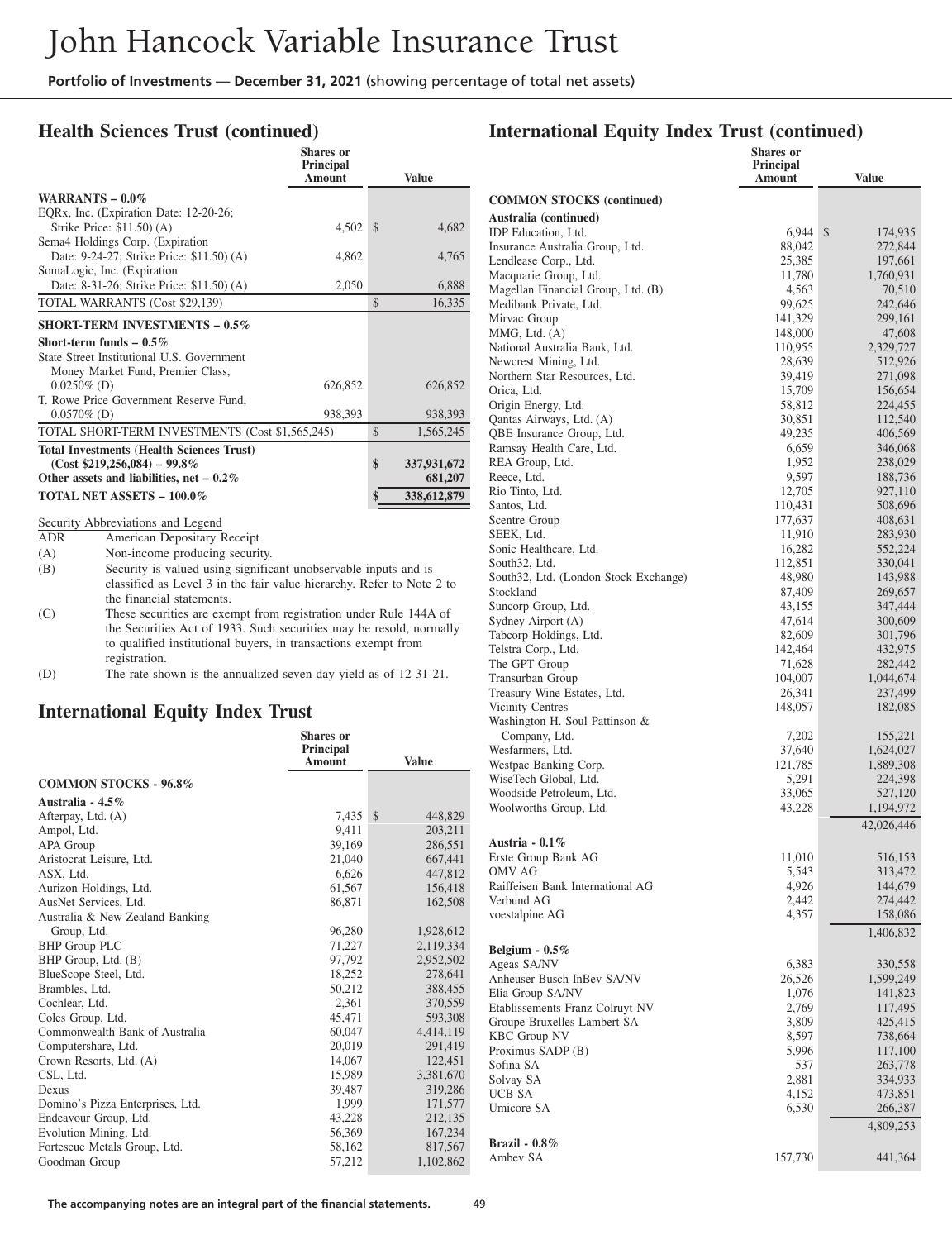### **International Equity Index Trust (continued)**

|                                                                                  | <b>Shares</b> or    |                      |                                                                           | <b>Shares</b> or    |                      |
|----------------------------------------------------------------------------------|---------------------|----------------------|---------------------------------------------------------------------------|---------------------|----------------------|
|                                                                                  | Principal<br>Amount | Value                |                                                                           | Principal<br>Amount | <b>Value</b>         |
| <b>COMMON STOCKS</b> (continued)                                                 |                     |                      | <b>COMMON STOCKS</b> (continued)                                          |                     |                      |
| <b>Brazil</b> (continued)                                                        |                     |                      | Canada (continued)                                                        |                     |                      |
| Americanas SA (A)                                                                | 13,014 \$           | 73,335               | Canadian Apartment Properties REIT                                        | $2,900$ \$          | 137,463              |
| Atacadao SA                                                                      | 13,900              | 37,955               | Canadian Imperial Bank of Commerce                                        | 15,200              | 1,771,801            |
| B3 SA - Brasil Bolsa Balcao                                                      | 206,421             | 411,064              | Canadian National Railway Company                                         | 24,000              | 2,948,037            |
| Banco Bradesco SA                                                                | 46,659              | 135,251              | Canadian Natural Resources, Ltd.                                          | 40,360              | 1,705,397            |
| Banco BTG Pactual SA                                                             | 37,204              | 139,741              | Canadian Pacific Railway, Ltd.                                            | 31,000              | 2,229,638            |
| Banco do Brasil SA<br>Banco Inter SA                                             | 28,713<br>3,823     | 148,400<br>19,439    | Canadian Tire Corp., Ltd., Class A<br>Canadian Utilities, Ltd., Class A   | 2,100<br>4,600      | 301,217<br>133,423   |
| Banco Santander Brasil SA                                                        | 14,000              | 75,304               | Canopy Growth Corp. (A)(B)                                                | 8,000               | 69,821               |
| BB Seguridade Participacoes SA                                                   | 24,400              | 90,320               | CCL Industries, Inc., Class B                                             | 5,400               | 289,562              |
| BRF SA (A)                                                                       | 19,720              | 79,943               | Cenovus Energy, Inc.                                                      | 43,859              | 537,771              |
| <b>CCR SA</b>                                                                    | 40,100              | 83,252               | CGI, Inc. (A)                                                             | 7,900               | 698,537              |
| Centrais Eletricas Brasileiras SA                                                | 9,400               | 57,302               | Constellation Software, Inc.                                              | 700                 | 1,298,753            |
| Centrais Eletricas Brasileiras SA, ADR                                           | 1,429               | 8,574                | Dollarama, Inc.                                                           | 10,100              | 505,499              |
| Cia Brasileira de Distribuicao, ADR (B)<br>Cia de Saneamento Basico do Estado de | 628                 | 2,506                | Emera, Inc.<br>Empire Company, Ltd., Class A                              | 8,900<br>6,200      | 444,807              |
| Sao Paulo                                                                        | 11,270              | 82,300               | Enbridge, Inc.                                                            | 68,500              | 188,899<br>2,675,667 |
| Cia Siderurgica Nacional SA, ADR                                                 | 11,800              | 52,392               | Fairfax Financial Holdings, Ltd.                                          | 900                 | 442,718              |
| Cosan SA                                                                         | 40,344              | 158,508              | First Ouantum Minerals, Ltd.                                              | 20,154              | 482,281              |
| Energisa SA                                                                      | 6,100               | 48,509               | FirstService Corp.                                                        | 1,500               | 294,794              |
| Engie Brasil Energia SA                                                          | 7,275               | 50,129               | Fortis, Inc.                                                              | 16,404              | 791,443              |
| Equatorial Energia SA                                                            | 30,700              | 124,489              | Franco-Nevada Corp.                                                       | 6,438               | 890,362              |
| Hapvida Participacoes e Investimentos                                            | 38,400              |                      | George Weston, Ltd.<br>GFL Environmental. Inc.                            | 2,799               | 324,520              |
| SA(C)<br>Hypera SA                                                               | 10,908              | 71,280<br>55,221     | Gildan Activewear, Inc.                                                   | 6,400<br>7,300      | 241,995<br>309,498   |
| <b>JBS SA</b>                                                                    | 34,073              | 232,482              | Great-West Lifeco, Inc.                                                   | 9,900               | 297,090              |
| Klabin SA                                                                        | 24,000              | 110,369              | Hydro One, Ltd. (C)                                                       | 11,900              | 309,600              |
| Localiza Rent a Car SA                                                           | 20,227              | 191,909              | iA Financial Corp., Inc.                                                  | 3,600               | 205,991              |
| Lojas Renner SA                                                                  | 32,186              | 139,289              | IGM Financial, Inc.                                                       | 3,000               | 108,194              |
| Magazine Luiza SA                                                                | 94,607              | 121,947              | Imperial Oil, Ltd.                                                        | 8,630               | 311,238              |
| Natura & Company Holding SA (A)<br>Notre Dame Intermedica Participacoes SA       | 26,929<br>17,255    | 124,172<br>186,280   | Intact Financial Corp.<br>Ivanhoe Mines, Ltd., Class A (A)                | 6,100<br>19,900     | 792,887<br>162,353   |
| Petroleo Brasileiro SA                                                           | 124,329             | 684,692              | Keyera Corp.                                                              | 8,500               | 191,711              |
| Raia Drogasil SA                                                                 | 35,900              | 156,298              | Kinross Gold Corp.                                                        | 45,229              | 262,446              |
| Rede D'Or Sao Luiz SA (C)                                                        | 13,400              | 107,628              | Kirkland Lake Gold, Ltd.                                                  | 8,700               | 364,589              |
| Rumo SA (A)                                                                      | 45,451              | 144,668              | Lightspeed Commerce, Inc. (A)                                             | 3,200               | 129,219              |
| Sendas Distribuidora SA                                                          | 24,690              | 57,591               | Loblaw Companies, Ltd.                                                    | 6,140               | 503,063              |
| Suzano SA (A)                                                                    | 22,263              | 240,465              | Lundin Mining Corp.                                                       | 22,100              | 172,614              |
| Suzano SA, ADR (A)<br>Telefonica Brasil SA                                       | 3,164<br>9,652      | 34,171<br>83,790     | Magna International, Inc.<br>Manulife Financial Corp. (D)                 | 9,800<br>66,100     | 792,940<br>1,259,869 |
| Telefonica Brasil SA, ADR (B)                                                    | 6,017               | 52,047               | Metro, Inc.                                                               | 8,257               | 439,433              |
| TIM SA                                                                           | 28,020              | 66,371               | National Bank of Canada                                                   | 11,500              | 876,762              |
| <b>TOTVS SA</b>                                                                  | 17,746              | 90,187               | Northland Power, Inc.                                                     | 8,100               | 243,010              |
| Ultrapar Participacoes SA                                                        | 25,400              | 67,348               | Nutrien, Ltd.                                                             | 19,490              | 1,464,966            |
| Vale SA                                                                          | 137,550             | 1,916,527            | Nuvei Corp. $(A)(C)$                                                      | 1,900               | 123,167              |
| Via $S/A(A)$<br>Vibra Energia SA                                                 | 44,400<br>44,000    | 41,671<br>168,707    | Onex Corp.<br>Open Text Corp.                                             | 2,700<br>9,700      | 211,910<br>460,404   |
| WEG SA                                                                           | 56,116              | 330,532              | Pan American Silver Corp.                                                 | 7,300               | 182,132              |
|                                                                                  |                     | 7,795,719            | Parkland Corp.                                                            | 5,400               | 148,431              |
|                                                                                  |                     |                      | Pembina Pipeline Corp.                                                    | 18,998              | 576,270              |
| Canada - 7.4%<br>Agnico Eagle Mines, Ltd.                                        | 8,536               | 453,404              | Power Corp. of Canada                                                     | 19,412              | 641,465              |
| Air Canada (A)                                                                   | 5,400               | 90,203               | Quebecor, Inc., Class B                                                   | 6,400               | 144,448              |
| Algonquin Power & Utilities Corp.                                                | 20,729              | 299,394              | Restaurant Brands International, Inc.                                     | 10,046              | 609,137              |
| Alimentation Couche-Tard, Inc.                                                   | 29,500              | 1,236,017            | RioCan Real Estate Investment Trust<br>Ritchie Brothers Auctioneers, Inc. | 6,300<br>3,800      | 114,251<br>232,545   |
| AltaGas, Ltd.                                                                    | 11,500              | 248,283              | Rogers Communications, Inc., Class B                                      | 12,200              | 580,897              |
| Ballard Power Systems, Inc. (A)                                                  | 7,500               | 94,213               | Royal Bank of Canada                                                      | 48,200              | 5,115,499            |
| Bank of Montreal                                                                 | 21,498<br>40,477    | 2,314,568<br>769,573 | Saputo, Inc.                                                              | 9,100               | 205,028              |
| Barrick Gold Corp.<br>Barrick Gold Corp. (London                                 |                     |                      | Shaw Communications, Inc., Class B                                        | 16,926              | 513,688              |
| Stock Exchange)                                                                  | 20,657              | 383,065              | Shopify, Inc., Class A (A)                                                | 3,800               | 5,232,161            |
| BCE, Inc.                                                                        | 2,424               | 126,110              | Sun Life Financial, Inc.                                                  | 20,000              | 1,113,246            |
| BlackBerry, Ltd. (A)                                                             | 21,000              | 196,229              | Suncor Energy, Inc.                                                       | 52,235              | 1,306,959            |
| Brookfield Asset Management, Inc.,                                               |                     |                      | TC Energy Corp.<br>Teck Resources, Ltd., Class B                          | 33,397<br>16,161    | 1,553,220<br>465,430 |
| Class A                                                                          | 46,972              | 2,836,627            | TELUS Corp.                                                               | 14,509              | 341,692              |
| $CAE$ , Inc. $(A)$<br>Cameco Corp.                                               | 10,400<br>13,200    | 262,353              | TFI International, Inc.                                                   | 2,800               | 314,033              |
|                                                                                  |                     | 287,803              |                                                                           |                     |                      |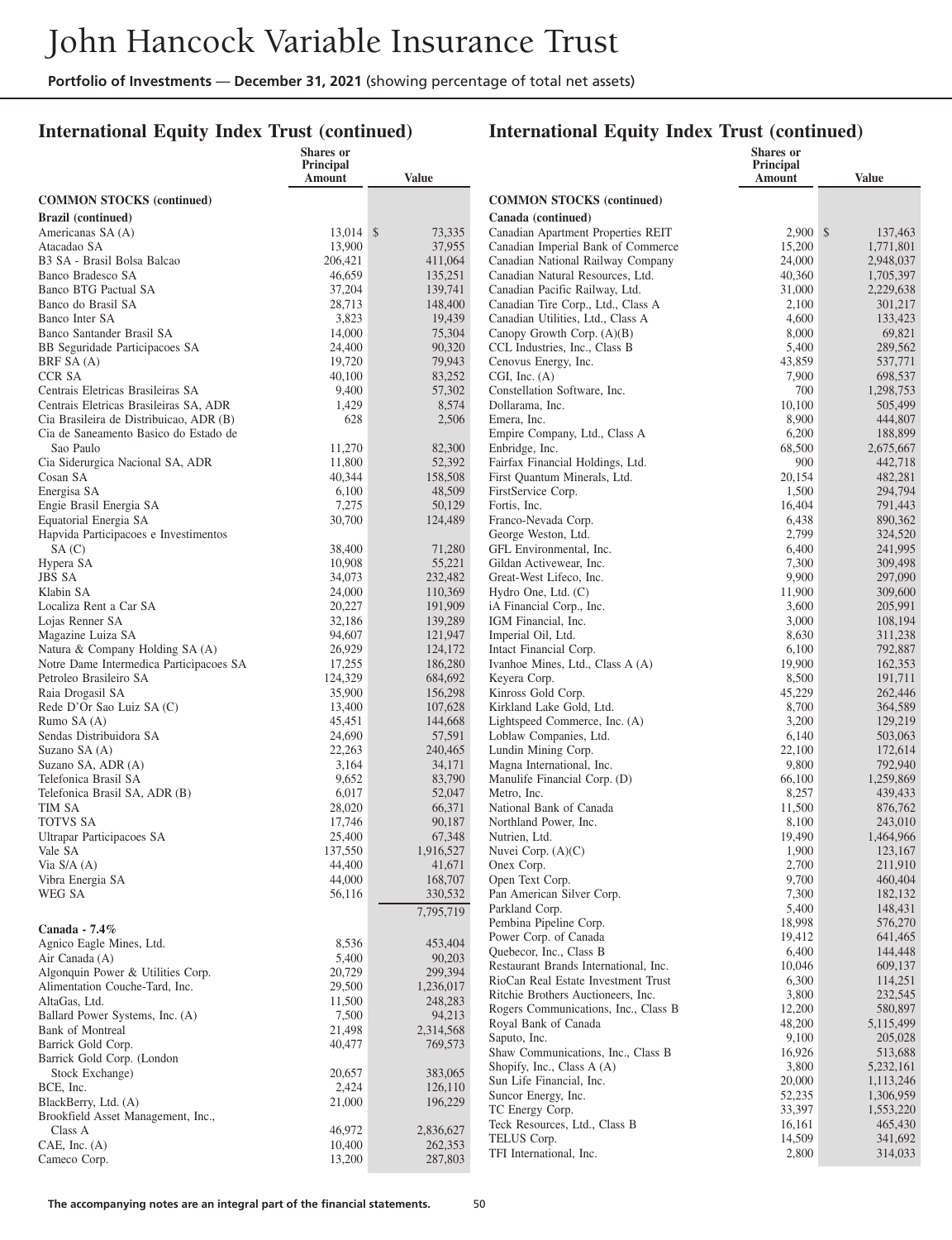**Shares or**

## **International Equity Index Trust (continued)**

#### **International Equity Index Trust (continued)**

**Shares or**

|                                                                   | Principal<br>Amount | Value                        |
|-------------------------------------------------------------------|---------------------|------------------------------|
| <b>COMMON STOCKS</b> (continued)                                  |                     |                              |
| Canada (continued)                                                |                     |                              |
| The Bank of Nova Scotia<br>The Toronto-Dominion Bank              | 40,200<br>61,572    | \$<br>2,845,891<br>4,720,544 |
| Thomson Reuters Corp.                                             | 5,954               | 712,014                      |
| TMX Group, Ltd.                                                   | 2,000               | 202,775                      |
| Toromont Industries, Ltd.                                         | 2,800               | 253,139                      |
| Tourmaline Oil Corp.                                              | 10,300              | 332,544                      |
| West Fraser Timber Company, Ltd.<br>Wheaton Precious Metals Corp. | 3,076<br>15,183     | 293,460<br>651,514           |
| WSP Global, Inc.                                                  | 3,800               | 551,638                      |
|                                                                   |                     | 68,949,252                   |
| Chile - $0.1\%$                                                   |                     |                              |
| Antofagasta PLC                                                   | 13,250              | 240,980                      |
| Banco Santander Chile, ADR                                        | 5,508               | 89,725                       |
| Cencosud SA                                                       | 61,383<br>14,968    | 102,641                      |
| Enel Americas SA, ADR<br>Enel Chile SA, ADR (B)                   | 18,222              | 81,426<br>32,982             |
| Sociedad Quimica y Minera de                                      |                     |                              |
| Chile SA, ADR                                                     | 4,430               | 223,405                      |
|                                                                   |                     | 771,159                      |
| China - $8.1\%$                                                   |                     |                              |
| 360 DigiTech, Inc., ADR                                           | 2,900               | 66,497                       |
| $3SB$ io, Inc. $(A)(C)$<br>$51$ job, Inc., ADR $(A)$              | 40,500<br>900       | 33,751<br>44,037             |
| AAC Technologies Holdings, Inc.                                   | 27,342              | 107,760                      |
| AECC Aviation Power Company, Ltd.,                                |                     |                              |
| Class A                                                           | 3,600               | 35,852                       |
| Agile Group Holdings, Ltd.<br>Agora, Inc., ADR (A)                | 54,000<br>2,400     | 29,313<br>38,904             |
| Agricultural Bank of China, Ltd., Class A                         | 165,700             | 76,441                       |
| Agricultural Bank of China, Ltd., H Shares                        | 934,000             | 321,331                      |
| Aier Eye Hospital Group Company, Ltd.,                            |                     |                              |
| Class A                                                           | 11,596              | 77,006                       |
| Air China, Ltd., H Shares (A)<br>Airtac International Group       | 84,534<br>4,185     | 59,039<br>153,668            |
| Alibaba Group Holding, Ltd., ADR (A)                              | 334,827             | 7,483,780                    |
| A-Living Smart City Services                                      |                     |                              |
| Company, Ltd. (C)                                                 | 15,500              | 26,480                       |
| Aluminum Corp. of China, Ltd., A<br>Shares $(A)$                  | 29,100              | 27,965                       |
| Aluminum Corp. of China, Ltd., H                                  |                     |                              |
| Shares $(A)$                                                      | 131,220             | 72,303                       |
| Anhui Conch Cement Company, Ltd.,                                 |                     |                              |
| Class A<br>Anhui Conch Cement Company, Ltd.,                      | 8,900               | 56,340                       |
| H Shares                                                          | 44,290              | 221,528                      |
| Anhui Gujing Distillery Company, Ltd.,                            |                     |                              |
| <b>B</b> Shares                                                   | 3,600               | 51,232                       |
| Anhui Gujing Distillery Company, Ltd.,                            |                     |                              |
| Class A<br>ANTA Sports Products, Ltd.                             | 900<br>37,000       | 34,450<br>555,678            |
| Autohome, Inc., ADR                                               | 2,100               | 61,908                       |
| <b>AVIC Industry-Finance Holdings</b>                             |                     |                              |
| Company, Ltd., Class A                                            | 20,000              | 12,459                       |
| AviChina Industry & Technology<br>Company, Ltd., H Shares         | 72,000              | 49,813                       |
| Baidu, Inc., ADR (A)                                              | 9,500               | 1,413,505                    |
| Bank of Beijing Company, Ltd., Class A                            | 47,000              | 32,747                       |
| Bank of China, Ltd., Class A                                      | 78,100              | 37,377                       |
| Bank of China, Ltd., H Shares                                     | 2,682,563           | 965,096                      |
| Bank of Communications Company, Ltd.,<br>Class A                  | 87,300              | 63,169                       |
| Bank of Communications Company, Ltd.,                             |                     |                              |
| H Shares                                                          | 292,527             | 176,836                      |
| Bank of Hangzhou Company, Ltd., Class A                           | 11,400              | 22,936                       |
| Bank of Jiangsu Company, Ltd., Class A                            | 33,410              | 30,568                       |
|                                                                   |                     |                              |

|                                                                                  | Principal<br>Amount | <b>Value</b>      |
|----------------------------------------------------------------------------------|---------------------|-------------------|
| <b>COMMON STOCKS</b> (continued)                                                 |                     |                   |
| China (continued)                                                                |                     |                   |
| Bank of Nanjing Company, Ltd., Class A                                           | 13,600              | \$<br>19,115      |
| Bank of Ningbo Company, Ltd., Class A<br>Bank of Shanghai Company, Ltd., Class A | 13,750<br>31,610    | 82,575<br>35,360  |
| Baoshan Iron & Steel Company, Ltd.,                                              |                     |                   |
| Class A                                                                          | 41,300              | 46,554            |
| BeiGene, Ltd., ADR (A)                                                           | 1,500               | 406,395           |
| Beijing Capital International Airport<br>Company, Ltd., H Shares (A)             | 52,789              | 32,351            |
| Beijing Shunxin Agriculture                                                      |                     |                   |
| Company, Ltd., Class A                                                           | 1,700               | 10,188            |
| Beijing Yuanliu Hongyuan Electronic                                              |                     |                   |
| Technology Company, Ltd., Class A                                                | 6,700               | 188,505           |
| Bilibili, Inc., ADR (A)(B)<br>BOE Technology Group Company, Ltd.,                | 5,800               | 269,120           |
| Class A                                                                          | 75,300              | 59,673            |
| BYD Company, Ltd., Class A                                                       | 4,000               | 168,039           |
| BYD Company, Ltd., H Shares                                                      | 26,105              | 882,985           |
| <b>BYD</b> Electronic International                                              |                     |                   |
| Company, Ltd.<br>CanSino Biologics, Inc., Class A (A)                            | 22,500<br>254       | 82,362<br>11,942  |
| CanSino Biologics, Inc., H                                                       |                     |                   |
| Shares $(A)(B)(C)$                                                               | 2,400               | 55,487            |
| CGN Power Company, Ltd., H Shares (C)                                            | 317,000             | 96,372            |
| Changchun High & New Technology                                                  |                     |                   |
| Industry Group, Inc., Class A                                                    | 800                 | 34,094            |
| China Bohai Bank Company, Ltd., H<br>Shares $(C)$                                | 83,000              | 31,909            |
| China Cinda Asset Management                                                     |                     |                   |
| Company, Ltd., H Shares                                                          | 304,800             | 55,517            |
| China CITIC Bank Corp., Ltd., H Shares                                           | 310,800             | 134,816           |
| China Communications Services Corp.,                                             |                     |                   |
| Ltd., H Shares<br>China Conch Venture Holdings, Ltd.                             | 129,600<br>57,900   | 63,161<br>283,203 |
| China Construction Bank Corp., Class A                                           | 15,400              | 14,162            |
| China Construction Bank Corp., H Shares                                          | 3,209,914           | 2,224,300         |
| China Eastern Airlines Corp., Ltd.,                                              |                     |                   |
| Class $A(A)$                                                                     | 15,800              | 12,806            |
| China Everbright Bank Company, Ltd.,<br>Class A                                  |                     | 46,151            |
| China Everbright Bank Company, Ltd.,                                             | 88,600              |                   |
| H Shares                                                                         | 120,000             | 42,492            |
| China Evergrande Group (B)                                                       | 65,959              | 13,464            |
| China Feihe, Ltd. (C)                                                            | 119,000             | 159,662           |
| China Galaxy Securities Company, Ltd.,<br>H Shares                               | 129,500             | 74,433            |
| China Greatwall Technology Group                                                 |                     |                   |
| Company, Ltd., Class A                                                           | 6,500               | 14,448            |
| China Hongqiao Group, Ltd.                                                       | 57,000              | 60,246            |
| China Huarong Asset Management                                                   |                     |                   |
| Company, Ltd., H Shares (A)(C)(E)                                                | 351,700             | 18,402            |
| China Huishan Dairy Holdings<br>Company, Ltd. $(A)(E)$                           | 225,000             | $\theta$          |
| China International Capital Corp., Ltd., H                                       |                     |                   |
| Shares $(C)$                                                                     | 36,800              | 101,558           |
| China Lesso Group Holdings, Ltd.                                                 | 36,000              | 51,756            |
| China Life Insurance Company, Ltd.,                                              |                     |                   |
| Class A<br>China Life Insurance Company, Ltd.,                                   | 4,500               | 21,241            |
| H Shares                                                                         | 248,624             | 412,137           |
| China Literature, Ltd. (A)(C)                                                    | 10,200              | 64,182            |
| China Longyuan Power Group Corp., Ltd.,                                          |                     |                   |
| H Shares                                                                         | 99,000              | 231,246           |
| China Medical System Holdings, Ltd.                                              | 48,300              | 80,739            |
| China Meidong Auto Holdings, Ltd.                                                | 18,000              | 92,770            |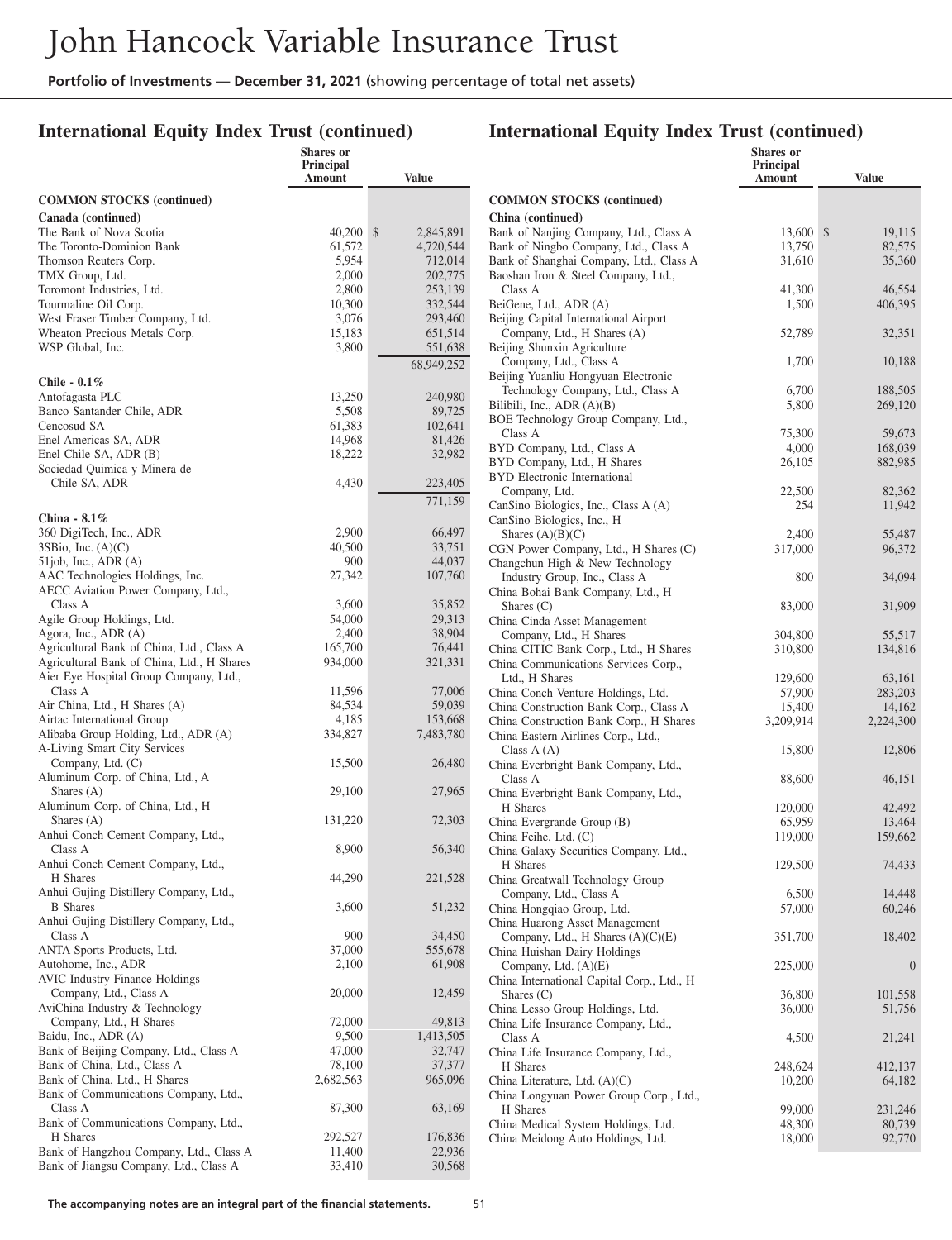**Shares or**

## **International Equity Index Trust (continued)**

|                                                                           | Principal<br>Amount | <b>Value</b>            |
|---------------------------------------------------------------------------|---------------------|-------------------------|
| <b>COMMON STOCKS</b> (continued)                                          |                     |                         |
| China (continued)                                                         |                     |                         |
| China Merchants Bank Company, Ltd.,<br>Class A                            | 45,900              | $\mathbb{S}$<br>350,887 |
| China Merchants Bank Company, Ltd.,<br>H Shares                           |                     |                         |
| China Merchants Securities Company, Ltd.,                                 | 131,823             | 1,025,527               |
| Class A                                                                   | 16,510              | 45,729                  |
| China Merchants Shekou Industrial Zone<br>Holdings Company, Ltd., Class A | 17,600              | 36,886                  |
| China Minsheng Banking Corp., Ltd.,                                       |                     |                         |
| Class A<br>China Minsheng Banking Corp., Ltd., H                          | 78,880              | 48,278                  |
| Shares (B)                                                                | 194,496             | 74,369                  |
| China Molybdenum Company, Ltd.,<br>Class A                                | 28,400              | 24,921                  |
| China Molybdenum Company, Ltd.,                                           |                     |                         |
| H Shares<br>China National Building Material                              | 129,000             | 68,143                  |
| Company, Ltd., H Shares                                                   | 138,000             | 169,428                 |
| China National Nuclear Power<br>Company, Ltd., Class A                    | 20,900              | 27,218                  |
| China Oilfield Services, Ltd., H Shares                                   | 56,000              | 49,123                  |
| China Pacific Insurance Group                                             |                     |                         |
| Company, Ltd., Class A<br>China Pacific Insurance Group                   | 14,000              | 59,572                  |
| Company, Ltd., H Shares                                                   | 94,100              | 255,658                 |
| China Petroleum & Chemical Corp.,<br>Class A                              | 56,700              | 37,652                  |
| China Petroleum & Chemical Corp.,                                         |                     |                         |
| H Shares<br>China Railway Group, Ltd., Class A                            | 819,361<br>30,000   | 381,676<br>27,271       |
| China Railway Group, Ltd., H Shares                                       | 126,000             | 66,674                  |
| China Resources Mixc Lifestyle                                            |                     |                         |
| Services, Ltd. (C)<br>China Shenhua Energy Company, Ltd.,                 | 19,000              | 88,659                  |
| Class A                                                                   | 9,800               | 34,665                  |
| China Shenhua Energy Company, Ltd.,<br>H Shares                           | 113,500             | 265,622                 |
| China Southern Airlines Company, Ltd.,                                    |                     |                         |
| Class $A(A)$<br>China Southern Airlines Company, Ltd., H                  | 13,800              | 14,757                  |
| Shares $(A)$                                                              | 64,000              | 38,345                  |
| China State Construction Engineering<br>Corp., Ltd., Class A              | 93,340              | 73,267                  |
| China Tourism Group Duty Free Corp.,                                      |                     |                         |
| Ltd., Class A<br>China Tower Corp., Ltd., H Shares (C)                    | 4,300<br>1,496,000  | 148,236<br>165,064      |
| China Vanke Company, Ltd., Class A                                        | 21,600              | 67,016                  |
| China Vanke Company, Ltd., H Shares                                       | 56,900              | 132,495                 |
| China Yangtze Power Company, Ltd.,<br>Class A                             | 48,900              | 174,093                 |
| Chinasoft International, Ltd. (A)                                         | 86,000              | 112,148                 |
| Chongqing Zhifei Biological Products<br>Company, Ltd., Class A            | 3,100               | 60,582                  |
| CIFI Ever Sunshine Services Group, Ltd.                                   | 22,000              | 34,167                  |
| CIFI Holdings Group Company, Ltd.                                         | 140,161             | 84,314                  |
| CITIC Securities Company, Ltd., Class A                                   | 21,900              | 90,791                  |
| CITIC Securities Company, Ltd., H Shares                                  | 75,500              | 197,196                 |
| CITIC, Ltd.                                                               | 207,967             | 205,750                 |
| Contemporary Amperex Technology<br>Company, Ltd., Class A                 | 4,900               | 451,362                 |
| <b>COSCO SHIPPING Holdings</b>                                            |                     |                         |
| Company, Ltd., H Shares (A)(B)                                            | 119,600             | 231,899                 |
| Country Garden Holdings Company, Ltd.                                     | 270,117             | 239,884                 |
| Country Garden Services Holdings<br>Company, Ltd.                         | 59,000              | 354,231                 |
|                                                                           |                     |                         |

|                                                                                   | <b>Shares</b> or<br>Principal |                  |
|-----------------------------------------------------------------------------------|-------------------------------|------------------|
|                                                                                   | Amount                        | <b>Value</b>     |
| <b>COMMON STOCKS</b> (continued)                                                  |                               |                  |
| China (continued)                                                                 |                               |                  |
| CRRC Corp., Ltd., H Shares                                                        | 145,000                       | 62,335<br>\$     |
| CSC Financial Company, Ltd., Class A                                              | 6,200                         | 28,463           |
| CSPC Pharmaceutical Group, Ltd.                                                   | 303,120                       | 330,064          |
| Dali Foods Group Company, Ltd. (C)                                                | 73,000                        | 38,243           |
| Daqo New Energy Corp., ADR (A)                                                    | 2,500                         | 100,800          |
| DiDi Global, Inc., ADR (A)                                                        | 13,000                        | 64,740           |
| Dongfeng Motor Group Company, Ltd.,<br>H Shares                                   | 91,220                        | 75,831           |
| Dongyue Group, Ltd.                                                               | 49,000                        | 76,542           |
| East Money Information Company, Ltd.,                                             |                               |                  |
| Class A                                                                           | 21,456                        | 125,081          |
| Ecovacs Robotics Company, Ltd., Class A                                           | 2,300                         | 54,475           |
| ENN Energy Holdings, Ltd.                                                         | 26,600                        | 501,456          |
| Eve Energy Company, Ltd., Class A                                                 | 4,181                         | 77,558           |
| Everbright Securities Company, Ltd.,                                              |                               |                  |
| Class A                                                                           | 8,700                         | 20,397           |
| Flat Glass Group Company, Ltd., H Shares                                          | 23,000                        | 117,085          |
| Focus Media Information Technology                                                | 32,700                        | 42,081           |
| Company, Ltd., Class A<br>Foshan Haitian Flavouring & Food                        |                               |                  |
| Company, Ltd., Class A                                                            | 7,800                         | 128,528          |
| Fosun International, Ltd.                                                         | 85,000                        | 91,741           |
| Founder Securities Company, Ltd., Class A                                         | 13,200                        | 16,253           |
| Foxconn Industrial Internet Company, Ltd.,                                        |                               |                  |
| Class A                                                                           | 6,400                         | 11,971           |
| Fuyao Glass Industry Group                                                        |                               |                  |
| Company, Ltd., Class A                                                            | 4,500                         | 33,252           |
| Fuyao Glass Industry Group                                                        |                               |                  |
| Company, Ltd., H Shares (C)<br>Ganfeng Lithium Company, Ltd., H                   | 16,800                        | 86,881           |
| Shares $(C)$                                                                      | 8,600                         | 135,420          |
| GCL System Integration Technology                                                 |                               |                  |
| Company, Ltd., Class A (A)                                                        | 60,900                        | 36,358           |
| GDS Holdings, Ltd., ADR (A)                                                       | 3,400                         | 160,344          |
| Gemdale Corp., Class A                                                            | 7,300                         | 14,872           |
| Genscript Biotech Corp. (A)                                                       | 28,000                        | 123,884          |
| GF Securities Company, Ltd., Class A                                              | 13,200                        | 50,941           |
| GF Securities Company, Ltd., H Shares                                             | 47,800                        | 91,155           |
| Gigadevice Semiconductor Beijing, Inc.,<br>Class A                                | 1,372                         |                  |
| GoerTek, Inc., Class A                                                            | 5,200                         | 37,871<br>44,205 |
| GOME Retail Holdings, Ltd. (A)                                                    | 386,127                       | 32,699           |
| Great Wall Motor Company, Ltd.,                                                   |                               |                  |
| H Shares                                                                          | 104,500                       | 359,001          |
| Greenland Holdings Corp., Ltd., Class A                                           | 13,755                        | 9,369            |
| Greentown China Holdings, Ltd. (B)                                                | 29,000                        | 46,751           |
| Greentown Service Group Company, Ltd.                                             | 48,000                        | 44,322           |
| Guangdong Haid Group Company, Ltd.,                                               |                               |                  |
| Class A                                                                           | 3,500                         | 40,251           |
| Guangzhou Automobile Group                                                        |                               |                  |
| Company, Ltd., H Shares<br>Guangzhou Baiyunshan Pharmaceutical                    | 100,310                       | 98,998           |
| Holdings Company, Ltd., Class A                                                   | 2,300                         | 12,349           |
| Guangzhou R&F Properties                                                          |                               |                  |
| Company, Ltd., H Shares (B)                                                       | 43,600                        | 16,224           |
| Guosen Securities Company, Ltd., Class A                                          | 6,600                         | 11,894           |
| Guotai Junan Securities Company, Ltd.,                                            |                               |                  |
| Class A                                                                           | 16,700                        | 46,895           |
| Haidilao International Holding, Ltd. (C)                                          | 26,000                        | 58,780           |
| Haier Smart Home Company, Ltd., Class A                                           | 13,600                        | 63,799           |
| Haier Smart Home Company, Ltd.,                                                   |                               |                  |
| H Shares                                                                          | 65,400                        | 276,598          |
| Haitian International Holdings, Ltd.<br>Haitong Securities Company, Ltd., Class A | 21,000<br>18,000              | 58,337<br>34,638 |
|                                                                                   |                               |                  |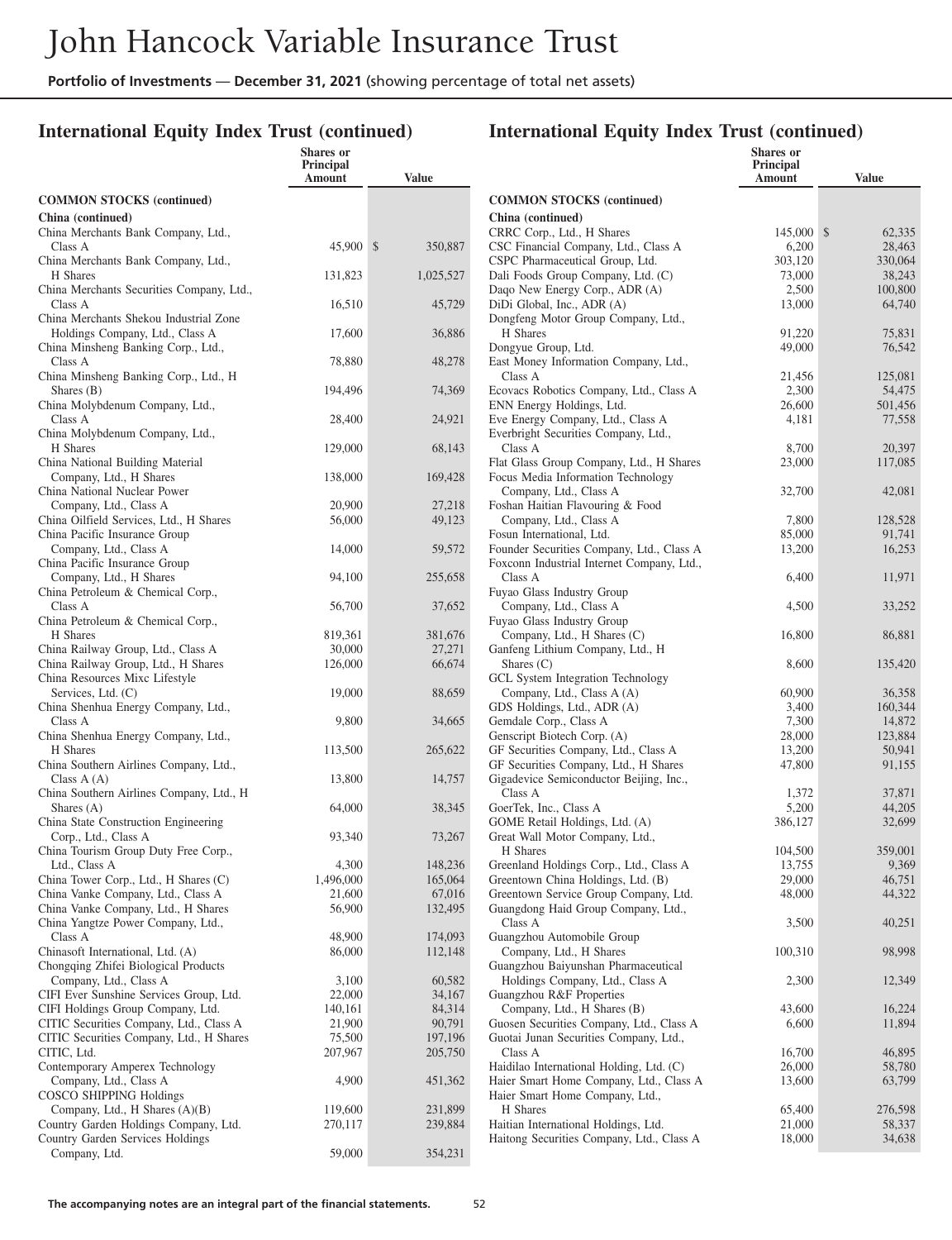**Shares or**

## **International Equity Index Trust (continued)**

|                                                                                                         | Principal<br><b>Amount</b> | <b>Value</b>         |
|---------------------------------------------------------------------------------------------------------|----------------------------|----------------------|
| <b>COMMON STOCKS</b> (continued)                                                                        |                            |                      |
| China (continued)<br>Haitong Securities Company, Ltd.,                                                  |                            |                      |
| H Shares<br>Hangzhou First Applied Material                                                             | 113,200                    | \$<br>100,358        |
| Company, Ltd., Class A<br>Hangzhou Silan Microelectronics                                               | 2,800                      | 57,292               |
| Company, Ltd., Class A<br>Hangzhou Tigermed Consulting                                                  | 2,600                      | 22,127               |
| Company, Ltd., A Shares<br>Hangzhou Tigermed Consulting                                                 | 1,700                      | 34,099               |
| Company, Ltd., H Shares (C)<br>Hansoh Pharmaceutical Group                                              | 4,100                      | 52,022               |
| Company, Ltd. (C)<br>Hello Group, Inc., ADR                                                             | 40,000<br>5,200            | 97,669<br>46,696     |
| Henan Shuanghui Investment &<br>Development Company, Ltd., Class A                                      | 4,400                      | 21,782               |
| Hengan International Group Company, Ltd.<br>Hengli Petrochemical Company, Ltd.,<br>Class A              | 25,000                     | 128,798              |
| HengTen Networks Group, Ltd. (A)<br>Hithink RoyalFlush Information Network                              | 9,500<br>156,000           | 34,266<br>59,146     |
| Company, Ltd., Class A<br>Hua Hong Semiconductor, Ltd. $(A)(C)$                                         | 900<br>17,000              | 20,414<br>93,889     |
| Huadong Medicine Company, Ltd.,<br>Class A                                                              | 2,800                      | 17,688               |
| Hualan Biological Engineering, Inc.,<br>Class A                                                         | 4,030                      | 18,405               |
| Huaneng Power International, Inc.,<br>H Shares                                                          | 149,436                    | 99,805               |
| Huatai Securities Company, Ltd., Class A<br>Huatai Securities Company, Ltd., H                          | 16,400                     | 45,718               |
| Shares $(C)$<br>Huaxia Bank Company, Ltd., Class A                                                      | 48,800<br>28,500           | 81,287<br>25,047     |
| Huayu Automotive Systems<br>Company, Ltd., Class A                                                      | 5,100                      | 22,649               |
| Huazhu Group, Ltd., ADR (A)<br>Hundsun Technologies, Inc., Class A                                      | 6,400<br>2,366             | 238,976<br>23,107    |
| Hygeia Healthcare Holdings<br>Company, Ltd. (C)                                                         | 11,400                     | 71,402               |
| Iflytek Company, Ltd., Class A                                                                          | 9,600                      | 79,093               |
| I-Mab, ADR (A)<br>Industrial & Commercial Bank of<br>China, Ltd., Class A                               | 1,100<br>120,000           | 52,129<br>87,174     |
| Industrial & Commercial Bank of                                                                         |                            |                      |
| China, Ltd., H Shares<br>Industrial Bank Company, Ltd., Class A<br>Industrial Securities Company, Ltd., | 2,051,735<br>46,200        | 1,157,350<br>137,995 |
| Class A<br>Ingenic Semiconductor Company, Ltd.,                                                         | 14,900                     | 23,131               |
| Class A<br>Inner Mongolia BaoTou Steel Union                                                            | 2,800                      | 58,930               |
| Company, Ltd., Class A (A)<br>Inner Mongolia Yili Industrial Group                                      | 48,800                     | 21,403               |
| Company, Ltd., Class A<br>Innovent Biologics, Inc. $(A)(C)$                                             | 13,600<br>33,000           | 88,519<br>204,348    |
| Inspur Electronic Information Industry<br>Company, Ltd., Class A                                        | 3,248                      | 18,279               |
| iQIYI, Inc., ADR (A)<br>JA Solar Technology Company, Ltd.,                                              | 12,000                     | 54,720               |
| Class A<br>JD Health International, Inc. $(A)(C)$                                                       | 3,200<br>9,550             | 46,476<br>75,335     |
| JD.com, Inc., ADR (A)<br>Jiangsu Expressway Company, Ltd.,                                              | 29,100                     | 2,039,037            |
| H Shares<br>Jiangsu Hengli Hydraulic Company, Ltd.,                                                     | 41,145                     | 42,140               |
| Class A                                                                                                 | 2,960                      | 37,952               |

|                                                                     | <b>Shares</b> or<br><b>Principal</b><br>Amount | <b>Value</b>        |
|---------------------------------------------------------------------|------------------------------------------------|---------------------|
| <b>COMMON STOCKS</b> (continued)                                    |                                                |                     |
| China (continued)                                                   |                                                |                     |
| Jiangsu Hengrui Medicine Company, Ltd.,                             |                                                |                     |
| Class A                                                             | 14,198                                         | \$<br>113,128       |
| Jiangsu King's Luck Brewery JSC, Ltd.,                              |                                                |                     |
| Class A                                                             | 2,800                                          | 23,903              |
| Jiangsu Yanghe Brewery Joint-Stock<br>Company, Ltd., Class A        | 3,400                                          | 88,007              |
| Jiangxi Copper Company, Ltd., H Shares                              | 39,075                                         | 62,775              |
| Jinxin Fertility Group, Ltd. (A)(C)                                 | 44,000                                         | 49,190              |
| Jiumaojiu International Holdings, Ltd. (C)                          | 22,000                                         | 38,685              |
| Kanzhun, Ltd., ADR (A)                                              | 2,300                                          | 80,224              |
| KE Holdings, Inc., ADR (A)                                          | 11,800                                         | 237,416             |
| Kingdee International Software Group                                |                                                |                     |
| Company, Ltd. (A)                                                   | 81,000                                         | 249,331             |
| Kingsoft Cloud Holdings, Ltd., ADR (A)                              | 2,600                                          | 40,950              |
| Kingsoft Corp., Ltd.<br>Kuaishou Technology (A)(B)(C)               | 29,000<br>15,900                               | 127,552<br>147,416  |
| Kweichow Moutai Company, Ltd., Class A                              | 2,500                                          | 803,395             |
| KWG Group Holdings, Ltd.                                            | 45,000                                         | 29,471              |
| Lenovo Group, Ltd.                                                  | 257,436                                        | 295,868             |
| Lens Technology Company, Ltd., Class A                              | 7,300                                          | 26,331              |
| Lepu Medical Technology Beijing                                     |                                                |                     |
| Company, Ltd., Class A                                              | 4,000                                          | 14,219              |
| Li Auto, Inc., ADR (A)                                              | 19,000                                         | 609,900             |
| Li Ning Company, Ltd.                                               | 77,500                                         | 850,178             |
| Lingyi iTech Guangdong Company,                                     |                                                |                     |
| Class $A(A)$<br>Logan Group Company, Ltd.                           | 12,700                                         | 14,686<br>36,694    |
| Longfor Group Holdings, Ltd. (C)                                    | 48,000<br>60,100                               | 283,477             |
| LONGi Green Energy Technology                                       |                                                |                     |
| Company, Ltd., Class A                                              | 10,760                                         | 145,584             |
| Luxshare Precision Industry                                         |                                                |                     |
| Company, Ltd., Class A                                              | 15,495                                         | 119,675             |
| Luzhou Laojiao Company, Ltd., Class A                               | 3,300                                          | 131,533             |
| Mango Excellent Media Company, Ltd.,                                |                                                |                     |
| Class A                                                             | 3,300                                          | 29,625              |
| Maxscend Microelectronics Company, Ltd.,                            |                                                |                     |
| Class A                                                             | 900                                            | 46,199              |
| Meinian Onehealth Healthcare Holdings<br>Company, Ltd., Class A (A) | 8,300                                          | 10,231              |
| Meituan, Class B $(A)(C)$                                           | 136,000                                        | 3,932,779           |
| Metallurgical Corp. of China, Ltd.,                                 |                                                |                     |
| A Shares                                                            | 28,700                                         | 17,291              |
| Microport Scientific Corp.                                          | 25,019                                         | 91,194              |
| Ming Yuan Cloud Group                                               |                                                |                     |
| Holdings, Ltd. (A)                                                  | 13,000                                         | 29,649              |
| Minth Group, Ltd.                                                   | 26,000                                         | 114,540             |
| Muyuan Foods Company, Ltd., Class A                                 | 9,282                                          | 77,811              |
| NARI Technology Company, Ltd., Class A<br>NAURA Technology Group    | 12,360                                         | 77,719              |
| Company, Ltd., Class A                                              | 3,200                                          | 174,405             |
| NetEase, Inc., ADR                                                  | 14,000                                         | 1,424,920           |
| New China Life Insurance Company, Ltd.,                             |                                                |                     |
| Class A                                                             | 4,600                                          | 28,074              |
| New China Life Insurance Company, Ltd.,                             |                                                |                     |
| H Shares                                                            | 29,500                                         | 78,931              |
| New Hope Liuhe Company, Ltd.,                                       |                                                |                     |
| Class $A(A)$                                                        | 6,800                                          | 16,235              |
| New Oriental Education & Technology                                 |                                                |                     |
| Group, Inc., ADR (A)<br>NIO, Inc., ADR (A)                          | 51,000                                         | 107,100             |
| Noah Holdings, Ltd., ADR (A)                                        | 45,200<br>1,000                                | 1,431,936<br>30,690 |
| Nongfu Spring Company, Ltd., H                                      |                                                |                     |
| Shares $(C)$                                                        | 58,600                                         | 387,068             |
| Orient Securities Company, Ltd., Class A                            | 9,600                                          | 22,242              |
| Perfect World Company, Ltd., Class A                                | 4,350                                          | 13,867              |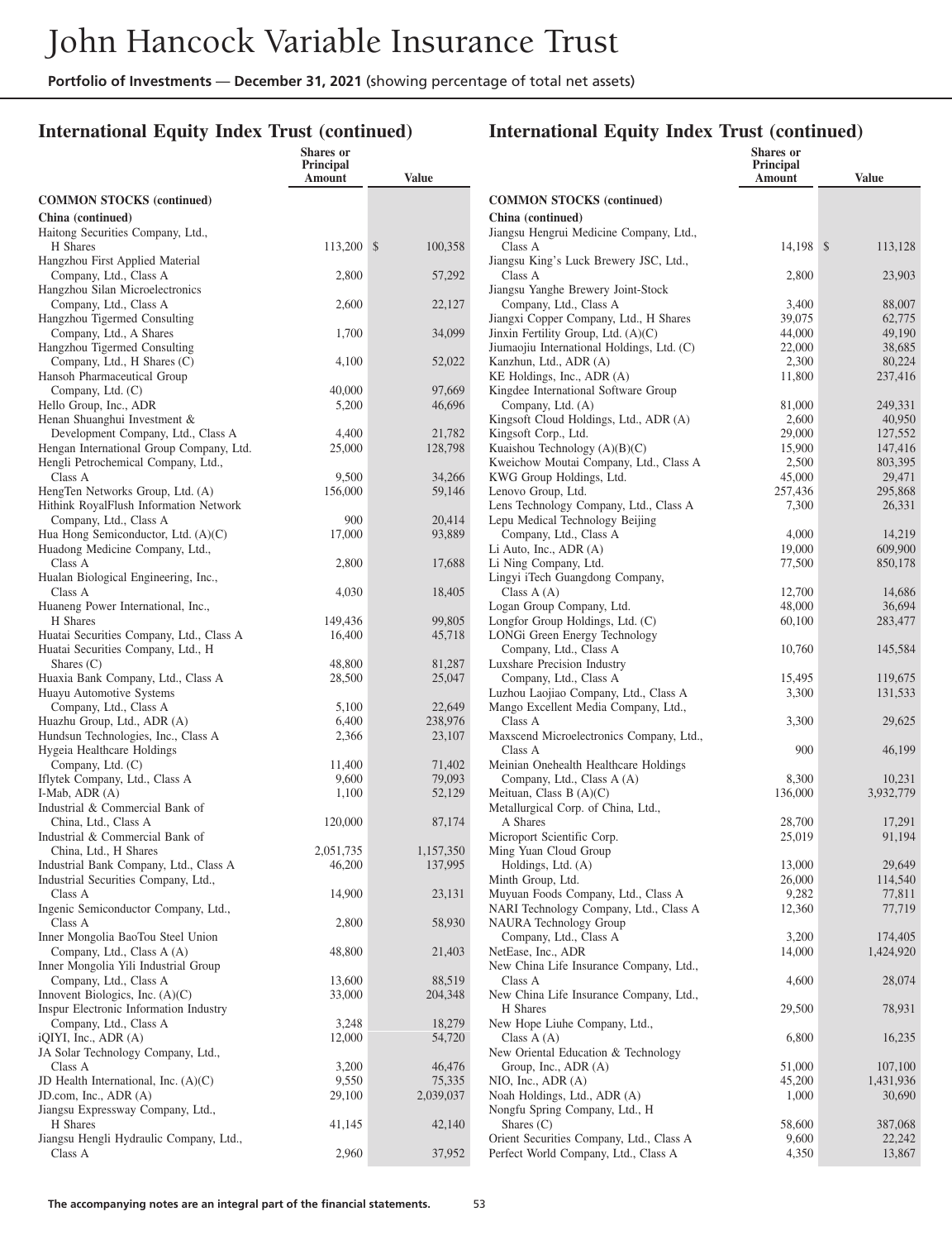**Shares or**

## **International Equity Index Trust (continued)**

|                                                                              | <b>Principal</b><br>Amount | Value             |
|------------------------------------------------------------------------------|----------------------------|-------------------|
| <b>COMMON STOCKS</b> (continued)                                             |                            |                   |
| China (continued)                                                            |                            |                   |
| PetroChina Company, Ltd., Class A                                            | 36,000                     | \$<br>27,778      |
| PetroChina Company, Ltd., H Shares<br>Pharmaron Beijing Company, Ltd., H     | 712,261                    | 315,457           |
| Shares $(C)$                                                                 | 4,200                      | 64,859            |
| PICC Property & Casualty Company, Ltd.,                                      |                            |                   |
| H Shares                                                                     | 252,363                    | 206,292           |
| Pinduoduo, Inc., ADR (A)<br>Ping An Bank Company, Ltd., Class A              | 14,600<br>38,200           | 851,180<br>98,763 |
| Ping An Healthcare and Technology                                            |                            |                   |
| Company, Ltd. $(A)(C)$                                                       | 17,400                     | 63,425            |
| Ping An Insurance Group Company of                                           |                            |                   |
| China, Ltd., Class A<br>Ping An Insurance Group Company of                   | 24,100                     | 190,702           |
| China, Ltd., H Shares                                                        | 210,290                    | 1,515,375         |
| Poly Developments and Holdings Group                                         |                            |                   |
| Company, Ltd., Class A                                                       | 26,500                     | 65,020            |
| Postal Savings Bank of China                                                 | 331,000                    | 232,444           |
| Company, Ltd., H Shares (C)<br>Power Construction Corp. of China, Ltd.,      |                            |                   |
| Class A                                                                      | 20,500                     | 26,003            |
| Raytron Technology Company, Ltd.,                                            |                            |                   |
| Class A                                                                      | 2,601                      | 32,107            |
| RLX Technology, Inc., ADR $(A)(B)$<br>Rongsheng Petrochemical Company, Ltd., | 24,900                     | 97,110            |
| Class A                                                                      | 13,950                     | 39,802            |
| SAIC Motor Corp., Ltd., Class A                                              | 17,300                     | 56,035            |
| Sangfor Technologies, Inc., Class A                                          | 700                        | 20,991            |
| Sany Heavy Industry Company, Ltd.,<br>Class A                                | 18,600                     | 66,588            |
| SDIC Capital Company, Ltd., Class A                                          | 11,856                     | 15,301            |
| SDIC Power Holdings Company, Ltd.,                                           |                            |                   |
| Class A                                                                      | 10,900                     | 19,621            |
| Seazen Group, Ltd. (A)                                                       | 64,000<br>5,000            | 43,288<br>22,880  |
| Seazen Holdings Company, Ltd., Class A<br>SF Holding Company, Ltd., Class A  | 3,600                      | 38,969            |
| Shaanxi Coal Industry Company, Ltd.,                                         |                            |                   |
| Class A                                                                      | 13,400                     | 25,696            |
| Shandong Gold Mining Company, Ltd.,<br>Class A                               |                            |                   |
| Shandong Gold Mining Company, Ltd., H                                        | 5,880                      | 17,388            |
| Shares $(B)(C)$                                                              | 21,500                     | 36,893            |
| Shandong Weigao Group Medical Polymer                                        |                            |                   |
| Company, Ltd., H Shares                                                      | 80,000                     | 99,736            |
| Shanghai Fosun Pharmaceutical Group<br>Company, Ltd., Class A                | 3,200                      | 24,546            |
| Shanghai Fosun Pharmaceutical Group                                          |                            |                   |
| Company, Ltd., H Shares                                                      | 17,500                     | 77,048            |
| Shanghai International Airport<br>Company, Ltd., Class A (A)                 |                            |                   |
| Shanghai International Port Group                                            | 1,600                      | 11,709            |
| Company, Ltd., Class A                                                       | 13,700                     | 11,785            |
| Shanghai Lujiazui Finance & Trade Zone                                       |                            |                   |
| Development Company, Ltd., B Shares                                          | 39,240                     | 35,768            |
| Shanghai M&G Stationery, Inc., Class A<br>Shanghai Pharmaceuticals Holding   | 2,000                      | 20,240            |
| Company, Ltd., H Shares                                                      | 31,100                     | 59,014            |
| Shanghai Pudong Development Bank                                             |                            |                   |
| Company, Ltd., Class A                                                       | 65,300                     | 87,403            |
| Shanxi Xinghuacun Fen Wine Factory<br>Company, Ltd., Class A                 | 1,960                      | 97,049            |
| Shengyi Technology Company, Ltd.,                                            |                            |                   |
| Class A                                                                      | 5,100                      | 18,839            |
| Shennan Circuits Company, Ltd., Class A                                      | 1,120                      | 21,409            |
| Shenwan Hongyuan Group Company, Ltd.,<br>Class A                             | 36,200                     | 29,086            |
|                                                                              |                            |                   |

|                                                                            | Shares or<br>Principal<br>Amount | <b>Value</b>      |
|----------------------------------------------------------------------------|----------------------------------|-------------------|
| <b>COMMON STOCKS (continued)</b>                                           |                                  |                   |
| China (continued)                                                          |                                  |                   |
| Shenzhen Goodix Technology                                                 |                                  |                   |
| Company, Ltd., Class A<br>Shenzhen Inovance Technology                     | 800                              | 13,543<br>\$      |
| Company, Ltd., Class A                                                     | 5,550                            | 59,799            |
| Shenzhen Kangtai Biological Products                                       |                                  |                   |
| Company, Ltd., Class A                                                     | 1,400                            | 21,624            |
| Shenzhen Mindray Bio-Medical<br>Electronics Company, Ltd., Class A         | 700                              | 41,834            |
| Shenzhen Overseas Chinese Town                                             |                                  |                   |
| Company, Ltd., Class A                                                     | 13,200                           | 14,590            |
| Shenzhen Sunway Communication                                              |                                  |                   |
| Company, Ltd., Class A                                                     | 2,200                            | 8,748             |
| Shenzhou International Group<br>Holdings, Ltd.                             | 27,000                           | 522,819           |
| Sichuan Chuantou Energy Company, Ltd.,                                     |                                  |                   |
| Class A                                                                    | 9,800                            | 19,221            |
| Silergy Corp.                                                              | 3,000                            | 542,989           |
| Sinopharm Group Company, Ltd.,                                             |                                  |                   |
| H Shares<br>Sinotruk Hong Kong, Ltd.                                       | 42,800<br>24,500                 | 93,152<br>37,722  |
| Smoore International Holdings, Ltd. (C)                                    | 59,000                           | 301,280           |
| Songcheng Performance Development                                          |                                  |                   |
| Company, Ltd., Class A                                                     | 5,760                            | 12,956            |
| Sunac China Holdings, Ltd.                                                 | 87,000                           | 131,608           |
| Sunac Services Holdings, Ltd. (C)<br>Sungrow Power Supply Company, Ltd.,   | 36,000                           | 36,746            |
| Class A                                                                    | 9,100                            | 208,255           |
| Suning.com Company, Ltd., Class A (A)                                      | 20,700                           | 13,382            |
| Sunny Optical Technology Group                                             |                                  |                   |
| Company, Ltd.                                                              | 23,800                           | 753,855           |
| TAL Education Group, ADR (A)<br>TCL Technology Group Corp., Class A        | 12,800<br>21,800                 | 50,304<br>21,115  |
| Tencent Holdings, Ltd.                                                     | 191,600                          | 11,180,075        |
| Tencent Music Entertainment Group,                                         |                                  |                   |
| ADR(A)                                                                     | 25,200                           | 172,620           |
| The People's Insurance Company Group of                                    |                                  |                   |
| China, Ltd., H Shares<br>Thunder Software Technology                       | 265,000                          | 80,248            |
| Company, Ltd., Class A                                                     | 8,300                            | 180,096           |
| Tianjin Zhonghuan Semiconductor                                            |                                  |                   |
| Company, Ltd., Class A                                                     | 27,000                           | 176,760           |
| Tingyi Cayman Islands Holding Corp.<br>Tongcheng Travel Holdings, Ltd. (A) | 76,000<br>28,800                 | 156,301<br>53,386 |
| Tongwei Company, Ltd., Class A                                             | 6,200                            | 43,728            |
| Topsports International Holdings, Ltd. (C)                                 | 41,000                           | 41,526            |
| TravelSky Technology, Ltd., H Shares                                       | 31,000                           | 52,107            |
| Trip.com Group, Ltd., ADR (A)                                              | 16,000                           | 393,920           |
| Tsingtao Brewery Company, Ltd.,<br>H Shares                                | 12,000                           | 112,294           |
| Unigroup Guoxin Microelectronics                                           |                                  |                   |
| Company, Ltd., Class A                                                     | 1,200                            | 42,365            |
| Uni-President China Holdings, Ltd.                                         | 46,000                           | 44,590            |
| Unisplendour Corp., Ltd., Class A                                          | 5,320                            | 19,091            |
| Vipshop Holdings, Ltd., ADR (A)<br>VNET Group, Inc., ADR (A)               | 15,300<br>4,400                  | 128,520<br>39,732 |
| Walvax Biotechnology Company, Ltd.,                                        |                                  |                   |
| Class A                                                                    | 3,400                            | 29,901            |
| Wanhua Chemical Group Company, Ltd.,                                       |                                  |                   |
| Class A                                                                    | 7,000                            | 110,884           |
| Want Want China Holdings, Ltd.<br>Weibo Corp., ADR (A)                     | 163,000<br>1,890                 | 149,600<br>58,552 |
| Weichai Power Company, Ltd., Class A                                       | 9,600                            | 26,919            |
| Weichai Power Company, Ltd., H Shares                                      | 64,720                           | 126,930           |
| Weimob, Inc. $(A)(C)$                                                      | 53,000                           | 53,673            |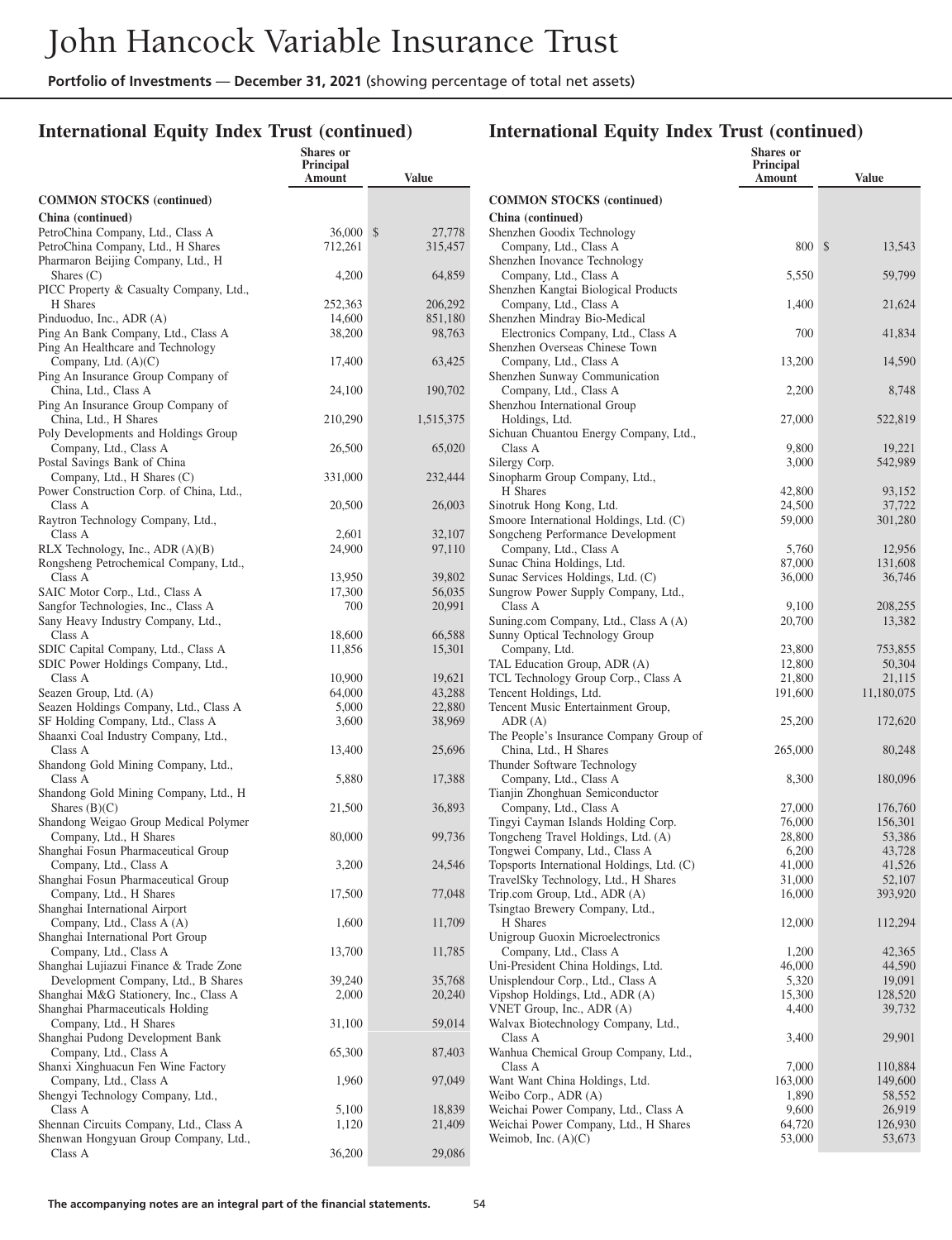## **International Equity Index Trust (continued)**

|                                                                              | <b>Shares</b> or<br>Principal |                   |                                                         | <b>Shares</b> or<br>Principal |                       |
|------------------------------------------------------------------------------|-------------------------------|-------------------|---------------------------------------------------------|-------------------------------|-----------------------|
|                                                                              | Amount                        | <b>Value</b>      |                                                         | Amount                        | <b>Value</b>          |
| <b>COMMON STOCKS</b> (continued)                                             |                               |                   | <b>COMMON STOCKS (continued)</b>                        |                               |                       |
| China (continued)                                                            |                               |                   | China (continued)                                       |                               |                       |
| Wens Foodstuffs Group Company, Ltd.,                                         |                               |                   | ZTE Corp., Class A                                      | 7,600 \$                      | 39,943                |
| Class A<br>Will Semiconductor Company, Ltd.,                                 | 14,160 \$                     | 42,831            | ZTE Corp., H Shares                                     | 25,887                        | 70,931                |
| Class A                                                                      | 3,100                         | 151,138           | ZTO Express Cayman, Inc., ADR                           | 15,400                        | 434,588<br>75,771,834 |
| Wuhu Sanqi Interactive Entertainment                                         |                               |                   | Colombia - 0.0%                                         |                               |                       |
| Network Technology Group                                                     |                               |                   | Bancolombia SA, ADR                                     | 3,847                         | 121,527               |
| Company, Ltd., Class A                                                       | 4,700                         | 19,930            | Ecopetrol SA, ADR                                       | 9,500                         | 122,455               |
| Wuliangye Yibin Company, Ltd., Class A<br>WUS Printed Circuit Kunshan        | 8,600                         | 300,410           |                                                         |                               | 243,982               |
| Company, Ltd., Class A                                                       | 4,180                         | 10,886            | Czech Republic - 0.1%                                   |                               |                       |
| WuXi AppTec Company, Ltd., Class A                                           | 5,544                         | 103,186           | CEZ AS                                                  | 6,817                         | 258,015               |
| WuXi AppTec Company, Ltd., H                                                 |                               |                   | Komercni banka AS                                       | 3,440                         | 147,080               |
| Shares $(C)$                                                                 | 11,006                        | 190,165           | Moneta Money Bank AS (C)                                | 17,731                        | 76,016                |
| Wuxi Biologics Cayman, Inc. (A)(C)<br>Wuxi Shangji Automation Company, Ltd., | 119,500                       | 1,414,749         |                                                         |                               | 481,111               |
| Class A                                                                      | 1,100                         | 28,795            | Denmark - $1.7\%$<br>A.P. Moller - Maersk A/S, Series A | 107                           | 354,979               |
| Xiaomi Corp., Class B (A)(C)                                                 | 477,000                       | 1,156,277         | A.P. Moller - Maersk A/S, Series B                      | 207                           | 738,848               |
| Xinjiang Goldwind Science & Technology                                       |                               |                   | Ambu A/S, Class B (B)                                   | 5,684                         | 150,022               |
| Company, Ltd., Class A<br>Xinjiang Goldwind Science & Technology             | 7,700                         | 19,913            | Carlsberg A/S, Class B                                  | 3,581                         | 618,252               |
| Company, Ltd., H Shares (B)                                                  | 22,200                        | 43,340            | Chr. Hansen Holding A/S                                 | 3,557                         | 280,471               |
| Xinyi Solar Holdings, Ltd.                                                   | 172,835                       | 293,430           | Coloplast A/S, B Shares<br>Danske Bank A/S              | 4,136<br>26,235               | 728,247<br>452,921    |
| XPeng, Inc., ADR (A)                                                         | 12,800                        | 644,224           | Demant A/S (A)                                          | 5,000                         | 256,031               |
| Yadea Group Holdings, Ltd. (C)                                               | 34,000                        | 66,263            | DSV A/S                                                 | 6,786                         | 1,581,330             |
| Yankuang Energy Group Company, Ltd., H<br>Shares $(B)$                       | 49,990                        | 99,356            | Genmab A/S (A)                                          | 2,265                         | 904,082               |
| Yihai International Holding, Ltd. (A)(B)                                     | 16,000                        | 73,987            | GN Store Nord A/S<br>Novo Nordisk A/S, B Shares         | 4,458<br>56,014               | 279,721<br>6,291,822  |
| Yonghui Superstores Company, Ltd.,                                           |                               |                   | Novozymes A/S, B Shares                                 | 7,019                         | 576,329               |
| Class A                                                                      | 10,200                        | 6,480             | Orsted A/S $(C)$                                        | 6,586                         | 843,450               |
| Yonyou Network Technology                                                    |                               |                   | Pandora A/S                                             | 3,372                         | 419,446               |
| Company, Ltd., Class A<br>Yum China Holdings, Inc.                           | 5,200<br>12,700               | 29,277<br>632,968 | Rockwool International A/S, B Shares                    | 272                           | 118,776               |
| Yunda Holding Company, Ltd., Class A                                         | 3,120                         | 10,021            | Tryg A/S<br>Vestas Wind Systems A/S                     | 13,079<br>34,230              | 322,759<br>1,042,480  |
| Yunnan Baiyao Group Company, Ltd.,                                           |                               |                   |                                                         |                               | 15,959,966            |
| Class A                                                                      | 2,800                         | 46,007            |                                                         |                               |                       |
| Zai Lab, Ltd., ADR (A)<br>Zhangzhou Pientzehuang Pharmaceutical              | 2,300                         | 144,555           | Egypt - $0.0\%$<br>Commercial International Bank Egypt  |                               |                       |
| Company, Ltd., Class A                                                       | 1,000                         | 68,703            | SAE(A)                                                  | 68,774                        | 231,465               |
| Zhejiang Chint Electrics Company, Ltd.,                                      |                               |                   | Finland - $0.8\%$                                       |                               |                       |
| Class A                                                                      | 4,800                         | 40,576            | Elisa OYJ                                               | 5,862                         | 360,958               |
| Zhejiang Dahua Technology                                                    |                               |                   | Fortum OYJ                                              | 16,798                        | 515,201               |
| Company, Ltd., Class A<br>Zhejiang Expressway Company, Ltd.,                 | 4,800                         | 17,691            | Kesko OYJ, B Shares<br>Kone OYJ, B Shares               | 9,211<br>11,833               | 307,010<br>849,120    |
| H Shares                                                                     | 49,718                        | 44,310            | Neste OYJ                                               | 14,709                        | 723,914               |
| Zhejiang Jingsheng Mechanical &                                              |                               |                   | Nokia OYJ (A)                                           | 123,099                       | 779,670               |
| Electrical Company, Ltd., Class A                                            | 2,600                         | 28,333            | Nokia OYJ (Euronext Paris Exchange) (A)                 | 56,247                        | 356,533               |
| Zhejiang Longsheng Group Company, Ltd.,<br>Class A                           | 7,200                         | 14,281            | Nordea Bank ABP<br>Nordea Bank ABP (Nasdaq              | 1,569                         | 19,224                |
| Zhejiang NHU Company, Ltd., Class A                                          | 5,760                         | 28,126            | Stockholm Exchange)                                     | 109,335                       | 1,333,728             |
| Zhejiang Sanhua Intelligent Controls                                         |                               |                   | Orion OYJ, Class B                                      | 3,379                         | 140,359               |
| Company, Ltd., Class A                                                       | 8,060                         | 31,999            | Sampo OYJ, A Shares                                     | 15,885                        | 795,013               |
| Zhejiang Supor Company, Ltd., Class A                                        | 1,200                         | 11,725            | Stora Enso OYJ, R Shares                                | 20,482                        | 375,913               |
| ZhongAn Online P&C Insurance<br>Company, Ltd., H Shares (A)(C)               | 12,500                        | 43,549            | UPM-Kymmene OYJ<br>Wartsila OYJ ABP                     | 19,972<br>15,222              | 759,906<br>213,500    |
| Zhongsheng Group Holdings, Ltd.                                              | 20,000                        | 156,066           |                                                         |                               | 7,530,049             |
| Zhuzhou CRRC Times Electric                                                  |                               |                   | France - 7.1%                                           |                               |                       |
| Company, Ltd.                                                                | 18,000                        | 104,333           | Accor $SA(A)$                                           | 6,145                         | 199,180               |
| Zijin Mining Group Company, Ltd.,                                            |                               |                   | Aeroports de Paris (A)                                  | 1,190                         | 153,514               |
| Class A<br>Zijin Mining Group Company, Ltd.,                                 | 27,800                        | 42,431            | Air Liquide SA                                          | 15,910                        | 2,774,769             |
| H Shares                                                                     | 193,469                       | 231,058           | Airbus SE (A)                                           | 19,831<br>10,563              | 2,537,251             |
| Zoomlion Heavy Industry Science and                                          |                               |                   | Alstom SA<br>Amundi SA (C)                              | 2,415                         | 375,097<br>199,200    |
| Technology Company, Ltd., Class A                                            | 14,300                        | 16,102            | Arkema SA                                               | 2,540                         | 358,507               |
| Zoomlion Heavy Industry Science and<br>Technology Company, Ltd., H Shares    | 44,800                        | 28,221            | AXA SA                                                  | 66,841                        | 1,989,404             |
|                                                                              |                               |                   | BioMerieux                                              | 1,432                         | 203,655               |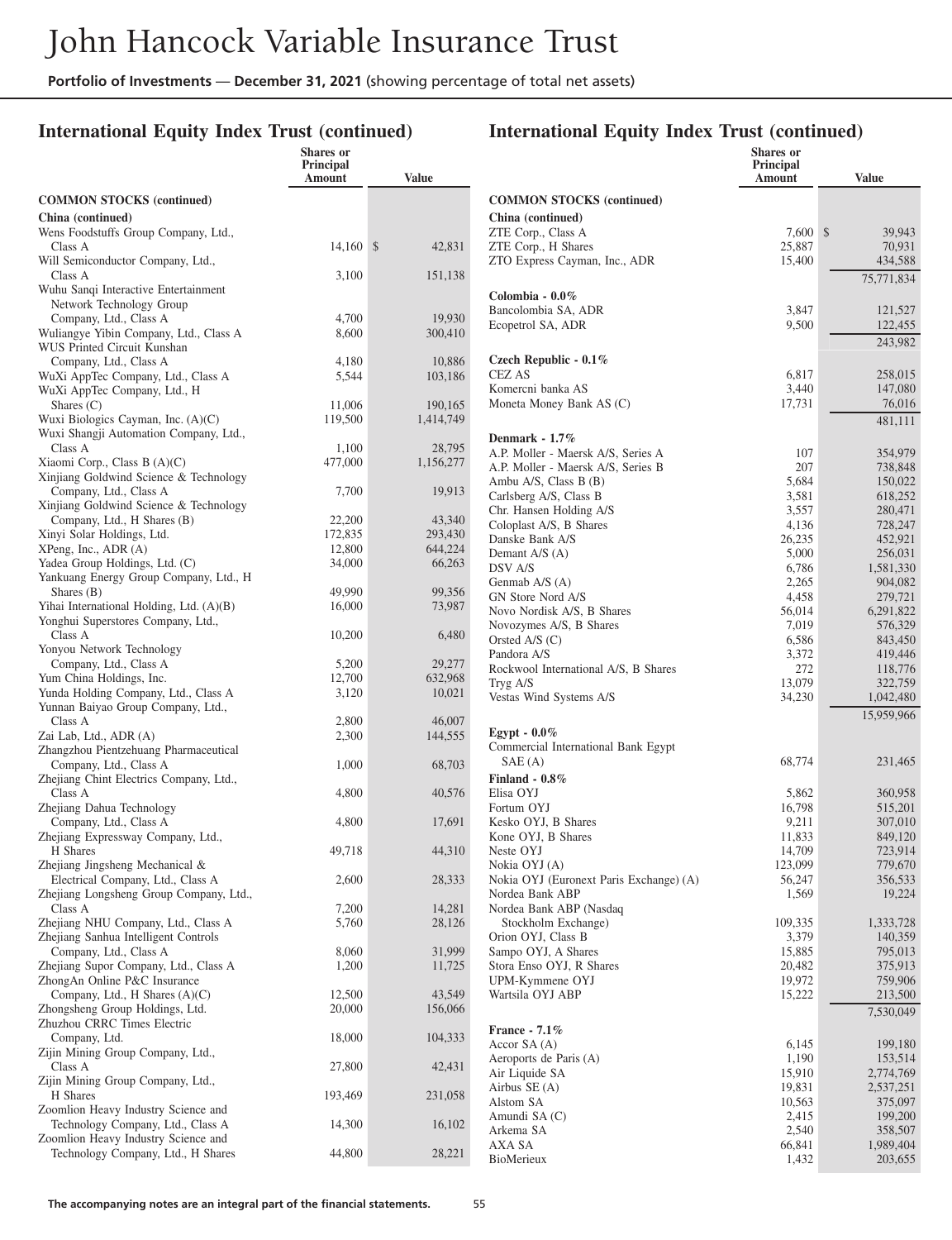### **International Equity Index Trust (continued)**

|                                            | Shares or           |                      |                                                    | <b>Shares</b> or    |                        |
|--------------------------------------------|---------------------|----------------------|----------------------------------------------------|---------------------|------------------------|
|                                            | Principal<br>Amount | Value                |                                                    | Principal<br>Amount | <b>Value</b>           |
|                                            |                     |                      |                                                    |                     |                        |
| <b>COMMON STOCKS</b> (continued)           |                     |                      | <b>COMMON STOCKS</b> (continued)                   |                     |                        |
| France (continued)                         |                     |                      | Germany - $5.2\%$                                  |                     |                        |
| <b>BNP Paribas SA</b><br><b>Bollore SA</b> | 37,933 \$           | 2,622,724            | adidas AG<br>Allianz SE                            | $6,334$ \$          | 1,823,843<br>3.228.195 |
| Bouygues SA                                | 32,561<br>8,158     | 182,132<br>292,024   | <b>BASF SE</b>                                     | 13,687<br>30.975    | 2,173,989              |
| Bureau Veritas SA                          | 10,297              | 341,849              | Bayer AG                                           | 32,613              | 1,741,673              |
| Capgemini SE                               | 5,409               | 1,325,640            | Bayerische Motoren Werke AG                        | 11,166              | 1,117,070              |
| Carrefour SA                               | 20,604              | 377,743              | Bechtle AG                                         | 2,763               | 196,614                |
| Cie de Saint-Gobain                        | 18,075              | 1,271,513            | Beiersdorf AG                                      | 3,796               | 389,109                |
| Cie Generale des Etablissements            |                     |                      | <b>Brenntag SE</b>                                 | 5,855               | 528,728                |
| Michelin SCA                               | 5,963               | 976,644              | Carl Zeiss Meditec AG, Bearer Shares               | 1,435               | 301,029                |
| <b>CNP</b> Assurances                      | 6,491               | 160,556              | Commerzbank AG (A)                                 | 37,723              | 285,396                |
| Covivio                                    | 2,169               | 178,044              | Continental AG (A)                                 | 3,710               | 389,792                |
| Credit Agricole SA                         | 41,519              | 591,949              | Covestro $AG(C)$                                   | 7,081               | 435,821                |
| Danone SA                                  | 21,340              | 1,326,481            | Daimler AG                                         | 28,412              | 2,170,793              |
| Dassault Aviation SA                       | 980                 | 105,994              | Daimler Truck Holding AG (A)                       | 14,206              | 522,243                |
| Dassault Systemes SE                       | 22,830              | 1,354,853            | Delivery Hero $SE(A)(C)$                           | 5,213               | 577,029                |
| Edenred                                    | 8,717               | 402,536              | Deutsche Bank AG (A)                               | 68,610              | 854,538                |
| Eiffage SA                                 | 3,075               | 317,044              | Deutsche Boerse AG                                 | 6,408               | 1,069,971              |
| Electricite de France SA                   | 24,054              | 282,906              | Deutsche Lufthansa AG (A)                          | 19,844              | 138,947                |
| Engie SA                                   | 63,119              | 934,500              | Deutsche Post AG                                   | 32,906              | 2,116,537              |
| EssilorLuxottica SA                        | 9,828               | 2,092,152            | Deutsche Telekom AG                                | 112,403             | 2,076,924              |
| Eurazeo SE                                 | 1,144               | 99,809               | <b>E.ON SE</b>                                     | 78,119              | 1,085,653              |
| Faurecia SE                                | 3,556               | 169,180              | Evonik Industries AG                               | 6,743               | 217,836                |
| Faurecia SE (Borsa Italiana Exchange)      | 633                 | 29,487               | Fresenius Medical Care AG &                        |                     |                        |
| Gecina SA                                  | 1,814               | 253,834              | Company KGaA                                       | 7,798               | 505,530                |
| Getlink SE<br>Hermes International         | 14,784<br>1,094     | 244,857<br>1,911,626 | Fresenius SE & Company KGaA<br><b>GEA Group AG</b> | 15,294<br>5,093     | 614,717<br>278,176     |
| Ipsen SA                                   | 1,496               | 136,898              | Hannover Rueck SE                                  | 2,322               | 440,243                |
| Kering SA                                  | 2,546               | 2,042,786            | HeidelbergCement AG                                | 5,549               | 375,539                |
| Klepierre SA $(A)$                         | 8,046               | 190,386              | HelloFresh SE (A)                                  | 5,483               | 420,206                |
| La Francaise des Jeux SAEM (C)             | 2,992               | 132,599              | Henkel AG & Company KGaA                           | 3,884               | 302,762                |
| Legrand SA                                 | 9,225               | 1,080,441            | Infineon Technologies AG                           | 43,352              | 1,995,857              |
| L'Oreal SA                                 | 8,487               | 4,046,705            | KION Group AG                                      | 2,693               | 294,145                |
| LVMH Moet Hennessy Louis Vuitton SE        | 9,234               | 7,631,279            | Knorr-Bremse AG                                    | 2,408               | 237,825                |
| Orange SA                                  | 68,945              | 736,482              | <b>LANXESS AG</b>                                  | 3,216               | 198,873                |
| Orpea SA                                   | 1,800               | 180,519              | LEG Immobilien SE                                  | 2,555               | 356,225                |
| Pernod Ricard SA                           | 7,039               | 1,693,425            | Merck KGaA                                         | 4,441               | 1,142,478              |
| Publicis Groupe SA                         | 7,580               | 510,695              | MTU Aero Engines AG                                | 1,791               | 363,651                |
| Remy Cointreau SA                          | 930                 | 226,054              | Muenchener                                         |                     |                        |
| Renault SA (A)                             | 7,048               | 244,497              | Rueckversicherungs-Gesellschaft AG                 | 4,871               | 1,437,960              |
| Safran SA                                  | 11,283              | 1,381,300            | Nemetschek SE                                      | 2,010               | 257,006                |
| Sanofi                                     | 38,211              | 3,834,240            | Puma SE                                            | 3,505               | 428,045                |
| Sartorius Stedim Biotech                   | 961                 | 527,786              | Rational AG                                        | 173                 | 176,938                |
| Schneider Electric SE                      | 17,545              | 3,449,264            | <b>RWE AG</b>                                      | 21,604              | 875,319                |
| Schneider Electric SE (Euronext            |                     |                      | <b>SAP SE</b>                                      | 35,216              | 4,956,277              |
| London Exchange)                           | 623                 | 123,360              | Scout <sub>24</sub> SE $(C)$                       | 3,211               | 224,212                |
| SEB SA<br>Societe Generale SA              | 1,019<br>27,239     | 158,792<br>936,169   | Siemens AG<br>Siemens Energy AG (A)                | 25,893<br>13,485    | 4,484,736<br>344,060   |
| Sodexo SA                                  | 3,211               | 281,502              | Siemens Healthineers AG (C)                        | 9,063               | 675,729                |
| Suez SA                                    | 11,179              | 252,010              | Symrise AG                                         | 4,417               | 653,250                |
| Teleperformance                            | 2,029               | 907,117              | Telefonica Deutschland Holding AG                  | 32,281              | 89,541                 |
| Thales SA                                  | 4,046               | 344,179              | Uniper SE                                          | 3,043               | 144,482                |
| <b>TotalEnergies SE</b>                    | 85,421              | 4,347,942            | United Internet AG                                 | 4,503               | 178,527                |
| Ubisoft Entertainment SA (A)               | 3,042               | 148,389              | Volkswagen AG                                      | 1,264               | 369,510                |
| Unibail-Rodamco-Westfield (Euronext        |                     |                      | Vonovia SE                                         | 25,841              | 1,423,894              |
| Amsterdam Exchange) (A)                    | 3,595               | 251,575              | Zalando SE $(A)(C)$                                | 7,670               | 617,867                |
| Unibail-Rodamco-Westfield, CHESS           |                     |                      |                                                    |                     | 48,305,310             |
| Depositary Interest (A)                    | 27,093              | 94,107               | Greece - $0.1\%$                                   |                     |                        |
| Valeo                                      | 7,694               | 232,023              | Alpha Services and Holdings SA (A)                 | 74,045              | 90,743                 |
| Veolia Environnement SA                    | 21,555              | 791,583              | Eurobank Ergasias Services and Holdings            |                     |                        |
| Vinci SA                                   | 17,915              | 1,892,087            | SA(A)                                              | 85,715              | 86,838                 |
| Vivendi SE                                 | 23,492              | 317,774              | $FF$ Group $(A)(E)$                                | 1,869               | 3,192                  |
| Wendel SE                                  | 1,176               | 140,915              | Hellenic Telecommunications                        |                     |                        |
| Worldline SA (A)(C)                        | 8,074               | 449,400              | Organization SA                                    | 8,503               | 157,085                |
|                                            |                     | 66,350,934           | <b>JUMBO SA</b>                                    | 5,651               | 81,082                 |
|                                            |                     |                      | <b>OPAP SA</b>                                     | 9,360               | 132,570                |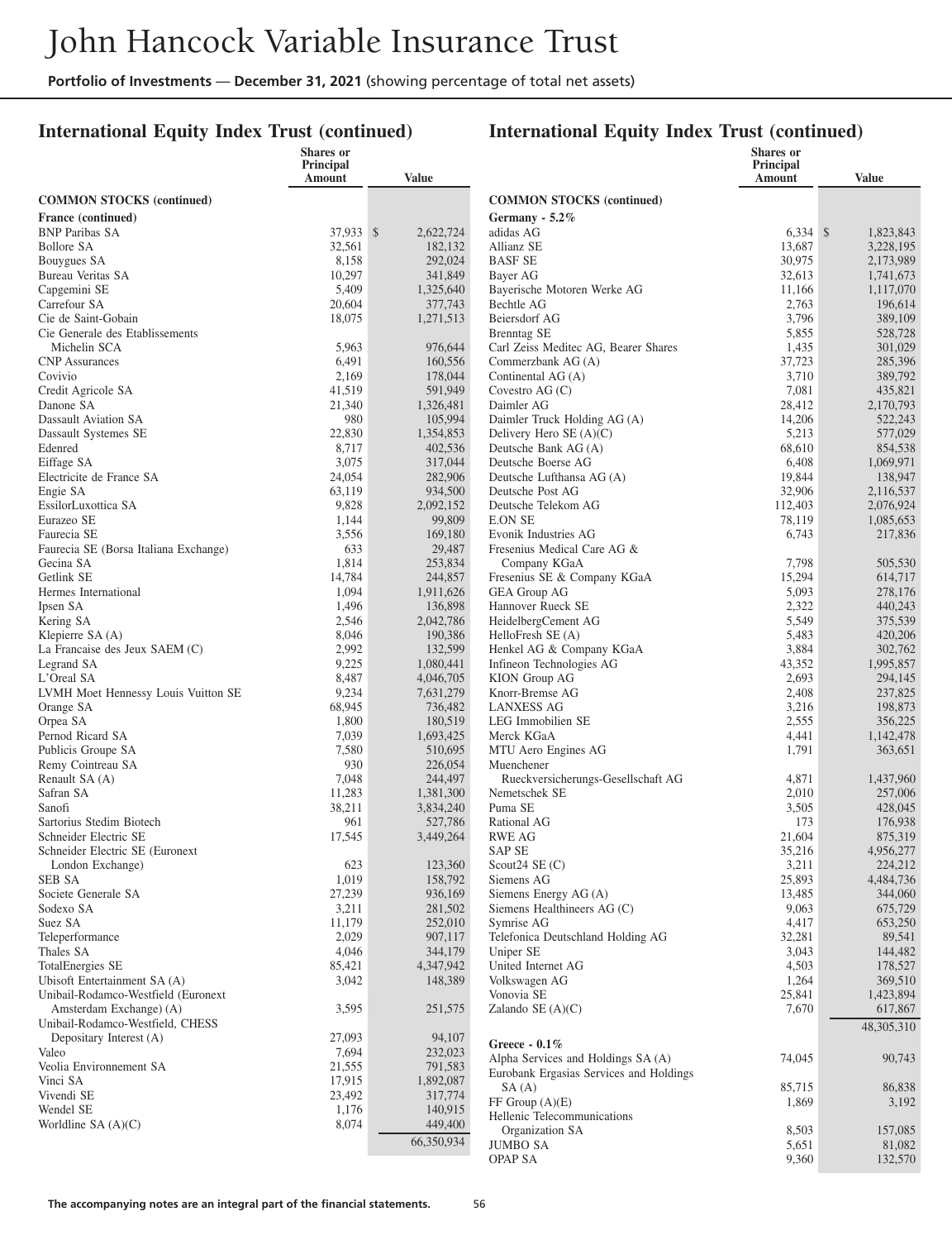## **International Equity Index Trust (continued)**

### **International Equity Index Trust (continued)**

**Shares or**

|                                                                       | <b>Shares</b> or<br>Principal<br>Amount | <b>Value</b>       |                          |
|-----------------------------------------------------------------------|-----------------------------------------|--------------------|--------------------------|
|                                                                       |                                         |                    |                          |
| <b>COMMON STOCKS</b> (continued)                                      |                                         |                    | <b>COMN</b>              |
| Greece (continued)<br>Public Power Corp. SA (A)                       | 6,989                                   | \$<br>74,992       | Hong I<br>Jardine        |
|                                                                       |                                         | 626,502            | Kingbo                   |
| Hong Kong - $2.3\%$                                                   |                                         |                    | Kingbo<br>Kunlun         |
| AIA Group, Ltd.                                                       | 404,000                                 | 4,077,510          | Lee $\&$                 |
| Alibaba Health Information<br>Technology, Ltd. (A)                    | 134,000                                 | 113,493            | Link R                   |
| Alibaba Pictures Group, Ltd. (A)                                      | 500,000                                 | 45,553             | Melco:                   |
| Beijing Enterprises Holdings, Ltd.                                    | 19,786                                  | 68,265             | ADR<br>MTR C             |
| Beijing Enterprises Water Group, Ltd.<br>BOC Hong Kong Holdings, Ltd. | 198,000<br>132,328                      | 76,932<br>433,971  | New W                    |
| Bosideng International Holdings, Ltd.                                 | 108,000                                 | 68,040             | Nine D                   |
| <b>Budweiser Brewing Company</b>                                      |                                         |                    | Power.<br>Shenzh         |
| $APAC$ , Ltd. $(C)$                                                   | 57,500                                  | 151,165            | Shimao                   |
| China Common Rich Renewable Energy<br>Investments, Ltd. $(A)(E)$      | 428,695                                 | 11,820             | Sino Bi                  |
| China Education Group Holdings, Ltd. (B)                              | 12,000                                  | 19,500             | Sino La<br>SITC In       |
| China Everbright Environment Group, Ltd.                              | 117,851                                 | 94,659             | Com                      |
| China Gas Holdings, Ltd.<br>China Jinmao Holdings Group, Ltd.         | 86,800<br>224,000                       | 180,551<br>69,278  | Sun Ar                   |
| China Mengniu Dairy Company, Ltd. (A)                                 | 105,004                                 | 595,254            | Sun Hu                   |
| China Merchants Port Holdings                                         |                                         |                    | Swire I<br>Swire I       |
| Company, Ltd.<br>China Overseas Land & Investment, Ltd.               | 47,564                                  | 86,808             | Techtro                  |
| China Overseas Property Holdings, Ltd.                                | 127,882<br>45,000                       | 302,927<br>47,725  | The WI                   |
| China Power International                                             |                                         |                    | Vinda I<br>WH Gr         |
| Development, Ltd.                                                     | 88,000                                  | 59,269             | Wharf                    |
| China Resources Beer Holdings<br>Company, Ltd.                        | 49,979                                  | 409,282            | Com                      |
| China Resources Cement Holdings, Ltd.                                 | 88,000                                  | 66,557             | Xinyi (                  |
| China Resources Gas Group, Ltd.                                       | 30,000                                  | 169,517            | Yuexiu                   |
| China Resources Land, Ltd.<br>China Resources Power Holdings          | 110,964                                 | 467,558            |                          |
| Company, Ltd.                                                         | 68,244                                  | 228,251            | <b>Hunga</b><br>MOL F    |
| China State Construction International                                |                                         |                    | OTP B                    |
| Holdings, Ltd.                                                        | 71,250                                  | 88,672             | Richter                  |
| China Taiping Insurance Holdings<br>Company, Ltd.                     | 60,500                                  | 83,077             |                          |
| China Traditional Chinese Medicine                                    |                                         |                    | India -<br>ACC, I        |
| Holdings Company, Ltd.                                                | 80,000                                  | 53,008             | Adani l                  |
| China Youzan, Ltd. (A)<br>Chow Tai Fook Jewellery Group, Ltd. (A)     | 464,000<br>66,000                       | 32,191<br>118,924  | Adani (                  |
| CK Asset Holdings, Ltd.                                               | 66,546                                  | 419,770            | Adani l<br>Zone          |
| CK Hutchison Holdings, Ltd.                                           | 90,163                                  | 580,508            | Adani <sup>-</sup>       |
| CK Infrastructure Holdings, Ltd.<br>CLP Holdings, Ltd.                | 24,772<br>54,900                        | 157,828<br>554,752 | Adani <sup>r</sup>       |
| COSCO SHIPPING Ports, Ltd.                                            | 61,511                                  | 53,461             | Ambuja                   |
| ESR Cayman, Ltd. $(A)(C)$                                             | 66,000                                  | 223,252            | Apollo<br>Asian I        |
| Far East Horizon, Ltd.<br>Futu Holdings, Ltd., ADR (A)                | 66,000<br>1,700                         | 58,605             | Aurobii                  |
| Galaxy Entertainment Group, Ltd. (A)                                  | 72,000                                  | 73,610<br>373,507  | Avenue                   |
| Geely Automobile Holdings, Ltd.                                       | 196,000                                 | 535,436            | Axis B<br>Bajaj A        |
| Guangdong Investment, Ltd.                                            | 99,220                                  | 126,125            | Bajaj F                  |
| Hang Lung Properties, Ltd.<br>Hang Seng Bank, Ltd.                    | 74,326<br>27,319                        | 153,033<br>500,254 | Bajaj F                  |
| Henderson Land Development                                            |                                         |                    | <b>Balkris</b><br>Bandha |
| Company, Ltd.                                                         | 55,324                                  | 235,989            | Berger                   |
| HK Electric Investments & HK Electric<br>Investments, Ltd.            | 88,500                                  | 86,835             | Bharat                   |
| HKT Trust & HKT, Ltd.                                                 | 145,233                                 | 195,145            | Bharat                   |
| Hong Kong & China Gas Company, Ltd.                                   | 374,091                                 | 583,494            | Bharat<br>Bharti         |
| Hong Kong Exchanges & Clearing, Ltd.                                  | 40,214                                  | 2,351,875          | <b>Biocon</b>            |
| Hongkong Land Holdings, Ltd.<br>Hopson Development Holdings, Ltd.     | 44,100<br>24,200                        | 229,303<br>50,420  | Britann                  |
| Huabao International Holdings, Ltd.                                   | 42,000                                  | 77,622             | Cholan<br>Com            |
| Hutchmed China, Ltd., ADR (A)                                         | 1,900                                   | 66,652             | Cipla, I                 |
|                                                                       |                                         |                    |                          |

|                                                                  | Principal<br>Amount | <b>Value</b>             |
|------------------------------------------------------------------|---------------------|--------------------------|
| <b>COMMON STOCKS</b> (continued)                                 |                     |                          |
| Hong Kong (continued)                                            |                     |                          |
| Jardine Matheson Holdings, Ltd. (B)<br>Kingboard Holdings, Ltd.  | 7,400<br>22,500     | \$<br>406,908<br>109,621 |
| Kingboard Laminates Holdings, Ltd.                               | 36,500              | 62,080                   |
| Kunlun Energy Company, Ltd.                                      | 118,000             | 110,723                  |
| Lee & Man Paper Manufacturing, Ltd.                              | 56,000              | 38,941                   |
| Link REIT<br>Melco Resorts & Entertainment, Ltd.,                | 70,839              | 624,040                  |
| ADR (A)                                                          | 7,185               | 73,143                   |
| MTR Corp., Ltd.                                                  | 51,605              | 277,018                  |
| New World Development Company, Ltd.                              | 57,618              | 228,126                  |
| Nine Dragons Paper Holdings, Ltd.<br>Power Assets Holdings, Ltd. | 55,000<br>46,582    | 59,066<br>290,361        |
| Shenzhen International Holdings, Ltd.                            | 38,049              | 39,527                   |
| Shimao Group Holdings, Ltd. (B)                                  | 41,500              | 27,169                   |
| Sino Biopharmaceutical, Ltd.                                     | 346,500             | 243,171                  |
| Sino Land Company, Ltd.<br>SITC International Holdings           | 128,364             | 159,834                  |
| Company, Ltd.                                                    | 45,000              | 162,751                  |
| Sun Art Retail Group, Ltd.                                       | 86,000              | 34,521                   |
| Sun Hung Kai Properties, Ltd.<br>Swire Pacific, Ltd., Class A    | 45,630<br>18,163    | 553,686<br>103,311       |
| Swire Properties, Ltd.                                           | 43,628              | 109,370                  |
| Techtronic Industries Company, Ltd.                              | 47,500              | 946,908                  |
| The Wharf Holdings, Ltd.                                         | 51,876              | 159,348                  |
| Vinda International Holdings, Ltd.                               | 12,000              | 29,232                   |
| WH Group, Ltd. (C)<br>Wharf Real Estate Investment               | 245,843             | 154,329                  |
| Company, Ltd.                                                    | 56,876              | 289,001                  |
| Xinyi Glass Holdings, Ltd.                                       | 62,000              | 155,299                  |
| Yuexiu Property Company, Ltd.                                    | 48,800              | 43,040                   |
| Hungary - $0.1\%$                                                |                     | 21,397,757               |
| MOL Hungarian Oil & Gas PLC                                      | 12,392              | 96,177                   |
| OTP Bank NYRT (A)                                                | 7,225               | 368,412                  |
| Richter Gedeon NYRT                                              | 4,794               | 128,819                  |
| India - 3.5%                                                     |                     | 593,408                  |
| ACC, Ltd.                                                        | 2,508               | 74,858                   |
| Adani Enterprises, Ltd.                                          | 9,077               | 207,719                  |
| Adani Green Energy, Ltd. (A)                                     | 13,172              | 235,056                  |
| Adani Ports & Special Economic<br>Zone, Ltd.                     | 16,979              | 166,136                  |
| Adani Total Gas, Ltd.                                            | 9,077               | 210,959                  |
| Adani Transmission, Ltd. (A)                                     | 9,077               | 213,533                  |
| Ambuja Cements, Ltd.                                             | 22,913              | 116,103                  |
| Apollo Hospitals Enterprise, Ltd.<br>Asian Paints, Ltd.          | 3,055<br>12,960     | 206,115<br>589,082       |
| Aurobindo Pharma, Ltd.                                           | 9,153               | 89,940                   |
| Avenue Supermarts, Ltd. $(A)(C)$                                 | 5,887               | 368,771                  |
| Axis Bank, Ltd. (A)                                              | 80,176              | 729,976                  |
| Bajaj Auto, Ltd.<br>Bajaj Finance, Ltd.                          | 2,923<br>9,135      | 127,456<br>852,106       |
| Bajaj Finserv, Ltd.                                              | 1,261               | 277,965                  |
| Balkrishna Industries, Ltd.                                      | 2,904               | 90,376                   |
| Bandhan Bank, Ltd. (C)                                           | 27,747              | 93,768                   |
| Berger Paints India, Ltd.<br>Bharat Electronics, Ltd.            | 8,085<br>40,525     | 83,847<br>113,904        |
| Bharat Forge, Ltd.                                               | 9,316               | 86,990                   |
| Bharat Petroleum Corp., Ltd.                                     | 27,177              | 140,533                  |
| Bharti Airtel, Ltd. (A)                                          | 81,745              | 751,037                  |
| Biocon, Ltd. (A)<br>Britannia Industries, Ltd.                   | 14,021              | 68,484                   |
| Cholamandalam Investment and Finance                             | 3,618               | 175,490                  |
| Company, Ltd.                                                    | 13,536              | 94,369                   |
| Cipla, Ltd.                                                      | 18,101              | 229,588                  |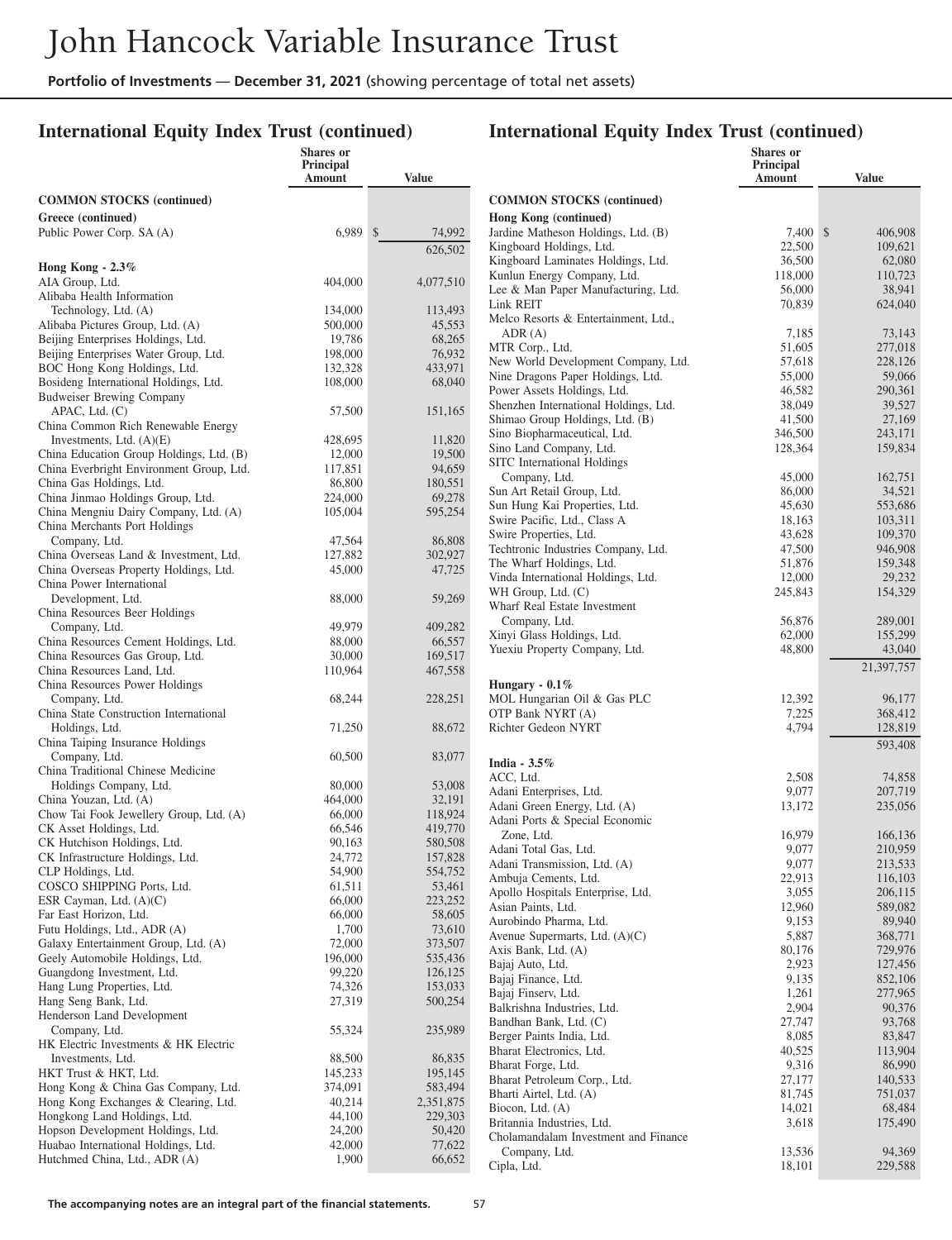## **International Equity Index Trust (continued)**

|                                                               | Shares or<br>Principal |                    |                                                                         | Shares or<br>Principal |                     |
|---------------------------------------------------------------|------------------------|--------------------|-------------------------------------------------------------------------|------------------------|---------------------|
|                                                               | Amount                 | <b>Value</b>       |                                                                         | Amount                 | <b>Value</b>        |
| <b>COMMON STOCKS</b> (continued)                              |                        |                    | <b>COMMON STOCKS</b> (continued)                                        |                        |                     |
| India (continued)                                             |                        |                    | India (continued)                                                       |                        |                     |
| Coal India, Ltd.                                              | 63,427 \$              | 124,514            | State Bank of India, GDR                                                | $5,224$ \$             | 321,795             |
| Colgate-Palmolive India, Ltd.                                 | 4,075                  | 81,093             | Sun Pharmaceutical Industries, Ltd.                                     | 29,344                 | 333,132             |
| Container Corp. of India, Ltd.                                | 9,153                  | 75,399             | Tata Consultancy Services, Ltd.                                         | 31,310                 | 1,571,063           |
| Dabur India, Ltd.                                             | 17,709                 | 137,863            | Tata Consumer Products, Ltd.                                            | 22,130                 | 220,818             |
| Divi's Laboratories, Ltd.<br>DLF, Ltd.                        | 4,431<br>20,605        | 278,384<br>107,987 | Tata Motors, Ltd. (A)<br>Tata Motors, Ltd., ADR (A)(B)                  | 12,317<br>8,581        | 79,464<br>275,364   |
| Dr. Reddy's Laboratories, Ltd., ADR                           | 3,359                  | 219,712            | Tata Steel, Ltd., GDR                                                   | 23,969                 | 355,408             |
| Eicher Motors, Ltd.                                           | 4,250                  | 147,525            | Tech Mahindra, Ltd.                                                     | 22,395                 | 537,784             |
| GAIL India, Ltd., GDR                                         | 9,954                  | 108,970            | The Tata Power Company, Ltd.                                            | 47,830                 | 141,656             |
| Godrej Consumer Products, Ltd. (A)                            | 11,997                 | 155,853            | Titan Company, Ltd.                                                     | 10,263                 | 346,519             |
| Godrej Properties, Ltd. (A)                                   | 4,161                  | 104,557            | Torrent Pharmaceuticals, Ltd.                                           | 1,767                  | 77,931              |
| Grasim Industries, Ltd.                                       | 10,574                 | 230,645            | Trent, Ltd.                                                             | 6,052                  | 86,323              |
| Havells India, Ltd.                                           | 11,177                 | 209,245            | UltraTech Cement, Ltd.                                                  | 2,054                  | 209,549             |
| HCL Technologies, Ltd.                                        | 37,954                 | 671,581            | UltraTech Cement, Ltd., GDR                                             | 1,026                  | 104,774             |
| Hero MotoCorp, Ltd.                                           | 4,200                  | 138,773            | United Spirits, Ltd. (A)                                                | 10,125                 | 122,074             |
| Hindalco Industries, Ltd.<br>Hindustan Petroleum Corp., Ltd.  | 56,656<br>20,412       | 359,673<br>80,011  | UPL, Ltd.<br>Vedanta, Ltd., ADR                                         | 15,099<br>13,934       | 151,536<br>255,490  |
| Hindustan Unilever, Ltd.                                      | 27,452                 | 869,320            | Wipro, Ltd., ADR                                                        | 43,037                 | 420,041             |
| Housing Development Finance Corp., Ltd.                       | 57,256                 | 1,981,428          | Yes Bank, Ltd. (A)                                                      | 334,558                | 61,303              |
| ICICI Bank, Ltd.                                              | 82,343                 | 819,287            | Zomato, Ltd. (A)                                                        | 52,192                 | 95,884              |
| ICICI Bank, Ltd., ADR                                         | 44,559                 | 881,823            |                                                                         |                        | 32,200,182          |
| <b>ICICI</b> Lombard General Insurance                        |                        |                    | Indonesia - 0.4%                                                        |                        |                     |
| Company, Ltd. (C)                                             | 8,559                  | 160,848            | Adaro Energy Tbk PT                                                     | 315,000                | 49,955              |
| <b>ICICI</b> Prudential Life Insurance                        |                        |                    | Astra International Tbk PT                                              | 679,000                | 271.771             |
| Company, Ltd. (C)                                             | 11,948                 | 89,929             | Bank Central Asia Tbk PT                                                | 1,804,500              | 924,176             |
| Indian Oil Corp., Ltd.                                        | 38,494                 | 57,596             | Bank Mandiri Persero Tbk PT                                             | 715,674                | 353,385             |
| Indian Railway Catering & Tourism                             |                        |                    | Bank Negara Indonesia Persero Tbk PT                                    | 276,500                | 130,704             |
| Corp, Ltd.<br>Indraprastha Gas, Ltd.                          | 7,983<br>10,515        | 88,958<br>66,274   | Bank Rakyat Indonesia Persero Tbk PT                                    | 2,374,148              | 683,579             |
| Indus Towers, Ltd.                                            | 15,904                 | 52,944             | Barito Pacific Tbk PT                                                   | 1,273,500              | 76,268              |
| Info Edge India, Ltd.                                         | 2,389                  | 178,357            | Charoen Pokphand Indonesia Tbk PT                                       | 276,000                | 115,033             |
| Infosys, Ltd., ADR                                            | 113,913                | 2,883,138          | Gudang Garam Tbk PT                                                     | 26,000                 | 55,833              |
| InterGlobe Aviation, Ltd. (A)(C)                              | 4,138                  | 111,983            | Indah Kiat Pulp & Paper Tbk PT                                          | 97,300                 | 53,448              |
| ITC, Ltd.                                                     | 113,026                | 330,626            | Indocement Tunggal Prakarsa Tbk PT<br>Indofood CBP Sukses Makmur Tbk PT | 53,500                 | 45,417              |
| JSW Steel, Ltd.                                               | 33,031                 | 289,967            | Indofood Sukses Makmur Tbk PT                                           | 114,400<br>147,500     | 69,875<br>65,494    |
| Jubilant Foodworks, Ltd.                                      | 2,527                  | 121,573            | Kalbe Farma Tbk PT                                                      | 855,000                | 96,869              |
| Kotak Mahindra Bank, Ltd.                                     | 18,671                 | 449,852            | Merdeka Copper Gold Tbk PT (A)                                          | 486,300                | 133,118             |
| Larsen & Toubro Infotech, Ltd. $(C)$                          | 1,748                  | 171,990            | Sarana Menara Nusantara Tbk PT                                          | 1,016,100              | 80,123              |
| Larsen & Toubro, Ltd.                                         | 23,240                 | 590,574            | Semen Indonesia Persero Tbk PT                                          | 111,000                | 56,436              |
| Lupin, Ltd.                                                   | 7,740<br>23,120        | 98,680<br>263,720  | Telkom Indonesia Persero Tbk PT                                         | 1,600,100              | 456,672             |
| Mahindra & Mahindra, Ltd., GDR<br>Marico, Ltd.                | 14,917                 | 102,874            | Telkom Indonesia Persero Tbk PT, ADR                                    | 358                    | 10,378              |
| Maruti Suzuki India, Ltd.                                     | 4,592                  | 456,773            | Tower Bersama Infrastructure Tbk PT                                     | 379,100                | 78.549              |
| Mindtree, Ltd.                                                | 2,193                  | 140,553            | Unilever Indonesia Tbk PT                                               | 332,500                | 95,887              |
| Motherson Sumi Systems, Ltd.                                  | 37,306                 | 110,648            | United Tractors Tbk PT                                                  | 55,279                 | 85,825              |
| Mphasis, Ltd.                                                 | 2,804                  | 127,928            |                                                                         |                        | 3,988,795           |
| MRF, Ltd.                                                     | 64                     | 62,629             | Ireland $-0.7\%$                                                        |                        |                     |
| Muthoot Finance, Ltd.                                         | 4,018                  | 80,569             | CRH PLC                                                                 | 27,337                 | 1,447,220           |
| Nestle India, Ltd.                                            | 1,140                  | 301,484            | DCC PLC                                                                 | 3,819                  | 312,635             |
| NTPC, Ltd.<br>Oil & Natural Gas Corp., Ltd.                   | 146,266                | 244,040            | Experian PLC<br>Flutter Entertainment PLC (A)                           | 31,530<br>505          | 1,553,034<br>79,948 |
| Page Industries, Ltd.                                         | 90,136<br>194          | 172,181<br>105,640 | Flutter Entertainment PLC (London Stock                                 |                        |                     |
| Petronet LNG, Ltd.                                            | 21,320                 | 61,953             | Exchange $(A)$                                                          | 5,220                  | 835,090             |
| PI Industries, Ltd.                                           | 2,778                  | 113,052            | James Hardie Industries PLC, CHESS                                      |                        |                     |
| Pidilite Industries, Ltd.                                     | 4,359                  | 144,164            | Depositary Interest                                                     | 15,679                 | 631,112             |
| Piramal Enterprises, Ltd.                                     | 3,012                  | 106,574            | Kerry Group PLC, Class A (London                                        |                        |                     |
| Power Grid Corp. of India, Ltd.                               | 115,586                | 317,344            | Stock Exchange)                                                         | 5,738                  | 734,958             |
| Reliance Capital, Ltd., GDR (A)(C)                            | 4,327                  | 835                | Kingspan Group PLC                                                      | 5,492                  | 672,676             |
| Reliance Industries, Ltd.                                     | 7,646                  | 242,923            | Smurfit Kappa Group PLC                                                 | 8,017                  | 441,559             |
| Reliance Industries, Ltd., GDR (C)                            | 44,280                 | 2,832,835          |                                                                         |                        | 6,708,232           |
| SBI Cards & Payment Services, Ltd. (A)                        | 7,827                  | 97,546             | Israel - $0.5\%$                                                        |                        |                     |
| Shree Cement, Ltd.<br>Shriram Transport Finance Company, Ltd. | 276<br>5,520           | 99,889<br>89,776   | Azrieli Group, Ltd.                                                     | 1,424                  | 135,865             |
| Siemens, Ltd.                                                 | 2,378                  | 75,309             | Bank Hapoalim BM                                                        | 40,928                 | 421,229             |
| SRF, Ltd.                                                     | 4,927                  | 159,942            | Bank Leumi Le-Israel BM                                                 | 54,437                 | 583,892             |
|                                                               |                        |                    |                                                                         |                        |                     |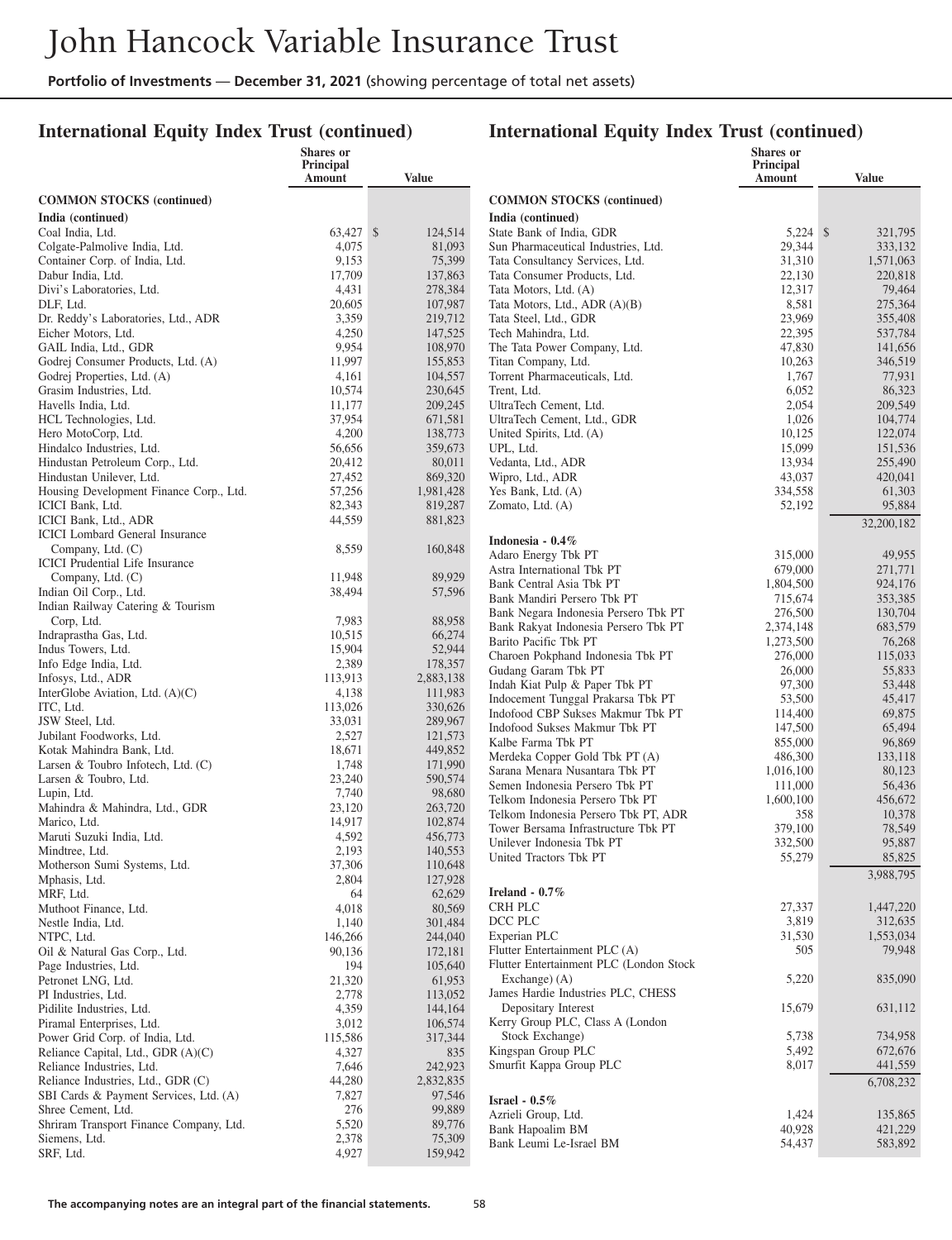## **International Equity Index Trust (continued)**

|                                                                 | Shares or<br>Principal |                      |                                                                   | <b>Shares</b> or<br>Principal |                        |
|-----------------------------------------------------------------|------------------------|----------------------|-------------------------------------------------------------------|-------------------------------|------------------------|
|                                                                 | Amount                 | <b>Value</b>         |                                                                   | Amount                        | <b>Value</b>           |
| <b>COMMON STOCKS</b> (continued)                                |                        |                      | <b>COMMON STOCKS</b> (continued)                                  |                               |                        |
| Israel (continued)                                              |                        |                      | Japan (continued)                                                 |                               |                        |
| <b>Check Point Software</b>                                     |                        |                      | CyberAgent, Inc.                                                  | 14,400 \$                     | 240,046                |
| Technologies, Ltd. (A)                                          | $4,016$ \$             | 468,105              | Dai Nippon Printing Company, Ltd.                                 | 8,400                         | 211,401                |
| CyberArk Software, Ltd. (A)                                     | 1,300                  | 225,264              | Daifuku Company, Ltd.                                             | 3,500                         | 286,212                |
| Elbit Systems, Ltd.                                             | 787                    | 136,037              | Dai-ichi Life Holdings, Inc.                                      | 37,400                        | 754,357                |
| Fiverr International, Ltd. (A)                                  | 1,000                  | 113,700              | Daiichi Sankyo Company, Ltd.                                      | 57,500                        | 1,463,457              |
| ICL Group, Ltd.                                                 | 27,153                 | 261,541              | Daikin Industries, Ltd.                                           | 8,400                         | 1,902,762              |
| Inmode, Ltd. (A)                                                | 1,700                  | 119,986              | Daito Trust Construction Company, Ltd.                            | 2,300                         | 263,858                |
| Isracard, Ltd.                                                  | 1                      | 3                    | Daiwa House Industry Company, Ltd.                                | 19,700                        | 566,160                |
| Israel Discount Bank, Ltd., Class A<br>Kornit Digital, Ltd. (A) | 41,515<br>1,500        | 278,743<br>228,375   | Daiwa House REIT Investment Corp.<br>Daiwa Securities Group, Inc. | 78<br>54,400                  | 236,292<br>306,979     |
| Mizrahi Tefahot Bank, Ltd.                                      | 5,543                  | 213,464              | Denso Corp.                                                       | 15,000                        | 1,243,063              |
| Nice, Ltd. $(A)$                                                | 2,200                  | 667,163              | Dentsu Group, Inc.                                                | 7,500                         | 266,949                |
| Teva Pharmaceutical Industries, Ltd. (A)                        | 33,126                 | 270,562              | Disco Corp.                                                       | 1,000                         | 305,653                |
| Teva Pharmaceutical Industries, Ltd.,                           |                        |                      | East Japan Railway Company                                        | 10,400                        | 639,345                |
| ADR(A)                                                          | 5,800                  | 46,458               | Eisai Company, Ltd.                                               | 8,800                         | 499,557                |
| Wix.com, Ltd. $(A)$                                             | 1,900                  | 299,801              | ENEOS Holdings, Inc.                                              | 109,211                       | 407,992                |
|                                                                 |                        | 4,470,188            | FANUC Corp.                                                       | 6,500                         | 1,381,653              |
| Italy - $1.3\%$                                                 |                        |                      | Fast Retailing Company, Ltd.                                      | 2,000                         | 1,136,889              |
| Amplifon SpA                                                    | 4,199                  | 225,940              | Fuji Electric Company, Ltd.                                       | 4,600                         | 251,289                |
| Assicurazioni Generali SpA                                      | 37,206                 | 786,338              | FUJIFILM Holdings Corp.                                           | 12,500                        | 926,679                |
| Atlantia SpA (A)                                                | 19,839                 | 393,641              | Fujitsu, Ltd.                                                     | 6,800                         | 1,168,421              |
| Davide Campari-Milano NV                                        | 19,587                 | 285,818              | <b>GLP J-REIT</b><br>GMO Payment Gateway, Inc.                    | 127<br>1,500                  | 219,522<br>186,790     |
| DiaSorin SpA                                                    | 876                    | 166,655              | Hakuhodo DY Holdings, Inc.                                        | 9,300                         | 154,752                |
| Enel SpA                                                        | 277,869                | 2,221,861            | Hamamatsu Photonics KK                                            | 4,800                         | 306,575                |
| Eni SpA                                                         | 89,209                 | 1,239,806            | Hankyu Hanshin Holdings, Inc.                                     | 8,400                         | 238,718                |
| Ferrari NV<br>FinecoBank Banca Fineco SpA                       | 4,317<br>20,557        | 1,111,221<br>360,005 | Hikari Tsushin, Inc.                                              | 800                           | 123,206                |
| Infrastrutture Wireless Italiane SpA (C)                        | 8,355                  | 101,313              | Hino Motors, Ltd.                                                 | 10,000                        | 82,460                 |
| Intesa Sanpaolo SpA                                             | 577,542                | 1,491,745            | Hirose Electric Company, Ltd.                                     | 1,223                         | 205,537                |
| Mediobanca Banca di Credito                                     |                        |                      | Hitachi Construction Machinery                                    |                               |                        |
| Finanziario SpA                                                 | 22,013                 | 252,719              | Company, Ltd.                                                     | 4,100                         | 118,469                |
| Moncler SpA                                                     | 6,366                  | 460,059              | Hitachi Metals, Ltd. (A)                                          | 7,400                         | 137,115                |
| Nexi SpA $(A)(C)$                                               | 14,507                 | 229,883              | Hitachi, Ltd.<br>Honda Motor Company, Ltd.                        | 32,700<br>55,100              | 1,771,468<br>1,567,636 |
| Poste Italiane SpA (C)                                          | 21,903                 | 286,935              | Hoshizaki Corp.                                                   | 1,900                         | 142,952                |
| Prysmian SpA                                                    | 8,366                  | 314,697              | Hoya Corp.                                                        | 12,700                        | 1,884,576              |
| Recordati Industria Chimica e                                   |                        |                      | Hulic Company, Ltd.                                               | 10,700                        | 101,752                |
| Farmaceutica SpA<br>Snam SpA                                    | 4,564<br>68,229        | 293,073<br>410,955   | Ibiden Company, Ltd.                                              | 3,600                         | 213,788                |
| Telecom Italia SpA                                              | 387,741                | 190,760              | Idemitsu Kosan Company, Ltd.                                      | 7,206                         | 183,895                |
| Terna - Rete Elettrica Nazionale                                | 47,449                 | 383,845              | Iida Group Holdings Company, Ltd.                                 | 5,000                         | 116,287                |
| UniCredit SpA                                                   | 71,677                 | 1,101,771            | Inpex Corp.                                                       | 36,700                        | 319,129                |
|                                                                 |                        | 12,309,040           | Isuzu Motors, Ltd.                                                | 19,000                        | 236,483                |
| Japan - $14.4\%$                                                |                        |                      | Ito En, Ltd.                                                      | 1,900                         | 99,830                 |
| Advantest Corp.                                                 | 6,700                  | 634,485              | ITOCHU Corp.<br>Itochu Techno-Solutions Corp.                     | 39,200<br>3,400               | 1,199,281<br>109,370   |
| Aeon Company, Ltd.                                              | 22,700                 | 534,953              | Japan Airlines Company, Ltd. (A)                                  | 4,000                         | 75,933                 |
| AGC, Inc.                                                       | 6,500                  | 310,525              | Japan Exchange Group, Inc.                                        | 18,100                        | 396,560                |
| Aisin Corp.                                                     | 6,200                  | 237,879              | Japan Metropolitan Fund Investment Corp.                          | 259                           | 223,128                |
| Ajinomoto Company, Inc.                                         | 16,300                 | 496,207              | Japan Post Bank Company, Ltd.                                     | 14,000                        | 128,333                |
| ANA Holdings, Inc. (A)                                          | 4,100                  | 85,710               | Japan Post Holdings Company, Ltd. (A)                             | 81,500                        | 634,908                |
| Asahi Group Holdings, Ltd.                                      | 15,100                 | 587,825              | Japan Post Insurance Company, Ltd.                                | 8,300                         | 133,330                |
| Asahi Intecc Company, Ltd.                                      | 7,000                  | 150,385              | Japan Real Estate Investment Corp.                                | 47                            | 266,802                |
| Asahi Kasei Corp.<br>Astellas Pharma, Inc.                      | 43,300                 | 407,901              | Japan Tobacco, Inc.                                               | 40,500                        | 817,774                |
| Azbil Corp.                                                     | 62,400<br>4,200        | 1,015,593<br>191,556 | JFE Holdings, Inc.<br>JSR Corp.                                   | 18,300                        | 233,472                |
| Bandai Namco Holdings, Inc.                                     | 6,899                  | 539,422              | Kajima Corp.                                                      | 6,500<br>16,500               | 247,023<br>189,627     |
| Benefit One, Inc.                                               | 2,700                  | 116,004              | Kakaku.com, Inc.                                                  | 5,000                         | 133,666                |
| Bridgestone Corp.                                               | 18,700                 | 802,841              | Kansai Paint Company, Ltd.                                        | 5,900                         | 128,301                |
| Brother Industries, Ltd.                                        | 8,700                  | 167,688              | Kao Corp.                                                         | 16,300                        | 853,702                |
| Canon, Inc. $(B)$                                               | 33,800                 | 824,506              | KDDI Corp.                                                        | 54,500                        | 1,593,783              |
| Capcom Company, Ltd.                                            | 6,000                  | 141,308              | Keio Corp.                                                        | 3,700                         | 163,252                |
| Central Japan Railway Company                                   | 4,800                  | 638,746              | Keisei Electric Railway Company, Ltd.                             | 4,800                         | 129,852                |
| Chubu Electric Power Company, Inc.                              | 22,000                 | 232,375              | Keyence Corp.                                                     | 6,596                         | 4,147,289              |
| Chugai Pharmaceutical Company, Ltd.                             | 22,500                 | 733,411              | Kikkoman Corp.                                                    | 5,200                         | 437,897                |
| Concordia Financial Group, Ltd.<br>Cosmos Pharmaceutical Corp.  | 39,100<br>800          | 141,994<br>117,610   |                                                                   |                               |                        |
|                                                                 |                        |                      |                                                                   |                               |                        |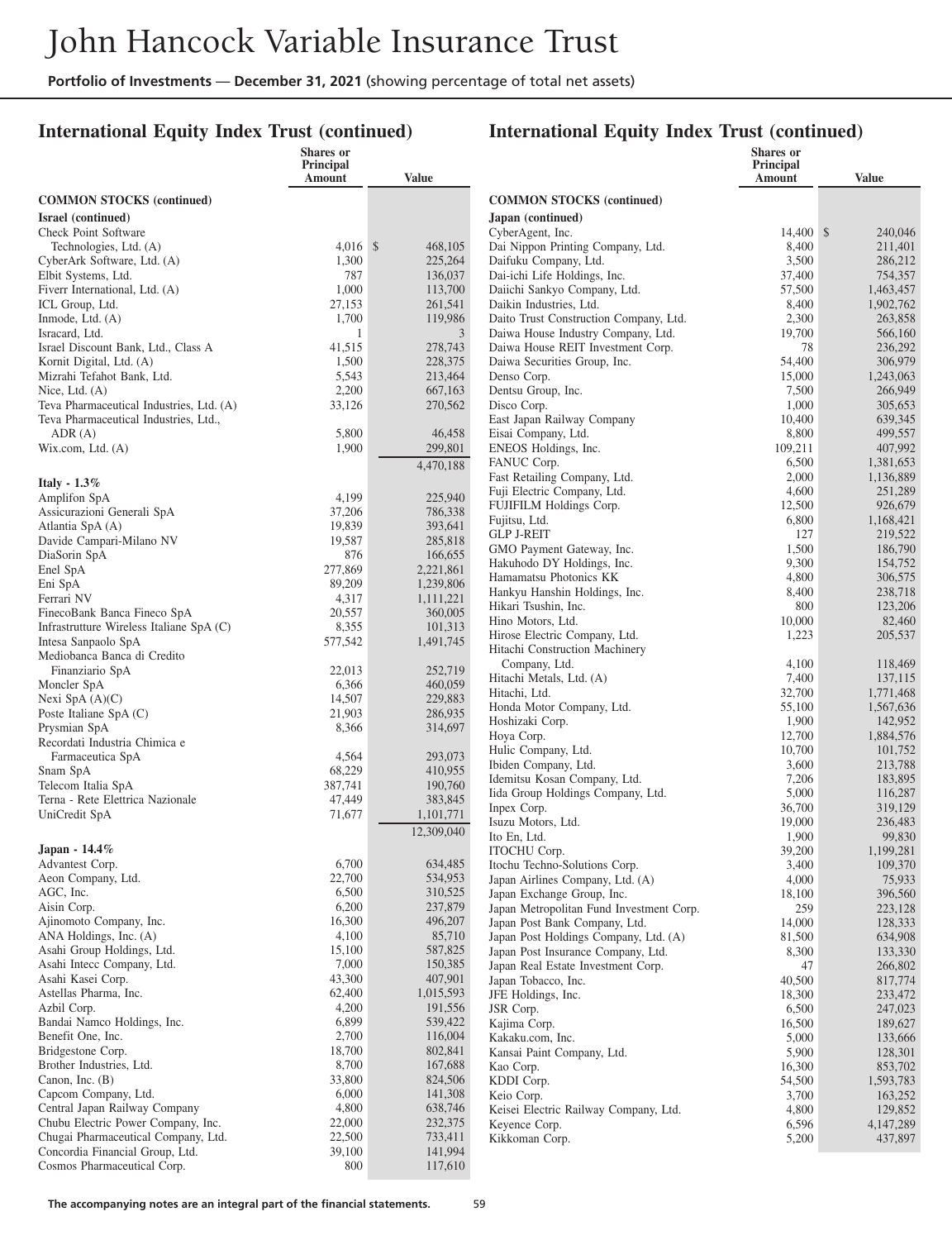### **International Equity Index Trust (continued)**

|                                                                        | <b>Shares</b> or<br>Principal |                      |                                                               | <b>Shares</b> or<br>Principal |                      |
|------------------------------------------------------------------------|-------------------------------|----------------------|---------------------------------------------------------------|-------------------------------|----------------------|
|                                                                        | Amount                        | Value                |                                                               | Amount                        | <b>Value</b>         |
| <b>COMMON STOCKS</b> (continued)                                       |                               |                      | <b>COMMON STOCKS</b> (continued)                              |                               |                      |
| Japan (continued)                                                      |                               |                      | Japan (continued)                                             |                               |                      |
| Kintetsu Group Holdings                                                |                               |                      | Nitto Denko Corp.                                             | 5,400 \$                      | 417,163              |
| Company, Ltd. (A)                                                      | $6,200$ \$                    | 173,319              | Nomura Holdings, Inc.                                         | 109,800                       | 478,250              |
| Kirin Holdings Company, Ltd.                                           | 27,800                        | 447,771              | Nomura Real Estate Holdings, Inc.                             | 4,500                         | 103,689              |
| Kobayashi Pharmaceutical Company, Ltd.                                 | 1,800                         | 141,584              | Nomura Real Estate Master Fund, Inc.                          | 151                           | 212,508              |
| Kobe Bussan Company, Ltd.                                              | 4,200                         | 162,613              | Nomura Research Institute, Ltd.                               | 11,146                        | 476,500              |
| Koei Tecmo Holdings Company, Ltd.<br>Koito Manufacturing Company, Ltd. | 1,950<br>3,500                | 76,566<br>185,374    | NTT Data Corp.<br>Obayashi Corp.                              | 22,500<br>22,500              | 482,652<br>174,135   |
| Komatsu, Ltd.                                                          | 29,300                        | 685,210              | Obic Company, Ltd.                                            | 2,200                         | 411,728              |
| Konami Holdings Corp.                                                  | 3,100                         | 148,799              | Odakyu Electric Railway Company, Ltd.                         | 10,900                        | 202,647              |
| Kose Corp.                                                             | 1,200                         | 136,130              | Oji Holdings Corp.                                            | 30,000                        | 145,352              |
| Kubota Corp.                                                           | 35,000                        | 778,262              | Olympus Corp.                                                 | 39,100                        | 900,365              |
| Kurita Water Industries, Ltd.                                          | 3,500                         | 165,930              | Omron Corp.                                                   | 6,200                         | 617,814              |
| Kyocera Corp.                                                          | 10,800                        | 675,281              | Ono Pharmaceutical Company, Ltd.                              | 12,500                        | 310,692              |
| Kyowa Kirin Company, Ltd.                                              | 9,473                         | 258,288              | Open House Company, Ltd.<br>Oracle Corp. Japan                | 2,700                         | 141,093              |
| Lasertec Corp.<br>Lawson, Inc.                                         | 2,600<br>1,900                | 796,384<br>90,154    | Oriental Land Company, Ltd.                                   | 1,500<br>6,900                | 113,960<br>1,163,527 |
| Lion Corp.                                                             | 8,000                         | 106,944              | ORIX Corp.                                                    | 40,600                        | 828,572              |
| Lixil Corp.                                                            | 9,000                         | 240,093              | Orix JREIT, Inc.                                              | 97                            | 151,635              |
| M3, Inc.                                                               | 14,900                        | 751,279              | Osaka Gas Company, Ltd.                                       | 13,800                        | 228,242              |
| Makita Corp.                                                           | 7,800                         | 331,108              | Otsuka Corp.                                                  | 3,800                         | 181,194              |
| Marubeni Corp.                                                         | 57,400                        | 559,248              | Otsuka Holdings Company, Ltd.                                 | 13,600                        | 494,781              |
| Mazda Motor Corp. (A)                                                  | 20,300                        | 155,760              | Pan Pacific International Holdings Corp.                      | 15,000                        | 206,758              |
| McDonald's Holdings Company                                            |                               |                      | Panasonic Corp.                                               | 74,000                        | 813,467              |
| Japan, Ltd. (B)<br>Medipal Holdings Corp.                              | 2,600<br>6,090                | 115,066<br>114,157   | Persol Holdings Company, Ltd.<br>Pola Orbis Holdings, Inc.    | 6,200<br>3,200                | 180,254<br>53,331    |
| MEIJI Holdings Company, Ltd.                                           | 4,100                         | 244,744              | Rakuten Group, Inc.                                           | 29,700                        | 297,988              |
| Mercari, Inc. (A)                                                      | 3,000                         | 152,632              | Recruit Holdings Company, Ltd.                                | 46,000                        | 2,799,363            |
| MINEBEA MITSUMI, Inc.                                                  | 12,500                        | 355,170              | Renesas Electronics Corp. (A)                                 | 41,700                        | 517,943              |
| MISUMI Group, Inc.                                                     | 9,800                         | 402,603              | Resona Holdings, Inc.                                         | 78,000                        | 303,122              |
| Mitsubishi Chemical Holdings Corp.                                     | 46,900                        | 347,875              | Ricoh Company, Ltd.                                           | 24,000                        | 223,707              |
| Mitsubishi Corp.                                                       | 44,800                        | 1,422,539            | Rinnai Corp.                                                  | 1,200                         | 108,295              |
| Mitsubishi Electric Corp.<br>Mitsubishi Estate Company, Ltd.           | 63,000<br>41,300              | 799,661<br>572,934   | Rohm Company, Ltd.<br>Ryohin Keikaku Company, Ltd.            | 3,000<br>9,000                | 272,908<br>137,232   |
| Mitsubishi Gas Chemical Company, Inc.                                  | 5,814                         | 98,556               | Santen Pharmaceutical Company, Ltd.                           | 12,500                        | 152,609              |
| Mitsubishi HC Capital, Inc.                                            | 17,600                        | 87,077               | SBI Holdings, Inc.                                            | 8,213                         | 224,014              |
| Mitsubishi Heavy Industries, Ltd.                                      | 11,700                        | 270,509              | SCSK Corp.                                                    | 5,400                         | 107,472              |
| Mitsubishi UFJ Financial Group, Inc.                                   | 412,200                       | 2,243,307            | Secom Company, Ltd.                                           | 7,300                         | 507,250              |
| Mitsui & Company, Ltd.                                                 | 54,700                        | 1,296,274            | Seiko Epson Corp.                                             | 9,600                         | 172,900              |
| Mitsui Chemicals, Inc.                                                 | 6,800                         | 182,786              | Sekisui Chemical Company, Ltd.                                | 13,400                        | 224,104              |
| Mitsui Fudosan Company, Ltd.                                           | 31,400                        | 622,372              | Sekisui House, Ltd.                                           | 21,400                        | 460,437              |
| Miura Company, Ltd.<br>Mizuho Financial Group, Inc.                    | 3,100<br>83,210               | 106,719<br>1,056,872 | Seven & i Holdings Company, Ltd.<br>SG Holdings Company, Ltd. | 26,000<br>10,200              | 1,143,689<br>239,174 |
| MonotaRO Company, Ltd.                                                 | 9,000                         | 161,874              | Sharp Corp.                                                   | 7,400                         | 84,986               |
| MS&AD Insurance Group Holdings, Inc.                                   | 15,500                        | 477,281              | Shimadzu Corp.                                                | 8,000                         | 337,904              |
| Murata Manufacturing Company, Ltd.                                     | 19,400                        | 1,547,392            | Shimano, Inc.                                                 | 2,600                         | 692,430              |
| NEC Corp.                                                              | 8,800                         | 406,909              | Shimizu Corp.                                                 | 21,600                        | 133,927              |
| Nexon Company, Ltd.                                                    | 16,800                        | 324,849              | Shin-Etsu Chemical Company, Ltd.                              | 11,900                        | 2,065,547            |
| NGK Insulators, Ltd.                                                   | 9,000                         | 152,325              | Shionogi & Company, Ltd.                                      | 9,200                         | 647,187              |
| Nidec Corp.<br>Nihon M&A Center Holdings, Inc.                         | 15,100<br>10,400              | 1,786,246<br>255,103 | Shiseido Company, Ltd.<br>SMC Corp.                           | 13,500<br>1,900               | 753,118<br>1,284,130 |
| Nintendo Company, Ltd.                                                 | 3,800                         | 1,777,858            | SoftBank Corp.                                                | 97,600                        | 1,232,744            |
| Nippon Building Fund, Inc.                                             | 48                            | 279,583              | SoftBank Group Corp.                                          | 41,400                        | 1,984,723            |
| Nippon Express Company, Ltd.                                           | 2,500                         | 149,612              | Sohgo Security Services Company, Ltd.                         | 2,900                         | 115,234              |
| Nippon Paint Holdings Company, Ltd.                                    | 24,500                        | 267,559              | Sompo Holdings, Inc.                                          | 11,600                        | 489,215              |
| Nippon Prologis REIT, Inc.                                             | 66                            | 233,293              | Sony Group Corp.                                              | 42,500                        | 5,366,826            |
| Nippon Sanso Holdings Corp.                                            | 4,600                         | 100,614              | Square Enix Holdings Company, Ltd.                            | 3,400                         | 174,418              |
| Nippon Shinyaku Company, Ltd.                                          | 1,700                         | 118,380              | Stanley Electric Company, Ltd.                                | 5,300                         | 133,068              |
| Nippon Steel Corp.                                                     | 27,900                        | 455,776              | Subaru Corp.                                                  | 21,200                        | 378,798              |
| Nippon Telegraph & Telephone Corp.<br>Nippon Yusen KK                  | 43,200<br>5,500               | 1,181,445<br>419,391 | SUMCO Corp.<br>Sumitomo Chemical Company, Ltd.                | 8,200<br>56,000               | 166,975<br>264,085   |
| Nissan Chemical Corp.                                                  | 4,600                         | 267,536              | Sumitomo Corp.                                                | 41,300                        | 611,215              |
| Nissan Motor Company, Ltd. (A)                                         | 77,800                        | 374,727              | Sumitomo Dainippon Pharma                                     |                               |                      |
| Nisshin Seifun Group, Inc.                                             | 7,400                         | 106,755              | Company, Ltd.                                                 | 5,300                         | 61,148               |
| Nissin Foods Holdings Company, Ltd.                                    | 2,200                         | 160,563              | Sumitomo Electric Industries, Ltd.                            | 26,200                        | 341,936              |
| Nitori Holdings Company, Ltd.                                          | 2,800                         | 418,800              | Sumitomo Metal Mining Company, Ltd.                           | 7,800                         | 295,421              |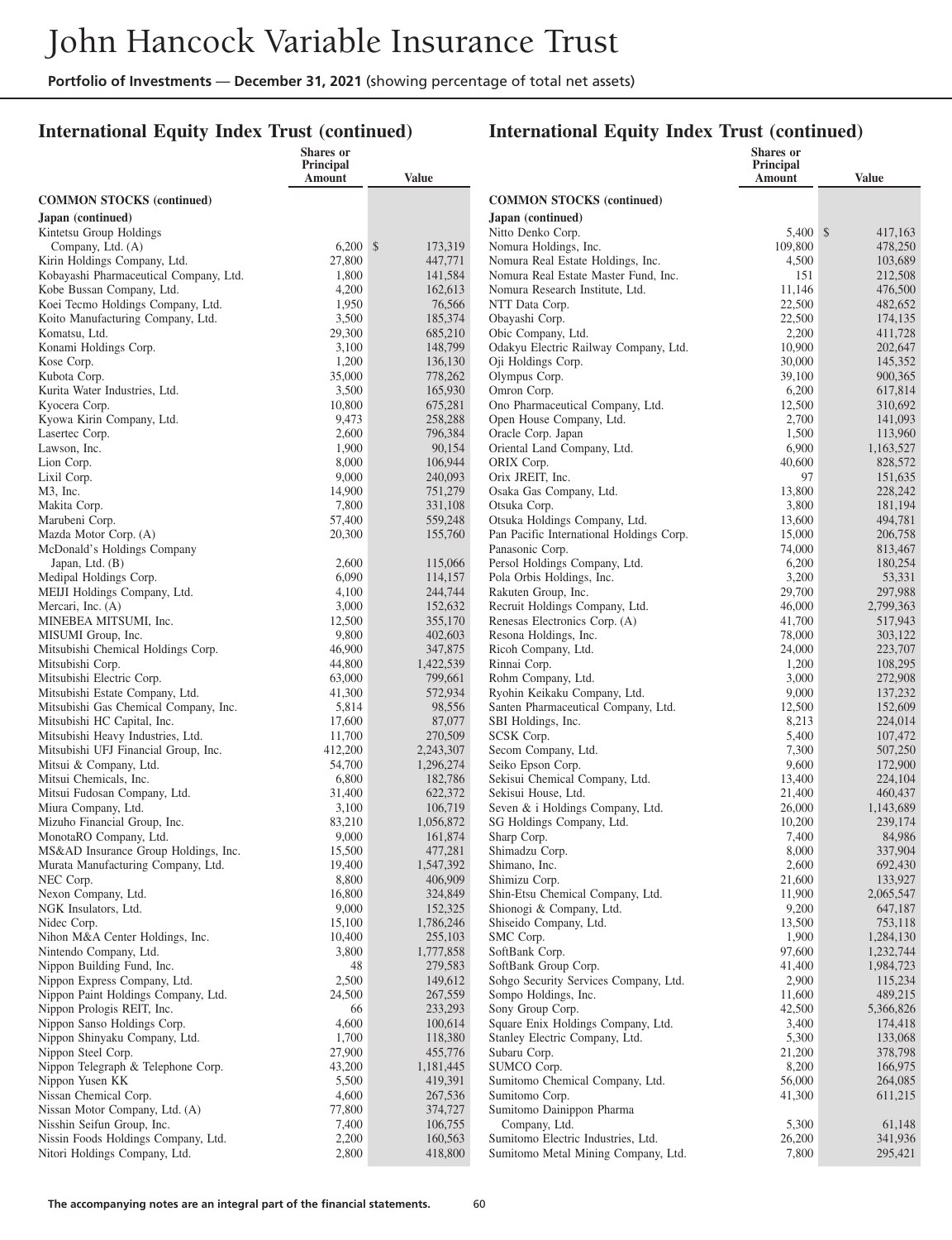#### **International Equity Index Trust (continued)**

|                                                    | <b>Shares</b> or<br>Principal<br>Amount | <b>Value</b>         |                                                                    | <b>Shares</b> or<br>Principal<br>Amount | Value              |
|----------------------------------------------------|-----------------------------------------|----------------------|--------------------------------------------------------------------|-----------------------------------------|--------------------|
| <b>COMMON STOCKS</b> (continued)                   |                                         |                      | <b>COMMON STOCKS</b> (continued)                                   |                                         |                    |
| Japan (continued)                                  |                                         |                      | Malaysia (continued)                                               |                                         |                    |
| Sumitomo Mitsui Financial Group, Inc.              | 44,100 \$                               | 1,505,896            | Axiata Group BHD                                                   | $101,690$ \$                            | 101,522            |
| Sumitomo Mitsui Trust Holdings, Inc.               | 11,000                                  | 367,822              | <b>CIMB Group Holdings BHD</b>                                     | 195,331                                 | 255,507            |
| Sumitomo Realty & Development                      |                                         |                      | Dialog Group BHD                                                   | 166,000                                 | 104,362            |
| Company, Ltd.<br>Suntory Beverage & Food, Ltd.     | 10,700<br>5,000                         | 315,445              | DiGi.Com BHD                                                       | 110,800<br>72,900                       | 115,985            |
| Suzuki Motor Corp.                                 | 12,800                                  | 181,065<br>493,604   | Genting BHD<br>Genting Malaysia BHD                                | 105,700                                 | 81,658<br>73,017   |
| Sysmex Corp.                                       | 5,800                                   | 782,893              | HAP Seng Consolidated BHD                                          | 30,200                                  | 55,882             |
| T&D Holdings, Inc.                                 | 19,900                                  | 254,238              | Hartalega Holdings BHD                                             | 60,200                                  | 82,826             |
| Taisei Corp.                                       | 6,600                                   | 200,707              | Hong Leong Bank BHD                                                | 23,269                                  | 103,950            |
| Taisho Pharmaceutical Holdings                     |                                         |                      | Hong Leong Financial Group BHD                                     | 6,104                                   | 25,389             |
| Company, Ltd.                                      | 1,200                                   | 55,392               | <b>IHH Healthcare BHD</b>                                          | 108,100                                 | 190,617            |
| Takeda Pharmaceutical Company, Ltd.<br>TDK Corp.   | 52,876<br>13,500                        | 1,443,954<br>526,849 | Inari Amertron BHD<br>IOI Corp. BHD                                | 98,100<br>114,466                       | 93,973<br>102,414  |
| Terumo Corp.                                       | 22,300                                  | 941,965              | Kuala Lumpur Kepong BHD                                            | 17,415                                  | 91,080             |
| The Chiba Bank, Ltd.                               | 21,600                                  | 123,563              | Malayan Banking BHD                                                | 127,999                                 | 254,958            |
| The Kansai Electric Power Company, Inc.            | 24,300                                  | 227,132              | Malaysia Airports Holdings BHD (A)                                 | 34,427                                  | 49,412             |
| The Shizuoka Bank, Ltd.                            | 17,000                                  | 121,363              | Maxis BHD                                                          | 67,200                                  | 78,218             |
| TIS, Inc.                                          | 7,800                                   | 231,941              | MISC BHD                                                           | 26,280                                  | 44,430             |
| Tobu Railway Company, Ltd.                         | 6,800                                   | 155,176              | Nestle Malaysia BHD                                                | 2,800                                   | 90,178             |
| Toho Company, Ltd.                                 | 4,067<br>21,200                         | 174,036<br>1,180,196 | Petronas Chemicals Group BHD<br>Petronas Dagangan BHD              | 99,800                                  | 213,685            |
| Tokio Marine Holdings, Inc.<br>Tokyo Century Corp. | 1,500                                   | 72,815               | Petronas Gas BHD                                                   | 12,200<br>21,200                        | 60,285<br>91,560   |
| Tokyo Electric Power Company                       |                                         |                      | PPB Group BHD                                                      | 21,240                                  | 87,238             |
| Holdings, Inc. (A)                                 | 50,400                                  | 130,295              | Press Metal Aluminium Holdings BHD                                 | 120,800                                 | 167,548            |
| Tokyo Electron, Ltd.                               | 5,000                                   | 2,877,864            | Public Bank BHD                                                    | 486,890                                 | 485,948            |
| Tokyo Gas Company, Ltd.                            | 13,900                                  | 249,510              | <b>QL Resources BHD</b>                                            | 54,400                                  | 59,695             |
| Tokyu Corp.                                        | 17,900                                  | 237,957              | RHB Bank BHD                                                       | 30,283                                  | 39,005             |
| Toppan, Inc.<br>Toray Industries, Inc.             | 10,300<br>50,800                        | 193,287<br>300,972   | Sime Darby BHD<br>Sime Darby Plantation BHD                        | 108,224<br>108,786                      | 60,313<br>98,136   |
| Toshiba Corp.                                      | 13,400                                  | 551,389              | Telekom Malaysia BHD                                               | 42,705                                  | 56,336             |
| Tosoh Corp.                                        | 9,300                                   | 138,166              | Tenaga Nasional BHD                                                | 101,250                                 | 226,961            |
| TOTO, Ltd.                                         | 4,800                                   | 221,460              | Top Glove Corp. BHD                                                | 164,400                                 | 102,201            |
| Toyo Suisan Kaisha, Ltd.                           | 3,100                                   | 131,435              |                                                                    |                                         | 3,789,226          |
| Toyota Industries Corp.                            | 5,200                                   | 415,964              | Mexico - $0.6\%$                                                   |                                         |                    |
| Toyota Motor Corp.                                 | 357,400                                 | 6,605,679            | Alfa SAB de CV, Class A                                            | 98,000                                  | 71,937             |
| Toyota Tsusho Corp.<br>Trend Micro, Inc.           | 7,900<br>4,600                          | 364,164<br>255,374   | America Movil SAB de CV, Series L                                  | 1,136,332                               | 1,203,178          |
| Tsuruha Holdings, Inc.                             | 1,300                                   | 124,824              | Arca Continental SAB de CV                                         | 16,000                                  | 101,600            |
| Unicharm Corp.                                     | 14,000                                  | 609,101              | Cemex SAB de CV, Series CPO (A)                                    | 521,849                                 | 356,556            |
| USS Company, Ltd.                                  | 7,770                                   | 121,396              | Coca-Cola Femsa SAB de CV<br>Fibra Uno Administracion SA de CV     | 15,212<br>90,200                        | 83,588<br>95,418   |
| Welcia Holdings Company, Ltd.                      | 3,400                                   | 106,192              | Fomento Economico Mexicano SAB                                     |                                         |                    |
| West Japan Railway Company                         | 6,000                                   | 250,937              | de CV                                                              | 65,020                                  | 506,461            |
| Yakult Honsha Company, Ltd.                        | 4,243                                   | 221,354              | Gruma SAB de CV, Class B                                           | 7,685                                   | 98,219             |
| Yamaha Corp.<br>Yamaha Motor Company, Ltd.         | 4,700<br>10,100                         | 231,877<br>242,593   | Grupo Aeroportuario del Pacifico SAB de                            |                                         |                    |
| Yamato Holdings Company, Ltd.                      | 11,000                                  | 258,407              | CV, B Shares (A)                                                   | 9,700                                   | 133,963            |
| Yaskawa Electric Corp.                             | 8,300                                   | 407,245              | Grupo Aeroportuario del Sureste SAB de<br>CV, B Shares             | 5,780                                   |                    |
| Yokogawa Electric Corp.                            | 7,886                                   | 142,338              | Grupo Bimbo SAB de CV, Series A                                    | 53,084                                  | 119,162<br>163,565 |
| Z Holdings Corp.                                   | 88,900                                  | 512,952              | Grupo Carso SAB de CV, Series A1                                   | 9,477                                   | 30,275             |
| ZOZO, Inc.                                         | 4,800                                   | 149,665              | Grupo Financiero Banorte SAB de CV,                                |                                         |                    |
|                                                    |                                         | 133,609,982          | Series O                                                           | 86,662                                  | 563,638            |
| Jordan - $0.0\%$                                   |                                         |                      | Grupo Financiero Inbursa SAB de CV,                                |                                         |                    |
| Hikma Pharmaceuticals PLC                          | 5,739                                   | 172,348              | Series $O(A)$                                                      | 77,038                                  | 92,443             |
| Luxembourg - $0.2\%$                               |                                         |                      | Grupo Mexico SAB de CV, Series B<br>Grupo Televisa SAB, Series CPO | 104,066<br>80,326                       | 453,661<br>150,684 |
| ArcelorMittal SA                                   | 24,275                                  | 778,709              | Industrias Penoles SAB de CV                                       | 4,883                                   | 56,288             |
| Aroundtown SA<br>Eurofins Scientific SE            | 37,519<br>4,300                         | 226,328<br>532,733   | Kimberly-Clark de Mexico SAB de CV,                                |                                         |                    |
| Reinet Investments SCA                             | 5,229                                   | 94,075               | Class A                                                            | 43,778                                  | 66,515             |
| Tenaris SA                                         | 16,418                                  | 171,355              | Orbia Advance Corp. SAB de CV                                      | 37,631                                  | 96,046             |
|                                                    |                                         | 1,803,200            | Promotora y Operadora de Infraestructura                           |                                         |                    |
| Macau - $0.0\%$                                    |                                         |                      | SAB de CV                                                          | 5,800                                   | 45,254             |
| Sands China, Ltd. (A)                              | 81,200                                  | 188,449              | Wal-Mart de Mexico SAB de CV                                       | 174,988                                 | 651,392            |
| Malaysia - $0.4\%$                                 |                                         |                      |                                                                    |                                         | 5,139,843          |
| AMMB Holdings BHD (A)                              | 59,087                                  | 44,937               | Netherlands - 4.0%<br>ABN AMRO Bank NV (C)                         | 16,073                                  | 236,268            |
|                                                    |                                         |                      |                                                                    |                                         |                    |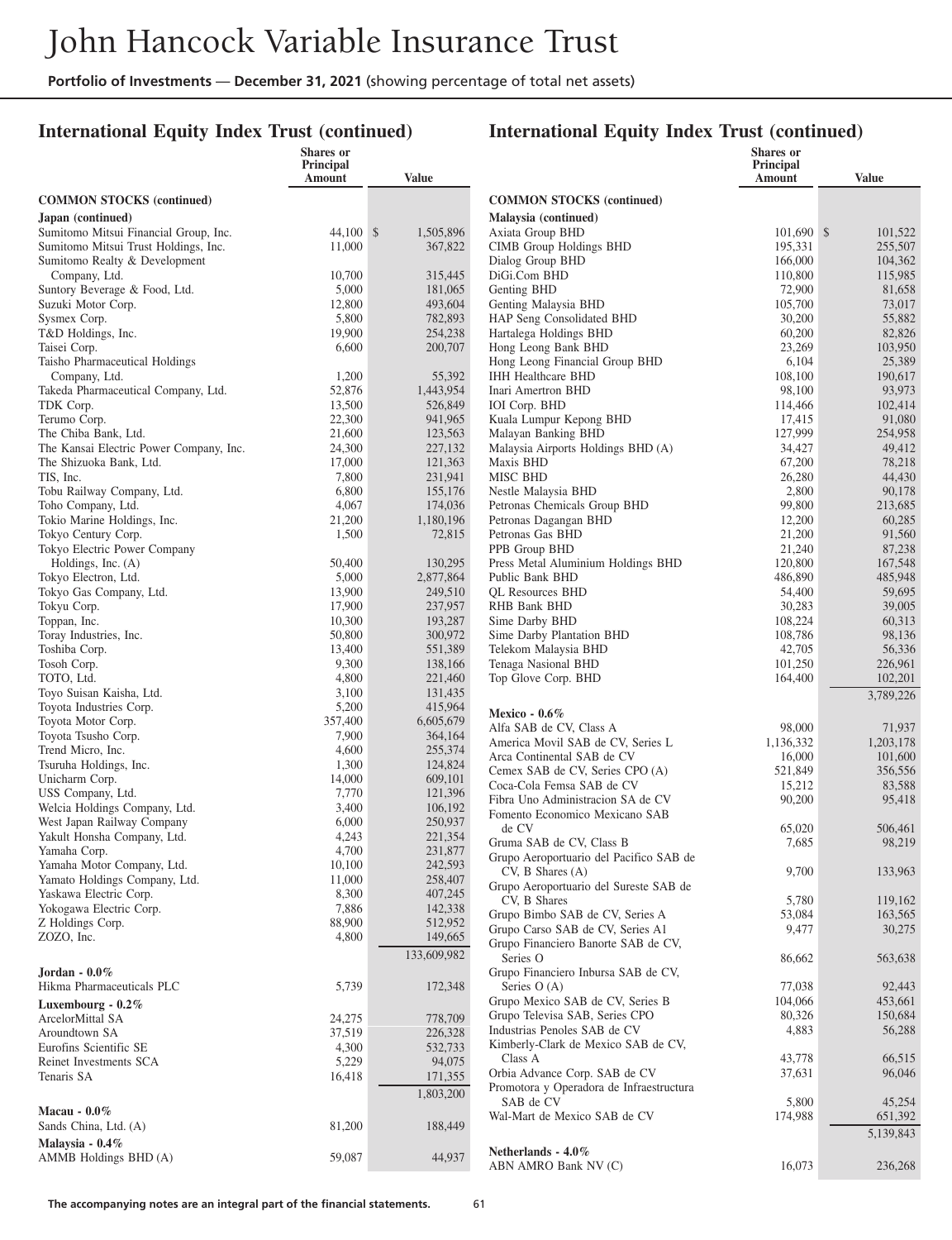#### **International Equity Index Trust (continued)**

|                                                   | Shares or<br><b>Principal</b><br>Amount | <b>Value</b>         |
|---------------------------------------------------|-----------------------------------------|----------------------|
| <b>COMMON STOCKS (continued)</b>                  |                                         |                      |
| Netherlands (continued)                           |                                         |                      |
| Adyen NV $(A)(C)$                                 | 655                                     | \$<br>1,719,374      |
| Aegon NV<br>Akzo Nobel NV                         | 77,899<br>6,657                         | 387,279<br>731,370   |
| Argenx SE (A)                                     | 1,553                                   | 552,259              |
| ASM International NV                              | 1,660                                   | 732,752              |
| ASML Holding NV                                   | 13,749<br>2,850                         | 11,013,219           |
| Euronext NV (C)<br><b>EXOR NV</b>                 | 3,992                                   | 296,297<br>357,354   |
| Heineken Holding NV                               | 4,217                                   | 388,828              |
| Heineken NV                                       | 9,090                                   | 1,022,985            |
| <b>IMCD NV</b><br>ING Groep NV                    | 1,896<br>132,675                        | 419,022<br>1,844,579 |
| JDE Peet's NV                                     | 3,077                                   | 95,239               |
| Just Eat Takeaway.com NV (A)(C)                   | 5,955                                   | 323,540              |
| Koninklijke Ahold Delhaize NV                     | 34,784                                  | 1,193,659            |
| Koninklijke DSM NV                                | 6,229                                   | 1,402,809            |
| Koninklijke KPN NV<br>Koninklijke Philips NV      | 126,323<br>31,501                       | 391,680<br>1,165,902 |
| $NN$ Group $NV$ (B)                               | 8,988                                   | 486,073              |
| Prosus NV (A)                                     | 31,112                                  | 2,576,850            |
| QIAGEN NV (A)                                     | 8,350                                   | 463,012              |
| Randstad NV<br>Royal Dutch Shell PLC, A Shares    | 4,395<br>138,310                        | 299,814<br>3,030,974 |
| Royal Dutch Shell PLC, B Shares                   | 124,526                                 | 2,734,158            |
| Stellantis NV                                     | 37,161                                  | 701,546              |
| Stellantis NV (Euronext Paris Exchange)           | 34,423                                  | 653,080              |
| Universal Music Group NV                          | 23,492                                  | 663,908              |
| Wolters Kluwer NV                                 | 9,296                                   | 1,094,147            |
| New Zealand $-0.2\%$                              |                                         | 36,977,977           |
| Auckland International Airport, Ltd. (A)          | 36,599                                  | 192,651              |
| Fisher & Paykel Healthcare Corp., Ltd.            | 19,921                                  | 446,301              |
| Mercury NZ, Ltd.                                  | 22,971                                  | 96,235               |
| Meridian Energy, Ltd.                             | 44,474                                  | 147,621              |
| Ryman Healthcare, Ltd.<br>Spark New Zealand, Ltd. | 12,940<br>67,539                        | 108,506<br>208,863   |
| Xero, Ltd. (A)                                    | 4,384                                   | 448,742              |
|                                                   |                                         | 1,648,919            |
| Norway - $0.4\%$                                  |                                         |                      |
| Adevinta ASA (A)                                  | 8,335                                   | 110,723              |
| Aker BP ASA<br>DNB Bank ASA                       | 4,193                                   | 128,929              |
| Equinor ASA                                       | 30,942<br>35,722                        | 707,759<br>945,894   |
| Gjensidige Forsikring ASA                         | 6,934                                   | 168,225              |
| Mowi ASA                                          | 14,928                                  | 353,297              |
| Norsk Hydro ASA                                   | 48,185                                  | 379,148              |
| Orkla ASA<br>Schibsted ASA, B Shares              | 29,206<br>3,512                         | 292,748<br>118,133   |
| Schibsted ASA, Class A                            | 2,550                                   | 98,314               |
| Telenor ASA                                       | 26,898                                  | 422,811              |
| Yara International ASA                            | 6,981                                   | 351,969              |
|                                                   |                                         | 4,077,950            |
| Peru - $0.1\%$<br>Cia de Minas Buenaventura SAA,  |                                         |                      |
| ADR (A)                                           | 8,064                                   | 59,028               |
| Credicorp, Ltd.                                   | 2,434                                   | 297,118              |
| Southern Copper Corp.                             | 2,874                                   | 177,355              |
|                                                   |                                         | 533,501              |
| Philippines - 0.2%                                |                                         |                      |
| Aboitiz Equity Ventures, Inc.                     | 85,070                                  | 90,775               |
| Ayala Corp.<br>Ayala Land, Inc.                   | 8,920<br>253,800                        | 145,404<br>182,634   |
| Bank of the Philippine Islands                    | 34,118                                  | 61,647               |
| BDO Unibank, Inc.                                 | 77,140                                  | 182,558              |

|                                                                | Shares or<br><b>Principal</b><br>Amount | <b>Value</b>       |
|----------------------------------------------------------------|-----------------------------------------|--------------------|
| <b>COMMON STOCKS</b> (continued)                               |                                         |                    |
| Philippines (continued)                                        |                                         |                    |
| Globe Telecom, Inc.<br>GT Capital Holdings, Inc.               | 970 \$<br>3,464                         | 63,234<br>36,675   |
| <b>International Container Terminal</b>                        |                                         |                    |
| Services, Inc.                                                 | 33,760                                  | 132,335            |
| JG Summit Holdings, Inc.                                       | 89,355                                  | 92,751             |
| Jollibee Foods Corp.                                           | 18,900                                  | 80,204             |
| Manila Electric Company                                        | 8,090                                   | 46,814             |
| Metro Pacific Investments Corp.                                | 509,100                                 | 38,934             |
| Metropolitan Bank & Trust Company<br>PLDT, Inc.                | 65,642                                  | 71,687<br>132,530  |
| SM Investments Corp.                                           | 3,730<br>8,302                          | 153,541            |
| SM Prime Holdings, Inc.                                        | 311,044                                 | 206,762            |
| Universal Robina Corp.                                         | 30,280                                  | 76,032             |
|                                                                |                                         | 1,794,517          |
| Poland - $0.2\%$                                               |                                         |                    |
| Allegro.eu SA $(A)(C)$                                         | 13,472                                  | 129,690            |
| Bank Polska Kasa Opieki SA<br>CD Projekt SA                    | 5,522<br>2,349                          | 166,674<br>111,724 |
| Cyfrowy Polsat SA                                              | 6,360                                   | 54,527             |
| Dino Polska SA $(A)(C)$                                        | 1,719                                   | 156,292            |
| In Post $SA(A)$                                                | 6,603                                   | 79,293             |
| KGHM Polska Miedz SA                                           | 5,681                                   | 197,194            |
| LPP SA                                                         | 42                                      | 178,539            |
| Orange Polska SA (A)                                           | 26,179                                  | 54,862             |
| PGE Polska Grupa Energetyczna SA (A)                           | 26,654                                  | 53,186             |
| Polski Koncern Naftowy ORLEN SA<br>Polskie Gornictwo Naftowe i | 11,432                                  | 210,714            |
| Gazownictwo SA                                                 | 62,946                                  | 98,441             |
| Powszechna Kasa Oszczednosci Bank<br>Polski SA (A)             | 32,873                                  | 364,618            |
| Powszechny Zaklad Ubezpieczen SA                               | 23,000                                  | 200,846            |
| Santander Bank Polska SA                                       | 1,219                                   | 104,680            |
|                                                                |                                         | 2,161,280          |
| Portugal - $0.1\%$                                             |                                         |                    |
| EDP - Energias de Portugal SA<br>Galp Energia SGPS SA          | 91,820                                  | 504,395            |
| Jeronimo Martins SGPS SA                                       | 18,673<br>7,332                         | 181,187<br>167,651 |
|                                                                |                                         | 853,233            |
| Romania - 0.0%                                                 |                                         |                    |
| <b>NEPI Rockcastle PLC</b>                                     | 15,018                                  | 99,687             |
| Russia - $0.9\%$                                               |                                         |                    |
| Gazprom PJSC, ADR<br>Gazprom PJSC, ADR (London                 | 251,662                                 | 2,312,774          |
| Stock Exchange)                                                | 3,680                                   | 33,982             |
| LUKOIL PJSC, ADR                                               | 23,756                                  | 2,133,289          |
| MMC Norilsk Nickel PJSC, ADR                                   | 39,185                                  | 1,201,804          |
| Mobile TeleSystems PJSC, ADR                                   | 20,264                                  | 161,099            |
| Novatek PJSC, GDR                                              | 3,057                                   | 714,742            |
| Rosneft Oil Company PJSC, GDR                                  | 30,000                                  | 241,279            |
| Rosneft Oil Company PJSC, GDR                                  |                                         |                    |
| (London Stock Exchange)<br>Sberbank of Russia PJSC, ADR        | 9,131<br>40,000                         | 73,437<br>630,000  |
| Sberbank of Russia PJSC, ADR (London                           |                                         |                    |
| Stock Exchange)                                                | 34,900                                  | 548,498            |
| Severstal PAO, GDR                                             | 4,250                                   | 91,672             |
| Surgutneftegas PJSC, ADR                                       | 22,274                                  | 117,161            |
| Surgutneftegas PJSC, ADR (London                               |                                         |                    |
| Stock Exchange)                                                | 23,070                                  | 123,386            |
| Tatneft PJSC, ADR                                              | 7,986                                   | 311,454            |
| VTB Bank PJSC, GDR                                             | 50,760                                  | 64,034             |
| Saudi Arabia - 0.9%                                            |                                         | 8,758,611          |
| Advanced Petrochemical Company                                 | 3,771                                   | 70,623             |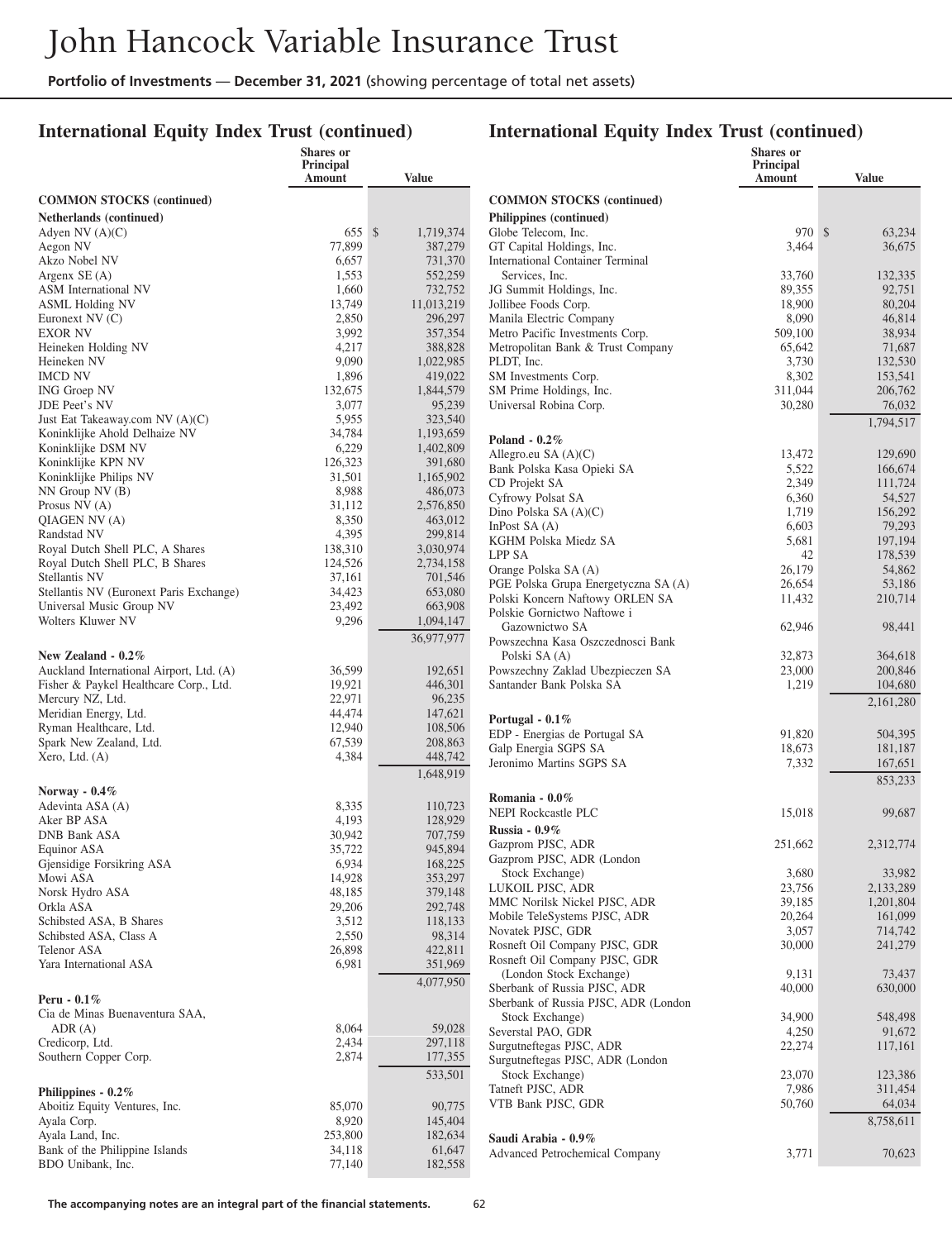#### **International Equity Index Trust (continued)**

|                                                                                | <b>Shares</b> or<br>Principal |                    |                                                          | <b>Shares</b> or<br>Principal |                    |
|--------------------------------------------------------------------------------|-------------------------------|--------------------|----------------------------------------------------------|-------------------------------|--------------------|
|                                                                                | Amount                        | <b>Value</b>       |                                                          | Amount                        | <b>Value</b>       |
| <b>COMMON STOCKS</b> (continued)                                               |                               |                    | <b>COMMON STOCKS (continued)</b>                         |                               |                    |
| Saudi Arabia (continued)                                                       |                               |                    | South Africa (continued)                                 |                               |                    |
| Al Rajhi Bank                                                                  | 43,550 \$                     | 1,642,370          | Capitec Bank Holdings, Ltd.                              | $2,672$ \$                    | 341,912            |
| Alinma Bank                                                                    | 34,699                        | 221,046            | Clicks Group, Ltd.                                       | 8,355                         | 165,530            |
| Almarai Company JSC                                                            | 8,852                         | 115,073            | Discovery, Ltd. (A)                                      | 13,271                        | 119.651            |
| Arab National Bank                                                             | 21,244                        | 129,380            | Exxaro Resources, Ltd.                                   | 8,997                         | 86,302             |
| Bank AlBilad (A)                                                               | 13,065                        | 161,025            | FirstRand, Ltd.                                          | 160,204                       | 611,200            |
| Bank Al-Jazira                                                                 | 14,284                        | 73,278             | Gold Fields, Ltd.                                        | 29,492                        | 326,306            |
| Banque Saudi Fransi                                                            | 19,205                        | 241,284            | Growthpoint Properties, Ltd.                             | 109,582                       | 105,786            |
| Bupa Arabia for Cooperative                                                    |                               |                    | Harmony Gold Mining Company, Ltd.                        | 18,873                        | 79,154             |
| Insurance Company<br>Dar Al Arkan Real Estate Development                      | 981                           | 34,309             | Impala Platinum Holdings, Ltd.<br>Kumba Iron Ore, Ltd.   | 26,847<br>2,164               | 378,724<br>62,408  |
| Company (A)                                                                    | 18,814                        | 50,365             | Mr. Price Group, Ltd.                                    | 8,969                         | 112,487            |
| Emaar Economic City (A)                                                        | 13,598                        | 43,250             | MTN Group, Ltd. (A)                                      | 59,164                        | 634,176            |
| Etihad Etisalat Company                                                        | 13,413                        | 111,254            | MultiChoice Group                                        | 15,717                        | 120,480            |
| Jarir Marketing Company                                                        | 2,090                         | 109,369            | Naspers, Ltd., N Shares                                  | 7,259                         | 1,126,678          |
| National Industrialization Company (A)                                         | 11,652                        | 61,694             | Nedbank Group, Ltd.                                      | 15,440                        | 169,601            |
| Rabigh Refining & Petrochemical                                                |                               |                    | Northam Platinum Holdings, Ltd. (A)                      | 11,870                        | 156,413            |
| Company (A)                                                                    | 7,786                         | 42,775             | Old Mutual, Ltd. (B)                                     | 182,601                       | 150,824            |
| Riyad Bank                                                                     | 42,488                        | 306,514            | Rand Merchant Investment Holdings, Ltd.                  | 25,734                        | 73,066             |
| SABIC Agri-Nutrients Company                                                   | 5,901                         | 277,018            | Remgro, Ltd.                                             | 17,781                        | 146,520            |
| Sahara International                                                           |                               |                    | Sanlam, Ltd.                                             | 59,860                        | 223,080            |
| Petrochemical Company                                                          | 12,775                        | 142,374            | Sasol, Ltd. (A)                                          | 19,396                        | 317,562            |
| Saudi Arabian Mining Company (A)                                               | 15,250                        | 318,264            | Shoprite Holdings, Ltd.                                  | 16,492                        | 216,121            |
| Saudi Arabian Oil Company (C)<br>Saudi Basic Industries Corp.                  | 76,487<br>26,663              | 729,014<br>822,271 | Sibanye Stillwater, Ltd.<br>Standard Bank Group, Ltd.    | 101,051<br>43,543             | 314,200<br>382,542 |
| Saudi Cement Company                                                           | 2,665                         | 38,859             | The Bidvest Group, Ltd.                                  | 9,718                         | 115,406            |
| Saudi Electricity Company                                                      | 29,505                        | 188,185            | The SPAR Group, Ltd.                                     | 5,706                         | 59,884             |
| Saudi Industrial Investment Group                                              | 7,839                         | 64,926             | Tiger Brands, Ltd.                                       | 5,421                         | 61,563             |
| Saudi Kayan Petrochemical Company (A)                                          | 26,130                        | 118,047            | Vodacom Group, Ltd.                                      | 19,298                        | 162,893            |
| Saudi Telecom Company                                                          | 20,888                        | 624,787            | Woolworths Holdings, Ltd.                                | 33,746                        | 109,737            |
| The Company for Cooperative Insurance                                          | 2,178                         | 44,826             |                                                          |                               | 8,135,904          |
| The Saudi British Bank                                                         | 25,464                        | 223,330            | South Korea - 3.3%                                       |                               |                    |
| The Saudi National Bank                                                        | 68,407                        | 1,172,686          | Alteogen, Inc. (A)                                       | 591                           | 37,584             |
| The Savola Group                                                               | 9,302                         | 79,181             | Amorepacific Corp. (A)                                   | 975                           | 136,827            |
| Yanbu National Petrochemical Company                                           | 7,999                         | 146,046            | AMOREPACIFIC Group (A)                                   | 770                           | 28,691             |
|                                                                                |                               | 8,403,423          | BGF retail Company, Ltd. (A)                             | 90                            | 10,997             |
| Singapore - $0.8\%$                                                            |                               |                    | Celltrion Healthcare Company, Ltd.                       | 3,174                         | 213,850            |
| Ascendas Real Estate Investment Trust                                          | 117,802                       | 258,102            | Celltrion Pharm, Inc. (A)                                | 570                           | 59,539             |
| BOC Aviation, Ltd. (C)                                                         | 7,400                         | 54,217             | Celltrion, Inc.                                          | 3,173                         | 528,241            |
| CapitaLand Integrated Commercial Trust                                         | 164,531                       | 248,931            | Cheil Worldwide, Inc. (A)                                | 1,346                         | 25,828             |
| CapitaLand Investment, Ltd. (A)<br>City Developments, Ltd.                     | 93,902<br>16,600              | 237,424<br>83,986  | CJ CheilJedang Corp. (A)<br>$CJ$ Corp. $(A)$             | 210<br>456                    | 68,412<br>31,954   |
| DBS Group Holdings, Ltd.                                                       | 61,754                        | 1,495,618          | CJ ENM Company, Ltd. (A)                                 | 178                           | 20,751             |
| Genting Singapore, Ltd.                                                        | 226,200                       | 130,112            | CJ Logistics Corp. (A)                                   | 312                           | 33,042             |
| JOYY, Inc., ADR                                                                | 2,000                         | 90,860             | Coway Company, Ltd. (A)                                  | 1,211                         | 75,871             |
| Keppel Corp., Ltd.                                                             | 55,069                        | 209,428            | DB Insurance Company, Ltd. (A)                           | 1,122                         | 50,942             |
| Mapletree Commercial Trust                                                     | 74,500                        | 111,431            | Doosan Bobcat, Inc. (A)                                  | 1,103                         | 37,748             |
| Mapletree Logistics Trust                                                      | 97,850                        | 138,001            | Doosan Heavy Industries & Construction                   |                               |                    |
| Oversea-Chinese Banking Corp., Ltd.                                            | 113,002                       | 956,420            | Company, Ltd. (A)                                        | 10,256                        | 175,598            |
| Sea, Ltd., ADR (A)                                                             | 4,600                         | 1,029,066          | Douzone Bizon Company, Ltd. (A)                          | 955                           | 58,572             |
| Singapore Airlines, Ltd. (A)                                                   | 57,850                        | 214,493            | Ecopro BM Company, Ltd.                                  | 437                           | 183,604            |
| Singapore Exchange, Ltd.                                                       | 28,000                        | 193,283            | E-MART, Inc.                                             | 496                           | 62,879             |
| Singapore Technologies Engineering, Ltd.<br>Singapore Telecommunications, Ltd. | 54,000<br>294,940             | 150,699<br>507,734 | F&F Company, Ltd. (A)<br>Green Cross Corp. (A)           | 115<br>274                    | 91,302<br>50,147   |
| United Overseas Bank, Ltd.                                                     | 40,908                        | 817,003            | GS Engineering & Construction Corp. (A)                  | 1,468                         | 48,817             |
| UOL Group, Ltd.                                                                | 20,239                        | 106,534            | GS Holdings Corp. (A)                                    | 1,749                         | 57,446             |
| Venture Corp., Ltd.                                                            | 9,700                         | 131,812            | Hana Financial Group, Inc.                               | 9,428                         | 333,083            |
| Wilmar International, Ltd.                                                     | 72,000                        | 221,585            | Hankook Tire & Technology                                |                               |                    |
|                                                                                |                               | 7,386,739          | Company, Ltd. (A)                                        | 1,937                         | 64,710             |
| South Africa - 0.9%                                                            |                               |                    | Hanmi Pharm Company, Ltd. (A)                            | 148                           | 34,310             |
| Absa Group, Ltd.                                                               | 25,092                        | 240,144            | Hanon Systems                                            | 4,656                         | 52,651             |
| African Rainbow Minerals, Ltd.                                                 | 5,157                         | 74,765             | Hanwha Solutions Corp. (A)                               | 3,439                         | 102,568            |
| Anglo American Platinum, Ltd.                                                  | 1,548                         | 176,560            | $HLB$ , Inc. $(A)$                                       | 2,702                         | 79,056             |
| AngloGold Ashanti, Ltd.                                                        | 14,430                        | 303,832            | HMM Company, Ltd. (A)                                    | 8,540                         | 193,180            |
| Aspen Pharmacare Holdings, Ltd.                                                | 13,036                        | 183,420            | Hotel Shilla Company, Ltd. (A)<br>HYBE Company, Ltd. (A) | 1,060<br>560                  | 69,472<br>164,025  |
| Bid Corp., Ltd.                                                                | 11,078                        | 226,977            |                                                          |                               |                    |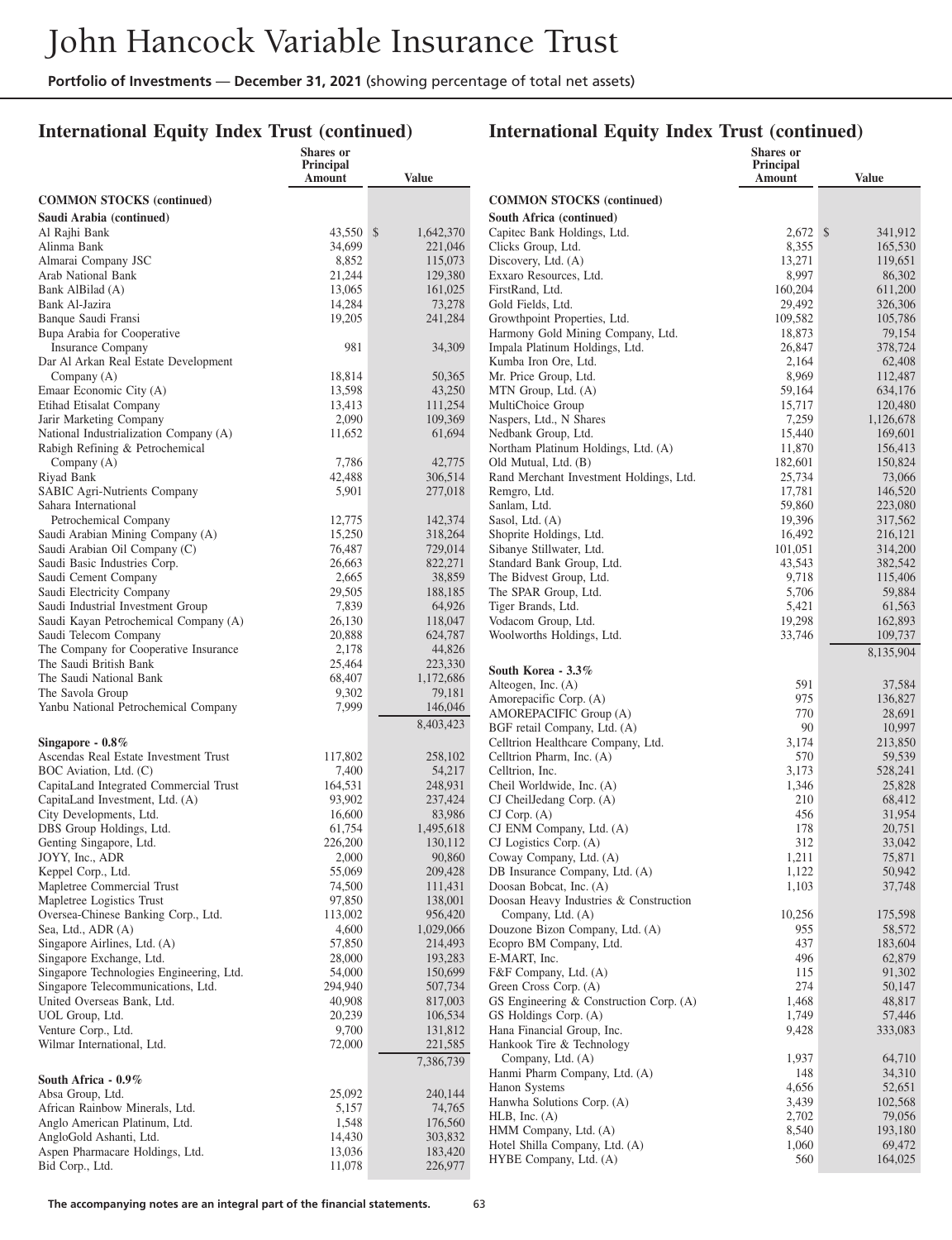## **International Equity Index Trust (continued)**

|                                                               | Shares or           |                    |                                                            | Shares or           |                     |
|---------------------------------------------------------------|---------------------|--------------------|------------------------------------------------------------|---------------------|---------------------|
|                                                               | Principal<br>Amount | Value              |                                                            | Principal<br>Amount | <b>Value</b>        |
|                                                               |                     |                    | <b>COMMON STOCKS</b> (continued)                           |                     |                     |
| <b>COMMON STOCKS</b> (continued)                              |                     |                    |                                                            |                     |                     |
| South Korea (continued)<br>Hyundai Engineering & Construction |                     |                    | South Korea (continued)<br>Samsung SDI Company, Ltd.       | $1,792$ \$          | 985,550             |
| Company, Ltd. (A)                                             | $2,649$ \$          | 98,842             | Samsung SDS Company, Ltd. (A)                              | 1,018               | 133,721             |
| Hyundai Glovis Company, Ltd. (A)                              | 539                 | 76,008             | Samsung Securities Company, Ltd. (A)                       | 1,475               | 55,614              |
| Hyundai Heavy Industries Holdings                             |                     |                    | Seegene, Inc.                                              | 947                 | 48,445              |
| Company, Ltd.                                                 | 1,555               | 70,177             | Shin Poong Pharmaceutical                                  |                     |                     |
| Hyundai Mobis Company, Ltd.                                   | 2,223               | 475,182            | Company, Ltd. (A)                                          | 983                 | 26,339              |
| Hyundai Motor Company                                         | 4,857               | 852,547            | Shinhan Financial Group Company, Ltd.                      | 14,320              | 442,474             |
| Hyundai Steel Company (A)                                     | 2,875               | 99,010             | Shinhan Financial Group                                    |                     |                     |
| Iljin Materials Company, Ltd. (A)                             | 767                 | 86,844             | Company, Ltd., ADR                                         | 350                 | 10,819              |
| Industrial Bank of Korea                                      | 5,941               | 51,394             | SK Biopharmaceuticals Company, Ltd. (A)                    | 528                 | 43,130              |
| Kakao Corp.                                                   | 10,321              | 974,636            | SK Bioscience Company, Ltd. (A)                            | 763                 | 144,373             |
| Kakao Games Corp. (A)                                         | 994                 | 75,962<br>106,584  | SK Chemicals Company, Ltd. (A)                             | 385<br>17,972       | 48,200              |
| KakaoBank Corp. (A)<br>Kangwon Land, Inc. (A)                 | 2,156<br>3,612      | 72,961             | SK Hynix, Inc.<br>SK IE Technology Company, Ltd. (A)(C)    | 601                 | 1,973,912<br>84,862 |
| KB Financial Group, Inc.                                      | 12,769              | 590,494            | SK Innovation Company, Ltd. (A)                            | 1,818               | 364,021             |
| KB Financial Group, Inc., ADR                                 | 430                 | 19,849             | SK Square Company, Ltd. (A)                                | 2,419               | 135,118             |
| Kia Corp. (A)                                                 | 8,435               | 582,126            | SK Telecom Company, Ltd.                                   | 3,741               | 181,799             |
| Korea Aerospace Industries, Ltd. (A)                          | 1,710               | 46,592             | SK, Inc.                                                   | 1,160               | 244,550             |
| Korea Electric Power Corp.                                    | 6,370               | 118,276            | SKC Company, Ltd. (A)                                      | 859                 | 125,549             |
| Korea Electric Power Corp., ADR                               | 4,277               | 39,092             | S-Oil Corp.                                                | 1,203               | 86,462              |
| Korea Investment Holdings                                     |                     |                    | Woori Financial Group, Inc.                                | 16,990              | 181,187             |
| Company, Ltd. (A)                                             | 1,170               | 79,268             | Yuhan Corp. (A)                                            | 1,296               | 67,691              |
| Korea Shipbuilding & Offshore                                 |                     |                    |                                                            |                     | 30,809,042          |
| Engineering Company, Ltd. (A)                                 | 1,127               | 89,584             | Spain - 1.5%                                               |                     |                     |
| Korea Zinc Company, Ltd. (A)                                  | 225                 | 96,811             | ACS Actividades de Construccion y                          |                     |                     |
| Korean Air Lines Company, Ltd. (A)<br>Krafton, Inc. $(A)$     | 6,728<br>733        | 165,679<br>283,300 | Servicios SA                                               | 11,166              | 297,697             |
| KT&G Corp.                                                    | 3,571               | 237,250            | Aena SME SA (A)(C)                                         | 2,276               | 358,433             |
| Kumho Petrochemical Company, Ltd. (A)                         | 614                 | 85,594             | Amadeus IT Group SA (A)                                    | 15,014              | 1,015,910           |
| L&F Company, Ltd.                                             | 748                 | 139,188            | Banco Bilbao Vizcaya Argentaria SA                         | 228,360             | 1,354,397           |
| $LG$ Chem, Ltd. $(A)$                                         | 1,500               | 775,443            | <b>Banco Santander SA</b>                                  | 580,136             | 1,926,674           |
| LG Corp. $(A)$                                                | 2,922               | 198,893            | Banco Santander SA (Mexican                                |                     |                     |
| LG Display Company, Ltd. (A)                                  | 5,471               | 112,800            | Stock Exchange)<br>CaixaBank SA                            | 22,856<br>144,982   | 71,575<br>396,038   |
| LG Display Company, Ltd., ADR (A)                             | 2,417               | 24,412             | Cellnex Telecom SA (A)(C)                                  | 17,500              | 1,013,732           |
| LG Electronics, Inc.                                          | 3,460               | 400,601            | EDP Renovaveis SA                                          | 9,513               | 236,564             |
| LG Household & Health Care, Ltd. (A)                          | 295                 | 272,275            | Enagas SA                                                  | 7,812               | 181,483             |
| LG Innotek Company, Ltd. (A)                                  | 344                 | 105,167            | Endesa SA                                                  | 12,378              | 284,959             |
| LG Uplus Corp.                                                | 9,062               | 103,401            | Ferrovial SA                                               | 16,976              | 530,901             |
| Lotte Chemical Corp. (A)<br>Lotte Shopping Company, Ltd. (A)  | 562<br>366          | 102,520<br>26,818  | Grifols SA                                                 | 10,824              | 208,282             |
| Meritz Securities Company, Ltd. (A)                           | 3,655               | 15,825             | Iberdrola SA                                               | 195,460             | 2,314,240           |
| Mirae Asset Securities Company, Ltd. (A)                      | 7,084               | 51,463             | Industria de Diseno Textil SA                              | 37,975              | 1,224,694           |
| NAVER Corp. (A)                                               | 4,029               | 1,278,891          | Naturgy Energy Group SA                                    | 6,451               | 209,820             |
| NCSoft Corp. (A)                                              | 550                 | 297,071            | Red Electrica Corp. SA                                     | 15,612              | 337,600             |
| Netmarble Corp. (A)(C)                                        | 515                 | 54,091             | Repsol SA<br>Siemens Gamesa Renewable Energy               | 53,970              | 639,173             |
| NH Investment & Securities                                    |                     |                    | SA(A)                                                      | 9,848               | 233,869             |
| Company, Ltd. (A)                                             | 3,944               | 41,424             | Telefonica SA                                              | 196,462             | 851,899             |
| Orion Corp. (A)                                               | 569                 | 49,532             |                                                            |                     | 13,687,940          |
| Pan Ocean Company, Ltd. (A)                                   | 9,148               | 41,606             |                                                            |                     |                     |
| Pearl Abyss Corp. (A)                                         | 1,020               | 118,538            | Sweden - 2.4%<br>Alfa Laval AB                             | 11,168              | 448,613             |
| <b>POSCO</b><br>POSCO Chemical Company, Ltd. (A)              | 2,396<br>883        | 555,601<br>106,701 | Assa Abloy AB, B Shares                                    | 34,362              | 1,047,387           |
| $S-1$ Corp. $(A)$                                             | 252                 | 15,680             | Atlas Copco AB, A Shares                                   | 22,872              | 1,580,474           |
| Samsung Biologics Company, Ltd. (A)(C)                        | 550                 | 417,619            | Atlas Copco AB, B Shares                                   | 13,493              | 792,582             |
| Samsung C&T Corp. (A)                                         | 2,732               | 272,982            | Boliden AB                                                 | 9,749               | 375,919             |
| Samsung Electro-Mechanics                                     |                     |                    | Electrolux AB, Series B                                    | 7,536               | 182,520             |
| Company, Ltd. (A)                                             | 1,863               | 308,981            | Embracer Group AB (A)                                      | 16,932              | 179,632             |
| Samsung Electronics Company, Ltd.                             | 158,861             | 10,433,192         | Epiroc AB, A Shares                                        | 23,037              | 582,509             |
| Samsung Engineering Company, Ltd. (A)                         | 3,731               | 71,736             | Epiroc AB, B Shares                                        | 13,732              | 290,394             |
| Samsung Fire & Marine Insurance                               |                     |                    | EQT AB                                                     | 9,842               | 533,535             |
| Company, Ltd. (A)                                             | 895                 | 152,039            | Essity AB, B Shares                                        | 21,531              | 702,445             |
| Samsung Heavy Industries                                      |                     |                    | Evolution $AB(C)$                                          | 5,501               | 777,517             |
| Company, Ltd. (A)                                             | 20,659              | 98,490             | Fastighets AB Balder, B Shares (A)<br>Getinge AB, B Shares | 3,415<br>7,609      | 245,757<br>331,617  |
| Samsung Life Insurance<br>Company, Ltd. (A)                   | 2,349               | 126,487            | Hennes & Mauritz AB, B Shares                              | 28,520              | 559,623             |
|                                                               |                     |                    | Hexagon AB, B Shares                                       | 67,634              | 1,071,360           |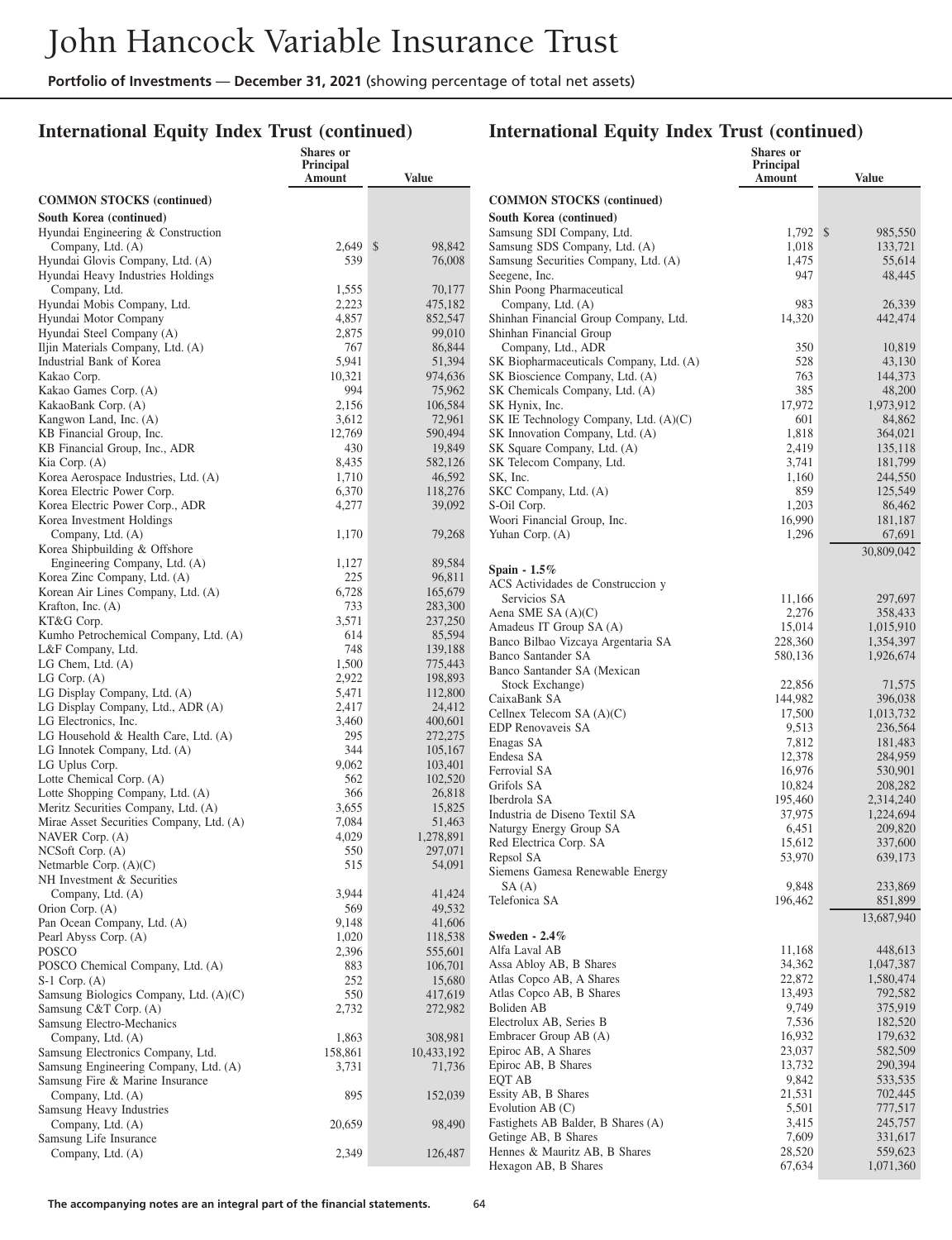#### **International Equity Index Trust (continued)**

#### **International Equity Index Trust (continued)**

**Shares or Principal**

**Amount Value**

|                                                           | <b>Shares</b> or<br>Principal<br>Amount | <b>Value</b>         |                                                                |
|-----------------------------------------------------------|-----------------------------------------|----------------------|----------------------------------------------------------------|
| <b>COMMON STOCKS</b> (continued)                          |                                         |                      | <b>COMMON STOCKS</b> (continued)                               |
| Sweden (continued)                                        |                                         |                      | Switzerland (continued)                                        |
| Husqvarna AB, B Shares                                    | 13,967 \$                               | 223,317              | STMicroelectronics NV                                          |
| Industrivarden AB, A Shares                               | 4,452                                   | 141,459              | Straumann Holding AG                                           |
| Industrivarden AB, C Shares                               | 6,375                                   | 199,733              | Swiss Life Holding AG                                          |
| Investment AB Latour, B Shares                            | 5,154                                   | 209,399              | Swiss Prime Site AG                                            |
| Investor AB, A Shares                                     | 16,589                                  | 436,418              | Swiss Re AG                                                    |
| Investor AB, B Shares                                     | 62,172                                  | 1,560,101            | Swisscom AG                                                    |
| Kinnevik AB, B Shares (A)                                 | 8,775                                   | 311,983              | Temenos AG                                                     |
| L.E. Lundbergforetagen AB, B Shares<br>Lifco AB, B Shares | 2,546<br>7,754                          | 142,641              | The Swatch Group AG<br>The Swatch Group AG, Bearer Sha         |
| Lundin Energy AB                                          | 6,210                                   | 231,601<br>222,211   | <b>UBS</b> Group AG                                            |
| Nibe Industrier AB, B Shares                              | 49,615                                  | 749,680              | VAT Group $AG(C)$                                              |
| Sagax AB, B Shares                                        | 5,357                                   | 180,196              | Vifor Pharma AG                                                |
| Sandvik AB                                                | 38,708                                  | 1,078,929            | Zurich Insurance Group AG                                      |
| Securitas AB, B Shares                                    | 10,739                                  | 147,731              |                                                                |
| Sinch AB $(A)(C)$                                         | 15,030                                  | 189,654              |                                                                |
| Skandinaviska Enskilda Banken AB,                         |                                         |                      | Taiwan - 4.4%                                                  |
| A Shares                                                  | 57,777                                  | 802,150              | Accton Technology Corp.<br>Acer, Inc.                          |
| Skanska AB, B Shares                                      | 11,367                                  | 293,736              | Advantech Company, Ltd.                                        |
| SKF AB, B Shares                                          | 14,059                                  | 332,492              | ASE Technology Holding Company                                 |
| Svenska Cellulosa AB SCA, B Shares                        | 21,092                                  | 374,263              | Asia Cement Corp.                                              |
| Svenska Handelsbanken AB, A Shares                        | 55,216                                  | 596,772              | ASMedia Technology, Inc.                                       |
| Swedbank AB, A Shares                                     | 31,626                                  | 635,551              | Asustek Computer, Inc.                                         |
| Swedish Match AB                                          | 57,080                                  | 453,140              | AU Optronics Corp.                                             |
| Tele2 AB, B Shares                                        | 17,728                                  | 252,902              | Catcher Technology Company, Ltd.                               |
| Telefonaktiebolaget LM Ericsson, B Shares                 | 99,473                                  | 1,094,505            | Cathay Financial Holding Company                               |
| Telia Company AB<br>Volvo AB, A Shares                    | 82,751<br>6,647                         | 323,636              | Chailease Holding Company, Ltd.                                |
| Volvo AB, B Shares                                        | 48,024                                  | 155,922<br>1,110,627 | Chang Hwa Commercial Bank, Ltd                                 |
|                                                           |                                         |                      | Cheng Shin Rubber Industry                                     |
|                                                           |                                         | 22,152,633           | Company, Ltd.                                                  |
| Switzerland - 6.9%                                        |                                         |                      | China Development Financial                                    |
| ABB, Ltd.                                                 | 57,261                                  | 2,182,377            | Holding Corp.                                                  |
| Adecco Group AG                                           | 6,058<br>17,103                         | 308,700              | China Steel Corp.<br>Chunghwa Telecom Company, Ltd.            |
| Alcon, Inc.<br>Bachem Holding AG, Class B                 | 206                                     | 1,508,577<br>161,308 | Compal Electronics, Inc.                                       |
| Baloise Holding AG                                        | 1,882                                   | 307,167              | CTBC Financial Holding Company                                 |
| Barry Callebaut AG                                        | 130                                     | 315,595              | Delta Electronics, Inc.                                        |
| Chocoladefabriken Lindt & Spruengli AG                    | $\overline{4}$                          | 536,219              | E.Sun Financial Holding Company,                               |
| Chocoladefabriken Lindt & Spruengli AG,                   |                                         |                      | Eclat Textile Company, Ltd.                                    |
| Participation Certificates                                | 42                                      | 581,635              | eMemory Technology, Inc.                                       |
| Cie Financiere Richemont SA, A Shares                     | 17,877                                  | 2,671,447            | Evergreen Marine Corp. Taiwan, Lt                              |
| Clariant AG (A)                                           | 8,258                                   | 171,542              | Far Eastern New Century Corp.                                  |
| Coca-Cola HBC AG (A)                                      | 8,067                                   | 279,322              | Far EasTone Telecommunications                                 |
| Credit Suisse Group AG                                    | 84,422                                  | 818,524              | Company, Ltd.                                                  |
| EMS-Chemie Holding AG                                     | 321                                     | 358,743              | Feng TAY Enterprise Company, Ltd                               |
| Geberit AG                                                | 1,249                                   | 1,018,102            | First Financial Holding Company, I                             |
| Givaudan SA                                               | 311                                     | 1,631,695            | Formosa Chemicals & Fibre Corp.                                |
| Glencore PLC (A)                                          | 331,742                                 | 1,690,314            | Formosa Petrochemical Corp.                                    |
| Holcim, Ltd. (A)                                          | 10,906                                  | 554,669              | Formosa Plastics Corp.                                         |
| Holcim, Ltd. (Euronext Paris                              |                                         |                      | Foxconn Technology Company, Ltd                                |
| Exchange) (A)                                             | 6,750                                   | 342,710              | Fubon Financial Holding Company.                               |
| Julius Baer Group, Ltd.                                   | 8,601                                   | 575,169              | Giant Manufacturing Company, Ltd<br>Globalwafers Company, Ltd. |
| Kuehne + Nagel International AG                           | 2,065<br>5,725                          | 665,048              | Hiwin Technologies Corp.                                       |
| Logitech International SA<br>Lonza Group AG               | 2,550                                   | 480,257<br>2,123,100 | Hon Hai Precision Industry Compa                               |
| Nestle SA                                                 | 93,637                                  | 13,073,347           | Hotai Motor Company, Ltd.                                      |
| Novartis AG                                               | 72,880                                  | 6,404,113            | Hua Nan Financial Holdings                                     |
| Partners Group Holding AG                                 | 749                                     | 1,236,456            | Company, Ltd.                                                  |
| Roche Holding AG                                          | 23,370                                  | 9,695,308            | Innolux Corp.                                                  |
| Roche Holding AG, Bearer Shares                           | 1,064                                   | 476,227              | Inventec Corp.                                                 |
| Schindler Holding AG                                      | 806                                     | 215,394              | Largan Precision Company, Ltd.                                 |
| Schindler Holding AG,                                     |                                         |                      | Lite-On Technology Corp.                                       |
| Participation Certificates                                | 1,582                                   | 424,656              | MediaTek, Inc.                                                 |
| SGS SA                                                    | 203                                     | 676,741              | Mega Financial Holding Company,                                |
| Sika AG                                                   | 4,781                                   | 1,987,067            | Micro-Star International Company,                              |
| Sonova Holding AG                                         | 1,846                                   | 721,411              | momo.com, Inc.                                                 |
|                                                           |                                         |                      |                                                                |

| 1.20110200220<br>Switzerland (continued)                                  |                   |                      |
|---------------------------------------------------------------------------|-------------------|----------------------|
| STMicroelectronics NV                                                     | 22,367            | \$<br>1,099,894      |
| Straumann Holding AG                                                      | 344               | 727,420              |
| Swiss Life Holding AG                                                     | 1,026             | 626,862              |
| Swiss Prime Site AG                                                       | 3,037             | 298,136              |
| Swiss Re AG                                                               | 9,637             | 951,302              |
| Swisscom AG                                                               | 989               | 557,919              |
| Temenos AG                                                                | 2,330             | 321,170              |
| The Swatch Group AG                                                       | 2,395             | 140,028              |
| The Swatch Group AG, Bearer Shares                                        | 1,191             | 362,702              |
| <b>UBS</b> Group AG                                                       | 116,998           | 2,100,032            |
| VAT Group AG (C)<br>Vifor Pharma AG                                       | 898<br>1,821      | 444,980              |
| Zurich Insurance Group AG                                                 | 5,231             | 323,497<br>2,291,591 |
|                                                                           |                   | 64,438,473           |
| Taiwan - $4.4\%$                                                          |                   |                      |
| Accton Technology Corp.                                                   | 17,000            | 159,293              |
| Acer, Inc.                                                                | 58,018            | 63,706               |
| Advantech Company, Ltd.                                                   | 13,296            | 190,070              |
| ASE Technology Holding Company, Ltd.                                      | 111,338           | 430,234              |
| Asia Cement Corp.                                                         | 72,863            | 116,496              |
| ASMedia Technology, Inc.                                                  | 1,000             | 65,576               |
| Asustek Computer, Inc.                                                    | 23,952            | 325,160              |
| AU Optronics Corp.                                                        | 273,827           | 226,362              |
| Catcher Technology Company, Ltd.                                          | 22,184            | 125,410              |
| Cathay Financial Holding Company, Ltd.                                    | 263,839           | 594,390              |
| Chailease Holding Company, Ltd.                                           | 39,005            | 371,009              |
| Chang Hwa Commercial Bank, Ltd.<br>Cheng Shin Rubber Industry             | 114,855           | 70,535               |
| Company, Ltd.                                                             | 43,680            | 56,924               |
| China Development Financial                                               |                   |                      |
| Holding Corp.                                                             | 504,133           | 318,406              |
| China Steel Corp.                                                         | 363,388           | 463,707              |
| Chunghwa Telecom Company, Ltd.                                            | 127,148           | 535,242              |
| Compal Electronics, Inc.                                                  | 139,764           | 122,182              |
| CTBC Financial Holding Company, Ltd.                                      | 586,465           | 549,401              |
| Delta Electronics, Inc.                                                   | 64,866            | 643,612              |
| E.Sun Financial Holding Company, Ltd.                                     | 341,799           | 346,433              |
| Eclat Textile Company, Ltd.                                               | 6,259             | 142,619              |
| eMemory Technology, Inc.                                                  | 2,000             | 157,849              |
| Evergreen Marine Corp. Taiwan, Ltd.                                       | 84,566            | 433,225              |
| Far Eastern New Century Corp.                                             | 64,875            | 68,607               |
| Far EasTone Telecommunications                                            |                   |                      |
| Company, Ltd.                                                             | 45,159            | 105,352              |
| Feng TAY Enterprise Company, Ltd.                                         | 14,520            | 121,369              |
| First Financial Holding Company, Ltd.                                     | 346,987           | 306,927              |
| Formosa Chemicals & Fibre Corp.                                           | 117,212           | 341,860              |
| Formosa Petrochemical Corp.                                               | 39,720            | 137,343              |
| Formosa Plastics Corp.                                                    | 128,086<br>15,513 | 480,742              |
| Foxconn Technology Company, Ltd.<br>Fubon Financial Holding Company, Ltd. | 240,270           | 36,328<br>661,349    |
| Giant Manufacturing Company, Ltd.                                         | 10,000            | 124,460              |
| Globalwafers Company, Ltd.                                                | 7,000             | 224,253              |
| Hiwin Technologies Corp.                                                  | 8,552             | 94,646               |
| Hon Hai Precision Industry Company, Ltd.                                  | 417,368           | 1,565,189            |
| Hotai Motor Company, Ltd.                                                 | 9,000             | 199,428              |
| Hua Nan Financial Holdings                                                |                   |                      |
| Company, Ltd.                                                             | 286,485           | 219,285              |
| Innolux Corp.                                                             | 275,841           | 194,923              |
| Inventec Corp.                                                            | 89,899            | 80,967               |
| Largan Precision Company, Ltd.                                            | 3,143             | 279,619              |
| Lite-On Technology Corp.                                                  | 70,626            | 162,634              |
| MediaTek, Inc.                                                            | 50,340            | 2,160,066            |
| Mega Financial Holding Company, Ltd.                                      | 363,134           | 466,362              |
| Micro-Star International Company, Ltd.                                    | 23,000            | 133,215              |
| momo.com, Inc.                                                            | 2,000             | 117,092              |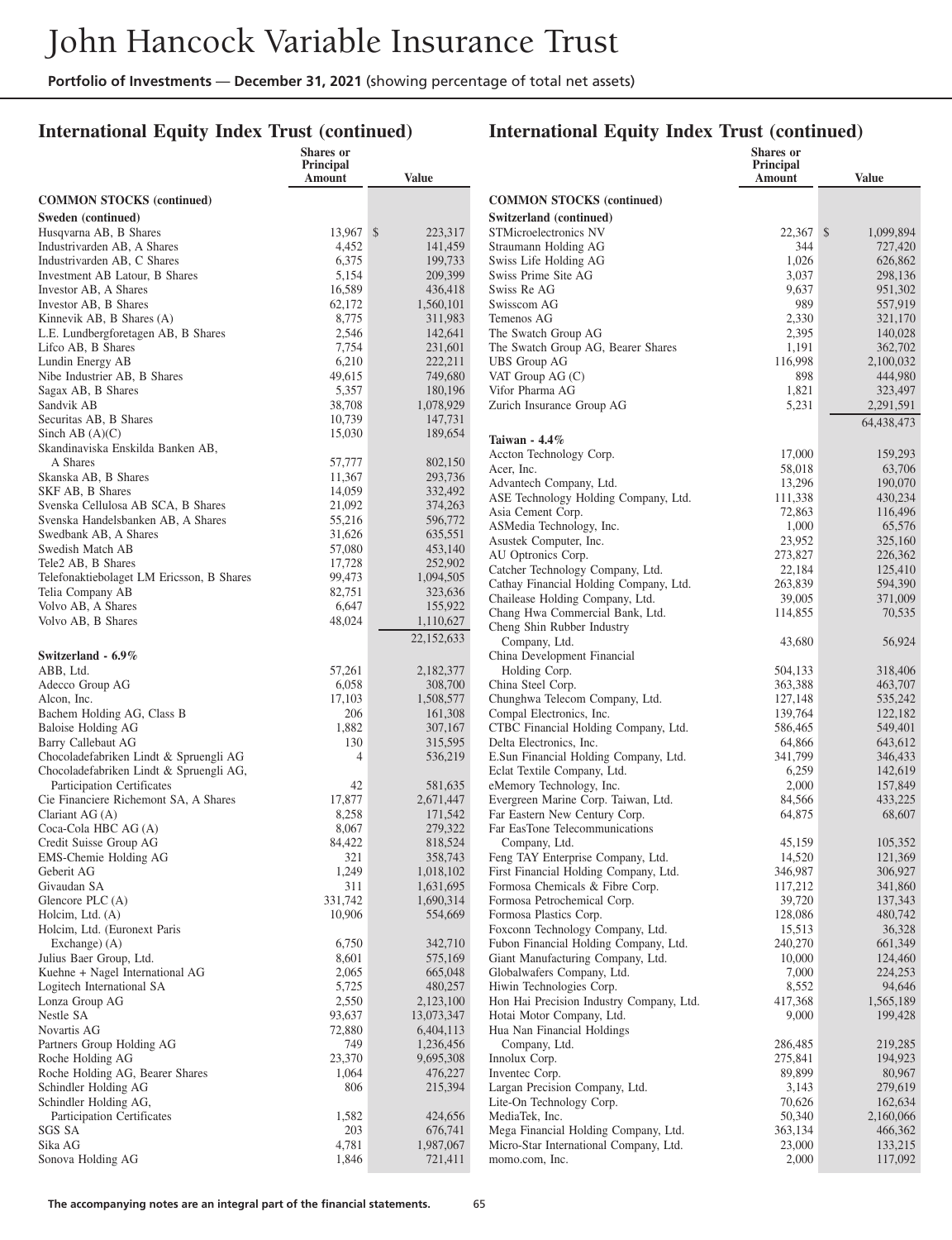#### **International Equity Index Trust (continued)**

|                                                               | Shares or<br>Principal |                            |                                                         | <b>Shares</b> or<br>Principal |                      |
|---------------------------------------------------------------|------------------------|----------------------------|---------------------------------------------------------|-------------------------------|----------------------|
|                                                               | Amount                 | Value                      |                                                         | Amount                        | <b>Value</b>         |
| <b>COMMON STOCKS</b> (continued)                              |                        |                            | <b>COMMON STOCKS</b> (continued)                        |                               |                      |
| Taiwan (continued)                                            |                        |                            | Thailand (continued)                                    |                               |                      |
| Nan Ya Plastics Corp.                                         | 171,992 \$             | 529,864                    | Krung Thai Bank PCL                                     | $164,375$ \$                  | 64,799               |
| Nan Ya Printed Circuit Board Corp.                            | 8,000                  | 164,787                    | Land & Houses PCL, NVDR                                 | 393,400                       | 103,429              |
| Nanya Technology Corp.                                        | 37,000                 | 104,215                    | Minor International PCL, NVDR (A)                       | 131.483                       | 113,054              |
| Nien Made Enterprise Company, Ltd.                            | 5,000                  | 74,449                     | Muangthai Capital PCL, NVDR                             | 11,300                        | 19,826               |
| Novatek Microelectronics Corp.                                | 19,361                 | 375,958                    | PTT Exploration & Production PCL                        | 60,147                        | 212,044              |
| Oneness Biotech Company, Ltd. (A)                             | 8,000                  | 83,159                     | PTT Global Chemical PCL                                 | 87,373                        | 153,568              |
| Pegatron Corp.                                                | 66,989                 | 167,144                    | PTT PCL                                                 | 391,000                       | 443,720              |
| Pou Chen Corp.                                                | 78,641                 | 94,080                     | PTT PCL, NVDR                                           | 10,500                        | 11,916               |
| President Chain Store Corp.                                   | 19,496                 | 192,505                    | Ratch Group PCL, NVDR                                   | 12,800                        | 17,256               |
| Quanta Computer, Inc.<br>Realtek Semiconductor Corp.          | 90,771<br>14,999       | 310,004<br>313,379         | Thai Oil PCL<br>Thai Union Group PCL                    | 46,900<br>95,900              | 69,403<br>56,005     |
| Ruentex Development Company, Ltd.                             | 38,400                 | 88,353                     | The Siam Cement PCL                                     | 12,000                        | 138,733              |
| Shin Kong Financial Holding                                   |                        |                            | The Siam Cement PCL, NVDR                               | 14,300                        | 165,324              |
| Company, Ltd.                                                 | 411,790                | 164,103                    | The Siam Commercial Bank PCL                            | 23,348                        | 88,623               |
| SinoPac Financial Holdings Company, Ltd.                      | 338,762                | 197,563                    | True Corp. PCL                                          | 448,802                       | 64,178               |
| Synnex Technology International Corp.                         | 24,928                 | 59,561                     |                                                         |                               | 3,960,168            |
| Taishin Financial Holding Company, Ltd.                       | 341,572                | 233,676                    |                                                         |                               |                      |
| Taiwan Cement Corp.                                           | 167,824                | 290,863                    | <b>Turkey - 0.1%</b><br>Akbank TAS                      | 100,286                       | 54,160               |
| Taiwan Cooperative Financial Holding                          |                        |                            | Aselsan Elektronik Sanayi Ve Ticaret AS                 | 14,026                        | 22,112               |
| Company, Ltd.                                                 | 296,127                | 272,091                    | <b>BIM Birlesik Magazalar AS</b>                        | 16,428                        | 76,128               |
| Taiwan High Speed Rail Corp.                                  | 66,000                 | 70,521                     | Eregli Demir ve Celik Fabrikalari TAS                   | 49,091                        | 104,438              |
| Taiwan Mobile Company, Ltd.                                   | 55,257                 | 199,562                    | Ford Otomotiv Sanayi AS                                 | 4,572                         | 82,394               |
| Taiwan Semiconductor Manufacturing                            |                        |                            | KOC Holding AS                                          | 25,423                        | 54,459               |
| Company, Ltd.                                                 | 819,227                | 18,122,119                 | Turkcell Iletisim Hizmetleri AS                         | 38,572                        | 53,668               |
| The Shanghai Commercial & Savings<br>Bank, Ltd.               | 111,937                | 190,943                    | Turkiye Garanti Bankasi AS                              | 86,216                        | 73,374               |
| Unimicron Technology Corp.                                    | 40,000                 | 332,879                    | Turkiye Is Bankasi AS, Class C                          | 60,572                        | 32,809               |
| Uni-President Enterprises Corp.                               | 161,487                | 399,812                    | Turkiye Petrol Rafinerileri AS (A)                      | 4,998                         | 58,366               |
| United Microelectronics Corp.                                 | 388,313                | 909,728                    |                                                         |                               | 611,908              |
| Vanguard International                                        |                        |                            | United Arab Emirates - 0.0%                             |                               |                      |
| Semiconductor Corp.                                           | 31,000                 | 176,583                    | NMC Health PLC $(A)$                                    | 4,471                         | 89                   |
| Voltronic Power Technology Corp.                              | 2,000                  | 111,576                    | United Kingdom - 8.1%                                   |                               |                      |
| Wan Hai Lines, Ltd.                                           | 19,800                 | 141,223                    | 3i Group PLC                                            | 32,696                        | 640,947              |
| Win Semiconductors Corp.                                      | 11,000                 | 148,427                    | abrdn PLC                                               | 72,446                        | 236,030              |
| Winbond Electronics Corp.                                     | 102,000                | 124,895                    | Admiral Group PLC                                       | 6,635                         | 284,007              |
| Wistron Corp.                                                 | 92,598                 | 97,449                     | Anglo American PLC                                      | 42,988                        | 1,768,188            |
| Wiwynn Corp.                                                  | 3,000                  | 120,668                    | Ashtead Group PLC                                       | 15,597                        | 1,257,342            |
| WPG Holdings, Ltd.<br>Ya Hsin Industrial Company, Ltd. (A)(E) | 47,840<br>36,000       | 90,893<br>$\boldsymbol{0}$ | Associated British Foods PLC                            | 11,826                        | 323,723              |
| Yageo Corp.                                                   | 12,584                 | 217,573                    | AstraZeneca PLC<br>Auto Trader Group PLC (C)            | 52,364<br>37,238              | 6,114,499<br>372,933 |
| Yang Ming Marine Transport Corp. (A)                          | 52,000                 | 226,175                    | <b>AVEVA Group PLC</b>                                  | 4,243                         | 195,781              |
| Yuanta Financial Holding Company, Ltd.                        | 324,837                | 296,717                    | Aviva PLC                                               | 131,970                       | 735,622              |
| Zhen Ding Technology Holding, Ltd.                            | 19,000                 | 68,836                     | <b>BAE Systems PLC</b>                                  | 111,616                       | 832,340              |
|                                                               |                        | 40,552,190                 | <b>Barclays PLC</b>                                     | 576,321                       | 1,468,038            |
| Thailand - $0.4\%$                                            |                        |                            | Barratt Developments PLC                                | 33,805                        | 343,271              |
| Advanced Info Service PCL                                     | 48,400                 | 332,940                    | <b>BP PLC</b>                                           | 683,369                       | 3,061,911            |
| Airports of Thailand PCL (A)                                  | 163,100                | 296,990                    | British American Tobacco PLC                            | 72,353                        | 2,686,585            |
| <b>Bangkok Dusit Medical Services</b>                         |                        |                            | BT Group PLC                                            | 308,640                       | 710,025              |
| PCL, NVDR                                                     | 387,300                | 266,387                    | <b>Bunzl PLC</b>                                        | 11,691                        | 456,711              |
| Bangkok Expressway & Metro                                    |                        |                            | Burberry Group PLC                                      | 13,598                        | 335,628              |
| PCL, NVDR                                                     | 354,600                | 89,721                     | CNH Industrial NV<br>Coca-Cola Europacific Partners PLC | 37,712<br>6,887               | 729,131<br>385,274   |
| Berli Jucker PCL, NVDR                                        | 21,300                 | 19,750                     | Compass Group PLC (A)                                   | 59,219                        | 1,333,235            |
| BTS Group Holdings PCL, NVDR (B)                              | 301,600                | 84,301                     | Croda International PLC                                 | 4,632                         | 634,450              |
| Bumrungrad Hospital PCL, NVDR                                 | 15,600                 | 65,646                     | Diageo PLC                                              | 78,828                        | 4,309,993            |
| Central Pattana PCL, NVDR                                     | 64,400                 | 108,886                    | Entain PLC (A)                                          | 19,428                        | 444,058              |
| Central Retail Corp. PCL<br>Charoen Pokphand Foods PCL        | 45,441<br>136,200      | 43,489<br>104,066          | Evraz PLC                                               | 18,017                        | 147,303              |
| <b>CP ALL PCL</b>                                             | 184,600                | 325,804                    | Ferguson PLC                                            | 7,801                         | 1,385,663            |
| CP ALL PCL, NVDR                                              | 12,300                 | 21,708                     | GlaxoSmithKline PLC                                     | 169,205                       | 3,684,050            |
| <b>Electricity Generating PCL</b>                             | 7,600                  | 39,886                     | Halma PLC                                               | 13,950                        | 604,855              |
| Electricity Generating PCL, NVDR                              | 1,400                  | 7,348                      | Hargreaves Lansdown PLC                                 | 11,809                        | 217,004              |
| Energy Absolute PCL                                           | 56,900                 | 163,307                    | <b>HSBC</b> Holdings PLC                                | 686,857                       | 4,148,099            |
| Gulf Energy Development PCL, NVDR                             | 79,150                 | 108,408                    | Imperial Brands PLC                                     | 31,799                        | 696,867              |
| Home Product Center PCL                                       | 204,400                | 88,674                     | Informa PLC (A)                                         | 49,866                        | 349,140              |
| Indorama Ventures PCL, NVDR                                   | 54,900                 | 70,979                     | InterContinental Hotels Group PLC (A)                   | 6,064                         | 392,031              |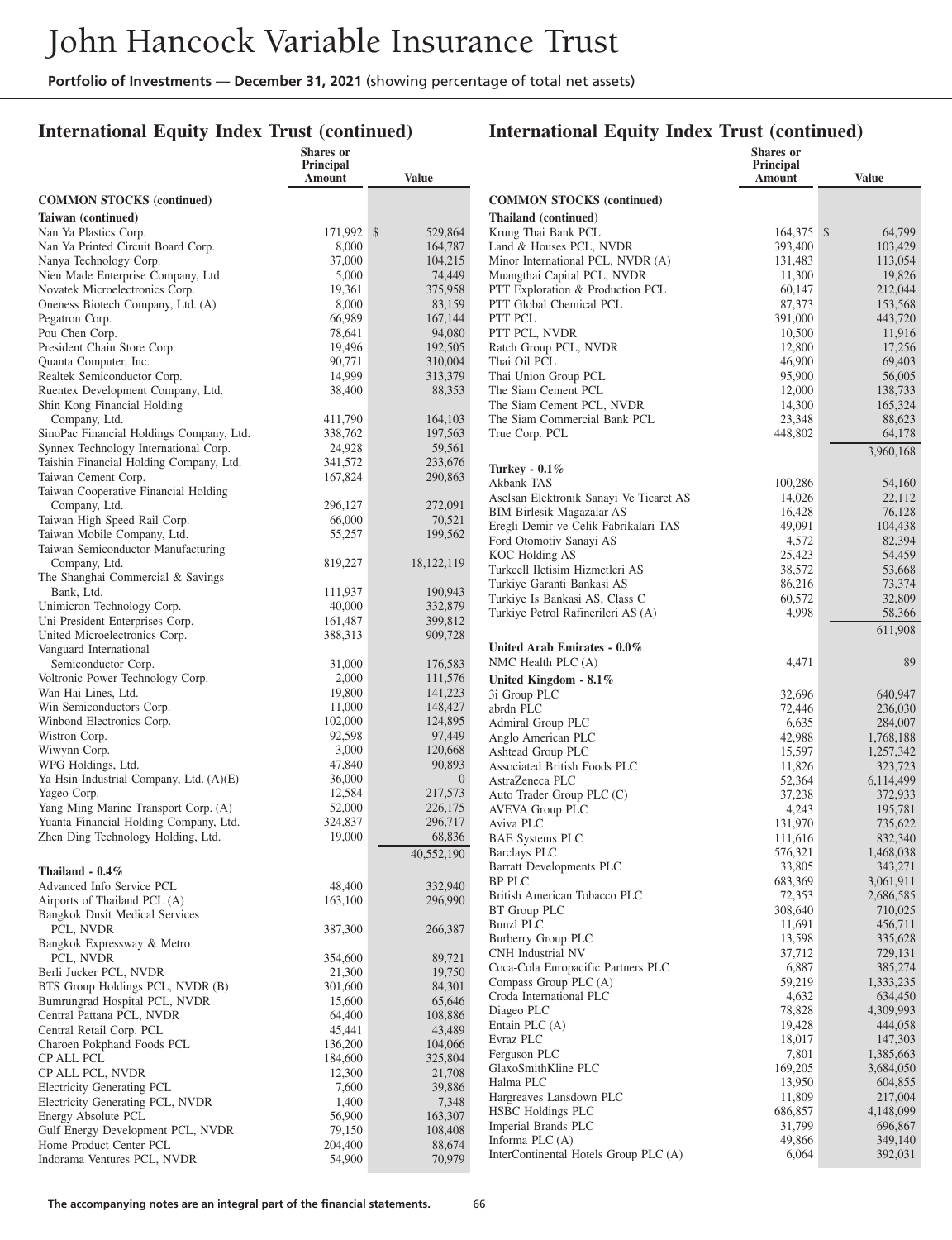## **International Equity Index Trust (continued)**

## **International Equity Index Trust (continued)**

|                                                                          | <b>Shares</b> or<br><b>Principal</b><br>Amount | <b>Value</b>        |
|--------------------------------------------------------------------------|------------------------------------------------|---------------------|
| <b>COMMON STOCKS</b> (continued)                                         |                                                |                     |
| <b>United Kingdom (continued)</b>                                        |                                                |                     |
| Intertek Group PLC                                                       | 5,603                                          | \$<br>427,437       |
| J Sainsbury PLC                                                          | 71,585                                         | 267,582             |
| JD Sports Fashion PLC<br>Johnson Matthey PLC                             | 85,615<br>7,531                                | 252,436<br>209,271  |
| Kingfisher PLC                                                           | 70,070                                         | 322,303             |
| Land Securities Group PLC                                                | 25,882                                         | 273,157             |
| Legal & General Group PLC                                                | 200,480                                        | 809,595             |
| Lloyds Banking Group PLC                                                 | 2,378,433                                      | 1,544,532           |
| London Stock Exchange Group PLC                                          | 10,980                                         | 1,032,888           |
| M&G PLC<br>Melrose Industries PLC                                        | 94,053<br>146,910                              | 254,442<br>319,497  |
| Mondi PLC                                                                | 13,861                                         | 343,806             |
| Mondi PLC (Johannesburg                                                  |                                                |                     |
| Stock Exchange)                                                          | 4,137                                          | 102,949             |
| National Grid PLC                                                        | 122,429                                        | 1,765,335           |
| NatWest Group PLC                                                        | 181,551                                        | 555,965             |
| Next PLC                                                                 | 4,895                                          | 541,400             |
| Ocado Group PLC (A)<br>Pearson PLC                                       | 16,158<br>25,020                               | 367,615             |
| Persimmon PLC                                                            | 10,716                                         | 207,559<br>415,341  |
| Phoenix Group Holdings PLC                                               | 19,903                                         | 176,181             |
| Prudential PLC                                                           | 87,981                                         | 1,521,439           |
| Reckitt Benckiser Group PLC                                              | 23,897                                         | 2,057,135           |
| <b>RELX PLC</b>                                                          | 40,612                                         | 1,325,854           |
| <b>RELX PLC</b> (Euronext                                                |                                                |                     |
| Amsterdam Exchange)<br>Rentokil Initial PLC                              | 24,692<br>67,951                               | 801,743<br>537,882  |
| Rio Tinto PLC                                                            | 37,839                                         | 2,495,335           |
| Rolls-Royce Holdings PLC (A)                                             | 275,192                                        | 459,332             |
| Schroders PLC                                                            | 4,962                                          | 239,502             |
| Segro PLC                                                                | 41,053                                         | 798,960             |
| Severn Trent PLC                                                         | 7,990                                          | 319,055             |
| Smith & Nephew PLC<br>Smiths Group PLC                                   | 29,419<br>15,498                               | 513,430<br>331,738  |
| Spirax-Sarco Engineering PLC                                             | 2,625                                          | 571,278             |
| <b>SSE PLC</b>                                                           | 36,273                                         | 810,888             |
| St. James's Place PLC                                                    | 20,193                                         | 461,454             |
| Standard Chartered PLC                                                   | 93,128                                         | 566,290             |
| Taylor Wimpey PLC                                                        | 125,790                                        | 299,899             |
| Tesco PLC                                                                | 268,394                                        | 1,056,685           |
| The Berkeley Group Holdings PLC<br>The British Land Company PLC          | 4,051<br>35,353                                | 262,322<br>255,295  |
| The Sage Group PLC                                                       | 41,847                                         | 484,208             |
| Unilever PLC                                                             | 86,323                                         | 4,630,912           |
| United Utilities Group PLC                                               | 26,873                                         | 396,522             |
| Vodafone Group PLC                                                       | 955,905                                        | 1,439,815           |
| Whitbread PLC (A)                                                        | 7,168                                          | 291,576             |
| <b>WPP PLC</b>                                                           | 42,535                                         | 647,710             |
|                                                                          |                                                | 75,050,284          |
| United States - 0.1%                                                     |                                                |                     |
| Bausch Health Companies, Inc. (A)<br>Brookfield Renewable Corp., Class A | 9,900<br>4,350                                 | 273,454<br>160,079  |
| Parade Technologies, Ltd.                                                | 3,000                                          | 228,240             |
|                                                                          |                                                | 661,773             |
| TOTAL COMMON STOCKS (Cost \$613,215,841)                                 |                                                | \$<br>900,386,705   |
| <b>PREFERRED SECURITIES - 0.8%</b>                                       |                                                |                     |
| Brazil - $0.3\%$                                                         |                                                |                     |
| Alpargatas SA                                                            | 8,500                                          | 56,293              |
| Banco Bradesco SA                                                        | 163,047                                        | 565,253             |
| Banco BTG Pactual SA<br>Banco Inter SA (C)                               | 4<br>1                                         | 4<br>$\overline{2}$ |
| Braskem SA, A Shares                                                     | 8,200                                          | 86,661              |
| Centrais Eletricas Brasileiras SA, B Shares                              | 5,700                                          | 33,679              |
| Cia Energetica de Minas Gerais                                           | 36,287                                         | 86,603              |

|                                                                                              | Shares or<br><b>Principal</b><br>Amount | <b>Value</b>        |
|----------------------------------------------------------------------------------------------|-----------------------------------------|---------------------|
| <b>PREFERRED SECURITIES (continued)</b>                                                      |                                         |                     |
| <b>Brazil</b> (continued)<br>Gerdau SA                                                       | 36,200                                  | \$<br>177,952       |
| Itau Unibanco Holding SA                                                                     | 161,889                                 | 610,101             |
| Itausa SA                                                                                    | 155,109                                 | 248,082             |
| Petroleo Brasileiro SA                                                                       | 165,151                                 | 838,992             |
|                                                                                              |                                         | 2,703,622           |
| Germany - $0.3\%$                                                                            |                                         |                     |
| Bayerische Motoren Werke AG                                                                  | 2,090                                   | 173,316             |
| Fuchs Petrolub SE                                                                            | 2,735                                   | 123,592             |
| Henkel AG & Company KGaA                                                                     | 6,138                                   | 495,282             |
| Porsche Automobil Holding SE<br>Sartorius AG                                                 | 5,695<br>872                            | 537,680<br>589,768  |
| Volkswagen AG                                                                                | 6,259                                   | 1,257,327           |
|                                                                                              |                                         | 3,176,965           |
| South Korea - 0.2%                                                                           |                                         |                     |
| Hyundai Motor Company                                                                        | 705                                     | 58,327              |
| Hyundai Motor Company, 2nd Preferred                                                         | 1,197                                   | 101,520             |
| LG Chem, Ltd. (A)<br>LG Household & Health Care, Ltd. (A)                                    | 162<br>48                               | 39,089              |
| Samsung Electronics Company, Ltd.                                                            | 27,037                                  | 24,855<br>1,616,425 |
|                                                                                              |                                         |                     |
| Taiwan - $0.0\%$                                                                             |                                         | 1,840,216           |
| China Development Financial Holding                                                          |                                         |                     |
| Corp. (A)                                                                                    | 60,206                                  | 20,869              |
| TOTAL PREFERRED SECURITIES (Cost \$6,920,618)                                                |                                         | \$<br>7,741,672     |
| <b>RIGHTS - 0.0%</b><br>Doosan Heavy Industries & Construction<br>Company, Ltd. (Expiration) |                                         |                     |
| Date: 2-14-22; Strike Price: KRW                                                             |                                         |                     |
| $16,000.00$ $(A)$                                                                            | 1,304                                   | 4,827               |
| TOTAL RIGHTS (Cost \$0)                                                                      |                                         | \$<br>4,827         |
| WARRANTS - 0.0%                                                                              |                                         |                     |
| BTS Group Holdings PCL (Expiration                                                           |                                         |                     |
| Date: 11-20-26; Strike Price: THB                                                            |                                         |                     |
| 14.90) (A)                                                                                   | 60,320                                  | 903                 |
| BTS Group Holdings PCL (Expiration                                                           |                                         |                     |
| Date: 11-7-24; Strike Price: THB                                                             |                                         |                     |
| 11.90) (A)                                                                                   | 30,160                                  | 578                 |
| BTS Group Holdings PCL (Expiration                                                           |                                         |                     |
| Date: 9-5-22; Strike Price: THB<br>$(9.90)$ (A)                                              | 15,080                                  | 323                 |
| Minor International PCL (Expiration                                                          |                                         |                     |
| Date: 2-15-24; Strike Price: THB                                                             |                                         |                     |
| 31.00) (A)                                                                                   | 3,972                                   | 379                 |
| TOTAL WARRANTS (Cost \$0)                                                                    |                                         | \$<br>2,183         |
| <b>SHORT-TERM INVESTMENTS - 1.8%</b>                                                         |                                         |                     |
| Short-term funds $-1.8\%$                                                                    |                                         |                     |
| Fidelity Institutional Money Market                                                          |                                         |                     |
| Government Portfolio, Institutional                                                          |                                         |                     |
| Class, $0.0100\%$ (F)                                                                        | 13,483,146                              | 13,483,146          |
| John Hancock Collateral Trust,                                                               |                                         |                     |
| $0.1697\%$ (F)(G)                                                                            | 296,791                                 | 2,968,797           |
| TOTAL SHORT-TERM INVESTMENTS (Cost \$16,452,031)                                             |                                         | \$<br>16,451,943    |
| <b>Total Investments (International Equity Index Trust)</b>                                  |                                         |                     |
| $(Cost $636,588,490) - 99.4\%$                                                               |                                         | \$<br>924,587,330   |
| Other assets and liabilities, net $-0.6\%$                                                   |                                         | 5,309,365           |
| TOTAL NET ASSETS - 100.0%                                                                    |                                         | \$<br>929,896,695   |
| Currency Abbreviations                                                                       |                                         |                     |
| <b>KRW</b><br>Korean Won                                                                     |                                         |                     |

THB Thai Bhat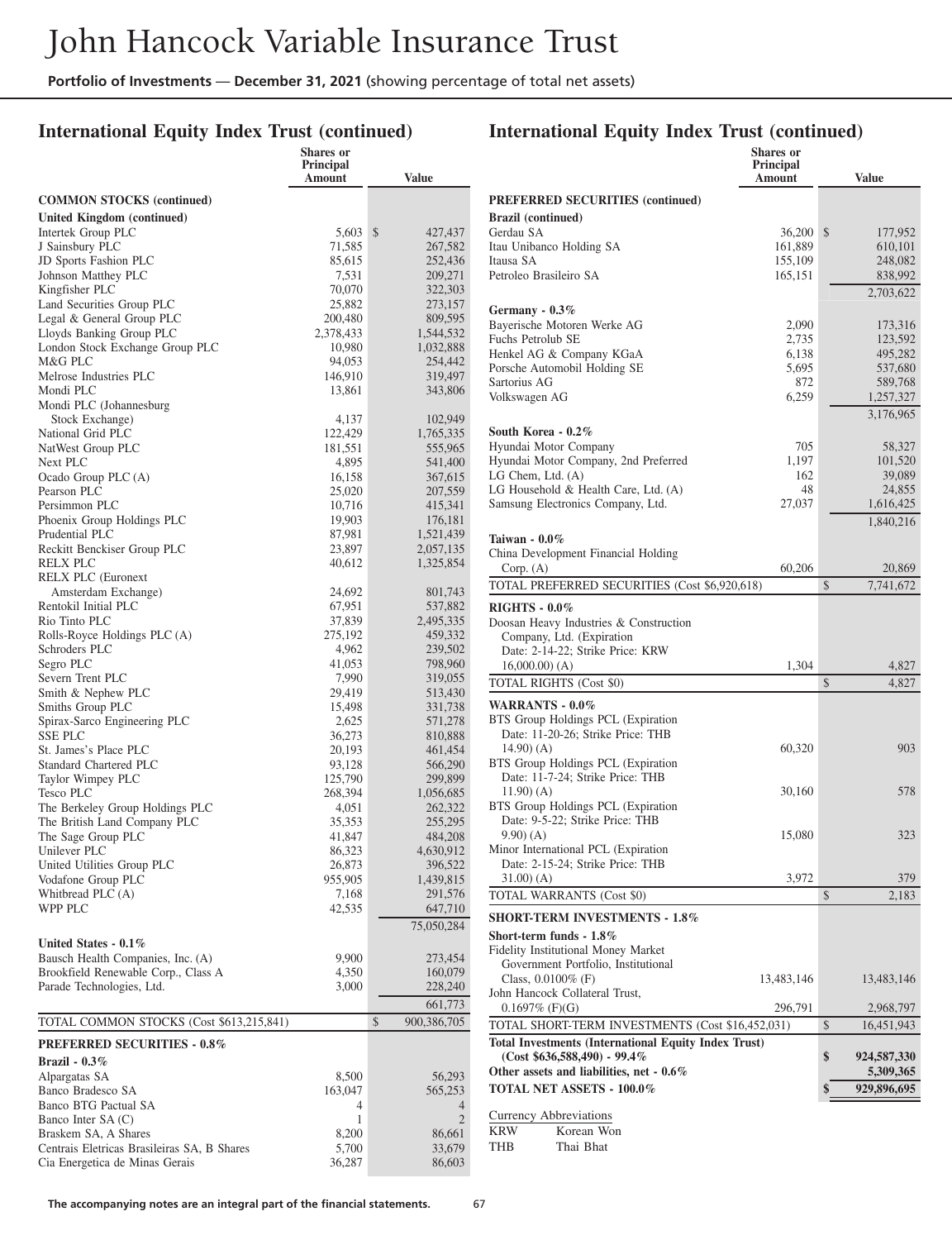#### **International Equity Index Trust (continued)**

|             | Security Abbreviations and Legend                                                                                                                                                                                          |
|-------------|----------------------------------------------------------------------------------------------------------------------------------------------------------------------------------------------------------------------------|
| <b>ADR</b>  | American Depositary Receipt                                                                                                                                                                                                |
| <b>GDR</b>  | Global Depositary Receipt                                                                                                                                                                                                  |
| <b>NVDR</b> | Non-Voting Depositary Receipt                                                                                                                                                                                              |
| (A)         | Non-income producing security.                                                                                                                                                                                             |
| (B)         | All or a portion of this security is on loan as of 12-31-21.                                                                                                                                                               |
| (C)         | These securities are exempt from registration under Rule 144A of<br>the Securities Act of 1933. Such securities may be resold, normally<br>to qualified institutional buyers, in transactions exempt from<br>registration. |

#### **International Equity Index Trust (continued)**

| (D) | Investment is an affiliate of the fund, the advisor and/or subadvisor. |
|-----|------------------------------------------------------------------------|
| (E) | Security is valued using significant unobservable inputs and is        |
|     | classified as Level 3 in the fair value hierarchy. Refer to Note 2 to  |
|     | the financial statements.                                              |
| (F) | The rate shown is the annualized seven-day yield as of $12-31-21$ .    |
| (G) | Investment is an affiliate of the fund, the advisor and/or subadvisor. |

This security represents the investment of cash collateral received for securities lending.

#### **DERIVATIVES FUTURES**

|  | FUIUNES |  |
|--|---------|--|
|  |         |  |
|  |         |  |

|                                          |           |                 |                   |                    |                    | Unrealized     |
|------------------------------------------|-----------|-----------------|-------------------|--------------------|--------------------|----------------|
|                                          | Number of |                 | <b>Expiration</b> | Notional           | <b>Notional</b>    | appreciation   |
| <b>Open contracts</b>                    | contracts | <b>Position</b> | date              | basis <sup>^</sup> | value <sup>^</sup> | (depreciation) |
| Mini MSCI EAFE Index Futures             | 28        | Long            | Mar 2022          | \$3,203,421        | \$3,249,260        | \$45,839       |
| Mini MSCI Emerging Markets Index Futures | 301       | Long            | Mar 2022          | 18.564.192         | 18,454,310         | (109, 882)     |
|                                          |           |                 |                   |                    |                    | \$(64,043)     |

^ Notional basis refers to the contractual amount agreed upon at inception of open contracts; notional value represents the current value of the open contract.

See Notes to financial statements regarding investment transactions and other derivatives information.

#### **International Small Company Trust**

|                                            | <b>Shares</b> or<br>Principal |              |                                       | <b>Shares</b> or<br>Principal |              |
|--------------------------------------------|-------------------------------|--------------|---------------------------------------|-------------------------------|--------------|
|                                            | Amount                        | <b>Value</b> |                                       | Amount                        | <b>Value</b> |
| <b>COMMON STOCKS - 98.2%</b>               |                               |              | <b>COMMON STOCKS (continued)</b>      |                               |              |
| Australia - 6.5%                           |                               |              | Australia (continued)                 |                               |              |
| A2B Australia, Ltd. (A)                    | 9.047S                        | 8,758        | Brickworks, Ltd.                      | 3,876 \$                      | 68,170       |
| Accent Group, Ltd.                         | 24,907                        | 44,437       | BWX, Ltd.                             | 8,729                         | 27,675       |
| Adairs, Ltd.                               | 6,590                         | 19,236       | Calix, Ltd. (A)                       | 10,443                        | 50,523       |
| Adbri, Ltd.                                | 19,036                        | 39,096       | Capitol Health, Ltd.                  | 41,735                        | 11,856       |
| Ainsworth Game Technology, Ltd. (A)        | 10,192                        | 9,561        | Capricorn Metals, Ltd. (A)            | 13,300                        | 32,930       |
| Alcidion Group, Ltd. (A)                   | 43,339                        | 8,693        | Cardno, Ltd.                          | 1,509                         | 2,118        |
| Alkane Resources, Ltd. (A)                 | 25,036                        | 16,708       | Carnarvon Energy, Ltd. (A)(B)         | 45,055                        | 11,146       |
| Alliance Aviation Services, Ltd. (A)       | 3,238                         | 9,658        | Cash Converters International, Ltd.   | 14,501                        | 2,849        |
| AMA Group, Ltd. (A)(B)                     | 33,686                        | 10,533       | Cedar Woods Properties, Ltd.          | 2,694                         | 10,652       |
| AMP, Ltd. (A)                              | 139,043                       | 102,202      | Challenger, Ltd.                      | 18,693                        | 88,792       |
| Ansell, Ltd.                               | 1.752                         | 40,067       | Champion Iron, Ltd. (A)(B)            | 13,921                        | 55,221       |
| Appen, Ltd.                                | 3,751                         | 30,407       | City Chic Collective, Ltd. (A)(B)     | 9,410                         | 37,616       |
| ARB Corp., Ltd.                            | 3,816                         | 145,831      | Cleanaway Waste Management, Ltd.      | 44,499                        | 101,296      |
| Archer Materials, Ltd. (A)                 | 10,038                        | 8,219        | Clinuvel Pharmaceuticals, Ltd.        | 2,335                         | 46,141       |
| Ardent Leisure Group, Ltd. (A)             | 39,016                        | 38,347       | Clover Corp., Ltd. (B)                | 8,155                         | 10,170       |
| AUB Group, Ltd.                            | 4,241                         | 79,572       | Codan, Ltd.                           | 5,320                         | 36,082       |
| Audinate Group, Ltd. (A)                   | 1,532                         | 9.871        | Collins Foods, Ltd.                   | 5,764                         | 56,065       |
| Aurelia Metals, Ltd. (A)                   | 85,331                        | 25,533       | Cooper Energy, Ltd. (A)               | 98,256                        | 20,016       |
| Austal. Ltd.                               | 23,155                        | 32,843       | Corporate Travel Management, Ltd. (A) | 4,034                         | 64,694       |
| Australian Agricultural Company, Ltd. (A)  | 28,065                        | 30,197       | Costa Group Holdings, Ltd.            | 25,640                        | 56,589       |
| Australian Finance Group, Ltd.             | 6,698                         | 13,153       | Credit Corp. Group, Ltd.              | 3,047                         | 74,276       |
| Australian Pharmaceutical Industries, Ltd. | 26,584                        | 33,460       | CSR, Ltd.                             | 25,551                        | 109,397      |
| Australian Strategic Materials, Ltd. (A)   | 2,300                         | 17,850       | Data#3, Ltd.                          | 9,073                         | 38,791       |
| Auswide Bank, Ltd.                         | 646                           | 3,154        | De Grey Mining, Ltd. (A)              | 17,392                        | 15,455       |
| Baby Bunting Group, Ltd.                   | 3,113                         | 12,725       | Decmil Group, Ltd. (A)                | 1.519                         | 359          |
| Bapcor, Ltd.                               | 15,610                        | 79,568       | Deterra Royalties, Ltd.               | 16,722                        | 52,369       |
| Base Resources, Ltd.                       | 32,069                        | 7,811        | Dicker Data, Ltd. (B)                 | 2,793                         | 30,146       |
| Beach Energy, Ltd.                         | 86,667                        | 79.571       | Domain Holdings Australia, Ltd.       | 10,969                        | 45,052       |
| Bega Cheese, Ltd.                          | 15,122                        | 62,448       | Downer EDI, Ltd.                      | 27,173                        | 118,036      |
| Bell Financial Group, Ltd.                 | 10,635                        | 14,429       | Eagers Automotive, Ltd.               | 7,533                         | 73,735       |
| Bellevue Gold, Ltd. (A)                    | 32,369                        | 19,963       | Eclipx Group, Ltd. (A)                | 16,681                        | 26,837       |
| Betmakers Technology Group, Ltd. (A)       | 14,102                        | 8,213        | Elders, Ltd.                          | 8,609                         | 76,878       |
| Bigtinean Holdings, Ltd. (A)(B)            | 27,175                        | 20,053       | Emeco Holdings, Ltd.                  | 22,924                        | 14,693       |
| Blackmores, Ltd.                           | 587                           | 39,051       | Emerald Resources NL (A)(B)           | 28,411                        | 22,340       |
| Bravura Solutions, Ltd.                    | 17,804                        | 31,953       | EML Payments, Ltd. (A)                | 16,327                        | 38,352       |
| Breville Group, Ltd.                       | 4,635                         | 106,894      | Enero Group, Ltd.                     | 3,952                         | 11,506       |
|                                            |                               |              |                                       |                               |              |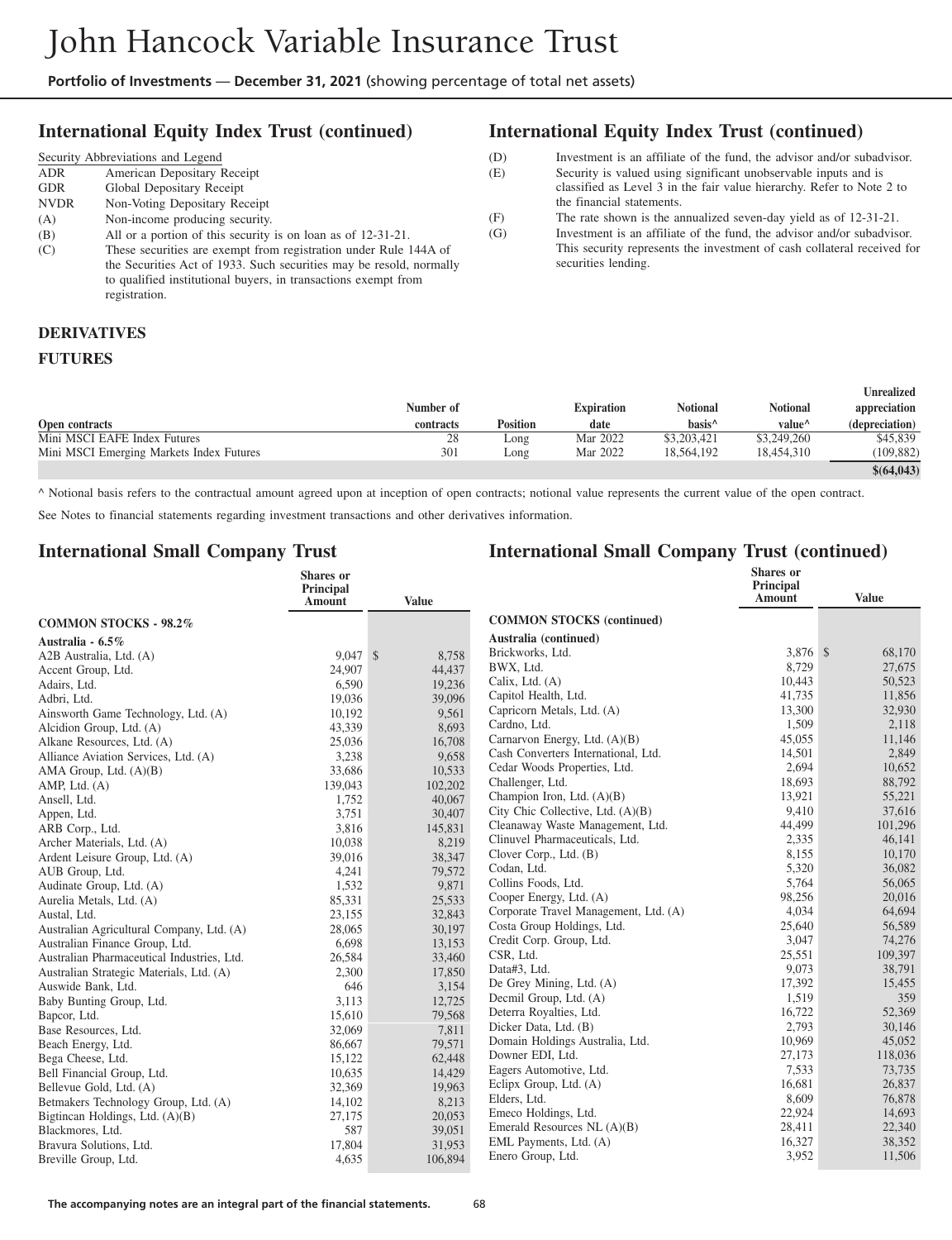#### **International Small Company Trust (continued)**

| Principal<br>Principal<br>Amount<br><b>Amount</b><br><b>Value</b><br>Value<br><b>COMMON STOCKS (continued)</b><br><b>COMMON STOCKS (continued)</b><br>Australia (continued)<br>Australia (continued)<br>740 \$<br>$3.669$ \$<br>14,282<br>Netwealth Group, Ltd.<br>EQT Holdings, Ltd.<br>2,820<br>11,708<br>19,602<br>New Energy Solar, Ltd.<br>Estia Health, Ltd.<br>24,235<br>EVENT Hospitality and<br>New Hope Corp., Ltd. (B)<br>Entertainment, Ltd. (A)<br>4,397<br>nib holdings, Ltd.<br>21,443<br>47,358<br>5,272<br>FAR, Ltd. (A)(B)<br>3,139<br>879<br>Nick Scali, Ltd.<br>4,995<br>Finbar Group, Ltd.<br>8,370<br>Nickel Mines, Ltd.<br>30,650<br>8,058<br>14,552<br>Fleetwood, Ltd.<br>Nine Entertainment Company<br>Flight Centre Travel Group, Ltd. (A)(B)<br>4,755<br>61,014<br>23,897<br>Holdings, Ltd.<br>12,198<br>Frontier Digital Ventures, Ltd. (A)<br>10,734<br>6,482<br>Noumi, Ltd. (A)<br>G8 Education, Ltd. (A)<br>51,376<br>41,511<br>6,100<br>Novonix, Ltd. $(A)(B)$<br>13,760<br>19,507<br>25,786<br>Galan Lithium, Ltd. (A)<br>NRW Holdings, Ltd.<br>12,991<br>Nufarm, Ltd.<br>Genworth Mortgage Insurance<br>Australia, Ltd.<br>18,245<br>30,811<br>OceanaGold Corp. (A)<br>38,000<br>44,022<br>Gold Road Resources, Ltd.<br>50,454<br>OFX Group, Ltd. (A)<br>14,134<br>GrainCorp, Ltd., Class A<br>13,614<br>81,955<br>Omni Bridgeway, Ltd. (A)(B)<br>15,737<br>5,406<br>44,719<br>oOh!media, Ltd. (A)<br>31,712<br>GUD Holdings, Ltd.<br>12,453<br>40,091<br>GWA Group, Ltd.<br>24,947<br>Orora, Ltd.<br>11,735<br>45,674<br>OZ Minerals, Ltd.<br>16,141<br>Hansen Technologies, Ltd.<br>23,643<br>90,582<br>Pacific Current Group, Ltd.<br>1,717<br>Healius, Ltd.<br>20,357<br>31,113<br>Pact Group Holdings, Ltd.<br>11,275<br>HT&E, Ltd.<br>3,277<br>67,499<br>90,952<br>Paladin Energy, Ltd. (A)<br>HUB24, Ltd.<br>26,650<br>17,455<br>Panoramic Resources, Ltd. (A)<br>68,650<br>Humm Group, Ltd. $(A)(B)$<br>16,722<br>43,321<br>123,273<br>Pantoro, Ltd. (A)(B)<br>Iluka Resources, Ltd.<br>20,483<br>13,800<br>43,961<br>Peet, Ltd.<br>Imdex, Ltd.<br>17,584<br>19,582<br>Infomedia, Ltd.<br>Pendal Group, Ltd.<br>12,114<br>20,588<br>4,673<br>Inghams Group, Ltd. (B)<br>52,583<br>PeopleIN, Ltd.<br>30,144<br>79,428<br>Insignia Financial, Ltd.<br>Perenti Global, Ltd.<br>35,432<br>6,781<br>2,914<br>Integral Diagnostics, Ltd.<br>24,400<br>Perpetual, Ltd.<br>3,367<br>3,064<br>Integrated Research, Ltd. (A)<br>Perseus Mining, Ltd. (A)<br>68,083<br>8,212<br>70,282<br>InvoCare, Ltd.<br>Pinnacle Investment Management<br>35,877<br>61,614<br>2,418<br>Ioneer, Ltd. $(A)$<br>Group, Ltd.<br>9,953<br>14,631<br>IPH, Ltd.<br>63,551<br>Platinum Asset Management, Ltd.<br>8,152<br>74,164<br>28,131<br>IRESS, Ltd.<br>Praemium, Ltd. $(A)(B)$<br>14,505<br>4,691<br>11,452<br>Premier Investments, Ltd.<br>IVE Group, Ltd.<br>4,969<br>33,000<br>PWR Holdings, Ltd.<br>1,520<br>Johns Lyng Group, Ltd.<br>2,253<br>37,591<br>Jumbo Interactive, Ltd.<br>31,566<br>Ramelius Resources, Ltd.<br>116,266<br>106,879<br>Jupiter Mines, Ltd.<br>19,465<br>$Red 5$ , Ltd. $(A)$<br>25,702<br>Karoon Energy, Ltd. (A)<br>31,506<br>4,570<br>Redbubble, Ltd. $(A)(B)$ | 47,261<br>1,681<br>39,358<br>109,263<br>58,896<br>31,939<br>50,501<br>1,957<br>40,781<br>33,124<br>45,901 |
|-----------------------------------------------------------------------------------------------------------------------------------------------------------------------------------------------------------------------------------------------------------------------------------------------------------------------------------------------------------------------------------------------------------------------------------------------------------------------------------------------------------------------------------------------------------------------------------------------------------------------------------------------------------------------------------------------------------------------------------------------------------------------------------------------------------------------------------------------------------------------------------------------------------------------------------------------------------------------------------------------------------------------------------------------------------------------------------------------------------------------------------------------------------------------------------------------------------------------------------------------------------------------------------------------------------------------------------------------------------------------------------------------------------------------------------------------------------------------------------------------------------------------------------------------------------------------------------------------------------------------------------------------------------------------------------------------------------------------------------------------------------------------------------------------------------------------------------------------------------------------------------------------------------------------------------------------------------------------------------------------------------------------------------------------------------------------------------------------------------------------------------------------------------------------------------------------------------------------------------------------------------------------------------------------------------------------------------------------------------------------------------------------------------------------------------------------------------------------------------------------------------------------------------------------------------------------------------------------------------------------------------------------------------------------------------------------------------------------------------------------------------------------------------------------------------------------------------------------------------------------------------------------------------------------------------------------------------------------------------------------------------------------------------------------------------------------------------------------------------------------------------------------------------------------------------------------------------------|-----------------------------------------------------------------------------------------------------------|
|                                                                                                                                                                                                                                                                                                                                                                                                                                                                                                                                                                                                                                                                                                                                                                                                                                                                                                                                                                                                                                                                                                                                                                                                                                                                                                                                                                                                                                                                                                                                                                                                                                                                                                                                                                                                                                                                                                                                                                                                                                                                                                                                                                                                                                                                                                                                                                                                                                                                                                                                                                                                                                                                                                                                                                                                                                                                                                                                                                                                                                                                                                                                                                                                                 |                                                                                                           |
|                                                                                                                                                                                                                                                                                                                                                                                                                                                                                                                                                                                                                                                                                                                                                                                                                                                                                                                                                                                                                                                                                                                                                                                                                                                                                                                                                                                                                                                                                                                                                                                                                                                                                                                                                                                                                                                                                                                                                                                                                                                                                                                                                                                                                                                                                                                                                                                                                                                                                                                                                                                                                                                                                                                                                                                                                                                                                                                                                                                                                                                                                                                                                                                                                 |                                                                                                           |
|                                                                                                                                                                                                                                                                                                                                                                                                                                                                                                                                                                                                                                                                                                                                                                                                                                                                                                                                                                                                                                                                                                                                                                                                                                                                                                                                                                                                                                                                                                                                                                                                                                                                                                                                                                                                                                                                                                                                                                                                                                                                                                                                                                                                                                                                                                                                                                                                                                                                                                                                                                                                                                                                                                                                                                                                                                                                                                                                                                                                                                                                                                                                                                                                                 |                                                                                                           |
|                                                                                                                                                                                                                                                                                                                                                                                                                                                                                                                                                                                                                                                                                                                                                                                                                                                                                                                                                                                                                                                                                                                                                                                                                                                                                                                                                                                                                                                                                                                                                                                                                                                                                                                                                                                                                                                                                                                                                                                                                                                                                                                                                                                                                                                                                                                                                                                                                                                                                                                                                                                                                                                                                                                                                                                                                                                                                                                                                                                                                                                                                                                                                                                                                 |                                                                                                           |
|                                                                                                                                                                                                                                                                                                                                                                                                                                                                                                                                                                                                                                                                                                                                                                                                                                                                                                                                                                                                                                                                                                                                                                                                                                                                                                                                                                                                                                                                                                                                                                                                                                                                                                                                                                                                                                                                                                                                                                                                                                                                                                                                                                                                                                                                                                                                                                                                                                                                                                                                                                                                                                                                                                                                                                                                                                                                                                                                                                                                                                                                                                                                                                                                                 |                                                                                                           |
|                                                                                                                                                                                                                                                                                                                                                                                                                                                                                                                                                                                                                                                                                                                                                                                                                                                                                                                                                                                                                                                                                                                                                                                                                                                                                                                                                                                                                                                                                                                                                                                                                                                                                                                                                                                                                                                                                                                                                                                                                                                                                                                                                                                                                                                                                                                                                                                                                                                                                                                                                                                                                                                                                                                                                                                                                                                                                                                                                                                                                                                                                                                                                                                                                 |                                                                                                           |
|                                                                                                                                                                                                                                                                                                                                                                                                                                                                                                                                                                                                                                                                                                                                                                                                                                                                                                                                                                                                                                                                                                                                                                                                                                                                                                                                                                                                                                                                                                                                                                                                                                                                                                                                                                                                                                                                                                                                                                                                                                                                                                                                                                                                                                                                                                                                                                                                                                                                                                                                                                                                                                                                                                                                                                                                                                                                                                                                                                                                                                                                                                                                                                                                                 |                                                                                                           |
|                                                                                                                                                                                                                                                                                                                                                                                                                                                                                                                                                                                                                                                                                                                                                                                                                                                                                                                                                                                                                                                                                                                                                                                                                                                                                                                                                                                                                                                                                                                                                                                                                                                                                                                                                                                                                                                                                                                                                                                                                                                                                                                                                                                                                                                                                                                                                                                                                                                                                                                                                                                                                                                                                                                                                                                                                                                                                                                                                                                                                                                                                                                                                                                                                 |                                                                                                           |
|                                                                                                                                                                                                                                                                                                                                                                                                                                                                                                                                                                                                                                                                                                                                                                                                                                                                                                                                                                                                                                                                                                                                                                                                                                                                                                                                                                                                                                                                                                                                                                                                                                                                                                                                                                                                                                                                                                                                                                                                                                                                                                                                                                                                                                                                                                                                                                                                                                                                                                                                                                                                                                                                                                                                                                                                                                                                                                                                                                                                                                                                                                                                                                                                                 |                                                                                                           |
|                                                                                                                                                                                                                                                                                                                                                                                                                                                                                                                                                                                                                                                                                                                                                                                                                                                                                                                                                                                                                                                                                                                                                                                                                                                                                                                                                                                                                                                                                                                                                                                                                                                                                                                                                                                                                                                                                                                                                                                                                                                                                                                                                                                                                                                                                                                                                                                                                                                                                                                                                                                                                                                                                                                                                                                                                                                                                                                                                                                                                                                                                                                                                                                                                 |                                                                                                           |
|                                                                                                                                                                                                                                                                                                                                                                                                                                                                                                                                                                                                                                                                                                                                                                                                                                                                                                                                                                                                                                                                                                                                                                                                                                                                                                                                                                                                                                                                                                                                                                                                                                                                                                                                                                                                                                                                                                                                                                                                                                                                                                                                                                                                                                                                                                                                                                                                                                                                                                                                                                                                                                                                                                                                                                                                                                                                                                                                                                                                                                                                                                                                                                                                                 |                                                                                                           |
|                                                                                                                                                                                                                                                                                                                                                                                                                                                                                                                                                                                                                                                                                                                                                                                                                                                                                                                                                                                                                                                                                                                                                                                                                                                                                                                                                                                                                                                                                                                                                                                                                                                                                                                                                                                                                                                                                                                                                                                                                                                                                                                                                                                                                                                                                                                                                                                                                                                                                                                                                                                                                                                                                                                                                                                                                                                                                                                                                                                                                                                                                                                                                                                                                 |                                                                                                           |
|                                                                                                                                                                                                                                                                                                                                                                                                                                                                                                                                                                                                                                                                                                                                                                                                                                                                                                                                                                                                                                                                                                                                                                                                                                                                                                                                                                                                                                                                                                                                                                                                                                                                                                                                                                                                                                                                                                                                                                                                                                                                                                                                                                                                                                                                                                                                                                                                                                                                                                                                                                                                                                                                                                                                                                                                                                                                                                                                                                                                                                                                                                                                                                                                                 |                                                                                                           |
|                                                                                                                                                                                                                                                                                                                                                                                                                                                                                                                                                                                                                                                                                                                                                                                                                                                                                                                                                                                                                                                                                                                                                                                                                                                                                                                                                                                                                                                                                                                                                                                                                                                                                                                                                                                                                                                                                                                                                                                                                                                                                                                                                                                                                                                                                                                                                                                                                                                                                                                                                                                                                                                                                                                                                                                                                                                                                                                                                                                                                                                                                                                                                                                                                 |                                                                                                           |
|                                                                                                                                                                                                                                                                                                                                                                                                                                                                                                                                                                                                                                                                                                                                                                                                                                                                                                                                                                                                                                                                                                                                                                                                                                                                                                                                                                                                                                                                                                                                                                                                                                                                                                                                                                                                                                                                                                                                                                                                                                                                                                                                                                                                                                                                                                                                                                                                                                                                                                                                                                                                                                                                                                                                                                                                                                                                                                                                                                                                                                                                                                                                                                                                                 |                                                                                                           |
|                                                                                                                                                                                                                                                                                                                                                                                                                                                                                                                                                                                                                                                                                                                                                                                                                                                                                                                                                                                                                                                                                                                                                                                                                                                                                                                                                                                                                                                                                                                                                                                                                                                                                                                                                                                                                                                                                                                                                                                                                                                                                                                                                                                                                                                                                                                                                                                                                                                                                                                                                                                                                                                                                                                                                                                                                                                                                                                                                                                                                                                                                                                                                                                                                 | 66,090                                                                                                    |
|                                                                                                                                                                                                                                                                                                                                                                                                                                                                                                                                                                                                                                                                                                                                                                                                                                                                                                                                                                                                                                                                                                                                                                                                                                                                                                                                                                                                                                                                                                                                                                                                                                                                                                                                                                                                                                                                                                                                                                                                                                                                                                                                                                                                                                                                                                                                                                                                                                                                                                                                                                                                                                                                                                                                                                                                                                                                                                                                                                                                                                                                                                                                                                                                                 | 23,757<br>42,150                                                                                          |
|                                                                                                                                                                                                                                                                                                                                                                                                                                                                                                                                                                                                                                                                                                                                                                                                                                                                                                                                                                                                                                                                                                                                                                                                                                                                                                                                                                                                                                                                                                                                                                                                                                                                                                                                                                                                                                                                                                                                                                                                                                                                                                                                                                                                                                                                                                                                                                                                                                                                                                                                                                                                                                                                                                                                                                                                                                                                                                                                                                                                                                                                                                                                                                                                                 | 39,084                                                                                                    |
|                                                                                                                                                                                                                                                                                                                                                                                                                                                                                                                                                                                                                                                                                                                                                                                                                                                                                                                                                                                                                                                                                                                                                                                                                                                                                                                                                                                                                                                                                                                                                                                                                                                                                                                                                                                                                                                                                                                                                                                                                                                                                                                                                                                                                                                                                                                                                                                                                                                                                                                                                                                                                                                                                                                                                                                                                                                                                                                                                                                                                                                                                                                                                                                                                 | 102,320                                                                                                   |
|                                                                                                                                                                                                                                                                                                                                                                                                                                                                                                                                                                                                                                                                                                                                                                                                                                                                                                                                                                                                                                                                                                                                                                                                                                                                                                                                                                                                                                                                                                                                                                                                                                                                                                                                                                                                                                                                                                                                                                                                                                                                                                                                                                                                                                                                                                                                                                                                                                                                                                                                                                                                                                                                                                                                                                                                                                                                                                                                                                                                                                                                                                                                                                                                                 | 332,766                                                                                                   |
|                                                                                                                                                                                                                                                                                                                                                                                                                                                                                                                                                                                                                                                                                                                                                                                                                                                                                                                                                                                                                                                                                                                                                                                                                                                                                                                                                                                                                                                                                                                                                                                                                                                                                                                                                                                                                                                                                                                                                                                                                                                                                                                                                                                                                                                                                                                                                                                                                                                                                                                                                                                                                                                                                                                                                                                                                                                                                                                                                                                                                                                                                                                                                                                                                 | 9,136                                                                                                     |
|                                                                                                                                                                                                                                                                                                                                                                                                                                                                                                                                                                                                                                                                                                                                                                                                                                                                                                                                                                                                                                                                                                                                                                                                                                                                                                                                                                                                                                                                                                                                                                                                                                                                                                                                                                                                                                                                                                                                                                                                                                                                                                                                                                                                                                                                                                                                                                                                                                                                                                                                                                                                                                                                                                                                                                                                                                                                                                                                                                                                                                                                                                                                                                                                                 | 20,787                                                                                                    |
|                                                                                                                                                                                                                                                                                                                                                                                                                                                                                                                                                                                                                                                                                                                                                                                                                                                                                                                                                                                                                                                                                                                                                                                                                                                                                                                                                                                                                                                                                                                                                                                                                                                                                                                                                                                                                                                                                                                                                                                                                                                                                                                                                                                                                                                                                                                                                                                                                                                                                                                                                                                                                                                                                                                                                                                                                                                                                                                                                                                                                                                                                                                                                                                                                 | 58,552                                                                                                    |
|                                                                                                                                                                                                                                                                                                                                                                                                                                                                                                                                                                                                                                                                                                                                                                                                                                                                                                                                                                                                                                                                                                                                                                                                                                                                                                                                                                                                                                                                                                                                                                                                                                                                                                                                                                                                                                                                                                                                                                                                                                                                                                                                                                                                                                                                                                                                                                                                                                                                                                                                                                                                                                                                                                                                                                                                                                                                                                                                                                                                                                                                                                                                                                                                                 | 13,467                                                                                                    |
|                                                                                                                                                                                                                                                                                                                                                                                                                                                                                                                                                                                                                                                                                                                                                                                                                                                                                                                                                                                                                                                                                                                                                                                                                                                                                                                                                                                                                                                                                                                                                                                                                                                                                                                                                                                                                                                                                                                                                                                                                                                                                                                                                                                                                                                                                                                                                                                                                                                                                                                                                                                                                                                                                                                                                                                                                                                                                                                                                                                                                                                                                                                                                                                                                 | 10,581                                                                                                    |
|                                                                                                                                                                                                                                                                                                                                                                                                                                                                                                                                                                                                                                                                                                                                                                                                                                                                                                                                                                                                                                                                                                                                                                                                                                                                                                                                                                                                                                                                                                                                                                                                                                                                                                                                                                                                                                                                                                                                                                                                                                                                                                                                                                                                                                                                                                                                                                                                                                                                                                                                                                                                                                                                                                                                                                                                                                                                                                                                                                                                                                                                                                                                                                                                                 | 10,697                                                                                                    |
|                                                                                                                                                                                                                                                                                                                                                                                                                                                                                                                                                                                                                                                                                                                                                                                                                                                                                                                                                                                                                                                                                                                                                                                                                                                                                                                                                                                                                                                                                                                                                                                                                                                                                                                                                                                                                                                                                                                                                                                                                                                                                                                                                                                                                                                                                                                                                                                                                                                                                                                                                                                                                                                                                                                                                                                                                                                                                                                                                                                                                                                                                                                                                                                                                 | 49,099                                                                                                    |
|                                                                                                                                                                                                                                                                                                                                                                                                                                                                                                                                                                                                                                                                                                                                                                                                                                                                                                                                                                                                                                                                                                                                                                                                                                                                                                                                                                                                                                                                                                                                                                                                                                                                                                                                                                                                                                                                                                                                                                                                                                                                                                                                                                                                                                                                                                                                                                                                                                                                                                                                                                                                                                                                                                                                                                                                                                                                                                                                                                                                                                                                                                                                                                                                                 | 14,941                                                                                                    |
|                                                                                                                                                                                                                                                                                                                                                                                                                                                                                                                                                                                                                                                                                                                                                                                                                                                                                                                                                                                                                                                                                                                                                                                                                                                                                                                                                                                                                                                                                                                                                                                                                                                                                                                                                                                                                                                                                                                                                                                                                                                                                                                                                                                                                                                                                                                                                                                                                                                                                                                                                                                                                                                                                                                                                                                                                                                                                                                                                                                                                                                                                                                                                                                                                 | 23,831                                                                                                    |
|                                                                                                                                                                                                                                                                                                                                                                                                                                                                                                                                                                                                                                                                                                                                                                                                                                                                                                                                                                                                                                                                                                                                                                                                                                                                                                                                                                                                                                                                                                                                                                                                                                                                                                                                                                                                                                                                                                                                                                                                                                                                                                                                                                                                                                                                                                                                                                                                                                                                                                                                                                                                                                                                                                                                                                                                                                                                                                                                                                                                                                                                                                                                                                                                                 | 76,259                                                                                                    |
|                                                                                                                                                                                                                                                                                                                                                                                                                                                                                                                                                                                                                                                                                                                                                                                                                                                                                                                                                                                                                                                                                                                                                                                                                                                                                                                                                                                                                                                                                                                                                                                                                                                                                                                                                                                                                                                                                                                                                                                                                                                                                                                                                                                                                                                                                                                                                                                                                                                                                                                                                                                                                                                                                                                                                                                                                                                                                                                                                                                                                                                                                                                                                                                                                 | 80,595                                                                                                    |
|                                                                                                                                                                                                                                                                                                                                                                                                                                                                                                                                                                                                                                                                                                                                                                                                                                                                                                                                                                                                                                                                                                                                                                                                                                                                                                                                                                                                                                                                                                                                                                                                                                                                                                                                                                                                                                                                                                                                                                                                                                                                                                                                                                                                                                                                                                                                                                                                                                                                                                                                                                                                                                                                                                                                                                                                                                                                                                                                                                                                                                                                                                                                                                                                                 | 27,448                                                                                                    |
|                                                                                                                                                                                                                                                                                                                                                                                                                                                                                                                                                                                                                                                                                                                                                                                                                                                                                                                                                                                                                                                                                                                                                                                                                                                                                                                                                                                                                                                                                                                                                                                                                                                                                                                                                                                                                                                                                                                                                                                                                                                                                                                                                                                                                                                                                                                                                                                                                                                                                                                                                                                                                                                                                                                                                                                                                                                                                                                                                                                                                                                                                                                                                                                                                 | 28,740                                                                                                    |
|                                                                                                                                                                                                                                                                                                                                                                                                                                                                                                                                                                                                                                                                                                                                                                                                                                                                                                                                                                                                                                                                                                                                                                                                                                                                                                                                                                                                                                                                                                                                                                                                                                                                                                                                                                                                                                                                                                                                                                                                                                                                                                                                                                                                                                                                                                                                                                                                                                                                                                                                                                                                                                                                                                                                                                                                                                                                                                                                                                                                                                                                                                                                                                                                                 | 30,096                                                                                                    |
|                                                                                                                                                                                                                                                                                                                                                                                                                                                                                                                                                                                                                                                                                                                                                                                                                                                                                                                                                                                                                                                                                                                                                                                                                                                                                                                                                                                                                                                                                                                                                                                                                                                                                                                                                                                                                                                                                                                                                                                                                                                                                                                                                                                                                                                                                                                                                                                                                                                                                                                                                                                                                                                                                                                                                                                                                                                                                                                                                                                                                                                                                                                                                                                                                 | 103,507                                                                                                   |
|                                                                                                                                                                                                                                                                                                                                                                                                                                                                                                                                                                                                                                                                                                                                                                                                                                                                                                                                                                                                                                                                                                                                                                                                                                                                                                                                                                                                                                                                                                                                                                                                                                                                                                                                                                                                                                                                                                                                                                                                                                                                                                                                                                                                                                                                                                                                                                                                                                                                                                                                                                                                                                                                                                                                                                                                                                                                                                                                                                                                                                                                                                                                                                                                                 | 9,505                                                                                                     |
|                                                                                                                                                                                                                                                                                                                                                                                                                                                                                                                                                                                                                                                                                                                                                                                                                                                                                                                                                                                                                                                                                                                                                                                                                                                                                                                                                                                                                                                                                                                                                                                                                                                                                                                                                                                                                                                                                                                                                                                                                                                                                                                                                                                                                                                                                                                                                                                                                                                                                                                                                                                                                                                                                                                                                                                                                                                                                                                                                                                                                                                                                                                                                                                                                 | 43,105                                                                                                    |
|                                                                                                                                                                                                                                                                                                                                                                                                                                                                                                                                                                                                                                                                                                                                                                                                                                                                                                                                                                                                                                                                                                                                                                                                                                                                                                                                                                                                                                                                                                                                                                                                                                                                                                                                                                                                                                                                                                                                                                                                                                                                                                                                                                                                                                                                                                                                                                                                                                                                                                                                                                                                                                                                                                                                                                                                                                                                                                                                                                                                                                                                                                                                                                                                                 | 22,596                                                                                                    |
|                                                                                                                                                                                                                                                                                                                                                                                                                                                                                                                                                                                                                                                                                                                                                                                                                                                                                                                                                                                                                                                                                                                                                                                                                                                                                                                                                                                                                                                                                                                                                                                                                                                                                                                                                                                                                                                                                                                                                                                                                                                                                                                                                                                                                                                                                                                                                                                                                                                                                                                                                                                                                                                                                                                                                                                                                                                                                                                                                                                                                                                                                                                                                                                                                 | 10,866                                                                                                    |
| 9,267<br>Kelsian Group, Ltd.<br>2,432<br>13,069<br>Regis Healthcare, Ltd.                                                                                                                                                                                                                                                                                                                                                                                                                                                                                                                                                                                                                                                                                                                                                                                                                                                                                                                                                                                                                                                                                                                                                                                                                                                                                                                                                                                                                                                                                                                                                                                                                                                                                                                                                                                                                                                                                                                                                                                                                                                                                                                                                                                                                                                                                                                                                                                                                                                                                                                                                                                                                                                                                                                                                                                                                                                                                                                                                                                                                                                                                                                                       | 12,613                                                                                                    |
| 35,749<br>Kogan.com, Ltd. (B)<br>1,950<br>12,510<br>Regis Resources, Ltd.                                                                                                                                                                                                                                                                                                                                                                                                                                                                                                                                                                                                                                                                                                                                                                                                                                                                                                                                                                                                                                                                                                                                                                                                                                                                                                                                                                                                                                                                                                                                                                                                                                                                                                                                                                                                                                                                                                                                                                                                                                                                                                                                                                                                                                                                                                                                                                                                                                                                                                                                                                                                                                                                                                                                                                                                                                                                                                                                                                                                                                                                                                                                       | 50,874                                                                                                    |
| 50,029<br>43,558<br>Lifestyle Communities, Ltd.<br>3,310<br>Resolute Mining, Ltd. (A)                                                                                                                                                                                                                                                                                                                                                                                                                                                                                                                                                                                                                                                                                                                                                                                                                                                                                                                                                                                                                                                                                                                                                                                                                                                                                                                                                                                                                                                                                                                                                                                                                                                                                                                                                                                                                                                                                                                                                                                                                                                                                                                                                                                                                                                                                                                                                                                                                                                                                                                                                                                                                                                                                                                                                                                                                                                                                                                                                                                                                                                                                                                           | 12,398                                                                                                    |
| Link Administration Holdings, Ltd.<br>18,547<br>75,143<br>Ridley Corp., Ltd.<br>19,540                                                                                                                                                                                                                                                                                                                                                                                                                                                                                                                                                                                                                                                                                                                                                                                                                                                                                                                                                                                                                                                                                                                                                                                                                                                                                                                                                                                                                                                                                                                                                                                                                                                                                                                                                                                                                                                                                                                                                                                                                                                                                                                                                                                                                                                                                                                                                                                                                                                                                                                                                                                                                                                                                                                                                                                                                                                                                                                                                                                                                                                                                                                          | 21,278                                                                                                    |
| 6,670<br>3,846<br>56,265<br>RPMGlobal Holdings, Ltd. (A)<br>Lovisa Holdings, Ltd.                                                                                                                                                                                                                                                                                                                                                                                                                                                                                                                                                                                                                                                                                                                                                                                                                                                                                                                                                                                                                                                                                                                                                                                                                                                                                                                                                                                                                                                                                                                                                                                                                                                                                                                                                                                                                                                                                                                                                                                                                                                                                                                                                                                                                                                                                                                                                                                                                                                                                                                                                                                                                                                                                                                                                                                                                                                                                                                                                                                                                                                                                                                               | 10,431                                                                                                    |
| 26,994<br>4,146<br>Sandfire Resources, Ltd.<br>19,142<br>MA Financial Group, Ltd.<br>23,711<br>14,155<br>6,954<br>MACA, Ltd.<br>Select Harvests, Ltd.                                                                                                                                                                                                                                                                                                                                                                                                                                                                                                                                                                                                                                                                                                                                                                                                                                                                                                                                                                                                                                                                                                                                                                                                                                                                                                                                                                                                                                                                                                                                                                                                                                                                                                                                                                                                                                                                                                                                                                                                                                                                                                                                                                                                                                                                                                                                                                                                                                                                                                                                                                                                                                                                                                                                                                                                                                                                                                                                                                                                                                                           | 91,964<br>31,419                                                                                          |
| Macmahon Holdings, Ltd.<br>112,440<br>11,103<br>15,125<br>Senex Energy, Ltd.                                                                                                                                                                                                                                                                                                                                                                                                                                                                                                                                                                                                                                                                                                                                                                                                                                                                                                                                                                                                                                                                                                                                                                                                                                                                                                                                                                                                                                                                                                                                                                                                                                                                                                                                                                                                                                                                                                                                                                                                                                                                                                                                                                                                                                                                                                                                                                                                                                                                                                                                                                                                                                                                                                                                                                                                                                                                                                                                                                                                                                                                                                                                    | 37,372                                                                                                    |
| 223<br>Macquarie Telecom Group, Ltd. (A)<br>11,887<br>3,171<br>Servcorp, Ltd.                                                                                                                                                                                                                                                                                                                                                                                                                                                                                                                                                                                                                                                                                                                                                                                                                                                                                                                                                                                                                                                                                                                                                                                                                                                                                                                                                                                                                                                                                                                                                                                                                                                                                                                                                                                                                                                                                                                                                                                                                                                                                                                                                                                                                                                                                                                                                                                                                                                                                                                                                                                                                                                                                                                                                                                                                                                                                                                                                                                                                                                                                                                                   | 8,301                                                                                                     |
| 99,135<br>27,275<br>Mayne Pharma Group, Ltd. (A)<br>21,335<br>Service Stream, Ltd.                                                                                                                                                                                                                                                                                                                                                                                                                                                                                                                                                                                                                                                                                                                                                                                                                                                                                                                                                                                                                                                                                                                                                                                                                                                                                                                                                                                                                                                                                                                                                                                                                                                                                                                                                                                                                                                                                                                                                                                                                                                                                                                                                                                                                                                                                                                                                                                                                                                                                                                                                                                                                                                                                                                                                                                                                                                                                                                                                                                                                                                                                                                              | 15,958                                                                                                    |
| 3,346<br>29,429<br>Seven West Media, Ltd. (A)<br>85,038<br>McMillan Shakespeare, Ltd.                                                                                                                                                                                                                                                                                                                                                                                                                                                                                                                                                                                                                                                                                                                                                                                                                                                                                                                                                                                                                                                                                                                                                                                                                                                                                                                                                                                                                                                                                                                                                                                                                                                                                                                                                                                                                                                                                                                                                                                                                                                                                                                                                                                                                                                                                                                                                                                                                                                                                                                                                                                                                                                                                                                                                                                                                                                                                                                                                                                                                                                                                                                           | 40,036                                                                                                    |
| 8,938<br>9,168<br>5,438<br>McPherson's, Ltd.<br>SG Fleet Group, Ltd.                                                                                                                                                                                                                                                                                                                                                                                                                                                                                                                                                                                                                                                                                                                                                                                                                                                                                                                                                                                                                                                                                                                                                                                                                                                                                                                                                                                                                                                                                                                                                                                                                                                                                                                                                                                                                                                                                                                                                                                                                                                                                                                                                                                                                                                                                                                                                                                                                                                                                                                                                                                                                                                                                                                                                                                                                                                                                                                                                                                                                                                                                                                                            | 16,233                                                                                                    |
| 8,127<br>4,205<br>86,903<br>Medusa Mining, Ltd.<br>Sigma Healthcare, Ltd.                                                                                                                                                                                                                                                                                                                                                                                                                                                                                                                                                                                                                                                                                                                                                                                                                                                                                                                                                                                                                                                                                                                                                                                                                                                                                                                                                                                                                                                                                                                                                                                                                                                                                                                                                                                                                                                                                                                                                                                                                                                                                                                                                                                                                                                                                                                                                                                                                                                                                                                                                                                                                                                                                                                                                                                                                                                                                                                                                                                                                                                                                                                                       | 30,380                                                                                                    |
| 3,727<br>50,218<br>Silver Lake Resources, Ltd. (A)<br>48,508<br>Megaport, Ltd. (A)                                                                                                                                                                                                                                                                                                                                                                                                                                                                                                                                                                                                                                                                                                                                                                                                                                                                                                                                                                                                                                                                                                                                                                                                                                                                                                                                                                                                                                                                                                                                                                                                                                                                                                                                                                                                                                                                                                                                                                                                                                                                                                                                                                                                                                                                                                                                                                                                                                                                                                                                                                                                                                                                                                                                                                                                                                                                                                                                                                                                                                                                                                                              | 62,888                                                                                                    |
| 11,677<br>11,846<br>4,591<br>Mesoblast, Ltd. $(A)(B)$<br>SmartGroup Corp., Ltd.                                                                                                                                                                                                                                                                                                                                                                                                                                                                                                                                                                                                                                                                                                                                                                                                                                                                                                                                                                                                                                                                                                                                                                                                                                                                                                                                                                                                                                                                                                                                                                                                                                                                                                                                                                                                                                                                                                                                                                                                                                                                                                                                                                                                                                                                                                                                                                                                                                                                                                                                                                                                                                                                                                                                                                                                                                                                                                                                                                                                                                                                                                                                 | 25,899                                                                                                    |
| 48,765<br>20,430<br>Southern Cross Media Group, Ltd.<br>17,291<br>Metals $X$ , Ltd. $(A)(B)$                                                                                                                                                                                                                                                                                                                                                                                                                                                                                                                                                                                                                                                                                                                                                                                                                                                                                                                                                                                                                                                                                                                                                                                                                                                                                                                                                                                                                                                                                                                                                                                                                                                                                                                                                                                                                                                                                                                                                                                                                                                                                                                                                                                                                                                                                                                                                                                                                                                                                                                                                                                                                                                                                                                                                                                                                                                                                                                                                                                                                                                                                                                    | 24,375                                                                                                    |
| 51,856<br>169,617<br>17,245<br>Metcash, Ltd.<br>SpeedCast International, Ltd. $(A)(B)(C)$                                                                                                                                                                                                                                                                                                                                                                                                                                                                                                                                                                                                                                                                                                                                                                                                                                                                                                                                                                                                                                                                                                                                                                                                                                                                                                                                                                                                                                                                                                                                                                                                                                                                                                                                                                                                                                                                                                                                                                                                                                                                                                                                                                                                                                                                                                                                                                                                                                                                                                                                                                                                                                                                                                                                                                                                                                                                                                                                                                                                                                                                                                                       | $\mathbf{0}$                                                                                              |
| 14,651<br>19,038<br>SRG Global, Ltd.<br>31,157<br>Mincor Resources NL (A)                                                                                                                                                                                                                                                                                                                                                                                                                                                                                                                                                                                                                                                                                                                                                                                                                                                                                                                                                                                                                                                                                                                                                                                                                                                                                                                                                                                                                                                                                                                                                                                                                                                                                                                                                                                                                                                                                                                                                                                                                                                                                                                                                                                                                                                                                                                                                                                                                                                                                                                                                                                                                                                                                                                                                                                                                                                                                                                                                                                                                                                                                                                                       | 11,568                                                                                                    |
| 3,790<br>33,249<br>26,643<br>St. Barbara, Ltd.<br>Monadelphous Group, Ltd. (B)                                                                                                                                                                                                                                                                                                                                                                                                                                                                                                                                                                                                                                                                                                                                                                                                                                                                                                                                                                                                                                                                                                                                                                                                                                                                                                                                                                                                                                                                                                                                                                                                                                                                                                                                                                                                                                                                                                                                                                                                                                                                                                                                                                                                                                                                                                                                                                                                                                                                                                                                                                                                                                                                                                                                                                                                                                                                                                                                                                                                                                                                                                                                  | 35,543                                                                                                    |
| Monash IVF Group, Ltd.<br>21,798<br>16,736<br>Steadfast Group, Ltd.<br>39,801<br>8,682<br>22,417<br>Super Retail Group, Ltd.<br>7,649<br>Money3 Corp., Ltd.                                                                                                                                                                                                                                                                                                                                                                                                                                                                                                                                                                                                                                                                                                                                                                                                                                                                                                                                                                                                                                                                                                                                                                                                                                                                                                                                                                                                                                                                                                                                                                                                                                                                                                                                                                                                                                                                                                                                                                                                                                                                                                                                                                                                                                                                                                                                                                                                                                                                                                                                                                                                                                                                                                                                                                                                                                                                                                                                                                                                                                                     | 151,915<br>69,310                                                                                         |
| 19,096<br>5,906<br>22,967<br>Mount Gibson Iron, Ltd.<br>Superloop, Ltd. (A)                                                                                                                                                                                                                                                                                                                                                                                                                                                                                                                                                                                                                                                                                                                                                                                                                                                                                                                                                                                                                                                                                                                                                                                                                                                                                                                                                                                                                                                                                                                                                                                                                                                                                                                                                                                                                                                                                                                                                                                                                                                                                                                                                                                                                                                                                                                                                                                                                                                                                                                                                                                                                                                                                                                                                                                                                                                                                                                                                                                                                                                                                                                                     | 19,878                                                                                                    |
| 63,302<br>20,742<br>Symbio Holdings, Ltd.<br>2,522<br>Myer Holdings, Ltd. (A)                                                                                                                                                                                                                                                                                                                                                                                                                                                                                                                                                                                                                                                                                                                                                                                                                                                                                                                                                                                                                                                                                                                                                                                                                                                                                                                                                                                                                                                                                                                                                                                                                                                                                                                                                                                                                                                                                                                                                                                                                                                                                                                                                                                                                                                                                                                                                                                                                                                                                                                                                                                                                                                                                                                                                                                                                                                                                                                                                                                                                                                                                                                                   | 12,421                                                                                                    |
| 5,375<br>19,836<br>Syrah Resources, Ltd. (A)<br>36,700<br>MyState, Ltd.                                                                                                                                                                                                                                                                                                                                                                                                                                                                                                                                                                                                                                                                                                                                                                                                                                                                                                                                                                                                                                                                                                                                                                                                                                                                                                                                                                                                                                                                                                                                                                                                                                                                                                                                                                                                                                                                                                                                                                                                                                                                                                                                                                                                                                                                                                                                                                                                                                                                                                                                                                                                                                                                                                                                                                                                                                                                                                                                                                                                                                                                                                                                         |                                                                                                           |
| 8,226<br>Nanosonics, Ltd. (A)<br>37,779<br>Tassal Group, Ltd.<br>8,526                                                                                                                                                                                                                                                                                                                                                                                                                                                                                                                                                                                                                                                                                                                                                                                                                                                                                                                                                                                                                                                                                                                                                                                                                                                                                                                                                                                                                                                                                                                                                                                                                                                                                                                                                                                                                                                                                                                                                                                                                                                                                                                                                                                                                                                                                                                                                                                                                                                                                                                                                                                                                                                                                                                                                                                                                                                                                                                                                                                                                                                                                                                                          |                                                                                                           |
| Navigator Global Investments, Ltd.<br>10,160<br>13,721<br>12,347<br>Technology One, Ltd.                                                                                                                                                                                                                                                                                                                                                                                                                                                                                                                                                                                                                                                                                                                                                                                                                                                                                                                                                                                                                                                                                                                                                                                                                                                                                                                                                                                                                                                                                                                                                                                                                                                                                                                                                                                                                                                                                                                                                                                                                                                                                                                                                                                                                                                                                                                                                                                                                                                                                                                                                                                                                                                                                                                                                                                                                                                                                                                                                                                                                                                                                                                        | 48,379<br>21,651                                                                                          |
| Nearmap, Ltd. (A)<br>18,333<br>20,609<br>Temple & Webster Group, Ltd. (A)<br>1,418                                                                                                                                                                                                                                                                                                                                                                                                                                                                                                                                                                                                                                                                                                                                                                                                                                                                                                                                                                                                                                                                                                                                                                                                                                                                                                                                                                                                                                                                                                                                                                                                                                                                                                                                                                                                                                                                                                                                                                                                                                                                                                                                                                                                                                                                                                                                                                                                                                                                                                                                                                                                                                                                                                                                                                                                                                                                                                                                                                                                                                                                                                                              | 114,565<br>11,101                                                                                         |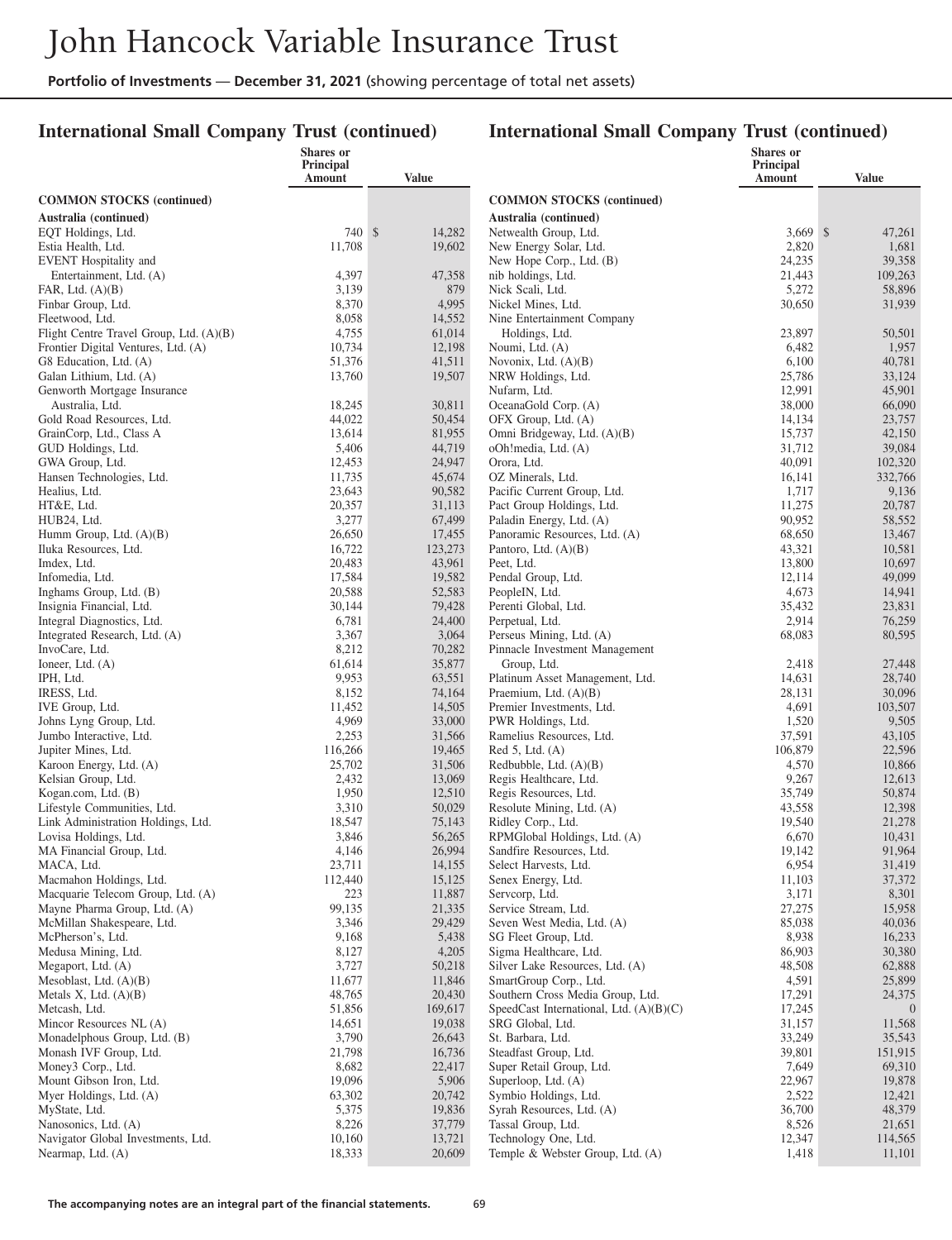## **International Small Company Trust (continued)**

|                                                     | Shares or<br>Principal |                  |                                                                    | <b>Shares</b> or<br><b>Principal</b> |                   |
|-----------------------------------------------------|------------------------|------------------|--------------------------------------------------------------------|--------------------------------------|-------------------|
|                                                     | Amount                 | Value            |                                                                    | <b>Amount</b>                        | <b>Value</b>      |
| <b>COMMON STOCKS</b> (continued)                    |                        |                  | <b>COMMON STOCKS</b> (continued)                                   |                                      |                   |
| Australia (continued)                               |                        |                  | Belgium (continued)                                                |                                      |                   |
| The Reject Shop, Ltd. (A)                           | $2,561$ \$             | 13,356           | D'ieteren Group                                                    | $1,085$ \$                           | 211,512           |
| The Star Entertainment Group, Ltd. (A)              | 42,180                 | 112,997          | Econocom Group SA/NV                                               | 6,435                                | 26,889            |
| Tiger Resources, Ltd. (A)(C)                        | 92,816                 | 2,485            | Elia Group SA/NV                                                   | 1,281                                | 168,843           |
| Tyro Payments, Ltd. (A)                             | 10,423                 | 21,715           | Etablissements Franz Colruyt NV                                    | 695                                  | 29,491            |
| United Malt Grp, Ltd.                               | 15,585                 | 49,573           | Euronav NV                                                         | 8,334                                | 73,872            |
| Uniti Group, Ltd. (A)<br>Virtus Health, Ltd.        | 18,144<br>8,580        | 58,717<br>42,744 | Euronav NV (New York Stock Exchange)<br>EVS Broadcast Equipment SA | 2,324<br>811                         | 20,660<br>19,093  |
| Viva Energy Group, Ltd. (D)                         | 28,350                 | 48,526           | Exmar NV                                                           | 1,567                                | 7,660             |
| Webjet, Ltd. (A)                                    | 16,369                 | 61,651           | Fagron                                                             | 2,165                                | 36,499            |
| West African Resources, Ltd. (A)                    | 42,178                 | 40,686           | Gimv NV                                                            | 1,241                                | 75,393            |
| Western Areas, Ltd. (A)                             | 21,598                 | 53,960           | Immobel $SA(B)$                                                    | 209                                  | 17,313            |
| Westgold Resources, Ltd.                            | 16,814                 | 25,033           | Ion Beam Applications                                              | 1,305                                | 22,679            |
| Whitehaven Coal, Ltd. (A)                           | 44,790                 | 85,286           | Kinepolis Group NV (A)                                             | 585                                  | 36,448            |
| Zip Company, Ltd. (A)(B)                            | 16,135                 | 50,815           | Lotus Bakeries NV                                                  | 13                                   | 82,820            |
|                                                     |                        | 8,398,255        | Melexis NV                                                         | 987                                  | 117,608           |
| Austria - $1.6\%$                                   |                        |                  | Ontex Group NV (A)                                                 | 3,927                                | 31,340            |
| Agrana Beteiligungs AG                              | 724                    | 14,127           | Orange Belgium SA                                                  | 417                                  | 9,446             |
| ams $AG(A)$                                         | 11,874                 | 214,866          | Oxurion NV (A)                                                     | 1,612                                | 3,325             |
| <b>ANDRITZ AG</b>                                   | 3,025                  | 155,585          | Picanol $(A)$                                                      | 88                                   | 6,339             |
| AT&S Austria Technologie &                          |                        |                  | Proximus SADP (B)                                                  | 5,977                                | 116,729           |
| Systemtechnik AG                                    | 1,801                  | 88,350           | Recticel SA                                                        | 2,296<br>420                         | 45,833            |
| BAWAG Group AG (A)(D)                               | 3,127                  | 191,783          | Sipef NV<br>Telenet Group Holding NV                               | 1,717                                | 27,183<br>62,661  |
| DO & Company AG (A)                                 | 278                    | 23,367           | Tessenderlo Group SA (A)                                           | 904                                  | 34,266            |
| EVN AG                                              | 2,014                  | 60,766           | Van de Velde NV                                                    | 377                                  | 14,774            |
| FACC AG (A)                                         | 1,116                  | 8,928            | VGP NV                                                             | 243                                  | 70,915            |
| Flughafen Wien AG (A)                               | 265                    | 8,021            | Viohalco SA                                                        | 7,173                                | 37,415            |
| IMMOFINANZ AG (A)(B)<br>Kapsch TrafficCom AG (A)(B) | 4,356<br>191           | 111,868<br>3,082 | $X$ -Fab Silicon Foundries SE $(A)(D)$                             | 3,484                                | 36,030            |
| Lenzing AG                                          | 693                    | 95,509           |                                                                    |                                      | 2,011,601         |
| Mayr Melnhof Karton AG                              | 378                    | 75,722           | Bermuda - $0.1\%$                                                  |                                      |                   |
| Oesterreichische Post AG (B)                        | 1,378                  | 58,955           | Hiscox, Ltd.                                                       | 13,928                               | 163,571           |
| Palfinger AG                                        | 876                    | 34,155           | Cambodia - 0.0%                                                    |                                      |                   |
| POLYTEC Holding AG                                  | 995                    | 7,788            | NagaCorp, Ltd.                                                     | 52,000                               | 45,367            |
| Porr $AG(A)$                                        | 876                    | 13,680           | Canada - $10.1\%$                                                  |                                      |                   |
| Raiffeisen Bank International AG                    | 1,613                  | 47,375           | $5N$ Plus, Inc. $(A)$                                              | 3,515                                | 6,613             |
| RHI Magnesita NV                                    | 1,095                  | 48,543           | Absolute Software Corp.                                            | 2,400                                | 22,502            |
| RHI Magnesita NV (London                            |                        |                  | Acadian Timber Corp.                                               | 800                                  | 12,130            |
| Stock Exchange)                                     | 545                    | 24,330           | Advantage Energy, Ltd. (A)                                         | 11,500                               | 67,366            |
| Rosenbauer International AG (B)<br>S IMMO AG        | 174                    | 9,208            | Aecon Group, Inc.                                                  | 3,200                                | 42,702            |
| S&TAG(B)                                            | 2,772<br>2,318         | 68,538<br>38,510 | Africa Oil Corp. (A)                                               | 34,602                               | 48,964            |
| Schoeller-Bleckmann Oilfield Equipment              |                        |                  | Ag Growth International, Inc.                                      | 1,100                                | 27,549            |
| AG(A)                                               | 710                    | 24,817           | AGF Management, Ltd., Class B                                      | 4,298                                | 28,371            |
| Semperit AG Holding                                 | 822                    | 27,268           | Aimia, Inc. (A)                                                    | 7,777                                | 30,433            |
| Strabag SE, Bearer Shares                           | 893                    | 37,124           | AirBoss of America Corp.                                           | 1,500                                | 54,808            |
| Telekom Austria AG (A)                              | 7,836                  | 68,134           | Alamos Gold, Inc., Class A<br>Alaris Equity Partners Income (B)    | 22,032<br>2,229                      | 169,470<br>33,110 |
| <b>UBM</b> Development AG                           | 411                    | 20,238           | Alcanna, Inc. $(A)(B)$                                             | 1,500                                | 8,111             |
| UNIQA Insurance Group AG                            | 6,525                  | 59,740           | Algoma Central Corp.                                               | 700                                  | 9,424             |
| Vienna Insurance Group AG                           | 2,128                  | 60,402           | AltaGas, Ltd.                                                      | 1,178                                | 25,433            |
| voestalpine AG                                      | 4,895                  | 177,606          | Altius Minerals Corp.                                              | 3,100                                | 42,667            |
| Wienerberger AG                                     | 5,497                  | 201,869          | Altus Group, Ltd.                                                  | 1,818                                | 101,999           |
| Zumtobel Group AG                                   | 2,545                  | 22,294           | Amerigo Resources, Ltd.                                            | 13,502                               | 15,584            |
|                                                     |                        | 2,102,548        | Andlauer Healthcare Group, Inc. (B)                                | 618                                  | 26,397            |
| Belgium - $1.6\%$                                   |                        |                  | Andrew Peller, Ltd., Class A                                       | 2,300                                | 14,837            |
| Ackermans & van Haaren NV                           | 1,132                  | 217,191          | ARC Resources, Ltd.                                                | 9,626                                | 87,513            |
| AGFA-Gevaert NV (A)                                 | 6,780                  | 29,271           | Aritzia, Inc. (A)                                                  | 3,645                                | 150,848           |
| Akka Technologies (A)                               | 603                    | 33,048           | Ascot Resources, Ltd. (A)                                          | 13,700                               | 13,105            |
| Atenor<br>Barco NV                                  | 211<br>3,212           | 13,634<br>69,981 | Atco, Ltd., Class I<br>Athabasca Oil Corp. (A)                     | 3,204<br>42,135                      | 108,155<br>39,638 |
| Bekaert SA                                          | 1,986                  | 88,299           | ATS Automation Tooling Systems, Inc. (A)                           | 3,547                                | 140,876           |
| Biocartis Group NV $(A)(B)(D)$                      | 2,587                  | 10,672           | AutoCanada, Inc. (A)                                               | 1,985                                | 67,006            |
| bpost $SA(A)$                                       | 4,236                  | 36,974           | Badger Infrastructure Solutions, Ltd.                              | 1,522                                | 38,250            |
| Celyad Oncology SA (A)(B)                           | 493                    | 1,971            | Birch Mountain Resources, Ltd. (A)(C)                              | 9,200                                | $\mathbf{1}$      |
| Cie d'Entreprises CFE                               | 416                    | 57,881           | Birchcliff Energy, Ltd.                                            | 15,733                               | 80,347            |
| Deceuninck NV                                       | 2,515                  | 9,643            | Bird Construction, Inc.                                            | 4,995                                | 38,777            |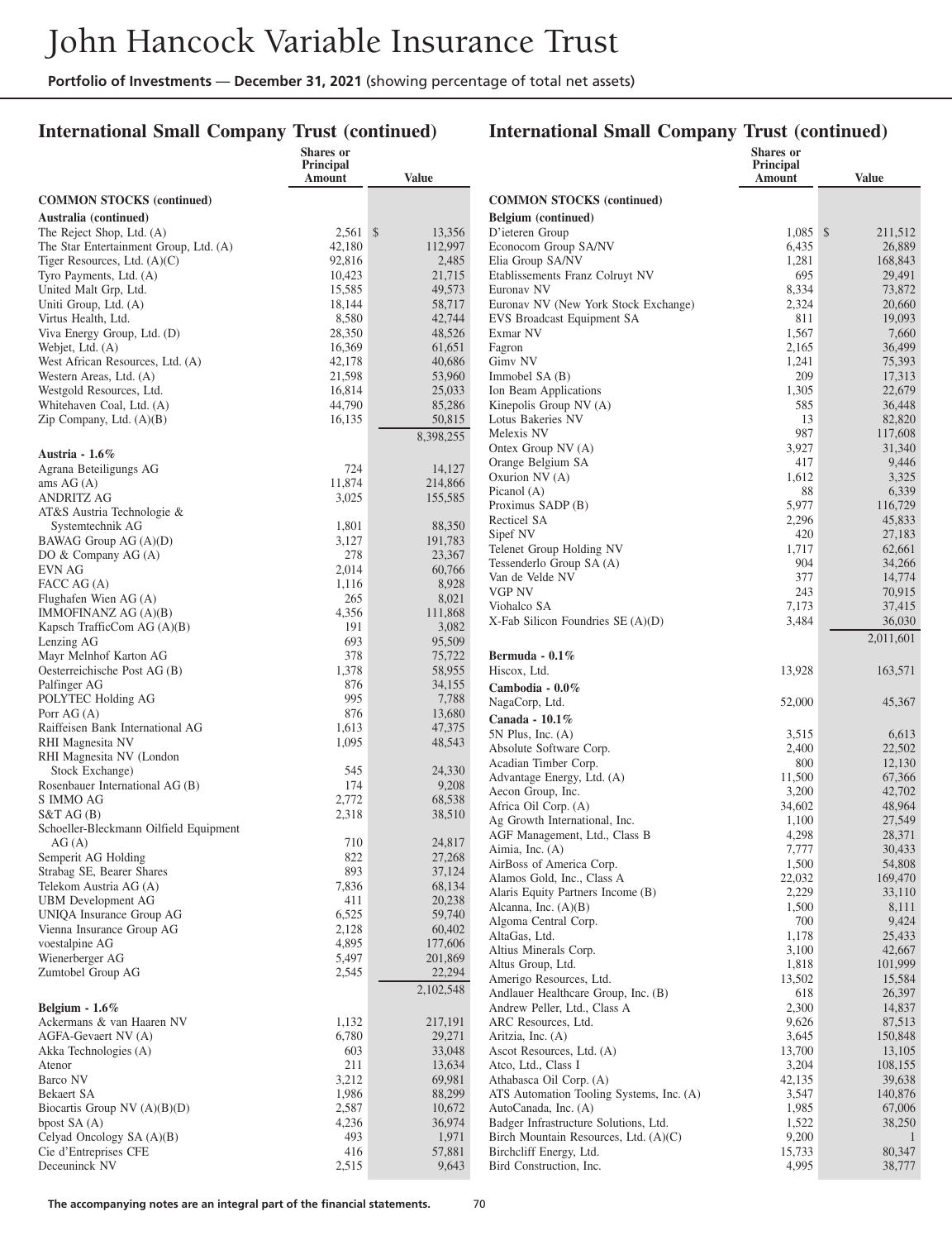#### **International Small Company Trust (continued)**

|                                                                      | <b>Shares or</b><br>Principal |                   |                                                               | Shares or<br>Principal |                   |
|----------------------------------------------------------------------|-------------------------------|-------------------|---------------------------------------------------------------|------------------------|-------------------|
|                                                                      | Amount                        | Value             |                                                               | Amount                 | <b>Value</b>      |
| <b>COMMON STOCKS</b> (continued)                                     |                               |                   | <b>COMMON STOCKS</b> (continued)                              |                        |                   |
| Canada (continued)                                                   |                               |                   | Canada (continued)                                            |                        |                   |
| Black Diamond Group, Ltd.                                            | 2,750 \$                      | 9,631             | First Majestic Silver Corp.                                   | 7,681 \$               | 85,436            |
| BMTC Group, Inc.                                                     | 500                           | 6,206             | First Mining Gold Corp. (A)(B)                                | 39,000                 | 9,249             |
| Bombardier, Inc., Class B (A)                                        | 86,004                        | 114,223           | First National Financial Corp.                                | 700                    | 22,999            |
| Boralex, Inc., Class A (B)                                           | 4,277                         | 117,259           | Fission Uranium Corp. (A)                                     | 19,500                 | 12,024            |
| Brookfield Infrastructure Corp., Class A                             | 2,724                         | 185,907           | Fortuna Silver Mines, Inc. (A)                                | 14,300                 | 55,846            |
| Calian Group, Ltd.                                                   | 905                           | 44,028            | Freehold Royalties, Ltd.                                      | 7,229                  | 66,578            |
| Calibre Mining Corp. (A)                                             | 11,500                        | 12,182            | Frontera Energy Corp. (A)                                     | 2,200                  | 17,809            |
| Canaccord Genuity Group, Inc.                                        | 5,281                         | 62,957            | Galiano Gold, Inc. (A)(B)                                     | 6,600                  | 4,748             |
| Canacol Energy, Ltd.                                                 | 7,565                         | 19,197            | Gamehost, Inc. (A)                                            | 100                    | 549               |
| Canada Goose Holdings, Inc. (A)                                      | 2,213                         | 82,015            | GDI Integrated Facility Services, Inc. (A)                    | 300                    | 12,762            |
| Canadian Western Bank                                                | 4,515                         | 129,566           | Gibson Energy, Inc.                                           | 7,398                  | 131,122           |
| Canfor Corp. (A)                                                     | 3,704                         | 93,877            | goeasy, Ltd.                                                  | 672                    | 95,237            |
| Canfor Pulp Products, Inc. (A)<br>Capital Power Corp.                | 2,715<br>5,927                | 14,359<br>184,892 | GoGold Resources, Inc. (A)<br>Golden Star Resources, Ltd. (A) | 5,300<br>5,011         | 12,695<br>19,173  |
| Capstone Mining Corp. (A)                                            | 29,467                        | 129,986           | Gran Tierra Energy, Inc. (A)(B)                               | 25,166                 | 19,099            |
| Cardinal Energy, Ltd. (A)                                            | 5,530                         | 18,667            | Guardian Capital Group, Ltd., Class A                         | 1,100                  | 30,349            |
| Cascades, Inc.                                                       | 5,723                         | 63,204            | Hanfeng Evergreen, Inc. $(A)(C)$                              | 200                    | $\mathbf{0}$      |
| Celestica, Inc. (A)                                                  | 5,019                         | 55,945            | Hardwoods Distribution, Inc.                                  | 800                    | 28,333            |
| Celestica, Inc. (New York Stock)                                     |                               |                   | Headwater Exploration, Inc. (A)                               | 4,930                  | 20,072            |
| Exchange) (A)                                                        | 3,200                         | 35,616            | Heroux-Devtek, Inc. (A)                                       | 2,700                  | 38,420            |
| Centerra Gold, Inc.                                                  | 12,177                        | 93,858            | HEXO Corp. $(A)(B)$                                           | 3,660                  | 2,546             |
| CES Energy Solutions Corp.                                           | 18,429                        | 29,575            | High Liner Foods, Inc.                                        | 1,773                  | 20,898            |
| China Gold International Resources                                   |                               |                   | HLS Therapeutics, Inc.                                        | 700                    | 8,301             |
| Corp., Ltd.                                                          | 18,050                        | 48,373            | Home Capital Group, Inc. (A)                                  | 3,379                  | 104,366           |
| CI Financial Corp.                                                   | 8,900                         | 186,028           | Hudbay Minerals, Inc.                                         | 12,257                 | 88,758            |
| Cogeco Communications, Inc.                                          | 863                           | 68,722            | $i-80$ Gold Corp. $(A)$                                       | 1,651                  | 4,033             |
| Cogeco, Inc.                                                         | 445                           | 28,576            | iA Financial Corp., Inc.                                      | 853<br>29,827          | 48,808<br>92,904  |
| Colliers International Group, Inc.<br>Computer Modelling Group, Ltd. | 1,400<br>4,420                | 208,492<br>14,885 | IAMGOLD Corp. (A)<br>IBI Group, Inc. (A)                      | 1,700                  | 18,197            |
| Copper Mountain Mining Corp. (A)                                     | 8,800                         | 23,792            | Imperial Metals Corp. (A)                                     | 5,060                  | 12,681            |
| Corby Spirit and Wine, Ltd.                                          | 700                           | 9,280             | Information Services Corp.                                    | 800                    | 16,108            |
| Corus Entertainment, Inc., B Shares                                  | 11,806                        | 44,426            | Innergex Renewable Energy, Inc.                               | 6,800                  | 99,988            |
| Crescent Point Energy Corp.                                          | 9,519                         | 50,795            | Interfor Corp.                                                | 3,520                  | 112,728           |
| Crescent Point Energy Corp. (New York                                |                               |                   | International Petroleum Corp. (A)(B)                          | 5,324                  | 29,757            |
| Stock Exchange)                                                      | 16,800                        | 89,712            | International Tower Hill Mines, Ltd. (A)                      | 2,300                  | 1,673             |
| Crew Energy, Inc. (A)                                                | 11,300                        | 25,549            | Intertape Polymer Group, Inc.                                 | 2,700                  | 56,179            |
| Cronos Group, Inc. (A)                                               | 2,170                         | 8,543             | Jamieson Wellness, Inc. (D)                                   | 2,300                  | 72,985            |
| Cronos Group, Inc. (Nasdaq                                           |                               |                   | KAB Distribution, Inc. $(A)(C)$                               | 7,076                  | $\overline{0}$    |
| Exchange) $(A)(B)$                                                   | 3,612                         | 14,159            | Karora Resources, Inc. (A)                                    | 4,800                  | 16,127            |
| Denison Mines Corp. (A)                                              | 42,724                        | 58,769            | K-Bro Linen, Inc.                                             | 600                    | 16,222            |
| Dexterra Group, Inc.<br>DIRTT Environmental Solutions (A)(B)         | 1,621<br>3,000                | 11,008<br>6,522   | Kelt Exploration, Ltd. (A)<br>Keyera Corp. (B)                | 10,445<br>5,287        | 39,800<br>119,244 |
| Doman Building Materials Group, Ltd.                                 | 3,600                         | 22,113            | Kinaxis, Inc. (A)                                             | 1,068                  | 149,720           |
| Dorel Industries, Inc., Class B (A)                                  | 1,800                         | 29,157            | Kingsway Financial Services, Inc. (A)                         | 425                    | 2,329             |
| DREAM Unlimited Corp., Class A                                       | 2,250                         | 69,068            | Knight Therapeutics, Inc. (A)                                 | 5,400                  | 22,625            |
| Dundee Precious Metals, Inc.                                         | 7,687                         | 47,522            | Labrador Iron Ore Royalty Corp.                               | 3,218                  | 95,475            |
| ECN Capital Corp.                                                    | 16,900                        | 71,344            | Largo, Inc. $(A)$                                             | 780                    | 7,227             |
| E-L Financial Corp., Ltd.                                            | 100                           | 71,762            | Lassonde Industries, Inc., Class A                            | 200                    | 24,877            |
| Eldorado Gold Corp. (A)                                              | 9,374                         | 87,889            | Laurentian Bank of Canada                                     | 2,414                  | 76,659            |
| Element Fleet Management Corp.                                       | 17,965                        | 182,924           | Leon's Furniture, Ltd.                                        | 1,883                  | 36,992            |
| Endeavour Silver Corp. (A)                                           | 6,945                         | 29,373            | LifeWorks, Inc.                                               | 3,098                  | 62,526            |
| Enerflex, Ltd.                                                       | 6,400                         | 38,756            | Linamar Corp.                                                 | 2,366                  | 140,151           |
| Enerplus Corp.                                                       | 11,735                        | 123,756           | Logistec Corp., Class B                                       | 700                    | 24,349            |
| Enghouse Systems, Ltd.                                               | 1,800<br>9,800                | 68,915<br>13,016  | Lucara Diamond Corp. (A)<br>Lundin Gold, Inc. (A)             | 25,184<br>2,800        | 11,746<br>23,065  |
| Ensign Energy Services, Inc. (A)<br>Equinox Gold Corp. (A)           | 7,935                         | 53,697            | MAG Silver Corp. (A)                                          | 1,400                  | 21,947            |
| Equitable Group, Inc.                                                | 1,392                         | 75,831            | Magellan Aerospace Corp.                                      | 900                    | 7,086             |
| ERO Copper Corp. (A)                                                 | 2,900                         | 44,247            | Mainstreet Equity Corp. (A)                                   | 400                    | 38,006            |
| Evertz Technologies, Ltd.                                            | 1,900                         | 19,737            | Major Drilling Group                                          |                        |                   |
| Exchange Income Corp.                                                | 568                           | 18,922            | International, Inc. (A)                                       | 6,800                  | 44,403            |
| Exco Technologies, Ltd.                                              | 1,500                         | 12,226            | Maple Leaf Foods, Inc.                                        | 3,940                  | 91,138            |
| Extendicare, Inc.                                                    | 6,230                         | 35,953            | Martinrea International, Inc.                                 | 4,603                  | 41,847            |
| Fiera Capital Corp.                                                  | 3,035                         | 25,169            | Maverix Metals, Inc.                                          | 2,300                  | 10,037            |
| Finning International, Inc.                                          | 8,181                         | 206,182           | Medical Facilities Corp.                                      | 2,104                  | 15,552            |
| Firm Capital Mortgage Investment Corp.                               | 1,100                         | 12,479            | MEG Energy Corp. (A)                                          | 13,888                 | 128,455           |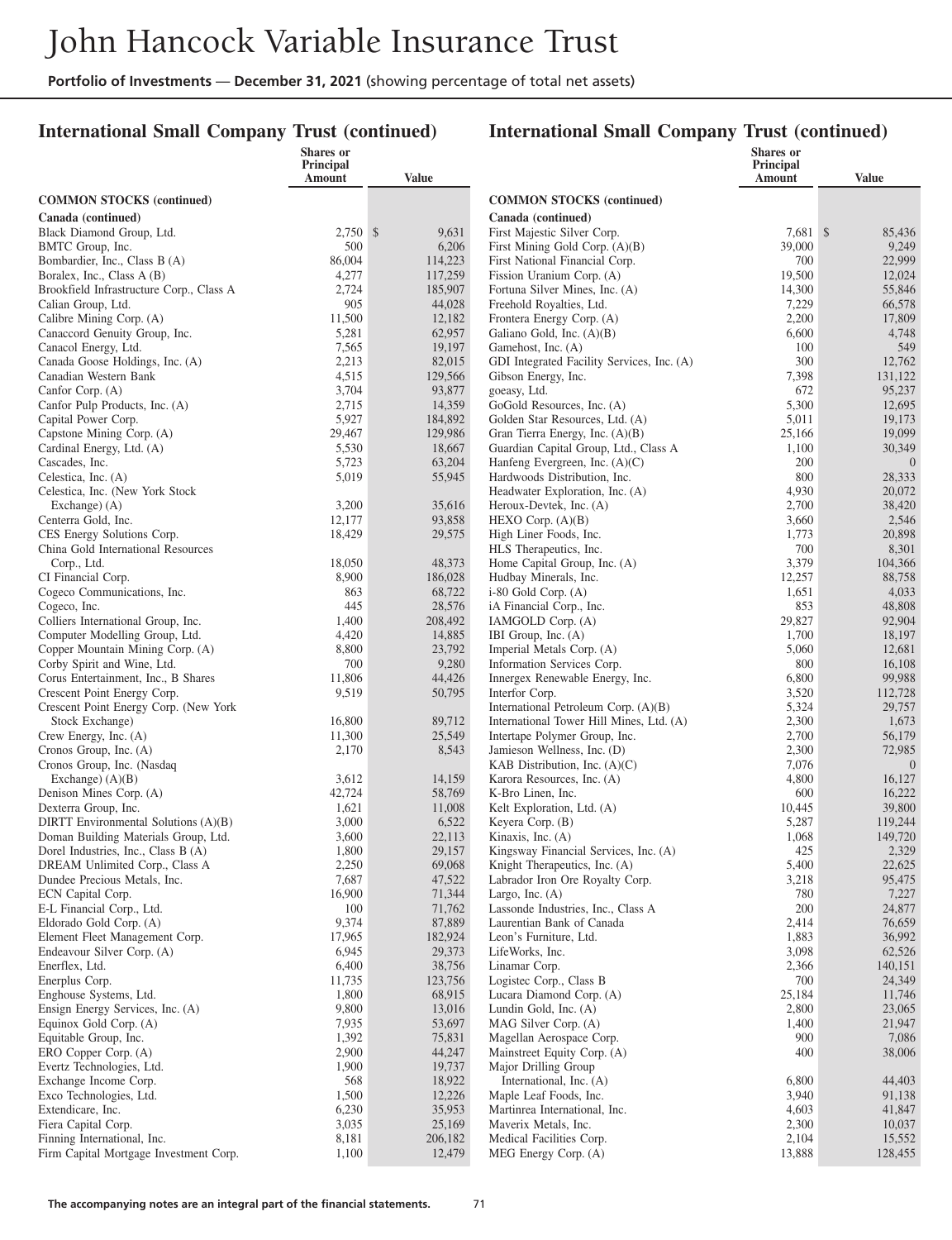#### **International Small Company Trust (continued)**

|                                                            | <b>Shares or</b><br>Principal |                          |                                                              | <b>Shares</b> or<br>Principal |                   |
|------------------------------------------------------------|-------------------------------|--------------------------|--------------------------------------------------------------|-------------------------------|-------------------|
|                                                            | Amount                        | <b>Value</b>             |                                                              | Amount                        | <b>Value</b>      |
| <b>COMMON STOCKS</b> (continued)                           |                               |                          | <b>COMMON STOCKS</b> (continued)                             |                               |                   |
| Canada (continued)                                         |                               |                          | Canada (continued)                                           |                               |                   |
| Melcor Developments, Ltd.                                  | $1,000 \text{ }$ \$           | 11,257                   | TransAlta Renewables, Inc.                                   | $6,098$ \$                    | 90,389            |
| Methanex Corp.                                             | 2,700                         | 106,809                  | Transcontinental, Inc., Class A                              | 4,783                         | 76,796            |
| Morguard Corp.                                             | 400                           | 43,151                   | Treasury Metals, Inc. (A)                                    | 1,301                         | 792               |
| Mountain Province Diamonds, Inc. (A)                       | 6,800                         | 4,086                    | Trevali Mining Corp. (A)                                     | 3,713                         | 5,049             |
| MTY Food Group, Inc.                                       | 742                           | 37,119                   | Trican Well Service, Ltd. (A)                                | 26,009                        | 56,955            |
| Mullen Group, Ltd.                                         | 5,582                         | 51,321                   | Tricon Residential, Inc.                                     | 9,442                         | 144,509           |
| New Gold, Inc. (A)<br>NFI Group, Inc.                      | 28,915<br>2,960               | 43,203<br>47,409         | Trisura Group, Ltd. (A)                                      | 1,900<br>5,450                | 71,632<br>89,616  |
| North American Construction Group, Ltd.                    | 2,100                         | 31,858                   | Turquoise Hill Resources, Ltd. (A)<br>Uni-Select, Inc. $(A)$ | 3,401                         | 69,206            |
| NuVista Energy, Ltd. (A)                                   | 15,505                        | 85,312                   | Vecima Networks, Inc.                                        | 479                           | 5,419             |
| Organigram Holdings, Inc. (A)                              | 8,928                         | 15,669                   | Vermilion Energy, Inc. (A)                                   | 6,800                         | 85,474            |
| Osisko Gold Royalties, Ltd.                                | 7,774                         | 95,135                   | Wajax Corp.                                                  | 1,300                         | 24,942            |
| Osisko Mining, Inc. (A)                                    | 16,850                        | 50,752                   | Wesdome Gold Mines, Ltd. (A)                                 | 8,000                         | 72,793            |
| Paramount Resources, Ltd., Class A                         | 5,173                         | 100,561                  | Western Forest Products, Inc.                                | 25,850                        | 43,119            |
| Parex Resources, Inc.                                      | 7,016                         | 119,859                  | Westshore Terminals Investment Corp. (B)                     | 1,589                         | 33,691            |
| Park Lawn Corp.                                            | 1,792                         | 58,791                   | Whitecap Resources, Inc.                                     | 35,380                        | 209,491           |
| Parkland Corp.                                             | 6,096                         | 167,562                  | WildBrain, Ltd. (A)                                          | 10,382                        | 28,234            |
| Pason Systems, Inc.                                        | 5,636                         | 51,417                   | Winpak, Ltd.                                                 | 1,577                         | 46,339            |
| Peyto Exploration & Development Corp.                      | 10,197                        | 76,178                   | Yamana Gold, Inc.                                            | 40,341                        | 169,662           |
| Pizza Pizza Royalty Corp.                                  | 1,729                         | 16,430                   | Yellow Pages, Ltd.                                           | 200                           | 2,160             |
| Polaris Infrastructure, Inc. (B)                           | 1,500                         | 19,993                   | Zenith Capital Corp. (A)                                     | 1,700                         | 187               |
| Pollard Banknote, Ltd.                                     | 1,000<br>1,185                | 31,503<br>2,970          |                                                              |                               | 13,074,275        |
| PolyMet Mining Corp. (A)<br>PrairieSky Royalty, Ltd.       | 9,727                         | 104,810                  | Chile - 0.0%                                                 |                               |                   |
| Precision Drilling Corp. (A)                               | 1,082                         | 38,226                   | Aclara Resources, Inc. (A)                                   | 2,271                         | 1,993             |
| Premium Brands Holdings Corp.                              | 1,700                         | 169,926                  | China - 0.1%                                                 |                               |                   |
| Pretium Resources, Inc. (A)                                | 8,300                         | 116,926                  | Fosun Tourism Group $(A)(B)(D)$                              | 11,400                        | 15,332            |
| Quarterhill, Inc. (B)                                      | 9,800                         | 20,918                   | Goodbaby International Holdings, Ltd. (A)                    | 71,000                        | 9,111             |
| Questerre Energy Corp., Class A (A)                        | 19,444                        | 3,535                    | Hygeia Healthcare Holdings                                   |                               |                   |
| Real Matters, Inc. (A)                                     | 3,500                         | 22,965                   | Company, Ltd. (D)                                            | 7,800                         | 48,854            |
| Recipe Unlimited Corp. (A)                                 | 1,300                         | 18,211                   |                                                              |                               | 73,297            |
| RF Capital Group, Inc. (A)                                 | 1,848                         | 2,776                    | Denmark - $2.2\%$                                            |                               |                   |
| Richelieu Hardware, Ltd.                                   | 2,800                         | 96,576                   | ALK-Abello A/S (A)                                           | 301                           | 157,974           |
| Rogers Sugar, Inc. (B)                                     | 6,474                         | 30,452                   | Alm Brand A/S                                                | 28,240                        | 54,859            |
| Russel Metals, Inc.                                        | 3,846                         | 102,250                  | Amagerbanken A/S (A)(C)                                      | 25,580                        | $\mathbf{0}$      |
| Sabina Gold & Silver Corp. (A)<br>Sandstorm Gold, Ltd. (A) | 20,475<br>10,731              | 23,470<br>66,594         | Asetek A/S (A)                                               | 1,629                         | 7,573             |
| Savaria Corp. (B)                                          | 2,300                         | 34,838                   | Bang & Olufsen A/S (A)<br>Bavarian Nordic A/S (A)(B)         | 7,788<br>3,285                | 33,168<br>134,918 |
| Seabridge Gold, Inc. $(A)(B)$                              | 2,330                         | 38,497                   | Better Collective A/S (A)                                    | 917                           | 19,862            |
| Secure Energy Services, Inc.                               | 15,677                        | 65,189                   | CBrain A/S                                                   | 389                           | 16,778            |
| ShawCor, Ltd. (A)                                          | 4,173                         | 16,198                   | Chemometec A/S                                               | 721                           | 91,299            |
| Sienna Senior Living, Inc.                                 | 3,606                         | 42,846                   | Columbus A/S                                                 | 6,187                         | 9,056             |
| Sierra Wireless, Inc. (A)                                  | 2,600                         | 45,836                   | D/S Norden A/S                                               | 1,788                         | 45,393            |
| Sleep Country Canada Holdings, Inc. (D)                    | 2,113                         | 62,691                   | Dfds $A/S(A)$                                                | 1,395                         | 74,558            |
| SNC-Lavalin Group, Inc.                                    | 6,640                         | 162,253                  | FLSmidth & Company A/S                                       | 2,221                         | 83,026            |
| Spin Master Corp. (A)(D)                                   | 1,400                         | 53,058                   | H Lundbeck A/S                                               | 1,368                         | 35,223            |
| Sprott, Inc.                                               | 1,329                         | 59,970                   | H+H International A/S, Class B (A)                           | 1,146                         | 40,409            |
| SSR Mining, Inc.<br>Stantec, Inc.                          | 9,961<br>2,378                | 176,313<br>133,606       | <b>INVISIO AB</b>                                            | 1,065                         | 19,262            |
| Stelco Holdings, Inc.                                      | 500                           | 16,293                   | ISS A/S (A)<br>Jeudan A/S                                    | 7,129<br>380                  | 135,171<br>15,998 |
| Stella-Jones, Inc.                                         | 2,400                         | 75,911                   | Jyske Bank A/S (A)                                           | 2,627                         | 135,130           |
| SunOpta, Inc. (A)                                          | 5,608                         | 38,881                   | Lan & Spar Bank A/S                                          | 225                           | 21,595            |
| Superior Plus Corp. (B)                                    | 9,057                         | 93,080                   | Matas A/S                                                    | 2,910                         | 55,575            |
| Tamarack Valley Energy, Ltd. (A)                           | 20,085                        | 61,131                   | Netcompany Group A/S (D)                                     | 1,609                         | 172,518           |
| Taseko Mines, Ltd. (A)                                     | 16,100                        | 33,092                   | Nilfisk Holding $A/S(A)$                                     | 903                           | 29,441            |
| Tecsys, Inc.                                               | 609                           | 25,329                   | NKT A/S (A)                                                  | 2,018                         | 97,607            |
| TerraVest Industries, Inc.                                 | 600                           | 13,035                   | NNIT $A/S$ (D)                                               | 479                           | 8,387             |
| The North West Company, Inc.                               | 2,406                         | 65,126                   | NTG Nordic Transport Group A/S (A)                           | 635                           | 51,744            |
| Tidewater Midstream and                                    |                               |                          | Per Aarsleff Holding A/S                                     | 883                           | 41,334            |
| Infrastructure, Ltd.                                       | 6,650                         | 6,834                    | Ringkjoebing Landbobank A/S                                  | 1,224                         | 164,512           |
| Timbercreek Financial Corp.<br>TLC Vision Corp. (A)(C)     | 6,000<br>3,400                | 45,583                   | Royal Unibrew A/S                                            | 2,377                         | 267,372           |
| Torex Gold Resources, Inc. (A)                             | 5,460                         | $\overline{0}$<br>56,760 | Scandinavian Tobacco Group A/S (D)                           | 3,178                         | 66,753            |
| Total Energy Services, Inc. (A)                            | 3,132                         | 14,930                   | Schouw & Company A/S<br>SimCorp A/S                          | 666<br>1,846                  | 58,001<br>201,199 |
| TransAlta Corp.                                            | 15,282                        | 169,740                  | Solar A/S, B Shares                                          | 410                           | 49,909            |
|                                                            |                               |                          |                                                              |                               |                   |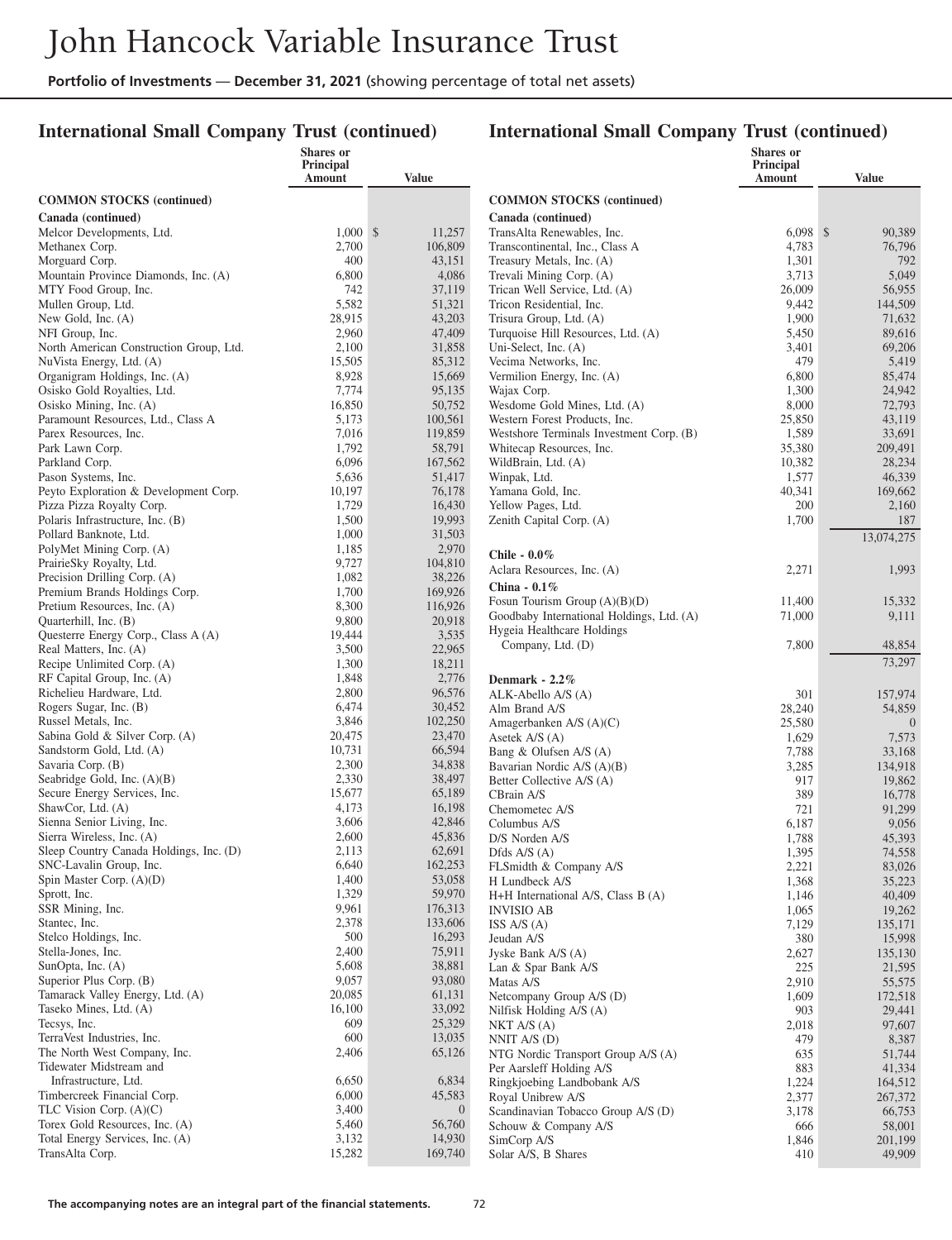### **International Small Company Trust (continued)**

|                                                 | <b>Shares</b> or<br>Principal |                   |                                               | <b>Shares</b> or<br>Principal |                   |
|-------------------------------------------------|-------------------------------|-------------------|-----------------------------------------------|-------------------------------|-------------------|
|                                                 | Amount                        | <b>Value</b>      |                                               | <b>Amount</b>                 | Value             |
| <b>COMMON STOCKS</b> (continued)                |                               |                   | <b>COMMON STOCKS (continued)</b>              |                               |                   |
| Denmark (continued)                             |                               |                   | <b>France - 4.7%</b>                          |                               |                   |
| SP Group A/S                                    | $203 \text{ }$ \$             | 13,708            | ABC arbitrage                                 | $1,219$ \$                    | 9,916             |
| Spar Nord Bank A/S                              | 4,967                         | 63,572            | <b>AKWEL</b>                                  | 725                           | 17,895            |
| Sparekassen Sjaelland-Fyn A/S (A)<br>Sydbank AS | 507<br>3,132                  | 12,812<br>98,994  | Albioma SA<br>ALD SA (D)                      | 1,751<br>3,848                | 68,369<br>56,620  |
| TCM Group A/S                                   | 507                           | 12,374            | Altamir                                       | 752                           | 21,726            |
| The Drilling Company of 1972 A/S (A)            | 908                           | 35,429            | Alten SA                                      | 1,382                         | 249,345           |
| Tivoli A/S (A)                                  | 102                           | 12,667            | Assystem SA                                   | 763                           | 32,608            |
| Topdanmark AS                                   | 2,239                         | 125,592           | Aubay                                         | 399                           | 28,421            |
| United International Enterprises, Ltd.          | 128                           | 36,514            | Axway Software SA                             | 531                           | 16,249            |
| Zealand Pharma $A/S(A)(B)$                      | 1,273                         | 28,096            | Bastide le Confort Medical<br>Beneteau SA (A) | 256<br>2,839                  | 13,100<br>46,079  |
|                                                 |                               | 2,835,362         | Bigben Interactive                            | 460                           | 8,476             |
| Finland - $2.4\%$                               |                               | 32,355            | Boiron SA                                     | 274                           | 11,166            |
| Aktia Bank OYJ<br>Alma Media OYJ                | 2,328<br>1,962                | 24,109            | Bonduelle SCA                                 | 1,027                         | 24,386            |
| Anora Group OYJ                                 | 837                           | 10,362            | <b>Burelle SA</b>                             | 15                            | 11,084            |
| BasWare OYJ (A)                                 | 538                           | 18,318            | Casino Guichard Perrachon SA (A)              | 2,173                         | 57,322            |
| Bittium OYJ (B)                                 | 2,708                         | 16,368            | Catana Group (A)<br>Cegedim SA (A)            | 1,588<br>495                  | 11,920<br>13,473  |
| Cargotec OYJ, B Shares                          | 2,007                         | 100,162           | CGG S A (A)                                   | 29,813                        | 21,674            |
| Caverion OYJ                                    | 3,325                         | 24,155            | Chargeurs SA                                  | 1,491                         | 44,198            |
| Citycon OYJ (B)<br>Enento Group $OYJ(A)(D)$     | 4,136<br>860                  | 32,963<br>32,435  | Cie des Alpes (A)                             | 998                           | 15,751            |
| Finnair $OYJ(A)(B)$                             | 44,891                        | 30,415            | Cie Plastic Omnium SA                         | 3,159                         | 82,002            |
| Fiskars OYJ ABP                                 | 2,196                         | 57,539            | Claranova SE $(A)(B)$                         | 1,250                         | 7,904             |
| F-Secure OYJ                                    | 7,159                         | 40,359            | Coface SA<br>DBV Technologies SA (A)(B)       | 5,646<br>1,786                | 80,449<br>6,149   |
| Harvia OYJ                                      | 846                           | 56,572            | Delta Plus Group                              | 116                           | 12,467            |
| HKScan OYJ, A Shares                            | 316<br>4,496                  | 599<br>198,862    | Derichebourg SA (A)                           | 6,625                         | 76,653            |
| Huhtamaki OYJ<br>Kamux Corp.                    | 1,688                         | 22,027            | Ekinops SAS (A)                               | 1,302                         | 11,499            |
| Kemira OYJ                                      | 4,940                         | 74,849            | Electricite de Strasbourg SA                  | 31                            | 3,972             |
| Kojamo OYJ                                      | 5,330                         | 128,979           | Elior Group SA $(A)(D)$                       | 8,308                         | 60,183            |
| Konecranes OYJ                                  | 2,937                         | 117,656           | Elis SA $(A)$<br>Eramet SA (A)                | 9,898<br>445                  | 171,486<br>36,549 |
| Lassila & Tikanoja OYJ                          | 1,929                         | 29,584            | ESI Group (A)                                 | 197                           | 16,692            |
| Lehto Group OYJ (A)                             | 1,738<br>127                  | 1,702             | Etablissements Maurel et Prom SA (A)          | 1,561                         | 4,057             |
| Marimekko OYJ<br>Metsa Board OYJ, B Shares      | 9,171                         | 12,160<br>89,850  | Eurazeo SE                                    | 1,586                         | 138,371           |
| Multitude SE (A)                                | 459                           | 1,987             | Eutelsat Communications SA                    | 9,105                         | 111,122           |
| Musti Group OYJ (A)                             | 1,222                         | 43,259            | Exel Industries SA, A Shares                  | 89                            | 7,824             |
| Neles OYJ                                       | 6,038                         | 93,976            | Faurecia SE<br>Fnac Darty SA                  | 5,689<br>1,052                | 270,660<br>68,846 |
| Nokian Renkaat OYJ                              | 6,368                         | 240,618           | Gaztransport Et Technigaz SA                  | 1,087                         | 101,423           |
| Olvi OYJ, A Shares<br>Oriola OYJ, B Shares      | 721<br>9,290                  | 42,094<br>21,279  | Groupe Crit                                   | 163                           | 11,524            |
| Orion OYJ, Class A                              | 982                           | 40,432            | Guerbet                                       | 326                           | 13,890            |
| Orion OYJ, Class B                              | 4,360                         | 181,109           | Haulotte Group SA (A)                         | 962                           | 5,249             |
| Outokumpu OYJ (A)                               | 16,202                        | 101,605           | ID Logistics Group (A)                        | 176                           | 73,453            |
| Pihlajalinna OYJ                                | 1,193                         | 17,235            | Imerys SA<br>Infotel SA                       | 1,845<br>133                  | 76,649<br>8,541   |
| Ponsse OYJ                                      | 543                           | 26,188            | Interparfums SA                               | 462                           | 38,701            |
| QT Group OYJ (A)<br>Raisio OYJ, V Shares        | 770<br>8,267                  | 116,625<br>31,724 | Ipsen SA                                      | 114                           | 10,432            |
| Rapala VMC OYJ (A)                              | 908                           | 9,015             | <b>IPSOS</b>                                  | 2,460                         | 115,236           |
| Revenio Group OYJ                               | 1,101                         | 69,624            | JCDecaux SA (A)                               | 2,376                         | 59,489            |
| Rovio Entertainment OYJ (D)                     | 1,642                         | 12,350            | Kaufman & Broad SA                            | 901                           | 37,903            |
| Sanoma OYJ                                      | 4,094                         | 63,210            | Korian SA<br>Lagardere SA (A)                 | 3,776<br>3,040                | 119,609<br>84,034 |
| Taaleri OYJ                                     | 956                           | 12,173            | Laurent-Perrier                               | 110                           | 12,952            |
| Talenom OYJ                                     | 637<br>2,964                  | 8,520             | Lectra                                        | 1,618                         | 77,308            |
| Terveystalo OYJ (D)<br>TietoEVRY OYJ            | 4,031                         | 39,848<br>125,918 | LISI                                          | 1,205                         | 38,883            |
| Tokmanni Group Corp.                            | 2,438                         | 54,578            | LNA Sante SA                                  | 166                           | 9,514             |
| Uponor OYJ                                      | 2,530                         | 59,931            | Lumibird $(A)$                                | 632                           | 17,250            |
| Vaisala OYJ, A Shares                           | 952                           | 57,828            | Maisons du Monde SA (D)<br>Manitou BF SA      | 1,925<br>880                  | 44,553<br>27,658  |
| Valmet OYJ                                      | 6,841                         | 293,312           | Manutan International                         | 105                           | 8,608             |
| Verkkokauppa.com OYJ<br>Wartsila OYJ ABP        | 1,047<br>10,139               | 8,517<br>142,207  | Mersen SA                                     | 1,171                         | 49,328            |
| YIT OYJ                                         | 8,449                         | 41,551            | Metropole Television SA                       | 1,324                         | 25,908            |
|                                                 |                               | 3,109,093         | Neoen $SA(A)(D)$                              | 1,095                         | 47,530            |
|                                                 |                               |                   | Nexans SA                                     | 1,883                         | 184,118           |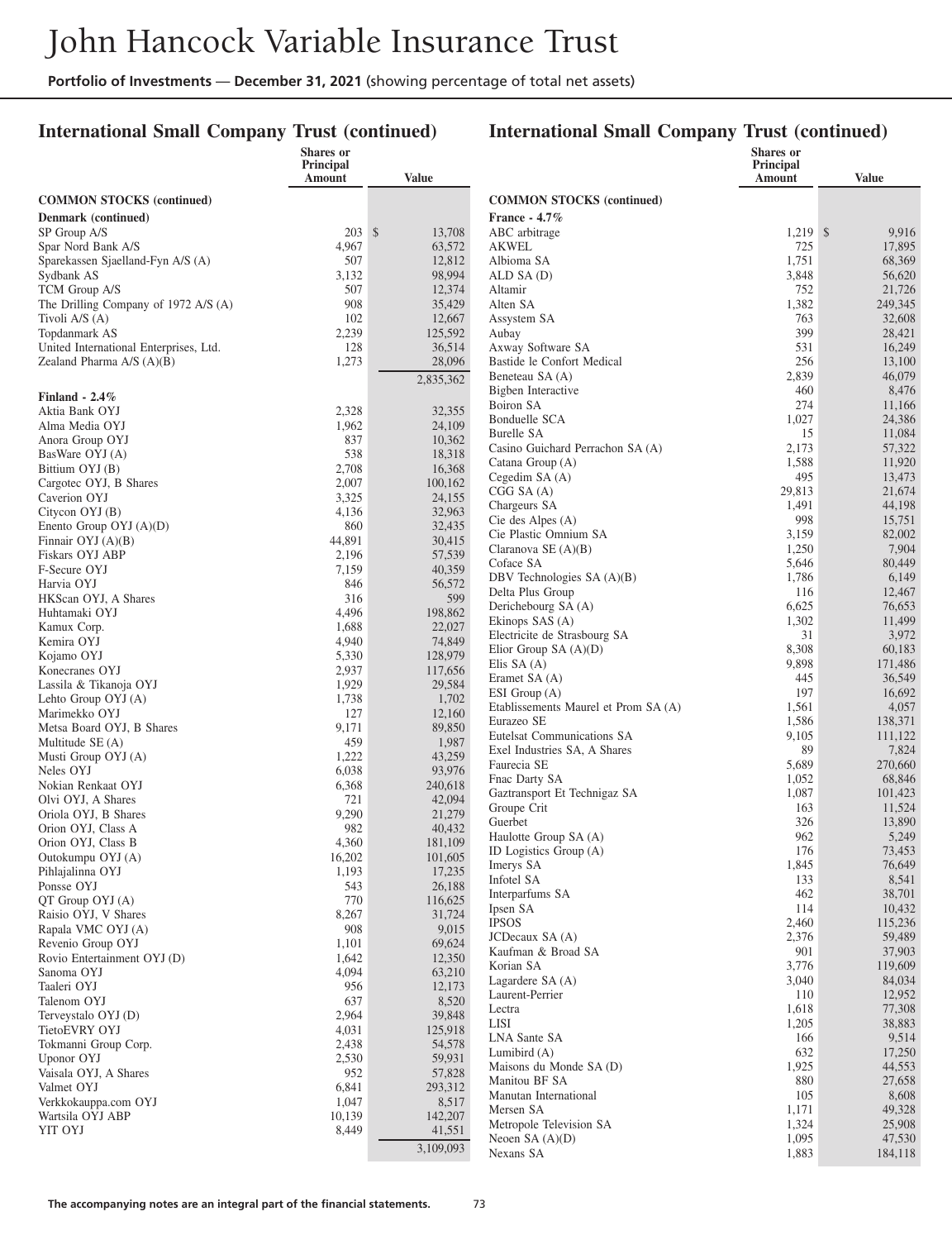### **International Small Company Trust (continued)**

|                                               | <b>Shares</b> or<br>Principal |                  |                                                   | <b>Shares</b> or<br>Principal |                  |
|-----------------------------------------------|-------------------------------|------------------|---------------------------------------------------|-------------------------------|------------------|
|                                               | Amount                        | <b>Value</b>     |                                                   | Amount                        | <b>Value</b>     |
| <b>COMMON STOCKS</b> (continued)              |                               |                  | <b>COMMON STOCKS</b> (continued)                  |                               |                  |
| France (continued)                            |                               |                  | Germany (continued)                               |                               |                  |
| Nexity SA                                     | $1,974$ \$                    | 92,957           | <b>Bilfinger SE</b>                               | $1,781$ \$                    | 60,234           |
| NRJ Group                                     | 782                           | 5,004            | Borussia Dortmund GmbH & Company                  |                               |                  |
| Orpea SA                                      | 1,358                         | 136,191          | KGaA (A)(B)                                       | 4,276                         | 21,073           |
| Pharmagest Interactive                        | 161                           | 17,233           | <b>CANCOM SE</b>                                  | 2,024                         | 135,704          |
| Plastivaloire                                 | 383                           | 2,754            | CECONOMY AG (A)                                   | 8,144                         | 35,037           |
| <b>Ouadient SA</b>                            | 2,721                         | 59,260           | <b>CENIT AG</b>                                   | 446                           | 7,033            |
| Recylex SA $(A)(C)$                           | 1,058                         | 2,226            | Cewe Stiftung & Company KGAA                      | 268                           | 39,025           |
| Rexel SA (A)                                  | 14,693                        | 297,569          | Commerzbank AG (A)                                | 11,272                        | 85,279           |
| Robertet SA                                   | 28<br>1,855                   | 31,056<br>85,254 | CompuGroup Medical SE &<br>Company KgaA           | 1,368                         | 110,301          |
| Rothschild & Company<br>Rubis SCA             | 3,860                         | 115,426          | CropEnergies AG                                   | 1,544                         | 21,503           |
| Samse SA                                      | 48                            | 11,273           | CTS Eventim AG & Company KGaA (A)                 | 429                           | 31,357           |
| Savencia SA                                   | 372                           | 25,932           | Dermapharm Holding SE                             | 849                           | 86,201           |
| <b>SCOR SE</b>                                | 7,559                         | 235,980          | Deutsche Beteiligungs AG                          | 1,067                         | 48,431           |
| SMCP SA $(A)(D)$                              | 1,921                         | 15,933           | Deutsche EuroShop AG                              | 2,527                         | 42,036           |
| Societe BIC SA                                | 1,252                         | 67,356           | Deutsche Lufthansa AG (A)(B)                      | 6,567                         | 45,982           |
| Societe LDC SA                                | 80                            | 8,820            | Deutsche Pfandbriefbank AG (D)                    | 7,700                         | 92,246           |
| Societe pour l'Informatique Industrielle      | 438                           | 24,052           | Deutz $AG(A)$                                     | 7,260                         | 54,149           |
| SOITEC (A)                                    | 1,082                         | 265,102          | DIC Asset AG                                      | 3,005                         | 52,523           |
| Solocal Group (A)(B)                          | 6,121<br>326                  | 8,539<br>65,490  | Dr. Hoenle $AG(B)$                                | 420<br>82                     | 18,629           |
| Somfy SA<br>Sopra Steria Group SACA           | 839                           | 150,565          | Draegerwerk AG & Company KGaA<br>Duerr AG         | 2,558                         | 5,020<br>116,254 |
| <b>SPIE SA</b>                                | 6,716                         | 173,982          | Eckert & Ziegler Strahlen- und                    |                               |                  |
| Stef SA                                       | 202                           | 23,416           | Medizintechnik AG                                 | 808                           | 86,349           |
| Synergie SE                                   | 557                           | 23,117           | Elmos Semiconductor SE                            | 215                           | 14,270           |
| Technicolor SA (A)                            | 3,955                         | 12,667           | ElringKlinger AG (A)                              | 2,576                         | 32,272           |
| Technip Energies NV (A)                       | 4,570                         | 66,856           | Encavis AG                                        | 3,974                         | 70,083           |
| Television Francaise 1                        | 3,803                         | 37,788           | Energiekontor AG                                  | 226                           | 18,236           |
| Thermador Groupe                              | 453                           | 52,258           | Evotec $SE(A)$                                    | 1,588                         | 76,659           |
| Tikehau Capital SCA<br>Trigano SA             | 1,533<br>463                  | 40,530<br>89,855 | Fielmann AG<br>First Sensor AG                    | 1,241<br>433                  | 83,313<br>22,425 |
| Valeo                                         | 5,916                         | 178,405          | flatexDEGIRO AG $(A)(B)$                          | 2,072                         | 47,467           |
| Vallourec SA (A)                              | 2,750                         | 27,511           | Fraport AG Frankfurt Airport Services             |                               |                  |
| Verallia SA (D)                               | 2,380                         | 83,858           | Worldwide (A)                                     | 1,626                         | 108,871          |
| Vetoquinol SA                                 | 155                           | 23,356           | Freenet AG                                        | 6,277                         | 165,888          |
| Vicat SA                                      | 1,201                         | 49,205           | Fuchs Petrolub SE                                 | 1,085                         | 38,010           |
| VIEL & Cie SA                                 | 3,220                         | 21,346           | <b>GEA Group AG</b>                               | 7,088                         | 387,142          |
| Vilmorin & Cie SA                             | 614                           | 37,522           | Gerresheimer AG                                   | 1,515                         | 145,666          |
| Virbac SA                                     | 180                           | 86,918           | GFT Technologies SE                               | 961                           | 50,341           |
| Wavestone                                     | 331                           | 20,466           | <b>GRENKE AG</b><br>H&R GmbH & Company KGaA (A)   | 500<br>1,324                  | 17,381<br>10,554 |
|                                               |                               | 6,019,434        | Hamburger Hafen und Logistik AG                   | 1,330                         | 31,143           |
| Gabon - $0.0\%$                               |                               |                  | Heidelberger Druckmaschinen AG (A)                | 18,003                        | 54,026           |
| <b>Total Gabon</b>                            | 20                            | 3,136            | Hella GmbH & Company KGaA                         | 1,867                         | 126,684          |
| Georgia - 0.1%                                |                               |                  | Hornbach Baumarkt AG                              | 590                           | 31,914           |
| Bank of Georgia Group PLC                     | 2,491                         | 56,491           | Hornbach Holding AG & Company KGaA                | 497                           | 74,639           |
| Georgia Capital PLC (A)<br>TBC Bank Group PLC | 1,145<br>239                  | 10,998<br>5,353  | <b>HUGO BOSS AG</b>                               | 3,312                         | 200,488          |
|                                               |                               |                  | Hypoport SE (A)                                   | 149                           | 86,417           |
|                                               |                               | 72,842           | Indus Holding AG                                  | 975                           | 36,318           |
| Germany - 6.3%                                |                               |                  | Instone Real Estate Group SE (D)                  | 2,299<br>728                  | 43,326<br>17,467 |
| 1&1 AG<br>7C Solarparken AG                   | 2,192<br>3,210                | 59,829<br>15,806 | <b>IVU Traffic Technologies AG</b><br>Jenoptik AG | 2,990                         | 126,169          |
| Aareal Bank AG                                | 2,902                         | 94,692           | JOST Werke AG (D)                                 | 517                           | 29,066           |
| Adesso SE                                     | 90                            | 21,328           | $K+S AG(A)$                                       | 9,654                         | 166,068          |
| ADVA Optical Networking SE (A)                | 3,719                         | 59,473           | Kloeckner & Company $SE(A)$                       | 5,538                         | 67,414           |
| <b>AIXTRON SE</b>                             | 706                           | 14,300           | Koenig & Bauer $AG(A)$                            | 912                           | 32,414           |
| Allgeier SE                                   | 498                           | 31,551           | Krones AG                                         | 775                           | 84,309           |
| Amadeus Fire AG                               | 197                           | 40,636           | KWS Saat SE & Company KGaA                        | 607                           | 50,387           |
| Atoss Software AG                             | 218                           | 53,784           | <b>LANXESS AG</b>                                 | 4,346                         | 268,751          |
| Aurubis AG                                    | 1,823                         | 182,230          | Leifheit AG                                       | 437<br>2,398                  | 18,198<br>26,876 |
| Basler AG                                     | 162<br>1,025                  | 29,201<br>45,051 | Leoni AG $(A)$<br>Manz AG $(A)(B)$                | 233                           | 13,198           |
| BayWa AG<br>Bechtle AG                        | 294                           | 20,921           | Medigene $AG(A)$                                  | 760                           | 2,468            |
| <b>Bertrandt AG</b>                           | 394                           | 25,563           | METRO AG                                          | 3,920                         | 41,122           |
| Bijou Brigitte AG (A)                         | 340                           | 8,423            | MLP SE                                            | 5,864                         | 56,992           |
|                                               |                               |                  |                                                   |                               |                  |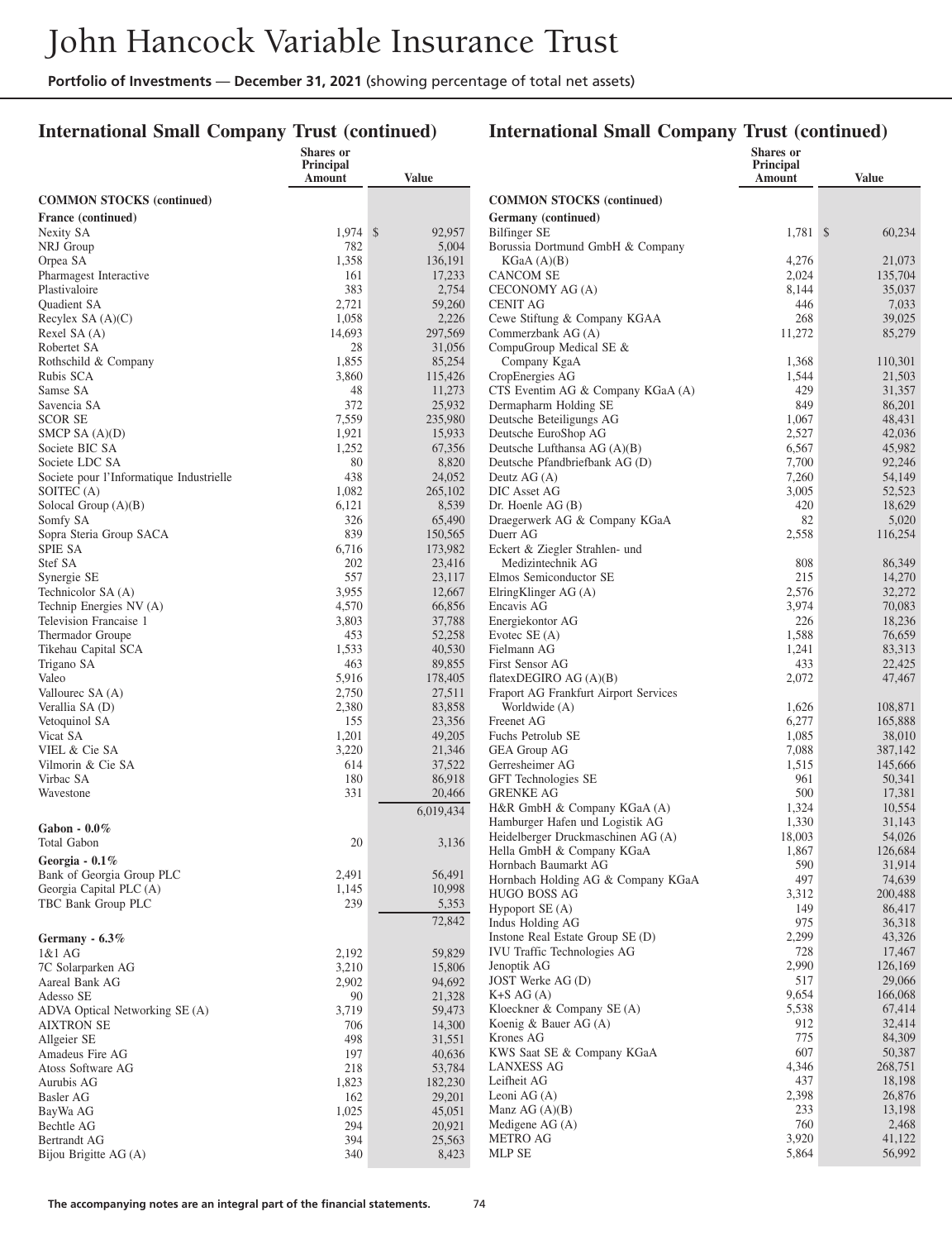### **International Small Company Trust (continued)**

#### **International Small Company Trust (continued)**

|                                                               | Shares or<br>Principal<br>Amount | <b>Value</b>      |                                                                    | <b>Shares</b> or<br>Principal<br>Amount | <b>Value</b>     |
|---------------------------------------------------------------|----------------------------------|-------------------|--------------------------------------------------------------------|-----------------------------------------|------------------|
| <b>COMMON STOCKS</b> (continued)                              |                                  |                   | <b>COMMON STOCKS</b> (continued)                                   |                                         |                  |
| Germany (continued)                                           |                                  |                   | Hong Kong (continued)                                              |                                         |                  |
| Nagarro SE (A)                                                | 498 \$                           | 114,042           | Associated International Hotels, Ltd.                              | 28,000 \$                               | 45,243           |
| New Work SE                                                   | 128                              | 31,693            | Blue River Holdings, Ltd. (A)                                      | 74,400                                  | 915              |
| Nexus AG                                                      | 866                              | 70,553            | BOE Varitronix, Ltd.                                               | 28,000                                  | 36,032           |
| Nordex $SE(A)(B)$                                             | 6,207                            | 97,352            | Brightoil Petroleum Holdings, Ltd. (A)(C)                          | 117,000                                 | 12,942           |
| Norma Group SE<br>OHB SE                                      | 1,576<br>399                     | 60,840<br>16,315  | Burwill Holdings, Ltd. (A)(C)<br>Cafe de Coral Holdings, Ltd.      | 292,000<br>18,000                       | 1,198<br>32,093  |
| PATRIZIA AG                                                   | 2,719                            | 63,382            | Cathay Pacific Airways, Ltd. (A)(B)                                | 49,000                                  | 40,158           |
| Pfeiffer Vacuum Technology AG                                 | 256                              | 62,945            | Chen Hsong Holdings                                                | 10,000                                  | 3,077            |
| PNE AG                                                        | 3,180                            | 30,426            | Cheuk Nang Holdings, Ltd.                                          | 3,708                                   | 1,189            |
| ProSiebenSat.1 Media SE                                       | 10,428                           | 165,658           | China Energy Development                                           |                                         |                  |
| PSI Software AG                                               | 815                              | 42,930            | Holdings, Ltd. (A)                                                 | 634,000                                 | 12,288           |
| PVA TePla AG (A)                                              | 629                              | 29,883            | China Solar Energy Holdings, Ltd. (A)(C)                           | 42,500                                  | $\theta$         |
| q.beyond $AG(A)$                                              | 6,549<br>2,219                   | 14,636            | China Strategic Holdings, Ltd. (A)                                 | 885,000                                 | 5,223            |
| Rheinmetall AG<br>SAF-Holland SE (A)                          | 3,149                            | 208,830<br>44,085 | Chinese Estates Holdings, Ltd.<br>Chow Sang Sang Holdings          | 22,000                                  | 8,084            |
| Salzgitter AG (A)                                             | 1,978                            | 70,671            | International, Ltd.                                                | 22,000                                  | 30,741           |
| Scout $24$ SE (D)                                             | 2,989                            | 208,711           | Chuang's Consortium International, Ltd.                            | 30,948                                  | 3,652            |
| Secunet Security Networks AG                                  | 53                               | 24,848            | CITIC Telecom International                                        |                                         |                  |
| SGL Carbon SE (A)                                             | 3,072                            | 26,842            | Holdings, Ltd.                                                     | 59,000                                  | 19,906           |
| Siltronic AG (B)                                              | 981                              | 156,926           | CMBC Capital Holdings, Ltd.                                        | 10,750                                  | 6,659            |
| Sirius Real Estate, Ltd.                                      | 40,212                           | 77,143            | C-Mer Eye Care Holdings, Ltd.                                      | 18,000                                  | 15,907           |
| Sixt SE(A)                                                    | 694                              | 122,430           | Crystal International Group, Ltd. (D)                              | 19,000                                  | 6,387            |
| SMA Solar Technology AG (B)<br>Software AG                    | 563<br>2,610                     | 23,782<br>103,984 | CSI Properties, Ltd.<br>Dah Sing Banking Group, Ltd.               | 245,066<br>18,000                       | 6,512<br>15,379  |
| <b>STRATEC SE</b>                                             | 407                              | 63,843            | Dah Sing Financial Holdings, Ltd.                                  | 6,520                                   | 19,748           |
| Stroeer SE & Company KGaA                                     | 1,454                            | 114,716           | Dynamic Holdings, Ltd.                                             | 8,000                                   | 10,479           |
| Suedzucker AG                                                 | 3,535                            | 53,299            | <b>EC</b> Healthcare                                               | 13,000                                  | 18,578           |
| SUESS MicroTec SE (A)                                         | 1,803                            | 42,960            | EganaGoldpfeil Holdings, Ltd. (A)(C)                               | 103,373                                 | $\theta$         |
| TAG Immobilien AG                                             | 7,456                            | 208,263           | Emperor Capital Group, Ltd. (A)                                    | 192,000                                 | 1,921            |
| <b>Takkt AG</b>                                               | 1,848                            | 32,241            | Emperor Entertainment Hotel, Ltd.                                  | 40,000                                  | 4,312            |
| Technotrans SE                                                | 530                              | 17,802            | Emperor International Holdings, Ltd.                               | 97,333                                  | 11,614           |
| thyssenkrupp $AG(A)$                                          | 16,532                           | 181,118           | Esprit Holdings, Ltd. (A)                                          | 176,850<br>3,500                        | 16,111           |
| Traffic Systems SE<br>United Internet AG                      | 106<br>3,980                     | 4,014<br>157,792  | Fairwood Holdings, Ltd.<br>Far East Consortium International, Ltd. | 86,473                                  | 6,958<br>31,504  |
| va-Q-Tec AG $(A)(B)$                                          | 318                              | 9,107             | First Pacific Company, Ltd.                                        | 146,000                                 | 53,756           |
| Varta $AG(B)$                                                 | 624                              | 80,753            | Giordano International, Ltd.                                       | 82,000                                  | 15,678           |
| VERBIO Vereinigte BioEnergie AG                               | 1,482                            | 100,878           | Gold-Finance Holdings, Ltd. (A)(C)                                 | 62,000                                  | $\theta$         |
| Vossloh AG                                                    | 859                              | 44,072            | Great Eagle Holdings, Ltd.                                         | 10,197                                  | 28,524           |
| Wacker Chemie AG                                              | 495                              | 73,587            | G-Resources Group, Ltd. (A)                                        | 33,580                                  | 12,071           |
| Wacker Neuson SE                                              | 2,039                            | 58,324            | Guotai Junan International Holdings, Ltd.                          | 207,000                                 | 28,686           |
| Washtec AG                                                    | 611<br>385                       | 38,154<br>9,620   | Haitong International Securities                                   |                                         |                  |
| Westwing Group AG (A)<br>Wuestenrot & Wuerttembergische AG    | 1,566                            | 31,474            | Group, Ltd.<br>Hang Lung Group, Ltd.                               | 114,070<br>31,000                       | 24,601<br>66,284 |
| Zeal Network SE                                               | 809                              | 36,612            | Hanison Construction Holdings, Ltd.                                | 27,441                                  | 4,576            |
|                                                               |                                  | 8,099,122         | Harbour Centre Development, Ltd.                                   | 38,000                                  | 33,954           |
| Gibraltar - $0.1\%$                                           |                                  |                   | HKBN, Ltd.                                                         | 36,000                                  | 44,180           |
| 888 Holdings PLC                                              | 15,858                           | 65,071            | HKR International, Ltd.                                            | 51,920                                  | 20,665           |
| Greece - $0.0\%$                                              |                                  |                   | Hong Kong Ferry Holdings Company, Ltd.                             | 29,000                                  | 20,392           |
| Alapis Holding Industrial & Commercial                        |                                  |                   | Hong Kong Technology Venture                                       |                                         |                  |
| SA of Pharmaceutical Chemical                                 |                                  |                   | Company, Ltd.<br>Hongkong Chinese, Ltd.                            | 28,000<br>66,000                        | 30,535<br>4,915  |
| Products $(A)(C)$                                             | 3,303                            | 69                | Hsin Chong Group Holdings, Ltd. (A)(C)                             | 170,000                                 | 7,631            |
| TT Hellenic Postbank $SA(A)(C)$                               | 12,594                           | $\overline{0}$    | Hutchison Port Holdings Trust                                      | 161,400                                 | 36,255           |
|                                                               |                                  | 69                | Hutchison Telecommunications Hong Kong                             |                                         |                  |
| Guernsey, Channel Islands - 0.0%                              |                                  |                   | Holdings, Ltd.                                                     | 80,000                                  | 12,834           |
| Raven Property Group, Ltd. (A)                                | 4,994                            | 2,302             | Hysan Development Company, Ltd.                                    | 25,000                                  | 77,288           |
| Hong Kong - $2.1\%$                                           |                                  |                   | Johnson Electric Holdings, Ltd.                                    | 20,883                                  | 44,286           |
| 3D-Gold Jewellery Holdings, Ltd. (A)(C)                       | 90,000                           | $\overline{0}$    | K Wah International Holdings, Ltd.                                 | 80,000                                  | 30,883           |
| Aidigong Maternal & Child                                     |                                  |                   | Kerry Logistics Network, Ltd.                                      | 24,000                                  | 58,730           |
| Health, Ltd. $(A)(B)$                                         | 108,000                          | 11,913            | Kerry Properties, Ltd.<br>Kingston Financial Group, Ltd. (A)       | 28,500<br>38,000                        | 74,224<br>1,879  |
| Allied Group, Ltd.                                            | 120,000                          | 42,053            | Kowloon Development Company, Ltd.                                  | 22,000                                  | 29,067           |
| APAC Resources, Ltd.                                          | 18,475                           | 2,701             | Lai Sun Development Company, Ltd. (A)                              | 22,980                                  | 12,544           |
| Apollo Future Mobility Group, Ltd. (A)                        | 56,000<br>14,000                 | 3,233<br>6,556    | Landing International                                              |                                         |                  |
| Asia Financial Holdings, Ltd.<br>ASM Pacific Technology, Ltd. | 10,400                           | 112,390           | Development, Ltd. (A)                                              | 75,600                                  | 2,260            |
|                                                               |                                  |                   |                                                                    |                                         |                  |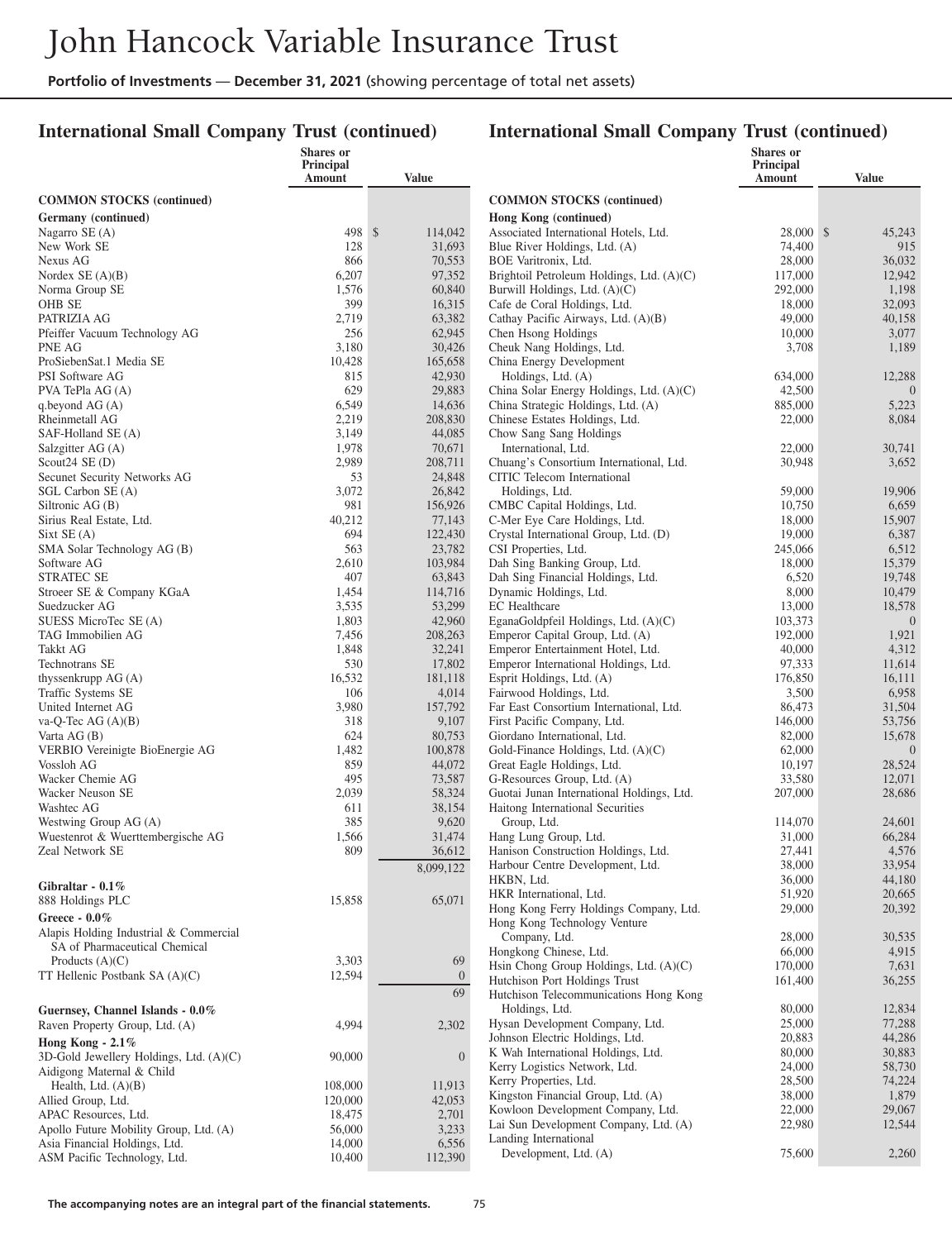### **International Small Company Trust (continued)**

### **International Small Company Trust (continued)**

|                                                                             | Shares or<br>Principal<br>Amount | <b>Value</b>             |                                                          | <b>Shares</b> or<br>Principal<br>Amount | <b>Value</b>     |
|-----------------------------------------------------------------------------|----------------------------------|--------------------------|----------------------------------------------------------|-----------------------------------------|------------------|
| <b>COMMON STOCKS</b> (continued)                                            |                                  |                          | <b>COMMON STOCKS (continued)</b>                         |                                         |                  |
| Hong Kong (continued)                                                       |                                  |                          | Hong Kong (continued)                                    |                                         |                  |
| Langham Hospitality Investments, Ltd. (A)                                   | 22,500 \$                        | 2,423                    | VTech Holdings, Ltd.                                     | $6,900$ \$                              | 54,045           |
| Lifestyle International Holdings, Ltd. (A)                                  | 25,000                           | 13,764                   | Wai Kee Holdings, Ltd.                                   | 24,000                                  | 11,301           |
| Lippo China Resources, Ltd.                                                 | 36,000                           | 560                      | Wealthking Investments, Ltd. (A)                         | 32,000                                  | 3,289            |
| Liu Chong Hing Investment, Ltd.                                             | 16,000                           | 15,903                   | Wing On Company International, Ltd.                      | 4,000                                   | 9,023            |
| Luk Fook Holdings International, Ltd.                                       | 15,000                           | 40,426                   | Wing Tai Properties, Ltd.                                | 70,000                                  | 37,965           |
| Mandarin Oriental International, Ltd. (A)                                   | 8,000                            | 17,914                   | Yue Yuen Industrial Holdings, Ltd. (A)                   | 30,000                                  | 50,219           |
| Mason Group Holdings, Ltd. (A)                                              | 1,548,800                        | 3,969                    | Yunfeng Financial Group, Ltd. (A)(B)                     | 26,000                                  | 4,503            |
| Melco International Development, Ltd. (A)                                   | 33,000                           | 40,271                   | Zensun Enterprises, Ltd. (B)                             | 21,000                                  | 10,399           |
| MH Development, Ltd. (A)(C)<br>Midland Holdings, Ltd. (A)                   | 16,000<br>34,734                 | 1,071<br>4,191           | Zhaobangji Properties Holdings, Ltd. (A)                 | 88,000                                  | 4,963            |
| Miramar Hotel & Investment                                                  | 15,000                           | 24,639                   |                                                          |                                         | 2,648,264        |
| Modern Dental Group, Ltd.                                                   | 20,000                           | 14,205                   | Ireland - $0.7\%$                                        |                                         |                  |
| NewOcean Energy Holdings, Ltd. (A)(B)                                       | 66,000                           | 491                      | AIB Group PLC $(A)$                                      | 3,760                                   | 9,162            |
| NWS Holdings, Ltd.                                                          | 52,000                           | 48,781                   | AIB Group PLC (London Stock                              |                                         |                  |
| Oriental Watch Holdings                                                     | 18,000                           | 11,266                   | Exchange) (A)                                            | 9,959                                   | 24,234           |
| Oshidori International Holdings, Ltd. (A)                                   | 204,000                          | 14,674                   | Bank of Ireland Group PLC (A)                            | 10,584                                  | 59,942           |
| Pacific Andes International                                                 |                                  |                          | Bank of Ireland Group PLC (London<br>Stock Exchange) (A) |                                         | 191,975          |
| Holdings, Ltd. $(A)(C)$                                                     | 328,006                          | $\mathbf{0}$             | $C&C$ Group PLC $(A)$                                    | 33,477<br>22,471                        | 71,002           |
| Pacific Basin Shipping, Ltd.                                                | 239,000                          | 87,859                   | Cairn Homes PLC                                          | 15,034                                  | 19,294           |
| Pacific Century Premium                                                     |                                  |                          | Cairn Homes PLC (London Stock                            |                                         |                  |
| Developments, Ltd. (A)                                                      | 2,376                            | 183                      | Exchange)                                                | 9,684                                   | 12,480           |
| Pacific Textiles Holdings, Ltd.                                             | 42,000                           | 19,831                   | COSMO Pharmaceuticals NV (A)                             | 362                                     | 26,015           |
| Paliburg Holdings, Ltd. (A)                                                 | 46,000                           | 11,789                   | Dalata Hotel Group PLC (A)                               | 6,155                                   | 26,017           |
| PC Partner Group, Ltd.                                                      | 12,000                           | 20,998                   | FBD Holdings PLC (A)                                     | 778                                     | 6,720            |
| PCCW, Ltd.                                                                  | 156,590                          | 79,340                   | Glanbia PLC                                              | 1,213                                   | 16,947           |
| Peace Mark Holdings, Ltd. (A)(C)<br>Perfect Medical Health Management, Ltd. | 164,000<br>32,000                | $\overline{0}$<br>23,251 | Glanbia PLC (London Stock Exchange)                      | 7,811                                   | 112.330          |
| Pico Far East Holdings, Ltd.                                                | 60,000                           | 9,770                    | Glenveagh Properties PLC (A)(D)                          | 24,326                                  | 34,059           |
| Public Financial Holdings, Ltd.                                             | 24,000                           | 8,004                    | Grafton Group PLC                                        | 11,437                                  | 192,030          |
| Regal Hotels International                                                  |                                  |                          | Greencore Group PLC (A)                                  | 23,830                                  | 41,946           |
| Holdings, Ltd. (A)                                                          | 36,000                           | 14,138                   | Hostelworld Group PLC (A)(D)                             | 3,065                                   | 2,859            |
| Regina Miracle International                                                |                                  |                          | Irish Continental Group PLC (A)                          | 5,309                                   | 27,360           |
| Holdings, Ltd. (D)                                                          | 17,000                           | 14,172                   | Keywords Studios PLC                                     | 1,446                                   | 57,922<br>10,631 |
| Sa Sa International Holdings, Ltd. (A)                                      | 48,000                           | 10,279                   | Permanent TSB Group Holdings PLC (A)                     | 5,786                                   |                  |
| Shangri-La Asia, Ltd. (A)                                                   | 46,000                           | 38,426                   |                                                          |                                         | 942,925          |
| Shenwan Hongyuan HK, Ltd.                                                   | 20,000                           | 2,386                    | Isle of Man - 0.1%                                       |                                         |                  |
| Shun Tak Holdings, Ltd. (A)                                                 | 80,250                           | 22,136                   | Hansard Global PLC                                       | 6,816                                   | 4,450            |
| Singamas Container Holdings, Ltd.                                           | 114,000                          | 17,136                   | Playtech PLC (A)                                         | 15,546                                  | 154,895          |
| SJM Holdings, Ltd. (A)                                                      | 95,000                           | 64,004                   | Strix Group PLC                                          | 6,042                                   | 24,836           |
| SmarTone Telecommunications                                                 |                                  |                          |                                                          |                                         | 184,181          |
| Holdings, Ltd.<br>Solomon Systech International, Ltd. (B)                   | 31,500<br>72,000                 | 16,775<br>7,120          | <b>Israel - 1.8%</b>                                     |                                         |                  |
| South China Holdings Company, Ltd. (A)                                      | 640,000                          | 6,563                    | Adgar Investment and Development, Ltd.                   | 4,535                                   | 11,831           |
| Stella International Holdings, Ltd.                                         | 20,000                           | 24,193                   | AFI Properties, Ltd.                                     | 603                                     | 39,939           |
| Summit Ascent Holdings, Ltd. (A)                                            | 90,000                           | 1,705                    | Africa Israel Residences, Ltd.<br>Airport City, Ltd. (A) | 201                                     | 12,902           |
| Sun Hung Kai & Company, Ltd.                                                | 45,000                           | 24,015                   | Allot, Ltd. (A)                                          | 1<br>2,103                              | 13<br>24,775     |
| SUNeVision Holdings, Ltd.                                                   | 18,000                           | 17,061                   | Alrov Properties and Lodgings, Ltd. (A)                  | 399                                     | 24,484           |
| Tao Heung Holdings, Ltd.                                                    | 14,000                           | 1,634                    | Ashtrom Group, Ltd.                                      | 2,084                                   | 56,436           |
| Television Broadcasts, Ltd. (A)                                             | 19,100                           | 11,536                   | AudioCodes, Ltd.                                         | 1,729                                   | 60,065           |
| Texhong Textile Group, Ltd.                                                 | 11,000                           | 14,530                   | Azorim-Investment Development &                          |                                         |                  |
| Texwinca Holdings, Ltd.                                                     | 60,000                           | 11,930                   | Construction Company, Ltd. (A)                           | 3,848                                   | 22,999           |
| The Bank of East Asia, Ltd.                                                 | 23,800                           | 34,201                   | Bet Shemesh Engines Holdings 1997,                       |                                         |                  |
| The Hongkong & Shanghai                                                     |                                  |                          | Ltd. $(A)$                                               | 358                                     | 7,848            |
| Hotels, Ltd. $(A)$                                                          | 31,903                           | 28,039                   | BioLine RX, Ltd. (A)                                     | 48,850                                  | 6,711            |
| The United Laboratories International                                       |                                  |                          | Blue Square Real Estate, Ltd.                            | 215                                     | 19,426           |
| Holdings, Ltd.<br>Theme International Holdings, Ltd. (A)                    | 42,000                           | 23,445                   | Camtek, Ltd. (A)                                         | 1,035                                   | 47,732           |
| Town Health International Medical                                           | 90,000                           | 10,042                   | Carasso Motors, Ltd.                                     | 2,020                                   | 13,277           |
| Group, Ltd. (A)                                                             | 261,361                          | 14,789                   | Cellcom Israel, Ltd. (A)                                 | 2,791                                   | 15,642           |
| Tradelink Electronic Commerce, Ltd.                                         | 50,000                           | 7,437                    | Clal Insurance Enterprises                               |                                         |                  |
| Transport International Holdings, Ltd.                                      | 11,721                           | 19,247                   | Holdings, Ltd. (A)                                       | 1,967                                   | 50,360           |
| Upbest Group, Ltd.                                                          | 164,000                          | 17,247                   | Danel Adir Yeoshua, Ltd.                                 | 184                                     | 41,593           |
| Value Partners Group, Ltd.                                                  | 40,000                           | 19,976                   | Delek Automotive Systems, Ltd.<br>Delek Group, Ltd. (A)  | 1,858<br>277                            | 26,305<br>22,714 |
| Vitasoy International Holdings, Ltd.                                        | 26,000                           | 52,575                   | Delta Galil Industries, Ltd.                             | 618                                     | 42,489           |
| VSTECS Holdings, Ltd.                                                       | 21,200                           | 19,893                   | Duniec Brothers, Ltd.                                    | 142                                     | 10,323           |
|                                                                             |                                  |                          |                                                          |                                         |                  |

|                                                                                | Principal<br><b>Amount</b> | <b>Value</b>      |
|--------------------------------------------------------------------------------|----------------------------|-------------------|
| <b>COMMON STOCKS</b> (continued)                                               |                            |                   |
| Hong Kong (continued)                                                          |                            |                   |
| VTech Holdings, Ltd.                                                           | 6,900                      | 54,045<br>\$      |
| Wai Kee Holdings, Ltd.                                                         | 24,000                     | 11,301            |
| Wealthking Investments, Ltd. (A)                                               | 32,000                     | 3,289             |
| Wing On Company International, Ltd.                                            | 4,000                      | 9,023             |
| Wing Tai Properties, Ltd.                                                      | 70,000                     | 37,965            |
| Yue Yuen Industrial Holdings, Ltd. (A)<br>Yunfeng Financial Group, Ltd. (A)(B) | 30,000<br>26,000           | 50,219<br>4,503   |
| Zensun Enterprises, Ltd. (B)                                                   | 21,000                     | 10,399            |
| Zhaobangji Properties Holdings, Ltd. (A)                                       | 88,000                     | 4,963             |
|                                                                                |                            | 2,648,264         |
| Ireland - $0.7\%$<br>AIB Group PLC (A)                                         | 3,760                      | 9,162             |
| AIB Group PLC (London Stock                                                    |                            |                   |
| Exchange) (A)                                                                  | 9,959                      | 24,234            |
| Bank of Ireland Group PLC (A)                                                  | 10,584                     | 59,942            |
| Bank of Ireland Group PLC (London                                              |                            |                   |
| Stock Exchange) (A)                                                            | 33,477                     | 191,975           |
| $C&C$ Group PLC $(A)$                                                          | 22,471                     | 71,002            |
| Cairn Homes PLC                                                                | 15,034                     | 19,294            |
| Cairn Homes PLC (London Stock                                                  |                            |                   |
| Exchange)                                                                      | 9,684                      | 12,480            |
| COSMO Pharmaceuticals NV (A)                                                   | 362<br>6,155               | 26,015            |
| Dalata Hotel Group PLC (A)<br>FBD Holdings PLC (A)                             | 778                        | 26,017<br>6,720   |
| Glanbia PLC                                                                    | 1,213                      | 16,947            |
| Glanbia PLC (London Stock Exchange)                                            | 7,811                      | 112,330           |
| Glenveagh Properties PLC (A)(D)                                                | 24,326                     | 34,059            |
| Grafton Group PLC                                                              | 11,437                     | 192,030           |
| Greencore Group PLC (A)                                                        | 23,830                     | 41,946            |
| Hostelworld Group PLC (A)(D)                                                   | 3,065                      | 2,859             |
| Irish Continental Group PLC (A)                                                | 5,309                      | 27,360            |
| Keywords Studios PLC                                                           | 1,446                      | 57,922            |
| Permanent TSB Group Holdings PLC (A)                                           | 5,786                      | 10,631<br>942,925 |
| Isle of Man - $0.1\%$                                                          |                            |                   |
| Hansard Global PLC                                                             | 6,816                      | 4,450             |
| Playtech PLC (A)                                                               | 15,546                     | 154,895           |
| Strix Group PLC                                                                | 6,042                      | 24,836            |
| Israel - $1.8\%$                                                               |                            | 184,181           |
| Adgar Investment and Development, Ltd.                                         | 4,535                      | 11,831            |
| AFI Properties, Ltd.                                                           | 603                        | 39,939            |
| Africa Israel Residences, Ltd.                                                 | 201                        | 12,902            |
| Airport City, Ltd. (A)                                                         | 1                          | 13                |
| Allot, Ltd. (A)                                                                | 2,103                      | 24,775            |
| Alrov Properties and Lodgings, Ltd. (A)                                        | 399                        | 24,484            |
| Ashtrom Group, Ltd.                                                            | 2,084                      | 56,436            |
| AudioCodes, Ltd.                                                               | 1,729                      | 60,065            |
| Azorim-Investment Development &                                                |                            |                   |
| Construction Company, Ltd. (A)<br>Bet Shemesh Engines Holdings 1997,           | 3,848                      | 22,999            |
| Ltd. $(A)$                                                                     | 358                        | 7,848             |
| BioLine RX, Ltd. (A)                                                           | 48,850                     | 6,711             |
| Blue Square Real Estate, Ltd.                                                  | 215                        | 19,426            |
| Camtek, Ltd. (A)                                                               | 1,035                      | 47,732            |
| Carasso Motors, Ltd.                                                           | 2,020                      | 13,277            |
| Cellcom Israel, Ltd. (A)                                                       | 2,791                      | 15,642            |
| Clal Insurance Enterprises                                                     |                            |                   |
| Holdings, Ltd. (A)                                                             | 1,967                      | 50,360            |
| Danel Adir Yeoshua, Ltd.                                                       | 184                        | 41,593            |
| Delek Automotive Systems, Ltd.                                                 | 1,858                      | 26,305            |
| Delek Group, Ltd. (A)                                                          | 277                        | 22,714            |
| Delta Galil Industries, Ltd.                                                   | 618                        | 42,489            |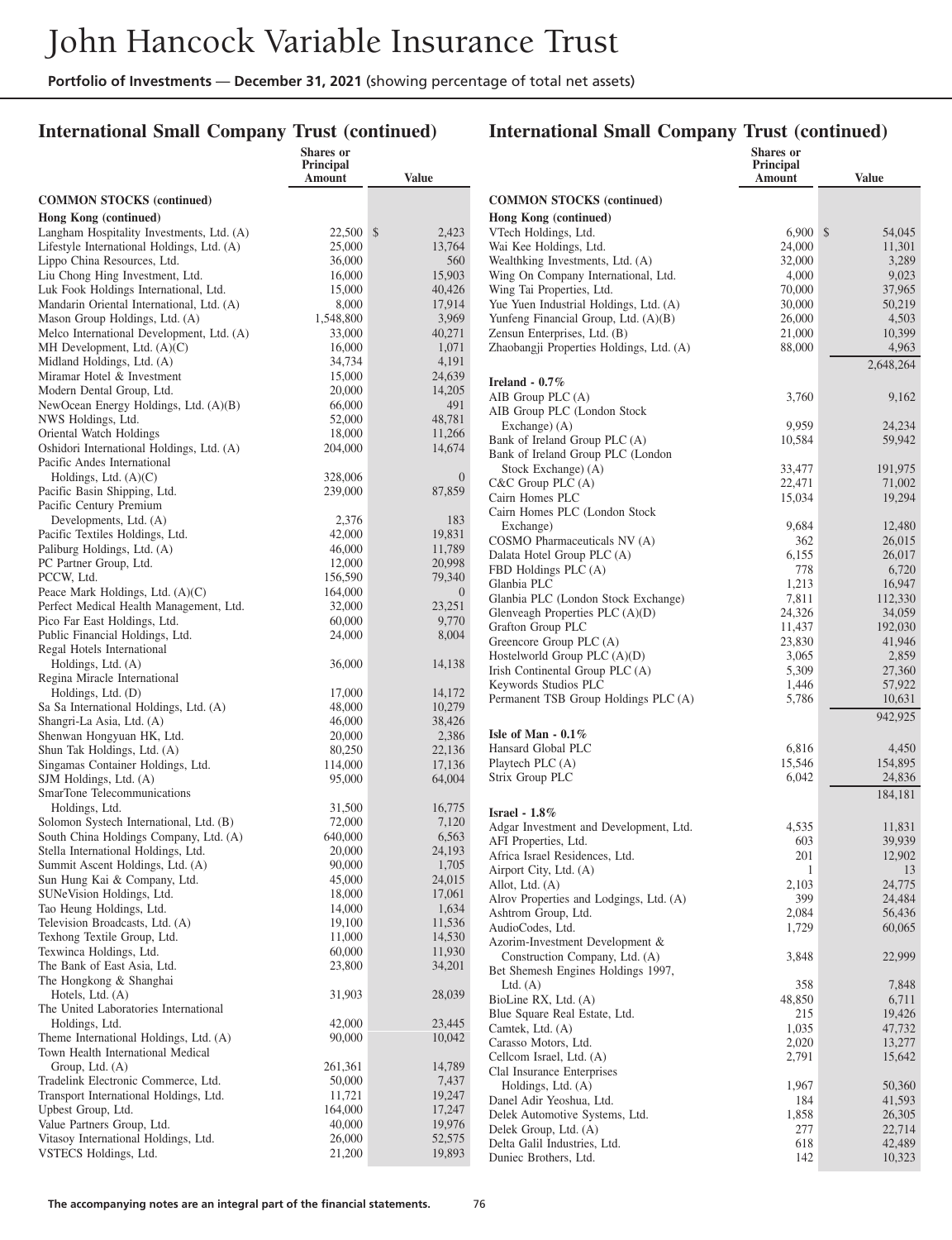**Shares or**

### **International Small Company Trust (continued)**

#### **International Small Company Trust (continued)**

**Shares or**

|                                                               | Principal<br>Amount | <b>Value</b>     |                                            | Principal<br>Amount | <b>Value</b>     |
|---------------------------------------------------------------|---------------------|------------------|--------------------------------------------|---------------------|------------------|
| <b>COMMON STOCKS</b> (continued)                              |                     |                  | <b>COMMON STOCKS (continued)</b>           |                     |                  |
| Israel (continued)                                            |                     |                  | Israel (continued)                         |                     |                  |
| Electra Consumer Products 1970, Ltd.                          | 445S                | 25,702           | Tremor International, Ltd. (A)             | $2,825$ \$          | 21,110           |
| Electra Real Estate, Ltd.                                     | 1,543               | 30,717           | YH Dimri Construction &                    |                     |                  |
| Electra, Ltd.                                                 | 91                  | 63,031           | Development, Ltd.                          | 285                 | 27,679           |
| Energix-Renewable Energies, Ltd.                              | 8,191               | 34,682           |                                            |                     | 2,356,130        |
| Enlight Renewable Energy, Ltd. (A)                            | 35,332              | 86,529           | Italy - $3.4\%$                            |                     |                  |
| Equital, Ltd. (A)                                             | 992                 | 38,011           | A2A SpA                                    | 85,615              | 166,831          |
| Evogene, Ltd. (A)                                             | 3,768               | 6,180            | <b>ACEA SpA</b>                            | 2,494               | 53,287           |
| Fattal Holdings 1998, Ltd. (A)                                | 137                 | 13,803           | Anima Holding SpA (D)                      | 14,880              | 75,982           |
| Formula Systems 1985, Ltd.                                    | 549                 | 66,938           | Aquafil SpA (A)                            | 969                 | 8,425            |
| Fox Wizel, Ltd.                                               | 488                 | 87,634           | Arnoldo Mondadori Editore SpA (A)          | 12,613              | 29,221           |
| Gav-Yam Lands Corp., Ltd.                                     | 5,000               | 61,755           | Ascopiave SpA                              | 4,243               | 16,718           |
| Gilat Satellite Networks, Ltd.                                | 1,452<br>244        | 10,373<br>17,835 | Avio SpA                                   | 877                 | 11,667           |
| Hadera Paper, Ltd.<br>Harel Insurance Investments & Financial |                     |                  | Azimut Holding SpA                         | 6,169               | 172,462          |
| Services, Ltd.                                                | 4,995               | 56,703           | Banca Generali SpA (A)                     | 3,053               | 133,925          |
| Hilan, Ltd.                                                   | 803                 | 53,703           | Banca IFIS SpA                             | 1,607               | 31,043           |
| IDI Insurance Company, Ltd.                                   | 440                 | 16,028           | Banca Mediolanum SpA                       | 8,278               | 81,608           |
| Ilex Medical, Ltd.                                            | 211                 | 11,021           | Banca Popolare di Sondrio SCPA             | 25,315              | 106,282          |
| Inrom Construction Industries, Ltd.                           | 4,264               | 21,130           | Banca Profilo SpA                          | 24,032              | 5,851            |
| Isracard, Ltd.                                                | 6,691               | 32,973           | Banco BPM SpA                              | 92,714              | 277,595          |
| Israel Canada T.R, Ltd.                                       | 3,667               | 23,585           | Banco di Desio e della Brianza SpA         | 2,610               | 8,958            |
| Israel Discount Bank, Ltd., Class A                           | 1                   | 5                | BFF Bank SpA (D)                           | 8,562               | 68,848<br>99,370 |
| Israel Land Development - Urban                               |                     |                  | <b>BPER Banca</b><br>Brembo SpA            | 48,081<br>7,094     | 100,914          |
| Renewal, Ltd.                                                 | 789                 | 13,460           | Brunello Cucinelli SpA (A)                 | 1,411               | 96,982           |
| Isras Investment Company, Ltd.                                | 142                 | 37,596           | Buzzi Unicem SpA                           | 4,670               | 100,619          |
| Kamada, Ltd. (A)                                              | 1,616               | 10,665           | Cairo Communication SpA                    | 4,712               | 10.946           |
| Kerur Holdings, Ltd.                                          | 418                 | 13,432           | Carel Industries SpA (D)                   | 1,196               | 36,169           |
| M Yochananof & Sons, Ltd.                                     | 155                 | 11,740           | Cementir Holding NV                        | 4,165               | 39,720           |
| Magic Software Enterprises, Ltd.                              | 1,349               | 28,617           | CIR SpA-Compagnie Industriali (A)          | 60,979              | 32,553           |
| Malam - Team, Ltd.                                            | 476                 | 17,375           | Credito Emiliano SpA                       | 6,238               | 41,174           |
| Matrix IT, Ltd.                                               | 2,095               | 63,597           | Danieli & C Officine Meccaniche SpA        | 788                 | 24,146           |
| Mediterranean Towers, Ltd.                                    | 4,044               | 12,295<br>34,703 | Danieli & C Officine Meccaniche SpA,       |                     |                  |
| Mega Or Holdings, Ltd.<br>Mehadrin, Ltd. (A)                  | 757<br>15           | 886              | Savings Shares                             | 2,118               | 41,397           |
| Menora Mivtachim Holdings, Ltd.                               | 1,766               | 41,748           | De' Longhi SpA                             | 2,969               | 106,216          |
| Migdal Insurance & Financial                                  |                     |                  | DeA Capital SpA (A)                        | 4,665               | 6,930            |
| Holdings, Ltd.                                                | 27,734              | 45,637           | $d$ oValue Sp $A$ $(D)$                    | 1,965               | 18,752           |
| Mivtach Shamir Holdings, Ltd.                                 | 397                 | 14,613           | Enav SpA $(A)(D)$                          | 5,063               | 22,663           |
| Naphtha Israel Petroleum Corp., Ltd. (A)                      | 2,030               | 14,568           | ERG SpA                                    | 2,919               | 94,272           |
| Nawi Brothers, Ltd.                                           | 1,396               | 14,290           | Esprinet SpA                               | 3,554               | 52,046           |
| Neto Malinda Trading, Ltd. (A)                                | 451                 | 15,986           | Eurotech SpA (A)                           | 1,562               | 8,969            |
| Novolog, Ltd. (B)                                             | 20,186              | 19,270           | Fincantieri SpA (A)(B)                     | 18,635<br>8,390     | 12,806<br>10,193 |
| Oil Refineries, Ltd. (A)                                      | 102,102             | 29,239           | Geox SpA $(A)$<br>Gruppo MutuiOnline SpA   | 1,697               | 85,439           |
| One Software Technologies, Ltd.                               | 1,700               | 33,798           | Hera SpA                                   | 41,143              | 171,005          |
| OPC Energy, Ltd. (A)                                          | 4,056               | 45,418           | Illimity Bank SpA (A)                      | 3,374               | 50,501           |
| Partner Communications                                        |                     |                  | IMMSI SpA $(A)(B)$                         | 6,756               | 3,347            |
| Company, Ltd. (A)                                             | 6,688               | 54,354           | Interpump Group SpA                        | 1,411               | 103,357          |
| Paz Oil Company, Ltd. (A)                                     | 525                 | 65,283           | Iren SpA                                   | 30,720              | 92,455           |
| Perion Network, Ltd. (A)                                      | 1,368               | 33,176           | Italgas SpA                                | 24,861              | 170,891          |
| Plasson Industries, Ltd.                                      | 241                 | 16,974           | Italmobiliare SpA                          | 1,039               | 38,359           |
| Plus500, Ltd.                                                 | 4,106               | 75,739           | Juventus Football Club SpA (A)             | 58,054              | 22,673           |
| Prashkovsky Investments &                                     | 318                 | 13,064           | La Doria SpA                               | 503                 | 9,412            |
| Construction, Ltd.<br>Priortech, Ltd. (A)                     | 398                 | 15,141           | Leonardo Sp $A(A)$                         | 17,860              | 127,663          |
| Rami Levy Chain Stores Hashikma                               |                     |                  | Maire Tecnimont SpA                        | 10,323              | 48,787           |
| Marketing 2006, Ltd.                                          | 449                 | 33,688           | MFE-MediaForEurope NV, Class A (A)         | 18,917              | 19,286           |
| Sano-Brunos Enterprises, Ltd.                                 | 145                 | 16,797           | MFE-MediaForEurope NV, Class B             | 18,917              | 26,736           |
| Scope Metals Group, Ltd.                                      | 377                 | 15,705           | OVS $SpA(A)(D)$                            | 11,708              | 33,891           |
| Shikun & Binui, Ltd. (A)                                      | $\mathbf{1}$        | 6                | Pharmanutra SpA                            | 268                 | 22,963           |
| Shufersal, Ltd.                                               | 4,263               | 35,482           | Piaggio & C SpA                            | 11,658              | 38,139           |
| Summit Real Estate Holdings, Ltd. (A)                         | 2,363               | 49,724           | Pirelli & C. $SpA(D)$                      | 17,419<br>178       | 120,810<br>3,723 |
| Tadiran Group, Ltd.                                           | 86                  | 11,997           | Prima Industrie SpA (A)<br>RAI Way SpA (D) | 5,678               | 33,635           |
| Tel Aviv Stock Exchange, Ltd.                                 | 3,160               | 17,050           | Reply SpA                                  | 1,027               | 208,591          |
| Tera Light, Ltd. (A)                                          | 1,766               | 4,260            | Sabaf SpA                                  | 338                 | 9,176            |
| Tiv Taam Holdings 1, Ltd.                                     | 3,848               | 13,766           | SAES Getters SpA                           | 409                 | 11,509           |
|                                                               |                     |                  |                                            |                     |                  |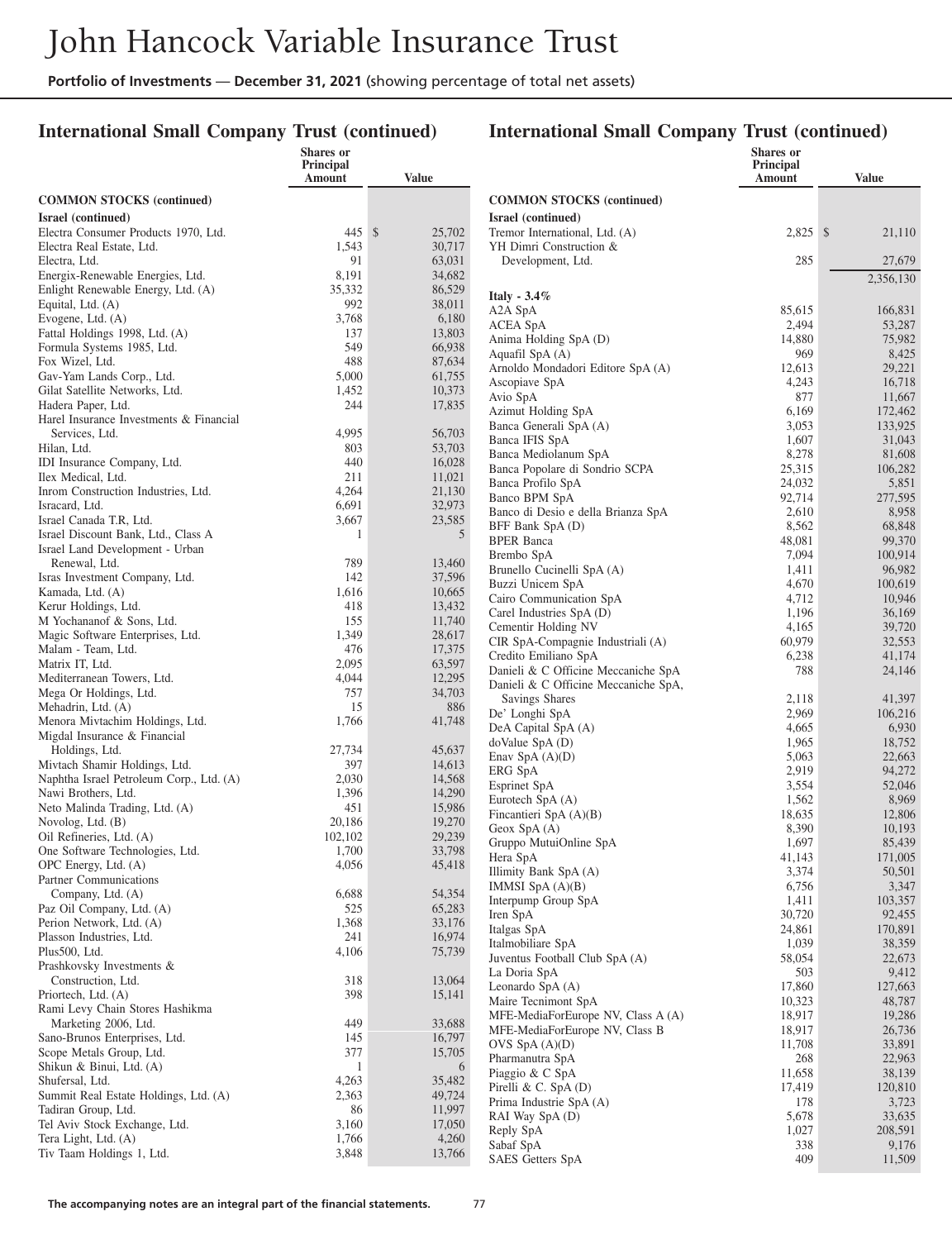### **International Small Company Trust (continued)**

|                                                         | <b>Shares or</b><br><b>Principal</b> |                   |                                                | <b>Shares</b> or<br>Principal |                  |
|---------------------------------------------------------|--------------------------------------|-------------------|------------------------------------------------|-------------------------------|------------------|
|                                                         | Amount                               | <b>Value</b>      |                                                | Amount                        | <b>Value</b>     |
| <b>COMMON STOCKS</b> (continued)                        |                                      |                   | <b>COMMON STOCKS</b> (continued)               |                               |                  |
| Italy (continued)                                       |                                      |                   | Japan (continued)                              |                               |                  |
| SAES Getters SpA, Savings Shares                        | 538 \$                               | 10,785            | Arcs Company, Ltd.                             | $2,125$ \$                    | 39,465           |
| Safilo Group SpA (A)                                    | 2,378                                | 4,239             | Arealink Company, Ltd.                         | 500                           | 6,684            |
| Saipem Sp $A(A)(B)$                                     | 30,422                               | 63,786            | Argo Graphics, Inc.                            | 1,000                         | 27,992           |
| Salvatore Ferragamo SpA (A)                             | 2,452                                | 62,868            | Arisawa Manufacturing Company, Ltd.            | 2,900                         | 24,892           |
| Saras SpA (A)                                           | 28,012                               | 17,547            | <b>ARTERIA Networks Corp.</b>                  | 1,600                         | 21,500           |
| Sesa SpA<br>Sogefi SpA (A)                              | 391<br>3,551                         | 77,052<br>4,770   | ArtSpark Holdings, Inc. (B)<br>Aruhi Corp.     | 3,200<br>1,800                | 26,218<br>16,357 |
| SOL SpA                                                 | 2,802                                | 67,343            | Asahi Company, Ltd.                            | 800                           | 10,075           |
| Tamburi Investment Partners SpA                         | 5,435                                | 61,089            | Asahi Diamond Industrial Company, Ltd.         | 3,900                         | 22,149           |
| Technogym SpA (D)                                       | 6,815                                | 65,504            | Asahi Holdings, Inc.                           | 3,600                         | 64,306           |
| Tinexta SpA                                             | 1,069                                | 46,333            | Asahi Yukizai Corp.                            | 1,200                         | 18,011           |
| Tod's SpA(A)                                            | 590                                  | 32,961            | Asanuma Corp.                                  | 700                           | 33,481           |
| Unieuro SpA (D)                                         | 1,088                                | 25,950            | Asia Pile Holdings Corp.                       | 3,300                         | 12,917           |
| Unipol Gruppo SpA                                       | 22,660                               | 122,712           | <b>ASKA</b> Pharmaceutical Holdings            |                               |                  |
| UnipolSai Assicurazioni SpA                             | 9,024                                | 25,400            | Company, Ltd.                                  | 1,600                         | 14,004           |
| Webuild SpA                                             | 14,544                               | 34,401            | ASKUL Corp.                                    | 2,000                         | 26,682           |
| Zignago Vetro SpA                                       | 1,669                                | 32,837            | Atrae, Inc. $(A)$                              | 600                           | 12,649           |
|                                                         |                                      | 4,413,465         | Atsugi Company, Ltd. (A)                       | 1,200                         | 5,896            |
| Japan - 22.1%                                           |                                      |                   | Autobacs Seven Company, Ltd.                   | 3,000                         | 36,603           |
| A&D Company, Ltd.                                       | 900                                  | 9,888             | Aval Data Corp.                                | 600<br>900                    | 13,618<br>9,394  |
| Access Company, Ltd. (A)                                | 2,300                                | 14,143            | Avant Corp.<br>Avex, Inc.                      | 900                           | 11,278           |
| Achilles Corp.                                          | 1,000                                | 10,862            | Axell Corp.                                    | 100                           | 1,043            |
| Adastria Company, Ltd.                                  | 920                                  | 12,963            | Axial Retailing, Inc.                          | 800                           | 23,463           |
| ADEKA Corp.                                             | 4,700                                | 104,974           | Bando Chemical Industries, Ltd.                | 2,500                         | 19,432           |
| Ad-sol Nissin Corp.                                     | 800                                  | 12,442<br>8,441   | Bank of the Ryukyus, Ltd.                      | 3,000                         | 19,887           |
| Advan Group Company, Ltd.<br>Aeon Delight Company, Ltd. | 1,000<br>800                         | 23,448            | Belc Company, Ltd.                             | 500                           | 24,481           |
| Aeon Fantasy Company, Ltd.                              | 400                                  | 6,472             | Bell System24 Holdings, Inc.                   | 2,400                         | 26,095           |
| AEON Financial Service Company, Ltd.                    | 2,900                                | 31,281            | Belluna Company, Ltd.                          | 3,300                         | 20,317           |
| Aeon Hokkaido Corp.                                     | 1,800                                | 19,839            | Benesse Holdings, Inc.                         | 3,700                         | 72,658           |
| Aeria, Inc. (B)                                         | 700                                  | 2,434             | BeNext-Yumeshin Group Company                  | 2,185                         | 32,190           |
| Ai Holdings Corp.                                       | 1,900                                | 31,813            | Bengo4.com, Inc. $(A)(B)$                      | 300                           | 15,885           |
| Aica Kogyo Company, Ltd.                                | 1,800                                | 52,108            | Bic Camera, Inc.<br>BML, Inc.                  | 3,500<br>1,000                | 29,302<br>31,094 |
| Aichi Corp.                                             | 3,200                                | 22,509            | Bourbon Corp.                                  | 500                           | 10,463           |
| Aichi Steel Corp.                                       | 700                                  | 15,157            | Br. Holdings Corp.                             | 2,300                         | 6,982            |
| Aida Engineering, Ltd.                                  | 4,500                                | 41,845            | BrainPad, Inc. (A)                             | 900                           | 11,890           |
| Aiful Corp.                                             | 15,500                               | 47,957            | Broadleaf Company, Ltd. (B)                    | 4,600                         | 17,444           |
| Ain Holdings, Inc.<br>Aiphone Company, Ltd.             | 1,100<br>600                         | 54,830<br>11,096  | Bunka Shutter Company, Ltd.                    | 5,000                         | 46,692           |
| Airport Facilities Company, Ltd.                        | 1,200                                | 5,736             | Business Brain Showa-Ota, Inc.                 | 700                           | 12,474           |
| Aisan Industry Company, Ltd.                            | 2,500                                | 16,640            | C Uyemura & Company, Ltd.                      | 800                           | 42,941           |
| Aizawa Securities Group Company, Ltd.                   | 2,400                                | 21,324            | CAC Holdings Corp.                             | 900                           | 11,361           |
| Akatsuki, Inc.                                          | 400                                  | 10,020            | Can Do Company, Ltd. (B)                       | 90                            | 1,761            |
| Akebono Brake Industry                                  |                                      |                   | Canon Electronics, Inc.                        | 1,700<br>1,200                | 23,444<br>11,169 |
| Company, Ltd. (A)                                       | 9,400                                | 15,117            | Carenet, Inc.<br>Carlit Holdings Company, Ltd. | 2,100                         | 12,872           |
| Albis Company, Ltd.                                     | 500                                  | 9,763             | Cawachi, Ltd.                                  | 900                           | 17,236           |
| Alconix Corp.                                           | 1,600                                | 18,651            | CellSource Company, Ltd. (A)                   | 600                           | 28,300           |
| Alpen Company, Ltd.                                     | 1,100                                | 20,440            | Central Automotive Products, Ltd.              | 500                           | 12,922           |
| Alps Alpine Company, Ltd.                               | 10,900<br>1,100                      | 102,809<br>18,188 | Central Glass Company, Ltd.                    | 1,900                         | 35,241           |
| Altech Corp.<br>Amano Corp.                             | 2,200                                | 50,656            | Central Security Patrols Company, Ltd.         | 700                           | 14,681           |
| Amuse, Inc.                                             | 400                                  | 7,287             | Central Sports Company, Ltd.                   | 600                           | 12,778           |
| Amvis Holdings, Inc.                                    | 600                                  | 27,569            | Ceres, Inc.                                    | 600                           | 12,743           |
| Anest Iwata Corp.                                       | 1,800                                | 13,933            | Charm Care Corp. KK                            | 1,000                         | 12,672           |
| Anicom Holdings, Inc.                                   | 3,700                                | 26,661            | Chilled & Frozen Logistics Holdings            |                               |                  |
| Anritsu Corp.                                           | 5,700                                | 88,031            | Company, Ltd.<br>Chino Corp.                   | 1,600<br>400                  | 23,410<br>5,820  |
| AOKI Holdings, Inc.                                     | 3,100                                | 16,649            | Chiyoda Company, Ltd.                          | 800                           | 5,409            |
| Aoyama Trading Company, Ltd. (A)                        | 2,500                                | 14,545            | Chiyoda Corp. (A)                              | 9,100                         | 27,814           |
| Aoyama Zaisan Networks                                  |                                      |                   | Chiyoda Integre Company, Ltd.                  | 800                           | 14,073           |
| Company, Ltd. (B)                                       | 1,100                                | 14,554            | Chofu Seisakusho Company, Ltd.                 | 1,700                         | 30,152           |
| Aozora Bank, Ltd.                                       | 1,300                                | 28,431            | Chori Company, Ltd.                            | 1,200                         | 19,063           |
| Arakawa Chemical Industries, Ltd.<br>Arata Corp.        | 1,400<br>700                         | 14,496<br>26,826  | Chubu Shiryo Company, Ltd.                     | 2,000                         | 17,132           |
| Arcland Service Holdings                                |                                      |                   | Chudenko Corp.                                 | 1,900                         | 35,107           |
| Company, Ltd. (B)                                       | 1,000                                | 19,675            | Chuetsu Pulp & Paper Company, Ltd.             | 500                           | 4,179            |
|                                                         |                                      |                   |                                                |                               |                  |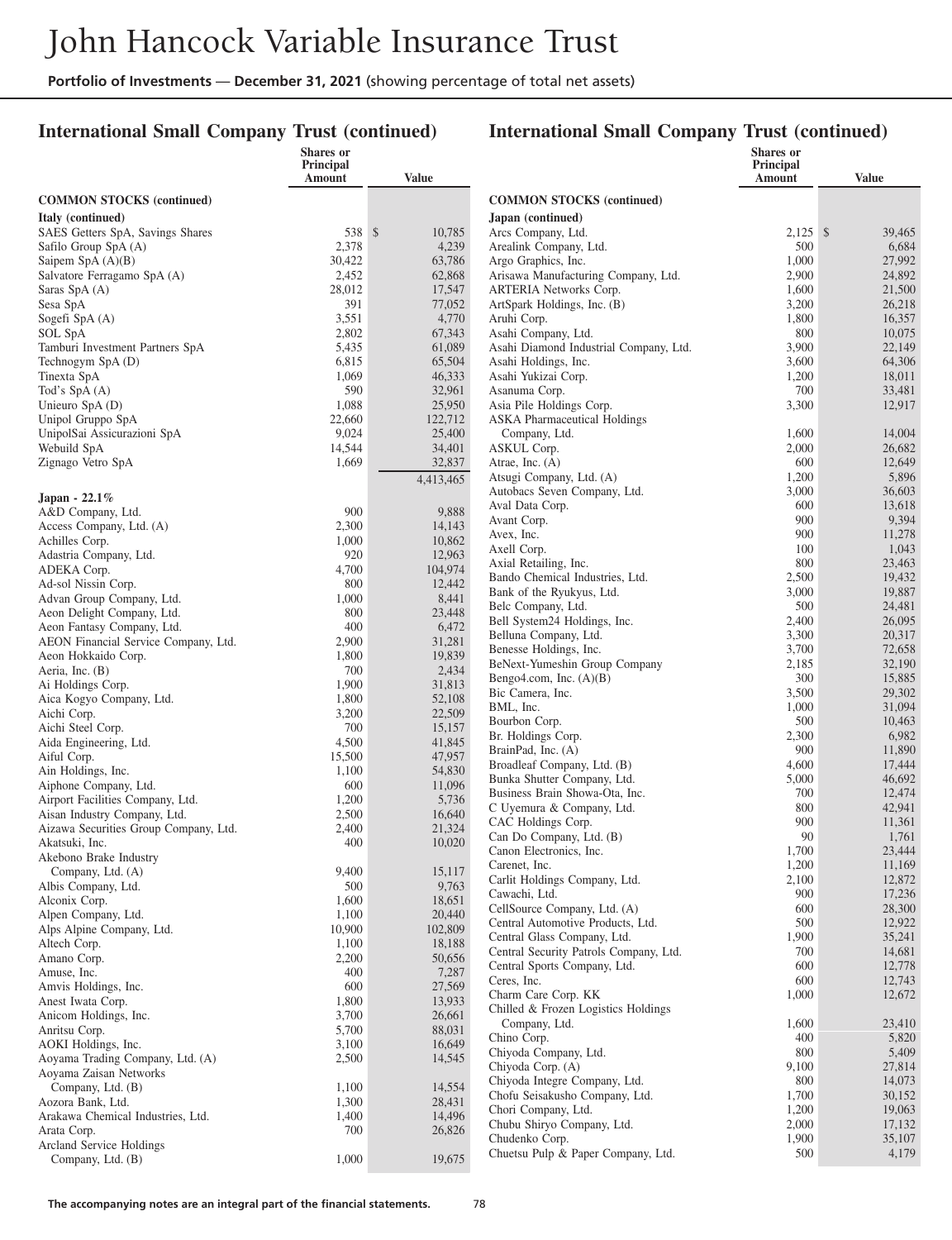### **International Small Company Trust (continued)**

|                                                               | <b>Shares</b> or<br>Principal |                  |                                                                  | <b>Shares</b> or<br>Principal |                  |
|---------------------------------------------------------------|-------------------------------|------------------|------------------------------------------------------------------|-------------------------------|------------------|
|                                                               | Amount                        | Value            |                                                                  | <b>Amount</b>                 | <b>Value</b>     |
| <b>COMMON STOCKS (continued)</b>                              |                               |                  | <b>COMMON STOCKS</b> (continued)                                 |                               |                  |
| Japan (continued)                                             |                               |                  | Japan (continued)                                                |                               |                  |
| Chugai Ro Company, Ltd.                                       | 500S                          | 7,071            | Dip Corp.                                                        | 1,500 \$                      | 51,062           |
| Chugoku Marine Paints, Ltd.                                   | 4,000                         | 33,016           | DKK Company, Ltd.                                                | 1,000                         | 21,776           |
| CI Takiron Corp.                                              | 3,000                         | 14,676           | DKS Company, Ltd.                                                | 400                           | 11,180           |
| Citizen Watch Company, Ltd.                                   | 16,000                        | 69,255           | DMG Mori Company, Ltd.                                           | 4,600                         | 79,142           |
| CKD Corp.<br>Cleanup Corp.                                    | 2,400<br>2,100                | 48,753<br>9,980  | Doshisha Company, Ltd.<br>Doutor Nichires Holdings Company, Ltd. | 1,700<br>2,300                | 23,148<br>32,056 |
| CMIC Holdings Company, Ltd.                                   | 1,200                         | 15,970           | Dowa Holdings Company, Ltd.                                      | 1,900                         | 79,971           |
| CMK Corp.                                                     | 3,700                         | 22,311           | DTS Corp.                                                        | 1,800                         | 39,534           |
| COLOPL, Inc.                                                  | 3,200                         | 18,283           | Duskin Company, Ltd.                                             | 2,100                         | 51,293           |
| Computer Engineering & Consulting, Ltd.                       | 1,800                         | 16,990           | DyDo Group Holdings, Inc.                                        | 700                           | 28,849           |
| Comture Corp.                                                 | 1,000                         | 31,315           | Eagle Industry Company, Ltd.                                     | 2,200                         | 21,111           |
| CONEXIO Corp.                                                 | 1,300                         | 16,668           | Earth Corp.                                                      | 800                           | 42,692           |
| COOKPAD, Inc. (A)                                             | 2,700                         | 6,091            | Ebara Jitsugyo Company, Ltd. (B)                                 | 800                           | 17,315           |
| Corona Corp.                                                  | 300                           | 2,365            | Ebase Company, Ltd.                                              | 1,200                         | 6,743            |
| Cosel Company, Ltd.<br>Cosmo Energy Holdings Company, Ltd.    | 1,200<br>2,900                | 8,912<br>56,660  | EDION Corp.<br>EF-ON, Inc.                                       | 5,000<br>1,500                | 46,678<br>8,060  |
| Cota Company, Ltd.                                            | 484                           | 6,943            | eGuarantee, Inc.                                                 | 1,300                         | 26,156           |
| CRE, Inc.                                                     | 800                           | 11,579           | E-Guardian, Inc.                                                 | 900                           | 26,695           |
| Create Restaurants Holdings, Inc. (A)                         | 2,500                         | 15,702           | Eiken Chemical Company, Ltd.                                     | 1,800                         | 30,212           |
| Create SD Holdings Company, Ltd.                              | 1,700                         | 47,075           | Eizo Corp.                                                       | 800                           | 28,113           |
| Credit Saison Company, Ltd.                                   | 8,100                         | 85,182           | Elan Corp.                                                       | 2,800                         | 27,045           |
| Cresco, Ltd.                                                  | 800                           | 14,543           | Elecom Company, Ltd.                                             | 1,600                         | 21,058           |
| CROOZ, Inc. (A)                                               | 600                           | 5,094            | Electric Power Development                                       |                               |                  |
| CTS Company, Ltd.                                             | 1,900                         | 13,905           | Company, Ltd.                                                    | 4,900                         | 65,119           |
| Curves Holdings Company, Ltd.<br>Cybozu, Inc.                 | 600<br>900                    | 4,144<br>14,313  | Elematec Corp.<br>Enigmo, Inc.                                   | 1,400<br>2,400                | 13,153<br>15,952 |
| Dai Nippon Toryo Company, Ltd.                                | 1,200                         | 8,630            | en-japan, Inc.                                                   | 1,200                         | 33.913           |
| Daibiru Corp.                                                 | 3,400                         | 65,535           | Enplas Corp.                                                     | 600                           | 14,229           |
| Daicel Corp.                                                  | 9,100                         | 62,977           | eRex Company, Ltd.                                               | 1,900                         | 33,766           |
| Dai-Dan Company, Ltd.                                         | 1,000                         | 19,983           | ES-Con Japan, Ltd.                                               | 1,500                         | 10,219           |
| Daido Metal Company, Ltd.                                     | 1,900                         | 10,016           | ESPEC Corp.                                                      | 1,600                         | 31,027           |
| Daido Steel Company, Ltd.                                     | 1,300                         | 47,218           | Exedy Corp.                                                      | 1,900                         | 27,506           |
| Daidoh, Ltd. (A)                                              | 2,000                         | 2,539            | Ezaki Glico Company, Ltd.                                        | 1,900                         | 60,473           |
| Daihen Corp.                                                  | 1,100                         | 45,697           | FAN Communications, Inc.                                         | 2,000                         | 6,751            |
| Daiho Corp.<br>Daiichi Jitsugyo Company, Ltd.                 | 800<br>400                    | 27,641<br>17,228 | FCC Company, Ltd.<br>FDK Corp. (A)                               | 2,200<br>1,100                | 28,630<br>9,585  |
| Daiichi Kigenso Kagaku-Kogyo                                  |                               |                  | Feed One Company, Ltd.                                           | 1,600                         | 9,751            |
| Company, Ltd.                                                 | 1,800                         | 19,422           | Ferrotec Holdings Corp.                                          | 1,600                         | 58,638           |
| Daiichikosho Company, Ltd.                                    | 300                           | 9,083            | FIDEA Holdings Company, Ltd.                                     | 2,140                         | 24,888           |
| Daiken Corp.                                                  | 1,000                         | 18,866           | Fields Corp.                                                     | 1,500                         | 6,661            |
| Daiken Medical Company, Ltd.                                  | 400                           | 1,947            | Fixstars Corp.                                                   | 2,000                         | 15.512           |
| Daiki Aluminium Industry Company, Ltd.                        | 3,000                         | 41,775           | Foster Electric Company, Ltd.                                    | 2,100                         | 13,317           |
| Daikoku Denki Company, Ltd.                                   | 800                           | 8,409            | France Bed Holdings Company, Ltd.                                | 2,200                         | 17,633<br>54,282 |
| Daikokutenbussan Company, Ltd.<br>Daikyonishikawa Corp.       | 300<br>1,900                  | 13,440<br>9,670  | Fronteo, Inc. $(B)$<br>Fudo Tetra Corp.                          | 1,900<br>1,080                | 15,729           |
| Dainichiseika Color & Chemicals                               |                               |                  | Fuji Company, Ltd.                                               | 1,400                         | 23,795           |
| Manufacturing Company, Ltd.                                   | 300                           | 6,116            | Fuji Corp. (Aichi)                                               | 2,600                         | 58,316           |
| Daiseki Company, Ltd.                                         | 2,160                         | 95,957           | Fuji Corp., Ltd.                                                 | 1,300                         | 7,837            |
| Daishi Hokuetsu Financial Group, Inc.                         | 2,200                         | 48,544           | Fuji Kyuko Company, Ltd.                                         | 900                           | 31,912           |
| Daishinku Corp.                                               | 1,600                         | 21,686           | Fuji Media Holdings, Inc.                                        | 2,000                         | 19,245           |
| Daito Pharmaceutical Company, Ltd.                            | 700                           | 18,063           | Fuji Oil Company, Ltd.                                           | 4,400                         | 9,777            |
| Daitron Company, Ltd.<br>Daiwa Industries, Ltd.               | 600                           | 11,189           | Fuji Oil Holdings, Inc.                                          | 2,500                         | 50,487           |
| Daiwabo Holdings Company, Ltd.                                | 2,000<br>4,000                | 21,968<br>63,973 | Fuji Pharma Company, Ltd.<br>Fuji Seal International, Inc.       | 1,400<br>2,100                | 12,512<br>38,665 |
| DCM Holdings Company, Ltd.                                    | 6,500                         | 60,170           | Fuji Soft, Inc.                                                  | 900                           | 43,422           |
| DeNA Company, Ltd.                                            | 4,300                         | 66,215           | Fujibo Holdings, Inc.                                            | 700                           | 24,941           |
| Densan System Holdings                                        |                               |                  | Fujicco Company, Ltd.                                            | 1,500                         | 24,536           |
| Company, Ltd. (B)                                             | 700                           | 16,627           | Fujikura Kasei Company, Ltd.                                     | 2,000                         | 8,690            |
| Denyo Company, Ltd.                                           | 900                           | 14,459           | Fujikura, Ltd. (A)                                               | 11,000                        | 53,997           |
| Dexerials Corp.                                               | 3,500                         | 126,332          | Fujimi, Inc.                                                     | 500                           | 33,667           |
| $DIC$ Corp. $(B)$                                             | 2,900                         | 73,105           | Fujimori Kogyo Company, Ltd.                                     | 800                           | 28,604           |
| Digital Arts, Inc.                                            | 700                           | 51,148           | Fujisash Company, Ltd.                                           | 4,900                         | 3,192            |
| Digital Garage, Inc.<br>Digital Hearts Holdings Company, Ltd. | 1,600<br>900                  | 67,980<br>18,249 | Fujitec Company, Ltd.<br>Fujiya Company, Ltd.                    | 1,900<br>500                  | 41,643<br>9,856  |
| Digital Holdings, Inc.                                        | 600                           | 6,875            | Fukuda Corp.                                                     | 200                           | 7,498            |
|                                                               |                               |                  |                                                                  |                               |                  |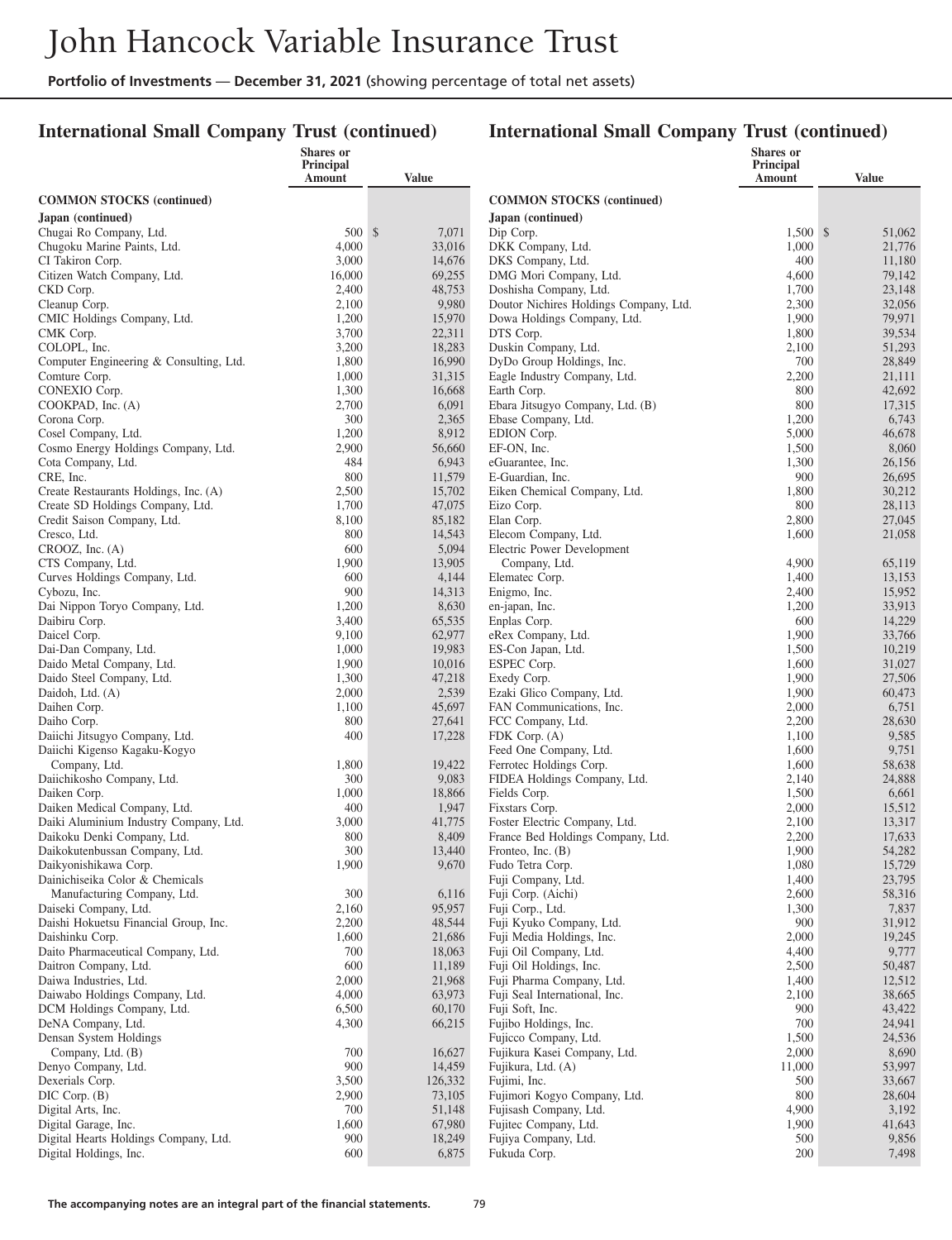### **International Small Company Trust (continued)**

|                                                                        | <b>Shares</b> or<br>Principal |                  |                                                        | <b>Shares</b> or<br>Principal |                  |
|------------------------------------------------------------------------|-------------------------------|------------------|--------------------------------------------------------|-------------------------------|------------------|
|                                                                        | Amount                        | Value            |                                                        | Amount                        | <b>Value</b>     |
| <b>COMMON STOCKS (continued)</b>                                       |                               |                  | <b>COMMON STOCKS</b> (continued)                       |                               |                  |
| Japan (continued)                                                      |                               |                  | Japan (continued)                                      |                               |                  |
| Fukuda Denshi Company, Ltd.                                            | 500S                          | 37,333           | Hokkaido Gas Company, Ltd.                             | 600S                          | 7,959            |
| Fukui Computer Holdings, Inc.                                          | 300                           | 9,012            | Hokkan Holdings, Ltd.                                  | 1,000                         | 12,616           |
| Fukushima Galilei Company, Ltd.                                        | 500                           | 20,754           | Hokko Chemical Industry Company, Ltd.                  | 700                           | 5,653            |
| Fukuyama Transporting Company, Ltd.<br>FULLCAST Holdings Company, Ltd. | 1,000<br>1,000                | 34,167<br>21,397 | Hokkoku Financial Holdings, Inc.<br>Hokuetsu Corp.     | 1,500<br>7,900                | 33,250<br>49,385 |
| Funai Soken Holdings, Inc.                                             | 1,800                         | 40,951           | Hokuetsu Industries Company, Ltd.                      | 2,000                         | 17,511           |
| Furukawa Company, Ltd.                                                 | 1,900                         | 20,986           | Hokuhoku Financial Group, Inc.                         | 5,900                         | 46,880           |
| Furukawa Electric Company, Ltd.                                        | 3,400                         | 68,693           | Hokuriku Electric Power Company                        | 9,400                         | 47,873           |
| Furuno Electric Company, Ltd.                                          | 2,400                         | 25,230           | Hokuto Corp.                                           | 1,600                         | 26,552           |
| Furyu Corp.                                                            | 1,300                         | 15,482           | H-One Company, Ltd.                                    | 1,000                         | 5,879            |
| Fuso Chemical Company, Ltd.                                            | 1,000                         | 42,193           | Honeys Holdings Company, Ltd.                          | 1,350                         | 11,957           |
| Fuso Pharmaceutical Industries, Ltd.                                   | 500                           | 11,303           | Hoosiers Holdings                                      | 3,400                         | 20,077           |
| Futaba Corp.<br>Futaba Industrial Company, Ltd.                        | 1,600<br>3,400                | 9,725<br>12,864  | Hosiden Corp.<br>Hosokawa Micron Corp.                 | 3,900<br>1,000                | 39,067<br>29,621 |
| Future Corp.                                                           | 2,400                         | 36,497           | Ichigo, Inc.                                           | 15,700                        | 38,243           |
| Fuyo General Lease Company, Ltd.                                       | 900                           | 62,395           | Ichikoh Industries, Ltd.                               | 2,300                         | 10,913           |
| G-7 Holdings, Inc.                                                     | 2,000                         | 29,333           | Ichinen Holdings Company, Ltd.                         | 1,900                         | 22,064           |
| Gakken Holdings Company, Ltd.                                          | 1,600                         | 14,554           | Ichiyoshi Securities Company, Ltd.                     | 2,800                         | 16,051           |
| Gecoss Corp.                                                           | 400                           | 2,870            | Icom, Inc.                                             | 500                           | 10,570           |
| Genki Sushi Company, Ltd.                                              | 500                           | 11,078           | IDEC Corp.                                             | 1,600                         | 38,723           |
| Genky DrugStores Company, Ltd.                                         | 600                           | 32,012           | IDOM, Inc.                                             | 3,900                         | 24,515           |
| Geo Holdings Corp.                                                     | 2,700                         | 29,098           | Iino Kaiun Kaisha, Ltd.                                | 7,300                         | 34,675           |
| Giftee, Inc. $(A)$<br>GLOBERIDE, Inc.                                  | 600<br>1,200                  | 10,211<br>32,969 | IJTT Company, Ltd.<br>Ikegami Tsushinki Company, Ltd.  | 1,200<br>400                  | 7,082<br>2,360   |
| Glory, Ltd.                                                            | 2,100                         | 40,001           | $I'll$ , Inc.                                          | 1,100                         | 13,843           |
| GMO Financial Holdings, Inc.                                           | 1,600                         | 11,752           | Imasen Electric Industrial                             | 500                           | 2,577            |
| GMO GlobalSign Holdings KK (B)                                         | 500                           | 18,196           | Imuraya Group Company, Ltd.                            | 300                           | 5,820            |
| GNI Group, Ltd. (A)                                                    | 2,100                         | 27,089           | Inaba Denki Sangyo Company, Ltd.                       | 2,700                         | 63,435           |
| Goldcrest Company, Ltd.                                                | 990                           | 13,929           | Inaba Seisakusho Company, Ltd.                         | 200                           | 2,383            |
| Golf Digest Online, Inc. (B)                                           | 800                           | 8,247            | Inabata & Company, Ltd.                                | 2,000                         | 29,196           |
| Grace Technology, Inc.<br>Gremz, Inc.                                  | 1,700<br>800                  | 5,500<br>17,180  | Inageya Company, Ltd.<br>Ines Corp.                    | 900<br>900                    | 10,846<br>11,828 |
| GS Yuasa Corp.                                                         | 3,000                         | 66,751           | i-Net Corp.                                            | 900                           | 10,893           |
| G-Tekt Corp.                                                           | 1,200                         | 14,913           | Infocom Corp.                                          | 1,000                         | 18,954           |
| Gun-Ei Chemical Industry Company, Ltd.                                 | 400                           | 13,191           | Infomart Corp.                                         | 8,700                         | 70,741           |
| GungHo Online Entertainment, Inc. (B)                                  | 2,000                         | 44,960           | <b>Information Services</b>                            |                               |                  |
| Gunze, Ltd.                                                            | 800                           | 28,096           | International-Dentsu, Ltd.                             | 1,400                         | 47,132           |
| H.U. Group Holdings, Inc.                                              | 2,200                         | 55,815           | INFRONEER Holdings, Inc.                               | 6,468                         | 58,881           |
| H2O Retailing Corp.                                                    | 4,900                         | 34,533           | Insource Company, Ltd.                                 | 600                           | 14,670           |
| Hagihara Industries, Inc.<br>Hagiwara Electric Holdings Company, Ltd.  | 800<br>500                    | 8,872<br>9,110   | Intage Holdings, Inc.<br>I-PEX, Inc.                   | 3,100<br>500                  | 47,377<br>8,508  |
| Hakuto Company, Ltd.                                                   | 1,300                         | 29,898           | IR Japan Holdings, Ltd.                                | 400                           | 23,858           |
| Halows Company, Ltd.                                                   | 600                           | 14,737           | Iriso Electronics Company, Ltd.                        | 1,000                         | 37,711           |
| Hamakyorex Company, Ltd.                                               | 1,000                         | 25,258           | Iseki & Company, Ltd.                                  | 1,200                         | 14,418           |
| Hanwa Company, Ltd.                                                    | 1,600                         | 45,393           | Isetan Mitsukoshi Holdings, Ltd.                       | 2,100                         | 15,520           |
| Happinet Corp.                                                         | 1,000                         | 13,051           | Ishihara Sangyo Kaisha, Ltd.                           | 2,100                         | 21,745           |
| Hazama Ando Corp.<br>Heiwa Corp.                                       | 10,090<br>2,700               | 75,936<br>44,464 | ITFOR, Inc.<br>ITmedia, Inc.                           | 1,000<br>900                  | 7,027<br>14,534  |
| Heiwa Real Estate Company, Ltd.                                        | 1,500                         | 50,557           | Itochu Enex Company, Ltd.                              | 3,800                         | 32,916           |
| Heiwado Company, Ltd.                                                  | 2,000                         | 33,569           | Itochu-Shokuhin Company, Ltd.                          | 300                           | 13,028           |
| Hennge KK (A)                                                          | 1,000                         | 16,766           | Itoham Yonekyu Holdings, Inc.                          | 5,100                         | 29,182           |
| Hibiya Engineering, Ltd.                                               | 1,500                         | 26,819           | Itoki Corp.                                            | 2,100                         | 6,521            |
| HI-LEX Corp.                                                           | 600                           | 7,817            | IwaiCosmo Holdings, Inc.                               | 900                           | 10,598           |
| Hinokiya Group Company, Ltd.                                           | 300                           | 5,727            | Izumi Company, Ltd.                                    | 1,400                         | 39,261           |
| Hioki EE Corp.                                                         | 500                           | 38,256           | J Front Retailing Company, Ltd.                        | 8,800                         | 80,132           |
| Hirano Tecseed Company, Ltd.<br>Hirata Corp.                           | 1,100<br>500                  | 30,726<br>27,743 | J Trust Company, Ltd.<br>JAC Recruitment Company, Ltd. | 4,900<br>1,200                | 24,221<br>21,762 |
| Hirogin Holdings, Inc.                                                 | 13,500                        | 80,810           | Jaccs Company, Ltd.                                    | 1,600                         | 41,217           |
| Hiroshima Gas Company, Ltd.                                            | 4,900                         | 15,680           | JAFCO Group Company, Ltd.                              | 1,400                         | 80,544           |
| Hisaka Works, Ltd.                                                     | 2,000                         | 15,011           | Jalux, Inc. $(A)$                                      | 500                           | 11,087           |
| Hitachi Zosen Corp.                                                    | 9,000                         | 62,404           | Jamco Corp. (A)                                        | 500                           | 4,190            |
| Hochiki Corp.                                                          | 600                           | 6,792            | JANOME Corp.                                           | 1,200                         | 7,246            |
| Hodogaya Chemical Company, Ltd.                                        | 700                           | 35,990           | Japan Asset Marketing Company, Ltd. (A)                | 14,200                        | 20,110           |
| Hogy Medical Company, Ltd.                                             | 800                           | 22,655           | Japan Aviation Electronics Industry, Ltd.              | 3,000                         | 51,992           |
| Hokkaido Electric Power Company, Inc.                                  | 11,100                        | 49,645           | Japan Cash Machine Company, Ltd. (A)                   | 700                           | 4,118            |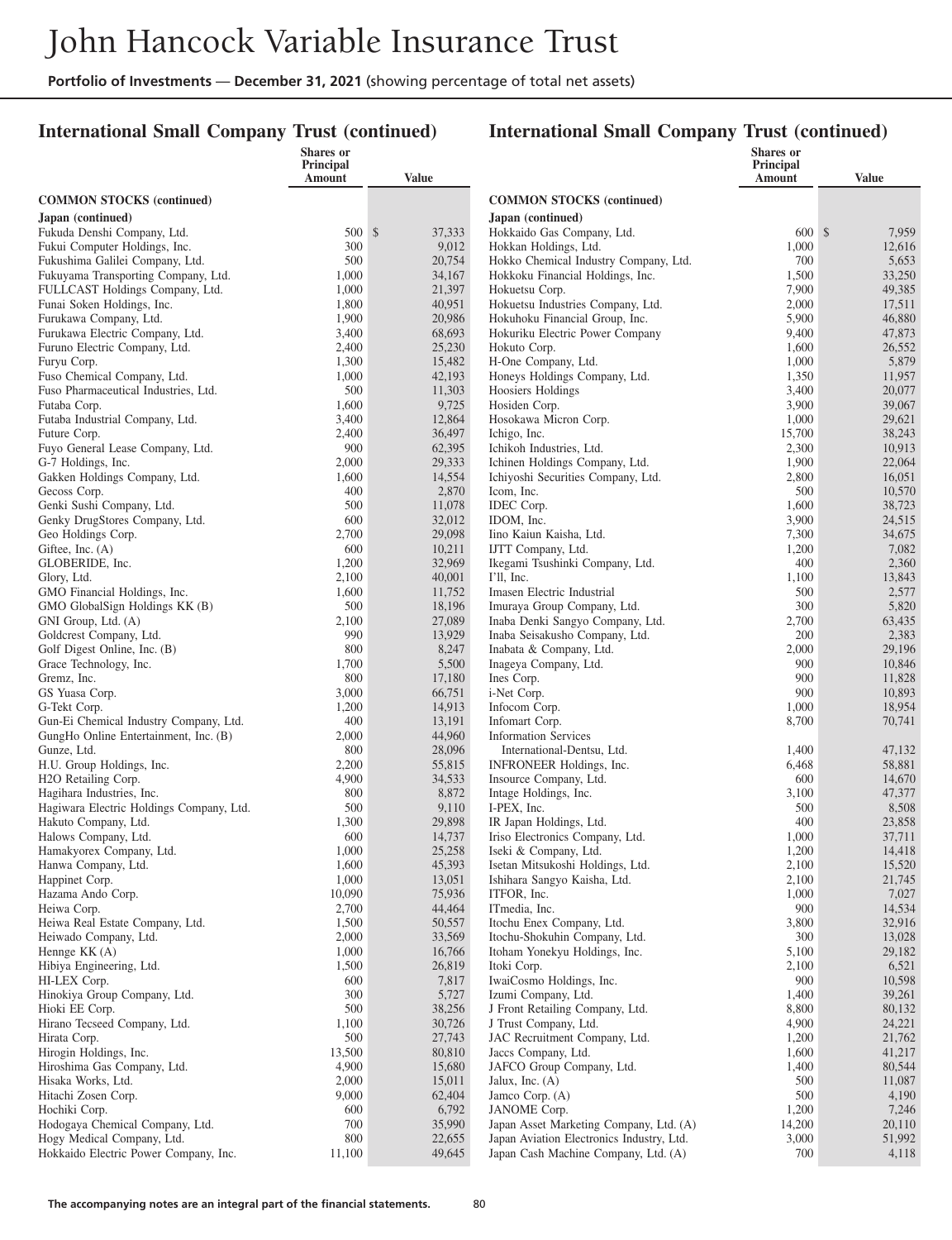### **International Small Company Trust (continued)**

|                                                          | Shares or<br>Principal |                  |                                                             | Shares or<br>Principal |                  |
|----------------------------------------------------------|------------------------|------------------|-------------------------------------------------------------|------------------------|------------------|
|                                                          | Amount                 | <b>Value</b>     |                                                             | <b>Amount</b>          | <b>Value</b>     |
| <b>COMMON STOCKS</b> (continued)                         |                        |                  | <b>COMMON STOCKS (continued)</b>                            |                        |                  |
| Japan (continued)                                        |                        |                  | Japan (continued)                                           |                        |                  |
| Japan Elevator Service Holdings                          |                        |                  | Kito Corp.                                                  | 800 \$                 | 13,812           |
| Company, Ltd.                                            | $2,200$ \$             | 41,096           | Kitz Corp.                                                  | 4,600                  | 28,474           |
| Japan Investment Adviser                                 |                        |                  | KLab, Inc. (A)                                              | 2,100                  | 9,047<br>23,804  |
| Company, Ltd. (B)<br>Japan Lifeline Company, Ltd.        | 1,000<br>2,600         | 11,316<br>24,811 | Koa Corp.<br>Koatsu Gas Kogyo Company, Ltd.                 | 1,700<br>3,000         | 20,578           |
| Japan Material Company, Ltd.                             | 3,700                  | 60,953           | Kobe Electric Railway Company, Ltd. (A)                     | 300                    | 8,236            |
| Japan Medical Dynamic Marketing, Inc.                    | 900                    | 14,644           | Kobe Steel, Ltd.                                            | 13,000                 | 65,188           |
| Japan Petroleum Exploration                              |                        |                  | Kohnan Shoji Company, Ltd.                                  | 1,200                  | 35,312           |
| Company, Ltd.                                            | 2,000                  | 43,552           | Kojima Company, Ltd.                                        | 3,000                  | 14,132           |
| Japan Property Management Center<br>Company, Ltd.        | 800                    | 6,968            | Kokuyo Company, Ltd.<br>Komatsu Matere Company, Ltd.        | 3,800<br>2,000         | 56,699<br>22,198 |
| Japan Pulp & Paper Company, Ltd.                         | 600                    | 21,498           | KOMEDA Holdings Company, Ltd.                               | 2,600                  | 46,342           |
| Japan Securities Finance Company, Ltd.                   | 5,500                  | 45,915           | Komeri Company, Ltd.                                        | 1,500                  | 33,388           |
| Japan Transcity Corp.                                    | 3,100                  | 19,125           | Komori Corp.                                                | 3,700                  | 22,131           |
| Jastec Company, Ltd.                                     | 400                    | 3,684            | Kondotec, Inc.                                              | 1,300                  | 11,327           |
| JBCC Holdings, Inc.                                      | 1,200                  | 18,618           | Konica Minolta, Inc.                                        | 21,700                 | 99,017           |
| JCU Corp.                                                | 1,300<br>10,700        | 61,800           | Konishi Company, Ltd.<br>Konoike Transport Company, Ltd.    | 2,200                  | 33,119           |
| JGC Holdings Corp.<br>Jimoto Holdings, Inc.              | 980                    | 89,385<br>5,495  | Krosaki Harima Corp.                                        | 2,600<br>400           | 27,854<br>15,334 |
| JINS Holdings, Inc.                                      | 800                    | 48,787           | K's Holdings Corp.                                          | 7,300                  | 70,937           |
| JM Holdings Company, Ltd.                                | 600                    | 8,594            | Kumagai Gumi Company, Ltd.                                  | 1,800                  | 44,935           |
| JMS Company, Ltd.                                        | 500                    | 2,666            | Kumiai Chemical Industry Company, Ltd.                      | 3,400                  | 23,389           |
| J-Oil Mills, Inc.                                        | 1,200                  | 17,435           | Kurabo Industries, Ltd.                                     | 1,600                  | 27,220           |
| Joshin Denki Company, Ltd.                               | 1,100                  | 20,480           | Kureha Corp.                                                | 800                    | 57,159           |
| Joyful Honda Company, Ltd. (B)<br>JSB Company, Ltd.      | 1,900<br>400           | 24,332<br>10,992 | Kurimoto, Ltd.<br>Kusuri no Aoki Holdings Company, Ltd.     | 1,000<br>700           | 13,698<br>44,360 |
| JSP Corp.                                                | 800                    | 11,372           | KYB Corp.                                                   | 1,000                  | 28,057           |
| Juki Corp.                                               | 1,400                  | 10,320           | Kyodo Printing Company, Ltd.                                | 500                    | 12,450           |
| Juroku Financial Group, Inc.                             | 1,700                  | 32,066           | Kyoei Steel, Ltd.                                           | 1,800                  | 22,152           |
| JVCKenwood Corp.                                         | 9,070                  | 13,895           | Kyokuto Kaihatsu Kogyo Company, Ltd.                        | 2,300                  | 30,580           |
| K&O Energy Group, Inc.                                   | 800                    | 9,996            | Kyokuto Securities Company, Ltd.                            | 2,300                  | 14,952           |
| Kaga Electronics Company, Ltd.<br>Kagome Company, Ltd.   | 1,100<br>1,400         | 31,265<br>36,472 | Kyokuyo Company, Ltd.<br>KYORIN Holdings, Inc.              | 700<br>1,900           | 18,731<br>30,485 |
| Kaken Pharmaceutical Company, Ltd.                       | 1,300                  | 47,597           | Kyosan Electric Manufacturing                               |                        |                  |
| Kakiyasu Honten Company, Ltd.                            | 500                    | 12,211           | Company, Ltd.                                               | 2,000                  | 8,057            |
| Kamakura Shinsho, Ltd.                                   | 1,200                  | 6,344            | Kyudenko Corp.                                              | 1,700                  | 52,532           |
| Kameda Seika Company, Ltd.                               | 700                    | 26,042           | Kyushu Financial Group, Inc.                                | 20,200                 | 73,386           |
| Kamei Corp.                                              | 2,000                  | 18,137           | LAC Company, Ltd.                                           | 1,400                  | 9,101            |
| Kamigumi Company, Ltd.<br>Kanaden Corp.                  | 700                    | 13,255           | Lacto Japan Company, Ltd.                                   | 800                    | 16,814<br>12,029 |
| Kanagawa Chuo Kotsu Company, Ltd.                        | 1,100<br>700           | 10,172<br>20,943 | LEC, Inc.<br>Life Corp.                                     | 1,600<br>800           | 23,696           |
| Kanamic Network Company, Ltd.                            | 600                    | 2,557            | LIFULL Company, Ltd.                                        | 3,800                  | 7,997            |
| Kanamoto Company, Ltd.                                   | 1,900                  | 39,859           | Link And Motivation, Inc.                                   | 2,300                  | 11,013           |
| Kandenko Company, Ltd.                                   | 4,700                  | 35,016           | Lintec Corp.                                                | 1,900                  | 43,584           |
| Kaneka Corp.                                             | 1,400                  | 45,967           | Litalico, Inc.                                              | 600                    | 21,034           |
| Kanematsu Corp.<br>Kanematsu Electronics, Ltd.           | 3,500<br>700           | 38,991<br>24,159 | Locondo, Inc.<br>M&A Capital Partners Company, Ltd. (A)     | 400<br>600             | 4,500<br>27,490  |
| Kanto Denka Kogyo Company, Ltd.                          | 2,000                  | 19,703           | Mabuchi Motor Company, Ltd.                                 | 2,300                  | 76,075           |
| Kasai Kogyo Company, Ltd. (A)                            | 1,000                  | 2,549            | Macnica Fuji Electronics Holdings, Inc.                     | 2,650                  | 63,412           |
| Katakura Industries Company, Ltd. (A)(B)                 | 1,700                  | 36,473           | Macromill, Inc.                                             | 2,300                  | 22,171           |
| Kato Sangyo Company, Ltd.                                | 1,100                  | 32,070           | Maeda Kosen Company, Ltd.                                   | 1,100                  | 37,533           |
| Kato Works Company, Ltd.                                 | 400                    | 2,884            | Maezawa Kasei Industries                                    |                        |                  |
| Kawada Technologies, Inc.<br>KeePer Technical Laboratory | 200                    | 7,442            | Company, Ltd. (B)<br>Maezawa Kyuso Industries Company, Ltd. | 1,100<br>1,800         | 12,301<br>16,693 |
| Company, Ltd.                                            | 500                    | 9,656            | Makino Milling Machine Company, Ltd.                        | 1,200                  | 42,944           |
| Keihanshin Building Company, Ltd.                        | 2,000                  | 27,169           | Management Solutions Company, Ltd. (A)                      | 1,300                  | 40,388           |
| Keiyo Company, Ltd.                                      | 3,400                  | 25,042           | Mandom Corp.                                                | 1,600                  | 19,695           |
| Kenko Mayonnaise Company, Ltd.                           | 900                    | 10,490           | Mani, Inc.                                                  | 3,200                  | 44,412           |
| KFC Holdings Japan, Ltd.                                 | 1,500                  | 37,746           | MarkLines Company, Ltd.                                     | 400                    | 9,593            |
| KH Neochem Company, Ltd.<br>Kimoto Company, Ltd.         | 900<br>3,000           | 24,882<br>5,899  | Mars Group Holdings Corp.<br>Marubun Corp.                  | 700<br>200             | 10,254<br>1,467  |
| Kintetsu World Express, Inc.                             | 1,600                  | 41,519           | Marudai Food Company, Ltd.                                  | 1,600                  | 21,220           |
| Kissei Pharmaceutical Company, Ltd.                      | 1,100                  | 21,585           | Maruha Nichiro Corp.                                        | 1,500                  | 31,425           |
| Ki-Star Real Estate Company, Ltd.                        | 600                    | 46,540           | Maruichi Steel Tube, Ltd.                                   | 2,200                  | 48,746           |
| Kitanotatsujin Corp.                                     | 3,300                  | 9,599            | Marusan Securities Company, Ltd.                            | 4,700                  | 21,218           |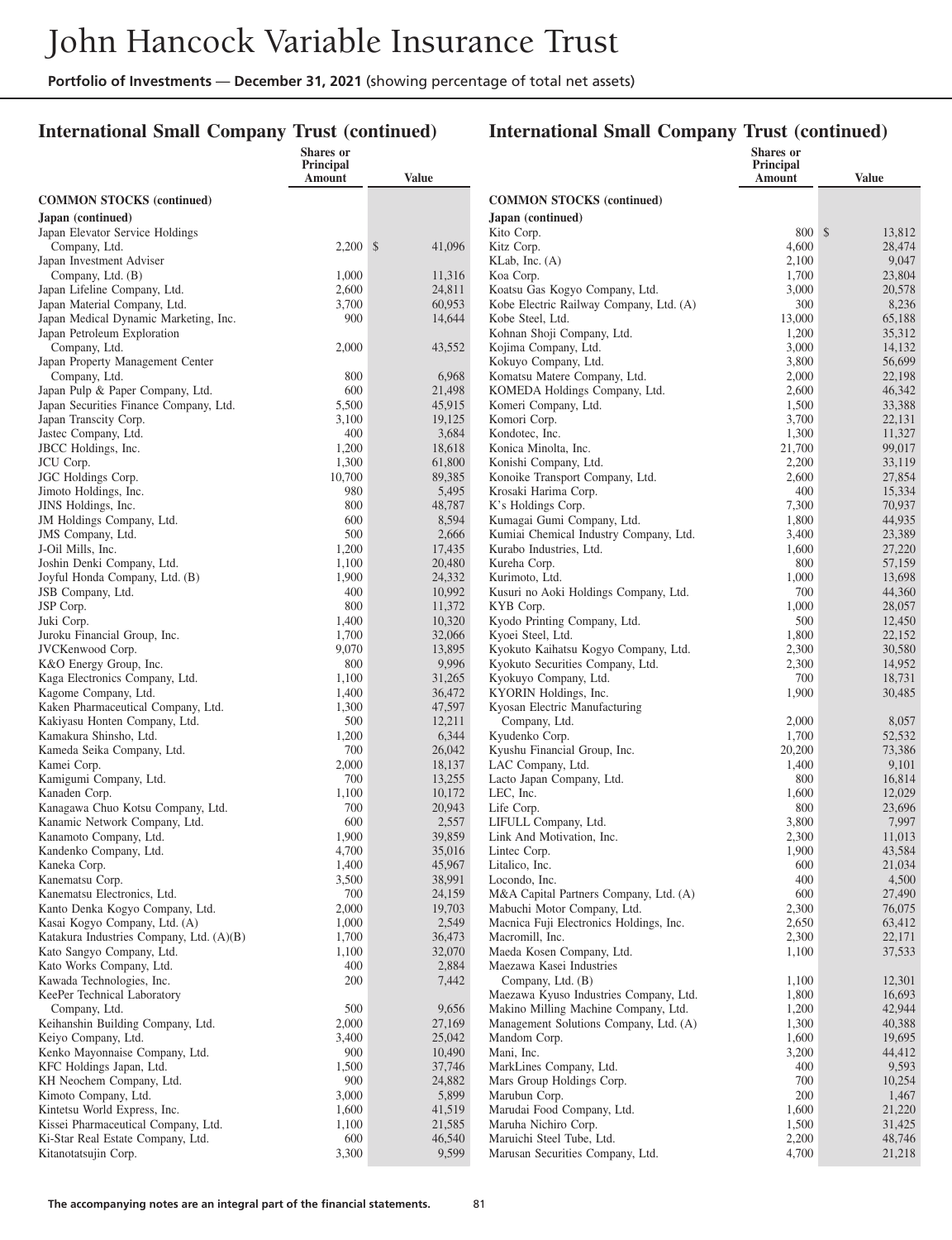### **International Small Company Trust (continued)**

|                                                                          | Shares or<br>Principal |                  |                                                                  | <b>Shares</b> or<br>Principal |                  |
|--------------------------------------------------------------------------|------------------------|------------------|------------------------------------------------------------------|-------------------------------|------------------|
|                                                                          | Amount                 | Value            |                                                                  | Amount                        | <b>Value</b>     |
| <b>COMMON STOCKS</b> (continued)                                         |                        |                  | <b>COMMON STOCKS</b> (continued)                                 |                               |                  |
| Japan (continued)                                                        |                        |                  | Japan (continued)                                                |                               |                  |
| Maruwa Company, Ltd.                                                     | 300S                   | 42,474           | Monex Group, Inc.                                                | 8,000S                        | 48,806           |
| Maruwa Unyu Kikan Company, Ltd. (B)                                      | 1,100                  | 13,951           | Morinaga & Company, Ltd.                                         | 1,700                         | 55,603           |
| Maruzen Company, Ltd.                                                    | 800                    | 14,779           | Morinaga Milk Industry Company, Ltd.                             | 500                           | 23,752           |
| Maruzen Showa Unyu Company, Ltd.                                         | 800                    | 22,268           | Morita Holdings Corp.                                            | 2,200                         | 25,032           |
| Marvelous, Inc.                                                          | 1,400                  | 8,890            | Morningstar Japan KK                                             | 1,300                         | 7,279            |
| Matsuda Sangyo Company, Ltd.                                             | 1,400                  | 29,657           | MrMax Holdings, Ltd.                                             | 1,700                         | 8,970            |
| Matsui Securities Company, Ltd.                                          | 4,900                  | 33,678           | MTG Company, Ltd. (B)                                            | 1,300                         | 16,574           |
| Max Company, Ltd.                                                        | 2,000                  | 33,384           | m-up Holdings, Inc.                                              | 2,000                         | 17,862           |
| Maxell, Ltd.<br>Maxvalu Tokai Company, Ltd.                              | 2,200<br>1,100         | 26,186<br>26,396 | Musashi Seimitsu Industry Company, Ltd.<br>Nachi-Fujikoshi Corp. | 2,600<br>600                  | 43,333<br>21,508 |
| MCJ Company, Ltd.                                                        | 3,200                  | 30,127           | Nafco Company, Ltd.                                              | 1,100                         | 16,753           |
| Mebuki Financial Group, Inc.                                             | 37,200                 | 76,571           | Nagano Keiki Company, Ltd.                                       | 1,800                         | 24,643           |
| MEC Company, Ltd.                                                        | 1,500                  | 52,169           | Nagase & Company, Ltd.                                           | 5,100                         | 82,662           |
| Media Do Company, Ltd.                                                   | 600                    | 21,381           | Nagatanien Holdings Company, Ltd.                                | 1,000                         | 16,990           |
| Medical Data Vision Company, Ltd.                                        | 1,700                  | 18,379           | Nagawa Company, Ltd. (B)                                         | 300                           | 29,720           |
| Medikit Company, Ltd.                                                    | 500                    | 12,392           | Nakamuraya Company, Ltd.                                         | 300                           | 9,544            |
| MedPeer, Inc. (A)                                                        | 600                    | 18,681           | Nakanishi, Inc.                                                  | 1,800                         | 33,151           |
| Megachips Corp.                                                          | 1,100                  | 49,254           | Nakayama Steel Works, Ltd.                                       | 1,100                         | 4,080            |
| Megmilk Snow Brand Company, Ltd.                                         | 1,800                  | 31,207           | Namura Shipbuilding Company, Ltd. (A)                            | 3,252                         | 5,902            |
| Meidensha Corp.                                                          | 1,800                  | 42,900           | Nankai Electric Railway Company, Ltd.                            | 4,600                         | 87,026           |
| Meiko Electronics Company, Ltd.                                          | 1,200                  | 49,614           | Natori Company, Ltd.                                             | 700                           | 12,441           |
| Meisei Industrial Company, Ltd.                                          | 3,000                  | 19,804           | NEC Capital Solutions, Ltd.                                      | 800                           | 13,977           |
| Meitec Corp.                                                             | 1,300                  | 76,526           | NEC Networks & System                                            |                               |                  |
| Meito Sangyo Company, Ltd.<br>Melco Holdings, Inc.                       | 900<br>500             | 13,304<br>17,675 | Integration Corp.<br>Neturen Company, Ltd.                       | 2,100<br>2,300                | 32,939<br>11,664 |
| Members Company, Ltd.                                                    | 400                    | 8,396            | Nextage Company, Ltd.                                            | 2,300                         | 47,455           |
| Menicon Company, Ltd.                                                    | 1,000                  | 29,580           | NHK Spring Company, Ltd.                                         | 9,100                         | 77,407           |
| METAWATER Company, Ltd.                                                  | 1,600                  | 28,112           | Nice Corp.                                                       | 600                           | 8,810            |
| Micronics Japan Company, Ltd.                                            | 2,100                  | 33,814           | Nichias Corp.                                                    | 2,400                         | 57,919           |
| Midac Holdings Company, Ltd. (B)                                         | 500                    | 17,673           | Nichiban Company, Ltd.                                           | 700                           | 10,911           |
| Mie Kotsu Group Holdings, Inc.                                           | 3,700                  | 15,526           | Nichicon Corp.                                                   | 3,400                         | 37,359           |
| Milbon Company, Ltd.                                                     | 1,112                  | 55,165           | Nichiden Corp.                                                   | 600                           | 12,269           |
| Mimasu Semiconductor Industry                                            |                        |                  | Nichiha Corp.                                                    | 1,200                         | 31,906           |
| Company, Ltd.                                                            | 1,400                  | 32,264           | Nichi-iko Pharmaceutical Company, Ltd.                           | 3,100                         | 19,004           |
| Ministop Company, Ltd.                                                   | 1,100                  | 13,439           | Nichireki Company, Ltd.                                          | 2,000                         | 24,720           |
| Mirainovate Company, Ltd. (A)(B)<br>Mirait Holdings Corp.                | 3,300<br>4,240         | 6,026<br>69,945  | Nichirin Company, Ltd.<br>Nihon Chouzai Company, Ltd.            | 1,040<br>800                  | 14,905<br>9,566  |
| Miroku Jyoho Service Company, Ltd.                                       | 700                    | 8,401            | Nihon Flush Company, Ltd.                                        | 1,000                         | 9,322            |
| Mitani Corp.                                                             | 2,000                  | 35,308           | Nihon House Holdings Company, Ltd.                               | 1,000                         | 4,407            |
| Mitani Sekisan Company, Ltd. (B)                                         | 600                    | 39,919           | Nihon Kagaku Sangyo Company, Ltd.                                | 1,000                         | 12,039           |
| Mito Securities Company, Ltd.                                            | 6,300                  | 14,941           | Nihon Nohyaku Company, Ltd.                                      | 4,000                         | 17,204           |
| Mitsuba Corp. (A)                                                        | 2,300                  | 8,984            | Nihon Parkerizing Company, Ltd.                                  | 3,900                         | 38,171           |
| Mitsubishi Logisnext Company, Ltd.                                       | 1,000                  | 9,215            | Nihon Tokushu Toryo Company, Ltd.                                | 1,000                         | 7,586            |
| Mitsubishi Logistics Corp.                                               | 1,600                  | 40,184           | Nikkiso Company, Ltd.                                            | 2,100                         | 14,670           |
| Mitsubishi Materials Corp.                                               | 1,900                  | 32,653           | Nikkon Holdings Company, Ltd.                                    | 2,900                         | 54,638           |
| Mitsubishi Paper Mills, Ltd. (A)                                         | 2,600                  | 7,329            | Nippn Corp.                                                      | 2,700                         | 38,909           |
| Mitsubishi Pencil Company, Ltd.                                          | 1,500                  | 15,808           | Nippon Air Conditioning Services                                 |                               |                  |
| Mitsubishi Research Institute, Inc.<br>Mitsubishi Shokuhin Company, Ltd. | 500<br>600             | 17,550<br>14,433 | Company, Ltd.<br>Nippon Beet Sugar                               | 1,600                         | 11,286           |
| Mitsubishi Steel Manufacturing                                           |                        |                  | Manufacturing Company, Ltd.                                      | 900                           | 13,349           |
| Company, Ltd.                                                            | 1,000                  | 9,154            | Nippon Carbon Company, Ltd.                                      | 500                           | 18,143           |
| Mitsuboshi Belting, Ltd.                                                 | 1,000                  | 18,757           | Nippon Chemical Industrial Company, Ltd.                         | 700                           | 16,561           |
| Mitsui DM Sugar Holdings Company, Ltd.                                   | 1,000                  | 16,868           | Nippon Chemi-Con Corp. (A)                                       | 1,100                         | 17,099           |
| Mitsui E&S Holdings Company, Ltd. (A)                                    | 4,600                  | 15,245           | Nippon Coke & Engineering                                        |                               |                  |
| Mitsui Matsushima Holdings                                               |                        |                  | Company, Ltd.                                                    | 18,000                        | 20,665           |
| Company, Ltd.                                                            | 1,000                  | 16,440           | Nippon Commercial Development                                    |                               |                  |
| Mitsui Mining & Smelting Company, Ltd.                                   | 2,500                  | 68,122           | Company, Ltd. (B)                                                | 1,100                         | 16,451           |
| Mitsui-Soko Holdings Company, Ltd.                                       | 1,700                  | 36,741           | Nippon Concrete Industries Company, Ltd.                         | 2,600                         | 6,309            |
| Mitsuuroko Group Holdings                                                |                        |                  | Nippon Denko Company, Ltd.                                       | 6,530                         | 16,582           |
| Company, Ltd.                                                            | 3,200                  | 33,801           | Nippon Densetsu Kogyo Company, Ltd.                              | 2,100                         | 30,389           |
| Mixi, Inc.                                                               | 1,800                  | 31,522           | Nippon Electric Glass Company, Ltd.                              | 3,800                         | 97,431           |
| Mizuho Leasing Company, Ltd.                                             | 1,400                  | 38,825           | Nippon Fine Chemical Company, Ltd.                               | 800                           | 16,610           |
| Mizuno Corp.<br>Mochida Pharmaceutical Company, Ltd.                     | 1,400<br>900           | 27,300<br>27,235 | Nippon Gas Company, Ltd.<br>Nippon Hume Corp.                    | 5,400<br>2,000                | 71,591<br>12,049 |
| Modec, Inc.                                                              | 1,700                  | 20,361           | Nippon Kanzai Company, Ltd.                                      | 400                           | 10,053           |
|                                                                          |                        |                  |                                                                  |                               |                  |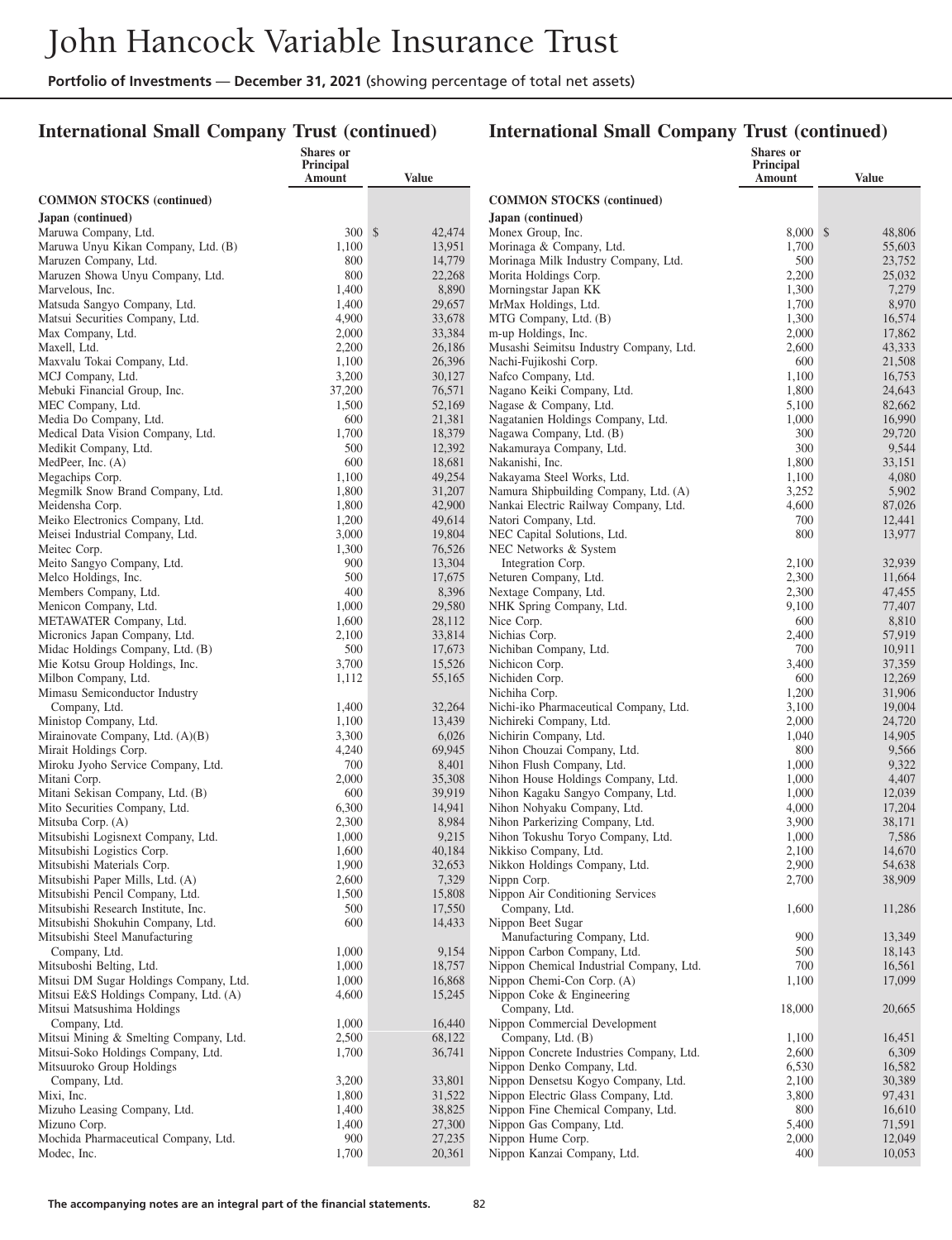### **International Small Company Trust (continued)**

|                                                                      | Shares or<br>Principal |                  |                                                            | <b>Shares</b> or<br>Principal |                  |
|----------------------------------------------------------------------|------------------------|------------------|------------------------------------------------------------|-------------------------------|------------------|
|                                                                      | Amount                 | <b>Value</b>     |                                                            | Amount                        | <b>Value</b>     |
| <b>COMMON STOCKS</b> (continued)                                     |                        |                  | <b>COMMON STOCKS</b> (continued)                           |                               |                  |
| Japan (continued)                                                    |                        |                  | Japan (continued)                                          |                               |                  |
| Nippon Kayaku Company, Ltd.                                          | 5,300 \$               | 54,616           | Okinawa Financial Group, Inc.                              | $1,140$ \$                    | 21,924           |
| Nippon Kodoshi Corp.                                                 | 800                    | 19,427           | OKUMA Corp.                                                | 1,100                         | 48,955           |
| Nippon Koei Company, Ltd.                                            | 1,000                  | 27,748           | Okumura Corp.                                              | 1,600                         | 44,926           |
| Nippon Light Metal Holdings                                          |                        |                  | Okura Industrial Company, Ltd.                             | 800                           | 15,223           |
| Company, Ltd.                                                        | 2,820                  | 42,346           | Okuwa Company, Ltd.                                        | 1,000                         | 8,267            |
| Nippon Paper Industries Company, Ltd.                                | 4,600                  | 43,442           | Onoken Company, Ltd.                                       | 1,500                         | 21,868           |
| Nippon Parking Development                                           |                        |                  | Onward Holdings Company, Ltd.                              | 7,100                         | 18,471           |
| Company, Ltd.                                                        | 8,400                  | 10,076           | Optex Group Company, Ltd.                                  | 800                           | 11,423           |
| Nippon Pillar Packing Company, Ltd.                                  | 1,500                  | 48,442           | Optim Corp. (A)                                            | 700                           | 8,013            |
| Nippon Rietec Company, Ltd.                                          | 300                    | 4,054            | Optorun Company, Ltd.                                      | 1,100                         | 22,700           |
| Nippon Seiki Company, Ltd.                                           | 3,000                  | 30,289           | Organo Corp.                                               | 600                           | 45,102           |
| Nippon Sharyo, Ltd.                                                  | 600                    | 10,738           | Orient Corp.                                               | 17,800                        | 19,327           |
| Nippon Shokubai Company, Ltd.                                        | 800                    | 37,040           | Oriental Shiraishi Corp. (A)                               | 7,600                         | 15,394           |
| Nippon Signal Company, Ltd.                                          | 3,000                  | 23,871           | Origin Company, Ltd.                                       | 600<br>700                    | 6,621            |
| Nippon Soda Company, Ltd.<br>Nippon Steel Trading Corp.              | 1,200<br>972           | 34,546<br>42,439 | Oro Company, Ltd.<br>Osaka Organic Chemical Industry, Ltd. | 800                           | 17,692<br>23,104 |
| Nippon Suisan Kaisha, Ltd.                                           | 13,000                 | 61,445           | Osaka Soda Company, Ltd.                                   | 800                           | 21,137           |
| Nippon Thompson Company, Ltd.                                        | 4,700                  | 27,862           | Osaka Steel Company, Ltd.                                  | 700                           | 7,043            |
| Nippon Yakin Kogyo Company, Ltd.                                     | 1,000                  | 19,726           | <b>OSAKA</b> Titanium Technologies                         |                               |                  |
| Nipro Corp.                                                          | 6,000                  | 56,802           | Company, Ltd. (A)                                          | 800                           | 5,491            |
| Nishikawa Rubber Company, Ltd.                                       | 800                    | 12,386           | Osaki Electric Company, Ltd.                               | 3,000                         | 12,212           |
| Nishimatsu Construction Company, Ltd.                                | 2,300                  | 72,883           | OSG Corp.                                                  | 3,300                         | 51,287           |
| Nishimatsuya Chain Company, Ltd.                                     | 1,600                  | 19,189           | Outsourcing, Inc.                                          | 5,800                         | 78,259           |
| Nishi-Nippon Financial Holdings, Inc.                                | 7,000                  | 45,211           | Oyo Corp.                                                  | 1,300                         | 24,286           |
| Nishi-Nippon Railroad Company, Ltd.                                  | 3,000                  | 68,038           | Pacific Industrial Company, Ltd.                           | 3,000                         | 31,717           |
| Nishio Rent All Company, Ltd.                                        | 800                    | 19,969           | Pacific Metals Company, Ltd.                               | 1,100                         | 20,444           |
| Nissan Shatai Company, Ltd.                                          | 3,400                  | 20,849           | PAL GROUP Holdings Company, Ltd.                           | 700                           | 10,453           |
| Nissei ASB Machine Company, Ltd.                                     | 500                    | 13,760           | Paramount Bed Holdings Company, Ltd.                       | 1,600                         | 27,142           |
| Nissei Plastic Industrial Company, Ltd.                              | 1,600                  | 14,574           | Paris Miki Holdings, Inc.                                  | 1,100                         | 2,122            |
| Nissha Company, Ltd.                                                 | 2,300                  | 33,419           | Park24 Company, Ltd. (A)                                   | 3,000                         | 41,123           |
| Nisshinbo Holdings, Inc.                                             | 6,168                  | 46,956           | Pasona Group, Inc.                                         | 1,300                         | 37,298<br>4,612  |
| Nissin Corp.<br>Nissin Electric Company, Ltd.                        | 1,400<br>3,400         | 20,169<br>46,555 | PC Depot Corp.<br>Penta-Ocean Construction Company, Ltd.   | 1,700<br>12,400               | 70,092           |
| Nissin Sugar Company, Ltd.                                           | 1,100                  | 16,402           | Pickles Corp.                                              | 800                           | 12,591           |
| Nisso Corp.                                                          | 2,400                  | 18,861           | Pigeon Corp. (B)                                           | 3,400                         | 65,067           |
| Nitta Corp.                                                          | 1,300                  | 33,315           | Pilot Corp.                                                | 1,200                         | 45,938           |
| Nittan Valve Company, Ltd.                                           | 1,200                  | 2,914            | Piolax, Inc.                                               | 2,100                         | 32,123           |
| Nittetsu Mining Company, Ltd.                                        | 300                    | 17,227           | Plenus Company, Ltd.                                       | 900                           | 15,786           |
| Nitto Boseki Company, Ltd.                                           | 800                    | 20,499           | Poletowin Pitcrew Holdings, Inc.                           | 2,000                         | 18,026           |
| Nitto Kogyo Corp.                                                    | 1,600                  | 22,121           | Precision System Science                                   |                               |                  |
| Nitto Kohki Company, Ltd.                                            | 1,000                  | 15,898           | Company, Ltd. (A)                                          | 500                           | 2,109            |
| Nitto Seiko Company, Ltd.                                            | 1,700                  | 9,614            | Premium Group Company, Ltd.                                | 800                           | 26,262           |
| Noevir Holdings Company, Ltd.                                        | 800                    | 37,505           | Premium Water Holdings, Inc. (A)                           | 400                           | 9,724            |
| Nohmi Bosai, Ltd.                                                    | 1,300                  | 25,454           | Press Kogyo Company, Ltd.                                  | 7,000                         | 23,748           |
| Nojima Corp.                                                         | 1,600                  | 33,504           | Pressance Corp.                                            | 700                           | 12,756           |
| NOK Corp.<br>Nomura Micro Science Company, Ltd.                      | 4,700<br>600           | 51,194<br>29,122 | Prestige International, Inc.<br>Prima Meat Packers, Ltd.   | 5,000<br>1,500                | 29,070<br>32,379 |
| Noritake Company, Ltd.                                               | 700                    | 30,522           | Pronexus, Inc.                                             | 600                           | 5,825            |
| Noritsu Koki Company, Ltd.                                           | 1,000                  | 23,573           | Proto Corp.                                                | 400                           | 4,777            |
| Noritz Corp.                                                         | 2,100                  | 30,664           | PS Mitsubishi Construction Company, Ltd.                   | 2,600                         | 13,719           |
| North Pacific Bank, Ltd.                                             | 12,900                 | 28,024           | Punch Industry Company, Ltd.                               | 1,300                         | 6,152            |
| NS Tool Company, Ltd.                                                | 800                    | 10,976           | Qol Holdings Company, Ltd.                                 | 1,400                         | 17,051           |
| NS United Kaiun Kaisha, Ltd.                                         | 800                    | 24,344           | Raccoon Holdings, Inc. (B)                                 | 800                           | 9,810            |
| NSD Company, Ltd.                                                    | 3,000                  | 54,494           | Raito Kogyo Company, Ltd.                                  | 2,400                         | 41,339           |
| NTN Corp. (A)                                                        | 18,400                 | 38,432           | Raiznext Corp.                                             | 3,300                         | 33,576           |
| Obara Group, Inc. (B)                                                | 600                    | 18,054           | Raysum Company, Ltd.                                       | 1,600                         | 9,840            |
| Ohsho Food Service Corp.                                             | 700                    | 37,184           | Relia, Inc.                                                | 2,100                         | 17,824           |
| Oiles Corp.                                                          | 1,380                  | 20,286           | Rengo Company, Ltd.                                        | 8,600                         | 65,054           |
| Oisix ra daichi, Inc. (A)                                            | 1,200                  | 32,261           | Resorttrust, Inc.                                          | 3,700                         | 60,464           |
| Okabe Company, Ltd.                                                  | 2,600                  | 16,400           | Restar Holdings Corp.                                      | 1,600                         | 28,038           |
| Okamoto Industries, Inc.                                             | 600                    | 22,045           | Retail Partners Company, Ltd.                              | 300                           | 3,578            |
| Okamura Corp.                                                        | 3,700                  | 41,352           | Rheon Automatic Machinery                                  |                               |                  |
| Okasan Securities Group, Inc.<br>Oki Electric Industry Company, Ltd. | 7,000<br>4,700         | 23,174<br>36,965 | Company, Ltd.<br>Ricoh Leasing Company, Ltd.               | 1,500<br>800                  | 16,979<br>26,849 |
| Okinawa Cellular Telephone Company                                   | 400                    | 17,789           | Riken Corp.                                                | 600                           | 13,434           |
|                                                                      |                        |                  |                                                            |                               |                  |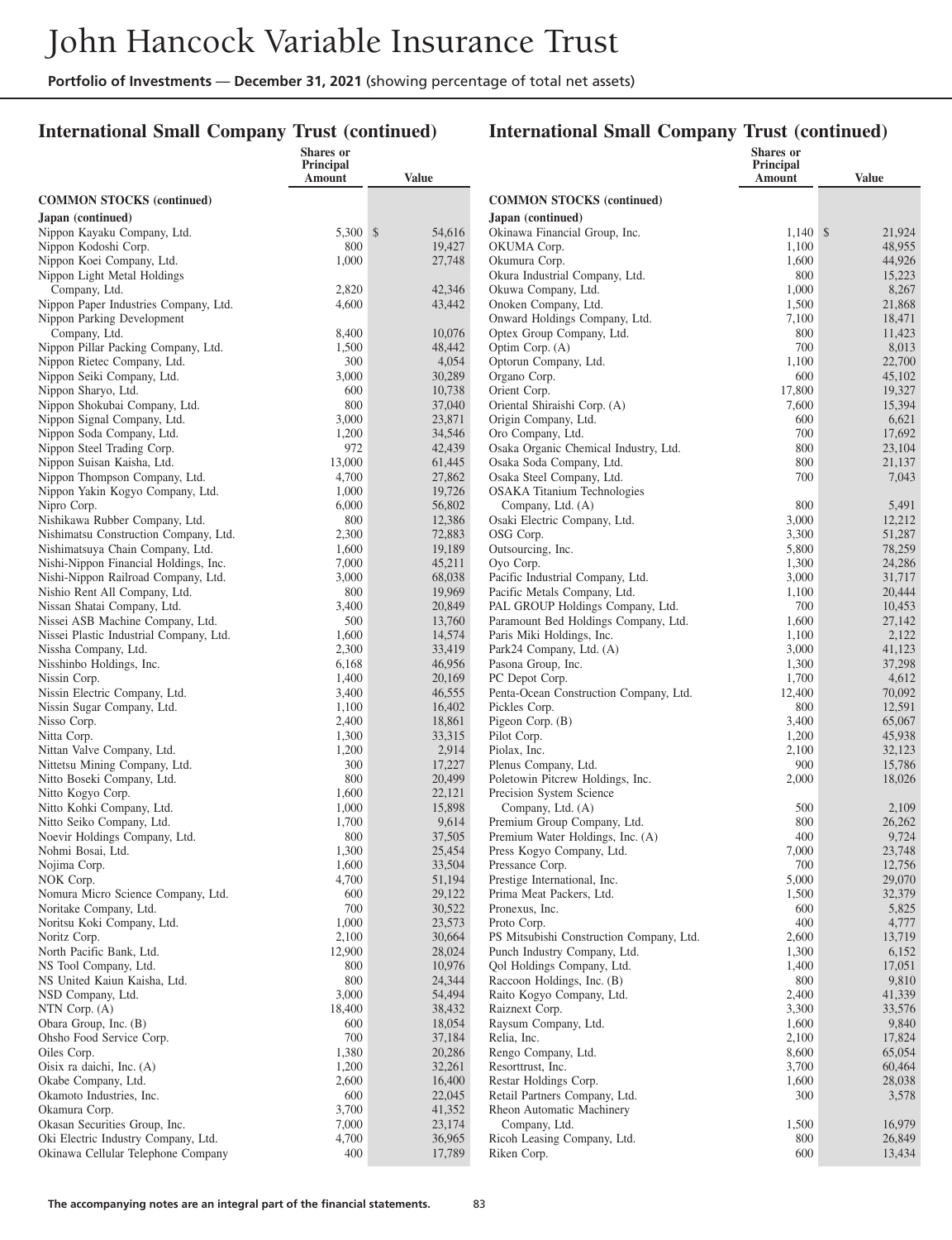### **International Small Company Trust (continued)**

|                                                                     | Shares or<br>Principal |                  |                                                                         | <b>Shares</b> or<br>Principal |                  |
|---------------------------------------------------------------------|------------------------|------------------|-------------------------------------------------------------------------|-------------------------------|------------------|
|                                                                     | Amount                 | Value            |                                                                         | Amount                        | <b>Value</b>     |
| <b>COMMON STOCKS</b> (continued)                                    |                        |                  | <b>COMMON STOCKS (continued)</b>                                        |                               |                  |
| Japan (continued)                                                   |                        |                  | Japan (continued)                                                       |                               |                  |
| Riken Keiki Company, Ltd.                                           | $400 \text{ s}$        | 20,429           | Shibaura Electronics Company, Ltd.                                      | 500 \$                        | 37,972           |
| Riken Technos Corp.                                                 | 3,000                  | 13,575           | Shibaura Machine Company, Ltd.                                          | 1,600                         | 52,359           |
| Riken Vitamin Company, Ltd.                                         | 1,400                  | 20,768           | Shibaura Mechatronics Corp.                                             | 300                           | 25,131           |
| Rion Company, Ltd.                                                  | 500                    | 10,235           | Shibuya Corp.                                                           | 800                           | 20,778           |
| Riso Kyoiku Company, Ltd.                                           | 9,300                  | 31,808           | Shikibo, Ltd.                                                           | 1,100                         | 8,632            |
| Rock Field Company, Ltd.                                            | 1,000                  | 13,107           | Shikoku Chemicals Corp.                                                 | 3,000                         | 36,804           |
| Rokko Butter Company, Ltd.                                          | 600                    | 8,115            | Shikoku Electric Power Company, Inc.                                    | 5,600                         | 39,588           |
| Roland Corp.                                                        | 300<br>900             | 10,239<br>29,316 | Shima Seiki Manufacturing, Ltd.<br>Shinagawa Refractories Company, Ltd. | 1,200<br>600                  | 20,586           |
| Roland DG Corp.<br>Rorze Corp.                                      | 400                    | 43,079           | Shindengen Electric Manufacturing                                       |                               | 20,716           |
| Ryobi, Ltd.                                                         | 1,400                  | 13,346           | Company, Ltd. (A)                                                       | 500                           | 16,117           |
| Ryoden Corp.                                                        | 1,500                  | 23,806           | Shin-Etsu Polymer Company, Ltd.                                         | 3,000                         | 28,855           |
| Ryosan Company, Ltd.                                                | 1,500                  | 29,673           | Shinko Shoji Company, Ltd.                                              | 1,900                         | 15,160           |
| Ryoyo Electro Corp.                                                 | 500                    | 10,422           | Shinmaywa Industries, Ltd.                                              | 2,400                         | 18,257           |
| S Foods, Inc.                                                       | 900                    | 27,247           | Shinnihon Corp.                                                         | 2,500                         | 17,776           |
| S&B Foods, Inc.                                                     | 600                    | 19,724           | Shinoken Group Company, Ltd.                                            | 2,000                         | 16,136           |
| Sac's Bar Holdings, Inc.                                            | 600                    | 2,703            | Shinwa Company, Ltd.                                                    | 700                           | 13,141           |
| Saibu Gas Holdings Company, Ltd.                                    | 1,500                  | 27,747           | Ship Healthcare Holdings, Inc.                                          | 2,400                         | 55,925           |
| Saint-Care Holding Corp.                                            | 1,900                  | 12,996           | Shizuoka Gas Company, Ltd.                                              | 4,500                         | 38,565           |
| Saizeriya Company, Ltd.                                             | 600                    | 15,671           | SHO-BOND Holdings Company, Ltd.                                         | 900                           | 40,436           |
| Sakai Chemical Industry Company, Ltd.                               | 1,400                  | 27,891           | Shoei Company, Ltd.                                                     | 1,200                         | 47,310           |
| Sakai Moving Service Company, Ltd.                                  | 500                    | 18,840           | Shoei Foods Corp.                                                       | 700                           | 23,368           |
| Sakata INX Corp.                                                    | 3,100<br>200           | 26,795           | Shofu, Inc.<br>Showa Sangyo Company, Ltd.                               | 600                           | 10,662           |
| Sakata Seed Corp.<br>Sala Corp.                                     | 3,000                  | 5,713<br>16,477  | SIGMAXYZ Holdings, Inc.                                                 | 1,000<br>900                  | 23,116<br>20,464 |
| SAMTY Company, Ltd.                                                 | 1,600                  | 30,554           | Siix Corp.                                                              | 1,600                         | 19,703           |
| San ju San Financial Group, Inc.                                    | 1,700                  | 21,736           | Sinanen Holdings Company, Ltd.                                          | 800                           | 25,288           |
| San-A Company, Ltd.                                                 | 900                    | 32,700           | Sinfonia Technology Company, Ltd.                                       | 1,600                         | 18,262           |
| San-Ai Oil Company, Ltd.                                            | 3,500                  | 40,628           | Sinko Industries, Ltd.                                                  | 1,500                         | 26,238           |
| Sangetsu Corp.                                                      | 2,100                  | 29,641           | Sintokogio, Ltd.                                                        | 3,400                         | 20,995           |
| Sanken Electric Company, Ltd.                                       | 400                    | 21,927           | SKY Perfect JSAT Holdings, Inc.                                         | 7,800                         | 28,483           |
| Sanki Engineering Company, Ltd.                                     | 2,000                  | 25,035           | Smaregi, Inc. (A)                                                       | 400                           | 7,428            |
| Sankyo Company, Ltd.                                                | 1,900                  | 49,253           | SMK Corp.                                                               | 300                           | 5,953            |
| Sankyo Seiko Company, Ltd.                                          | 3,200                  | 15,498           | Snow Peak, Inc. (B)                                                     | 1,200                         | 33,132           |
| Sankyo Tateyama, Inc.                                               | 2,500                  | 15,732           | Sodick Company, Ltd.                                                    | 2,400                         | 17,080           |
| Sanoh Industrial Company, Ltd.<br>Sanshin Electronics Company, Ltd. | 1,900<br>700           | 15,640<br>8,972  | Softcreate Holdings Corp.<br>Software Service, Inc.                     | 700<br>200                    | 26,430<br>11,263 |
| Sanyo Chemical Industries, Ltd.                                     | 600                    | 27,849           | Soken Chemical & Engineering                                            |                               |                  |
| Sanyo Denki Company, Ltd.                                           | 400                    | 20,980           | Company, Ltd.                                                           | 800                           | 11,685           |
| Sanyo Electric Railway Company, Ltd.                                | 1,600                  | 28,063           | Solasto Corp.                                                           | 3,200                         | 34,381           |
| Sanyo Shokai, Ltd. (A)                                              | 700                    | 5,408            | Sotetsu Holdings, Inc.                                                  | 2,400                         | 43,965           |
| Sanyo Special Steel Company, Ltd.                                   | 1,400                  | 24,823           | Space Value Holdings Company, Ltd. (A)                                  | 2,000                         | 19,965           |
| Sanyo Trading Company, Ltd.                                         | 1,200                  | 10,860           | Sparx Group Company, Ltd. (B)                                           | 7,400                         | 19,249           |
| Sapporo Holdings, Ltd.                                              | 2,700                  | 51,347           | S-Pool, Inc.                                                            | 5,000                         | 52,842           |
| Sato Holdings Corp.                                                 | 1,700                  | 32,552           | SRA Holdings                                                            | 600                           | 15,039           |
| Sawada Holdings Company, Ltd.                                       | 1,000                  | 10,629           | SRE Holdings Corp. (A)                                                  | 400                           | 25,187           |
| Sawai Group Holdings Company, Ltd.                                  | 1,800                  | 68,814           | ST Corp.                                                                | 700                           | 9,358            |
| SB Technology Corp.<br>SBS Holdings, Inc.                           | 800<br>900             | 17,905<br>25,534 | St. Marc Holdings Company, Ltd.<br>Star Mica Holdings Company, Ltd.     | 800<br>1,100                  | 10,178<br>12,704 |
| Scroll Corp.                                                        | 2,300                  | 16,986           | Star Micronics Company, Ltd.                                            | 2,300                         | 30,995           |
| Seika Corp.                                                         | 500                    | 7,118            | Starts Corp., Inc.                                                      | 1,900                         | 41,517           |
| Seikagaku Corp.                                                     | 1,700                  | 13,915           | Starzen Company, Ltd.                                                   | 600                           | 10,441           |
| Seikitokyu Kogyo Company, Ltd.                                      | 1,600                  | 11,294           | Stella Chemifa Corp.                                                    | 800                           | 18,418           |
| Seiko Holdings Corp.                                                | 1,400                  | 27,329           | Strike Company, Ltd.                                                    | 700                           | 31,125           |
| Seino Holdings Company, Ltd.                                        | 1,000                  | 10,135           | Studio Alice Company, Ltd.                                              | 900                           | 16,769           |
| Seiren Company, Ltd.                                                | 2,700                  | 59,153           | Sugimoto & Company, Ltd.                                                | 700                           | 14,786           |
| Sekisui Jushi Corp.                                                 | 1,600                  | 29,104           | Sumida Corp.                                                            | 1,600                         | 17,638           |
| Sekisui Kasei Company, Ltd.                                         | 2,500                  | 10,435           | Suminoe Textile Company, Ltd.                                           | 500                           | 6,610            |
| Senko Group Holdings Company, Ltd.                                  | 4,700                  | 37,858           | Sumitomo Bakelite Company, Ltd.                                         | 1,200                         | 60,900           |
| Senshu Electric Company, Ltd.                                       | 500                    | 25,903           | Sumitomo Densetsu Company, Ltd.                                         | 1,300                         | 23,605           |
| Senshu Ikeda Holdings, Inc.                                         | 17,200                 | 25,408           | Sumitomo Mitsui Construction                                            |                               |                  |
| Senshukai Company, Ltd. (B)<br>Septeni Holdings Company, Ltd.       | 3,300<br>4,800         | 11,168<br>20,293 | Company, Ltd.<br>Sumitomo Osaka Cement Company, Ltd.                    | 6,000<br>1,500                | 22,325<br>46,131 |
| Seria Company, Ltd.                                                 | 400                    | 11,586           | Sumitomo Riko Company, Ltd.                                             | 2,400                         | 12,394           |
| Seven Bank, Ltd.                                                    | 23,300                 | 48,168           | Sumitomo Seika Chemicals Company, Ltd.                                  | 500                           | 13,632           |
|                                                                     |                        |                  |                                                                         |                               |                  |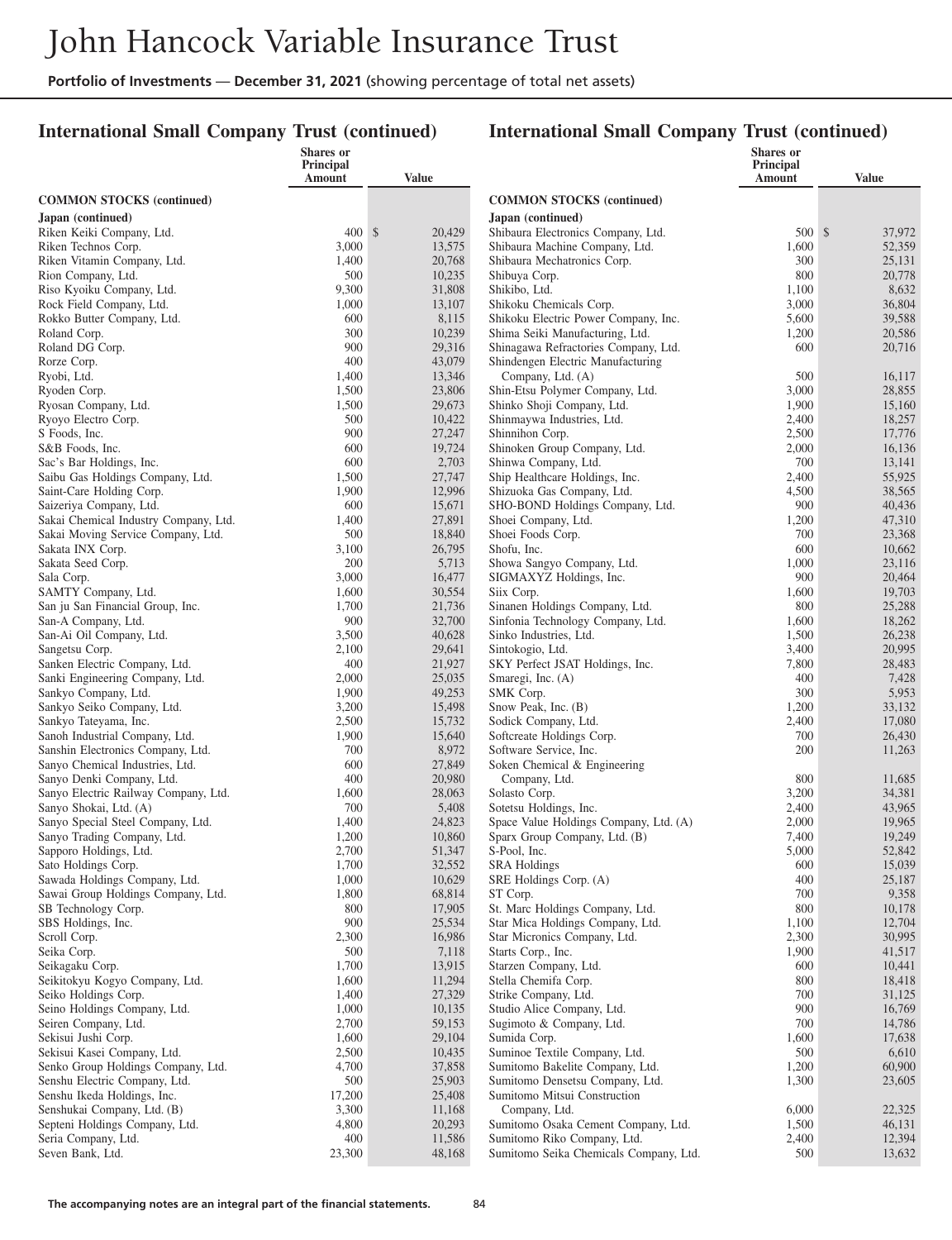### **International Small Company Trust (continued)**

|                                                     | Shares or<br>Principal |                  |                                                                     | <b>Shares</b> or<br>Principal |                  |
|-----------------------------------------------------|------------------------|------------------|---------------------------------------------------------------------|-------------------------------|------------------|
|                                                     | Amount                 | <b>Value</b>     |                                                                     | Amount                        | <b>Value</b>     |
| <b>COMMON STOCKS</b> (continued)                    |                        |                  | <b>COMMON STOCKS (continued)</b>                                    |                               |                  |
| Japan (continued)                                   |                        |                  | Japan (continued)                                                   |                               |                  |
| Sun Frontier Fudousan Company, Ltd.                 | $2,200$ \$             | 19,155           | The Gunma Bank, Ltd.                                                | 14,200 \$                     | 43,422           |
| Suruga Bank, Ltd.                                   | 7,000                  | 30,920           | The Hachijuni Bank, Ltd.                                            | 14,100                        | 48,170           |
| SWCC Showa Holdings Company, Ltd.                   | 2,400                  | 34,721           | The Hyakugo Bank, Ltd.                                              | 12,500                        | 37,345           |
| Systena Corp.                                       | 10,800                 | 40,303           | The Hyakujushi Bank, Ltd.                                           | 1,700                         | 22,237           |
| Syuppin Company, Ltd.                               | 1,200                  | 11,346           | The Iyo Bank, Ltd.                                                  | 11,300                        | 56,542           |
| T Hasegawa Company, Ltd.                            | 1,600<br>500           | 37,620           | The Japan Steel Works, Ltd.<br>The Japan Wool Textile Company, Ltd. | 1,900                         | 63,770           |
| T RAD Company, Ltd.<br>T&K Toka Company, Ltd.       | 1,600                  | 12,169<br>11,582 | The Keiyo Bank, Ltd.                                                | 4,000<br>4,400                | 31,834<br>17,795 |
| Tachibana Eletech Company, Ltd.                     | 1,360                  | 18,939           | The Kinki Sharyo Company, Ltd.                                      | 300                           | 2,591            |
| Tachi-S Company, Ltd.                               | 2,400                  | 26,380           | The Kita-Nippon Bank, Ltd.                                          | 700                           | 9,679            |
| Tadano, Ltd.                                        | 5,000                  | 48,210           | The Kiyo Bank, Ltd.                                                 | 3,800                         | 46,614           |
| Taihei Dengyo Kaisha, Ltd.                          | 1,000                  | 24,950           | The Michinoku Bank, Ltd.                                            | 1,400                         | 9,965            |
| Taiheiyo Cement Corp.                               | 600                    | 11,849           | The Miyazaki Bank, Ltd.                                             | 1,000                         | 18,070           |
| Taiho Kogyo Company, Ltd.                           | 1,200                  | 8,477            | The Monogatari Corp.                                                | 400                           | 23,486           |
| Taikisha, Ltd.                                      | 900                    | 24,518           | The Musashino Bank, Ltd.                                            | 1,700                         | 26,571           |
| Taiko Pharmaceutical Company, Ltd.                  | 1,200                  | 8,594            | The Nagano Bank, Ltd.                                               | 800                           | 8,716            |
| Taisei Lamick Company, Ltd.                         | 500                    | 11,880           | The Nanto Bank, Ltd.                                                | 2,000                         | 33,743           |
| Taiyo Holdings Company, Ltd.                        | 2,000                  | 60,495           | The Nippon Road Company, Ltd.                                       | 500                           | 35,822           |
| <b>Takamatsu Construction Group</b>                 |                        |                  | The Nisshin Oillio Group, Ltd.                                      | 1,200                         | 30,274           |
| Company, Ltd.                                       | 1,000                  | 17,132           | The Ogaki Kyoritsu Bank, Ltd.                                       | 1,600                         | 26,873           |
| Takaoka Toko Company, Ltd.                          | 700                    | 8,645<br>34,035  | The Oita Bank, Ltd.                                                 | 900                           | 14,287           |
| Takara Holdings, Inc.<br>Takara Leben Company, Ltd. | 3,200<br>6,300         | 15,843           | The Okinawa Electric Power<br>Company, Inc.                         | 1,990                         | 25,214           |
| Takara Standard Company, Ltd.                       | 2,200                  | 27,036           | The Pack Corp.                                                      | 800                           | 18,767           |
| Takasago International Corp.                        | 1,200                  | 30,161           | The San-In Godo Bank, Ltd.                                          | 8,000                         | 45,019           |
| Takasago Thermal Engineering                        |                        |                  | The Shibusawa Warehouse Company, Ltd.                               | 1,000                         | 20,333           |
| Company, Ltd.                                       | 1,700                  | 28,047           | The Shiga Bank, Ltd.                                                | 2,200                         | 39,561           |
| Takashimaya Company, Ltd.                           | 7,500                  | 69,875           | The Shikoku Bank, Ltd.                                              | 2,800                         | 18,866           |
| Take And Give Needs Company, Ltd. (A)               | 200                    | 1,675            | The Shimizu Bank, Ltd.                                              | 500                           | 6,916            |
| Takeuchi Manufacturing Company, Ltd.                | 1,600                  | 37,957           | The Sumitomo Warehouse Company, Ltd.                                | 3,324                         | 56,204           |
| Takihyo Company, Ltd.                               | 600                    | 8,337            | The Tochigi Bank, Ltd.                                              | 8,000                         | 16,058           |
| Takuma Company, Ltd.                                | 3,000                  | 37,155           | The Toho Bank, Ltd.                                                 | 12,000                        | 22,122           |
| Tama Home Company, Ltd. (B)                         | 1,000                  | 20,096           | The Tohoku Bank, Ltd.                                               | 400                           | 3,493            |
| Tamron Company, Ltd.                                | 1,500                  | 37,215           | The Tottori Bank, Ltd.                                              | 400                           | 4,032            |
| Tamura Corp. (B)<br>Tanseisha Company, Ltd.         | 6,000<br>1,100         | 34,934<br>7,502  | The Towa Bank, Ltd.<br>The Yamagata Bank, Ltd.                      | 2,900<br>2,000                | 13,667<br>15,085 |
| Tatsuta Electric Wire & Cable                       |                        |                  | The Yamanashi Chuo Bank, Ltd.                                       | 2,000                         | 14,957           |
| Company, Ltd.                                       | 4,200                  | 17,449           | Tigers Polymer Corp.                                                | 1,000                         | 3,984            |
| Tayca Corp.                                         | 1,500                  | 16,901           | TKC Corp.                                                           | 1,200                         | 36,073           |
| TBS Holdings, Inc.                                  | 700                    | 10,147           | Toa Corp. (Hyogo)                                                   | 1,400                         | 9,849            |
| TDC Soft, Inc.                                      | 1,200                  | 12,052           | Toa Corp. (Tokyo) (B)                                               | 1,200                         | 25,237           |
| TechMatrix Corp.                                    | 1,400                  | 23,132           | Toagosei Company, Ltd. (B)                                          | 4,300                         | 43,258           |
| Techno Horizon Company, Ltd.                        | 1,400                  | 9,885            | Tobishima Corp.                                                     | 720                           | 6,380            |
| Teijin, Ltd.                                        | 3,600                  | 44,310           | TOC Company, Ltd.                                                   | 3,400                         | 19,640           |
| Teikoku Electric Manufacturing                      |                        |                  | Tocalo Company, Ltd.                                                | 3,200                         | 41,044           |
| Company, Ltd.<br>Teikoku Sen-I Company, Ltd.        | 1,700<br>1,200         | 21,875<br>24,238 | Toda Corp.<br>Toda Kogyo Corp. (A)                                  | 8,400<br>300                  | 53,213<br>11,493 |
| Tekken Corp.                                        | 800                    | 12,466           | Toenec Corp.                                                        | 600                           | 17,630           |
| Tenma Corp.                                         | 1,000                  | 22,980           | Toho Company, Ltd. (A)                                              | 600                           | 6,696            |
| T-Gaia Corp.                                        | 900                    | 12,971           | Toho Holdings Company, Ltd.                                         | 2,400                         | 36,631           |
| The 77 Bank, Ltd.                                   | 2,800                  | 32,487           | Toho Titanium Company, Ltd.                                         | 3,000                         | 24,636           |
| The Aichi Bank, Ltd.                                | 600                    | 24,312           | Toho Zinc Company, Ltd.                                             | 800                           | 15,896           |
| The Akita Bank, Ltd.                                | 1,100                  | 15,635           | Tokai Carbon Company, Ltd.                                          | 6,500                         | 68,325           |
| The Aomori Bank, Ltd.                               | 1,700                  | 26,203           | Tokai Corp.                                                         | 1,200                         | 20,615           |
| The Awa Bank, Ltd.                                  | 2,200                  | 41,532           | TOKAI Holdings Corp.                                                | 4,000                         | 30,230           |
| The Bank of Iwate, Ltd.                             | 1,100                  | 17,859           | Tokai Rika Company, Ltd.                                            | 2,600                         | 35,041           |
| The Bank of Nagoya, Ltd.                            | 1,100                  | 26,240           | Tokai Tokyo Financial Holdings, Inc.                                | 11,500                        | 39,438           |
| The Bank of Saga, Ltd.                              | 1,000                  | 12,581           | Token Corp.                                                         | 410                           | 33,701           |
| The Chiba Kogyo Bank, Ltd.                          | 3,200                  | 7,365            | Tokushu Tokai Paper Company, Ltd.                                   | 600                           | 21,505           |
| The Chugoku Bank, Ltd.                              | 6,700<br>900           | 52,462<br>14,214 | Tokuyama Corp.<br>Tokyo Base Company, Ltd. (A)                      | 3,200<br>900                  | 50,884<br>4,723  |
| The Chukyo Bank, Ltd.<br>The Ehime Bank, Ltd.       | 2,100                  | 15,218           | Tokyo Electron Device, Ltd.                                         | 400                           | 22,797           |
| The First Bank of Toyama, Ltd.                      | 2,800                  | 7,181            | Tokyo Energy & Systems, Inc.                                        | 2,000                         | 18,985           |
| The Fukui Bank, Ltd.                                | 1,800                  | 21,970           | Tokyo Keiki, Inc.                                                   | 1,000                         | 8,699            |
| The Fukushima Bank, Ltd. (A)                        | 2,100                  | 4,230            | Tokyo Kiraboshi Financial Group, Inc.                               | 1,936                         | 25,513           |
|                                                     |                        |                  |                                                                     |                               |                  |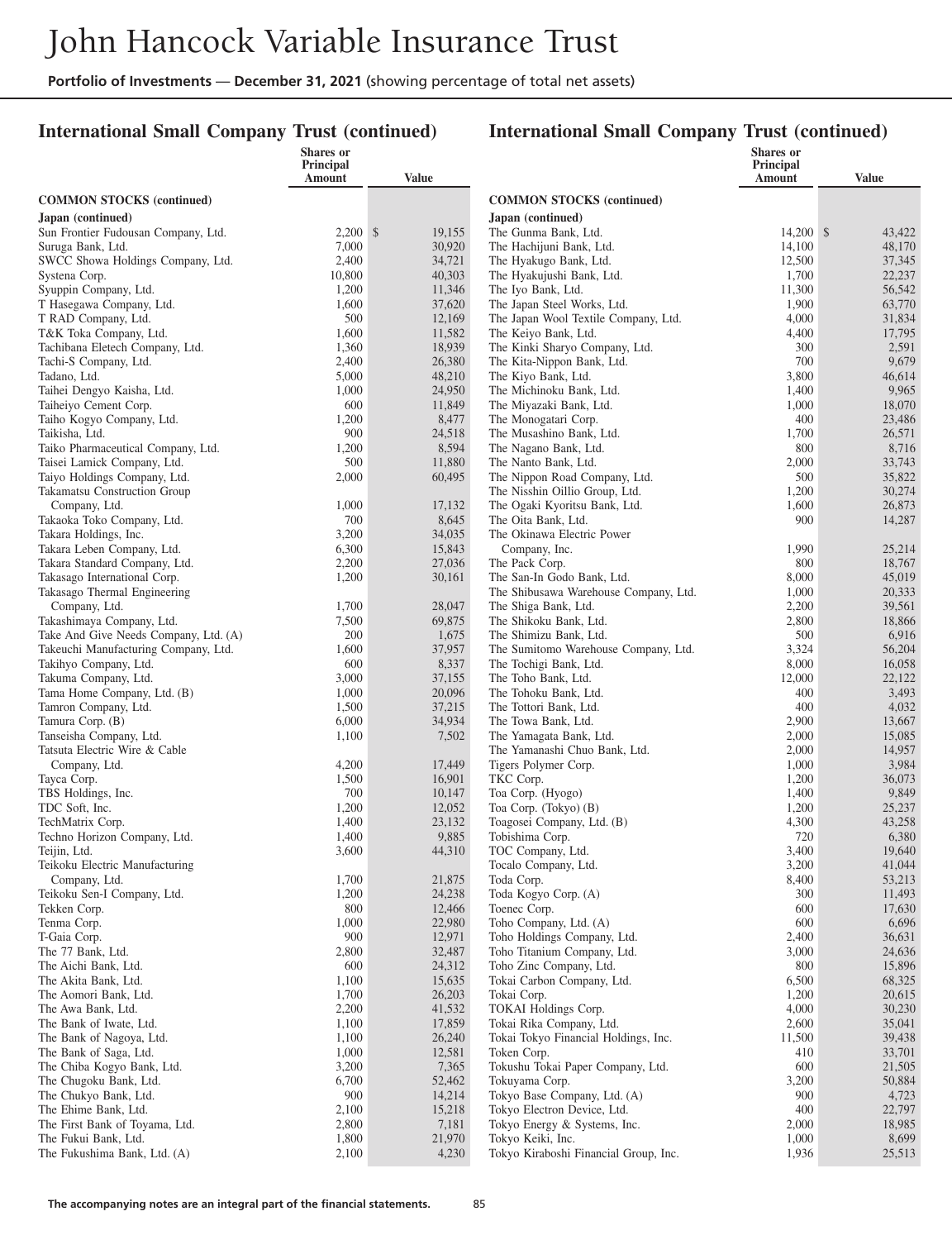### **International Small Company Trust (continued)**

|                                                                | Shares or<br>Principal |                  |                                                                   | Shares or<br>Principal |                  |
|----------------------------------------------------------------|------------------------|------------------|-------------------------------------------------------------------|------------------------|------------------|
|                                                                | Amount                 | Value            |                                                                   | Amount                 | <b>Value</b>     |
| <b>COMMON STOCKS</b> (continued)                               |                        |                  | <b>COMMON STOCKS</b> (continued)                                  |                        |                  |
| Japan (continued)                                              |                        |                  | Japan (continued)                                                 |                        |                  |
| Tokyo Rakutenchi Company, Ltd.                                 | 200S                   | 6,979            | Uniden Holdings Corp.                                             | 400S                   | 12,727           |
| Tokyo Rope Manufacturing                                       |                        |                  | Union Tool Company                                                | 700                    | 24,193           |
| Company, Ltd. (A)                                              | 200                    | 1,514            | Unipres Corp.                                                     | 2,600                  | 18,177           |
| Tokyo Seimitsu Company, Ltd.                                   | 1,800                  | 79,729           | United Super Markets Holdings, Inc.                               | 2,400                  | 22,073           |
| Tokyo Steel Manufacturing Company, Ltd.                        | 5,100<br>800           | 61,174           | UNITED, Inc.                                                      | 1,300<br>5,900         | 22,484           |
| Tokyo Tekko Company, Ltd.<br>Tokyo Theatres Company, Inc. (A)  | 900                    | 9,214<br>9,496   | Unitika, Ltd. (A)<br>Universal Entertainment Corp. (A)            | 1,200                  | 15,386<br>25,475 |
| Tokyotokeiba Company, Ltd.                                     | 600                    | 22,224           | Ushio, Inc.                                                       | 5,200                  | 86,396           |
| Tokyu Construction Company, Ltd.                               | 3,900                  | 22,589           | UT Group Company, Ltd.                                            | 1,500                  | 56,336           |
| Tomato Bank, Ltd.                                              | 1,100                  | 10,128           | UUUM Company, Ltd. (A)                                            | 800                    | 5,585            |
| Tomen Devices Corp.                                            | 200                    | 13,051           | Uzabase, Inc. $(A)$                                               | 800                    | 10,194           |
| Tomoe Corp.                                                    | 2,200                  | 9,103            | V Technology Company, Ltd.                                        | 400                    | 12,495           |
| Tomoku Company, Ltd.                                           | 500                    | 7,772            | Valor Holdings Company, Ltd.                                      | 1,700                  | 31,745           |
| TOMONY Holdings, Inc.                                          | 10,600                 | 29,182           | Valqua, Ltd.                                                      | 1,000                  | 23,570           |
| Tomy Company, Ltd.<br>Tonami Holdings Company, Ltd.            | 4,500<br>500           | 43,003<br>16,946 | ValueCommerce Company, Ltd.<br>Vector, Inc. $(A)$                 | 900<br>3,100           | 35,021<br>31,670 |
| Topcon Corp.                                                   | 4,700                  | 67,860           | Vital KSK Holdings, Inc.                                          | 3,500                  | 24,540           |
| Topre Corp.                                                    | 2,300                  | 23,799           | VT Holdings Company, Ltd.                                         | 6,600                  | 26,772           |
| Topy Industries, Ltd.                                          | 1,300                  | 12,614           | Wacoal Holdings Corp.                                             | 1,900                  | 35,307           |
| Torex Semiconductor, Ltd.                                      | 700                    | 20,437           | Wacom Company, Ltd.                                               | 8,000                  | 63,651           |
| Toridoll Holdings Corp.                                        | 2,800                  | 60,546           | Wakachiku Construction Company, Ltd.                              | 900                    | 14,636           |
| Torii Pharmaceutical Company, Ltd.                             | 1,100                  | 27,515           | Wakita & Company, Ltd.                                            | 2,300                  | 21,534           |
| Torishima Pump Manufacturing                                   |                        |                  | Warabeya Nichiyo Holdings                                         |                        |                  |
| Company, Ltd.                                                  | 900                    | 7,490            | Company, Ltd.                                                     | 900                    | 16,144           |
| Tosei Corp.<br>Toshiba TEC Corp.                               | 2,500<br>1,100         | 21,948<br>45,064 | Watahan & Company, Ltd.<br>WDB Holdings Company, Ltd.             | 600<br>700             | 6,598<br>18,837  |
| Totetsu Kogyo Company, Ltd.                                    | 1,000                  | 21,814           | Weathernews, Inc.                                                 | 300                    | 25,067           |
| Towa Corp.                                                     | 1,300                  | 36,645           | West Holdings Corp.                                               | 1,416                  | 70,401           |
| Towa Pharmaceutical Company, Ltd.                              | 1,500                  | 37,385           | Will Group, Inc.                                                  | 1,200                  | 14,986           |
| Toyo Construction Company, Ltd.                                | 3,100                  | 15,666           | WIN-Partners Company, Ltd. (B)                                    | 1,000                  | 8,652            |
| Toyo Corp.                                                     | 1,100                  | 10,671           | World Company, Ltd.                                               | 700                    | 7,232            |
| Toyo Denki Seizo KK                                            | 600                    | 5,577            | World Holdings Company, Ltd.                                      | 600                    | 13,530           |
| Toyo Engineering Corp. (A)                                     | 2,200                  | 13,538           | Wowow, Inc.                                                       | 600                    | 9,154            |
| Toyo Gosei Company, Ltd.<br>Toyo Ink SC Holdings Company, Ltd. | 300<br>2,200           | 40,748<br>36,856 | Xebio Holdings Company, Ltd.<br>Yahagi Construction Company, Ltd. | 2,800<br>2,000         | 22,456<br>13,314 |
| Toyo Kanetsu KK                                                | 400                    | 8,724            | Yaizu Suisankagaku Industry                                       |                        |                  |
| Toyo Securities Company, Ltd.                                  | 6,000                  | 7,719            | Company, Ltd.                                                     | 1,100                  | 8,703            |
| Toyo Seikan Group Holdings, Ltd.                               | 1,900                  | 22,693           | YAKUODO Holdings Company, Ltd.                                    | 700                    | 13,675           |
| Toyo Tanso Company, Ltd.                                       | 1,000                  | 27,844           | YAMABIKO Corp.                                                    | 2,400                  | 26,024           |
| Toyo Tire Corp.                                                | 2,300                  | 35,906           | YAMADA Consulting Group                                           |                        |                  |
| Toyo Wharf & Warehouse Company, Ltd.                           | 600                    | 7,547            | Company, Ltd.                                                     | 1,100                  | 10,534           |
| Toyobo Company, Ltd.                                           | 4,093                  | 44,738           | Yamaguchi Financial Group, Inc.                                   | 9,600                  | 56,115           |
| Toyoda Gosei Company, Ltd.<br>TPR Company, Ltd.                | 700<br>1,400           | 15,226<br>17,349 | Yamaichi Electronics Company, Ltd.<br>YA-MAN, Ltd. (B)            | 1,700<br>1,700         | 34,373<br>14,197 |
| Trancom Company, Ltd.                                          | 400                    | 31,100           | Yamato Kogyo Company, Ltd.                                        | 2,100                  | 68,061           |
| Transaction Company, Ltd.                                      | 1,700                  | 15,966           | Yamazen Corp.                                                     | 3,900                  | 36,518           |
| Transcosmos, Inc.                                              | 800                    | 22,813           | Yaoko Company, Ltd.                                               | 800                    | 48,614           |
| TRE Holdings Corp.                                             | 868                    | 13,367           | Yasuda Logistics Corp.                                            | 1,400                  | 11,992           |
| Tri Chemical Laboratories, Inc.                                | 1,200                  | 38,035           | Yellow Hat, Ltd.                                                  | 2,000                  | 28,781           |
| Trusco Nakayama Corp.                                          | 2,200                  | 52,280           | Yodogawa Steel Works, Ltd.                                        | 1,200                  | 26,578           |
| TS Tech Company, Ltd.<br>TSI Holdings Company, Ltd. (A)        | 4,400                  | 54,161           | Yokogawa Bridge Holdings Corp.                                    | 2,100                  | 40,120           |
| Tsubaki Nakashima Company, Ltd.                                | 5,270<br>2,300         | 15,528<br>29,385 | Yokorei Company, Ltd.<br>Yokowo Company, Ltd.                     | 2,900<br>1,200         | 21,061<br>30,870 |
| Tsubakimoto Chain Company                                      | 1,600                  | 43,969           | Yomeishu Seizo Company, Ltd.                                      | 500                    | 7,808            |
| Tsugami Corp.                                                  | 1,600                  | 24,410           | Yondenko Corp.                                                    | 1,200                  | 17,947           |
| Tsukishima Kikai Company, Ltd.                                 | 2,000                  | 19,719           | Yondoshi Holdings, Inc.                                           | 1,300                  | 19,906           |
| Tsukuba Bank, Ltd.                                             | 5,700                  | 8,771            | Yorozu Corp.                                                      | 1,800                  | 16,803           |
| Tsumura & Company                                              | 2,400                  | 68,359           | Yuasa Trading Company, Ltd.                                       | 1,100                  | 28,510           |
| Tsurumi Manufacturing Company, Ltd.                            | 1,000                  | 14,403           | Yukiguni Maitake Company, Ltd.                                    | 1,000                  | 10,403           |
| TV Asahi Holdings Corp.                                        | 700                    | 8,714            | Yurtec Corp.                                                      | 2,000                  | 11,688           |
| UACJ Corp. (A)                                                 | 1,903                  | 44,069           | Yushiro Chemical Industry Company, Ltd.                           | 1,100                  | 10,724           |
| Ube Industries, Ltd.<br>Ubicom Holdings, Inc.                  | 4,400<br>500           | 76,455<br>13,125 | Zenrin Company, Ltd.<br>ZERIA Pharmaceutical Company, Ltd.        | 1,950<br>1,200         | 16,835<br>20,498 |
| Uchida Yoko Company, Ltd.                                      | 400                    | 18,320           |                                                                   |                        | 28,661,544       |
| Ulvac, Inc.                                                    | 900                    | 56,298           |                                                                   |                        |                  |
|                                                                |                        |                  |                                                                   |                        |                  |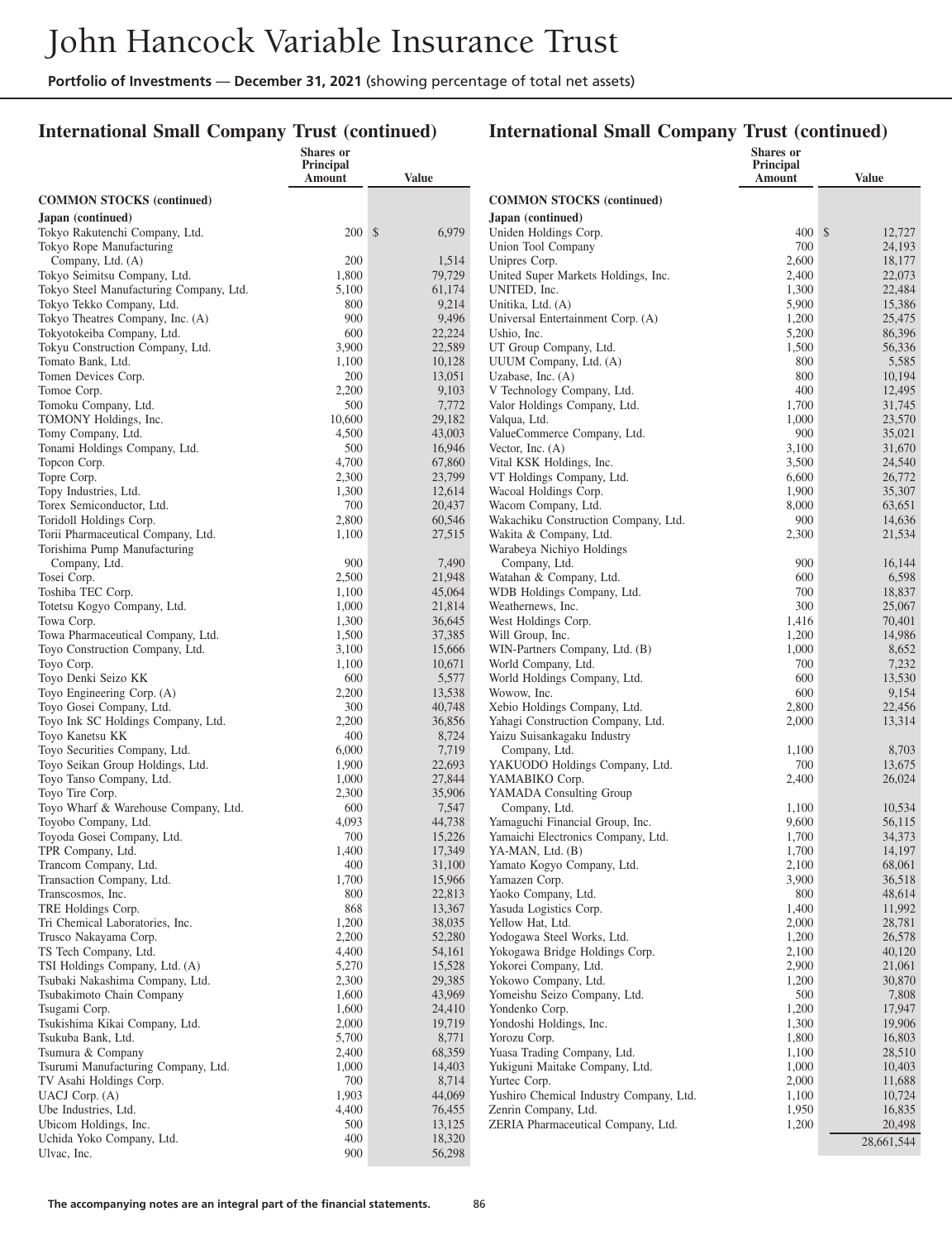### **International Small Company Trust (continued)**

### **International Small Company Trust (continued)**

**Shares or Principal**

|                                        | Shares or<br>Principal<br>Amount | <b>Value</b>     |                                         | Shares or<br>Principal<br>Amount | <b>Value</b>     |
|----------------------------------------|----------------------------------|------------------|-----------------------------------------|----------------------------------|------------------|
| <b>COMMON STOCKS</b> (continued)       |                                  |                  | <b>COMMON STOCKS (continued)</b>        |                                  |                  |
| Jersey, Channel Islands - 0.2%         |                                  |                  | Netherlands (continued)                 |                                  |                  |
| Atrium European Real Estate, Ltd.      | $10,364$ \$                      | 42,454           | Sligro Food Group NV (A)                | $1,151$ \$                       | 27,926           |
| Breedon Group PLC                      | 16.463                           | 21,181           | <b>TKH Group NV</b>                     | 1,730                            | 109,189          |
| Centamin PLC                           | 57,981                           | 70,202           | TomTom $NV(A)$                          | 3,258                            | 33,551           |
| $JTC$ PLC $(D)$                        | 4,852                            | 60,521           | Van Lanschot Kempen NV                  | 1,515                            | 37,874           |
| Sanne Group PLC                        | 4,126                            | 51,105           |                                         |                                  | 3,397,554        |
|                                        |                                  | 245,463          | New Zealand - 0.6%                      |                                  |                  |
| Liechtenstein $-0.1\%$                 |                                  |                  | Air New Zealand, Ltd. (A)               | 12,658                           | 13,083           |
| Liechtensteinische Landesbank AG       | 726                              | 41,832           | Arvida Group, Ltd.                      | 12,619                           | 17,040           |
| VP Bank AG, Class A                    | 188                              | 19,914           | Chorus, Ltd.                            | 15,977                           | 78,475           |
|                                        |                                  | 61,746           | Delegat Group, Ltd.                     | 1,200                            | 11,672           |
|                                        |                                  |                  | Freightways, Ltd.                       | 5,543                            | 48,727           |
| Luxembourg - $0.6\%$                   | 2,452                            | 133,472          | Gentrack Group, Ltd. (A)(B)             | 3,060                            | 4,396            |
| <b>APERAM SA</b><br>B&S Group Sarl (D) | 983                              | 8,000            | Hallenstein Glasson Holdings, Ltd.      | 3,354                            | 16,184           |
| Befesa SA (A)(D)                       | 1,305                            | 100,135          | Heartland Group Holdings, Ltd.          | 18,504                           | 31,928           |
| Corestate Capital Holding SA (A)(B)    | 623                              | 7,949            | Infratil, Ltd.                          | 2,157                            | 11,816           |
| Global Fashion Group SA (A)            | 1,789                            | 9,007            | Investore Property, Ltd. (B)            | 13,816                           | 18,437           |
| Grand City Properties SA               | 5,978                            | 141,993          | Kathmandu Holdings, Ltd.                | 25,838                           | 26,879           |
| IVS Group $SA(A)(B)$                   | 880                              | 5,726            | NZME, Ltd.                              | 13,259                           | 12,930           |
| L'Occitane International SA            | 17,000                           | 68,755           | NZX, Ltd.                               | 14,244                           | 17,649           |
| RTL Group SA                           | 241                              | 12,773           | Oceania Healthcare, Ltd.                | 39,361                           | 36,105           |
| SES SA                                 | 15,214                           | 120,570          | Pacific Edge, Ltd. (A)                  | 27,936                           | 25,390           |
| Shurgard Self Storage SA               | 1,086                            | 71,212           | PGG Wrightson, Ltd.                     | 819                              | 2,861            |
| Stabilus SA                            | 1,221                            | 89,498           | Pushpay Holdings, Ltd. (A)              | 16,847                           | 15,200           |
| Sword Group                            | 278                              | 13,858           | Restaurant Brands New Zealand, Ltd. (A) | 886                              | 8,371            |
|                                        |                                  | 782,948          | Sanford, Ltd. (A)                       | 2,767<br>5,176                   | 9,190<br>19,834  |
| Macau - $0.0\%$                        |                                  |                  | Scales Corp., Ltd.<br>Serko, Ltd. (A)   | 2,827                            | 13,554           |
| MECOM Power and Construction, Ltd.     | 39,000                           | 18,023           | Skellerup Holdings, Ltd.                | 7,637                            | 33,170           |
| Malaysia - $0.0\%$                     |                                  |                  | SKY Network Television, Ltd. (A)        | 7,518                            | 13,891           |
| Frencken Group, Ltd.                   | 15,400                           | 22,481           | SKYCITY Entertainment Group, Ltd.       | 26,675                           | 57,002           |
| Malta - $0.0\%$                        |                                  |                  | Summerset Group Holdings, Ltd.          | 6,248                            | 58,472           |
| Catena Media PLC (A)(B)                | 3,412                            | 19,802           | Synlait Milk, Ltd. (A)(B)               | 5,495                            | 13,007           |
|                                        |                                  |                  | The New Zealand Refining                |                                  |                  |
| Netherlands - 2.6%<br>Aalberts NV      | 5,235                            | 347,131          | Company, Ltd. (A)                       | 11,354                           | 7,306            |
| Accell Group NV (A)                    | 1,149                            | 62,679           | The Warehouse Group, Ltd.               | 9,894                            | 27,111           |
| Alfen Beheer BV $(A)(D)$               | 682                              | 68,570           | Tourism Holdings, Ltd. (A)              | 6,508                            | 13,140           |
| AMG Advanced Metallurgical Group NV    | 1,350                            | 43,376           | TOWER, Ltd.                             | 12,717                           | 6,361            |
| Arcadis NV                             | 4,501                            | 216,839          | Trustpower, Ltd.                        | 1,665                            | 8,393            |
| ASR Nederland NV                       | 6,907                            | 318,090          | Vista Group International, Ltd. (A)     | 7,682                            | 12,573           |
| Basic-Fit NV $(A)(D)$                  | 2,099                            | 100,182          | Z Energy, Ltd.                          | 13,725                           | 33,372           |
| BE Semiconductor Industries NV         | 3,676                            | 312,506          |                                         |                                  | 723,519          |
| Beter Bed Holding NV (A)               | 1,056                            | 6,093            | Norway - $0.8\%$                        |                                  |                  |
| Boskalis Westminster                   | 3,567                            | 104,005          | ABG Sundal Collier Holding ASA          | 13,972                           | 14,631           |
| Brack Capital Properties NV (A)        | 230                              | 36,123           | Akastor ASA (A)                         | 6,104                            | 3,690            |
| Brunel International NV                | 1,126                            | 14,376           | Aker Solutions ASA (A)                  | 18,496                           | 48,886           |
| Corbion NV                             | 3,074                            | 145,147          | American Shipping Company ASA (A)       | 1,661                            | 6,083            |
| Flow Traders (D)                       | 1,631                            | 59,774           | ArcticZymes Technologies ASA (A)        | 962                              | 10,238           |
| ForFarmers NV                          | 2,398                            | 10,973           | Atea ASA (A)<br>Axactor $SE(A)(B)$      | 3,574<br>14,729                  | 66,507<br>12,566 |
| Fugro NV (A)                           | 4,034<br>2,129                   | 31,656           | <b>B2Holding ASA</b>                    | 23,929                           | 28,073           |
| Heijmans NV<br>Hunter Douglas NV (A)   | 112                              | 35,971<br>21,970 | Bonheur ASA                             | 1,672                            | 67,401           |
| <b>IMCD NV</b>                         | 1,818                            | 401,783          | <b>Bouvet ASA</b>                       | 1,310                            | 11,220           |
| Innoconcepts $NV(A)(C)$                | 10,527                           | $\overline{0}$   | BW Offshore, Ltd.                       | 4,568                            | 13,787           |
| Intertrust $NV(A)(D)$                  | 4,292                            | 95,740           | Crayon Group Holding ASA (A)(D)         | 1,229                            | 25,540           |
| Kendrion NV                            | 1,111                            | 26,654           | DNO ASA                                 | 36,835                           | 43,563           |
| Koninklijke BAM Groep NV (A)           | 15,496                           | 47,558           | Europris ASA (D)                        | 8,327                            | 66,511           |
| Koninklijke Vopak NV                   | 1,840                            | 64,514           | Fjordkraft Holding ASA (D)              | 3,193                            | 17,246           |
| Nedap NV                               | 225                              | 15,947           | FLEX LNG, Ltd.                          | 1,570                            | 35,014           |
| OCI NV (A)                             | 2,846                            | 74,286           | Frontline, Ltd. (A)                     | 5,015                            | 35,689           |
| Ordina NV                              | 5,537                            | 25,839           | Golden Ocean Group, Ltd.                | 1,891                            | 17,013           |
| PostNL NV (B)                          | 27,908                           | 121,349          | Grieg Seafood ASA $(A)(B)$              | 2,264                            | 21,323           |
| SBM Offshore NV                        | 6,900                            | 102,858          | Hexagon Composites ASA (A)              | 6,450                            | 23,849           |
| SIF Holding NV                         | 504                              | 7,025            | <b>IDEX</b> Biometrics ASA (A)          | 19,564                           | 6,975            |
| Signify NV (D)                         | 5,815                            | 270,000          | Kid ASA (D)                             | 1,128                            | 14,405           |
|                                        |                                  |                  | Kitron ASA                              | 9,158                            | 24,501           |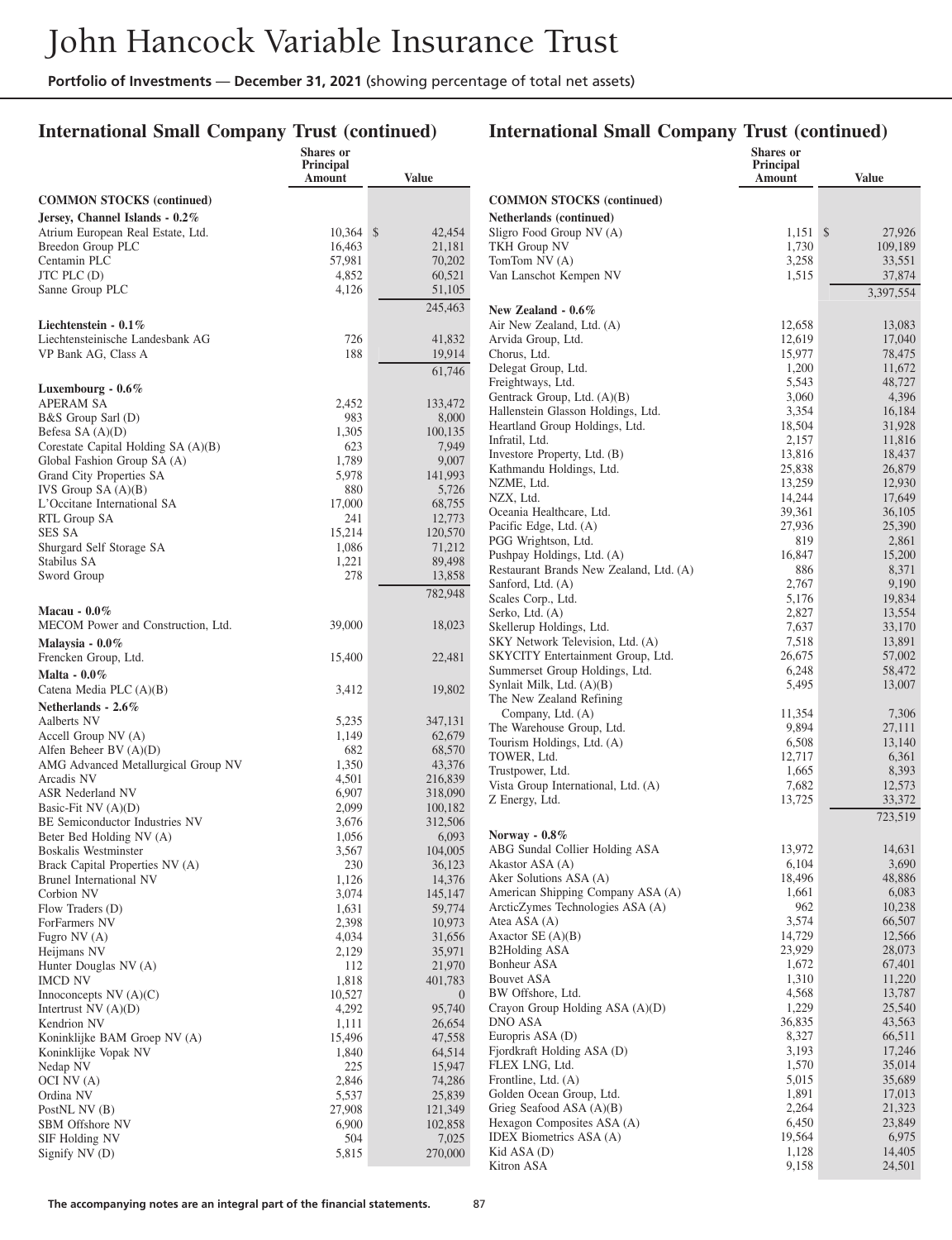### **International Small Company Trust (continued)**

|                                                              | Shares or<br>Principal |                  |                                                     | <b>Shares</b> or<br><b>Principal</b> |                         |
|--------------------------------------------------------------|------------------------|------------------|-----------------------------------------------------|--------------------------------------|-------------------------|
|                                                              | Amount                 | Value            |                                                     | Amount                               | <b>Value</b>            |
| <b>COMMON STOCKS</b> (continued)                             |                        |                  | <b>COMMON STOCKS</b> (continued)                    |                                      |                         |
| Norway (continued)                                           |                        |                  | Singapore (continued)                               |                                      |                         |
| Medistim ASA                                                 | 352S                   | 14,632           | Gallant Venture, Ltd. (A)                           | 71,000 \$                            | 6,792                   |
| MPC Container Ships AS (A)                                   | 15,398                 | 42,740           | Golden Agri-Resources, Ltd.                         | 323,200                              | 58,805                  |
| Multiconsult ASA (D)                                         | 554                    | 9,798            | GuocoLand, Ltd.                                     | 10,400                               | 11,644                  |
| Nordic Nanovector ASA (A)                                    | 2,098                  | 5,471            | Halcyon Agri Corp., Ltd. (A)                        | 4,293                                | 734                     |
| Norway Royal Salmon ASA<br>Norwegian Energy Company ASA (A)  | 1,038<br>656           | 19,240<br>11,435 | Haw Par Corp., Ltd.<br>Ho Bee Land, Ltd.            | 4,700<br>11,400                      | 39,616<br>23,599        |
| Odfjell Drilling, Ltd. (A)                                   | 4,970                  | 11,364           | Hong Fok Corp., Ltd.                                | 20,100                               | 11,319                  |
| Otello Corp. ASA (A)                                         | 33                     | 100              | Hong Leong Finance, Ltd.                            | 12,900                               | 22,868                  |
| Pareto Bank ASA                                              | 1,457                  | 9,821            | Hyflux, Ltd. (A)                                    | 24,000                               | $7\phantom{.0}$         |
| PGS ASA (A)                                                  | 19,660                 | 8,142            | iFAST Corp., Ltd.                                   | 7,000                                | 43,638                  |
| PhotoCure ASA (A)                                            | 824                    | 9,588            | IGG, Inc.                                           | 38,000                               | 33,805                  |
| Protector Forsikring ASA                                     | 4,177                  | 51,246           | Indofood Agri Resources, Ltd. (A)                   | 25,000                               | 6,042                   |
| Self Storage Group ASA (A)                                   | 2,940                  | 11,986           | Japfa, Ltd.                                         | 22,700                               | 10,192                  |
| Selvaag Bolig ASA<br>Sparebank 1 Oestlandet                  | 1,842<br>758           | 10,659<br>12,521 | Kenon Holdings, Ltd.<br>Keppel Infrastructure Trust | 1,156<br>157,190                     | 58,611<br>63,589        |
| SpareBank 1 Sorost-Norge                                     | 1,815                  | 13,465           | Metro Holdings, Ltd.                                | 31,600                               | 17,793                  |
| Sparebanken More                                             | 246                    | 12,407           | Midas Holdings, Ltd. (A)(C)                         | 86,000                               | 10,415                  |
| TGS ASA                                                      | 3,905                  | 37,350           | Oceanus Group, Ltd. (A)(B)                          | 1,035,500                            | 23,029                  |
| <b>Treasure ASA</b>                                          | 3,110                  | 6,313            | OM Holdings, Ltd. (A)                               | 10,791                               | 7,069                   |
| Ultimovacs ASA (A)                                           | 584                    | 7,456            | OUE, Ltd.                                           | 11,100                               | 11,196                  |
| Veidekke ASA                                                 | 4,419                  | 66,350           | Oxley Holdings, Ltd.                                | 27,222                               | 3,794                   |
| Wilh Wilhelmsen Holding ASA, Class A                         | 862                    | 20,272           | Raffles Medical Group, Ltd.                         | 35,758                               | 36,332                  |
| XXL ASA $(A)(B)(D)$                                          | 4,462                  | 7,090            | Razer, Inc. $(A)(D)$                                | 186,000                              | 57,748                  |
|                                                              |                        | 1,014,157        | Riverstone Holdings, Ltd.                           | 31,400                               | 16,338<br>10,943        |
| Peru - $0.0\%$                                               |                        |                  | SBS Transit, Ltd.<br>Sembcorp Industries, Ltd.      | 5,000<br>36,100                      | 53,590                  |
| Hochschild Mining PLC                                        | 16,530                 | 29,236           | Sheng Siong Group, Ltd.                             | 29,900                               | 32,403                  |
| Portugal - $0.3\%$                                           |                        |                  | SIA Engineering Company, Ltd. (A)                   | 12,800                               | 20,695                  |
| Altri SGPS SA                                                | 3,125                  | 19,920           | SIIC Environment Holdings, Ltd.                     | 35,800                               | 6,494                   |
| Banco Comercial Portugues SA (A)                             | 454,458                | 72,730           | Sinarmas Land, Ltd.                                 | 94,200                               | 17,059                  |
| Corticeira Amorim SGPS SA<br>CTT-Correios de Portugal SA     | 896<br>8,914           | 11,482<br>46,246 | Singapore Land Group, Ltd.                          | 7,100                                | 14,106                  |
| Greenvolt-Energias Renovaveis SA (A)                         | 56                     | 406              | Singapore Post, Ltd.                                | 66,100                               | 31,860                  |
| Mota-Engil SGPS SA (A)(B)                                    | 5,636                  | 8,193            | Singapore Press Holdings, Ltd.                      | 66,000                               | 113,945                 |
| NOS SGPS SA                                                  | 13,982                 | 54,208           | Stamford Land Corp., Ltd.<br>StarHub, Ltd.          | 59,000<br>25,600                     | 15,841<br>25,820        |
| REN - Redes Energeticas Nacionais                            |                        |                  | Straits Trading Company, Ltd.                       | 1,200                                | 2,947                   |
| <b>SGPS SA</b>                                               | 21,605                 | 62,618           | Swiber Holdings, Ltd. (A)(C)                        | 15,000                               | 728                     |
| Sonae SGPS SA                                                | 56,969                 | 65,049           | The Hour Glass, Ltd.                                | 10,100                               | 15,292                  |
| The Navigator Company SA                                     | 12,847                 | 48,937           | Thomson Medical Group, Ltd.                         | 212,000                              | 13,220                  |
|                                                              |                        | 389,789          | UMS Holdings, Ltd.                                  | 17,500                               | 19,714                  |
| Russia - $0.0\%$                                             |                        |                  | UOB-Kay Hian Holdings, Ltd.                         | 14,981                               | 17,653                  |
| Petropaylovsk PLC (A)(B)                                     | 156,141                | 41,027           | Wing Tai Holdings, Ltd.                             | 21,205                               | 28,160                  |
| Singapore - $1.1\%$                                          |                        |                  | XP Power, Ltd.<br>Yeo Hiap Seng, Ltd.               | 824<br>1,129                         | 56,788<br>727           |
| Accordia Golf Trust (C)                                      | 40,300                 | $\boldsymbol{0}$ |                                                     |                                      | 1,472,672               |
| AEM Holdings, Ltd.<br>Ascendas India Trust                   | 9,100<br>45,100        | 35,514<br>47,469 |                                                     |                                      |                         |
| Banyan Tree Holdings, Ltd. (A)                               | 19,800                 | 4,701            | South Africa - 0.1%<br>Investec PLC                 | 19,554                               | 107,807                 |
| Best World International, Ltd. (A)(C)                        | 16,300                 | 7,415            | Mediclinic International PLC (A)                    | 18,139                               | 78,518                  |
| BOC Aviation, Ltd. (D)                                       | 6,100                  | 44,692           |                                                     |                                      | 186,325                 |
| Boustead Projects, Ltd.                                      | 3,000                  | 2,223            |                                                     |                                      |                         |
| Boustead Singapore, Ltd.                                     | 10,000                 | 7,375            | Spain $-1.9\%$<br>Acerinox SA                       | 7,380                                | 94,971                  |
| Bukit Sembawang Estates, Ltd.                                | 11,000                 | 40,887           | Aedas Homes SA (D)                                  | 426                                  | 11,614                  |
| BW Energy, Ltd. (A)                                          | 932                    | 2,113            | Alantra Partners SA                                 | 1,181                                | 20,415                  |
| BW LPG, Ltd. (D)<br>China Aviation Oil Singapore Corp., Ltd. | 4,059<br>14,400        | 22,952<br>10,040 | Almirall SA                                         | 2,459                                | 31,415                  |
| Chip Eng Seng Corp., Ltd.                                    | 33,000                 | 10,044           | Amper SA (A)                                        | 82,546                               | 15,960                  |
| ComfortDelGro Corp., Ltd.                                    | 86,000                 | 89,314           | Applus Services SA                                  | 6,225                                | 57,071                  |
| COSCO Shipping International Singapore                       |                        |                  | Atresmedia Corp. de Medios de                       |                                      |                         |
| Company, Ltd. (A)                                            | 58,900                 | 11,183           | Comunicacion SA                                     | 6,046                                | 23,043                  |
| CSE Global, Ltd.                                             | 34,000                 | 12,488           | Banco de Sabadell SA (A)<br>Bankinter SA            | 236,360<br>27,501                    | 157,524                 |
| Delfi, Ltd.                                                  | 21,900                 | 12,429           | Caja de Ahorros del Mediterraneo (A)(C)             | 5,428                                | 140,121<br>$\mathbf{0}$ |
| Ezion Holdings, Ltd. (A)(C)                                  | 131,300                | 4,190            | Cia de Distribucion Integral Logista                |                                      |                         |
| Far East Orchard, Ltd.                                       | 5,000                  | 4,041            | Holdings SA                                         | 1,900                                | 37,915                  |
| First Resources, Ltd.<br>Fraser and Neave, Ltd.              | 19,300<br>8,600        | 21,640<br>9,002  | CIE Automotive SA                                   | 2,718                                | 84,002                  |
|                                                              |                        |                  |                                                     |                                      |                         |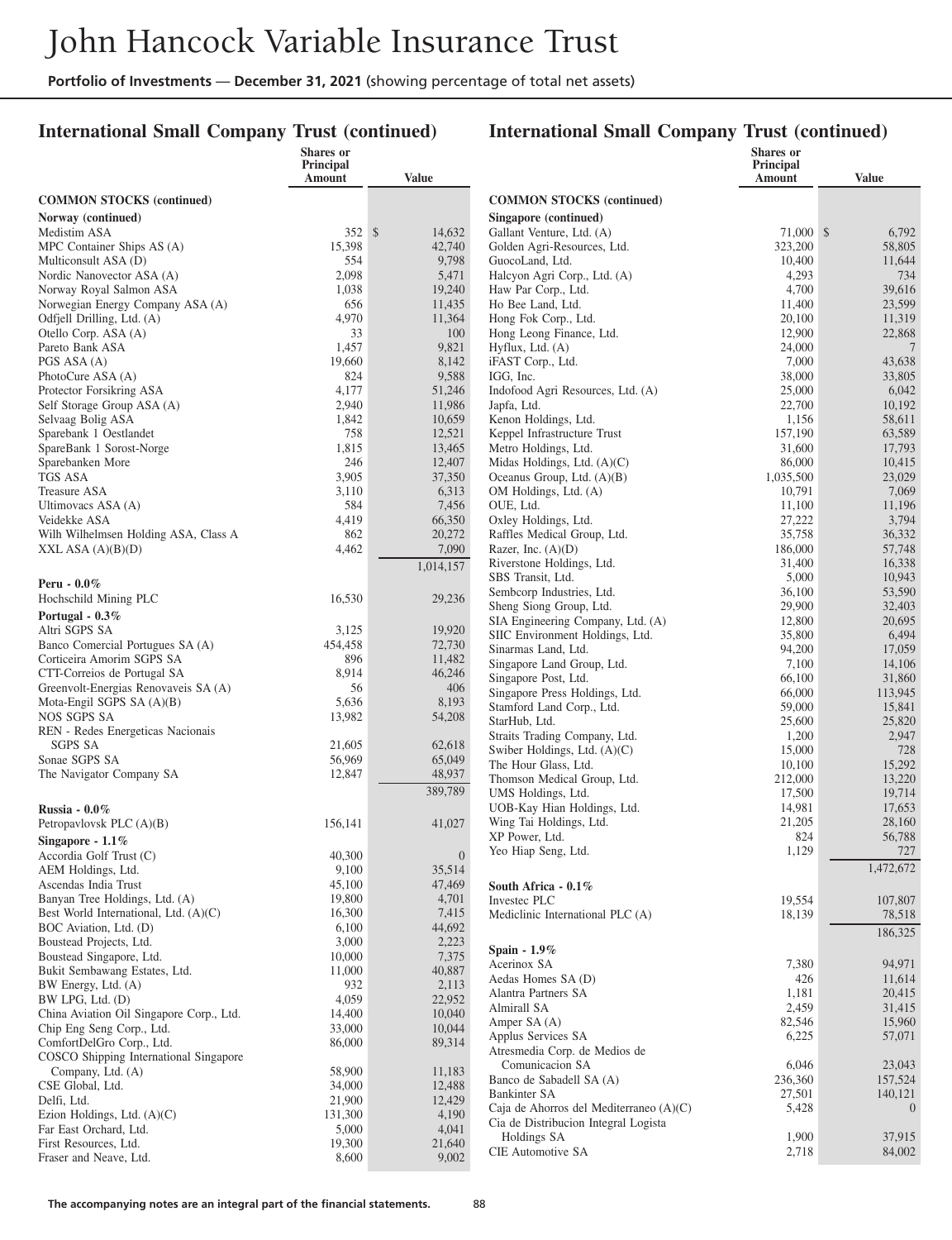### **International Small Company Trust (continued)**

|                                                                          | <b>Shares</b> or<br>Principal |                   |                                                           | <b>Shares</b> or<br>Principal |                   |
|--------------------------------------------------------------------------|-------------------------------|-------------------|-----------------------------------------------------------|-------------------------------|-------------------|
|                                                                          | Amount                        | <b>Value</b>      |                                                           | Amount                        | <b>Value</b>      |
| <b>COMMON STOCKS</b> (continued)                                         |                               |                   | <b>COMMON STOCKS (continued)</b>                          |                               |                   |
| Spain (continued)                                                        |                               |                   | Sweden (continued)                                        |                               |                   |
| Construcciones y Auxiliar de                                             |                               |                   | Boozt AB $(A)(B)(D)$                                      | 993 \$                        | 20,164            |
| Ferrocarriles SA                                                         | 1.139S                        | 47,080            | Bravida Holding AB (D)                                    | 7,844                         | 110,175           |
| Ebro Foods SA                                                            | 3,323<br>4,905                | 63,861            | BTS Group AB, B Shares                                    | 346<br>1,896                  | 15,401<br>93,531  |
| eDreams ODIGEO SA (A)<br>Elecnor SA                                      | 2,026                         | 54,167<br>24,146  | Bufab AB<br>Bulten AB (B)                                 | 717                           | 7,363             |
| Enagas SA                                                                | 10,244                        | 237,981           | Bure Equity AB                                            | 1,211                         | 58,545            |
| Ence Energia y Celulosa SA (A)                                           | 6,294                         | 16,165            | Byggmax Group AB                                          | 5,363                         | 53,059            |
| Ercros $SA(A)$                                                           | 5,006                         | 17,021            | Calliditas Therapeutics AB, B Shares (A)                  | 1,333                         | 16,603            |
| Faes Farma SA                                                            | 13,595                        | 53,930            | Careium AB (A)                                            | 2,295                         | 7,657             |
| Fluidra SA                                                               | 2,959                         | 118,011           | Catella AB                                                | 2,217                         | 11,540            |
| Fomento de Construcciones y                                              |                               |                   | Catena AB                                                 | 1,429                         | 89,020            |
| Contratas SA                                                             | 2,366                         | 29,674            | Cellavision AB                                            | 540                           | 19,386            |
| Gestamp Automocion SA (A)(D)<br>Global Dominion Access SA (D)            | 2,814<br>5,439                | 14,189<br>28,698  | Clas Ohlson AB, B Shares $(A)(B)$<br>Cloetta AB, B Shares | 3,185<br>10,640               | 48,314<br>30,805  |
| Grupo Catalana Occidente SA                                              | 2,346                         | 80,167            | Collector AB $(A)$                                        | 1,870                         | 7,844             |
| Grupo Empresarial San Jose SA                                            | 2,194                         | 12,286            | Coor Service Management Holding AB (D)                    | 1,376                         | 12,563            |
| <b>Iberpapel Gestion SA</b>                                              | 65                            | 1,338             | Corem Property Group AB, B Shares                         | 22,122                        | 79,837            |
| Indra Sistemas SA (A)                                                    | 6,017                         | 64,996            | Dios Fastigheter AB                                       | 3,582                         | 47,034            |
| Laboratorios Farmaceuticos Rovi SA                                       | 987                           | 82,374            | Doro AB $(A)$                                             | 2,295                         | 7,840             |
| Linea Directa Aseguradora SA Cia de                                      |                               |                   | Duni AB (A)                                               | 2,559                         | 33,078            |
| Seguros y Reaseguros                                                     | 27,501                        | 49,985            | Dustin Group AB (D)                                       | 4,979                         | 58,436            |
| Mapfre SA                                                                | 35,373                        | 72,322            | Elanders AB, B Shares                                     | 508                           | 9,779             |
| Mediaset Espana Comunicacion SA (A)<br>Melia Hotels International SA (A) | 7,779<br>6,008                | 36,524<br>40,713  | Electrolux Professional AB, B Shares (A)<br>Enea AB $(A)$ | 3,716<br>1,522                | 25,726<br>45,659  |
| Metrovacesa SA $(A)(D)$                                                  | 1,256                         | 10,113            | Fagerhult AB                                              | 4,609                         | 31,064            |
| Miquel y Costas & Miquel SA                                              | 2,010                         | 29,747            | Fastighets AB Trianon                                     | 363                           | 9,553             |
| Neinor Homes SA (A)(D)                                                   | 1,978                         | 23,579            | FastPartner AB, A Shares                                  | 2,697                         | 36,222            |
| Obrascon Huarte Lain SA (A)                                              | 19,608                        | 22,695            | FastPartner AB, D Shares                                  | 84                            | 768               |
| Pharma Mar SA                                                            | 664                           | 43,038            | Ferronordic AB                                            | 318                           | 11,874            |
| Promotora de Informaciones SA,                                           |                               |                   | Fingerprint Cards AB, B Shares (A)(B)                     | 12,246                        | 27,990            |
| Class $A(A)$                                                             | 11,711                        | 7,504             | G5 Entertainment AB                                       | 330                           | 14,451            |
| Prosegur Cash SA (D)<br>Prosegur Cia de Seguridad SA                     | 11,946<br>10,114              | 8,414<br>26,529   | <b>GARO AB</b><br>Granges AB                              | 1,075<br>7,040                | 25,633<br>82,303  |
| Realia Business SA (A)                                                   | 17,710                        | 15,959            | Haldex AB (A)                                             | 3,364                         | 19,684            |
| Sacyr SA                                                                 | 22,231                        | 57,685            | Heba Fastighets AB, Class B                               | 684                           | 11,905            |
| Solaria Energia y Medio Ambiente SA (A)                                  | 3,480                         | 67,244            | Hexatronic Group AB                                       | 1,111                         | 61,564            |
| Talgo SA (A)(D)                                                          | 4,711                         | 29,079            | <b>HMS</b> Networks AB                                    | 1,433                         | 88,433            |
| Tecnicas Reunidas SA (A)                                                 | 830                           | 6,543             | Hoist Finance AB $(A)(D)$                                 | 2,083                         | 6,731             |
| Tubacex SA (A)                                                           | 6,252                         | 10,658            | Humana AB (A)                                             | 2,641                         | 21,228            |
| Unicaja Banco SA (D)<br>Vidrala SA                                       | 62,819                        | 61,804<br>81,716  | Instalco AB                                               | 1,179                         | 56,532            |
| Viscofan SA                                                              | 827<br>1,837                  | 119,017           | Inwido AB<br><b>JM AB</b>                                 | 3,126<br>2,484                | 64,628<br>112,073 |
| Zardoya Otis SA                                                          | 4,290                         | 34,531            | John Mattson Fastighetsforetagen AB (A)                   | 1,067                         | 23,499            |
|                                                                          |                               | 2,475,534         | Karnov Group AB                                           | 1,658                         | 12,265            |
| Sweden - 3.7%                                                            |                               |                   | Karo Pharma AB (A)                                        | 1,609                         | 10,693            |
| AcadeMedia AB (D)                                                        | 3,665                         | 22,500            | K-fast Holding $AB(A)$                                    | 1,142                         | 10,982            |
| AddLife AB, B Shares                                                     | 2,048                         | 86,086            | <b>KNOW IT AB</b>                                         | 1,459                         | 60,558            |
| AddNode Group AB                                                         | 1,465                         | 69,351            | Lagercrantz Group AB, B Shares                            | 12,207                        | 179,563           |
| <b>AFRY AB</b>                                                           | 967                           | 27,219            | LeoVegas AB (D)                                           | 2,160                         | 8,352             |
| Alimak Group AB (D)                                                      | 2,141                         | 27,076            | Lime Technologies AB<br>Lindab International AB           | 347<br>4,565                  | 13,212<br>162,383 |
| Alligo AB, Class B                                                       | 2,270                         | 48,155            | Loomis AB                                                 | 2,298                         | 61,170            |
| Ambea AB (D)                                                             | 1,195                         | 7,995             | Mekonomen AB (A)                                          | 2,150                         | 37,291            |
| Annehem Fastigheter AB, B Shares (A)                                     | 1,155<br>291                  | 4,768             | MIPS AB                                                   | 888                           | 116,192           |
| AQ Group AB (A)<br>Arjo AB, B Shares                                     | 10,690                        | 11,618<br>130,807 | Modern Times Group MTG AB, B                              |                               |                   |
| Atrium Ljungberg AB, B Shares                                            | 2,105                         | 46,468            | Shares $(A)$                                              | 5,362                         | 54,614            |
| Attendo AB $(A)(D)$                                                      | 5,286                         | 22,493            | Munters Group AB (D)                                      | 2,324                         | 17,922            |
| Beijer Alma AB                                                           | 2,393                         | 72,513            | Mycronic AB                                               | 2,326                         | 54,241            |
| Bergman & Beving AB                                                      | 2,270                         | 37,787            | NCAB Group AB                                             | 2,020<br>2,983                | 19,639<br>55,299  |
| Betsson AB, B Shares (A)                                                 | 5,105                         | 30,750            | NCC AB, B Shares<br>Nederman Holding AB                   | 887                           | 21,361            |
| BHG Group AB (A)                                                         | 2,406                         | 25,286            | Nelly Group AB (A)                                        | 611                           | 2,133             |
| Bilia AB, A Shares                                                       | 3,960                         | 69,973            | New Wave Group AB, B Shares                               | 4,353                         | 80,650            |
| BioGaia AB, B Shares<br>Biotage AB                                       | 901<br>3,574                  | 51,577<br>103,425 | Nobia AB                                                  | 6,676                         | 40,201            |
| Bonava AB, B Shares                                                      | 3,323                         | 28,764            | Nobina AB (D)                                             | 4,239                         | 50,184            |
|                                                                          |                               |                   |                                                           |                               |                   |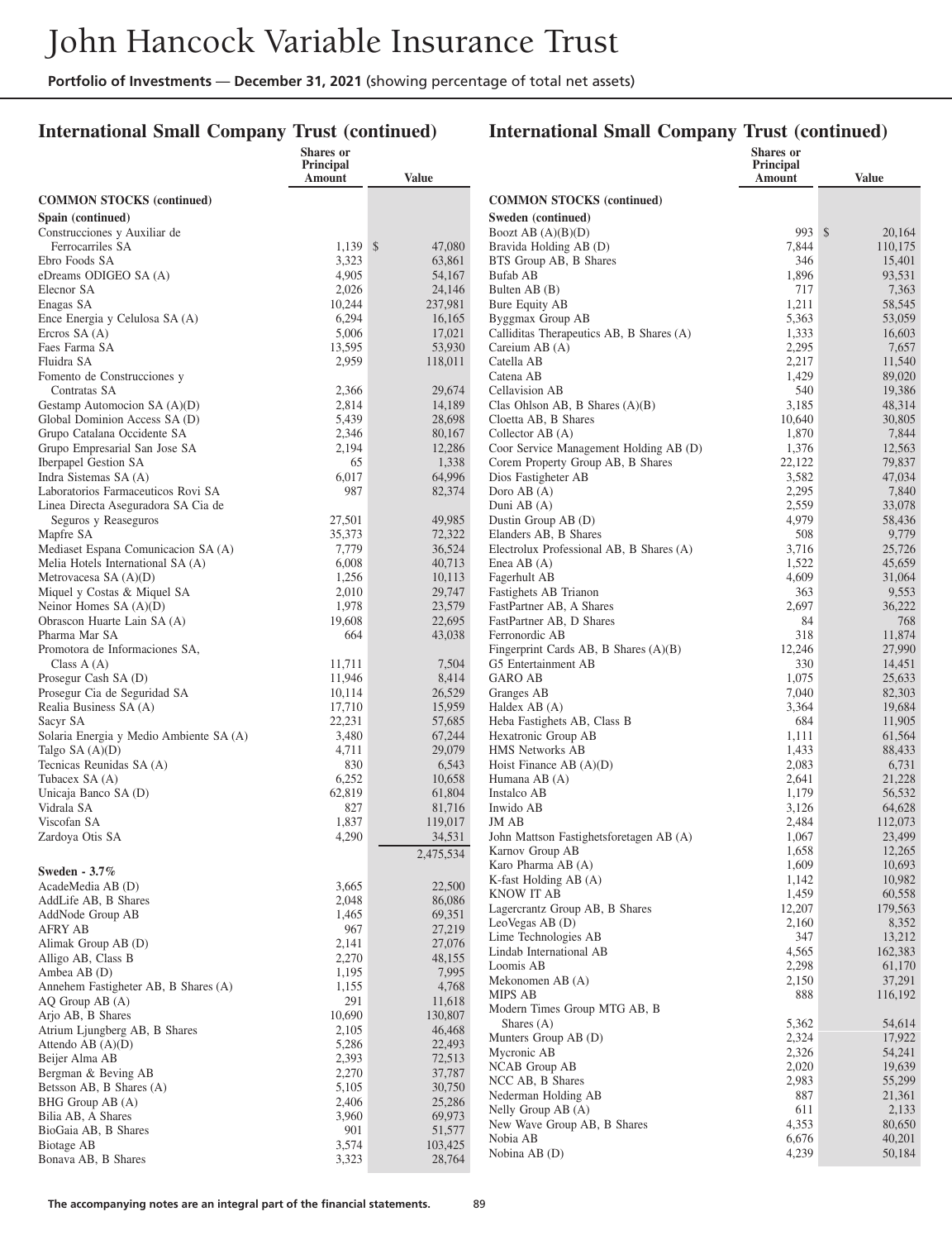### **International Small Company Trust (continued)**

|                                                             | <b>Shares or</b><br>Principal |                    |                                                  | Shares or<br><b>Principal</b> |                   |
|-------------------------------------------------------------|-------------------------------|--------------------|--------------------------------------------------|-------------------------------|-------------------|
|                                                             | Amount                        | <b>Value</b>       |                                                  | Amount                        | <b>Value</b>      |
| <b>COMMON STOCKS</b> (continued)                            |                               |                    | <b>COMMON STOCKS</b> (continued)                 |                               |                   |
| Sweden (continued)                                          |                               |                    | Switzerland (continued)                          |                               |                   |
| Nolato AB, B Shares                                         | $6,748$ \$                    | 80,271             | Energiedienst Holding AG                         | 979 \$                        | 49,853            |
| Nordic Waterproofing Holding AB                             | 2,615                         | 64,334             | Evolva Holding SA (A)                            | 72,989                        | 10,723            |
| Note $AB(A)$                                                | 776                           | 19,775             | Feintool International Holding AG (A)            | 142                           | 9,001             |
| NP3 Fastigheter AB                                          | 1,683                         | 67,362             | Fenix Outdoor International AG                   | 225                           | 30,558            |
| Nyfosa AB<br>OEM International AB, B Shares                 | 9,287<br>3,120                | 159,844<br>63,907  | Ferrexpo PLC<br>Flughafen Zurich AG (A)          | 22,757<br>933                 | 92,627<br>167,552 |
| Pandox AB (A)                                               | 3,303                         | 53,214             | Forbo Holding AG                                 | 58                            | 118,818           |
| Peab AB, Class B                                            | 4,062                         | 51,192             | Fundamenta Real Estate AG                        | 1,024                         | 21,858            |
| Platzer Fastigheter Holding AB, Series B                    | 3,454                         | 51,731             | Galenica AG (D)                                  | 2,186                         | 164,166           |
| Pricer AB, B Shares                                         | 7,930                         | 21,483             | GAM Holding AG (A)                               | 11,204                        | 16,690            |
| Proact IT Group AB                                          | 1,428                         | 13,711             | Georg Fischer AG                                 | 220                           | 332,864           |
| Qliro AB $(A)$                                              | 611                           | 1,586              | Gurit Holding AG, Bearer Shares                  | 22                            | 37,418            |
| Ratos AB, B Shares                                          | 14,845                        | 94,877             | Helvetia Holding AG                              | 1,730                         | 203,232           |
| RaySearch Laboratories AB (A)                               | 2,452                         | 15,310             | Hiag Immobilien Holding AG                       | 420                           | 43,757            |
| Resurs Holding AB (D)                                       | 6,236                         | 26,173             | HOCHDORF Holding AG (A)                          | 16                            | 765               |
| Scandi Standard AB<br>Scandic Hotels Group $AB(A)(D)$       | 4,648<br>5,932                | 21,068<br>23,869   | Huber + Suhner AG<br>Hypothekarbank Lenzburg AG  | 586<br>3                      | 55,855<br>13,894  |
| Sdiptech AB, Class B (A)                                    | 279                           | 14,551             | Implenia AG (A)                                  | 994                           | 22,609            |
| Sectra AB, B Shares (A)                                     | 5,030                         | 111,295            | Ina Invest Holding AG (A)                        | 199                           | 4,085             |
| Sensys Gatso Group AB (A)                                   | 23,414                        | 2,473              | Inficon Holding AG                               | 106                           | 154,967           |
| SkiStar AB                                                  | 2,041                         | 38,351             | Interroll Holding AG                             | 35                            | 157,360           |
| Solid Forsakring AB (A)                                     | 623                           | 4,051              | Intershop Holding AG                             | 76                            | 51,028            |
| Stendorren Fastigheter AB (A)                               | 407                           | 13,696             | Investis Holding SA                              | 98                            | 11,236            |
| Systemair AB                                                | 3,604                         | 40,427             | IWG PLC $(A)$                                    | 38,584                        | 152,069           |
| Tethys Oil AB                                               | 2,334                         | 16,093             | Jungfraubahn Holding AG (A)                      | 199                           | 29,271            |
| Troax Group AB                                              | 1,308<br>630                  | 66,996<br>13,074   | Kardex Holding AG<br>Komax Holding AG (A)        | 299<br>221                    | 98,141<br>61,228  |
| VBG Group AB, B Shares<br>Vitec Software Group AB, B Shares | 659                           | 40,615             | Kongsberg Automotive ASA (A)                     | 23,611                        | 8,080             |
|                                                             |                               | 4,800,339          | Kudelski SA, Bearer Shares (B)                   | 2,497                         | 10,142            |
|                                                             |                               |                    | Landis+Gyr Group $AG(A)$                         | 1,111                         | 74,988            |
| Switzerland - 7.3%<br>Allreal Holding AG                    | 692                           | 153,211            | LEM Holding SA                                   | 19                            | 52,955            |
| ALSO Holding AG (A)                                         | 324                           | 106,253            | Luzerner Kantonalbank AG                         | 173                           | 78,722            |
| APG SGA SA (A)                                              | 84                            | 18,330             | Medacta Group SA (A)(D)                          | 218                           | 33,938            |
| Arbonia AG                                                  | 2,962                         | 66,783             | Medartis Holding $AG(A)(D)$                      | 288                           | 41,114            |
| Aryzta AG (A)                                               | 57,916                        | 72,197             | medmix $AG(A)(D)$                                | 877<br>12                     | 43,336            |
| Ascom Holding AG (A)                                        | 1,310                         | 16,861             | Metall Zug AG, B Shares<br>Mobilezone Holding AG | 2,336                         | 27,114<br>34,841  |
| Autoneum Holding AG (A)                                     | 221                           | 41,077             | Mobimo Holding AG (A)                            | 347                           | 116,229           |
| Bachem Holding AG, Class B                                  | 205                           | 160,525            | Novavest Real Estate AG (A)                      | 212                           | 10,819            |
| Baloise Holding AG<br>Banque Cantonale de Geneve,           | 1,193                         | 194,713            | OC Oerlikon Corp. AG                             | 9,769                         | 99,908            |
| <b>Bearer Shares</b>                                        | 142                           | 25,006             | Orascom Development Holding AG (A)               | 533                           | 6,289             |
| Banque Cantonale Vaudoise                                   | 683                           | 52,977             | Orior AG                                         | 425                           | 41,909            |
| Belimo Holding AG                                           | 500                           | 317,493            | Phoenix Mecano AG, Bearer Shares                 | 38                            | 16,901            |
| Bell Food Group AG                                          | 138                           | 44,137             | Plazza AG, Class A                               | 68                            | 25,150            |
| Bellevue Group AG                                           | 467                           | 21,089             | PSP Swiss Property AG<br>Rieter Holding AG (A)   | 2,466<br>251                  | 307,301<br>48,600 |
| Berner Kantonalbank AG                                      | 242                           | 53,778             | Romande Energie Holding SA                       | 34                            | 50,899            |
| <b>BKW AG</b>                                               | 1,096                         | 142,310            | Schaffner Holding AG                             | 40                            | 13,291            |
| Bobst Group SA (A)                                          | 632                           | 57,341             | Schweiter Technologies AG, Bearer Shares         | 48                            | 71,116            |
| Bossard Holding AG, Class A<br>Bucher Industries AG         | 310<br>390                    | 111,484<br>192,180 | Sensirion Holding $AG(A)(D)$                     | 378                           | 55,124            |
| Burckhardt Compression Holding AG                           | 143                           | 67,607             | SFS Group AG                                     | 907                           | 125,209           |
| Burkhalter Holding AG                                       | 218                           | 15,064             | Siegfried Holding AG (A)                         | 220                           | 214,009           |
| <b>Bystronic AG</b>                                         | 74                            | 103,883            | SIG Combibloc Group AG (A)                       | 2,109                         | 58,745            |
| Calida Holding AG                                           | 285                           | 15,185             | Softwareone Holding AG (A)                       | 2,412                         | 52,097            |
| Carlo Gavazzi Holding AG, Bearer Shares                     | 38                            | 11,449             | St. Galler Kantonalbank AG, Class A<br>Sulzer AG | 152<br>877                    | 72,526<br>86,154  |
| Cembra Money Bank AG                                        | 1,587                         | 115,439            | Swiss Prime Site AG                              | 3,378                         | 331,611           |
| Cie Financiere Tradition SA, Bearer Shares                  | 104                           | 11,931             | Swiss Steel Holding AG (A)                       | 39,436                        | 14,855            |
| Clariant $AG(A)$                                            | 8,756                         | 181,887            | Swissquote Group Holding SA                      | 588                           | 128,748           |
| Coltene Holding AG (A)                                      | 198<br>339                    | 24,416<br>124,669  | Tecan Group AG                                   | 453                           | 275,137           |
| Comet Holding AG<br>DKSH Holding AG                         | 1,744                         | 143,750            | $TX$ Group $AG(A)$                               | 201                           | 34,495            |
| dormakaba Holding AG                                        | 140                           | 92,464             | u-blox Holding $AG(A)$                           | 431                           | 33,222            |
| Dufry $AG(A)$                                               | 2,523                         | 124,370            | Valiant Holding AG                               | 835                           | 83,506            |
| EFG International $AG(A)$                                   | 4,687                         | 35,652             | Valora Holding AG (A)                            | 244                           | 41,612            |
| Emmi AG                                                     | 107                           | 126,084            | VAT Group AG (D)                                 | 1,366                         | 676,885           |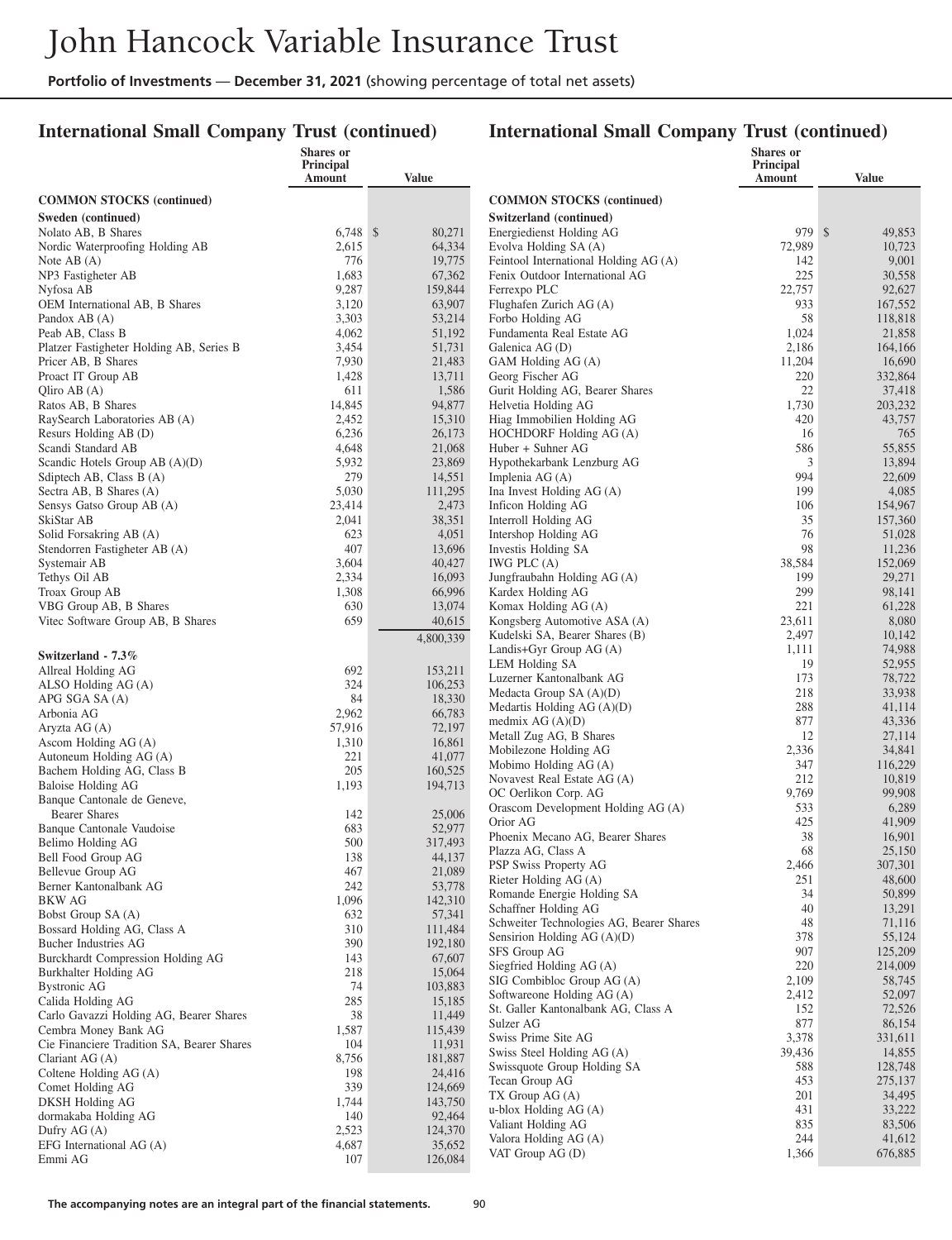### **International Small Company Trust (continued)**

|                                                                          | Shares or<br>Principal |                       |                                                                          | Shares or<br>Principal |                   |
|--------------------------------------------------------------------------|------------------------|-----------------------|--------------------------------------------------------------------------|------------------------|-------------------|
|                                                                          | Amount                 | Value                 |                                                                          | Amount                 | <b>Value</b>      |
| <b>COMMON STOCKS</b> (continued)                                         |                        |                       | <b>COMMON STOCKS</b> (continued)                                         |                        |                   |
| Switzerland (continued)                                                  |                        |                       | <b>United Kingdom (continued)</b>                                        |                        |                   |
| Vaudoise Assurances Holding SA                                           | 64S                    | 31,224                | Clinigen Group PLC                                                       | 5.031 \$               | 62,045            |
| Vetropack Holding AG                                                     | 500                    | 31,571                | Clipper Logistics PLC                                                    | 3,406                  | 33,427            |
| Vifor Pharma AG                                                          | 1,287                  | 228,633               | Close Brothers Group PLC                                                 | 8,356<br>10,759        | 159,372           |
| Von Roll Holding AG, Bearer Shares (A)<br>Vontobel Holding AG            | 7,878<br>1,521         | 9,226<br>133,001      | CLS Holdings PLC<br>CMC Markets PLC (D)                                  | 7,009                  | 31,877<br>25,043  |
| VZ Holding AG                                                            | 805                    | 86,382                | Coats Group PLC                                                          | 45,029                 | 42,215            |
| V-ZUG Holding AG (A)                                                     | 120                    | 16,187                | Computacenter PLC                                                        | 3,949                  | 156,860           |
| Walliser Kantonalbank                                                    | 203                    | 22,510                | Concentric AB                                                            | 2,526                  | 78,383            |
| Warteck Invest AG                                                        | 8                      | 20,794                | ContourGlobal PLC (D)                                                    | 8,862                  | 23,114            |
| Ypsomed Holding AG                                                       | 103                    | 21,024                | Costain Group PLC (A)                                                    | 4,797                  | 3,499             |
| Zehnder Group AG                                                         | 615                    | 62,589                | Countryside Properties PLC $(A)(D)$                                      | 23,711                 | 145,371           |
| Zug Estates Holding AG, B Shares<br>Zuger Kantonalbank AG, Bearer Shares | 16<br>9                | 34,780<br>66,579      | Cranswick PLC<br>Crest Nicholson Holdings PLC                            | 2,746<br>13,693        | 138,321<br>69,220 |
|                                                                          |                        |                       | Currys PLC                                                               | 44,671                 | 69,448            |
|                                                                          |                        | 9,415,297             | CVS Group PLC                                                            | 2,750                  | 83,572            |
| Taiwan - $0.0\%$                                                         |                        |                       | De La Rue PLC $(A)$                                                      | 10,028                 | 21,130            |
| FIT Hon Teng, Ltd. (A)(D)<br>Ya Hsin Industrial Company, Ltd. (A)(C)     | 49,000<br>138,000      | 9,620<br>$\mathbf{0}$ | Debenhams PLC $(A)(C)$                                                   | 76,182                 | $\overline{0}$    |
|                                                                          |                        |                       | Devro PLC                                                                | 12,253                 | 34,198            |
|                                                                          |                        | 9,620                 | DFS Furniture PLC                                                        | 12,509                 | 44,931            |
| United Arab Emirates - 0.0%                                              | 11,610                 | 5,637                 | Dialight PLC (A)                                                         | 105                    | 465               |
| Lamprell PLC $(A)$                                                       |                        |                       | Dignity PLC (A)<br>Diploma PLC                                           | 3,439<br>4,022         | 27,582<br>184,394 |
| United Kingdom - 12.3%<br>4imprint Group PLC                             | 1,523                  | 58,620                | DiscoverIE Group PLC                                                     | 5,627                  | 78,326            |
| A.G. Barr PLC                                                            | 4,718                  | 33,204                | Domino's Pizza Group PLC                                                 | 21,324                 | 132,812           |
| Advanced Medical Solutions Group PLC                                     | 7,031                  | 31,965                | dotdigital Group PLC                                                     | 12,814                 | 34,374            |
| Airtel Africa PLC (D)                                                    | 23,588                 | 42,494                | Drax Group PLC                                                           | 21,413                 | 176,107           |
| AJ Bell PLC                                                              | 6,808                  | 35,078                | Dunelm Group PLC                                                         | 5,320                  | 99,136            |
| Alfa Financial Software Holdings PLC (D)                                 | 4,048                  | 10,341                | DWF Group PLC (D)                                                        | 5,285                  | 8,156             |
| Alliance Pharma PLC                                                      | 16,518                 | 24,482                | <b>EKF Diagnostics Holdings PLC</b><br>Elementis PLC $(A)$               | 8,242<br>35,393        | 8,455<br>63,653   |
| Anglo Pacific Group PLC<br>Anglo-Eastern Plantations PLC                 | 12,147<br>1,225        | 22,198<br>11,975      | <b>EMIS Group PLC</b>                                                    | 2,542                  | 46,724            |
| AO World PLC (A)                                                         | 8,013                  | 11,934                | Energean PLC $(A)$                                                       | 2,940                  | 34,136            |
| Aptitude Software Group PLC                                              | 2,037                  | 15,999                | EnQuest PLC(A)                                                           | 115,537                | 29,501            |
| Ascential PLC (A)                                                        | 15,022                 | 82,613                | Ergomed PLC $(A)$                                                        | 895                    | 18,198            |
| Ashmore Group PLC                                                        | 15,764                 | 62,279                | Esken, Ltd. $(A)$                                                        | 25,251                 | 4,795             |
| Aston Martin Lagonda Global Holdings                                     |                        |                       | Essentra PLC                                                             | 14,966                 | 70,091            |
| PLC(A)(D)                                                                | 878                    | 16,183                | Euromoney Institutional Investor PLC                                     | 4,334<br>243           | 54,643            |
| Avon Protection PLC                                                      | 1,565<br>22,879        | 23,921<br>99,087      | FD Technologies PLC (A)<br>FDM Group Holdings PLC                        | 3,208                  | 6,621<br>55,370   |
| Babcock International Group PLC (A)<br>Bakkavor Group PLC (D)            | 5,579                  | 9,527                 | Fevertree Drinks PLC                                                     | 5,193                  | 189,122           |
| <b>Balfour Beatty PLC</b>                                                | 34,581                 | 123,182               | Firstgroup PLC (A)                                                       | 22,251                 | 31,075            |
| Beazley PLC (A)                                                          | 24,625                 | 155,715               | Forterra PLC (D)                                                         | 10,957                 | 41,135            |
| Begbies Traynor Group PLC                                                | 6,626                  | 12,092                | Foxtons Group PLC                                                        | 23,551                 | 12,702            |
| <b>Bellway PLC</b>                                                       | 5,109                  | 232,204               | Frasers Group PLC (A)                                                    | 10,048                 | 105,429           |
| Biffa PLC (D)                                                            | 14,189                 | 68,694                | Frontier Developments PLC (A)                                            | 532                    | 12,816            |
| Bloomsbury Publishing PLC<br>Bodycote PLC                                | 2,159<br>9,417         | 10,627<br>110,374     | Fuller Smith & Turner PLC, Class A<br>Funding Circle Holdings PLC (A)(D) | 1,525<br>3,849         | 14,844<br>5,849   |
| boohoo Group PLC (A)                                                     | 3,748                  | 6,285                 | Future PLC                                                               | 2,524                  | 130,670           |
| Braemar Shipping Services PLC                                            | 1,328                  | 4,890                 | Galliford Try Holdings PLC                                               | 5,675                  | 13,824            |
| Brewin Dolphin Holdings PLC                                              | 15,066                 | 75,561                | Games Workshop Group PLC                                                 | 1,135                  | 153,021           |
| Britvic PLC                                                              | 13,590                 | 169,892               | Gamma Communications PLC                                                 | 1,848                  | 41,580            |
| Bytes Technology Group PLC                                               | 8,409                  | 64,903                | GB Group PLC                                                             | 2,086                  | 20,776            |
| Capita PLC (A)                                                           | 67,697                 | 33,497                | Gem Diamonds, Ltd.                                                       | 12,666                 | 8,146             |
| Capricorn Energy PLC                                                     | 24,079                 | 62,147                | Genel Energy PLC<br>Genuit Group PLC                                     | 4,784<br>12,035        | 8,452<br>96,177   |
| Card Factory PLC (A)<br>CareTech Holdings PLC                            | 14,688<br>4,102        | 11,886<br>32,047      | Genus PLC                                                                | 250                    | 16,767            |
| Carillion PLC $(A)(C)$                                                   | 35,521                 | 4,611                 | Grainger PLC                                                             | 32,768                 | 140,923           |
| Cazoo Group, Ltd. (A)                                                    | 4,507                  | 27,175                | Greggs PLC                                                               | 5,441                  | 246,287           |
| Central Asia Metals PLC                                                  | 8,189                  | 28,756                | Gulf Keystone Petroleum, Ltd.                                            | 7,420                  | 18,235            |
| CentralNic Group PLC (A)                                                 | 10,188                 | 19,281                | Halfords Group PLC                                                       | 15,547                 | 72,772            |
| Centrica PLC (A)                                                         | 208,824                | 202,503               | Hays PLC                                                                 | 77,290                 | 153,462           |
| Chemring Group PLC                                                       | 13,921                 | 56,623                | Headlam Group PLC                                                        | 6,602                  | 38,381            |
| Chesnara PLC<br>Circassia Group PLC (A)                                  | 7,709<br>9,034         | 29,806<br>4,986       | Helical PLC<br>Helios Towers PLC (A)                                     | 6,424<br>16,385        | 39,654<br>38,283  |
| Clarkson PLC                                                             | 1,348                  | 70,713                | Henry Boot PLC                                                           | 5,301                  | 20,382            |
|                                                                          |                        |                       |                                                                          |                        |                   |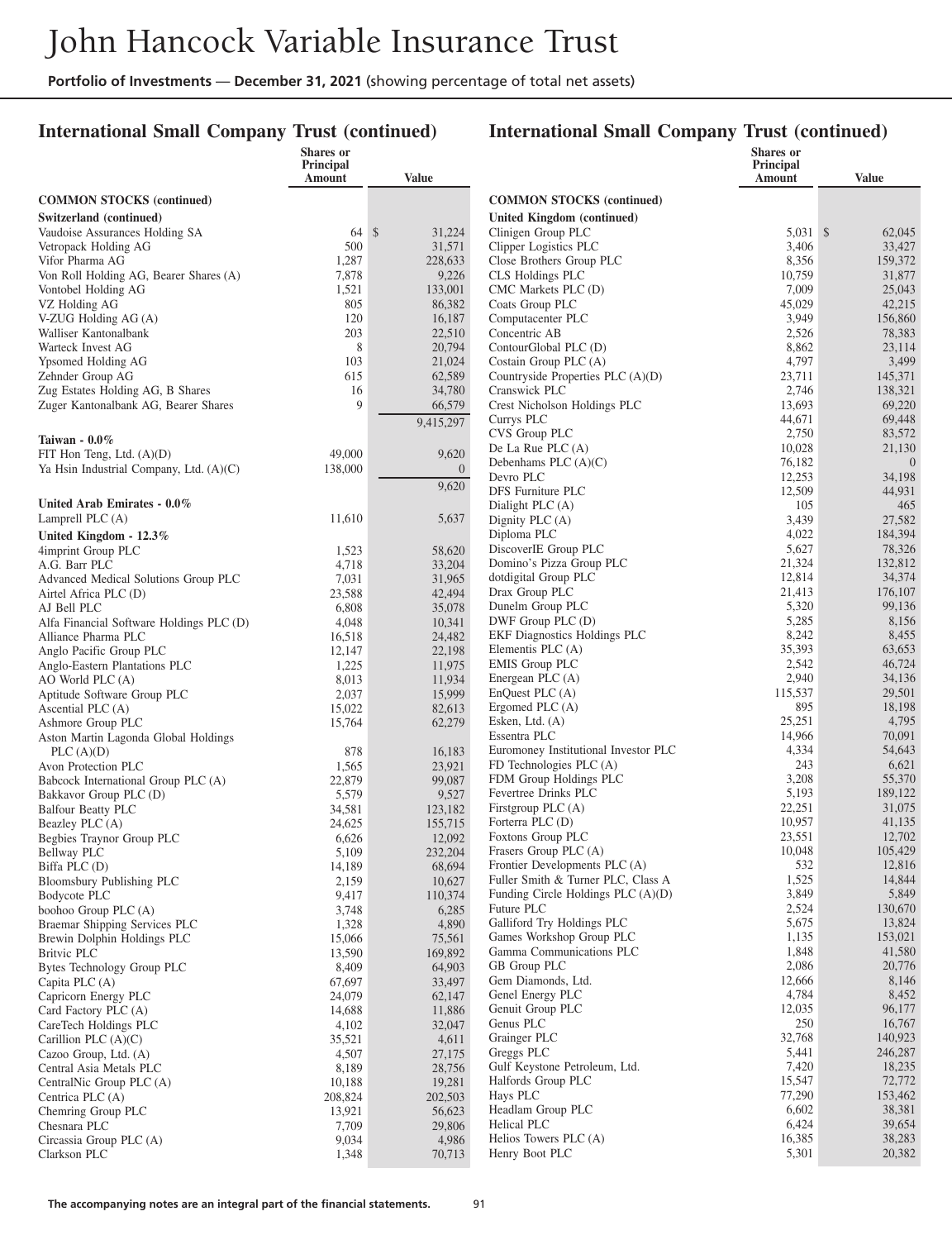### **International Small Company Trust (continued)**

|                                                              | Shares or<br>Principal |                   |                                                        | Shares or<br><b>Principal</b> |                   |
|--------------------------------------------------------------|------------------------|-------------------|--------------------------------------------------------|-------------------------------|-------------------|
|                                                              | Amount                 | Value             |                                                        | <b>Amount</b>                 | <b>Value</b>      |
| <b>COMMON STOCKS (continued)</b>                             |                        |                   | <b>COMMON STOCKS (continued)</b>                       |                               |                   |
| <b>United Kingdom (continued)</b>                            |                        |                   | United Kingdom (continued)                             |                               |                   |
| Hill & Smith Holdings PLC                                    | $4,214$ \$             | 102,593           | Oxford Instruments PLC                                 | 2,839 \$                      | 101,952           |
| Hilton Food Group PLC                                        | 3,061                  | 47,195            | Pagegroup PLC                                          | 17,115                        | 147,104           |
| Hollywood Bowl Group PLC (A)<br>Hunting PLC                  | 8,153<br>8,331         | 26,240<br>19,139  | Pan African Resources PLC<br>Paragon Banking Group PLC | 85,815<br>13,704              | 19,437<br>105,274 |
| Hyve Group PLC (A)                                           | 12,149                 | 15,485            | PayPoint PLC                                           | 2,581                         | 23,302            |
| Ibstock PLC (D)                                              | 19,043                 | 52,817            | Pendragon PLC (A)                                      | 102,667                       | 32,330            |
| <b>IDOX PLC</b>                                              | 10,437                 | 9,743             | Pennon Group PLC                                       | 11,306                        | 178,998           |
| IG Group Holdings PLC                                        | 16,821                 | 185,928           | Petrofac, Ltd. (A)                                     | 15,397                        | 24,093            |
| <b>IMI PLC</b><br>Impax Asset Management Group PLC           | 11,803<br>2,421        | 278,361<br>48,065 | Pets at Home Group PLC<br>Pharos Energy PLC (A)        | 24,400<br>16,636              | 153,580<br>5,889  |
| Inchcape PLC                                                 | 19,909                 | 245,902           | Photo-Me International PLC (A)                         | 18,684                        | 15,981            |
| Indivior PLC (A)                                             | 36,002                 | 124,955           | Polar Capital Holdings PLC                             | 3,830                         | 41,043            |
| IntegraFin Holdings PLC                                      | 9,972                  | 75,834            | Porvair PLC                                            | 2,468                         | 24,087            |
| International Personal Finance PLC                           | 12,526                 | 21,736            | Premier Foods PLC                                      | 41,106                        | 62,445            |
| iomart Group PLC                                             | 2,265                  | 5,243             | Provident Financial PLC (A)                            | 13,396                        | 65,321            |
| IP Group PLC<br>IQE PLC (A)                                  | 38,897<br>9,568        | 65,814<br>4,495   | Purplebricks Group PLC (A)<br>PZ Cussons PLC           | 7,294<br>13,141               | 2,363<br>36,868   |
| J.D. Wetherspoon $PLC(A)$                                    | 4,332                  | 56,315            | QinetiQ Group PLC                                      | 27,714                        | 99,755            |
| James Fisher & Sons PLC $(A)$                                | 2,814                  | 14,139            | Quilter PLC (D)                                        | 84,985                        | 171,729           |
| James Halstead PLC                                           | 4,194                  | 32,710            | Rank Group PLC (A)                                     | 7,303                         | 15,488            |
| JET2 PLC (A)                                                 | 4,917                  | 74,635            | Rathbones Group PLC                                    | 2,988                         | 80,993            |
| John Menzies PLC (A)                                         | 3,549                  | 15,003            | Reach PLC                                              | 28,863                        | 109,734           |
| John Wood Group PLC (A)                                      | 29,391                 | 76,364            | Redcentric PLC                                         | 5,876                         | 9,842             |
| Johnson Service Group PLC (A)<br>Jupiter Fund Management PLC | 14,257<br>22,824       | 28,379<br>79,143  | Redde Northgate PLC<br>Redrow PLC                      | 10,957<br>14,867              | 65,156<br>141,887 |
| Just Group PLC (A)                                           | 37,116                 | 42,018            | Renew Holdings PLC                                     | 4,150                         | 47,010            |
| Kainos Group PLC                                             | 4,099                  | 106,695           | Renewi PLC (A)                                         | 5,276                         | 54,609            |
| Keller Group PLC                                             | 4,206                  | 56,004            | Renishaw PLC                                           | 503                           | 32,596            |
| Kier Group PLC (A)                                           | 22,531                 | 33,660            | Ricardo PLC                                            | 2,982                         | 18,130            |
| Kin & Carta PLC (A)                                          | 3,492                  | 13,766            | RM PLC                                                 | 8,752                         | 23,637            |
| Lancashire Holdings, Ltd.<br>Learning Technologies Group PLC | 11,586<br>21,193       | 83,339<br>50,935  | Robert Walters PLC<br>Rotork PLC                       | 4,693<br>46,083               | 48,930<br>224,277 |
| Liontrust Asset Management PLC                               | 2,411                  | 71,969            | Royal Mail PLC                                         | 36,820                        | 252,445           |
| Lookers PLC (A)                                              | 22,449                 | 20,285            | RPS Group PLC                                          | 15,418                        | 25,950            |
| LSL Property Services PLC                                    | 6,404                  | 35,751            | RWS Holdings PLC                                       | 6,891                         | 60,705            |
| Luceco PLC $(D)$                                             | 1,922                  | 9,030             | <b>S&amp;U PLC</b>                                     | 303                           | 11,094            |
| M&C Saatchi PLC (A)                                          | 253                    | 577               | Sabre Insurance Group PLC (D)                          | 5,914                         | 14,727            |
| Man Group PLC                                                | 73,477<br>55,905       | 226,385           | Saga PLC (A)<br>Savills PLC                            | 4,637                         | 17,935            |
| Marks & Spencer Group PLC (A)<br>Marshalls PLC               | 10,383                 | 175,866<br>97,815 | Senior PLC (A)                                         | 7,351<br>21,835               | 140,022<br>43,666 |
| Marston's PLC (A)                                            | 37,566                 | 39,608            | Serco Group PLC                                        | 28,829                        | 52,353            |
| McBride PLC (A)                                              | 14,770                 | 12,058            | Serica Energy PLC                                      | 8,374                         | 27,315            |
| Mears Group PLC                                              | 8,289                  | 21,066            | Severfield PLC                                         | 11,941                        | 10,936            |
| Meggitt PLC (A)                                              | 21,288                 | 213,038           | $SIG$ PLC $(A)$                                        | 64,105                        | 41,301            |
| Metro Bank PLC (A)<br>Micro Focus International PLC          | 9,741<br>8,470         | 12,706<br>47,960  | Smart Metering Systems PLC<br>Softcat PLC              | 5,253<br>6,128                | 60,329<br>150,071 |
| Midwich Group PLC                                            | 1,185                  | 10,001            | Spectris PLC                                           | 1,473                         | 73,319            |
| Mitchells & Butlers PLC $(A)$                                | 16,776                 | 58,264            | Speedy Hire PLC                                        | 24,369                        | 20,965            |
| Mitie Group PLC                                              | 68,528                 | 59,930            | Spire Healthcare Group PLC (A)(D)                      | 12,358                        | 41,761            |
| MJ Gleeson PLC                                               | 2,770                  | 28,275            | Spirent Communications PLC                             | 33,589                        | 126,729           |
| Moneysupermarket.com Group PLC                               | 27,587                 | 80,475            | Sportech PLC (A)                                       | 4,748                         | 2,443             |
| Morgan Advanced Materials PLC<br>Morgan Sindall Group PLC    | 14,263<br>2,381        | 69,609<br>81,723  | SSP Group PLC (A)<br>Stagecoach Group PLC (A)          | 36,801<br>27,597              | 120,356<br>33,503 |
| Mortgage Advice Bureau Holdings, Ltd.                        | 1,276                  | 25,246            | SThree PLC                                             | 8,144                         | 51,120            |
| MP Evans Group PLC                                           | 203                    | 2,285             | Stolt-Nielsen, Ltd.                                    | 2,414                         | 37,183            |
| N. Brown Group PLC (A)                                       | 9,633                  | 5,613             | Studio Retail Group PLC (A)                            | 8,139                         | 18,034            |
| National Express Group PLC (A)                               | 23,513                 | 82,187            | STV Group PLC                                          | 2,712                         | 12,947            |
| NCC Group PLC                                                | 13,335                 | 42,341            | Superdry PLC (A)                                       | 3,110                         | 11,694            |
| Next Fifteen Communications Group PLC<br>Ninety One PLC      | 3,756<br>12,803        | 68,190<br>48,333  | Synthomer PLC<br>Tate & Lyle PLC                       | 17,828<br>23,148              | 96,262<br>208,259 |
| Norcros PLC                                                  | 6,666                  | 28,292            | Tatton Asset Management PLC                            | 1,955                         | 15,343            |
| Numis Corp. PLC                                              | 2,926                  | 13,569            | Ted Baker PLC (A)                                      | 2,896                         | 4,039             |
| On the Beach Group PLC (A)(D)                                | 5,451                  | 21,180            | Telecom Plus PLC                                       | 3,652                         | 78,538            |
| OSB Group PLC                                                | 16,331                 | 122,788           | The Go-Ahead Group PLC (A)                             | 3,096                         | 28,010            |
| Oxford Biomedica PLC (A)                                     | 1,730                  | 29,160            | The Gym Group PLC $(A)(D)$                             | 5,959                         | 20,623            |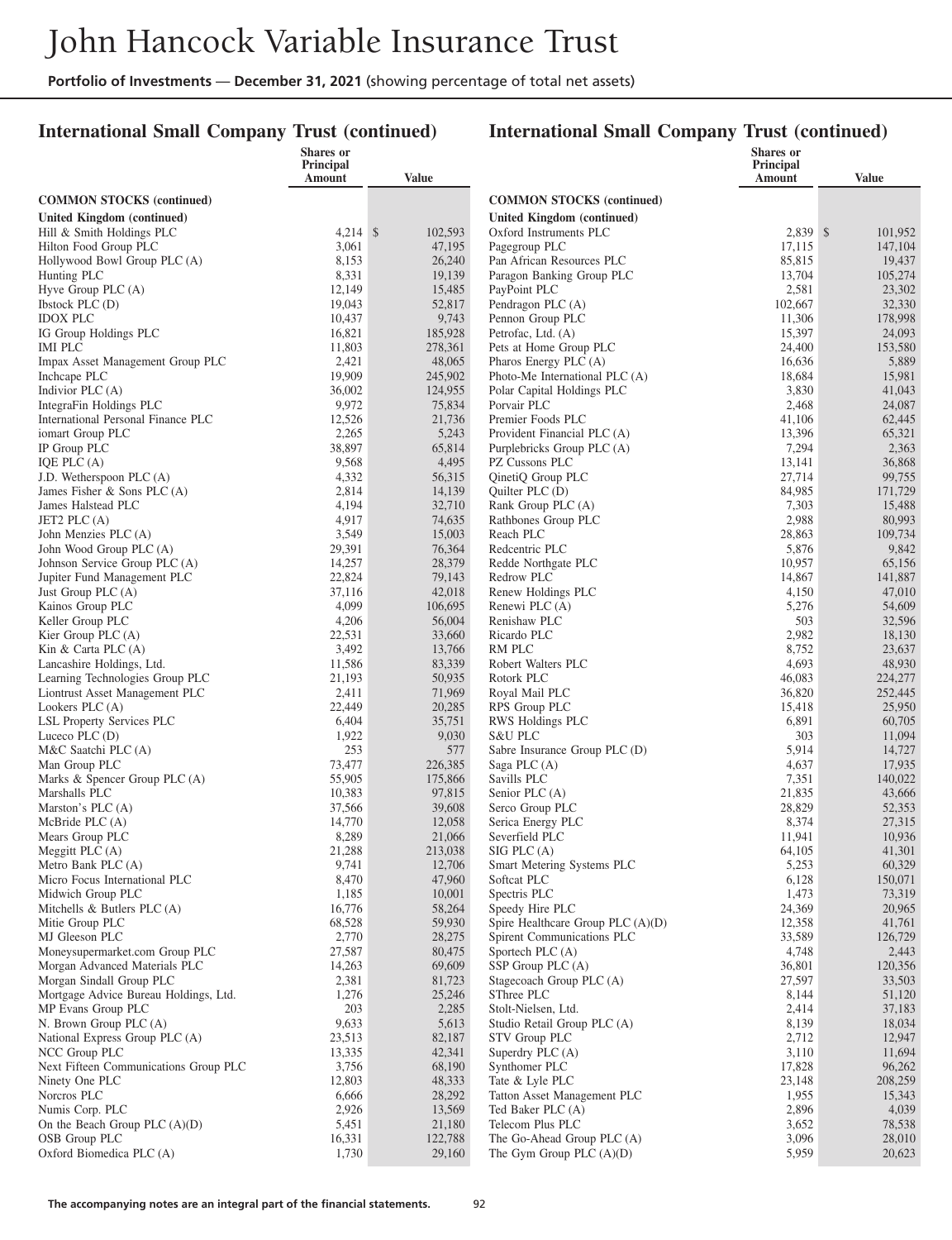### **International Small Company Trust (continued)**

|                                                             | Shares or<br>Principal<br>Amount | <b>Value</b>      |
|-------------------------------------------------------------|----------------------------------|-------------------|
| <b>COMMON STOCKS</b> (continued)                            |                                  |                   |
| United Kingdom (continued)                                  |                                  |                   |
| The Restaurant Group PLC (A)                                | 30,769                           | \$<br>39,551      |
| The Vitec Group PLC                                         | 2,842                            | 54,949            |
| Thomas Cook Group PLC $(A)(C)$                              | 58,171                           | $\theta$          |
| TI Fluid Systems PLC (D)                                    | 1,686                            | 5,895             |
| Topps Tiles PLC                                             | 15,591                           | 13,755            |
| TP ICAP Group PLC                                           | 45,423                           | 94,516            |
| Travis Perkins PLC                                          | 10,742                           | 226,769           |
| Treatt PLC                                                  | 2,204                            | 38,335            |
| <b>Trifast PLC</b>                                          | 7,237                            | 15,711            |
| <b>TT Electronics PLC</b>                                   | 14,769                           | 51,199            |
| Tullow Oil PLC $(A)(B)$                                     | 72,437                           | 45,751            |
| Tyman PLC                                                   | 9,005                            | 48,792            |
| Ultra Electronics Holdings PLC                              | 3,309                            | 142,883           |
| Vesuvius PLC                                                | 12,719                           | 77,948            |
| Victrex PLC                                                 | 4,079                            | 135,920           |
| Virgin Money UK PLC (A)                                     | 52,278                           | 126,826           |
| Vistry Group PLC                                            | 11,609                           | 185,702           |
| Vivo Energy PLC (D)                                         | 12,282                           | 21,973            |
| Volex PLC                                                   | 3,136                            | 14,719            |
| Volution Group PLC                                          | 4,766                            | 35,708            |
| Vp PLC                                                      | 637                              | 7,991             |
| Watches of Switzerland Group PLC $(A)(D)$                   | 4,075                            | 78,621            |
| Watkin Jones PLC                                            | 6,905                            | 24,520            |
| Wickes Group PLC                                            | 13,094                           | 41,679            |
| Wilmington PLC<br>Wincanton PLC                             | 8,076<br>10,534                  | 23,690            |
| Xaar PLC (A)                                                | 5,629                            | 52,551<br>14,010  |
| Young & Company's Brewery PLC,                              |                                  |                   |
| Class A                                                     | 1,224                            | 25,819            |
| Zotefoams PLC                                               | 1,549                            | 8,396             |
|                                                             |                                  | 15,938,900        |
|                                                             |                                  |                   |
| United States - 0.6%                                        |                                  |                   |
| Argonaut Gold, Inc. (A)                                     | 16,734                           | 31,750            |
| Atlantic Sapphire ASA $(A)(B)$                              | 1,333                            | 6,349             |
| Burford Capital, Ltd.                                       | 8,549                            | 89,337            |
| Diversified Energy Company PLC                              | 30,857<br>730                    | 43,644            |
| Energy Fuels, Inc. (A)(B)                                   | 14,000                           | 5,575             |
| Frontage Holdings Corp. $(A)(D)$<br>Invesque, Inc. $(A)(B)$ | 2,000                            | 7,096<br>4,100    |
| Primo Water Corp.                                           | 1,600                            | 28,208            |
| Primo Water Corp. (Toronto                                  |                                  |                   |
| Stock Exchange)                                             | 6,607                            | 116,580           |
| PureTech Health PLC (A)                                     | 9,879                            | 38,719            |
| REC Silicon ASA (A)                                         | 13,597                           | 27,551            |
| Reliance Worldwide Corp., Ltd.                              | 32,462                           | 148,332           |
| Samsonite International SA (A)(D)                           | 7,200                            | 14,621            |
| Sims, Ltd.                                                  | 9,104                            | 106,569           |
| Viemed Healthcare, Inc. (A)                                 | 2,600                            | 13,572            |
| Vobile Group, Ltd. (A)                                      | 36,000                           | 28,555            |
|                                                             |                                  | 710,558           |
| TOTAL COMMON STOCKS (Cost \$117,365,503)                    |                                  | 127,044,474<br>\$ |
|                                                             |                                  |                   |

# **International Small Company Trust (continued)**

|                   |                                                                                                 | Shares or<br>Principal<br>Amount | Value             |
|-------------------|-------------------------------------------------------------------------------------------------|----------------------------------|-------------------|
|                   | <b>PREFERRED SECURITIES - 0.3%</b>                                                              |                                  |                   |
| Germany - 0.3%    |                                                                                                 |                                  |                   |
| <b>Biotest AG</b> |                                                                                                 | 486                              | \$<br>21,435      |
|                   | Draegerwerk AG & Company KGaA                                                                   | 565                              | 35,398            |
| Fuchs Petrolub SE |                                                                                                 | 2,535                            | 114,554           |
| Jungheinrich AG   |                                                                                                 | 2,336                            | 118,659           |
| Sixt SE           |                                                                                                 | 838                              | 82,576            |
|                   | STO SE & Company KGaA                                                                           | 163                              | 40,968            |
|                   | Villeroy & Boch AG                                                                              | 625                              | 16,332            |
|                   |                                                                                                 |                                  | 429,922           |
|                   | TOTAL PREFERRED SECURITIES (Cost \$301,180)                                                     |                                  | \$<br>429,922     |
|                   | WARRANTS - 0.0%                                                                                 |                                  |                   |
|                   | Treasury Metals, Inc. (Expiration                                                               |                                  |                   |
|                   | Date: 8-7-23; Strike Price: CAD                                                                 |                                  |                   |
| $1.50)$ (A)       |                                                                                                 | 650                              | 80                |
|                   | Webuild SpA (Expiration                                                                         |                                  |                   |
|                   | Date: $8-2-30$ ) $(A)(E)$                                                                       | 1,316                            | 1,429             |
|                   | TOTAL WARRANTS (Cost \$0)                                                                       |                                  | \$<br>1,509       |
|                   | <b>SHORT-TERM INVESTMENTS - 1.9%</b>                                                            |                                  |                   |
|                   | Short-term funds - $1.9\%$                                                                      |                                  |                   |
|                   |                                                                                                 |                                  |                   |
|                   | John Hancock Collateral Trust,                                                                  |                                  |                   |
|                   | $0.1697\%$ (F)(G)                                                                               | 247,517                          | \$<br>2,475,909   |
|                   | TOTAL SHORT-TERM INVESTMENTS (Cost \$2,476,437)                                                 |                                  | 2,475,909         |
|                   | <b>Total Investments (International Small Company Trust)</b><br>$(Cost $120,143,120) - 100.4\%$ |                                  | \$<br>129,951,814 |
|                   | Other assets and liabilities, net $-(0.4\%)$                                                    |                                  | (491,305)         |
|                   |                                                                                                 |                                  |                   |
|                   | <b>TOTAL NET ASSETS - 100.0%</b>                                                                |                                  | \$<br>129,460,509 |
|                   | Currency Abbreviations                                                                          |                                  |                   |
| CAD               | Canadian Dollar                                                                                 |                                  |                   |
|                   | Security Abbreviations and Legend                                                               |                                  |                   |
| (A)               | Non-income producing security.                                                                  |                                  |                   |
| (B)               | All or a portion of this security is on loan as of 12-31-21.                                    |                                  |                   |
| (C)               | Security is valued using significant unobservable inputs and is                                 |                                  |                   |
|                   | classified as Level 3 in the fair value hierarchy. Refer to Note 2 to                           |                                  |                   |
|                   | the financial statements.                                                                       |                                  |                   |
| (D)               | These securities are exempt from registration under Rule 144A of                                |                                  |                   |
|                   | the Securities Act of 1933. Such securities may be resold, normally                             |                                  |                   |
|                   | to qualified institutional buyers, in transactions exempt from                                  |                                  |                   |
|                   | registration.                                                                                   |                                  |                   |
| (E)               | Strike price and/or expiration date not available.                                              |                                  |                   |
| (F)               | The rate shown is the annualized seven-day yield as of 12-31-21.                                |                                  |                   |
| (G)               | Investment is an affiliate of the fund, the advisor and/or subadvisor.                          |                                  |                   |
|                   | This security represents the investment of cash collateral received for<br>securities lending.  |                                  |                   |

#### **DERIVATIVES**

#### **FUTURES**

|                              |           |                 |                   |                    |                                      | Unrealized     |
|------------------------------|-----------|-----------------|-------------------|--------------------|--------------------------------------|----------------|
|                              | Number of |                 | <b>Expiration</b> | <b>Notional</b>    | <b>Notional</b>                      | appreciation   |
| Open contracts               | contracts | <b>Position</b> | date              | basis <sup>^</sup> | value <sup><math>\prime</math></sup> | (depreciation) |
| Mini MSCI EAFE Index Futures |           | Long            | Mar 2022          | \$1,265,923        | \$1,276,495                          | \$10,572       |
|                              |           |                 |                   |                    |                                      | \$10,572       |

^ Notional basis refers to the contractual amount agreed upon at inception of open contracts; notional value represents the current value of the open contract.

See Notes to financial statements regarding investment transactions and other derivatives information.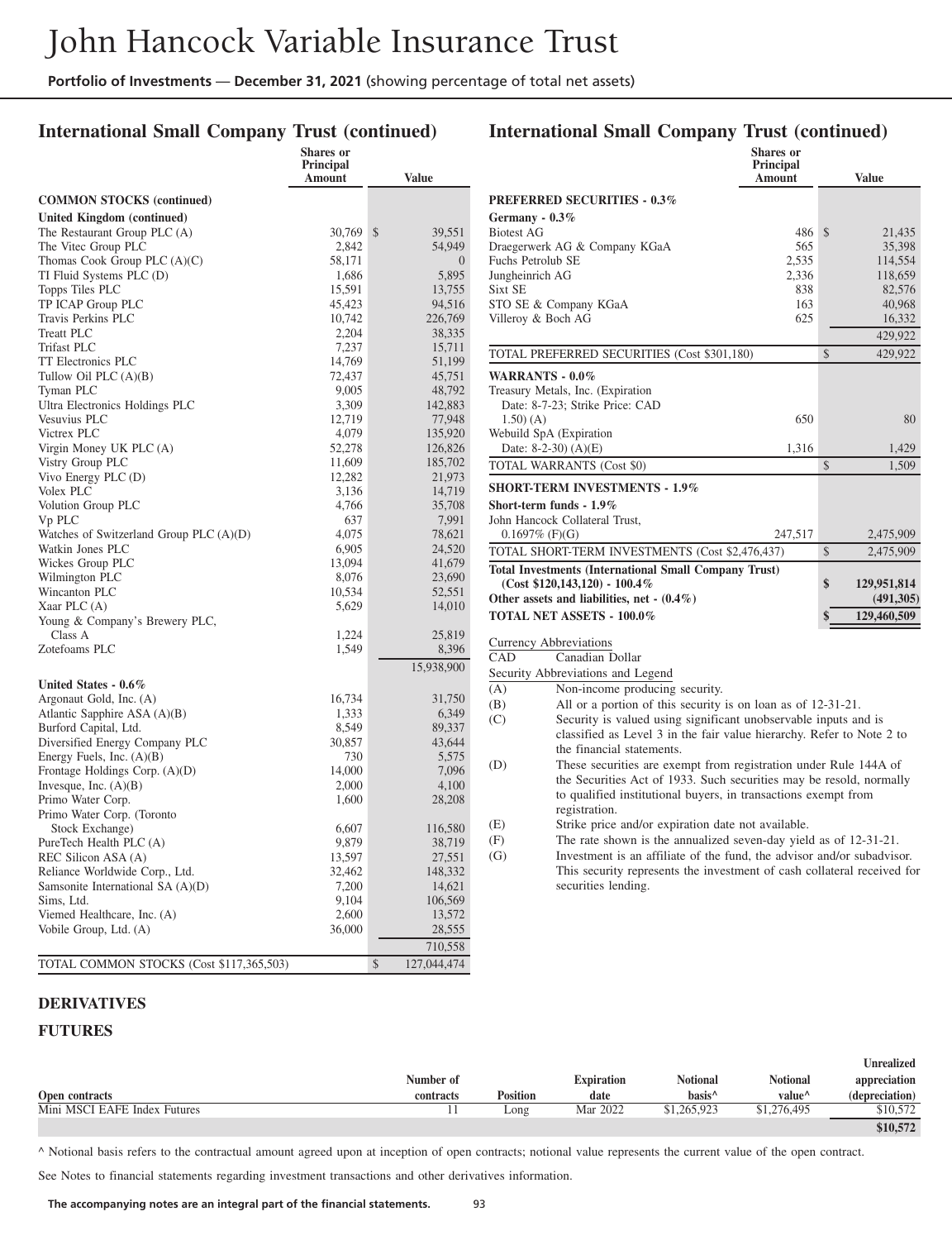### **Lifestyle Balanced Portfolio**

| <b>Shares</b> or<br>Principal<br>Amount |                                                                                              | <b>Value</b>              |
|-----------------------------------------|----------------------------------------------------------------------------------------------|---------------------------|
|                                         |                                                                                              |                           |
|                                         |                                                                                              |                           |
|                                         | <sup>\$</sup>                                                                                | 605.352.589               |
|                                         |                                                                                              |                           |
| 42,645,265                              |                                                                                              | 594,048,540               |
|                                         |                                                                                              |                           |
|                                         | \$                                                                                           | 1.199.401.129             |
|                                         | \$                                                                                           | 1,199,401,129<br>(18,932) |
|                                         | \$                                                                                           | 1,199,382,197             |
|                                         | <b>AFFILIATED INVESTMENT COMPANIES (A) - 100.0%</b><br>TOTAL AFFILIATED INVESTMENT COMPANIES | 26,750,004                |

#### Security Abbreviations and Legend

| <b>JHVIT</b> | John Hancock Variable Insurance Trust                           |
|--------------|-----------------------------------------------------------------|
| MIM US       | Manulife Investment Management (US) LLC                         |
| (A)          | The underlying portfolios' subadvisor is shown parenthetically. |
| (B)          | The subadvisor is an affiliate of the advisor.                  |

#### **Lifestyle Conservative Portfolio**

|                                                     | <b>Shares</b> or<br>Principal<br><b>Amount</b> |               | Value       |
|-----------------------------------------------------|------------------------------------------------|---------------|-------------|
| <b>AFFILIATED INVESTMENT COMPANIES (A) - 100.0%</b> |                                                |               |             |
| Equity - $20.0\%$                                   |                                                |               |             |
| Strategic Equity Allocation, Series NAV, JHVIT      |                                                |               |             |
| $(MIM US)$ $(B)$                                    | 1,990,114 \$                                   |               | 45,036,283  |
| Fixed income - 80.0%                                |                                                |               |             |
| Select Bond, Series NAV, JHVIT (MIM US) (B)         | 12,952,797                                     |               | 180,432,462 |
| TOTAL AFFILIATED INVESTMENT COMPANIES               |                                                |               |             |
| (Cost \$218,392,306)                                |                                                | \$            | 225,468,745 |
| <b>SHORT-TERM INVESTMENTS - 0.0%</b>                |                                                |               |             |
| Short-term funds - $0.0\%$                          |                                                |               |             |
| State Street Institutional U.S. Government Money    |                                                |               |             |
| Market Fund, Premier Class, 0.0250% (C)             | 600                                            |               | 600         |
| TOTAL SHORT-TERM INVESTMENTS (Cost \$600)           |                                                | $\mathcal{S}$ | 600         |
| <b>Total Investments (Lifestyle Conservative</b>    |                                                |               |             |
| Portfolio) (Cost \$218,392,906) - 100.0%            |                                                | \$            | 225,469,345 |
| Other assets and liabilities, net $(0.0\%)$         |                                                |               | (16,000)    |
| TOTAL NET ASSETS - 100.0%                           |                                                | \$            | 225,453,345 |
|                                                     |                                                |               |             |

Security Abbreviations and Legend

JHVIT John Hancock Variable Insurance Trust<br>MIM US Manulife Investment Management (US)

Manulife Investment Management (US) LLC

(A) The underlying portfolios' subadvisor is shown parenthetically. (B) The subadvisor is an affiliate of the advisor.

(C) The rate shown is the annualized seven-day yield as of 12-31-21.

### **Lifestyle Growth Portfolio**

|                                                                    | Shares or<br>Principal<br><b>Amount</b> | Value                        |
|--------------------------------------------------------------------|-----------------------------------------|------------------------------|
| <b>AFFILIATED INVESTMENT COMPANIES (A) - 100.0%</b>                |                                         |                              |
| Equity - $70.7\%$                                                  |                                         |                              |
| Strategic Equity Allocation, Series NAV, JHVIT<br>$(MIM US)$ $(B)$ |                                         | 200,684,313 \$ 4,541,486,014 |

### **Lifestyle Growth Portfolio (continued)**

|                                                                                                                                             | Shares or<br><b>Principal</b><br><b>Amount</b> | <b>Value</b>                     |
|---------------------------------------------------------------------------------------------------------------------------------------------|------------------------------------------------|----------------------------------|
| <b>AFFILIATED INVESTMENT COMPANIES (A) (continued)</b>                                                                                      |                                                |                                  |
| Fixed income - $29.3\%$                                                                                                                     |                                                |                                  |
| Select Bond, Series NAV, JHVIT (MIM US) (B)                                                                                                 | 135, 351, 782 \$                               | 1.885,450,327                    |
| <b>TOTAL AFFILIATED INVESTMENT COMPANIES</b>                                                                                                |                                                |                                  |
| (Cost \$5,458,591,293)                                                                                                                      |                                                | \$<br>6.426.936.341              |
| <b>Total Investments (Lifestyle Growth Portfolio)</b><br>$(Cost $5,458,591,293) - 100.0\%$<br>Other assets and liabilities, net $- (0.0\%)$ |                                                | \$<br>6,426,936,341<br>(36, 321) |
| <b>TOTAL NET ASSETS - 100.0%</b>                                                                                                            |                                                | \$<br>6,426,900,020              |
|                                                                                                                                             |                                                |                                  |

Security Abbreviations and Legend

JHVIT John Hancock Variable Insurance Trust<br>MIM US Manulife Investment Management (US)

Manulife Investment Management (US) LLC

(A) The underlying portfolios' subadvisor is shown parenthetically.

(B) The subadvisor is an affiliate of the advisor.

#### **Lifestyle Moderate Portfolio**

|                                                                                                                                           | Shares or<br>Principal<br><b>Amount</b> |               | <b>Value</b>             |
|-------------------------------------------------------------------------------------------------------------------------------------------|-----------------------------------------|---------------|--------------------------|
| <b>AFFILIATED INVESTMENT COMPANIES (A) - 100.0%</b>                                                                                       |                                         |               |                          |
| Equity - $40.4\%$<br>Strategic Equity Allocation, Series NAV, JHVIT<br>$(MIM US)$ $(B)$                                                   | 6,457,667                               | $\mathcal{S}$ | 146, 136, 996            |
| Fixed income - 59.6%<br>Select Bond, Series NAV, JHVIT (MIM US) (B)                                                                       | 15,482,131                              |               | 215,666,085              |
| TOTAL AFFILIATED INVESTMENT COMPANIES<br>(Cost \$333,697,255)                                                                             |                                         | \$            | 361,803,081              |
| <b>SHORT-TERM INVESTMENTS - 0.0%</b>                                                                                                      |                                         |               |                          |
| Short-term funds $-0.0\%$<br>State Street Institutional U.S. Government Money<br>Market Fund, Premier Class, 0.0250% (C)                  | 768                                     |               | 768                      |
| TOTAL SHORT-TERM INVESTMENTS (Cost \$768)                                                                                                 |                                         | \$            | 768                      |
| <b>Total Investments (Lifestyle Moderate)</b><br>Portfolio) (Cost \$333,698,023) - 100.0%<br>Other assets and liabilities, net $-(0.0\%)$ |                                         | \$            | 361,803,849<br>(16, 485) |
| <b>TOTAL NET ASSETS - 100.0%</b>                                                                                                          |                                         | \$            | 361,787,364              |

Security Abbreviations and Legend

JHVIT John Hancock Variable Insurance Trust

MIM US Manulife Investment Management (US) LLC

(A) The underlying portfolios' subadvisor is shown parenthetically.

(B) The subadvisor is an affiliate of the advisor.

(C) The rate shown is the annualized seven-day yield as of 12-31-21.

### **Mid Cap Growth Trust**

|                                         | Shares or<br><b>Principal</b><br><b>Amount</b> | Value      |
|-----------------------------------------|------------------------------------------------|------------|
| <b>COMMON STOCKS - 91.8%</b>            |                                                |            |
| Communication services $-12.6\%$        |                                                |            |
| Entertainment – $7.4\%$                 |                                                |            |
| Electronic Arts, Inc.                   | 69,779 \$                                      | 9.203.850  |
| Live Nation Entertainment, Inc. (A)     | 99.996                                         | 11.968.521 |
| Roku, Inc. $(A)$                        | 69.088                                         | 15.765.882 |
| Spotify Technology SA (A)               | 135,966                                        | 31,820,122 |
|                                         |                                                | 68,758,375 |
| Interactive media and services $-5.2\%$ |                                                |            |
| Match Group, Inc. (A)                   | 233,349                                        | 30,860,405 |
| Snap, Inc., Class A (A)                 | 172,984                                        | 8.135.438  |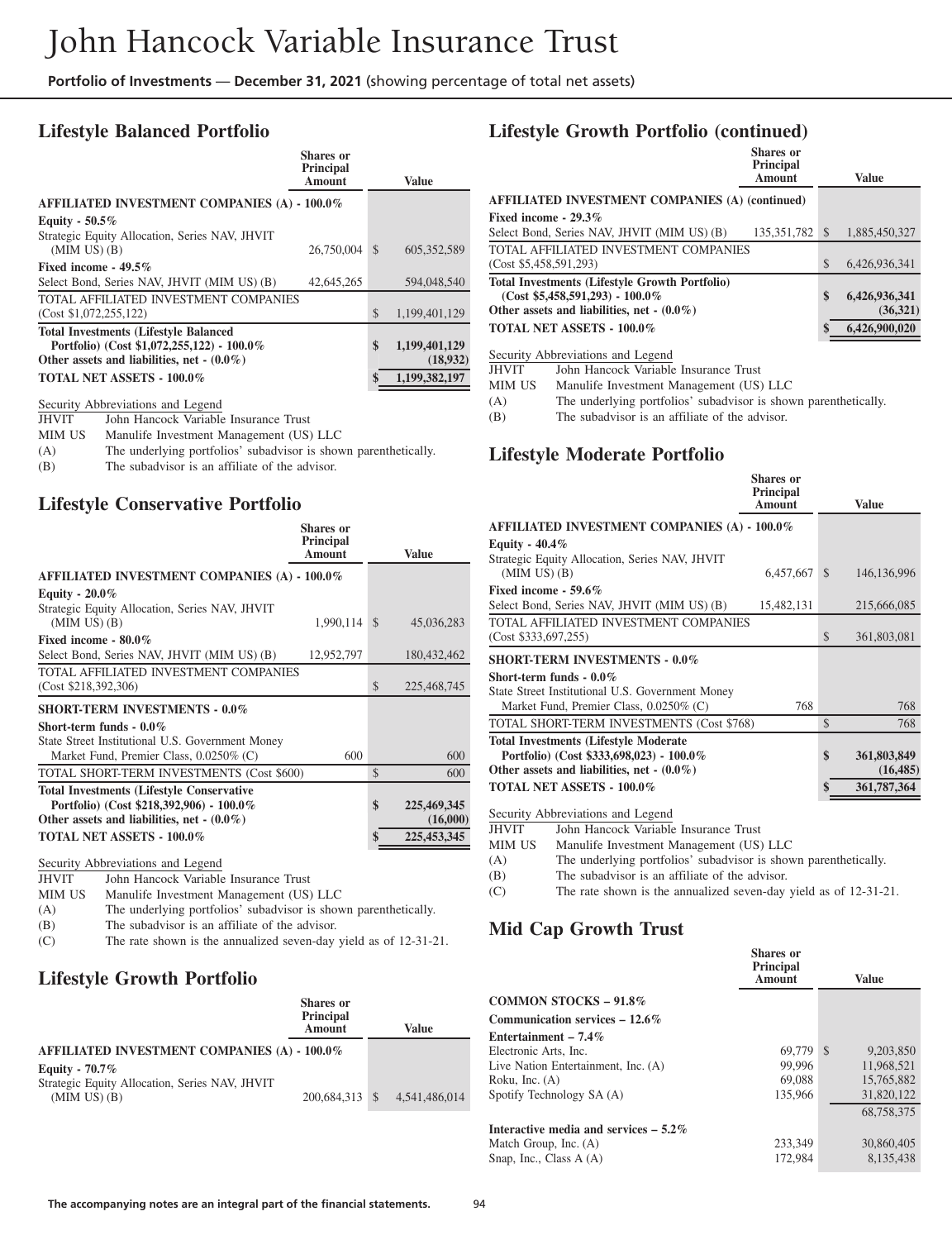### **Mid Cap Growth Trust (continued)**

### **Mid Cap Growth Trust (continued)**

|                                                                               | <b>Shares</b> or<br><b>Principal</b><br>Amount | <b>Value</b>                 |
|-------------------------------------------------------------------------------|------------------------------------------------|------------------------------|
| <b>COMMON STOCKS</b> (continued)                                              |                                                | $\alpha$                     |
| Interactive media and services (continued)<br>ZoomInfo Technologies, Inc. (A) | 154,025                                        | Ma<br>Th<br>\$<br>9,888,405  |
|                                                                               |                                                | 48,884,248                   |
|                                                                               |                                                | 117,642,623<br>Pr            |
| Consumer discretionary $-21.5\%$<br>Automobiles - $1.6\%$                     |                                                | Co                           |
| Thor Industries, Inc.<br>Diversified consumer services $-2.0\%$               | 148,145                                        | 15,373,007<br>Inf<br>Co      |
| $2U$ , Inc. $(A)$                                                             | 178,819                                        | Ari<br>3,588,897             |
| Chegg, Inc. $(A)$                                                             | 475,320                                        | 14,592,324<br>IT             |
|                                                                               |                                                | 18, 181, 221<br>M            |
| Hotels, restaurants and leisure $-2.1\%$                                      |                                                | Pay                          |
| DraftKings, Inc., Class A (A)                                                 | 495,596                                        | 13,614,022                   |
| Penn National Gaming, Inc. (A)                                                | 120,178                                        | 6,231,229<br>Sei             |
|                                                                               |                                                | 19,845,251<br>MI             |
| Household durables $-2.4\%$                                                   |                                                | So.                          |
| Lennar Corp., A Shares                                                        | 191,148                                        | Un<br>22, 203, 752           |
| Specialty retail $-10.5\%$                                                    |                                                |                              |
| Five Below, Inc. (A)                                                          | 185,215                                        | 38,319,131<br>So             |
| Floor & Decor Holdings, Inc., Class A (A)                                     | 133,766                                        | 17,390,918<br>Fai            |
| Ross Stores, Inc.                                                             | 132,253                                        | 15, 113, 873<br><b>Fi</b>    |
| Ulta Beauty, Inc. (A)                                                         | 64,424                                         | 26,564,592<br>Gu             |
|                                                                               |                                                | Iro<br>97,388,514            |
| Textiles, apparel and luxury goods $-2.9\%$                                   |                                                | Pal                          |
| Lululemon Athletica, Inc. (A)                                                 | 68,561                                         | Pay<br>26,838,203            |
|                                                                               |                                                | Rii<br>199,829,948           |
| Financials $-1.7\%$                                                           |                                                | Uil<br>Va                    |
| Capital markets - 1.7%                                                        |                                                | Wo                           |
| Ares Management Corp., Class A                                                | 198,936                                        | 16, 167, 529                 |
| Health care $-15.8\%$                                                         |                                                |                              |
|                                                                               |                                                |                              |
| Biotechnology $-4.3\%$                                                        |                                                | M                            |
| Apellis Pharmaceuticals, Inc. (A)<br>Ascendis Pharma A/S, ADR (A)             | 90,759<br>39,188                               | 4,291,086<br>Ch<br>5,271,962 |
| Exact Sciences Corp. (A)                                                      | 318,742                                        | All<br>24,807,690            |
| Kodiak Sciences, Inc. (A)                                                     | 71,510                                         | Re<br>6,062,618              |
|                                                                               |                                                | Re<br>40,433,356             |
| Health care equipment and supplies $-5.6\%$                                   |                                                | We                           |
| ABIOMED, Inc. (A)                                                             | 86,663                                         | ТC<br>31,126,750             |
| DexCom, Inc. (A)                                                              | 38,543                                         | 20,695,664<br><b>PR</b>      |
|                                                                               |                                                | 51,822,414<br>Inf            |
| Health care providers and services $-1.1\%$                                   |                                                | So                           |
| Oak Street Health, Inc. $(A)(B)$                                              | 312,048                                        | 10,341,271<br>Ess            |
| Health care technology $-2.9\%$                                               |                                                | Lo                           |
| GoodRx Holdings, Inc., Class $A(A)(B)$                                        | 390,622                                        | 12,765,527                   |
| Inspire Medical Systems, Inc. (A)                                             | 62,333                                         | 14,340,330<br>TС             |
|                                                                               |                                                | 27, 105, 857                 |
| Life sciences tools and services $-1.5\%$                                     |                                                | EX                           |
| Agilent Technologies, Inc.                                                    | 85,957                                         | iSŀ<br>13,723,035            |
| Pharmaceuticals $-0.4\%$                                                      |                                                | Va                           |
| Elanco Animal Health, Inc. (A)                                                | 101,487                                        | TС<br>2,880,201              |
| Reata Pharmaceuticals, Inc., Class A (A)                                      | 16,807                                         | 443,201<br>SН                |
|                                                                               |                                                | 3,323,402<br>Sh              |
|                                                                               |                                                | Joł<br>146,749,335           |
| Industrials $-9.2\%$                                                          |                                                |                              |
|                                                                               |                                                |                              |
| Building products $-1.8\%$<br>Johnson Controls International PLC              | 213,109                                        | 17,327,893                   |
|                                                                               |                                                |                              |
| Commercial services and supplies $-2.0\%$<br>Copart, Inc. (A)                 | 120,485                                        | 18,267,936                   |
|                                                                               |                                                |                              |
| Machinery $-3.3\%$                                                            | 99,561                                         |                              |
| Kornit Digital, Ltd. (A)                                                      |                                                | 15,158,162                   |

|                                                                                 | <b>Shares</b> or<br>Principal<br>Amount | Value                      |
|---------------------------------------------------------------------------------|-----------------------------------------|----------------------------|
| <b>COMMON STOCKS</b> (continued)                                                |                                         |                            |
| <b>Machinery (continued)</b>                                                    |                                         |                            |
| The Middleby Corp. (A)                                                          | 79,832                                  | $\mathbb{S}$<br>15,707,744 |
|                                                                                 |                                         | 30,865,906                 |
| Professional services $-2.1\%$                                                  |                                         |                            |
| CoStar Group, Inc. (A)                                                          | 245,849                                 | 19,429,446                 |
|                                                                                 |                                         | 85,891,181                 |
| Information technology $-30.0\%$                                                |                                         |                            |
| Communications equipment $-4.0\%$<br>Arista Networks, Inc. (A)                  | 259,416                                 | 37,291,050                 |
| IT services $-2.4\%$                                                            |                                         |                            |
| MongoDB, Inc. (A)                                                               | 40,943                                  | 21,673,177                 |
| Payoneer Global, Inc. (A)                                                       | 93,200                                  | 685,020                    |
|                                                                                 |                                         | 22,358,197                 |
| Semiconductors and semiconductor equipment $-4.1\%$                             |                                         |                            |
| MKS Instruments, Inc.                                                           | 69,694                                  | 12,138,604                 |
| SolarEdge Technologies, Inc. (A)                                                | 57,345                                  | 16,089,287                 |
| Universal Display Corp.                                                         | 60,038                                  | 9,908,071                  |
| Software $-19.5\%$                                                              |                                         | 38, 135, 962               |
| Fair Isaac Corp. (A)                                                            | 54,301                                  | 23,548,715                 |
| Five $9$ , Inc. $(A)$                                                           | 78,297                                  | 10,751,744                 |
| Guidewire Software, Inc. (A)                                                    | 132,807                                 | 15,077,579                 |
| IronSource, Ltd., Class A (A)(B)                                                | 1,341,012                               | 10,379,433                 |
| Palo Alto Networks, Inc. (A)                                                    | 38,375                                  | 21,365,665                 |
| Paycom Software, Inc. (A)<br>RingCentral, Inc., Class A (A)                     | 61,301<br>116,120                       | 25,451,562<br>21,755,081   |
| UiPath, Inc., Class A (A)                                                       | 400,353                                 | 17,267,225                 |
| Varonis Systems, Inc. (A)                                                       | 296,885                                 | 14,482,050                 |
| Workday, Inc., Class A (A)                                                      | 77,835                                  | 21,262,965                 |
|                                                                                 |                                         | 181,342,019                |
|                                                                                 |                                         | 279, 127, 228              |
| Materials $-0.9\%$                                                              |                                         |                            |
| Chemicals $-0.9\%$                                                              |                                         |                            |
| Albemarle Corp.                                                                 | 35,276                                  | 8,246,471                  |
| Real estate $-0.1\%$                                                            |                                         |                            |
| Real estate management and development $-0.1\%$<br>WeWork, Inc., Class A (A)(B) | 105,472                                 | 907,059                    |
| TOTAL COMMON STOCKS (Cost \$749,419,359)                                        |                                         | \$<br>854,561,374          |
|                                                                                 |                                         |                            |
| <b>PREFERRED SECURITIES - 0.6%</b><br>Information technology $-0.6\%$           |                                         |                            |
| Software - $0.6\%$                                                              |                                         |                            |
| Essence Group Holdings Corp. $(A)(C)(D)$                                        | 1,663,188                               | 3,692,277                  |
| Lookout, Inc., Series $F(A)(C)(D)$                                              | 211,003                                 | 1,909,577                  |
|                                                                                 |                                         | 5,601,854                  |
| TOTAL PREFERRED SECURITIES (Cost \$5,070,285)                                   |                                         | \$<br>5,601,854            |
| <b>EXCHANGE-TRADED FUNDS - 5.4%</b>                                             |                                         |                            |
| iShares Russell Mid-Cap Growth ETF (B)                                          | 388,102                                 | 44,717,112                 |
| Vanguard Mid-Cap Growth ETF                                                     | 20,172                                  | 5,133,530                  |
| TOTAL EXCHANGE-TRADED FUNDS (Cost \$49,635,517)                                 |                                         | \$<br>49,850,642           |
| <b>SHORT-TERM INVESTMENTS - 6.7%</b>                                            |                                         |                            |
| Short-term funds $-5.5\%$                                                       |                                         |                            |
| John Hancock Collateral Trust,                                                  |                                         |                            |
| $0.1697\%$ (E)(F)                                                               | 5,093,530                               | 50,950,585                 |
|                                                                                 |                                         |                            |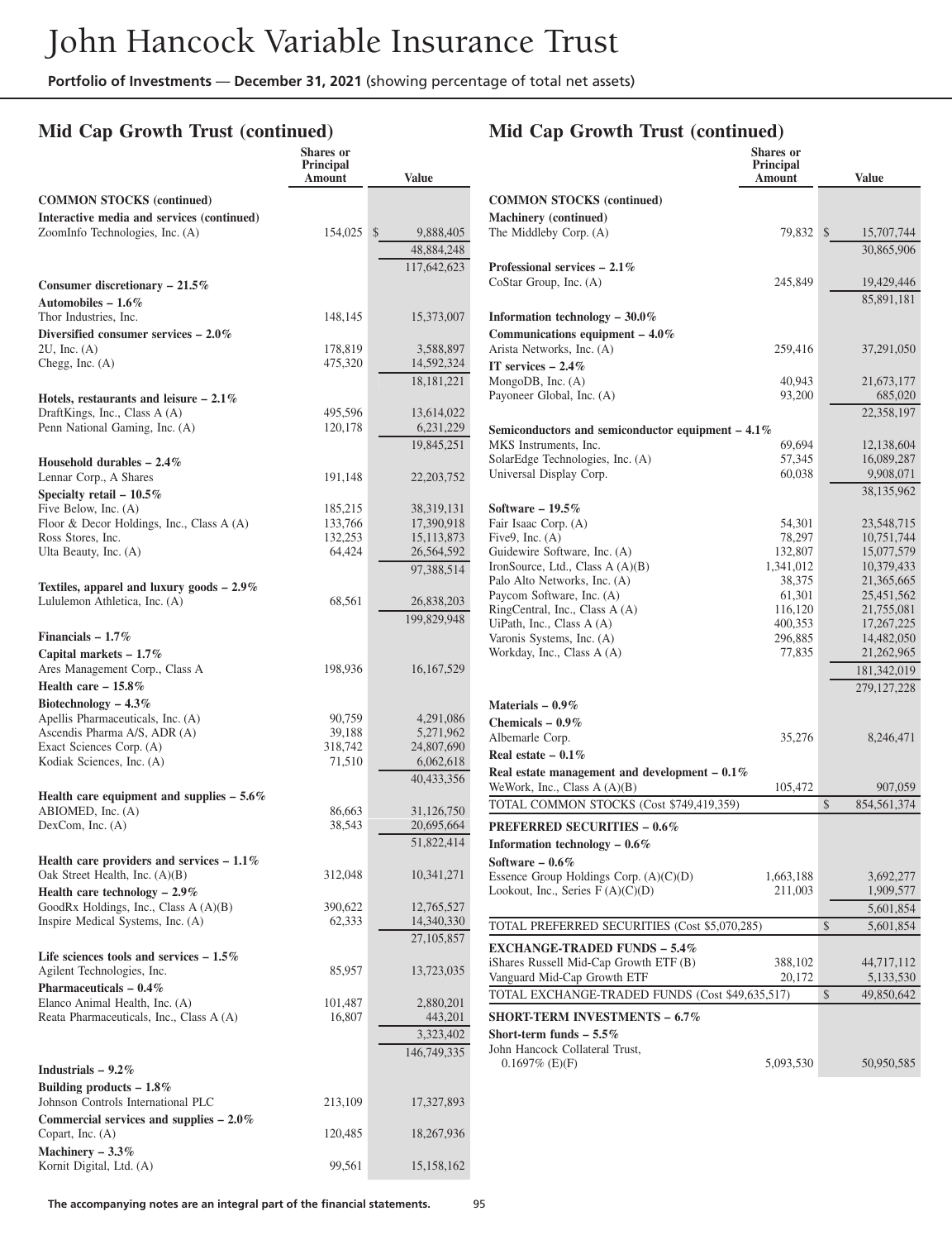# **Mid Cap Growth Trust (continued)**

|                                                  | Shares or<br>Principal<br>Amount |               | Value        |
|--------------------------------------------------|----------------------------------|---------------|--------------|
| <b>SHORT-TERM INVESTMENTS (continued)</b>        |                                  |               |              |
| Repurchase agreement $-1.2\%$                    |                                  |               |              |
| Deutsche Bank Tri-Party Repurchase               |                                  |               |              |
| Agreement dated 12-31-21 at 0.040% to            |                                  |               |              |
| be repurchased at \$11,800,039 on                |                                  |               |              |
| 1-3-22, collateralized by \$12,036,100           |                                  |               |              |
| U.S. Treasury Bills, 0.000% due 1-25-22          |                                  |               |              |
| (valued at \$12,036,004)<br>S                    | 11,800,000                       | <sup>\$</sup> | 11,800,000   |
| TOTAL SHORT-TERM INVESTMENTS (Cost \$62,756,666) |                                  | \$            | 62,750,585   |
| <b>Total Investments (Mid Cap Growth Trust)</b>  |                                  |               |              |
| $(Cost $866,881,827) - 104.5\%$                  |                                  | \$            | 972,764,455  |
| Other assets and liabilities, net $- (4.5\%)$    |                                  |               | (41,910,683) |
| TOTAL NET ASSETS - 100.0%                        |                                  | \$            | 930,853,772  |

# Security Abbreviations and Legend<br>ADR American Depositary R

American Depositary Receipt

- (A) Non-income producing security.
- (B) All or a portion of this security is on loan as of 12-31-21.
- (C) Restricted security as to resale. For more information on this security refer to the Notes to financial statements.
- (D) Security is valued using significant unobservable inputs and is classified as Level 3 in the fair value hierarchy. Refer to Note 2 to the financial statements.
- (E) The rate shown is the annualized seven-day yield as of 12-31-21.
- (F) Investment is an affiliate of the fund, the advisor and/or subadvisor. This security represents the investment of cash collateral received for securities lending.

### **Mid Cap Index Trust**

|                                                                 | <b>Shares</b> or<br>Principal<br>Amount | <b>Value</b>              |
|-----------------------------------------------------------------|-----------------------------------------|---------------------------|
| <b>COMMON STOCKS - 97.6%</b>                                    |                                         |                           |
| Communication services $-1.6\%$                                 |                                         |                           |
| Diversified telecommunication services $-0.2\%$                 |                                         |                           |
| Iridium Communications, Inc. (A)                                | 76,278                                  | $\mathbb{S}$<br>3,149,519 |
| Entertainment – $0.1\%$<br>World Wrestling Entertainment, Inc., |                                         |                           |
| Class A                                                         | 25,801                                  | 1,273,021                 |
| Interactive media and services $-0.4\%$                         |                                         |                           |
| $i2$ Global, Inc. $(A)$                                         | 27,823                                  | 3,084,458                 |
| TripAdvisor, Inc. (A)                                           | 57,150                                  | 1,557,909                 |
| Yelp, Inc. $(A)$                                                | 39,601                                  | 1,435,140                 |
|                                                                 |                                         | 6,077,507                 |
| Media $-0.9\%$                                                  |                                         |                           |
| Cable One, Inc.                                                 | 2,860                                   | 5,043,467                 |
| John Wiley & Sons, Inc., Class A                                | 25,128                                  | 1,439,081                 |
| TEGNA, Inc.                                                     | 127,675                                 | 2,369,648                 |
| The New York Times Company, Class A                             | 96,410                                  | 4,656,603                 |
|                                                                 |                                         | 13,508,799                |
|                                                                 |                                         | 24,008,846                |
| Consumer discretionary - 15.1%                                  |                                         |                           |
| Auto components $-1.7\%$                                        |                                         |                           |
| Adient PLC (A)                                                  | 54,362                                  | 2,602,853                 |
| Dana, Inc.                                                      | 83,220                                  | 1,899,080                 |
| Fox Factory Holding Corp. (A)                                   | 24,293                                  | 4,132,239                 |
| Gentex Corp.                                                    | 136,468                                 | 4,755,910                 |
| Lear Corp.                                                      | 34.398                                  | 6,293,114                 |
| The Goodyear Tire & Rubber                                      |                                         |                           |
| Company (A)                                                     | 162,120                                 | 3,456,398                 |

### **Mid Cap Index Trust (continued)**

|                                                                       | <b>Shares</b> or                  |                            |
|-----------------------------------------------------------------------|-----------------------------------|----------------------------|
|                                                                       | <b>Principal</b><br><b>Amount</b> | <b>Value</b>               |
|                                                                       |                                   |                            |
| <b>COMMON STOCKS</b> (continued)                                      |                                   |                            |
| <b>Auto components (continued)</b>                                    |                                   |                            |
| Visteon Corp. $(A)$                                                   | 16,154                            | $\mathcal{S}$<br>1,795,356 |
|                                                                       |                                   | 24,934,950                 |
| Automobiles – $0.5\%$                                                 |                                   |                            |
| Harley-Davidson, Inc.<br>Thor Industries, Inc.                        | 88,784<br>32,040                  | 3,346,269<br>3,324,791     |
|                                                                       |                                   | 6,671,060                  |
| Diversified consumer services $-0.9\%$                                |                                   |                            |
| Graham Holdings Company, Class B                                      | 2,302                             |                            |
| Grand Canyon Education, Inc. (A)                                      | 23,122                            | 1,449,869<br>1,981,787     |
| H&R Block, Inc.                                                       | 101,334                           | 2,387,429                  |
| Service Corp. International                                           | 95,151                            | 6,754,769                  |
|                                                                       |                                   | 12,573,854                 |
| Hotels, restaurants and leisure $-2.9\%$                              |                                   |                            |
| Boyd Gaming Corp. (A)                                                 | 47,320                            | 3,102,772                  |
| Choice Hotels International, Inc.                                     | 18,937                            | 2,953,983                  |
| Churchill Downs, Inc.                                                 | 19,862                            | 4,784,756                  |
| Cracker Barrel Old Country Store, Inc.                                | 13,566                            | 1,745,130                  |
| Jack in the Box, Inc.                                                 | 12,504                            | 1,093,850                  |
| Marriott Vacations Worldwide Corp.<br>Papa John's International, Inc. | 24,577<br>18,673                  | 4,153,021<br>2,492,285     |
| Scientific Games Corp. (A)                                            | 55,686                            | 3,721,495                  |
| Six Flags Entertainment Corp. (A)                                     | 44,649                            | 1,901,154                  |
| Texas Roadhouse, Inc.                                                 | 40,184                            | 3,587,628                  |
| The Wendy's Company                                                   | 101,841                           | 2,428,908                  |
| Travel + Leisure Company                                              | 49,792                            | 2,752,004                  |
| Wingstop, Inc.                                                        | 17,209                            | 2,973,715                  |
| Wyndham Hotels & Resorts, Inc.                                        | 53,762                            | 4,819,763                  |
|                                                                       |                                   | 42,510,464                 |
| Household durables $-1.9\%$                                           |                                   |                            |
| Helen of Troy, Ltd. (A)<br>KB Home                                    | 13,921<br>49,451                  | 3,403,267<br>2,211,943     |
| Leggett & Platt, Inc.                                                 | 76,956                            | 3,167,509                  |
| Taylor Morrison Home Corp. (A)                                        | 70,906                            | 2,478,874                  |
| Tempur Sealy International, Inc.                                      | 111,075                           | 5,223,857                  |
| Toll Brothers, Inc.                                                   | 66,015                            | 4,778,826                  |
| TopBuild Corp. (A)                                                    | 18,997                            | 5,241,462                  |
| Tri Pointe Homes, Inc. (A)                                            | 64,125                            | 1,788,446                  |
|                                                                       |                                   | 28,294,184                 |
| Leisure products $-1.3\%$                                             |                                   |                            |
| Brunswick Corp.                                                       | 44,482                            | 4,480,672                  |
| Callaway Golf Company (A)<br>Mattel, Inc. (A)                         | 67,616<br>202,140                 | 1,855,383<br>4,358,138     |
| Polaris, Inc.                                                         | 32,912                            | 3,617,358                  |
| YETI Holdings, Inc. (A)                                               | 50,568                            | 4,188,547                  |
|                                                                       |                                   | 18,500,098                 |
| Multiline retail $-0.8\%$                                             |                                   |                            |
| Kohl's Corp.                                                          | 86,855                            | 4,289,768                  |
| Macy's, Inc.                                                          | 178,694                           | 4,678,209                  |
| Nordstrom, Inc. (A)                                                   | 64,187                            | 1,451,910                  |
| Ollie's Bargain Outlet Holdings, Inc. (A)                             | 34,917                            | 1,787,401                  |
|                                                                       |                                   | 12,207,288                 |
| Specialty retail $-3.3\%$                                             |                                   |                            |
| American Eagle Outfitters, Inc. (B)                                   | 88,522                            | 2,241,377                  |
| AutoNation, Inc. (A)                                                  | 23,067                            | 2,695,379                  |
| Dick's Sporting Goods, Inc. (B)<br>Five Below, Inc. (A)               | 37,441<br>32,324                  | 4,305,341<br>6,687,512     |
| Foot Locker, Inc.                                                     | 52,109                            | 2,273,516                  |
| GameStop Corp., Class $A(A)(B)$                                       | 35,748                            | 5,304,646                  |
| Lithia Motors, Inc.                                                   | 17,471                            | 5,188,013                  |
| Murphy USA, Inc.                                                      | 13,607                            | 2,711,059                  |
| RH(A)                                                                 | 10,008                            | 5,363,688                  |
| Urban Outfitters, Inc. (A)                                            | 38,026                            | 1,116,443                  |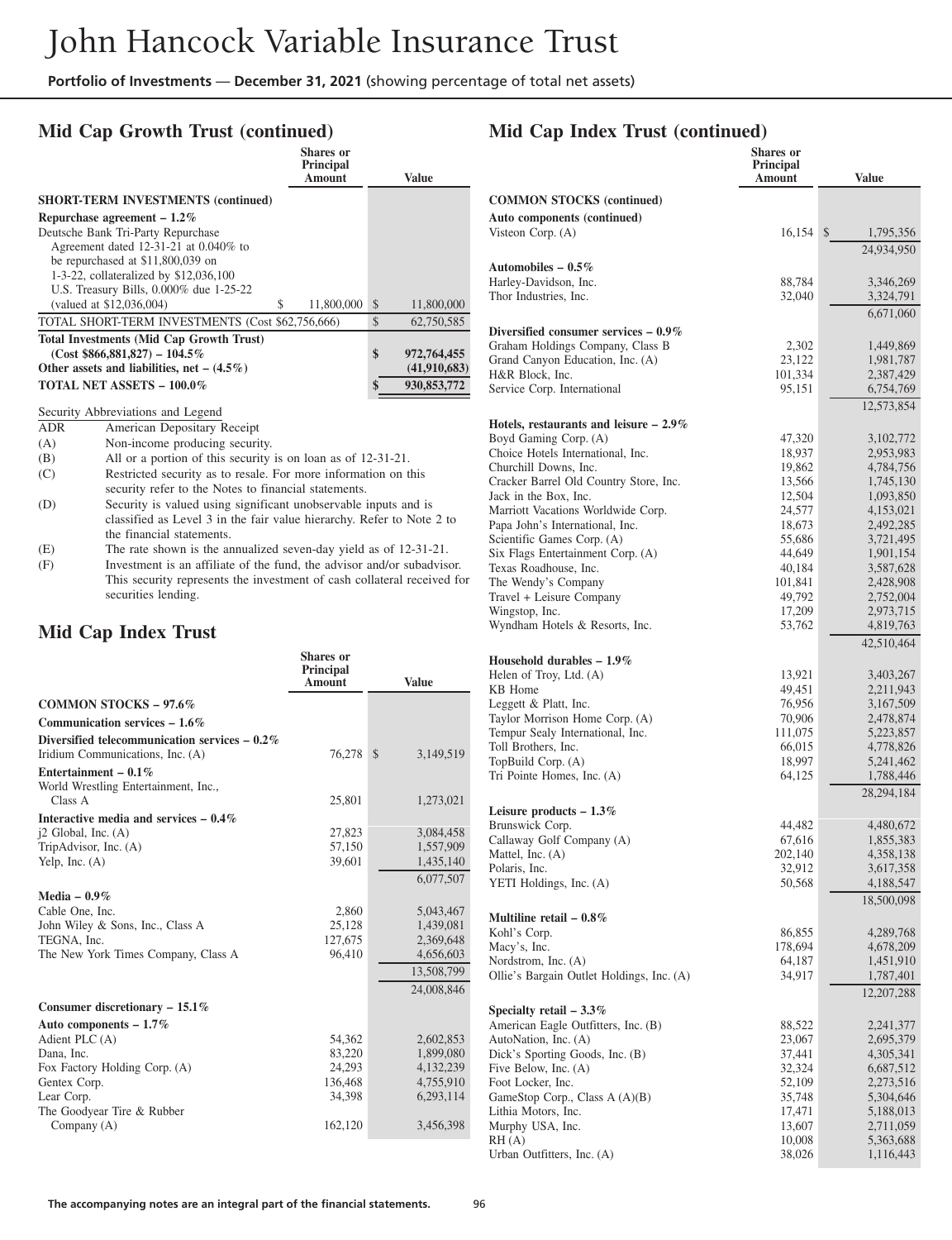### **Mid Cap Index Trust (continued)**

## **Mid Cap Index Trust (continued)**

|                                                                        | <b>Shares</b> or<br>Principal<br>Amount | <b>Value</b>           |                                                                       | <b>Shares</b> or<br>Principal<br>Amount | <b>Value</b>           |
|------------------------------------------------------------------------|-----------------------------------------|------------------------|-----------------------------------------------------------------------|-----------------------------------------|------------------------|
| <b>COMMON STOCKS</b> (continued)                                       |                                         |                        | <b>COMMON STOCKS</b> (continued)                                      |                                         |                        |
| Specialty retail (continued)                                           |                                         |                        | <b>Banks</b> (continued)                                              |                                         |                        |
| Victoria's Secret & Company (A)                                        | 41.803 \$                               | 2,321,739              | Bank OZK                                                              | 69,749 \$                               | 3,245,421              |
| Williams-Sonoma, Inc.                                                  | 42,908                                  | 7,257,030              | Cadence Bank                                                          | 113,057                                 | 3,367,968              |
|                                                                        |                                         | 47,465,743             | Cathay General Bancorp<br>CIT Group, Inc.                             | 44,556<br>57,219                        | 1,915,462<br>2,937,623 |
| Textiles, apparel and luxury goods $-1.8\%$                            |                                         |                        | Commerce Bancshares, Inc.                                             | 64,046                                  | 4,402,522              |
| Capri Holdings, Ltd. (A)<br>Carter's, Inc.                             | 86,812<br>24,387                        | 5,634,967<br>2,468,452 | Cullen/Frost Bankers, Inc.                                            | 32,718                                  | 4,124,758              |
| Columbia Sportswear Company                                            | 19,944                                  | 1,943,343              | East West Bancorp, Inc.                                               | 81,878                                  | 6,442,161              |
| Crocs, Inc. $(A)$                                                      | 33,954                                  | 4,353,582              | First Financial Bankshares, Inc. (B)<br>First Horizon Corp.           | 73,984<br>312,003                       | 3.761.347<br>5,095,009 |
| Deckers Outdoor Corp. (A)                                              | 15,837                                  | 5,801,251              | FNB Corp.                                                             | 184,015                                 | 2,232,102              |
| Hanesbrands, Inc.<br>Skechers USA, Inc., Class A (A)                   | 201,484<br>77,837                       | 3,368,812<br>3,378,126 | Fulton Financial Corp.                                                | 93,069                                  | 1,582,173              |
|                                                                        |                                         | 26,948,533             | Glacier Bancorp, Inc.                                                 | 62,587                                  | 3,548,683              |
|                                                                        |                                         | 220, 106, 174          | Hancock Whitney Corp.                                                 | 50,097                                  | 2,505,852              |
|                                                                        |                                         |                        | Home BancShares, Inc.<br>International Bancshares Corp.               | 86,973<br>30,712                        | 2,117,793<br>1,301,882 |
| Consumer staples $-3.4\%$<br>Beverages $-0.2\%$                        |                                         |                        | PacWest Bancorp                                                       | 67,655                                  | 3,055,976              |
| The Boston Beer Company, Inc.,                                         |                                         |                        | Pinnacle Financial Partners, Inc.                                     | 43,929                                  | 4,195,220              |
| Class $A(A)$                                                           | 5,417                                   | 2,736,127              | Prosperity Bancshares, Inc.                                           | 53,178                                  | 3,844,769              |
| Food and staples retailing $-1.2\%$                                    |                                         |                        | Sterling Bancorp<br>Synovus Financial Corp.                           | 111,185                                 | 2,867,461              |
| BJ's Wholesale Club Holdings, Inc. (A)                                 | 78,783                                  | 5,276,098              | Texas Capital Bancshares, Inc. (A)                                    | 83,957<br>29,200                        | 4,019,022<br>1,759,300 |
| Casey's General Stores, Inc.                                           | 21,407                                  | 4,224,671              | UMB Financial Corp.                                                   | 24,833                                  | 2,635,030              |
| Grocery Outlet Holding Corp. (A)<br>Performance Food Group Company (A) | 50,414<br>89,037                        | 1,425,708<br>4,085,908 | Umpqua Holdings Corp.                                                 | 124,987                                 | 2,404,750              |
| Sprouts Farmers Market, Inc. (A)                                       | 64,771                                  | 1,922,403              | United Bankshares, Inc.                                               | 78,659                                  | 2,853,749              |
|                                                                        |                                         | 16,934,788             | Valley National Bancorp<br>Webster Financial Corp.                    | 234,806<br>52,268                       | 3,228,583<br>2,918,645 |
| Food products $-1.7\%$                                                 |                                         |                        | Wintrust Financial Corp.                                              | 32,892                                  | 2,987,251              |
| Darling Ingredients, Inc. (A)                                          | 93,360                                  | 6,468,914              |                                                                       |                                         | 89,262,795             |
| Flowers Foods, Inc.                                                    | 114,653                                 | 3,149,518              | Capital markets $-2.0\%$                                              |                                         |                        |
| Ingredion, Inc.                                                        | 38,390                                  | 3,710,010              | Affiliated Managers Group, Inc.                                       | 23,455                                  | 3,858,582              |
| Lancaster Colony Corp.<br>Pilgrim's Pride Corp. (A)                    | 11,437<br>28,120                        | 1,893,967<br>792,984   | Evercore, Inc., Class A                                               | 22,513                                  | 3,058,391              |
| Post Holdings, Inc. (A)                                                | 33,776                                  | 3,807,568              | Federated Hermes, Inc.                                                | 55,877                                  | 2,099,858              |
| Sanderson Farms, Inc.                                                  | 12,240                                  | 2,338,819              | Interactive Brokers Group, Inc., Class A<br>Janus Henderson Group PLC | 50,413<br>98,424                        | 4,003,800<br>4,127,903 |
| The Hain Celestial Group, Inc. (A)                                     | 53,591                                  | 2,283,513              | Jefferies Financial Group, Inc.                                       | 113,347                                 | 4,397,864              |
|                                                                        |                                         | 24,445,293             | SEI Investments Company                                               | 61,151                                  | 3,726,542              |
| Household products $-0.1\%$                                            |                                         |                        | Stifel Financial Corp.                                                | 60,070                                  | 4,230,129              |
| Energizer Holdings, Inc.                                               | 36,293                                  | 1,455,349              |                                                                       |                                         | 29,503,069             |
| Personal products $-0.2\%$<br>Coty, Inc., Class A (A)                  | 193,621                                 | 2,033,021              | Consumer finance $-0.6\%$                                             |                                         |                        |
| Nu Skin Enterprises, Inc., Class A                                     | 28,747                                  | 1,458,910              | FirstCash Holdings, Inc.<br>Navient Corp.                             | 23,329<br>92,993                        | 1,745,242<br>1,973,311 |
|                                                                        |                                         | 3,491,931              | PROG Holdings, Inc. (A)                                               | 32,725                                  | 1,476,225              |
|                                                                        |                                         | 49,063,488             | SLM Corp.                                                             | 169,158                                 | 3,327,338              |
| Energy $-2.0\%$                                                        |                                         |                        |                                                                       |                                         | 8,522,116              |
| Energy equipment and services $-0.4\%$                                 |                                         |                        | Diversified financial services $-0.3\%$                               |                                         |                        |
| ChampionX Corp. (A)                                                    | 116,591                                 | 2,356,304              | Voya Financial, Inc.                                                  | 66,025                                  | 4,378,118              |
| NOV, Inc.                                                              | 225,423                                 | 3,054,482              | Insurance $-3.6\%$                                                    |                                         |                        |
|                                                                        |                                         | 5,410,786              | Alleghany Corp. (A)<br>American Financial Group, Inc.                 | 7,904<br>38,168                         | 5,276,631<br>5,241,230 |
| Oil, gas and consumable fuels $-1.6\%$                                 |                                         |                        | Brighthouse Financial, Inc. (A)                                       | 46,054                                  | 2,385,597              |
| Antero Midstream Corp.<br>CNX Resources Corp. (A)                      | 187,348<br>121,859                      | 1,813,529<br>1,675,561 | CNO Financial Group, Inc.                                             | 71,149                                  | 1,696,192              |
| DT Midstream, Inc.                                                     | 55,813                                  | 2,677,908              | First American Financial Corp.                                        | 63,334                                  | 4,954,619              |
| EQT Corp. (A)                                                          | 174,456                                 | 3,804,885              | Kemper Corp.                                                          | 34,523                                  | 2,029,607              |
| Equitrans Midstream Corp.                                              | 234,572                                 | 2,425,474              | Kinsale Capital Group, Inc.<br>Mercury General Corp.                  | 12,376<br>15,335                        | 2,944,127<br>813,675   |
| HollyFrontier Corp.                                                    | 86,257                                  | 2,827,504              | Old Republic International Corp.                                      | 164,738                                 | 4,049,260              |
| Murphy Oil Corp.<br>Targa Resources Corp.                              | 83,773<br>132,113                       | 2,187,313<br>6,901,583 | Primerica, Inc.                                                       | 22,785                                  | 3,492,257              |
|                                                                        |                                         | 24,313,757             | Reinsurance Group of America, Inc.                                    | 39,004                                  | 4,270,548              |
|                                                                        |                                         | 29,724,543             | RenaissanceRe Holdings, Ltd.<br>RLI Corp.                             | 26,553<br>22,973                        | 4,496,219<br>2,575,273 |
| Financials $-13.3\%$                                                   |                                         |                        | Selective Insurance Group, Inc.                                       | 34,691                                  | 2,842,581              |
| Banks $-6.1\%$                                                         |                                         |                        | The Hanover Insurance Group, Inc.                                     | 20,529                                  | 2,690,531              |
| Associated Banc-Corp.                                                  | 86,590                                  | 1,956,068              |                                                                       |                                         |                        |
| Bank of Hawaii Corp.                                                   | 23,355                                  | 1,956,215              |                                                                       |                                         |                        |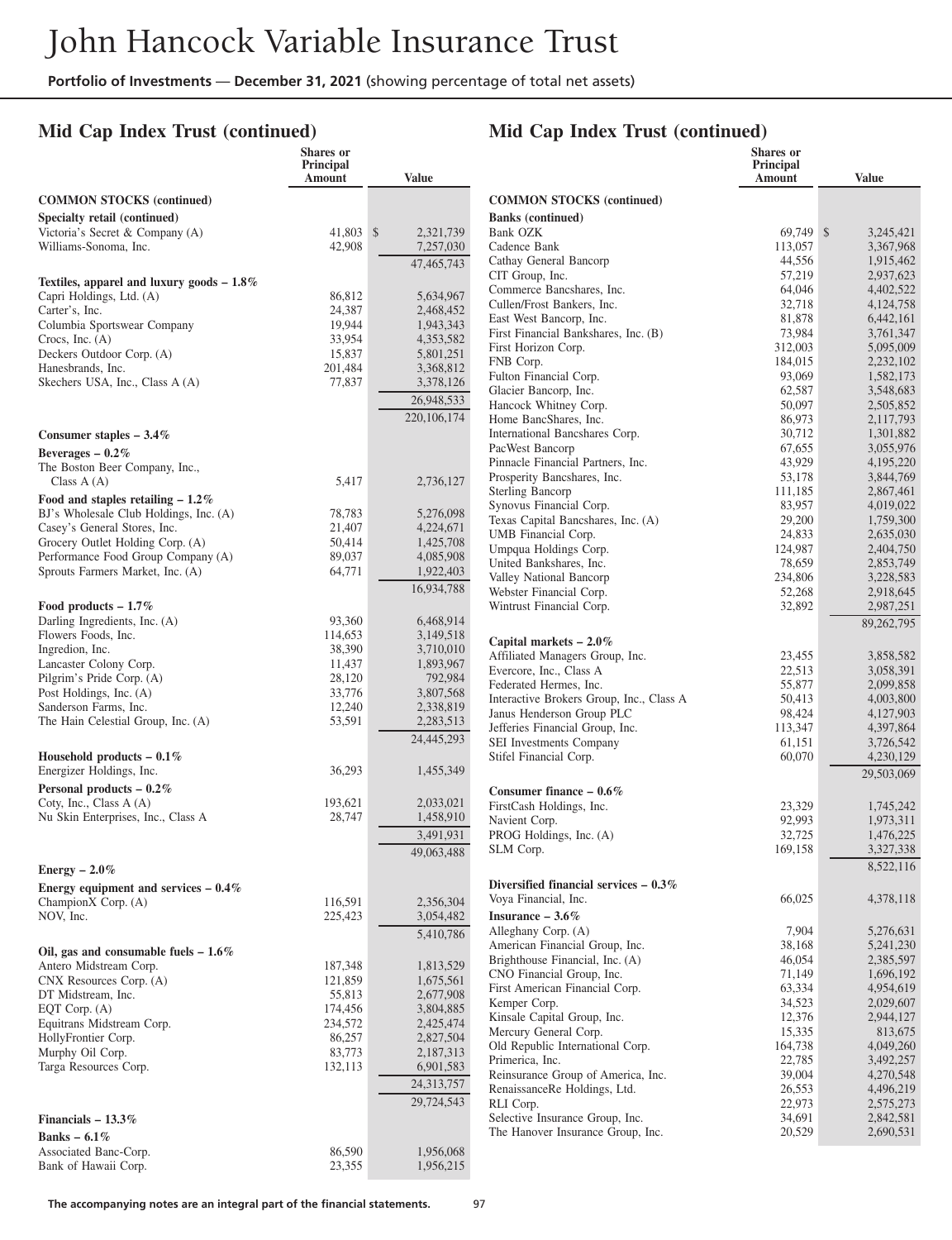### **Mid Cap Index Trust (continued)**

### **Mid Cap Index Trust (continued)**

|                                                                 | Shares or<br>Principal<br>Amount | <b>Value</b>           |                                           | Shares or<br>Principal<br>Amount | <b>Value</b> |
|-----------------------------------------------------------------|----------------------------------|------------------------|-------------------------------------------|----------------------------------|--------------|
| <b>COMMON STOCKS (continued)</b>                                |                                  |                        | <b>COMMON STOCKS (continued)</b>          |                                  |              |
| Insurance (continued)                                           |                                  |                        | Aerospace and defense (continued)         |                                  |              |
| Unum Group                                                      | 117,966 \$                       | 2,898,425              | Hexcel Corp. (A)                          | 48,405 \$                        | 2,507,379    |
|                                                                 |                                  | 52,656,772             | Mercury Systems, Inc. (A)                 | 32,684                           | 1,799,581    |
| Thrifts and mortgage finance $-0.7\%$                           |                                  |                        |                                           |                                  | 13,395,945   |
| Essent Group, Ltd.                                              | 63,717                           | 2,901,035              | Air freight and logistics $-0.4\%$        |                                  |              |
| MGIC Investment Corp.                                           | 187,855                          | 2,708,869              | GXO Logistics, Inc. (A)                   | 56,886                           | 5,166,955    |
| New York Community Bancorp, Inc.                                | 268,304                          | 3,275,992              | Airlines - $0.2\%$                        |                                  |              |
| Washington Federal, Inc.                                        | 37,587                           | 1,254,654              |                                           |                                  |              |
|                                                                 |                                  |                        | JetBlue Airways Corp. (A)                 | 183,498                          | 2,613,012    |
|                                                                 |                                  | 10,140,550             | Building products $-2.8\%$                |                                  |              |
|                                                                 |                                  | 194,463,420            | Builders FirstSource, Inc. (A)            | 110,493                          | 9,470,355    |
| Health care $-9.7\%$                                            |                                  |                        | Carlisle Companies, Inc.                  | 30,168                           | 7,485,284    |
| Biotechnology $-1.4\%$                                          |                                  |                        | Lennox International, Inc.                | 19,422                           | 6,299,720    |
| Arrowhead Pharmaceuticals, Inc. (A)                             | 60,156                           | 3,988,343              | Owens Corning                             | 57,979                           | 5,247,100    |
| Exelixis, Inc. (A)                                              | 182,555                          | 3,337,105              | Simpson Manufacturing Company, Inc.       | 25,064                           | 3,485,650    |
| Halozyme Therapeutics, Inc. (A)                                 | 81,232                           | 3,266,339              | Trex Company, Inc. (A)                    | 66,420                           | 8,968,693    |
| Neurocrine Biosciences, Inc. (A)                                | 54,737                           | 4,661,950              |                                           |                                  | 40,956,802   |
| United Therapeutics Corp. (A)                                   | 25,986                           | 5,615,055              | Commercial services and supplies $-1.5\%$ |                                  |              |
|                                                                 |                                  | 20,868,792             | Clean Harbors, Inc. (A)                   | 28,883                           | 2,881,657    |
|                                                                 |                                  |                        | IAA, Inc. $(A)$                           | 77,804                           | 3,938,438    |
| Health care equipment and supplies $-3.2\%$                     | 93,107                           | 4,195,401              | MillerKnoll, Inc.                         | 43,721                           | 1,713,426    |
| Envista Holdings Corp. (A)<br>Globus Medical, Inc., Class A (A) |                                  | 3,292,681              | MSA Safety, Inc.                          | 21,038                           | 3,175,896    |
|                                                                 | 45,605                           |                        | Stericycle, Inc. (A)                      | 53,003                           | 3,161,099    |
| Haemonetics Corp. (A)                                           | 29,487                           | 1,563,990              | Tetra Tech, Inc.                          | 31,198                           | 5,297,420    |
| ICU Medical, Inc. (A)                                           | 11,519<br>42,029                 | 2,733,919              | The Brink's Company                       | 28,361                           | 1,859,631    |
| Integra LifeSciences Holdings Corp. (A)                         | 30,710                           | 2,815,523              |                                           |                                  | 22,027,567   |
| LivaNova PLC (A)<br>Masimo Corp. (A)                            | 29,313                           | 2,684,975<br>8,582,260 | Construction and engineering $-1.4\%$     |                                  |              |
| Neogen Corp. (A)                                                | 62,022                           | 2,816,419              | AECOM (A)                                 | 83,121                           | 6,429,409    |
| NuVasive, Inc. (A)                                              | 29,851                           | 1,566,580              | Dycom Industries, Inc. (A)                | 17,408                           | 1,632,174    |
| Penumbra, Inc. (A)                                              | 20,262                           | 5,821,678              | EMCOR Group, Inc.                         | 30,796                           | 3,923,102    |
| Quidel Corp. (A)                                                | 21,882                           | 2,953,851              | Fluor Corp. (A)                           | 81,592                           | 2,021,034    |
| STAAR Surgical Company (A)                                      | 27,464                           | 2,507,463              | MasTec, Inc. (A)                          | 33,012                           | 3,046,347    |
| Tandem Diabetes Care, Inc. (A)                                  | 36,657                           | 5,517,612              | Valmont Industries, Inc.                  | 12,246                           | 3,067,623    |
|                                                                 |                                  |                        |                                           |                                  |              |
|                                                                 |                                  | 47,052,352             |                                           |                                  | 20,119,689   |
| Health care providers and services $-3.0\%$                     |                                  |                        | Electrical equipment $-2.0\%$             |                                  |              |
| Acadia Healthcare Company, Inc. (A)                             | 51,891                           | 3,149,784              | Acuity Brands, Inc.                       | 20,151                           | 4,266,370    |
| Amedisys, Inc. (A)                                              | 18,811                           | 3,045,125              | EnerSys                                   | 24,170                           | 1,910,880    |
| Chemed Corp.                                                    | 8,883                            | 4,699,462              | Hubbell, Inc.                             | 31,394                           | 6,538,428    |
| Encompass Health Corp.                                          | 57,405                           | 3,746,250              | nVent Electric PLC                        | 97,070                           | 3,688,660    |
| HealthEquity, Inc. (A)                                          | 48,183                           | 2,131,616              | Regal Rexnord Corp.                       | 39,096                           | 6,653,357    |
| LHC Group, Inc. (A)                                             | 18,274                           | 2,507,741              | Sunrun, Inc. (A)                          | 119,438                          | 4,096,723    |
| Molina Healthcare, Inc. (A)                                     | 33,696                           | 10,718,024             | Vicor Corp. (A)                           | 12,374                           | 1,571,251    |
| Option Care Health, Inc. (A)                                    | 79,914                           | 2,272,754              |                                           |                                  | 28,725,669   |
| Patterson Companies, Inc.                                       | 49,976                           | 1,466,796              | Machinery - 4.9%                          |                                  |              |
| Progyny, Inc. (A)                                               | 40,176                           | 2,022,862              | AGCO Corp.                                | 35,406                           | 4,107,804    |
| $R1$ RCM, Inc. $(A)$                                            | 76,883                           | 1,959,748              | Colfax Corp. (A)                          | 77,696                           | 3,571,685    |
| Tenet Healthcare Corp. (A)                                      | 61,810                           | 5,049,259              | Crane Company                             | 28,802                           | 2,930,027    |
|                                                                 |                                  | 42,769,421             | Donaldson Company, Inc.                   | 71,312                           | 4,225,949    |
| Life sciences tools and services $-1.6\%$                       |                                  |                        | Flowserve Corp.                           | 75,162                           | 2,299,957    |
| Bruker Corp.                                                    | 58,627                           | 4,919,392              | Graco, Inc.                               | 98,068                           | 7,906,242    |
| Medpace Holdings, Inc. (A)                                      | 16,589                           | 3,610,430              | ITT, Inc.                                 | 49,390                           | 5,047,164    |
| Repligen Corp. (A)                                              | 29,668                           | 7,857,273              | Kennametal, Inc.                          | 48,262                           | 1,733,088    |
| Syneos Health, Inc. (A)                                         | 59,828                           | 6,143,139              | Lincoln Electric Holdings, Inc.           | 34,070                           | 4,751,743    |
|                                                                 |                                  | 22,530,234             | Nordson Corp.                             | 31,184                           | 7,960,340    |
|                                                                 |                                  |                        | Oshkosh Corp.                             | 39,602                           | 4,463,541    |
| Pharmaceuticals $-0.5\%$                                        |                                  |                        | Terex Corp.                               | 40,273                           | 1,769,998    |
| Jazz Pharmaceuticals PLC (A)                                    | 35,467                           | 4,518,496              | The Middleby Corp. (A)                    | 32,095                           | 6,315,012    |
| Perrigo Company PLC                                             | 77,185                           | 3,002,497              | The Timken Company                        | 39,831                           | 2,759,890    |
|                                                                 |                                  | 7,520,993              | The Toro Company                          | 61,417                           | 6,136,172    |
|                                                                 |                                  | 140,741,792            | Trinity Industries, Inc.                  | 47,192                           | 1,425,198    |
| Industrials $-18.6\%$                                           |                                  |                        |                                           |                                  |              |
| Aerospace and defense $-0.9\%$                                  |                                  |                        |                                           |                                  |              |
| Axon Enterprise, Inc. (A)                                       | 37,894                           | 5,949,358              |                                           |                                  |              |
| Curtiss-Wright Corp.                                            | 22,641                           | 3,139,627              |                                           |                                  |              |
|                                                                 |                                  |                        |                                           |                                  |              |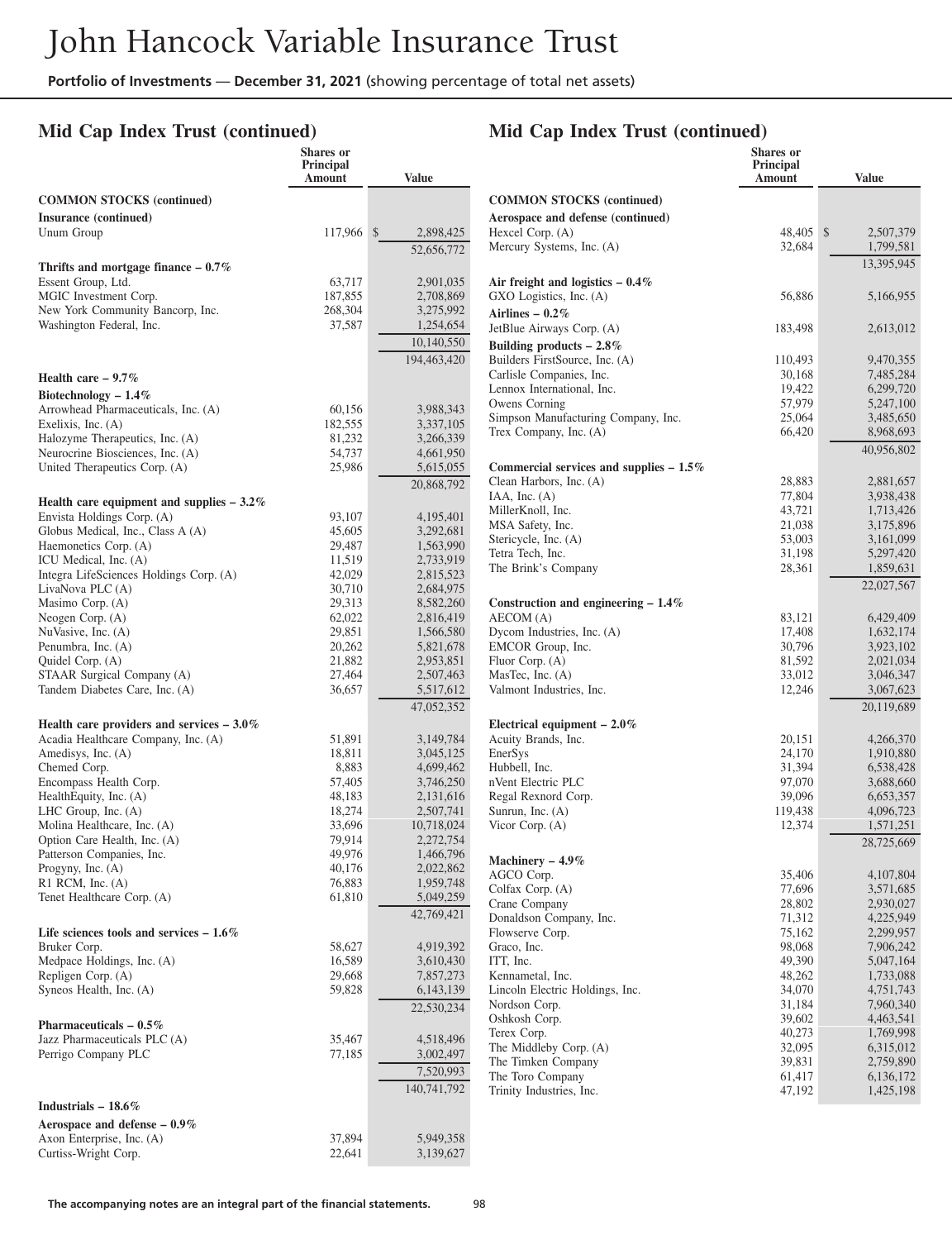### **Mid Cap Index Trust (continued)**

### **Mid Cap Index Trust (continued)**

**Shares or**

|                                                           | <b>Shares</b> or<br><b>Principal</b><br>Amount | <b>Value</b>              |                                     |
|-----------------------------------------------------------|------------------------------------------------|---------------------------|-------------------------------------|
| <b>COMMON STOCKS</b> (continued)                          |                                                |                           | <b>COMMON S'</b>                    |
| <b>Machinery</b> (continued)                              |                                                |                           | IT services (compared)              |
| Woodward, Inc.                                            | 36,375                                         | $\mathbb{S}$<br>3,981,608 | WEX, Inc. $(A)$                     |
|                                                           |                                                | 71,385,418                |                                     |
| Marine $-0.1\%$                                           |                                                |                           | Semiconducto                        |
| Kirby Corp. $(A)$<br>Professional services $-1.5\%$       | 34,683                                         | 2,060,864                 | Amkor Techno<br>Azenta, Inc.        |
| $ASGN$ , Inc. $(A)$                                       | 30,061                                         | 3,709,527                 | Cirrus Logic, l                     |
| CACI International, Inc., Class A (A)                     | 13,459                                         | 3,623,297                 | <b>CMC</b> Material                 |
| FTI Consulting, Inc. (A)                                  | 19,784                                         | 3,035,261                 | First Solar, Inc.<br>Lattice Semico |
| Insperity, Inc.<br>KBR, Inc.                              | 20,660                                         | 2,440,153                 | <b>MKS</b> Instrume                 |
| ManpowerGroup, Inc.                                       | 80,942<br>31,296                               | 3,854,458<br>3,046,040    | Power Integrat                      |
| Science Applications International Corp.                  | 33,214                                         | 2,776,358                 | Semtech Corp.                       |
|                                                           |                                                | 22,485,094                | Silicon Labora                      |
| Road and rail $-2.0\%$                                    |                                                |                           | SiTime Corp.<br>SunPower Cor        |
| Avis Budget Group, Inc. (A)                               | 23,124                                         | 4,795,224                 | Synaptics, Inc.                     |
| Knight-Swift Transportation Holdings, Inc.                | 95,754                                         | 5,835,249                 | Universal Disp                      |
| Landstar System, Inc.<br>Ryder System, Inc.               | 21,988<br>30,980                               | 3,936,292<br>2,553,681    | Wolfspeed, Inc                      |
| Saia, Inc. (A)                                            | 15,196                                         | 5,121,508                 |                                     |
| Werner Enterprises, Inc.                                  | 35,118                                         | 1,673,724                 | Software - 3.7                      |
| XPO Logistics, Inc. (A)                                   | 56,920                                         | 4,407,316                 | <b>ACI</b> Worldwid                 |
|                                                           |                                                | 28,322,994                | Aspen Technol<br>Blackbaud, Inc     |
| Trading companies and distributors $-0.9\%$               |                                                |                           | CDK Global, I                       |
| GATX Corp.<br>MSC Industrial Direct Company, Inc.,        | 20,483                                         | 2,134,124                 | Cerence, Inc. (                     |
| Class A                                                   | 27,014                                         | 2,270,797                 | CommVault Sy                        |
| Univar Solutions, Inc. (A)                                | 98,639                                         | 2,796,416                 | Digital Turbine<br>Envestnet, Inc.  |
| Watsco, Inc.                                              | 19,055                                         | 5,961,928                 | Fair Isaac Cor                      |
|                                                           |                                                | 13, 163, 265              | Manhattan Ass                       |
|                                                           |                                                | 270,423,274               | Mimecast, Ltd                       |
| Information technology $-14.0\%$                          |                                                |                           | NCR Corp. (A<br>Paylocity Hold      |
| Communications equipment $-0.9\%$                         |                                                |                           | Qualys, Inc. (A                     |
| Ciena Corp. (A)<br>Lumentum Holdings, Inc. (A)            | 89,391<br>41,716                               | 6,880,425<br>4,412,301    | Sailpoint Tech                      |
| ViaSat, Inc. (A)                                          | 42,376                                         | 1,887,427                 | Teradata Corp.                      |
|                                                           |                                                | 13,180,153                |                                     |
| Electronic equipment, instruments and components $-3.2\%$ |                                                |                           | <b>Technology</b> ha                |
| Arrow Electronics, Inc. (A)                               | 40,175                                         | 5,394,297                 | Xerox Holding                       |
| Avnet, Inc.                                               | 57,249                                         | 2,360,376                 | Materials – 6.                      |
| Belden, Inc.<br>Cognex Corp.                              | 25,905<br>102,010                              | 1,702,736<br>7,932,298    | Chemicals - 2                       |
| Coherent, Inc. (A)                                        | 14,156                                         | 3,773,140                 | Ashland Globa                       |
| II-VI, Inc. $(A)$                                         | 61,241                                         | 4,184,598                 | Avient Corp.                        |
| Jabil, Inc.                                               | 82,702                                         | 5,818,086                 | Cabot Corp.                         |
| Littelfuse, Inc.<br>National Instruments Corp.            | 14,212<br>76,094                               | 4,472,232<br>3,323,025    | Ingevity Corp.<br>Minerals Tech     |
| TD SYNNEX Corp.                                           | 23,820                                         | 2,724,055                 | NewMarket Co                        |
| Vishay Intertechnology, Inc.                              | 76,571                                         | 1,674,608                 | Olin Corp.                          |
| Vontier Corp.                                             | 97,544                                         | 2,997,527                 | RPM Internatio                      |
|                                                           |                                                | 46,356,978                | Sensient Techn                      |
| IT services $-1.9\%$                                      |                                                |                           | The Chemours<br>The Scotts Mir      |
| Alliance Data Systems Corp.                               | 28,725<br>24,754                               | 1,912,223                 | Valvoline, Inc.                     |
| Concentrix Corp.<br>Genpact, Ltd.                         | 99,825                                         | 4,421,560<br>5,298,711    |                                     |
| Kyndryl Holdings, Inc. (A)                                | 103,358                                        | 1,870,780                 | <b>Construction</b>                 |
| LiveRamp Holdings, Inc. (A)                               | 39,288                                         | 1,883,860                 | Eagle Material                      |
| MAXIMUS, Inc.                                             | 35,468                                         | 2,825,736                 | <b>Containers</b> an                |
| Sabre Corp. (A)<br>The Western Union Company              | 186,616<br>231,950                             | 1,603,031<br>4,137,988    | AptarGroup, In                      |
|                                                           |                                                |                           | Greif, Inc., Cla                    |

|                                                       | Principal<br>Amount | <b>Value</b>           |
|-------------------------------------------------------|---------------------|------------------------|
| <b>COMMON STOCKS</b> (continued)                      |                     |                        |
| IT services (continued)<br>WEX, Inc. $(A)$            | 25,860              | $\int$<br>3,630,485    |
|                                                       |                     | 27,584,374             |
| Semiconductors and semiconductor equipment - 4.2%     |                     |                        |
| Amkor Technology, Inc.                                | 57,846              | 1,434,002              |
| Azenta, Inc.                                          | 42,897              | 4,423,110              |
| Cirrus Logic, Inc. (A)                                | 32,966              | 3,033,531              |
| CMC Materials, Inc.                                   | 16,401              | 3,143,908              |
| First Solar, Inc. (A)                                 | 57,054              | 4,972,827              |
| Lattice Semiconductor Corp. (A)                       | 79,012              | 6,088,665              |
| MKS Instruments, Inc.                                 | 31,999              | 5,573,266              |
| Power Integrations, Inc.                              | 34,810              | 3,233,501              |
| Semtech Corp. (A)                                     | 37,156              | 3,304,283              |
| Silicon Laboratories, Inc. (A)                        | 23,187              | 4,786,261              |
| SiTime Corp. (A)                                      | 8,648               | 2,529,886              |
| SunPower Corp. $(A)(B)$                               | 47,909              | 999,861                |
| Synaptics, Inc. (A)<br>Universal Display Corp.        | 22,659              | 6,560,007              |
| Wolfspeed, Inc. (A)                                   | 25,016<br>66,867    | 4,128,390<br>7,473,729 |
|                                                       |                     |                        |
| Software – $3.7\%$                                    |                     | 61, 685, 227           |
| ACI Worldwide, Inc. (A)                               | 67,834              | 2,353,840              |
| Aspen Technology, Inc. (A)                            | 38,611              | 5,876,594              |
| Blackbaud, Inc. (A)                                   | 23,906              | 1,888,096              |
| CDK Global, Inc.                                      | 68,277              | 2,849,882              |
| Cerence, Inc. $(A)$                                   | 21,929              | 1,680,639              |
| CommVault Systems, Inc. (A)                           | 26,258              | 1,809,701              |
| Digital Turbine, Inc. (A)                             | 50,734              | 3,094,267              |
| Envestnet, Inc. $(A)$                                 | 31,529              | 2,501,511              |
| Fair Isaac Corp. (A)                                  | 15,785              | 6,845,481              |
| Manhattan Associates, Inc. (A)                        | 36,513              | 5,677,406              |
| Mimecast, Ltd. (A)                                    | 35,627              | 2,834,840              |
| $NCR$ Corp. $(A)$<br>Paylocity Holding Corp. (A)      | 76,161<br>22,859    | 3,061,672<br>5,398,381 |
| Qualys, Inc. (A)                                      | 19,265              | 2,643,543              |
| Sailpoint Technologies Holdings, Inc. (A)             | 53,812              | 2,601,272              |
| Teradata Corp. (A)                                    | 62,602              | 2,658,707              |
|                                                       |                     | 53,775,832             |
| Technology hardware, storage and peripherals $-0.1\%$ |                     |                        |
| Xerox Holdings Corp.                                  | 79,309              | 1,795,556              |
| Materials $-6.5\%$                                    |                     | 204,378,120            |
| Chemicals $-2.6\%$                                    |                     |                        |
| Ashland Global Holdings, Inc.                         | 32,589              | 3,508,532              |
| Avient Corp.                                          | 52,789              | 2,953,545              |
| Cabot Corp.                                           | 32,730              | 1,839,426              |
| Ingevity Corp. (A)                                    | 22,667              | 1,625,224              |
| Minerals Technologies, Inc.                           | 19,211              | 1,405,285              |
| NewMarket Corp.                                       | 3,986               | 1,366,082              |
| Olin Corp.                                            | 82,762              | 4,760,470              |
| RPM International, Inc.                               | 74,844              | 7,559,244              |
| Sensient Technologies Corp.                           | 24,248              | 2,426,255              |
| The Chemours Company                                  | 94,025<br>23,503    | 3,155,479              |
| The Scotts Miracle-Gro Company<br>Valvoline, Inc.     | 104,296             | 3,783,983<br>3,889,198 |
|                                                       |                     | 38,272,723             |
| Construction materials $-0.3\%$                       |                     |                        |
| Eagle Materials, Inc.                                 | 23,468              | 3,906,483              |
| Containers and packaging - 0.8%                       |                     |                        |
| AptarGroup, Inc.                                      | 37,981              | 4,651,913              |
| Greif, Inc., Class A                                  | 15,319              | 924,808                |
| Silgan Holdings, Inc.                                 | 48,416              | 2,074,141              |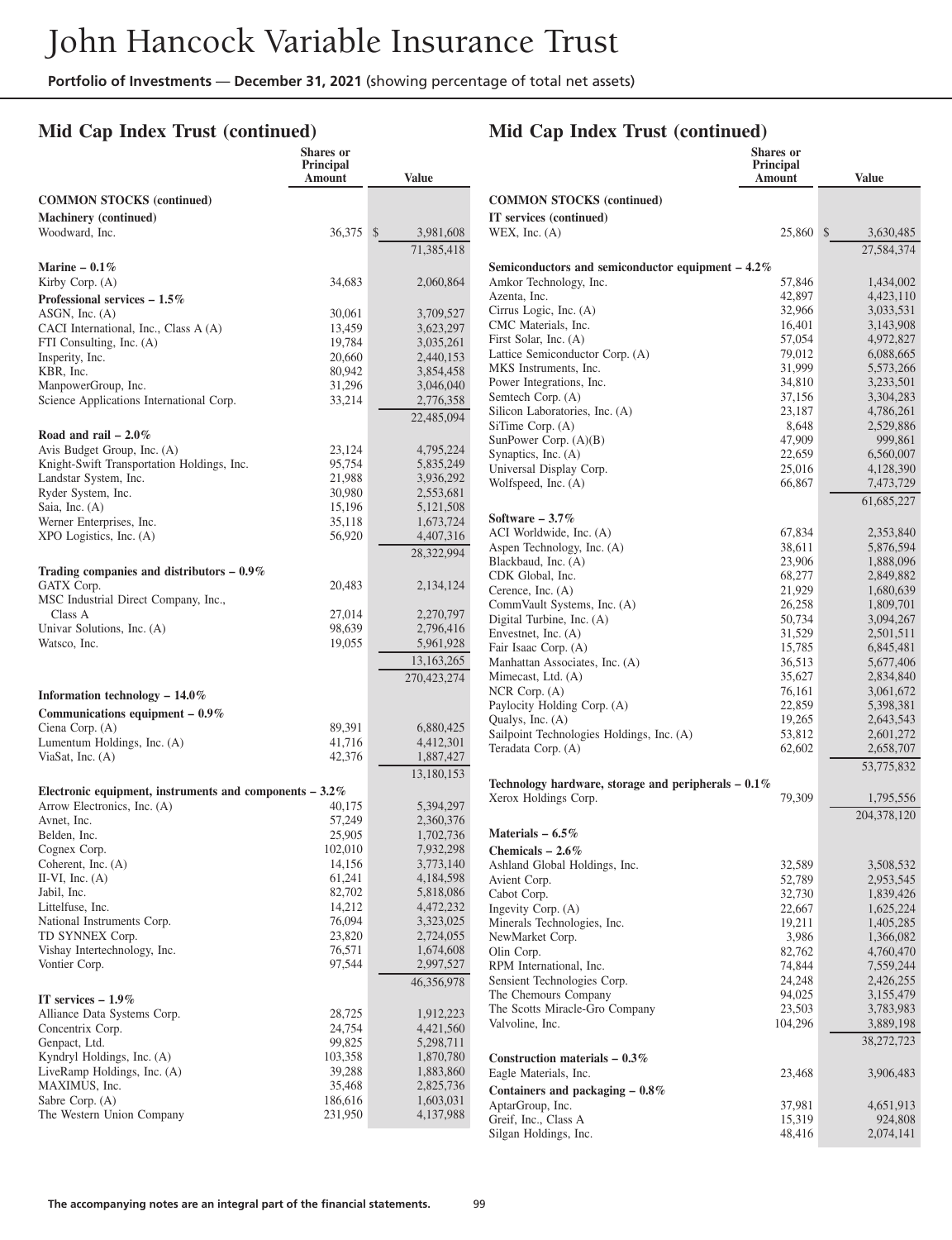### **Mid Cap Index Trust (continued)**

|                                                                    | <b>Shares</b> or<br><b>Principal</b><br>Amount | <b>Value</b>            |
|--------------------------------------------------------------------|------------------------------------------------|-------------------------|
| <b>COMMON STOCKS</b> (continued)                                   |                                                |                         |
| Containers and packaging (continued)                               |                                                |                         |
| Sonoco Products Company                                            | 56,732                                         | \$<br>3,284,215         |
|                                                                    |                                                | 10,935,077              |
| Metals and mining $-2.5\%$                                         |                                                |                         |
| Alcoa Corp.                                                        | 107,955                                        | 6,431,959               |
| Cleveland-Cliffs, Inc. (A)                                         | 262,574                                        | 5,716,236               |
| Commercial Metals Company<br>Compass Minerals International, Inc.  | 69,579<br>19,640                               | 2,525,022<br>1,003,211  |
| Reliance Steel & Aluminum Company                                  | 36,151                                         | 5,864,415               |
| Royal Gold, Inc.                                                   | 37,871                                         | 3,984,408               |
| Steel Dynamics, Inc.                                               | 108,778                                        | 6,751,850               |
| U.S. Steel Corp.                                                   | 155,919                                        | 3,712,431               |
| Worthington Industries, Inc.                                       | 18,665                                         | 1,020,229               |
|                                                                    |                                                | 37,009,761              |
| Paper and forest products $-0.3\%$                                 |                                                |                         |
| Louisiana-Pacific Corp.                                            | 50,768                                         | 3,977,673               |
|                                                                    |                                                | 94, 101, 717            |
| Real estate $-10.1\%$                                              |                                                |                         |
| Equity real estate investment trusts $-9.6\%$                      |                                                |                         |
| American Campus Communities, Inc.                                  | 80,291                                         | 4,599,871               |
| Apartment Income REIT Corp.<br>Brixmor Property Group, Inc.        | 90,577                                         | 4,951,845               |
| Camden Property Trust                                              | 171,356<br>58,966                              | 4,354,156<br>10,536,045 |
| Corporate Office Properties Trust                                  | 64,809                                         | 1,812,708               |
| Cousins Properties, Inc.                                           | 85,791                                         | 3,455,661               |
| CyrusOne, Inc.                                                     | 73,226                                         | 6,569,837               |
| Douglas Emmett, Inc.                                               | 101,252                                        | 3,391,942               |
| EastGroup Properties, Inc.                                         | 23,474                                         | 5,348,551               |
| <b>EPR</b> Properties                                              | 43,161                                         | 2,049,716               |
| First Industrial Realty Trust, Inc.                                | 75,175                                         | 4,976,585               |
| Healthcare Realty Trust, Inc.<br>Highwoods Properties, Inc.        | 85,129<br>60,227                               | 2,693,482<br>2,685,522  |
| Hudson Pacific Properties, Inc.                                    | 87,977                                         | 2,173,912               |
| <b>JBG SMITH Properties</b>                                        | 65,867                                         | 1,891,042               |
| Kilroy Realty Corp.                                                | 60,477                                         | 4,019,301               |
| Kite Realty Group Trust                                            | 126,369                                        | 2,752,317               |
| Lamar Advertising Company, Class A                                 | 50,093                                         | 6,076,281               |
| Life Storage, Inc.                                                 | 47,325                                         | 7,249,244               |
| Medical Properties Trust, Inc.<br>National Retail Properties, Inc. | 344,054<br>101,328                             | 8,129,996<br>4,870,837  |
| National Storage Affiliates Trust                                  | 47,280                                         | 3,271,776               |
| Omega Healthcare Investors, Inc.                                   | 137,883                                        | 4,079,958               |
| Park Hotels & Resorts, Inc. (A)                                    | 136,444                                        | 2,576,063               |
| Pebblebrook Hotel Trust                                            | 75,806                                         | 1,695,780               |
| Physicians Realty Trust                                            | 127,102                                        | 2,393,331               |
| PotlatchDeltic Corp.                                               | 38,716                                         | 2,331,478               |
| PS Business Parks, Inc.<br>Rayonier, Inc.                          | 11,605<br>82,597                               | 2,137,293<br>3,333,615  |
| Rexford Industrial Realty, Inc.                                    | 87,406                                         | 7,089,501               |
| Sabra Health Care REIT, Inc.                                       | 131,943                                        | 1,786,508               |
| SL Green Realty Corp.                                              | 38,500                                         | 2,760,450               |
| Spirit Realty Capital, Inc.                                        | 71,151                                         | 3,428,767               |
| STORE Capital Corp.                                                | 141,596                                        | 4,870,902               |
| The Macerich Company                                               | 122,918                                        | 2,124,023               |
| Urban Edge Properties                                              | 63,531                                         | 1,207,089               |
| Real estate management and development $-0.5\%$                    |                                                | 139,675,385             |
| Jones Lang LaSalle, Inc. (A)                                       | 29,119                                         | 7,842,911               |
|                                                                    |                                                | 147,518,296             |

# **Mid Cap Index Trust (continued)**

|                                                  | <b>Shares or</b><br><b>Principal</b><br>Amount | <b>Value</b>        |
|--------------------------------------------------|------------------------------------------------|---------------------|
| <b>COMMON STOCKS</b> (continued)                 |                                                |                     |
| Utilities $-3.3\%$                               |                                                |                     |
| Electric utilities $-1.0\%$                      |                                                |                     |
| ALLETE, Inc.                                     | 30,333                                         | \$<br>2,012,595     |
| Hawaiian Electric Industries, Inc.               | 63,070                                         | 2,617,405           |
| <b>IDACORP.</b> Inc.                             | 29,147                                         | 3,302,647           |
| OGE Energy Corp.                                 | 115,497                                        | 4,432,775           |
| PNM Resources, Inc.                              | 49,525                                         | 2,258,835           |
|                                                  |                                                | 14,624,257          |
| Gas utilities $-1.2\%$                           |                                                |                     |
| National Fuel Gas Company                        | 52,610                                         | 3,363,883           |
| New Jersey Resources Corp.                       | 55,640                                         | 2,284,578           |
| ONE Gas, Inc.                                    | 30,919                                         | 2,399,005           |
| Southwest Gas Holdings, Inc.                     | 34,841                                         | 2,440,612           |
| Spire, Inc.                                      | 29,820                                         | 1,944,860           |
| UGI Corp.                                        | 120,645                                        | 5,538,812           |
|                                                  |                                                | 17,971,750          |
| Multi-utilities – $0.6\%$                        |                                                |                     |
| Black Hills Corp.                                | 36,823                                         | 2,598,599           |
| MDU Resources Group, Inc.                        | 117,330                                        | 3,618,457           |
| NorthWestern Corp.                               | 30,380                                         | 1,736,521           |
|                                                  |                                                | 7,953,577           |
| Water utilities $-0.5\%$                         |                                                |                     |
| Essential Utilities, Inc.                        | 132,704                                        | 7,124,878           |
|                                                  |                                                | 47,674,462          |
| TOTAL COMMON STOCKS (Cost \$1,019,764,709)       |                                                | \$<br>1,422,204,132 |
| <b>SHORT-TERM INVESTMENTS – 3.5%</b>             |                                                |                     |
| U.S. Government Agency $-2.4\%$                  |                                                |                     |
| Federal Home Loan Bank Discount Note             |                                                |                     |
| $0.040\%$ , $03/15/2022$ *<br>\$                 | 35,000,000                                     | 34,996,550          |
| Short-term funds $-0.7\%$                        |                                                |                     |
| John Hancock Collateral Trust,                   |                                                |                     |
| $0.1697\%$ (C)(D)                                | 989,835                                        | 9,901,319           |
| Repurchase agreement $-0.4\%$                    |                                                |                     |
| Repurchase Agreement with State Street           |                                                |                     |
| Corp. dated 12-31-21 at 0.000% to be             |                                                |                     |
| repurchased at \$5,688,000 on 1-3-22,            |                                                |                     |
| collateralized by \$5,304,400                    |                                                |                     |
| U.S. Treasury Notes, 2.875% due                  |                                                |                     |
| 5-15-28 (valued at \$5,801,795)<br>\$            | 5,688,000                                      | 5,688,000           |
| TOTAL SHORT-TERM INVESTMENTS (Cost \$50,588,185) |                                                | \$<br>50,585,869    |
| <b>Total Investments (Mid Cap Index Trust)</b>   |                                                |                     |
| $(Cost $1,070,352,894) - 101.1\%$                |                                                | \$<br>1,472,790,001 |
| Other assets and liabilities, net $- (1.1\%)$    |                                                | (16,316,387)        |
| TOTAL NET ASSETS - 100.0%                        |                                                | 1,456,473,614       |
| Security Abbreviations and Legend                |                                                |                     |
| Non-income producing security.<br>(A)            |                                                |                     |

- (B) All or a portion of this security is on loan as of 12-31-21.
- 
- (C) The rate shown is the annualized seven-day yield as of 12-31-21.<br>(D) Investment is an affiliate of the fund, the advisor and/or subadvise Investment is an affiliate of the fund, the advisor and/or subadvisor. This security represents the investment of cash collateral received for securities lending.
	- Yield represents either the annualized yield at the date of purchase, the stated coupon rate or, for floating rate securities, the rate at period end.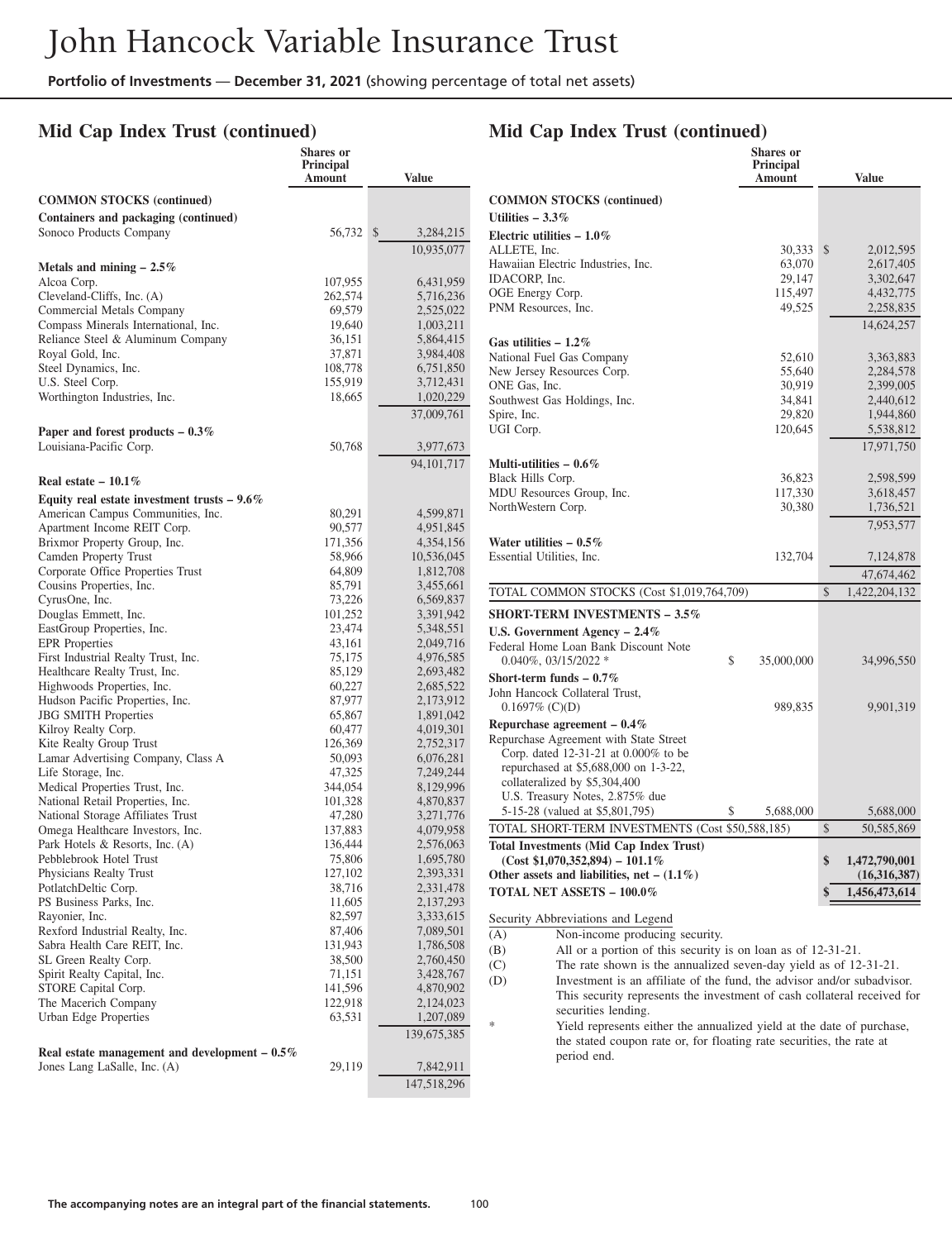### **Mid Cap Index Trust (continued) DERIVATIVES FUTURES**

|                                  |           |                 |                   |                    |                    | <b>Unrealized</b> |
|----------------------------------|-----------|-----------------|-------------------|--------------------|--------------------|-------------------|
|                                  | Number of |                 | <b>Expiration</b> | <b>Notional</b>    | <b>Notional</b>    | appreciation      |
| Open contracts                   | contracts | <b>Position</b> | date              | hasis <sup>^</sup> | value <sup>^</sup> | (depreciation)    |
| S&P Mid 400 Index E-Mini Futures | 128       | Long            | Mar 2022          | \$35,387,833       | \$36,322,560       | \$934,727         |
|                                  |           |                 |                   |                    |                    | \$934.727         |

**Mid Value Trust (continued)**

^ Notional basis refers to the contractual amount agreed upon at inception of open contracts; notional value represents the current value of the open contract.

See Notes to financial statements regarding investment transactions and other derivatives information.

### **Mid Value Trust**

|                                              | Shares or<br>Principal<br><b>Amount</b> | <b>Value</b> |                                                    | <b>Shares</b> or<br>Principal<br><b>Amount</b> | <b>Value</b>            |
|----------------------------------------------|-----------------------------------------|--------------|----------------------------------------------------|------------------------------------------------|-------------------------|
| <b>COMMON STOCKS - 93.6%</b>                 |                                         |              | <b>COMMON STOCKS (continued)</b>                   |                                                |                         |
| Communication services $-4.8\%$              |                                         |              | Energy equipment and services (continued)          |                                                |                         |
| Entertainment – $0.2\%$                      |                                         |              | Tidewater, Inc. (A)                                | 207,950 \$                                     | 2,227,145               |
| Madison Square Garden Sports Corp. (A)       | 8,110 \$                                | 1,408,950    |                                                    |                                                | 16.441.383              |
| Media $-4.4\%$                               |                                         |              | Oil, gas and consumable fuels $-8.2\%$             |                                                |                         |
| DISH Network Corp., Class A (A)              | 94,916                                  | 3,079,075    | APA Corp.                                          | 140,500                                        | 3.778,045               |
| Fox Corp., Class A                           | 101,953                                 | 3,762,066    | Cameco Corp.                                       | 462,969                                        | 10,097,354              |
| News Corp., Class A                          | 613.932                                 | 13,696,823   | Canadian Natural Resources, Ltd.                   | 236,190                                        | 9,979,028               |
| Scholastic Corp.                             | 99,213                                  | 3,964,551    | EQT Corp. $(A)$                                    | 294.536                                        | 6,423,830               |
| ViacomCBS, Inc., Class B                     | 165,062                                 | 4,981,571    | Equitrans Midstream Corp.                          | 569,939<br>401,868                             | 5,893,169<br>14,507,435 |
|                                              |                                         | 29,484,086   | Imperial Oil, Ltd. (B)<br>NAC Kazatomprom JSC, GDR | 96,033                                         | 3,522,161               |
| Wireless telecommunication services $-0.2\%$ |                                         |              |                                                    |                                                | 54,201,022              |
| Telephone & Data Systems, Inc.               | 60,403                                  | 1,217,120    |                                                    |                                                |                         |
|                                              |                                         | 32,110,156   |                                                    |                                                | 70,642,405              |
| Consumer discretionary $-2.2\%$              |                                         |              | Financials $-19.2\%$                               |                                                |                         |
| Diversified consumer services $-0.5\%$       |                                         |              | Banks $-4.3%$                                      |                                                |                         |
| Strategic Education, Inc.                    | 53,475                                  | 3,092,994    | Fifth Third Bancorp                                | 344.783                                        | 15,015,300              |
| Hotels, restaurants and leisure $-0.5\%$     |                                         |              | Popular, Inc.<br>Sterling Bancorp                  | 59,883<br>112,300                              | 4,912,801<br>2,896,217  |
| Compass Group PLC (A)                        | 145,662                                 | 3,279,388    | Westamerica BanCorp                                | 97,607                                         | 5,634,852               |
| Household durables $-0.3\%$                  |                                         |              |                                                    |                                                | 28,459,170              |
| Mohawk Industries, Inc. (A)                  | 9,881                                   | 1,800,121    |                                                    |                                                |                         |
| Textiles, apparel and luxury goods $-0.9\%$  |                                         |              | Capital markets $-4.5\%$<br>Lazard, Ltd., Class A  | 85,551                                         | 3,732,590               |
| Ralph Lauren Corp.                           | 53,841                                  | 6,399,541    | Northern Trust Corp.                               | 80,831                                         | 9,668,196               |
|                                              |                                         | 14,572,044   | Open Lending Corp., Class A (A)                    | 40,000                                         | 899,200                 |
| Consumer staples $-8.6\%$                    |                                         |              | State Street Corp.                                 | 168,748                                        | 15,693,564              |
| Beverages $-0.6\%$                           |                                         |              |                                                    |                                                | 29,993,550              |
| Carlsberg A/S, Class B                       | 24,092                                  | 4,159,429    | Diversified financial services $-1.6\%$            |                                                |                         |
| Food and staples retailing $-1.4\%$          |                                         |              | Groupe Bruxelles Lambert SA                        | 62,496                                         | 6,979,981               |
| Sysco Corp.                                  | 114,511                                 | 8,994,839    | Jackson Financial, Inc., Class A                   | 87,712                                         | 3,668,993               |
| Food products $-5.9\%$                       |                                         |              |                                                    |                                                | 10,648,974              |
| Bunge, Ltd.                                  | 156,651                                 | 14,624,937   | Insurance $-8.4\%$                                 |                                                |                         |
| Campbell Soup Company                        | 169,776                                 | 7,378,465    | Brighthouse Financial, Inc. (A)                    | 119,285                                        | 6,178,963               |
| Flowers Foods, Inc.                          | 572,599                                 | 15,729,295   | Brown & Brown, Inc.                                | 143,330                                        | 10,073,232              |
| The Kraft Heinz Company                      | 45,959                                  | 1,649,928    | CNA Financial Corp.                                | 163,445                                        | 7,204,656               |
|                                              |                                         | 39,382,625   | Kemper Corp.                                       | 104,221                                        | 6,127,153               |
| Household products $-0.7\%$                  |                                         |              | Loews Corp.                                        | 243,093                                        | 14,041,052              |
| Kimberly-Clark Corp.                         | 31,821                                  | 4,547,857    | Marsh & McLennan Companies, Inc.                   | 25,832                                         | 4,490,118               |
|                                              |                                         | 57,084,750   | RenaissanceRe Holdings, Ltd.                       | 44,449                                         | 7,526,549               |
| Energy $-10.7\%$                             |                                         |              |                                                    |                                                | 55,641,723              |
| Energy equipment and services $-2.5\%$       |                                         |              | Thrifts and mortgage finance $-0.4\%$              |                                                |                         |
| Expro Group Holdings NV (A)                  | 268,099                                 | 3,847,221    | Capitol Federal Financial, Inc.                    | 253,263                                        | 2,869,470               |
| NOV. Inc.                                    | 289,644                                 | 3,924,676    |                                                    |                                                | 127,612,887             |
| SEACOR Marine Holdings, Inc. (A)             | 120,598                                 | 410,033      | Health care $-13.5\%$                              |                                                |                         |
| TechnipFMC PLC (A)                           | 1,018,971                               | 6,032,308    | Biotechnology $-1.8\%$                             |                                                |                         |
|                                              |                                         |              | ACADIA Pharmaceuticals, Inc. (A)                   | 108,100                                        | 2,523,054               |
|                                              |                                         |              | Alkermes PLC (A)                                   | 165,506                                        | 3,849,670               |
|                                              |                                         |              | BioMarin Pharmaceutical, Inc. (A)                  | 27,974                                         | 2,471,503               |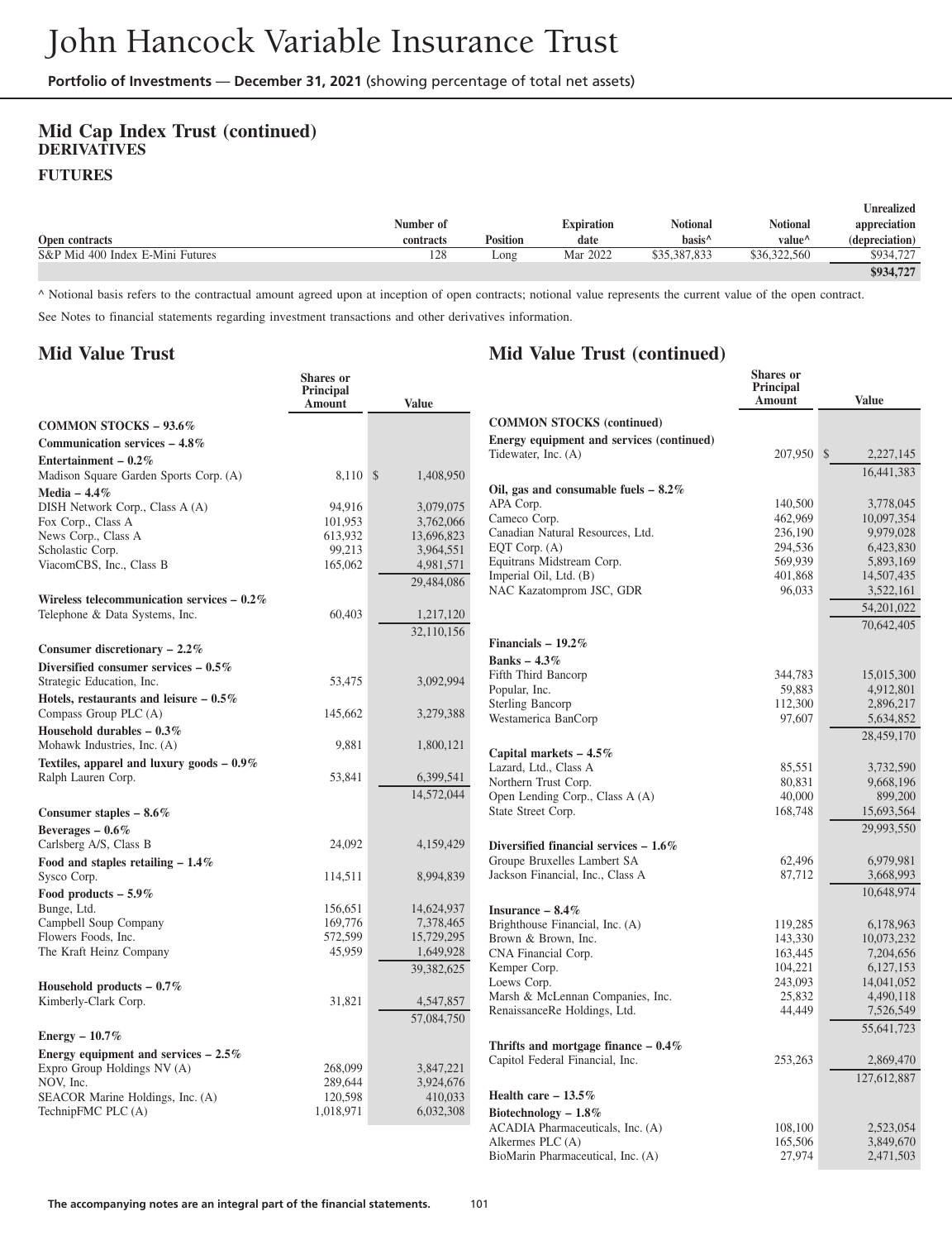**Shares or**

### **Mid Value Trust (continued)**

|                                                                           | <b>Principal</b><br>Amount | <b>Value</b>            |
|---------------------------------------------------------------------------|----------------------------|-------------------------|
| <b>COMMON STOCKS</b> (continued)                                          |                            |                         |
| Biotechnology (continued)                                                 |                            |                         |
| Galapagos NV (A)                                                          | 36,713                     | \$<br>2,037,325         |
| Incyte Corp. (A)                                                          | 16,689                     | 1,224,973               |
|                                                                           |                            | 12,106,525              |
| Health care equipment and supplies $-4.3\%$<br>Baxter International, Inc. | 109,728                    | 9,419,052               |
| Dentsply Sirona, Inc.                                                     | 139,842                    | 7,801,785               |
| Hologic, Inc. (A)                                                         | 49,454                     | 3,786,198               |
| Zimmer Biomet Holdings, Inc.                                              | 56,140                     | 7,132,026               |
|                                                                           |                            | 28,139,061              |
| Health care providers and services $-7.3\%$                               |                            |                         |
| Cardinal Health, Inc.<br>Centene Corp. (A)                                | 305,705<br>55,500          | 15,740,750<br>4,573,200 |
| Covetrus, Inc. $(A)$                                                      | 76,096                     | 1,519,637               |
| Fresenius Medical Care AG &                                               |                            |                         |
| Company KGaA                                                              | 11,687                     | 757,647                 |
| Fresenius SE & Company KGaA<br>Fresenius SE & Company KGaA, ADR (B)       | 67,013<br>135,772          | 2,693,479<br>1,355,005  |
| Patterson Companies, Inc.                                                 | 315,830                    | 9,269,611               |
| Select Medical Holdings Corp.                                             | 420,136                    | 12,351,998              |
|                                                                           |                            | 48,261,327              |
| Pharmaceuticals $-0.1\%$                                                  |                            |                         |
| Perrigo Company PLC                                                       | 21,396                     | 832,304                 |
|                                                                           |                            | 89,339,217              |
| Industrials $-6.4\%$                                                      |                            |                         |
| Aerospace and defense $-3.1\%$                                            |                            |                         |
| Rolls-Royce Holdings PLC (A)<br>Textron, Inc.                             | 2,713,272<br>210,237       | 4,528,819<br>16,230,296 |
|                                                                           |                            | 20,759,115              |
| Air freight and logistics $-0.6\%$                                        |                            |                         |
| CH Robinson Worldwide, Inc.                                               | 36,541                     | 3,932,908               |
| Airlines $-0.2\%$                                                         |                            |                         |
| Southwest Airlines Company (A)                                            | 34,604                     | 1,482,435               |
| Commercial services and supplies $-0.3\%$                                 |                            |                         |
| Cintas Corp.                                                              | 3,772                      | 1,671,637               |
| Machinery $-1.6\%$                                                        |                            |                         |
| AGCO Corp.<br>PACCAR, Inc.                                                | 15,028<br>101,638          | 1,743,549<br>8,970,570  |
|                                                                           |                            | 10,714,119              |
| Road and rail $-0.6\%$                                                    |                            |                         |
| JB Hunt Transport Services, Inc.                                          | 19,729                     | 4,032,608               |
|                                                                           |                            | 42,592,822              |
| Information technology $-1.8\%$                                           |                            |                         |
| Electronic equipment, instruments and components $-0.9\%$                 |                            |                         |
| National Instruments Corp.                                                | 128,985                    | 5,632,775               |
| Semiconductors and semiconductor equipment - 0.9%                         |                            |                         |
| Applied Materials, Inc.                                                   | 39,723                     | 6,250,811               |
|                                                                           |                            | 11,883,586              |
| Materials $-10.8\%$                                                       |                            |                         |
| Chemicals $-2.4%$<br>Corteva, Inc.                                        | 205,032                    | 9,693,913               |
| PPG Industries, Inc.                                                      | 15,761                     | 2,717,827               |
| Westlake Chemical Corp.                                                   | 33,620                     | 3,265,511               |
|                                                                           |                            | 15,677,251              |
| Construction materials $-2.2\%$                                           |                            |                         |
| Summit Materials, Inc., Class A (A)                                       | 239,408                    | 9,609,837               |
| Vulcan Materials Company                                                  | 23,171                     | 4,809,836               |
|                                                                           |                            | 14,419,673              |
| Metals and mining $-6.2\%$<br>AngloGold Ashanti, Ltd., ADR                | 252,698                    | 5,301,604               |
|                                                                           |                            |                         |

# **Mid Value Trust (continued)**

|                                                                        | <b>Shares or</b><br><b>Principal</b><br>Amount | <b>Value</b>            |
|------------------------------------------------------------------------|------------------------------------------------|-------------------------|
| <b>COMMON STOCKS</b> (continued)                                       |                                                |                         |
| Metals and mining (continued)                                          |                                                |                         |
| Centerra Gold, Inc.<br>Cia de Minas Buenaventura SAA,                  | 47.339                                         | \$<br>364,880           |
| ADR(A)(B)                                                              | 552,202                                        | 4,042,119               |
| Franco-Nevada Corp.                                                    | 94,917                                         | 13,126,827              |
| Freeport-McMoRan, Inc.                                                 | 193,161                                        | 8,060,609               |
| Fresnillo PLC<br>Gold Fields, Ltd., ADR                                | 515,025<br>379,967                             | 6,262,105               |
|                                                                        |                                                | 4,175,837               |
|                                                                        |                                                | 41,333,981              |
| Real estate $-7.8\%$                                                   |                                                | 71,430,905              |
| Equity real estate investment trusts $-7.5\%$                          |                                                |                         |
| Apartment Income REIT Corp.                                            | 37,990                                         | 2,076,913               |
| Apartment Investment and Management                                    |                                                |                         |
| Company, Class A (A)                                                   | 417,176                                        | 3,220,599               |
| Equity Commonwealth (A)                                                | 314,972                                        | 8,157,775               |
| <b>Equity Residential</b>                                              | 59,856                                         | 5,416,968               |
| Rayonier, Inc.                                                         | 256,894                                        | 10,368,242              |
| Regency Centers Corp.                                                  | 98,281                                         | 7,405,473               |
| Weyerhaeuser Company                                                   | 318,706                                        | 13, 124, 313            |
|                                                                        |                                                | 49,770,283              |
| Real estate management and development $-0.3\%$<br>The St. Joe Company |                                                |                         |
|                                                                        | 32,761                                         | 1,705,210<br>51,475,493 |
| Utilities $-7.8\%$                                                     |                                                |                         |
| Electric utilities $-4.7\%$                                            |                                                |                         |
| FirstEnergy Corp.                                                      | 419,848                                        | 17,461,476              |
| PG&E Corp. $(A)$                                                       | 1,139,900                                      | 13,838,386              |
|                                                                        |                                                | 31,299,862              |
| Gas utilities $-1.3\%$                                                 |                                                |                         |
| Atmos Energy Corp.                                                     | 20,300                                         | 2,126,831               |
| National Fuel Gas Company                                              | 105,216                                        | 6,727,511               |
|                                                                        |                                                | 8,854,342               |
| Independent power and renewable electricity producers -<br>$0.7\%$     |                                                |                         |
| Vistra Corp.                                                           | 202,658                                        | 4,614,523               |
| Multi-utilities $-1.1\%$                                               |                                                |                         |
| CenterPoint Energy, Inc.                                               | 259,605                                        | 7,245,576               |
|                                                                        |                                                | 52,014,303              |
| TOTAL COMMON STOCKS (Cost \$457,460,667)                               |                                                | \$<br>620,758,568       |
| <b>PREFERRED SECURITIES - 0.2%</b>                                     |                                                |                         |
| Consumer staples $-0.2\%$                                              |                                                |                         |
| Food products $-0.2\%$                                                 |                                                |                         |
| Bunge, Ltd., 4.875%                                                    | 8,102                                          | 1,026,847               |
| TOTAL PREFERRED SECURITIES (Cost \$917,915)                            |                                                | \$<br>1,026,847         |
| <b>CORPORATE BONDS - 0.0%</b>                                          |                                                |                         |
| Energy $-0.0\%$                                                        |                                                |                         |
| Weatherford International, Ltd.                                        |                                                |                         |
| 11.000%, 12/01/2024 (C)<br>\$                                          | 172,000                                        | 177,160                 |
| TOTAL CORPORATE BONDS (Cost \$136,766)                                 |                                                | \$<br>177,160           |
| <b>SHORT-TERM INVESTMENTS - 6.3%</b>                                   |                                                |                         |
| Short-term funds $-6.3\%$                                              |                                                |                         |
| John Hancock Collateral Trust,                                         |                                                |                         |
| $0.1697\%$ (D)(E)                                                      | 102,881                                        | 1,029,121               |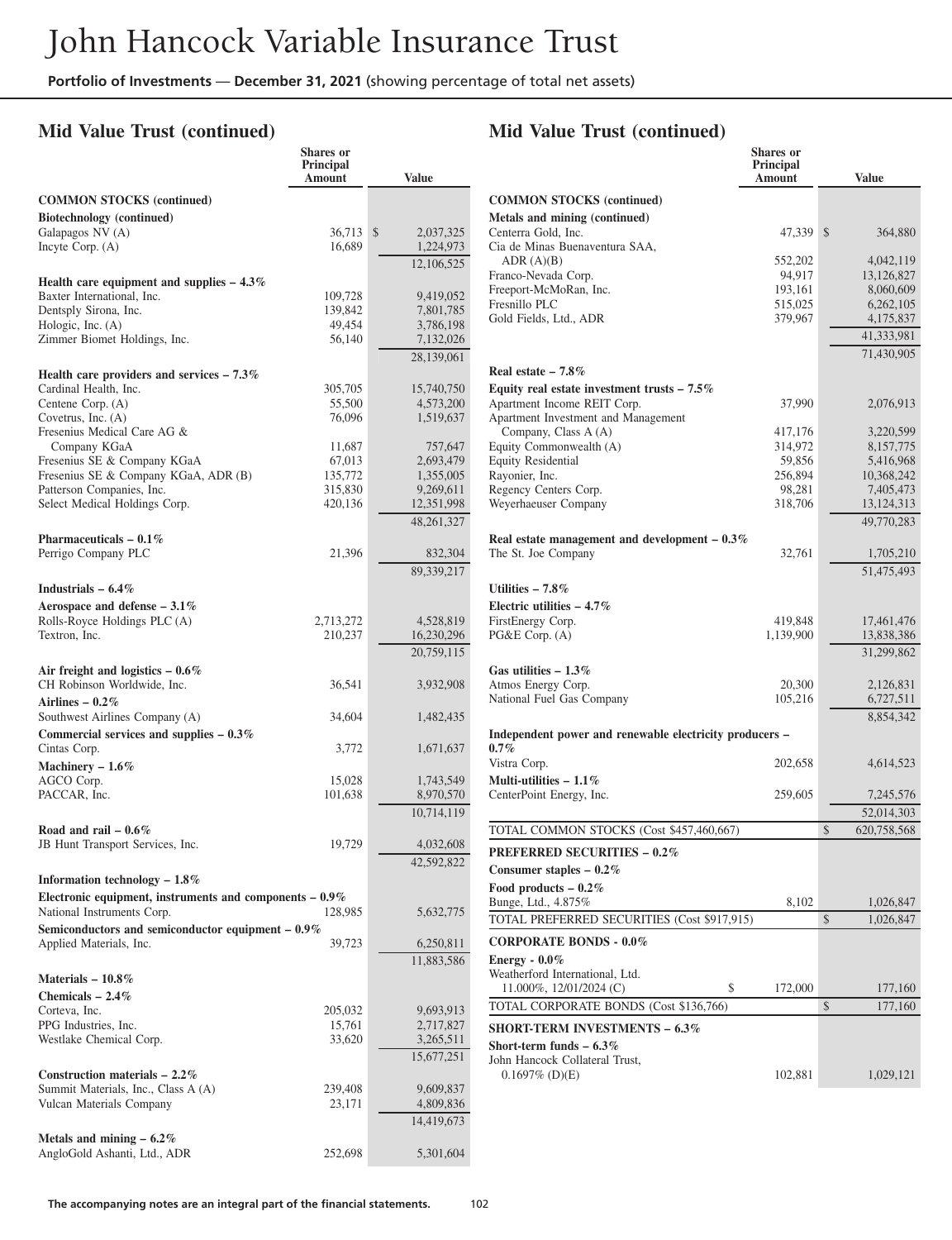### **Mid Value Trust (continued)**

| <b>Shares</b> or<br><b>Principal</b><br><b>Amount</b> |                                                  | Value         |
|-------------------------------------------------------|--------------------------------------------------|---------------|
|                                                       |                                                  |               |
|                                                       |                                                  |               |
|                                                       |                                                  |               |
|                                                       |                                                  |               |
|                                                       | - \$                                             | 2.575,038     |
|                                                       |                                                  |               |
| 37,986,291                                            |                                                  | 37,986,291    |
|                                                       | $\mathcal{S}$                                    | 41,590,450    |
|                                                       |                                                  |               |
|                                                       | \$                                               | 663, 553, 025 |
|                                                       |                                                  | (527, 693)    |
|                                                       | \$                                               | 663,025,332   |
|                                                       | TOTAL SHORT-TERM INVESTMENTS (Cost \$41,590,445) | 2.575.038     |

Security Abbreviations and Legend<br>ADR American Depositary R

ADR American Depositary Receipt<br>GDR Global Depositary Receipt

Global Depositary Receipt

(A) Non-income producing security.<br>
(B) All or a portion of this security

All or a portion of this security is on loan as of 12-31-21.

- (C) These securities are exempt from registration under Rule 144A of the Securities Act of 1933. Such securities may be resold, normally to qualified institutional buyers, in transactions exempt from registration.
- (D) The rate shown is the annualized seven-day yield as of 12-31-21.
- (E) Investment is an affiliate of the fund, the advisor and/or subadvisor. This security represents the investment of cash collateral received for securities lending.

#### **Real Estate Securities Trust**

|                                                                                    | <b>Shares</b> or<br>Principal<br><b>Amount</b> | <b>Value</b>              |
|------------------------------------------------------------------------------------|------------------------------------------------|---------------------------|
| <b>COMMON STOCKS - 98.7%</b>                                                       |                                                |                           |
| Consumer discretionary $-2.0\%$                                                    |                                                |                           |
| Hotels, restaurants and leisure $-1.5\%$                                           |                                                |                           |
| Casinos and gaming $-0.2\%$<br>Caesars Entertainment, Inc. (A)                     | 10,970                                         | $\mathbb{S}$<br>1,026,024 |
| Hotels, resorts and cruise lines $-1.3\%$<br>Bluegreen Vacations Holding Corp. (A) | 20,200                                         | 709,020                   |
| Playa Hotels & Resorts NV (A)                                                      | 605,738                                        | 4,833,789                 |
|                                                                                    |                                                | 5,542,809                 |
| Household durables $-0.5\%$                                                        |                                                |                           |
| Homebuilding $-0.5\%$                                                              |                                                |                           |
| D.R. Horton, Inc.                                                                  | 18,660                                         | 2,023,677                 |
|                                                                                    |                                                | 8,592,510                 |
| Health care $-1.7\%$                                                               |                                                |                           |
| Health care providers and services -<br>$1.7\%$                                    |                                                |                           |
| Health care facilities $-1.7\%$                                                    |                                                |                           |
| Brookdale Senior Living, Inc. (A)                                                  | 178,403                                        | 920,559                   |
| HCA Healthcare, Inc.                                                               | 25,063                                         | 6,439,186                 |
|                                                                                    |                                                | 7,359,745                 |
| Real estate $-95.0\%$                                                              |                                                |                           |
| Equity real estate investment trusts –<br>89.5%                                    |                                                |                           |
| Health care REITs $-4.6\%$                                                         |                                                |                           |
| Welltower, Inc.                                                                    | 230,479                                        | 19,768,185                |
| Hotel and resort REITs $-2.5\%$                                                    |                                                |                           |
| Pebblebrook Hotel Trust                                                            | 134,659                                        | 3,012,322                 |
| Ryman Hospitality Properties, Inc. (A)                                             | 83,512                                         | 7,679,764                 |
|                                                                                    |                                                | 10,692,086                |

### **Real Estate Securities Trust (continued)**

|                                                     | Shares or<br>Principal<br>Amount | Value                  |
|-----------------------------------------------------|----------------------------------|------------------------|
| <b>COMMON STOCKS</b> (continued)                    |                                  |                        |
| Industrial REITs - 17.6%                            |                                  |                        |
| First Industrial Realty Trust, Inc.                 | 126,000                          | \$<br>8,341,200        |
| Innovative Industrial Properties, Inc.              | 21,118                           | 5,552,133              |
| Prologis, Inc.                                      | 283,254                          | 47,688,643             |
| Rexford Industrial Realty, Inc.                     | 181,797                          | 14,745,555             |
|                                                     |                                  | 76,327,531             |
| Office REITs $-7.8\%$                               |                                  |                        |
| Alexandria Real Estate Equities, Inc.               | 62,978                           | 14,041,575             |
| Douglas Emmett, Inc.                                | 214,785                          | 7,195,298              |
| SL Green Realty Corp.                               | 139,586                          | 10,008,314             |
| Veris Residential, Inc. (A)                         | 130,280                          | 2,394,546              |
|                                                     |                                  | 33,639,733             |
| Residential REITs $-21.1\%$                         |                                  |                        |
| AvalonBay Communities, Inc.                         | 87,326                           | 22,057,674             |
| Camden Property Trust                               | 76,828                           | 13,727,627             |
| Independence Realty Trust, Inc.                     | 349,379                          | 9,024,460              |
| Invitation Homes, Inc.                              | 314,868                          | 14,276,115             |
| Sun Communities, Inc.                               | 72,806                           | 15,287,076             |
| UDR, Inc.                                           | 284,820                          | 17,086,352             |
|                                                     |                                  | 91,459,304             |
| Retail REITs $-11.6\%$                              |                                  |                        |
| Acadia Realty Trust                                 | 191,235                          | 4,174,660              |
| Brixmor Property Group, Inc.                        | 515,842                          | 13, 107, 545           |
| Kimco Realty Corp.                                  | 482,608                          | 11,896,287             |
| Phillips Edison & Company, Inc.                     | 165,970                          | 5,483,649              |
| Simon Property Group, Inc.                          | 98,654                           | 15,761,950             |
|                                                     |                                  | 50,424,091             |
| Specialized REITs $-24.3\%$                         |                                  |                        |
| American Tower Corp.                                | 61,637                           | 18,028,823             |
| Equinix, Inc.                                       | 15,382                           | 13,010,711             |
| Extra Space Storage, Inc.                           | 113,264                          | 25,680,347             |
| Life Storage, Inc.                                  | 107,321                          | 16,439,431             |
| PotlatchDeltic Corp.<br>Public Storage              | 50,860<br>16,906                 | 3,062,789<br>6,332,311 |
| SBA Communications Corp.                            | 30,225                           | 11,758,130             |
| VICI Properties, Inc.                               | 357,548                          | 10,765,770             |
|                                                     |                                  | 105,078,312            |
|                                                     |                                  | 387, 389, 242          |
|                                                     |                                  |                        |
| Real estate management and<br>development - $5.5\%$ |                                  |                        |
| Real estate operating companies $-1.5\%$            |                                  |                        |
| Tricon Residential, Inc.                            | 427,906                          | 6,549,081              |
| Real estate services $-4.0\%$                       |                                  |                        |
| CBRE Group, Inc., Class A (A)                       | 78,274                           | 8,493,512              |
| Colliers International Group, Inc. (New             |                                  |                        |
| York Stock Exchange) (B)                            | 58,050                           | 8,629,133              |
|                                                     |                                  | 17,122,645             |
|                                                     |                                  | 23,671,726             |
|                                                     |                                  | 411,060,968            |
| TOTAL COMMON STOCKS (Cost \$311,566,938)            |                                  | \$<br>427,013,223      |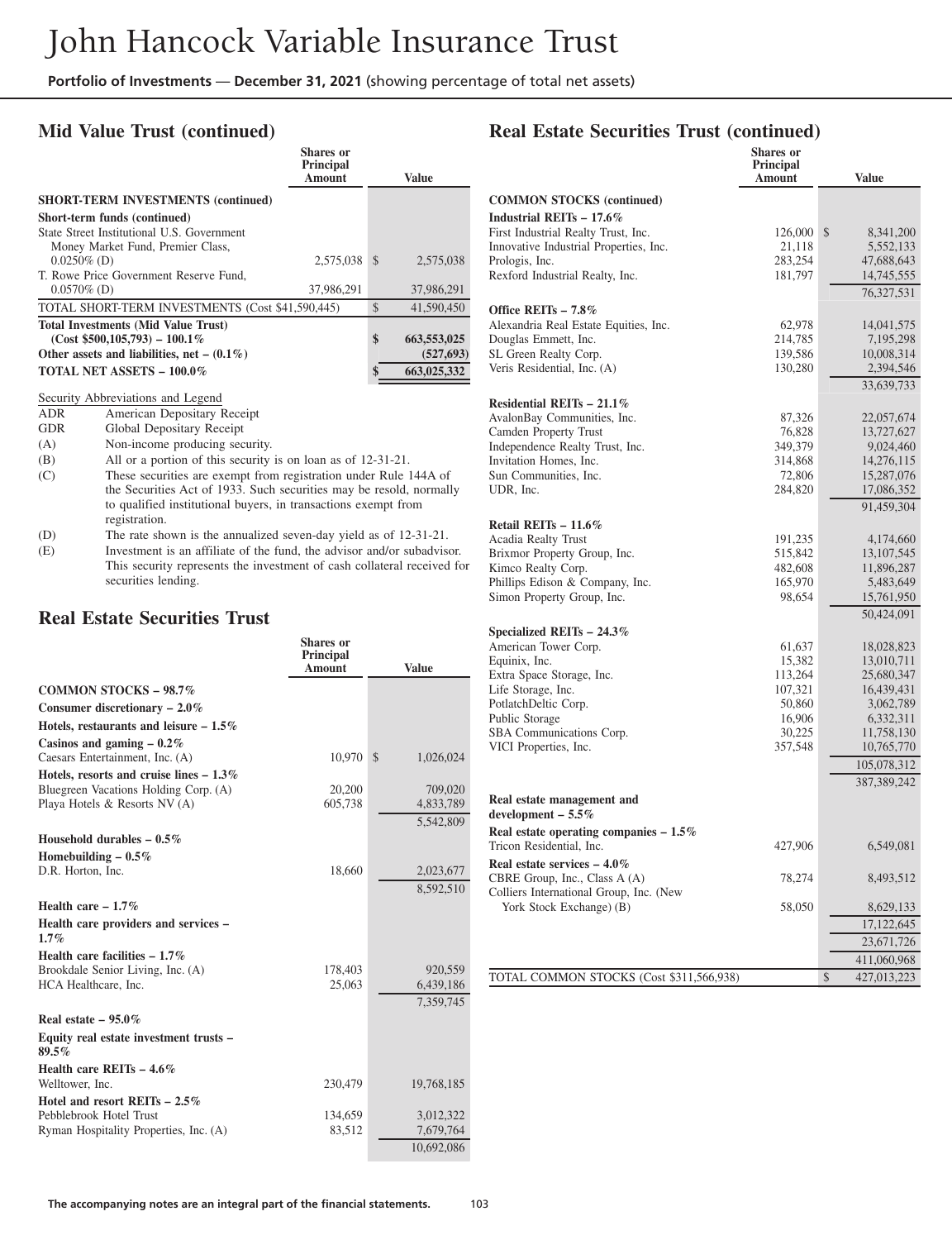### **Real Estate Securities Trust (continued)**

|                                                   | <b>Shares</b> or<br>Principal<br><b>Amount</b> |    | <b>Value</b> |
|---------------------------------------------------|------------------------------------------------|----|--------------|
| <b>SHORT-TERM INVESTMENTS - 0.9%</b>              |                                                |    |              |
| Short-term funds $-0.9\%$                         |                                                |    |              |
| John Hancock Collateral Trust,                    |                                                |    |              |
| $0.1697\%$ (C)(D)                                 | 155,508                                        | -S | 1,555,545    |
| State Street Institutional U.S. Government        |                                                |    |              |
| Money Market Fund, Premier Class,                 |                                                |    |              |
| $0.0250\%$ (C)                                    | 2,065,702                                      |    | 2,065,702    |
| TOTAL SHORT-TERM INVESTMENTS                      |                                                |    |              |
| (Cost \$3,621,503)                                |                                                | \$ | 3,621,247    |
| <b>Total Investments (Real Estate Securities)</b> |                                                |    |              |
| Trust)                                            |                                                |    |              |
| $(Cost$ \$315,188,441) – 99.6%                    |                                                | \$ | 430,634,470  |
| Other assets and liabilities, net $-0.4\%$        |                                                |    | 1,885,181    |
| TOTAL NET ASSETS - 100.0%                         |                                                | \$ | 432.519.651  |

Security Abbreviations and Legend<br>(A) Non-income producing

Non-income producing security.

(B) All or a portion of this security is on loan as of 12-31-21.<br>(C) The rate shown is the annualized seven-day yield as of 12

(C) The rate shown is the annualized seven-day yield as of 12-31-21.<br>(D) Investment is an affiliate of the fund, the advisor and/or subadvise

Investment is an affiliate of the fund, the advisor and/or subadvisor. This security represents the investment of cash collateral received for securities lending.

### **Science & Technology Trust**

|                                                                               | <b>Shares or</b><br>Principal<br><b>Amount</b> | <b>Value</b>    |
|-------------------------------------------------------------------------------|------------------------------------------------|-----------------|
| <b>COMMON STOCKS - 97.4%</b>                                                  |                                                |                 |
| Communication services - 14.9%                                                |                                                |                 |
| Entertainment - $0.8\%$                                                       |                                                |                 |
| CTS Eventim AG & Company KGaA (A)                                             | 67,717                                         | \$<br>4,949,633 |
| ROBLOX Corp., Class A (A)                                                     | 26,501                                         | 2,733,843       |
| Take-Two Interactive Software, Inc. (A)                                       | 2,580                                          | 458,518         |
|                                                                               |                                                | 8.141.994       |
| Interactive media and services $-14.1\%$                                      |                                                |                 |
| Alphabet, Inc., Class A (A)                                                   | 1,460                                          | 4,229,678       |
| Alphabet, Inc., Class C(A)                                                    | 16,028                                         | 46,378,461      |
| Baidu, Inc., ADR (A)                                                          | 179,611                                        | 26,724,321      |
| Kanzhun, Ltd., ADR (A)(B)                                                     | 27,588                                         | 962,269         |
| Kuaishou Technology (A)(C)                                                    | 13,100                                         | 121,456         |
| Meta Platforms, Inc., Class A (A)                                             | 123,222                                        | 41,445,720      |
| Pinterest, Inc., Class A (A)                                                  | 191,911                                        | 6,975,965       |
| VK Company, Ltd., GDR (A)                                                     | 732,550                                        | 8,479,709       |
| ZoomInfo Technologies, Inc. (A)                                               | 251,025                                        | 16,115,805      |
|                                                                               |                                                | 151,433,384     |
|                                                                               |                                                | 159,575,378     |
| Consumer discretionary $-21.8\%$                                              |                                                |                 |
| Auto components - 0.3%                                                        |                                                |                 |
| Aptiv PLC (A)                                                                 | 17,495                                         | 2,885,800       |
| Automobiles $-1.0\%$                                                          |                                                |                 |
| Rivian Automotive, Inc., Class A (A)(B)                                       | 39.543                                         | 4,100,214       |
| Tesla, Inc. $(A)$                                                             | 6,280                                          | 6,636,578       |
|                                                                               |                                                | 10,736,792      |
| Diversified consumer services $-0.2\%$<br>New Oriental Education & Technology |                                                |                 |
| Group, Inc., ADR (A)                                                          | 1,182,568                                      | 2,483,393       |
| Hotels, restaurants and leisure $-5.6\%$                                      |                                                |                 |
| Airbnb, Inc., Class A (A)                                                     | 7,155                                          | 1,191,236       |
| Booking Holdings, Inc. (A)                                                    | 9,738                                          | 23,363,702      |
| Expedia Group, Inc. (A)                                                       | 16,925                                         | 3,058,686       |
| Tongcheng Travel Holdings, Ltd. (A)                                           | 2,788,400                                      | 5,168,838       |
|                                                                               |                                                |                 |

### **Science & Technology Trust (continued)**

|                                                                                          | <b>Shares</b> or<br>Principal<br>Amount | <b>Value</b>            |
|------------------------------------------------------------------------------------------|-----------------------------------------|-------------------------|
| <b>COMMON STOCKS</b> (continued)                                                         |                                         |                         |
| Hotels, restaurants and leisure (continued)<br>Trip.com Group, Ltd., ADR (A)             | 1,106,412                               | \$<br>27,239,863        |
|                                                                                          |                                         | 60,022,325              |
| Internet and direct marketing retail $-14.0\%$<br>Alibaba Group Holding, Ltd., ADR (A)   | 230,537                                 | 27,385,490              |
| Amazon.com, Inc. (A)                                                                     | 14,932                                  | 49,788,365              |
| boohoo Group PLC (A)                                                                     | 3,378,782                               | 5,665,512               |
| Coupang, Inc. (A)                                                                        | 162,752                                 | 4,781,654               |
| Deliveroo PLC $(A)(C)$<br>Delivery Hero $SE(A)(C)$                                       | 1,380,436<br>125,444                    | 3,940,642<br>13,885,463 |
| D-Market Elektronik Hizmetler ve Ticaret                                                 |                                         |                         |
| AS, ADR $(A)$                                                                            | 345,590                                 | 660,077                 |
| Etsy, Inc. $(A)$<br>Naspers, Ltd., N Shares                                              | 16,938<br>39,312                        | 3,708,406<br>6,101,656  |
| Prosus $NV(A)$                                                                           | 73,986                                  | 6,127,891               |
| Wayfair, Inc., Class A (A)(B)                                                            | 17,028                                  | 3,234,809               |
| Zalando SE $(A)(C)$                                                                      | 306,247                                 | 24,670,178              |
|                                                                                          |                                         | 149,950,143             |
| Specialty retail $-0.7\%$<br>Auto1 Group $SE(A)(C)$                                      | 101,384                                 | 2,240,744               |
| Warby Parker, Inc., Class A (A)                                                          | 106,647                                 | 4,965,484               |
|                                                                                          |                                         | 7,206,228               |
|                                                                                          |                                         | 233,284,681             |
| Industrials $-0.4\%$                                                                     |                                         |                         |
| Electrical equipment $-0.0\%$                                                            |                                         |                         |
| Bloom Energy Corp., Class A (A)                                                          | 2,605                                   | 57,128                  |
| Professional services $-0.1\%$<br>LegalZoom.com, Inc. $(A)(B)$                           | 27,577                                  | 443,162                 |
| Road and rail $-0.3\%$                                                                   |                                         |                         |
| DiDi Global, Inc. (A)                                                                    | 9,513                                   | 189,499                 |
| Lyft, Inc., Class A (A)                                                                  | 77,110                                  | 3,294,910               |
|                                                                                          |                                         | 3,484,409               |
| Information technology $-60.3\%$                                                         |                                         | 3,984,699               |
| Communications equipment $-0.3\%$                                                        |                                         |                         |
| Arista Networks, Inc. (A)                                                                | 9,115                                   | 1,310,281               |
| $F5$ , Inc. $(A)$                                                                        | 8,220                                   | 2,011,516               |
|                                                                                          |                                         | 3,321,797               |
| Electronic equipment, instruments and components $-0.7\%$                                |                                         |                         |
| Cognex Corp.<br>Flex, Ltd. (A)                                                           | 6,880<br>51,735                         | 534,989<br>948,303      |
| IPG Photonics Corp. (A)                                                                  | 4,810                                   | 827,993                 |
| Samsung SDI Company, Ltd.                                                                | 9,933                                   | 5,462,871               |
|                                                                                          |                                         | 7,774,156               |
| IT services $-6.1\%$<br>Adyen NV $(A)(C)$                                                | 650                                     | 1,706,250               |
| Block, Inc. (A)                                                                          | 3,545                                   | 572,553                 |
| Cloudflare, Inc., Class A (A)                                                            | 4,240                                   | 557,560                 |
| DXC Technology Company (A)<br>EPAM Systems, Inc. (A)                                     | 134,655<br>3,610                        | 4,334,544<br>2,413,105  |
| Fiserv, Inc. $(A)$                                                                       | 16,042                                  | 1,664,999               |
| MongoDB, Inc. $(A)$                                                                      | 46,230                                  | 24,471,851              |
| Okta, Inc. $(A)$                                                                         | 68,310<br>2,700                         | 15,313,053<br>3,718,953 |
| Shopify, Inc., Class A (A)<br>Snowflake, Inc., Class A (A)                               | 19,738                                  | 6,686,248               |
| Toast, Inc., Class $A(A)(B)$                                                             | 320                                     | 11,107                  |
| Twilio, Inc., Class A (A)                                                                | 14,900                                  | 3,923,766               |
|                                                                                          |                                         | 65,373,989              |
| Semiconductors and semiconductor equipment $-16.4\%$<br>Advanced Micro Devices, Inc. (A) | 28,605                                  | 4,116,260               |
| Applied Materials, Inc.                                                                  | 88,241                                  | 13,885,604              |
| ASML Holding NV, NYRS                                                                    | 3,730                                   | 2,969,602               |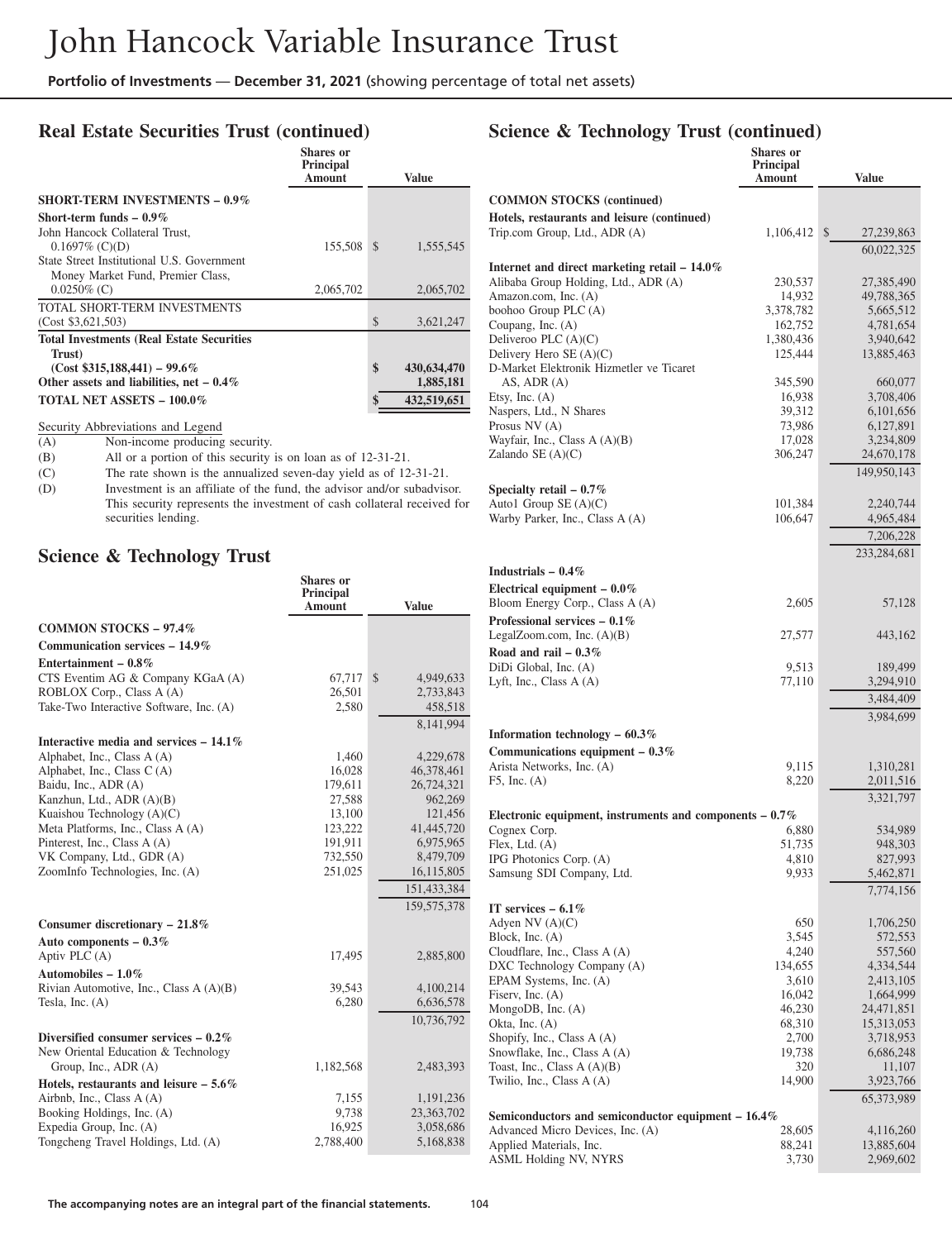### **Science & Technology Trust (continued)**

|                                                                     | <b>Shares or</b>    |                          |
|---------------------------------------------------------------------|---------------------|--------------------------|
|                                                                     | Principal<br>Amount | Value                    |
|                                                                     |                     |                          |
| <b>COMMON STOCKS</b> (continued)                                    |                     |                          |
| Semiconductors and semiconductor equipment (continued)              |                     |                          |
| Broadcom, Inc.                                                      | 6,740               | \$<br>4,484,863          |
| GlobalFoundries, Inc. (A)                                           | 38,850              | 2,524,085                |
| Infineon Technologies AG                                            | 145,345             | 6,691,459                |
| KLA Corp.                                                           | 6,660               | 2,864,533                |
| Lam Research Corp.                                                  | 7,730               | 5,559,030                |
| Marvell Technology, Inc.<br>Micron Technology, Inc.                 | 130,705<br>288,063  | 11,435,380<br>26,833,068 |
| NVIDIA Corp.                                                        | 58,165              | 17,106,908               |
| <b>NXP</b> Semiconductors NV                                        | 27,345              | 6,228,644                |
| ON Semiconductor Corp. (A)                                          | 217,480             | 14,771,242               |
| QUALCOMM, Inc.                                                      | 91,296              | 16,695,300               |
| SK Hynix, Inc.                                                      | 67,525              | 7,416,447                |
| STMicroelectronics NV                                               | 111,416             | 5,478,873                |
| Taiwan Semiconductor Manufacturing                                  |                     |                          |
| Company, Ltd., ADR                                                  | 82,110              | 9,878,654                |
| Teradyne, Inc.                                                      | 16,260              | 2,658,998                |
| Tokyo Electron, Ltd.                                                | 10,500              | 6,043,510                |
| Wolfspeed, Inc. (A)                                                 | 11,190              | 1,250,706                |
| Xilinx, Inc.                                                        | 31,296              | 6,635,691                |
|                                                                     |                     | 175,528,857              |
| Software - 29.5%                                                    |                     |                          |
| Altair Engineering, Inc., Class A (A)                               | 8,755               | 676,937                  |
| Alteryx, Inc., Class A (A)                                          | 19,785              | 1,196,993                |
| Asana, Inc., Class A (A)                                            | 161,790             | 12,061,445               |
| Atlassian Corp. PLC, Class A (A)                                    | 11,745              | 4,478,251                |
| Box, Inc., Class A (A)                                              | 48,545              | 1,271,394                |
| Citrix Systems, Inc.                                                | 317,522             | 30,034,406               |
| Coupa Software, Inc. (A)<br>Crowdstrike Holdings, Inc., Class A (A) | 5,292<br>54,040     | 836,401<br>11,064,690    |
| Datadog, Inc., Class A (A)                                          | 76,750              | 13,669,943               |
| DocuSign, Inc. $(A)$                                                | 9,700               | 1,477,407                |
| ForgeRock, Inc., Class A (A)(B)                                     | 33,915              | 905,191                  |
| Fortinet, Inc. (A)                                                  | 26,105              | 9,382,137                |
| HashiCorp, Inc., Class A (A)                                        | 8,360               | 761,094                  |
| HubSpot, Inc. $(A)$                                                 | 18,868              | 12,436,842               |
| Intuit, Inc.                                                        | 19,960              | 12,838,671               |
| KnowBe4, Inc., Class A (A)                                          | 47,193              | 1,082,607                |
| Mandiant, Inc. (A)                                                  | 28,035              | 491,734                  |
| Microsoft Corp.                                                     | 212,848             | 71,585,038               |
| Monday.com, Ltd. $(A)(B)$                                           | 6,765               | 2,088,491                |
| NortonLifeLock, Inc.                                                | 256,540             | 6,664,909                |
| Oracle Corp.<br>Palo Alto Networks, Inc. (A)                        | 12,725<br>16,580    | 1,109,747<br>9,231,081   |
| Paycom Software, Inc. (A)                                           | 31,295              | 12,993,371               |
| Procore Technologies, Inc. (A)                                      | 6,687               | 534,759                  |
| salesforce.com, Inc. (A)                                            | 153,100             | 38,907,303               |
| Smartsheet, Inc., Class A (A)                                       | 7,590               | 587,846                  |
| TeamViewer AG $(A)(C)$                                              | 220,467             | 2,958,380                |
| The Trade Desk, Inc., Class A (A)                                   | 118,130             | 10,825,433               |
| Workday, Inc., Class A (A)                                          | 18,995              | 5,189,054                |
| Zoom Video Communications, Inc.,                                    |                     |                          |
| Class $A(A)$                                                        | 135,420             | 24,905,092               |
| Zscaler, Inc. $(A)$                                                 | 42,412              | 13,628,248               |
|                                                                     |                     | 315,874,895              |
| Technology hardware, storage and peripherals - 7.3%                 |                     |                          |
| Apple, Inc.                                                         | 139,045             | 24,690,221               |
| Pure Storage, Inc., Class A (A)                                     | 838,711             | 27,300,043               |
| Samsung Electronics Company, Ltd.                                   | 254,805             | 16,734,296               |
| Seagate Technology Holdings PLC                                     | 88,255              | 9,971,050                |
|                                                                     |                     | 78,695,610               |
|                                                                     |                     | 646,569,304              |
| TOTAL COMMON STOCKS (Cost \$920,544,891)                            |                     | \$<br>1,043,414,062      |

#### **Science & Technology Trust (continued) Shares or**

|                |                                                                                                | энагсэ ог<br>Principal<br>Amount | <b>Value</b>        |
|----------------|------------------------------------------------------------------------------------------------|----------------------------------|---------------------|
|                | <b>SHORT-TERM INVESTMENTS - 3.7%</b>                                                           |                                  |                     |
|                | Short-term funds $-2.1\%$                                                                      |                                  |                     |
|                | John Hancock Collateral Trust.                                                                 |                                  |                     |
|                | $0.1697\%$ (D)(E)                                                                              | 857,022                          | \$<br>8,572,790     |
|                | State Street Institutional U.S. Government                                                     |                                  |                     |
|                | Money Market Fund, Premier Class,                                                              |                                  |                     |
| $0.0250\%$ (D) |                                                                                                | 500,010                          | 500,010             |
|                | T. Rowe Price Government Reserve Fund,                                                         |                                  |                     |
| $0.0570\%$ (D) |                                                                                                | 13,109,109                       | 13,109,109          |
|                |                                                                                                |                                  | 22,181,909          |
|                | Repurchase agreement $-1.6\%$                                                                  |                                  |                     |
|                | Repurchase Agreement with State Street                                                         |                                  |                     |
|                | Corp. dated 12-31-21 at 0.000% to be                                                           |                                  |                     |
|                | repurchased at \$17,374,000 on 1-3-22,                                                         |                                  |                     |
|                | collateralized by \$17,901,900                                                                 |                                  |                     |
|                | U.S. Treasury Notes, 1.250% due                                                                |                                  |                     |
|                | 6-30-28 (valued at \$17,721,485)                                                               | \$<br>17,374,000                 | 17,374,000          |
|                | TOTAL SHORT-TERM INVESTMENTS (Cost \$39,556,337)                                               |                                  | \$<br>39,555,909    |
|                | Total Investments (Science & Technology Trust)                                                 |                                  |                     |
|                | $(Cost $960,101,228) - 101.1\%$                                                                |                                  | \$<br>1,082,969,971 |
|                | Other assets and liabilities, net $- (1.1\%)$                                                  |                                  | (11,801,544)        |
|                | <b>TOTAL NET ASSETS - 100.0%</b>                                                               |                                  | \$<br>1,071,168,427 |
|                | Security Abbreviations and Legend                                                              |                                  |                     |
| <b>ADR</b>     | American Depositary Receipt                                                                    |                                  |                     |
| GDR            | Global Depositary Receipt                                                                      |                                  |                     |
| NYRS           | New York Registry Shares                                                                       |                                  |                     |
| (A)            | Non-income producing security.                                                                 |                                  |                     |
| (B)            | All or a portion of this security is on loan as of 12-31-21.                                   |                                  |                     |
| (C)            | These securities are exempt from registration under Rule 144A of                               |                                  |                     |
|                | the Securities Act of 1933. Such securities may be resold, normally                            |                                  |                     |
|                | to qualified institutional buyers, in transactions exempt from                                 |                                  |                     |
|                | registration.                                                                                  |                                  |                     |
| (D)            | The rate shown is the annualized seven-day yield as of 12-31-21.                               |                                  |                     |
| (E)            | Investment is an affiliate of the fund, the advisor and/or subadvisor.                         |                                  |                     |
|                | This security represents the investment of cash collateral received for<br>securities lending. |                                  |                     |

### **Small Cap Index Trust**

|                                                 | <b>Shares</b> or<br>Principal<br><b>Amount</b> | Value                    |
|-------------------------------------------------|------------------------------------------------|--------------------------|
| <b>COMMON STOCKS - 95.8%</b>                    |                                                |                          |
| Communication services $-2.9\%$                 |                                                |                          |
| Diversified telecommunication services $-0.6\%$ |                                                |                          |
| Anterix, Inc. (A)                               | 2,649                                          | <sup>\$</sup><br>155,655 |
| ATN International, Inc.                         | 2,479                                          | 99,036                   |
| Bandwidth, Inc., Class A (A)                    | 5,062                                          | 363,249                  |
| Cogent Communications Holdings, Inc.            | 8,974                                          | 656,717                  |
| <b>Consolidated Communications</b>              |                                                |                          |
| Holdings, Inc. $(A)$                            | 16,167                                         | 120,929                  |
| EchoStar Corp., Class A (A)                     | 8,210                                          | 216,334                  |
| Globalstar, Inc. $(A)(B)$                       | 132,259                                        | 153,420                  |
| IDT Corp., Class $B(A)$                         | 4,320                                          | 190,771                  |
| Iridium Communications, Inc. (A)                | 25,468                                         | 1,051,574                |
| Liberty Latin America, Ltd., Class A (A)        | 13,599                                         | 158,564                  |
| Liberty Latin America, Ltd., Class C(A)         | 29,113                                         | 331,888                  |
| Ooma, Inc. (A)                                  | 5,130                                          | 104,857                  |
| Radius Global Infrastructure, Inc.,             |                                                |                          |
| Class $A(A)$                                    | 12,875                                         | 207,288                  |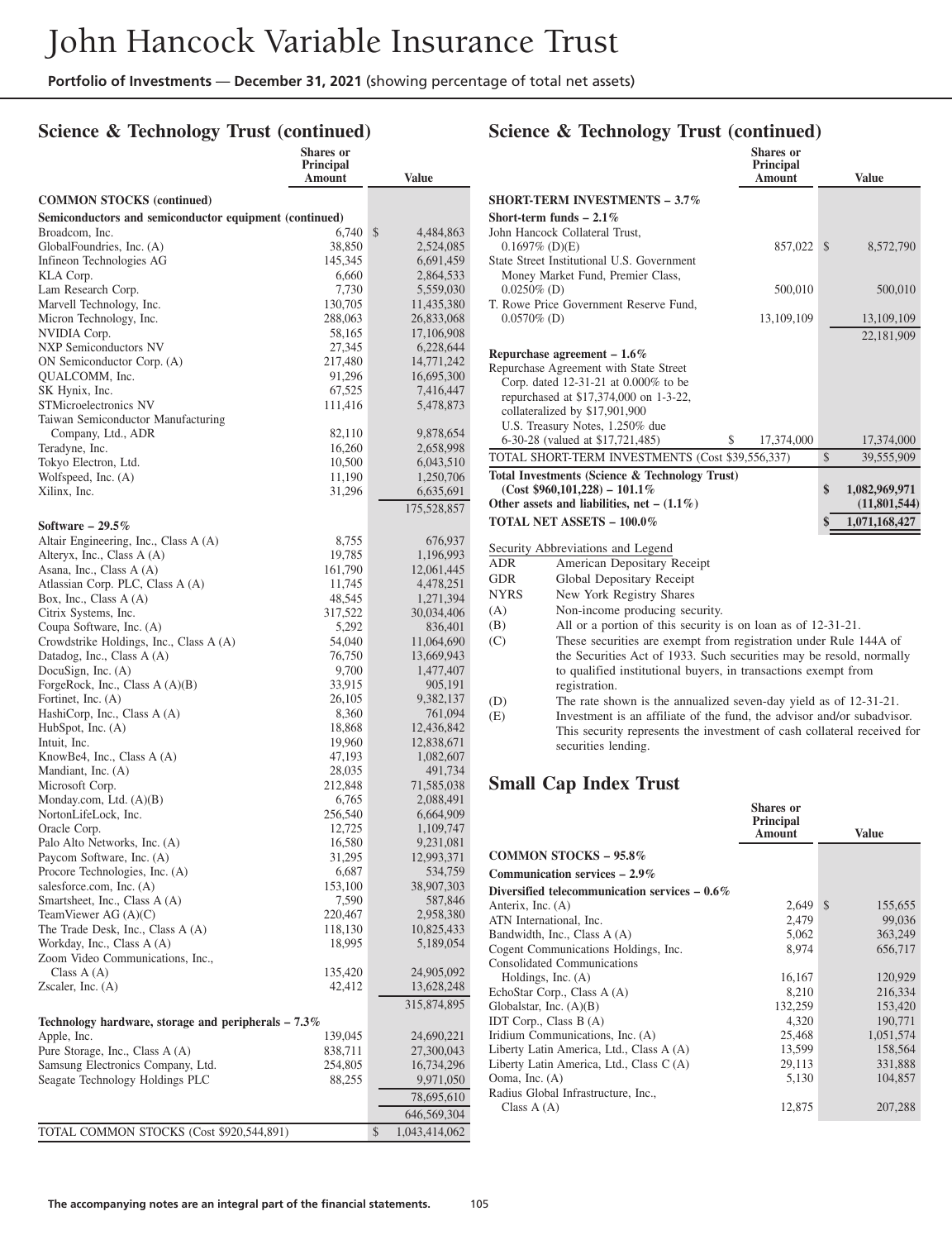### **Small Cap Index Trust (continued)**

#### **Shares or Principal Amount Value COMMON STOCKS (continued) Diversified telecommunication services (continued)** Telesat Corp. (A) 3,096 \$ 88,762 3,899,044 **Entertainment – 0.8%** AMC Entertainment Holdings, Inc., Class A (A) 110,768 3,012,892<br>
inemark Holdings, Inc. (A) 23,768 383,140 Cinemark Holdings, Inc. (A) CuriosityStream, Inc. (A)(B) 6,306 37,395<br>
IMAX Corp. (A) 11,130 198,559 IMAX Corp.  $(A)$ Liberty Media Corp.-Liberty Braves, Class A (A) 4,756 136,735 Liberty Media Corp.-Liberty Braves, Class C (A) 5,536 155,562 Lions Gate Entertainment Corp., Class A (A) 11,706 194,788 Lions Gate Entertainment Corp., Class B (A) 26,569 408,897 Madison Square Garden Entertainment Corp. (A)  $5,729$  402,978 The Marcus Corp. (A)(B) 5,719 102,141 5,033,087 **Interactive media and services – 0.6%** CarGurus, Inc. (A) 20,644 694,464<br>Cars.com, Inc. (A) 15,027 241,784 Cars.com, Inc. (A) 15,027 241,784<br>Eventbrite, Inc., Class A (A) 16,840 293,690 Eventbrite, Inc., Class A (A) 16,840 293,690<br>EverQuote, Inc., Class A (A) 4,383 68,638 EverQuote, Inc., Class A (A)  $4,383$  68,638<br>
FuboTV, Inc. (A)(B)  $28.905$  448.606 FuboTV, Inc. (A)(B) 28,905 448,606<br>
12 Global, Inc. (A) 28,905 448,606<br>
2,331 1,034,435  $j2$  Global, Inc.  $(A)$ Liberty TripAdvisor Holdings, Inc., Class A (A) 17,825 38,680<br>
edia Alpha Inc. Class A (A) 4 652 71 827 MediaAlpha, Inc., Class A (A) QuinStreet, Inc. (A)  $11,322$  205,947<br>TrueCar, Inc. (A) 23,229 78,979 TrueCar, Inc.  $(A)$ Yelp, Inc. (A) 15,612 565,779 3,742,829 **Media – 0.8%** Advantage Solutions, Inc. (A) 17,149 137,535<br>
AMC Networks, Inc., Class A (A) 6,316 217,523 AMC Networks, Inc., Class A (A) Audacy, Inc. (A) 27,481 70,626<br>Boston Omaha Corp., Class A (A) 4,112 118,138 Boston Omaha Corp., Class A (A) Cardlytics, Inc. (A) 6,984 461,573<br>Clear Channel Outdoor Holdings, Inc. (A) 81,140 268,573 Clear Channel Outdoor Holdings, Inc. (A) Daily Journal Corp. (A) 299 106,662 Entravision Communications Corp., Class A  $14,193$  96,229 Gannett Company, Inc. (A) 31,474 167,756 Gray Television, Inc.<br>
Hemisphere Media Group, Inc. (A) <br>
3,817 370,803 Hemisphere Media Group, Inc. (A) iHeartMedia, Inc., Class A (A) 24,203 509,231 Integral Ad Science Holding Corp. (A)  $4,031$  89,529 John Wiley & Sons, Inc., Class A 9,218 527,915 Scholastic Corp. 5,601 223,816<br>Sinclair Broadcast Group, Inc., Class A 20.279 271.674 Sinclair Broadcast Group, Inc., Class A 10,279 271,674 Stagwell, Inc. (A) 14,230 123,374<br>
TechTarget. Inc. (A) 5.502 526.321 TechTarget, Inc. (A) TEGNA, Inc. 46,857 869,666<br>The EW Scripps Company, Class A (A)  $12,713$  245,997 The EW Scripps Company, Class A (A) WideOpenWest, Inc. (A) 11,418 245,715 5,676,406 **Wireless telecommunication services – 0.1%** Gogo, Inc. (A) 13,208 178,704 Shenandoah Telecommunications Company 10,587 269,969 Telephone & Data Systems, Inc. 21,479 432,802

# **Small Cap Index Trust (continued)**

|                                                                         | <b>Shares</b> or    |                      |
|-------------------------------------------------------------------------|---------------------|----------------------|
|                                                                         | Principal<br>Amount | Value                |
|                                                                         |                     |                      |
| <b>COMMON STOCKS (continued)</b>                                        |                     |                      |
| Wireless telecommunication services (continued)                         | 3,345               |                      |
| United States Cellular Corp. (A)                                        |                     | \$<br>105,434        |
|                                                                         |                     | 986,909              |
|                                                                         |                     | 19,338,275           |
| Consumer discretionary $-10.9\%$                                        |                     |                      |
| Auto components $-1.3\%$<br>Adient PLC (A)                              | 20,323              | 973,065              |
| American Axle & Manufacturing                                           |                     |                      |
| Holdings, Inc. $(A)$                                                    | 24,624              | 229,742              |
| Cooper-Standard Holdings, Inc. (A)                                      | 3,998               | 89,595               |
| Dana, Inc.                                                              | 31,223              | 712,509              |
| Dorman Products, Inc. (A)                                               | 5,584               | 631,048              |
| Fox Factory Holding Corp. (A)<br>Gentherm, Inc. (A)                     | 9,037<br>7,121      | 1,537,194<br>618,815 |
| <b>LCI</b> Industries                                                   | 5,271               | 821,591              |
| Modine Manufacturing Company (A)                                        | 11,609              | 117,135              |
| Motorcar Parts of America, Inc. (A)                                     | 5,014               | 85,589               |
| Patrick Industries, Inc.                                                | 4,846               | 391,024              |
| Standard Motor Products, Inc.                                           | 4,166               | 218,257              |
| Stoneridge, Inc. (A)                                                    | 5,928               | 117,019              |
| Tenneco, Inc., Class A (A)<br>The Goodyear Tire & Rubber                | 14,687              | 165,963              |
| Company (A)                                                             | 59,240              | 1,262,997            |
| Visteon Corp. $(A)$                                                     | 5,989               | 665,617              |
| $XPEL$ , Inc. $(A)$                                                     | 3,829               | 261,444              |
|                                                                         |                     | 8,898,604            |
| Automobiles – $0.2\%$                                                   |                     |                      |
| Arcimoto, Inc. (A)                                                      | 6,538               | 50,866               |
| Canoo, Inc. $(A)(B)$                                                    | 23,698              | 182,949              |
| Fisker, Inc. (A)                                                        | 35,229              | 554,152              |
| Lordstown Motors Corp., Class A (A)(B)<br>Winnebago Industries, Inc.    | 32,829<br>6,877     | 113,260<br>515,225   |
| Workhorse Group, Inc. (A)                                               | 27,734              | 120,920              |
|                                                                         |                     | 1,537,372            |
| Distributors $-0.0\%$                                                   |                     |                      |
| Funko, Inc., Class A (A)                                                | 6,118               | 115,018              |
| Diversified consumer services $-0.6\%$                                  |                     |                      |
| $2U$ , Inc. $(A)$                                                       | 15,694              | 314,979              |
| Adtalem Global Education, Inc. (A)                                      | 10,694              | 316,115              |
| American Public Education, Inc. (A)                                     | 4,498               | 100,081              |
| Carriage Services, Inc.<br>Coursera, Inc. (A)                           | 3,425<br>14,561     | 220,707<br>355,871   |
| European Wax Center, Inc., Class A (A)                                  | 2,724               | 82,673               |
| Graham Holdings Company, Class B                                        | 781                 | 491,897              |
| Houghton Mifflin Harcourt Company (A)                                   | 27,542              | 443,426              |
| Laureate Education, Inc., Class A                                       | 22,196              | 271,679              |
| OneSpaWorld Holdings, Ltd. (A)                                          | 12,883              | 129,088              |
| Perdoceo Education Corp. (A)<br>PowerSchool Holdings, Inc., Class A (A) | 16,135<br>10,828    | 189,748<br>178,337   |
| Strategic Education, Inc.                                               | 5,327               | 308,114              |
| Stride, Inc. (A)                                                        | 8,909               | 296,937              |
| Vivint Smart Home, Inc. (A)                                             | 20,787              | 203,297              |
| WW International, Inc. (A)                                              | 11,815              | 190,576              |
|                                                                         |                     | 4,093,525            |
| Hotels, restaurants and leisure $-2.3\%$                                |                     |                      |
| Accel Entertainment, Inc. (A)                                           | 13,125              | 170,888              |
| Bally's Corp. (A)                                                       | 7,141               | 271,786              |
| BJ's Restaurants, Inc. (A)<br>Bloomin' Brands, Inc. (A)                 | 5,247<br>19,336     | 181,284<br>405,669   |
| Bluegreen Vacations Holding Corp. (A)                                   | 3,368               | 118,217              |
| Brinker International, Inc. (A)                                         | 9,856               | 360,631              |
| Century Casinos, Inc. (A)                                               | 6,753               | 82,252               |
| Chuy's Holdings, Inc. (A)                                               | 4,706               | 141,745              |
| Cracker Barrel Old Country Store, Inc.                                  | 5,201               | 669,057              |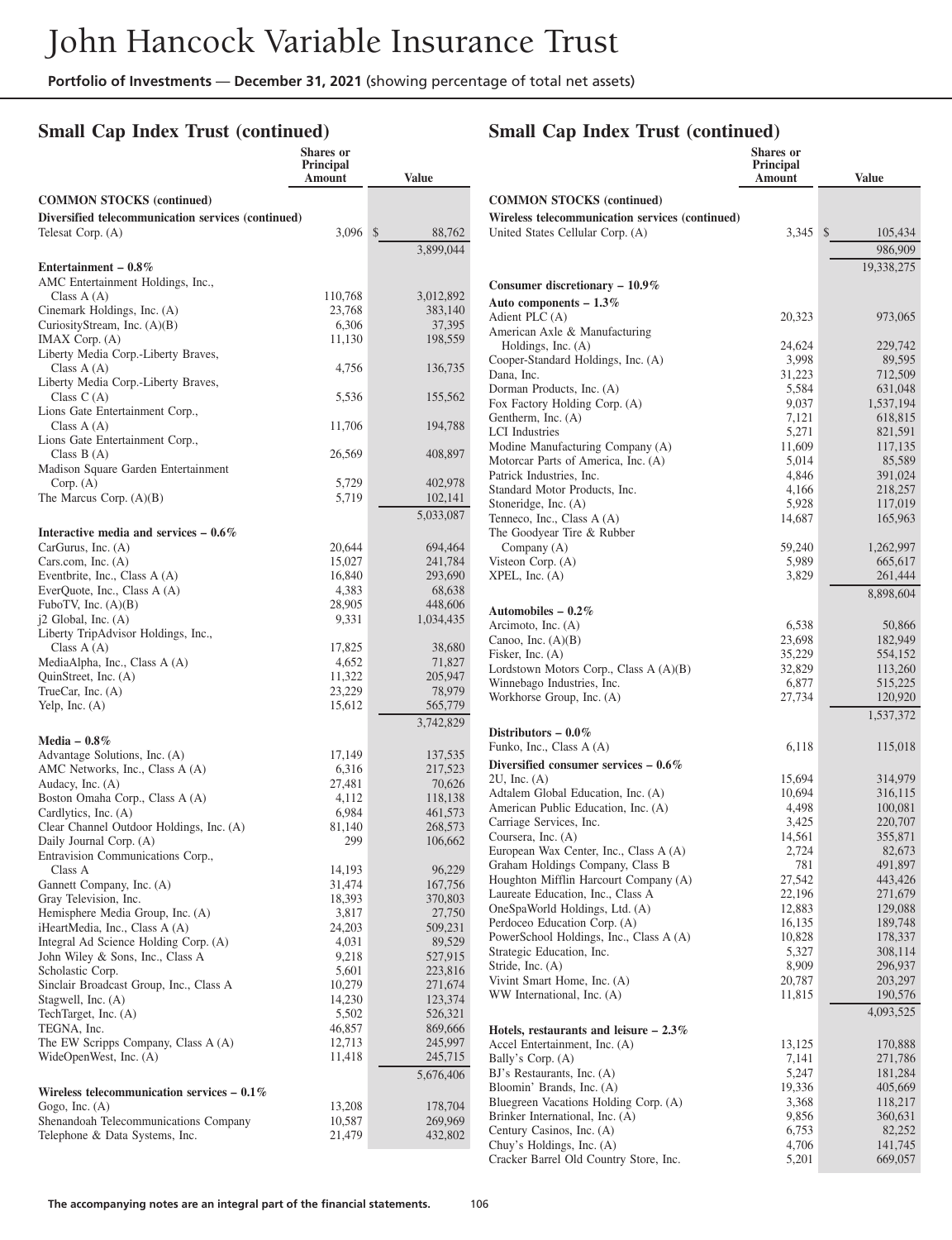### **Small Cap Index Trust (continued)**

### **Small Cap Index Trust (continued)**

|                                                                          | <b>Shares</b> or<br>Principal<br>Amount | <b>Value</b>         |                                                                                       | Shares or<br>Principal<br>Amount | <b>Value</b>       |
|--------------------------------------------------------------------------|-----------------------------------------|----------------------|---------------------------------------------------------------------------------------|----------------------------------|--------------------|
| <b>COMMON STOCKS (continued)</b>                                         |                                         |                      | <b>COMMON STOCKS (continued)</b>                                                      |                                  |                    |
| Hotels, restaurants and leisure (continued)                              |                                         |                      | Household durables (continued)                                                        |                                  |                    |
| Dave & Buster's Entertainment, Inc. (A)                                  | $9,520$ \$                              | 365,568              | Traeger, Inc. (A)                                                                     | $5,241$ \$                       | 63,731             |
| Denny's Corp. (A)                                                        | 14,192                                  | 227,072              | Tri Pointe Homes, Inc. (A)                                                            | 23,695                           | 660,854            |
| Dine Brands Global, Inc.                                                 | 3,546                                   | 268,822              | Tupperware Brands Corp. (A)                                                           | 10,869                           | 166,187            |
| El Pollo Loco Holdings, Inc. (A)                                         | 5,199                                   | 73,774               | Universal Electronics, Inc. (A)                                                       | 3,026                            | 123,310            |
| Esports Technologies, Inc. (A)                                           | 1,955<br>18,646                         | 40,195<br>398,092    | Vuzix Corp. (A)                                                                       | 13,223<br>4,624                  | 114,643<br>59,788  |
| Everi Holdings, Inc. (A)<br>F45 Training Holdings, Inc. (A)              | 5,361                                   | 58,381               | Weber, Inc., Class A                                                                  |                                  |                    |
| Full House Resorts, Inc. (A)                                             | 8,075                                   | 97,788               |                                                                                       |                                  | 12,608,397         |
| GAN, Ltd. (A)                                                            | 9,407                                   | 86,450               | Internet and direct marketing retail $-0.6\%$<br>1-800-Flowers.com, Inc., Class A (A) |                                  | 139,215            |
| Golden Entertainment, Inc. (A)                                           | 3,892                                   | 196,663              | CarParts.com, Inc. (A)                                                                | 5,957<br>10,797                  | 120,926            |
| Golden Nugget Online Gaming, Inc. (A)                                    | 9,155                                   | 91,092               | Groupon, Inc. (A)                                                                     | 5,250                            | 121,590            |
| Hilton Grand Vacations, Inc. (A)                                         | 18,522                                  | 965,181              | Lands' End, Inc. (A)                                                                  | 3,318                            | 65,132             |
| International Game Technology PLC                                        | 21,535                                  | 622,577              | Liquidity Services, Inc. (A)                                                          | 5,988                            | 132,215            |
| Jack in the Box, Inc.<br>Krispy Kreme, Inc.                              | 4,809<br>4,968                          | 420,691<br>93,995    | Magnite, Inc. (A)                                                                     | 28,205                           | 493,588            |
| Kura Sushi USA, Inc., Class A (A)                                        | 753                                     | 60,873               | Overstock.com, Inc. (A)                                                               | 9,295                            | 548,498            |
| Life Time Group Holdings, Inc. (A)                                       | 7,348                                   | 126,459              | PetMed Express, Inc. (B)                                                              | 4,673                            | 118,040            |
| Lindblad Expeditions Holdings, Inc. (A)                                  | 7,333                                   | 114,395              | Porch Group, Inc. (A)                                                                 | 17.168                           | 267,649            |
| Monarch Casino & Resort, Inc. (A)                                        | 2,807                                   | 207,578              | Quotient Technology, Inc. (A)<br>Revolve Group, Inc. (A)                              | 20,072<br>7,786                  | 148,934<br>436,327 |
| NeoGames SA (A)                                                          | 1,941                                   | 53,921               | Shutterstock, Inc.                                                                    | 5,029                            | 557,616            |
| Noodles & Company (A)                                                    | 10,109                                  | 91,689               | Stitch Fix, Inc., Class A (A)                                                         | 17,173                           | 324,913            |
| ONE Group Hospitality, Inc. (A)                                          | 5,325                                   | 67,148               | The RealReal, Inc. (A)                                                                | 17,749                           | 206,066            |
| Papa John's International, Inc.                                          | 7,156                                   | 955,111              | Xometry, Inc., Class A (A)                                                            | 1,932                            | 99,015             |
| Portillo's, Inc., Class A (A)<br>RCI Hospitality Holdings, Inc.          | 4,443<br>1,994                          | 166,790<br>155,293   |                                                                                       |                                  | 3,779,724          |
| Red Robin Gourmet Burgers, Inc. (A)                                      | 3,708                                   | 61,293               | Leisure products $-0.5\%$                                                             |                                  |                    |
| Red Rock Resorts, Inc., Class A                                          | 12,857                                  | 707,264              | Acushnet Holdings Corp.                                                               | 7,267                            | 385,732            |
| Rush Street Interactive, Inc. (A)                                        | 11,691                                  | 192,902              | American Outdoor Brands, Inc. (A)                                                     | 3,430                            | 68,360             |
| Ruth's Hospitality Group, Inc. (A)                                       | 7,936                                   | 157,926              | AMMO, Inc. $(A)(B)$                                                                   | 19,207                           | 104,678            |
| Scientific Games Corp. (A)                                               | 20,727                                  | 1,385,185            | Callaway Golf Company (A)                                                             | 25,050                           | 687,372            |
| SeaWorld Entertainment, Inc. (A)                                         | 11,093                                  | 719,492              | Clarus Corp.                                                                          | 5,257<br>3,519                   | 145,724            |
| Shake Shack, Inc., Class A (A)                                           | 8,103<br>15,152                         | 584,712<br>1,352,771 | Escalade, Inc.<br>Genius Brands International, Inc. (A)(B)                            | 65,366                           | 55,565<br>68,634   |
| Texas Roadhouse, Inc.<br>The Cheesecake Factory, Inc. (A)                | 10,113                                  | 395,924              | Johnson Outdoors, Inc., Class A                                                       | 1,209                            | 113,271            |
| Wingstop, Inc.                                                           | 6,456                                   | 1,115,597            | Latham Group, Inc. (A)                                                                | 6,040                            | 151,181            |
|                                                                          |                                         | 15,080,193           | Malibu Boats, Inc., Class A (A)                                                       | 4,584                            | 315,058            |
| Household durables $-1.9\%$                                              |                                         |                      | MasterCraft Boat Holdings, Inc. (A)                                                   | 4,706                            | 133,321            |
| Aterian, Inc. (A)                                                        | 6,545                                   | 26,900               | Nautilus, Inc. (A)                                                                    | 6,915                            | 42,389             |
| Beazer Homes USA, Inc. (A)                                               | 6,478                                   | 150,419              | Smith & Wesson Brands, Inc.                                                           | 10,243                           | 182,325            |
| Casper Sleep, Inc. $(A)(B)$                                              | 6,421                                   | 42,892               | Sturm Ruger & Company, Inc.<br>Vista Outdoor, Inc. (A)                                | 3,696<br>12,329                  | 251,402<br>567,997 |
| Cavco Industries, Inc. (A)                                               | 1,992                                   | 632,759              |                                                                                       |                                  |                    |
| Century Communities, Inc.                                                | 6,381                                   | 521,902              |                                                                                       |                                  | 3,273,009          |
| Ethan Allen Interiors, Inc.                                              | 5,161                                   | 135,683              | Multiline retail $-0.4\%$                                                             |                                  |                    |
| GoPro, Inc., Class A (A)                                                 | 27,742<br>6,430                         | 286,020              | Big Lots, Inc.<br>Dillard's, Inc., Class A                                            | 6,984<br>1,255                   | 314,629<br>307,500 |
| Green Brick Partners, Inc. (A)<br>Hamilton Beach Brands Holding Company, |                                         | 195,022              | Franchise Group, Inc.                                                                 | 6,272                            | 327,148            |
| Class B                                                                  | 1,197                                   | 17,189               | Macy's, Inc.                                                                          | 67,413                           | 1,764,872          |
| Helen of Troy, Ltd. (A)                                                  | 5,140                                   | 1,256,576            |                                                                                       |                                  | 2,714,149          |
| Hooker Furnishings Corp.                                                 | 3,165                                   | 73,681               | Specialty retail $-2.4\%$                                                             |                                  |                    |
| Hovnanian Enterprises, Inc., Class A (A)                                 | 1,168                                   | 148,675              | Abercrombie & Fitch Company,                                                          |                                  |                    |
| Installed Building Products, Inc.                                        | 5,120                                   | 715,366              | Class $A(A)$                                                                          | 12,643                           | 440,356            |
| $i$ Robot Corp. $(A)$                                                    | 5,854                                   | 385,662              | Academy Sports & Outdoors, Inc. (A)                                                   | 16,602                           | 728,828            |
| KB Home                                                                  | 16,830                                  | 752,806              | American Eagle Outfitters, Inc. (B)                                                   | 32,823                           | 831,078            |
| La-Z-Boy, Inc.<br>LGI Homes, Inc. $(A)$                                  | 9,542<br>4,639                          | 346,470<br>716,633   | America's Car-Mart, Inc. (A)                                                          | 1,343                            | 137,523            |
| Lifetime Brands, Inc.                                                    | 2,755                                   | 43,997               | Arko Corp. (A)                                                                        | 23,099                           | 202,578            |
| $M/I$ Homes, Inc. $(A)$                                                  | 6,040                                   | 375,567              | Asbury Automotive Group, Inc. (A)                                                     | 4,770                            | 823,922            |
| MDC Holdings, Inc.                                                       | 12,092                                  | 675,096              | Barnes & Noble Education, Inc. (A)<br>Bed Bath & Beyond, Inc. (A)                     | 9,565<br>22,160                  | 65,138<br>323,093  |
| Meritage Homes Corp. (A)                                                 | 7,857                                   | 959,025              | Big 5 Sporting Goods Corp. (B)                                                        | 4,808                            | 91,400             |
| Purple Innovation, Inc. (A)                                              | 12,811                                  | 170,002              | Boot Barn Holdings, Inc. (A)                                                          | 6,305                            | 775,830            |
| Skyline Champion Corp. (A)                                               | 11,359                                  | 897,134              | Caleres, Inc.                                                                         | 8,371                            | 189,854            |
| Snap One Holdings Corp. (A)                                              | 2,167                                   | 45,680               | Camping World Holdings, Inc.,                                                         |                                  |                    |
| Sonos, Inc. $(A)$<br>Taylor Morrison Home Corp. (A)                      | 25,928<br>25,460                        | 772,654<br>890,082   | Class $A(B)$                                                                          | 9,087                            | 367,115            |
| The Lovesac Company (A)                                                  | 2,807                                   | 185,992              | CarLotz, Inc. $(A)(B)$                                                                | 18,522                           | 42,045             |
|                                                                          |                                         |                      | Chico's FAS, Inc. (A)                                                                 | 27,166                           | 146,153            |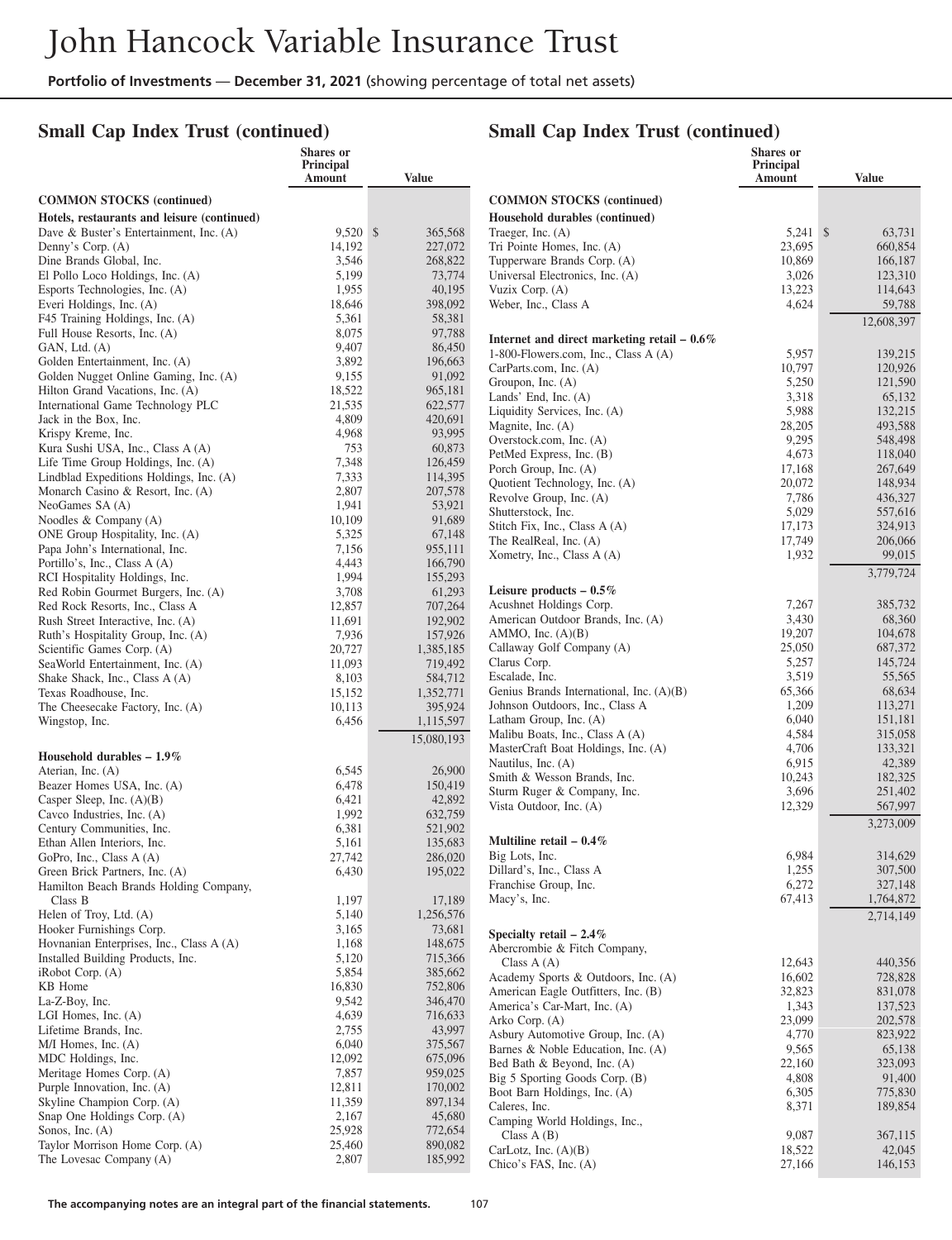### **Small Cap Index Trust (continued)**

# **Small Cap Index Trust (continued)**

|                                                                             | Shares or<br>Principal |                      |                                                               | <b>Shares</b> or<br>Principal |                      |
|-----------------------------------------------------------------------------|------------------------|----------------------|---------------------------------------------------------------|-------------------------------|----------------------|
|                                                                             | Amount                 | <b>Value</b>         |                                                               | Amount                        | <b>Value</b>         |
| <b>COMMON STOCKS (continued)</b>                                            |                        |                      | <b>COMMON STOCKS</b> (continued)                              |                               |                      |
| Specialty retail (continued)                                                |                        |                      | Food and staples retailing (continued)                        |                               |                      |
| Citi Trends, Inc. (A)                                                       | 1,956 \$               | 185,331              | HF Foods Group, Inc. (A)                                      | 9,279 \$                      | 78,500               |
| Conn's, Inc. $(A)$                                                          | 4,183                  | 98,384               | Ingles Markets, Inc., Class A                                 | 3,064                         | 264,546              |
| Designer Brands, Inc., Class A (A)<br>Genesco, Inc. (A)                     | 13,521<br>3,302        | 192,133<br>211,889   | Performance Food Group Company (A)<br>PriceSmart, Inc.        | 32,678<br>5,029               | 1.499.593<br>367,972 |
| Group 1 Automotive, Inc.                                                    | 3,747                  | 731,489              | Rite Aid Corp. (A)                                            | 12,403                        | 182,200              |
| GrowGeneration Corp. (A)                                                    | 12,198                 | 159,184              | SpartanNash Company                                           | 7,943                         | 204,612              |
| Guess?, Inc.                                                                | 8,963                  | 212,244              | Sprouts Farmers Market, Inc. (A)                              | 24,361                        | 723,034              |
| Haverty Furniture Companies, Inc.                                           | 3,737                  | 114,240              | The Andersons, Inc.                                           | 7,013                         | 271,473              |
| Hibbett, Inc.                                                               | 3,260                  | 234,492              | The Chefs' Warehouse, Inc. (A)                                | 7,199                         | 239,727              |
| Kirkland's, Inc. $(A)(B)$                                                   | 3,454                  | 51,568               | United Natural Foods, Inc. (A)                                | 12,018                        | 589,843              |
| Lumber Liquidators Holdings, Inc. (A)                                       | 6,685                  | 114,113              | Village Super Market, Inc., Class A                           | 2,410                         | 56,370               |
| MarineMax, Inc. (A)                                                         | 4,551                  | 268,691              | Weis Markets, Inc.                                            | 3,523                         | 232,095              |
| Monro, Inc.                                                                 | 7,235<br>5,163         | 421,583<br>1,028,676 |                                                               |                               | 6,677,477            |
| Murphy USA, Inc.<br>National Vision Holdings, Inc. (A)                      | 17,615                 | 845,344              | Food products $-0.9\%$                                        |                               |                      |
| OneWater Marine, Inc., Class A                                              | 2,309                  | 140,780              | AppHarvest, Inc. (A)(B)                                       | 16,493                        | 64,158               |
| Party City Holdco, Inc. (A)                                                 | 24,992                 | 139,205              | B&G Foods, Inc.                                               | 13,726                        | 421,800              |
| Rent-A-Center, Inc.                                                         | 14,183                 | 681,351              | Calavo Growers, Inc.<br>Cal-Maine Foods, Inc.                 | 3,867<br>7,662                | 163,961              |
| Sally Beauty Holdings, Inc. (A)                                             | 24,313                 | 448,818              | Fresh Del Monte Produce, Inc.                                 | 7,447                         | 283,417<br>205,537   |
| Shift Technologies, Inc. (A)(B)                                             | 14,869                 | 50,703               | Hostess Brands, Inc. (A)                                      | 28,358                        | 579,070              |
| Shoe Carnival, Inc.                                                         | 3,983                  | 155,656              | J&J Snack Foods Corp.                                         | 3,196                         | 504,840              |
| Signet Jewelers, Ltd.                                                       | 11,328                 | 985,876              | John B. Sanfilippo & Son, Inc.                                | 1,902                         | 171,484              |
| Sleep Number Corp. (A)                                                      | 4,819                  | 369,135              | Lancaster Colony Corp.                                        | 4,097                         | 678,463              |
| Sonic Automotive, Inc., Class A<br>Sportsman's Warehouse Holdings, Inc. (A) | 4,692<br>10,036        | 232,019<br>118,425   | Landec Corp. (A)                                              | 7,067                         | 78,444               |
| The Aaron's Company, Inc.                                                   | 7,096                  | 174,916              | Mission Produce, Inc. (A)                                     | 8,466                         | 132,916              |
| The Buckle, Inc.                                                            | 6,476                  | 274,000              | Sanderson Farms, Inc.                                         | 4,340                         | 829,287              |
| The Cato Corp., Class A                                                     | 5,090                  | 87,344               | Seneca Foods Corp., Class A (A)<br>Sovos Brands, Inc. (A)     | 1,542<br>3,378                | 73,939<br>50,839     |
| The Children's Place, Inc. (A)                                              | 3,074                  | 243,737              | Tattooed Chef, Inc. (A)(B)                                    | 10,537                        | 163,745              |
| The Container Store Group, Inc. (A)                                         | 7,443                  | 74,281               | The Simply Good Foods Company (A)                             | 18,421                        | 765,761              |
| The ODP Corp. (A)                                                           | 10,019                 | 393,546              | Tootsie Roll Industries, Inc.                                 | 3,388                         | 122,747              |
| Tilly's, Inc., Class A                                                      | 5,797                  | 93,390<br>32,110     | TreeHouse Foods, Inc. (A)                                     | 11,284                        | 457,341              |
| Torrid Holdings, Inc. (A)<br>TravelCenters of America, Inc. (A)             | 3,250<br>2,801         | 144,588              | Utz Brands, Inc.                                              | 12,312                        | 196,376              |
| Urban Outfitters, Inc. (A)                                                  | 14,911                 | 437,787              | Vital Farms, Inc. (A)                                         | 5,788                         | 104,531              |
| Winmark Corp.                                                               | 758                    | 188,204              | Whole Earth Brands, Inc. (A)                                  | 9,140                         | 98,164               |
| Zumiez, Inc. (A)                                                            | 4,779                  | 229,344              |                                                               |                               | 6,146,820            |
|                                                                             |                        | 15,729,489           | Household products $-0.3\%$                                   |                               |                      |
| Textiles, apparel and luxury goods $-0.7\%$                                 |                        |                      | Central Garden & Pet Company (A)                              | 3,509                         | 184,679              |
| Crocs, Inc. $(A)$                                                           | 12,490                 | 1,601,468            | Central Garden & Pet Company,<br>Class $A(A)$                 | 7,237                         | 346,290              |
| Fossil Group, Inc. (A)                                                      | 10,919                 | 112,357              | Energizer Holdings, Inc.                                      | 14,683                        | 588,788              |
| G-III Apparel Group, Ltd. (A)                                               | 9,407                  | 260,009              | Oil-Dri Corp. of America                                      | 1,942                         | 63,562               |
| Kontoor Brands, Inc.                                                        | 11,198                 | 573,898              | WD-40 Company                                                 | 2,923                         | 715,083              |
| Movado Group, Inc.                                                          | 3,514                  | 146,991              |                                                               |                               | 1,898,402            |
| Oxford Industries, Inc.<br>PLBY Group, Inc. (A)(B)                          | 3,449<br>5,713         | 350,142<br>152,194   | Personal products $-0.6\%$                                    |                               |                      |
| Rocky Brands, Inc.                                                          | 1,701                  | 67,700               | BellRing Brands, Inc., Class A (A)                            | 8,927                         | 254,687              |
| Steven Madden, Ltd.                                                         | 17,373                 | 807,323              | <b>Edgewell Personal Care Company</b>                         | 11,697                        | 534,670              |
| Superior Group of Companies, Inc.                                           | 1,856                  | 40,721               | elf Beauty, Inc. (A)                                          | 10,559                        | 350,664              |
| Unifi, Inc. $(A)$                                                           | 3,265                  | 75,585               | Inter Parfums, Inc.                                           | 3,870                         | 413,703              |
| Wolverine World Wide, Inc.                                                  | 17,703                 | 510,023              | Medifast, Inc.                                                | 2,492                         | 521,900              |
|                                                                             |                        | 4,698,411            | Nu Skin Enterprises, Inc., Class A                            | 10,782<br>18,745              | 547,187              |
|                                                                             |                        | 72,527,891           | The Beauty Health Company (A)<br>The Honest Company, Inc. (A) | 16,689                        | 452,879<br>135,014   |
| Consumer staples $-3.3\%$                                                   |                        |                      | USANA Health Sciences, Inc. (A)                               | 2,532                         | 256,238              |
| Beverages $-0.4\%$                                                          |                        |                      | Veru, Inc. $(A)$                                              | 14,697                        | 86,565               |
| Celsius Holdings, Inc. (A)                                                  | 11,670                 | 870,232              |                                                               |                               | 3,553,507            |
| Coca-Cola Consolidated, Inc.                                                | 1,017                  | 629,716              | Tobacco – $0.1\%$                                             |                               |                      |
| MGP Ingredients, Inc.                                                       | 3,122                  | 265,339              | 22nd Century Group, Inc. (A)(B)                               | 37,659                        | 116,366              |
| National Beverage Corp.                                                     | 5,167                  | 234,220              | Turning Point Brands, Inc.                                    | 3,221                         | 121,689              |
| Primo Water Corp.                                                           | 33,755                 | 595,101              | Universal Corp.                                               | 5,101                         | 280,147              |
| The Duckhorn Portfolio, Inc. (A)                                            | 6,068                  | 141,627              | Vector Group, Ltd.                                            | 30,917                        | 354,927              |
|                                                                             |                        | 2,736,235            |                                                               |                               | 873,129              |
| Food and staples retailing $-1.0\%$                                         |                        |                      |                                                               |                               | 21,885,570           |
| BJ's Wholesale Club Holdings, Inc. (A)                                      | 29,379                 | 1,967,512            |                                                               |                               |                      |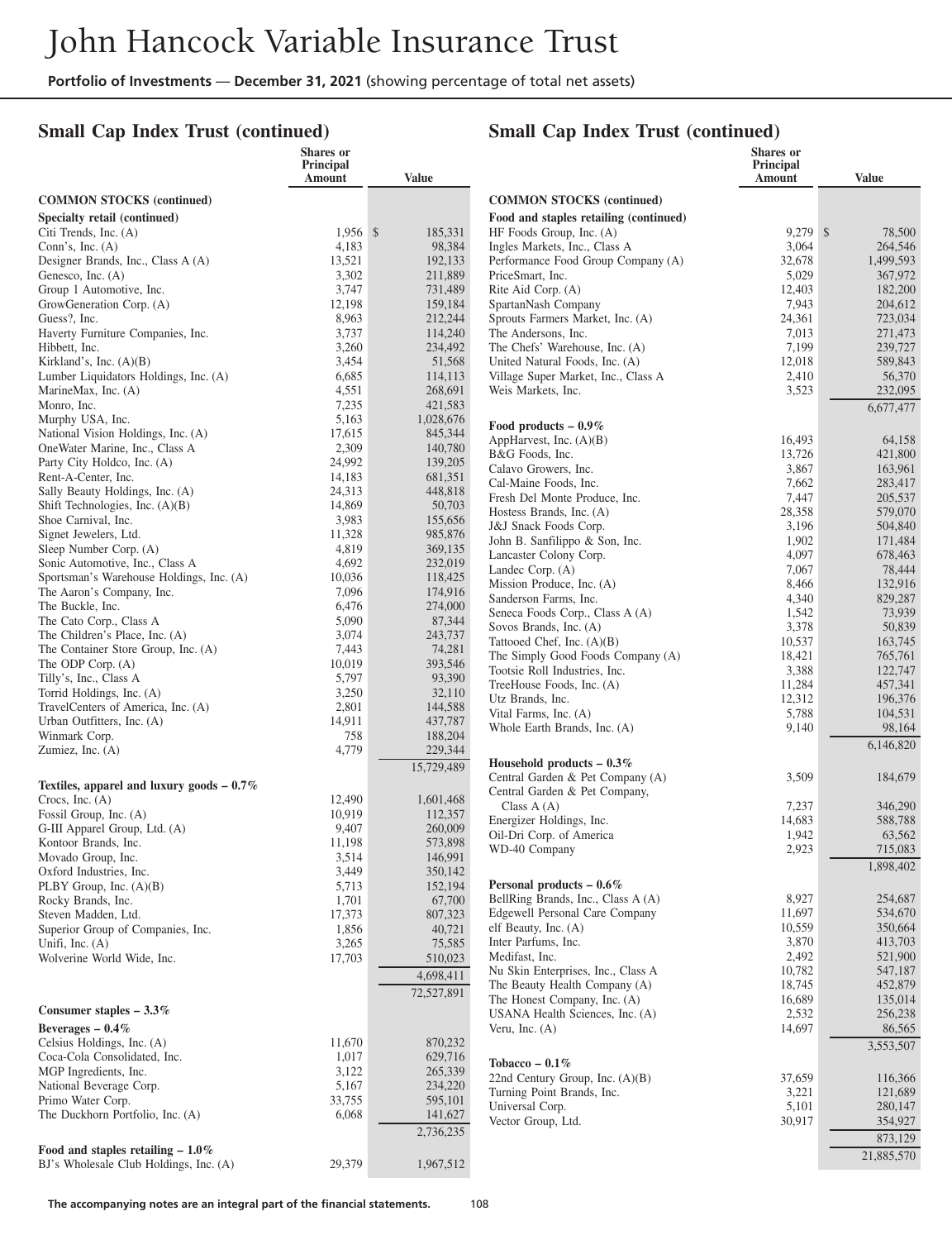## **Small Cap Index Trust (continued)**

## **Small Cap Index Trust (continued)**

**Shares or Principal**

|                                                                           | Shares or<br>Principal<br>Amount | <b>Value</b>       |                                                             | Shares or<br>Principal<br>Amount | <b>Value</b>       |
|---------------------------------------------------------------------------|----------------------------------|--------------------|-------------------------------------------------------------|----------------------------------|--------------------|
| <b>COMMON STOCKS</b> (continued)                                          |                                  |                    | <b>COMMON STOCKS</b> (continued)                            |                                  |                    |
| Energy $-4.2\%$                                                           |                                  |                    | Oil, gas and consumable fuels (continued)                   |                                  |                    |
| Energy equipment and services $-0.8\%$                                    |                                  |                    | Nordic American Tankers, Ltd.                               | 43,370 \$                        | 73,295             |
| Archrock, Inc.                                                            | 30,693 \$                        | 229,584            | Northern Oil and Gas, Inc.                                  | 11,597                           | 238,666            |
| Aspen Aerogels, Inc. (A)                                                  | 4,821                            | 240,038            | Oasis Petroleum, Inc.                                       | 4,187                            | 527,520            |
| Bristow Group, Inc. (A)                                                   | 4,880                            | 154,550            | Ovintiv, Inc.                                               | 56,496                           | 1,903,915          |
| Cactus, Inc., Class A                                                     | 12,139                           | 462,860            | Par Pacific Holdings, Inc. (A)                              | 10,428                           | 171,958            |
| ChampionX Corp. (A)                                                       | 44,001                           | 889,260            | PBF Energy, Inc., Class A (A)                               | 21,052                           | 273,044            |
| DMC Global, Inc. (A)                                                      | 4,252                            | 168,422            | PDC Energy, Inc.                                            | 21,119                           | 1,030,185          |
| Dril-Quip, Inc. (A)                                                       | 8,447                            | 166,237            | Peabody Energy Corp. (A)                                    | 18,336                           | 184,644            |
| Expro Group Holdings NV (A)                                               | 8,215                            | 117,885            | Range Resources Corp. (A)                                   | 51,612                           | 920,242            |
| FTS International, Inc., Class A (A)                                      | 1,511                            | 39,664             | Ranger Oil Corp., Class A (A)                               | 4,056                            | 109,188            |
| Helix Energy Solutions Group, Inc. (A)                                    | 32,463                           | 101,285            | Renewable Energy Group, Inc. (A)                            | 9,648                            | 409,461            |
| Helmerich & Payne, Inc.                                                   | 23,048                           | 546,238            | REX American Resources Corp. (A)                            | 1,277                            | 122,592            |
| Liberty Oilfield Services, Inc., Class A (A)                              | 20,341                           | 197,308            | Scorpio Tankers, Inc.                                       | 11,001                           | 140,923            |
| Nabors Industries, Ltd. (A)                                               | 1,603                            | 129,987            | SFL Corp., Ltd.                                             | 24,886                           | 202,821            |
| National Energy Services Reunited                                         |                                  |                    | SM Energy Company                                           | 25,861                           | 762,382            |
| Corp. (A)                                                                 | 8,875                            | 83,869             | Southwestern Energy Company (A)                             | 213,260                          | 993,792            |
| Newpark Resources, Inc. (A)                                               | 15,084                           | 44,347             | Talos Energy, Inc. (A)                                      | 8,521                            | 83,506             |
| NexTier Oilfield Solutions, Inc. (A)                                      | 39,608                           | 140,608            | Teekay Tankers, Ltd., Class A (A)                           | 6,054                            | 65,989             |
| Oceaneering International, Inc. (A)                                       | 22,439                           | 253,785            | Tellurian, Inc. (A)                                         | 80,864                           | 249,061            |
| Oil States International, Inc. (A)                                        | 14,787                           | 73,491             | Uranium Energy Corp. (A)(B)<br>Ur-Energy, Inc. $(A)$        | 54,839<br>45,696                 | 183,711<br>55,749  |
| Patterson-UTI Energy, Inc.                                                | 41,948                           | 354,461            | W&T Offshore, Inc. (A)                                      | 22,279                           | 71,961             |
| ProPetro Holding Corp. (A)                                                | 19,638                           | 159,068            | Whiting Petroleum Corp. (A)                                 | 8,471                            | 547,904            |
| $RPC$ , Inc. $(A)$                                                        | 17,938                           | 81,439             | World Fuel Services Corp.                                   | 13,236                           | 350,357            |
| Select Energy Services, Inc., Class A (A)<br>TETRA Technologies, Inc. (A) | 16,217<br>28,514                 | 101,032<br>80,980  |                                                             |                                  | 22,836,755         |
| Tidewater, Inc. (A)                                                       | 10,477                           | 112,209            |                                                             |                                  |                    |
| U.S. Silica Holdings, Inc. (A)                                            | 16,613                           | 156,162            |                                                             |                                  | 27,921,524         |
|                                                                           |                                  | 5,084,769          | Financials $-15.3\%$                                        |                                  |                    |
|                                                                           |                                  |                    | Banks $-8.2\%$                                              |                                  |                    |
| Oil, gas and consumable fuels $-3.4\%$<br>Aemetis, Inc. (A)               | 6,201                            | 76,272             | 1st Source Corp.                                            | 3,224                            | 159,910            |
| Alto Ingredients, Inc. (A)                                                | 16,898                           | 81,279             | Allegiance Bancshares, Inc.                                 | 4,435                            | 187,201            |
| Altus Midstream Company, Class A                                          | 637                              | 39,054             | Amalgamated Financial Corp.                                 | 4,063<br>4,877                   | 68,137             |
| Antero Resources Corp. (A)                                                | 61,661                           | 1,079,068          | Amerant Bancorp, Inc.<br>American National Bankshares, Inc. | 3,114                            | 168,500<br>117,336 |
| Arch Resources, Inc.                                                      | 3,240                            | 295,877            | Ameris Bancorp                                              | 14,336                           | 712,212            |
| Berry Corp.                                                               | 16,212                           | 136,505            | Arrow Financial Corp.                                       | 3,233                            | 113,899            |
| Brigham Minerals, Inc., Class A                                           | 10,176                           | 214,612            | Associated Banc-Corp.                                       | 31,550                           | 712,715            |
| California Resources Corp.                                                | 17,420                           | 744,008            | Atlantic Capital Bancshares, Inc. (A)                       | 4,886                            | 140,570            |
| Callon Petroleum Company (A)                                              | 10,030                           | 473,918            | Atlantic Union Bankshares Corp.                             | 16,261                           | 606,373            |
| Centennial Resource Development, Inc.,                                    |                                  |                    | Banc of California, Inc.                                    | 10,260                           | 201,301            |
| Class $A(A)$                                                              | 40,613                           | 242,866            | BancFirst Corp.                                             | 3,620                            | 255,427            |
| Centrus Energy Corp., Class A (A)                                         | 2,191                            | 109,353            | Bank First Corp.                                            | 1,558                            | 112,550            |
| Chesapeake Energy Corp.                                                   | 22,571                           | 1,456,281          | Bank of Marin Bancorp                                       | 3,661                            | 136,299            |
| Civitas Resources, Inc.<br>Clean Energy Fuels Corp. (A)                   | 9,384<br>33,776                  | 459,534<br>207,047 | BankUnited, Inc.                                            | 18,592                           | 786,628            |
| CNX Resources Corp. (A)                                                   | 45,475                           | 625,281            | Banner Corp.                                                | 7,134                            | 432,820            |
| Comstock Resources, Inc. (A)                                              | 20,384                           | 164,907            | Bar Harbor Bankshares                                       | 4,123                            | 119,278            |
| CONSOL Energy, Inc. (A)                                                   | 7,468                            | 169,598            | Berkshire Hills Bancorp, Inc.                               | 10,456                           | 297,264            |
| Crescent Energy, Inc., Class $A(A)(B)$                                    | 6,781                            | 85,983             | Blue Ridge Bankshares, Inc.                                 | 4,799                            | 85,902             |
| CVR Energy, Inc.                                                          | 6,599                            | 110,929            | Brookline Bancorp, Inc.<br>Bryn Mawr Bank Corp.             | 16,499<br>4,411                  | 267,119<br>198,539 |
| Delek US Holdings, Inc. (A)                                               | 14,454                           | 216,665            | Business First Bancshares, Inc.                             | 4,840                            | 137,020            |
| Denbury, Inc. $(A)$                                                       | 10,945                           | 838,278            | Byline Bancorp, Inc.                                        | 5,233                            | 143,123            |
| DHT Holdings, Inc.                                                        | 30,847                           | 160,096            | Cadence Bank                                                | 40,038                           | 1,192,732          |
| Dorian LPG, Ltd.                                                          | 6,940                            | 88,069             | Cambridge Bancorp                                           | 1,581                            | 147,966            |
| Energy Fuels, Inc. (A)                                                    | 32,193                           | 245,633            | Camden National Corp.                                       | 3,145                            | 151,463            |
| Equitrans Midstream Corp.                                                 | 88,087                           | 910,820            | Capital Bancorp, Inc.                                       | 1,400                            | 36,680             |
| Frontline, Ltd. $(A)(B)$                                                  | 25,905                           | 183,148            | Capital City Bank Group, Inc.                               | 3,946                            | 104,174            |
| Gevo, Inc. $(A)$                                                          | 43,949                           | 188,102            | Capstar Financial Holdings, Inc.                            | 5,458                            | 114,782            |
| Golar LNG, Ltd. (A)                                                       | 22,511                           | 278,911            | Carter Bankshares, Inc. (A)                                 | 6,652                            | 102,374            |
| Green Plains, Inc. (A)                                                    | 10,321                           | 358,758            | Cathay General Bancorp                                      | 15,316                           | 658,435            |
| International Seaways, Inc.                                               | 10,534                           | 154,639            | CBTX, Inc.                                                  | 4,238                            | 122,902            |
| Kosmos Energy, Ltd. (A)                                                   | 91,650<br>2,752                  | 317,109            | Central Pacific Financial Corp.                             | 6,333                            | 178,401            |
| Laredo Petroleum, Inc. (A)<br>Magnolia Oil & Gas Corp., Class A           | 30,343                           | 165,478<br>572,572 | CIT Group, Inc.                                             | 21,219                           | 1,089,383          |
| Matador Resources Company                                                 | 23,985                           | 885,526            | Citizens & Northern Corp.                                   | 4,341                            | 113,387            |
| Murphy Oil Corp.                                                          | 31,701                           | 827,713            | City Holding Company<br>Civista Bancshares, Inc.            | 2,753                            | 225,168            |
|                                                                           |                                  |                    |                                                             | 4,320                            | 105,408            |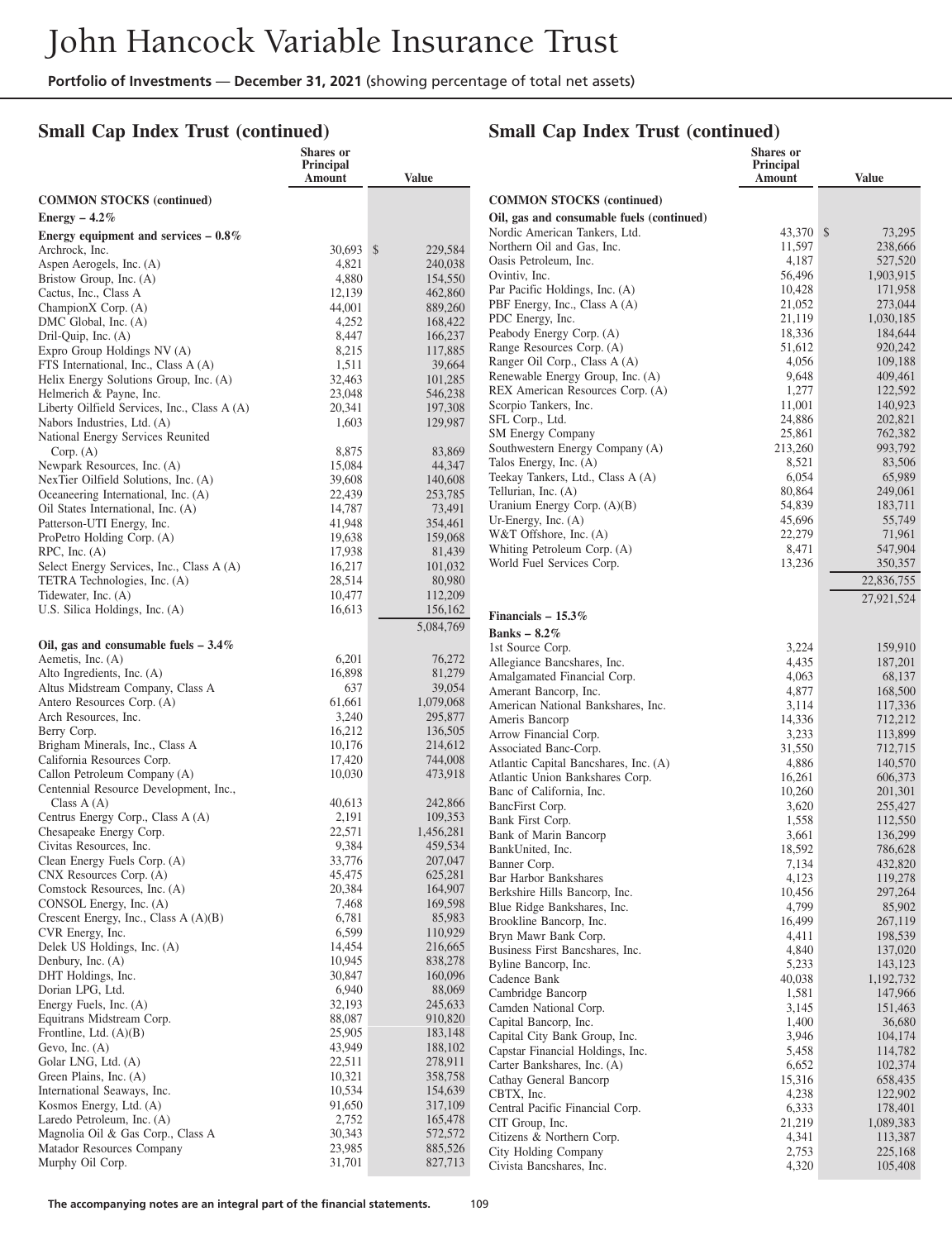## **Small Cap Index Trust (continued)**

|                                                                         | Shares or<br>Principal |              |                    |                                                                 | Shares or<br>Principal |                      |
|-------------------------------------------------------------------------|------------------------|--------------|--------------------|-----------------------------------------------------------------|------------------------|----------------------|
|                                                                         | Amount                 | <b>Value</b> |                    |                                                                 | Amount                 | Value                |
| <b>COMMON STOCKS</b> (continued)                                        |                        |              |                    | <b>COMMON STOCKS (continued)</b>                                |                        |                      |
| <b>Banks</b> (continued)                                                |                        |              |                    | <b>Banks</b> (continued)                                        |                        |                      |
| CNB Financial Corp.                                                     | 4,720 \$               |              | 125,080            | Mid Penn Bancorp, Inc.                                          | 3.320 \$               | 105,377              |
| Coastal Financial Corp. (A)                                             | 2,381                  |              | 120,526            | Midland States Bancorp, Inc.                                    | 5,377                  | 133,296              |
| Columbia Banking System, Inc.                                           | 15,144                 |              | 495,512            | MidWestOne Financial Group, Inc.                                | 4,114                  | 133,170              |
| Community Bank System, Inc.<br>Community Trust Bancorp, Inc.            | 11,176<br>3,144        |              | 832,388<br>137,110 | MVB Financial Corp.<br>National Bank Holdings Corp., Class A    | 2,480<br>6,084         | 102,970<br>267,331   |
| ConnectOne Bancorp, Inc.                                                | 8,140                  |              | 266,259            | NBT Bancorp, Inc.                                               | 8,592                  | 330,964              |
| CrossFirst Bankshares, Inc. (A)                                         | 11,174                 |              | 174,426            | Nicolet Bankshares, Inc. (A)                                    | 2,391                  | 205,028              |
| Customers Bancorp, Inc. (A)                                             | 6,388                  |              | 417,584            | Northrim BanCorp, Inc.                                          | 2,230                  | 96,916               |
| CVB Financial Corp.                                                     | 26,828                 |              | 574,387            | OceanFirst Financial Corp.                                      | 12,586                 | 279,409              |
| Dime Community Bancshares, Inc.                                         | 7,245                  |              | 254,734            | OFG Bancorp                                                     | 10,797                 | 286,768              |
| Eagle Bancorp, Inc.                                                     | 6,297                  |              | 367,367            | Old National Bancorp                                            | 33,636                 | 609,484              |
| Eastern Bankshares, Inc.                                                | 36,691                 |              | 740,057            | Old Second Bancorp, Inc.                                        | 8,263                  | 104,031              |
| Enterprise Financial Services Corp.<br>Equity Bancshares, Inc., Class A | 7,413<br>3,485         |              | 349,078<br>118,246 | Origin Bancorp, Inc.<br>Orrstown Financial Services, Inc.       | 4,942<br>4,340         | 212,111<br>109,368   |
| Farmers National Banc Corp.                                             | 7,456                  |              | 138,309            | Pacific Premier Bancorp, Inc.                                   | 20,248                 | 810,527              |
| FB Financial Corp.                                                      | 7,282                  |              | 319,097            | Park National Corp.                                             | 2,938                  | 403,417              |
| Financial Institutions, Inc.                                            | 4,153                  |              | 132,065            | Peapack-Gladstone Financial Corp.                               | 4,314                  | 152,716              |
| First Bancorp (North Carolina)                                          | 5,756                  |              | 263,164            | Peoples Bancorp, Inc.                                           | 6,029                  | 191,782              |
| First Bancorp (Puerto Rico)                                             | 43,353                 |              | 597,404            | Peoples Financial Services Corp.                                | 2,365                  | 124,612              |
| First Bank                                                              | 5,943                  |              | 86,233             | Preferred Bank                                                  | 2,969                  | 213,145              |
| First Busey Corp.                                                       | 10,375                 |              | 281,370            | Primis Financial Corp.                                          | 7,166                  | 107,777              |
| First Commonwealth Financial Corp.                                      | 20,045<br>4,426        |              | 322,524            | QCR Holdings, Inc.                                              | 3,268                  | 183,008              |
| First Community Bankshares, Inc.<br>First Financial Bancorp             | 19,946                 |              | 147,917<br>486,283 | RBB Bancorp<br>Reliant Bancorp, Inc.                            | 3,609<br>3,922         | 94,556<br>139,231    |
| First Financial Bankshares, Inc.                                        | 27,555                 | 1,400,896    |                    | Renasant Corp.                                                  | 11,710                 | 444,395              |
| First Financial Corp.                                                   | 2,723                  |              | 123,325            | Republic Bancorp, Inc., Class A                                 | 1,745                  | 88,716               |
| First Foundation, Inc.                                                  | 8,942                  |              | 222,298            | S&T Bancorp, Inc.                                               | 8,217                  | 259,000              |
| First Internet Bancorp                                                  | 2,428                  |              | 114,213            | Sandy Spring Bancorp, Inc.                                      | 9,458                  | 454,741              |
| First Interstate BancSystem, Inc., Class A                              | 8,417                  |              | 342,319            | Seacoast Banking Corp. of Florida                               | 11,357                 | 401,924              |
| First Merchants Corp.                                                   | 11,480                 |              | 480,897            | ServisFirst Bancshares, Inc.                                    | 10,515                 | 893,144              |
| First Mid Bancshares, Inc.<br>First Midwest Bancorp, Inc.               | 3,971<br>24,095        |              | 169,919<br>493,466 | Sierra Bancorp<br>Silvergate Capital Corp., Class A (A)         | 4,501<br>5,715         | 122,202<br>846,963   |
| Flushing Financial Corp.                                                | 6,175                  |              | 150,053            | Simmons First National Corp., Class A                           | 22,770                 | 673,537              |
| Fulton Financial Corp.                                                  | 32,719                 |              | 556,223            | SmartFinancial, Inc.                                            | 3,910                  | 106,978              |
| German American Bancorp, Inc.                                           | 5,463                  |              | 212,948            | South Plains Financial, Inc.                                    | 2,745                  | 76,338               |
| Glacier Bancorp, Inc.                                                   | 23,272                 | 1,319,522    |                    | Southern First Bancshares, Inc. (A)                             | 2,132                  | 133,229              |
| Great Southern Bancorp, Inc.                                            | 2,026                  |              | 120,041            | Southside Bancshares, Inc.                                      | 6,368                  | 266,310              |
| Great Western Bancorp, Inc.                                             | 11,789                 |              | 400,354            | SouthState Corp.                                                | 14,906                 | 1,194,120            |
| Guaranty Bancshares, Inc.                                               | 2,495                  |              | 93,762             | Spirit of Texas Bancshares, Inc.                                | 3,670                  | 105,623              |
| Hancock Whitney Corp.<br>Hanmi Financial Corp.                          | 18,410<br>7,468        |              | 920,868<br>176,842 | Stock Yards Bancorp, Inc.<br>Texas Capital Bancshares, Inc. (A) | 5,156<br>10,850        | 329,365<br>653,713   |
| HarborOne Bancorp, Inc.                                                 | 11,487                 |              | 170,467            | The Bancorp, Inc. (A)                                           | 11,558                 | 292,533              |
| Heartland Financial USA, Inc.                                           | 7,770                  |              | 393,240            | The Bank of NT Butterfield & Son, Ltd.                          | 10,856                 | 413,722              |
| Heritage Commerce Corp.                                                 | 14,319                 |              | 170,969            | The First Bancorp, Inc.                                         | 3,046                  | 95,644               |
| Heritage Financial Corp.                                                | 7,765                  |              | 189,777            | The First Bancshares, Inc.                                      | 4,398                  | 169,851              |
| Hilltop Holdings, Inc.                                                  | 12,898                 |              | 453,236            | The First of Long Island Corp.                                  | 5,476                  | 118,227              |
| Home BancShares, Inc.                                                   | 32,579                 |              | 793,299            | Tompkins Financial Corp.                                        | 2,839                  | 237,284              |
| HomeStreet, Inc.<br>HomeTrust Bancshares, Inc.                          | 4,275<br>4,188         |              | 222,300<br>129,744 | Towne Bank<br>TriCo Bancshares                                  | 13,542<br>5,719        | 427,792<br>245,688   |
| Hope Bancorp, Inc.                                                      | 24,048                 |              | 353,746            | TriState Capital Holdings, Inc. (A)                             | 6,606                  | 199,898              |
| Horizon Bancorp, Inc.                                                   | 9,979                  |              | 208,062            | Triumph Bancorp, Inc. (A)                                       | 5,003                  | 595,757              |
| Howard Bancorp, Inc. (A)                                                | 4,012                  |              | 87,421             | Trustmark Corp.                                                 | 12,866                 | 417,630              |
| Independent Bank Corp. (Massachusetts)                                  | 9,721                  |              | 792,553            | UMB Financial Corp.                                             | 9,118                  | 967,511              |
| Independent Bank Corp. (Michigan)                                       | 5,696                  |              | 135,964            | United Bankshares, Inc.                                         | 26,929                 | 976,984              |
| Independent Bank Group, Inc.                                            | 8,010                  |              | 577,922            | United Community Banks, Inc.                                    | 18,587                 | 668,017              |
| International Bancshares Corp.                                          | 11,025                 |              | 467,350            | Univest Financial Corp.                                         | 6,756                  | 202,140              |
| Investors Bancorp, Inc.<br>Lakeland Bancorp, Inc.                       | 47,776<br>10,999       |              | 723,806<br>208,871 | Valley National Bancorp<br>Veritex Holdings, Inc.               | 86,143<br>10,072       | 1,184,466<br>400,664 |
| Lakeland Financial Corp.                                                | 5,162                  |              | 413,683            | Washington Trust Bancorp, Inc.                                  | 3,627                  | 204,454              |
| Live Oak Bancshares, Inc.                                               | 6,817                  |              | 595,056            | WesBanco, Inc.                                                  | 13,134                 | 459,559              |
| Macatawa Bank Corp.                                                     | 11,882                 |              | 104,799            | West BanCorp, Inc.                                              | 4,145                  | 128,785              |
| Mercantile Bank Corp.                                                   | 3,746                  |              | 131,222            |                                                                 |                        |                      |
| Meta Financial Group, Inc.                                              | 6,846                  |              | 408,432            |                                                                 |                        |                      |
| Metrocity Bankshares, Inc.                                              | 4,451                  |              | 122,536            |                                                                 |                        |                      |
| Metropolitan Bank Holding Corp. (A)                                     | 1,694                  |              | 180,462            |                                                                 |                        |                      |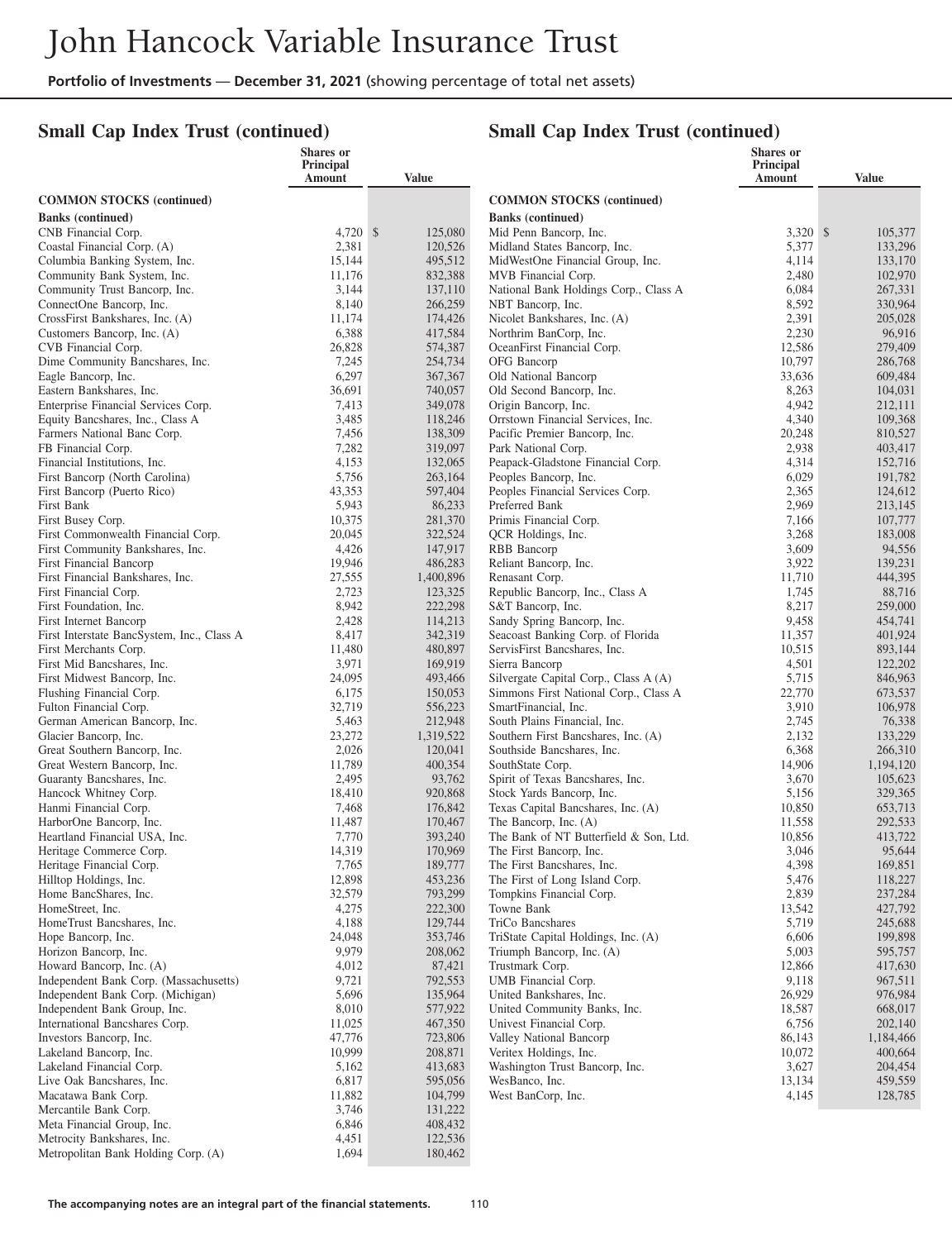## **Small Cap Index Trust (continued)**

|                                                                    | <b>Shares</b> or<br><b>Principal</b><br>Amount | <b>Value</b>            |                |
|--------------------------------------------------------------------|------------------------------------------------|-------------------------|----------------|
| <b>COMMON STOCKS</b> (continued)                                   |                                                |                         | $\alpha$       |
| <b>Banks</b> (continued)                                           |                                                |                         | Ins            |
| Westamerica BanCorp                                                | 5,498                                          | $\mathbb{S}$<br>317,400 | Bri            |
|                                                                    |                                                | 54,754,659              | BR             |
| Capital markets $-1.6\%$                                           |                                                |                         | Cit<br>СŊ      |
| Artisan Partners Asset Management, Inc.,<br>Class A                | 12,757                                         | 607,743                 | Do             |
| AssetMark Financial Holdings, Inc. (A)                             | 4,239                                          | 111,104                 | eH             |
| B. Riley Financial, Inc.                                           | 4,420                                          | 392,761                 | En             |
| BGC Partners, Inc., Class A                                        | 70,318                                         | 326,979                 | En<br>Ge       |
| Blucora, Inc. (A)                                                  | 11,249                                         | 194,833                 | Go             |
| Brightsphere Investment Group, Inc.                                | 12,322                                         | 315,443                 | H              |
| Cohen & Steers, Inc.<br>Cowen, Inc., Class A                       | 5,346<br>5,720                                 | 494,558<br>206,492      | Ho             |
| Diamond Hill Investment Group, Inc.                                | 739                                            | 143,536                 | Jar            |
| Donnelley Financial Solutions, Inc. (A)                            | 6,455                                          | 304,289                 | Ki<br>M        |
| Ellington Financial, Inc.                                          | 10,330                                         | 176,540                 | Mε             |
| Federated Hermes, Inc.                                             | 19,938                                         | 749,270                 | Na             |
| Focus Financial Partners, Inc., Class A (A)                        | 12,867                                         | 768,417<br>112,791      | Pal            |
| GCM Grosvenor, Inc., Class A<br>Hamilton Lane, Inc., Class A       | 10,742<br>7,488                                | 775,907                 | Pro            |
| Houlihan Lokey, Inc.                                               | 10,898                                         | 1,128,161               | RL             |
| Moelis & Company, Class A                                          | 13,121                                         | 820,194                 | Sa:            |
| Open Lending Corp., Class A (A)                                    | 22,761                                         | 511,667                 | Sel<br>Sel     |
| Oppenheimer Holdings, Inc., Class A                                | 2,075                                          | 96,218                  | Sir            |
| Piper Sandler Companies<br>PJT Partners, Inc., Class A             | 3,726<br>5,151                                 | 665,128<br>381,638      | Stε            |
| Sculptor Capital Management, Inc.                                  | 5,284                                          | 112,813                 | Ste            |
| StepStone Group, Inc., Class A                                     | 8,906                                          | 370,222                 | Tip            |
| StoneX Group, Inc. (A)                                             | 3,512                                          | 215,110                 | Tru            |
| Virtus Investment Partners, Inc.                                   | 1,551                                          | 460,802                 | Un<br>Un       |
| WisdomTree Investments, Inc.                                       | 31,318                                         | 191,666                 |                |
|                                                                    |                                                | 10,634,282              | M <sub>0</sub> |
| Consumer finance $-0.8\%$                                          |                                                |                         | AF             |
| Atlanticus Holdings Corp. (A)                                      | 1,112                                          | 79,308                  | Аp             |
| Curo Group Holdings Corp.<br>Encore Capital Group, Inc. (A)        | 5,048<br>6,284                                 | 80,818<br>390,299       |                |
| Enova International, Inc. (A)                                      | 7,854                                          | 321,700                 | Ar             |
| EZCORP, Inc., Class A (A)                                          | 11,932                                         | 87,939                  | Ar             |
| FirstCash Holdings, Inc.                                           | 8,623                                          | 645,087                 | AF<br>Bŀ       |
| Green Dot Corp., Class A (A)                                       | 11,720                                         | 424,733                 | Bri            |
| LendingClub Corp. (A)                                              | 21,349                                         | 516,219                 | Br             |
| LendingTree, Inc. $(A)$<br>Navient Corp.                           | 2,593<br>33,857                                | 317,902<br>718,446      | Ch             |
| Nelnet, Inc., Class A                                              | 3,455                                          | 337,484                 | Dy             |
| Oportun Financial Corp. (A)                                        | 5,047                                          | 102,202                 | Fra            |
| PRA Group, Inc. (A)                                                | 9,414                                          | 472,677                 | Gr<br>Gr       |
| PROG Holdings, Inc. (A)                                            | 14,131                                         | 637,449                 | Ha             |
| Regional Management Corp.<br>World Acceptance Corp. (A)            | 1,799                                          | 103,371                 |                |
|                                                                    | 963                                            | 236,349                 | In\            |
|                                                                    |                                                | 5,471,983               | Kŀ             |
| Diversified financial services $-0.2\%$<br>Alerus Financial Corp.  | 3,801                                          | 111,293                 | La             |
| A-Mark Precious Metals, Inc.                                       | 1,943                                          | 118,717                 | MI<br>Ne       |
| Banco Latinoamericano de Comercio                                  |                                                |                         | Or             |
| Exterior SA, Class E                                               | 7,338                                          | 121,811                 | Pei            |
| Cannae Holdings, Inc. (A)                                          | 18,237                                         | 641,031                 | Re             |
| Marlin Business Services Corp.                                     | 2,493                                          | 58,037                  | Re             |
|                                                                    |                                                | 1,050,889               | TP<br>Tw       |
| Insurance $-1.9\%$                                                 |                                                |                         |                |
| Ambac Financial Group, Inc. (A)<br>American Equity Investment Life | 10,590                                         | 169,970                 |                |
| Holding Company                                                    | 17,290                                         | 672,927                 | Th<br>Ax       |
| American National Group, Inc.                                      | 1,508                                          | 284,771                 | Bli            |
| AMERISAFE, Inc.                                                    | 4,321                                          | 232,599                 | Bri            |
| Argo Group International Holdings, Ltd.                            | 7,053                                          | 409,850                 | Ca             |

|                                                                          | <b>Shares</b> or<br><b>Principal</b><br>Amount | <b>Value</b>         |
|--------------------------------------------------------------------------|------------------------------------------------|----------------------|
| <b>COMMON STOCKS</b> (continued)                                         |                                                |                      |
| Insurance (continued)                                                    |                                                |                      |
| Bright Health Group, Inc. (A)                                            | 12,261                                         | \$<br>42,178         |
| BRP Group, Inc., Class A (A)<br>Citizens, Inc. $(A)$                     | 10,378<br>14,894                               | 374,750<br>79,087    |
| CNO Financial Group, Inc.                                                | 26,483                                         | 631,355              |
| Donegal Group, Inc., Class A                                             | 5,882                                          | 84,054               |
| eHealth, Inc. (A)                                                        | 5,492                                          | 140,046              |
| Employers Holdings, Inc.<br>Enstar Group, Ltd. (A)                       | 6,153<br>2,585                                 | 254,611<br>640,020   |
| Genworth Financial, Inc., Class A (A)                                    | 108,141                                        | 437,971              |
| Goosehead Insurance, Inc., Class A                                       | 3,878                                          | 504,450              |
| HCI Group, Inc.                                                          | 1,333                                          | 111,359              |
| Horace Mann Educators Corp.<br>James River Group Holdings, Ltd.          | 8,990<br>8,131                                 | 347,913<br>234,254   |
| Kinsale Capital Group, Inc.                                              | 4,665                                          | 1,109,757            |
| MBIA, Inc. $(A)$                                                         | 11,186                                         | 176,627              |
| MetroMile, Inc. (A)                                                      | 19,152                                         | 41,943<br>122,231    |
| National Western Life Group, Inc., Class A<br>Palomar Holdings, Inc. (A) | 570<br>5,452                                   | 353,126              |
| ProAssurance Corp.                                                       | 11,769                                         | 297,756              |
| RLI Corp.                                                                | 8,648                                          | 969,441              |
| Safety Insurance Group, Inc.                                             | 3,202                                          | 272,266              |
| Selective Insurance Group, Inc.<br>Selectquote, Inc. (A)                 | 12,773<br>29,430                               | 1,046,620<br>266,636 |
| SiriusPoint, Ltd. (A)                                                    | 20,397                                         | 165,828              |
| State Auto Financial Corp.                                               | 3,887                                          | 200,919              |
| Stewart Information Services Corp.                                       | 5,802                                          | 462,593              |
| Tiptree, Inc.<br>Trupanion, Inc. (A)                                     | 5,864<br>8,235                                 | 81,099<br>1,087,267  |
| United Fire Group, Inc.                                                  | 5,376                                          | 124,669              |
| Universal Insurance Holdings, Inc.                                       | 7,376                                          | 125,392              |
|                                                                          |                                                | 12,556,335           |
| Mortgage real estate investment trusts $-1.2\%$<br>AFC Gamma, Inc.       | 2,919                                          | 66,436               |
| Apollo Commercial Real Estate                                            |                                                |                      |
| Finance, Inc.                                                            | 29,843                                         | 392,734              |
| Arbor Realty Trust, Inc.<br>Ares Commercial Real Estate Corp.            | 29,179                                         | 534,559<br>146,854   |
| ARMOUR Residential REIT, Inc.                                            | 10,100<br>17,649                               | 173,137              |
| Blackstone Mortgage Trust, Inc., Class A                                 | 31,030                                         | 950,139              |
| BrightSpire Capital, Inc.                                                | 19,690                                         | 202,019              |
| Broadmark Realty Capital, Inc.                                           | 26,745<br>50,384                               | 252,205              |
| Chimera Investment Corp.<br>Dynex Capital, Inc.                          | 7,278                                          | 759,791<br>121,615   |
| Franklin BSP Realty Trust, Inc.                                          | 7,454                                          | 111,363              |
| Granite Point Mortgage Trust, Inc.                                       | 12,763                                         | 149,455              |
| Great Ajax Corp.                                                         | 4,994                                          | 65,721               |
| Hannon Armstrong Sustainable<br>Infrastructure Capital, Inc.             | 16,714                                         | 887,848              |
| Invesco Mortgage Capital, Inc.                                           | 66,975                                         | 186,191              |
| KKR Real Estate Finance Trust, Inc.                                      | 5,951                                          | 123,959              |
| Ladder Capital Corp.                                                     | 25,700                                         | 308,143              |
| MFA Financial, Inc.<br>New York Mortgage Trust, Inc.                     | 94,047<br>81,801                               | 428,854<br>304,300   |
| Orchid Island Capital, Inc.                                              | 28,840                                         | 129,780              |
| PennyMac Mortgage Investment Trust                                       | 21,006                                         | 364,034              |
| Ready Capital Corp.                                                      | 12,250                                         | 191,468              |
| Redwood Trust, Inc.<br>TPG RE Finance Trust, Inc.                        | 24,224<br>13,635                               | 319,515<br>167,983   |
| Two Harbors Investment Corp.                                             | 68,476                                         | 395,107              |
|                                                                          |                                                | 7,733,210            |
| Thrifts and mortgage finance $-1.4\%$                                    |                                                |                      |
| Axos Financial, Inc. (A)<br>Blue Foundry Bancorp (A)                     | 12,040<br>8,391                                | 673,156<br>122,760   |
| Bridgewater Bancshares, Inc. (A)                                         | 6,105                                          | 107,997              |
| Capitol Federal Financial, Inc.                                          | 25,466                                         | 288,530              |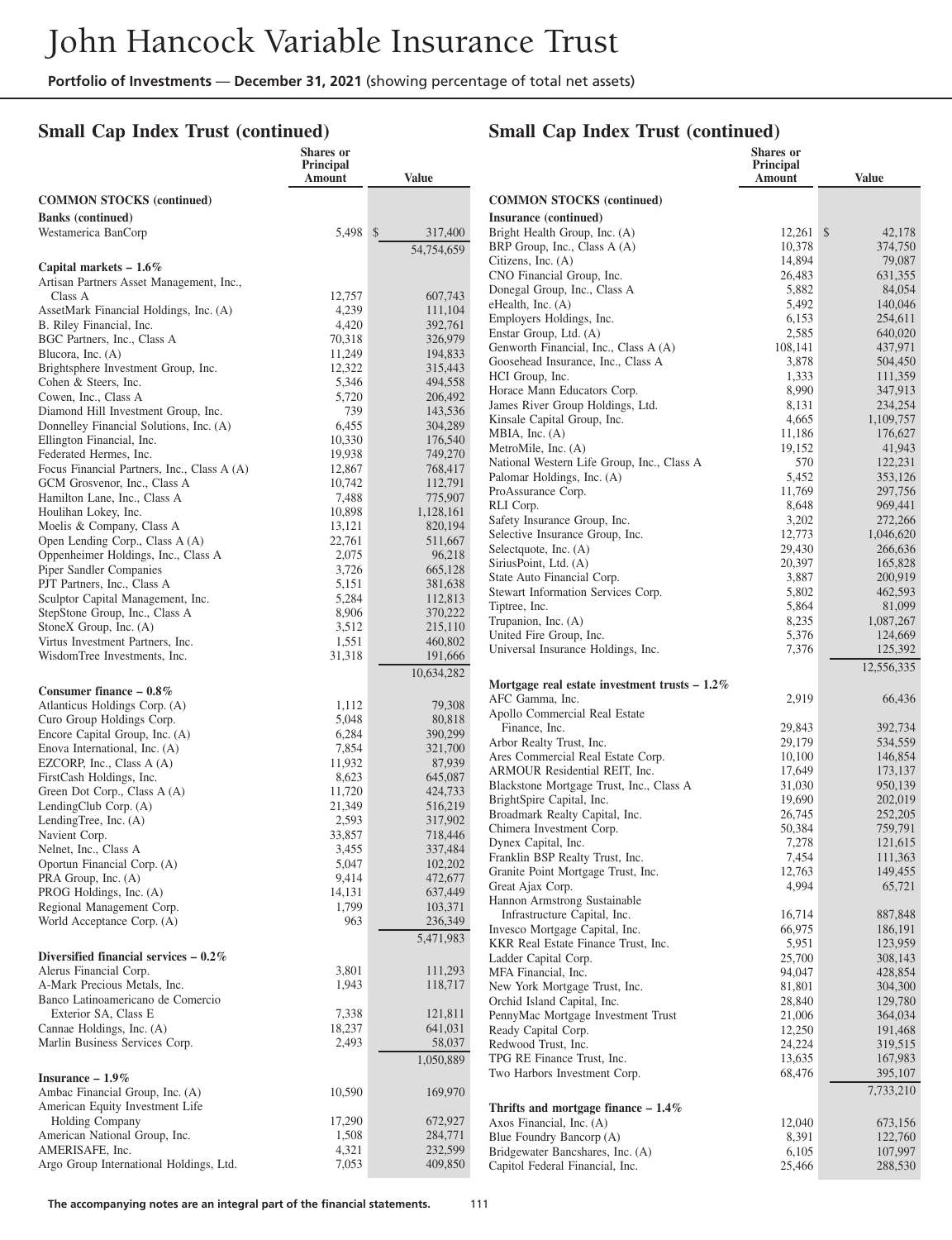## **Small Cap Index Trust (continued)**

## **Small Cap Index Trust (continued)**

|                                          | <b>Shares</b> or<br>Principal<br><b>Amount</b> | <b>Value</b> |                                                                           | Shares or<br>Principal<br>Amount | <b>Value</b>       |
|------------------------------------------|------------------------------------------------|--------------|---------------------------------------------------------------------------|----------------------------------|--------------------|
| <b>COMMON STOCKS (continued)</b>         |                                                |              | <b>COMMON STOCKS</b> (continued)                                          |                                  |                    |
| Thrifts and mortgage finance (continued) |                                                |              | Biotechnology (continued)                                                 |                                  |                    |
| Columbia Financial, Inc. (A)             | 7,501 \$                                       | 156,471      | Arbutus Biopharma Corp. (A)                                               | 19,705 \$                        | 76,652             |
| Essent Group, Ltd.                       | 23,378                                         | 1,064,400    | Arcturus Therapeutics Holdings, Inc. (A)                                  | 4,629                            | 171,319            |
| Federal Agricultural Mortgage Corp.,     |                                                |              | Arcus Biosciences, Inc. (A)                                               | 9,719                            | 393,328            |
| Class C                                  | 1,982                                          | 245,629      | Arcutis Biotherapeutics, Inc. (A)                                         | 6,452                            | 133,814            |
| Flagstar Bancorp, Inc.                   | 10,589                                         | 507,637      | Arena Pharmaceuticals, Inc. (A)                                           | 13,355                           | 1,241,214          |
| FS Bancorp, Inc.                         | 2,225                                          | 74,827       | Arrowhead Pharmaceuticals, Inc. (A)                                       | 21,813                           | 1,446,202          |
| Home Bancorp, Inc.                       | 2,554                                          | 106,017      | Atara Biotherapeutics, Inc. (A)                                           | 18,919                           | 298,163            |
| Kearny Financial Corp.                   | 15,307                                         | 202,818      | Athenex, Inc. $(A)(B)$                                                    | 20,866                           | 28,378             |
| Merchants Bancorp                        | 2,176                                          | 102,990      | Athersys, Inc. $(A)(B)$                                                   | 54,505                           | 49,196             |
| Mr. Cooper Group, Inc. (A)               | 13,275                                         | 552,373      | Atossa Therapeutics, Inc. (A)                                             | 26,778                           | 42,845             |
| NMI Holdings, Inc., Class A (A)          | 18,525                                         | 404,771      | Avid Bioservices, Inc. (A)                                                | 13,122                           | 382,900            |
| Northfield Bancorp, Inc.                 | 9,922                                          | 160,340      | Avidity Biosciences, Inc. (A)                                             | 8,542                            | 203,043            |
| Northwest Bancshares, Inc.               | 25,727                                         | 364,294      | Avita Medical, Inc. (A)                                                   | 5,827                            | 69,807             |
| Ocwen Financial Corp. (A)                | 1,494                                          | 59,715       | Avrobio, Inc. (A)                                                         | 11,696                           | 45,030             |
| PCSB Financial Corp.                     | 4,896                                          | 93,220       | Beam Therapeutics, Inc. (A)                                               | 10,892                           | 867,983            |
| PennyMac Financial Services, Inc.        | 6,556                                          | 457,478      | BioAtla, Inc. (A)                                                         | 3,778                            | 74,162             |
| Premier Financial Corp.                  | 8,189                                          | 253,122      | BioCryst Pharmaceuticals, Inc. (A)                                        | 38,926                           | 539,125            |
| Provident Bancorp, Inc.                  | 5,883                                          | 109,424      | Biohaven Pharmaceutical Holding                                           |                                  |                    |
| Provident Financial Services, Inc.       | 15,675                                         | 379,649      | Company, Ltd. (A)                                                         | 11,992                           | 1,652,618          |
| Radian Group, Inc.                       | 38,695                                         | 817,625      | Bioxcel Therapeutics, Inc. (A)                                            | 4,126                            | 83,882             |
| Southern Missouri Bancorp, Inc.          | 1,946                                          | 101,523      | Bluebird Bio, Inc. (A)                                                    | 15,303                           | 152,877            |
| The Hingham Institution for Savings      | 307                                            | 128,903      | Blueprint Medicines Corp. (A)                                             | 12,602                           | 1.349.800          |
| TrustCo Bank Corp. NY                    | 4,629                                          | 154,192      | Bridgebio Pharma, Inc. (A)                                                | 23,003                           | 383,690            |
| Walker & Dunlop, Inc.                    | 6,285                                          | 948,281      | Brooklyn ImmunoTherapeutics, Inc. (A)                                     | 7,236                            | 30,174             |
| Washington Federal, Inc.                 | 13,392                                         | 447,025      | C4 Therapeutics, Inc. (A)                                                 | 8,414                            | 270,931            |
| Waterstone Financial, Inc.               | 4,900                                          | 107,114      | Cardiff Oncology, Inc. (A)                                                | 9,099                            | 54,685             |
| WSFS Financial Corp.                     | 9,997                                          | 501,050      | CareDx, Inc. $(A)$                                                        | 10,994                           | 500,007            |
|                                          |                                                | 9,693,331    | Caribou Biosciences, Inc. (A)                                             | 4,389                            | 66,230             |
|                                          |                                                | 101,894,689  | Catalyst Pharmaceuticals, Inc. (A)                                        | 21,971                           | 148,744            |
| Health care $-17.3\%$                    |                                                |              | Celldex Therapeutics, Inc. (A)                                            | 9,954                            | 384,623            |
| Biotechnology $-8.1\%$                   |                                                |              | CEL-SCI Corp. (A)                                                         | 8,073                            | 57,318             |
| 2seventy bio, Inc. $(A)$                 | 5,086                                          | 130,354      | Century Therapeutics, Inc. (A)<br>Cerevel Therapeutics Holdings, Inc. (A) | 3,003<br>8,799                   | 47,628             |
| 4D Molecular Therapeutics, Inc. (A)      | 5,778                                          | 126,769      | ChemoCentryx, Inc. (A)                                                    |                                  | 285,264            |
| 89bio, Inc. (A)                          | 3,014                                          | 39,393       | Chimerix, Inc. (A)                                                        | 11,722<br>17,115                 | 426,798<br>110,049 |
| ACADIA Pharmaceuticals, Inc. (A)         | 26,125                                         | 609,758      | Chinook Therapeutics, Inc. (A)                                            | 8,840                            | 144,180            |
| Achillion Pharmaceuticals, Inc. (A)(C)   | 38,157                                         | 57,381       | Clovis Oncology, Inc. (A)                                                 | 26,799                           | 72,625             |
| Adagio Therapeutics, Inc. (A)            | 4,882                                          | 35,443       | Codiak Biosciences, Inc. (A)                                              | 3,837                            | 42,744             |
| Adicet Bio, Inc. (A)                     | 4,397                                          | 76,904       | Cogent Biosciences, Inc. (A)                                              | 8,545                            | 73,316             |
| Aduro Biotech, Inc. $(A)(C)$             | 4,010                                          | 12,030       | Coherus Biosciences, Inc. (A)                                             | 14,340                           | 228,866            |
| Aeglea BioTherapeutics, Inc. (A)         | 10,692                                         | 50,787       | Cortexyme, Inc. (A)(B)                                                    | 4,371                            | 55,162             |
| Affimed NV (A)                           | 26,114                                         | 144,149      | Crinetics Pharmaceuticals, Inc. (A)                                       | 9,295                            | 264,071            |
| Agenus, Inc. (A)                         | 45,805                                         | 147,492      | Cue Biopharma, Inc. (A)                                                   | 7,420                            | 83,920             |
| Agios Pharmaceuticals, Inc. (A)          | 11,960                                         | 393,125      | Cullinan Oncology, Inc. (A)                                               | 6,059                            | 93,490             |
| Akebia Therapeutics, Inc. (A)            | 42,476                                         | 95,996       | Curis, Inc. $(A)$                                                         | 19,758                           | 94,048             |
| Akero Therapeutics, Inc. (A)             | 6,063                                          | 128,232      | Cytokinetics, Inc. (A)                                                    | 17,136                           | 781,059            |
| Akouos, Inc. $(A)(B)$                    | 6,054                                          | 51,459       | CytomX Therapeutics, Inc. (A)                                             | 15,783                           | 68,340             |
| Albireo Pharma, Inc. (A)                 | 4,099                                          | 95,466       | Day One Biopharmaceuticals, Inc. (A)(B)                                   | 2,827                            | 47,635             |
| Alder Biopharmaceuticals, Inc. (A)(B)(C) | 20,275                                         | 29,478       | Deciphera Pharmaceuticals, Inc. (A)                                       | 8,975                            | 87,686             |
| Aldeyra Therapeutics, Inc. (A)           | 11,406                                         | 45,624       | Denali Therapeutics, Inc. (A)                                             | 19,678                           | 877,639            |
| Alector, Inc. $(A)$                      | 12,803                                         | 264,382      | DermTech, Inc. (A)(B)                                                     | 5,357                            | 84,641             |
| Aligos Therapeutics, Inc. (A)            | 5,501                                          | 65,297       | Design Therapeutics, Inc. $(A)(B)$                                        | 5,260                            | 112,617            |
| Alkermes PLC $(A)$                       | 34,610                                         | 805,029      | Dynavax Technologies Corp. (A)                                            | 23,493                           | 330,547            |
| Allakos, Inc. (A)                        | 7,676                                          | 75,148       | Dyne Therapeutics, Inc. (A)                                               | 7,057                            | 83,908             |
| Allogene Therapeutics, Inc. (A)          | 15,185                                         | 226,560      | Eagle Pharmaceuticals, Inc. (A)                                           | 2,552                            | 129,948            |
| Allovir, Inc. (A)                        | 6,716                                          | 86,905       | Editas Medicine, Inc. (A)                                                 | 14,831                           | 393,763            |
| Altimmune, Inc. (A)                      | 9,298                                          | 85,170       | Emergent BioSolutions, Inc. (A)                                           | 10,671                           | 463,868            |
| ALX Oncology Holdings, Inc. (A)          | 4,101                                          | 88,130       | Enanta Pharmaceuticals, Inc. (A)                                          | 4,186                            | 313,029            |
| Amicus Therapeutics, Inc. (A)            | 57,300                                         | 661,815      | Epizyme, Inc. (A)                                                         | 21,030                           | 52,575             |
| AnaptysBio, Inc. (A)                     | 4,349                                          | 151,128      | Erasca, Inc. $(A)$                                                        | 5,027                            | 78,321             |
| Anavex Life Sciences Corp. (A)           | 14,167                                         | 245,656      | Evelo Biosciences, Inc. $(A)(B)$                                          | 6,447                            | 39,133             |
| Anika Therapeutics, Inc. (A)             | 3,322                                          | 119,027      | Fate Therapeutics, Inc. (A)                                               | 17,517                           | 1,024,920          |
| Annexon, Inc. (A)                        | 7,299                                          | 83,866       | FibroGen, Inc. (A)                                                        | 19,009                           | 268,027            |
| Apellis Pharmaceuticals, Inc. (A)        | 15,182                                         | 717,805      | Foghorn Therapeutics, Inc. $(A)(B)$                                       | 4,138                            | 94,636             |
| Applied Molecular Transport, Inc. (A)    | 5,583                                          | 78,050       | Forma Therapeutics Holdings, Inc. (A)                                     | 8,178                            | 116,291            |
| Applied Therapeutics, Inc. (A)           | 4,351                                          | 38,941       |                                                                           |                                  |                    |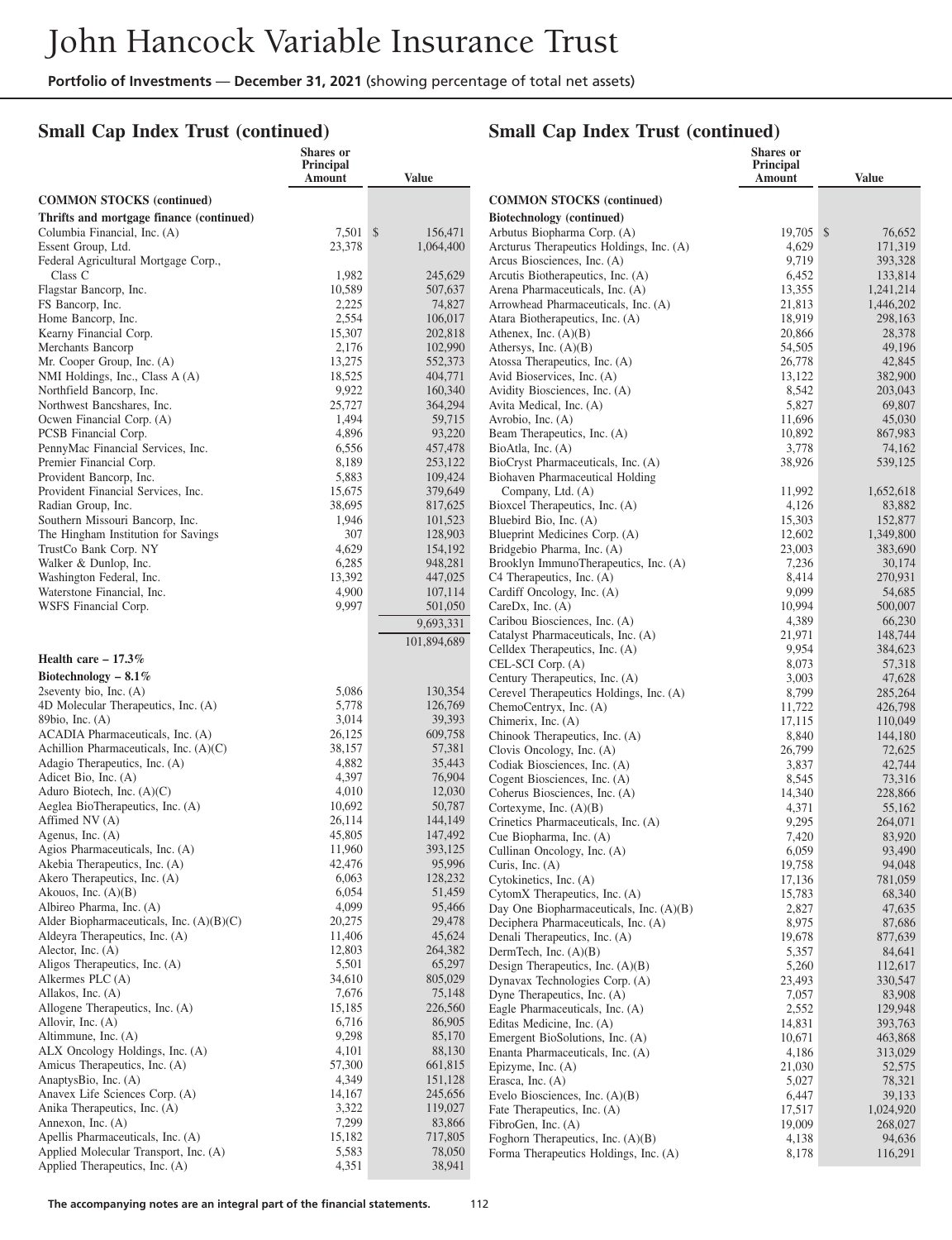## **Small Cap Index Trust (continued)**

|                                                                 | Shares or<br>Principal |                    |                                                                          | <b>Shares</b> or<br><b>Principal</b> |                    |
|-----------------------------------------------------------------|------------------------|--------------------|--------------------------------------------------------------------------|--------------------------------------|--------------------|
|                                                                 | Amount                 | <b>Value</b>       |                                                                          | Amount                               | <b>Value</b>       |
| <b>COMMON STOCKS</b> (continued)                                |                        |                    | <b>COMMON STOCKS</b> (continued)                                         |                                      |                    |
| Biotechnology (continued)                                       |                        |                    | Biotechnology (continued)                                                |                                      |                    |
| G1 Therapeutics, Inc. $(A)(B)$                                  | $9.016$ \$             | 92,053             | Nurix Therapeutics, Inc. (A)                                             | $6,996$ \$                           | 202,534            |
| Generation Bio Company (A)                                      | 9,998                  | 70,786             | Nuvalent, Inc., Class A (A)                                              | 2,476                                | 47,143             |
| Geron Corp. $(A)(B)$                                            | 76,613                 | 93,468             | Ocugen, Inc. $(A)(B)$                                                    | 40,342                               | 183,556            |
| Global Blood Therapeutics, Inc. (A)                             | 13,529                 | 395,994            | Olema Pharmaceuticals, Inc. (A)                                          | 5,936                                | 55,561             |
| Gossamer Bio, Inc. (A)                                          | 14,360                 | 162,412            | Oncocyte Corp. (A)                                                       | 13,136                               | 28,505             |
| Graphite Bio, Inc. (A)                                          | 4,094                  | 50,888             | Oncorus, Inc. $(A)(B)$                                                   | 4,918                                | 25,918             |
| Gritstone bio, Inc. (A)                                         | 9,462                  | 121,681            | OPKO Health, Inc. $(A)(B)$                                               | 86,762                               | 417,325            |
| Halozyme Therapeutics, Inc. (A)<br>Heron Therapeutics, Inc. (A) | 29,866<br>21,235       | 1,200,912          | Organogenesis Holdings, Inc. (A)                                         | 8,727                                | 80,637             |
| Homology Medicines, Inc. (A)                                    | 11,201                 | 193,876<br>40,772  | ORIC Pharmaceuticals, Inc. (A)<br>Passage Bio, Inc. (A)                  | 7,072<br>8,785                       | 103,958<br>55,785  |
| Humanigen, Inc. (A)                                             | 10,246                 | 38,115             | PDL BioPharma, Inc. (A)(C)                                               | 28,581                               | 51,160             |
| iBio, Inc. (A)                                                  | 68,193                 | 37,438             | Pfenex, Inc. $(A)(C)$                                                    | 9,241                                | 10,131             |
| Icosavax, Inc. $(A)$                                            | 3,093                  | 70,768             | PMV Pharmaceuticals, Inc. (A)                                            | 6,083                                | 140,517            |
| Ideaya Biosciences, Inc. (A)                                    | 7,411                  | 175,196            | Praxis Precision Medicines, Inc. (A)                                     | 7,723                                | 152,143            |
| IGM Biosciences, Inc. (A)                                       | 1,897                  | 55,639             | Precigen, Inc. $(A)$                                                     | 21,875                               | 81,156             |
| Imago Biosciences, Inc. (A)                                     | 1,936                  | 45,903             | Precision BioSciences, Inc. (A)                                          | 11,089                               | 82,059             |
| Immuneering Corp., Class A (A)                                  | 1,648                  | 26,648             | Prelude Therapeutics, Inc. (A)                                           | 2,612                                | 32,519             |
| Immunic, Inc. (A)                                               | 4,094                  | 39,180             | Progenics Pharmaceuticals, Inc. (A)(C)                                   | 24,422                               | 1,043              |
| ImmunityBio, Inc. (A)                                           | 15,138                 | 92,039             | Prometheus Biosciences, Inc. (A)                                         | 6,194                                | 244,911            |
| ImmunoGen, Inc. $(A)$                                           | 44,436<br>9,942        | 329,715            | Protagonist Therapeutics, Inc. (A)<br>Prothena Corp. PLC (A)             | 9,774                                | 334,271<br>381,862 |
| Immunovant, Inc. (A)<br>Infinity Pharmaceuticals, Inc. (A)      | 22,317                 | 84,706<br>50,213   | PTC Therapeutics, Inc. (A)                                               | 7,730<br>15,118                      | 602,150            |
| Inhibrx, Inc. $(A)$                                             | 6,178                  | 269,793            | Puma Biotechnology, Inc. (A)                                             | 8,186                                | 24,885             |
| Inovio Pharmaceuticals, Inc. (A)                                | 45,588                 | 227,484            | Radius Health, Inc. (A)                                                  | 10,799                               | 74,729             |
| Inozyme Pharma, Inc. (A)                                        | 5,548                  | 37,837             | RAPT Therapeutics, Inc. (A)                                              | 4,775                                | 175,386            |
| Insmed, Inc. (A)                                                | 25,530                 | 695,437            | Recursion Pharmaceuticals, Inc.,                                         |                                      |                    |
| Instil Bio, Inc. $(A)(B)$                                       | 10,951                 | 187,372            | Class A (A)                                                              | 24,306                               | 416,362            |
| Intellia Therapeutics, Inc. (A)                                 | 14,985                 | 1,771,826          | REGENXBIO, Inc. (A)                                                      | 8,733                                | 285,569            |
| Intercept Pharmaceuticals, Inc. (A)(B)                          | 6,152                  | 100,216            | Relay Therapeutics, Inc. (A)                                             | 14,678                               | 450,761            |
| Invitae Corp. (A)                                               | 43,512                 | 664,428            | Replimune Group, Inc. (A)                                                | 6,838                                | 185,310            |
| Ironwood Pharmaceuticals, Inc. (A)                              | 31,752<br>4,506        | 370,228<br>209,799 | REVOLUTION Medicines, Inc. (A)                                           | 13,226<br>10,323                     | 332,898            |
| iTeos Therapeutics, Inc. (A)<br>IVERIC bio, Inc. (A)            | 24,314                 | 406,530            | Rhythm Pharmaceuticals, Inc. (A)<br>Rigel Pharmaceuticals, Inc. (A)      | 40,220                               | 103,024<br>106,583 |
| Janux Therapeutics, Inc. (A)                                    | 3,255                  | 64,221             | Rocket Pharmaceuticals, Inc. (A)                                         | 9,033                                | 197,190            |
| Jounce Therapeutics, Inc. (A)                                   | 8,236                  | 68,771             | Rubius Therapeutics, Inc. (A)                                            | 10,233                               | 99,055             |
| KalVista Pharmaceuticals, Inc. (A)                              | 4,708                  | 62,287             | Sana Biotechnology, Inc. (A)                                             | 18,818                               | 291,303            |
| Karuna Therapeutics, Inc. (A)                                   | 4,801                  | 628,931            | Sangamo Therapeutics, Inc. (A)                                           | 26,511                               | 198,833            |
| Karyopharm Therapeutics, Inc. (A)                               | 16,708                 | 107,432            | Scholar Rock Holding Corp. (A)                                           | 6,388                                | 158,678            |
| Keros Therapeutics, Inc. (A)                                    | 3,488                  | 204,083            | Selecta Biosciences, Inc. (A)                                            | 21,386                               | 69,718             |
| Kezar Life Sciences, Inc. (A)                                   | 7,156                  | 119,648            | Sensei Biotherapeutics, Inc. (A)                                         | 6,097                                | 35,363             |
| Kiniksa Pharmaceuticals, Ltd., Class A (A)                      | 7,153                  | 84,191             | Seres Therapeutics, Inc. (A)                                             | 15,735                               | 131,073            |
| Kinnate Biopharma, Inc. (A)(B)<br>Kodiak Sciences, Inc. (A)     | 6,273<br>7,267         | 111,158<br>616,096 | Shattuck Labs, Inc. (A)<br>Silverback Therapeutics, Inc. (A)             | 6,142<br>5,449                       | 52,268<br>36,290   |
| Kronos Bio, Inc. (A)                                            | 8,934                  | 121,413            | Sorrento Therapeutics, Inc. (A)(B)                                       | 63,021                               | 293,048            |
| Krystal Biotech, Inc. (A)                                       | 3,956                  | 276,722            | Spectrum Pharmaceuticals, Inc. (A)                                       | 44,264                               | 56,215             |
| Kura Oncology, Inc. (A)                                         | 14,477                 | 202,678            | Spero Therapeutics, Inc. (A)                                             | 5,918                                | 94,747             |
| Kymera Therapeutics, Inc. (A)                                   | 7,503                  | 476,365            | SpringWorks Therapeutics, Inc. (A)                                       | 6,371                                | 394,875            |
| Lexicon Pharmaceuticals, Inc. (A)                               | 16,142                 | 63,599             | SQZ Biotechnologies Company (A)                                          | 5,739                                | 51,249             |
| Ligand Pharmaceuticals, Inc. (A)                                | 3,253                  | 502,458            | Stoke Therapeutics, Inc. (A)                                             | 4,441                                | 106,540            |
| Lineage Cell Therapeutics, Inc. (A)                             | 31,209                 | 76,462             | Surface Oncology, Inc. (A)                                               | 9,596                                | 45,869             |
| Lyell Immunopharma, Inc. (A)                                    | 6,236                  | 48,267             | Sutro Biopharma, Inc. (A)                                                | 10,069                               | 149,827            |
| MacroGenics, Inc. (A)<br>Madrigal Pharmaceuticals, Inc. (A)     | 13,309<br>2,593        | 213,609<br>219,731 | Syndax Pharmaceuticals, Inc. (A)<br>Synergy Pharmaceuticals, Inc. (A)(C) | 10,063<br>80,513                     | 220,279            |
| MannKind Corp. $(A)(B)$                                         | 54,562                 | 238,436            | Syros Pharmaceuticals, Inc. (A)                                          | 14,453                               | 233<br>47,117      |
| MEI Pharma, Inc. (A)                                            | 27,787                 | 74,191             | Talaris Therapeutics, Inc. (A)                                           | 4,360                                | 66,664             |
| MeiraGTx Holdings PLC (A)                                       | 6,885                  | 163,450            | Taysha Gene Therapies, Inc. (A)(B)                                       | 5,276                                | 61,465             |
| Mersana Therapeutics, Inc. (A)                                  | 16,000                 | 99,520             | TCR2 Therapeutics, Inc. (A)                                              | 7,496                                | 34,931             |
| MiMedx Group, Inc. (A)                                          | 25,227                 | 152,371            | Tenaya Therapeutics, Inc. (A)                                            | 3,535                                | 66,988             |
| Molecular Templates, Inc. (A)                                   | 9,321                  | 36,538             | TG Therapeutics, Inc. (A)                                                | 28,230                               | 536,370            |
| Monte Rosa Therapeutics, Inc. (A)                               | 2,747                  | 56,094             | Tonix Pharmaceuticals Holding                                            |                                      |                    |
| Morphic Holding, Inc. (A)                                       | 4,446                  | 210,651            | Corp. $(A)(B)$                                                           | 111,592                              | 39,916             |
| Mustang Bio, Inc. (A)                                           | 24,493                 | 40,658             | Travere Therapeutics, Inc. (A)                                           | 12,779                               | 396,660            |
| Myriad Genetics, Inc. (A)<br>Neoleukin Therapeutics, Inc. (A)   | 17,271<br>7,501        | 476,680            | Trevena, Inc. $(A)$<br>Turning Point Therapeutics, Inc. (A)              | 54,659<br>10,024                     | 31,839<br>478,145  |
| Nkarta, Inc. $(A)$                                              | 3,358                  | 36,155<br>51,545   | Twist Bioscience Corp. (A)                                               | 10,203                               | 789,610            |
|                                                                 |                        |                    |                                                                          |                                      |                    |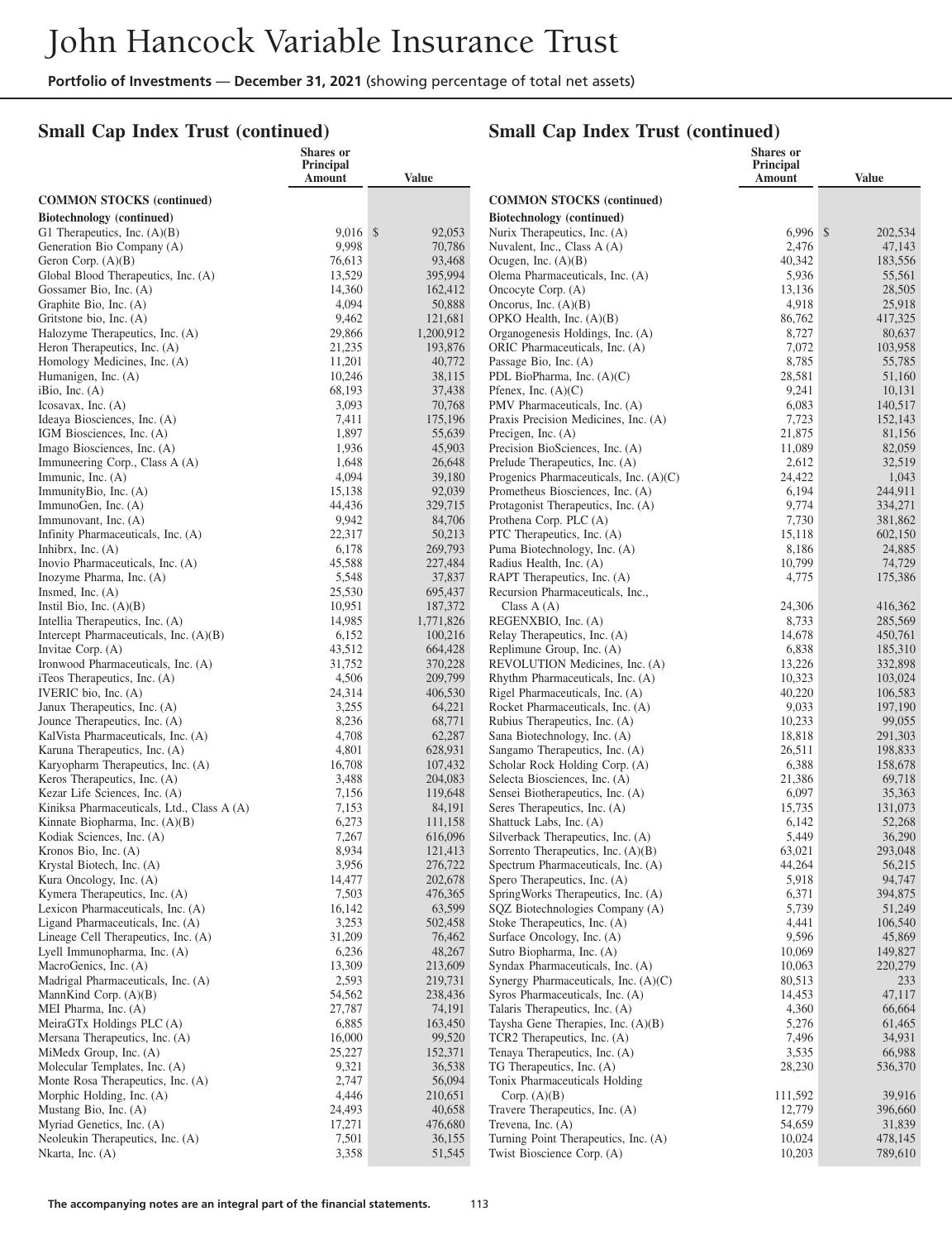## **Small Cap Index Trust (continued)**

|                                                                | <b>Shares</b> or<br>Principal<br>Amount | <b>Value</b>         |                                                                           | <b>Shares</b> or<br><b>Principal</b><br>Amount | <b>Value</b>         |
|----------------------------------------------------------------|-----------------------------------------|----------------------|---------------------------------------------------------------------------|------------------------------------------------|----------------------|
| <b>COMMON STOCKS (continued)</b>                               |                                         |                      | <b>COMMON STOCKS (continued)</b>                                          |                                                |                      |
| Biotechnology (continued)                                      |                                         |                      | Health care equipment and supplies (continued)                            |                                                |                      |
| UroGen Pharma, Ltd. (A)(B)                                     | 5,139 \$                                | 48,872               | NuVasive, Inc. (A)                                                        | $11,237$ \$                                    | 589,718              |
| Vanda Pharmaceuticals, Inc. (A)                                | 12,098                                  | 189,818              | OraSure Technologies, Inc. (A)                                            | 15,993                                         | 138,979              |
| Vaxart, Inc. $(A)$<br>Vaxcyte, Inc. (A)                        | 27,064<br>9,252                         | 169,691<br>220,105   | Ortho Clinical Diagnostics Holdings<br>PLC(A)                             | 24,378                                         | 521,445              |
| VBI Vaccines, Inc. (A)                                         | 43,426                                  | 101,617              | Orthofix Medical, Inc. (A)                                                | 4,334                                          | 134,744              |
| Vera Therapeutics, Inc. (A)                                    | 2,013                                   | 53,787               | OrthoPediatrics Corp. (A)                                                 | 3,149                                          | 188,499              |
| Veracyte, Inc. (A)                                             | 14,668                                  | 604,322              | Outset Medical, Inc. (A)                                                  | 10,008                                         | 461,269              |
| Verastem, Inc. (A)                                             | 39,946<br>10,137                        | 81,889<br>398,384    | PAVmed, Inc. (A)<br>Pulmonx Corp. (A)                                     | 17,355<br>5,794                                | 42,693               |
| Vericel Corp. (A)<br>Verve Therapeutics, Inc. $(A)(B)$         | 3,593                                   | 132,474              | Pulse Biosciences, Inc. (A)                                               | 2,633                                          | 185,814<br>38,995    |
| Viking Therapeutics, Inc. (A)                                  | 16,767                                  | 77,128               | Quotient, Ltd. (A)                                                        | 22,235                                         | 57,589               |
| Vir Biotechnology, Inc. (A)                                    | 12,948                                  | 542,133              | SeaSpine Holdings Corp. (A)                                               | 7,463                                          | 101,646              |
| Viracta Therapeutics, Inc. (A)                                 | 8,718                                   | 31,821               | Senseonics Holdings, Inc. (A)(B)                                          | 93,468                                         | 249,560              |
| VistaGen Therapeutics, Inc. (A)                                | 45,780                                  | 89,271               | Shockwave Medical, Inc. (A)                                               | 7,274                                          | 1,297,172            |
| Vor BioPharma, Inc. (A)<br>Werewolf Therapeutics, Inc. (A)     | 4,149<br>5,227                          | 48,211<br>62,254     | SI-BONE, Inc. (A)<br>Sientra, Inc. (A)                                    | 7,380<br>13,994                                | 163,910<br>51,358    |
| Xencor, Inc. (A)                                               | 12,322                                  | 494,359              | Sight Sciences, Inc. (A)                                                  | 2,642                                          | 46,420               |
| Y-mAbs Therapeutics, Inc. (A)                                  | 8,019                                   | 129,988              | Silk Road Medical, Inc. (A)                                               | 7,645                                          | 325,753              |
| Zentalis Pharmaceuticals, Inc. (A)                             | 7,862                                   | 660,880              | STAAR Surgical Company (A)                                                | 10,235                                         | 934,456              |
| ZIOPHARM Oncology, Inc. (A)                                    | 52,558                                  | 57,288               | Stereotaxis, Inc. (A)                                                     | 11,987                                         | 74,319               |
|                                                                |                                         | 53,942,997           | Surmodics, Inc. (A)<br>Tactile Systems Technology, Inc. (A)               | 3,132<br>4,358                                 | 150,806<br>82,933    |
| Health care equipment and supplies $-3.1\%$                    |                                         |                      | TransMedics Group, Inc. (A)                                               | 5,949                                          | 113,983              |
| Accelerate Diagnostics, Inc. (A)<br>Accuray, Inc. $(A)$        | 10,815<br>21,907                        | 56,454<br>104,496    | Treace Medical Concepts, Inc. (A)                                         | 5,733                                          | 106,863              |
| Alphatec Holdings, Inc. (A)                                    | 15,674                                  | 179,154              | Utah Medical Products, Inc.                                               | 924                                            | 92,400               |
| AngioDynamics, Inc. (A)                                        | 7,822                                   | 215,731              | Vapotherm, Inc. (A)                                                       | 5,309                                          | 109,949              |
| Apyx Medical Corp. (A)                                         | 7,549                                   | 96,778               | Varex Imaging Corp. (A)<br>ViewRay, Inc. (A)                              | 8,505<br>31,400                                | 268,333<br>173,014   |
| Asensus Surgical, Inc. (A)                                     | 53,438                                  | 59,316               |                                                                           |                                                | 20,602,509           |
| Aspira Women's Health, Inc. (A)(B)                             | 17,279<br>9,711                         | 30,584               |                                                                           |                                                |                      |
| AtriCure, Inc. (A)<br>Atrion Corp.                             | 303                                     | 675,206<br>213,585   | Health care providers and services $-2.8\%$<br>1Life Healthcare, Inc. (A) | 25,505                                         | 448,123              |
| Avanos Medical, Inc. (A)                                       | 10,562                                  | 366,185              | Accolade, Inc. $(A)$                                                      | 11,222                                         | 295,812              |
| Axogen, Inc. $(A)$                                             | 8,848                                   | 82,906               | AdaptHealth Corp. (A)                                                     | 15,714                                         | 384,364              |
| Axonics, Inc. (A)                                              | 9,908                                   | 554,848              | Addus HomeCare Corp. (A)                                                  | 3,372                                          | 315,316              |
| BioLife Solutions, Inc. (A)                                    | 2,369<br>5,389                          | 88,293<br>78,087     | Agiliti, Inc. (A)<br>Alignment Healthcare, Inc. (A)                       | 5,146<br>16,059                                | 119,181              |
| Bioventus, Inc., Class A (A)<br>Butterfly Network, Inc. (A)(B) | 27,727                                  | 185,494              | AMN Healthcare Services, Inc. (A)                                         | 10,115                                         | 225,790<br>1,237,368 |
| Cardiovascular Systems, Inc. (A)                               | 8,941                                   | 167,912              | Apollo Medical Holdings, Inc. (A)                                         | 8,108                                          | 595,776              |
| Cerus Corp. (A)                                                | 37,603                                  | 256,076              | Apria, Inc. (A)                                                           | 3,665                                          | 119,479              |
| ClearPoint Neuro, Inc. (A)                                     | 4,599                                   | 51,601               | Aveanna Healthcare Holdings, Inc. (A)                                     | 8,895                                          | 65,823               |
| CONMED Corp.<br>$Cryol.$ Inc. $(A)$                            | 6,247<br>8,608                          | 885,575<br>175,173   | Brookdale Senior Living, Inc. (A)<br>Castle Biosciences, Inc. (A)         | 42,000<br>4,605                                | 216,720<br>197,416   |
| CryoPort, Inc. (A)                                             | 8,789                                   | 520,045              | Community Health Systems, Inc. (A)                                        | 27,202                                         | 362,059              |
| Cutera, Inc. $(A)$                                             | 4,067                                   | 168,048              | CorVel Corp. (A)                                                          | 1,900                                          | 395,200              |
| CytoSorbents Corp. (A)                                         | 10,859                                  | 45,499               | Covetrus, Inc. (A)                                                        | 22,868                                         | 456,674              |
| DarioHealth Corp. (A)                                          | 2,914                                   | 37,795               | Cross Country Healthcare, Inc. (A)                                        | 8,062                                          | 223,801              |
| Eargo, Inc. $(A)(B)$<br>Glaukos Corp. (A)                      | 6,971<br>9,764                          | 35,552<br>433,912    | Fulgent Genetics, Inc. (A)(B)<br>Hanger, Inc. (A)                         | 4,508<br>8,559                                 | 453,460<br>155,175   |
| Haemonetics Corp. (A)                                          | 10,928                                  | 579,621              | HealthEquity, Inc. (A)                                                    | 17,745                                         | 785,039              |
| Heska Corp. (A)                                                | 2,142                                   | 390,894              | InfuSystem Holdings, Inc. (A)                                             | 3,058                                          | 52,078               |
| Inari Medical, Inc. (A)                                        | 7,426                                   | 677,771              | LHC Group, Inc. $(A)$                                                     | 6,607                                          | 906,679              |
| Inogen, Inc. $(A)$                                             | 4,377                                   | 148,818              | LifeStance Health Group, Inc. (A)                                         | 10,595                                         | 100,864              |
| Integer Holdings Corp. (A)<br>Intersect ENT, Inc. $(A)$        | 7,050<br>7,442                          | 603,410<br>203,241   | Magellan Health, Inc. (A)<br>MEDNAX, Inc. (A)                             | 5,028<br>16,609                                | 477,610<br>451,931   |
| iRadimed Corp. (A)                                             | 1,368                                   | 63,215               | ModivCare, Inc. (A)                                                       | 2,706                                          | 401,273              |
| iRhythm Technologies, Inc. (A)                                 | 6,387                                   | 751,686              | National HealthCare Corp.                                                 | 2,604                                          | 176,916              |
| Lantheus Holdings, Inc. (A)                                    | 14,745                                  | 425,983              | National Research Corp.                                                   | 3,166                                          | 131,452              |
| LeMaitre Vascular, Inc.                                        | 4,115                                   | 206,696              | Option Care Health, Inc. (A)                                              | 33,419                                         | 950,436              |
| LivaNova PLC (A)<br>Meridian Bioscience, Inc. (A)              | 11,523<br>9,386                         | 1,007,456<br>191,474 | Owens & Minor, Inc.<br>Patterson Companies, Inc.                          | 15,582<br>18,380                               | 677,817<br>539,453   |
| Merit Medical Systems, Inc. (A)                                | 11,117                                  | 692,589              | PetIQ, Inc. (A)                                                           | 5,992                                          | 136,078              |
| Mesa Laboratories, Inc.                                        | 1,081                                   | 354,665              | Privia Health Group, Inc. (A)                                             | 3,745                                          | 96,883               |
| Natus Medical, Inc. (A)                                        | 7,580                                   | 179,873              | Progyny, Inc. (A)                                                         | 13,857                                         | 697,700              |
| Neogen Corp. (A)                                               | 23,096                                  | 1,048,789            | $R1$ RCM, Inc. $(A)$                                                      | 25,696                                         | 654,991              |
| Nevro Corp. (A)                                                | 7,517                                   | 609,403              | RadNet, Inc. (A)                                                          | 9,976                                          | 300,377              |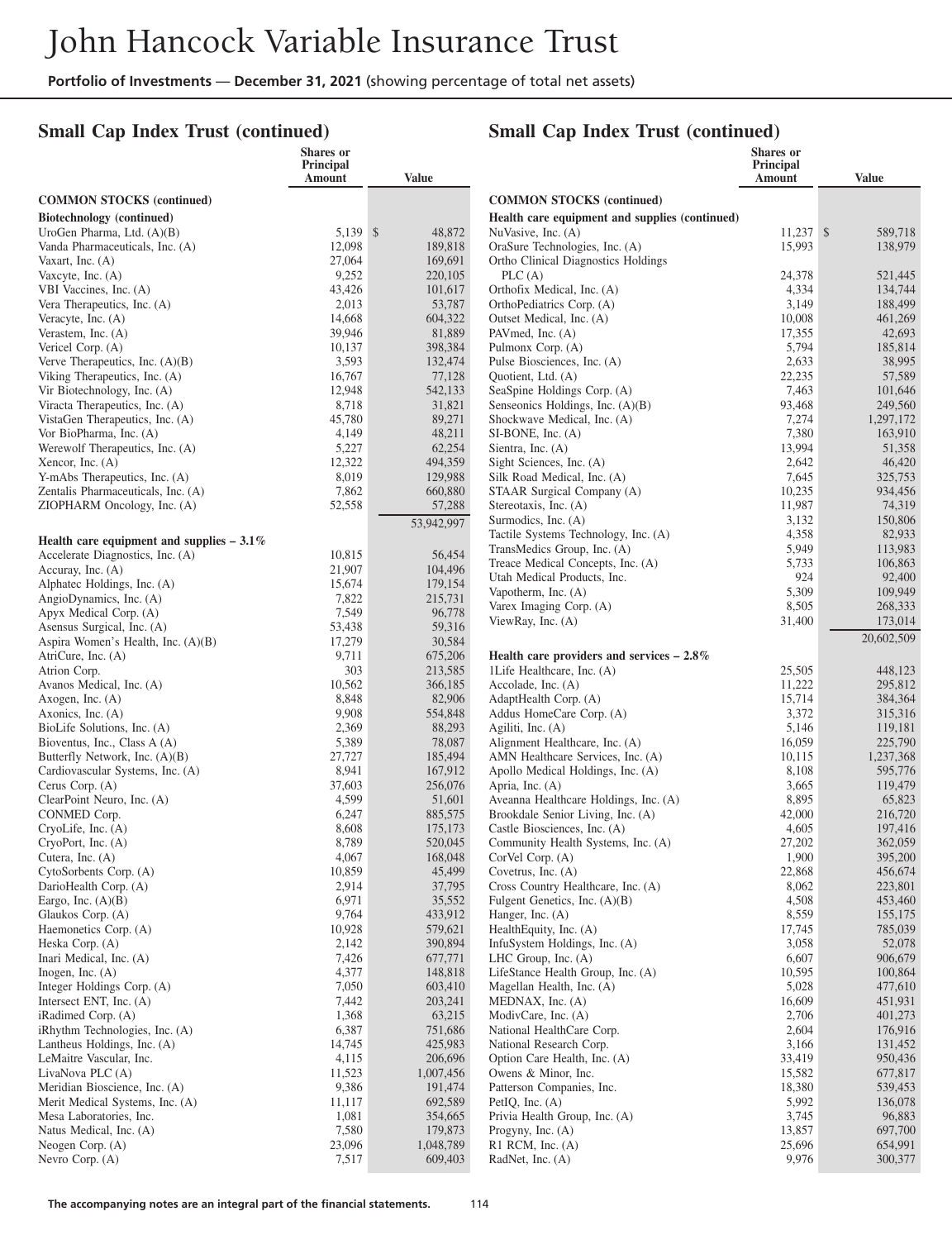## **Small Cap Index Trust (continued)**

|                                                     | Shares or<br>Principal |                    |                                                                          | <b>Shares</b> or<br>Principal |                    |
|-----------------------------------------------------|------------------------|--------------------|--------------------------------------------------------------------------|-------------------------------|--------------------|
|                                                     | Amount                 | <b>Value</b>       |                                                                          | <b>Amount</b>                 | <b>Value</b>       |
| <b>COMMON STOCKS</b> (continued)                    |                        |                    | <b>COMMON STOCKS</b> (continued)                                         |                               |                    |
| Health care providers and services (continued)      |                        |                    | <b>Pharmaceuticals (continued)</b>                                       |                               |                    |
| Select Medical Holdings Corp.                       | 23,850 \$              | 701,190            | Citius Pharmaceuticals, Inc. (A)                                         | 22,773 \$                     | 35,070             |
| Surgery Partners, Inc. (A)                          | 7,152                  | 381,988            | Collegium Pharmaceutical, Inc. (A)                                       | 7,798                         | 145,667            |
| Tenet Healthcare Corp. (A)                          | 22,801                 | 1,862,614          | Corcept Therapeutics, Inc. (A)(B)                                        | 20,773                        | 411,305            |
| The Ensign Group, Inc.                              | 11,349                 | 952,862            | CorMedix, Inc. (A)                                                       | 8,051                         | 36,632             |
| The Joint Corp. (A)<br>The Pennant Group, Inc. (A)  | 3,071<br>5,920         | 201,734<br>136,634 | Cymabay Therapeutics, Inc. (A)<br>DICE Therapeutics, Inc. (A)            | 14,918<br>2,527               | 50,423<br>63,958   |
| Tivity Health, Inc. (A)                             | 9,792                  | 258,900            | Edgewise Therapeutics, Inc. (A)                                          | 7,867                         | 120,208            |
| Triple-S Management Corp. (A)                       | 4,932                  | 175,974            | Elanco Animal Health, Inc. $(A)(C)$                                      | 15,082                        | $\Omega$           |
| US Physical Therapy, Inc.                           | 2,777                  | 265,342            | Endo International PLC (A)                                               | 49,899                        | 187,620            |
| Viemed Healthcare, Inc. (A)                         | 9,933                  | 51,850             | Esperion Therapeutics, Inc. (A)(B)                                       | 6,159                         | 30,795             |
|                                                     |                        | 18,794,202         | Evolus, Inc. $(A)(B)$                                                    | 7,505                         | 48,858             |
| Health care technology $-1.1\%$                     |                        |                    | EyePoint Pharmaceuticals, Inc. (A)                                       | 5,201                         | 63,660             |
| Allscripts Healthcare Solutions, Inc. (A)           | 26,447                 | 487,947            | Fulcrum Therapeutics, Inc. (A)<br>Harmony Biosciences Holdings, Inc. (A) | 6,019<br>4,991                | 106,476<br>212,816 |
| American Well Corp., Class A (A)                    | 41,207                 | 248,890            | Ikena Oncology, Inc. (A)                                                 | 5,787                         | 72,569             |
| Computer Programs & Systems, Inc. (A)               | 3,540                  | 103,722            | Innoviva, Inc. (A)                                                       | 9,216                         | 158,976            |
| Evolent Health, Inc., Class A (A)                   | 17,110                 | 473,434            | Intra-Cellular Therapies, Inc. (A)                                       | 15,249                        | 798,133            |
| Health Catalyst, Inc. (A)<br>HealthStream, Inc. (A) | 11,049<br>5,315        | 437,761<br>140,103 | KemPharm, Inc. $(A)(B)$                                                  | 7,980                         | 69,506             |
| Inspire Medical Systems, Inc. (A)                   | 5,785                  | 1,330,897          | Marinus Pharmaceuticals, Inc. (A)(B)                                     | 8,613                         | 102,322            |
| MultiPlan Corp. (A)(B)                              | 79,686                 | 353,009            | Mind Medicine MindMed, Inc. (A)                                          | 79,004                        | 109,026            |
| NextGen Healthcare, Inc. (A)                        | 12,709                 | 226,093            | NGM Biopharmaceuticals, Inc. (A)                                         | 7,276                         | 128,858            |
| Omnicell, Inc. (A)                                  | 9,315                  | 1,680,799          | Nuvation Bio, Inc. (A)(B)<br>Ocular Therapeutix, Inc. (A)                | 32,284<br>17,574              | 274,414<br>122,491 |
| OptimizeRx Corp. (A)                                | 3,745                  | 232,602            | Omeros Corp. $(A)(B)$                                                    | 13,931                        | 89,576             |
| Phreesia, Inc. (A)                                  | 10,752                 | 447,928            | Oramed Pharmaceuticals, Inc. (A)                                         | 6,997                         | 99,917             |
| Schrodinger, Inc. (A)<br>Simulations Plus, Inc. (B) | 9,928<br>3,504         | 345,792<br>165,739 | Pacira BioSciences, Inc. (A)                                             | 9,548                         | 574,503            |
| Tabula Rasa HealthCare, Inc. (A)                    | 5,168                  | 77,520             | Paratek Pharmaceuticals, Inc. (A)                                        | 13,470                        | 60,480             |
| Vocera Communications, Inc. (A)                     | 7,305                  | 473,656            | Phathom Pharmaceuticals, Inc. (A)                                        | 4,746                         | 93,354             |
|                                                     |                        | 7,225,892          | Phibro Animal Health Corp., Class A                                      | 4,993                         | 101,957            |
| Life sciences tools and services $-0.8\%$           |                        |                    | Pliant Therapeutics, Inc. (A)<br>Prestige Consumer Healthcare, Inc. (A)  | 5,531<br>10,621               | 74,669<br>644,164  |
| Berkeley Lights, Inc. (A)                           | 10,782                 | 196,017            | Provention Bio, Inc. (A)(B)                                              | 13,613                        | 76,505             |
| Bionano Genomics, Inc. (A)(B)                       | 63,323                 | 189,336            | Rain Therapeutics, Inc. (A)                                              | 3,318                         | 42,736             |
| ChromaDex Corp. (A)                                 | 11,279                 | 42,183             | Reata Pharmaceuticals, Inc., Class A (A)                                 | 6,011                         | 158,510            |
| Codexis, Inc. $(A)$                                 | 13,029                 | 407,417            | Relmada Therapeutics, Inc. (A)                                           | 3,661                         | 82,482             |
| Cytek Biosciences, Inc. (A)                         | 3,751                  | 61,216             | Revance Therapeutics, Inc. (A)                                           | 15,871                        | 259,015            |
| Fluidigm Corp. (A)<br>Harvard Bioscience, Inc. (A)  | 17,384<br>10,064       | 68,145<br>70,951   | SIGA Technologies, Inc. (A)                                              | 11,154                        | 83,878             |
| Inotiv, Inc. $(A)$                                  | 3,177                  | 133,656            | Supernus Pharmaceuticals, Inc. (A)<br>Tarsus Pharmaceuticals, Inc. (A)   | 10,700<br>1,658               | 312,012<br>37,305  |
| MaxCyte, Inc. (A)(B)                                | 19,813                 | 201,894            | TherapeuticsMD, Inc. (A)(B)                                              | 118,358                       | 42,076             |
| Medpace Holdings, Inc. (A)                          | 6,207                  | 1,350,891          | Theravance Biopharma, Inc. (A)                                           | 13,853                        | 153,076            |
| NanoString Technologies, Inc. (A)                   | 9,915                  | 418,710            | Zogenix, Inc. (A)                                                        | 12,884                        | 209,365            |
| NeoGenomics, Inc. (A)                               | 24,590                 | 839,011            |                                                                          |                               | 9,245,518          |
| Pacific Biosciences of California, Inc. (A)         | 41,977                 | 858,849            |                                                                          |                               | 115,270,648        |
| Personalis, Inc. (A)<br>Quanterix Corp. (A)         | 8.159<br>6,859         | 116,429<br>290,822 | Industrials $-14.5\%$                                                    |                               |                    |
| Seer, Inc. $(A)(B)$                                 | 9,382                  | 214,003            | Aerospace and defense $-0.6\%$                                           |                               |                    |
|                                                     |                        | 5,459,530          | AAR Corp. (A)                                                            | 7,538                         | 294,208            |
| Pharmaceuticals $-1.4\%$                            |                        |                    | Aerojet Rocketdyne Holdings, Inc.                                        | 16,026                        | 749,376            |
| 9 Meters Biopharma, Inc. (A)                        | 53,079                 | 51,948             | AeroVironment, Inc. (A)                                                  | 4,837                         | 300,039            |
| Aclaris Therapeutics, Inc. (A)                      | 11,349                 | 165,014            | Astronics Corp. (A)                                                      | 6,078                         | 72,936             |
| Aerie Pharmaceuticals, Inc. (A)                     | 9,966                  | 69,961             | Byrna Technologies, Inc. (A)                                             | 4,298                         | 57,378             |
| Amneal Pharmaceuticals, Inc. (A)                    | 22,604                 | 108,273            | Ducommun, Inc. (A)<br>Kaman Corp.                                        | 2,588<br>6,212                | 121,041<br>268,048 |
| Amphastar Pharmaceuticals, Inc. (A)                 | 8,256                  | 192,282            | Kratos Defense & Security                                                |                               |                    |
| Ampio Pharmaceuticals, Inc. (A)(B)                  | 46,000                 | 26,220             | Solutions, Inc. (A)                                                      | 26,459                        | 513,305            |
| ANI Pharmaceuticals, Inc. (A)                       | 2,535                  | 116,813            | Maxar Technologies, Inc.                                                 | 15,778                        | 465,924            |
| Antares Pharma, Inc. (A)<br>Arvinas, Inc. (A)       | 39,293<br>9,958        | 140,276<br>817,950 | Moog, Inc., Class A                                                      | 6,183                         | 500,638            |
| Atea Pharmaceuticals, Inc. (A)                      | 14,066                 | 125,750            | National Presto Industries, Inc.                                         | 1,222                         | 100,241            |
| Athira Pharma, Inc. (A)(B)                          | 7,405                  | 96,487             | PAE, Inc. $(A)$                                                          | 15,754                        | 156,437            |
| Axsome Therapeutics, Inc. $(A)(B)$                  | 6,109                  | 230,798            | Park Aerospace Corp.                                                     | 5,600                         | 73,920             |
| <b>BioDelivery Sciences</b>                         |                        |                    | Parsons Corp. (A)<br>Triumph Group, Inc. (A)                             | 5,677<br>14,321               | 191,031<br>265,368 |
| International, Inc. (A)                             | 23,057                 | 71,477             |                                                                          |                               |                    |
| Cara Therapeutics, Inc. (A)                         | 10,308                 | 125,551            |                                                                          |                               |                    |
| Cassava Sciences, Inc. (A)(B)                       | 8,269                  | 361,355            |                                                                          |                               |                    |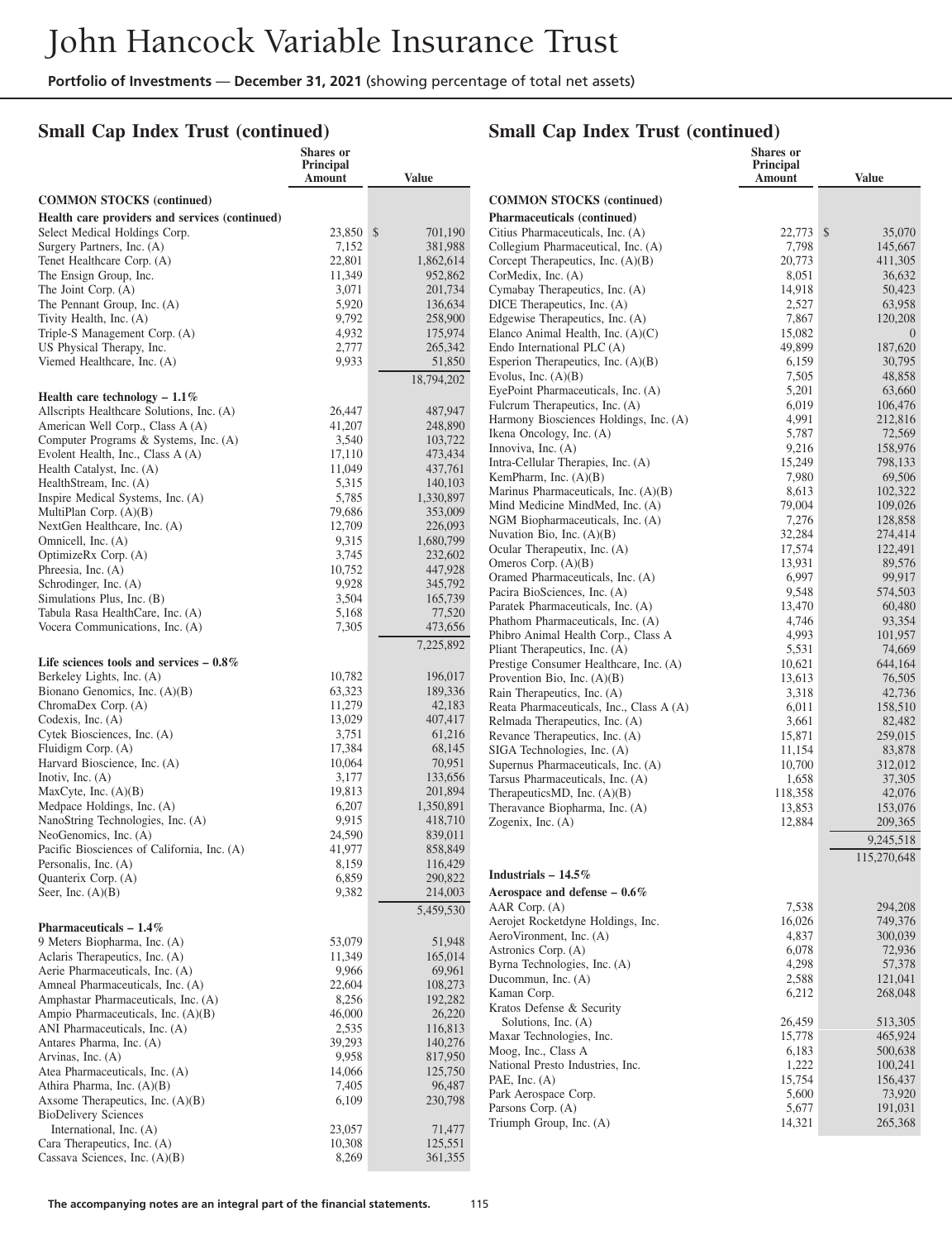## **Small Cap Index Trust (continued)**

**Air freight and logistics – 0.3%**

Hub Group, Inc., Class A (A)

**Airlines – 0.3%**

SP Plus Corp. (A)

#### **Shares or Principal Amount Value COMMON STOCKS (continued) Aerospace and defense (continued)** Vectrus, Inc. (A) 2,721 \$ 124,540 4,254,430 Air Transport Services Group, Inc. (A)  $12,753$  374,683<br>Atlas Air Worldwide Holdings, Inc. (A)  $6,175$  581,191 Atlas Air Worldwide Holdings, Inc. (A)  $6,175$  581,191<br>Forward Air Corp. 6,175 581,191 Forward Air Corp.<br>
Hub Group, Inc., Class A (A)  $7,097$  597,851 702,927 2,256,652 Allegiant Travel Company (A) 3,369 630,138<br>
Frontier Group Holdings, Inc. (A) 7,635 103,607 Frontier Group Holdings, Inc. (A) 7,635 103,607<br>
Hawaiian Holdings, Inc. (A) 11,658 214,157 Hawaiian Holdings, Inc. (A) 11,658 214,157<br>Mesa Air Group, Inc. (A) 8,384 46,950 Mesa Air Group, Inc. (A) 8,384 46,950<br>SkyWest, Inc. (A) 8,384 46,950<br>10,761 422,907 SkyWest, Inc. (A) 10,761 422,907<br>Spirit Airlines, Inc. (A) 21,451 468,704

| Spirit Airlines, Inc. (A)                 | 21,451 | 468,704   |
|-------------------------------------------|--------|-----------|
| Sun Country Airlines Holdings, Inc. (A)   | 5,150  | 140,338   |
|                                           |        | 2,026,801 |
|                                           |        |           |
| Building products $-1.3\%$                |        |           |
| AAON, Inc.                                | 8,966  | 712,169   |
| American Woodmark Corp. (A)               | 3,732  | 243,326   |
| Apogee Enterprises, Inc.                  | 5,380  | 259,047   |
| Caesarstone, Ltd.                         | 6,340  | 71,896    |
| Cornerstone Building Brands, Inc. (A)     | 12,322 | 214,896   |
| CSW Industrials, Inc.                     | 3,174  | 383,610   |
| Gibraltar Industries, Inc. (A)            | 7,090  | 472,761   |
| Griffon Corp.                             | 10,158 | 289,300   |
| Insteel Industries, Inc.                  | 4,250  | 169,193   |
| JELD-WEN Holding, Inc. (A)                | 18,367 | 484,154   |
| Masonite International Corp. (A)          | 5,141  | 606,381   |
| PGT Innovations, Inc. (A)                 | 12,930 | 290,796   |
| Quanex Building Products Corp.            | 7,983  | 197,819   |
| Resideo Technologies, Inc. (A)            | 31,179 | 811,589   |
| Simpson Manufacturing Company, Inc.       | 9,289  | 1,291,821 |
| UFP Industries, Inc.                      | 12,796 | 1,177,360 |
| View, Inc. $(A)(B)$                       | 27,748 | 108,495   |
| Zurn Water Solutions Corp.                | 25,930 | 943,852   |
|                                           |        | 8,728,465 |
| Commercial services and supplies $-1.7\%$ |        |           |
| ABM Industries, Inc.                      | 14,561 | 594,817   |
| ACCO Brands Corp.                         | 21,340 | 176,268   |
| Brady Corp., Class A                      | 10,050 | 541,695   |
| BrightView Holdings, Inc. (A)             | 9,411  | 132,507   |
| Casella Waste Systems, Inc., Class A (A)  | 10,557 | 901,779   |
| CECO Environmental Corp. (A)              | 7,119  | 44,351    |
|                                           |        |           |
| Cimpress PLC $(A)$                        | 3,760  | 269,254   |
| CoreCivic, Inc. (A)                       | 26,204 | 261,254   |
| Deluxe Corp.                              | 9,212  | 295,797   |
| Ennis, Inc.                               | 5,909  | 115,403   |
| Harsco Corp. (A)                          | 17,364 | 290,152   |
| Healthcare Services Group, Inc.           | 16,345 | 290,778   |
| Heritage-Crystal Clean, Inc. (A)          | 3,832  | 122,701   |
| HNI Corp.                                 | 9,453  | 397,499   |
| Interface, Inc.                           | 12,997 | 207,302   |
| KAR Auction Services, Inc. (A)            | 26,346 | 411,525   |
| Kimball International, Inc., Class B      | 9,622  | 98,433    |
| Matthews International Corp., Class A     | 6,985  | 256,140   |
| MillerKnoll, Inc.                         | 16,097 | 630,841   |
| Montrose Environmental Group, Inc. (A)    | 5,193  | 366,158   |
| Pitney Bowes, Inc.                        | 39,518 | 262,004   |
| RR Donnelley & Sons Company (A)           | 15,640 | 176,106   |

# **Small Cap Index Trust (continued)**

|                                                                   | Shares or           |                      |
|-------------------------------------------------------------------|---------------------|----------------------|
|                                                                   | Principal<br>Amount | <b>Value</b>         |
|                                                                   |                     |                      |
| <b>COMMON STOCKS</b> (continued)                                  |                     |                      |
| Commercial services and supplies (continued)<br>UniFirst Corp.    | 3,213               | \$<br>676,015        |
| US Ecology, Inc. $(A)$                                            | 7,218               | 230,543              |
| Viad Corp. (A)                                                    | 4,686               | 200,514              |
| VSE Corp.                                                         | 2,627               | 160,089              |
|                                                                   |                     | 11,129,980           |
| Construction and engineering $-1.5\%$                             |                     |                      |
| Ameresco, Inc., Class A (A)                                       | 6,635               | 540,354              |
| API Group Corp. (A)<br>Arcosa, Inc.                               | 43,577<br>10,398    | 1,122,979<br>547,975 |
| Argan, Inc.                                                       | 3,537               | 136,847              |
| Comfort Systems USA, Inc.                                         | 7,650               | 756,891              |
| Concrete Pumping Holdings, Inc. (A)                               | 6,889               | 56,490               |
| Construction Partners, Inc., Class A (A)                          | 6,195               | 182,195              |
| Dycom Industries, Inc. (A)<br>EMCOR Group, Inc.                   | 6,363<br>11,374     | 596,595<br>1,448,934 |
| Fluor Corp. (A)                                                   | 30,786              | 762,569              |
| Granite Construction, Inc.                                        | 9,824               | 380,189              |
| Great Lakes Dredge & Dock Corp. (A)                               | 13,947              | 219,247              |
| IES Holdings, Inc. (A)                                            | 2,028               | 102,698              |
| Infrastructure and Energy<br>Alternatives, Inc. (A)               | 6,942               | 63,866               |
| Matrix Service Company (A)                                        | 7,471               | 56,182               |
| MYR Group, Inc. (A)                                               | 3,512               | 388,252              |
| NV5 Global, Inc. (A)                                              | 2,888               | 398,891              |
| Primoris Services Corp.                                           | 11,812              | 283,252              |
| Sterling Construction Company, Inc. (A)                           | 6,484               | 170,529              |
| Tutor Perini Corp. (A)<br>WillScot Mobile Mini Holdings Corp. (A) | 9,399<br>45,523     | 116,266<br>1,859,159 |
|                                                                   |                     | 10,190,360           |
| Electrical equipment $-1.0\%$                                     |                     |                      |
| Allied Motion Technologies, Inc.                                  | 2,986               | 108,959              |
| American Superconductor Corp. (A)                                 | 6,886               | 74,920               |
| Array Technologies, Inc. (A)                                      | 27,787              | 435,978              |
| Atkore, Inc. (A)                                                  | 9,883               | 1,098,891            |
| AZZ, Inc.<br>Babcock & Wilcox Enterprises, Inc. (A)               | 5,165<br>12,873     | 285,573<br>116,114   |
| Beam Global (A)                                                   | 2,122               | 39,469               |
| Blink Charging Company $(A)(B)$                                   | 8,035               | 213,008              |
| Bloom Energy Corp., Class A (A)                                   | 30,366              | 665,926              |
| Encore Wire Corp.                                                 | 4,209               | 602,308              |
| EnerSys<br>Eos Energy Enterprises, Inc. $(A)(B)$                  | 9,206               | 727,826              |
| FuelCell Energy, Inc. (A)                                         | 10,356<br>78,765    | 77,877<br>409,578    |
| GrafTech International, Ltd.                                      | 43,095              | 509,814              |
| Romeo Power, Inc. $(A)(B)$                                        | 30,637              | 111,825              |
| Stem, Inc. $(A)$                                                  | 23,356              | 443,063              |
| Thermon Group Holdings, Inc. (A)                                  | 8,113               | 137,353              |
| TPI Composites, Inc. (A)<br>Vicor Corp. $(A)$                     | 8,082<br>4,535      | 120,907<br>575,854   |
|                                                                   |                     | 6,755,243            |
| Machinery $-3.6\%$                                                |                     |                      |
| Alamo Group, Inc.                                                 | 2,064               | 303,780              |
| Albany International Corp., Class A                               | 6,561               | 580,320              |
| Altra Industrial Motion Corp.                                     | 14,136              | 728,994              |
| Astec Industries, Inc.                                            | 4,993               | 345,865              |
| Barnes Group, Inc.<br>Blue Bird Corp. (A)                         | 10,170<br>3,902     | 473,820<br>61,027    |
| Chart Industries, Inc. (A)                                        | 7,842               | 1,250,721            |
| CIRCOR International, Inc. (A)                                    | 4,348               | 118,179              |
| Columbus McKinnon Corp.                                           | 6,094               | 281,908              |
| Commercial Vehicle Group, Inc. (A)                                | 8,180               | 65,931               |
| Desktop Metal, Inc., Class $A(A)(B)$                              | 42,737              | 211,548              |
| Douglas Dynamics, Inc.<br>Energy Recovery, Inc. (A)               | 5,005<br>9,438      | 195,495<br>202,823   |

RR Donnelley & Sons Company (A)  $15,640$  176,106<br>SP Plus Corp. (A) 5,469 154,335

Steelcase, Inc., Class A 19,284 226,008 Tetra Tech, Inc. 11,506 1,953,719 The Brink's Company 10,462 685,993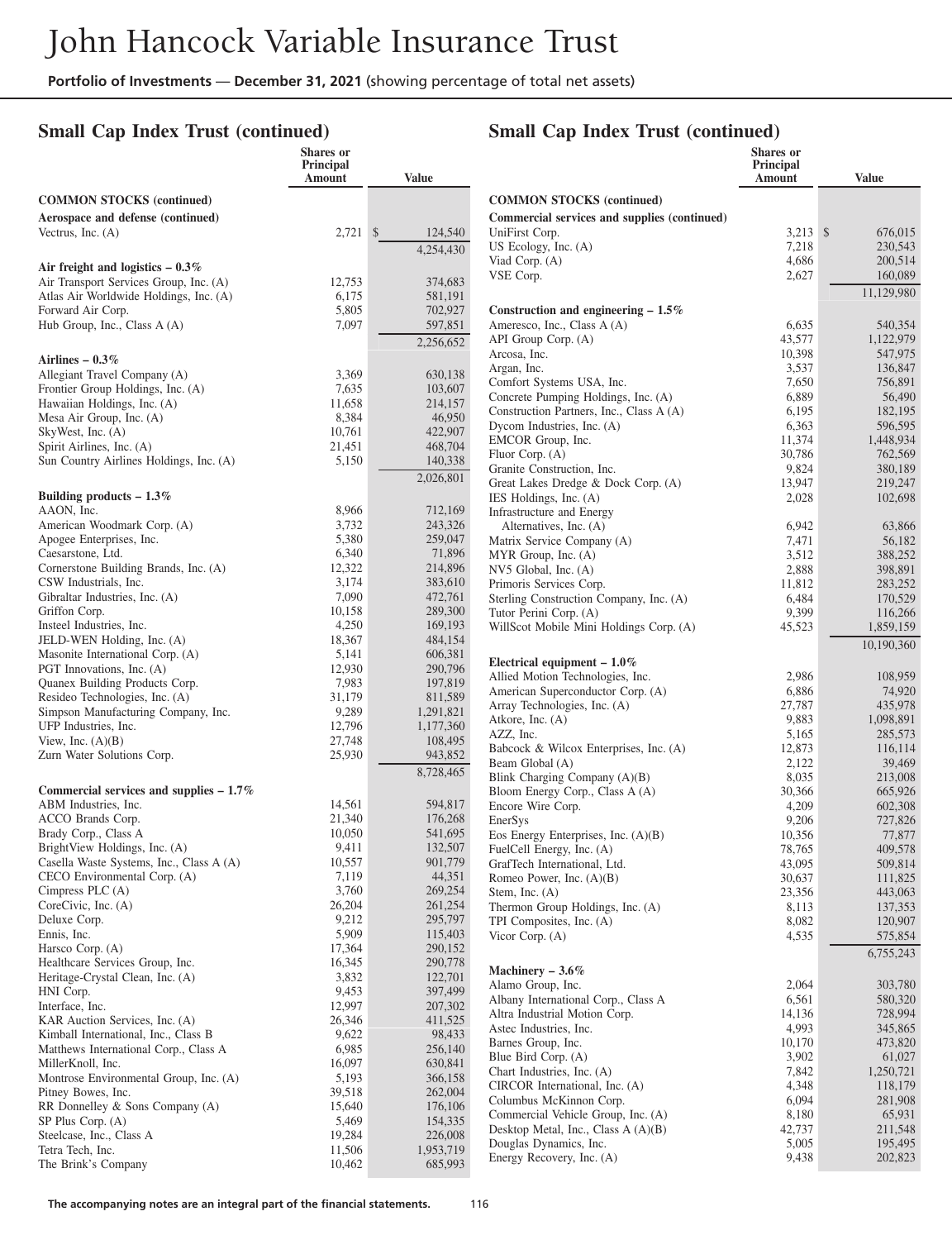## **Small Cap Index Trust (continued)**

|                                                                   | <b>Shares</b> or<br>Principal<br>Amount | <b>Value</b>         |                                                                   | <b>Shares</b> or<br>Principal<br><b>Amount</b> | <b>Value</b>       |
|-------------------------------------------------------------------|-----------------------------------------|----------------------|-------------------------------------------------------------------|------------------------------------------------|--------------------|
| <b>COMMON STOCKS (continued)</b>                                  |                                         |                      | <b>COMMON STOCKS (continued)</b>                                  |                                                |                    |
| Machinery (continued)                                             |                                         |                      | Professional services (continued)                                 |                                                |                    |
| Enerpac Tool Group Corp.                                          | 13,598 \$                               | 275,767              | Kforce, Inc.                                                      | 4.419 \$                                       | 332,397            |
| EnPro Industries, Inc.                                            | 4,409                                   | 485,299              | Korn Ferry                                                        | 11,612                                         | 879,377            |
| ESCO Technologies, Inc.                                           | 5,482                                   | 493,325              | ManTech International Corp., Class A                              | 5,879                                          | 428,755            |
| Evoqua Water Technologies Corp. (A)                               | 24,934                                  | 1,165,665            | Mistras Group, Inc. (A)                                           | 6,058                                          | 45,011             |
| Federal Signal Corp.<br>Franklin Electric Company, Inc.           | 12,789<br>9,837                         | 554,275<br>930,187   | Resources Connection, Inc.<br>Sterling Check Corp. (A)            | 7,654<br>2,468                                 | 136,547<br>50,619  |
| Helios Technologies, Inc.                                         | 7,006                                   | 736,821              | TriNet Group, Inc. (A)                                            | 8,689                                          | 827,714            |
| Hillenbrand, Inc.                                                 | 15,782                                  | 820,506              | TrueBlue, Inc. (A)                                                | 7,783                                          | 215,356            |
| Hydrofarm Holdings Group, Inc. (A)                                | 8,630                                   | 244,143              | Upwork, Inc. $(A)$                                                | 25,522                                         | 871,832            |
| Hyliion Holdings Corp. (A)                                        | 26,595                                  | 164,889              | Willdan Group, Inc. (A)                                           | 2,864                                          | 100,813            |
| Hyster-Yale Materials Handling, Inc.                              | 2,296                                   | 94,366               |                                                                   |                                                | 11,121,676         |
| Ideanomics, Inc. $(A)(B)$<br>John Bean Technologies Corp.         | 91,681<br>6,739                         | 110,017<br>1,034,841 | Road and rail $-0.9\%$                                            |                                                |                    |
| Kadant, Inc.                                                      | 2,463                                   | 567,672              | ArcBest Corp.                                                     | 5,458                                          | 654,141            |
| Kennametal, Inc.                                                  | 18,089                                  | 649,576              | Avis Budget Group, Inc. (A)                                       | 8,879                                          | 1,841,238          |
| Lindsay Corp.                                                     | 2,256                                   | 342,912              | Covenant Logistics Group, Inc. (A)<br>Daseke, Inc. (A)            | 3,256<br>9,799                                 | 86,056<br>98,382   |
| Luxfer Holdings PLC                                               | 6,084                                   | 117,482              | Heartland Express, Inc.                                           | 10,660                                         | 179,301            |
| Meritor, Inc. (A)                                                 | 14,536                                  | 360,202              | Marten Transport, Ltd.                                            | 13,645                                         | 234,148            |
| Miller Industries, Inc.<br>Mueller Industries, Inc.               | 2,781<br>11,956                         | 92,885<br>709,708    | Saia, Inc. (A)                                                    | 5,689                                          | 1,917,364          |
| Mueller Water Products, Inc., Class A                             | 34,244                                  | 493,114              | Werner Enterprises, Inc.                                          | 13,120                                         | 625,299            |
| Nikola Corp. (A)                                                  | 49,734                                  | 490,875              | Yellow Corp. (A)                                                  | 11,735                                         | 147,744            |
| Omega Flex, Inc.                                                  | 709                                     | 90,008               |                                                                   |                                                | 5,783,673          |
| Park-Ohio Holdings Corp.                                          | 2,563                                   | 54,259               | Trading companies and distributors $-1.4\%$                       |                                                |                    |
| Proto Labs, Inc. (A)                                              | 6,220                                   | 319,397              | Applied Industrial Technologies, Inc.                             | 8,260                                          | 848,302            |
| RBC Bearings, Inc. (A)                                            | 5,621                                   | 1,135,273            | Beacon Roofing Supply, Inc. (A)<br>BlueLinx Holdings, Inc. (A)    | 12,127<br>2,047                                | 695,483<br>196,021 |
| REV Group, Inc.<br>$SPX$ Corp. $(A)$                              | 6,669<br>9,422                          | 94,366<br>562,305    | Boise Cascade Company                                             | 8,418                                          | 599,362            |
| SPX FLOW, Inc.                                                    | 8,911                                   | 770,623              | Custom Truck One Source, Inc. (A)(B)                              | 10,466                                         | 83,728             |
| Standex International Corp.                                       | 2,514                                   | 278,199              | DXP Enterprises, Inc. (A)                                         | 4,446                                          | 114,129            |
| Tennant Company                                                   | 4,026                                   | 326,267              | GATX Corp.                                                        | 7,548                                          | 786,426            |
| Terex Corp.                                                       | 14,645                                  | 643,648              | Global Industrial Company                                         | 2,631                                          | 107,608            |
| The Gorman-Rupp Company                                           | 4,903                                   | 218,429              | GMS, Inc. $(A)$<br>H&E Equipment Services, Inc.                   | 9,276<br>7,141                                 | 557,580<br>316,132 |
| The Greenbrier Companies, Inc.<br>The Manitowoc Company, Inc. (A) | 6,864<br>7,823                          | 314,989<br>145,430   | Herc Holdings, Inc.                                               | 5,379                                          | 842,082            |
| The Shyft Group, Inc.                                             | 7,426                                   | 364,839              | McGrath RentCorp                                                  | 5,248                                          | 421,204            |
| Titan International, Inc. (A)                                     | 12,077                                  | 132,364              | MRC Global, Inc. (A)                                              | 18,532                                         | 127,500            |
| Trinity Industries, Inc.                                          | 16,778                                  | 506,696              | NOW, Inc. $(A)$                                                   | 24,463                                         | 208.914            |
| Wabash National Corp.                                             | 10,998                                  | 214,681              | Rush Enterprises, Inc., Class A                                   | 8,316                                          | 462,702            |
| Watts Water Technologies, Inc., Class A                           | 5,848                                   | 1,135,506            | Rush Enterprises, Inc., Class B<br>Textainer Group Holdings, Ltd. | 2,077<br>10,221                                | 112,096<br>364,992 |
| Welbilt, Inc. (A)                                                 | 28,106                                  | 668,080              | Titan Machinery, Inc. (A)                                         | 4,482                                          | 150,999            |
|                                                                   |                                         | 23,730,297           | Transcat, Inc. (A)                                                | 1,655                                          | 152,972            |
| Marine $-0.2\%$                                                   |                                         |                      | Triton International, Ltd.                                        | 14,307                                         | 861,711            |
| Costamare, Inc.<br>Eagle Bulk Shipping, Inc.                      | 11,417<br>2,035                         | 144,425<br>92,593    | Veritiv Corp. (A)                                                 | 3,092                                          | 378,986            |
| Genco Shipping & Trading, Ltd.                                    | 7,383                                   | 118,128              | WESCO International, Inc. (A)                                     | 9,528                                          | 1,253,790          |
| Matson, Inc.                                                      | 8,908                                   | 801,987              |                                                                   |                                                | 9,642,719          |
| Safe Bulkers, Inc. (A)                                            | 15,173                                  | 57,202               |                                                                   |                                                | 96,834,631         |
|                                                                   |                                         | 1,214,335            | Information technology $-14.0\%$                                  |                                                |                    |
| Professional services $-1.7\%$                                    |                                         |                      | Communications equipment $-0.8\%$                                 |                                                |                    |
| Acacia Research Corp. (A)                                         | 12,793                                  | 65,628               | ADTRAN, Inc.                                                      | 10,624                                         | 242,546            |
| ASGN, Inc. (A)                                                    | 10,917                                  | 1,347,158            | Aviat Networks, Inc. (A)                                          | 2,338                                          | 75,003             |
| Barrett Business Services, Inc.<br>CBIZ, Inc. $(A)$               | 1,879<br>10,486                         | 129,764<br>410,212   | CalAmp Corp. (A)<br>Calix, Inc. $(A)$                             | 8,593<br>11,850                                | 60,667<br>947,645  |
| CRA International, Inc.                                           | 1,556                                   | 145,268              | Cambium Networks Corp. (A)                                        | 2,508                                          | 64,280             |
| Exponent, Inc.                                                    | 11,123                                  | 1,298,388            | Clearfield, Inc. (A)                                              | 2,554                                          | 215,609            |
| First Advantage Corp. (A)                                         | 10,142                                  | 193,104              | Comtech Telecommunications Corp.                                  | 6,012                                          | 142,424            |
| Forrester Research, Inc. (A)                                      | 2,678                                   | 157,279              | Digi International, Inc. (A)                                      | 7,892                                          | 193,906            |
| Franklin Covey Company (A)                                        | 2,920                                   | 135,371              | DZS, Inc. $(A)$                                                   | 2,913                                          | 47,249             |
| Heidrick & Struggles International, Inc.                          | 4,428                                   | 193,636              | EMCORE Corp. (A)<br>Extreme Networks, Inc. (A)                    | 8,801<br>27,784                                | 61,431<br>436,209  |
| Huron Consulting Group, Inc. (A)<br>ICF International, Inc.       | 4,866<br>3,969                          | 242,813<br>407,021   | Harmonic, Inc. (A)                                                | 20,242                                         | 238,046            |
| Insperity, Inc.                                                   | 7,845                                   | 926,573              | Infinera Corp. (A)                                                | 39,830                                         | 381,970            |
| KBR, Inc.                                                         | 30,299                                  | 1,442,838            | Inseego Corp. $(A)(B)$                                            | 19,063                                         | 111,137            |
| Kelly Services, Inc., Class A                                     | 8,241                                   | 138,202              | NETGEAR, Inc. (A)                                                 | 6,427                                          | 187,733            |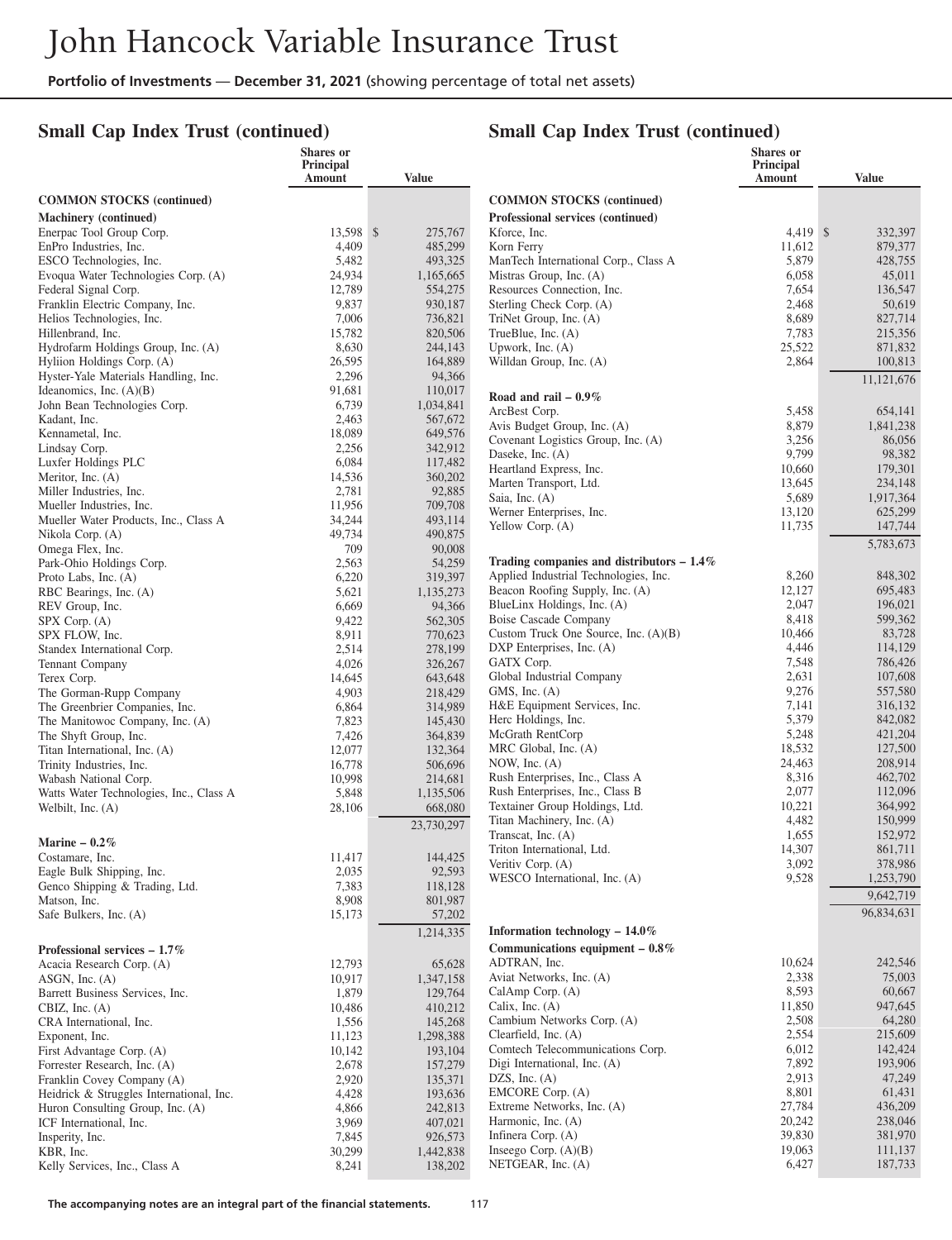## **Small Cap Index Trust (continued)**

## **Small Cap Index Trust (continued)**

|                                                                                    | Shares or<br>Principal |                      |                                                                 | <b>Shares</b> or<br>Principal |                        |
|------------------------------------------------------------------------------------|------------------------|----------------------|-----------------------------------------------------------------|-------------------------------|------------------------|
|                                                                                    | Amount                 | <b>Value</b>         |                                                                 | Amount                        | <b>Value</b>           |
| <b>COMMON STOCKS (continued)</b>                                                   |                        |                      | <b>COMMON STOCKS (continued)</b>                                |                               |                        |
| Communications equipment (continued)                                               |                        |                      | IT services (continued)                                         |                               |                        |
| NetScout Systems, Inc. (A)                                                         | $15,111$ \$            | 499,872              | Rackspace Technology, Inc. (A)                                  | $12,110$ \$                   | 163,122                |
| Plantronics, Inc. (A)                                                              | 9,194                  | 269,752              | Repay Holdings Corp. (A)                                        | 19,537                        | 356,941                |
| Ribbon Communications, Inc. (A)<br>Viavi Solutions, Inc. (A)                       | 16,289<br>49,823       | 98,548<br>877,881    | The Hackett Group, Inc.<br>TTEC Holdings, Inc.                  | 5,795<br>3,946                | 118,971<br>357,310     |
|                                                                                    |                        |                      | Tucows, Inc., Class A (A)                                       | 2,224                         | 186,416                |
|                                                                                    |                        | 5,151,908            | Unisys Corp. $(A)$                                              | 14,333                        | 294,830                |
| Electronic equipment, instruments and components $-2.3\%$<br>908 Devices, Inc. (A) | 3,739                  | 96,728               | Verra Mobility Corp. (A)                                        | 29,270                        | 451,636                |
| Advanced Energy Industries, Inc.                                                   | 8,139                  | 741,137              |                                                                 |                               | 10,197,876             |
| Aeva Technologies, Inc. (A)(B)                                                     | 20,362                 | 153,937              | Semiconductors and semiconductor equipment $-3.6\%$             |                               |                        |
| Akoustis Technologies, Inc. (A)(B)                                                 | 10,428                 | 69,659               | Alpha & Omega Semiconductor, Ltd. (A)                           | 4,712                         | 285,359                |
| Arlo Technologies, Inc. (A)                                                        | 19,540                 | 204,975              | Ambarella, Inc. (A)                                             | 7,594                         | 1,540,747              |
| Badger Meter, Inc.                                                                 | 6,207                  | 661,418              | Amkor Technology, Inc.                                          | 21,822                        | 540,967                |
| Belden, Inc.                                                                       | 9,432                  | 619,965              | Atomera, Inc. $(A)(B)$                                          | 4,756                         | 95,691                 |
| Benchmark Electronics, Inc.<br>CTS Corp.                                           | 7,724<br>7,105         | 209,320<br>260,896   | Axcelis Technologies, Inc. (A)<br>$AXT$ , Inc. $(A)$            | 7,171<br>10,109               | 534,670<br>89,060      |
| Daktronics, Inc. (A)                                                               | 12,237                 | 61,797               | $CEVA$ , Inc. $(A)$                                             | 5,143                         | 222,383                |
| ePlus, Inc. $(A)$                                                                  | 5,630                  | 303,344              | CMC Materials, Inc.                                             | 6,103                         | 1,169,884              |
| Fabrinet (A)                                                                       | 7,906                  | 936,624              | Cohu, Inc. $(A)$                                                | 10,533                        | 401,202                |
| FARO Technologies, Inc. (A)                                                        | 4,036                  | 282,601              | Diodes, Inc. $(A)$                                              | 9,315                         | 1,022,880              |
| Identiv, Inc. $(A)$                                                                | 5,222                  | 146,947              | FormFactor, Inc. (A)                                            | 16,760                        | 766,267                |
| II-VI, Inc. $(A)$                                                                  | 22,775                 | 1,556,216            | Ichor Holdings, Ltd. (A)                                        | 6,177                         | 284,327                |
| Insight Enterprises, Inc. (A)<br>Itron, Inc. $(A)$                                 | 7,343<br>9,784         | 782,764<br>670,400   | Impinj, Inc. $(A)$<br>Kopin Corp. (A)                           | 4,135<br>17,663               | 366,775<br>72,242      |
| Kimball Electronics, Inc. (A)                                                      | 5,461                  | 118,831              | Kulicke & Soffa Industries, Inc.                                | 13,119                        | 794,224                |
| Knowles Corp. (A)                                                                  | 18,920                 | 441,782              | Lattice Semiconductor Corp. (A)                                 | 29,079                        | 2,240,828              |
| Luna Innovations, Inc. (A)                                                         | 8,474                  | 71,521               | <b>MACOM</b> Technology Solutions                               |                               |                        |
| Methode Electronics, Inc.                                                          | 8,208                  | 403,587              | Holdings, Inc. (A)                                              | 10,475                        | 820,193                |
| MicroVision, Inc. (A)(B)                                                           | 36,587                 | 183,301              | MaxLinear, Inc. (A)                                             | 15,264                        | 1,150,753              |
| Napco Security Technologies, Inc. (A)                                              | 3,291                  | 164,484              | Meta Materials, Inc. $(A)(B)$                                   | 45,983                        | 113,118                |
| nLight, Inc. (A)<br>Novanta, Inc. (A)                                              | 9,669<br>7,555         | 231,573<br>1,332,173 | NeoPhotonics Corp. (A)<br>NVE Corp.                             | 11,466<br>1,321               | 176,232<br>90,224      |
| OSI Systems, Inc. (A)                                                              | 3,609                  | 336,359              | Onto Innovation, Inc. (A)                                       | 10,470                        | 1,059,878              |
| Ouster, Inc. $(A)$                                                                 | 30,936                 | 160,867              | PDF Solutions, Inc. (A)                                         | 6,816                         | 216,681                |
| PAR Technology Corp. (A)(B)                                                        | 5,338                  | 281,686              | Photronics, Inc. (A)                                            | 13,054                        | 246,068                |
| PC Connection, Inc.                                                                | 2,429                  | 104,763              | Power Integrations, Inc.                                        | 12,912                        | 1,199,396              |
| Plexus Corp. (A)                                                                   | 5,934                  | 569,011              | Rambus, Inc. (A)                                                | 23,393                        | 687,520                |
| Rogers Corp. (A)<br>Sanmina Corp. (A)                                              | 4,011<br>13,546        | 1,095,003<br>561,617 | Semtech Corp. (A)<br>Silicon Laboratories, Inc. (A)             | 13,867<br>8,560               | 1,233,192<br>1,766,955 |
| ScanSource, Inc. (A)                                                               | 5,553                  | 194,799              | SiTime Corp. (A)                                                | 3,349                         | 979,716                |
| TTM Technologies, Inc. (A)                                                         | 22,418                 | 334,028              | SMART Global Holdings, Inc. (A)                                 | 3,851                         | 273,382                |
| Velodyne Lidar, Inc. (A)                                                           | 18,740                 | 86,954               | SunPower Corp. (A)                                              | 17,336                        | 361,802                |
| Vishay Intertechnology, Inc.                                                       | 28,458                 | 622,376              | Synaptics, Inc. (A)                                             | 8,269                         | 2,393,958              |
| Vishay Precision Group, Inc. (A)                                                   | 3,177                  | 117,930              | Ultra Clean Holdings, Inc. (A)                                  | 9,589                         | 550,025                |
|                                                                                    |                        | 15, 171, 373         | Veeco Instruments, Inc. (A)                                     | 11,119                        | 316,558                |
| IT services $-1.5\%$                                                               |                        |                      |                                                                 |                               | 24,063,157             |
| BigCommerce Holdings, Inc., Series 1 (A)                                           | 10,621                 | 375,665              | Software $-5.5\%$                                               |                               |                        |
| Brightcove, Inc. (A)<br>Cantaloupe, Inc. (A)                                       | 9,813<br>13,611        | 100,289<br>120,866   | $8x8$ , Inc. (A)<br>A10 Networks, Inc.                          | 24,551<br>13,348              | 411,475<br>221,310     |
| Cass Information Systems, Inc.                                                     | 3,523                  | 138,524              | ACI Worldwide, Inc. (A)                                         | 25,527                        | 885,787                |
| Conduent, Inc. (A)                                                                 | 37,818                 | 201,948              | Agilysys, Inc. $(A)$                                            | 4,363                         | 193,979                |
| CSG Systems International, Inc.                                                    | 7,082                  | 408,065              | Alarm.com Holdings, Inc. (A)                                    | 10,237                        | 868,200                |
| DigitalOcean Holdings, Inc. (A)                                                    | 10,882                 | 874,151              | Alkami Technology, Inc. (A)                                     | 5,075                         | 101,805                |
| EVERTEC, Inc.                                                                      | 13,100                 | 654,738              | Altair Engineering, Inc., Class A (A)                           | 10,018                        | 774,592                |
| EVO Payments, Inc., Class A (A)                                                    | 10,573                 | 270,669              | American Software, Inc., Class A                                | 7,131                         | 186,618                |
| ExlService Holdings, Inc. (A)<br>Flywire Corp. (A)                                 | 7,058<br>12,878        | 1,021,787<br>490,137 | Appfolio, Inc., Class A (A)<br>Appian Corp. (A)                 | 4,086<br>8,539                | 494,651<br>556,828     |
| Grid Dynamics Holdings, Inc. (A)                                                   | 9,221                  | 350,121              | Asana, Inc., Class A (A)                                        | 15,295                        | 1,140,242              |
| $i3$ Verticals, Inc., Class A $(A)$                                                | 4,924                  | 112,218              | Avaya Holdings Corp. (A)                                        | 18,091                        | 358,202                |
| International Money Express, Inc. (A)                                              | 7,743                  | 123,578              | AvidXchange Holdings, Inc. (A)(B)                               | 3,581                         | 53,930                 |
| Limelight Networks, Inc. (A)                                                       | 31,418                 | 107,764              | Benefitfocus, Inc. (A)                                          | 6,133                         | 65,378                 |
| LiveRamp Holdings, Inc. (A)                                                        | 14,333                 | 687,267              | Blackbaud, Inc. (A)                                             | 10,339                        | 816,574                |
| MAXIMUS, Inc.                                                                      | 13,151                 | 1,047,740            | Blackline, Inc. (A)                                             | 11,652                        | 1,206,448              |
| MoneyGram International, Inc. (A)<br>Paya Holdings, Inc. (A)                       | 20,119<br>18,744       | 158,739<br>118,837   | Bottomline Technologies DE, Inc. (A)<br>Box, Inc., Class $A(A)$ | 9,657<br>30,151               | 545,331<br>789,655     |
| Perficient, Inc. (A)                                                               | 7,004                  | 905,547              | BTRS Holdings, Inc., Class A (A)                                | 14,786                        | 115,627                |
|                                                                                    |                        |                      |                                                                 |                               |                        |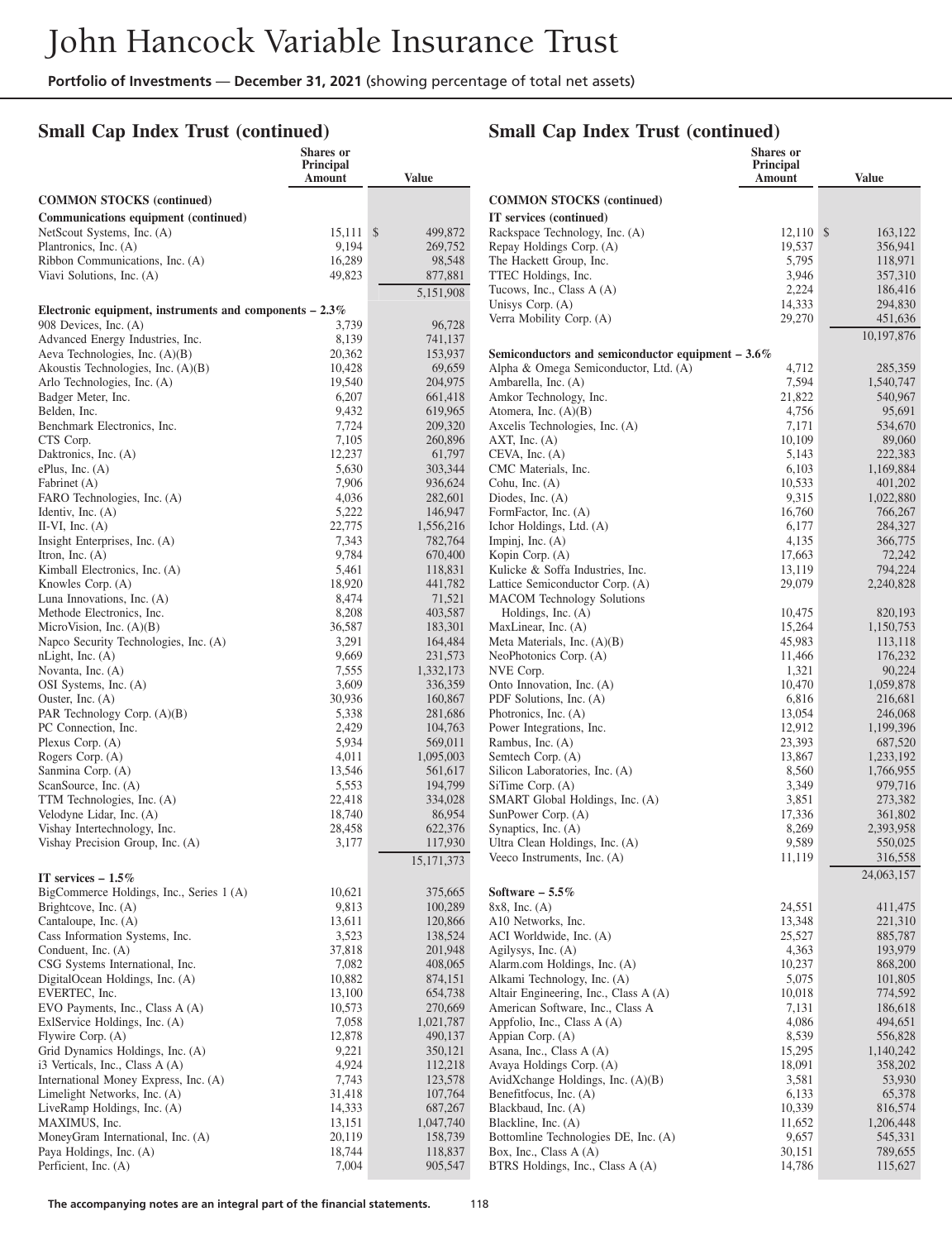## **Small Cap Index Trust (continued)**

|                                                                | Shares or<br>Principal |                      |                                                          | Shares or<br>Principal |                      |
|----------------------------------------------------------------|------------------------|----------------------|----------------------------------------------------------|------------------------|----------------------|
|                                                                | Amount                 | <b>Value</b>         |                                                          | Amount                 | <b>Value</b>         |
| <b>COMMON STOCKS</b> (continued)                               |                        |                      | <b>COMMON STOCKS</b> (continued)                         |                        |                      |
| Software (continued)                                           |                        |                      | Technology hardware, storage and peripherals (continued) |                        |                      |
| Cerence, Inc. $(A)$                                            | $8,243$ \$             | 631.744              | Corsair Gaming, Inc. (A)                                 | 5.978 \$               | 125,598              |
| ChannelAdvisor Corp. (A)                                       | 6,737                  | 166,269              | Diebold Nixdorf, Inc. (A)                                | 16,369                 | 148,139              |
| Cleanspark, Inc. $(A)(B)$                                      | 7,550                  | 71,876               | Eastman Kodak Company (A)(B)                             | 10,835                 | 50,708               |
| CommVault Systems, Inc. (A)                                    | 9,902                  | 682,446              | Quantum Corp. (A)                                        | 13,934                 | 76,916               |
| Consensus Cloud Solutions, Inc. (A)                            | 3,148                  | 182,175              | Super Micro Computer, Inc. (A)                           | 9,425                  | 414,229              |
| CoreCard Corp. (A)<br>Couchbase, Inc. (A)                      | 1,799<br>2,202         | 69,801<br>54,962     | Turtle Beach Corp. (A)                                   | 3,489                  | 77,665               |
| $CS$ Disco, Inc. $(A)$                                         | 1,855                  | 66,316               |                                                          |                        | 1,721,274            |
| Digimarc Corp. $(A)(B)$                                        | 2,985                  | 117,848              |                                                          |                        | 92,855,162           |
| Digital Turbine, Inc. (A)                                      | 19,542                 | 1,191,867            | Materials $-3.7\%$                                       |                        |                      |
| Domo, Inc., Class B (A)                                        | 5,987                  | 296,955              | Chemicals $-1.9\%$                                       |                        |                      |
| E2open Parent Holdings, Inc. (A)                               | 40,619                 | 457,370              | AdvanSix, Inc.                                           | 5,756                  | 271,971              |
| Ebix, Inc.                                                     | 6,026                  | 183,190              | American Vanguard Corp.                                  | 7,492                  | 122,794              |
| eGain Corp. (A)                                                | 5,111                  | 51,008               | Amyris, Inc. (A)(B)<br>Avient Corp.                      | 37,529<br>19,443       | 203,032<br>1,087,836 |
| Enfusion, Inc., Class A (A)<br>EngageSmart, Inc. (A)           | 3,407<br>2,898         | 71,343<br>69,900     | Balchem Corp.                                            | 6,814                  | 1,148,840            |
| Envestnet, Inc. $(A)$                                          | 11,755                 | 932,642              | Cabot Corp.                                              | 12,018                 | 675,412              |
| EverCommerce, Inc. (A)                                         | 3,862                  | 60,827               | Chase Corp.                                              | 1,553                  | 154,617              |
| GTY Technology Holdings, Inc. (A)                              | 7,660                  | 51,322               | Danimer Scientific, Inc. (A)(B)                          | 18,407                 | 156,828              |
| Instructure Holdings, Inc. (A)                                 | 2,895                  | 69,422               | Ecovyst, Inc.                                            | 11,625                 | 119,040              |
| Intapp, Inc. $(A)$                                             | 2,354                  | 59,227               | Ferro Corp. (A)                                          | 17,510                 | 382,243              |
| InterDigital, Inc.                                             | 6,688                  | 479,061              | FutureFuel Corp.                                         | 7,839                  | 59,890               |
| JFrog, Ltd. (A)                                                | 11,764                 | 349,391              | GCP Applied Technologies, Inc. (A)<br>Hawkins, Inc.      | 10,801<br>4,301        | 341,960<br>169,674   |
| LivePerson, Inc. (A)<br>Marathon Digital Holdings, Inc. (A)(B) | 14,117<br>20,586       | 504,259<br>676,456   | HB Fuller Company                                        | 11,065                 | 896,265              |
| MeridianLink, Inc. (A)                                         | 3,103                  | 66,963               | Ingevity Corp. (A)                                       | 8,540                  | 612,318              |
| MicroStrategy, Inc., Class A (A)(B)                            | 1,779                  | 968,648              | Innospec, Inc.                                           | 5,228                  | 472,298              |
| Mimecast, Ltd. (A)                                             | 13,127                 | 1,044,515            | Intrepid Potash, Inc. (A)                                | 2,311                  | 98,749               |
| Mitek Systems, Inc. (A)                                        | 9,740                  | 172,885              | Koppers Holdings, Inc. (A)                               | 4,776                  | 149,489              |
| Model N, Inc. $(A)$                                            | 7,840                  | 235,435              | Kraton Corp. (A)                                         | 6,731                  | 311,780              |
| Momentive Global, Inc. (A)                                     | 28,348                 | 599,560              | Kronos Worldwide, Inc.                                   | 5,345                  | 80,228               |
| $ON24$ , Inc. $(A)$                                            | 6,350<br>8,126         | 110,173              | Livent Corp. (A)<br>Minerals Technologies, Inc.          | 34,857<br>7,044        | 849,814<br>515,269   |
| OneSpan, Inc. (A)<br>PagerDuty, Inc. (A)                       | 17,801                 | 137,573<br>618,585   | Orion Engineered Carbons SA (A)                          | 13,256                 | 243,380              |
| Ping Identity Holding Corp. (A)                                | 11,917                 | 272,661              | PureCycle Technologies, Inc. (A)(B)                      | 9,816                  | 93,939               |
| Progress Software Corp.                                        | 9,483                  | 457,744              | Quaker Chemical Corp.                                    | 2,900                  | 669,262              |
| PROS Holdings, Inc. (A)                                        | 8,880                  | 306,271              | Rayonier Advanced Materials, Inc. (A)                    | 14,810                 | 84,565               |
| $Q2$ Holdings, Inc. $(A)$                                      | 11,855                 | 941,761              | Sensient Technologies Corp.                              | 8,966                  | 897,138              |
| Qualys, Inc. (A)                                               | 7,320                  | 1,004,450            | Stepan Company                                           | 4,454                  | 553,588              |
| Rapid7, Inc. (A)                                               | 12,089                 | 1,422,754            | Tredegar Corp.<br>Trinseo PLC                            | 7,266<br>8,260         | 85,884<br>433,320    |
| Rekor Systems, Inc. $(A)(B)$<br>Rimini Street, Inc. (A)        | 7,540<br>10,896        | 49,387<br>65,049     | Tronox Holdings PLC, Class A                             | 24,471                 | 588,038              |
| Riot Blockchain, Inc. $(A)(B)$                                 | 18,840                 | 420,697              | Zymergen, Inc. (A)                                       | 16,379                 | 109,576              |
| Sailpoint Technologies Holdings, Inc. (A)                      | 19,797                 | 956,987              |                                                          |                        | 12,639,037           |
| Sapiens International Corp. NV                                 | 6,859                  | 236,293              | Construction materials $-0.2\%$                          |                        |                      |
| SecureWorks Corp., Class A (A)                                 | 2,828                  | 45,163               | Forterra, Inc. (A)                                       | 6,508                  | 154,760              |
| ShotSpotter, Inc. (A)                                          | 2,147                  | 63,379               | Summit Materials, Inc., Class A (A)                      | 25,547                 | 1,025,457            |
| Sprout Social, Inc., Class A (A)                               | 9,760                  | 885,134              |                                                          |                        | 1,180,217            |
| SPS Commerce, Inc. (A)<br>Sumo Logic, Inc. (A)                 | 7,756<br>19,325        | 1,104,067<br>262,047 | Containers and packaging $-0.3\%$                        |                        |                      |
| Telos Corp. (A)                                                | 8,913                  | 137,438              | Greif, Inc., Class A                                     | 4,878                  | 294,485              |
| Tenable Holdings, Inc. (A)                                     | 19,944                 | 1,098,316            | Greif, Inc., Class B                                     | 1,724                  | 103,061              |
| Upland Software, Inc. (A)                                      | 6,587                  | 118,171              | Myers Industries, Inc.                                   | 8,423                  | 168,544              |
| Varonis Systems, Inc. (A)                                      | 23,058                 | 1,124,769            | O-I Glass, Inc. (A)                                      | 33,872                 | 407,480              |
| Verint Systems, Inc. (A)                                       | 13,788                 | 724,008              | Pactiv Evergreen, Inc.                                   | 9,538                  | 120,942<br>307,780   |
| Veritone, Inc. $(A)(B)$                                        | 6,326                  | 142,208              | Ranpak Holdings Corp. (A)<br>TriMas Corp.                | 8,190<br>9,343         | 345,691              |
| Vonage Holdings Corp. (A)                                      | 52,092                 | 1,082,993            | UFP Technologies, Inc. (A)                               | 1,627                  | 114,313              |
| Workiva, Inc. (A)<br>Xperi Holding Corp.                       | 9,218<br>22,855        | 1,202,857<br>432,188 |                                                          |                        | 1,862,296            |
| Yext, Inc. $(A)$                                               | 25,095                 | 248,942              | Metals and mining $-1.2\%$                               |                        |                      |
| Zuora, Inc., Class A (A)                                       | 24,368                 | 455,194              | 1911 Gold Corp. $(A)$                                    | 5,045                  | 1,231                |
|                                                                |                        | 36,549,574           | Allegheny Technologies, Inc. (A)                         | 27,887                 | 444,240              |
| Technology hardware, storage and peripherals $-0.3\%$          |                        |                      | Arconic Corp. (A)                                        | 23,070                 | 761,541              |
| 3D Systems Corp. (A)                                           | 26,541                 | 571,693              | Carpenter Technology Corp.                               | 10,468                 | 305,561              |
| Avid Technology, Inc. (A)                                      | 7,870                  | 256,326              | Century Aluminum Company (A)                             | 11,520                 | 190,771              |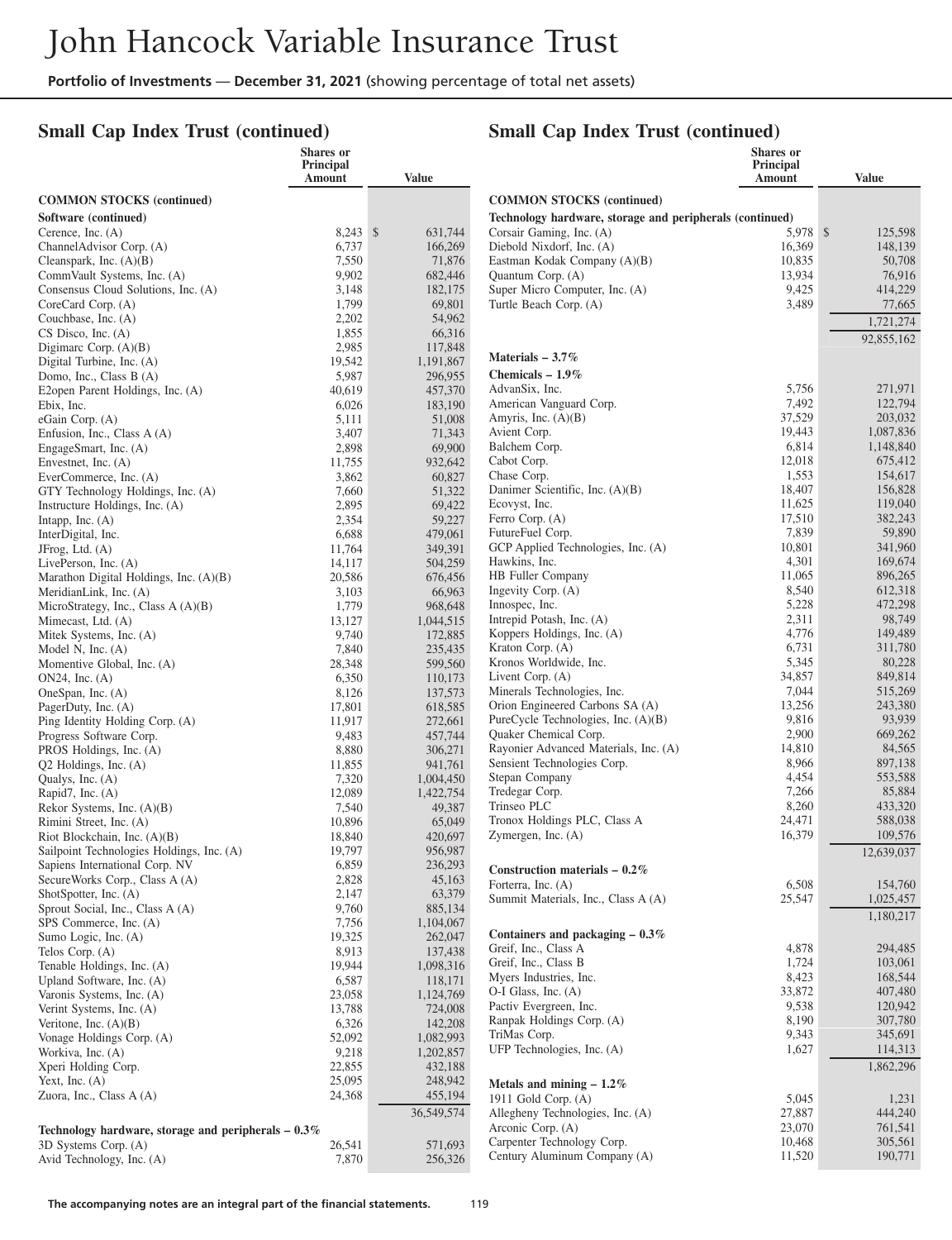## **Small Cap Index Trust (continued)**

|                                                               | <b>Shares</b> or<br><b>Principal</b><br>Amount | <b>Value</b>       |                                                                 | Shares or<br><b>Principal</b><br>Amount | <b>Value</b>         |
|---------------------------------------------------------------|------------------------------------------------|--------------------|-----------------------------------------------------------------|-----------------------------------------|----------------------|
| <b>COMMON STOCKS (continued)</b>                              |                                                |                    | <b>COMMON STOCKS (continued)</b>                                |                                         |                      |
| Metals and mining (continued)                                 |                                                |                    | Equity real estate investment trusts (continued)                |                                         |                      |
| Coeur Mining, Inc. (A)                                        | 57,239 \$                                      | 288,485            | Getty Realty Corp.                                              | $8,060$ \$                              | 258,645              |
| Commercial Metals Company                                     | 25,531                                         | 926,520            | Gladstone Commercial Corp.                                      | 8,759                                   | 225,719              |
| Compass Minerals International, Inc.                          | 7,438                                          | 379,933            | Gladstone Land Corp.                                            | 6,813                                   | 230,007              |
| Constellium $SE(A)$                                           | 26,464                                         | 473,970            | Global Medical REIT, Inc.                                       | 13,418                                  | 238,170              |
| Gatos Silver, Inc. (A)<br>Haynes International, Inc.          | 10,419<br>3,105                                | 108,149<br>125,225 | Global Net Lease, Inc.<br>Healthcare Realty Trust, Inc.         | 22,632<br>30,956                        | 345,817<br>979,448   |
| Hecla Mining Company                                          | 115,642                                        | 603,651            | Hersha Hospitality Trust (A)                                    | 9,792                                   | 89,793               |
| Kaiser Aluminum Corp.                                         | 3,411                                          | 320,429            | Independence Realty Trust, Inc.                                 | 21,988                                  | 567,950              |
| Materion Corp.                                                | 4,396                                          | 404,168            | Indus Realty Trust, Inc.                                        | 1,261                                   | 102,217              |
| MP Materials Corp. (A)                                        | 15,763                                         | 715,955            | Industrial Logistics Properties Trust                           | 13,486                                  | 337,824              |
| Novagold Resources, Inc. (A)                                  | 52,523                                         | 360,308            | Innovative Industrial Properties, Inc.                          | 5,122                                   | 1,346,625            |
| Pan American Silver Corp., CVR (A)(D)                         | 88,114                                         | 68,614             | iStar, Inc.                                                     | 14,717                                  | 380,140              |
| Ryerson Holding Corp.                                         | 3,681                                          | 95,890             | Kite Realty Group Trust                                         | 46,978                                  | 1,023,181            |
| Schnitzer Steel Industries, Inc., Class A                     | 5,602<br>18,821                                | 290,856            | LTC Properties, Inc.                                            | 8,691                                   | 296,711              |
| SunCoke Energy, Inc.<br>TimkenSteel Corp. (A)                 | 10,322                                         | 124,030<br>170,313 | LXP Industrial Trust<br>Monmouth Real Estate Investment Corp.   | 57,765<br>20,195                        | 902,289<br>424,297   |
| Warrior Met Coal, Inc.                                        | 11,053                                         | 284,173            | National Health Investors, Inc.                                 | 9,346                                   | 537,115              |
| Worthington Industries, Inc.                                  | 7,042                                          | 384,916            | National Storage Affiliates Trust                               | 17,373                                  | 1,202,212            |
|                                                               |                                                | 7,828,929          | NETSTREIT Corp.                                                 | 9,021                                   | 206,581              |
| Paper and forest products $-0.1\%$                            |                                                |                    | NexPoint Residential Trust, Inc.                                | 4,642                                   | 389,139              |
| Clearwater Paper Corp. (A)                                    | 3,730                                          | 136,779            | Office Properties Income Trust                                  | 11,273                                  | 280,021              |
| Glatfelter Corp.                                              | 9,703                                          | 166,892            | One Liberty Properties, Inc.                                    | 3,956                                   | 139,568              |
| Neenah, Inc.                                                  | 3,740                                          | 173,087            | Outfront Media, Inc.                                            | 31,666                                  | 849,282              |
| Schweitzer-Mauduit International, Inc.                        | 7,056                                          | 210,974            | Paramount Group, Inc.                                           | 41,253                                  | 344,050              |
| Verso Corp., Class A                                          | 5,826                                          | 157,419            | Pebblebrook Hotel Trust<br>Phillips Edison & Company, Inc.      | 28,376<br>4,680                         | 634,771<br>154,627   |
|                                                               |                                                | 845,151            | Physicians Realty Trust                                         | 46,008                                  | 866,331              |
|                                                               |                                                | 24,355,630         | Piedmont Office Realty Trust, Inc.,                             |                                         |                      |
| Real estate $-7.2\%$                                          |                                                |                    | Class A                                                         | 26,574                                  | 488,430              |
| Equity real estate investment trusts $-6.4\%$                 |                                                |                    | Plymouth Industrial REIT, Inc.                                  | 6,595                                   | 211,040              |
| Acadia Realty Trust                                           | 19,049                                         | 415,840            | Postal Realty Trust, Inc., Class A                              | 4,212                                   | 83,398               |
| Agree Realty Corp.                                            | 14,179                                         | 1,011,813          | PotlatchDeltic Corp.                                            | 14,419                                  | 868,312              |
| Alexander & Baldwin, Inc.                                     | 16,116                                         | 404,350            | Preferred Apartment Communities, Inc.                           | 12,475                                  | 225,299              |
| Alexander's, Inc.                                             | 463                                            | 120,519            | PS Business Parks, Inc.<br>Retail Opportunity Investments Corp. | 4,120<br>26,039                         | 758,780<br>510,364   |
| American Assets Trust, Inc.                                   | 10,752                                         | 403,523            | RLJ Lodging Trust                                               | 36,647                                  | 510,493              |
| American Finance Trust, Inc.                                  | 27,287                                         | 249,130            | <b>RPT</b> Realty                                               | 18,241                                  | 244,065              |
| Apartment Investment and Management<br>Company, Class A (A)   | 33,111                                         | 255,617            | Ryman Hospitality Properties, Inc. (A)                          | 11,682                                  | 1,074,277            |
| Apple Hospitality REIT, Inc.                                  | 46,477                                         | 750,604            | Sabra Health Care REIT, Inc.                                    | 48,000                                  | 649,920              |
| Armada Hoffler Properties, Inc.                               | 14,110                                         | 214,754            | Safehold, Inc.                                                  | 3,665                                   | 292,650              |
| Ashford Hospitality Trust, Inc. (A)                           | 4,903                                          | 47,069             | Saul Centers, Inc.                                              | 2,830                                   | 150,047              |
| Braemar Hotels & Resorts, Inc. (A)                            | 15,308                                         | 78,071             | Seritage Growth Properties, Class A (A)                         | 8,315                                   | 110,340              |
| Brandywine Realty Trust                                       | 36,121                                         | 484,744            | Service Properties Trust                                        | 37,015                                  | 325,362              |
| Broadstone Net Lease, Inc.                                    | 33,549                                         | 832,686            | SITE Centers Corp.<br>STAG Industrial, Inc.                     | 37,790<br>35,100                        | 598,216<br>1,683,396 |
| BRT Apartments Corp.                                          | 2,982                                          | 71,538             | Summit Hotel Properties, Inc. (A)                               | 23,585                                  | 230,190              |
| CareTrust REIT, Inc.<br>CatchMark Timber Trust, Inc., Class A | 21,096<br>12,533                               | 481,622<br>109,162 | Sunstone Hotel Investors, Inc. (A)                              | 47,640                                  | 558,817              |
| Centerspace                                                   | 3,002                                          | 332,922            | Tanger Factory Outlet Centers, Inc.                             | 22,068                                  | 425,471              |
| Chatham Lodging Trust (A)                                     | 11,277                                         | 154,720            | Terreno Realty Corp.                                            | 14,671                                  | 1,251,290            |
| City Office REIT, Inc.                                        | 9,872                                          | 194,676            | The GEO Group, Inc.                                             | 25,857                                  | 200,392              |
| Community Healthcare Trust, Inc.                              | 5,032                                          | 237,863            | The Macerich Company                                            | 46,453                                  | 802,708              |
| CorePoint Lodging, Inc. (A)                                   | 9,360                                          | 146,952            | UMH Properties, Inc.                                            | 9,411                                   | 257,203              |
| Corporate Office Properties Trust                             | 24,052                                         | 672,734            | Uniti Group, Inc.<br>Universal Health Realty Income Trust       | 42,639<br>3,196                         | 597,372<br>190,066   |
| CTO Realty Growth, Inc.                                       | 1,874                                          | 115,101            | Urban Edge Properties                                           | 25,080                                  | 476,520              |
| DiamondRock Hospitality Company (A)                           | 46,306                                         | 445,001            | Urstadt Biddle Properties, Inc., Class A                        | 7,346                                   | 156,470              |
| DigitalBridge Group, Inc. (A)<br>Diversified Healthcare Trust | 105,522<br>54,192                              | 878,998<br>167,453 | Veris Residential, Inc. (A)                                     | 19,789                                  | 363,722              |
| Easterly Government Properties, Inc.                          | 18,014                                         | 412,881            | Washington Real Estate Investment Trust                         | 18,617                                  | 481,249              |
| EastGroup Properties, Inc.                                    | 8,331                                          | 1,898,218          | Whitestone REIT                                                 | 10,937                                  | 110,792              |
| Empire State Realty Trust, Inc., Class A                      | 31,502                                         | 280,368            | Xenia Hotels & Resorts, Inc. (A)                                | 25,263                                  | 457,513              |
| Equity Commonwealth (A)                                       | 23,493                                         | 608,469            |                                                                 |                                         | 42,625,601           |
| Essential Properties Realty Trust, Inc.                       | 25,433                                         | 733,233            | Real estate management and development $-0.8\%$                 |                                         |                      |
| Farmland Partners, Inc.                                       | 7,176                                          | 85,753             | Cushman & Wakefield PLC (A)                                     | 30,156                                  | 670,669              |
| Four Corners Property Trust, Inc.                             | 16,411                                         | 482,648            | Douglas Elliman, Inc. (A)                                       | 15,459                                  | 177,773              |
| Franklin Street Properties Corp.                              | 25,189                                         | 149,875            | eXp World Holdings, Inc.                                        | 13,748                                  | 463,170              |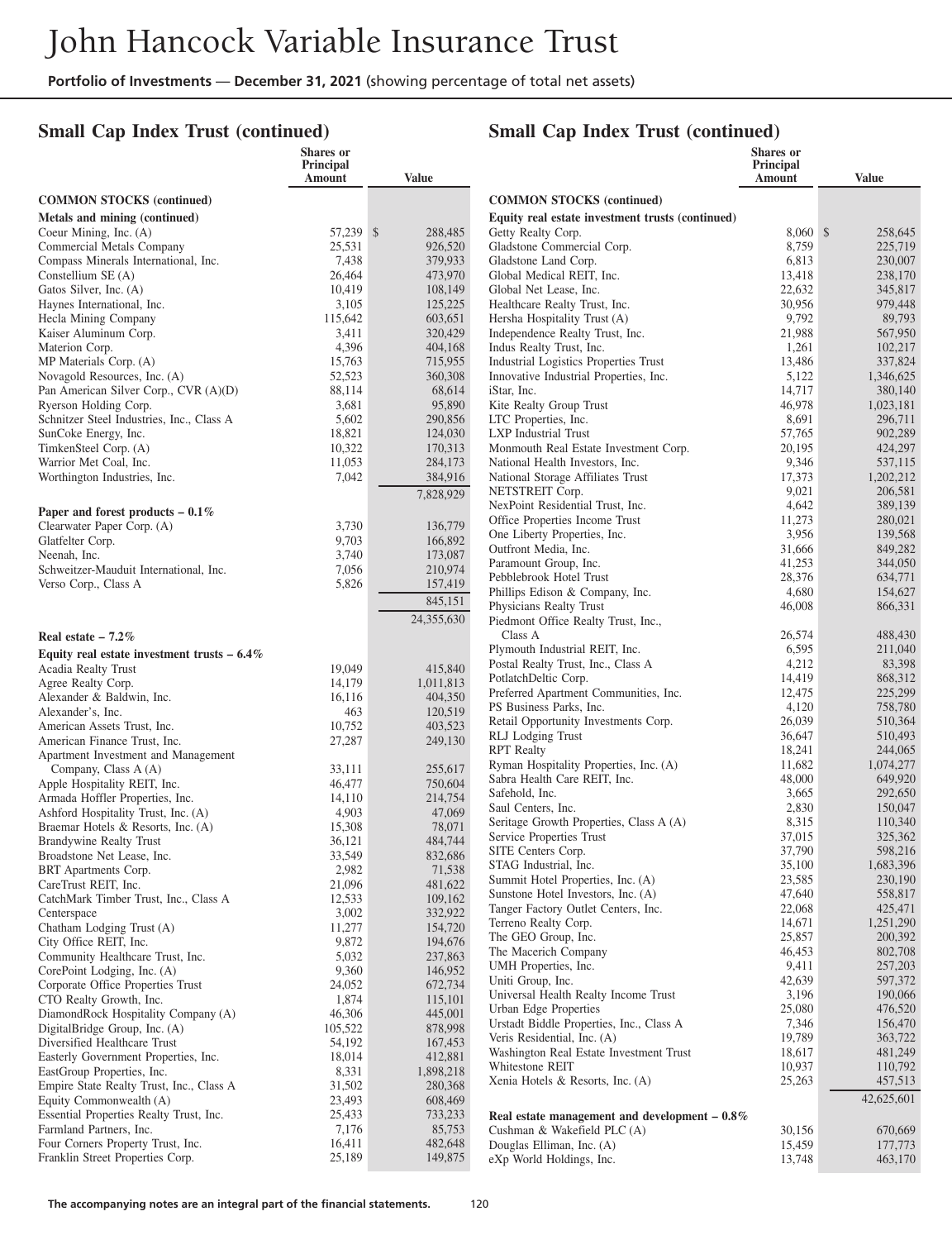#### **Small Cap Index Trust (continued)**

|                                                            | <b>Shares</b> or<br><b>Principal</b><br>Amount | <b>Value</b>       |
|------------------------------------------------------------|------------------------------------------------|--------------------|
| <b>COMMON STOCKS</b> (continued)                           |                                                |                    |
| Real estate management and development (continued)         |                                                |                    |
| Forestar Group, Inc. (A)                                   | 4,284                                          | \$<br>93,177       |
| FRP Holdings, Inc. (A)                                     | 1,773                                          | 102,479            |
| Kennedy-Wilson Holdings, Inc.                              | 25,813                                         | 616,414            |
| Marcus & Millichap, Inc. $(A)$                             | 5,270                                          | 271,194            |
| Newmark Group, Inc., Class A                               | 32,633                                         | 610,237            |
| RE/MAX Holdings, Inc., Class A                             | 4,356                                          | 132,814            |
| Realogy Holdings Corp. (A)<br>Redfin Corp. (A)             | 24,556<br>22,437                               | 412,786<br>861,356 |
| Tejon Ranch Company (A)                                    | 5,037                                          | 96,106             |
| The RMR Group, Inc., Class A                               | 3,750                                          | 130,050            |
| The St. Joe Company                                        | 7,206                                          | 375,072            |
|                                                            |                                                | 5,013,297          |
|                                                            |                                                | 47,638,898         |
|                                                            |                                                |                    |
| Utilities $-2.5\%$                                         |                                                |                    |
| Electric utilities $-0.6\%$                                |                                                |                    |
| ALLETE, Inc.<br>MGE Energy, Inc.                           | 11,153<br>7,961                                | 740,002<br>654,792 |
| Otter Tail Corp.                                           | 8,782                                          | 627,210            |
| PNM Resources, Inc.                                        | 17,927                                         | 817,650            |
| Portland General Electric Company                          | 18,955                                         | 1,003,099          |
| Via Renewables, Inc.                                       | 5,509                                          | 62,968             |
|                                                            |                                                | 3,905,721          |
| Gas utilities $-0.8\%$                                     |                                                |                    |
| Brookfield Infrastructure Corp., Class A                   | 12,333                                         | 841,851            |
| Chesapeake Utilities Corp.                                 | 3,656                                          | 533,081            |
| New Jersey Resources Corp.                                 | 20,834                                         | 855,444            |
| Northwest Natural Holding Company<br>ONE Gas, Inc.         | 6,910<br>11,272                                | 337,070<br>874,594 |
| South Jersey Industries, Inc.                              | 22,320                                         | 582,998            |
| Southwest Gas Holdings, Inc.                               | 12,226                                         | 856,431            |
| Spire, Inc.                                                | 10,843                                         | 707,180            |
|                                                            |                                                | 5,588,649          |
| Independent power and renewable electricity producers –    |                                                |                    |
| $0.3\%$                                                    |                                                |                    |
| Clearway Energy, Inc., Class A                             | 8,463                                          | 283,341            |
| Clearway Energy, Inc., Class C<br>Ormat Technologies, Inc. | 16,778<br>9,683                                | 604,511<br>767,862 |
| Sunnova Energy International, Inc. (A)                     | 18,610                                         | 519,591            |
|                                                            |                                                | 2,175,305          |
| Multi-utilities $-0.4\%$                                   |                                                |                    |
| Avista Corp.                                               | 15,068                                         | 640,239            |
| Black Hills Corp.                                          | 13,429                                         | 947,685            |
| NorthWestern Corp.                                         | 10,944                                         | 625,559            |
| Unitil Corp.                                               | 3,819                                          | 175,636            |
| Water utilities $-0.4\%$                                   |                                                | 2,389,119          |
| American States Water Company                              | 7,766                                          | 803,315            |
| Artesian Resources Corp., Class A                          | 2,741                                          | 126,991            |
| California Water Service Group                             | 11,076                                         | 795,921            |
| Global Water Resources, Inc.                               | 2,852                                          | 48,769             |
| Middlesex Water Company                                    | 3,708                                          | 446,072            |
| Pure Cycle Corp. (A)                                       | 5,830                                          | 85,118             |
| SJW Group                                                  | 6,130                                          | 448,716            |

# **Small Cap Index Trust (continued)**

|                        |                                                                        | Shares or<br>Principal<br>Amount |              | Value       |
|------------------------|------------------------------------------------------------------------|----------------------------------|--------------|-------------|
|                        | <b>COMMON STOCKS</b> (continued)                                       |                                  |              |             |
|                        | Water utilities (continued)                                            |                                  |              |             |
| The York Water Company |                                                                        | 3,343                            | $\mathbb{S}$ | 166,415     |
|                        |                                                                        |                                  |              | 2,921,317   |
|                        |                                                                        |                                  |              | 16,980,111  |
|                        | TOTAL COMMON STOCKS (Cost \$453,764,675)                               |                                  | \$           | 637,503,029 |
| WARRANTS $-0.0\%$      |                                                                        |                                  |              |             |
|                        | Nabors Industries, Ltd. (Expiration                                    |                                  |              |             |
|                        | Date: 6-11-26; Strike Price:                                           |                                  |              |             |
| \$166.67(A)(B)         |                                                                        | 668                              |              | 2,492       |
|                        | TOTAL WARRANTS (Cost \$0)                                              |                                  | \$           | 2,492       |
|                        | <b>SHORT-TERM INVESTMENTS – 5.1%</b>                                   |                                  |              |             |
|                        | U.S. Government $-0.3\%$                                               |                                  |              |             |
| U.S. Treasury Bill     |                                                                        |                                  |              |             |
|                        | $0.045\%, 02/17/2022$ *                                                | \$<br>2,000,000                  |              | 1,999,925   |
|                        | U.S. Government Agency $-3.0\%$                                        |                                  |              |             |
|                        | Federal Home Loan Bank Discount Note                                   |                                  |              |             |
|                        | $0.030\%$ , $01/14/2022$ *<br>$0.030\%$ , $02/02/2022$ *               | 13,000,000                       |              | 12,999,960  |
|                        | Tennessee Valley Authority Discount Note                               | 5,000,000                        |              | 4,999,917   |
|                        | $0.031\%, 01/12/2022*$                                                 | 1,850,000                        |              | 1,849,995   |
|                        |                                                                        |                                  |              | 19,849,872  |
|                        | Short-term funds $-0.9\%$                                              |                                  |              |             |
|                        | John Hancock Collateral Trust,                                         |                                  |              |             |
| $0.1697\%$ (E)(F)      |                                                                        | 612,451                          |              | 6,126,348   |
|                        | Repurchase agreement $-0.9\%$                                          |                                  |              |             |
|                        | Repurchase Agreement with State Street                                 |                                  |              |             |
|                        | Corp. dated 12-31-21 at 0.000% to be                                   |                                  |              |             |
|                        | repurchased at \$6,075,000 on 1-3-22,<br>collateralized by \$5,665,300 |                                  |              |             |
|                        | U.S. Treasury Notes, 2.875% due                                        |                                  |              |             |
|                        | 5-15-28 (valued at \$6,196,537)                                        | 6,075,000                        |              | 6,075,000   |
|                        | TOTAL SHORT-TERM INVESTMENTS (Cost \$34,051,731)                       |                                  | \$           | 34,051,145  |
|                        | <b>Total Investments (Small Cap Index Trust)</b>                       |                                  |              |             |
|                        | $(Cost $487,816,406) - 100.9\%$                                        |                                  | \$           | 671,556,666 |
|                        | Other assets and liabilities, net $-$ (0.9%)                           |                                  |              | (6,302,657) |
|                        | TOTAL NET ASSETS - 100.0%                                              |                                  |              | 665,254,009 |
|                        | Security Abbreviations and Legend                                      |                                  |              |             |
| <b>CVR</b>             | Contingent Value Right                                                 |                                  |              |             |
| (A)                    | Non-income producing security.                                         |                                  |              |             |
| (B)                    | All or a portion of this security is on loan as of 12-31-21.           |                                  |              |             |
| (C)                    | Security is valued using significant unobservable inputs and is        |                                  |              |             |
|                        | classified as Level 3 in the fair value hierarchy. Refer to Note 2 to  |                                  |              |             |
|                        | the financial statements.                                              |                                  |              |             |
| (D)                    | Strike price and/or expiration date not available.                     |                                  |              |             |
| (E)                    | The rate shown is the annualized seven-day yield as of 12-31-21.       |                                  |              |             |
| (F)                    | Investment is an affiliate of the fund, the advisor and/or subadvisor. |                                  |              |             |

securities lending. Yield represents either the annualized yield at the date of purchase, the stated coupon rate or, for floating rate securities, the rate at period end.

This security represents the investment of cash collateral received for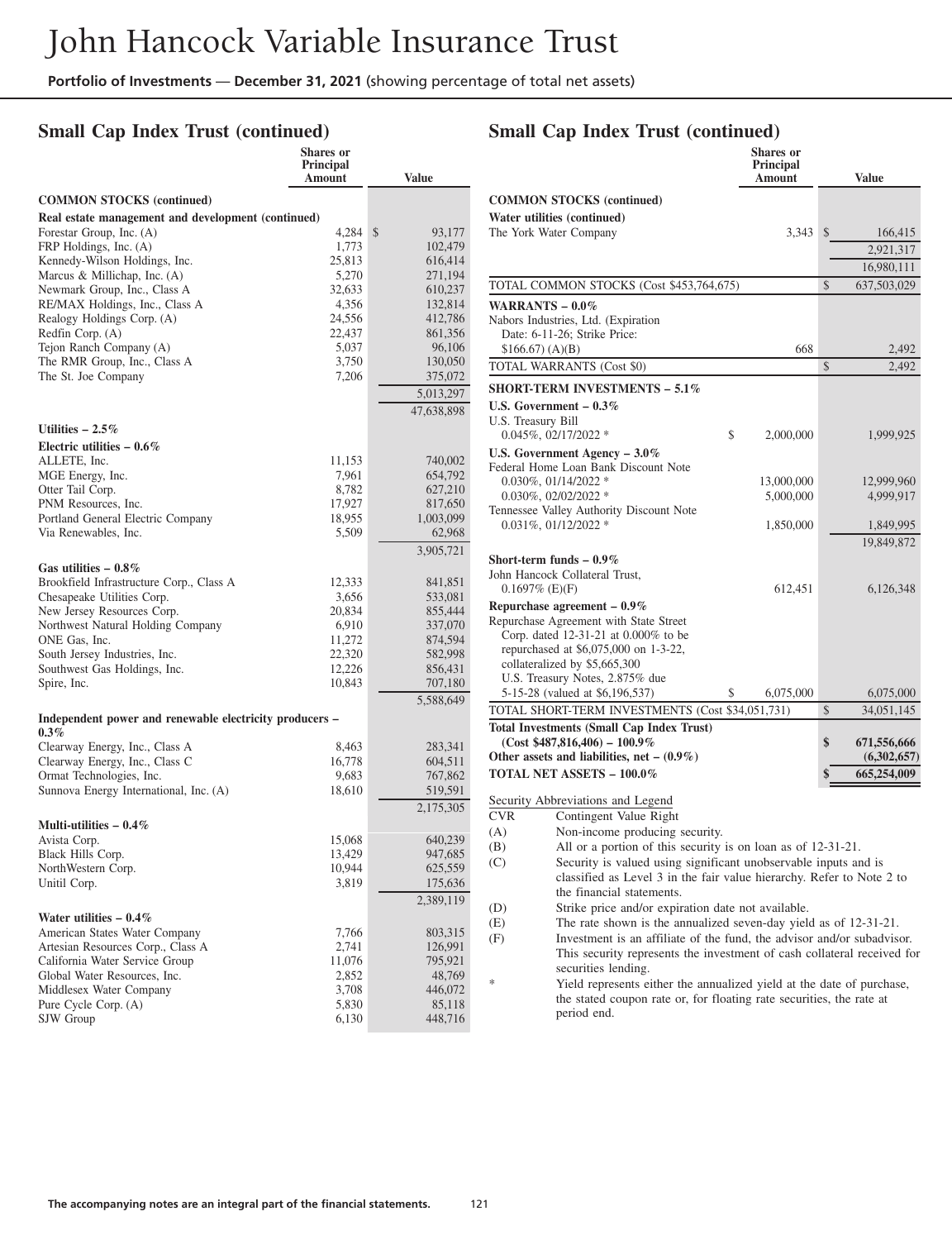#### **Small Cap Index Trust (continued) DERIVATIVES FUTURES**

|                                   |           |                 |            |                    |                    | <b>Inrealized</b> |
|-----------------------------------|-----------|-----------------|------------|--------------------|--------------------|-------------------|
|                                   | Number of |                 | Expiration | Notional           | Notional           | appreciation      |
| Open contracts                    | contracts | <b>Position</b> | date       | hasis <sup>^</sup> | value <sup>^</sup> | (depreciation)    |
| Russell 2000 E-Mini Index Futures | 269       | Long            | Mar 2022   | \$29,827,164       | \$30,165,660       | \$338.496         |
|                                   |           |                 |            |                    |                    | \$338.496         |

**Small Cap Opportunities Trust (continued)**

^ Notional basis refers to the contractual amount agreed upon at inception of open contracts; notional value represents the current value of the open contract.

See Notes to financial statements regarding investment transactions and other derivatives information.

#### **Small Cap Opportunities Trust**

|                                                 | <b>Shares</b> or<br>Principal<br>Amount | <b>Value</b>      |                                                                     | Shares or<br><b>Principal</b><br>Amount | <b>Value</b> |
|-------------------------------------------------|-----------------------------------------|-------------------|---------------------------------------------------------------------|-----------------------------------------|--------------|
| <b>COMMON STOCKS - 99.4%</b>                    |                                         |                   | <b>COMMON STOCKS (continued)</b>                                    |                                         |              |
| Communication services $-2.2\%$                 |                                         |                   | Media (continued)                                                   |                                         |              |
|                                                 |                                         |                   | News Corp., Class B                                                 | $6,557$ \$                              | 147,533      |
| Diversified telecommunication services $-0.4\%$ |                                         |                   | Nexstar Media Group, Inc., Class A                                  | 1,859                                   | 280,672      |
| ATN International, Inc.                         | $1,281$ \$                              | 51,176            | Scholastic Corp.                                                    | 1,876                                   | 74,965       |
| <b>Consolidated Communications</b>              |                                         |                   | TEGNA, Inc.                                                         | 8,149                                   | 151,245      |
| Holdings, Inc. $(A)$                            | 4,985                                   | 37,288            | The EW Scripps Company, Class A (A)                                 | 5,843                                   | 113,062      |
| EchoStar Corp., Class A (A)                     | 4,430                                   | 116,731<br>49,019 | The Interpublic Group of Companies, Inc.                            | 422                                     | 15,804       |
| Liberty Latin America, Ltd., Class A (A)        | 4,204                                   | 129,344           |                                                                     |                                         | 1,565,434    |
| Liberty Latin America, Ltd., Class C (A)        | 11,346                                  |                   |                                                                     |                                         |              |
| Lumen Technologies, Inc.                        | 20,570                                  | 258,154           | Wireless telecommunication services $-0.1\%$<br>Spok Holdings, Inc. | 3,863                                   | 36,042       |
|                                                 |                                         | 641,712           |                                                                     | 7,131                                   | 143,690      |
| Entertainment - $0.6\%$                         |                                         |                   | Telephone & Data Systems, Inc.<br>United States Cellular Corp. (A)  | 2,570                                   | 81,006       |
| Ballantyne Strong, Inc. (A)                     | 1,114                                   | 3,219             |                                                                     |                                         |              |
| Liberty Media Corp.-Liberty Formula One,        |                                         |                   |                                                                     |                                         | 260,738      |
| Series $A(A)$                                   | 1,330                                   | 78,922            |                                                                     |                                         | 3,740,313    |
| Liberty Media Corp.-Liberty Formula One,        |                                         |                   | Consumer discretionary - 14.2%                                      |                                         |              |
| Series $C(A)$                                   | 8,584                                   | 542,852           | Auto components $-2.7\%$                                            |                                         |              |
| Lions Gate Entertainment Corp.,                 |                                         |                   | Adient PLC (A)                                                      | 3,399                                   | 162,744      |
| Class $A(A)$                                    | 5,809                                   | 96,662            | American Axle & Manufacturing                                       |                                         |              |
| Lions Gate Entertainment Corp.,                 |                                         |                   | Holdings, Inc. $(A)$                                                | 6,125                                   | 57,146       |
| Class $B(A)$                                    | 8,534                                   | 131,338           | Autoliv, Inc.                                                       | 4,789                                   | 495,230      |
| Madison Square Garden Entertainment             |                                         |                   | BorgWarner, Inc.                                                    | 12,039                                  | 542,598      |
| Corp. (A)                                       | 1.034                                   | 72,732            | Cooper-Standard Holdings, Inc. (A)                                  | 1,311                                   | 29,380       |
| Reading International, Inc., Class A (A)        | 1,100                                   | 4,444             | Dana, Inc.                                                          | 8,889                                   | 202,847      |
| The Marcus Corp. (A)                            | 2,916                                   | 52,080            | Dorman Products, Inc. (A)                                           | 4,539                                   | 512,952      |
|                                                 |                                         | 982,249           | Fox Factory Holding Corp. (A)                                       | 8,393                                   | 1,427,649    |
| Interactive media and services $-0.2\%$         |                                         |                   | Gentherm, Inc. (A)                                                  | 162                                     | 14,078       |
| Cars.com, Inc. $(A)$                            | 5,579                                   | 89,766            | <b>LCI</b> Industries                                               | 237                                     | 36,941       |
| DHI Group, Inc. (A)                             | 5,212                                   | 32,523            | Lear Corp.                                                          | 1,769                                   | 323,639      |
| $i2$ Global, Inc. $(A)$                         | 654                                     | 72,502            | Modine Manufacturing Company (A)                                    | 4,925                                   | 49,693       |
| QuinStreet, Inc. (A)                            | 1,887                                   | 34,325            | Motorcar Parts of America, Inc. (A)                                 | 1,585                                   | 27,056       |
| Yelp, Inc. $(A)$                                | 1,685                                   | 61,064            | Patrick Industries, Inc.                                            | 647                                     | 52,206       |
|                                                 |                                         | 290,180           | Standard Motor Products, Inc.                                       | 1,901                                   | 99,593       |
| Media $-0.9\%$                                  |                                         |                   | Stoneridge, Inc. (A)                                                | 1,672                                   | 33,005       |
| AMC Networks, Inc., Class A (A)                 | 1,328                                   | 45,736            | Strattec Security Corp. (A)                                         | 924                                     | 34,206       |
| Audacy, Inc. (A)                                | 6,702                                   | 17,224            | The Goodyear Tire & Rubber                                          |                                         |              |
| Beasley Broadcast Group, Inc.,                  |                                         |                   | Company (A)                                                         | 17,683                                  | 377,002      |
| Class $A(A)$                                    | 502                                     | 949               |                                                                     |                                         | 4,477,965    |
| Boston Omaha Corp., Class A (A)                 | 1.631                                   | 46,859            | Automobiles - $0.2\%$                                               |                                         |              |
| comScore, Inc. (A)                              | 2,845                                   | 9,502             | Harley-Davidson, Inc.                                               | 3,482                                   | 131,237      |
| DallasNews Corp.                                | 1,059                                   | 7,614             | Thor Industries, Inc.                                               | 1,759                                   | 182,531      |
| Entravision Communications Corp.,               |                                         |                   | Winnebago Industries, Inc.                                          | 1,123                                   | 84,135       |
| Class A                                         | 5,075                                   | 34,409            |                                                                     |                                         | 397,903      |
| Fluent, Inc. $(A)$                              | 5,600                                   | 11,144            |                                                                     |                                         |              |
| Gannett Company, Inc. (A)                       | 7,195                                   | 38,349            | Distributors - $0.0\,\%$                                            |                                         |              |
| Gray Television, Inc.                           | 6,546                                   | 131,967           | Weyco Group, Inc.                                                   | 1,316                                   | 31,505       |
| Hemisphere Media Group, Inc. (A)                | 951                                     | 6,914             | Diversified consumer services $-1.0\%$                              |                                         |              |
| John Wiley & Sons, Inc., Class A                | 1,937                                   | 110,932           | Adtalem Global Education, Inc. (A)                                  | 3,782                                   | 111,796      |
| Loyalty Ventures, Inc. (A)                      | 909                                     | 27,334            | American Public Education, Inc. (A)                                 | 1,450                                   | 32,263       |
| News Corp., Class A                             | 13,143                                  | 293,220           | Carriage Services, Inc.                                             | 1,797                                   | 115,799      |
|                                                 |                                         |                   | Graham Holdings Company, Class B                                    | 347                                     | 218,551      |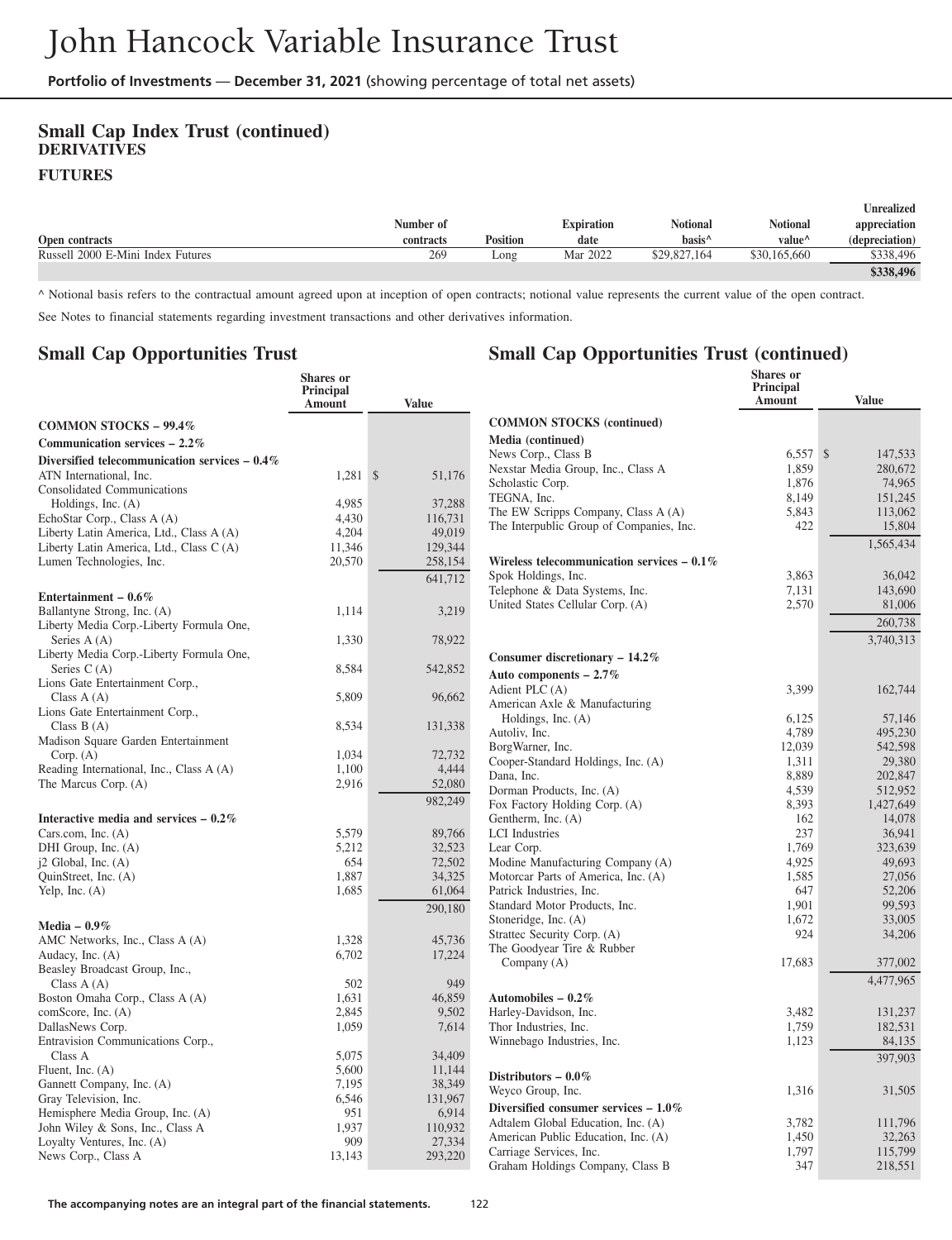**Shares or**

## **Small Cap Opportunities Trust (continued)**

#### **Small Cap Opportunities Trust (continued)**

**Shares or Principal**

|                                                                | Principal<br>Amount | <b>Value</b>       |                                                                         | Principal<br>Amount | <b>Value</b>      |
|----------------------------------------------------------------|---------------------|--------------------|-------------------------------------------------------------------------|---------------------|-------------------|
| <b>COMMON STOCKS</b> (continued)                               |                     |                    | <b>COMMON STOCKS</b> (continued)                                        |                     |                   |
| Diversified consumer services (continued)                      |                     |                    | Leisure products (continued)                                            |                     |                   |
| Grand Canyon Education, Inc. (A)                               | 8,453 \$            | 724,507            | American Outdoor Brands, Inc. (A)                                       | 614 \$              | 12,237            |
| Houghton Mifflin Harcourt Company (A)                          | 5,833               | 93,911             | Callaway Golf Company (A)                                               | 392                 | 10,756            |
| Laureate Education, Inc., Class A                              | 3,940               | 48,226             | Escalade, Inc.                                                          | 3,529               | 55,723            |
| Lincoln Educational Services Corp. (A)                         | 1,100<br>3,242      | 8,217              | Johnson Outdoors, Inc., Class A                                         | 766<br>1,580        | 71,767            |
| OneSpaWorld Holdings, Ltd. (A)<br>Perdoceo Education Corp. (A) | 5,378               | 32,485<br>63,245   | Nautilus, Inc. $(A)$<br>Smith & Wesson Brands, Inc.                     | 859                 | 9,685<br>15,290   |
| Stride, Inc. (A)                                               | 2,888               | 96,257             | Vista Outdoor, Inc. (A)                                                 | 3,182               | 146,595           |
| Terminix Global Holdings, Inc. (A)                             | 2,263               | 102,355            |                                                                         |                     | 530,445           |
| Universal Technical Institute, Inc. (A)                        | 3,087               | 24,140             |                                                                         |                     |                   |
| Zovio, Inc. $(A)$                                              | 3,463               | 4,398              | Multiline retail $-1.0\%$<br>Big Lots, Inc.                             | 2,327               | 104,831           |
|                                                                |                     | 1,676,150          | Dillard's, Inc., Class $A(B)$                                           | 2,339               | 573,102           |
| Hotels, restaurants and leisure $-1.3\%$                       |                     |                    | Franchise Group, Inc.                                                   | 300                 | 15,648            |
| Ark Restaurants Corp. (A)                                      | 64                  | 1,066              | Kohl's Corp.                                                            | 8,128               | 401,442           |
| Biglari Holdings, Inc., Class A (A)                            | 3                   | 2,085              | Macy's, Inc.                                                            | 12,243              | 320,522           |
| Biglari Holdings, Inc., Class B (A)                            | 102                 | 14,542             | Ollie's Bargain Outlet Holdings, Inc. (A)                               | 5,254               | 268,952           |
| Bluegreen Vacations Holding Corp. (A)                          | 348                 | 12,215             |                                                                         |                     | 1,684,497         |
| Carrols Restaurant Group, Inc.                                 | 1,688               | 4,996              | Specialty retail $-3.8\%$                                               |                     |                   |
| Churchill Downs, Inc.<br>Chuy's Holdings, Inc. (A)             | 3,149<br>18,916     | 758,594<br>569,750 | Abercrombie & Fitch Company,                                            |                     |                   |
| Del Taco Restaurants, Inc.                                     | 2,438               | 30,353             | Class $A(A)$                                                            | 4,970               | 173,105           |
| El Pollo Loco Holdings, Inc. (A)                               | 2,613               | 37,078             | American Eagle Outfitters, Inc. (B)                                     | 6,833               | 173,012           |
| Fiesta Restaurant Group, Inc. (A)                              | 1,348               | 14,841             | America's Car-Mart, Inc. (A)                                            | 338                 | 34,611            |
| Krispy Kreme, Inc.                                             | 26,675              | 504,691            | Asbury Automotive Group, Inc. (A)                                       | 997                 | 172,212           |
| Marriott Vacations Worldwide Corp.                             | 466                 | 78,745             | AutoNation, Inc. (A)<br>Barnes & Noble Education, Inc. (A)              | 5,555<br>4,024      | 649,102<br>27,403 |
| Monarch Casino & Resort, Inc. (A)                              | 1,074               | 79,422             | Bed Bath & Beyond, Inc. (A)                                             | 1,739               | 25,355            |
| Playa Hotels & Resorts NV (A)                                  | 2,743               | 21,889             | Big 5 Sporting Goods Corp. (B)                                          | 2,004               | 38,096            |
| RCI Hospitality Holdings, Inc.                                 | 396                 | 30,840             | Boot Barn Holdings, Inc. (A)                                            | 2,080               | 255,944           |
|                                                                |                     | 2,161,107          | Build-A-Bear Workshop, Inc.                                             | 2,470               | 48,214            |
| Household durables $-2.9\%$                                    |                     |                    | Chico's FAS, Inc. (A)                                                   | 8,871               | 47,726            |
| Bassett Furniture Industries, Inc.                             | 1,234               | 20,694             | Citi Trends, Inc. (A)                                                   | 672                 | 63,672            |
| Beazer Homes USA, Inc. (A)                                     | 1,614               | 37,477             | Conn's, Inc. $(A)$                                                      | 2,177               | 51,203            |
| Cavco Industries, Inc. (A)                                     | 510                 | 162,002            | Dick's Sporting Goods, Inc.                                             | 2,512               | 288,855           |
| Century Communities, Inc.                                      | 1,378               | 112,707            | Five Below, Inc. (A)                                                    | 3,832               | 792,802           |
| Ethan Allen Interiors, Inc.<br>Flexsteel Industries, Inc.      | 1,706<br>1,118      | 44,851<br>30,029   | Foot Locker, Inc.<br>Genesco, Inc. (A)                                  | 4,562<br>1,311      | 199,040<br>84,127 |
| Green Brick Partners, Inc. (A)                                 | 900                 | 27,297             | Group 1 Automotive, Inc.                                                | 1,593               | 310,985           |
| Hooker Furnishings Corp.                                       | 1,821               | 42,393             | Guess?, Inc.                                                            | 5,350               | 126,688           |
| $i$ Robot Corp. $(A)$                                          | 743                 | 48,949             | Haverty Furniture Companies, Inc.                                       | 1,613               | 49,309            |
| KB Home                                                        | 6,043               | 270,303            | Hibbett, Inc.                                                           | 1,098               | 78,979            |
| La-Z-Boy, Inc.                                                 | 3,039               | 110,346            | Lithia Motors, Inc.                                                     | 3,196               | 949,052           |
| Legacy Housing Corp. (A)                                       | 585                 | 15,485             | Lumber Liquidators Holdings, Inc. (A)                                   | 1,480               | 25,264            |
| LGI Homes, Inc. $(A)$                                          | 1,066               | 164,676            | MarineMax, Inc. (A)                                                     | 2,016               | 119,025           |
| Lifetime Brands, Inc.                                          | 2,931               | 46,808             | Monro, Inc.                                                             | 1,145               | 66,719            |
| $M/I$ Homes, Inc. $(A)$<br>MDC Holdings, Inc.                  | 2,195               | 136,485            | Penske Automotive Group, Inc.<br>Rent-A-Center, Inc.                    | 4,213<br>418        | 451,718<br>20,081 |
| Meritage Homes Corp. (A)                                       | 4,059<br>2,251      | 226,614<br>274,757 | Shoe Carnival, Inc.                                                     | 2,304               | 90,040            |
| Mohawk Industries, Inc. (A)                                    | 3,344               | 609,210            | Signet Jewelers, Ltd.                                                   | 3,675               | 319,835           |
| Newell Brands, Inc.                                            | 3,701               | 80,830             | Sonic Automotive, Inc., Class A                                         | 1,522               | 75,263            |
| PulteGroup, Inc.                                               | 8,788               | 502,322            | The Aaron's Company, Inc.                                               | 1,356               | 33,425            |
| Taylor Morrison Home Corp. (A)                                 | 6,235               | 217,976            | The Buckle, Inc.                                                        | 296                 | 12,524            |
| Toll Brothers, Inc.                                            | 8,961               | 648,687            | The Cato Corp., Class A                                                 | 1,957               | 33,582            |
| TopBuild Corp. (A)                                             | 2,108               | 581,618            | The Container Store Group, Inc. (A)                                     | 2,221               | 22,166            |
| Tri Pointe Homes, Inc. (A)                                     | 9,765               | 272,346            | The Gap, Inc.                                                           | 1,861               | 32,847            |
| Universal Electronics, Inc. (A)                                | 745                 | 30,359             | The ODP Corp. (A)                                                       | 3,276               | 128,681           |
| VOXX International Corp. (A)<br>Whirlpool Corp.                | 3,131<br>98         | 31,842<br>22,997   | Tilly's, Inc., Class A<br>Urban Outfitters, Inc. (A)                    | 712<br>4,015        | 11,470<br>117,880 |
|                                                                |                     | 4,770,060          | Zumiez, Inc. $(A)$                                                      | 1,822               | 87,438            |
|                                                                |                     |                    |                                                                         |                     | 6,287,450         |
| Internet and direct marketing retail $-0.1\%$                  |                     |                    |                                                                         |                     |                   |
| 1-800-Flowers.com, Inc., Class $A(A)$<br>Lands' End, Inc. (A)  | 890<br>1,503        | 20,799<br>29,504   | Textiles, apparel and luxury goods $-0.9\%$<br>Capri Holdings, Ltd. (A) | 3,763               | 244,256           |
| Qurate Retail, Inc., Series A                                  | 22,636              | 172,034            | Culp, Inc.                                                              | 334                 | 3,176             |
|                                                                |                     | 222,337            | Delta Apparel, Inc. (A)                                                 | 500                 | 14,870            |
|                                                                |                     |                    | Fossil Group, Inc. (A)                                                  | 3,231               | 33,247            |
| Leisure products $-0.3\%$<br>Acushnet Holdings Corp.           | 3,926               | 208,392            | G-III Apparel Group, Ltd. (A)                                           | 3,404               | 94,087            |
|                                                                |                     |                    |                                                                         |                     |                   |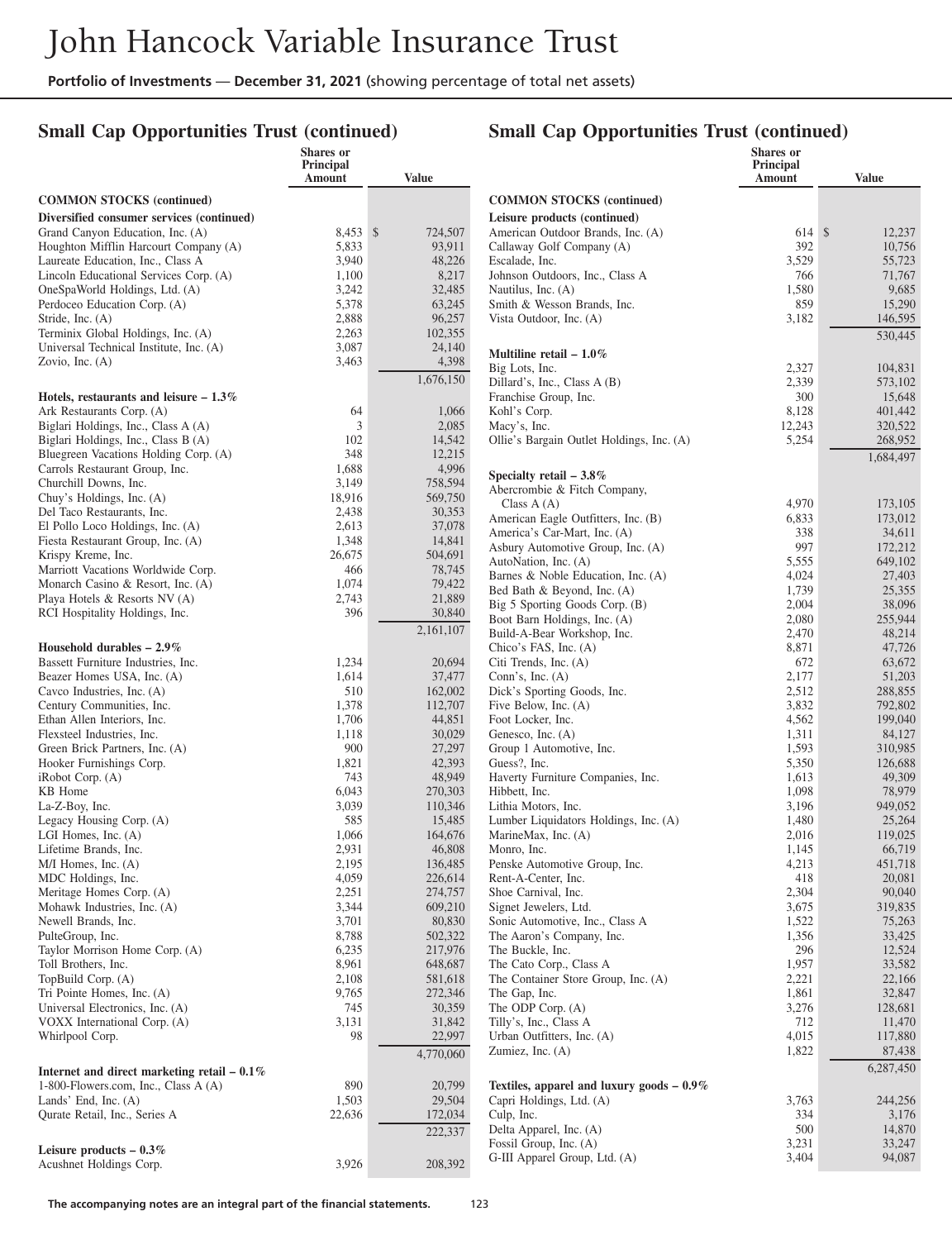## **Small Cap Opportunities Trust (continued)**

|                                                                     | Shares or<br>Principal<br><b>Amount</b> | <b>Value</b>            |                                                             | Shares or<br>Principal<br>Amount | <b>Value</b>       |
|---------------------------------------------------------------------|-----------------------------------------|-------------------------|-------------------------------------------------------------|----------------------------------|--------------------|
| <b>COMMON STOCKS (continued)</b>                                    |                                         |                         | <b>COMMON STOCKS</b> (continued)                            |                                  |                    |
| Textiles, apparel and luxury goods (continued)                      |                                         |                         | Household products (continued)                              |                                  |                    |
| Lakeland Industries, Inc. (A)                                       | $1,110$ \$                              | 24,087                  | Oil-Dri Corp. of America                                    | 531 \$                           | 17,380             |
| Movado Group, Inc.                                                  | 1,758                                   | 73,537                  | Spectrum Brands Holdings, Inc.                              | 1,089                            | 110,773            |
| Oxford Industries, Inc.                                             | 4,559                                   | 462,830                 |                                                             |                                  | 367,218            |
| PVH Corp.                                                           | 3,196                                   | 340,853                 | Personal products $-0.2\%$                                  |                                  |                    |
| Ralph Lauren Corp.                                                  | 189                                     | 22,465                  | Edgewell Personal Care Company                              | 3,300                            | 150,843            |
| Rocky Brands, Inc.                                                  | 802                                     | 31,920                  | Natural Alternatives International, Inc. (A)                | 200                              | 2,528              |
| Superior Group of Companies, Inc.                                   | 663                                     | 14,546                  | Nature's Sunshine Products, Inc.                            | 1,118                            | 20,683             |
| Tapestry, Inc.                                                      | 1,440                                   | 58,464                  | Nu Skin Enterprises, Inc., Class A                          | 2,131                            | 108,148            |
| Unifi, Inc. $(A)$<br>Vera Bradley, Inc. (A)                         | 2,453<br>2,034                          | 56,787<br>17,309        |                                                             |                                  | 282,202            |
|                                                                     |                                         |                         | Tobacco – $0.1\%$                                           |                                  |                    |
|                                                                     |                                         | 1,492,434<br>23,731,853 | Universal Corp.                                             | 1,975                            | 108,467            |
| Consumer staples $-4.3\%$                                           |                                         |                         |                                                             |                                  | 7,149,955          |
| Beverages $-0.3\%$                                                  |                                         |                         | Energy $-5.1\%$                                             |                                  |                    |
| MGP Ingredients, Inc.                                               | 571                                     | 48,529                  | Energy equipment and services $-0.8\%$                      |                                  |                    |
| Molson Coors Beverage Company, Class B                              | 10,060                                  | 466,281                 | Archrock, Inc.                                              | 10,702                           | 80,051             |
|                                                                     |                                         | 514,810                 | Bristow Group, Inc. (A)                                     | 337                              | 10,673             |
|                                                                     |                                         |                         | ChampionX Corp. (A)                                         | 7,217                            | 145,856            |
| Food and staples retailing $-1.3\%$<br>Casey's General Stores, Inc. | 162                                     | 31,971                  | Dawson Geophysical Company (A)                              | 3,948                            | 9,140              |
| Grocery Outlet Holding Corp. (A)                                    | 1,730                                   | 48,924                  | Dril-Quip, Inc. (A)                                         | 2,386                            | 46,956             |
| Ingles Markets, Inc., Class A                                       | 1,895                                   | 163,614                 | Expro Group Holdings NV (A)                                 | 2,209                            | 31,699<br>14,116   |
| Natural Grocers by Vitamin Cottage, Inc.                            | 1,014                                   | 14,450                  | Exterran Corp. (A)<br>Geospace Technologies Corp. (A)       | 4,737<br>516                     | 3,468              |
| Performance Food Group Company (A)                                  | 12,652                                  | 580,600                 | Gulf Island Fabrication, Inc. (A)                           | 3,019                            | 12,106             |
| PriceSmart, Inc.                                                    | 4,293                                   | 314,119                 | Helix Energy Solutions Group, Inc. (A)                      | 12,029                           | 37,530             |
| Rite Aid Corp. $(A)(B)$                                             | 3,864                                   | 56,762                  | Helmerich & Payne, Inc.                                     | 4,237                            | 100,417            |
| SpartanNash Company                                                 | 3,523                                   | 90,752                  | Liberty Oilfield Services, Inc., Class A (A)                | 9,594                            | 93,062             |
| Sprouts Farmers Market, Inc. (A)                                    | 4,445                                   | 131,928                 | Nabors Industries, Ltd. (A)                                 | 597                              | 48,411             |
| The Andersons, Inc.                                                 | 3,384                                   | 130,995                 | National Energy Services Reunited                           |                                  |                    |
| U.S. Foods Holding Corp. (A)                                        | 7,411                                   | 258,125                 | Corp. $(A)$                                                 | 3,117                            | 29,456             |
| United Natural Foods, Inc. (A)                                      | 4,429                                   | 217,375                 | Natural Gas Services Group, Inc. (A)                        | 2,620                            | 27,431             |
| Village Super Market, Inc., Class A<br>Weis Markets, Inc.           | 685<br>2,371                            | 16,022                  | Newpark Resources, Inc. (A)                                 | 6,750                            | 19,845             |
|                                                                     |                                         | 156,201                 | NexTier Oilfield Solutions, Inc. (A)                        | 11,003                           | 39,061             |
|                                                                     |                                         | 2,211,838               | NOV, Inc.<br>Oceaneering International, Inc. (A)            | 2,128<br>5,817                   | 28,834<br>65,790   |
| Food products $-2.2\%$                                              |                                         |                         | Oil States International, Inc. (A)                          | 4,041                            | 20,084             |
| Alico, Inc.                                                         | 341<br>1,941                            | 12,627<br>59,647        | Patterson-UTI Energy, Inc.                                  | 12,012                           | 101,501            |
| B&G Foods, Inc. (B)<br>Bunge, Ltd.                                  | 7,506                                   | 700,760                 | ProPetro Holding Corp. (A)                                  | 7,061                            | 57,194             |
| Cal-Maine Foods, Inc.                                               | 1,161                                   | 42,945                  | $RPC$ , Inc. $(A)$                                          | 12,691                           | 57,617             |
| Campbell Soup Company                                               | 2,425                                   | 105,391                 | SEACOR Marine Holdings, Inc. (A)                            | 2,432                            | 8,269              |
| Darling Ingredients, Inc. (A)                                       | 5,430                                   | 376,245                 | Select Energy Services, Inc., Class A (A)                   | 5,093                            | 31,729             |
| Farmer Brothers Company (A)                                         | 1,069                                   | 7,964                   | Technip Energies NV, ADR (A)                                | 2,809                            | 40,731             |
| Fresh Del Monte Produce, Inc.                                       | 2,635                                   | 72,726                  | TechnipFMC PLC (A)                                          | 20,822                           | 123,266            |
| Hostess Brands, Inc. (A)                                            | 4,123                                   | 84,192                  | Tidewater, Inc. (A)                                         | 2,791                            | 29,892             |
| Ingredion, Inc.                                                     | 3,117                                   | 301,227                 | Transocean, Ltd. $(A)(B)$<br>U.S. Silica Holdings, Inc. (A) | 13,252<br>4,282                  | 36,576<br>40,251   |
| J&J Snack Foods Corp.                                               | 853                                     | 134,740                 |                                                             |                                  |                    |
| John B. Sanfilippo & Son, Inc.                                      | 400<br>3,130                            | 36,064<br>34,743        |                                                             |                                  | 1,391,012          |
| Landec Corp. (A)<br>Limoneira Company                               | 199                                     | 2,985                   | Oil, gas and consumable fuels $-4.3\%$                      |                                  |                    |
| Pilgrim's Pride Corp. (A)                                           | 4,322                                   | 121,880                 | Adams Resources & Energy, Inc.                              | 724                              | 20,134             |
| Post Holdings, Inc. (A)                                             | 3,484                                   | 392,751                 | Antero Midstream Corp.<br>Antero Resources Corp. (A)        | 21,451<br>20,791                 | 207,646<br>363,843 |
| Sanderson Farms, Inc.                                               | 1,082                                   | 206,749                 | APA Corp.                                                   | 368                              | 9,896              |
| Seaboard Corp.                                                      | 52                                      | 204,621                 | Ardmore Shipping Corp. (A)                                  | 1,174                            | 3,968              |
| Seneca Foods Corp., Class A (A)                                     | 1,409                                   | 67,562                  | Berry Corp.                                                 | 3,197                            | 26,919             |
| The Hain Celestial Group, Inc. (A)                                  | 3,255                                   | 138,696                 | Callon Petroleum Company (A)                                | 1,879                            | 88,783             |
| The J.M. Smucker Company                                            | 2,696                                   | 366,171                 | Centennial Resource Development, Inc.,                      |                                  |                    |
| The Simply Good Foods Company (A)                                   | 1,707                                   | 70,960                  | Class $A(A)$                                                | 11,699                           | 69,960             |
| Tootsie Roll Industries, Inc.                                       | 1,396                                   | 50,577                  | Chesapeake Energy Corp.                                     | 564                              | 36,389             |
| TreeHouse Foods, Inc. (A)                                           | 1,806                                   | 73,197                  | Civitas Resources, Inc.                                     | 1,183                            | 57,932             |
|                                                                     |                                         | 3,665,420               | Clean Energy Fuels Corp. (A)                                | 9,682                            | 59,351             |
| Household products $-0.2\%$                                         |                                         |                         | CNX Resources Corp. (A)                                     | 15,258                           | 209,798            |
| Central Garden & Pet Company (A)                                    | 1,553                                   | 81,734                  | Comstock Resources, Inc. (A)<br>CONSOL Energy, Inc. (A)     | 12,010<br>4,596                  | 97,161<br>104,375  |
| Central Garden & Pet Company,                                       |                                         |                         | Continental Resources, Inc.                                 | 8,416                            | 376,700            |
| Class $A(A)$                                                        | 3,288                                   | 157,331                 |                                                             |                                  |                    |

#### **Small Cap Opportunities Trust (continued)**

**Shares or Principal**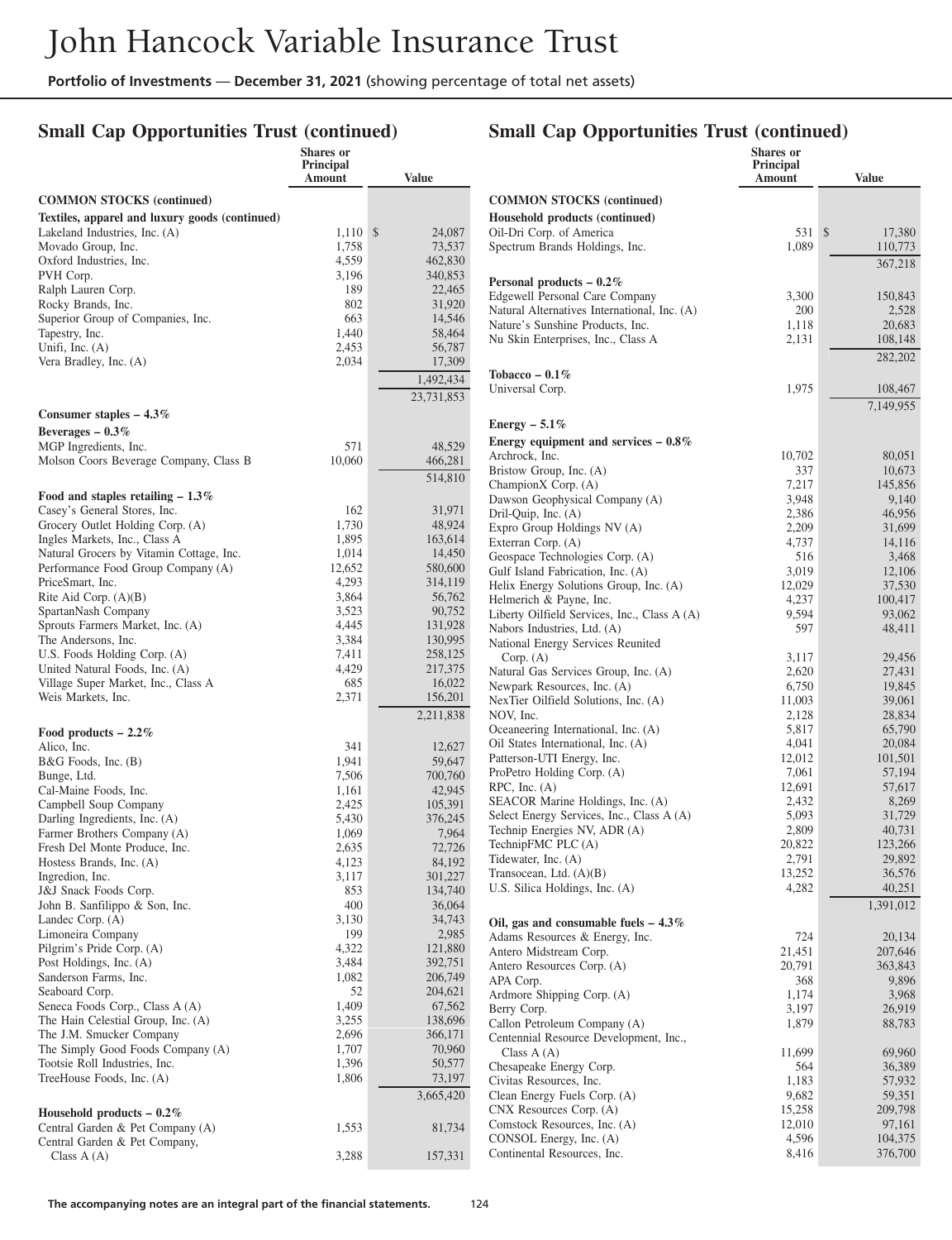## **Small Cap Opportunities Trust (continued)**

|                                                                               | <b>Shares</b> or    |                    |                                                                        | <b>Shares</b> or           |                    |
|-------------------------------------------------------------------------------|---------------------|--------------------|------------------------------------------------------------------------|----------------------------|--------------------|
|                                                                               | Principal<br>Amount | <b>Value</b>       |                                                                        | Principal<br><b>Amount</b> | <b>Value</b>       |
|                                                                               |                     |                    | <b>COMMON STOCKS (continued)</b>                                       |                            |                    |
| <b>COMMON STOCKS</b> (continued)<br>Oil, gas and consumable fuels (continued) |                     |                    | <b>Banks</b> (continued)                                               |                            |                    |
| Coterra Energy, Inc.                                                          | 11,436 \$           | 217,284            | Brookline Bancorp, Inc.                                                | $6,310$ \$                 | 102,159            |
| CVR Energy, Inc.                                                              | 1,951               | 32,796             | Bryn Mawr Bank Corp.                                                   | 1,669                      | 75,122             |
| Delek US Holdings, Inc. (A)                                                   | 5,312               | 79,627             | Business First Bancshares, Inc.                                        | 500                        | 14,155             |
| Denbury, Inc. (A)                                                             | 2,036               | 155,937            | Byline Bancorp, Inc.                                                   | 1,183                      | 32,355             |
| DHT Holdings, Inc.                                                            | 10,864              | 56,384             | C&F Financial Corp.                                                    | 627                        | 32,096             |
| Dorian LPG, Ltd.                                                              | 3,417               | 43,362             | Cadence Bank                                                           | 8,890<br>121               | 264,833            |
| Earthstone Energy, Inc., Class A (A)<br>EnLink Midstream LLC (A)              | 1,600<br>15,546     | 17,504<br>107,112  | Cambridge Bancorp<br>Camden National Corp.                             | 1,722                      | 11,324<br>82,932   |
| EQT Corp. $(A)$                                                               | 13,550              | 295,526            | Capital City Bank Group, Inc.                                          | 1,865                      | 49,236             |
| Equitrans Midstream Corp.                                                     | 25,675              | 265,480            | Capstar Financial Holdings, Inc.                                       | 600                        | 12,618             |
| Green Plains, Inc. (A)                                                        | 5,268               | 183,116            | Cathay General Bancorp                                                 | 2,466                      | 106,013            |
| HollyFrontier Corp.                                                           | 8,800               | 288,464            | CBTX, Inc.                                                             | 807                        | 23,403             |
| International Seaways, Inc.                                                   | 2,070               | 30,388             | Central Pacific Financial Corp.                                        | 2,460                      | 69,298             |
| Kosmos Energy, Ltd. (A)                                                       | 21,319              | 73,764             | Chemung Financial Corp.                                                | 723                        | 33,099             |
| Laredo Petroleum, Inc. (A)<br>Magnolia Oil & Gas Corp., Class A               | 56<br>38,563        | 3,367<br>727,684   | CIT Group, Inc.<br>Citizens & Northern Corp.                           | 3,539<br>500               | 181,692<br>13,060  |
| Marathon Oil Corp.                                                            | 42,707              | 701,249            | City Holding Company                                                   | 400                        | 32,716             |
| Matador Resources Company                                                     | 5,228               | 193,018            | Civista Bancshares, Inc.                                               | 1,114                      | 27,182             |
| Murphy Oil Corp.                                                              | 10,625              | 277,419            | CNB Financial Corp.                                                    | 1,562                      | 41,393             |
| NACCO Industries, Inc., Class A                                               | 700                 | 25,403             | Columbia Banking System, Inc.                                          | 4,210                      | 137,751            |
| Nordic American Tankers, Ltd.                                                 | 2,259               | 3,818              | Comerica, Inc.                                                         | 4,267                      | 371,229            |
| Overseas Shipholding Group, Inc.,                                             |                     |                    | Community Trust Bancorp, Inc.                                          | 1,347                      | 58,743             |
| Class $A(A)$<br>PBF Energy, Inc., Class A (A)                                 | 5,561<br>7,833      | 10,455<br>101,594  | ConnectOne Bancorp, Inc.<br>CrossFirst Bankshares, Inc. (A)            | 1,273<br>1,824             | 41,640<br>28,473   |
| PDC Energy, Inc.                                                              | 6,240               | 304,387            | Customers Bancorp, Inc. (A)                                            | 2,568                      | 167,870            |
| Peabody Energy Corp. (A)                                                      | 6,070               | 61,125             | CVB Financial Corp.                                                    | 3,612                      | 77,333             |
| PHX Minerals, Inc.                                                            | 557                 | 1,209              | Dime Community Bancshares, Inc.                                        | 3,390                      | 119,192            |
| Range Resources Corp. (A)                                                     | 11,263              | 200,819            | Eagle Bancorp, Inc.                                                    | 1,290                      | 75,259             |
| Ranger Oil Corp., Class A (A)                                                 | 651                 | 17,525             | Enterprise Bancorp, Inc.                                               | 246                        | 11,050             |
| Renewable Energy Group, Inc. (A)                                              | 3,442               | 146,078            | Enterprise Financial Services Corp.                                    | 1,485                      | 69,929             |
| REX American Resources Corp. (A)<br>SandRidge Energy, Inc. (A)                | 429<br>1,746        | 41,184<br>18,263   | Equity Bancshares, Inc., Class A<br>FB Financial Corp.                 | 1,097<br>1,189             | 37,221<br>52,102   |
| Scorpio Tankers, Inc.                                                         | 2,441               | 31,269             | Financial Institutions, Inc.                                           | 1,481                      | 47,096             |
| SFL Corp., Ltd.                                                               | 10,526              | 85,787             | First Bancorp (North Carolina)                                         | 2,905                      | 132,817            |
| SilverBow Resources, Inc. (A)                                                 | 324                 | 7,053              | First Bancorp (Puerto Rico)                                            | 14,979                     | 206,411            |
| SM Energy Company                                                             | 5,199               | 153,267            | First Bank                                                             | 900                        | 13,059             |
| Talos Energy, Inc. (A)                                                        | 5,072               | 49,706             | First Busey Corp.                                                      | 2,457                      | 66,634             |
| Targa Resources Corp.                                                         | 2,689               | 140,473<br>898     | First Business Financial Services, Inc.                                | 1,366                      | 39,846             |
| Teekay Corp. (A)<br>Teekay Tankers, Ltd., Class A (A)                         | 286<br>2,780        | 30,302             | First Commonwealth Financial Corp.<br>First Community Bankshares, Inc. | 8,341<br>2,201             | 134,207<br>73,557  |
| Whiting Petroleum Corp. (A)                                                   | 2,713               | 175,477            | First Financial Bancorp                                                | 7,516                      | 183,240            |
| World Fuel Services Corp.                                                     | 3,166               | 83,804             | First Financial Corp.                                                  | 1,432                      | 64,855             |
|                                                                               |                     | 7,172,232          | First Financial Northwest, Inc.                                        | 1,100                      | 17,787             |
|                                                                               |                     | 8,563,244          | First Foundation, Inc.                                                 | 1,677                      | 41,690             |
| Financials $-20.9\%$                                                          |                     |                    | First Hawaiian, Inc.                                                   | 5,863                      | 160,236            |
| Banks - 11.7%                                                                 |                     |                    | First Horizon Corp.<br>First Internet Bancorp                          | 25,469<br>777              | 415,909<br>36,550  |
| 1st Source Corp.                                                              | 2,092               | 103,763            | First Interstate BancSystem, Inc., Class A                             | 1,946                      | 79,144             |
| Allegiance Bancshares, Inc.                                                   | 604                 | 25,495             | First Merchants Corp.                                                  | 4,369                      | 183,017            |
| Amerant Bancorp, Inc.                                                         | 686                 | 23,701             | First Mid Bancshares, Inc.                                             | 349                        | 14,934             |
| American National Bankshares, Inc.                                            | 991                 | 37,341             | First Midwest Bancorp, Inc.                                            | 6,300                      | 129,024            |
| Ameris Bancorp                                                                | 15,399              | 765,022            | First Northwest Bancorp                                                | 800                        | 16,184             |
| Arrow Financial Corp.<br>Associated Banc-Corp.                                | 1,085<br>14,499     | 38,225<br>327,532  | Flushing Financial Corp.                                               | 2,921                      | 70,980             |
| Atlantic Capital Bancshares, Inc. (A)                                         | 1,267               | 36,452             | FNB Corp.<br>Fulton Financial Corp.                                    | 16,986<br>11,240           | 206,040<br>191,080 |
| Atlantic Union Bankshares Corp.                                               | 13,813              | 515,087            | German American Bancorp, Inc.                                          | 755                        | 29,430             |
| Banc of California, Inc.                                                      | 5,646               | 110,775            | Great Southern Bancorp, Inc.                                           | 1,117                      | 66,182             |
| Bank of Marin Bancorp                                                         | 2,443               | 90,953             | Great Western Bancorp, Inc.                                            | 3,019                      | 102,525            |
| <b>Bank OZK</b>                                                               | 8,966               | 417,188            | Guaranty Bancshares, Inc.                                              | 293                        | 11,011             |
| BankFinancial Corp.                                                           | 2,146               | 22,898             | Hancock Whitney Corp.                                                  | 7,556                      | 377,951            |
| BankUnited, Inc.                                                              | 3,257<br>3,379      | 137,804<br>205,004 | Hanmi Financial Corp.                                                  | 3,082                      | 72,982             |
| Banner Corp.<br>Bar Harbor Bankshares                                         | 1,690               | 48,892             | HarborOne Bancorp, Inc.<br>Heartland Financial USA, Inc.               | 4,217<br>2,428             | 62,580             |
| BCB Bancorp, Inc.                                                             | 1,477               | 22,790             | Heritage Commerce Corp.                                                | 3,825                      | 122,881<br>45,671  |
| Berkshire Hills Bancorp, Inc.                                                 | 3,539               | 100,614            | Heritage Financial Corp.                                               | 1,981                      | 48,416             |
| BOK Financial Corp.                                                           | 4,528               | 477,659            |                                                                        |                            |                    |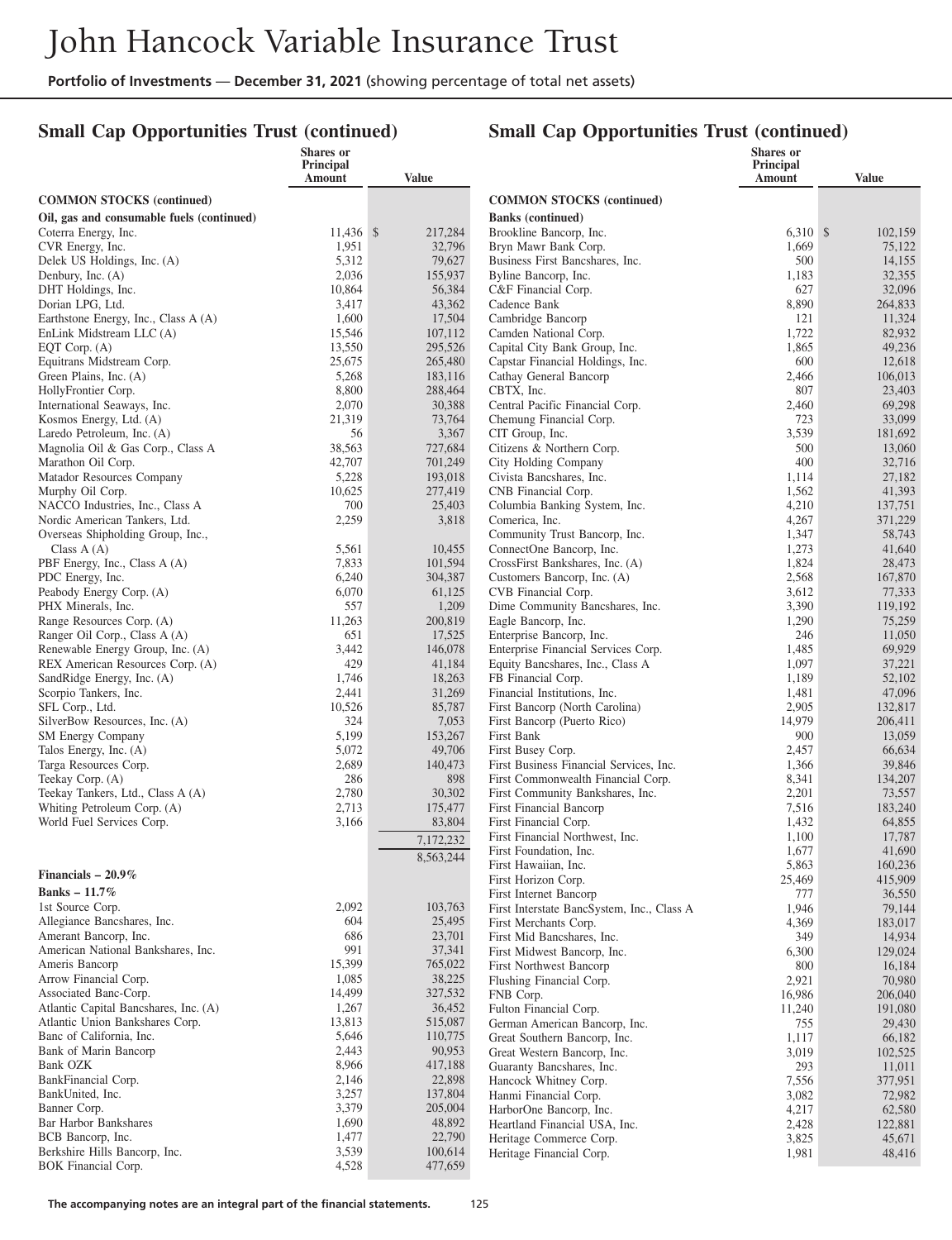## **Small Cap Opportunities Trust (continued)**

|                                                               | <b>Shares or</b><br>Principal |                   |                                                            | Shares or<br><b>Principal</b> |                   |
|---------------------------------------------------------------|-------------------------------|-------------------|------------------------------------------------------------|-------------------------------|-------------------|
|                                                               | Amount                        | Value             |                                                            | Amount                        | Value             |
| <b>COMMON STOCKS (continued)</b>                              |                               |                   | <b>COMMON STOCKS</b> (continued)                           |                               |                   |
| <b>Banks</b> (continued)                                      |                               |                   | <b>Banks</b> (continued)                                   |                               |                   |
| Hilltop Holdings, Inc.                                        | 4,528 \$                      | 159,114           | Texas Capital Bancshares, Inc. (A)                         | 2,286 \$                      | 137,732           |
| Home BancShares, Inc.                                         | 1,178                         | 28,684            | The Bancorp, Inc. (A)                                      | 3,253                         | 82,333            |
| HomeStreet, Inc.                                              | 1,802                         | 93,704            | The Bank of NT Butterfield & Son, Ltd.                     | 445                           | 16,959            |
| HomeTrust Bancshares, Inc.                                    | 560                           | 17,349            | The Community Financial Corp.                              | 300                           | 11,793            |
| Hope Bancorp, Inc.                                            | 10,431                        | 153,440           | The First Bancorp, Inc.                                    | 1,769                         | 55,547            |
| Horizon Bancorp, Inc.                                         | 3,849                         | 80,252            | The First Bancshares, Inc.                                 | 1,011                         | 39,045            |
| Independent Bank Corp. (Massachusetts)                        | 1,190                         | 97,021            | The First of Long Island Corp.                             | 1,039                         | 22,432            |
| Independent Bank Corp. (Michigan)                             | 1,806                         | 43,109            | Towne Bank                                                 | 3,708                         | 117,136           |
| Independent Bank Group, Inc.                                  | 1,953                         | 140,909           | TriCo Bancshares                                           | 721                           | 30,974            |
| International Bancshares Corp.                                | 4,680                         | 198,385           | TriState Capital Holdings, Inc. (A)                        | 2,342                         | 70,869            |
| Investar Holding Corp.                                        | 500                           | 9,205             | Triumph Bancorp, Inc. (A)                                  | 617                           | 73,472            |
| Investors Bancorp, Inc.                                       | 18,672                        | 282,881           | Trustmark Corp.                                            | 4,932<br>789                  | 160,093           |
| Lakeland Bancorp, Inc.<br>LCNB Corp.                          | 3,580<br>600                  | 67,984<br>11,718  | UMB Financial Corp.<br>Umpqua Holdings Corp.               | 11,863                        | 83,721<br>228,244 |
| Macatawa Bank Corp.                                           | 5,091                         | 44,903            | United Bankshares, Inc.                                    | 7,106                         | 257,806           |
| Mercantile Bank Corp.                                         | 1,666                         | 58,360            | United Community Banks, Inc.                               | 4,271                         | 153,500           |
| Meta Financial Group, Inc.                                    | 2,595                         | 154,818           | Univest Financial Corp.                                    | 2,067                         | 61,845            |
| Metropolitan Bank Holding Corp. (A)                           | 456                           | 48,578            | Valley National Bancorp                                    | 23,485                        | 322,919           |
| Midland States Bancorp, Inc.                                  | 1,070                         | 26,525            | Veritex Holdings, Inc.                                     | 1,384                         | 55,056            |
| MidWestOne Financial Group, Inc.                              | 1,343                         | 43,473            | Washington Trust Bancorp, Inc.                             | 1,035                         | 58,343            |
| MVB Financial Corp.                                           | 300                           | 12,456            | Webster Financial Corp.                                    | 466                           | 26,021            |
| National Bank Holdings Corp., Class A                         | 1,336                         | 58,704            | WesBanco, Inc.                                             | 5,027                         | 175,895           |
| National Bankshares, Inc.                                     | 622                           | 22,554            | Westamerica BanCorp                                        | 169                           | 9,756             |
| NBT Bancorp, Inc.                                             | 2,964                         | 114,173           | Wintrust Financial Corp.                                   | 3,040                         | 276,093           |
| Nicolet Bankshares, Inc. (A)                                  | 565                           | 48,449            | Zions Bancorp NA                                           | 8,295                         | 523,912           |
| Northeast Bank                                                | 770                           | 27,512            |                                                            |                               | 19.548.049        |
| Northrim BanCorp, Inc.                                        | 1,530                         | 66,494            | Capital markets - 1.8%                                     |                               |                   |
| Norwood Financial Corp.                                       | 1,188                         | 30,876            | Blucora, Inc. (A)                                          | 4,863                         | 84,227            |
| OceanFirst Financial Corp.<br>OFG Bancorp                     | 1,393<br>4,124                | 30,925<br>109,533 | Cowen, Inc., Class A                                       | 2,484                         | 89,672            |
| Old National Bancorp                                          | 10,998                        | 199,284           | Houlihan Lokey, Inc.                                       | 5,324                         | 551,140           |
| Old Second Bancorp, Inc.                                      | 2,721                         | 34,257            | Invesco, Ltd.                                              | 24,463                        | 563,138           |
| Origin Bancorp, Inc.                                          | 1,115                         | 47,856            | Janus Henderson Group PLC                                  | 6,521                         | 273,491           |
| Orrstown Financial Services, Inc.                             | 500                           | 12,600            | Jefferies Financial Group, Inc.                            | 9,310                         | 361,228           |
| Pacific Premier Bancorp, Inc.                                 | 3,858                         | 154,436           | Oppenheimer Holdings, Inc., Class A                        | 1,674                         | 77,623            |
| PacWest Bancorp                                               | 6,109                         | 275,944           | PJT Partners, Inc., Class A                                | 6,123                         | 453,653           |
| Park National Corp.                                           | 139                           | 19,086            | Stifel Financial Corp.<br>StoneX Group, Inc. (A)           | 7,688<br>1,346                | 541,389<br>82,443 |
| Peapack-Gladstone Financial Corp.                             | 1,625                         | 57,525            |                                                            |                               |                   |
| Penns Woods Bancorp, Inc.                                     | 1,188                         | 28,001            |                                                            |                               | 3,078,004         |
| Peoples Bancorp, Inc.                                         | 3,445                         | 109,585           | Consumer finance $-0.9\%$                                  |                               |                   |
| People's United Financial, Inc.                               | 22,779                        | 405,922           | Encore Capital Group, Inc. (A)                             | 1,949                         | 121,052           |
| Pinnacle Financial Partners, Inc.                             | 9,825                         | 938,288           | Enova International, Inc. (A)<br>EZCORP, Inc., Class A (A) | 1,321<br>3,087                | 54,108<br>22,751  |
| Popular, Inc.<br>Preferred Bank                               | 5,455<br>589                  | 447,528           | Navient Corp.                                              | 15,325                        | 325,197           |
| Primis Financial Corp.                                        | 3,850                         | 42,284<br>57,904  | Nelnet, Inc., Class A                                      | 2.648                         | 258,657           |
| Prosperity Bancshares, Inc.                                   | 5,378                         | 388,829           | Nicholas Financial, Inc. (A)                               | 75                            | 884               |
| QCR Holdings, Inc.                                            | 1,211                         | 67,816            | PRA Group, Inc. (A)                                        | 2,487                         | 124,872           |
| RBB Bancorp                                                   | 1,075                         | 28,165            | Regional Management Corp.                                  | 573                           | 32,925            |
| Reliant Bancorp, Inc.                                         | 400                           | 14,200            | Santander Consumer USA Holdings, Inc.                      | 15,045                        | 632,191           |
| Renasant Corp.                                                | 3,529                         | 133,926           |                                                            |                               | 1,572,637         |
| Republic Bancorp, Inc., Class A                               | 1,449                         | 73,667            | Diversified financial services $-0.4\%$                    |                               |                   |
| Republic First Bancorp, Inc. (A)                              | 2,700                         | 10,044            | California First Leasing Corp.                             | 880                           | 15,840            |
| S&T Bancorp, Inc.                                             | 3,436                         | 108,303           | Cannae Holdings, Inc. (A)                                  | 3,225                         | 113,359           |
| Sandy Spring Bancorp, Inc.                                    | 2,800                         | 134,624           | Equitable Holdings, Inc.                                   | 1,531                         | 50,201            |
| Seacoast Banking Corp. of Florida                             | 1,753                         | 62,039            | Marlin Business Services Corp.                             | 1,698                         | 39,529            |
| Shore Bancshares, Inc.                                        | 2,225                         | 46,391            | Voya Financial, Inc.                                       | 6,477                         | 429,490           |
| Sierra Bancorp                                                | 1,759                         | 47,757            |                                                            |                               | 648,419           |
| Simmons First National Corp., Class A<br>SmartFinancial, Inc. | 5,235<br>500                  | 154,851           | Insurance $-4.7\%$                                         |                               |                   |
| Southern First Bancshares, Inc. (A)                           | 537                           | 13,680<br>33,557  | Alleghany Corp. (A)                                        | 918                           | 612,848           |
| Southside Bancshares, Inc.                                    | 374                           | 15,641            | Ambac Financial Group, Inc. (A)                            | 1,536                         | 24,653            |
| SouthState Corp.                                              | 2,447                         | 196,029           | American Equity Investment Life                            |                               |                   |
| Spirit of Texas Bancshares, Inc.                              | 500                           | 14,390            | <b>Holding Company</b>                                     | 7,384                         | 287,385           |
| <b>Sterling Bancorp</b>                                       | 10,264                        | 264,709           | American Financial Group, Inc.                             | 513                           | 70,445            |
| Synovus Financial Corp.                                       | 3,170                         | 151,748           | American National Group, Inc.                              | 1,352                         | 255,312           |
|                                                               |                               |                   | Argo Group International Holdings, Ltd.                    | 2,597                         | 150,912           |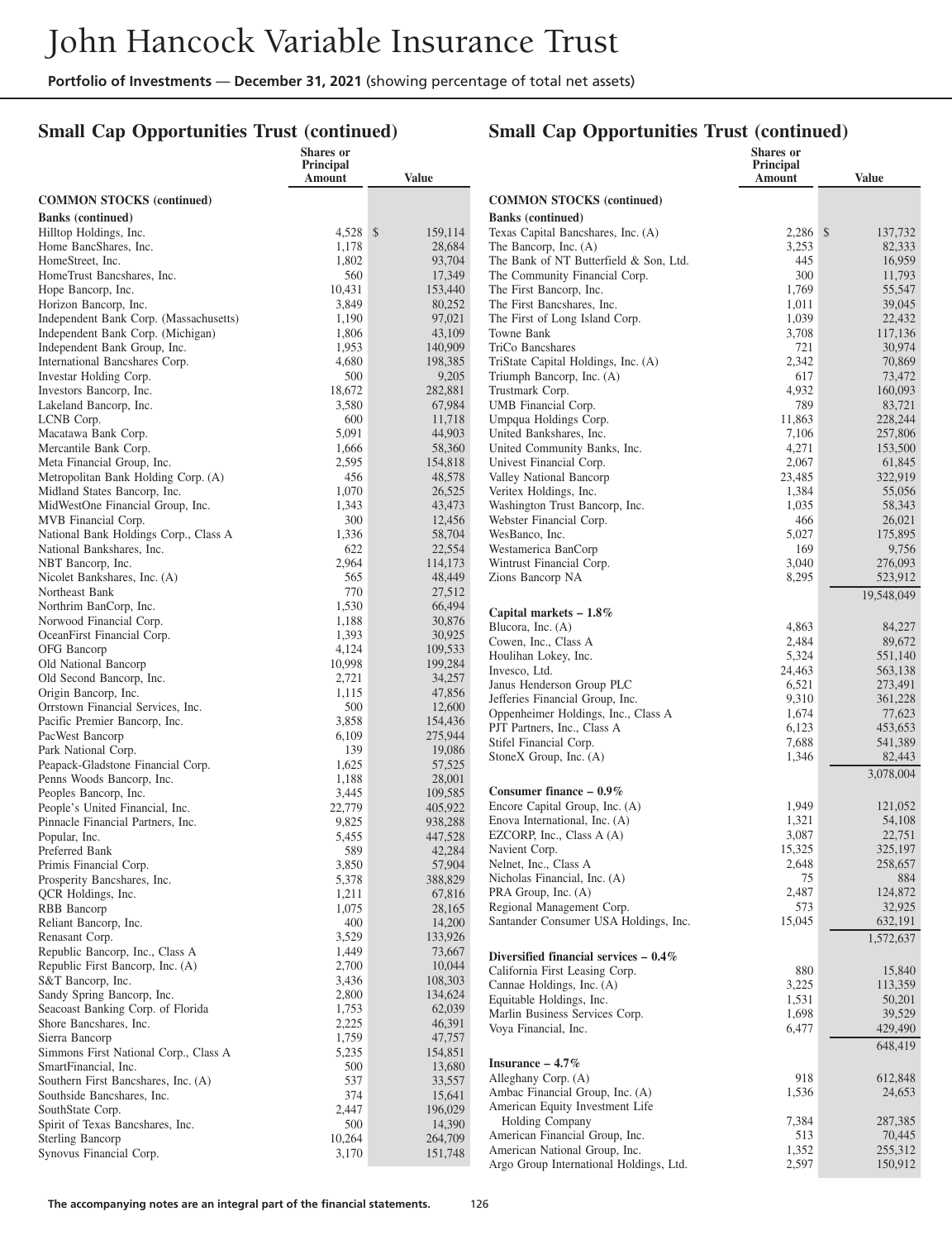## **Small Cap Opportunities Trust (continued)**

|                                                                          | <b>Shares</b> or<br>Principal<br>Amount | <b>Value</b>       |                                                                     | <b>Shares</b> or<br>Principal<br>Amount | <b>Value</b>       |
|--------------------------------------------------------------------------|-----------------------------------------|--------------------|---------------------------------------------------------------------|-----------------------------------------|--------------------|
| <b>COMMON STOCKS</b> (continued)                                         |                                         |                    | <b>COMMON STOCKS</b> (continued)                                    |                                         |                    |
| Insurance (continued)                                                    |                                         |                    | Thrifts and mortgage finance (continued)                            |                                         |                    |
| Assured Guaranty, Ltd.                                                   | 5,779 \$                                | 290,106            | Riverview Bancorp, Inc.                                             | 5,483 \$                                | 42,164             |
| Athene Holding, Ltd., Class A (A)                                        | 9,251                                   | 770,886            | Southern Missouri Bancorp, Inc.                                     | 1,012                                   | 52,796             |
| Axis Capital Holdings, Ltd.                                              | 4,518                                   | 246,095            | Territorial Bancorp, Inc.                                           | 1,722                                   | 43,481             |
| Brighthouse Financial, Inc. (A)                                          | 2,584                                   | 133,851            | TrustCo Bank Corp. NY<br>Washington Federal, Inc.                   | 1,826<br>3,303                          | 60,824             |
| CNA Financial Corp.<br>CNO Financial Group, Inc.                         | 1,354<br>7,507                          | 59,684<br>178,967  | Waterstone Financial, Inc.                                          | 3,099                                   | 110,254<br>67,744  |
| Donegal Group, Inc., Class A                                             | 2,876                                   | 41,098             | Western New England Bancorp, Inc.                                   | 4,739                                   | 41,514             |
| Employers Holdings, Inc.                                                 | 2,283                                   | 94,471             | WSFS Financial Corp.                                                | 2,604                                   | 130.512            |
| Enstar Group, Ltd. (A)                                                   | 824                                     | 204,014            |                                                                     |                                         | 2,320,147          |
| Everest Re Group, Ltd.                                                   | 2,137                                   | 585,367            |                                                                     |                                         | 35,035,154         |
| FedNat Holding Company (A)                                               | 1,090                                   | 1,537              | Health care $-11.5\%$                                               |                                         |                    |
| Fidelity National Financial, Inc.<br>First American Financial Corp.      | 2,998<br>3,274                          | 156,436<br>256,125 | Biotechnology $-3.2\%$                                              |                                         |                    |
| Genworth Financial, Inc., Class A (A)                                    | 14,291                                  | 57,879             | Achillion Pharmaceuticals, Inc. (A)(C)                              | 10,940                                  | 16,452             |
| Global Indemnity Group LLC, Class A                                      | 1,190                                   | 29,905             | Agios Pharmaceuticals, Inc. (A)                                     | 229                                     | 7,527              |
| Globe Life, Inc.                                                         | 1,689                                   | 158,293            | Akebia Therapeutics, Inc. (A)                                       | 11,211                                  | 25,337             |
| Greenlight Capital Re, Ltd., Class A (A)                                 | 2,616                                   | 20,509             | Albireo Pharma, Inc. (A)                                            | 21,350                                  | 497,242            |
| Hallmark Financial Services, Inc. (A)                                    | 4,008                                   | 17,435             | Alkermes PLC (A)                                                    | 2,813                                   | 65,430             |
| Heritage Insurance Holdings, Inc.<br>Horace Mann Educators Corp.         | 657                                     | 3,863              | AnaptysBio, Inc. (A)<br>Anika Therapeutics, Inc. (A)                | 1,489<br>533                            | 51,743<br>19,097   |
| Independence Holding Company                                             | 3,303<br>303                            | 127,826<br>17,174  | Biohaven Pharmaceutical Holding                                     |                                         |                    |
| <b>Investors Title Company</b>                                           | 189                                     | 37,261             | Company, Ltd. (A)                                                   | 4,766                                   | 656,802            |
| James River Group Holdings, Ltd.                                         | 73                                      | 2,103              | Catalyst Pharmaceuticals, Inc. (A)                                  | 2,300                                   | 15,571             |
| Kemper Corp.                                                             | 2,781                                   | 163,495            | ChemoCentryx, Inc. (A)                                              | 13,500                                  | 491,535            |
| Lincoln National Corp.                                                   | 8,094                                   | 552,496            | Concert Pharmaceuticals, Inc. (A)                                   | 1,198                                   | 3,774              |
| MBIA, Inc. $(A)$                                                         | 4,333                                   | 68,418             | Eagle Pharmaceuticals, Inc. (A)                                     | 236<br>495                              | 12,017             |
| Mercury General Corp.<br>National Western Life Group, Inc., Class A      | 1,495<br>221                            | 79,325<br>47,391   | Emergent BioSolutions, Inc. (A)<br>Enanta Pharmaceuticals, Inc. (A) | 279                                     | 21,518<br>20,864   |
| Old Republic International Corp.                                         | 13,924                                  | 342,252            | Halozyme Therapeutics, Inc. (A)                                     | 18,345                                  | 737,652            |
| ProAssurance Corp.                                                       | 2,566                                   | 64,920             | Insmed, Inc. $(A)$                                                  | 17,845                                  | 486,098            |
| Reinsurance Group of America, Inc.                                       | 3,624                                   | 396,792            | Ligand Pharmaceuticals, Inc. (A)                                    | 122                                     | 18,844             |
| RenaissanceRe Holdings, Ltd.                                             | 1,784                                   | 302,085            | Myriad Genetics, Inc. (A)                                           | 1,132                                   | 31,243             |
| Safety Insurance Group, Inc.                                             | 612                                     | 52,038             | OPKO Health, Inc. (A)                                               | 2,204                                   | 10,601             |
| SiriusPoint, Ltd. (A)                                                    | 2,292<br>3,187                          | 18,634             | Oyster Point Pharma, Inc. (A)<br>PDL BioPharma, Inc. (A)(C)         | 23,805<br>5,434                         | 434,679<br>9,727   |
| State Auto Financial Corp.<br>Stewart Information Services Corp.         | 1,817                                   | 164,736<br>144,869 | Travere Therapeutics, Inc. (A)                                      | 17,232                                  | 534,881            |
| Tiptree, Inc.                                                            | 2,600                                   | 35,958             | United Therapeutics Corp. (A)                                       | 467                                     | 100,909            |
| United Fire Group, Inc.                                                  | 1,897                                   | 43,991             | Vanda Pharmaceuticals, Inc. (A)                                     | 3,697                                   | 58,006             |
| United Insurance Holdings Corp.                                          | 5,283                                   | 22,928             | Veracyte, Inc. (A)                                                  | 9,038                                   | 372,366            |
| Universal Insurance Holdings, Inc.                                       | 2,200                                   | 37,400             | Vericel Corp. (A)                                                   | 16,002                                  | 628,879            |
| Unum Group                                                               | 10,883<br>168                           | 267,395            |                                                                     |                                         | 5,328,794          |
| White Mountains Insurance Group, Ltd.                                    |                                         | 170,335            | Health care equipment and supplies $-2.9\%$                         |                                         |                    |
|                                                                          |                                         | 7,867,898          | AngioDynamics, Inc. (A)                                             | 3,198<br>10,168                         | 88,201<br>706,981  |
| Thrifts and mortgage finance $-1.4\%$<br>Capitol Federal Financial, Inc. | 11,378                                  | 128,913            | AtriCure, Inc. (A)<br>Avanos Medical, Inc. (A)                      | 3,807                                   | 131,989            |
| ESSA Bancorp, Inc.                                                       | 897                                     | 15,545             | Cardiovascular Systems, Inc. (A)                                    | 13,034                                  | 244,779            |
| Federal Agricultural Mortgage Corp.,                                     |                                         |                    | CryoLife, Inc. (A)                                                  | 17,303                                  | 352,116            |
| Class C                                                                  | 594                                     | 73,614             | CryoPort, Inc. (A)                                                  | 9,110                                   | 539,039            |
| Flagstar Bancorp, Inc.                                                   | 3,861                                   | 185,096            | Envista Holdings Corp. (A)                                          | 8,580                                   | 386,615            |
| FS Bancorp, Inc.                                                         | 400                                     | 13,452             | FONAR Corp. (A)                                                     | 463                                     | 6,936              |
| Home Bancorp, Inc.                                                       | 902                                     | 37,442             | Globus Medical, Inc., Class A (A)<br>ICU Medical, Inc. (A)          | 10,757<br>2,043                         | 776,655<br>484,886 |
| Kearny Financial Corp.<br>Merchants Bancorp                              | 5,361<br>341                            | 71,033<br>16,140   | Inogen, Inc. $(A)$                                                  | 200                                     | 6,800              |
| MGIC Investment Corp.                                                    | 9,993                                   | 144,099            | Integer Holdings Corp. (A)                                          | 2,433                                   | 208,240            |
| Mr. Cooper Group, Inc. (A)                                               | 3,087                                   | 128,450            | Integra LifeSciences Holdings Corp. (A)                             | 8,591                                   | 575,511            |
| New York Community Bancorp, Inc.                                         | 24,244                                  | 296,019            | IntriCon Corp. $(A)$                                                | 519                                     | 8,392              |
| NMI Holdings, Inc., Class A (A)                                          | 2,152                                   | 47,021             | Invacare Corp. (A)                                                  | 3,396                                   | 9,237              |
| Northfield Bancorp, Inc.                                                 | 4,119                                   | 66,563             | Kewaunee Scientific Corp. (A)                                       | 83<br>783                               | 1,057<br>4,667     |
| Northwest Bancshares, Inc.<br>OP Bancorp                                 | 7,430<br>1,000                          | 105,209<br>12,760  | LENSAR, Inc. $(A)$<br>Meridian Bioscience, Inc. (A)                 | 2,202                                   | 44,921             |
| Premier Financial Corp.                                                  | 1,989                                   | 61,480             | Merit Medical Systems, Inc. (A)                                     | 691                                     | 43,049             |
| Provident Financial Holdings, Inc.                                       | 1,778                                   | 29,426             | Natus Medical, Inc. (A)                                             | 1,669                                   | 39,605             |
| Provident Financial Services, Inc.                                       | 4,010                                   | 97,122             | NuVasive, Inc. (A)                                                  | 1,932                                   | 101,391            |
| Prudential Bancorp, Inc.                                                 | 1,696                                   | 23,032             | Orthofix Medical, Inc. (A)                                          | 541                                     | 16,820             |
| Radian Group, Inc.                                                       | 10,338                                  | 218,442            | Surgalign Holdings, Inc. (A)                                        | 4,931                                   | 3,533              |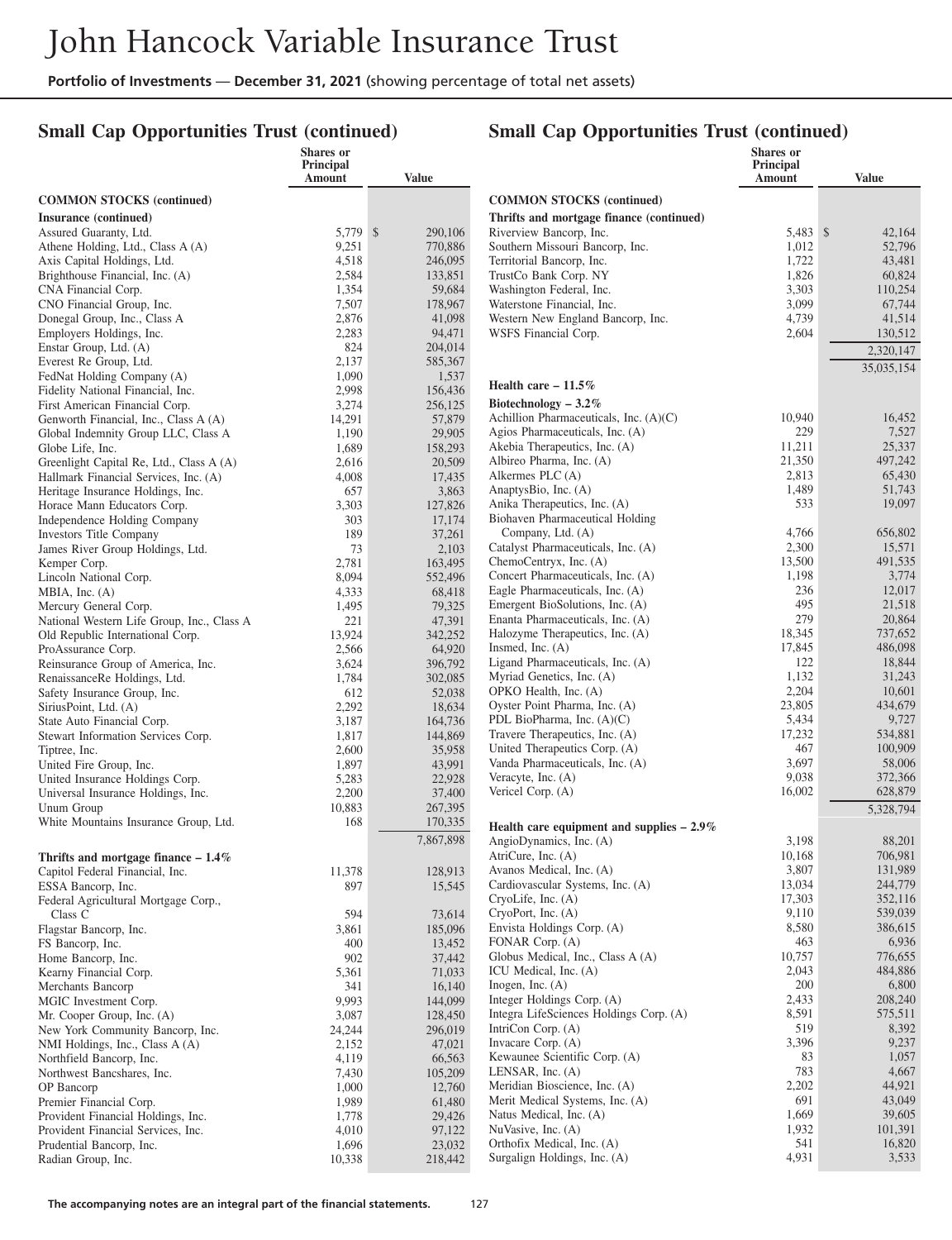## **Small Cap Opportunities Trust (continued)**

|                                                                           | <b>Shares</b> or<br>Principal<br><b>Amount</b> | Value              |                                                             | Shares or<br>Principal<br>Amount | <b>Value</b>      |
|---------------------------------------------------------------------------|------------------------------------------------|--------------------|-------------------------------------------------------------|----------------------------------|-------------------|
| <b>COMMON STOCKS</b> (continued)                                          |                                                |                    | <b>COMMON STOCKS</b> (continued)                            |                                  |                   |
| Health care equipment and supplies (continued)                            |                                                |                    | Aerospace and defense (continued)                           |                                  |                   |
| Utah Medical Products, Inc.                                               | 289 \$                                         | 28,900             | AeroVironment, Inc. (A)                                     | 455 \$                           | 28,224            |
| Varex Imaging Corp. (A)                                                   | 1,166                                          | 36,787             | Astronics Corp. (A)                                         | 1,700                            | 20,400            |
|                                                                           |                                                | 4,847,107          | Curtiss-Wright Corp.                                        | 730                              | 101,229           |
| Health care providers and services $-2.5\%$                               |                                                |                    | Ducommun, Inc. (A)                                          | 1,674                            | 78,293            |
| Acadia Healthcare Company, Inc. (A)                                       | 15,182                                         | 921,547            | Kaman Corp.                                                 | 1,770                            | 76,376            |
| Addus HomeCare Corp. (A)                                                  | 448                                            | 41,892             | Kratos Defense & Security                                   |                                  |                   |
| Brookdale Senior Living, Inc. (A)                                         | 12,258                                         | 63,251             | Solutions, Inc. (A)                                         | 2,475                            | 48,015            |
| Castle Biosciences, Inc. (A)                                              | 8,398                                          | 360,022            | Maxar Technologies, Inc.                                    | 1,500                            | 44,295            |
| Covetrus, Inc. $(A)$                                                      | 5,548                                          | 110,794            | Mercury Systems, Inc. (A)<br>Moog, Inc., Class A            | 1,263<br>1,548                   | 69,541<br>125,342 |
| Cross Country Healthcare, Inc. (A)                                        | 2,734                                          | 75,896             | National Presto Industries, Inc.                            | 244                              | 20,015            |
| Encompass Health Corp.                                                    | 160                                            | 10,442             | Park Aerospace Corp.                                        | 2,083                            | 27,496            |
| Five Star Senior Living, Inc. (A)                                         | 2,100                                          | 6,195              | Parsons Corp. (A)                                           | 721                              | 24,262            |
| Health Equity, Inc. (A)                                                   | 8,642                                          | 382,322            | SIFCO Industries, Inc. (A)                                  | 1,000                            | 6,500             |
| LHC Group, Inc. $(A)$                                                     | 3,685                                          | 505,693            | Vectrus, Inc. $(A)$                                         | 1,029                            | 47,097            |
| Magellan Health, Inc. (A)                                                 | 902                                            | 85,681             |                                                             |                                  | 837,805           |
| MEDNAX, Inc. (A)                                                          | 5,689                                          | 154,798            |                                                             |                                  |                   |
| National HealthCare Corp.                                                 | 1,428                                          | 97,018             | Air freight and logistics $-0.3\%$                          |                                  |                   |
| Option Care Health, Inc. (A)<br>Owens & Minor, Inc.                       | 4,058<br>3,760                                 | 115,410<br>163,560 | Air Transport Services Group, Inc. (A)                      | 1,985<br>2,473                   | 58,319<br>232,759 |
| Patterson Companies, Inc.                                                 | 3,536                                          | 103,782            | Atlas Air Worldwide Holdings, Inc. (A)<br>Forward Air Corp. | 625                              | 75,681            |
| Premier, Inc., Class A                                                    | 5,310                                          | 218,613            | Hub Group, Inc., Class A (A)                                | 2,418                            | 203,692           |
| Select Medical Holdings Corp.                                             | 1,122                                          | 32,987             | Radiant Logistics, Inc. (A)                                 | 1,875                            | 13,669            |
| Star Equity Holdings, Inc. (A)                                            | 310                                            | 791                |                                                             |                                  |                   |
| Triple-S Management Corp. (A)                                             | 2,760                                          | 98,477             |                                                             |                                  | 584,120           |
| Universal Health Services, Inc., Class B                                  | 2,878                                          | 373,161            | Airlines - $0.3\%$                                          |                                  |                   |
| US Physical Therapy, Inc.                                                 | 3,604                                          | 344,362            | Allegiant Travel Company (A)                                | 188                              | 35,164            |
|                                                                           |                                                | 4,266,694          | Copa Holdings SA, Class A (A)                               | 905<br>2,646                     | 74,807<br>48,607  |
| Health care technology $-0.2\%$                                           |                                                |                    | Hawaiian Holdings, Inc. (A)<br>JetBlue Airways Corp. (A)    | 4,207                            | 59,908            |
| Allscripts Healthcare Solutions, Inc. (A)                                 | 10,106                                         | 186,456            | Mesa Air Group, Inc. (A)                                    | 1,399                            | 7,834             |
| HealthStream, Inc. (A)                                                    | 1,969                                          | 51,903             | SkyWest, Inc. (A)                                           | 3,644                            | 143,209           |
| NextGen Healthcare, Inc. (A)                                              | 2,165                                          | 38,515             | Spirit Airlines, Inc. (A)                                   | 4,452                            | 97,276            |
|                                                                           |                                                | 276,874            |                                                             |                                  | 466,805           |
|                                                                           |                                                |                    |                                                             |                                  |                   |
| Life sciences tools and services $-1.0\%$<br>Harvard Bioscience, Inc. (A) | 5,200                                          | 36,660             | Building products $-1.8\%$<br>American Woodmark Corp. (A)   | 787                              | 51,312            |
| Medpace Holdings, Inc. (A)                                                | 4,213                                          | 916,917            | Apogee Enterprises, Inc.                                    | 2,405                            | 115,801           |
| Syneos Health, Inc. (A)                                                   | 7,411                                          | 760,961            | Armstrong Flooring, Inc. (A)                                | 1,831                            | 3,625             |
|                                                                           |                                                | 1.714.538          | Builders FirstSource, Inc. (A)                              | 8,339                            | 714,736           |
|                                                                           |                                                |                    | Carlisle Companies, Inc.                                    | 60                               | 14,887            |
| Pharmaceuticals $-1.7\%$                                                  |                                                |                    | Gibraltar Industries, Inc. (A)                              | 11,844                           | 789,758           |
| Amphastar Pharmaceuticals, Inc. (A)<br>ANI Pharmaceuticals, Inc. (A)      | 600<br>400                                     | 13,974             | Griffon Corp.                                               | 2,832                            | 80,655            |
| <b>BioDelivery Sciences</b>                                               |                                                | 18,432             | Insteel Industries, Inc.                                    | 1,689                            | 67,239            |
| International, Inc. (A)                                                   | 6,044                                          | 18,736             | JELD-WEN Holding, Inc. (A)                                  | 9,650                            | 254,374           |
| Cara Therapeutics, Inc. (A)                                               | 2,825                                          | 34,409             | Masonite International Corp. (A)                            | 1,068                            | 125,971           |
| Cumberland Pharmaceuticals, Inc. (A)                                      | 956                                            | 4,465              | Owens Corning                                               | 1,092                            | 98,826            |
| Elanco Animal Health, Inc. (A)                                            | 831                                            | 23,584             | PGT Innovations, Inc. (A)                                   | 1,494                            | 33,600            |
| Endo International PLC (A)                                                | 2,935                                          | 11,036             | Quanex Building Products Corp.                              | 3,929                            | 97,361            |
| Innoviva, Inc. (A)                                                        | 1,860                                          | 32,085             | Resideo Technologies, Inc. (A)                              | 5,191                            | 135,122           |
| Intra-Cellular Therapies, Inc. (A)                                        | 9,297                                          | 486,605            | Tecnoglass, Inc. (B)                                        | $900\,$                          | 23,571            |
| Jazz Pharmaceuticals PLC (A)                                              | 2,136                                          | 272,126            | UFP Industries, Inc.                                        | 3,823                            | 351,754           |
| Organon & Company                                                         | 695                                            | 21,163             | Zurn Water Solutions Corp.                                  | 891                              | 32,432            |
| Perrigo Company PLC                                                       | 4,847                                          | 188,548            |                                                             |                                  | 2,991,024         |
| Phathom Pharmaceuticals, Inc. (A)                                         | 24,846                                         | 488,721            | Commercial services and supplies $-1.4\%$                   |                                  |                   |
| Prestige Consumer Healthcare, Inc. (A)                                    | 3,032                                          | 183,891            | ABM Industries, Inc.                                        | 5,148                            | 210,296           |
| Satsuma Pharmaceuticals, Inc. (A)                                         | 2,208                                          | 9,936              | ACCO Brands Corp.                                           | 6,712                            | 55,441            |
| SIGA Technologies, Inc. (A)                                               | 2,000                                          | 15,040             | Acme United Corp.                                           | 733                              | 24,702            |
| Supernus Pharmaceuticals, Inc. (A)                                        | 18,453                                         | 538,089            | ADT, Inc.                                                   | 13,007                           | 109,389           |
| Taro Pharmaceutical Industries, Ltd. (A)                                  | 503                                            | 25,205             | Brady Corp., Class A                                        | 1,082                            | 58,320            |
| Zogenix, Inc. $(A)$                                                       | 24,421                                         | 396,841            | BrightView Holdings, Inc. (A)                               | 3,879                            | 54,616            |
|                                                                           |                                                | 2,782,886          | CECO Environmental Corp. (A)<br>Civeo Corp. (A)             | 1,395<br>673                     | 8,691<br>12,901   |
|                                                                           |                                                | 19,216,893         | Clean Harbors, Inc. (A)                                     | 1,725                            | 172,103           |
| Industrials $-18.7\%$                                                     |                                                |                    | Deluxe Corp.                                                | 800                              | 25,688            |
| Aerospace and defense $-0.5\%$                                            |                                                |                    | Ennis, Inc.                                                 | 2,608                            | 50,934            |
|                                                                           |                                                |                    |                                                             |                                  |                   |

#### **Small Cap Opportunities Trust (continued)**

Harsco Corp. (A) 2,430 40,605

AAR Corp. (A) 3,093 120,720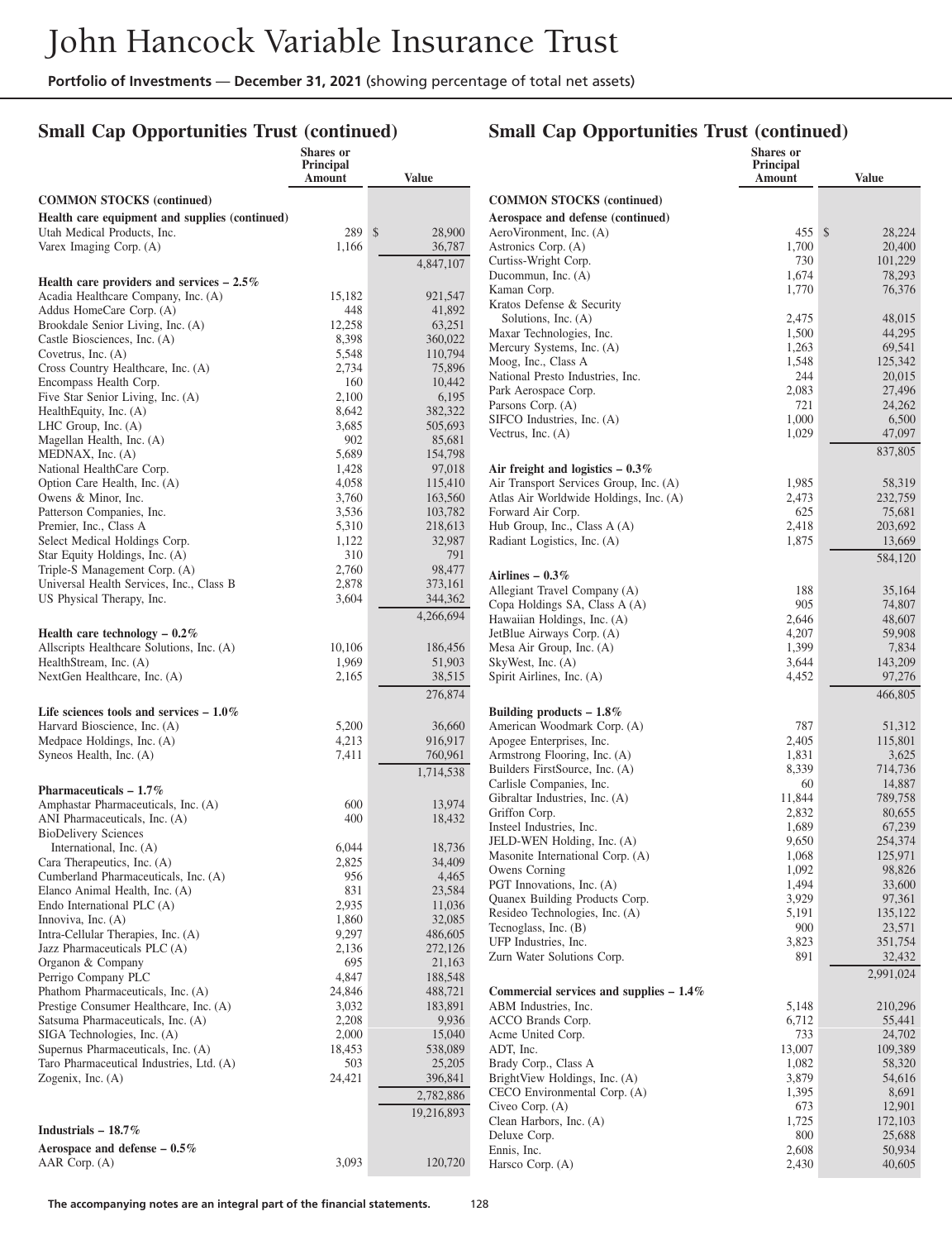## **Small Cap Opportunities Trust (continued)**

|                                                                               | Shares or<br>Principal |                    |                                                                        | Shares or<br>Principal |                   |
|-------------------------------------------------------------------------------|------------------------|--------------------|------------------------------------------------------------------------|------------------------|-------------------|
|                                                                               | Amount                 | Value              |                                                                        | Amount                 | Value             |
| <b>COMMON STOCKS</b> (continued)                                              |                        |                    | <b>COMMON STOCKS (continued)</b>                                       |                        |                   |
| Commercial services and supplies (continued)                                  |                        |                    | Machinery (continued)                                                  |                        |                   |
| Heritage-Crystal Clean, Inc. (A)                                              | 1,877 \$               | 60,102             | Barnes Group, Inc.                                                     | $3,344$ \$             | 155,797           |
| HNI Corp.                                                                     | 1,502                  | 63,159             | Chart Industries, Inc. (A)                                             | 346                    | 55,184            |
| Interface, Inc.                                                               | 2,884                  | 46,000             | CIRCOR International, Inc. (A)                                         | 1,614                  | 43,869            |
| KAR Auction Services, Inc. (A)                                                | 3,101                  | 48,438             | Colfax Corp. (A)                                                       | 7,506                  | 345,051           |
| Kimball International, Inc., Class B<br>Matthews International Corp., Class A | 1,715<br>1,190         | 17,544<br>43,637   | Columbus McKinnon Corp.<br>Crane Company                               | 2,178<br>682           | 100,754<br>69,380 |
| MillerKnoll, Inc.                                                             | 1,960                  | 76,812             | EnPro Industries, Inc.                                                 | 503                    | 55,365            |
| NL Industries, Inc.                                                           | 3,260                  | 24,124             | ESCO Technologies, Inc.                                                | 1,885                  | 169,631           |
| Ritchie Brothers Auctioneers, Inc.                                            | 13,656                 | 835,884            | Federal Signal Corp.                                                   | 3,670                  | 159,058           |
| Steelcase, Inc., Class A                                                      | 4,596                  | 53,865             | Flowserve Corp.                                                        | 699                    | 21,389            |
| Team, Inc. $(A)$                                                              | 2,106                  | 2,296              | Franklin Electric Company, Inc.                                        | 476                    | 45,011            |
| UniFirst Corp.                                                                | 371                    | 78,058             | Gates Industrial Corp. PLC (A)                                         | 8,586                  | 136,603           |
| Viad Corp. (A)<br>Vidler Water Resouces, Inc. (A)                             | 1,025<br>2,493         | 43,860<br>30,115   | Gencor Industries, Inc. (A)<br>Graham Corp.                            | 2,100<br>333           | 24,213<br>4,143   |
| Virco Manufacturing Corp. (A)                                                 | 1,200                  | 3,672              | Helios Technologies, Inc.                                              | 4,930                  | 518,488           |
| VSE Corp.                                                                     | 1,368                  | 83,366             | Hillenbrand, Inc.                                                      | 1,385                  | 72,006            |
|                                                                               |                        | 2,334,618          | Hurco Companies, Inc.                                                  | 1,054                  | 31,304            |
| Construction and engineering $-1.6\%$                                         |                        |                    | Hyster-Yale Materials Handling, Inc.                                   | 815                    | 33,497            |
| API Group Corp. (A)                                                           | 2,846                  | 73,341             | Kadant, Inc.                                                           | 218                    | 50,245            |
| Arcosa, Inc.                                                                  | 4,310                  | 227,137            | Kennametal, Inc.                                                       | 1,573                  | 56,486            |
| Argan, Inc.                                                                   | 854                    | 33,041             | LB Foster Company, Class A (A)                                         | 1,699                  | 23,361            |
| Comfort Systems USA, Inc.                                                     | 400                    | 39,576             | Meritor, Inc. (A)<br>Miller Industries, Inc.                           | 2,572<br>1,434         | 63,734<br>47,896  |
| Concrete Pumping Holdings, Inc. (A)                                           | 1,800                  | 14,760             | Mueller Industries, Inc.                                               | 2,004                  | 118,957           |
| Construction Partners, Inc., Class A (A)                                      | 936                    | 27,528             | Mueller Water Products, Inc., Class A                                  | 3,140                  | 45,216            |
| Dycom Industries, Inc. (A)<br>EMCOR Group, Inc.                               | 4,156<br>1,267         | 389,667<br>161,403 | $NN$ , Inc. $(A)$                                                      | 2,376                  | 9,742             |
| Fluor Corp. $(A)$                                                             | 3,410                  | 84,466             | Oshkosh Corp.                                                          | 1,661                  | 187,211           |
| Granite Construction, Inc.                                                    | 3,746                  | 144,970            | Park-Ohio Holdings Corp.                                               | 749                    | 15,856            |
| Great Lakes Dredge & Dock Corp. (A)                                           | 6,888                  | 108,279            | Perma-Pipe International Holdings, Inc. (A)                            | 1,100                  | 9,460             |
| IES Holdings, Inc. (A)                                                        | 237                    | 12,002             | RBC Bearings, Inc. (A)                                                 | 3,610<br>2,206         | 729,112           |
| MasTec, Inc. (A)                                                              | 3,659                  | 337,653            | REV Group, Inc.<br>Snap-on, Inc.                                       | 1,226                  | 31,215<br>264,056 |
| Matrix Service Company (A)                                                    | 2,731                  | 20,537             | SPX FLOW, Inc.                                                         | 1,971                  | 170,452           |
| $MYR$ Group, Inc. $(A)$                                                       | 1,465                  | 161,956            | Standex International Corp.                                            | 200                    | 22,132            |
| Northwest Pipe Company (A)<br>NV5 Global, Inc. (A)                            | 1,706<br>533           | 54,251<br>73,618   | Tennant Company                                                        | 494                    | 40,034            |
| Orion Group Holdings, Inc. (A)                                                | 4,263                  | 16,072             | Terex Corp.                                                            | 1,393                  | 61,222            |
| Primoris Services Corp.                                                       | 3,474                  | 83,307             | The Eastern Company                                                    | 1,471                  | 37,010            |
| Quanta Services, Inc.                                                         | 1,452                  | 166,486            | The Gorman-Rupp Company                                                | 1,454                  | 64,776            |
| Sterling Construction Company, Inc. (A)                                       | 2,528                  | 66,486             | The Greenbrier Companies, Inc.<br>The LS Starrett Company, Class A (A) | 2,830<br>1,530         | 129,869<br>14,306 |
| Tutor Perini Corp. (A)                                                        | 4,167                  | 51,546             | The Manitowoc Company, Inc. (A)                                        | 2,421                  | 45,006            |
| WillScot Mobile Mini Holdings Corp. (A)                                       | 7,715                  | 315,081            | The Shyft Group, Inc.                                                  | 25,582                 | 1,256,844         |
|                                                                               |                        | 2,663,163          | The Timken Company                                                     | 2,526                  | 175,027           |
| Electrical equipment $-1.5\%$                                                 |                        |                    | Titan International, Inc. (A)                                          | 3,936                  | 43,139            |
| Acuity Brands, Inc.                                                           | 150                    | 31,758             | Trinity Industries, Inc.                                               | 8,957                  | 270,501           |
| Atkore, Inc. $(A)$<br>AZZ, Inc.                                               | 7,518<br>1,376         | 835,926<br>76,079  | Twin Disc, Inc. (A)                                                    | 1,650                  | 18,084            |
| Encore Wire Corp.                                                             | 1,949                  | 278,902            | Wabash National Corp.<br>Woodward, Inc.                                | 1,980<br>4,900         | 38,650<br>536,354 |
| EnerSys                                                                       | 1,105                  | 87,361             |                                                                        |                        |                   |
| LSI Industries, Inc.                                                          | 4,131                  | 28,339             |                                                                        |                        | 8,208,206         |
| nVent Electric PLC                                                            | 3,766                  | 143,108            | Marine $-0.3\%$<br>Costamare, Inc.                                     | 3,754                  |                   |
| Powell Industries, Inc.                                                       | 1,244                  | 36,686             | Eagle Bulk Shipping, Inc.                                              | 393                    | 47,488<br>17,882  |
| Preformed Line Products Company                                               | 984                    | 63,665             | Eneti, Inc.                                                            | 1,112                  | 8,607             |
| Regal Rexnord Corp.<br>Sensata Technologies Holding PLC (A)                   | 1,743                  | 296,624            | Genco Shipping & Trading, Ltd.                                         | 3,003                  | 48,048            |
| Sunrun, Inc. $(A)$                                                            | 3,768<br>2,009         | 232,448<br>68,909  | Kirby Corp. $(A)$                                                      | 2,166                  | 128,704           |
| Thermon Group Holdings, Inc. (A)                                              | 14,010                 | 237,189            | Matson, Inc.                                                           | 2,868                  | 258,206           |
| Ultralife Corp. (A)                                                           | 1,984                  | 11,983             |                                                                        |                        | 508,935           |
|                                                                               |                        | 2,428,977          | Professional services $-2.3\%$                                         |                        |                   |
| Machinery $-4.9\%$                                                            |                        |                    | Acacia Research Corp. (A)                                              | 2,172                  | 11,142            |
| AGCO Corp.                                                                    | 3,375                  | 391,568            | ASGN, Inc. (A)                                                         | 1,021                  | 125,991           |
| Alamo Group, Inc.                                                             | 4,839                  | 712,204            | Barrett Business Services, Inc.                                        | 200                    | 13,812            |
| Albany International Corp., Class A                                           | 1,875                  | 165,844            | BGSF, Inc.<br>CACI International, Inc., Class A (A)                    | 800<br>2,535           | 11,480<br>682,447 |
| Altra Industrial Motion Corp.                                                 | 2,998                  | 154,607            | CBIZ, Inc. $(A)$                                                       | 4,080                  | 159,610           |
| Astec Industries, Inc.                                                        | 2,415                  | 167,287            | CRA International, Inc.                                                | 1,251                  | 116,793           |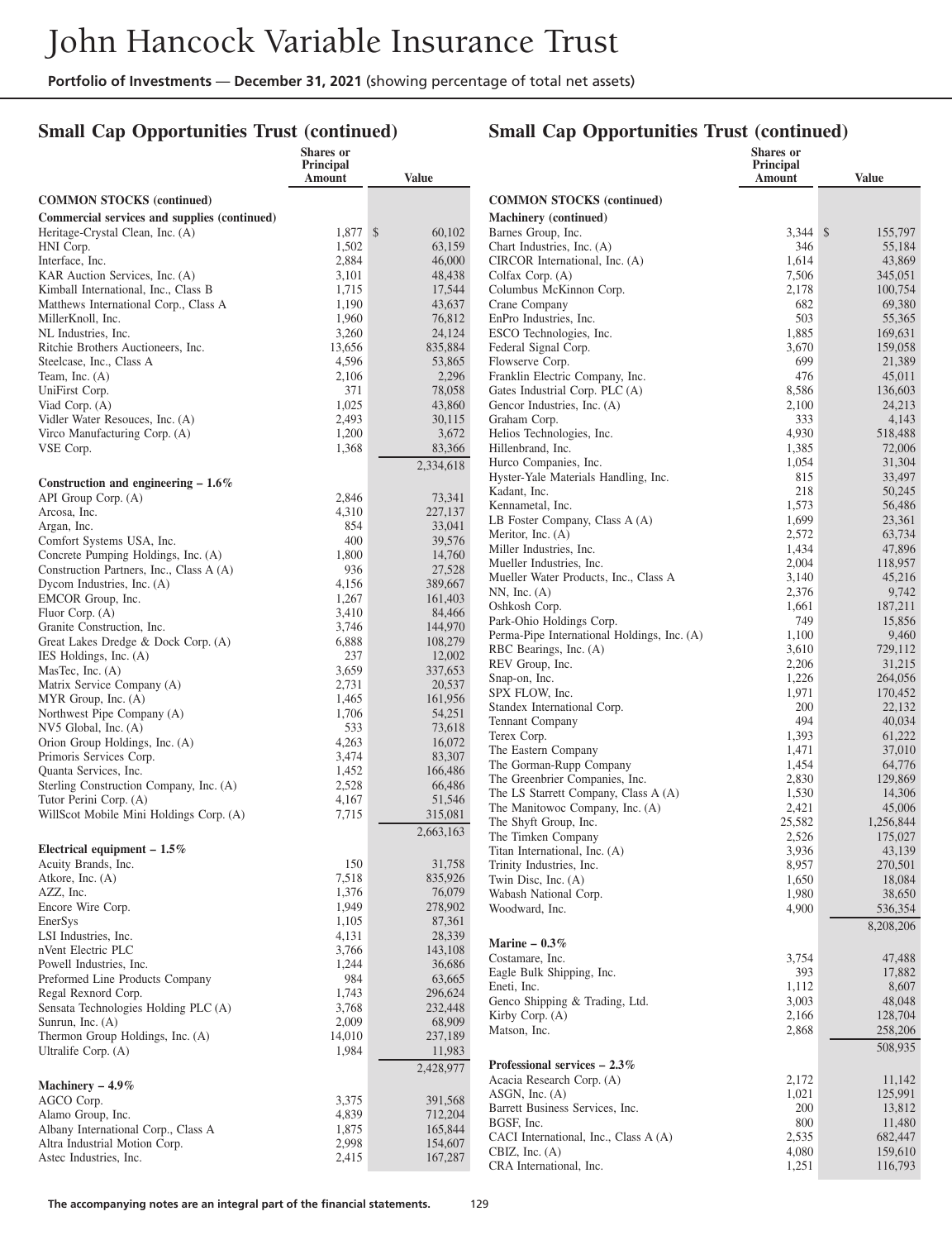## **Small Cap Opportunities Trust (continued)**

|                                                                                  | Shares or           |                   |                                                           | <b>Shares</b> or    |                    |
|----------------------------------------------------------------------------------|---------------------|-------------------|-----------------------------------------------------------|---------------------|--------------------|
|                                                                                  | Principal<br>Amount | <b>Value</b>      |                                                           | Principal<br>Amount | <b>Value</b>       |
| <b>COMMON STOCKS</b> (continued)                                                 |                     |                   | <b>COMMON STOCKS (continued)</b>                          |                     |                    |
| Professional services (continued)                                                |                     |                   | Communications equipment (continued)                      |                     |                    |
| Exponent, Inc.                                                                   | 7,192 \$            | 839,522           | Communications Systems, Inc.                              | 1,800 \$            | 4,320              |
| Forrester Research, Inc. (A)                                                     | 8,179               | 480,353           | Comtech Telecommunications Corp.                          | 2,706               | 64,105             |
| FTI Consulting, Inc. (A)                                                         | 616                 | 94,507            | Digi International, Inc. (A)                              | 3,371               | 82,825             |
| Heidrick & Struggles International, Inc.                                         | 1,672               | 73,117            | Genasys, Inc. (A)                                         | 3,300               | 13,134             |
| Hill International, Inc. (A)<br>Huron Consulting Group, Inc. (A)                 | 3,275<br>1,411      | 6,386<br>70,409   | Harmonic, Inc. (A)<br>Juniper Networks, Inc.              | 4,356<br>11,858     | 51,227<br>423,449  |
| ICF International, Inc.                                                          | 1,429               | 146,544           | NETGEAR, Inc. (A)                                         | 2,513               | 73,405             |
| Kelly Services, Inc., Class A                                                    | 4,330               | 72,614            | NetScout Systems, Inc. (A)                                | 4,585               | 151,672            |
| Korn Ferry                                                                       | 3,492               | 264,449           | Optical Cable Corp. (A)                                   | 931                 | 4,999              |
| ManpowerGroup, Inc.                                                              | 1,407               | 136,943           | Ribbon Communications, Inc. (A)                           | 2,987               | 18,071             |
| ManTech International Corp., Class A                                             | 1,905               | 138,932           | TESSCO Technologies, Inc. (A)                             | 1,750               | 10,833             |
| Mistras Group, Inc. (A)                                                          | 2,232               | 16,584            | ViaSat, Inc. $(A)$                                        | 2,775               | 123,599            |
| Nielsen Holdings PLC                                                             | 9,392<br>300        | 192,630<br>2,136  | Viavi Solutions, Inc. (A)                                 | 46,887              | 826,149            |
| RCM Technologies, Inc. (A)<br>Resources Connection, Inc.                         | 4,120               | 73,501            |                                                           |                     | 1,959,442          |
| Science Applications International Corp.                                         | 1,299               | 108,583           | Electronic equipment, instruments and components $-3.0\%$ |                     |                    |
| TrueBlue, Inc. (A)                                                               | 2,519               | 69,701            | ADDvantage Technologies Group, Inc. (A)                   | 428                 | 740                |
| Willdan Group, Inc. (A)                                                          | 400                 | 14,080            | Advanced Energy Industries, Inc.                          | 999<br>6,456        | 90,969<br>866,847  |
|                                                                                  |                     | 3,922,266         | Arrow Electronics, Inc. (A)<br>Avnet, Inc.                | 9,371               | 386,366            |
| Road and rail $-1.3\%$                                                           |                     |                   | Bel Fuse, Inc., Class B                                   | 1,641               | 21,218             |
| <b>AMERCO</b>                                                                    | 711                 | 516,350           | Belden, Inc.                                              | 1,293               | 84,989             |
| ArcBest Corp.                                                                    | 1,977               | 236,943           | Benchmark Electronics, Inc.                               | 3,813               | 103,332            |
| Covenant Logistics Group, Inc. (A)                                               | 1,513               | 39,989            | CTS Corp.                                                 | 2,910               | 106,855            |
| Heartland Express, Inc.                                                          | 4,107               | 69,080            | Daktronics, Inc. (A)                                      | 3,929               | 19,841             |
| Knight-Swift Transportation Holdings, Inc.                                       | 8,121               | 494,894           | $ePlus$ , Inc. $(A)$                                      | 1,596               | 85,992             |
| Marten Transport, Ltd.                                                           | 6,368               | 109,275<br>95,864 | Fabrinet (A)                                              | 2,485<br>295        | 294,398            |
| P.A.M. Transportation Services, Inc. (A)<br>Patriot Transportation Holding, Inc. | 1,350<br>450        | 3,632             | FARO Technologies, Inc. (A)<br>Flex, Ltd. $(A)$           | 22,654              | 20,656<br>415,248  |
| Ryder System, Inc.                                                               | 3,393               | 279,685           | Frequency Electronics, Inc. (A)                           | 1,783               | 17,580             |
| Schneider National, Inc., Class B                                                | 2,987               | 80,380            | II-VI, Inc. $(A)$                                         | 192                 | 13,119             |
| U.S. Xpress Enterprises, Inc., Class A (A)                                       | 2,111               | 12,392            | Insight Enterprises, Inc. (A)                             | 2,190               | 233,454            |
| USA Truck, Inc. (A)                                                              | 1,375               | 27,335            | Itron, Inc. $(A)$                                         | 480                 | 32,890             |
| Werner Enterprises, Inc.                                                         | 4,155               | 198,027           | Jabil, Inc.                                               | 2,426               | 170,669            |
|                                                                                  |                     | 2,163,846         | Key Tronic Corp. (A)                                      | 1,900               | 11,818             |
| Trading companies and distributors $-2.5\%$                                      |                     |                   | Kimball Electronics, Inc. (A)                             | 3,036<br>5,768      | 66,063<br>134,683  |
| Air Lease Corp.                                                                  | 8,149               | 360,430           | Knowles Corp. (A)<br>Methode Electronics, Inc.            | 1,701               | 83,638             |
| Alta Equipment Group, Inc. (A)                                                   | 1,696               | 24,829            | OSI Systems, Inc. (A)                                     | 880                 | 82,016             |
| Applied Industrial Technologies, Inc.<br>Beacon Roofing Supply, Inc. (A)         | 938<br>3,611        | 96,333<br>207,091 | PC Connection, Inc.                                       | 2,391               | 103,124            |
| <b>Boise Cascade Company</b>                                                     | 2,003               | 142,614           | Plexus Corp. $(A)$                                        | 2,005               | 192,259            |
| DXP Enterprises, Inc. (A)                                                        | 1,367               | 35,091            | RF Industries, Ltd. (A)                                   | 120                 | 960                |
| GATX Corp.                                                                       | 2,663               | 277,458           | Richardson Electronics, Ltd.                              | 2,384               | 32,232             |
| $GMS$ , Inc. $(A)$                                                               | 1,138               | 68,405            | Rogers Corp. (A)                                          | 1,055               | 288,015            |
| Lawson Products, Inc. (A)                                                        | 591                 | 32,357            | Sanmina Corp. (A)<br>ScanSource, Inc. (A)                 | 4,939<br>2,542      | 204,771<br>89,173  |
| McGrath RentCorp                                                                 | 1,800               | 144,468           | TD SYNNEX Corp.                                           | 2,778               | 317,692            |
| MRC Global, Inc. (A)                                                             | 2,745               | 18,886            | TTM Technologies, Inc. (A)                                | 8,193               | 122,076            |
| NOW, Inc. $(A)$                                                                  | 7,656               | 65,382            | Vishay Intertechnology, Inc.                              | 9,510               | 207,984            |
| Rush Enterprises, Inc., Class A<br>Rush Enterprises, Inc., Class B               | 2,831<br>1,117      | 157,517<br>60,284 | Vishay Precision Group, Inc. (A)                          | 1,686               | 62,584             |
| SiteOne Landscape Supply, Inc. (A)                                               | 5,918               | 1,433,798         |                                                           |                     | 4,964,251          |
| Textainer Group Holdings, Ltd.                                                   | 2,844               | 101,559           | IT services $-1.1\%$                                      |                     |                    |
| Titan Machinery, Inc. (A)                                                        | 2,366               | 79,711            | Alliance Data Systems Corp.                               | 2,273               | 151,314            |
| Transcat, Inc. (A)                                                               | 145                 | 13,402            | BM Technologies, Inc. (A)                                 | 367                 | 3,380              |
| Triton International, Ltd.                                                       | 4,778               | 287,779           | Concentrix Corp.                                          | 2,778               | 496,206            |
| Univar Solutions, Inc. (A)                                                       | 3,996               | 113,287           | Conduent, Inc. (A)                                        | 9,516               | 50,815             |
| Veritiv Corp. (A)<br>WESCO International, Inc. (A)                               | 1,408               | 172,579           | CSG Systems International, Inc.                           | 535<br>10,684       | 30,827             |
| Willis Lease Finance Corp. (A)                                                   | 2,696<br>406        | 354,767<br>15,286 | DXC Technology Company (A)<br>Endava PLC, ADR (A)         | 3,644               | 343,918<br>611,900 |
|                                                                                  |                     | 4,263,313         | Information Services Group, Inc.                          | 4,400               | 33,528             |
|                                                                                  |                     |                   | MAXIMUS, Inc.                                             | 710                 | 56,566             |
|                                                                                  |                     | 31,373,078        | SolarWinds Corp.                                          | 430                 | 6,102              |
| Information technology $-12.9\%$                                                 |                     |                   |                                                           |                     | 1,784,556          |
| Communications equipment $-1.2\%$                                                |                     |                   | Semiconductors and semiconductor equipment $-4.2\%$       |                     |                    |
| ADTRAN, Inc.<br>BK Technologies Corp.                                            | 4,669<br>2,100      | 106,593<br>5,061  | Alpha & Omega Semiconductor, Ltd. (A)                     | 2,746               | 166,298            |
|                                                                                  |                     |                   |                                                           |                     |                    |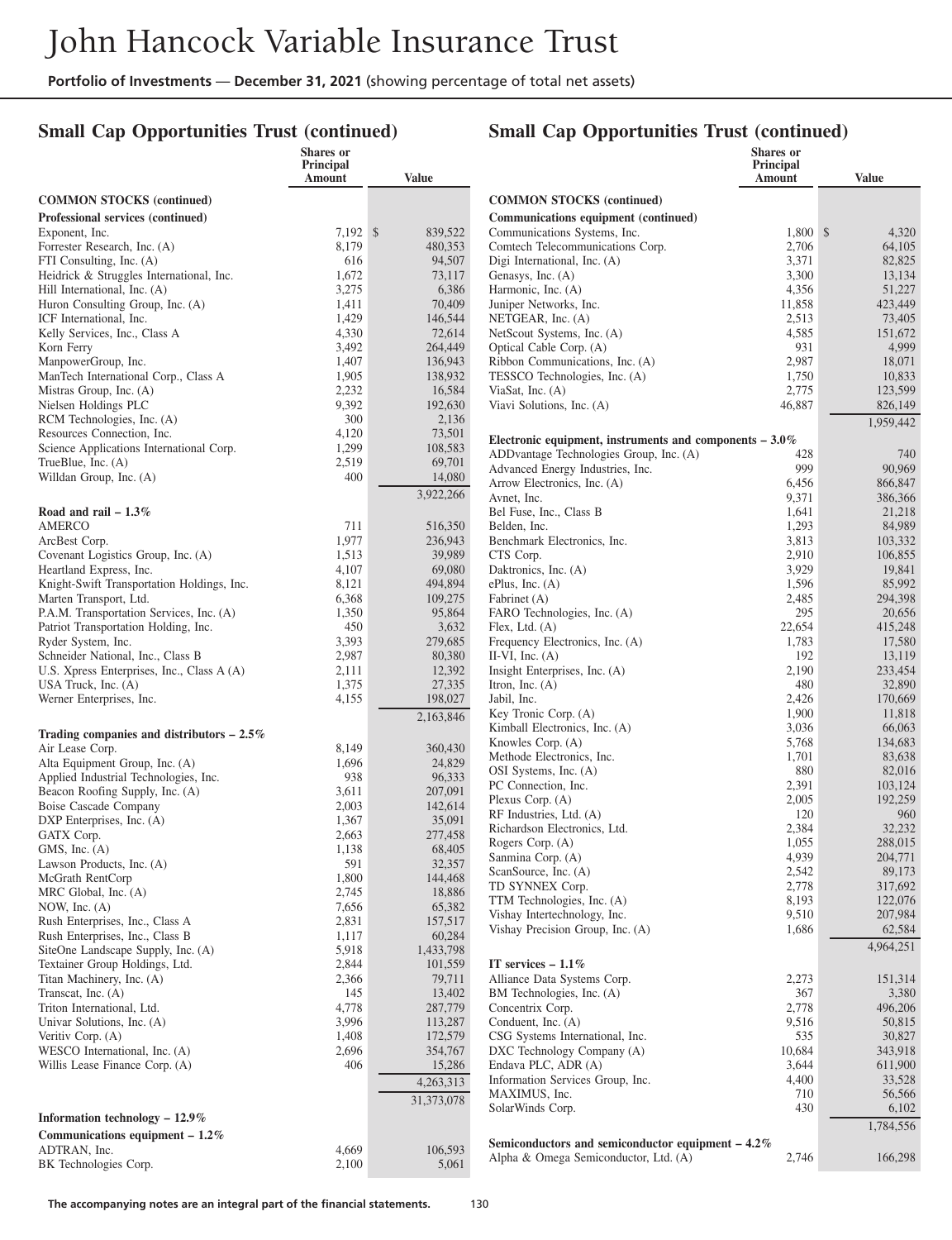## **Small Cap Opportunities Trust (continued)**

#### **Small Cap Opportunities Trust (continued)**  $\overline{\mathbf{S}}$

|                                                        | Shares or<br><b>Principal</b> |                    |
|--------------------------------------------------------|-------------------------------|--------------------|
|                                                        | Amount                        | <b>Value</b>       |
| <b>COMMON STOCKS</b> (continued)                       |                               |                    |
| Semiconductors and semiconductor equipment (continued) |                               |                    |
| Amkor Technology, Inc.                                 | 18,705                        | \$<br>463,697      |
| Amtech Systems, Inc. (A)                               | 2,404                         | 23,752             |
| Axcelis Technologies, Inc. (A)                         | 3,360                         | 250,522            |
| AXT, Inc. $(A)$                                        | 4,229                         | 37,257             |
| Azenta, Inc.                                           | 9,655                         | 995,527            |
| CMC Materials, Inc.<br>Cohu, Inc. (A)                  | 2,297<br>3,140                | 440,312<br>119,603 |
| Diodes, Inc. $(A)$                                     | 2,632                         | 289,020            |
| Entegris, Inc.                                         | 6,622                         | 917,677            |
| First Solar, Inc. (A)                                  | 4,689                         | 408,693            |
| FormFactor, Inc. (A)                                   | 1,299                         | 59,390             |
| Ichor Holdings, Ltd. (A)                               | 526                           | 24,212             |
| Kulicke & Soffa Industries, Inc.                       | 4,804                         | 290,834            |
| <b>MACOM</b> Technology Solutions                      |                               |                    |
| Holdings, Inc. (A)                                     | 8,541                         | 668,760            |
| Magnachip Semiconductor Corp. (A)                      | 799                           | 16,755             |
| NeoPhotonics Corp. (A)                                 | 3,808                         | 58,529             |
| Onto Innovation, Inc. (A)                              | 1,461<br>2,193                | 147,897            |
| PDF Solutions, Inc. (A)<br>Photronics, Inc. (A)        | 5,882                         | 69,715<br>110,876  |
| Power Integrations, Inc.                               | 5,314                         | 493,617            |
| Rambus, Inc. (A)                                       | 3,601                         | 105,833            |
| Silicon Laboratories, Inc. (A)                         | 3,624                         | 748,066            |
| Ultra Clean Holdings, Inc. (A)                         | 2,274                         | 130,437            |
| Veeco Instruments, Inc. (A)                            | 2,996                         | 85,296             |
|                                                        |                               | 7,122,575          |
| Software $-3.2\%$                                      |                               |                    |
| ACI Worldwide, Inc. (A)                                | 2,573                         | 89,283             |
| Asure Software, Inc. (A)                               | 1,391                         | 10,892             |
| Aware, Inc. (A)                                        | 2,160                         | 6,804              |
| Bottomline Technologies DE, Inc. (A)                   | 5,191                         | 293,136            |
| Cerence, Inc. $(A)$                                    | 11,036                        | 845,799            |
| Cognyte Software, Ltd. (A)                             | 402                           | 6,299              |
| Consensus Cloud Solutions, Inc. (A)                    | 218                           | 12,616             |
| Ebix, Inc.<br>InterDigital, Inc.                       | 954<br>1,490                  | 29,002<br>106,729  |
| N-able, Inc. $(A)$                                     | 430                           | 4,773              |
| OneSpan, Inc. (A)                                      | 1,048                         | 17,743             |
| Paycor HCM, Inc. (A)                                   | 18,344                        | 528,491            |
| Paylocity Holding Corp. (A)                            | 4,898                         | 1,156,712          |
| Ping Identity Holding Corp. (A)                        | 630                           | 14,414             |
| Rapid7, Inc. (A)                                       | 11,528                        | 1,356,730          |
| The Descartes Systems Group, Inc. (A)                  | 8,718                         | 720,804            |
| Upland Software, Inc. (A)                              | 280                           | 5,023              |
| Verint Systems, Inc. (A)                               | 1,067                         | 56,028             |
| Xperi Holding Corp.                                    | 4,859                         | 91,884             |
|                                                        |                               | 5,353,162          |
| Technology hardware, storage and peripherals $-0.2\%$  |                               |                    |
| AstroNova, Inc. (A)                                    | 1,439                         | 19,427             |
| Stratasys, Ltd. (A)                                    | 2,906                         | 71,168             |
| Super Micro Computer, Inc. (A)<br>Xerox Holdings Corp. | 3,994                         | 175,536            |
|                                                        | 7,509                         | 170,004            |
|                                                        |                               | 436,135            |
|                                                        |                               | 21,620,121         |
| Materials $-7.1\%$                                     |                               |                    |
| Chemicals $-3.6\%$                                     |                               |                    |
| AdvanSix, Inc.                                         | 895                           | 42,289             |
| American Vanguard Corp.                                | 2,118                         | 34,714             |
| Ashland Global Holdings, Inc.                          | 2,848                         | 306,616            |
| Avient Corp.                                           | 15,625                        | 874,219            |
| Balchem Corp.<br>Cabot Corp.                           | 4,320<br>1,625                | 728,352<br>91,325  |
| Core Molding Technologies, Inc. (A)                    | 1,000                         | 8,510              |
| Ecovyst, Inc.                                          | 5,263                         | 53,893             |

|                                                                   | Snares or<br><b>Principal</b><br>Amount | <b>Value</b>       |
|-------------------------------------------------------------------|-----------------------------------------|--------------------|
| <b>COMMON STOCKS</b> (continued)                                  |                                         |                    |
| <b>Chemicals</b> (continued)                                      |                                         |                    |
| Element Solutions, Inc.                                           | 8,546                                   | \$<br>207,497      |
| Ferro Corp. (A)                                                   | 2,899                                   | 63,285             |
| Flotek Industries, Inc. (A)                                       | 1,771                                   | 2,001              |
| FutureFuel Corp.                                                  | 4,276                                   | 32,669             |
| GCP Applied Technologies, Inc. (A)                                | 2,486                                   | 78,707             |
| Hawkins, Inc.<br><b>HB</b> Fuller Company                         | 1,460<br>3,615                          | 57,597<br>292,815  |
| Huntsman Corp.                                                    | 15,185                                  | 529,653            |
| Innospec, Inc.                                                    | 1,794                                   | 162,070            |
| Intrepid Potash, Inc. (A)                                         | 504                                     | 21,536             |
| Koppers Holdings, Inc. (A)                                        | 1,200                                   | 37,560             |
| Kraton Corp. (A)                                                  | 2,685                                   | 124,369            |
| Kronos Worldwide, Inc.                                            | 2,697                                   | 40,482             |
| LSB Industries, Inc. $(A)$                                        | 737                                     | 8,144              |
| Minerals Technologies, Inc.                                       | 2,102                                   | 153,761            |
| Olin Corp.<br>Quaker Chemical Corp.                               | 5,264<br>1,802                          | 302,785<br>415,866 |
| Rayonier Advanced Materials, Inc. (A)                             | 4,555                                   | 26,009             |
| Sensient Technologies Corp.                                       | 949                                     | 94,957             |
| Stepan Company                                                    | 1,433                                   | 178,108            |
| The Mosaic Company                                                | 8,814                                   | 346,302            |
| Trecora Resources (A)                                             | 2,774                                   | 22,414             |
| Tredegar Corp.                                                    | 1,654                                   | 19,550             |
| Trinseo PLC                                                       | 940                                     | 49,312             |
| Tronox Holdings PLC, Class A                                      | 6,229                                   | 149,683            |
| Venator Materials PLC (A)<br>Westlake Chemical Corp.              | 2,700<br>4,606                          | 6,858<br>447,381   |
|                                                                   |                                         | 6,011,289          |
| Construction materials $-0.2\%$                                   |                                         |                    |
| Summit Materials, Inc., Class A (A)                               | 5,182                                   | 208,005            |
| United States Lime & Minerals, Inc.                               | 686                                     | 88,508             |
|                                                                   |                                         | 296,513            |
| Containers and packaging $-0.8\%$<br>Berry Global Group, Inc. (A) | 4,721                                   | 348,315            |
| Graphic Packaging Holding Company                                 | 10,944                                  | 213,408            |
| Greif, Inc., Class A                                              | 1,410                                   | 85,122             |
| Greif, Inc., Class B                                              | 698                                     | 41,726             |
| Packaging Corp. of America                                        | 409                                     | 55,685             |
| Ranpak Holdings Corp. (A)                                         | 1,842                                   | 69,222             |
| Silgan Holdings, Inc.                                             | 1,982                                   | 84,909             |
| Sonoco Products Company                                           | 3,466                                   | 200,647            |
| TriMas Corp.                                                      | 1,856                                   | 68,672             |
| UFP Technologies, Inc. (A)<br>Westrock Company                    | 300<br>3,785                            | 21,078<br>167,903  |
|                                                                   |                                         | 1,356,687          |
| Metals and mining $-2.2\%$                                        |                                         |                    |
| Alcoa Corp.                                                       | 10,471                                  | 623,862            |
| Allegheny Technologies, Inc. (A)                                  | 1,638                                   | 26,093             |
| Ampco-Pittsburgh Corp. (A)                                        | 1,644                                   | 8,220              |
| Arconic Corp. (A)                                                 | 5,309                                   | 175,250            |
| Carpenter Technology Corp.<br>Century Aluminum Company (A)        | 3,575<br>4,285                          | 104,354            |
| Cleveland-Cliffs, Inc. (A)                                        | 2,139                                   | 70,960<br>46,566   |
| Coeur Mining, Inc. (A)                                            | 7,490                                   | 37,750             |
| Commercial Metals Company                                         | 5,907                                   | 214,365            |
| Ferroglobe PLC (A)                                                | 3,057                                   | 18,984             |
| Friedman Industries, Inc.                                         | 1,511                                   | 14,173             |
| Gold Resource Corp.                                               | 6,900                                   | 10,764             |
| Haynes International, Inc.                                        | 458                                     | 18,471             |
| Hecla Mining Company                                              | 26,017                                  | 135,809            |
| Materion Corp.                                                    | 1,721                                   | 158,229            |
| Nexa Resources SA<br>Olympic Steel, Inc.                          | 900<br>1,438                            | 7,074<br>33,793    |
| Reliance Steel & Aluminum Company                                 | 3,854                                   | 625,196            |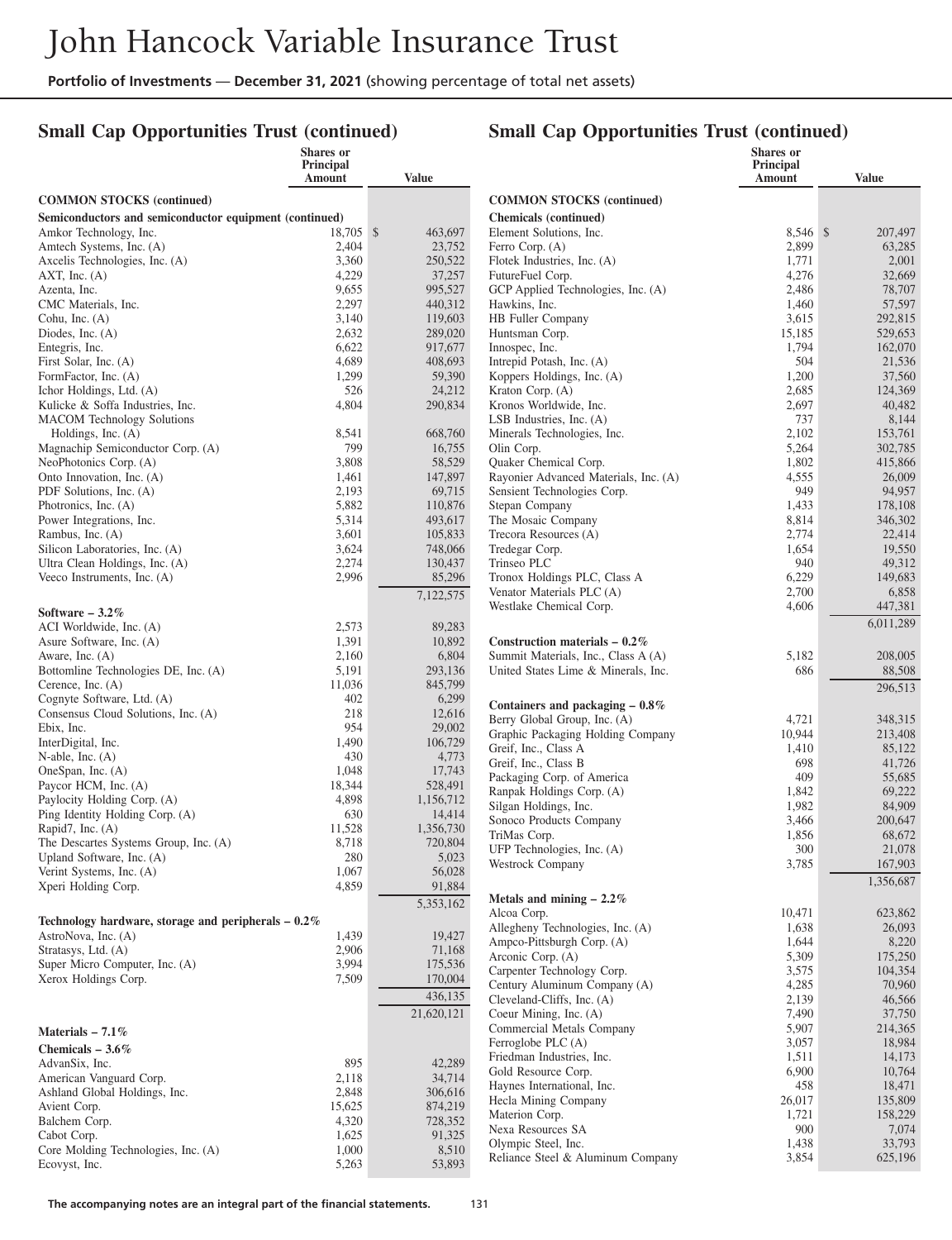## **Small Cap Opportunities Trust (continued)**

|                                                                           | Shares or<br><b>Principal</b><br><b>Amount</b> | <b>Value</b>      |
|---------------------------------------------------------------------------|------------------------------------------------|-------------------|
| <b>COMMON STOCKS</b> (continued)                                          |                                                |                   |
| Metals and mining (continued)                                             |                                                |                   |
| Schnitzer Steel Industries, Inc., Class A                                 | 3,077                                          | \$<br>159,758     |
| Steel Dynamics, Inc.                                                      | 10,944                                         | 679,294           |
| SunCoke Energy, Inc.                                                      | 6,433<br>2,209                                 | 42,393<br>36,294  |
| Synalloy Corp. (A)<br>TimkenSteel Corp. (A)                               | 2,689                                          | 44,369            |
| U.S. Steel Corp.                                                          | 8,605                                          | 204,885           |
| Universal Stainless & Alloy                                               |                                                |                   |
| Products, Inc. (A)                                                        | 1,562                                          | 12,324            |
| Warrior Met Coal, Inc.                                                    | 3,785                                          | 97,312            |
| Worthington Industries, Inc.                                              | 2,387                                          | 130,473           |
|                                                                           |                                                | 3,737,015         |
| Paper and forest products $-0.3\%$                                        |                                                |                   |
| Clearwater Paper Corp. (A)<br>Glatfelter Corp.                            | 1,597<br>4,610                                 | 58,562<br>79,292  |
| Louisiana-Pacific Corp.                                                   | 326                                            | 25,542            |
| Mercer International, Inc.                                                | 7,458                                          | 89,421            |
| Neenah, Inc.                                                              | 193                                            | 8,932             |
| Resolute Forest Products, Inc.                                            | 9,682                                          | 147,844           |
| Schweitzer-Mauduit International, Inc.                                    | 1,971                                          | 58,933            |
| Verso Corp., Class A                                                      | 2,848                                          | 76,953            |
|                                                                           |                                                | 545,479           |
|                                                                           |                                                | 11,946,983        |
| Real estate $-1.7\%$                                                      |                                                |                   |
| Equity real estate investment trusts $-0.8\%$<br>Indus Realty Trust, Inc. | 256                                            | 20,751            |
| Ryman Hospitality Properties, Inc. (A)                                    | 5,839                                          | 536,954           |
| STAG Industrial, Inc.                                                     | 16,042                                         | 769,374           |
|                                                                           |                                                | 1,327,079         |
| Real estate management and development $-0.9\%$                           |                                                |                   |
| Cushman & Wakefield PLC (A)                                               | 5,399                                          | 120,074           |
| Five Point Holdings LLC, Class A (A)                                      | 2,659                                          | 17,390            |
| Forestar Group, Inc. (A)                                                  | 2,613                                          | 56,833            |
| FRP Holdings, Inc. (A)<br>Jones Lang LaSalle, Inc. (A)                    | 931<br>2,736                                   | 53,812<br>736,914 |
| Kennedy-Wilson Holdings, Inc.                                             | 2,361                                          | 56,381            |
| Marcus & Millichap, Inc. $(A)$                                            | 1,253                                          | 64,479            |
| Rafael Holdings, Inc., Class B (A)                                        | 500                                            | 2,550             |
| RE/MAX Holdings, Inc., Class A                                            | 799                                            | 24,362            |
| Realogy Holdings Corp. (A)                                                | 9,125                                          | 153,391           |
| Stratus Properties, Inc. (A)<br>Tejon Ranch Company (A)                   | 1,025<br>1,709                                 | 37,484<br>32,608  |
| The Howard Hughes Corp. (A)                                               | 1,787                                          | 181,881           |
|                                                                           |                                                | 1,538,159         |
|                                                                           |                                                | 2,865,238         |
| Utilities $-0.8\%$                                                        |                                                |                   |
| Electric utilities $-0.1\%$                                               |                                                |                   |
| NRG Energy, Inc.                                                          | 2,766                                          | 119,159           |
| Gas utilities $-0.1\%$                                                    |                                                |                   |
| Macquarie Infrastructure Holdings LLC                                     | 4,124                                          | 15,053            |
| New Jersey Resources Corp.                                                | 4,232                                          | 173,766           |
|                                                                           |                                                | 188,819           |
| Independent power and renewable electricity producers -                   |                                                |                   |
| $0.4\%$<br>Brookfield Renewable Corp., Class A                            | 1,875                                          | 69,056            |
| Ormat Technologies, Inc.                                                  | 2,212                                          | 175,412           |
| Vistra Corp.                                                              | 20,677                                         | 470,815           |
|                                                                           |                                                | 715,283           |
| Multi-utilities $-0.2\%$                                                  |                                                |                   |
| MDU Resources Group, Inc.                                                 | 10,901                                         | 336,187           |
|                                                                           |                                                | 1,359,448         |
| TOTAL COMMON STOCKS (Cost \$121,003,983)                                  |                                                | \$<br>166,602,280 |

## **Small Cap Opportunities Trust (continued)**

|                |                                                                                                                                 | <b>Shares</b> or<br>Principal<br>Amount |               | <b>Value</b>  |
|----------------|---------------------------------------------------------------------------------------------------------------------------------|-----------------------------------------|---------------|---------------|
|                | <b>PREFERRED SECURITIES - 0.0%</b>                                                                                              |                                         |               |               |
|                | Consumer discretionary $-0.0\%$                                                                                                 |                                         |               |               |
|                | Internet and direct marketing retail - 0.0%                                                                                     |                                         |               |               |
|                | Qurate Retail, Inc., 8.000%                                                                                                     | 206                                     | $\mathcal{S}$ | 21,263        |
|                | Industrials $-0.0\%$                                                                                                            |                                         |               |               |
|                | Trading companies and distributors $-0.0\%$<br>WESCO International, Inc. (10.625% to<br>6-22-25, then 5 Year CMT + $10.325\%$ ) | 1,507                                   |               | 46,190        |
|                | TOTAL PREFERRED SECURITIES (Cost \$63,266)                                                                                      |                                         | $\mathcal{S}$ | 67,453        |
|                | <b>SHORT-TERM INVESTMENTS - 1.0%</b>                                                                                            |                                         |               |               |
|                | Short-term funds $-1.0\%$                                                                                                       |                                         |               |               |
|                | John Hancock Collateral Trust,                                                                                                  |                                         |               |               |
|                | $0.1697\%$ (D)(E)                                                                                                               | 80,585                                  |               | 806,089       |
|                | <b>State Street Institutional Treasury Money</b>                                                                                |                                         |               |               |
|                | Market Fund, Premier Class,                                                                                                     |                                         |               |               |
| $0.0051\%$ (D) | State Street Institutional U.S. Government                                                                                      | 735,198                                 |               | 735,198       |
|                | Money Market Fund, Premier Class,                                                                                               |                                         |               |               |
| $0.0250\%$ (D) |                                                                                                                                 | 111,131                                 |               | 111,131       |
|                | TOTAL SHORT-TERM INVESTMENTS (Cost \$1,652,434)                                                                                 |                                         | $\mathcal{S}$ | 1,652,418     |
|                | <b>Total Investments (Small Cap Opportunities Trust)</b>                                                                        |                                         |               |               |
|                | $(Cost $122,719,683) - 100.4\%$                                                                                                 |                                         | \$            | 168, 322, 151 |
|                | Other assets and liabilities, net $- (0.4\%)$                                                                                   |                                         |               | (737, 187)    |
|                | <b>TOTAL NET ASSETS - 100.0%</b>                                                                                                |                                         | \$            | 167,584,964   |
|                | Security Abbreviations and Legend                                                                                               |                                         |               |               |
| <b>ADR</b>     | American Depositary Receipt                                                                                                     |                                         |               |               |
| <b>CMT</b>     | <b>Constant Maturity Treasury</b>                                                                                               |                                         |               |               |
| (A)            | Non-income producing security.                                                                                                  |                                         |               |               |
| (B)            | All or a portion of this security is on loan as of 12-31-21.                                                                    |                                         |               |               |
| (C)            | Security is valued using significant unobservable inputs and is                                                                 |                                         |               |               |
|                | classified as Level 3 in the fair value hierarchy. Refer to Note 2 to                                                           |                                         |               |               |
|                | the financial statements.                                                                                                       |                                         |               |               |
| (D)            | The rate shown is the annualized seven-day yield as of 12-31-21.                                                                |                                         |               |               |
| (E)            | Investment is an affiliate of the fund, the advisor and/or subadvisor.                                                          |                                         |               |               |
|                | This security represents the investment of cash collateral received for                                                         |                                         |               |               |

## **Small Cap Stock Trust**

securities lending.

|                                                 | Principal<br><b>Amount</b> | Value                      |
|-------------------------------------------------|----------------------------|----------------------------|
| COMMON STOCKS $-97.7\%$                         |                            |                            |
| Communication services $-4.1\%$                 |                            |                            |
| Diversified telecommunication services $-0.5\%$ |                            |                            |
| Bandwidth, Inc., Class A (A)                    | 27,601                     | $\mathcal{S}$<br>1,980,648 |
| Interactive media and services $-1.9\%$         |                            |                            |
| CarGurus, Inc. $(A)$                            | 90,780                     | 3,053,839                  |
| $i2$ Global, Inc. $(A)$                         | 42,551                     | 4,717,204                  |
|                                                 |                            | 7,771,043                  |
| Media $-1.7\%$                                  |                            |                            |
| Cardlytics, Inc. (A)                            | 23,041                     | 1,522,780                  |
| Criteo SA, ADR (A)                              | 137,632                    | 5,349,756                  |
|                                                 |                            | 6,872,536                  |
|                                                 |                            | 16,624,227                 |
| Consumer discretionary $-14.9\%$                |                            |                            |
| Diversified consumer services $-0.9\%$          |                            |                            |
| Mister Car Wash, Inc. (A)                       | 202,019                    | 3,678,766                  |
| Hotels, restaurants and leisure $-2.6\%$        |                            |                            |
| Boyd Gaming Corp. (A)                           | 55,432                     | 3,634,676                  |
| Planet Fitness, Inc., Class A (A)               | 29,818                     | 2,700,914                  |

**Shares or**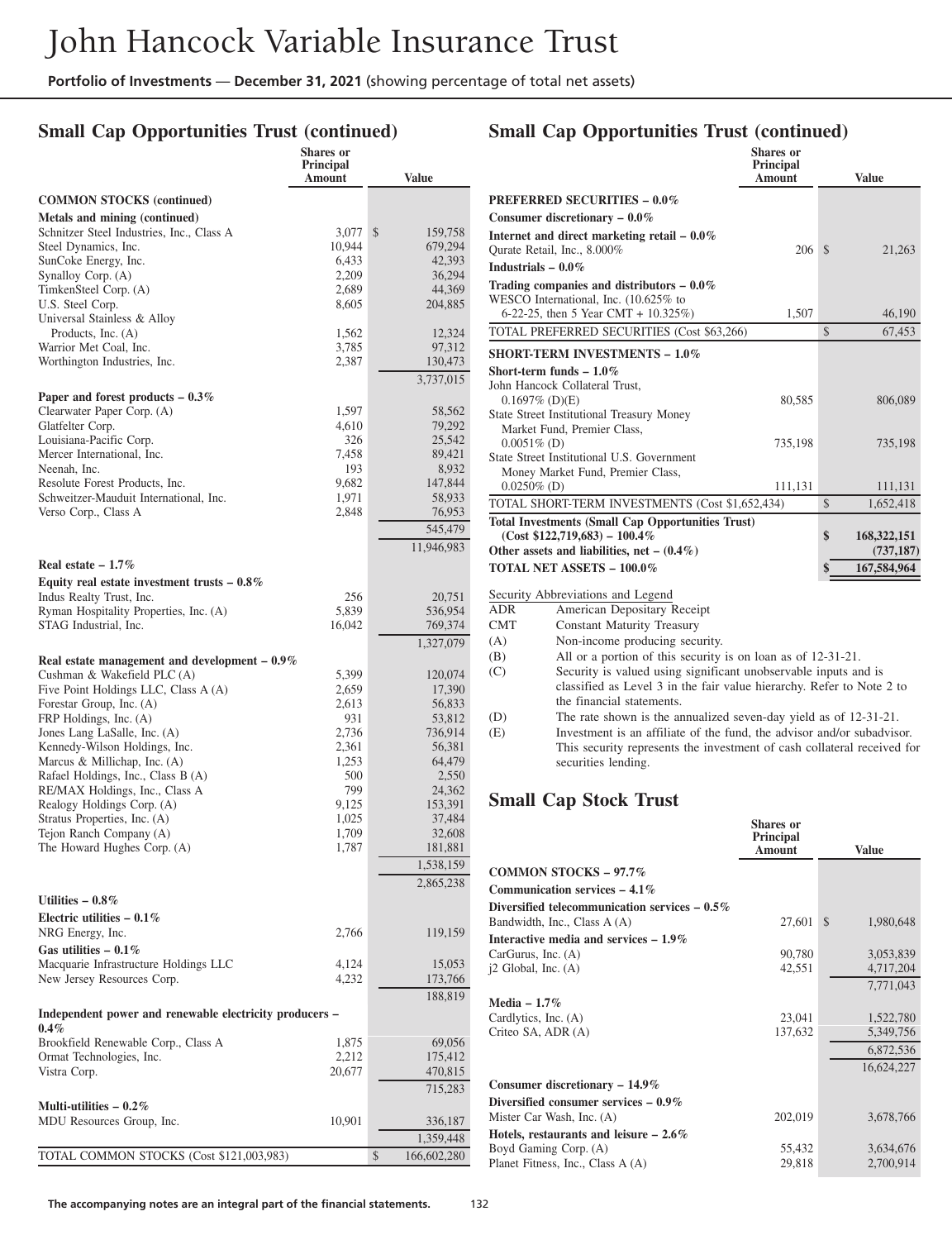## **Small Cap Stock Trust (continued)**

# **Small Cap Stock Trust (continued)**

**Shares or**

|                                                                    | <b>Shares</b> or<br><b>Principal</b><br>Amount | <b>Value</b>           |                                             |
|--------------------------------------------------------------------|------------------------------------------------|------------------------|---------------------------------------------|
| <b>COMMON STOCKS</b> (continued)                                   |                                                |                        | <b>COMMON STO</b>                           |
| Hotels, restaurants and leisure (continued)                        |                                                |                        | <b>Biotechnology</b> (                      |
| Wingstop, Inc.                                                     | 24,417                                         | 4,219,258<br>\$        | Veracyte, Inc. $(A)$                        |
|                                                                    |                                                | 10.554.848             | Y-mAbs Therape                              |
| Household durables $-2.5\%$<br>Cavco Industries, Inc. (A)          | 8,801                                          | 2,795,638              | Health care equ                             |
| Skyline Champion Corp. (A)                                         | 96,080                                         | 7,588,398              | Globus Medical,                             |
|                                                                    |                                                | 10,384,036             | Integra LifeScie                            |
| Internet and direct marketing retail $-3.1\%$                      |                                                |                        | <b>Tandem Diabete</b>                       |
| Porch Group, Inc. $(A)(B)$<br>Porch.com, Inc. (A)                  | 36,062<br>152,839                              | 562,207                |                                             |
| Revolve Group, Inc. (A)                                            | 68,822                                         | 2,382,760<br>3,856,785 | Health care pro<br>Accolade, Inc. $($       |
| Shutterstock, Inc.                                                 | 51,436                                         | 5,703,224              | Cross Country F                             |
|                                                                    |                                                | 12,504,976             | LHC Group, Inc                              |
| Specialty retail $-4.4\%$                                          |                                                |                        | R1 RCM, Inc. $($                            |
| Five Below, Inc. (A)<br>Floor & Decor Holdings, Inc., Class A (A)  | 45,033<br>30,137                               | 9,316,877<br>3,918,111 | Health care tec                             |
| National Vision Holdings, Inc. (A)                                 | 95,800                                         | 4,597,442              | Health Catalyst,                            |
|                                                                    |                                                | 17,832,430             | Inspire Medical                             |
| Textiles, apparel and luxury goods $-1.4\%$                        |                                                |                        | Omnicell, Inc. (A                           |
| Crocs, Inc. $(A)$                                                  | 43,596                                         | 5,589,879              | Life sciences to                            |
|                                                                    |                                                | 60,544,935             | Medpace Holdin                              |
| Energy $-2.2\%$<br>Oil, gas and consumable fuels $-2.2\%$          |                                                |                        | NanoString Tech                             |
| Chesapeake Energy Corp.                                            | 99,641                                         | 6,428,837              | NeoGenomics, I                              |
| Magnolia Oil & Gas Corp., Class A                                  | 134,771                                        | 2,543,129              |                                             |
|                                                                    |                                                | 8,971,966              | Pharmaceutical<br>Aclaris Theraper          |
| Financials $-4.0\%$                                                |                                                |                        |                                             |
| Banks $-3.4%$<br>Ameris Bancorp                                    | 96,276                                         | 4,782,992              | Industrials – 16                            |
| Synovus Financial Corp.                                            | 77,102                                         | 3,690,873              | Aerospace and                               |
| Western Alliance Bancorp                                           | 50,271                                         | 5,411,673              | Curtiss-Wright O                            |
|                                                                    |                                                | 13,885,538             | <b>Building produ-</b><br>Builders FirstSo  |
| Mortgage real estate investment trusts $-0.6\%$                    |                                                |                        | Gibraltar Industr                           |
| Hannon Armstrong Sustainable<br>Infrastructure Capital, Inc.       | 45,630                                         | 2,423,866              |                                             |
|                                                                    |                                                | 16,309,404             | <b>Construction an</b>                      |
| Health care $-23.8\%$                                              |                                                |                        | Fluor Corp. $(A)$                           |
| Biotechnology - $9.2\%$                                            |                                                |                        | <b>Electrical equip</b><br>Acuity Brands, 1 |
| ALX Oncology Holdings, Inc. (A)                                    | 15,491                                         | 332,902                | Machinery - 6.                              |
| Amicus Therapeutics, Inc. (A)<br>Apellis Pharmaceuticals, Inc. (A) | 150,819<br>30,865                              | 1,741,959<br>1,459,297 | Altra Industrial 1                          |
| Arena Pharmaceuticals, Inc. (A)                                    | 14,964                                         | 1,390,754              | Colfax Corp. (A                             |
| Ascendis Pharma A/S, ADR (A)                                       | 18,043                                         | 2,427,325              | Helios Technolo<br>Hydrofarm Hold           |
| BioAtla, Inc. (A)<br>Blueprint Medicines Corp. (A)                 | 24,698<br>30,787                               | 484,822<br>3,297,596   | Kornit Digital, I                           |
| Celldex Therapeutics, Inc. (A)                                     | 24,010                                         | 927,746                | The Middleby C                              |
| Crinetics Pharmaceuticals, Inc. (A)                                | 30,404                                         | 863,778                |                                             |
| Fate Therapeutics, Inc. (A)<br>ImmunoGen, Inc. (A)                 | 30,322<br>285,460                              | 1,774,140<br>2,118,113 | Road and rail -                             |
| Intellia Therapeutics, Inc. (A)                                    | 19,008                                         | 2,247,506              | Saia, Inc. (A)<br><b>Trading compare</b>    |
| KalVista Pharmaceuticals, Inc. (A)                                 | 73,364                                         | 970,606                | Applied Industri                            |
| Karuna Therapeutics, Inc. (A)<br>Kodiak Sciences, Inc. (A)         | 12,268<br>13,536                               | 1,607,108<br>1,147,582 | WESCO Interna                               |
| Kymera Therapeutics, Inc. (A)                                      | 36,920                                         | 2,344,051              |                                             |
| Madrigal Pharmaceuticals, Inc. (A)                                 | 14,533                                         | 1,231,526              |                                             |
| Mersana Therapeutics, Inc. (A)<br>Myovant Sciences, Ltd. (A)(B)    | 116,713<br>81,671                              | 725,955<br>1,271,617   | <b>Information</b> tec                      |
| RAPT Therapeutics, Inc. (A)                                        | 48,347                                         | 1,775,785              | Communication<br>Calix, Inc. $(A)$          |
| REVOLUTION Medicines, Inc. (A)                                     | 49,053                                         | 1,234,664              | Electronic equip                            |
| Rocket Pharmaceuticals, Inc. (A)<br>Scholar Rock Holding Corp. (A) | 42,315<br>49,706                               | 923,736<br>1,234,697   | II-VI, Inc. $(A)(B)$                        |
| Turning Point Therapeutics, Inc. (A)                               | 29,875                                         | 1,425,038              |                                             |
|                                                                    |                                                |                        |                                             |

|                                                                                    | Principal<br>Amount | <b>Value</b>           |
|------------------------------------------------------------------------------------|---------------------|------------------------|
| <b>COMMON STOCKS</b> (continued)                                                   |                     |                        |
| Biotechnology (continued)                                                          |                     |                        |
| Veracyte, Inc. $(A)$                                                               | 49,693              | \$<br>2,047,352        |
| Y-mAbs Therapeutics, Inc. (A)                                                      | 36,971              | 599,300                |
|                                                                                    |                     | 37.604.955             |
| Health care equipment and supplies $-3.2\%$                                        |                     |                        |
| Globus Medical, Inc., Class A (A)<br>Integra LifeSciences Holdings Corp. (A)       | 51,998<br>80,379    | 3,754,256<br>5,384,589 |
| Tandem Diabetes Care, Inc. (A)                                                     | 26,889              | 4,047,332              |
|                                                                                    |                     | 13,186,177             |
| Health care providers and services $-4.9\%$                                        |                     |                        |
| Accolade, Inc. (A)                                                                 | 103,562             | 2,729,894              |
| Cross Country Healthcare, Inc. (A)                                                 | 238,796             | 6,628,977              |
| LHC Group, Inc. $(A)$<br>$R1$ RCM, Inc. $(A)$                                      | 39,026<br>208,271   | 5,355,538<br>5,308,828 |
|                                                                                    |                     | 20,023,237             |
| Health care technology $-3.2\%$                                                    |                     |                        |
| Health Catalyst, Inc. (A)                                                          | 77,215              | 3,059,258              |
| Inspire Medical Systems, Inc. (A)                                                  | 23,292              | 5,358,558              |
| Omnicell, Inc. (A)                                                                 | 24,647              | 4,447,305              |
|                                                                                    |                     | 12,865,121             |
| Life sciences tools and services $-2.9\%$                                          |                     |                        |
| Medpace Holdings, Inc. (A)                                                         | 30,896              | 6,724,205              |
| NanoString Technologies, Inc. (A)<br>NeoGenomics, Inc. (A)                         | 39,366<br>104,530   | 1,662,426<br>3,566,564 |
|                                                                                    |                     | 11,953,195             |
| Pharmaceuticals $-0.4\%$                                                           |                     |                        |
| Aclaris Therapeutics, Inc. (A)                                                     | 97,669              | 1,420,107              |
|                                                                                    |                     | 97,052,792             |
| Industrials $-16.9\%$                                                              |                     |                        |
| Aerospace and defense $-1.2\%$                                                     |                     |                        |
| Curtiss-Wright Corp.                                                               | 35,399              | 4,908,780              |
| Building products $-2.4\%$                                                         |                     |                        |
| Builders FirstSource, Inc. (A)                                                     | 82,757              | 7,093,102              |
| Gibraltar Industries, Inc. (A)                                                     | 43,028              | 2,869,107<br>9,962,209 |
| Construction and engineering $-1.5\%$                                              |                     |                        |
| Fluor Corp. (A)                                                                    | 238,456             | 5,906,555              |
| Electrical equipment $-1.2\%$                                                      |                     |                        |
| Acuity Brands, Inc.                                                                | 23,790              | 5,036,819              |
| Machinery $-6.9\%$                                                                 |                     |                        |
| Altra Industrial Motion Corp.                                                      | 133,463             | 6,882,686              |
| Colfax Corp. (A)<br>Helios Technologies, Inc.                                      | 127,915<br>28,219   | 5,880,253<br>2,967,792 |
| Hydrofarm Holdings Group, Inc. (A)                                                 | 50,000              | 1,414,500              |
| Kornit Digital, Ltd. (A)                                                           | 28,139              | 4,284,163              |
| The Middleby Corp. (A)                                                             | 33,482              | 6,587,918              |
|                                                                                    |                     | 28,017,312             |
| Road and rail $-0.7\%$                                                             |                     |                        |
| Saia, Inc. (A)                                                                     | 8,474               | 2,855,992              |
| Trading companies and distributors - 3.0%<br>Applied Industrial Technologies, Inc. | 86,272              | 8,860,134              |
| WESCO International, Inc. (A)                                                      | 26,379              | 3,471,213              |
|                                                                                    |                     | 12,331,347             |
|                                                                                    |                     | 69,019,014             |
| Information technology $-27.3\%$                                                   |                     |                        |
| Communications equipment $-2.2\%$                                                  |                     |                        |
| Calix, Inc. $(A)$                                                                  | 110,466             | 8,833,966              |
| Electronic equipment, instruments and components $-2.3\%$                          |                     |                        |
| II-VI, Inc. $(A)(B)$                                                               | 77,277              | 5,280,337              |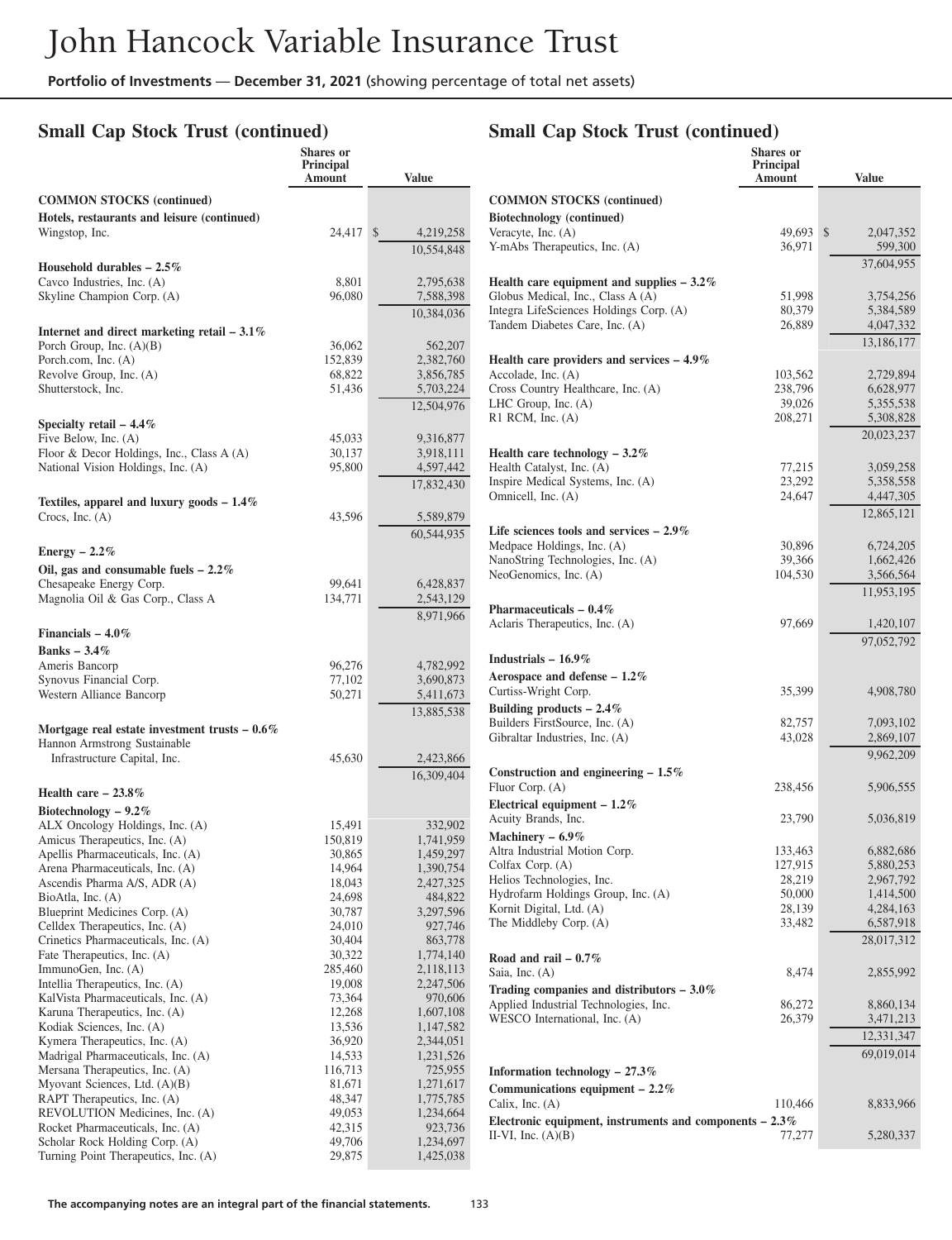#### **Small Cap Stock Trust (continued)**

|                                                     | <b>Shares</b> or<br>Principal<br><b>Amount</b> | <b>Value</b>              |  |
|-----------------------------------------------------|------------------------------------------------|---------------------------|--|
| <b>COMMON STOCKS</b> (continued)                    |                                                |                           |  |
| Electronic equipment, instruments and               |                                                |                           |  |
| components (continued)                              |                                                |                           |  |
| Novanta, Inc. (A)                                   | 22,318                                         | $\mathbb{S}$<br>3,935,333 |  |
|                                                     |                                                | 9,215,670                 |  |
| IT services $-5.9\%$                                |                                                |                           |  |
| Concentrix Corp.                                    | 31,016                                         | 5,540,078                 |  |
| LiveRamp Holdings, Inc. (A)                         | 73,441                                         | 3,521,496                 |  |
| Payoneer Global, Inc. (A)                           | 47,400                                         | 348,390                   |  |
| Payoneer Global, Inc. (A)                           | 198,338                                        | 1,457,784                 |  |
| Perficient, Inc. (A)                                | 40,201                                         | 5,197,587                 |  |
| Repay Holdings Corp. (A)                            | 153,711                                        | 2,808,300                 |  |
| Verra Mobility Corp. (A)                            | 350,078                                        | 5,401,704                 |  |
|                                                     |                                                | 24,275,339                |  |
| Semiconductors and semiconductor equipment $-7.3\%$ |                                                |                           |  |
| Maxeon Solar Technologies, Ltd. (A)(B)              | 80,315                                         | 1,116,379                 |  |
| MKS Instruments, Inc.                               | 30,963                                         | 5,392,826                 |  |
| Synaptics, Inc. (A)                                 | 42,315                                         | 12,250,616                |  |
| Tower Semiconductor, Ltd. (A)                       | 275,985                                        | 10,951,085                |  |
|                                                     |                                                | 29,710,906                |  |
| Software $-9.6\%$                                   |                                                |                           |  |
| Digital Turbine, Inc. (A)                           | 88,060                                         | 5,370,779                 |  |
| Jamf Holding Corp. (A)(B)                           | 180,976                                        | 6,878,898                 |  |
| Manhattan Associates, Inc. (A)                      | 21,353                                         | 3,320,178                 |  |
| Mimecast, Ltd. (A)                                  | 93,939                                         | 7,474,726                 |  |
| New Relic, Inc. (A)                                 | 43,995                                         | 4,837,690                 |  |
| Rapid7, Inc. (A)                                    | 49,145                                         | 5,783,875                 |  |
| Varonis Systems, Inc. (A)                           | 114,961                                        | 5,607,798                 |  |
|                                                     |                                                | 39,273,944                |  |
|                                                     |                                                | 111,309,825               |  |
| Materials $-1.0\%$                                  |                                                |                           |  |
| Chemicals $-1.0\%$                                  |                                                |                           |  |
| Cabot Corp.                                         | 70,377                                         | 3,955,187                 |  |
| Real estate $-3.5\%$                                |                                                |                           |  |
| Equity real estate investment trusts $-3.5\%$       |                                                |                           |  |
| Essential Properties Realty Trust, Inc.             | 130,785                                        | 3,770,532                 |  |
| Independence Realty Trust, Inc.                     | 166,428                                        | 4,298,835                 |  |
| Pebblebrook Hotel Trust                             | 94,000                                         | 2,102,780                 |  |
| Ryman Hospitality Properties, Inc. (A)              | 44,794                                         | 4,119,256                 |  |
|                                                     |                                                | 14,291,403                |  |
| TOTAL COMMON STOCKS (Cost \$346,892,766)            |                                                | \$<br>398,078,753         |  |
| <b>EXCHANGE-TRADED FUNDS - 0.3%</b>                 |                                                |                           |  |
| iShares Russell 2000 Growth ETF                     | 4,105                                          | 1,202,970                 |  |
| TOTAL EXCHANGE-TRADED FUNDS (Cost \$1,158,743)      |                                                | \$<br>1,202,970           |  |
| <b>SHORT-TERM INVESTMENTS - 3.0%</b>                |                                                |                           |  |
| Short-term funds $-0.7\%$                           |                                                |                           |  |
| John Hancock Collateral Trust,                      |                                                |                           |  |
| $0.1697\%$ (C)(D)                                   | 294,096                                        | 2,941,841                 |  |
|                                                     |                                                |                           |  |

#### **Small Cap Stock Trust (continued) Shares or**

| .<br><b>Principal</b><br>Amount                      | <b>Value</b>      |
|------------------------------------------------------|-------------------|
| <b>SHORT-TERM INVESTMENTS (continued)</b>            |                   |
| Repurchase agreement $-2.3\%$                        |                   |
| Societe Generale SA Tri-Party Repurchase             |                   |
| Agreement dated 12-31-21 at $0.045\%$ to             |                   |
| be repurchased at $$9,300,035$ on 1-3-22,            |                   |
| collateralized by \$6,641,257 Federal                |                   |
| Home Loan Mortgage Corp., 3.500% -                   |                   |
| 4.000% due 11-1-36 to 2-1-48 (valued                 |                   |
| at \$7,278,229), \$1,896,557 Federal                 |                   |
| National Mortgage Association, 2.500%                |                   |
| $-4.500\%$ due 11-1-48 to 6-1-50 (valued             |                   |
| at \$2,107,379) and \$98,786 Government              |                   |
| National Mortgage Association, 1.875%                |                   |
| due 4-20-27 (valued at \$100,392)<br>9,300,000<br>\$ | \$<br>9,300,000   |
| TOTAL SHORT-TERM INVESTMENTS (Cost \$12,242,305)     | \$<br>12,241,841  |
| <b>Total Investments (Small Cap Stock Trust)</b>     |                   |
| $(Cost $360,293,814) - 101.0\%$                      | \$<br>411,523,564 |
| Other assets and liabilities, net $- (1.0\%)$        | (4,243,552)       |
| <b>TOTAL NET ASSETS - 100.0%</b>                     | \$<br>407,280,012 |

Security Abbreviations and Legend

ADR American Depositary Receipt

(A) Non-income producing security.

(B) All or a portion of this security is on loan as of 12-31-21.

(C) The rate shown is the annualized seven-day yield as of 12-31-21.<br>(D) Investment is an affiliate of the fund, the advisor and/or subadvise Investment is an affiliate of the fund, the advisor and/or subadvisor. This security represents the investment of cash collateral received for securities lending.

#### **Small Cap Value Trust**

|                                                                     | <b>Shares</b> or<br>Principal<br><b>Amount</b> | <b>Value</b>    |
|---------------------------------------------------------------------|------------------------------------------------|-----------------|
| <b>COMMON STOCKS - 97.3%</b>                                        |                                                |                 |
| Communication services $-1.2\%$                                     |                                                |                 |
| Media $-1.2\%$                                                      |                                                |                 |
| WideOpenWest, Inc. (A)                                              | 299,165                                        | 6,438,031<br>\$ |
| Consumer discretionary $-6.5\%$                                     |                                                |                 |
| Auto components $-1.7\%$                                            |                                                |                 |
| Gentherm, Inc. (A)                                                  | 31,539                                         | 2,740,739       |
| Visteon Corp. $(A)$                                                 | 59,929                                         | 6,660,509       |
|                                                                     |                                                | 9,401,248       |
| Hotels, restaurants and leisure $-1.0\%$                            |                                                |                 |
| Aramark                                                             | 27,430                                         | 1,010,796       |
| Wyndham Hotels & Resorts, Inc.                                      | 50,505                                         | 4,527,773       |
|                                                                     |                                                | 5,538,569       |
| Household durables $-1.3\%$                                         |                                                |                 |
| Tri Pointe Homes, Inc. (A)                                          | 271,825                                        | 7,581,199       |
| Specialty retail $-1.1\%$                                           |                                                |                 |
| Monro, Inc.                                                         | 102,708                                        | 5,984,795       |
| Textiles, apparel and luxury goods $-1.4\%$<br>Kontoor Brands, Inc. | 150,614                                        | 7,718,968       |
|                                                                     |                                                |                 |
| Consumer staples $-5.3\%$                                           |                                                | 36,224,779      |
| Beverages $-0.8\%$                                                  |                                                |                 |
| $C&C$ Group PLC $(A)$                                               | 1,455,006                                      | 4,597,434       |
| Food products $-2.2\%$                                              |                                                |                 |
| Cranswick PLC                                                       | 121,766                                        | 6,133,608       |
| Hostess Brands, Inc. (A)                                            | 271,342                                        | 5,540,804       |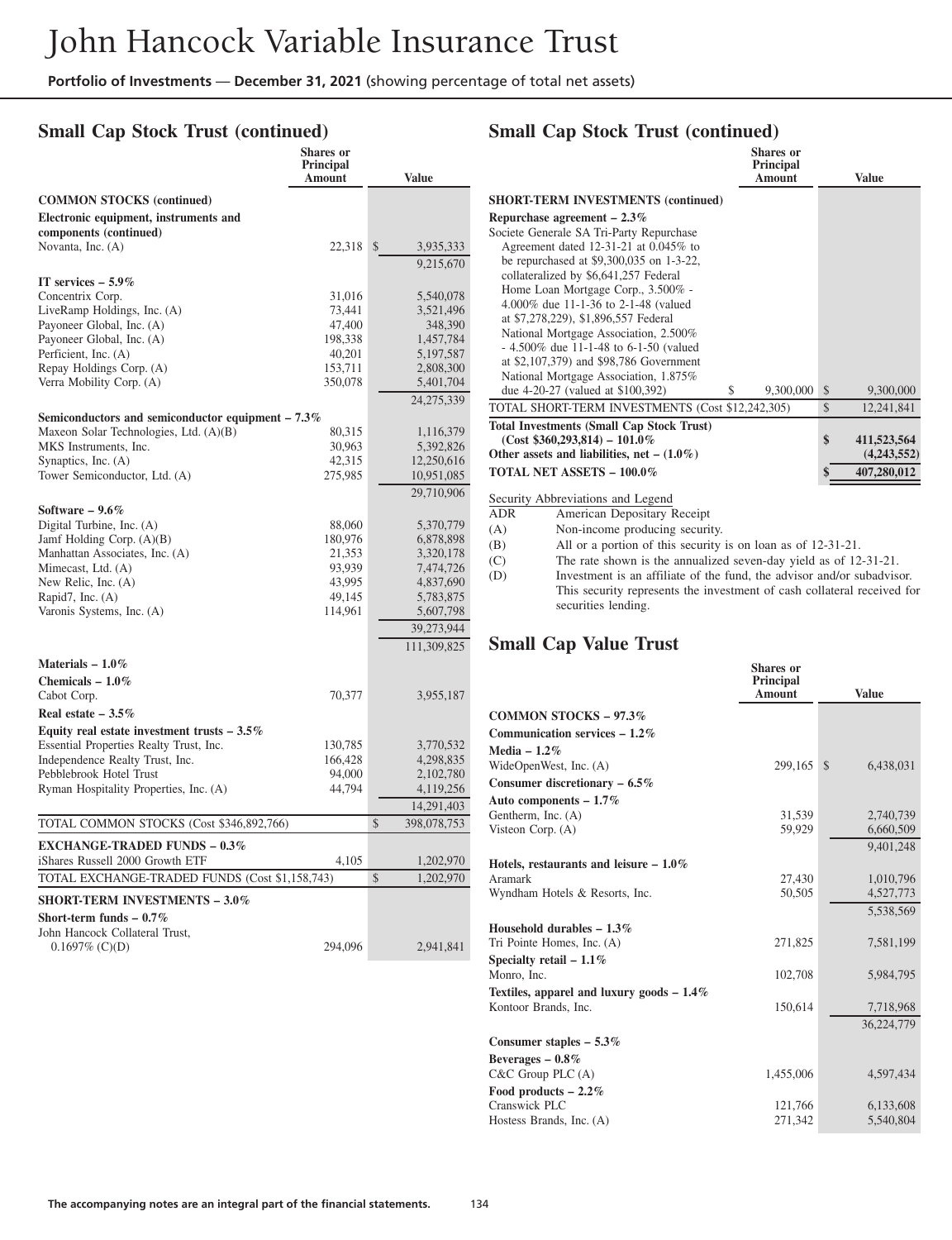## **Small Cap Value Trust (continued)**

## **Small Cap Value Trust (continued)**

|                                                               | <b>Shares</b> or<br><b>Principal</b><br>Amount | Value                   |
|---------------------------------------------------------------|------------------------------------------------|-------------------------|
| <b>COMMON STOCKS</b> (continued)                              |                                                |                         |
| Food products (continued)                                     |                                                |                         |
| Post Holdings, Inc. (A)                                       | 5,966                                          | $\mathbb{S}$<br>672,547 |
|                                                               |                                                | 12,346,959              |
| Household products $-2.3\%$<br>Spectrum Brands Holdings, Inc. | 121,444                                        | 12,353,284              |
|                                                               |                                                | 29,297,677              |
| Energy $-1.0\%$                                               |                                                |                         |
| Oil, gas and consumable fuels $-1.0\%$                        |                                                |                         |
| Chesapeake Energy Corp.                                       | 7,261                                          | 468,480                 |
| Dorian LPG, Ltd.                                              | 421,881                                        | 5,353,670               |
|                                                               |                                                | 5,822,150               |
| Financials $-25.3\%$                                          |                                                |                         |
| Banks $-16.2\%$                                               |                                                |                         |
| 1st Source Corp.                                              | 100,081                                        | 4,964,018               |
| Atlantic Union Bankshares Corp.                               | 194,866                                        | 7,266,553               |
| Banc of California, Inc.                                      | 475,528                                        | 9,329,859               |
| Cadence Bank                                                  | 189,087                                        | 5,632,902               |
| Eastern Bankshares, Inc.                                      | 238,034                                        | 4,801,146               |
| First Busey Corp.<br>First Citizens BancShares, Inc., Class A | 232,521<br>887                                 | 6,305,970<br>736,068    |
| First Midwest Bancorp, Inc.                                   | 399,133                                        | 8,174,244               |
| Flushing Financial Corp.                                      | 292,202                                        | 7,100,509               |
| Great Western Bancorp, Inc.                                   | 252,814                                        | 8,585,563               |
| Hancock Whitney Corp.                                         | 169,304                                        | 8,468,586               |
| International Bancshares Corp.                                | 190,208                                        | 8,062,917               |
| Synovus Financial Corp.                                       | 194,035                                        | 9,288,455               |
| Webster Financial Corp.                                       | 11,651                                         | 650,592                 |
|                                                               |                                                | 89,367,382              |
| Capital markets $-0.6\%$                                      |                                                |                         |
| SLR Investment Corp.                                          | 185,047                                        | 3,410,416               |
| Insurance $-6.6\%$<br>Alleghany Corp. (A)                     |                                                |                         |
| Argo Group International Holdings, Ltd.                       | 1,661<br>73,053                                | 1,108,867<br>4,245,110  |
| Assured Guaranty, Ltd.                                        | 107,841                                        | 5,413,618               |
| Kemper Corp.                                                  | 134,687                                        | 7,918,249               |
| ProAssurance Corp.                                            | 221,689                                        | 5,608,732               |
| Reinsurance Group of America, Inc.                            | 5,138                                          | 562,560                 |
| SiriusPoint, Ltd. (A)                                         | 543,300                                        | 4,417,029               |
| White Mountains Insurance Group, Ltd.                         | 7,408                                          | 7,510,971               |
|                                                               |                                                | 36,785,136              |
| Thrifts and mortgage finance $-1.9\%$                         |                                                |                         |
| NMI Holdings, Inc., Class A (A)<br>Northwest Bancshares, Inc. | 241,154<br>354,100                             | 5,269,215<br>5,014,056  |
|                                                               |                                                | 10,283,271              |
|                                                               |                                                | 139,846,205             |
| Health care $-8.4\%$                                          |                                                |                         |
| Health care equipment and supplies $-2.9\%$                   |                                                |                         |
| Haemonetics Corp. (A)                                         | 150,015                                        | 7,956,796               |
| ICU Medical, Inc. (A)                                         | 11,204                                         | 2,659,157               |
| Lantheus Holdings, Inc. (A)                                   | 161,658                                        | 4,670,300               |
| Natus Medical, Inc. (A)                                       | 45,133                                         | 1,071,006               |
|                                                               |                                                | 16,357,259              |
| Health care providers and services $-3.8\%$                   |                                                |                         |
| Apria, Inc. (A)<br>LHC Group, Inc. (A)                        | 126,089<br>16,100                              | 4,110,501<br>2,209,403  |
| MEDNAX, Inc. (A)                                              | 230,417                                        | 6,269,647               |
|                                                               |                                                |                         |

|                                                                      | Shares or<br>Principal<br>Amount | <b>Value</b>                  |
|----------------------------------------------------------------------|----------------------------------|-------------------------------|
| <b>COMMON STOCKS (continued)</b>                                     |                                  |                               |
| Health care providers and services (continued)                       |                                  |                               |
| Owens & Minor, Inc.                                                  | 194,816                          | \$<br>8,474,496<br>21,064,047 |
| Health care technology $-1.6\%$                                      |                                  |                               |
| Allscripts Healthcare Solutions, Inc. (A)                            | 468,925                          | 8,651,666                     |
| Life sciences tools and services $-0.1\%$<br>Syneos Health, Inc. (A) | 5,053                            | 518,842                       |
|                                                                      |                                  | 46,591,814                    |
| Industrials $-19.0\%$                                                |                                  |                               |
| Aerospace and defense $-1.1\%$                                       |                                  |                               |
| Hexcel Corp. (A)                                                     | 116,450                          | 6,032,110                     |
| Building products $-2.8\%$<br>American Woodmark Corp. (A)            | 84,046                           | 5,479,799                     |
| Tyman PLC                                                            | 1,866,871                        | 10,115,226                    |
|                                                                      |                                  | 15,595,025                    |
| Commercial services and supplies $-4.0\%$                            |                                  |                               |
| ACCO Brands Corp.                                                    | 718,261                          | 5,932,836                     |
| BrightView Holdings, Inc. (A)<br>Clean Harbors, Inc. (A)             | 316,387<br>6,579                 | 4,454,729<br>656,387          |
| SP Plus Corp. (A)                                                    | 208,867                          | 5,894,227                     |
| UniFirst Corp.                                                       | 25,426                           | 5,349,630                     |
|                                                                      |                                  | 22,287,809                    |
| Construction and engineering $-0.9\%$<br>Primoris Services Corp.     | 209,276                          | 5,018,438                     |
| Electrical equipment $-0.9\%$                                        |                                  |                               |
| Thermon Group Holdings, Inc. (A)                                     | 285,898                          | 4,840,253                     |
| Machinery $-1.6\%$                                                   |                                  |                               |
| Albany International Corp., Class A<br>Luxfer Holdings PLC           | 24,228<br>358,120                | 2,142,967                     |
|                                                                      |                                  | 6,915,297<br>9,058,264        |
| Professional services $-5.5\%$                                       |                                  |                               |
| CBIZ, Inc. $(A)$                                                     | 166,056                          | 6,496,111                     |
| Huron Consulting Group, Inc. (A)                                     | 170,709                          | 8,518,379                     |
| ICF International, Inc.<br>Science Applications International Corp.  | 73,564<br>89,786                 | 7,543,988<br>7,505,212        |
|                                                                      |                                  | 30,063,690                    |
| Trading companies and distributors - 2.2%                            |                                  |                               |
| Air Lease Corp.                                                      | 123,687                          | 5,470,676                     |
| GATX Corp.                                                           | 64,216                           | 6,690,665                     |
|                                                                      |                                  | 12, 161, 341<br>105,056,930   |
| Information technology $-8.3\%$                                      |                                  |                               |
| Electronic equipment, instruments and components $-3.0\%$            |                                  |                               |
| Belden, Inc.                                                         | 130,174                          | 8,556,337                     |
| CTS Corp.                                                            | 212,335                          | 7,796,941                     |
|                                                                      |                                  | 16,353,278                    |
| IT services $-1.8\%$<br>ExlService Holdings, Inc. (A)                | 28,332                           | 4,101,624                     |
| WNS Holdings, Ltd., ADR (A)                                          | 69,305                           | 6,114,087                     |
|                                                                      |                                  | 10,215,711                    |
| Software $-3.5\%$                                                    |                                  |                               |
| ACI Worldwide, Inc. (A)<br>CDK Global, Inc.                          | 150,337<br>197,377               | 5,216,694<br>8,238,516        |
| Progress Software Corp.                                              | 124,754                          | 6,021,876                     |
|                                                                      |                                  | 19,477,086                    |
|                                                                      |                                  | 46,046,075                    |
| Materials $-8.3\%$                                                   |                                  |                               |
| Chemicals $-4.4\%$                                                   |                                  |                               |
| Axalta Coating Systems, Ltd. (A)<br>Element Solutions, Inc.          | 20,273<br>451,870                | 671,442<br>10,971,404         |
|                                                                      |                                  |                               |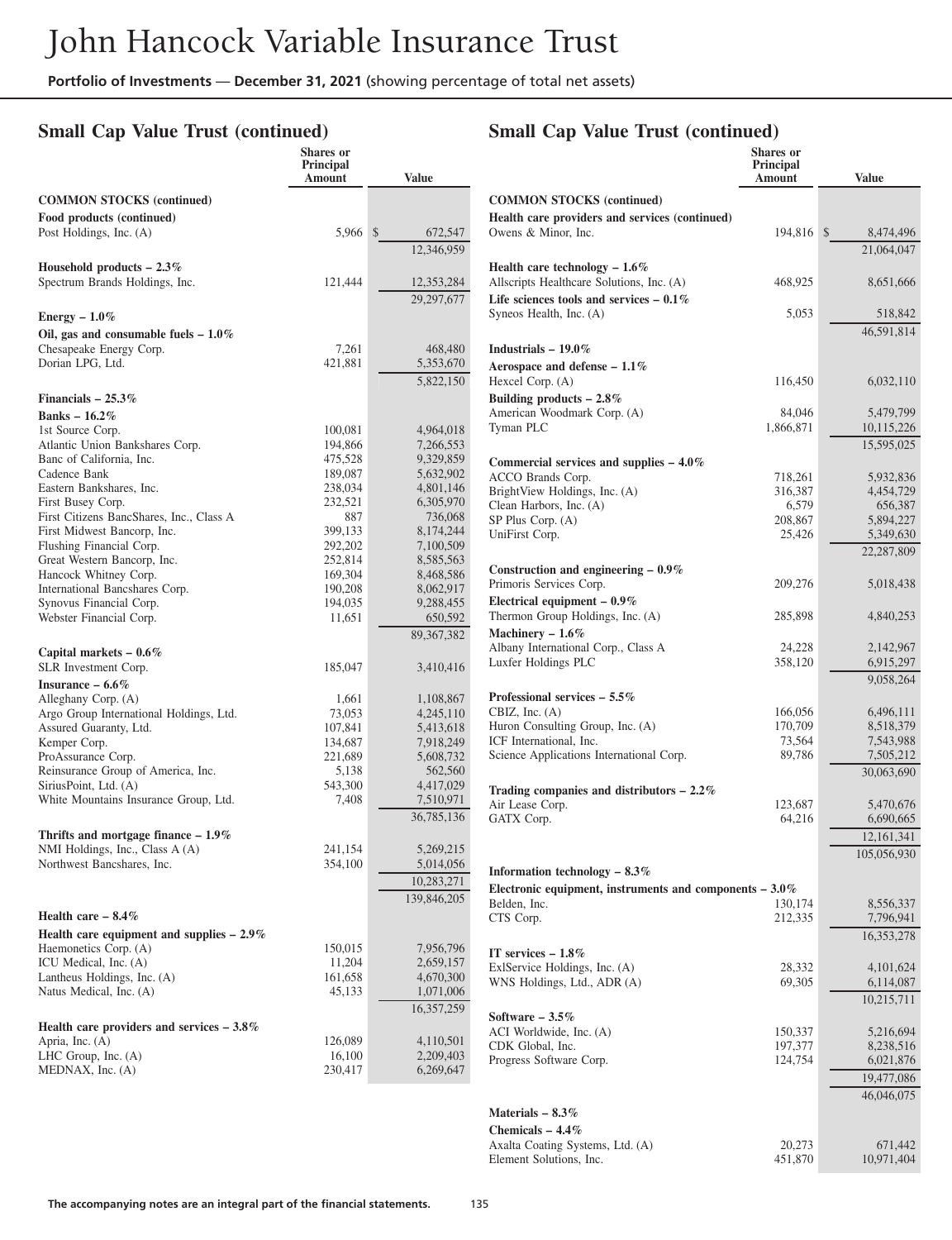## **Small Cap Value Trust (continued)**

|                                                                             | <b>Shares</b> or<br>Principal<br>Amount |               | <b>Value</b> |
|-----------------------------------------------------------------------------|-----------------------------------------|---------------|--------------|
| <b>COMMON STOCKS</b> (continued)                                            |                                         |               |              |
| <b>Chemicals</b> (continued)                                                |                                         |               |              |
| <b>HB</b> Fuller Company                                                    | 67,673                                  | \$            | 5,481,513    |
| Orion Engineered Carbons SA (A)                                             | 374,524                                 |               | 6,876,261    |
|                                                                             |                                         |               | 24,000,620   |
| Containers and packaging $-2.5\%$                                           |                                         |               |              |
| Sealed Air Corp.                                                            | 18,450                                  |               | 1,244,822    |
| TriMas Corp.                                                                | 342,858                                 |               | 12,685,744   |
|                                                                             |                                         |               | 13,930,566   |
|                                                                             |                                         |               |              |
| Paper and forest products $-1.4\%$                                          |                                         |               |              |
| Neenah, Inc.                                                                | 170,962                                 |               | 7,912,121    |
|                                                                             |                                         |               | 45,843,307   |
| Real estate $-10.1\%$                                                       |                                         |               |              |
| Equity real estate investment trusts $-10.1\%$                              |                                         |               |              |
| Alexander & Baldwin, Inc.                                                   | 320,168                                 |               | 8,033,015    |
| <b>Brandywine Realty Trust</b>                                              | 499,977                                 |               | 6,709,691    |
| Centerspace                                                                 | 46,558                                  |               | 5,163,282    |
| Corporate Office Properties Trust                                           | 138,275                                 |               | 3,867,552    |
| <b>LXP</b> Industrial Trust                                                 | 332,213                                 |               | 5,189,167    |
| Physicians Realty Trust                                                     | 377,505                                 |               | 7,108,419    |
| Piedmont Office Realty Trust, Inc.,                                         |                                         |               |              |
| Class A                                                                     | 371,726                                 |               | 6,832,324    |
| PotlatchDeltic Corp.                                                        | 82,137                                  |               | 4,946,290    |
| <b>RPT</b> Realty                                                           | 577,240                                 |               | 7,723,471    |
|                                                                             |                                         |               | 55, 573, 211 |
| Utilities $-3.9\%$                                                          |                                         |               |              |
| Electric utilities $-1.5\%$                                                 |                                         |               |              |
| Portland General Electric Company                                           | 159,572                                 |               | 8,444,550    |
| Gas utilities $-2.4\%$                                                      |                                         |               |              |
| New Jersey Resources Corp.                                                  | 146,557                                 |               | 6,017,630    |
| Spire, Inc.                                                                 | 91,888                                  |               | 5,992,935    |
| UGI Corp.                                                                   | 19,488                                  |               | 894,694      |
|                                                                             |                                         |               | 12,905,259   |
|                                                                             |                                         |               | 21,349,809   |
| TOTAL COMMON STOCKS (Cost \$427,623,010)                                    |                                         | $\mathcal{S}$ | 538,089,988  |
|                                                                             |                                         |               |              |
| <b>SHORT-TERM INVESTMENTS – 2.9%</b>                                        |                                         |               |              |
| Repurchase agreement - 2.9%                                                 |                                         |               |              |
| Bank of America Tri-Party Repurchase                                        |                                         |               |              |
| Agreement dated 12-31-21 at 0.050% to                                       |                                         |               |              |
| be repurchased at \$15,900,066 on<br>1-3-22, collateralized by \$14,863,600 |                                         |               |              |
| U.S. Treasury Notes, 2.625% due                                             |                                         |               |              |
| 2-15-29 (valued at \$16,218,072)                                            | 15,900,000                              |               | 15,900,000   |
| TOTAL SHORT-TERM INVESTMENTS (Cost \$15,900,000)                            |                                         |               |              |
|                                                                             |                                         | \$            | 15,900,000   |
| <b>Total Investments (Small Cap Value Trust)</b>                            |                                         |               |              |
| $(Cost $443,523,010) - 100.2\%$                                             |                                         | \$            | 553,989,988  |
| Other assets and liabilities, net $-$ (0.2%)                                |                                         |               | (1,241,946)  |
| <b>TOTAL NET ASSETS - 100.0%</b>                                            |                                         | \$            | 552,748,042  |
| Security Abbreviations and Legend                                           |                                         |               |              |
| American Depositary Receipt<br><b>ADR</b>                                   |                                         |               |              |

(A) Non-income producing security.

## **Small Company Value Trust**

|                                                                        | Shares or<br>Principal<br>Amount | <b>Value</b>         |
|------------------------------------------------------------------------|----------------------------------|----------------------|
| <b>COMMON STOCKS - 98.2%</b>                                           |                                  |                      |
| Communication services $-2.3\%$                                        |                                  |                      |
| Interactive media and services $-0.1\%$                                |                                  |                      |
| NerdWallet, Inc., Class $A(A)(B)$                                      | 15,110                           | \$<br>234,961        |
| Media $-2.2\%$                                                         |                                  |                      |
| Advantage Solutions, Inc. (A)                                          | 60,796                           | 487,584              |
| Boston Omaha Corp., Class A (A)<br>Cable One, Inc.                     | 27,321<br>787                    | 784,932<br>1,387,835 |
| Integral Ad Science Holding Corp. (A)                                  | 16,353                           | 363,200              |
| Scholastic Corp.                                                       | 17,953                           | 717,402              |
|                                                                        |                                  | 3,740,953            |
|                                                                        |                                  | 3,975,914            |
| Consumer discretionary $-9.1\%$                                        |                                  |                      |
| Auto components $-1.6\%$                                               |                                  |                      |
| Dorman Products, Inc. (A)                                              | 8,721                            | 985,560              |
| <b>LCI</b> Industries                                                  | 6,515                            | 1,015,493            |
| Visteon Corp. $(A)$                                                    | 6,844                            | 760,642              |
|                                                                        |                                  | 2,761,695            |
| Distributors $-0.7\%$                                                  |                                  |                      |
| Pool Corp.                                                             | 2,022                            | 1,144,452            |
| Diversified consumer services $-0.7\%$                                 |                                  |                      |
| Strategic Education, Inc.                                              | 18,846                           | 1,090,053            |
| Hotels, restaurants and leisure $-1.9\%$<br>BJ's Restaurants, Inc. (A) | 17,418                           | 601,792              |
| Marriott Vacations Worldwide Corp.                                     | 6,371                            | 1,076,572            |
| Papa John's International, Inc.                                        | 8,818                            | 1,176,938            |
| Red Robin Gourmet Burgers, Inc. (A)                                    | 17,693                           | 292,465              |
| Sweetgreen, Inc., Class $A(A)(B)$                                      | 4,154                            | 132,928              |
|                                                                        |                                  | 3,280,695            |
| Household durables $-1.6\%$                                            |                                  |                      |
| Cavco Industries, Inc. (A)                                             | 5,517                            | 1,752,475            |
| Meritage Homes Corp. (A)                                               | 8,343                            | 1,018,347            |
|                                                                        |                                  | 2,770,822            |
| Internet and direct marketing retail $-0.1\%$                          |                                  |                      |
| Rent the Runway, Inc., Class A (A)(B)                                  | 4,977                            | 40,563               |
| Xometry, Inc., Class A (A)                                             | 1,588                            | 81,385               |
|                                                                        |                                  | 121,948              |
| Specialty retail $-1.5\%$                                              |                                  |                      |
| Hibbett, Inc.                                                          | 8,668                            | 623,489              |
| Lumber Liquidators Holdings, Inc. (A)                                  | 36,750                           | 627,323<br>769,281   |
| Monro, Inc.<br>Petco Health & Wellness                                 | 13,202                           |                      |
| Company, Inc. (A)                                                      | 25,770                           | 509,988              |
|                                                                        |                                  | 2,530,081            |
| Textiles, apparel and luxury goods $-1.0\%$                            |                                  |                      |
| Allbirds, Inc., Class A (A)(B)                                         | 21,047                           | 317,389              |
| On Holding AG, Class $A(A)(B)$                                         | 2,640                            | 99,818               |
| Steven Madden, Ltd.                                                    | 28,552                           | 1,326,811            |
|                                                                        |                                  | 1,744,018            |
|                                                                        |                                  | 15,443,764           |
| Consumer staples $-3.0\%$                                              |                                  |                      |
| Beverages $-0.9\%$                                                     |                                  |                      |
| Coca-Cola Consolidated, Inc.                                           | 2,449                            | 1,516,396            |
| Food and staples retailing $-0.3\%$                                    |                                  |                      |
| Grocery Outlet Holding Corp. (A)                                       | 17,148                           | 484,945              |
| Food products $-1.8\%$                                                 |                                  |                      |
| Nomad Foods, Ltd. (A)                                                  | 56,161                           | 1,425,928            |
| Post Holdings, Inc. (A)                                                | 8,265                            | 931,713              |
| The Simply Good Foods Company (A)                                      | 19,214                           | 798,726              |
|                                                                        |                                  | 3,156,367            |
|                                                                        |                                  | 5,157,708            |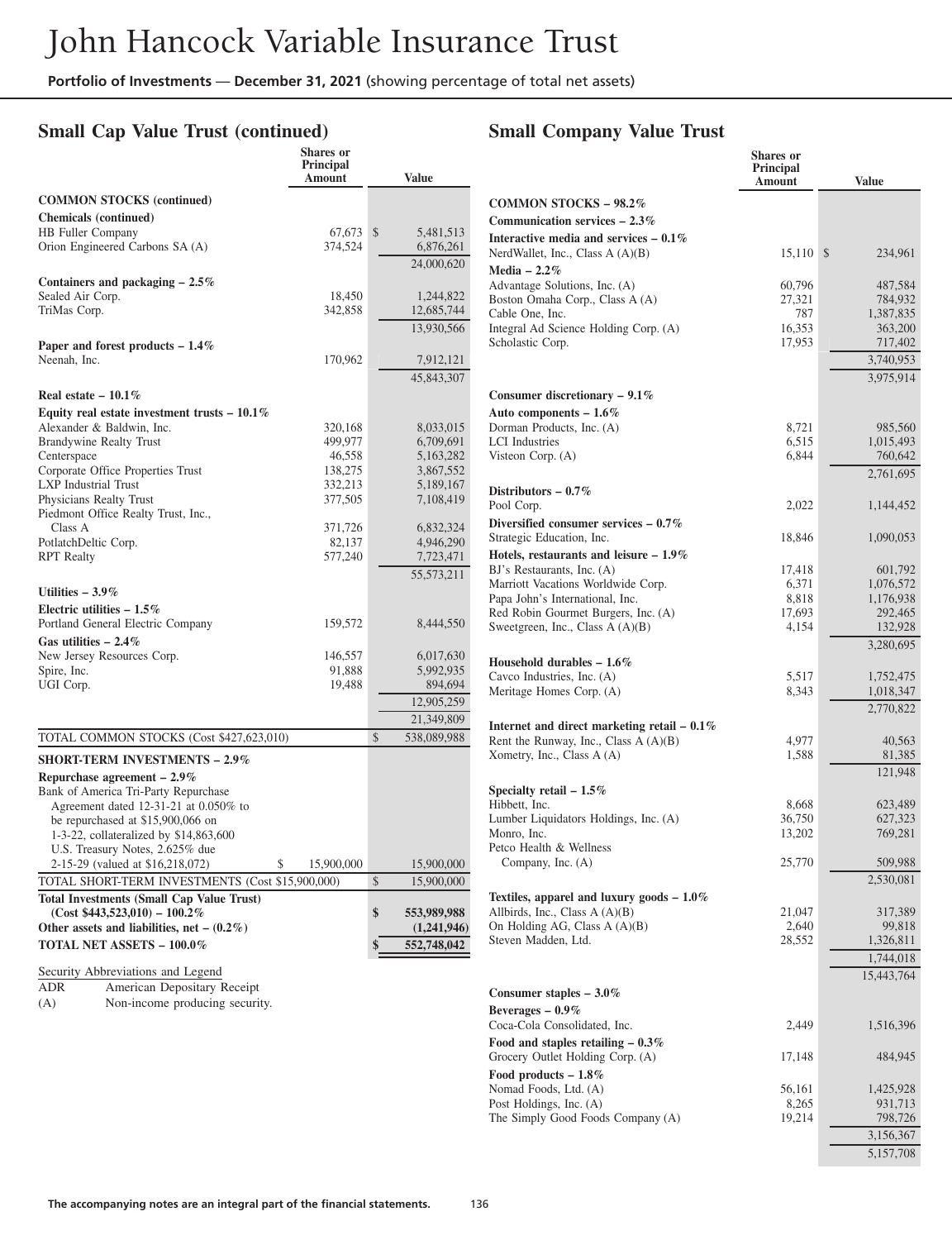## **Small Company Value Trust (continued)**

# **Small Company Value Trust (continued)**

|                                                                     | Shares or<br>Principal<br>Amount | <b>Value</b>         |
|---------------------------------------------------------------------|----------------------------------|----------------------|
| <b>COMMON STOCKS</b> (continued)                                    |                                  |                      |
| Energy $-6.4\%$                                                     |                                  |                      |
| Energy equipment and services $-2.1\%$                              |                                  |                      |
| Cactus, Inc., Class A                                               | 34,545                           | \$<br>1,317,201      |
| ChampionX Corp. (A)<br>Liberty Oilfield Services, Inc., Class A (A) | 73,279<br>78,660                 | 1,480,969<br>763,002 |
|                                                                     |                                  | 3,561,172            |
| Oil, gas and consumable fuels $-4.3\%$                              |                                  |                      |
| Devon Energy Corp.                                                  | 57,207                           | 2,519,968            |
| International Seaways, Inc.                                         | 24,882                           | 365,268              |
| Magnolia Oil & Gas Corp., Class A                                   | 84,991                           | 1,603,780            |
| Matador Resources Company                                           | 55,415                           | 2,045,922            |
| REX American Resources Corp. (A)                                    | 8,186                            | 785,856              |
|                                                                     |                                  | 7,320,794            |
|                                                                     |                                  | 10,881,966           |
| Financials $-25.5\%$                                                |                                  |                      |
| Banks $-15.0\%$                                                     |                                  |                      |
| BankUnited, Inc.                                                    | 42,168                           | 1,784,128            |
| Columbia Banking System, Inc.<br>CrossFirst Bankshares, Inc. (A)    | 29,224<br>39,223                 | 956,209<br>612,271   |
| Eastern Bankshares, Inc.                                            | 33,583                           | 677,369              |
| FB Financial Corp.                                                  | 28,980                           | 1,269,904            |
| Glacier Bancorp, Inc.                                               | 21,244                           | 1,204,535            |
| HarborOne Bancorp, Inc.                                             | 65,919                           | 978,238              |
| Home BancShares, Inc.                                               | 80,398                           | 1,957,691            |
| Independent Bank Corp. (Massachusetts)                              | 15,982                           | 1,303,012            |
| Live Oak Bancshares, Inc.<br>National Bank Holdings Corp., Class A  | 28,780<br>27,092                 | 2,512,206            |
| Origin Bancorp, Inc.                                                | 22,504                           | 1,190,422<br>965,872 |
| Pinnacle Financial Partners, Inc.                                   | 24,689                           | 2,357,800            |
| Popular, Inc.                                                       | 16,204                           | 1,329,376            |
| Southern First Bancshares, Inc. (A)                                 | 16,374                           | 1,023,211            |
| Towne Bank                                                          | 41,217                           | 1,302,045            |
| Webster Financial Corp.                                             | 21,258                           | 1,187,047            |
| Western Alliance Bancorp                                            | 27,271                           | 2,935,723            |
|                                                                     |                                  | 25,547,059           |
| Capital markets $-2.5\%$<br>Hercules Capital, Inc.                  | 46,109                           | 764,948              |
| Houlihan Lokey, Inc.                                                | 14,832                           | 1,535,409            |
| StepStone Group, Inc., Class A                                      | 10,735                           | 446,254              |
| Virtus Investment Partners, Inc.                                    | 5,055                            | 1,501,841            |
|                                                                     |                                  | 4.248.452            |
| Consumer finance $-1.2\%$                                           |                                  |                      |
| Green Dot Corp., Class A (A)                                        | 16,449                           | 596,112              |
| PRA Group, Inc. (A)                                                 | 8,424                            | 422,969              |
| PROG Holdings, Inc. (A)                                             | 21,994                           | 992,149              |
|                                                                     |                                  | 2,011,230            |
| Insurance $-2.3\%$                                                  |                                  |                      |
| BRP Group, Inc., Class A (A)<br>James River Group Holdings, Ltd.    | 40,582<br>21,586                 | 1,465,416<br>621,893 |
| Palomar Holdings, Inc. (A)                                          | 7,268                            | 470,748              |
| ProAssurance Corp.                                                  | 29,206                           | 738,912              |
| Ryan Specialty Group Holdings, Inc.,                                |                                  |                      |
| Class $A(A)$                                                        | 17,158                           | 692,322              |
|                                                                     |                                  | 3,989,291            |
| Mortgage real estate investment trusts $-1.4\%$                     |                                  |                      |
| Hannon Armstrong Sustainable                                        |                                  |                      |
| Infrastructure Capital, Inc.                                        | 29,643                           | 1,574,636            |
| PennyMac Mortgage Investment Trust                                  | 44,125                           | 764,686<br>2,339,322 |
| Thrifts and mortgage finance $-3.1\%$                               |                                  |                      |
| PCSB Financial Corp.                                                | 18,732                           | 356,657              |
| PennyMac Financial Services, Inc.                                   | 13,507                           | 942,518              |
| Radian Group, Inc.                                                  | 52,105                           | 1,100,979            |

|                                                                | Shares or                  |                              |
|----------------------------------------------------------------|----------------------------|------------------------------|
|                                                                | <b>Principal</b><br>Amount | <b>Value</b>                 |
|                                                                |                            |                              |
| <b>COMMON STOCKS</b> (continued)                               |                            |                              |
| Thrifts and mortgage finance (continued)                       |                            |                              |
| Walker & Dunlop, Inc.<br>WSFS Financial Corp.                  | 7,435<br>37,218            | \$<br>1,121,793<br>1,865,366 |
|                                                                |                            |                              |
|                                                                |                            | 5,387,313                    |
|                                                                |                            | 43,522,667                   |
| Health care $-9.3\%$                                           |                            |                              |
| Biotechnology $-3.6\%$                                         |                            |                              |
| Blueprint Medicines Corp. (A)                                  | 5,519                      | 591,140                      |
| C4 Therapeutics, Inc. (A)<br>Fate Therapeutics, Inc. (A)       | 10,356<br>8,000            | 333,463<br>468,080           |
| Insmed, Inc. $(A)$                                             | 20,202                     | 550,302                      |
| Ionis Pharmaceuticals, Inc. (A)                                | 5,500                      | 167,365                      |
| Karuna Therapeutics, Inc. (A)                                  | 3,198                      | 418,938                      |
| Kodiak Sciences, Inc. (A)                                      | 4,337                      | 367,691                      |
| Kymera Therapeutics, Inc. (A)                                  | 7,825                      | 496,809                      |
| Prothena Corp. PLC (A)                                         | 7,900                      | 390,260                      |
| Replimune Group, Inc. (A)                                      | 14,791                     | 400,836                      |
| Turning Point Therapeutics, Inc. (A)                           | 7,500                      | 357,750                      |
| Ultragenyx Pharmaceutical, Inc. (A)                            | 6,712                      | 564,412                      |
| Xencor, Inc. $(A)$<br>Zentalis Pharmaceuticals, Inc. (A)       | 13,290<br>5,700            | 533,195<br>479,142           |
|                                                                |                            |                              |
|                                                                |                            | 6,119,383                    |
| Health care equipment and supplies $-1.8\%$                    |                            |                              |
| Atrion Corp.<br>Figs, Inc., Class $A(A)(B)$                    | 1,825<br>23,833            | 1,286,443<br>656,837         |
| Ortho Clinical Diagnostics Holdings                            |                            |                              |
| PLC(A)                                                         | 33,362                     | 713,613                      |
| Quidel Corp. (A)                                               | 2,748                      | 370,953                      |
|                                                                |                            | 3,027,846                    |
| Health care providers and services $-3.1\%$                    |                            |                              |
| Agiliti, Inc. (A)                                              | 31,885                     | 738,457                      |
| Molina Healthcare, Inc. (A)                                    | 1,119                      | 355,932                      |
| Option Care Health, Inc. (A)                                   | 53,336                     | 1,516,876                    |
| Select Medical Holdings Corp.                                  | 48,551                     | 1,427,399                    |
| The Ensign Group, Inc.                                         | 10,173                     | 854,125                      |
| The Pennant Group, Inc. (A)                                    | 18,323                     | 422,895                      |
|                                                                |                            | 5,315,684                    |
| Health care technology $-0.3\%$                                |                            |                              |
| Phreesia, Inc. $(A)$                                           | 12,200                     | 508,252                      |
| Life sciences tools and services $-0.2\%$                      |                            |                              |
| Pacific Biosciences of California, Inc. (A)                    | 19,600                     | 401,016                      |
| Pharmaceuticals $-0.3\%$                                       |                            |                              |
| Arvinas, Inc. (A)                                              | 6,196                      | 508,939                      |
|                                                                |                            | 15,881,120                   |
| Industrials $-14.9\%$                                          |                            |                              |
| Aerospace and defense $-1.2\%$                                 |                            |                              |
| Parsons Corp. (A)                                              | 14,284                     | 480,657                      |
| Triumph Group, Inc. (A)                                        | 80,352                     | 1,488,923                    |
|                                                                |                            | 1,969,580                    |
| Airlines $-0.2\%$                                              |                            |                              |
| Allegiant Travel Company (A)                                   | 1,872                      | 350,139                      |
| Building products $-2.1\%$                                     |                            |                              |
| JELD-WEN Holding, Inc. (A)                                     | 23,158                     | 610,445                      |
| UFP Industries, Inc.                                           | 26,967                     | 2,481,234                    |
| Zurn Water Solutions Corp.                                     | 14,500                     | 527,800                      |
|                                                                |                            | 3,619,479                    |
| Commercial services and supplies $-2.0\%$                      |                            |                              |
| ABM Industries, Inc.<br>Aris Water Solution, Inc., Class A (A) | 8,774<br>26,581            | 358,418<br>344,224           |
| Brady Corp., Class A                                           | 16,035                     | 864,287                      |
| MSA Safety, Inc.                                               | 5,029                      | 759,178                      |
| Stericycle, Inc. (A)                                           | 16,842                     | 1,004,457                    |
|                                                                |                            |                              |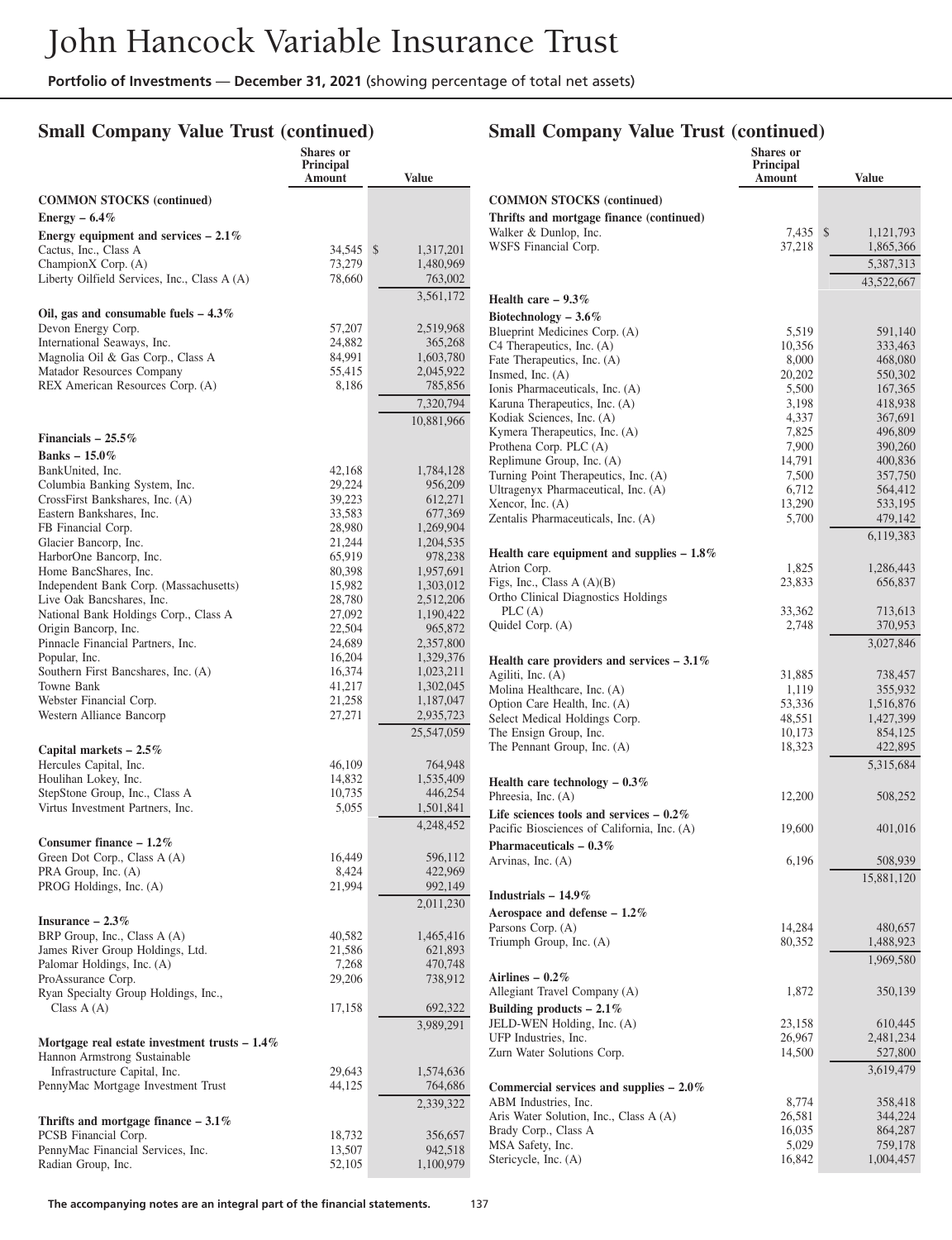## **Small Company Value Trust (continued)**

|                                                                      | Shares or<br><b>Principal</b><br>Amount | <b>Value</b>       |
|----------------------------------------------------------------------|-----------------------------------------|--------------------|
| <b>COMMON STOCKS (continued)</b>                                     |                                         |                    |
| Commercial services and supplies (continued)                         |                                         |                    |
| UniFirst Corp.                                                       | 287                                     | \$<br>60,385       |
|                                                                      |                                         | 3,390,949          |
| Construction and engineering $-0.2\%$<br>Ameresco, Inc., Class A (A) | 4,692                                   | 382,116            |
| Electrical equipment $-0.7\%$<br>Regal Rexnord Corp.                 | 4,100                                   | 697,738            |
| Shoals Technologies Group, Inc.,<br>Class $A(A)$                     | 17,325                                  | 420,998            |
|                                                                      |                                         | 1,118,736          |
| Machinery $-4.0\%$                                                   |                                         |                    |
| Alamo Group, Inc.<br>Blue Bird Corp. (A)                             | 3,038                                   | 447,133            |
| Chart Industries, Inc. (A)                                           | 23,641<br>2,022                         | 369,745<br>322,489 |
| CIRCOR International, Inc. (A)                                       | 21,105                                  | 573,634            |
| Enerpac Tool Group Corp.                                             | 30,545                                  | 619,453            |
| ESCO Technologies, Inc.                                              | 12,105                                  | 1,089,329          |
| Helios Technologies, Inc.                                            | 17,768                                  | 1,868,661          |
| SPX Corp. (A)                                                        | 14,695                                  | 876,998            |
| The Timken Company                                                   | 8,987                                   | 622,709            |
|                                                                      |                                         | 6,790,151          |
| Marine $-0.4\%$                                                      |                                         |                    |
| Matson, Inc.                                                         | 7,703                                   | 693,501            |
| Professional services $-1.1\%$                                       |                                         |                    |
| FTI Consulting, Inc. (A)                                             | 2,935                                   | 450,288            |
| Korn Ferry                                                           | 18,400                                  | 1,393,432          |
|                                                                      |                                         | 1,843,720          |
| Road and rail $-0.7\%$                                               |                                         |                    |
| Landstar System, Inc.                                                | 6,791                                   | 1,215,725          |
| Trading companies and distributors $-2.3\%$                          |                                         |                    |
| Beacon Roofing Supply, Inc. (A)                                      | 25,767                                  | 1,477,737          |
| Herc Holdings, Inc.                                                  | 500                                     | 78,275             |
| McGrath RentCorp                                                     | 12,158                                  | 975,801            |
| Rush Enterprises, Inc., Class A                                      | 9,816                                   | 546,162            |
| Univar Solutions, Inc. (A)                                           | 31,145                                  | 882,961            |
|                                                                      |                                         | 3,960,936          |
| Information technology $-8.1\%$                                      |                                         | 25,335,032         |
| Communications equipment $-1.1\%$                                    |                                         |                    |
| Harmonic, Inc. (A)                                                   | 161,723                                 | 1,901,862          |
|                                                                      |                                         |                    |
| Electronic equipment, instruments and components $-3.2\%$            | 35,578                                  | 2,338,542          |
| Belden, Inc.<br>Littelfuse, Inc.                                     | 8,357                                   | 2,629,781          |
| PAR Technology Corp. (A)(B)                                          | 7,645                                   | 403,427            |
|                                                                      |                                         | 5,371,750          |
| IT services $-0.3\%$                                                 |                                         |                    |
| Payoneer Global, Inc. (A)                                            | 80,100                                  | 588,735            |
| Semiconductors and semiconductor equipment $-2.1\%$                  |                                         |                    |
| Entegris, Inc.                                                       | 7,778                                   | 1,077,875          |
| MaxLinear, Inc. (A)                                                  | 17,176                                  | 1,294,899          |
| Onto Innovation, Inc. (A)                                            | 6,564                                   | 664,474            |
| Semtech Corp. (A)                                                    | 6,632                                   | 589,784            |
|                                                                      |                                         | 3,627,032          |
| Software - $1.4\%$                                                   |                                         |                    |
| Ceridian HCM Holding, Inc. (A)                                       | 10,666                                  | 1,114,170          |
| Clearwater Analytics Holdings, Inc.,                                 |                                         |                    |
| Class $A(A)$                                                         | 10,295                                  | 236,579            |
| NCino, Inc. $(A)$                                                    | 7,729                                   | 424,013            |
| Workiva, Inc. (A)                                                    | 4,310                                   | 562,412            |
|                                                                      |                                         | 2,337,174          |
|                                                                      |                                         | 13,826,553         |

## **Small Company Value Trust (continued)**

|                                                                  | <b>Shares</b> or<br>Principal |                            |
|------------------------------------------------------------------|-------------------------------|----------------------------|
|                                                                  | Amount                        | <b>Value</b>               |
| <b>COMMON STOCKS</b> (continued)                                 |                               |                            |
| Materials $-4.6\%$                                               |                               |                            |
| Chemicals $-1.9\%$                                               |                               |                            |
| Element Solutions, Inc.<br>Minerals Technologies, Inc.           | 46,100<br>2,439               | \$<br>1,119,308<br>178,413 |
| Orion Engineered Carbons SA (A)                                  | 49,540                        | 909,554                    |
| Quaker Chemical Corp.                                            | 4,143                         | 956,122                    |
|                                                                  |                               | 3,163,397                  |
| Containers and packaging $-0.4\%$                                |                               |                            |
| Myers Industries, Inc.                                           | 32,742                        | 655,167                    |
| Metals and mining $-1.7\%$                                       |                               |                            |
| Carpenter Technology Corp.                                       | 22,443                        | 655,111                    |
| Constellium SE (A)                                               | 82,001                        | 1,468,638                  |
| Reliance Steel & Aluminum Company                                | 5,197                         | 843,057                    |
|                                                                  |                               | 2,966,806                  |
| Paper and forest products $-0.6\%$<br>Clearwater Paper Corp. (A) |                               |                            |
|                                                                  | 26,317                        | 965,044<br>7,750,414       |
| Real estate $-10.1\%$                                            |                               |                            |
| Equity real estate investment trusts $-8.9\%$                    |                               |                            |
| American Campus Communities, Inc.                                | 15,656                        | 896,932                    |
| Apartment Investment and Management                              |                               |                            |
| Company, Class A (A)                                             | 53,851                        | 415,730                    |
| EastGroup Properties, Inc.                                       | 7,848                         | 1,788,167                  |
| Essential Properties Realty Trust, Inc.                          | 24,351                        | 702,039                    |
| Healthcare Realty Trust, Inc.                                    | 28,846                        | 912,687                    |
| <b>JBG SMITH Properties</b><br>NexPoint Residential Trust, Inc.  | 39,105<br>2,100               | 1,122,705<br>176,043       |
| PotlatchDeltic Corp.                                             | 22,854                        | 1,376,268                  |
| PS Business Parks, Inc.                                          | 6,115                         | 1,126,200                  |
| Safehold, Inc.                                                   | 11,552                        | 922,427                    |
| Saul Centers, Inc.                                               | 24,337                        | 1,290,348                  |
| Sunstone Hotel Investors, Inc. (A)                               | 118,177                       | 1,386,216                  |
| Terreno Realty Corp.<br>Washington Real Estate Investment Trust  | 24,860                        | 2,120,309                  |
|                                                                  | 34,959                        | 903,690<br>15, 139, 761    |
| Real estate management and development $-1.2\%$                  |                               |                            |
| The St. Joe Company                                              | 34,487                        | 1,795,048                  |
| Tricon Residential, Inc.                                         | 16,307                        | 249,171                    |
|                                                                  |                               | 2,044,219                  |
|                                                                  |                               | 17,183,980                 |
| Utilities $-4.9\%$                                               |                               |                            |
| Electric utilities $-1.8\%$                                      |                               |                            |
| IDACORP, Inc.                                                    | 14,821                        | 1,679,368                  |
| MGE Energy, Inc.                                                 | 15,666                        | 1,288,529                  |
|                                                                  |                               | 2,967,897                  |
| Gas utilities $-1.4\%$                                           |                               |                            |
| Chesapeake Utilities Corp.                                       | 16,717                        | 2,437,506                  |
| Independent power and renewable electricity producers -          |                               |                            |
| $0.1\%$                                                          |                               |                            |
| Sunnova Energy International, Inc. (A)                           | 8,217                         | 229,419                    |
| Multi-utilities $-0.8\%$<br>NorthWestern Corp.                   | 24,780                        | 1,416,425                  |
| Water utilities $-0.8\%$                                         |                               |                            |
| California Water Service Group                                   | 18,110                        | 1,301,385                  |
|                                                                  |                               | 8,352,632                  |
| TOTAL COMMON STOCKS (Cost \$112,128,066)                         |                               | \$<br>167,311,750          |
|                                                                  |                               |                            |
| WARRANTS $-0.0\%$<br>Advantage Solutions, Inc. (Expiration)      |                               |                            |
| Date: 10-28-25; Strike Price:                                    |                               |                            |
| \$11.50)(A)                                                      | 4,703                         | 11,616                     |
| TOTAL WARRANTS (Cost \$6,099)                                    |                               | \$<br>11,616               |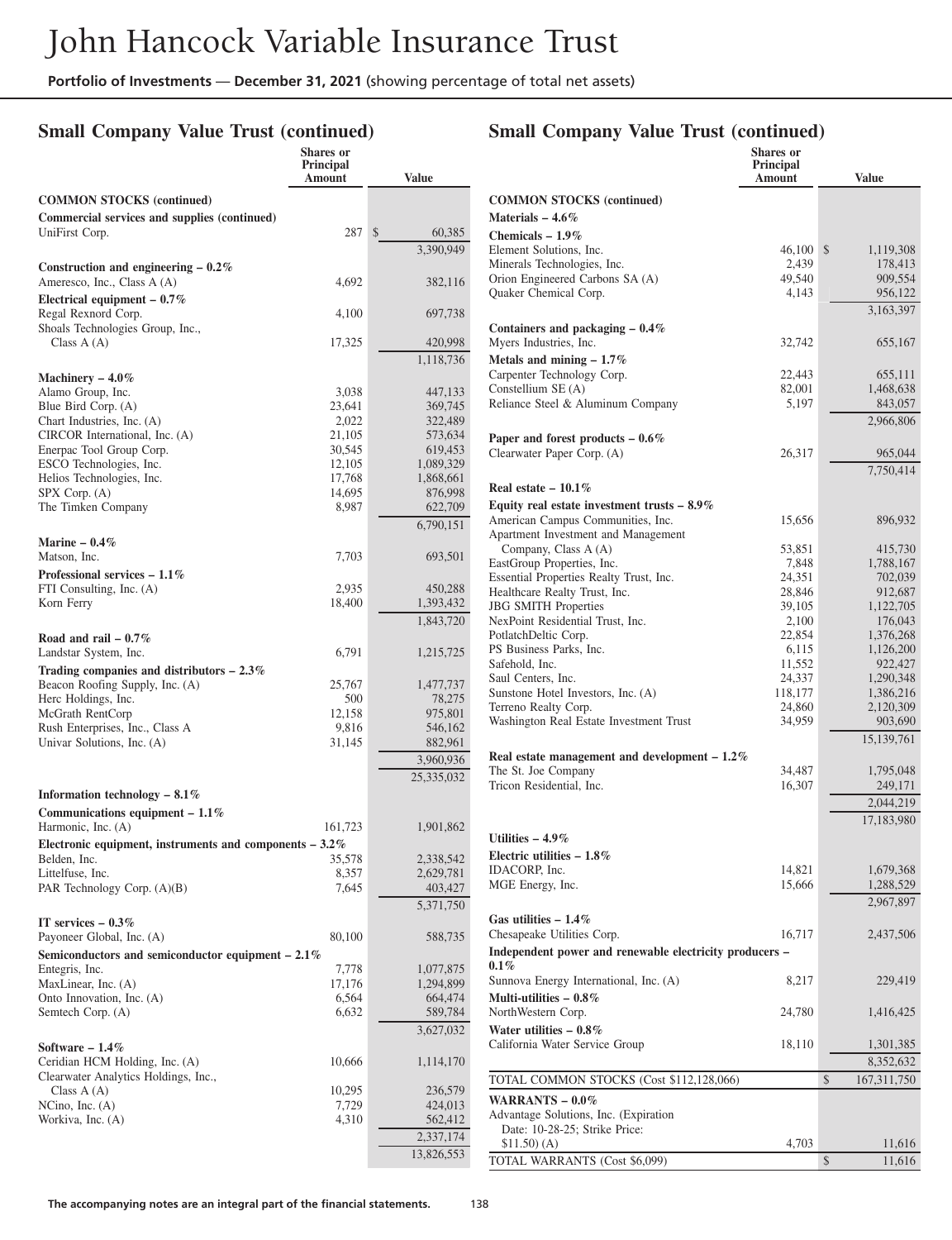#### **Small Company Value Trust (continued) Shares or**

|                                                      | Snares or<br>Principal<br><b>Amount</b> |               | Value       |
|------------------------------------------------------|-----------------------------------------|---------------|-------------|
| <b>SHORT-TERM INVESTMENTS - 2.3%</b>                 |                                         |               |             |
| Short-term funds $-2.3\%$                            |                                         |               |             |
| John Hancock Collateral Trust,                       |                                         |               |             |
| $0.1697\%$ (C)(D)                                    | 174.138                                 | $\mathcal{S}$ | 1,741,904   |
| State Street Institutional U.S. Government           |                                         |               |             |
| Money Market Fund, Premier Class,                    |                                         |               |             |
| $0.0250\%$ (C)                                       | 451,734                                 |               | 451,734     |
| T. Rowe Price Government Reserve Fund,               |                                         |               |             |
| $0.0570\%$ (C)                                       | 1,687,361                               |               | 1,687,361   |
| TOTAL SHORT-TERM INVESTMENTS (Cost \$3,881,153)      |                                         | \$            | 3,880,999   |
| <b>Total Investments (Small Company Value Trust)</b> |                                         |               |             |
| $(Cost $116,015,318) - 100.5\%$                      |                                         | \$            | 171,204,365 |
| Other assets and liabilities, net $-$ (0.5%)         |                                         |               | (804, 318)  |
| <b>TOTAL NET ASSETS - 100.0%</b>                     |                                         |               | 170,400,047 |

Security Abbreviations and Legend<br>(A) Non-income producing

Non-income producing security.

(B) All or a portion of this security is on loan as of 12-31-21.<br>(C) The rate shown is the annualized seven-day yield as of 12

(C) The rate shown is the annualized seven-day yield as of 12-31-21.<br>(D) Investment is an affiliate of the fund, the advisor and/or subadvise

Investment is an affiliate of the fund, the advisor and/or subadvisor. This security represents the investment of cash collateral received for securities lending.

#### **Strategic Equity Allocation Trust**

|                                                 | <b>Shares</b> or<br>Principal |                          |
|-------------------------------------------------|-------------------------------|--------------------------|
|                                                 | Amount                        | <b>Value</b>             |
| <b>COMMON STOCKS - 96.8%</b>                    |                               |                          |
| Communication services $-7.1\%$                 |                               |                          |
| Diversified telecommunication services $-1.1\%$ |                               |                          |
| Anterix, Inc. (A)                               | 1,926                         | $\mathcal{S}$<br>113,172 |
| AT&T, Inc.                                      | 884,707                       | 21,763,792               |
| ATN International, Inc.                         | 1,854                         | 74,067                   |
| Bandwidth, Inc., Class A (A)                    | 3,793                         | 272,186                  |
| <b>BT</b> Group PLC                             | 1,481,653                     | 3,408,541                |
| Cellnex Telecom $SA(A)(B)$                      | 84,568                        | 4,898,821                |
| Cogent Communications Holdings, Inc.            | 6,795                         | 497,258                  |
| <b>Consolidated Communications</b>              |                               |                          |
| Holdings, Inc. $(A)$                            | 12,127                        | 90,710                   |
| Deutsche Telekom AG                             | 553,226                       | 10,222,225               |
| EchoStar Corp., Class A (A)                     | 6,137                         | 161,710                  |
| Elisa OYJ                                       | 23,609                        | 1,453,746                |
| Globalstar, Inc. $(A)(C)$                       | 98,707                        | 114,500                  |
| HKT Trust & HKT, Ltd.                           | 628,421                       | 844,391                  |
| IDT Corp., Class B (A)                          | 3,221                         | 142,239                  |
| Infrastrutture Wireless Italiane SpA (B)        | 55,781                        | 676,403                  |
| Iridium Communications, Inc. (A)                | 54,299                        | 2,242,006                |
| Koninklijke KPN NV                              | 558,088                       | 1,730,422                |
| Liberty Latin America, Ltd., Class A (A)        | 9,916                         | 115,621                  |
| Liberty Latin America, Ltd., Class C (A)        | 22,094                        | 251,872                  |
| Lumen Technologies, Inc.                        | 110,826                       | 1,390,866                |
| Nippon Telegraph & Telephone Corp.              | 213,616                       | 5,842,026                |
| Ooma, Inc. (A)                                  | 3,875                         | 79,205                   |
| Orange SA                                       | 331,147                       | 3,537,371                |
| Proximus SADP (C)                               | 25,249                        | 493,107                  |
| Radius Global Infrastructure, Inc.,             |                               |                          |
| Class $A(A)$                                    | 9,482                         | 152,660                  |
| Singapore Telecommunications, Ltd.              | 1,111,633                     | 1,913,654                |
| Singapore Telecommunications, Ltd.              | 258,829                       | 445,582                  |
| Spark New Zealand, Ltd.                         | 309,917                       | 958,415                  |
| Swisscom AG                                     | 4,299                         | 2,425,169                |
| Telecom Italia SpA                              | 1,653,843                     | 813,652                  |
| Telefonica Deutschland Holding AG               | 172,812                       | 479,344                  |
| Telefonica SA                                   | 842,241                       | 3,652,131                |
| <b>Telenor ASA</b>                              | 116,144                       | 1,825,674                |

| o                                                  | <b>Shares</b> or           |                        |
|----------------------------------------------------|----------------------------|------------------------|
|                                                    | <b>Principal</b><br>Amount | <b>Value</b>           |
| <b>COMMON STOCKS (continued)</b>                   |                            |                        |
| Diversified telecommunication services (continued) |                            |                        |
| Telesat Corp. (A)                                  | 2,115                      | \$<br>60,637           |
| Telia Company AB                                   | 441,233                    | 1,725,646              |
| Telstra Corp., Ltd.                                | 690,931                    | 2,099,875              |
| United Internet AG<br>Verizon Communications, Inc. | 16,100<br>515,935          | 638,305<br>26,807,983  |
|                                                    |                            | 104,414,984            |
| Entertainment - $1.2\%$                            |                            |                        |
| Activision Blizzard, Inc.                          | 96,364                     | 6,411,097              |
| AMC Entertainment Holdings, Inc.,                  |                            |                        |
| Class $A(A)(C)$<br><b>Bollore SA</b>               | 83,398                     | 2,268,426              |
| Capcom Company, Ltd.                               | 146,767<br>29,200          | 820,952<br>687,699     |
| Cinemark Holdings, Inc. (A)                        | 17,739                     | 285,953                |
| CuriosityStream, Inc. (A)                          | 5,137                      | 30,462                 |
| Electronic Arts, Inc.                              | 35,262                     | 4,651,058              |
| IMAX Corp. (A)                                     | 8,194                      | 146,181                |
| Koei Tecmo Holdings Company, Ltd.                  | 9,800                      | 384,794                |
| Konami Holdings Corp.                              | 15,509                     | 744,425                |
| Liberty Media Corp.-Liberty Braves,                |                            |                        |
| Class $A(A)$                                       | 3,085                      | 88,694                 |
| Liberty Media Corp.-Liberty Braves,                |                            |                        |
| Class $C(A)$                                       | 4,488                      | 126,113                |
| Lions Gate Entertainment Corp.,                    |                            |                        |
| Class $A(A)$                                       | 9,707                      | 161,524                |
| Lions Gate Entertainment Corp.,                    |                            |                        |
| Class $B(A)$                                       | 19,130                     | 294,411                |
| Live Nation Entertainment, Inc. (A)                | 16,325                     | 1,953,939              |
| Madison Square Garden Entertainment                |                            |                        |
| Corp. (A)                                          | 4,270                      | 300,352                |
| Netflix, Inc. $(A)$<br>Nexon Company, Ltd.         | 55,087                     | 33,186,612             |
| Nintendo Company, Ltd.                             | 81,906<br>18,539           | 1,583,753<br>8,673,603 |
| Sea, Ltd., ADR (A)                                 | 11,400                     | 2,550,294              |
| Square Enix Holdings Company, Ltd.                 | 14,200                     | 728,453                |
| Take-Two Interactive Software, Inc. (A)            | 14,438                     | 2,565,921              |
| The Marcus Corp. $(A)(C)$                          | 3,971                      | 70,922                 |
| The Walt Disney Company (A)                        | 226,145                    | 35,027,599             |
| Toho Company, Ltd.                                 | 18,608                     | 796,279                |
| Ubisoft Entertainment SA (A)                       | 15,384                     | 750,435                |
| Universal Music Group NV                           | 120,387                    | 3,402,263              |
| World Wrestling Entertainment, Inc.,               |                            |                        |
| Class $A(C)$                                       | 11,882                     | 586,258                |
| Interactive media and services $-3.6\%$            |                            | 109,278,472            |
| Adevinta ASA (A)                                   | 42,634                     | 566,353                |
| Alphabet, Inc., Class A (A)                        | 37,368                     | 108,256,591            |
| Alphabet, Inc., Class C(A)                         | 34,738                     | 100,517,529            |
| Auto Trader Group PLC (B)                          | 159,139                    | 1,593,756              |
| CarGurus, Inc. (A)                                 | 15,429                     | 519,032                |
| Cars.com, Inc. $(A)$                               | 11,223                     | 180,578                |
| Eventbrite, Inc., Class A (A)                      | 12,278                     | 214,128                |
| EverQuote, Inc., Class A (A)                       | 3,567                      | 55,859                 |
| FuboTV, Inc. $(A)(C)$                              | 21,805                     | 338,414                |
| $j2$ Global, Inc. $(A)$                            | 19,817                     | 2,196,913              |
| Kakaku.com, Inc.                                   | 22,300                     | 596,152                |
| Liberty TripAdvisor Holdings, Inc.,                |                            |                        |
| Class $A(A)$                                       | 15,390                     | 33,396                 |
| Match Group, Inc. (A)                              | 35,499                     | 4,694,743              |
| MediaAlpha, Inc., Class A (A)                      | 3,787                      | 58,471                 |
| Meta Platforms, Inc., Class A (A)                  | 293,998                    | 98,886,227             |
| QuinStreet, Inc. (A)                               | 8,453                      | 153,760                |
| REA Group, Ltd.                                    | 8,772                      | 1,069,672              |
| Scout $24$ SE $(B)$<br>SEEK, Ltd.                  | 14,523<br>55,753           | 1,014,087<br>1,329,133 |
| TripAdvisor, Inc. (A)                              | 26,319                     | 717,456                |
|                                                    |                            |                        |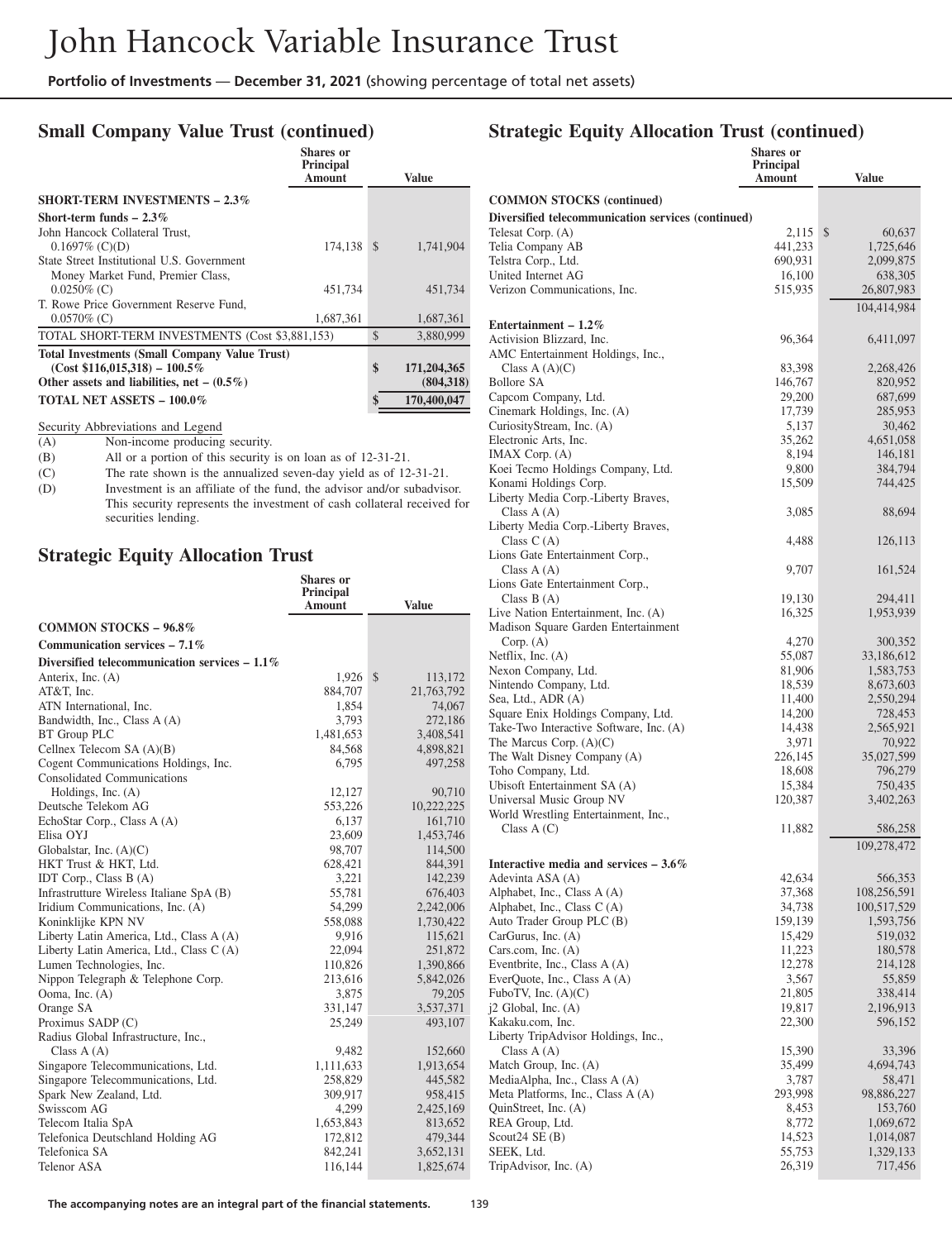## **Strategic Equity Allocation Trust (continued)**

#### **Strategic Equity Allocation Trust (continued)**

|                                                              | Shares or<br>Principal<br>Amount | <b>Value</b>       |                                                      | <b>Shares</b> or<br>Principal<br>Amount | <b>Value</b>           |
|--------------------------------------------------------------|----------------------------------|--------------------|------------------------------------------------------|-----------------------------------------|------------------------|
| <b>COMMON STOCKS</b> (continued)                             |                                  |                    | <b>COMMON STOCKS (continued)</b>                     |                                         |                        |
| Interactive media and services (continued)                   |                                  |                    | Wireless telecommunication services (continued)      |                                         |                        |
| TrueCar, Inc. $(A)$                                          | 17.658 \$                        | 60,037             | Vodafone Group PLC                                   | 4,590,283 \$                            | 6,914,049              |
| Twitter, Inc. $(A)$                                          | 98,875                           | 4,273,378          |                                                      |                                         | 40,717,094             |
| Yelp, Inc. $(A)$                                             | 29,870                           | 1,082,489          |                                                      |                                         |                        |
| Z Holdings Corp.                                             | 444,754                          | 2,566,226          |                                                      |                                         | 661,435,537            |
|                                                              |                                  | 330,974,380        | Consumer discretionary $-12.2\%$                     |                                         |                        |
| Media $-0.8\%$                                               |                                  |                    | Auto components $-0.5\%$                             |                                         |                        |
| Advantage Solutions, Inc. (A)                                | 13,047                           | 104,637            | Adient PLC (A)                                       | 40,352                                  | 1,932,054              |
| AMC Networks, Inc., Class A (A)                              | 4,681                            | 161,214            | Aisin Corp.                                          | 24,458                                  | 938,393                |
| Audacy, Inc. (A)                                             | 22,099                           | 56,794             | American Axle & Manufacturing                        |                                         |                        |
| Boston Omaha Corp., Class A (A)                              | 3,085                            | 88,632             | Holdings, Inc. (A)                                   | 18,549                                  | 173,062                |
| Cable One, Inc.                                              | 1,317                            | 2,322,464          | Aptiv PLC (A)                                        | 33,518                                  | 5,528,794              |
| Cardlytics, Inc. (A)                                         | 5,243                            | 346,510            | BorgWarner, Inc.                                     | 29,712                                  | 1,339,120              |
| Charter Communications, Inc., Class A (A)                    | 15,381                           | 10,027,951         | Bridgestone Corp.<br>Cie Generale des Etablissements | 94,806                                  | 4,070,273              |
| Clear Channel Outdoor Holdings, Inc. (A)                     | 61,030                           | 202,009            | Michelin SCA                                         | 28,123                                  | 4,606,103              |
| Comcast Corp., Class A                                       | 567,537                          | 28, 564, 137       | Continental AG (A)                                   | 18,259                                  | 1,918,390              |
| comScore, Inc. (A)                                           | 14,824                           | 49,512             | Cooper-Standard Holdings, Inc. (A)                   | 3,251                                   | 72,855                 |
| CyberAgent, Inc.                                             | 67,200                           | 1,120,212          | Dana, Inc.                                           | 61,796                                  | 1,410,185              |
| Daily Journal Corp. (A)                                      | 217                              | 77,410             | Denso Corp.                                          | 71,895                                  | 5,957,998              |
| Dentsu Group, Inc.                                           | 35,865                           | 1,276,551          | Dorman Products, Inc. (A)                            | 4,199                                   | 474,529                |
| Discovery, Inc., Series A $(A)(C)$                           | 20,950                           | 493,163            | Faurecia SE                                          | 19,475                                  | 926,543                |
| Discovery, Inc., Series C (A)                                | 37,637                           | 861.887            | Fox Factory Holding Corp. (A)                        | 17,997                                  | 3,061,290              |
| DISH Network Corp., Class A (A)                              | 30,844                           | 1,000,579          | Gentex Corp.                                         | 62,845                                  | 2,190,148              |
| Embracer Group AB (A)                                        | 78,689                           | 834,811            | Gentherm, Inc. (A)                                   | 5,347                                   | 464,654                |
| Entravision Communications Corp.,                            |                                  |                    | Koito Manufacturing Company, Ltd.                    | 17,366                                  | 919,774                |
| Class A                                                      | 10.666                           | 72,315             | <b>LCI</b> Industries                                | 3,970                                   | 618,804                |
| Fox Corp., Class A                                           | 40,074                           | 1,478,731          | Lear Corp.                                           | 15,841                                  | 2,898,111              |
| Fox Corp., Class B                                           | 18,376                           | 629,746            | Modine Manufacturing Company (A)                     | 9,277                                   | 93,605                 |
| Gannett Company, Inc. (A)                                    | 24,017                           | 128,011            | Motorcar Parts of America, Inc. (A)                  | 3,659                                   | 62,459                 |
| Gray Television, Inc.                                        | 13,764<br>38,773                 | 277,482<br>645,181 | Patrick Industries, Inc.                             | 3,678                                   | 296,778                |
| Hakuhodo DY Holdings, Inc.<br>iHeartMedia, Inc., Class A (A) | 18,296                           | 384,948            | Standard Motor Products, Inc.                        | 3,273                                   | 171,472                |
| Informa PLC $(A)$                                            | 249,490                          | 1,746,823          | Stanley Electric Company, Ltd.                       | 21,567                                  | 541,484                |
| Integral Ad Science Holding Corp. (A)                        | 2,963                            | 65,808             | Stoneridge, Inc. (A)                                 | 4,706                                   | 92,896                 |
| John Wiley & Sons, Inc., Class A                             | 18,508                           | 1,059,953          | Sumitomo Electric Industries, Ltd.                   | 125,143                                 | 1,633,239              |
| National CineMedia, Inc.                                     | 9,598                            | 26,970             | Tenneco, Inc., Class A (A)                           | 11,453                                  | 129,419                |
| News Corp., Class A                                          | 48,475                           | 1,081,477          | The Goodyear Tire & Rubber                           |                                         |                        |
| News Corp., Class B                                          | 15,088                           | 339,480            | Company (A)                                          | 119,305                                 | 2,543,583              |
| Omnicom Group, Inc.                                          | 26,567                           | 1,946,564          | Valeo                                                | 38,115                                  | 1,149,410              |
| Pearson PLC                                                  | 125,581                          | 1,041,787          | Visteon Corp. (A)<br>$XPEL$ , Inc. $(A)$             | 11,926<br>2,867                         | 1,325,456              |
| Publicis Groupe SA                                           | 37,843                           | 2,549,636          |                                                      |                                         | 195,759                |
| Schibsted ASA, B Shares                                      | 16,158                           | 543,506            |                                                      |                                         | 47,736,640             |
| Schibsted ASA, Class A                                       | 12,138                           | 467,977            | Automobiles $-2.3\%$                                 |                                         |                        |
| Scholastic Corp.                                             | 4,241                            | 169,470            | Arcimoto, Inc. $(A)(C)$                              | 5,013                                   | 39,001                 |
| Sinclair Broadcast Group, Inc., Class A                      | 7,767                            | 205,282            | Bayerische Motoren Werke AG                          | 54,957                                  | 5,498,020              |
| Stagwell, Inc. (A)                                           | 10,213                           | 88,547             | Canoo, Inc. $(A)(C)$                                 | 17,503                                  | 135,123                |
| TechTarget, Inc. (A)                                         | 4,126                            | 394,693            | Daimler AG                                           | 142,060                                 | 10,853,972             |
| TEGNA, Inc.                                                  | 94,390                           | 1,751,878          | Ferrari NV                                           | 20,922                                  | 5,385,447              |
| The EW Scripps Company, Class A (A)                          | 9,703                            | 187,753            | Fisker, Inc. $(A)(C)$                                | 26,442                                  | 415,933                |
| The Interpublic Group of Companies, Inc.                     | 48,773                           | 1,826,549          | Ford Motor Company                                   | 486,205                                 | 10,098,478             |
| The New York Times Company, Class A                          | 44,398                           | 2,144,423          | General Motors Company (A)                           | 179,880                                 | 10,546,364             |
| ViacomCBS, Inc., Class B                                     | 75,066                           | 2,265,492          | Harley-Davidson, Inc.                                | 40,886<br>270,573                       | 1,540,993<br>7,698,000 |
| Vivendi SE                                                   | 128,771                          | 1,741,873          | Honda Motor Company, Ltd.<br>Isuzu Motors, Ltd.      | 96,746                                  | 1,204,147              |
| WideOpenWest, Inc. (A)                                       | 8,624                            | 185,588            | Lordstown Motors Corp., Class A (A)(C)               | 24,973                                  | 86,157                 |
| WPP PLC                                                      | 197,941                          | 3,014,191          | Mazda Motor Corp. (A)                                | 94,400                                  | 724,321                |
|                                                              |                                  | 76,050,607         | Nissan Motor Company, Ltd. (A)                       | 385,276                                 | 1,855,699              |
| Wireless telecommunication services $-0.4\%$                 |                                  |                    | Renault SA (A)                                       | 31,905                                  | 1,106,795              |
| Gogo, Inc. $(A)(C)$                                          | 9,868                            | 133,514            | Stellantis NV                                        | 337,864                                 | 6,378,391              |
| KDDI Corp.                                                   | 267,743                          | 7,829,796          | Subaru Corp.                                         | 102,127                                 | 1,824,786              |
| Shenandoah Telecommunications Company                        | 7,934                            | 202,317            | Suzuki Motor Corp.                                   | 61,143                                  | 2,357,847              |
| SoftBank Corp.                                               | 476,800                          | 6,022,255          | Tesla, Inc. $(A)$                                    | 101,056                                 | 106,793,901            |
| SoftBank Group Corp.                                         | 200,174                          | 9,596,368          | Thor Industries, Inc.                                | 14,755                                  | 1,531,126              |
| Tele2 AB, B Shares                                           | 83,133                           | 1,185,947          | Toyota Motor Corp.                                   | 1,760,200                               | 32,533,047             |
| Telephone & Data Systems, Inc.                               | 16,175                           | 325,926            | Volkswagen AG                                        | 5,388                                   | 1,575,094              |
| T-Mobile US, Inc. (A)                                        | 72,678                           | 8,429,194          | Winnebago Industries, Inc.                           | 5,164                                   | 386,887                |
| United States Cellular Corp. (A)                             | 2,466                            | 77,728             |                                                      |                                         |                        |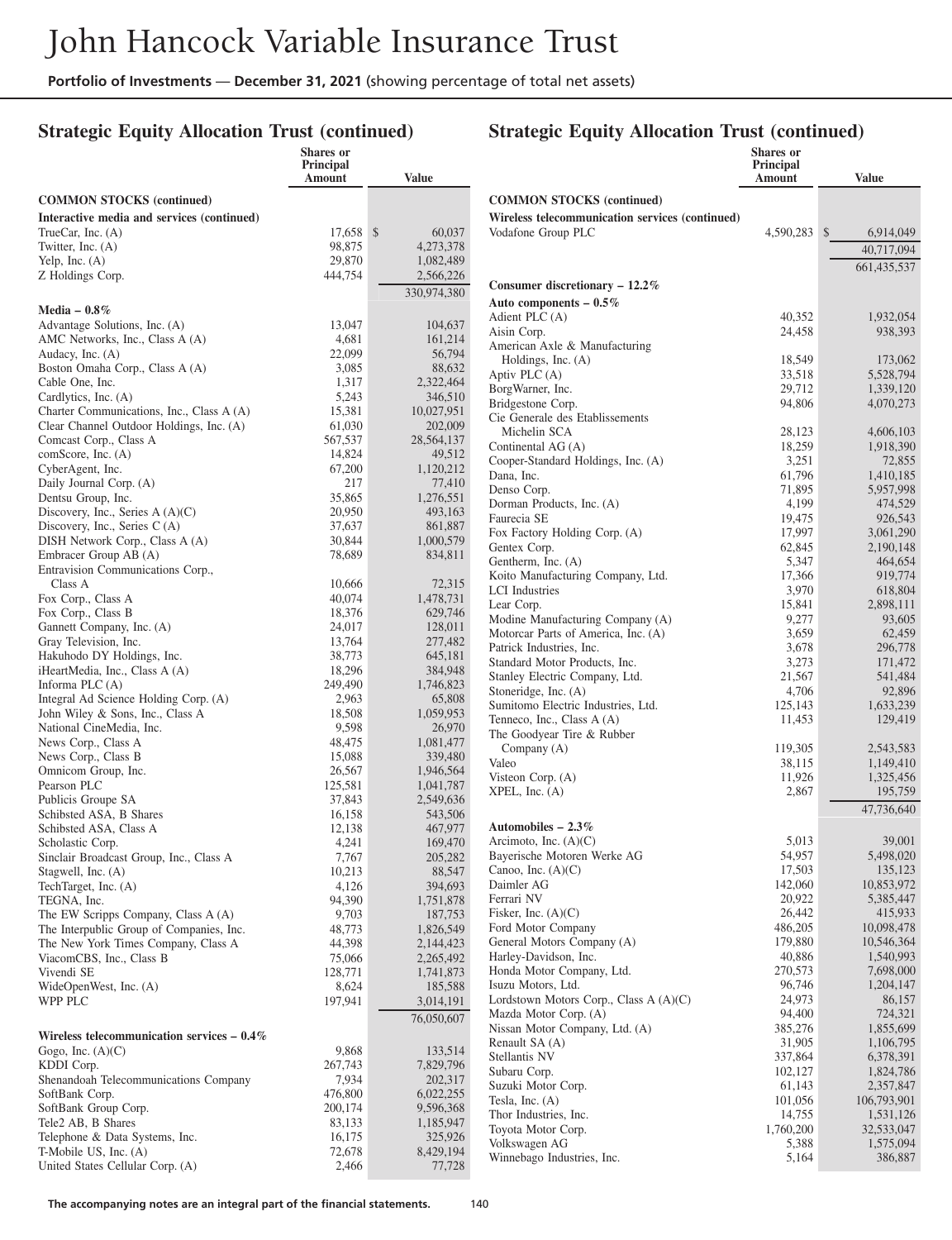## **Strategic Equity Allocation Trust (continued)**

|                                                                     | <b>Shares</b> or<br>Principal |                      |                                                                           | Shares or<br>Principal |                     |
|---------------------------------------------------------------------|-------------------------------|----------------------|---------------------------------------------------------------------------|------------------------|---------------------|
|                                                                     | Amount                        | <b>Value</b>         |                                                                           | Amount                 | <b>Value</b>        |
| <b>COMMON STOCKS</b> (continued)                                    |                               |                      | <b>COMMON STOCKS</b> (continued)                                          |                        |                     |
| Automobiles (continued)                                             |                               |                      | Hotels, restaurants and leisure (continued)                               |                        |                     |
| Workhorse Group, Inc. (A)(C)                                        | 20,991 \$                     | 91.521               | Expedia Group, Inc. (A)                                                   | 18,003 \$              | 3,253,502           |
| Yamaha Motor Company, Ltd.                                          | 49,413                        | 1,186,856            | F45 Training Holdings, Inc. (A)(C)                                        | 4,018                  | 43,756              |
|                                                                     |                               | 211,847,906          | Flutter Entertainment PLC (A)                                             | 27,655                 | 4,378,164           |
| Distributors $-0.1\%$                                               |                               |                      | Full House Resorts, Inc. (A)                                              | 5,750                  | 69,633              |
| Funko, Inc., Class A (A)                                            | 4,654                         | 87,495               | Galaxy Entertainment Group, Ltd. (A)                                      | 361,153                | 1,873,518           |
| Genuine Parts Company                                               | 17,745                        | 2,487,849            | GAN, Ltd. (A)                                                             | 7,366                  | 67,694              |
| LKQ Corp.                                                           | 33,500                        | 2,011,005            | Genting Singapore, Ltd.                                                   | 1,003,721              | 577,349             |
| Pool Corp.                                                          | 4,969                         | 2,812,454            | Golden Entertainment, Inc. (A)                                            | 2,877                  | 145,375             |
|                                                                     |                               | 7,398,803            | Golden Nugget Online Gaming, Inc. (A)<br>Hilton Grand Vacations, Inc. (A) | 6,976<br>13,994        | 69,411<br>729,227   |
| Diversified consumer services $-0.1\%$                              |                               |                      | Hilton Worldwide Holdings, Inc. (A)                                       | 34,531                 | 5,386,491           |
| $2U$ , Inc. $(A)$                                                   | 11,763                        | 236,083              | InterContinental Hotels Group PLC (A)                                     | 30,411                 | 1,966,042           |
| Adtalem Global Education, Inc. (A)                                  | 7,966                         | 235,475              | International Game Technology PLC                                         | 16,300                 | 471,233             |
| American Public Education, Inc. (A)                                 | 3,443                         | 76,607               | Jack in the Box, Inc.                                                     | 9,321                  | 815,401             |
| Carriage Services, Inc.                                             | 2,587                         | 166,706              | Krispy Kreme, Inc.                                                        | 3,746                  | 70,874              |
| Coursera, Inc. (A)                                                  | 11,076                        | 270,697              | Kura Sushi USA, Inc., Class A (A)                                         | 574                    | 46,402              |
| European Wax Center, Inc., Class A (A)                              | 1,989                         | 60,366               | La Francaise des Jeux SAEM (B)                                            | 15,852                 | 702,524             |
| Graham Holdings Company, Class B                                    | 1,647                         | 1,037,330            | Las Vegas Sands Corp. (A)                                                 | 42,599                 | 1,603,426           |
| Grand Canyon Education, Inc. (A)                                    | 10,648                        | 912,640              | Life Time Group Holdings, Inc. (A)                                        | 5,617                  | 96,669              |
| H&R Block, Inc.                                                     | 46,666                        | 1,099,451            | Lindblad Expeditions Holdings, Inc. (A)                                   | 5,569                  | 86,876              |
| Houghton Mifflin Harcourt Company (A)                               | 20,875<br>34,649              | 336,088              | Marriott International, Inc., Class A (A)                                 | 33,895                 | 5,600,810           |
| IDP Education, Ltd.<br>Laureate Education, Inc., Class A            | 16,745                        | 872,887<br>204,959   | Marriott Vacations Worldwide Corp.                                        | 11,318                 | 1,912,516           |
| OneSpaWorld Holdings, Ltd. (A)                                      | 9,100                         | 91,182               | McDonald's Corp.<br>McDonald's Holdings Company                           | 93,097                 | 24,956,513          |
| Perdoceo Education Corp. (A)                                        | 11,842                        | 139,262              | Japan, Ltd. $(C)$                                                         | 13,261                 | 586,879             |
| PowerSchool Holdings, Inc., Class A (A)                             | 8,240                         | 135,713              | Melco Resorts & Entertainment, Ltd.,                                      |                        |                     |
| Service Corp. International                                         | 43,818                        | 3,110,640            | ADR(A)                                                                    | 35,800                 | 364,444             |
| Strategic Education, Inc.                                           | 4,086                         | 236,334              | <b>MGM</b> Resorts International                                          | 49,558                 | 2,224,163           |
| Stride, Inc. (A)                                                    | 6,538                         | 217,912              | Monarch Casino & Resort, Inc. (A)                                         | 2,218                  | 164,021             |
| Vivint Smart Home, Inc. (A)                                         | 15,705                        | 153,595              | NeoGames SA (A)                                                           | 1,518                  | 42,170              |
| WW International, Inc. (A)                                          | 8,884                         | 143,299              | Noodles & Company $(A)$                                                   | 7,500                  | 68,025              |
|                                                                     |                               | 9,737,226            | Norwegian Cruise Line Holdings, Ltd. (A)                                  | 45,849                 | 950,908             |
| Hotels, restaurants and leisure $-1.8\%$                            |                               |                      | ONE Group Hospitality, Inc. (A)                                           | 4,021                  | 50,705              |
| Accel Entertainment, Inc. (A)                                       | 9,460                         | 123,169              | Oriental Land Company, Ltd.                                               | 33,200                 | 5,598,419           |
| Accor $SA(A)$                                                       | 28,250                        | 915,679              | Papa John's International, Inc.                                           | 13,965                 | 1,863,909           |
| Aristocrat Leisure, Ltd.                                            | 100,029                       | 3,173,176            | Penn National Gaming, Inc. (A)<br>PlayAGS, Inc. (A)                       | 20,577<br>4,132        | 1,066,917<br>28,056 |
| Bally's Corp. (A)                                                   | 5,291                         | 201,375              | Portillo's, Inc., Class $A(A)(C)$                                         | 3,350                  | 125,759             |
| BJ's Restaurants, Inc. (A)                                          | 3,858                         | 133,294              | RCI Hospitality Holdings, Inc.                                            | 1,490                  | 116,041             |
| Bloomin' Brands, Inc. (A)                                           | 14,484                        | 303,874              | Red Robin Gourmet Burgers, Inc. (A)                                       | 3,051                  | 50,433              |
| Bluegreen Vacations Holding Corp. (A)<br>Booking Holdings, Inc. (A) | 2,471<br>5,088                | 86,732<br>12,207,282 | Red Rock Resorts, Inc., Class A                                           | 9,710                  | 534,147             |
| Boyd Gaming Corp. (A)                                               | 21,791                        | 1,428,836            | Royal Caribbean Cruises, Ltd. (A)                                         | 27,772                 | 2,135,667           |
| Brinker International, Inc. (A)                                     | 7,431                         | 271,900              | Rush Street Interactive, Inc. (A)                                         | 8,776                  | 144,804             |
| Caesars Entertainment, Inc. (A)                                     | 26,446                        | 2,473,494            | Ruth's Hospitality Group, Inc. (A)                                        | 5,793                  | 115,281             |
| Carnival Corp. (A)                                                  | 98,945                        | 1,990,773            | Sands China, Ltd. (A)                                                     | 403,082                | 935,471             |
| Century Casinos, Inc. (A)                                           | 4,903                         | 59,719               | Scientific Games Corp. (A)                                                | 41,251                 | 2,756,804           |
| Chipotle Mexican Grill, Inc. (A)                                    | 3,481                         | 6,085,658            | SeaWorld Entertainment, Inc. (A)                                          | 8,331                  | 540,349             |
| Choice Hotels International, Inc.                                   | 8,721                         | 1,360,389            | Shake Shack, Inc., Class A (A)                                            | 6,111<br>20,562        | 440,970<br>875,530  |
| Churchill Downs, Inc.                                               | 9,147                         | 2,203,512            | Six Flags Entertainment Corp. (A)<br>Sodexo SA                            | 14,685                 | 1,287,404           |
| Chuy's Holdings, Inc. (A)                                           | 3,608                         | 108,673              | Starbucks Corp.                                                           | 146,100                | 17,089,317          |
| Compass Group PLC (A)                                               | 296,119                       | 6,666,730            | Tabcorp Holdings, Ltd.                                                    | 368,753                | 1,347,169           |
| Cracker Barrel Old Country Store, Inc.<br>Crown Resorts, Ltd. (A)   | 10,119<br>61,819              | 1,301,708<br>538,127 | Texas Roadhouse, Inc.                                                     | 29,844                 | 2,664,472           |
| Darden Restaurants, Inc.                                            | 16,148                        | 2,432,535            | The Cheesecake Factory, Inc. (A)                                          | 7,564                  | 296,131             |
| Dave & Buster's Entertainment, Inc. (A)                             | 7,070                         | 271,488              | The Wendy's Company                                                       | 46,899                 | 1,118,541           |
| Del Taco Restaurants, Inc.                                          | 6,235                         | 77,626               | Travel + Leisure Company                                                  | 22,930                 | 1,267,341           |
| Denny's Corp. (A)                                                   | 10,510                        | 168,160              | Whitbread PLC (A)                                                         | 33,527                 | 1,363,799           |
| Dine Brands Global, Inc.                                            | 2,622                         | 198,774              | Wingstop, Inc.                                                            | 12,768                 | 2,206,310           |
| Domino's Pizza Enterprises, Ltd.                                    | 10,054                        | 862,950              | Wyndham Hotels & Resorts, Inc.                                            | 24,758                 | 2,219,555           |
| Domino's Pizza, Inc.                                                | 4,566                         | 2,576,731            | Wynn Resorts, Ltd. (A)                                                    | 13,043                 | 1,109,177           |
| El Pollo Loco Holdings, Inc. (A)                                    | 3,782                         | 53,667               | Yum! Brands, Inc.                                                         | 36,633                 | 5,086,858           |
| Entain PLC $(A)$                                                    | 97,199                        | 2,221,646            |                                                                           |                        | 168,622,157         |
| Esports Technologies, Inc. (A)                                      | 1,495                         | 30,737               | Household durables $-0.9\%$                                               |                        |                     |
| Everi Holdings, Inc. (A)                                            | 13,917                        | 297,128              | <b>Barratt Developments PLC</b>                                           | 169,191                | 1,718,047           |
| Evolution AB (B)                                                    | 28,564                        | 4,037,263            | Beazer Homes USA, Inc. (A)                                                | 4,956                  | 115,078             |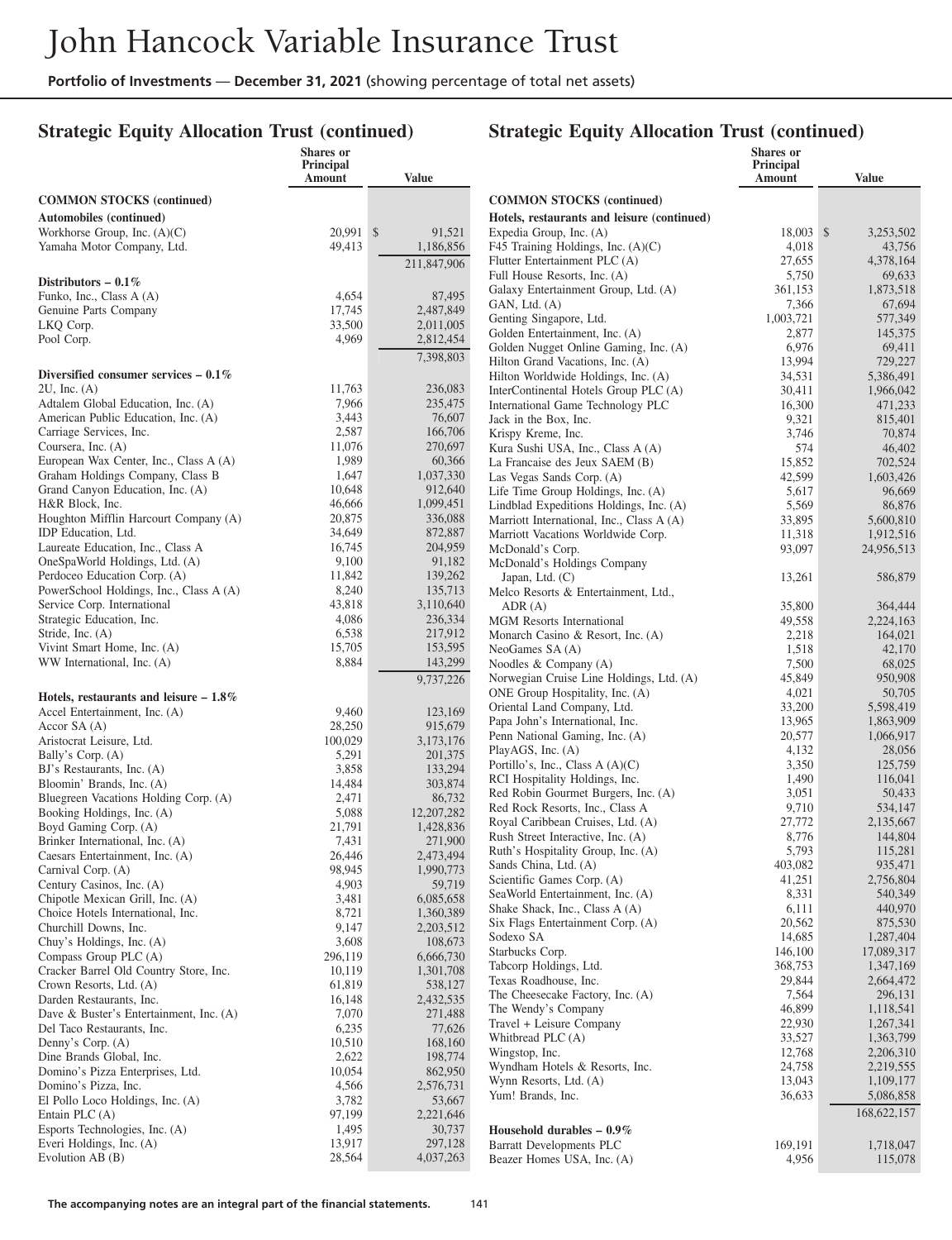## **Strategic Equity Allocation Trust (continued)**

|                                                            | Shares or<br>Principal |                        |                                                                        | Shares or                  |                      |
|------------------------------------------------------------|------------------------|------------------------|------------------------------------------------------------------------|----------------------------|----------------------|
|                                                            | Amount                 | Value                  |                                                                        | <b>Principal</b><br>Amount | <b>Value</b>         |
| <b>COMMON STOCKS</b> (continued)                           |                        |                        | <b>COMMON STOCKS</b> (continued)                                       |                            |                      |
| Household durables (continued)                             |                        |                        | Internet and direct marketing retail (continued)                       |                            |                      |
| Casper Sleep, Inc. (A)                                     | $4.955$ \$             | 33,099                 | Fiverr International, Ltd. (A)                                         | $4,900$ \$                 | 557,130              |
| Cavco Industries, Inc. (A)                                 | 1,491                  | 473,616                | Groupon, Inc. $(A)(C)$                                                 | 4,004                      | 92,733               |
| Century Communities, Inc.                                  | 4,825                  | 394,637                | Just Eat Takeaway.com NV (A)(B)                                        | 29,927                     | 1,625,960            |
| D.R. Horton, Inc.                                          | 40,388                 | 4,380,079              | Lands' End, Inc. $(A)$                                                 | 2,523                      | 49,526               |
| Electrolux AB, Series B                                    | 37,437                 | 906,712                | Liquidity Services, Inc. (A)                                           | 4,573                      | 100,972              |
| Ethan Allen Interiors, Inc.                                | 3,788                  | 99,587                 | Magnite, Inc. (A)                                                      | 21,229                     | 371,508              |
| Garmin, Ltd.                                               | 18,826                 | 2,563,536              | Mercari, Inc. (A)                                                      | 17,100                     | 870,004              |
| GoPro, Inc., Class A (A)<br>Green Brick Partners, Inc. (A) | 21,115<br>5,094        | 217,696<br>154,501     | Overstock.com, Inc. (A)<br>PetMed Express, Inc. (C)                    | 7,016<br>3,242             | 414,014<br>81,893    |
| Hamilton Beach Brands Holding Company,                     |                        |                        | Porch Group, Inc. $(A)(C)$                                             | 12,653                     | 197,260              |
| Class B                                                    | 853                    | 12,249                 | Prosus $NV(A)$                                                         | 154,886                    | 12,828,433           |
| Helen of Troy, Ltd. (A)                                    | 10,279                 | 2,512,907              | Quotient Technology, Inc. (A)                                          | 15,233                     | 113,029              |
| Hooker Furnishings Corp.                                   | 2,360                  | 54,941                 | Rakuten Group, Inc.                                                    | 144,105                    | 1,445,843            |
| Hovnanian Enterprises, Inc., Class A (A)                   | 882                    | 112,270                | Revolve Group, Inc. (A)                                                | 5,863                      | 328,563              |
| Iida Group Holdings Company, Ltd.                          | 24,400                 | 567,482                | Shutterstock, Inc.                                                     | 3,793                      | 420,568              |
| Installed Building Products, Inc.                          | 3,847                  | 537,503                | Stitch Fix, Inc., Class A (A)                                          | 12,967                     | 245,336              |
| iRobot Corp. (A)                                           | 4,426                  | 291,585                | The RealReal, Inc. (A)                                                 | 12,937                     | 150,199              |
| KB Home                                                    | 35,482                 | 1,587,110              | Xometry, Inc., Class A (A)                                             | 1,440                      | 73,800               |
| La-Z-Boy, Inc.                                             | 7,198                  | 261,359                | Zalando $SE(A)(B)$                                                     | 36,898                     | 2,972,373            |
| Leggett & Platt, Inc.<br>Lennar Corp., A Shares            | 35,439<br>34,037       | 1,458,669<br>3,953,738 | ZOZO, Inc.                                                             | 20,700                     | 645,429              |
| LGI Homes, Inc. $(A)$                                      | 3,498                  | 540,371                |                                                                        |                            | 216,042,025          |
| Lifetime Brands, Inc.                                      | 2,079                  | 33,202                 | Leisure products $-0.2\%$                                              |                            |                      |
| M/I Homes, Inc. (A)                                        | 4,595                  | 285,717                | Acushnet Holdings Corp.<br>American Outdoor Brands, Inc. (A)           | 5,521<br>2,388             | 293,055              |
| MDC Holdings, Inc.                                         | 9,114                  | 508,835                | AMMO, Inc. $(A)(C)$                                                    | 14,868                     | 47,593<br>81,031     |
| Meritage Homes Corp. (A)                                   | 5,921                  | 722,717                | Bandai Namco Holdings, Inc.                                            | 33,193                     | 2,595,307            |
| Mohawk Industries, Inc. (A)                                | 6,928                  | 1,262,143              | Brunswick Corp.                                                        | 20,485                     | 2,063,454            |
| Newell Brands, Inc.                                        | 46,912                 | 1,024,558              | Callaway Golf Company (A)                                              | 50,076                     | 1,374,085            |
| NVR, Inc. $(A)$                                            | 417                    | 2,463,999              | Clarus Corp.                                                           | 4,206                      | 116,590              |
| Open House Company, Ltd.                                   | 13,600<br>366,609      | 710,689<br>4,030,055   | Escalade, Inc.                                                         | 2,536                      | 40,043               |
| Panasonic Corp.<br>Persimmon PLC                           | 52,966                 | 2,052,910              | Genius Brands International, Inc. (A)(C)                               | 52,409                     | 55,029               |
| PulteGroup, Inc.                                           | 32,157                 | 1,838,094              | Hasbro, Inc.                                                           | 16,037                     | 1,632,246            |
| Purple Innovation, Inc. (A)                                | 9,801                  | 130,059                | Johnson Outdoors, Inc., Class A                                        | 909                        | 85,164               |
| Rinnai Corp.                                               | 5,978                  | 539,492                | Latham Group, Inc. (A)                                                 | 4,663                      | 116,715              |
| SEB SA                                                     | 4,593                  | 715,731                | Malibu Boats, Inc., Class A (A)<br>MasterCraft Boat Holdings, Inc. (A) | 3,380<br>3,430             | 232,307<br>97,172    |
| Sekisui Chemical Company, Ltd.                             | 62,644                 | 1,047,667              | Mattel, Inc. (A)                                                       | 93,088                     | 2,006,977            |
| Sekisui House, Ltd.                                        | 102,326                | 2,201,619              | Nautilus, Inc. (A)                                                     | 5,666                      | 34,733               |
| Sharp Corp.                                                | 35,500                 | 407,702                | Polaris, Inc.                                                          | 15,156                     | 1,665,796            |
| Skyline Champion Corp. (A)<br>Snap One Holdings Corp. (A)  | 8,543                  | 674,726                | Shimano, Inc.                                                          | 12,281                     | 3,270,667            |
| Sonos, Inc. (A)                                            | 1,746<br>19,498        | 36,806<br>581,040      | Smith & Wesson Brands, Inc.                                            | 7,834                      | 139,445              |
| Sony Group Corp.                                           | 209,300                | 26,430,022             | Sturm Ruger & Company, Inc.                                            | 2,769                      | 188,347              |
| Taylor Morrison Home Corp. (A)                             | 51,878                 | 1,813,655              | Vista Outdoor, Inc. (A)                                                | 9,240                      | 425,687              |
| Taylor Wimpey PLC                                          | 605,269                | 1,443,039              | Yamaha Corp.                                                           | 22,273                     | 1,098,848            |
| Tempur Sealy International, Inc.                           | 51,151                 | 2,405,632              | YETI Holdings, Inc. (A)                                                | 23,287                     | 1,928,862            |
| The Berkeley Group Holdings PLC                            | 18,654                 | 1,207,942              |                                                                        |                            | 19,589,153           |
| The Lovesac Company (A)                                    | 2,115                  | 140,140                | Multiline retail $-0.5\%$                                              |                            |                      |
| Toll Brothers, Inc.                                        | 30,401                 | 2,200,728              | Big Lots, Inc.                                                         | 5,273                      | 237,549              |
| TopBuild Corp. (A)                                         | 8,748                  | 2,413,661              | Dillard's, Inc., Class A (C)<br>Dollar General Corp.                   | 950<br>29,268              | 232,769<br>6,902,272 |
| Traeger, Inc. (A)<br>Tri Pointe Homes, Inc. (A)            | 3,966<br>47,403        | 48,227<br>1,322,070    | Dollar Tree, Inc. (A)                                                  | 27,680                     | 3,889,594            |
| Tupperware Brands Corp. (A)                                | 8,202                  | 125,409                | Franchise Group, Inc.                                                  | 4,734                      | 246,925              |
| Universal Electronics, Inc. (A)                            | 2,238                  | 91,199                 | Kohl's Corp.                                                           | 39,998                     | 1,975,501            |
| Vuzix Corp. $(A)(C)$                                       | 10,114                 | 87,688                 | Macy's, Inc.                                                           | 133,087                    | 3,484,218            |
| Weber, Inc., Class A (C)                                   | 3,473                  | 44,906                 | Next PLC                                                               | 22,067                     | 2,440,677            |
| Whirlpool Corp.                                            | 7,769                  | 1,823,074              | Nordstrom, Inc. (A)                                                    | 29,559                     | 668,625              |
|                                                            |                        | 85,811,925             | Ollie's Bargain Outlet Holdings, Inc. (A)                              | 16,080                     | 823,135              |
| Internet and direct marketing retail $-2.3\%$              |                        |                        | Pan Pacific International Holdings Corp.                               | 68,400                     | 942,814              |
| 1-800-Flowers.com, Inc., Class A (A)                       | 4,241                  | 99,112                 | Ryohin Keikaku Company, Ltd.                                           | 41,960                     | 639,807              |
| Amazon.com, Inc. (A)                                       | 54,186                 | 180,674,548            | Target Corp.                                                           | 60,583                     | 14,021,330           |
| CarParts.com, Inc. (A)                                     | 8,508                  | 95,290                 |                                                                        |                            |                      |
| Delivery Hero $SE(A)(B)$                                   | 26,889                 | 2,976,358              |                                                                        |                            |                      |
| eBay, Inc.                                                 | 77,869                 | 5,178,289              |                                                                        |                            |                      |
| Etsy, Inc. $(A)$                                           | 15,684                 | 3,433,855              |                                                                        |                            |                      |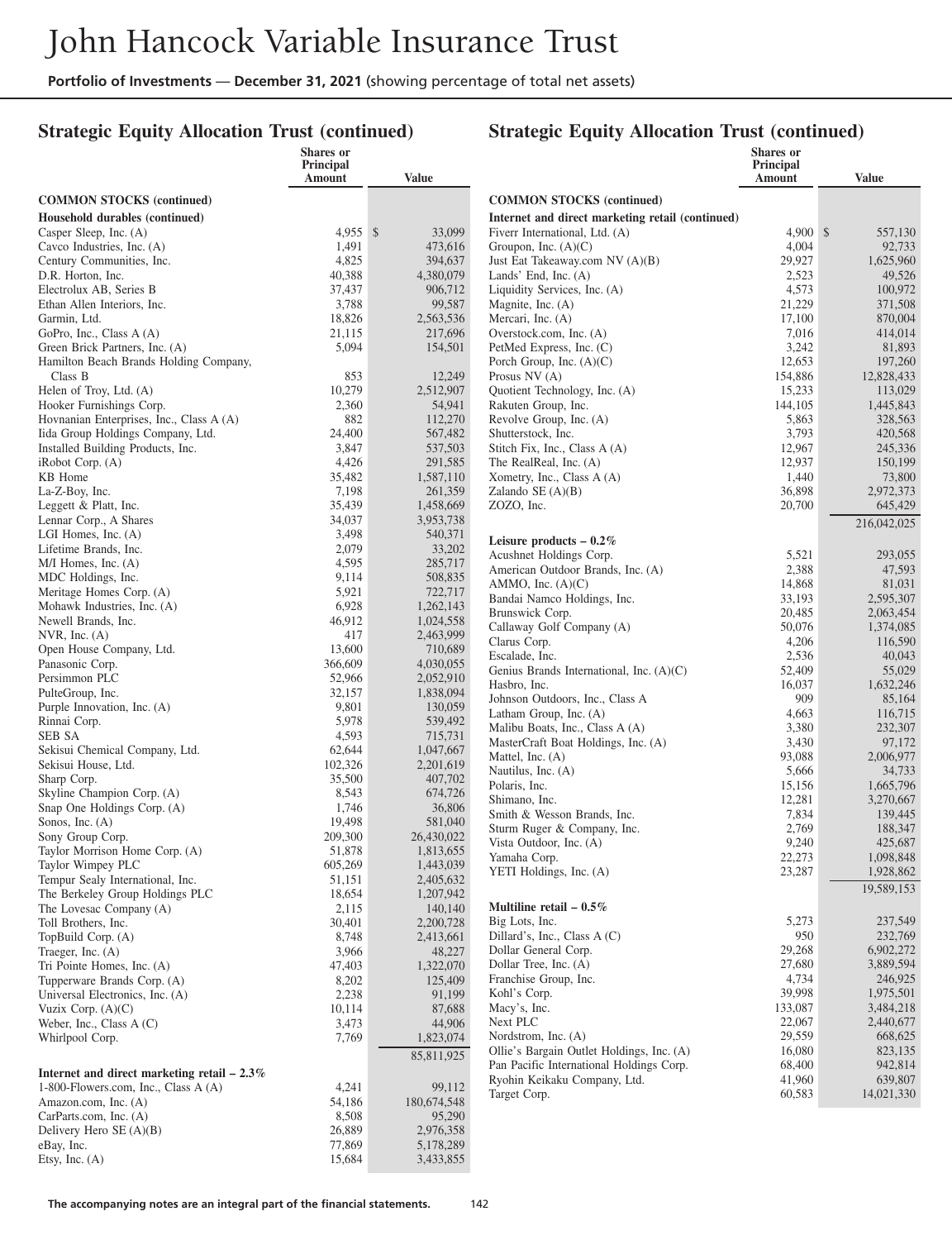## **Strategic Equity Allocation Trust (continued)**

|                                                                      | Shares or<br>Principal |                        |                                                             | <b>Shares</b> or<br>Principal |                         |
|----------------------------------------------------------------------|------------------------|------------------------|-------------------------------------------------------------|-------------------------------|-------------------------|
|                                                                      | Amount                 | <b>Value</b>           |                                                             | Amount                        | <b>Value</b>            |
| <b>COMMON STOCKS</b> (continued)                                     |                        |                        | <b>COMMON STOCKS</b> (continued)                            |                               |                         |
| Multiline retail (continued)                                         |                        |                        | Specialty retail (continued)                                |                               |                         |
| Wesfarmers, Ltd.                                                     | 188,199 \$             | 8,120,115              | The Aaron's Company, Inc.                                   | 5,400 \$                      | 133,110                 |
|                                                                      |                        | 44,625,331             | The Buckle, Inc.                                            | 4,817                         | 203,807                 |
| Specialty retail $-1.9\%$                                            |                        |                        | The Cato Corp., Class A                                     | 3,648                         | 62,600                  |
| Abercrombie & Fitch Company,                                         |                        |                        | The Children's Place, Inc. (A)                              | 2,349                         | 186,252<br>55,798       |
| Class $A(A)$                                                         | 9,547                  | 332,522                | The Container Store Group, Inc. (A)<br>The Gap, Inc.        | 5,591<br>26,669               | 470,708                 |
| Academy Sports & Outdoors, Inc. (A)                                  | 12,525                 | 549,848                | The Home Depot, Inc.                                        | 131,030                       | 54,378,760              |
| Advance Auto Parts, Inc.<br>American Eagle Outfitters, Inc.          | 8,108<br>65,539        | 1,944,947<br>1,659,447 | The ODP Corp. (A)                                           | 7,531                         | 295,818                 |
| America's Car-Mart, Inc. (A)                                         | 1,009                  | 103,322                | The TJX Companies, Inc.                                     | 149,494                       | 11,349,584              |
| Arko Corp. (A)                                                       | 17,503                 | 153,501                | Tilly's, Inc., Class A                                      | 4,041                         | 65,101                  |
| Asbury Automotive Group, Inc. (A)                                    | 3,605                  | 622,692                | <b>Tractor Supply Company</b>                               | 14,167                        | 3,380,246               |
| AutoNation, Inc. (A)                                                 | 10,622                 | 1,241,181              | TravelCenters of America, Inc. (A)<br>Ulta Beauty, Inc. (A) | 2,077<br>6,785                | 107,215<br>2,797,727    |
| AutoZone, Inc. (A)                                                   | 2,597                  | 5,444,325              | Urban Outfitters, Inc. (A)                                  | 28,694                        | 842,456                 |
| Barnes & Noble Education, Inc. (A)                                   | 7,147                  | 48,671                 | USS Company, Ltd.                                           | 36,348                        | 567,891                 |
| Bath & Body Works, Inc.<br>Bed Bath & Beyond, Inc. (A)               | 32,805<br>16,730       | 2,289,461<br>243,923   | Victoria's Secret & Company (A)                             | 19,251                        | 1,069,201               |
| Best Buy Company, Inc.                                               | 27,932                 | 2,837,891              | Williams-Sonoma, Inc.                                       | 19,760                        | 3,342,009               |
| Big 5 Sporting Goods Corp. (C)                                       | 3,607                  | 68,569                 | Winmark Corp.                                               | 593                           | 147,236                 |
| Boot Barn Holdings, Inc. (A)                                         | 4,753                  | 584,857                | Zumiez, Inc. (A)                                            | 3,600                         | 172,764                 |
| Caleres, Inc.                                                        | 6,204                  | 140,707                |                                                             |                               | 174,573,430             |
| Camping World Holdings, Inc., Class A                                | 6,860                  | 277,144                | Textiles, apparel and luxury goods $-1.6\%$                 |                               |                         |
| CarLotz, Inc. $(A)(C)$                                               | 13,757                 | 31,228<br>2,629,213    | adidas AG<br><b>Burberry Group PLC</b>                      | 31,602<br>67,202              | 9,099,646<br>1,658,696  |
| CarMax, Inc. (A)<br>Chico's FAS, Inc. (A)                            | 20,189<br>20.603       | 110,844                | Capri Holdings, Ltd. (A)                                    | 39,978                        | 2,594,972               |
| Chow Tai Fook Jewellery Group, Ltd. (A)                              | 332,000                | 598,224                | Carter's, Inc.                                              | 11,230                        | 1,136,701               |
| Citi Trends, Inc. (A)                                                | 1,462                  | 138,525                | Cie Financiere Richemont SA, A Shares                       | 86,643                        | 12,947,481              |
| Conn's, Inc. $(A)$                                                   | 3,197                  | 75,193                 | Columbia Sportswear Company                                 | 9,184                         | 894,889                 |
| Designer Brands, Inc., Class A (A)                                   | 10,199                 | 144,928                | Crocs, Inc. $(A)$                                           | 25,059                        | 3,213,065               |
| Dick's Sporting Goods, Inc. (C)                                      | 17,242                 | 1,982,658              | Deckers Outdoor Corp. (A)                                   | 7,293                         | 2,671,499               |
| Fast Retailing Company, Ltd.<br>Five Below, Inc. (A)                 | 9,646<br>14,885        | 5,483,216<br>3,079,558 | EssilorLuxottica SA<br>Fossil Group, Inc. (A)               | 47,660<br>8,688               | 10,145,708<br>89,400    |
| Foot Locker, Inc.                                                    | 23,997                 | 1,046,989              | G-III Apparel Group, Ltd. (A)                               | 7,450                         | 205,918                 |
| GameStop Corp., Class A (A)(C)                                       | 16,463                 | 2,442,945              | Hanesbrands, Inc.                                           | 92,786                        | 1,551,382               |
| Genesco, Inc. (A)                                                    | 2,394                  | 153,623                | Hermes International                                        | 5,257                         | 9,185,941               |
| Group 1 Automotive, Inc.                                             | 2,825                  | 551,497                | Kering SA                                                   | 12,451                        | 9,990,079               |
| GrowGeneration Corp. (A)                                             | 9,208                  | 120,164                | Kontoor Brands, Inc.                                        | 8,498                         | 435,523                 |
| Guess?, Inc.<br>Haverty Furniture Companies, Inc.                    | 6,550<br>2,778         | 155,104<br>84,923      | LVMH Moet Hennessy Louis Vuitton SE<br>Moncler SpA          | 46,080<br>34,070              | 38,082,061<br>2,462,179 |
| Hennes & Mauritz AB, B Shares                                        | 121,223                | 2,378,650              | Movado Group, Inc.                                          | 2,645                         | 110,640                 |
| Hibbett, Inc.                                                        | 2,471                  | 177,739                | NIKE, Inc., Class B                                         | 158,366                       | 26,394,861              |
| Hikari Tsushin, Inc.                                                 | 3,500                  | 539,026                | Oxford Industries, Inc.                                     | 2,644                         | 268,419                 |
| Industria de Diseno Textil SA                                        | 181,058                | 5,839,126              | Pandora A/S                                                 | 16,598                        | 2,064,640               |
| JD Sports Fashion PLC                                                | 428,564                | 1,263,622              | PLBY Group, Inc. (A)                                        | 4,383                         | 116,763                 |
| Kingfisher PLC<br>Lithia Motors, Inc.                                | 350,478<br>8,046       | 1,612,109<br>2,389,260 | Puma SE<br>PVH Corp.                                        | 17,524<br>8,842               | 2,140,105<br>942,999    |
| Lowe's Companies, Inc.                                               | 85,942                 | 22,214,288             | Ralph Lauren Corp.                                          | 6,025                         | 716,132                 |
| Lumber Liquidators Holdings, Inc. (A)                                | 5,035                  | 85,947                 | Rocky Brands, Inc.                                          | 1,293                         | 51,461                  |
| MarineMax, Inc. (A)                                                  | 3,376                  | 199,319                | Skechers USA, Inc., Class A (A)                             | 35,845                        | 1,555,673               |
| Monro, Inc.                                                          | 5,440                  | 316,989                | Steven Madden, Ltd.                                         | 13,141                        | 610,662                 |
| Murphy USA, Inc.                                                     | 10,157                 | 2,023,681              | Superior Group of Companies, Inc.                           | 1,439                         | 31,572                  |
| National Vision Holdings, Inc. (A)                                   | 13,247                 | 635,724                | Tapestry, Inc.<br>The Swatch Group AG                       | 34,553                        | 1,402,852               |
| Nitori Holdings Company, Ltd.<br>OneWater Marine, Inc., Class A      | 13,311<br>1,744        | 1,990,946<br>106,332   | The Swatch Group AG, Bearer Shares                          | 8,731<br>4,803                | 510,472<br>1,462,686    |
| O'Reilly Automotive, Inc. (A)                                        | 8,328                  | 5,881,483              | Under Armour, Inc., Class A (A)                             | 23,374                        | 495,295                 |
| Party City Holdco, Inc. (A)                                          | 19,063                 | 106,181                | Under Armour, Inc., Class C (A)                             | 25,823                        | 465,847                 |
| Rent-A-Center, Inc.                                                  | 10,671                 | 512,635                | Vera Bradley, Inc. (A)                                      | 5,161                         | 43,920                  |
| RH(A)                                                                | 4,609                  | 2,470,147              | VF Corp.                                                    | 40,381                        | 2,956,697               |
| Ross Stores, Inc.                                                    | 44,250                 | 5,056,890              | Wolverine World Wide, Inc.                                  | 13,377                        | 385,391                 |
| Sally Beauty Holdings, Inc. (A)<br>Shift Technologies, Inc. $(A)(C)$ | 18,191<br>11,775       | 335,806<br>40,153      |                                                             |                               | 149,092,227             |
| Shoe Carnival, Inc.                                                  | 3,009                  | 117,592                |                                                             |                               | 1,135,076,823           |
| Signet Jewelers, Ltd.                                                | 8,508                  | 740,451                | Consumer staples $-6.8\%$                                   |                               |                         |
| Sleep Number Corp. (A)                                               | 3,640                  | 278,824                | Beverages $-1.4\%$                                          |                               |                         |
| Sonic Automotive, Inc., Class A                                      | 3,559                  | 175,993                | Anheuser-Busch InBev SA/NV                                  | 126,472                       | 7,624,991               |
| Sportsman's Warehouse Holdings, Inc. (A)                             | 7,152                  | 84,394                 | Asahi Group Holdings, Ltd.                                  | 75,781                        | 2,950,062               |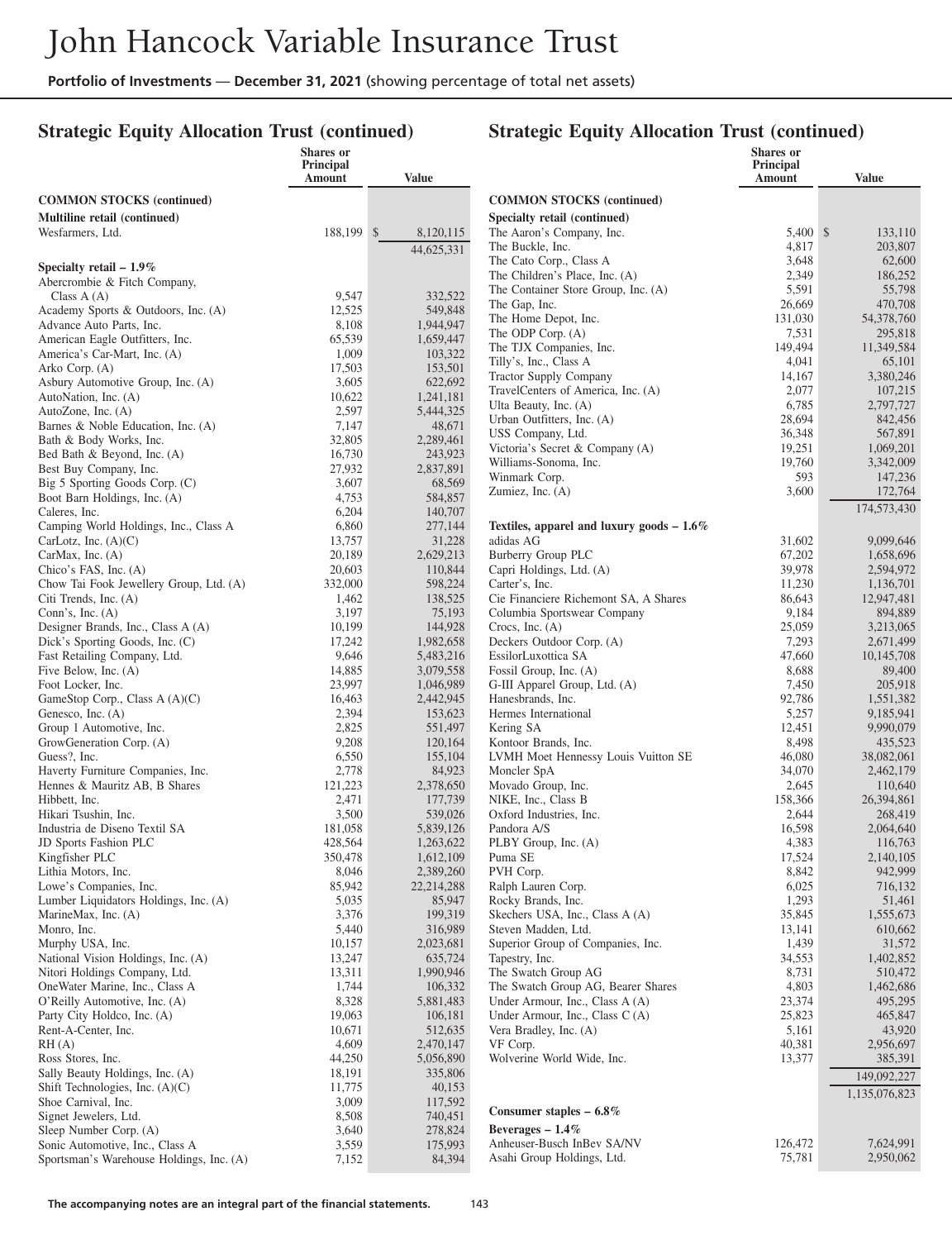## **Strategic Equity Allocation Trust (continued)**

#### **Strategic Equity Allocation Trust (continued)**

|                                                            | Shares or<br>Principal<br>Amount | <b>Value</b>            |                                                                       | Shares or<br>Principal<br>Amount | <b>Value</b>           |
|------------------------------------------------------------|----------------------------------|-------------------------|-----------------------------------------------------------------------|----------------------------------|------------------------|
| <b>COMMON STOCKS (continued)</b>                           |                                  |                         | <b>COMMON STOCKS</b> (continued)                                      |                                  |                        |
| Beverages (continued)                                      |                                  |                         | Food and staples retailing (continued)                                |                                  |                        |
| Brown-Forman Corp., Class B                                | 22,640 \$                        | 1,649,550               | Village Super Market, Inc., Class A                                   | 1,739 \$                         | 40,675                 |
| <b>Budweiser Brewing Company</b>                           |                                  |                         | Walgreens Boots Alliance, Inc.                                        | 88,959                           | 4,640,101              |
| APAC, Ltd. (B)                                             | 285,800                          | 751,355                 | Walmart, Inc.                                                         | 177,077                          | 25,621,271             |
| Carlsberg A/S, Class B                                     | 16,665                           | 2,877,174               | Weis Markets, Inc.                                                    | 2,684                            | 176,822                |
| Celsius Holdings, Inc. (A)<br>Coca-Cola Consolidated, Inc. | 8,795<br>761                     | 655,843<br>471,204      | Welcia Holdings Company, Ltd.<br>Woolworths Group, Ltd.               | 15,700                           | 490,358                |
| Coca-Cola Europacific Partners PLC                         | 34,058                           | 1,904,864               |                                                                       | 210,409                          | 5,816,447              |
| Coca-Cola HBC AG (A)                                       | 33,325                           | 1,153,889               |                                                                       |                                  | 125,614,386            |
| Constellation Brands, Inc., Class A                        | 20,231                           | 5,077,374               | Food products $-1.7\%$                                                |                                  |                        |
| Davide Campari-Milano NV                                   | 86,762                           | 1,266,054               | Ajinomoto Company, Inc.<br>AppHarvest, Inc. $(A)(C)$                  | 77,496<br>12,415                 | 2,359,142<br>48,294    |
| Diageo PLC                                                 | 387,398                          | 21,181,388              | Archer-Daniels-Midland Company                                        | 69,310                           | 4,684,663              |
| Heineken Holding NV                                        | 19,123                           | 1,763,233               | Associated British Foods PLC                                          | 59,132                           | 1,618,676              |
| Heineken NV                                                | 43,023                           | 4,841,795               | $B&G$ Foods, Inc. $(C)$                                               | 10,339                           | 317,717                |
| Ito En, Ltd.                                               | 8,900                            | 467,626                 | <b>Barry Callebaut AG</b>                                             | 592                              | 1,437,169              |
| Kirin Holdings Company, Ltd. (C)<br>MGP Ingredients, Inc.  | 136,492<br>2,366                 | 2,198,459<br>201,086    | Calavo Growers, Inc.                                                  | 3,014                            | 127,794                |
| Molson Coors Beverage Company, Class B                     | 23,343                           | 1,081,948               | Cal-Maine Foods, Inc.                                                 | 5,603                            | 207,255                |
| Monster Beverage Corp. (A)                                 | 46,529                           | 4,468,645               | Campbell Soup Company                                                 | 25,159                           | 1,093,410              |
| National Beverage Corp. (C)                                | 3,840                            | 174,067                 | Chocoladefabriken Lindt & Spruengli AG                                | 18                               | 2,412,984              |
| PepsiCo, Inc.                                              | 172,121                          | 29,899,139              | Chocoladefabriken Lindt & Spruengli AG,<br>Participation Certificates | 176                              | 2,437,325              |
| Pernod Ricard SA                                           | 34,774                           | 8,365,847               | Conagra Brands, Inc.                                                  | 59,517                           | 2,032,506              |
| Primo Water Corp.                                          | 25,390                           | 447,626                 | Danone SA                                                             | 108,430                          | 6,739,950              |
| Remy Cointreau SA                                          | 3,774                            | 917,343                 | Darling Ingredients, Inc. (A)                                         | 42,994                           | 2,979,054              |
| Suntory Beverage & Food, Ltd.                              | 23,059                           | 835,035                 | Flowers Foods, Inc.                                                   | 52,799                           | 1,450,389              |
| The Boston Beer Company, Inc.,                             |                                  |                         | Fresh Del Monte Produce, Inc.                                         | 5,620                            | 155,112                |
| Class $A(A)$<br>The Coca-Cola Company                      | 2,494<br>483,938                 | 1,259,719<br>28,653,969 | General Mills, Inc.                                                   | 75,123                           | 5,061,788              |
| The Duckhorn Portfolio, Inc. (A)                           | 4,702                            | 109,745                 | Hormel Foods Corp.                                                    | 34,927                           | 1,704,787              |
| Treasury Wine Estates, Ltd.                                | 119,815                          | 1,080,292               | Hostess Brands, Inc. (A)                                              | 21,174                           | 432,373                |
|                                                            |                                  | 134,329,322             | Ingredion, Inc.                                                       | 17,679                           | 1,708,499              |
| Food and staples retailing $-1.4\%$                        |                                  |                         | J&J Snack Foods Corp.<br>JDE Peet's NV                                | 2,366<br>16,663                  | 373,733<br>515,752     |
| Aeon Company, Ltd.                                         | 108,578                          | 2,558,769               | John B. Sanfilippo & Son, Inc.                                        | 1,455                            | 131,183                |
| BJ's Wholesale Club Holdings, Inc. (A)                     | 58,408                           | 3,911,584               | Kellogg Company                                                       | 31,678                           | 2,040,697              |
| Carrefour SA                                               | 104,656                          | 1,918,709               | Kerry Group PLC, Class A                                              | 25,244                           | 3,256,871              |
| Casey's General Stores, Inc.                               | 9,858                            | 1,945,476               | Kerry Group PLC, Class A (London                                      |                                  |                        |
| Coles Group, Ltd.                                          | 221,410                          | 2,888,976               | Stock Exchange)                                                       | 1,204                            | 154,216                |
| Cosmos Pharmaceutical Corp.                                | 3,300                            | 485,142                 | Kikkoman Corp.                                                        | 24,146                           | 2,033,360              |
| Costco Wholesale Corp.                                     | 54,776                           | 31,096,335              | Lamb Weston Holdings, Inc.                                            | 17,981                           | 1,139,636              |
| Endeavour Group, Ltd.<br>Etablissements Franz Colruyt NV   | 222,630<br>9,040                 | 1,092,524               | Lancaster Colony Corp.                                                | 8,305<br>5,408                   | 1,375,308              |
| Grocery Outlet Holding Corp. (A)                           | 23,216                           | 383,589<br>656,548      | Landec Corp. (A)<br>Limoneira Company                                 | 3,659                            | 60,029<br>54,885       |
| HelloFresh SE (A)                                          | 27,416                           | 2,101,109               | McCormick & Company, Inc.                                             | 30,877                           | 2,983,027              |
| HF Foods Group, Inc. (A)                                   | 6,434                            | 54,432                  | MEIJI Holdings Company, Ltd.                                          | 20,300                           | 1,211,783              |
| ICA Gruppen AB                                             | 16,694                           | 986,898                 | Mission Produce, Inc. (A)                                             | 5,860                            | 92,002                 |
| Ingles Markets, Inc., Class A                              | 2,277                            | 196,596                 | Mondelez International, Inc., Class A                                 | 173,201                          | 11,484,958             |
| J Sainsbury PLC                                            | 290,261                          | 1,084,985               | Mowi ASA                                                              | 72,957                           | 1,726,653              |
| Jeronimo Martins SGPS SA                                   | 47,003                           | 1,074,757               | Nestle SA                                                             | 467,244                          | 65,235,340             |
| Kesko OYJ, B Shares                                        | 45,335                           | 1,511,051               | Nisshin Seifun Group, Inc.                                            | 32,800                           | 473,185                |
| Kobe Bussan Company, Ltd.                                  | 22,700                           | 878,887                 | Nissin Foods Holdings Company, Ltd.<br>Orkla ASA                      | 10,575                           | 771,799                |
| Koninklijke Ahold Delhaize NV<br>Lawson, Inc.              | 173,574<br>8,289                 | 5,956,424<br>393,308    | Pilgrim's Pride Corp. (A)                                             | 124,666<br>12,949                | 1,249,597<br>365,162   |
| Ocado Group PLC (A)                                        | 80,993                           | 1,842,699               | Post Holdings, Inc. (A)                                               | 15,554                           | 1,753,402              |
| Performance Food Group Company (A)                         | 65,600                           | 3,010,384               | Sanderson Farms, Inc.                                                 | 8,896                            | 1,699,848              |
| PriceSmart, Inc.                                           | 3,834                            | 280,534                 | Seneca Foods Corp., Class A (A)                                       | 1,136                            | 54,471                 |
| Rite Aid Corp. $(A)(C)$                                    | 9,310                            | 136,764                 | Sovos Brands, Inc. (A)                                                | 2,718                            | 40,906                 |
| Seven & i Holdings Company, Ltd.                           | 125,029                          | 5,499,775               | Tattooed Chef, Inc. (A)                                               | 7,579                            | 117,778                |
| SpartanNash Company                                        | 5,997                            | 154,483                 | The Hain Celestial Group, Inc. (A)                                    | 24,679                           | 1,051,572              |
| Sprouts Farmers Market, Inc. (A)                           | 48,136                           | 1,428,676               | The Hershey Company                                                   | 18,019                           | 3,486,136              |
| Sysco Corp.<br>Tesco PLC                                   | 63,389<br>1,283,334              | 4,979,206               | The J.M. Smucker Company<br>The Kraft Heinz Company                   | 13,425<br>88,512                 | 1,823,384<br>3,177,581 |
| The Andersons, Inc.                                        | 5,240                            | 5,052,580<br>202,840    | The Simply Good Foods Company (A)                                     | 13,794                           | 573,417                |
| The Chefs' Warehouse, Inc. (A)                             | 5,176                            | 172,361                 | Tootsie Roll Industries, Inc.                                         | 2,506                            | 90,792                 |
| The Kroger Company                                         | 84,256                           | 3,813,427               | Toyo Suisan Kaisha, Ltd.                                              | 14,750                           | 625,376                |
| Tsuruha Holdings, Inc.                                     | 6,598                            | 633,532                 | TreeHouse Foods, Inc. (A)                                             | 8,447                            | 342,357                |
| United Natural Foods, Inc. (A)                             | 9,074                            | 445,352                 | Tyson Foods, Inc., Class A                                            | 36,530                           | 3,183,955              |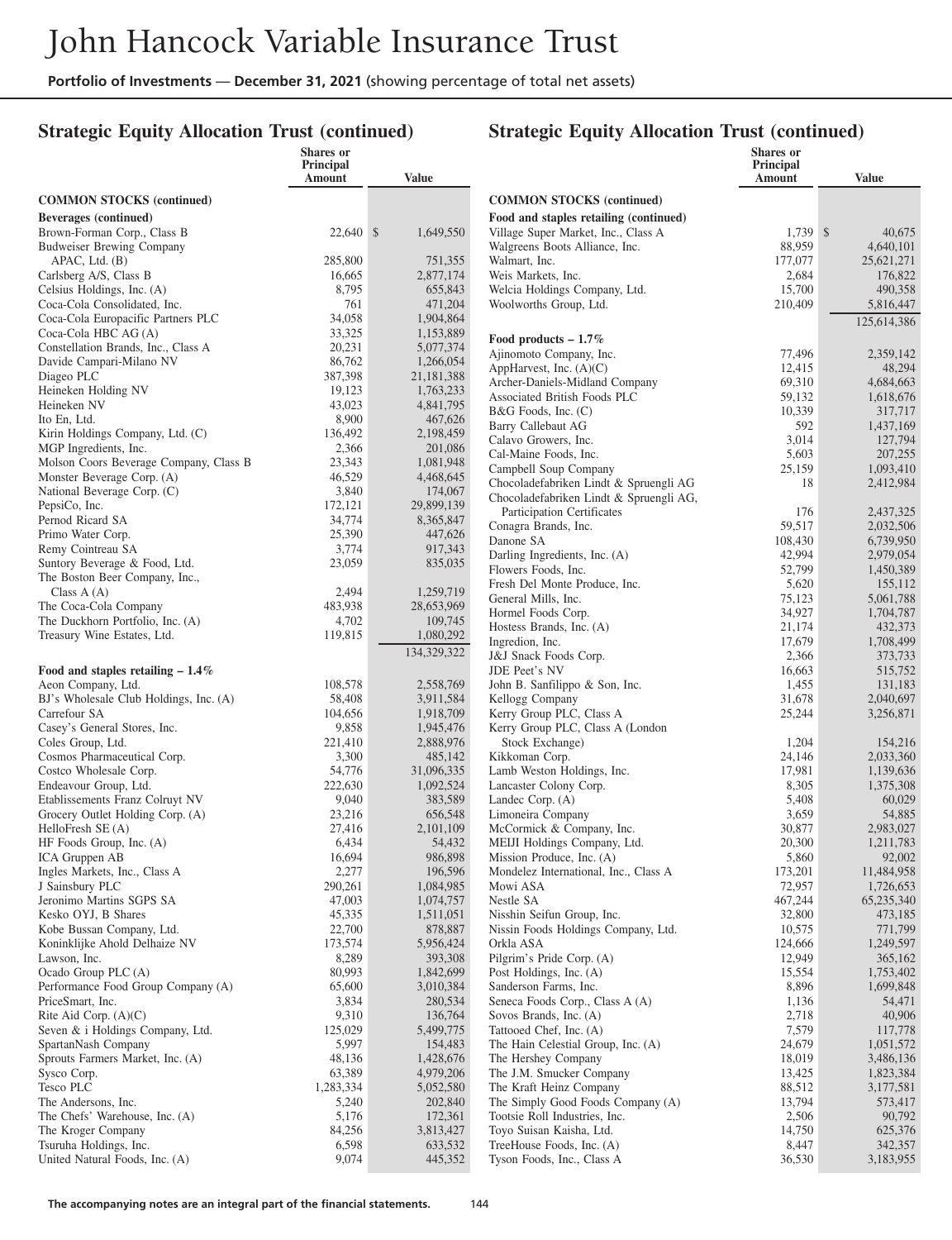## **Strategic Equity Allocation Trust (continued)**

|                                                        | Shares or<br>Principal |                       |                                                                  | Shares or<br><b>Principal</b> |                         |
|--------------------------------------------------------|------------------------|-----------------------|------------------------------------------------------------------|-------------------------------|-------------------------|
|                                                        | Amount                 | Value                 |                                                                  | Amount                        | Value                   |
| <b>COMMON STOCKS</b> (continued)                       |                        |                       | <b>COMMON STOCKS</b> (continued)                                 |                               |                         |
| Food products (continued)                              |                        |                       | Energy $-2.8\%$                                                  |                               |                         |
| Utz Brands, Inc.                                       | $9,660$ \$             | 154,077               | Energy equipment and services $-0.2\%$                           |                               |                         |
| Vital Farms, Inc. (A)                                  | 4,707                  | 85,008                | Archrock, Inc.                                                   | $23,163$ \$                   | 173,259                 |
| WH Group, Ltd. (B)                                     | 1,384,500              | 869,124               | Aspen Aerogels, Inc. (A)                                         | 3,567                         | 177,601                 |
| Whole Earth Brands, Inc. (A)                           | 6,899                  | 74,095                | <b>Baker Hughes Company</b>                                      | 109,738                       | 2,640,296               |
| Wilmar International, Ltd.                             | 318,903                | 981,447               | Bristow Group, Inc. (A)                                          | 3,646                         | 115,469                 |
| Yakult Honsha Company, Ltd.                            | 21,303                 | 1,111,361             | Cactus, Inc., Class A                                            | 8,874                         | 338,366                 |
|                                                        |                        | 157,034,150           | ChampionX Corp. (A)                                              | 86,865                        | 1,755,542               |
| Household products $-1.0\%$                            |                        |                       | DMC Global, Inc. (A)<br>Dril-Quip, Inc. (A)                      | 3,121<br>6,049                | 123,623<br>119,044      |
| Central Garden & Pet Company (A)                       | 2,522                  | 132,733               | Expro Group Holdings NV (A)                                      | 6,353                         | 91,166                  |
| Central Garden & Pet Company,<br>Class $A(A)$          | 5,521                  | 264,180               | FTS International, Inc., Class A (A)                             | 1,161                         | 30,476                  |
| Church & Dwight Company, Inc.                          | 30,425                 | 3,118,563             | <b>Halliburton Company</b>                                       | 110,340                       | 2,523,476               |
| Colgate-Palmolive Company                              | 104,518                | 8,919,566             | Helix Energy Solutions Group, Inc. (A)                           | 25,850                        | 80,652                  |
| Energizer Holdings, Inc.                               | 27,818                 | 1,115,502             | Helmerich & Payne, Inc.                                          | 17,052                        | 404,132                 |
| Essity AB, B Shares                                    | 101,015                | 3,295,594             | Liberty Oilfield Services, Inc., Class A (A)                     | 15,506                        | 150,408                 |
| Henkel AG & Company KGaA                               | 17,248                 | 1,344,501             | Nabors Industries, Ltd. (A)<br>National Energy Services Reunited | 1,263                         | 102,417                 |
| Kimberly-Clark Corp.                                   | 41,727                 | 5,963,623             | Corp. (A)                                                        | 6,472                         | 61,160                  |
| Lion Corp.<br>Oil-Dri Corp. of America                 | 37,200<br>1,297        | 497,291<br>42,451     | Newpark Resources, Inc. (A)                                      | 15,959                        | 46,919                  |
| Reckitt Benckiser Group PLC                            | 118,548                | 10,205,040            | NexTier Oilfield Solutions, Inc. (A)                             | 30,851                        | 109,521                 |
| The Clorox Company                                     | 15,217                 | 2,653,236             | NOV, Inc.                                                        | 103,810                       | 1,406,626               |
| The Procter & Gamble Company                           | 300,778                | 49, 201, 265          | Oceaneering International, Inc. (A)                              | 16.534                        | 187,000                 |
| Unicharm Corp.                                         | 67,000                 | 2,914,980             | Oil States International, Inc. (A)                               | 11,965                        | 59,466                  |
| WD-40 Company                                          | 2,188                  | 535,272               | Patterson-UTI Energy, Inc.                                       | 30,891                        | 261,029                 |
|                                                        |                        | 90,203,797            | ProPetro Holding Corp. (A)<br>$RPC$ , Inc. $(A)$                 | 14,245<br>12,911              | 115,385<br>58,616       |
| Personal products $-0.7\%$                             |                        |                       | Schlumberger NV                                                  | 173,278                       | 5,189,676               |
| Beiersdorf AG                                          | 16,731                 | 1,715,012             | Select Energy Services, Inc., Class A (A)                        | 12,222                        | 76,143                  |
| BellRing Brands, Inc., Class A (A)                     | 6,697                  | 191,065               | Tenaris SA                                                       | 78,379                        | 818,042                 |
| Coty, Inc., Class A (A)                                | 89,165                 | 936,233               | TETRA Technologies, Inc. (A)                                     | 23,211                        | 65,919                  |
| Edgewell Personal Care Company<br>elf Beauty, Inc. (A) | 8,799<br>7,840         | 402,202<br>260,366    | Tidewater, Inc. (A)                                              | 7,583                         | 81,214                  |
| Inter Parfums, Inc.                                    | 2,908                  | 310,865               | U.S. Silica Holdings, Inc. (A)                                   | 12,237                        | 115,028                 |
| Kao Corp.                                              | 78,875                 | 4,131,023             |                                                                  |                               | 17,477,671              |
| Kobayashi Pharmaceutical Company, Ltd.                 | 8,900                  | 700,052               | Oil, gas and consumable fuels $-2.6\%$                           |                               |                         |
| Kose Corp.                                             | 5,500                  | 623,931               | Aemetis, Inc. (A)                                                | 4,405                         | 54,182                  |
| L'Oreal SA                                             | 41,654                 | 19,861,155            | Aker BP ASA<br>Alto Ingredients, Inc. (A)                        | 20,920<br>12,006              | 643,261<br>57,749       |
| Medifast, Inc.<br>Nu Skin Enterprises, Inc., Class A   | 1,876<br>21,361        | 392,891<br>1,084,071  | Altus Midstream Company, Class A                                 | 493                           | 30,226                  |
| Pola Orbis Holdings, Inc.                              | 15,172                 | 252,853               | Ampol, Ltd.                                                      | 39,554                        | 854,087                 |
| Shiseido Company, Ltd.                                 | 66,360                 | 3,701,990             | Antero Midstream Corp.                                           | 86,276                        | 835,152                 |
| The Beauty Health Company (A)                          | 14,059                 | 339,665               | Antero Resources Corp. (A)                                       | 46,466                        | 813,155                 |
| The Estee Lauder Companies, Inc.,                      |                        |                       | APA Corp.                                                        | 46,840                        | 1,259,528               |
| Class A                                                | 28,734                 | 10,637,327            | Arch Resources, Inc.                                             | 2,412                         | 220,264                 |
| The Honest Company, Inc. (A)                           | 12,757                 | 103,204               | Berry Corp.<br><b>BP PLC</b>                                     | 11,684<br>3,339,726           | 98,379<br>14,964,047    |
| Unilever PLC                                           | 430,749<br>1,890       | 23,108,154<br>191,268 | Brigham Minerals, Inc., Class A                                  | 7,672                         | 161,802                 |
| USANA Health Sciences, Inc. (A)<br>Veru, Inc. $(A)$    | 10,866                 | 64,001                | California Resources Corp.                                       | 13,123                        | 560,483                 |
|                                                        |                        | 69,007,328            | Callon Petroleum Company (A)(C)                                  | 7,579                         | 358,108                 |
| Tobacco – $0.6\%$                                      |                        |                       | Centennial Resource Development, Inc.,                           |                               |                         |
| 22nd Century Group, Inc. $(A)(C)$                      | 28,685                 | 88,637                | Class $A(A)$                                                     | 29,326                        | 175,369                 |
| Altria Group, Inc.                                     | 228,497                | 10,828,473            | Centrus Energy Corp., Class A (A)                                | 1,615<br>16,999               | 80,605                  |
| British American Tobacco PLC                           | 361,828                | 13,435,291            | Chesapeake Energy Corp.<br>Chevron Corp.                         | 239,628                       | 1,096,775<br>28,120,346 |
| Imperial Brands PLC                                    | 157,088                | 3,442,551             | Civitas Resources, Inc.                                          | 7,088                         | 347,099                 |
| Japan Tobacco, Inc.                                    | 199,166                | 4,021,548             | Clean Energy Fuels Corp. (A)                                     | 25,258                        | 154,832                 |
| Philip Morris International, Inc.                      | 193,116                | 18,346,020            | CNX Resources Corp. (A)                                          | 90,381                        | 1,242,739               |
| Swedish Match AB<br>Turning Point Brands, Inc.         | 262,254<br>2,441       | 2,081,951<br>92,221   | Comstock Resources, Inc. (A)                                     | 15,406                        | 124,635                 |
| Universal Corp.                                        | 3,720                  | 204,302               | ConocoPhillips                                                   | 163,821                       | 11,824,600              |
| Vector Group, Ltd.                                     | 23,488                 | 269,642               | CONSOL Energy, Inc. (A)                                          | 5,650                         | 128,312                 |
|                                                        |                        | 52,810,636            | Coterra Energy, Inc.<br>Crescent Energy, Inc., Class A (A)       | 100,664<br>5,363              | 1,912,616<br>68,003     |
|                                                        |                        | 628,999,619           | CVR Energy, Inc.                                                 | 4,901                         | 82,386                  |
|                                                        |                        |                       | Delek US Holdings, Inc. (A)                                      | 10,882                        | 163,121                 |
|                                                        |                        |                       | Denbury, Inc. (A)                                                | 8,253                         | 632,097                 |
|                                                        |                        |                       | Devon Energy Corp.                                               | 78,014                        | 3,436,517               |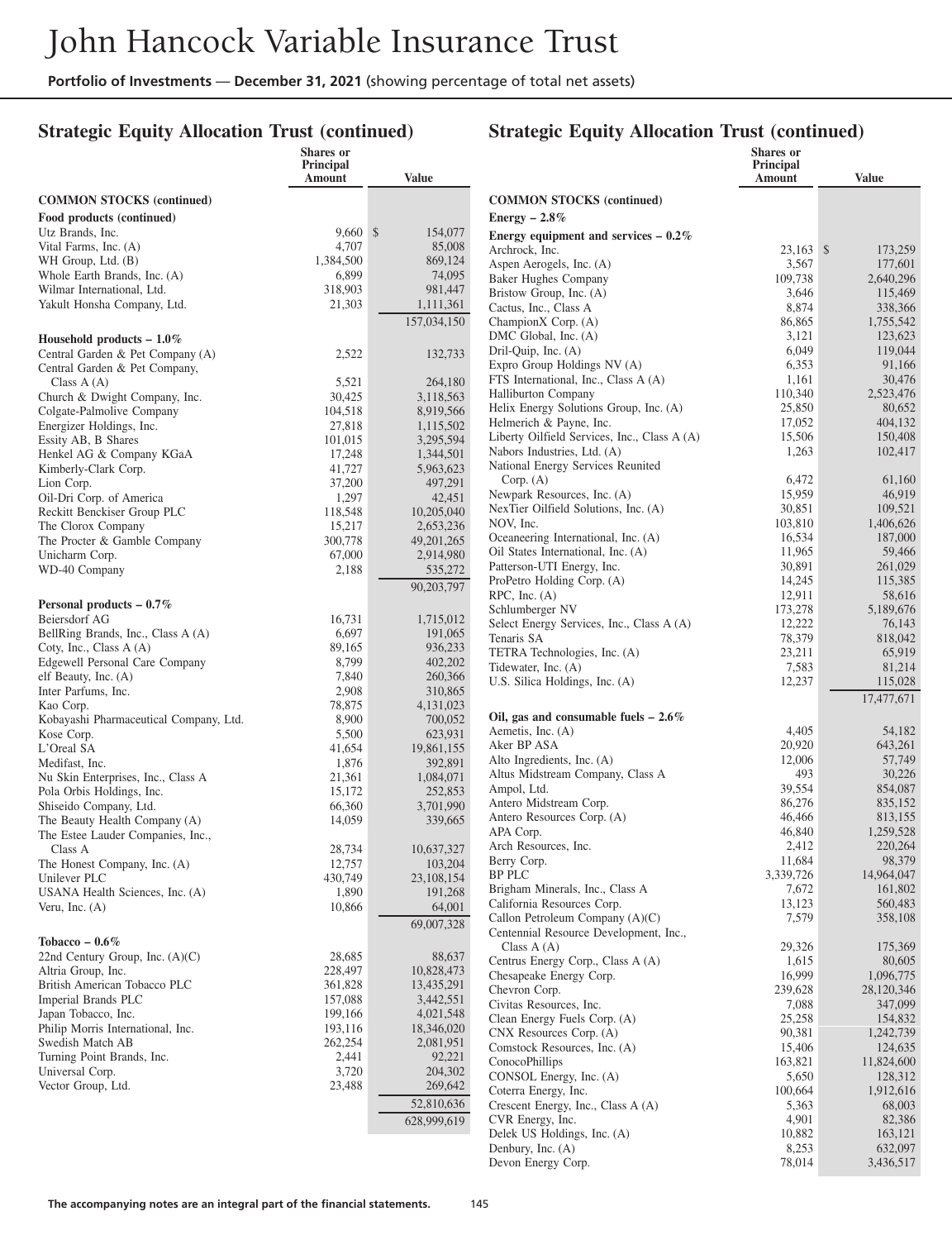#### **Strategic Equity Allocation Trust (continued)**

#### **Strategic Equity Allocation Trust (continued)**

|                                                            | <b>Shares</b> or<br>Principal<br>Amount | <b>Value</b>           |                                                         | Shares or<br>Principal<br>Amount | <b>Value</b>         |
|------------------------------------------------------------|-----------------------------------------|------------------------|---------------------------------------------------------|----------------------------------|----------------------|
| <b>COMMON STOCKS</b> (continued)                           |                                         |                        | <b>COMMON STOCKS</b> (continued)                        |                                  |                      |
| Oil, gas and consumable fuels (continued)                  |                                         |                        | Oil, gas and consumable fuels (continued)               |                                  |                      |
| DHT Holdings, Inc.                                         | 22.723 \$                               | 117,932                | Valero Energy Corp.                                     | 50,657 \$                        | 3,804,847            |
| Diamondback Energy, Inc.                                   | 21,088                                  | 2,274,341              | W&T Offshore, Inc. (A)                                  | 15,862                           | 51,234               |
| Dorian LPG, Ltd.                                           | 4,865                                   | 61,737                 | Washington H. Soul Pattinson &                          |                                  |                      |
| DT Midstream, Inc.                                         | 25,702                                  | 1,233,182              | Company, Ltd.                                           | 35,939                           | 774,579              |
| ENEOS Holdings, Inc.<br>Energy Fuels, Inc. (A)             | 509,411<br>24,177                       | 1,903,063<br>184,471   | Whiting Petroleum Corp. (A)<br>Woodside Petroleum, Ltd. | 6,363<br>159,939                 | 411,559<br>2,549,741 |
| Eni SpA                                                    | 418,931                                 | 5,822,208              | World Fuel Services Corp.                               | 9,991                            | 264,462              |
| EOG Resources, Inc.                                        | 72,345                                  | 6,426,406              |                                                         |                                  | 247,668,286          |
| EQT Corp. (A)                                              | 80,339                                  | 1,752,194              |                                                         |                                  | 265,145,957          |
| Equinor ASA                                                | 162,217                                 | 4,295,390              |                                                         |                                  |                      |
| Equitrans Midstream Corp.                                  | 174,422                                 | 1,803,523              | Financials $-12.8\%$                                    |                                  |                      |
| Exxon Mobil Corp.                                          | 527,000                                 | 32,247,130             | Banks - $5.6\%$                                         |                                  |                      |
| Frontline, Ltd. $(A)(C)$                                   | 19,276                                  | 136,281                | 1st Source Corp.                                        | 2,514<br>70,212                  | 124,694<br>1,032,095 |
| Galp Energia SGPS SA                                       | 83,201                                  | 807,311                | ABN AMRO Bank NV (B)<br>Allegiance Bancshares, Inc.     | 3,360                            | 141,826              |
| Gevo, Inc. $(A)(C)$<br>Golar LNG, Ltd. (A)                 | 32,204<br>16,876                        | 137,833<br>209,094     | Amalgamated Financial Corp.                             | 2,860                            | 47,962               |
| Green Plains, Inc. (A)                                     | 7,800                                   | 271,128                | Amerant Bancorp, Inc.                                   | 3,716                            | 128,388              |
| Hess Corp.                                                 | 34,150                                  | 2,528,125              | American National Bankshares, Inc.                      | 2,209                            | 83,235               |
| HollyFrontier Corp.                                        | 39,722                                  | 1,302,087              | Ameris Bancorp                                          | 10,843                           | 538,680              |
| Idemitsu Kosan Company, Ltd.                               | 34,586                                  | 882,626                | Arrow Financial Corp.                                   | 2,651                            | 93,395               |
| Inpex Corp.                                                | 169,941                                 | 1,477,738              | Associated Banc-Corp.                                   | 63,751                           | 1,440,135            |
| International Seaways, Inc.                                | 7,862                                   | 115,414                | Atlantic Capital Bancshares, Inc. (A)                   | 3,573                            | 102,795              |
| Kinder Morgan, Inc.                                        | 241,523                                 | 3,830,555              | Atlantic Union Bankshares Corp.                         | 12,304                           | 458,816              |
| Kosmos Energy, Ltd. (A)                                    | 69,640                                  | 240.954                | Australia & New Zealand Banking                         |                                  |                      |
| Laredo Petroleum, Inc. (A)                                 | 2,084                                   | 125,311                | Group, Ltd.<br>Banc of California, Inc.                 | 472,534                          | 9,465,485<br>157,706 |
| Lundin Energy AB<br>Magnolia Oil & Gas Corp., Class A      | 33,221<br>22,847                        | 1,188,739<br>431,123   | BancFirst Corp.                                         | 8,038<br>2,513                   | 177,317              |
| Marathon Oil Corp.                                         | 97,689                                  | 1,604,053              | Banco Bilbao Vizcaya Argentaria SA                      | 1,106,759                        | 6,564,165            |
| Marathon Petroleum Corp.                                   | 76,699                                  | 4,907,969              | Banco Espirito Santo SA (A)                             | 625,609                          | 188                  |
| Matador Resources Company                                  | 18,089                                  | 667,846                | Banco Santander SA                                      | 2,878,257                        | 9,558,911            |
| Murphy Oil Corp.                                           | 62,536                                  | 1,632,815              | Bank First Corp. (C)                                    | 1,100                            | 79,464               |
| Neste OYJ                                                  | 70,222                                  | 3,456,030              | Bank Hapoalim BM                                        | 188,555                          | 1,940,600            |
| Nordic American Tankers, Ltd. (C)                          | 29,813                                  | 50,384                 | Bank Leumi Le-Israel BM                                 | 241,157                          | 2,586,653            |
| Northern Oil and Gas, Inc.                                 | 8,641                                   | 177,832                | Bank of America Corp.                                   | 894,707                          | 39,805,514           |
| Oasis Petroleum, Inc.                                      | 3,159                                   | 398,002                | Bank of Hawaii Corp.                                    | 10,755                           | 900,839              |
| Occidental Petroleum Corp.                                 | 109,912                                 | 3,186,349              | Bank of Marin Bancorp<br>Bank OZK                       | 3,010<br>32,120                  | 112,062<br>1,494,544 |
| OMV AG<br>ONEOK, Inc.                                      | 24,444<br>55,221                        | 1,382,375<br>3,244,786 | BankUnited, Inc.                                        | 14,146                           | 598,517              |
| Ovintiv, Inc.                                              | 42,564                                  | 1,434,407              | Banner Corp.                                            | 5,242                            | 318,032              |
| Par Pacific Holdings, Inc. (A)                             | 7,852                                   | 129,479                | Bar Harbor Bankshares                                   | 3,156                            | 91,303               |
| PBF Energy, Inc., Class A (A)                              | 15,890                                  | 206,093                | <b>Barclays PLC</b>                                     | 2,809,631                        | 7,156,862            |
| PDC Energy, Inc.                                           | 15,917                                  | 776,431                | Berkshire Hills Bancorp, Inc.                           | 8,090                            | 229,999              |
| Peabody Energy Corp. (A)                                   | 13,854                                  | 139,510                | Blue Ridge Bankshares, Inc. (C)                         | 4,058                            | 72,638               |
| Phillips 66                                                | 54,271                                  | 3,932,477              | <b>BNP Paribas SA</b>                                   | 186,702                          | 12,908,768           |
| Pioneer Natural Resources Company                          | 28,113                                  | 5,113,192              | BOC Hong Kong Holdings, Ltd.                            | 614,241<br>12,835                | 2,014,406<br>207,799 |
| Range Resources Corp. (A)<br>Ranger Oil Corp., Class A (A) | 38,844<br>3,120                         | 692,589<br>83,990      | Brookline Bancorp, Inc.<br>Bryn Mawr Bank Corp.         | 3,181                            | 143,177              |
| Renewable Energy Group, Inc. (A)                           | 7,267                                   | 308,411                | Business First Bancshares, Inc.                         | 3,662                            | 103,671              |
| Repsol SA                                                  | 240,847                                 | 2,852,381              | Byline Bancorp, Inc.                                    | 4,268                            | 116,730              |
| REX American Resources Corp. (A)                           | 935                                     | 89,760                 | Cadence Bank                                            | 82,285                           | 2,451,270            |
| Royal Dutch Shell PLC, A Shares                            | 680,736                                 | 14,917,921             | CaixaBank SA                                            | 735,861                          | 2,010,106            |
| Royal Dutch Shell PLC, B Shares                            | 611,156                                 | 13,418,889             | Cambridge Bancorp                                       | 1,128                            | 105,570              |
| Santos, Ltd.                                               | 516,775                                 | 2,380,509              | Camden National Corp.                                   | 2,511                            | 120,930              |
| Scorpio Tankers, Inc.                                      | 7,930                                   | 101,583                | Capital City Bank Group, Inc.                           | 2,514                            | 66,370               |
| SFL Corp., Ltd.                                            | 17,209                                  | 140,253                | Capstar Financial Holdings, Inc.                        | 3,925                            | 82,543               |
| SM Energy Company<br>Southwestern Energy Company (A)       | 19,464<br>161,095                       | 573,799<br>750,703     | Carter Bankshares, Inc. (A)<br>Cathay General Bancorp   | 4,625<br>32,203                  | 71,179<br>1,384,407  |
| Talos Energy, Inc. (A)                                     | 6,791                                   | 66,552                 | CBTX, Inc.                                              | 3,044                            | 88,276               |
| Targa Resources Corp.                                      | 60,839                                  | 3,178,229              | Central Pacific Financial Corp.                         | 4,345                            | 122,399              |
| Teekay Tankers, Ltd., Class A (A)                          | 4,002                                   | 43,622                 | CIT Group, Inc.                                         | 42,379                           | 2,175,738            |
| Tellurian, Inc. (A)                                        | 59,397                                  | 182,943                | Citigroup, Inc.                                         | 246,362                          | 14,877,801           |
| The Williams Companies, Inc.                               | 150,543                                 | 3,920,140              | Citizens & Northern Corp.                               | 3,072                            | 80,241               |
| TotalEnergies SE                                           | 416,355                                 | 21,192,556             | Citizens Financial Group, Inc.                          | 52,795                           | 2,494,564            |
| Uranium Energy Corp. (A)                                   | 39,695                                  | 132,978                | City Holding Company                                    | 2,215                            | 181,165              |
| Ur-Energy, Inc. $(A)(C)$                                   | 30,865                                  | 37,655                 | Civista Bancshares, Inc.                                | 3,360                            | 81,984               |
|                                                            |                                         |                        | CNB Financial Corp.                                     | 3,429                            | 90,869               |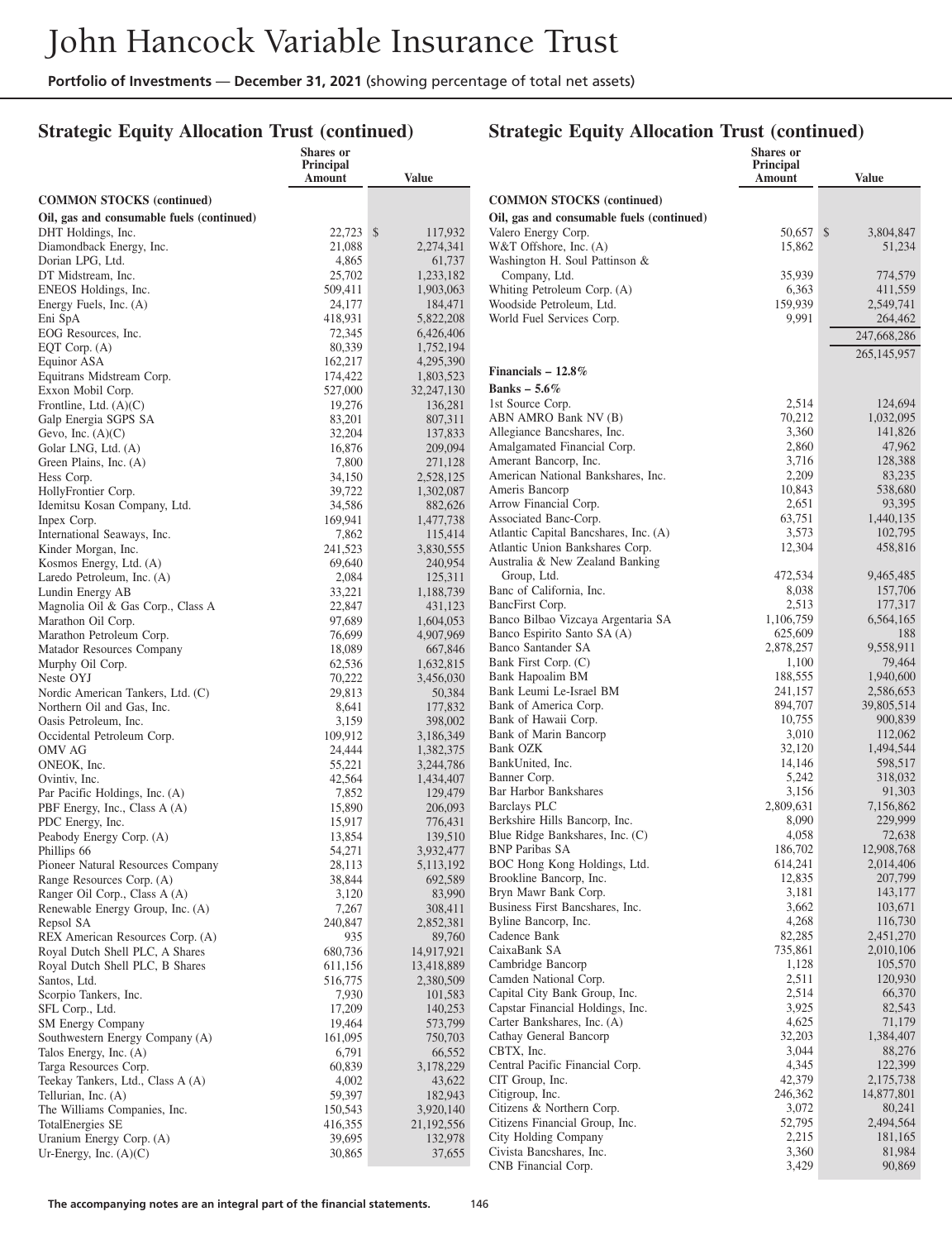## **Strategic Equity Allocation Trust (continued)**

|                                                              | <b>Shares or</b>    |                      |                                                                   | <b>Shares</b> or    |                      |
|--------------------------------------------------------------|---------------------|----------------------|-------------------------------------------------------------------|---------------------|----------------------|
|                                                              | Principal<br>Amount | Value                |                                                                   | Principal<br>Amount | <b>Value</b>         |
| <b>COMMON STOCKS</b> (continued)                             |                     |                      | <b>COMMON STOCKS (continued)</b>                                  |                     |                      |
| <b>Banks</b> (continued)                                     |                     |                      | <b>Banks</b> (continued)                                          |                     |                      |
| Coastal Financial Corp. (A)                                  | $1,761$ \$          | 89,142               | Hope Bancorp, Inc.                                                | 17,867 \$           | 262,824              |
| Columbia Banking System, Inc.                                | 11,763              | 384,885              | Horizon Bancorp, Inc.                                             | 7,703               | 160,608              |
| Comerica, Inc.                                               | 16,594              | 1,443,678            | Howard Bancorp, Inc. (A)                                          | 2,845               | 61,993               |
| Commerce Bancshares, Inc.                                    | 29,493              | 2,027,349            | <b>HSBC</b> Holdings PLC                                          | 3,390,410           | 20,475,562           |
| Commerzbank AG (A)                                           | 166,297             | 1,258,132            | Huntington Bancshares, Inc.                                       | 182,958             | 2,821,212            |
| Commonwealth Bank of Australia                               | 294,471             | 21,646,940           | Independent Bank Corp. (Massachusetts)                            | 7,349               | 599,164              |
| Community Bank System, Inc.<br>Community Trust Bancorp, Inc. | 8,455<br>2,582      | 629,728<br>112,601   | Independent Bank Corp. (Michigan)<br>Independent Bank Group, Inc. | 4,255<br>6,150      | 101,567<br>443,723   |
| Concordia Financial Group, Ltd.                              | 180,746             | 656,388              | <b>ING Groep NV</b>                                               | 648,006             | 9,009,229            |
| ConnectOne Bancorp, Inc.                                     | 6,131               | 200,545              | International Bancshares Corp.                                    | 22,543              | 955,598              |
| Credit Agricole SA                                           | 205,291             | 2,926,897            | Intesa Sanpaolo SpA                                               | 2,741,374           | 7,080,758            |
| CrossFirst Bankshares, Inc. (A)                              | 8,530               | 133,153              | Investors Bancorp, Inc.                                           | 36,451              | 552,233              |
| Cullen/Frost Bankers, Inc.                                   | 15,067              | 1,899,497            | Israel Discount Bank, Ltd., Class A                               | 193,207             | 1,297,243            |
| Customers Bancorp, Inc. (A)                                  | 4,861               | 317,764              | Japan Post Bank Company, Ltd.                                     | 67,200              | 615,998              |
| CVB Financial Corp.                                          | 20,123              | 430,833              | JPMorgan Chase & Co.                                              | 367,022             | 58,117,934           |
| Danske Bank A/S                                              | 114,488             | 1,976,520            | <b>KBC</b> Group NV                                               | 41,499              | 3,565,645            |
| DBS Group Holdings, Ltd.<br>Dime Community Bancshares, Inc.  | 300,683<br>5,701    | 7,282,228<br>200,447 | KeyCorp<br>Lakeland Bancorp, Inc.                                 | 112,071<br>8,280    | 2,592,202<br>157,237 |
| <b>DNB Bank ASA</b>                                          | 154,401             | 3,531,727            | Lakeland Financial Corp.                                          | 3,792               | 303,891              |
| Eagle Bancorp, Inc.                                          | 4,968               | 289,833              | Live Oak Bancshares, Inc.                                         | 5,204               | 454,257              |
| East West Bancorp, Inc.                                      | 37,706              | 2,966,708            | Lloyds Banking Group PLC                                          | 11,781,272          | 7,650,656            |
| Eastern Bankshares, Inc.                                     | 27,767              | 560,060              | M&T Bank Corp.                                                    | 15,944              | 2,448,680            |
| Enterprise Financial Services Corp.                          | 5,467               | 257,441              | Macatawa Bank Corp.                                               | 8,041               | 70,922               |
| Equity Bancshares, Inc., Class A                             | 2,596               | 88,082               | Mediobanca Banca di Credito                                       |                     |                      |
| Erste Group Bank AG                                          | 57,071              | 2,675,509            | Finanziario SpA                                                   | 103,093             | 1,183,557            |
| Farmers National Banc Corp.                                  | 5,680               | 105,364              | Mercantile Bank Corp.                                             | 2,922               | 102,358              |
| FB Financial Corp.<br>Fifth Third Bancorp                    | 5,281<br>85,586     | 231,413<br>3,727,270 | Meta Financial Group, Inc.<br>Metrocity Bankshares, Inc.          | 5,144<br>3,506      | 306,891<br>96,520    |
| Financial Institutions, Inc.                                 | 2,970               | 94,446               | Metropolitan Bank Holding Corp. (A)                               | 1,239               | 131,991              |
| FinecoBank Banca Fineco SpA                                  | 101,233             | 1,772,845            | Mid Penn Bancorp, Inc.                                            | 3,097               | 98,299               |
| First Bancorp (North Carolina)                               | 4,556               | 208,300              | Midland States Bancorp, Inc.                                      | 4,246               | 105,258              |
| First Bancorp (Puerto Rico)                                  | 32,869              | 452,935              | MidWestOne Financial Group, Inc.                                  | 3,009               | 97,401               |
| First Busey Corp.                                            | 8,143               | 220,838              | Mitsubishi UFJ Financial Group, Inc.                              | 2,028,968           | 11,042,201           |
| First Commonwealth Financial Corp.                           | 15,207              | 244,681              | Mizrahi Tefahot Bank, Ltd.                                        | 23,333              | 898,568              |
| First Community Bankshares, Inc.                             | 3,153               | 105,373              | Mizuho Financial Group, Inc.                                      | 400,450             | 5,086,216            |
| First Financial Bancorp<br>First Financial Bankshares, Inc.  | 15,094<br>54,898    | 367,992<br>2,791,014 | MVB Financial Corp.<br>National Australia Bank, Ltd.              | 1,886<br>546,592    | 78,307<br>11,476,848 |
| First Financial Corp.                                        | 1,877               | 85,009               | National Bank Holdings Corp., Class A                             | 4,417               | 194,083              |
| First Foundation, Inc.                                       | 6,413               | 159,427              | NatWest Group PLC                                                 | 956,053             | 2,927,735            |
| First Horizon Corp.                                          | 143,681             | 2,346,311            | NBT Bancorp, Inc.                                                 | 6,453               | 248,570              |
| First Internet Bancorp                                       | 1,819               | 85,566               | Nicolet Bankshares, Inc. (A)                                      | 1,825               | 156,494              |
| First Interstate BancSystem, Inc., Class A                   | 6,486               | 263,786              | Nordea Bank ABP (Nasdaq                                           |                     |                      |
| First Merchants Corp.                                        | 8,620               | 361,092              | Stockholm Exchange)                                               | 537,781             | 6,560,146            |
| First Mid Bancshares, Inc.<br>First Midwest Bancorp, Inc.    | 2,910<br>18,247     | 124,519              | Northrim BanCorp, Inc.<br>OceanFirst Financial Corp.              | 1,390<br>9,432      | 60,409<br>209,390    |
| First Republic Bank                                          | 22,568              | 373,699<br>4,660,518 | OFG Bancorp                                                       | 8,218               | 218,270              |
| Flushing Financial Corp.                                     | 5,054               | 122,812              | Old National Bancorp                                              | 25,602              | 463,908              |
| FNB Corp.                                                    | 84,741              | 1,027,908            | Old Second Bancorp, Inc.                                          | 5,210               | 65,594               |
| Fulton Financial Corp.                                       | 68,144              | 1,158,448            | Origin Bancorp, Inc.                                              | 3,774               | 161,980              |
| German American Bancorp, Inc.                                | 3,957               | 154,244              | Orrstown Financial Services, Inc.                                 | 3,151               | 79,405               |
| Glacier Bancorp, Inc.                                        | 46,446              | 2,633,488            | Oversea-Chinese Banking Corp., Ltd.                               | 562,024             | 4,756,829            |
| Great Southern Bancorp, Inc.                                 | 1,649               | 97,703               | Pacific Premier Bancorp, Inc.                                     | 15,339              | 614,020              |
| Great Western Bancorp, Inc.                                  | 8,682               | 294,841              | PacWest Bancorp                                                   | 31,156              | 1,407,317            |
| Guaranty Bancshares, Inc.<br>Hancock Whitney Corp.           | 1,923<br>36,997     | 72,266<br>1,850,590  | Park National Corp.<br>Peapack-Gladstone Financial Corp.          | 2,217<br>3,279      | 304,416<br>116,077   |
| Hang Seng Bank, Ltd.                                         | 126,890             | 2,323,554            | Peoples Bancorp, Inc.                                             | 4,066               | 129,339              |
| Hanmi Financial Corp.                                        | 5,128               | 121,431              | Peoples Financial Services Corp.                                  | 1,618               | 85,252               |
| HarborOne Bancorp, Inc.                                      | 8,503               | 126,185              | People's United Financial, Inc.                                   | 53,028              | 944,959              |
| Heartland Financial USA, Inc.                                | 6,048               | 306,089              | Pinnacle Financial Partners, Inc.                                 | 20,230              | 1,931,965            |
| Heritage Commerce Corp.                                      | 11,410              | 136,235              | Preferred Bank                                                    | 2,282               | 163,825              |
| Heritage Financial Corp.                                     | 5,946               | 145,320              | Primis Financial Corp.                                            | 5,269               | 79,246               |
| Hilltop Holdings, Inc.                                       | 9,783               | 343,775              | Prosperity Bancshares, Inc.                                       | 24,489              | 1,770,555            |
| Home BancShares, Inc.                                        | 64,746              | 1,576,565            | QCR Holdings, Inc.                                                | 2,518               | 141,008              |
| HomeStreet, Inc.<br>HomeTrust Bancshares, Inc.               | 3,252<br>3,035      | 169,104<br>94,024    | Raiffeisen Bank International AG<br>RBB Bancorp                   | 24,569<br>2,891     | 721,604<br>75,744    |
|                                                              |                     |                      |                                                                   |                     |                      |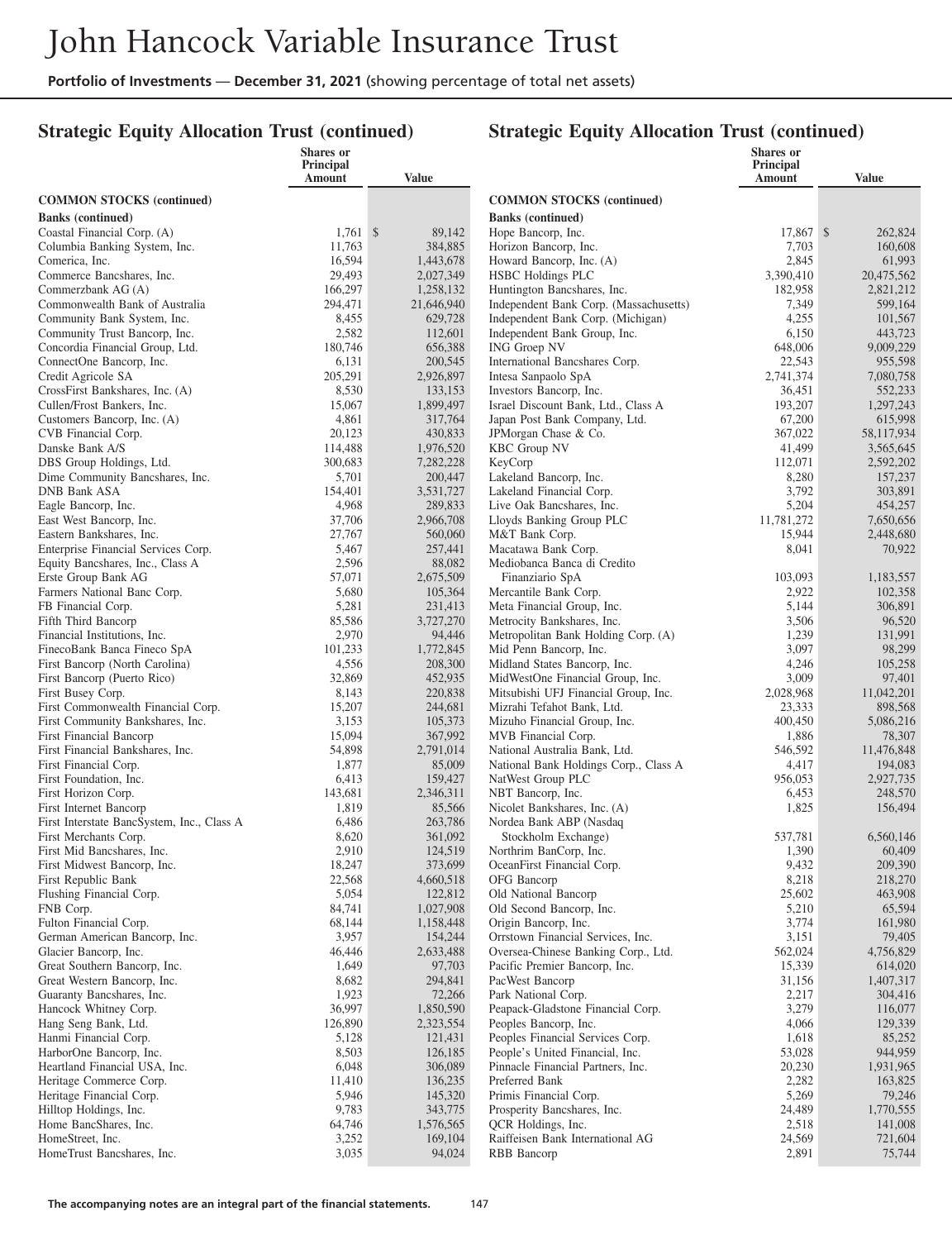**Shares or**

#### **Strategic Equity Allocation Trust (continued)**

#### **Strategic Equity Allocation Trust (continued)**

**Shares or Principal**

|                                                                               | Principal<br>Amount | <b>Value</b>           |                                                                  | Principal<br>Amount | <b>Value</b>           |
|-------------------------------------------------------------------------------|---------------------|------------------------|------------------------------------------------------------------|---------------------|------------------------|
| <b>COMMON STOCKS</b> (continued)                                              |                     |                        | <b>COMMON STOCKS</b> (continued)                                 |                     |                        |
| <b>Banks (continued)</b>                                                      |                     |                        | <b>Banks</b> (continued)                                         |                     |                        |
| Red River Bancshares, Inc.                                                    | $1,170$ \$          | 62,595                 | Zions Bancorp NA                                                 | 20,082 \$           | 1,268,379              |
| Regions Financial Corp.                                                       | 118,276             | 2,578,417              |                                                                  |                     | 523,661,075            |
| Reliant Bancorp, Inc.                                                         | 3,017               | 107,104                | Capital markets $-2.7\%$                                         |                     |                        |
| Renasant Corp.                                                                | 8,862               | 336,313                | 3i Group PLC                                                     | 161,534             | 3,166,591              |
| Republic Bancorp, Inc., Class A                                               | 1,459               | 74,176                 | abrdn PLC                                                        | 361,970             | 1,179,303              |
| Resona Holdings, Inc.<br>S&T Bancorp, Inc.                                    | 342,046<br>6,196    | 1,329,251<br>195,298   | Affiliated Managers Group, Inc.                                  | 10,801              | 1,776,873              |
| Sandy Spring Bancorp, Inc.                                                    | 7,174               | 344,926                | Ameriprise Financial, Inc.                                       | 14,094              | 4,251,596              |
| Seacoast Banking Corp. of Florida                                             | 8,601               | 304,389                | Amundi SA (B)                                                    | 10,112              | 834,082                |
| ServisFirst Bancshares, Inc.                                                  | 7,963               | 676,377                | Artisan Partners Asset Management, Inc.,                         |                     |                        |
| Sierra Bancorp                                                                | 3,295               | 89,459                 | Class A<br>AssetMark Financial Holdings, Inc. (A)                | 9,603<br>3,204      | 457,487<br>83,977      |
| Signature Bank                                                                | 7,543               | 2,439,934              | ASX, Ltd.                                                        | 32,134              | 2,171,750              |
| Silvergate Capital Corp., Class A (A)                                         | 4,333               | 642,151                | B. Riley Financial, Inc.                                         | 3,292               | 292,527                |
| Simmons First National Corp., Class A                                         | 17,212              | 509,131                | BGC Partners, Inc., Class A                                      | 53,100              | 246,915                |
| Skandinaviska Enskilda Banken AB,                                             |                     |                        | BlackRock, Inc.                                                  | 17,727              | 16,230,132             |
| A Shares                                                                      | 270,140             | 3,750,504              | Blucora, Inc. (A)                                                | 8,169               | 141,487                |
| SmartFinancial, Inc.<br>Societe Generale SA                                   | 2,965<br>134,564    | 81,122<br>4,624,791    | Brightsphere Investment Group, Inc.                              | 9,322               | 238,643                |
| South Plains Financial, Inc.                                                  | 2,108               | 58,623                 | Cboe Global Markets, Inc.                                        | 13,211              | 1,722,714              |
| Southern First Bancshares, Inc. (A)                                           | 1,556               | 97,234                 | CME Group, Inc.                                                  | 44,500              | 10,166,470             |
| Southside Bancshares, Inc.                                                    | 4,880               | 204,082                | Cohen & Steers, Inc.                                             | 4,006               | 370,595                |
| SouthState Corp.                                                              | 11,266              | 902,519                | Cowen, Inc., Class A<br>Credit Suisse Group AG                   | 4,329<br>439,982    | 156,277<br>4,265,898   |
| Spirit of Texas Bancshares, Inc.                                              | 2,748               | 79,087                 | Daiwa Securities Group, Inc.                                     | 239,808             | 1,353,234              |
| Standard Chartered PLC                                                        | 436,864             | 2,656,475              | Deutsche Bank AG (A)                                             | 343,051             | 4,272,705              |
| <b>Sterling Bancorp</b>                                                       | 51,202              | 1,320,500              | Deutsche Boerse AG                                               | 31,537              | 5,265,871              |
| Stock Yards Bancorp, Inc.                                                     | 3,805               | 243,063                | Diamond Hill Investment Group, Inc.                              | 555                 | 107,798                |
| Sumitomo Mitsui Financial Group, Inc.<br>Sumitomo Mitsui Trust Holdings, Inc. | 216,758<br>56,083   | 7,401,696<br>1,875,323 | Donnelley Financial Solutions, Inc. (A)                          | 4,826               | 227,498                |
| SVB Financial Group (A)                                                       | 7,269               | 4,930,127              | Ellington Financial, Inc.                                        | 7,939               | 135,678                |
| Svenska Handelsbanken AB, A Shares                                            | 242,101             | 2,616,613              | EQT AB                                                           | 49,112              | 2,662,363              |
| Swedbank AB, A Shares                                                         | 150,316             | 3,020,725              | Euronext NV (B)                                                  | 14,222              | 1,478,575              |
| Synovus Financial Corp.                                                       | 38,663              | 1,850,798              | Evercore, Inc., Class A<br>FactSet Research Systems, Inc.        | 10,368<br>4,690     | 1,408,493<br>2,279,387 |
| Texas Capital Bancshares, Inc. (A)                                            | 21,668              | 1,305,497              | Federated Hermes, Inc.                                           | 40,795              | 1,533,076              |
| The Bancorp, Inc. (A)                                                         | 8,569               | 216,881                | Focus Financial Partners, Inc., Class A (A)                      | 9,698               | 579,165                |
| The Bank of NT Butterfield & Son, Ltd.                                        | 8,182               | 311,816                | Franklin Resources, Inc.                                         | 34,893              | 1,168,567              |
| The Chiba Bank, Ltd.                                                          | 87,964              | 503,200<br>136,367     | Futu Holdings, Ltd., ADR (A)                                     | 8,500               | 368,050                |
| The First Bancshares, Inc.<br>The First of Long Island Corp.                  | 3,531<br>4,534      | 97,889                 | GCM Grosvenor, Inc., Class A                                     | 8,142               | 85,491                 |
| The PNC Financial Services Group, Inc.                                        | 52,660              | 10,559,383             | Hamilton Lane, Inc., Class A                                     | 5,596               | 579,858                |
| The Shizuoka Bank, Ltd.                                                       | 74,108              | 529,059                | Hargreaves Lansdown PLC                                          | 59,047              | 1,085,057              |
| Tompkins Financial Corp.                                                      | 2,090               | 174,682                | Hong Kong Exchanges & Clearing, Ltd.<br>Houlihan Lokey, Inc.     | 199,871<br>8,225    | 11,689,249<br>851,452  |
| Towne Bank                                                                    | 10,561              | 333,622                | Interactive Brokers Group, Inc., Class A                         | 23,216              | 1,843,815              |
| TriCo Bancshares                                                              | 4,187               | 179,874                | Intercontinental Exchange, Inc.                                  | 69,780              | 9,543,811              |
| TriState Capital Holdings, Inc. (A)                                           | 4,852               | 146,822                | Invesco, Ltd.                                                    | 42,306              | 973,884                |
| Triumph Bancorp, Inc. (A)                                                     | 3,812               | 453,933<br>9,683,994   | Janus Henderson Group PLC                                        | 45,326              | 1,900,972              |
| Truist Financial Corp.<br>Trustmark Corp.                                     | 165,397<br>9,752    | 316,550                | Japan Exchange Group, Inc.                                       | 84,600              | 1,853,534              |
| U.S. Bancorp                                                                  | 167,176             | 9,390,276              | Jefferies Financial Group, Inc.                                  | 52,198              | 2,025,282              |
| UMB Financial Corp.                                                           | 18,341              | 1,946,164              | Julius Baer Group, Ltd.                                          | 36,720              | 2,455,549              |
| Umpqua Holdings Corp.                                                         | 57,558              | 1,107,416              | London Stock Exchange Group PLC                                  | 54,601              | 5,136,323              |
| UniCredit SpA                                                                 | 353,772             | 5,437,951              | Macquarie Group, Ltd.<br>Magellan Financial Group, Ltd. (C)      | 58,157<br>22,880    | 8,693,613<br>353,553   |
| United Bankshares, Inc.                                                       | 56,336              | 2,043,870              | MarketAxess Holdings, Inc.                                       | 4,708               | 1,936,259              |
| United Community Banks, Inc.                                                  | 13,996              | 503,016                | Moelis & Company, Class A                                        | 9,909               | 619,412                |
| United Overseas Bank, Ltd.                                                    | 195,839             | 3,911,240              | Moody's Corp.                                                    | 20,072              | 7,839,722              |
| Univest Financial Corp.                                                       | 4,966               | 148,583                | Morgan Stanley                                                   | 178,311             | 17,503,008             |
| Valley National Bancorp                                                       | 172,977             | 2,378,434              | MSCI, Inc.                                                       | 10,215              | 6,258,628              |
| Veritex Holdings, Inc.<br>Washington Trust Bancorp, Inc.                      | 7,700<br>2,703      | 306,306<br>152,368     | Nasdaq, Inc.                                                     | 14,503              | 3,045,775              |
| Webster Financial Corp.                                                       | 24,070              | 1,344,069              | Nomura Holdings, Inc.                                            | 509,913             | 2,221,002              |
| Wells Fargo & Company                                                         | 495,332             | 23,766,029             | Northern Trust Corp.                                             | 25,822              | 3,088,569              |
| WesBanco, Inc.                                                                | 9,950               | 348,151                | Open Lending Corp., Class A (A)                                  | 17,112              | 384,678                |
| West BanCorp, Inc.                                                            | 3,265               | 101,444                | Oppenheimer Holdings, Inc., Class A<br>Partners Group Holding AG | 1,488<br>3,767      | 68,999<br>6,218,599    |
| Westamerica BanCorp                                                           | 4,075               | 235,250                | Piper Sandler Companies                                          | 2,833               | 505,719                |
| Westpac Banking Corp.                                                         | 608,925             | 9,446,565              | PJT Partners, Inc., Class A                                      | 3,906               | 289,396                |
| Wintrust Financial Corp.                                                      | 15,147              | 1,375,651              | Raymond James Financial, Inc.                                    | 22,949              | 2,304,080              |
|                                                                               |                     |                        |                                                                  |                     |                        |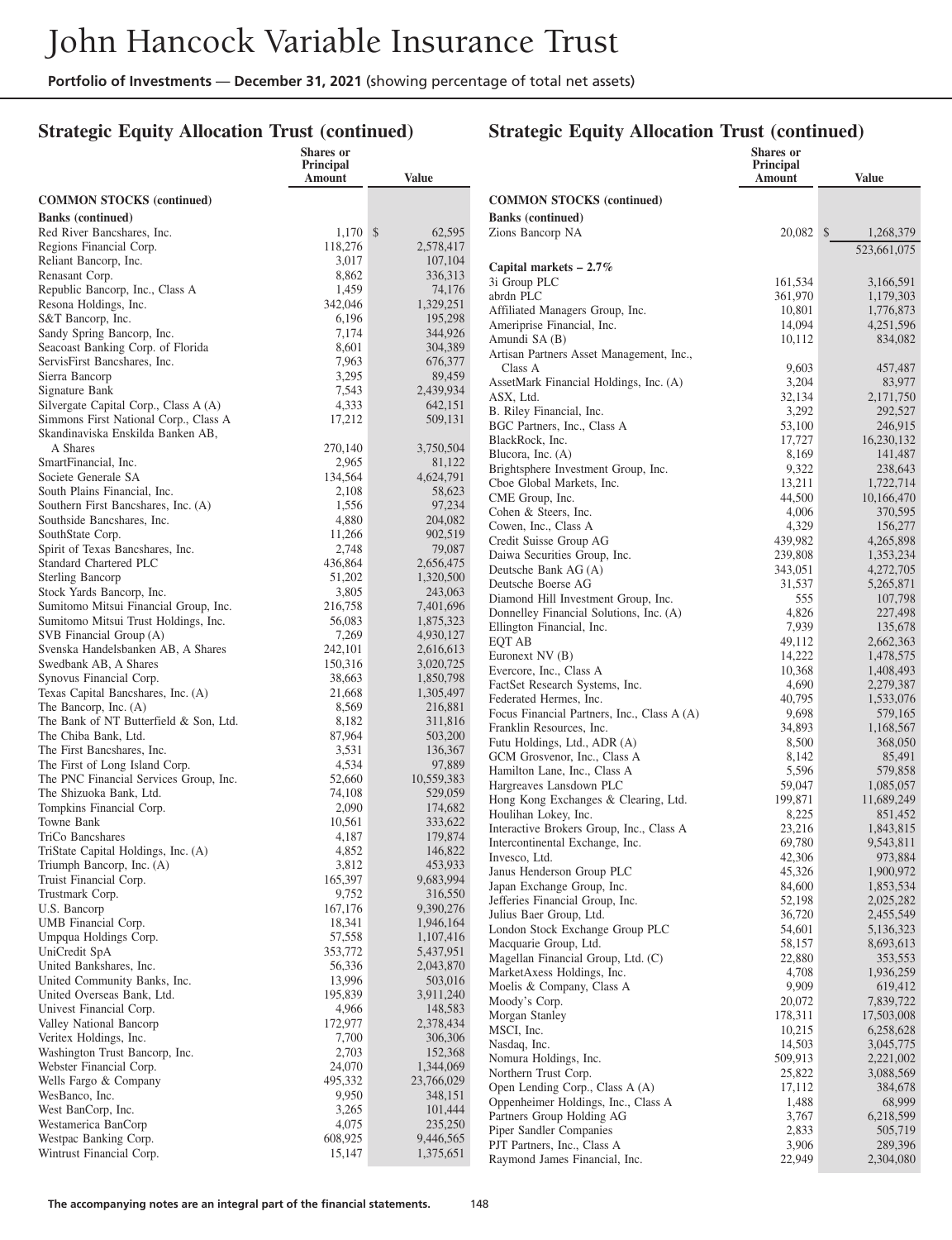**Shares or**

#### **Strategic Equity Allocation Trust (continued)**

#### **Strategic Equity Allocation Trust (continued)**

**Shares or**

|                                             | Principal<br>Amount | <b>Value</b>         |                                                                                | Principal<br>Amount | <b>Value</b>         |
|---------------------------------------------|---------------------|----------------------|--------------------------------------------------------------------------------|---------------------|----------------------|
| <b>COMMON STOCKS (continued)</b>            |                     |                      | <b>COMMON STOCKS</b> (continued)                                               |                     |                      |
| Capital markets (continued)                 |                     |                      | Diversified financial services (continued)                                     |                     |                      |
| S&P Global, Inc.                            | 29,862 \$           | 14,092,774           | Wendel SE                                                                      | $4,454$ \$          | 533,702              |
| SBI Holdings, Inc.                          | 40,590              | 1,107,114            |                                                                                |                     | 96,390,512           |
| Schroders PLC                               | 20,634              | 995,949              | Insurance $-2.8\%$                                                             |                     |                      |
| Sculptor Capital Management, Inc.           | 3,994               | 85,272               | Admiral Group PLC                                                              | 32,046              | 1,371,711            |
| SEI Investments Company                     | 28,161              | 1,716,131            | Aegon NV                                                                       | 296,661             | 1,474,866            |
| Singapore Exchange, Ltd.                    | 133,448             | 921,187              | Aflac, Inc.                                                                    | 76,461              | 4,464,558            |
| St. James's Place PLC                       | 89,595              | 2,047,445            | Ageas SA/NV                                                                    | 28,538              | 1,477,904            |
| State Street Corp.                          | 45,304              | 4,213,272            | AIA Group, Ltd.                                                                | 2,007,935           | 20, 265, 768         |
| StepStone Group, Inc., Class A              | 6,638               | 275,942              | Alleghany Corp. (A)                                                            | 3,640               | 2,430,028            |
| Stifel Financial Corp.                      | 27,663              | 1,948,028            | Allianz SE                                                                     | 68,434              | 16, 140, 748         |
| StoneX Group, Inc. (A)                      | 2,736               | 167,580              | Ambac Financial Group, Inc. (A)                                                | 7,791               | 125,046              |
| T. Rowe Price Group, Inc.                   | 28,119              | 5,529,320            | American Equity Investment Life                                                |                     |                      |
| The Bank of New York Mellon Corp.           | 94,519              | 5,489,664            | Holding Company                                                                | 13,161              | 512,226              |
| The Charles Schwab Corp.                    | 186,015             | 15,643,862           | American Financial Group, Inc.                                                 | 17,577              | 2,413,674            |
| The Goldman Sachs Group, Inc.               | 42,150              | 16,124,483           | American International Group, Inc.                                             | 103,165             | 5,865,962            |
| <b>UBS</b> Group AG                         | 583,815             | 10,479,061           | American National Group, Inc.                                                  | 1,138               | 214,900              |
| Virtus Investment Partners, Inc.            | 1,171               | 347,904              | AMERISAFE, Inc.                                                                | 3,421               | 184,152              |
| WisdomTree Investments, Inc.                | 23,422              | 143,343              | Aon PLC, Class A                                                               | 27,396              | 8,234,142            |
|                                             |                     | 253, 277, 397        | Argo Group International Holdings, Ltd.                                        | 5,252               | 305,194              |
| Consumer finance $-0.4\%$                   |                     |                      | Arthur J. Gallagher & Company                                                  | 25,618              | 4,346,606            |
| American Express Company                    | 78,013              | 12,762,927           | Assicurazioni Generali SpA                                                     | 183,703             | 3,882,511            |
| Atlanticus Holdings Corp. (A)               | 843                 | 60,123               | Assurant, Inc.                                                                 | 7,287               | 1,135,752            |
| Capital One Financial Corp.                 | 52,824              | 7,664,234            | Aviva PLC                                                                      | 649.241             | 3,618,981            |
| Curo Group Holdings Corp.                   | 3,819               | 61,142               | AXA SA                                                                         | 321,267             | 9,561,952            |
| <b>Discover Financial Services</b>          | 35,815              | 4,138,781            | Baloise Holding AG                                                             | 7,695               | 1,255,922            |
| Encore Capital Group, Inc. (A)              | 4,745               | 294,712              | Bright Health Group, Inc. (A)(C)                                               | 9,310               | 32,026               |
| Enova International, Inc. (A)               | 5,797               | 237,445              | Brighthouse Financial, Inc. (A)                                                | 21,209              | 1,098,626            |
| EZCORP, Inc., Class A (A)                   | 8,793               | 64,804               | Brown & Brown, Inc.                                                            | 28,961              | 2,035,379            |
| FirstCash Holdings, Inc.                    | 17,220              | 1,288,228            | BRP Group, Inc., Class A (A)                                                   | 7,710               | 278,408              |
| Green Dot Corp., Class A (A)                | 8,771               | 317,861              | Chubb, Ltd.                                                                    | 53,385              | 10,319,854           |
| LendingClub Corp. (A)                       | 15,990              | 386,638              | Cincinnati Financial Corp.                                                     | 18,574              | 2,116,136            |
| LendingTree, Inc. (A)                       | 1,926               | 236,128              | Citizens, Inc. $(A)$                                                           | 10,311              | 54,751               |
| Navient Corp.                               | 68,367              | 1,450,748            | CNO Financial Group, Inc.                                                      | 52,765              | 1,257,918            |
| Nelnet, Inc., Class A                       | 2,571               | 251,135              | <b>CNP</b> Assurances                                                          | 28,492              | 704,753              |
| Oportun Financial Corp. (A)                 | 3,578               | 72,455               | Dai-ichi Life Holdings, Inc.                                                   | 166,837             | 3,365,097            |
| PRA Group, Inc. (A)                         | 7,072               | 355,085              | Donegal Group, Inc., Class A                                                   | 3,971               | 56,746               |
| PROG Holdings, Inc. (A)                     | 25,700              | 1,159,327            | eHealth, Inc. (A)                                                              | 4,215               | 107,483              |
| Regional Management Corp.                   | 1,347               | 77,399               | Employers Holdings, Inc.                                                       | 4,584               | 189,686              |
| SLM Corp.                                   | 77,899              | 1,532,273            | Enstar Group, Ltd. (A)                                                         | 1,935               | 479,087              |
| Synchrony Financial                         | 67,409              | 3,127,104            | Everest Re Group, Ltd.                                                         | 4,941               | 1,353,439            |
| World Acceptance Corp. (A)                  | 729                 | 178,918              | First American Financial Corp.                                                 | 29,166              | 2,281,656            |
|                                             |                     | 35,717,467           | Genworth Financial, Inc., Class A (A)                                          | 81,990              | 332,060              |
| Diversified financial services $-1.1\%$     |                     |                      | Gjensidige Forsikring ASA                                                      | 33,197              | 805,390<br>1,086,683 |
| Alerus Financial Corp.                      | 2,712               | 79,407               | Globe Life, Inc.                                                               | 11,595<br>2,907     | 378,143              |
| A-Mark Precious Metals, Inc.                | 1,457               | 89,023               | Goosehead Insurance, Inc., Class A<br>Greenlight Capital Re, Ltd., Class A (A) | 6,725               | 52,724               |
| Banco Latinoamericano de Comercio           |                     |                      | Hannover Rueck SE                                                              | 10,008              | 1,897,482            |
| Exterior SA, Class E                        | 5,285               | 87,731               | HCI Group, Inc.                                                                | 966                 | 80,700               |
| Berkshire Hathaway, Inc., Class B (A)       | 227,414             | 67,996,786           | Horace Mann Educators Corp.                                                    | 6,713               | 259,793              |
| Cannae Holdings, Inc. (A)                   | 13,711              | 481,942              | Insurance Australia Group, Ltd.                                                | 409,164             | 1,268,008            |
| Eurazeo SE                                  | 6,575               | 573,638              | James River Group Holdings, Ltd.                                               | 6,344               | 182,771              |
| <b>EXOR NV</b>                              | 18,001              | 1,611,407            | Japan Post Holdings Company, Ltd. (A)                                          | 406,500             | 3,166,745            |
| Groupe Bruxelles Lambert SA                 | 18,748              | 2,093,905            | Japan Post Insurance Company, Ltd.                                             | 33,200              | 533,320              |
| Industrivarden AB, A Shares                 | 22,168              | 704,371              | Kemper Corp.                                                                   | 15,898              | 934,643              |
| Industrivarden AB, C Shares                 | 26,507              | 830,482              | Kinsale Capital Group, Inc.                                                    | 9,207               | 2,190,253            |
| Investor AB, A Shares                       | 82,768              | 2,177,432            | Legal & General Group PLC                                                      | 990,909             | 4,001,578            |
| Investor AB, B Shares                       | 302,420             | 7,588,717            | Lincoln National Corp.                                                         | 21,888              | 1,494,075            |
| Kinnevik AB, B Shares (A)                   | 40,194              | 1,429,042            | Loews Corp.                                                                    | 25,183              | 1,454,570            |
| L.E. Lundbergforetagen AB, B Shares         | 12,615              | 706,763              | Marsh & McLennan Companies, Inc.                                               | 62,775              | 10,911,551           |
| M&G PLC                                     | 431,546             | 1,167,467            | MBIA, Inc. $(A)$                                                               | 8,251               | 130,283              |
| Mitsubishi HC Capital, Inc.                 | 109,596             | 542,230              | Medibank Private, Ltd.                                                         | 457,117             | 1,113,355            |
| ORIX Corp.                                  | 202,783             | 4,138,430            | Mercury General Corp.                                                          | 7,062               | 374,710              |
| Sofina SA                                   | 2,558               | 1,256,509            | MetLife, Inc.                                                                  | 87,806              | 5,486,997            |
| Tokyo Century Corp.<br>Voya Financial, Inc. | 6,100<br>30,243     | 296,115<br>2,005,413 | MetroMile, Inc. (A)                                                            | 14,670              | 32,127               |
|                                             |                     |                      | MS&AD Insurance Group Holdings, Inc.                                           | 73,851              | 2,274,041            |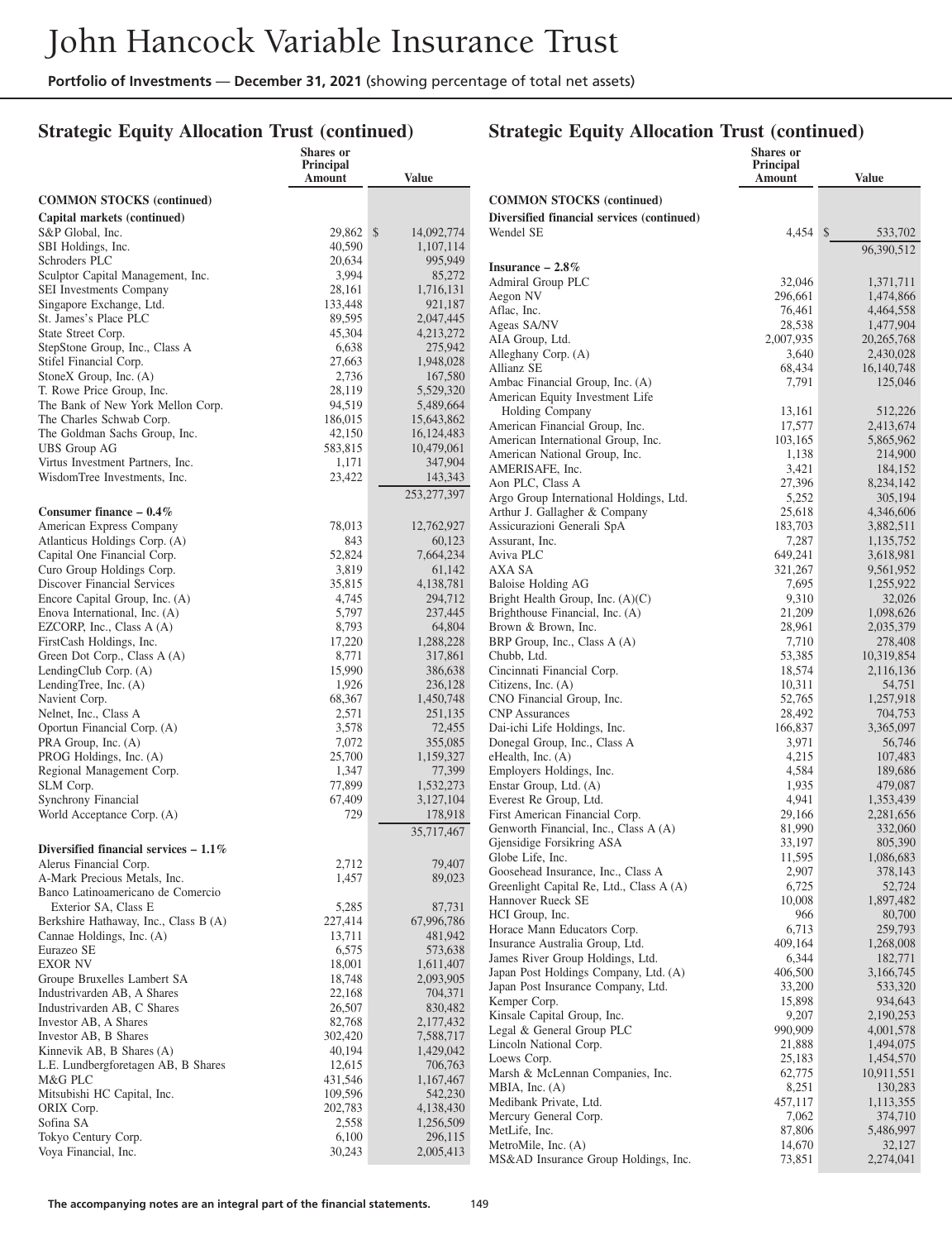## **Strategic Equity Allocation Trust (continued)**

|                                                                           | Shares or<br>Principal |                      |                                                                 | <b>Shares</b> or<br>Principal |                       |
|---------------------------------------------------------------------------|------------------------|----------------------|-----------------------------------------------------------------|-------------------------------|-----------------------|
|                                                                           | Amount                 | Value                |                                                                 | Amount                        | Value                 |
| <b>COMMON STOCKS</b> (continued)                                          |                        |                      | <b>COMMON STOCKS</b> (continued)                                |                               |                       |
| Insurance (continued)                                                     |                        |                      | Mortgage real estate investment trusts (continued)              |                               |                       |
| Muenchener                                                                |                        |                      | Ladder Capital Corp.                                            | 18,253 \$                     | 218,853               |
| Rueckversicherungs-Gesellschaft AG                                        | 23,254 \$              | 6,864,782            | MFA Financial, Inc.                                             | 71,293                        | 325,096               |
| National Western Life Group, Inc., Class A                                | 414                    | 88,778               | New York Mortgage Trust, Inc.                                   | 61,697                        | 229,513               |
| NN Group NV                                                               | 44,849                 | 2,425,446            | Orchid Island Capital, Inc.                                     | 19,186                        | 86,337                |
| Old Republic International Corp.                                          | 75,864                 | 1,864,737            | PennyMac Mortgage Investment Trust                              | 15,638                        | 271,007               |
| Palomar Holdings, Inc. (A)                                                | 4,071                  | 263,679              | Ready Capital Corp.                                             | 9,956                         | 155,612               |
| Phoenix Group Holdings PLC                                                | 107,832                | 954,530              | Redwood Trust, Inc.                                             | 18,075                        | 238,409               |
| Poste Italiane SpA (B)                                                    | 86,718                 | 1,136,029            | TPG RE Finance Trust, Inc.                                      | 10,158                        | 125,147               |
| Primerica, Inc.                                                           | 10,493<br>30,929       | 1,608,262            | Two Harbors Investment Corp.                                    | 49,989                        | 288,437               |
| Principal Financial Group, Inc.<br>ProAssurance Corp.                     | 8,850                  | 2,237,095<br>223,905 |                                                                 |                               | 5,812,612             |
| Prudential Financial, Inc.                                                | 46,538                 | 5,037,273            | Thrifts and mortgage finance $-0.1\%$                           |                               |                       |
| Prudential PLC                                                            | 434,149                | 7,507,671            | Axos Financial, Inc. (A)                                        | 9,166                         | 512,471               |
| QBE Insurance Group, Ltd.                                                 | 244,853                | 2,021,931            | Blue Foundry Bancorp (A)                                        | 6,081                         | 88,965                |
| Reinsurance Group of America, Inc.                                        | 17,962                 | 1,966,659            | Bridgewater Bancshares, Inc. (A)                                | 4,471                         | 79,092                |
| RenaissanceRe Holdings, Ltd.                                              | 12,228                 | 2,070,567            | Capitol Federal Financial, Inc.<br>Columbia Financial, Inc. (A) | 19,721<br>5,785               | 223,439               |
| RLI Corp.                                                                 | 17,049                 | 1,911,193            | Essent Group, Ltd.                                              | 46,934                        | 120,675<br>2,136,905  |
| Safety Insurance Group, Inc.                                              | 2,405                  | 204,497              | Federal Agricultural Mortgage Corp.,                            |                               |                       |
| Sampo OYJ, A Shares                                                       | 82,781                 | 4,143,025            | Class C                                                         | 1,500                         | 185,895               |
| Selective Insurance Group, Inc.                                           | 25,578                 | 2,095,861            | Flagstar Bancorp, Inc.                                          | 8,058                         | 386,301               |
| Selectquote, Inc. (A)                                                     | 22,083                 | 200,072              | FS Bancorp, Inc.                                                | 1,806                         | 60,736                |
| SiriusPoint, Ltd. (A)                                                     | 15,494                 | 125,966              | Home Bancorp, Inc.                                              | 1,546                         | 64,174                |
| Sompo Holdings, Inc.                                                      | 52,691                 | 2,222,174            | Kearny Financial Corp.                                          | 11,746                        | 155,635               |
| State Auto Financial Corp.<br>Stewart Information Services Corp.          | 2,805<br>4,373         | 144,990<br>348,659   | Merchants Bancorp                                               | 1,574                         | 74,497                |
| Suncorp Group, Ltd.                                                       | 212,951                | 1,714,485            | MGIC Investment Corp.                                           | 86,510                        | 1,247,474             |
| Swiss Life Holding AG                                                     | 5,233                  | 3,197,242            | Mr. Cooper Group, Inc. (A)                                      | 10,002                        | 416,183               |
| Swiss Re AG                                                               | 50,065                 | 4,942,089            | New York Community Bancorp, Inc.                                | 123,557                       | 1,508,631             |
| T&D Holdings, Inc.                                                        | 89,325                 | 1,141,195            | NMI Holdings, Inc., Class A (A)                                 | 13,803                        | 301,596               |
| The Allstate Corp.                                                        | 35,328                 | 4,156,339            | Northfield Bancorp, Inc.<br>Northwest Bancshares, Inc.          | 7,687<br>18,889               | 124,222<br>267,468    |
| The Hanover Insurance Group, Inc.                                         | 9,454                  | 1,239,041            | Ocwen Financial Corp. (A)                                       | 1,152                         | 46,045                |
| The Hartford Financial Services                                           |                        |                      | PCSB Financial Corp.                                            | 3,732                         | 71,057                |
| Group, Inc.                                                               | 43,019                 | 2,970,032            | PennyMac Financial Services, Inc.                               | 4,942                         | 344,853               |
| The Progressive Corp.                                                     | 72,507                 | 7,442,844            | Premier Financial Corp.                                         | 6,055                         | 187,160               |
| The Travelers Companies, Inc.                                             | 30,914                 | 4,835,877            | Provident Bancorp, Inc.                                         | 4,067                         | 75,646                |
| Tiptree, Inc.<br>Tokio Marine Holdings, Inc.                              | 4,340<br>104,185       | 60,022<br>5,799,941  | Provident Financial Services, Inc.                              | 11,846                        | 286,910               |
| Trupanion, Inc. (A)                                                       | 6,204                  | 819,114              | Radian Group, Inc.                                              | 29,141                        | 615,749               |
| Tryg A/S                                                                  | 59,764                 | 1,474,833            | Southern Missouri Bancorp, Inc.                                 | 1,300                         | 67,821                |
| United Fire Group, Inc.                                                   | 3,987                  | 92,459               | The Hingham Institution for Savings                             | 231                           | 96,992                |
| Universal Insurance Holdings, Inc.                                        | 5,402                  | 91,834               | TrustCo Bank Corp. NY                                           | 3,179                         | 105,892               |
| Unum Group                                                                | 54,325                 | 1,334,765            | Walker & Dunlop, Inc.<br>Washington Federal, Inc.               | 4,733<br>27,497               | 714,115<br>917,850    |
| W.R. Berkley Corp.                                                        | 17,378                 | 1,431,773            | Waterstone Financial, Inc.                                      | 3,587                         | 78,412                |
| Willis Towers Watson PLC                                                  | 15,356                 | 3,646,896            | WSFS Financial Corp.                                            | 7,543                         | 378,055               |
| Zurich Insurance Group AG                                                 | 24,974                 | 10,940,585           |                                                                 |                               | 11,940,916            |
|                                                                           |                        | 260,454,797          |                                                                 |                               |                       |
| Mortgage real estate investment trusts $-0.1\%$                           |                        |                      |                                                                 |                               | 1,187,254,776         |
| AFC Gamma, Inc.                                                           | 2,135                  | 48,593               | Health care $-12.7%$                                            |                               |                       |
| Apollo Commercial Real Estate                                             |                        |                      | Biotechnology $-1.8\%$                                          |                               |                       |
| Finance, Inc.                                                             | 22,216                 | 292,363              | 2seventy bio, Inc. $(A)$                                        | 3,795                         | 97,266                |
| Arbor Realty Trust, Inc.                                                  | 22,150                 | 405,788              | 4D Molecular Therapeutics, Inc. (A)                             | 4,413                         | 96,821                |
| Ares Commercial Real Estate Corp.                                         | 7,715                  | 112,176              | AbbVie, Inc.<br>ACADIA Pharmaceuticals, Inc. (A)                | 220,109<br>19,684             | 29,802,759<br>459,425 |
| ARMOUR Residential REIT, Inc.<br>Blackstone Mortgage Trust, Inc., Class A | 12,476<br>23,816       | 122,390<br>729,246   | Achillion Pharmaceuticals, Inc. (A)(D)                          | 23,194                        | 34,879                |
| BrightSpire Capital, Inc.                                                 | 14,029                 | 143,938              | Adagio Therapeutics, Inc. $(A)(C)$                              | 3,685                         | 26,753                |
| Broadmark Realty Capital, Inc.                                            | 20,742                 | 195,597              | Adicet Bio, Inc. (A)                                            | 3,340                         | 58,417                |
| Chimera Investment Corp.                                                  | 37,974                 | 572,648              | Aduro Biotech, Inc. (A)(D)                                      | 2,435                         | 7,305                 |
| Dynex Capital, Inc.                                                       | 5,815                  | 97,169               | Aeglea BioTherapeutics, Inc. (A)                                | 8,650                         | 41,088                |
| Franklin BSP Realty Trust, Inc.                                           | 5,603                  | 83,709               | Affimed NV (A)                                                  | 19,988                        | 110,334               |
| Granite Point Mortgage Trust, Inc.                                        | 9,585                  | 112,240              | Agenus, Inc. $(A)$                                              | 35,358                        | 113,853               |
| Great Ajax Corp.                                                          | 4,706                  | 61,931               | Agios Pharmaceuticals, Inc. (A)                                 | 9,018                         | 296,422               |
| Hannon Armstrong Sustainable                                              |                        |                      | Akebia Therapeutics, Inc. (A)                                   | 31,205                        | 70,523                |
| Infrastructure Capital, Inc.                                              | 12,522                 | 665,169              | Akero Therapeutics, Inc. (A)                                    | 4,357                         | 92,151                |
| Invesco Mortgage Capital, Inc.                                            | 47,216                 | 131,260              | Akouos, Inc. (A)<br>Albireo Pharma, Inc. (A)                    | 5,120<br>3,208                | 43,520<br>74,714      |
| KKR Real Estate Finance Trust, Inc.                                       | 4,800                  | 99,984               |                                                                 |                               |                       |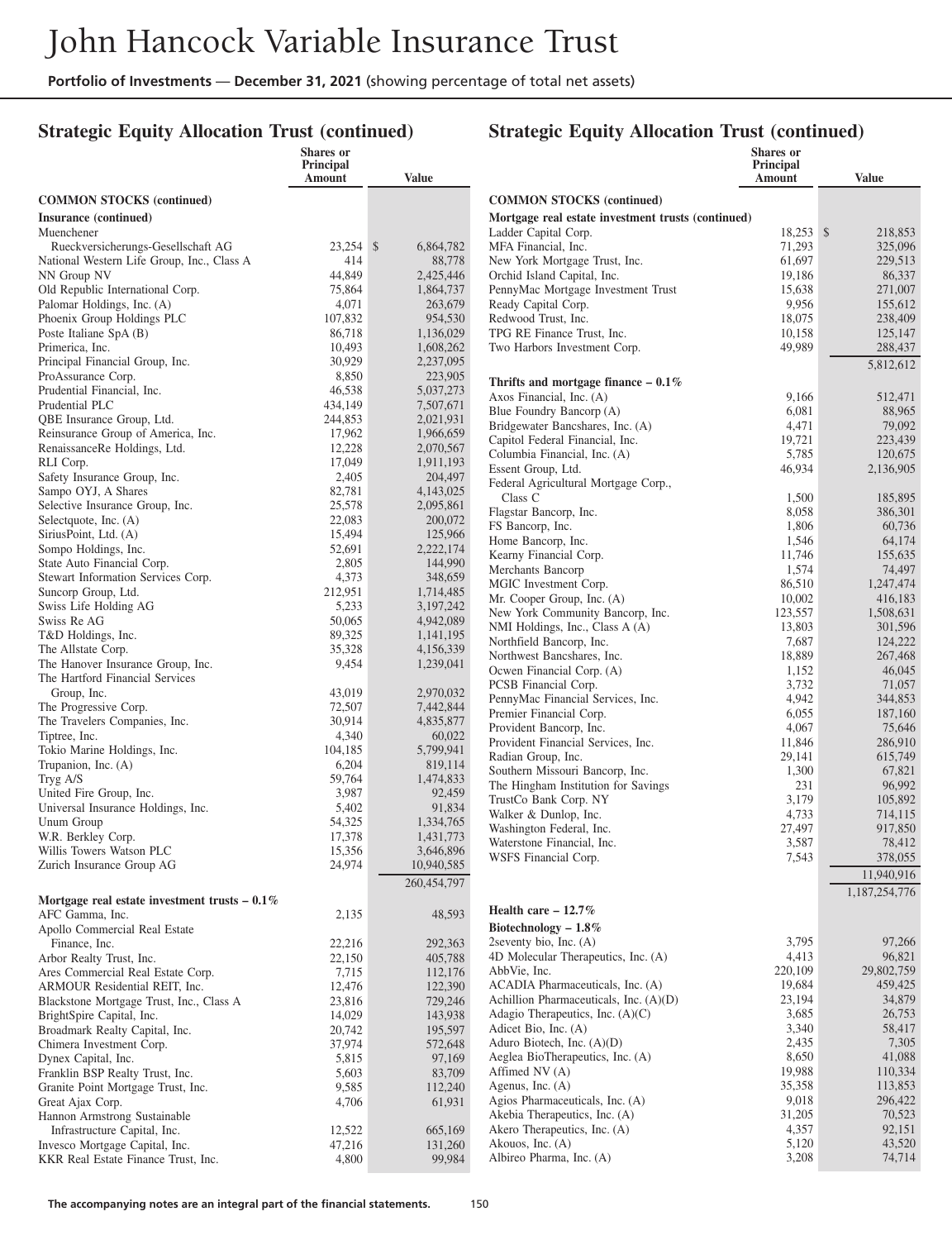## **Strategic Equity Allocation Trust (continued)**

|                                                                      | <b>Shares</b> or<br>Principal |                      |                                                                             | Shares or<br>Principal |                      |
|----------------------------------------------------------------------|-------------------------------|----------------------|-----------------------------------------------------------------------------|------------------------|----------------------|
|                                                                      | Amount                        | Value                |                                                                             | <b>Amount</b>          | <b>Value</b>         |
| <b>COMMON STOCKS</b> (continued)                                     |                               |                      | <b>COMMON STOCKS (continued)</b>                                            |                        |                      |
| Biotechnology (continued)                                            |                               |                      | Biotechnology (continued)                                                   |                        |                      |
| Alder Biopharmaceuticals, Inc. (A)(D)                                | $13,115$ \$                   | 19,068               | Cullinan Oncology, Inc. (A)(C)                                              | 4,570 \$               | 70,515               |
| Aldeyra Therapeutics, Inc. (A)                                       | 9,195                         | 36,780               | Curis, Inc. $(A)$                                                           | 14,952                 | 71,172               |
| Alector, Inc. $(A)$                                                  | 9,583                         | 197,889              | Cytokinetics, Inc. (A)                                                      | 12,858                 | 586,068              |
| Aligos Therapeutics, Inc. (A)                                        | 4,000                         | 47,480               | CytomX Therapeutics, Inc. (A)                                               | 11,441                 | 49,540               |
| Alkermes PLC (A)<br>Allakos, Inc. (A)                                | 25,988<br>5,722               | 604,481<br>56,018    | Day One Biopharmaceuticals, Inc. (A)<br>Deciphera Pharmaceuticals, Inc. (A) | 1,622<br>6,895         | 27,331<br>67,364     |
| Allogene Therapeutics, Inc. (A)                                      | 11,332                        | 169,073              | Denali Therapeutics, Inc. (A)                                               | 14,833                 | 661,552              |
| Allovir, Inc. (A)                                                    | 4,923                         | 63,704               | DermTech, Inc. $(A)(C)$                                                     | 4,174                  | 65,949               |
| Altimmune, Inc. $(A)(C)$                                             | 7,006                         | 64,175               | Design Therapeutics, Inc. (A)                                               | 4,060                  | 86,925               |
| ALX Oncology Holdings, Inc. (A)                                      | 3,066                         | 65,888               | Dynavax Technologies Corp. (A)                                              | 17,616                 | 247,857              |
| Amgen, Inc.                                                          | 69,684                        | 15,676,809           | Dyne Therapeutics, Inc. (A)                                                 | 5,607                  | 66,667               |
| Amicus Therapeutics, Inc. (A)                                        | 43,201                        | 498,972              | Eagle Pharmaceuticals, Inc. (A)                                             | 1,928                  | 98,174               |
| AnaptysBio, Inc. (A)                                                 | 3,126                         | 108,629              | Editas Medicine, Inc. (A)                                                   | 11,185                 | 296,962              |
| Anavex Life Sciences Corp. (A)<br>Anika Therapeutics, Inc. (A)       | 10,450<br>2,618               | 181,203<br>93,803    | Eiger BioPharmaceuticals, Inc. (A)<br>Emergent BioSolutions, Inc. (A)       | 6,247<br>8,054         | 32,422<br>350,107    |
| Annexon, Inc. (A)                                                    | 5,710                         | 65,608               | Enanta Pharmaceuticals, Inc. (A)                                            | 3,140                  | 234,809              |
| Apellis Pharmaceuticals, Inc. (A)                                    | 11,463                        | 541,971              | Epizyme, Inc. (A)                                                           | 17,043                 | 42,608               |
| Applied Molecular Transport, Inc. (A)                                | 4,373                         | 61,135               | Erasca, Inc. $(A)(C)$                                                       | 3,740                  | 58,269               |
| Applied Therapeutics, Inc. (A)                                       | 3,659                         | 32,748               | Evelo Biosciences, Inc. $(A)(C)$                                            | 5,203                  | 31,582               |
| Arbutus Biopharma Corp. (A)                                          | 13,440                        | 52,282               | Exelixis, Inc. $(A)$                                                        | 84,069                 | 1,536,781            |
| Arcturus Therapeutics Holdings, Inc. (A)                             | 3,535                         | 130,830              | Fate Therapeutics, Inc. (A)                                                 | 13,195                 | 772,039              |
| Arcus Biosciences, Inc. (A)                                          | 7,306                         | 295,674              | FibroGen, Inc. (A)                                                          | 14,447                 | 203,703              |
| Arcutis Biotherapeutics, Inc. (A)<br>Arena Pharmaceuticals, Inc. (A) | 4,931<br>10,024               | 102,269<br>931,631   | Foghorn Therapeutics, Inc. (A)<br>Forma Therapeutics Holdings, Inc. (A)     | 3,154<br>6,051         | 72,132<br>86,045     |
| Argenx $SE(A)$                                                       | 7,609                         | 2,705,821            | Fortress Biotech, Inc. (A)                                                  | 15,632                 | 39,080               |
| Arrowhead Pharmaceuticals, Inc. (A)                                  | 44,138                        | 2,926,349            | G1 Therapeutics, Inc. $(A)(C)$                                              | 7,095                  | 72,440               |
| Atara Biotherapeutics, Inc. (A)                                      | 13,967                        | 220,120              | Generation Bio Company (A)                                                  | 7,224                  | 51,146               |
| Athenex, Inc. $(A)$                                                  | 17,526                        | 23,835               | Genmab A/S (A)                                                              | 10,902                 | 4,351,566            |
| Athersys, Inc. (A)                                                   | 44,149                        | 39,849               | Geron Corp. (A)                                                             | 52,665                 | 64,251               |
| Atossa Therapeutics, Inc. (A)                                        | 21,617                        | 34,587               | Gilead Sciences, Inc.                                                       | 155,357                | 11,280,472           |
| Avid Bioservices, Inc. (A)<br>Avidity Biosciences, Inc. (A)          | 9,867<br>6,257                | 287,919<br>148,729   | Global Blood Therapeutics, Inc. (A)<br>Gossamer Bio, Inc. (A)               | 9,863<br>10,416        | 288,690<br>117,805   |
| Avita Medical, Inc. (A)                                              | 4,764                         | 57,073               | Graphite Bio, Inc. (A)(C)                                                   | 3,031                  | 37,675               |
| Avrobio, Inc. (A)                                                    | 8,115                         | 31,243               | Grifols SA                                                                  | 49,511                 | 952,723              |
| Beam Therapeutics, Inc. (A)                                          | 8,194                         | 652,980              | Gritstone bio, Inc. $(A)(C)$                                                | 7,168                  | 92,180               |
| BioAtla, Inc. (A)                                                    | 2,812                         | 55,200               | Halozyme Therapeutics, Inc. (A)                                             | 59,911                 | 2,409,021            |
| BioCryst Pharmaceuticals, Inc. (A)                                   | 29,173                        | 404,046              | Heron Therapeutics, Inc. $(A)(C)$                                           | 15,512                 | 141,625              |
| Biogen, Inc. (A)                                                     | 18,466                        | 4,430,363            | Homology Medicines, Inc. (A)                                                | 8,526                  | 31,035               |
| Biohaven Pharmaceutical Holding                                      | 9,034                         | 1,244,976            | Humanigen, Inc. (A)<br>iBio, Inc. $(A)(C)$                                  | 8,493<br>48,290        | 31,594<br>26,511     |
| Company, Ltd. (A)<br>Bioxcel Therapeutics, Inc. (A)                  | 3,104                         | 63,104               | Icosavax, Inc. $(A)$                                                        | 2,339                  | 53,516               |
| Bluebird Bio, Inc. (A)                                               | 11,796                        | 117,842              | Ideaya Biosciences, Inc. (A)                                                | 5,598                  | 132,337              |
| Blueprint Medicines Corp. (A)                                        | 9,494                         | 1,016,902            | IGM Biosciences, Inc. $(A)(C)$                                              | 1,362                  | 39,947               |
| Bridgebio Pharma, Inc. $(A)(C)$                                      | 17,342                        | 289,265              | Imago Biosciences, Inc. $(A)(C)$                                            | 1,498                  | 35,518               |
| Brooklyn ImmunoTherapeutics, Inc. (A)                                | 5,482                         | 22,860               | Immuneering Corp., Class A (A)                                              | 1,294                  | 20,924               |
| C4 Therapeutics, Inc. (A)                                            | 6,292                         | 202,602              | Immunic, Inc. $(A)$                                                         | 3,145                  | 30,098               |
| Cardiff Oncology, Inc. (A)(C)<br>CareDx, Inc. $(A)$                  | 7,567<br>8,292                | 45,478<br>377,120    | ImmunityBio, Inc. $(A)(C)$<br>ImmunoGen, Inc. (A)                           | 11,905<br>32,837       | 72,382<br>243,651    |
| Caribou Biosciences, Inc. (A)                                        | 3,327                         | 50,204               | Immunovant, Inc. (A)                                                        | 7,609                  | 64,829               |
| Catalyst Pharmaceuticals, Inc. (A)                                   | 16,563                        | 112,132              | Incyte Corp. (A)                                                            | 23,259                 | 1,707,211            |
| Celldex Therapeutics, Inc. (A)                                       | 7,522                         | 290,650              | Infinity Pharmaceuticals, Inc. (A)                                          | 16,691                 | 37,555               |
| CEL-SCI Corp. (A)                                                    | 6,481                         | 46,015               | Inhibrx, Inc. $(A)$                                                         | 4,614                  | 201,493              |
| Century Therapeutics, Inc. (A)                                       | 2,219                         | 35,193               | Inovio Pharmaceuticals, Inc. $(A)(C)$                                       | 33,771                 | 168,517              |
| Cerevel Therapeutics Holdings, Inc. (A)                              | 6,571                         | 213,032              | Insmed, Inc. $(A)$                                                          | 18,844                 | 513,311              |
| ChemoCentryx, Inc. (A)                                               | 8,840<br>12,884               | 321,864<br>82,844    | Instil Bio, Inc. $(A)$                                                      | 8,367<br>11,236        | 143,159<br>1,328,545 |
| Chimerix, Inc. (A)<br>Chinook Therapeutics, Inc. (A)                 | 6,311                         | 102,932              | Intellia Therapeutics, Inc. (A)<br>Intercept Pharmaceuticals, Inc. (A)(C)   | 4,586                  | 74,706               |
| Clovis Oncology, Inc. $(A)(C)$                                       | 20,138                        | 54,574               | Invitae Corp. (A)                                                           | 32,759                 | 500,230              |
| Codiak Biosciences, Inc. (A)                                         | 3,136                         | 34,935               | Ironwood Pharmaceuticals, Inc. (A)                                          | 23,772                 | 277,182              |
| Cogent Biosciences, Inc. (A)                                         | 6,489                         | 55,676               | iTeos Therapeutics, Inc. (A)                                                | 3,410                  | 158,770              |
| Coherus Biosciences, Inc. (A)                                        | 10,519                        | 167,883              | IVERIC bio, Inc. (A)                                                        | 18,385                 | 307,397              |
| Cortexyme, Inc. $(A)(C)$                                             | 3,371                         | 42,542               | Janux Therapeutics, Inc. $(A)(C)$                                           | 2,423                  | 47,806               |
| Crinetics Pharmaceuticals, Inc. (A)                                  | 7,085                         | 201,285              | Jounce Therapeutics, Inc. (A)                                               | 6,009                  | 50,175               |
| CSL, Ltd.<br>Cue Biopharma, Inc. (A)                                 | 75,544<br>5,251               | 15,977,573<br>59,389 | KalVista Pharmaceuticals, Inc. (A)<br>Karuna Therapeutics, Inc. (A)         | 3,810<br>3,620         | 50,406<br>474,220    |
|                                                                      |                               |                      |                                                                             |                        |                      |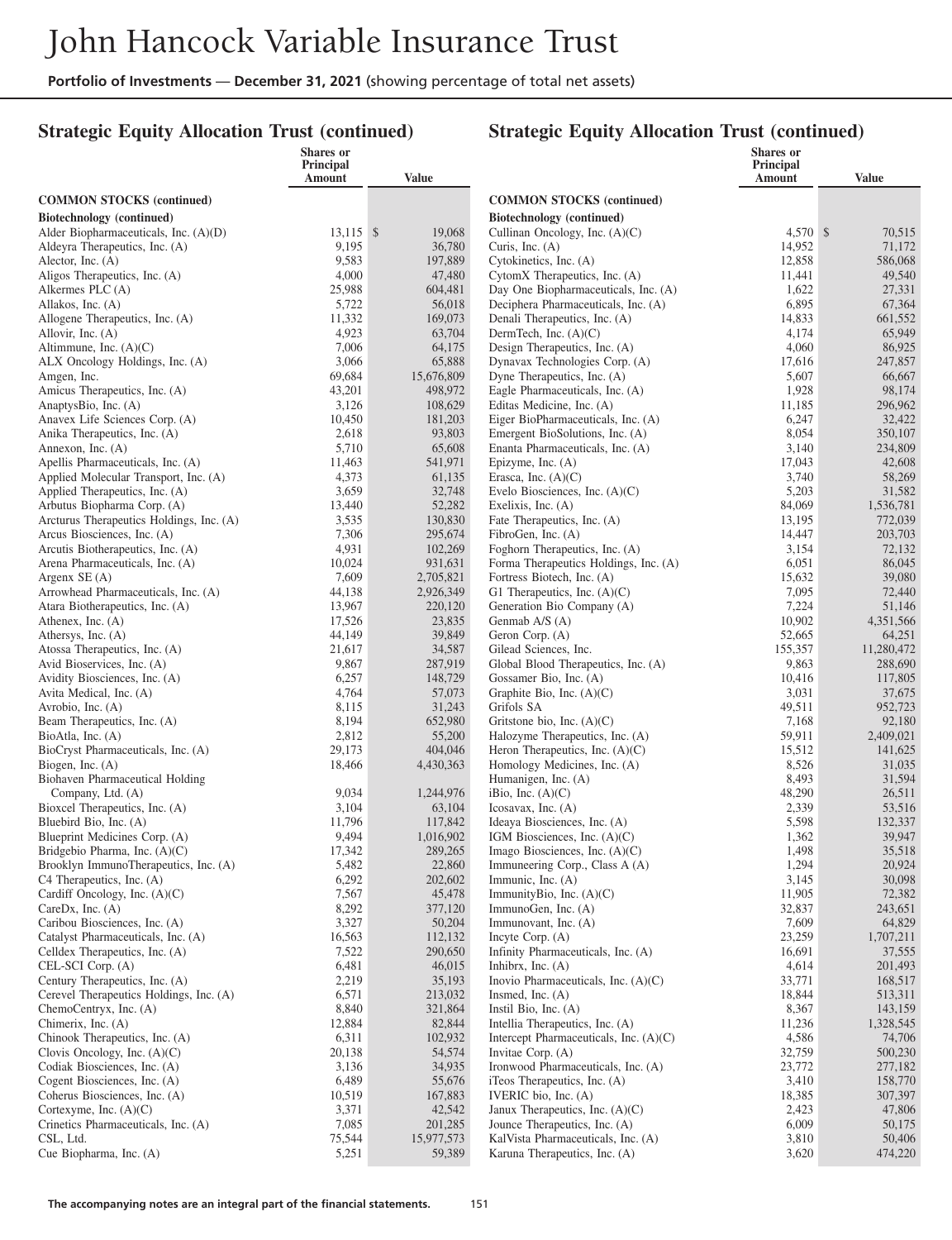#### **Strategic Equity Allocation Trust (continued)**

|                                                                               | Shares or<br>Principal |                      |                                                                           | Shares or<br><b>Principal</b> |                    |
|-------------------------------------------------------------------------------|------------------------|----------------------|---------------------------------------------------------------------------|-------------------------------|--------------------|
|                                                                               | Amount                 | Value                |                                                                           | Amount                        | <b>Value</b>       |
| <b>COMMON STOCKS</b> (continued)                                              |                        |                      | <b>COMMON STOCKS</b> (continued)                                          |                               |                    |
| Biotechnology (continued)                                                     |                        |                      | <b>Biotechnology</b> (continued)                                          |                               |                    |
| Karyopharm Therapeutics, Inc. (A)                                             | 12,947 \$              | 83,249               | Scholar Rock Holding Corp. (A)                                            | $4,669$ \$                    | 115,978            |
| Keros Therapeutics, Inc. (A)                                                  | 2,596                  | 151,892              | Selecta Biosciences, Inc. (A)                                             | 16,541                        | 53,924             |
| Kezar Life Sciences, Inc. (A)                                                 | 5,468                  | 91,425               | Seres Therapeutics, Inc. (A)                                              | 11,931                        | 99,385             |
| Kiniksa Pharmaceuticals, Ltd., Class A (A)                                    | 5,141                  | 60,510               | Sesen Bio, Inc. (A)                                                       | 26,588<br>4,875               | 21,669             |
| Kinnate Biopharma, Inc. (A)<br>Kodiak Sciences, Inc. (A)                      | 4,671<br>5,479         | 82,770<br>464,510    | Shattuck Labs, Inc. (A)<br>Sorrento Therapeutics, Inc. $(A)(C)$           | 47,712                        | 41,486<br>221,861  |
| Kronos Bio, Inc. $(A)(C)$                                                     | 6,807                  | 92,507               | Spectrum Pharmaceuticals, Inc. (A)                                        | 31,926                        | 40,546             |
| Krystal Biotech, Inc. (A)                                                     | 2,993                  | 209,360              | Spero Therapeutics, Inc. (A)                                              | 4,515                         | 72,285             |
| Kura Oncology, Inc. (A)                                                       | 10,590                 | 148,260              | SpringWorks Therapeutics, Inc. (A)                                        | 4,804                         | 297,752            |
| Kymera Therapeutics, Inc. (A)                                                 | 5,635                  | 357,766              | SQZ Biotechnologies Company (A)                                           | 4,541                         | 40,551             |
| Lexicon Pharmaceuticals, Inc. (A)                                             | 12,620                 | 49,723               | Stoke Therapeutics, Inc. (A)                                              | 3,410                         | 81,806             |
| Ligand Pharmaceuticals, Inc. (A)                                              | 2,453                  | 378,890              | Surface Oncology, Inc. (A)                                                | 7,027                         | 33,589             |
| Lineage Cell Therapeutics, Inc. $(A)(C)$<br>Lyell Immunopharma, Inc. (A)      | 25,249<br>4,537        | 61,860<br>35,116     | Sutro Biopharma, Inc. (A)<br>Syndax Pharmaceuticals, Inc. (A)             | 7,152<br>7,420                | 106,422<br>162,424 |
| MacroGenics, Inc. (A)                                                         | 10,242                 | 164,384              | Syros Pharmaceuticals, Inc. (A)                                           | 11,795                        | 38,452             |
| Madrigal Pharmaceuticals, Inc. (A)                                            | 1,979                  | 167,700              | Talaris Therapeutics, Inc. (A)                                            | 3,350                         | 51,222             |
| MannKind Corp. (A)                                                            | 40,171                 | 175,547              | Taysha Gene Therapies, Inc. $(A)(C)$                                      | 4,225                         | 49,221             |
| MEI Pharma, Inc. (A)                                                          | 21,240                 | 56,711               | TCR2 Therapeutics, Inc. (A)                                               | 6,126                         | 28,547             |
| MeiraGTx Holdings PLC (A)                                                     | 5,075                  | 120,481              | Tenaya Therapeutics, Inc. (A)(C)                                          | 2,402                         | 45,518             |
| Mersana Therapeutics, Inc. (A)                                                | 12,815                 | 79,709               | TG Therapeutics, Inc. (A)                                                 | 20,982                        | 398,658            |
| MiMedx Group, Inc. (A)                                                        | 19,092                 | 115,316              | Tonix Pharmaceuticals Holding Corp. (A)                                   | 77,647                        | 27,774             |
| Moderna, Inc. (A)<br>Monte Rosa Therapeutics, Inc. (A)(C)                     | 44,038<br>2,062        | 11,184,771<br>42,106 | Travere Therapeutics, Inc. (A)<br>Turning Point Therapeutics, Inc. (A)    | 9,550<br>7,603                | 296,432<br>362,663 |
| Morphic Holding, Inc. (A)                                                     | 3,502                  | 165,925              | Twist Bioscience Corp. (A)                                                | 7,691                         | 595,206            |
| Myriad Genetics, Inc. (A)                                                     | 12,761                 | 352,204              | United Therapeutics Corp. (A)                                             | 11,967                        | 2,585,829          |
| Neoleukin Therapeutics, Inc. (A)                                              | 7,267                  | 35,027               | UroGen Pharma, Ltd. (A)(C)                                                | 3,538                         | 33,646             |
| Neurocrine Biosciences, Inc. (A)                                              | 25,207                 | 2,146,880            | Vanda Pharmaceuticals, Inc. (A)                                           | 9,191                         | 144,207            |
| Nkarta, Inc. (A)                                                              | 2,540                  | 38,989               | Vaxart, Inc. $(A)(C)$                                                     | 20,457                        | 128,265            |
| Nurix Therapeutics, Inc. (A)                                                  | 5,113                  | 148,021              | Vaxcyte, Inc. $(A)$                                                       | 6,738                         | 160,297            |
| Nuvalent, Inc., Class A (A)(C)                                                | 1,869<br>30,280        | 35,586<br>137,774    | VBI Vaccines, Inc. (A)<br>Vera Therapeutics, Inc. (A)                     | 34,168<br>1,569               | 79,953<br>41,924   |
| Ocugen, Inc. $(A)(C)$<br>Olema Pharmaceuticals, Inc. (A)(C)                   | 4,459                  | 41,736               | Veracyte, Inc. (A)                                                        | 11,026                        | 454,271            |
| Oncocyte Corp. (A)                                                            | 11,511                 | 24,979               | Verastem, Inc. $(A)$                                                      | 27,978                        | 57,355             |
| OPKO Health, Inc. (A)(C)                                                      | 65,621                 | 315,637              | Vericel Corp. (A)                                                         | 7,610                         | 299,073            |
| Organogenesis Holdings, Inc. (A)                                              | 6,613                  | 61,104               | Vertex Pharmaceuticals, Inc. (A)                                          | 31,441                        | 6,904,444          |
| ORIC Pharmaceuticals, Inc. (A)                                                | 5,569                  | 81,864               | Verve Therapeutics, Inc. $(A)(C)$                                         | 2,718                         | 100,213            |
| Passage Bio, Inc. (A)                                                         | 7,026                  | 44,615               | Viking Therapeutics, Inc. (A)                                             | 12,873                        | 59,216             |
| PDL BioPharma, Inc. (A)(C)(D)                                                 | 23,030                 | 41,224               | Vincerx Pharma, Inc. (A)                                                  | 2,677                         | 27,279             |
| Pfenex, Inc. $(A)(D)$<br>PMV Pharmaceuticals, Inc. (A)                        | 6,194<br>4,552         | 6,790<br>105,151     | Vir Biotechnology, Inc. (A)<br>Viracta Therapeutics, Inc. (A)             | 9,737<br>7,170                | 407,688<br>26,171  |
| Poseida Therapeutics, Inc. (A)                                                | 4,284                  | 29,174               | VistaGen Therapeutics, Inc. (A)                                           | 35,755                        | 69,722             |
| Praxis Precision Medicines, Inc. (A)                                          | 5,787                  | 114,004              | Vor BioPharma, Inc. (A)                                                   | 3,067                         | 35,639             |
| Precigen, Inc. $(A)(C)$                                                       | 17,347                 | 64,357               | Werewolf Therapeutics, Inc. (A)                                           | 4,044                         | 48,164             |
| Precision BioSciences, Inc. (A)                                               | 8,754                  | 64,780               | XBiotech, Inc. (C)                                                        | 3,068                         | 34,147             |
| Prelude Therapeutics, Inc. $(A)(C)$                                           | 1,976                  | 24,601               | Xencor, Inc. (A)                                                          | 9,269                         | 371,872            |
| Progenics Pharmaceuticals, Inc. (A)(D)<br>Prometheus Biosciences, Inc. (A)(C) | 15,140                 | 646                  | Y-mAbs Therapeutics, Inc. (A)                                             | 6,185                         | 100,259            |
| Protagonist Therapeutics, Inc. (A)                                            | 4,718<br>7,335         | 186,550<br>250,857   | Zentalis Pharmaceuticals, Inc. (A)<br>$ZIOPHARM$ Oncology, Inc. $(A)(C)$  | 5,878<br>40,464               | 494,105<br>44,106  |
| Prothena Corp. PLC (A)                                                        | 5,719                  | 282,519              |                                                                           |                               | 163,354,556        |
| PTC Therapeutics, Inc. (A)                                                    | 11,428                 | 455,177              |                                                                           |                               |                    |
| Radius Health, Inc. (A)                                                       | 7,747                  | 53,609               | Health care equipment and supplies $-2.7\%$<br><b>Abbott Laboratories</b> | 219,667                       | 30,915,934         |
| RAPT Therapeutics, Inc. (A)                                                   | 3,618                  | 132,889              | ABIOMED, Inc. (A)                                                         | 5,623                         | 2,019,613          |
| Recursion Pharmaceuticals, Inc.,                                              |                        |                      | Accuray, Inc. $(A)$                                                       | 16,272                        | 77,617             |
| Class $A(A)(C)$                                                               | 18,379                 | 314,832              | Alcon, Inc.                                                               | 82,942                        | 7,315,928          |
| Regeneron Pharmaceuticals, Inc. (A)<br>REGENXBIO, Inc. (A)                    | 13,023<br>6,520        | 8,224,285<br>213,204 | Align Technology, Inc. (A)                                                | 9,105                         | 5,983,624          |
| Relay Therapeutics, Inc. (A)                                                  | 11,116                 | 341,372              | Alphatec Holdings, Inc. (A)                                               | 12,258                        | 140,109            |
| Replimune Group, Inc. (A)                                                     | 5,157                  | 139,755              | Ambu A/S, Class B (C)                                                     | 27,809                        | 733,985            |
| REVOLUTION Medicines, Inc. (A)                                                | 9,811                  | 246,943              | AngioDynamics, Inc. (A)<br>Apyx Medical Corp. (A)                         | 6,284                         | 173,313            |
| Rhythm Pharmaceuticals, Inc. (A)                                              | 8,119                  | 81,028               | Asahi Intecc Company, Ltd.                                                | 5,335<br>36,000               | 68,395<br>773,409  |
| Rigel Pharmaceuticals, Inc. (A)                                               | 31,224                 | 82,744               | Asensus Surgical, Inc. $(A)(C)$                                           | 42,796                        | 47,504             |
| Rocket Pharmaceuticals, Inc. (A)                                              | 6,752                  | 147,396              | Aspira Women's Health, Inc. $(A)(C)$                                      | 14,342                        | 25,385             |
| Rubius Therapeutics, Inc. (A)                                                 | 7,950<br>14,181        | 76,956<br>219,522    | AtriCure, Inc. (A)                                                        | 7,278                         | 506,039            |
| Sana Biotechnology, Inc. (A)(C)<br>Sangamo Therapeutics, Inc. (A)             | 19,795                 | 148,463              | Atrion Corp.                                                              | 224                           | 157,898            |
|                                                                               |                        |                      | Avanos Medical, Inc. (A)                                                  | 7,889                         | 273,512            |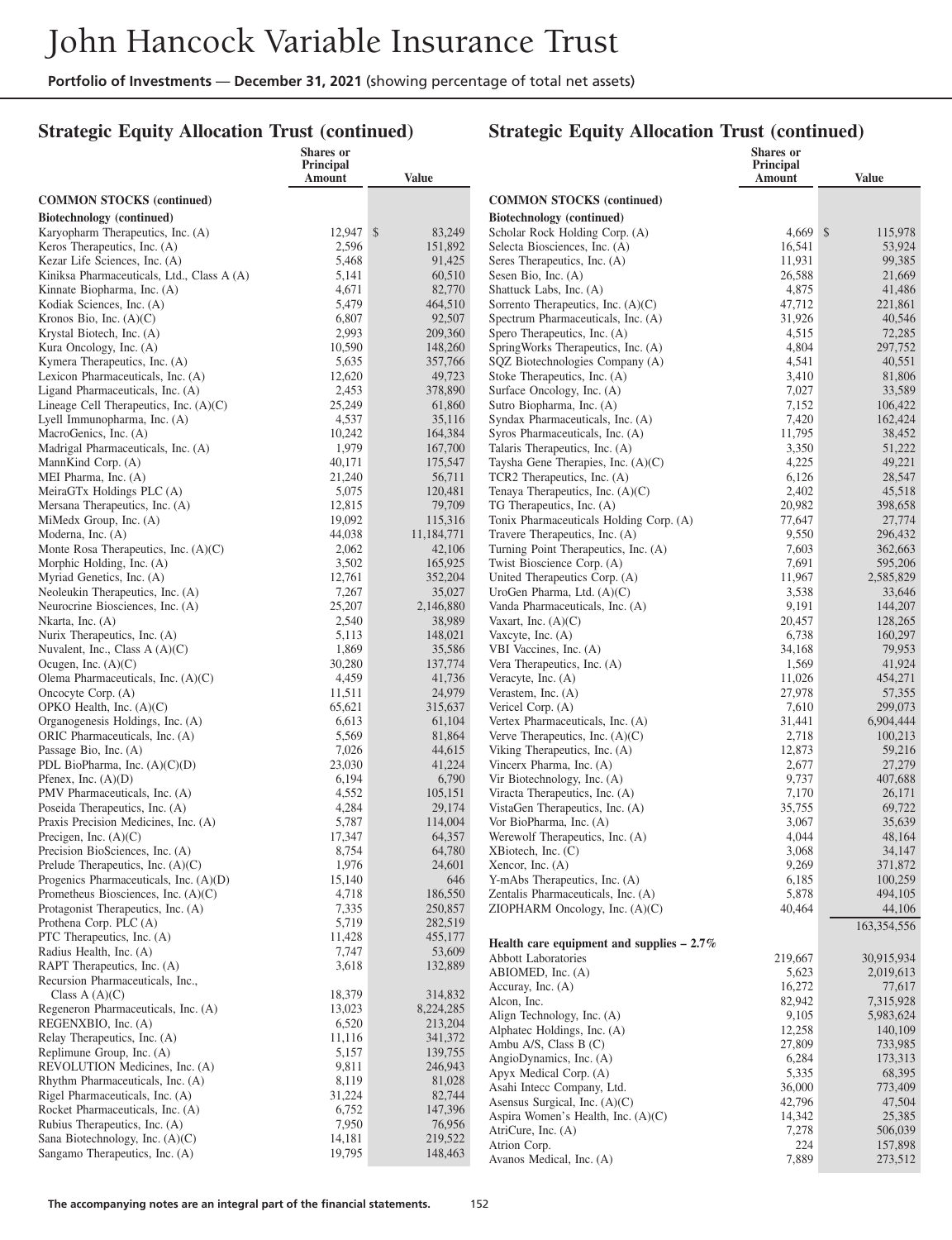#### **Strategic Equity Allocation Trust (continued)**

|                                                                      | Shares or           |                        |                                                              | <b>Shares</b> or           |                        |
|----------------------------------------------------------------------|---------------------|------------------------|--------------------------------------------------------------|----------------------------|------------------------|
|                                                                      | Principal<br>Amount | Value                  |                                                              | <b>Principal</b><br>Amount | <b>Value</b>           |
| <b>COMMON STOCKS</b> (continued)                                     |                     |                        | <b>COMMON STOCKS</b> (continued)                             |                            |                        |
| Health care equipment and supplies (continued)                       |                     |                        | Health care equipment and supplies (continued)               |                            |                        |
| Axogen, Inc. (A)                                                     | $6,940$ \$          | 65,028                 | Orthofix Medical, Inc. (A)                                   | 3,350 \$                   | 104,152                |
| Axonics, Inc. (A)                                                    | 7,513               | 420,728                | OrthoPediatrics Corp. (A)                                    | 2,376                      | 142,227                |
| Baxter International, Inc.                                           | 61,943              | 5,317,187              | Outset Medical, Inc. (A)                                     | 7,525                      | 346,827                |
| Becton, Dickinson and Company                                        | 35,585              | 8,948,916              | PAVmed, Inc. (A)                                             | 12,862                     | 31,641                 |
| BioLife Solutions, Inc. (A)                                          | 1,800               | 67,086                 | Penumbra, Inc. (A)                                           | 9,331                      | 2,680,983              |
| BioMerieux                                                           | 6,876               | 977,888                | Pulmonx Corp. (A)                                            | 4,566                      | 146,432                |
| Bioventus, Inc., Class A (A)                                         | 4,047               | 58,641                 | Pulse Biosciences, Inc. $(A)(C)$                             | 2,001                      | 29,635                 |
| Boston Scientific Corp. (A)                                          | 176,427             | 7,494,619              | Quidel Corp. (A)                                             | 10,077                     | 1,360,294              |
| Butterfly Network, Inc. (A)(C)                                       | 20,953              | 140,176                | Quotient, Ltd. (A)                                           | 13,310                     | 34,473                 |
| Cardiovascular Systems, Inc. (A)                                     | 6,532               | 122,671                | ResMed, Inc.                                                 | 18,031                     | 4,696,715              |
| Carl Zeiss Meditec AG, Bearer Shares                                 | 6,681               | 1,401,516              | SeaSpine Holdings Corp. (A)                                  | 5,960                      | 81,175                 |
| Cerus Corp. (A)                                                      | 27,985<br>3,534     | 190,578                | Senseonics Holdings, Inc. (A)(C)                             | 70,561                     | 188,398                |
| ClearPoint Neuro, Inc. (A)<br>Cochlear, Ltd.                         | 10,917              | 39,651<br>1,713,427    | Shockwave Medical, Inc. (A)<br>$SI-BONE$ , Inc. $(A)$        | 5,482<br>5,841             | 977,605<br>129,729     |
| Coloplast A/S, B Shares                                              | 19,719              | 3,472,027              | Siemens Healthineers AG (B)                                  | 46,807                     | 3,489,892              |
| CONMED Corp.                                                         | 4,693               | 665,280                | Sientra, Inc. (A)                                            | 11,358                     | 41,684                 |
| CryoLife, Inc. (A)                                                   | 6,588               | 134,066                | Sight Sciences, Inc. (A)                                     | 1,990                      | 34,964                 |
| CryoPort, Inc. (A)                                                   | 6,634               | 392,534                | Silk Road Medical, Inc. (A)                                  | 5,625                      | 239,681                |
| Cutera, Inc. $(A)$                                                   | 3,028               | 125,117                | Smith & Nephew PLC                                           | 145,934                    | 2,546,894              |
| CytoSorbents Corp. (A)                                               | 8,150               | 34,149                 | Sonova Holding AG                                            | 9,086                      | 3,550,779              |
| DarioHealth Corp. (A)                                                | 2,254               | 29,234                 | STAAR Surgical Company (A)                                   | 20,359                     | 1,858,777              |
| Demant $A/S(A)$                                                      | 17,936              | 918,433                | Stereotaxis, Inc. (A)                                        | 9,001                      | 55,806                 |
| Dentsply Sirona, Inc.                                                | 27,080              | 1,510,793              | <b>STERIS PLC</b>                                            | 12,361                     | 3,008,791              |
| DexCom, Inc. (A)                                                     | 11,988              | 6,436,957              | Straumann Holding AG                                         | 1,718                      | 3,632,867              |
| DiaSorin SpA                                                         | 4,179               | 795,038                | Stryker Corp.                                                | 41,586                     | 11,120,928             |
| Eargo, Inc. $(A)$                                                    | 5,367               | 27,372                 | Surmodics, Inc. (A)                                          | 2,388                      | 114,982                |
| Edwards Lifesciences Corp. (A)                                       | 77,235              | 10,005,794             | Sysmex Corp.                                                 | 27,779                     | 3,749,652              |
| Envista Holdings Corp. (A)                                           | 42,877              | 1,932,038              | Tactile Systems Technology, Inc. (A)                         | 3,381                      | 64,340                 |
| Fisher & Paykel Healthcare Corp., Ltd.<br>Getinge AB, B Shares       | 95,705<br>37,967    | 2,144,133<br>1,654,684 | Tandem Diabetes Care, Inc. (A)<br>Teleflex, Inc.             | 16,881<br>5,799            | 2,540,928<br>1,904,856 |
| Glaukos Corp. (A)                                                    | 7,385               | 328,189                | Terumo Corp.                                                 | 107,134                    | 4,525,404              |
| Globus Medical, Inc., Class A (A)                                    | 21,002              | 1,516,344              | The Cooper Companies, Inc.                                   | 6,102                      | 2,556,372              |
| GN Store Nord A/S                                                    | 20,642              | 1,295,198              | TransMedics Group, Inc. (A)                                  | 4,301                      | 82,407                 |
| Haemonetics Corp. (A)                                                | 21,827              | 1,157,704              | Treace Medical Concepts, Inc. (A)                            | 4,426                      | 82,501                 |
| Heska Corp. (A)                                                      | 1,598               | 291,619                | Utah Medical Products, Inc.                                  | 639                        | 63,900                 |
| Hologic, Inc. (A)                                                    | 31,409              | 2,404,673              | Vapotherm, Inc. (A)                                          | 3,992                      | 82,674                 |
| Hoya Corp.                                                           | 61,407              | 9,112,291              | Varex Imaging Corp. (A)                                      | 6,354                      | 200,469                |
| ICU Medical, Inc. (A)                                                | 5,305               | 1,259,089              | ViewRay, Inc. (A)                                            | 22,866                     | 125,992                |
| IDEXX Laboratories, Inc. (A)                                         | 10,542              | 6,941,485              | Zimmer Biomet Holdings, Inc.                                 | 25,877                     | 3,287,414              |
| Inari Medical, Inc. (A)                                              | 5,582               | 509,469                |                                                              |                            | 249,205,080            |
| Inmode, Ltd. (A)                                                     | 8,200               | 578,756                | Health care providers and services $-2.0\%$                  |                            |                        |
| Inogen, Inc. $(A)$                                                   | 3,388               | 115,192                | 1Life Healthcare, Inc. (A)                                   | 19,208                     | 337,485                |
| Integer Holdings Corp. (A)                                           | 5,325               | 455,767                | Acadia Healthcare Company, Inc. (A)                          | 23,897                     | 1,450,548              |
| Integra LifeSciences Holdings Corp. (A)<br>Intersect ENT, Inc. $(A)$ | 19,355<br>5,409     | 1,296,591<br>147,720   | Accolade, Inc. $(A)$                                         | 8,294                      | 218,630                |
| Intuitive Surgical, Inc. (A)                                         | 44,198              | 15,880,341             | AdaptHealth Corp. (A)                                        | 11,699                     | 286,158                |
| iRadimed Corp. (A)                                                   | 1,020               | 47,134                 | Addus HomeCare Corp. (A)                                     | 2,553                      | 238,731                |
| iRhythm Technologies, Inc. (A)                                       | 4,812               | 566,324                | Agiliti, Inc. (A)                                            | 4,118                      | 95,373                 |
| Koninklijke Philips NV                                               | 152,274             | 5,635,905              | Alignment Healthcare, Inc. (A)                               | 12,238                     | 172,066                |
| Lantheus Holdings, Inc. (A)                                          | 11,073              | 319,899                | Amedisys, Inc. (A)                                           | 8,663                      | 1,402,366              |
| LeMaitre Vascular, Inc.                                              | 3,239               | 162,695                | AmerisourceBergen Corp.<br>AMN Healthcare Services, Inc. (A) | 18,537<br>7,621            | 2,463,382<br>932,277   |
| LivaNova PLC (A)                                                     | 22,824              | 1,995,502              | Amplifon SpA                                                 | 20,667                     | 1,112,053              |
| Masimo Corp. (A)                                                     | 13,499              | 3,952,237              | Anthem, Inc.                                                 | 30,211                     | 14,004,007             |
| Medtronic PLC                                                        | 167,937             | 17,373,083             | Apollo Medical Holdings, Inc. $(A)(C)$                       | 6,099                      | 448,155                |
| Meridian Bioscience, Inc. (A)                                        | 7,187               | 146,615                | Apria, Inc. (A)                                              | 2,796                      | 91,150                 |
| Merit Medical Systems, Inc. (A)                                      | 8,375               | 521,763                | Aveanna Healthcare Holdings, Inc. (A)                        | 7,173                      | 53,080                 |
| Mesa Laboratories, Inc.                                              | 806                 | 264,441                | Brookdale Senior Living, Inc. (A)                            | 30,752                     | 158,680                |
| Natus Medical, Inc. (A)                                              | 5,827               | 138,275                | Cardinal Health, Inc.                                        | 35,952                     | 1,851,168              |
| Neogen Corp. $(A)$<br>Nevro Corp. (A)                                | 45,944<br>5,661     | 2,086,317<br>458,937   | Castle Biosciences, Inc. (A)                                 | 3,564                      | 152,789                |
| NuVasive, Inc. (A)                                                   | 22,211              | 1,165,633              | Centene Corp. (A)                                            | 72,244                     | 5,952,906              |
| Olympus Corp.                                                        | 183,308             | 4,221,075              | Chemed Corp.                                                 | 4,091                      | 2,164,303              |
| OraSure Technologies, Inc. (A)                                       | 12,339              | 107,226                | Cigna Corp.                                                  | 41,176                     | 9,455,245              |
| Ortho Clinical Diagnostics Holdings                                  |                     |                        | Community Health Systems, Inc. (A)                           | 20,334                     | 270,646                |
| PLC(A)                                                               | 18,248              | 390,325                | CorVel Corp. (A)<br>Covetrus, Inc. $(A)$                     | 1,431                      | 297,648<br>343,624     |
|                                                                      |                     |                        |                                                              | 17,207                     |                        |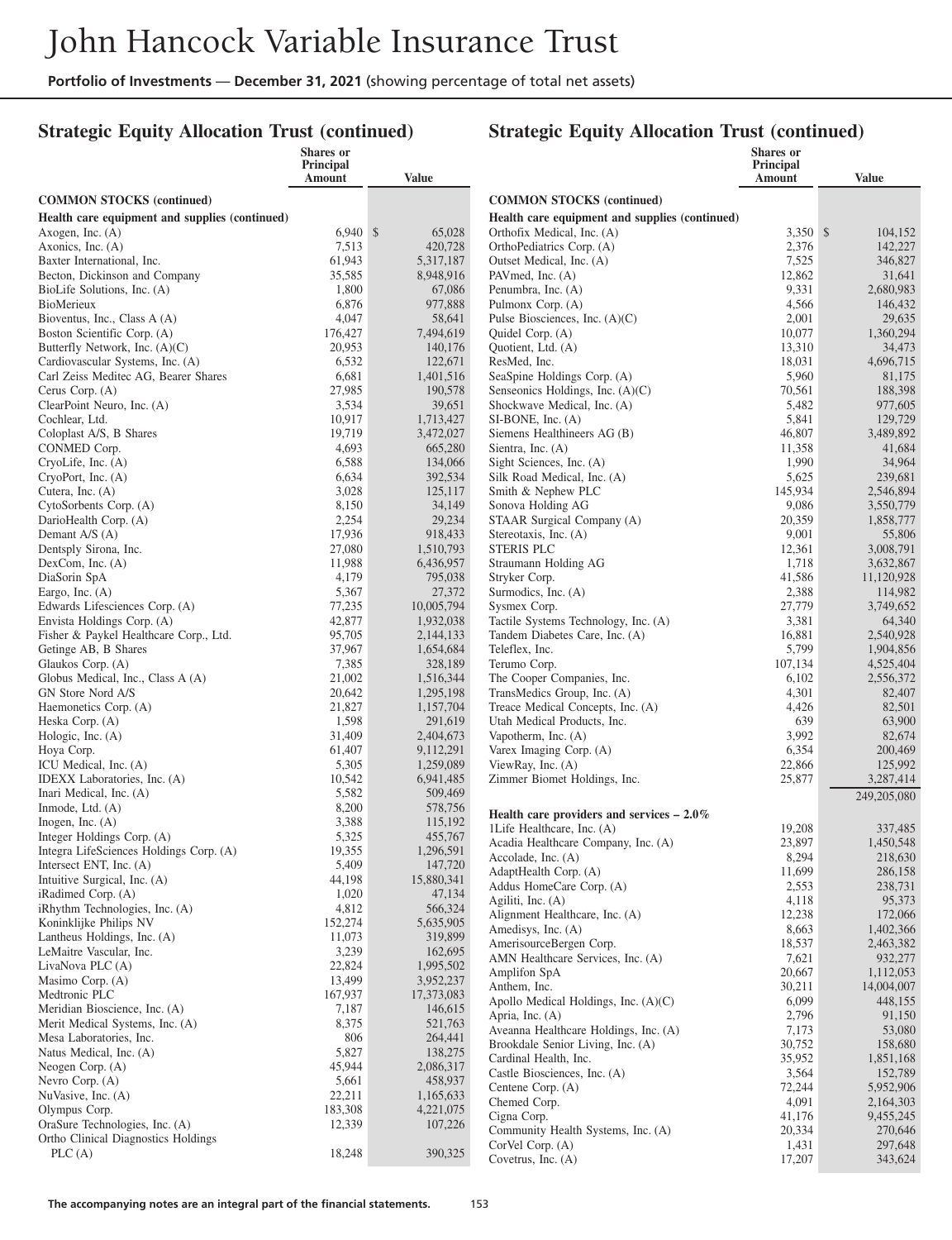## **Strategic Equity Allocation Trust (continued)**

|                                                     | Shares or<br>Principal |                        |                                                                      | <b>Shares</b> or<br>Principal |                        |
|-----------------------------------------------------|------------------------|------------------------|----------------------------------------------------------------------|-------------------------------|------------------------|
|                                                     | Amount                 | <b>Value</b>           |                                                                      | Amount                        | <b>Value</b>           |
| <b>COMMON STOCKS</b> (continued)                    |                        |                        | <b>COMMON STOCKS</b> (continued)                                     |                               |                        |
| Health care providers and services (continued)      |                        |                        | Health care technology (continued)                                   |                               |                        |
| Cross Country Healthcare, Inc. (A)                  | $6,074$ \$             | 168,614                | Omnicell, Inc. (A)                                                   | $6.995$ \$                    | 1,262,178              |
| CVS Health Corp.                                    | 163,506                | 16,867,279             | OptimizeRx Corp. (A)                                                 | 2,777                         | 172,479                |
| DaVita, Inc. $(A)$                                  | 8,311                  | 945,459                | Phreesia, Inc. (A)                                                   | 8,019                         | 334,072                |
| Encompass Health Corp.                              | 26,436                 | 1,725,213              | Schrodinger, Inc. (A)                                                | 7,431                         | 258,822                |
| Fresenius Medical Care AG &                         |                        |                        | Simulations Plus, Inc. (C)                                           | 2,594                         | 122,696                |
| Company KGaA                                        | 34,041                 | 2,206,817              | Tabula Rasa HealthCare, Inc. (A)                                     | 4,031                         | 60,465                 |
| Fresenius SE & Company KGaA                         | 69,518                 | 2,794,164              | Vocera Communications, Inc. (A)                                      | 5,579                         | 361,742                |
| Fulgent Genetics, Inc. $(A)(C)$                     | 3,360                  | 337,982                |                                                                      |                               | 12,550,567             |
| Hanger, Inc. (A)<br>HCA Healthcare, Inc.            | 6,556<br>29,743        | 118,860                | Life sciences tools and services $-1.4\%$                            |                               |                        |
| HealthEquity, Inc. (A)                              | 35,525                 | 7,641,572<br>1,571,626 | Agilent Technologies, Inc.                                           | 37,599                        | 6,002,680              |
| Henry Schein, Inc. (A)                              | 17,309                 | 1,341,967              | Bachem Holding AG, Class B                                           | 1,029                         | 805,755                |
| Humana, Inc.                                        | 15,923                 | 7,386,043              | Berkeley Lights, Inc. (A)                                            | 8,034                         | 146,058                |
| InfuSystem Holdings, Inc. (A)                       | 2,355                  | 40,106                 | Bionano Genomics, Inc. (A)(C)                                        | 46,523                        | 139,104                |
| Innovage Holding Corp. (A)(C)                       | 3,587                  | 17,935                 | Bio-Rad Laboratories, Inc., Class A (A)                              | 2,663<br>4,819                | 2,012,083<br>2,493,061 |
| Laboratory Corp. of America Holdings (A)            | 11,982                 | 3,764,864              | Bio-Techne Corp.<br>Bruker Corp.                                     | 26,998                        | 2,265,402              |
| LHC Group, Inc. (A)                                 | 13,382                 | 1,836,412              | <b>Charles River Laboratories</b>                                    |                               |                        |
| LifeStance Health Group, Inc. (A)(C)                | 8,048                  | 76,617                 | International, Inc. (A)                                              | 6,245                         | 2,352,991              |
| Magellan Health, Inc. (A)                           | 3,790                  | 360,012                | ChromaDex Corp. (A)                                                  | 9,189                         | 34,367                 |
| McKesson Corp.                                      | 19,165                 | 4,763,844              | Codexis, Inc. $(A)$                                                  | 9,865                         | 308,479                |
| Medipal Holdings Corp.                              | 30,441                 | 570,614                | Cytek Biosciences, Inc. (A)(C)                                       | 2,828                         | 46,153                 |
| MEDNAX, Inc. $(A)$<br>ModivCare, Inc. (A)           | 12,520<br>2,037        | 340,669                | Danaher Corp.                                                        | 79,200                        | 26,057,592             |
| Molina Healthcare, Inc. (A)                         | 15,517                 | 302,067<br>4,935,647   | Eurofins Scientific SE                                               | 22,167                        | 2,746,304              |
| National HealthCare Corp.                           | 2,085                  | 141,655                | Fluidigm Corp. (A)                                                   | 14,104                        | 55,288                 |
| National Research Corp.                             | 2,386                  | 99,067                 | Harvard Bioscience, Inc. (A)                                         | 7,852                         | 55,357                 |
| NMC Health PLC $(A)$                                | 19,536                 | 391                    | Illumina, Inc. $(A)$                                                 | 19,459<br>2,197               | 7,402,982              |
| Option Care Health, Inc. (A)                        | 62,038                 | 1,764,361              | Inotiv, Inc. $(A)$<br>IQVIA Holdings, Inc. (A)                       | 23,742                        | 92,428<br>6,698,568    |
| Orpea SA                                            | 8,582                  | 860,673                | Lonza Group AG                                                       | 12,361                        | 10,291,620             |
| Owens & Minor, Inc.                                 | 11,733                 | 510,386                | MaxCyte, Inc. (A)                                                    | 15,108                        | 153,951                |
| Patterson Companies, Inc.                           | 36,846                 | 1,081,430              | Medpace Holdings, Inc. (A)                                           | 12,317                        | 2,680,672              |
| PetIQ, Inc. $(A)$                                   | 4,563                  | 103,626                | Mettler-Toledo International, Inc. (A)                               | 2,864                         | 4,860,809              |
| Privia Health Group, Inc. (A)                       | 2,841<br>28,855        | 73,497                 | NanoString Technologies, Inc. (A)                                    | 7,474                         | 315,627                |
| Progyny, Inc. $(A)$<br>Quest Diagnostics, Inc.      | 15,139                 | 1,452,849<br>2,619,198 | NeoGenomics, Inc. (A)                                                | 18,534                        | 632,380                |
| $R1$ RCM, Inc. $(A)$                                | 54,759                 | 1,395,807              | Pacific Biosciences of California, Inc. (A)                          | 31,596                        | 646,454                |
| RadNet, Inc. (A)                                    | 7,500                  | 225,825                | PerkinElmer, Inc.                                                    | 15,751                        | 3,166,896              |
| Ramsay Health Care, Ltd.                            | 30,392                 | 1,579,473              | Personalis, Inc. (A)                                                 | 6,454                         | 92,099                 |
| Ryman Healthcare, Ltd.                              | 70,543                 | 591,525                | QIAGEN NV (A)<br>Quanterix Corp. (A)                                 | 37,912<br>5,128               | 2,102,241<br>217,427   |
| Select Medical Holdings Corp.                       | 17,938                 | 527,377                | Repligen Corp. (A)                                                   | 13,662                        | 3,618,244              |
| Sonic Healthcare, Ltd.                              | 75,411                 | 2,557,664              | Sartorius Stedim Biotech                                             | 4,590                         | 2,520,854              |
| Surgery Partners, Inc. (A)                          | 5,354                  | 285,957                | Seer, Inc. $(A)(C)$                                                  | 6,853                         | 156,317                |
| Tenet Healthcare Corp. (A)                          | 45,646                 | 3,728,822              | Syneos Health, Inc. (A)                                              | 27,552                        | 2,829,039              |
| The Ensign Group, Inc.                              | 8,556                  | 718,362                | Thermo Fisher Scientific, Inc.                                       | 48,975                        | 32,678,079             |
| The Joint Corp. (A)<br>The Pennant Group, Inc. (A)  | 2,326<br>4,509         | 152,795<br>104,068     | Waters Corp. (A)                                                     | 7,603                         | 2,832,878              |
| Tivity Health, Inc. (A)                             | 7,363                  | 194,678                | West Pharmaceutical Services, Inc.                                   | 9,167                         | 4,299,415              |
| Triple-S Management Corp. (A)                       | 3,708                  | 132,301                |                                                                      |                               | 133,809,654            |
| UnitedHealth Group, Inc.                            | 117,136                | 58,818,671             | Pharmaceuticals $-4.7\%$                                             |                               |                        |
| Universal Health Services, Inc., Class B            | 9,401                  | 1,218,934              | 9 Meters Biopharma, Inc. (A)                                         | 44,726                        | 43,773                 |
| US Physical Therapy, Inc.                           | 2,076                  | 198,362                | Aclaris Therapeutics, Inc. (A)                                       | 8,427                         | 122,529                |
|                                                     |                        | 185,204,607            | Aerie Pharmaceuticals, Inc. (A)                                      | 7,895                         | 55,423                 |
| Health care technology $-0.1\%$                     |                        |                        | Amneal Pharmaceuticals, Inc. (A)                                     | 17,304                        | 82,886                 |
| Allscripts Healthcare Solutions, Inc. (A)           | 19,941                 | 367,911                | Amphastar Pharmaceuticals, Inc. (A)<br>ANI Pharmaceuticals, Inc. (A) | 6,091<br>1,695                | 141,859<br>78,106      |
| American Well Corp., Class A (A)                    | 30,025                 | 181,351                | Antares Pharma, Inc. (A)                                             | 29,477                        | 105,233                |
| Castlight Health, Inc., B Shares (A)                | 18,759                 | 28,889                 | Arvinas, Inc. (A)                                                    | 7,513                         | 617,118                |
| Cerner Corp.                                        | 36,625                 | 3,401,364              | Astellas Pharma, Inc.                                                | 309,047                       | 5,029,903              |
| Computer Programs & Systems, Inc. (A)               | 2,530                  | 74,129                 | AstraZeneca PLC                                                      | 257,128                       | 30,024,666             |
| Evolent Health, Inc., Class A (A)                   | 12,750                 | 352,793                | Atea Pharmaceuticals, Inc. (A)                                       | 10,982                        | 98,179                 |
| Health Catalyst, Inc. (A)<br>HealthStream, Inc. (A) | 8,270                  | 327,657                | Athira Pharma, Inc. (A)                                              | 5,520                         | 71,926                 |
| Inspire Medical Systems, Inc. (A)                   | 4,185<br>4,357         | 110,317<br>1,002,371   | Axsome Therapeutics, Inc. $(A)(C)$                                   | 4,609                         | 174,128                |
| $M3$ , Inc.                                         | 73,186                 | 3,690,138              | Bayer AG                                                             | 163,066                       | 8,708,423              |
| MultiPlan Corp. (A)                                 | 60,446                 | 267,776                | <b>BioDelivery Sciences</b>                                          |                               |                        |
| NextGen Healthcare, Inc. (A)                        | 9,748                  | 173,417                | International, Inc. (A)                                              | 17,586                        | 54,517                 |
|                                                     |                        |                        | Bristol-Myers Squibb Company                                         | 275,338                       | 17, 167, 324           |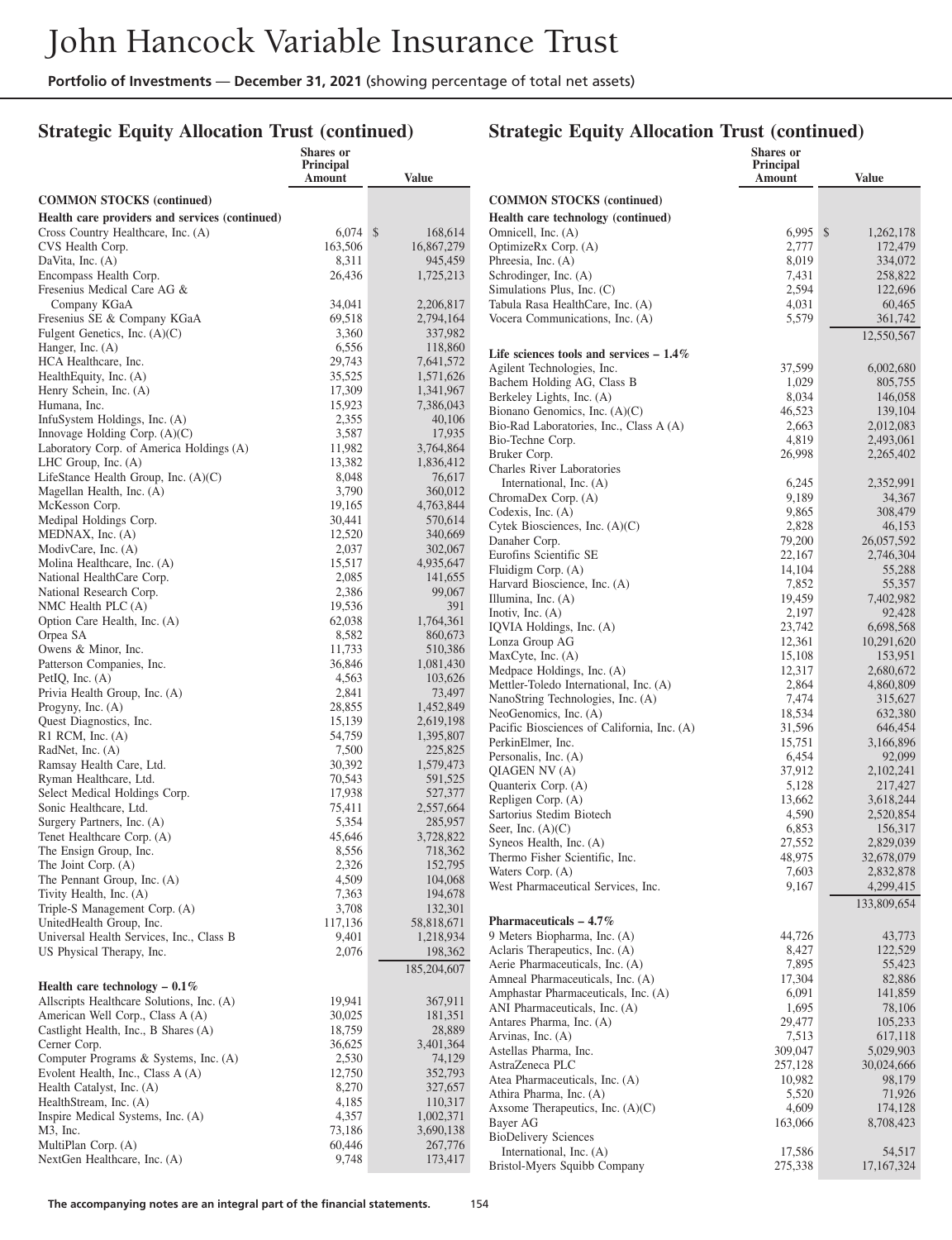**Shares or**

#### **Strategic Equity Allocation Trust (continued)**

#### **Strategic Equity Allocation Trust (continued)**

**Shares or**

|                                                                         | Principal<br>Amount | Value               |                                                                         | Principal<br>Amount  | Value                   |
|-------------------------------------------------------------------------|---------------------|---------------------|-------------------------------------------------------------------------|----------------------|-------------------------|
| <b>COMMON STOCKS</b> (continued)                                        |                     |                     | <b>COMMON STOCKS</b> (continued)                                        |                      |                         |
| Pharmaceuticals (continued)                                             |                     |                     | Pharmaceuticals (continued)                                             |                      |                         |
| Cara Therapeutics, Inc. (A)                                             | 7,748 \$            | 94,371              | Sanofi                                                                  | 188,738 \$           | 18,938,717              |
| Cassava Sciences, Inc. $(A)(C)$                                         | 6,240               | 272,688             | Santen Pharmaceutical Company, Ltd.                                     | 59,800               | 730,083                 |
| Catalent, Inc. $(A)$                                                    | 21,107              | 2,702,329           | Seelos Therapeutics, Inc. (A)                                           | 16,168               | 26,354                  |
| Chugai Pharmaceutical Company, Ltd.<br>Citius Pharmaceuticals, Inc. (A) | 111,502<br>17,697   | 3,634,519<br>27,253 | Shionogi & Company, Ltd.<br>SIGA Technologies, Inc. (A)                 | 43,911<br>8,282      | 3,088,978<br>62,281     |
| Collegium Pharmaceutical, Inc. (A)                                      | 5,838               | 109,054             | Sumitomo Dainippon Pharma                                               |                      |                         |
| Corcept Therapeutics, Inc. (A)                                          | 15,642              | 309,712             | Company, Ltd.                                                           | 29,692               | 342,569                 |
| CorMedix, Inc. (A)                                                      | 6,176               | 28,101              | Supernus Pharmaceuticals, Inc. (A)                                      | 7,977                | 232,609                 |
| Cymabay Therapeutics, Inc. (A)                                          | 14,809              | 50,054              | Taisho Pharmaceutical Holdings                                          |                      |                         |
| Daiichi Sankyo Company, Ltd.                                            | 290,858             | 7,402,748           | Company, Ltd.                                                           | 6,316                | 291,546                 |
| DICE Therapeutics, Inc. (A)<br>Durect Corp. (A)                         | 2,006<br>43,508     | 50,772<br>42,895    | Takeda Pharmaceutical Company, Ltd.<br>Tarsus Pharmaceuticals, Inc. (A) | 262,598<br>1,280     | 7,171,102<br>28,800     |
| Edgewise Therapeutics, Inc. $(A)(C)$                                    | 6,023               | 92,031              | Teva Pharmaceutical Industries, Ltd.,                                   |                      |                         |
| Eisai Company, Ltd.                                                     | 39,368              | 2,234,835           | ADR(A)                                                                  | 183,008              | 1,465,894               |
| Elanco Animal Health, Inc. (A)(D)                                       | 9,534               | $\overline{0}$      | TherapeuticsMD, Inc. $(A)(C)$                                           | 83,719               | 29,762                  |
| Eli Lilly & Company                                                     | 98,918              | 27,323,130          | Theravance Biopharma, Inc. (A)                                          | 10,399               | 114,909                 |
| Endo International PLC (A)                                              | 37,792              | 142,098             | <b>UCB SA</b>                                                           | 20,985               | 2,394,933               |
| Esperion Therapeutics, Inc. $(A)(C)$                                    | 5,167               | 25,835              | Viatris, Inc.                                                           | 149,841              | 2,027,349               |
| Evolus, Inc. $(A)$<br>EyePoint Pharmaceuticals, Inc. (A)                | 6,245<br>3,779      | 40,655<br>46,255    | Vifor Pharma AG<br>Zoetis, Inc.                                         | 8,092<br>58,725      | 1,437,525<br>14,330,662 |
| Fulcrum Therapeutics, Inc. (A)                                          | 4,595               | 81,286              | Zogenix, Inc. $(A)$                                                     | 9,475                | 153,969                 |
| GlaxoSmithKline PLC                                                     | 835,182             | 18,184,209          |                                                                         |                      | 435,832,070             |
| Harmony Biosciences Holdings, Inc. (A)                                  | 3,654               | 155,807             |                                                                         |                      | 1,179,956,534           |
| Hikma Pharmaceuticals PLC                                               | 28,816              | 865,374             |                                                                         |                      |                         |
| Ikena Oncology, Inc. (A)                                                | 4,422               | 55,452              | Industrials $-11.3\%$                                                   |                      |                         |
| Innoviva, Inc. (A)                                                      | 6,767               | 116,731             | Aerospace and defense $-1.2\%$                                          | 5,693                | 222,198                 |
| Intra-Cellular Therapies, Inc. (A)<br>Ipsen SA                          | 11,483<br>6,260     | 601,020<br>572,851  | AAR Corp. (A)<br>Aerojet Rocketdyne Holdings, Inc.                      | 12,041               | 563,037                 |
| Jazz Pharmaceuticals PLC (A)                                            | 16,333              | 2,080,824           | AeroVironment, Inc. (A)                                                 | 3,611                | 223,990                 |
| Johnson & Johnson                                                       | 327,106             | 55,958,023          | Airbus SE (A)                                                           | 97,850               | 12,519,303              |
| KemPharm, Inc. (A)                                                      | 5,959               | 51,903              | Astronics Corp. (A)                                                     | 4,926                | 59,112                  |
| Kyowa Kirin Company, Ltd.                                               | 44,859              | 1,223,112           | Axon Enterprise, Inc. (A)                                               | 17,451               | 2,739,807               |
| Marinus Pharmaceuticals, Inc. (A)                                       | 6,860               | 81,497              | <b>BAE Systems PLC</b>                                                  | 533,811              | 3,980,731               |
| Merck & Company, Inc.                                                   | 313,658             | 24,038,749          | Byrna Technologies, Inc. (A)<br>Curtiss-Wright Corp.                    | 3,275<br>10,426      | 43,721<br>1,445,773     |
| Merck KGaA<br>Mind Medicine MindMed, Inc. (A)                           | 21,452<br>59,512    | 5,518,678<br>82,127 | Dassault Aviation SA                                                    | 4,157                | 449,609                 |
| NGM Biopharmaceuticals, Inc. (A)                                        | 5,505               | 97,494              | Ducommun, Inc. (A)                                                      | 1,957                | 91,529                  |
| Nippon Shinyaku Company, Ltd.                                           | 8,200               | 571,009             | Elbit Systems, Ltd.                                                     | 4,402                | 760,905                 |
| Novartis AG                                                             | 363,667             | 31,956,137          | General Dynamics Corp.                                                  | 28,749               | 5,993,304               |
| Novo Nordisk A/S, B Shares                                              | 279,506             | 31,395,753          | Hexcel Corp. (A)                                                        | 22,291               | 1,154,674               |
| Nuvation Bio, Inc. (A)                                                  | 24,501              | 208,259             | Howmet Aerospace, Inc.                                                  | 47,831               | 1,522,461               |
| Ocular Therapeutix, Inc. (A)                                            | 13,671              | 95,287<br>68,036    | Huntington Ingalls Industries, Inc.<br>Kaman Corp.                      | 4,974<br>4,573       | 928,845<br>197,325      |
| Omeros Corp. $(A)(C)$<br>Ono Pharmaceutical Company, Ltd.               | 10,581<br>61,400    | 1,526,121           | Kratos Defense & Security                                               |                      |                         |
| Oramed Pharmaceuticals, Inc. (A)                                        | 5,012               | 71,571              | Solutions, Inc. (A)                                                     | 20,074               | 389,436                 |
| Organon & Company                                                       | 31,413              | 956,526             | L3Harris Technologies, Inc.                                             | 24,201               | 5,160,621               |
| Orion OYJ, Class B                                                      | 17,616              | 731,747             | Lockheed Martin Corp.                                                   | 30,538               | 10,853,511              |
| Otsuka Holdings Company, Ltd.                                           | 64,793              | 2,357,228           | Maxar Technologies, Inc.                                                | 11,753               | 347,066                 |
| Pacira BioSciences, Inc. (A)                                            | 7,166               | 431,178             | Mercury Systems, Inc. (A)                                               | 15,051               | 828,708                 |
| Paratek Pharmaceuticals, Inc. (A)(C)<br>Perrigo Company PLC             | 7,494<br>35,545     | 33,648<br>1,382,701 | Moog, Inc., Class A<br>MTU Aero Engines AG                              | 4,660<br>8,863       | 377,320<br>1,799,577    |
| Pfizer, Inc.                                                            | 697,305             | 41,175,860          | National Presto Industries, Inc.                                        | 960                  | 78,749                  |
| Phathom Pharmaceuticals, Inc. (A)                                       | 3,691               | 72,602              | Northrop Grumman Corp.                                                  | 18,649               | 7,218,468               |
| Phibro Animal Health Corp., Class A                                     | 3,700               | 75,554              | PAE, Inc. $(A)$                                                         | 11,818               | 117,353                 |
| Pliant Therapeutics, Inc. (A)                                           | 4,457               | 60,170              | Park Aerospace Corp.                                                    | 4,186                | 55,255                  |
| Prestige Consumer Healthcare, Inc. (A)                                  | 7,984               | 484,230             | Parsons Corp. (A)                                                       | 4,223                | 142,104                 |
| Provention Bio, Inc. $(A)(C)$                                           | 10,129              | 56,925              | Raytheon Technologies Corp.<br>Rolls-Royce Holdings PLC (A)             | 186,839<br>1,388,882 | 16,079,364<br>2,318,232 |
| Rain Therapeutics, Inc. (A)<br>Reata Pharmaceuticals, Inc., Class A (A) | 2,557<br>4,510      | 32,934<br>118,929   | Safran SA                                                               | 56,732               | 6,945,311               |
| Recordati Industria Chimica e                                           |                     |                     | Singapore Technologies Engineering, Ltd.                                | 259,152              | 723,220                 |
| Farmaceutica SpA                                                        | 17,356              | 1,114,499           | Textron, Inc.                                                           | 27,773               | 2,144,076               |
| Relmada Therapeutics, Inc. (A)                                          | 2,909               | 65,540              | Thales SA                                                               | 17,708               | 1,506,358               |
| Revance Therapeutics, Inc. (A)                                          | 11,973              | 195,399             | The Boeing Company (A)                                                  | 68,271               | 13,744,318              |
| Roche Holding AG                                                        | 116,614             | 48,378,616          | TransDigm Group, Inc. (A)                                               | 6,487                | 4,127,548               |
| Roche Holding AG, Bearer Shares                                         | 5,311               | 2,377,104           | Triumph Group, Inc. (A)                                                 | 10,456               | 193,750                 |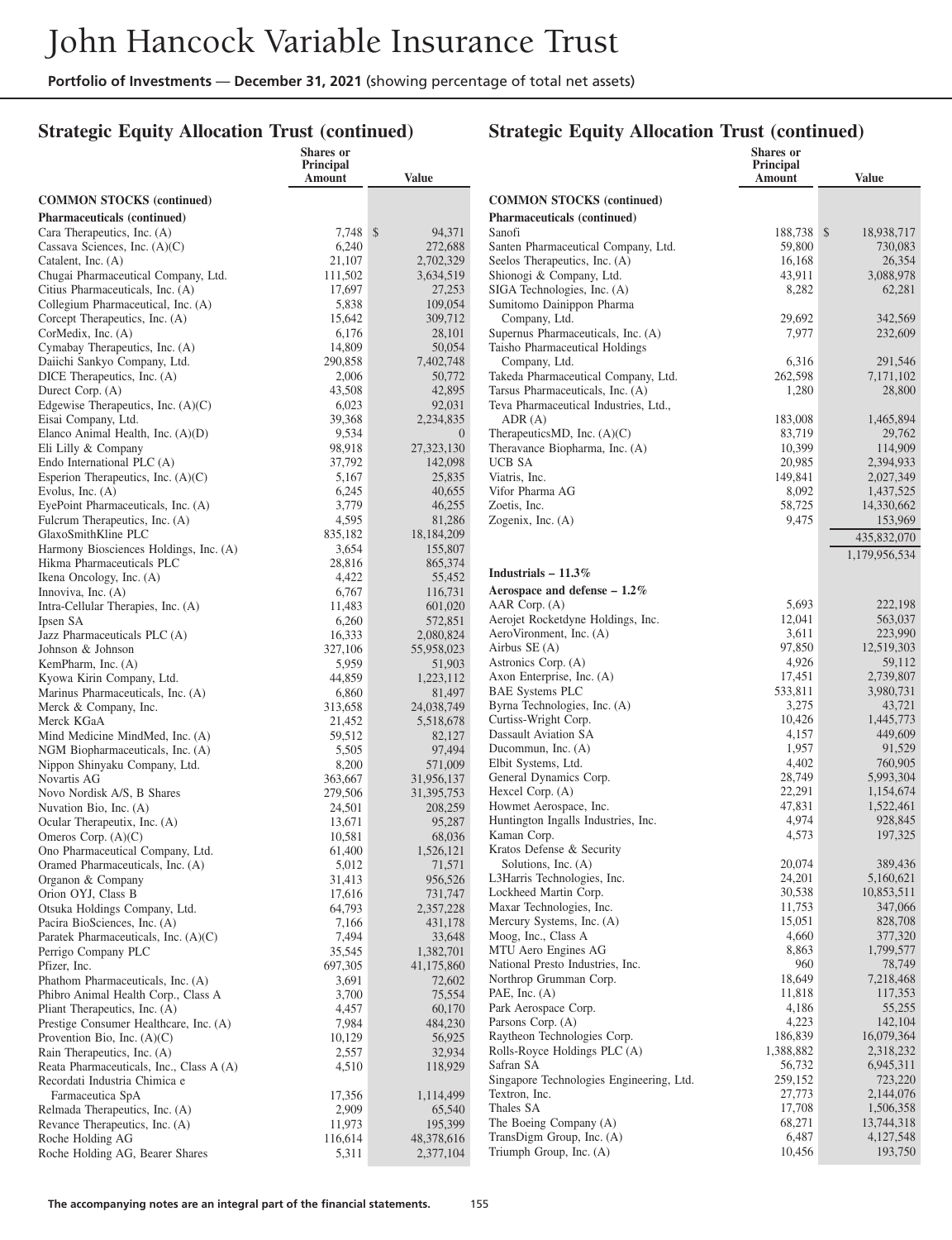## **Strategic Equity Allocation Trust (continued)**

#### **Strategic Equity Allocation Trust (continued)**

|                                                                      | <b>Shares</b> or<br>Principal<br>Amount | <b>Value</b>            |                                                                 | Shares or<br>Principal<br><b>Amount</b> | <b>Value</b>           |
|----------------------------------------------------------------------|-----------------------------------------|-------------------------|-----------------------------------------------------------------|-----------------------------------------|------------------------|
| <b>COMMON STOCKS (continued)</b>                                     |                                         |                         | <b>COMMON STOCKS</b> (continued)                                |                                         |                        |
| Aerospace and defense (continued)                                    |                                         |                         | <b>Building products (continued)</b>                            |                                         |                        |
| Vectrus, Inc. $(A)$                                                  | 1,974 \$                                | 90,350                  | Lennox International, Inc.                                      | 8,944 \$                                | 2,901,076              |
|                                                                      |                                         | 108,137,019             | Lixil Corp.                                                     | 44.250                                  | 1,180,454              |
| Air freight and logistics $-0.6\%$                                   |                                         |                         | Masco Corp.                                                     | 30,625                                  | 2,150,488              |
| Air Transport Services Group, Inc. (A)                               | 9,662                                   | 283,870                 | Masonite International Corp. (A)                                | 3,871                                   | 456,584                |
| Atlas Air Worldwide Holdings, Inc. (A)                               | 4,636                                   | 436,340                 | Nibe Industrier AB, B Shares<br>Owens Corning                   | 236,751<br>26,700                       | 3,577,292<br>2,416,350 |
| CH Robinson Worldwide, Inc.                                          | 16,320                                  | 1,756,522               | PGT Innovations, Inc. (A)                                       | 9,463                                   | 212,823                |
| Deutsche Post AG<br>DSV A/S                                          | 164,531<br>33,861                       | 10,582,758<br>7,890,570 | Quanex Building Products Corp.                                  | 5,993                                   | 148,507                |
| Expeditors International of                                          |                                         |                         | Resideo Technologies, Inc. (A)                                  | 23,475                                  | 611,054                |
| Washington, Inc.                                                     | 21,051                                  | 2,826,939               | Rockwool International A/S, B Shares                            | 1,390                                   | 606,982                |
| FedEx Corp.                                                          | 30,476                                  | 7,882,313               | Simpson Manufacturing Company, Inc.<br>TOTO, Ltd.               | 18,526<br>23,500                        | 2,576,411<br>1,084,231 |
| Forward Air Corp.                                                    | 4,343                                   | 525,894                 | Trane Technologies PLC                                          | 29,442                                  | 5,948,167              |
| GXO Logistics, Inc. (A)                                              | 26,197                                  | 2,379,474               | Trex Company, Inc. (A)                                          | 30,587                                  | 4,130,163              |
| Hub Group, Inc., Class A (A)<br>In Post SA $(A)$                     | 5,268<br>33,196                         | 443,776<br>398,641      | UFP Industries, Inc.                                            | 9,652                                   | 888,081                |
| Radiant Logistics, Inc. (A)                                          | 7,915                                   | 57,700                  | View, Inc. $(A)(C)$                                             | 21,339                                  | 83,435                 |
| SG Holdings Company, Ltd.                                            | 53,100                                  | 1,245,112               | Xinyi Glass Holdings, Ltd.                                      | 302,000                                 | 756,456                |
| United Parcel Service, Inc., Class B                                 | 90,241                                  | 19,342,256              | Zurn Water Solutions Corp.                                      | 19,530                                  | 710,892                |
| Yamato Holdings Company, Ltd.                                        | 48,393                                  | 1,136,825               |                                                                 |                                         | 88,247,919             |
|                                                                      |                                         | 57,188,990              | Commercial services and supplies $-0.5\%$                       |                                         |                        |
| Airlines $-0.2\%$                                                    |                                         |                         | ABM Industries, Inc.<br>ACCO Brands Corp.                       | 10,957<br>15,973                        | 447,593<br>131,937     |
| Alaska Air Group, Inc. (A)                                           | 15,517                                  | 808,436                 | Brady Corp., Class A                                            | 7,477                                   | 403,010                |
| Allegiant Travel Company (A)                                         | 2,507                                   | 468,909                 | Brambles, Ltd.                                                  | 239,311                                 | 1,851,387              |
| American Airlines Group, Inc. (A)<br>ANA Holdings, Inc. (A)          | 80,224<br>26,549                        | 1,440,823<br>555,003    | BrightView Holdings, Inc. (A)                                   | 7,156                                   | 100,756                |
| Delta Air Lines, Inc. (A)                                            | 79,290                                  | 3,098,653               | Casella Waste Systems, Inc., Class A (A)                        | 7,949                                   | 679,004                |
| Deutsche Lufthansa AG (A)                                            | 99,215                                  | 694,698                 | CECO Environmental Corp. (A)                                    | 4,840                                   | 30,153                 |
| Frontier Group Holdings, Inc. (A)                                    | 6,090                                   | 82,641                  | Cimpress PLC (A)<br>Cintas Corp.                                | 2,782<br>10,845                         | 199,219<br>4,806,179   |
| Hawaiian Holdings, Inc. (A)                                          | 8,873                                   | 162,997                 | Clean Harbors, Inc. (A)                                         | 13,301                                  | 1,327,041              |
| Japan Airlines Company, Ltd. (A)                                     | 23,940                                  | 454,460                 | Copart, Inc. $(A)$                                              | 26,383                                  | 4,000,190              |
| JetBlue Airways Corp. (A)<br>Mesa Air Group, Inc. (A)                | 84,503<br>6,639                         | 1,203,323<br>37,178     | CoreCivic, Inc. (A)                                             | 19,627                                  | 195,681                |
| Qantas Airways, Ltd. (A)                                             | 153,396                                 | 559,567                 | Dai Nippon Printing Company, Ltd.                               | 36,873                                  | 927,976                |
| Singapore Airlines, Ltd. (A)                                         | 222,427                                 | 824,703                 | Deluxe Corp.                                                    | 6,884                                   | 221,045                |
| SkyWest, Inc. (A)                                                    | 8,150                                   | 320,295                 | Ennis, Inc.<br>Harsco Corp. (A)                                 | 4,335<br>13,152                         | 84,663<br>219,770      |
| Southwest Airlines Company (A)                                       | 73,310                                  | 3,140,600               | Healthcare Services Group, Inc.                                 | 12,571                                  | 223,638                |
| Spirit Airlines, Inc. (A)<br>Sun Country Airlines Holdings, Inc. (A) | 16,030<br>3,963                         | 350,256<br>107,992      | Heritage-Crystal Clean, Inc. (A)                                | 2,836                                   | 90,809                 |
| United Airlines Holdings, Inc. (A)                                   | 40,098                                  | 1,755,490               | HNI Corp.                                                       | 7,121                                   | 299,438                |
|                                                                      |                                         | 16,066,024              | IAA, Inc. $(A)$                                                 | 35,830                                  | 1,813,715              |
| Building products $-1.0\%$                                           |                                         |                         | Interface, Inc.<br>KAR Auction Services, Inc. (A)               | 10,061<br>19,280                        | 160,473<br>301,154     |
| A.O. Smith Corp.                                                     | 16,504                                  | 1,416,868               | Kimball International, Inc., Class B                            | 7,693                                   | 78,699                 |
| AAON, Inc.                                                           | 6,727                                   | 534,326                 | Matthews International Corp., Class A                           | 5,258                                   | 192,811                |
| AGC, Inc.                                                            | 32,076                                  | 1,532,369               | MillerKnoll, Inc.                                               | 32,276                                  | 1,264,896              |
| Allegion PLC                                                         | 11,114                                  | 1,471,938               | Montrose Environmental Group, Inc. (A)                          | 3,947                                   | 278,303                |
| American Woodmark Corp. (A)<br>Apogee Enterprises, Inc.              | 2,832<br>4,190                          | 184,646<br>201,749      | MSA Safety, Inc.                                                | 9,688                                   | 1,462,500              |
| Assa Abloy AB, B Shares                                              | 166,365                                 | 5,070,967               | Pitney Bowes, Inc.<br>Rentokil Initial PLC                      | 28,957<br>308,618                       | 191,985<br>2,442,941   |
| Builders FirstSource, Inc. (A)                                       | 50,883                                  | 4,361,182               | Republic Services, Inc.                                         | 26,036                                  | 3,630,720              |
| Caesarstone, Ltd.                                                    | 4,720                                   | 53,525                  | Rollins, Inc.                                                   | 28,047                                  | 959,488                |
| Carlisle Companies, Inc.                                             | 13,893                                  | 3,447,131               | RR Donnelley & Sons Company (A)                                 | 11,796                                  | 132,823                |
| Carrier Global Corp.                                                 | 107,515                                 | 5,831,614               | Secom Company, Ltd.                                             | 34,855                                  | 2,421,943              |
| Cie de Saint-Gobain<br>Cornerstone Building Brands, Inc. (A)         | 83,976<br>9,363                         | 5,907,422<br>163,291    | Securitas AB, B Shares<br>Sohgo Security Services Company, Ltd. | 51,974<br>11,900                        | 714,978<br>472,856     |
| CSW Industrials, Inc.                                                | 2,359                                   | 285,109                 | SP Plus Corp. (A)                                               | 4,069                                   | 114,827                |
| Daikin Industries, Ltd.                                              | 41,397                                  | 9,377,214               | Steelcase, Inc., Class A                                        | 14,636                                  | 171,534                |
| Fortune Brands Home & Security, Inc.                                 | 17,084                                  | 1,826,280               | Stericycle, Inc. (A)                                            | 24,409                                  | 1,455,753              |
| Geberit AG                                                           | 5,955                                   | 4,854,121               | Tetra Tech, Inc.                                                | 23,032                                  | 3,910,834              |
| Gibraltar Industries, Inc. (A)                                       | 5,313                                   | 354,271<br>220,378      | The Brink's Company                                             | 20,928                                  | 1,372,249              |
| Griffon Corp.<br>Insteel Industries, Inc.                            | 7,738<br>3,142                          | 125,083                 | Toppan, Inc.<br>UniFirst Corp.                                  | 43,562<br>2,415                         | 817,472<br>508,116     |
| JELD-WEN Holding, Inc. (A)                                           | 13,799                                  | 363,742                 | US Ecology, Inc. $(A)$                                          | 5,335                                   | 170,400                |
| Johnson Controls International PLC                                   | 88,250                                  | 7,175,608               | Viad Corp. (A)                                                  | 3,348                                   | 143,261                |
| Kingspan Group PLC                                                   | 25,566                                  | 3,049,639               | VSE Corp.                                                       | 1,949                                   | 118,772                |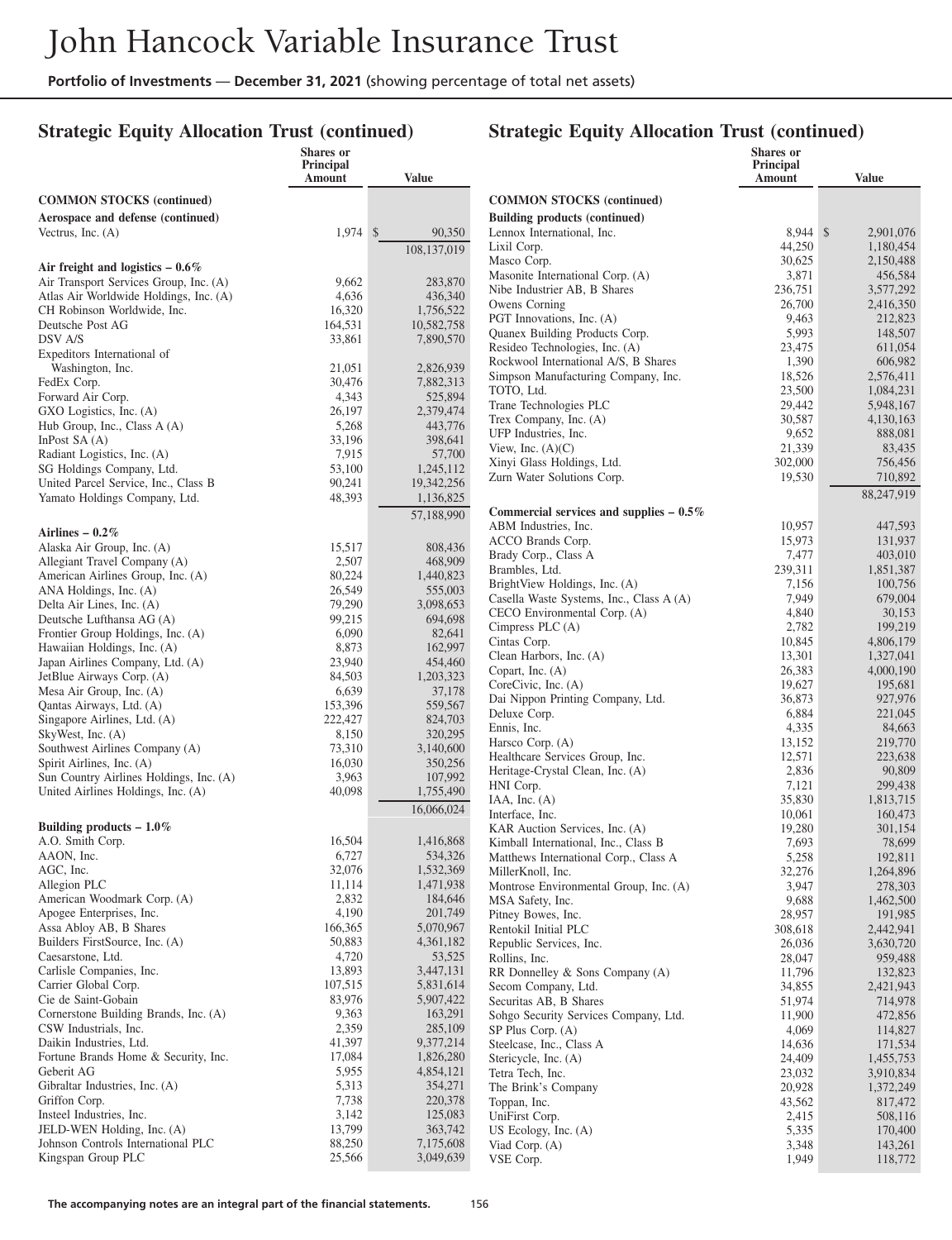## **Strategic Equity Allocation Trust (continued)**

#### **Strategic Equity Allocation Trust (continued)**

|                                                                | Shares or<br>Principal<br>Amount | <b>Value</b>           |                                                       | Shares or<br>Principal<br>Amount | <b>Value</b>         |
|----------------------------------------------------------------|----------------------------------|------------------------|-------------------------------------------------------|----------------------------------|----------------------|
| <b>COMMON STOCKS (continued)</b>                               |                                  |                        | <b>COMMON STOCKS (continued)</b>                      |                                  |                      |
| Commercial services and supplies (continued)                   |                                  |                        | Electrical equipment (continued)                      |                                  |                      |
| Waste Management, Inc.                                         | 48,003 \$                        | 8,011,701              | Legrand SA                                            | 44.392 \$                        | 5,199,237            |
|                                                                |                                  | 49,554,693             | Mitsubishi Electric Corp.                             | 302,897                          | 3,844,682            |
| Construction and engineering $-0.4\%$                          |                                  |                        | Nidec Corp.                                           | 74,186                           | 8,775,781            |
| ACS Actividades de Construccion y                              |                                  |                        | nVent Electric PLC                                    | 44,702                           | 1,698,676            |
| Servicios SA                                                   | 40,709                           | 1,085,345              | Powell Industries, Inc.<br>Prysmian SpA               | 1,982<br>42,282                  | 58,449<br>1,590,486  |
| AECOM (A)                                                      | 38,278                           | 2,960,803              | Regal Rexnord Corp.                                   | 18,004                           | 3,063,921            |
| Ameresco, Inc., Class A (A)                                    | 4,998                            | 407,037                | Rockwell Automation, Inc.                             | 14,377                           | 5,015,416            |
| API Group Corp. (A)<br>Arcosa, Inc.                            | 32,571<br>7,816                  | 839,355<br>411,903     | Romeo Power, Inc. $(A)(C)$                            | 22,897                           | 83,574               |
| Argan, Inc.                                                    | 2,706                            | 104,695                | Schneider Electric SE                                 | 89,728                           | 17.640.112           |
| Bouygues SA                                                    | 37,958                           | 1,358,744              | Siemens Energy AG (A)                                 | 66,336                           | 1,692,516            |
| Comfort Systems USA, Inc.                                      | 5,766                            | 570,488                | Siemens Gamesa Renewable Energy                       |                                  |                      |
| Concrete Pumping Holdings, Inc. (A)                            | 5,156                            | 42,279                 | SA(A)                                                 | 39,570                           | 939,703              |
| Construction Partners, Inc., Class A (A)                       | 4,693                            | 138,021                | Stem, Inc. $(A)$<br>Sunrun, Inc. $(A)$                | 17,682<br>55,003                 | 335,428<br>1,886,603 |
| Dycom Industries, Inc. (A)                                     | 12,821                           | 1,202,097              | Thermon Group Holdings, Inc. (A)                      | 5,840                            | 98,871               |
| Eiffage SA                                                     | 13,826                           | 1,425,512              | TPI Composites, Inc. (A)                              | 6,220                            | 93,051               |
| EMCOR Group, Inc.                                              | 22,754                           | 2,898,632              | Vestas Wind Systems A/S                               | 167,622                          | 5,104,949            |
| Ferrovial SA<br>Fluor Corp. (A)                                | 80,594<br>60,797                 | 2,520,469<br>1,505,942 | Vicor Corp. (A)                                       | 9,107                            | 1,156,407            |
| Granite Construction, Inc.                                     | 7,411                            | 286,806                |                                                       |                                  | 102, 107, 637        |
| Great Lakes Dredge & Dock Corp. (A)                            | 10,640                           | 167,261                | Industrial conglomerates $-1.0\%$                     |                                  |                      |
| IES Holdings, Inc. (A)                                         | 1,488                            | 75,352                 | 3M Company                                            | 71,698                           | 12.735.716           |
| Infrastructure and Energy                                      |                                  |                        | CK Hutchison Holdings, Ltd.                           | 446.738                          | 2,876,288            |
| Alternatives, Inc. (A)                                         | 5,254                            | 48,337                 | DCC PLC                                               | 16,368                           | 1,339,936            |
| Kajima Corp.                                                   | 74,585                           | 857,169                | General Electric Company                              | 136,009                          | 12,848,770           |
| MasTec, Inc. $(A)$                                             | 15,202                           | 1,402,841              | Hitachi, Ltd.                                         | 160,694                          | 8,705,328            |
| Matrix Service Company (A)                                     | 5,607                            | 42,165                 | Honeywell International, Inc.                         | 85,546                           | 17,837,196           |
| MYR Group, Inc. (A)                                            | 2,653                            | 293,289<br>64,618      | Investment AB Latour, B Shares                        | 24,574                           | 998,403              |
| Northwest Pipe Company (A)<br>NV5 Global, Inc. (A)             | 2,032<br>2,129                   | 294,057                | Jardine Matheson Holdings, Ltd.<br>Keppel Corp., Ltd. | 35,900<br>241,745                | 1,974,055<br>919,357 |
| Obayashi Corp.                                                 | 107,815                          | 834,417                | Lifco AB, B Shares                                    | 38,692                           | 1,155,677            |
| Primoris Services Corp.                                        | 8,639                            | 207,163                | Melrose Industries PLC                                | 725,748                          | 1,578,345            |
| Quanta Services, Inc.                                          | 17,242                           | 1,976,968              | Roper Technologies, Inc.                              | 13,063                           | 6,425,167            |
| Shimizu Corp.                                                  | 91,629                           | 568,131                | Siemens AG                                            | 126,977                          | 21,992,769           |
| Skanska AB, B Shares                                           | 56,467                           | 1,459,171              | Smiths Group PLC                                      | 65,792                           | 1,408,296            |
| Sterling Construction Company, Inc. (A)                        | 4,883                            | 128,423                | Toshiba Corp.                                         | 68,028                           | 2,799,244            |
| Taisei Corp.                                                   | 31,673                           | 963,179                |                                                       |                                  | 95,594,547           |
| Tutor Perini Corp. (A)<br>Valmont Industries, Inc.             | 7,083<br>5,639                   | 87,617<br>1,412,570    | Machinery $-2.4\%$                                    |                                  |                      |
| Vinci SA                                                       | 89,279                           | 9,429,182              | AGCO Corp.                                            | 16,305                           | 1,891,706            |
| WillScot Mobile Mini Holdings Corp. (A)                        | 34,203                           | 1,396,851              | Alamo Group, Inc.                                     | 1,528                            | 224,891              |
|                                                                |                                  | 39,466,889             | Albany International Corp., Class A                   | 4,997                            | 441,985              |
|                                                                |                                  |                        | Alfa Laval AB<br>Alstom SA                            | 52,217                           | 2,097,533            |
| Electrical equipment $-1.1\%$<br>ABB, Ltd.                     | 272,631                          | 10,390,724             | Altra Industrial Motion Corp.                         | 52,668<br>10,637                 | 1,870,264<br>548,550 |
| Acuity Brands, Inc.                                            | 9,280                            | 1,964,762              | Astec Industries, Inc.                                | 3,764                            | 260,732              |
| Allied Motion Technologies, Inc.                               | 2,213                            | 80,752                 | Atlas Copco AB, A Shares                              | 111,461                          | 7,702,047            |
| American Superconductor Corp. (A)                              | 5,408                            | 58,839                 | Atlas Copco AB, B Shares                              | 64,770                           | 3,804,606            |
| AMETEK, Inc.                                                   | 28,648                           | 4,212,402              | Barnes Group, Inc.                                    | 7,672                            | 357,438              |
| Array Technologies, Inc. (A)                                   | 20,946                           | 328,643                | Blue Bird Corp. (A)                                   | 2,759                            | 43,151               |
| Atkore, Inc. (A)                                               | 7,453                            | 828,699                | Caterpillar, Inc.                                     | 67,102                           | 13,872,667           |
| AZZ, Inc.                                                      | 3,903                            | 215,797                | Chart Industries, Inc. (A)                            | 5,909                            | 942,426              |
| Babcock & Wilcox Enterprises, Inc. (A)<br>Beam Global $(A)(C)$ | 9,757<br>1,796                   | 88,008<br>33,406       | CIRCOR International, Inc. (A)<br>CNH Industrial NV   | 3,420<br>169,850                 | 92,956<br>3,283,914  |
| Blink Charging Company (A)(C)                                  | 5,999                            | 159,033                | Colfax Corp. (A)                                      | 35,780                           | 1,644,807            |
| Bloom Energy Corp., Class A (A)                                | 22,801                           | 500,026                | Columbus McKinnon Corp.                               | 4,539                            | 209,974              |
| Eaton Corp. PLC                                                | 49,390                           | 8,535,580              | Commercial Vehicle Group, Inc. (A)                    | 6,138                            | 49,472               |
| Emerson Electric Company                                       | 74,072                           | 6,886,474              | Crane Company                                         | 13,264                           | 1,349,347            |
| Encore Wire Corp.                                              | 3,180                            | 455,058                | Cummins, Inc.                                         | 17,794                           | 3,881,583            |
| EnerSys                                                        | 18,037                           | 1,426,005              | Daifuku Company, Ltd.                                 | 16,800                           | 1,373,818            |
| Eos Energy Enterprises, Inc. $(A)(C)$                          | 7,745                            | 58,242                 | Daimler Truck Holding AG (A)                          | 71,030                           | 2,611,216            |
| FuelCell Energy, Inc. (A)(C)                                   | 59,560                           | 309,712                | Deere & Company                                       | 35,173                           | 12,060,470           |
| Fuji Electric Company, Ltd.                                    | 21,040                           | 1,149,375              | Desktop Metal, Inc., Class A (A)                      | 31,249                           | 154,683              |
| Generac Holdings, Inc. (A)<br>GrafTech International, Ltd.     | 7,821<br>32,537                  | 2,752,366<br>384,913   | Donaldson Company, Inc.<br>Douglas Dynamics, Inc.     | 32,840<br>3,694                  | 1,946,098<br>144,288 |
| Hubbell, Inc.                                                  | 14,457                           | 3,010,959              | Dover Corp.                                           | 17,838                           | 3,239,381            |
|                                                                |                                  |                        |                                                       |                                  |                      |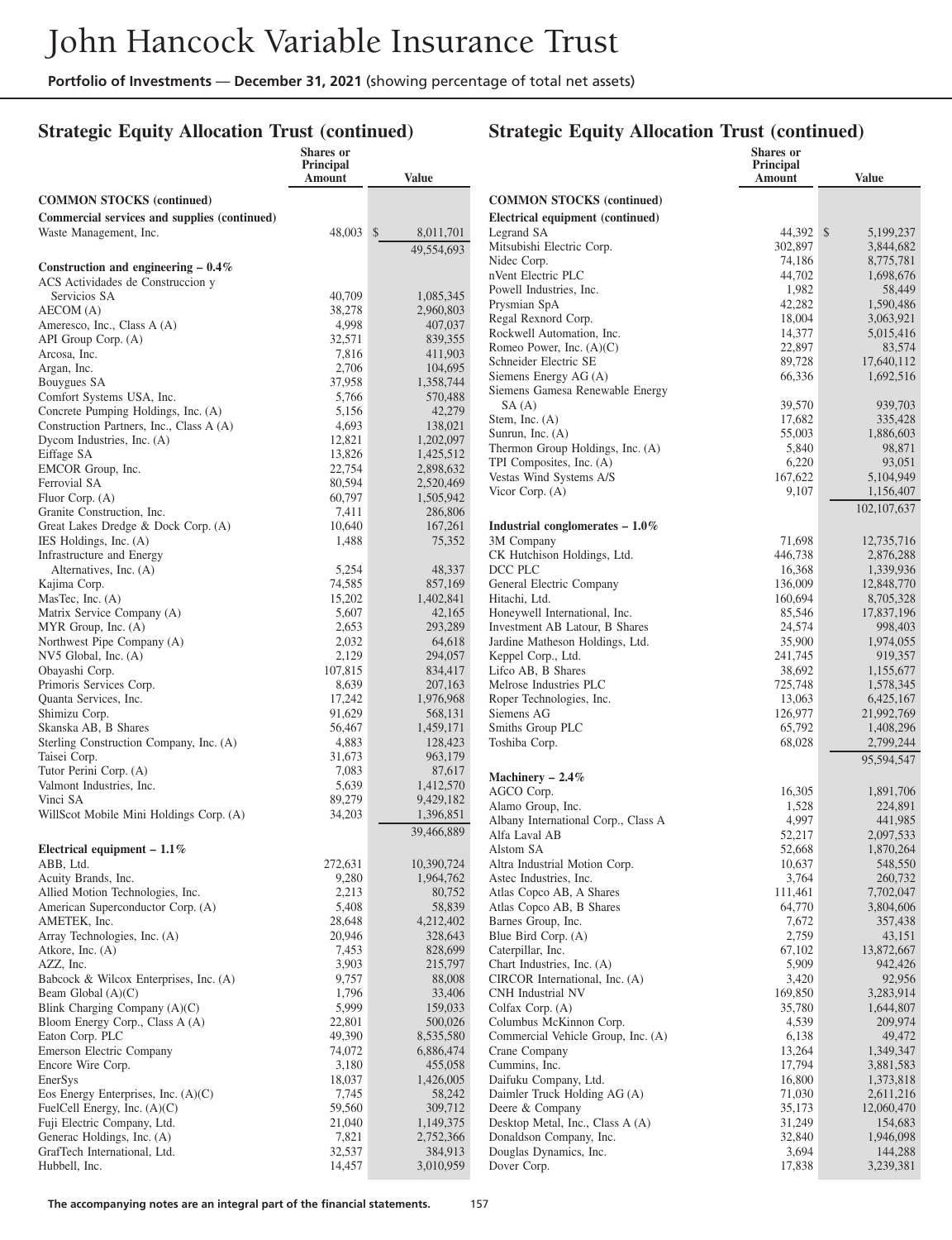## **Strategic Equity Allocation Trust (continued)**

| Amount<br>Amount<br><b>Value</b><br><b>Value</b><br><b>COMMON STOCKS</b> (continued)<br><b>COMMON STOCKS</b> (continued)<br>Machinery (continued)<br>Machinery (continued)<br>Energy Recovery, Inc. (A)<br>$7,065$ \$<br>151,827<br>Schindler Holding AG<br>3,340 \$<br>892,574<br>Enerpac Tool Group Corp.<br>10,121<br>205,254<br>Schindler Holding AG,<br>3,346<br>EnPro Industries, Inc.<br>368,294<br>Participation Certificates<br>6,759<br>1,814,318<br>Epiroc AB, A Shares<br>109,386<br>2,765,911<br>SKF AB, B Shares<br>63,434<br>1,500,196<br>Epiroc AB, B Shares<br>64,728<br>1,368,816<br>SMC Corp.<br>9,547<br>6,452,416<br>ESCO Technologies, Inc.<br>4,149<br>373,369<br>Snap-on, Inc.<br>6,687<br>1,440,246<br>Evoqua Water Technologies Corp. (A)<br>18,790<br>878,433<br>Spirax-Sarco Engineering PLC<br>12,244<br>2,664,666<br>7,069<br>FANUC Corp.<br>31,818<br>6,763,294<br>421,878<br>$SPX$ Corp. $(A)$<br>9,633<br>Federal Signal Corp.<br>417,494<br>SPX FLOW, Inc.<br>6,707<br>580,021<br>Flowserve Corp.<br>34,613<br>1,059,158<br>Standex International Corp.<br>1,966<br>217,558<br>44,407<br>3,387,810<br>Stanley Black & Decker, Inc.<br>20,192<br>3,808,615<br>Fortive Corp.<br>Franklin Electric Company, Inc.<br>7,408<br>700,500<br>Techtronic Industries Company, Ltd.<br>228,242<br>4,549,981<br>2,965<br><b>GEA Group AG</b><br>25,465<br>1,390,882<br>Tennant Company<br>240,284<br>29,605<br>45,161<br>3,640,880<br>Terex Corp.<br>1,301,140<br>Graco, Inc.<br>5,268<br>554,036<br>The Gorman-Rupp Company<br>3,754<br>167,241<br>Helios Technologies, Inc.<br>Hillenbrand, Inc.<br>11,820<br>614,522<br>The Greenbrier Companies, Inc.<br>5,070<br>232,662<br>5,955<br>47,642<br>392,854<br>The Manitowoc Company, Inc. (A)<br>110,703<br>Hino Motors, Ltd.<br>Hitachi Construction Machinery<br>The Middleby Corp. (A)<br>14,780<br>2,908,113<br>17,852<br>515,832<br>The Shyft Group, Inc.<br>5,578<br>274,047<br>Company, Ltd.<br>9,000<br>Hoshizaki Corp.<br>677,141<br>The Timken Company<br>18,342<br>1,270,917<br>28,283<br>Husqvarna AB, B Shares<br>69,452<br>1,110,461<br>The Toro Company<br>2,825,755<br>Titan International, Inc. (A)<br>9,585<br>Hydrofarm Holdings Group, Inc. (A)<br>6,582<br>186,205<br>105,052<br>24,353<br>Hyliion Holdings Corp. (A)(C)<br>20,148<br>124,918<br>Toyota Industries Corp.<br>1,948,068<br>34,390<br>Hyster-Yale Materials Handling, Inc.<br>1,831<br>75,254<br>Trinity Industries, Inc.<br>1,038,578<br>83,447<br>4,482<br>Ideanomics, Inc. $(A)(C)$<br>69,539<br>VAT Group $AG(B)$<br>2,220,936<br>9,417<br>33,230<br>2,225,425<br>Volvo AB, A Shares<br>779,493<br><b>IDEX</b> Corp.<br>237,301<br>Illinois Tool Works, Inc.<br>35,515<br>8,765,102<br>5,487,938<br>Volvo AB, B Shares<br>50,204<br>8,279<br>Ingersoll Rand, Inc.<br>3,106,121<br>161,606<br>Wabash National Corp.<br>22,745<br>23,423<br>ITT, Inc.<br>2,324,312<br>2,157,493<br>Wabtec Corp.<br>5,058<br>776,706<br>78,573<br>John Bean Technologies Corp.<br>Wartsila OYJ ABP<br>1,102,047<br>4,400<br>1,850<br>426,388<br>Watts Water Technologies, Inc., Class A<br>854,348<br>Kadant, Inc.<br>35,897<br>Kennametal, Inc.<br>1,289,061<br>21,127<br>502,189<br>Welbilt, Inc. (A)<br>11,977<br>1,308,196<br><b>KION</b> Group AG<br>Woodward, Inc.<br>16,751<br>1,833,564<br>12,040<br>Knorr-Bremse AG<br>1,189,124<br>Xylem, Inc.<br>22,324<br>2,677,094<br>145,376<br>3,399,761<br>Komatsu, Ltd.<br>39,810<br>1,953,303<br>Yaskawa Electric Corp.<br>4,048,337<br>Kone OYJ, B Shares<br>56,416<br>224,871,215<br>7,700<br>1,172,325<br>Kornit Digital, Ltd. (A)<br>Marine $-0.1\%$<br>170,552<br>3,792,403<br>Kubota Corp.<br>A.P. Moller - Maersk A/S, Series A<br>521<br>1,728,451<br>778,780<br>Kurita Water Industries, Ltd.<br>16,427<br>A.P. Moller - Maersk A/S, Series B<br>961<br>3,430,109<br>Lincoln Electric Holdings, Inc.<br>15,690<br>2,188,284<br>Costamare, Inc.<br>8,753<br>110,725<br>1,711<br>260,072<br>Lindsay Corp.<br>Eagle Bulk Shipping, Inc. (C)<br>1,633<br>74,302<br>Luxfer Holdings PLC<br>4,941<br>95,411<br>Genco Shipping & Trading, Ltd.<br>5,503<br>88,048<br>37,152<br>1,577,090<br>Makita Corp.<br>Kirby Corp. (A)<br>15,972<br>949,056<br>10,948<br>271,291<br>Meritor, Inc. (A)<br>Kuehne + Nagel International AG<br>9,019<br>2,904,634<br>1,979<br>66,099<br>Miller Industries, Inc.<br>Matson, Inc.<br>6,695<br>602,751<br>60,300<br>1,713,341<br>MINEBEA MITSUMI, Inc.<br>Nippon Yusen KK<br>26,825<br>2,045,484<br>47,200<br>1,939,069<br>MISUMI Group, Inc.<br>Safe Bulkers, Inc. (A)<br>11,401<br>42,982<br>1,229,150<br>Mitsubishi Heavy Industries, Ltd.<br>53,163<br>SITC International Holdings<br>Miura Company, Ltd.<br>14,600<br>502,612<br>223,000<br>806,521<br>Company, Ltd.<br>8,997<br>Mueller Industries, Inc.<br>534,062<br>12,783,063<br>Mueller Water Products, Inc., Class A<br>25,665<br>369,576<br>Professional services $-1.0\%$<br>NGK Insulators, Ltd.<br>42,761<br>723,730<br>Acacia Research Corp. (A)<br>9,416<br>48,304<br>36,836<br>363,571<br>Nikola Corp. $(A)(C)$<br>25,723<br>Adecco Group AG<br>1,310,776<br>14,361<br>3,665,932<br>Nordson Corp.<br>$ASGN$ , Inc. $(A)$<br>22,062<br>2,722,451<br>500<br>Omega Flex, Inc.<br>63,475<br>1,349<br>Barrett Business Services, Inc.<br>93,162<br>18,237<br>Oshkosh Corp.<br>2,055,492 |                      | <b>Shares</b> or<br>Principal |           |                   | <b>Shares</b> or<br>Principal |         |
|------------------------------------------------------------------------------------------------------------------------------------------------------------------------------------------------------------------------------------------------------------------------------------------------------------------------------------------------------------------------------------------------------------------------------------------------------------------------------------------------------------------------------------------------------------------------------------------------------------------------------------------------------------------------------------------------------------------------------------------------------------------------------------------------------------------------------------------------------------------------------------------------------------------------------------------------------------------------------------------------------------------------------------------------------------------------------------------------------------------------------------------------------------------------------------------------------------------------------------------------------------------------------------------------------------------------------------------------------------------------------------------------------------------------------------------------------------------------------------------------------------------------------------------------------------------------------------------------------------------------------------------------------------------------------------------------------------------------------------------------------------------------------------------------------------------------------------------------------------------------------------------------------------------------------------------------------------------------------------------------------------------------------------------------------------------------------------------------------------------------------------------------------------------------------------------------------------------------------------------------------------------------------------------------------------------------------------------------------------------------------------------------------------------------------------------------------------------------------------------------------------------------------------------------------------------------------------------------------------------------------------------------------------------------------------------------------------------------------------------------------------------------------------------------------------------------------------------------------------------------------------------------------------------------------------------------------------------------------------------------------------------------------------------------------------------------------------------------------------------------------------------------------------------------------------------------------------------------------------------------------------------------------------------------------------------------------------------------------------------------------------------------------------------------------------------------------------------------------------------------------------------------------------------------------------------------------------------------------------------------------------------------------------------------------------------------------------------------------------------------------------------------------------------------------------------------------------------------------------------------------------------------------------------------------------------------------------------------------------------------------------------------------------------------------------------------------------------------------------------------------------------------------------------------------------------------------------------------------------------------------------------------------------------------------------------------------------------------------------------------------------------------------------------------------------------------------------------------------------------------------------------------------------------------------------------------------------------------------------------------------------------------------------------------------------------------------------------------------------------------------------------------------------------------------------------------------------------------------------------------------------------------------------------------------------------------------------------------------------------------------------------------------------------------------------------------------------------------------------------------------------------------------------------------------------------------------------------------------------------------------------------------------------------------------------------------------------------------------------------------------------|----------------------|-------------------------------|-----------|-------------------|-------------------------------|---------|
|                                                                                                                                                                                                                                                                                                                                                                                                                                                                                                                                                                                                                                                                                                                                                                                                                                                                                                                                                                                                                                                                                                                                                                                                                                                                                                                                                                                                                                                                                                                                                                                                                                                                                                                                                                                                                                                                                                                                                                                                                                                                                                                                                                                                                                                                                                                                                                                                                                                                                                                                                                                                                                                                                                                                                                                                                                                                                                                                                                                                                                                                                                                                                                                                                                                                                                                                                                                                                                                                                                                                                                                                                                                                                                                                                                                                                                                                                                                                                                                                                                                                                                                                                                                                                                                                                                                                                                                                                                                                                                                                                                                                                                                                                                                                                                                                                                                                                                                                                                                                                                                                                                                                                                                                                                                                                                                                                                                    |                      |                               |           |                   |                               |         |
|                                                                                                                                                                                                                                                                                                                                                                                                                                                                                                                                                                                                                                                                                                                                                                                                                                                                                                                                                                                                                                                                                                                                                                                                                                                                                                                                                                                                                                                                                                                                                                                                                                                                                                                                                                                                                                                                                                                                                                                                                                                                                                                                                                                                                                                                                                                                                                                                                                                                                                                                                                                                                                                                                                                                                                                                                                                                                                                                                                                                                                                                                                                                                                                                                                                                                                                                                                                                                                                                                                                                                                                                                                                                                                                                                                                                                                                                                                                                                                                                                                                                                                                                                                                                                                                                                                                                                                                                                                                                                                                                                                                                                                                                                                                                                                                                                                                                                                                                                                                                                                                                                                                                                                                                                                                                                                                                                                                    |                      |                               |           |                   |                               |         |
|                                                                                                                                                                                                                                                                                                                                                                                                                                                                                                                                                                                                                                                                                                                                                                                                                                                                                                                                                                                                                                                                                                                                                                                                                                                                                                                                                                                                                                                                                                                                                                                                                                                                                                                                                                                                                                                                                                                                                                                                                                                                                                                                                                                                                                                                                                                                                                                                                                                                                                                                                                                                                                                                                                                                                                                                                                                                                                                                                                                                                                                                                                                                                                                                                                                                                                                                                                                                                                                                                                                                                                                                                                                                                                                                                                                                                                                                                                                                                                                                                                                                                                                                                                                                                                                                                                                                                                                                                                                                                                                                                                                                                                                                                                                                                                                                                                                                                                                                                                                                                                                                                                                                                                                                                                                                                                                                                                                    |                      |                               |           |                   |                               |         |
|                                                                                                                                                                                                                                                                                                                                                                                                                                                                                                                                                                                                                                                                                                                                                                                                                                                                                                                                                                                                                                                                                                                                                                                                                                                                                                                                                                                                                                                                                                                                                                                                                                                                                                                                                                                                                                                                                                                                                                                                                                                                                                                                                                                                                                                                                                                                                                                                                                                                                                                                                                                                                                                                                                                                                                                                                                                                                                                                                                                                                                                                                                                                                                                                                                                                                                                                                                                                                                                                                                                                                                                                                                                                                                                                                                                                                                                                                                                                                                                                                                                                                                                                                                                                                                                                                                                                                                                                                                                                                                                                                                                                                                                                                                                                                                                                                                                                                                                                                                                                                                                                                                                                                                                                                                                                                                                                                                                    |                      |                               |           |                   |                               |         |
|                                                                                                                                                                                                                                                                                                                                                                                                                                                                                                                                                                                                                                                                                                                                                                                                                                                                                                                                                                                                                                                                                                                                                                                                                                                                                                                                                                                                                                                                                                                                                                                                                                                                                                                                                                                                                                                                                                                                                                                                                                                                                                                                                                                                                                                                                                                                                                                                                                                                                                                                                                                                                                                                                                                                                                                                                                                                                                                                                                                                                                                                                                                                                                                                                                                                                                                                                                                                                                                                                                                                                                                                                                                                                                                                                                                                                                                                                                                                                                                                                                                                                                                                                                                                                                                                                                                                                                                                                                                                                                                                                                                                                                                                                                                                                                                                                                                                                                                                                                                                                                                                                                                                                                                                                                                                                                                                                                                    |                      |                               |           |                   |                               |         |
|                                                                                                                                                                                                                                                                                                                                                                                                                                                                                                                                                                                                                                                                                                                                                                                                                                                                                                                                                                                                                                                                                                                                                                                                                                                                                                                                                                                                                                                                                                                                                                                                                                                                                                                                                                                                                                                                                                                                                                                                                                                                                                                                                                                                                                                                                                                                                                                                                                                                                                                                                                                                                                                                                                                                                                                                                                                                                                                                                                                                                                                                                                                                                                                                                                                                                                                                                                                                                                                                                                                                                                                                                                                                                                                                                                                                                                                                                                                                                                                                                                                                                                                                                                                                                                                                                                                                                                                                                                                                                                                                                                                                                                                                                                                                                                                                                                                                                                                                                                                                                                                                                                                                                                                                                                                                                                                                                                                    |                      |                               |           |                   |                               |         |
|                                                                                                                                                                                                                                                                                                                                                                                                                                                                                                                                                                                                                                                                                                                                                                                                                                                                                                                                                                                                                                                                                                                                                                                                                                                                                                                                                                                                                                                                                                                                                                                                                                                                                                                                                                                                                                                                                                                                                                                                                                                                                                                                                                                                                                                                                                                                                                                                                                                                                                                                                                                                                                                                                                                                                                                                                                                                                                                                                                                                                                                                                                                                                                                                                                                                                                                                                                                                                                                                                                                                                                                                                                                                                                                                                                                                                                                                                                                                                                                                                                                                                                                                                                                                                                                                                                                                                                                                                                                                                                                                                                                                                                                                                                                                                                                                                                                                                                                                                                                                                                                                                                                                                                                                                                                                                                                                                                                    |                      |                               |           |                   |                               |         |
|                                                                                                                                                                                                                                                                                                                                                                                                                                                                                                                                                                                                                                                                                                                                                                                                                                                                                                                                                                                                                                                                                                                                                                                                                                                                                                                                                                                                                                                                                                                                                                                                                                                                                                                                                                                                                                                                                                                                                                                                                                                                                                                                                                                                                                                                                                                                                                                                                                                                                                                                                                                                                                                                                                                                                                                                                                                                                                                                                                                                                                                                                                                                                                                                                                                                                                                                                                                                                                                                                                                                                                                                                                                                                                                                                                                                                                                                                                                                                                                                                                                                                                                                                                                                                                                                                                                                                                                                                                                                                                                                                                                                                                                                                                                                                                                                                                                                                                                                                                                                                                                                                                                                                                                                                                                                                                                                                                                    |                      |                               |           |                   |                               |         |
|                                                                                                                                                                                                                                                                                                                                                                                                                                                                                                                                                                                                                                                                                                                                                                                                                                                                                                                                                                                                                                                                                                                                                                                                                                                                                                                                                                                                                                                                                                                                                                                                                                                                                                                                                                                                                                                                                                                                                                                                                                                                                                                                                                                                                                                                                                                                                                                                                                                                                                                                                                                                                                                                                                                                                                                                                                                                                                                                                                                                                                                                                                                                                                                                                                                                                                                                                                                                                                                                                                                                                                                                                                                                                                                                                                                                                                                                                                                                                                                                                                                                                                                                                                                                                                                                                                                                                                                                                                                                                                                                                                                                                                                                                                                                                                                                                                                                                                                                                                                                                                                                                                                                                                                                                                                                                                                                                                                    |                      |                               |           |                   |                               |         |
|                                                                                                                                                                                                                                                                                                                                                                                                                                                                                                                                                                                                                                                                                                                                                                                                                                                                                                                                                                                                                                                                                                                                                                                                                                                                                                                                                                                                                                                                                                                                                                                                                                                                                                                                                                                                                                                                                                                                                                                                                                                                                                                                                                                                                                                                                                                                                                                                                                                                                                                                                                                                                                                                                                                                                                                                                                                                                                                                                                                                                                                                                                                                                                                                                                                                                                                                                                                                                                                                                                                                                                                                                                                                                                                                                                                                                                                                                                                                                                                                                                                                                                                                                                                                                                                                                                                                                                                                                                                                                                                                                                                                                                                                                                                                                                                                                                                                                                                                                                                                                                                                                                                                                                                                                                                                                                                                                                                    |                      |                               |           |                   |                               |         |
|                                                                                                                                                                                                                                                                                                                                                                                                                                                                                                                                                                                                                                                                                                                                                                                                                                                                                                                                                                                                                                                                                                                                                                                                                                                                                                                                                                                                                                                                                                                                                                                                                                                                                                                                                                                                                                                                                                                                                                                                                                                                                                                                                                                                                                                                                                                                                                                                                                                                                                                                                                                                                                                                                                                                                                                                                                                                                                                                                                                                                                                                                                                                                                                                                                                                                                                                                                                                                                                                                                                                                                                                                                                                                                                                                                                                                                                                                                                                                                                                                                                                                                                                                                                                                                                                                                                                                                                                                                                                                                                                                                                                                                                                                                                                                                                                                                                                                                                                                                                                                                                                                                                                                                                                                                                                                                                                                                                    |                      |                               |           |                   |                               |         |
|                                                                                                                                                                                                                                                                                                                                                                                                                                                                                                                                                                                                                                                                                                                                                                                                                                                                                                                                                                                                                                                                                                                                                                                                                                                                                                                                                                                                                                                                                                                                                                                                                                                                                                                                                                                                                                                                                                                                                                                                                                                                                                                                                                                                                                                                                                                                                                                                                                                                                                                                                                                                                                                                                                                                                                                                                                                                                                                                                                                                                                                                                                                                                                                                                                                                                                                                                                                                                                                                                                                                                                                                                                                                                                                                                                                                                                                                                                                                                                                                                                                                                                                                                                                                                                                                                                                                                                                                                                                                                                                                                                                                                                                                                                                                                                                                                                                                                                                                                                                                                                                                                                                                                                                                                                                                                                                                                                                    |                      |                               |           |                   |                               |         |
|                                                                                                                                                                                                                                                                                                                                                                                                                                                                                                                                                                                                                                                                                                                                                                                                                                                                                                                                                                                                                                                                                                                                                                                                                                                                                                                                                                                                                                                                                                                                                                                                                                                                                                                                                                                                                                                                                                                                                                                                                                                                                                                                                                                                                                                                                                                                                                                                                                                                                                                                                                                                                                                                                                                                                                                                                                                                                                                                                                                                                                                                                                                                                                                                                                                                                                                                                                                                                                                                                                                                                                                                                                                                                                                                                                                                                                                                                                                                                                                                                                                                                                                                                                                                                                                                                                                                                                                                                                                                                                                                                                                                                                                                                                                                                                                                                                                                                                                                                                                                                                                                                                                                                                                                                                                                                                                                                                                    |                      |                               |           |                   |                               |         |
|                                                                                                                                                                                                                                                                                                                                                                                                                                                                                                                                                                                                                                                                                                                                                                                                                                                                                                                                                                                                                                                                                                                                                                                                                                                                                                                                                                                                                                                                                                                                                                                                                                                                                                                                                                                                                                                                                                                                                                                                                                                                                                                                                                                                                                                                                                                                                                                                                                                                                                                                                                                                                                                                                                                                                                                                                                                                                                                                                                                                                                                                                                                                                                                                                                                                                                                                                                                                                                                                                                                                                                                                                                                                                                                                                                                                                                                                                                                                                                                                                                                                                                                                                                                                                                                                                                                                                                                                                                                                                                                                                                                                                                                                                                                                                                                                                                                                                                                                                                                                                                                                                                                                                                                                                                                                                                                                                                                    |                      |                               |           |                   |                               |         |
|                                                                                                                                                                                                                                                                                                                                                                                                                                                                                                                                                                                                                                                                                                                                                                                                                                                                                                                                                                                                                                                                                                                                                                                                                                                                                                                                                                                                                                                                                                                                                                                                                                                                                                                                                                                                                                                                                                                                                                                                                                                                                                                                                                                                                                                                                                                                                                                                                                                                                                                                                                                                                                                                                                                                                                                                                                                                                                                                                                                                                                                                                                                                                                                                                                                                                                                                                                                                                                                                                                                                                                                                                                                                                                                                                                                                                                                                                                                                                                                                                                                                                                                                                                                                                                                                                                                                                                                                                                                                                                                                                                                                                                                                                                                                                                                                                                                                                                                                                                                                                                                                                                                                                                                                                                                                                                                                                                                    |                      |                               |           |                   |                               |         |
|                                                                                                                                                                                                                                                                                                                                                                                                                                                                                                                                                                                                                                                                                                                                                                                                                                                                                                                                                                                                                                                                                                                                                                                                                                                                                                                                                                                                                                                                                                                                                                                                                                                                                                                                                                                                                                                                                                                                                                                                                                                                                                                                                                                                                                                                                                                                                                                                                                                                                                                                                                                                                                                                                                                                                                                                                                                                                                                                                                                                                                                                                                                                                                                                                                                                                                                                                                                                                                                                                                                                                                                                                                                                                                                                                                                                                                                                                                                                                                                                                                                                                                                                                                                                                                                                                                                                                                                                                                                                                                                                                                                                                                                                                                                                                                                                                                                                                                                                                                                                                                                                                                                                                                                                                                                                                                                                                                                    |                      |                               |           |                   |                               |         |
|                                                                                                                                                                                                                                                                                                                                                                                                                                                                                                                                                                                                                                                                                                                                                                                                                                                                                                                                                                                                                                                                                                                                                                                                                                                                                                                                                                                                                                                                                                                                                                                                                                                                                                                                                                                                                                                                                                                                                                                                                                                                                                                                                                                                                                                                                                                                                                                                                                                                                                                                                                                                                                                                                                                                                                                                                                                                                                                                                                                                                                                                                                                                                                                                                                                                                                                                                                                                                                                                                                                                                                                                                                                                                                                                                                                                                                                                                                                                                                                                                                                                                                                                                                                                                                                                                                                                                                                                                                                                                                                                                                                                                                                                                                                                                                                                                                                                                                                                                                                                                                                                                                                                                                                                                                                                                                                                                                                    |                      |                               |           |                   |                               |         |
|                                                                                                                                                                                                                                                                                                                                                                                                                                                                                                                                                                                                                                                                                                                                                                                                                                                                                                                                                                                                                                                                                                                                                                                                                                                                                                                                                                                                                                                                                                                                                                                                                                                                                                                                                                                                                                                                                                                                                                                                                                                                                                                                                                                                                                                                                                                                                                                                                                                                                                                                                                                                                                                                                                                                                                                                                                                                                                                                                                                                                                                                                                                                                                                                                                                                                                                                                                                                                                                                                                                                                                                                                                                                                                                                                                                                                                                                                                                                                                                                                                                                                                                                                                                                                                                                                                                                                                                                                                                                                                                                                                                                                                                                                                                                                                                                                                                                                                                                                                                                                                                                                                                                                                                                                                                                                                                                                                                    |                      |                               |           |                   |                               |         |
|                                                                                                                                                                                                                                                                                                                                                                                                                                                                                                                                                                                                                                                                                                                                                                                                                                                                                                                                                                                                                                                                                                                                                                                                                                                                                                                                                                                                                                                                                                                                                                                                                                                                                                                                                                                                                                                                                                                                                                                                                                                                                                                                                                                                                                                                                                                                                                                                                                                                                                                                                                                                                                                                                                                                                                                                                                                                                                                                                                                                                                                                                                                                                                                                                                                                                                                                                                                                                                                                                                                                                                                                                                                                                                                                                                                                                                                                                                                                                                                                                                                                                                                                                                                                                                                                                                                                                                                                                                                                                                                                                                                                                                                                                                                                                                                                                                                                                                                                                                                                                                                                                                                                                                                                                                                                                                                                                                                    |                      |                               |           |                   |                               |         |
|                                                                                                                                                                                                                                                                                                                                                                                                                                                                                                                                                                                                                                                                                                                                                                                                                                                                                                                                                                                                                                                                                                                                                                                                                                                                                                                                                                                                                                                                                                                                                                                                                                                                                                                                                                                                                                                                                                                                                                                                                                                                                                                                                                                                                                                                                                                                                                                                                                                                                                                                                                                                                                                                                                                                                                                                                                                                                                                                                                                                                                                                                                                                                                                                                                                                                                                                                                                                                                                                                                                                                                                                                                                                                                                                                                                                                                                                                                                                                                                                                                                                                                                                                                                                                                                                                                                                                                                                                                                                                                                                                                                                                                                                                                                                                                                                                                                                                                                                                                                                                                                                                                                                                                                                                                                                                                                                                                                    |                      |                               |           |                   |                               |         |
|                                                                                                                                                                                                                                                                                                                                                                                                                                                                                                                                                                                                                                                                                                                                                                                                                                                                                                                                                                                                                                                                                                                                                                                                                                                                                                                                                                                                                                                                                                                                                                                                                                                                                                                                                                                                                                                                                                                                                                                                                                                                                                                                                                                                                                                                                                                                                                                                                                                                                                                                                                                                                                                                                                                                                                                                                                                                                                                                                                                                                                                                                                                                                                                                                                                                                                                                                                                                                                                                                                                                                                                                                                                                                                                                                                                                                                                                                                                                                                                                                                                                                                                                                                                                                                                                                                                                                                                                                                                                                                                                                                                                                                                                                                                                                                                                                                                                                                                                                                                                                                                                                                                                                                                                                                                                                                                                                                                    |                      |                               |           |                   |                               |         |
|                                                                                                                                                                                                                                                                                                                                                                                                                                                                                                                                                                                                                                                                                                                                                                                                                                                                                                                                                                                                                                                                                                                                                                                                                                                                                                                                                                                                                                                                                                                                                                                                                                                                                                                                                                                                                                                                                                                                                                                                                                                                                                                                                                                                                                                                                                                                                                                                                                                                                                                                                                                                                                                                                                                                                                                                                                                                                                                                                                                                                                                                                                                                                                                                                                                                                                                                                                                                                                                                                                                                                                                                                                                                                                                                                                                                                                                                                                                                                                                                                                                                                                                                                                                                                                                                                                                                                                                                                                                                                                                                                                                                                                                                                                                                                                                                                                                                                                                                                                                                                                                                                                                                                                                                                                                                                                                                                                                    |                      |                               |           |                   |                               |         |
|                                                                                                                                                                                                                                                                                                                                                                                                                                                                                                                                                                                                                                                                                                                                                                                                                                                                                                                                                                                                                                                                                                                                                                                                                                                                                                                                                                                                                                                                                                                                                                                                                                                                                                                                                                                                                                                                                                                                                                                                                                                                                                                                                                                                                                                                                                                                                                                                                                                                                                                                                                                                                                                                                                                                                                                                                                                                                                                                                                                                                                                                                                                                                                                                                                                                                                                                                                                                                                                                                                                                                                                                                                                                                                                                                                                                                                                                                                                                                                                                                                                                                                                                                                                                                                                                                                                                                                                                                                                                                                                                                                                                                                                                                                                                                                                                                                                                                                                                                                                                                                                                                                                                                                                                                                                                                                                                                                                    |                      |                               |           |                   |                               |         |
|                                                                                                                                                                                                                                                                                                                                                                                                                                                                                                                                                                                                                                                                                                                                                                                                                                                                                                                                                                                                                                                                                                                                                                                                                                                                                                                                                                                                                                                                                                                                                                                                                                                                                                                                                                                                                                                                                                                                                                                                                                                                                                                                                                                                                                                                                                                                                                                                                                                                                                                                                                                                                                                                                                                                                                                                                                                                                                                                                                                                                                                                                                                                                                                                                                                                                                                                                                                                                                                                                                                                                                                                                                                                                                                                                                                                                                                                                                                                                                                                                                                                                                                                                                                                                                                                                                                                                                                                                                                                                                                                                                                                                                                                                                                                                                                                                                                                                                                                                                                                                                                                                                                                                                                                                                                                                                                                                                                    |                      |                               |           |                   |                               |         |
|                                                                                                                                                                                                                                                                                                                                                                                                                                                                                                                                                                                                                                                                                                                                                                                                                                                                                                                                                                                                                                                                                                                                                                                                                                                                                                                                                                                                                                                                                                                                                                                                                                                                                                                                                                                                                                                                                                                                                                                                                                                                                                                                                                                                                                                                                                                                                                                                                                                                                                                                                                                                                                                                                                                                                                                                                                                                                                                                                                                                                                                                                                                                                                                                                                                                                                                                                                                                                                                                                                                                                                                                                                                                                                                                                                                                                                                                                                                                                                                                                                                                                                                                                                                                                                                                                                                                                                                                                                                                                                                                                                                                                                                                                                                                                                                                                                                                                                                                                                                                                                                                                                                                                                                                                                                                                                                                                                                    |                      |                               |           |                   |                               |         |
|                                                                                                                                                                                                                                                                                                                                                                                                                                                                                                                                                                                                                                                                                                                                                                                                                                                                                                                                                                                                                                                                                                                                                                                                                                                                                                                                                                                                                                                                                                                                                                                                                                                                                                                                                                                                                                                                                                                                                                                                                                                                                                                                                                                                                                                                                                                                                                                                                                                                                                                                                                                                                                                                                                                                                                                                                                                                                                                                                                                                                                                                                                                                                                                                                                                                                                                                                                                                                                                                                                                                                                                                                                                                                                                                                                                                                                                                                                                                                                                                                                                                                                                                                                                                                                                                                                                                                                                                                                                                                                                                                                                                                                                                                                                                                                                                                                                                                                                                                                                                                                                                                                                                                                                                                                                                                                                                                                                    |                      |                               |           |                   |                               |         |
|                                                                                                                                                                                                                                                                                                                                                                                                                                                                                                                                                                                                                                                                                                                                                                                                                                                                                                                                                                                                                                                                                                                                                                                                                                                                                                                                                                                                                                                                                                                                                                                                                                                                                                                                                                                                                                                                                                                                                                                                                                                                                                                                                                                                                                                                                                                                                                                                                                                                                                                                                                                                                                                                                                                                                                                                                                                                                                                                                                                                                                                                                                                                                                                                                                                                                                                                                                                                                                                                                                                                                                                                                                                                                                                                                                                                                                                                                                                                                                                                                                                                                                                                                                                                                                                                                                                                                                                                                                                                                                                                                                                                                                                                                                                                                                                                                                                                                                                                                                                                                                                                                                                                                                                                                                                                                                                                                                                    |                      |                               |           |                   |                               |         |
|                                                                                                                                                                                                                                                                                                                                                                                                                                                                                                                                                                                                                                                                                                                                                                                                                                                                                                                                                                                                                                                                                                                                                                                                                                                                                                                                                                                                                                                                                                                                                                                                                                                                                                                                                                                                                                                                                                                                                                                                                                                                                                                                                                                                                                                                                                                                                                                                                                                                                                                                                                                                                                                                                                                                                                                                                                                                                                                                                                                                                                                                                                                                                                                                                                                                                                                                                                                                                                                                                                                                                                                                                                                                                                                                                                                                                                                                                                                                                                                                                                                                                                                                                                                                                                                                                                                                                                                                                                                                                                                                                                                                                                                                                                                                                                                                                                                                                                                                                                                                                                                                                                                                                                                                                                                                                                                                                                                    |                      |                               |           |                   |                               |         |
|                                                                                                                                                                                                                                                                                                                                                                                                                                                                                                                                                                                                                                                                                                                                                                                                                                                                                                                                                                                                                                                                                                                                                                                                                                                                                                                                                                                                                                                                                                                                                                                                                                                                                                                                                                                                                                                                                                                                                                                                                                                                                                                                                                                                                                                                                                                                                                                                                                                                                                                                                                                                                                                                                                                                                                                                                                                                                                                                                                                                                                                                                                                                                                                                                                                                                                                                                                                                                                                                                                                                                                                                                                                                                                                                                                                                                                                                                                                                                                                                                                                                                                                                                                                                                                                                                                                                                                                                                                                                                                                                                                                                                                                                                                                                                                                                                                                                                                                                                                                                                                                                                                                                                                                                                                                                                                                                                                                    |                      |                               |           |                   |                               |         |
|                                                                                                                                                                                                                                                                                                                                                                                                                                                                                                                                                                                                                                                                                                                                                                                                                                                                                                                                                                                                                                                                                                                                                                                                                                                                                                                                                                                                                                                                                                                                                                                                                                                                                                                                                                                                                                                                                                                                                                                                                                                                                                                                                                                                                                                                                                                                                                                                                                                                                                                                                                                                                                                                                                                                                                                                                                                                                                                                                                                                                                                                                                                                                                                                                                                                                                                                                                                                                                                                                                                                                                                                                                                                                                                                                                                                                                                                                                                                                                                                                                                                                                                                                                                                                                                                                                                                                                                                                                                                                                                                                                                                                                                                                                                                                                                                                                                                                                                                                                                                                                                                                                                                                                                                                                                                                                                                                                                    |                      |                               |           |                   |                               |         |
|                                                                                                                                                                                                                                                                                                                                                                                                                                                                                                                                                                                                                                                                                                                                                                                                                                                                                                                                                                                                                                                                                                                                                                                                                                                                                                                                                                                                                                                                                                                                                                                                                                                                                                                                                                                                                                                                                                                                                                                                                                                                                                                                                                                                                                                                                                                                                                                                                                                                                                                                                                                                                                                                                                                                                                                                                                                                                                                                                                                                                                                                                                                                                                                                                                                                                                                                                                                                                                                                                                                                                                                                                                                                                                                                                                                                                                                                                                                                                                                                                                                                                                                                                                                                                                                                                                                                                                                                                                                                                                                                                                                                                                                                                                                                                                                                                                                                                                                                                                                                                                                                                                                                                                                                                                                                                                                                                                                    |                      |                               |           |                   |                               |         |
|                                                                                                                                                                                                                                                                                                                                                                                                                                                                                                                                                                                                                                                                                                                                                                                                                                                                                                                                                                                                                                                                                                                                                                                                                                                                                                                                                                                                                                                                                                                                                                                                                                                                                                                                                                                                                                                                                                                                                                                                                                                                                                                                                                                                                                                                                                                                                                                                                                                                                                                                                                                                                                                                                                                                                                                                                                                                                                                                                                                                                                                                                                                                                                                                                                                                                                                                                                                                                                                                                                                                                                                                                                                                                                                                                                                                                                                                                                                                                                                                                                                                                                                                                                                                                                                                                                                                                                                                                                                                                                                                                                                                                                                                                                                                                                                                                                                                                                                                                                                                                                                                                                                                                                                                                                                                                                                                                                                    |                      |                               |           |                   |                               |         |
|                                                                                                                                                                                                                                                                                                                                                                                                                                                                                                                                                                                                                                                                                                                                                                                                                                                                                                                                                                                                                                                                                                                                                                                                                                                                                                                                                                                                                                                                                                                                                                                                                                                                                                                                                                                                                                                                                                                                                                                                                                                                                                                                                                                                                                                                                                                                                                                                                                                                                                                                                                                                                                                                                                                                                                                                                                                                                                                                                                                                                                                                                                                                                                                                                                                                                                                                                                                                                                                                                                                                                                                                                                                                                                                                                                                                                                                                                                                                                                                                                                                                                                                                                                                                                                                                                                                                                                                                                                                                                                                                                                                                                                                                                                                                                                                                                                                                                                                                                                                                                                                                                                                                                                                                                                                                                                                                                                                    |                      |                               |           |                   |                               |         |
|                                                                                                                                                                                                                                                                                                                                                                                                                                                                                                                                                                                                                                                                                                                                                                                                                                                                                                                                                                                                                                                                                                                                                                                                                                                                                                                                                                                                                                                                                                                                                                                                                                                                                                                                                                                                                                                                                                                                                                                                                                                                                                                                                                                                                                                                                                                                                                                                                                                                                                                                                                                                                                                                                                                                                                                                                                                                                                                                                                                                                                                                                                                                                                                                                                                                                                                                                                                                                                                                                                                                                                                                                                                                                                                                                                                                                                                                                                                                                                                                                                                                                                                                                                                                                                                                                                                                                                                                                                                                                                                                                                                                                                                                                                                                                                                                                                                                                                                                                                                                                                                                                                                                                                                                                                                                                                                                                                                    |                      |                               |           |                   |                               |         |
|                                                                                                                                                                                                                                                                                                                                                                                                                                                                                                                                                                                                                                                                                                                                                                                                                                                                                                                                                                                                                                                                                                                                                                                                                                                                                                                                                                                                                                                                                                                                                                                                                                                                                                                                                                                                                                                                                                                                                                                                                                                                                                                                                                                                                                                                                                                                                                                                                                                                                                                                                                                                                                                                                                                                                                                                                                                                                                                                                                                                                                                                                                                                                                                                                                                                                                                                                                                                                                                                                                                                                                                                                                                                                                                                                                                                                                                                                                                                                                                                                                                                                                                                                                                                                                                                                                                                                                                                                                                                                                                                                                                                                                                                                                                                                                                                                                                                                                                                                                                                                                                                                                                                                                                                                                                                                                                                                                                    |                      |                               |           |                   |                               |         |
|                                                                                                                                                                                                                                                                                                                                                                                                                                                                                                                                                                                                                                                                                                                                                                                                                                                                                                                                                                                                                                                                                                                                                                                                                                                                                                                                                                                                                                                                                                                                                                                                                                                                                                                                                                                                                                                                                                                                                                                                                                                                                                                                                                                                                                                                                                                                                                                                                                                                                                                                                                                                                                                                                                                                                                                                                                                                                                                                                                                                                                                                                                                                                                                                                                                                                                                                                                                                                                                                                                                                                                                                                                                                                                                                                                                                                                                                                                                                                                                                                                                                                                                                                                                                                                                                                                                                                                                                                                                                                                                                                                                                                                                                                                                                                                                                                                                                                                                                                                                                                                                                                                                                                                                                                                                                                                                                                                                    |                      |                               |           |                   |                               |         |
|                                                                                                                                                                                                                                                                                                                                                                                                                                                                                                                                                                                                                                                                                                                                                                                                                                                                                                                                                                                                                                                                                                                                                                                                                                                                                                                                                                                                                                                                                                                                                                                                                                                                                                                                                                                                                                                                                                                                                                                                                                                                                                                                                                                                                                                                                                                                                                                                                                                                                                                                                                                                                                                                                                                                                                                                                                                                                                                                                                                                                                                                                                                                                                                                                                                                                                                                                                                                                                                                                                                                                                                                                                                                                                                                                                                                                                                                                                                                                                                                                                                                                                                                                                                                                                                                                                                                                                                                                                                                                                                                                                                                                                                                                                                                                                                                                                                                                                                                                                                                                                                                                                                                                                                                                                                                                                                                                                                    |                      |                               |           |                   |                               |         |
|                                                                                                                                                                                                                                                                                                                                                                                                                                                                                                                                                                                                                                                                                                                                                                                                                                                                                                                                                                                                                                                                                                                                                                                                                                                                                                                                                                                                                                                                                                                                                                                                                                                                                                                                                                                                                                                                                                                                                                                                                                                                                                                                                                                                                                                                                                                                                                                                                                                                                                                                                                                                                                                                                                                                                                                                                                                                                                                                                                                                                                                                                                                                                                                                                                                                                                                                                                                                                                                                                                                                                                                                                                                                                                                                                                                                                                                                                                                                                                                                                                                                                                                                                                                                                                                                                                                                                                                                                                                                                                                                                                                                                                                                                                                                                                                                                                                                                                                                                                                                                                                                                                                                                                                                                                                                                                                                                                                    |                      |                               |           |                   |                               |         |
|                                                                                                                                                                                                                                                                                                                                                                                                                                                                                                                                                                                                                                                                                                                                                                                                                                                                                                                                                                                                                                                                                                                                                                                                                                                                                                                                                                                                                                                                                                                                                                                                                                                                                                                                                                                                                                                                                                                                                                                                                                                                                                                                                                                                                                                                                                                                                                                                                                                                                                                                                                                                                                                                                                                                                                                                                                                                                                                                                                                                                                                                                                                                                                                                                                                                                                                                                                                                                                                                                                                                                                                                                                                                                                                                                                                                                                                                                                                                                                                                                                                                                                                                                                                                                                                                                                                                                                                                                                                                                                                                                                                                                                                                                                                                                                                                                                                                                                                                                                                                                                                                                                                                                                                                                                                                                                                                                                                    |                      |                               |           |                   |                               |         |
|                                                                                                                                                                                                                                                                                                                                                                                                                                                                                                                                                                                                                                                                                                                                                                                                                                                                                                                                                                                                                                                                                                                                                                                                                                                                                                                                                                                                                                                                                                                                                                                                                                                                                                                                                                                                                                                                                                                                                                                                                                                                                                                                                                                                                                                                                                                                                                                                                                                                                                                                                                                                                                                                                                                                                                                                                                                                                                                                                                                                                                                                                                                                                                                                                                                                                                                                                                                                                                                                                                                                                                                                                                                                                                                                                                                                                                                                                                                                                                                                                                                                                                                                                                                                                                                                                                                                                                                                                                                                                                                                                                                                                                                                                                                                                                                                                                                                                                                                                                                                                                                                                                                                                                                                                                                                                                                                                                                    |                      |                               |           |                   |                               |         |
|                                                                                                                                                                                                                                                                                                                                                                                                                                                                                                                                                                                                                                                                                                                                                                                                                                                                                                                                                                                                                                                                                                                                                                                                                                                                                                                                                                                                                                                                                                                                                                                                                                                                                                                                                                                                                                                                                                                                                                                                                                                                                                                                                                                                                                                                                                                                                                                                                                                                                                                                                                                                                                                                                                                                                                                                                                                                                                                                                                                                                                                                                                                                                                                                                                                                                                                                                                                                                                                                                                                                                                                                                                                                                                                                                                                                                                                                                                                                                                                                                                                                                                                                                                                                                                                                                                                                                                                                                                                                                                                                                                                                                                                                                                                                                                                                                                                                                                                                                                                                                                                                                                                                                                                                                                                                                                                                                                                    |                      |                               |           |                   |                               |         |
|                                                                                                                                                                                                                                                                                                                                                                                                                                                                                                                                                                                                                                                                                                                                                                                                                                                                                                                                                                                                                                                                                                                                                                                                                                                                                                                                                                                                                                                                                                                                                                                                                                                                                                                                                                                                                                                                                                                                                                                                                                                                                                                                                                                                                                                                                                                                                                                                                                                                                                                                                                                                                                                                                                                                                                                                                                                                                                                                                                                                                                                                                                                                                                                                                                                                                                                                                                                                                                                                                                                                                                                                                                                                                                                                                                                                                                                                                                                                                                                                                                                                                                                                                                                                                                                                                                                                                                                                                                                                                                                                                                                                                                                                                                                                                                                                                                                                                                                                                                                                                                                                                                                                                                                                                                                                                                                                                                                    |                      |                               |           |                   |                               |         |
|                                                                                                                                                                                                                                                                                                                                                                                                                                                                                                                                                                                                                                                                                                                                                                                                                                                                                                                                                                                                                                                                                                                                                                                                                                                                                                                                                                                                                                                                                                                                                                                                                                                                                                                                                                                                                                                                                                                                                                                                                                                                                                                                                                                                                                                                                                                                                                                                                                                                                                                                                                                                                                                                                                                                                                                                                                                                                                                                                                                                                                                                                                                                                                                                                                                                                                                                                                                                                                                                                                                                                                                                                                                                                                                                                                                                                                                                                                                                                                                                                                                                                                                                                                                                                                                                                                                                                                                                                                                                                                                                                                                                                                                                                                                                                                                                                                                                                                                                                                                                                                                                                                                                                                                                                                                                                                                                                                                    |                      |                               |           |                   |                               |         |
|                                                                                                                                                                                                                                                                                                                                                                                                                                                                                                                                                                                                                                                                                                                                                                                                                                                                                                                                                                                                                                                                                                                                                                                                                                                                                                                                                                                                                                                                                                                                                                                                                                                                                                                                                                                                                                                                                                                                                                                                                                                                                                                                                                                                                                                                                                                                                                                                                                                                                                                                                                                                                                                                                                                                                                                                                                                                                                                                                                                                                                                                                                                                                                                                                                                                                                                                                                                                                                                                                                                                                                                                                                                                                                                                                                                                                                                                                                                                                                                                                                                                                                                                                                                                                                                                                                                                                                                                                                                                                                                                                                                                                                                                                                                                                                                                                                                                                                                                                                                                                                                                                                                                                                                                                                                                                                                                                                                    |                      |                               |           |                   |                               |         |
|                                                                                                                                                                                                                                                                                                                                                                                                                                                                                                                                                                                                                                                                                                                                                                                                                                                                                                                                                                                                                                                                                                                                                                                                                                                                                                                                                                                                                                                                                                                                                                                                                                                                                                                                                                                                                                                                                                                                                                                                                                                                                                                                                                                                                                                                                                                                                                                                                                                                                                                                                                                                                                                                                                                                                                                                                                                                                                                                                                                                                                                                                                                                                                                                                                                                                                                                                                                                                                                                                                                                                                                                                                                                                                                                                                                                                                                                                                                                                                                                                                                                                                                                                                                                                                                                                                                                                                                                                                                                                                                                                                                                                                                                                                                                                                                                                                                                                                                                                                                                                                                                                                                                                                                                                                                                                                                                                                                    |                      |                               |           |                   |                               |         |
|                                                                                                                                                                                                                                                                                                                                                                                                                                                                                                                                                                                                                                                                                                                                                                                                                                                                                                                                                                                                                                                                                                                                                                                                                                                                                                                                                                                                                                                                                                                                                                                                                                                                                                                                                                                                                                                                                                                                                                                                                                                                                                                                                                                                                                                                                                                                                                                                                                                                                                                                                                                                                                                                                                                                                                                                                                                                                                                                                                                                                                                                                                                                                                                                                                                                                                                                                                                                                                                                                                                                                                                                                                                                                                                                                                                                                                                                                                                                                                                                                                                                                                                                                                                                                                                                                                                                                                                                                                                                                                                                                                                                                                                                                                                                                                                                                                                                                                                                                                                                                                                                                                                                                                                                                                                                                                                                                                                    |                      |                               |           |                   |                               |         |
|                                                                                                                                                                                                                                                                                                                                                                                                                                                                                                                                                                                                                                                                                                                                                                                                                                                                                                                                                                                                                                                                                                                                                                                                                                                                                                                                                                                                                                                                                                                                                                                                                                                                                                                                                                                                                                                                                                                                                                                                                                                                                                                                                                                                                                                                                                                                                                                                                                                                                                                                                                                                                                                                                                                                                                                                                                                                                                                                                                                                                                                                                                                                                                                                                                                                                                                                                                                                                                                                                                                                                                                                                                                                                                                                                                                                                                                                                                                                                                                                                                                                                                                                                                                                                                                                                                                                                                                                                                                                                                                                                                                                                                                                                                                                                                                                                                                                                                                                                                                                                                                                                                                                                                                                                                                                                                                                                                                    |                      |                               |           |                   |                               |         |
|                                                                                                                                                                                                                                                                                                                                                                                                                                                                                                                                                                                                                                                                                                                                                                                                                                                                                                                                                                                                                                                                                                                                                                                                                                                                                                                                                                                                                                                                                                                                                                                                                                                                                                                                                                                                                                                                                                                                                                                                                                                                                                                                                                                                                                                                                                                                                                                                                                                                                                                                                                                                                                                                                                                                                                                                                                                                                                                                                                                                                                                                                                                                                                                                                                                                                                                                                                                                                                                                                                                                                                                                                                                                                                                                                                                                                                                                                                                                                                                                                                                                                                                                                                                                                                                                                                                                                                                                                                                                                                                                                                                                                                                                                                                                                                                                                                                                                                                                                                                                                                                                                                                                                                                                                                                                                                                                                                                    |                      |                               |           |                   |                               |         |
|                                                                                                                                                                                                                                                                                                                                                                                                                                                                                                                                                                                                                                                                                                                                                                                                                                                                                                                                                                                                                                                                                                                                                                                                                                                                                                                                                                                                                                                                                                                                                                                                                                                                                                                                                                                                                                                                                                                                                                                                                                                                                                                                                                                                                                                                                                                                                                                                                                                                                                                                                                                                                                                                                                                                                                                                                                                                                                                                                                                                                                                                                                                                                                                                                                                                                                                                                                                                                                                                                                                                                                                                                                                                                                                                                                                                                                                                                                                                                                                                                                                                                                                                                                                                                                                                                                                                                                                                                                                                                                                                                                                                                                                                                                                                                                                                                                                                                                                                                                                                                                                                                                                                                                                                                                                                                                                                                                                    |                      |                               |           |                   |                               |         |
|                                                                                                                                                                                                                                                                                                                                                                                                                                                                                                                                                                                                                                                                                                                                                                                                                                                                                                                                                                                                                                                                                                                                                                                                                                                                                                                                                                                                                                                                                                                                                                                                                                                                                                                                                                                                                                                                                                                                                                                                                                                                                                                                                                                                                                                                                                                                                                                                                                                                                                                                                                                                                                                                                                                                                                                                                                                                                                                                                                                                                                                                                                                                                                                                                                                                                                                                                                                                                                                                                                                                                                                                                                                                                                                                                                                                                                                                                                                                                                                                                                                                                                                                                                                                                                                                                                                                                                                                                                                                                                                                                                                                                                                                                                                                                                                                                                                                                                                                                                                                                                                                                                                                                                                                                                                                                                                                                                                    |                      |                               |           |                   |                               |         |
|                                                                                                                                                                                                                                                                                                                                                                                                                                                                                                                                                                                                                                                                                                                                                                                                                                                                                                                                                                                                                                                                                                                                                                                                                                                                                                                                                                                                                                                                                                                                                                                                                                                                                                                                                                                                                                                                                                                                                                                                                                                                                                                                                                                                                                                                                                                                                                                                                                                                                                                                                                                                                                                                                                                                                                                                                                                                                                                                                                                                                                                                                                                                                                                                                                                                                                                                                                                                                                                                                                                                                                                                                                                                                                                                                                                                                                                                                                                                                                                                                                                                                                                                                                                                                                                                                                                                                                                                                                                                                                                                                                                                                                                                                                                                                                                                                                                                                                                                                                                                                                                                                                                                                                                                                                                                                                                                                                                    |                      |                               |           |                   |                               |         |
|                                                                                                                                                                                                                                                                                                                                                                                                                                                                                                                                                                                                                                                                                                                                                                                                                                                                                                                                                                                                                                                                                                                                                                                                                                                                                                                                                                                                                                                                                                                                                                                                                                                                                                                                                                                                                                                                                                                                                                                                                                                                                                                                                                                                                                                                                                                                                                                                                                                                                                                                                                                                                                                                                                                                                                                                                                                                                                                                                                                                                                                                                                                                                                                                                                                                                                                                                                                                                                                                                                                                                                                                                                                                                                                                                                                                                                                                                                                                                                                                                                                                                                                                                                                                                                                                                                                                                                                                                                                                                                                                                                                                                                                                                                                                                                                                                                                                                                                                                                                                                                                                                                                                                                                                                                                                                                                                                                                    |                      |                               |           |                   |                               |         |
|                                                                                                                                                                                                                                                                                                                                                                                                                                                                                                                                                                                                                                                                                                                                                                                                                                                                                                                                                                                                                                                                                                                                                                                                                                                                                                                                                                                                                                                                                                                                                                                                                                                                                                                                                                                                                                                                                                                                                                                                                                                                                                                                                                                                                                                                                                                                                                                                                                                                                                                                                                                                                                                                                                                                                                                                                                                                                                                                                                                                                                                                                                                                                                                                                                                                                                                                                                                                                                                                                                                                                                                                                                                                                                                                                                                                                                                                                                                                                                                                                                                                                                                                                                                                                                                                                                                                                                                                                                                                                                                                                                                                                                                                                                                                                                                                                                                                                                                                                                                                                                                                                                                                                                                                                                                                                                                                                                                    |                      |                               |           |                   |                               |         |
|                                                                                                                                                                                                                                                                                                                                                                                                                                                                                                                                                                                                                                                                                                                                                                                                                                                                                                                                                                                                                                                                                                                                                                                                                                                                                                                                                                                                                                                                                                                                                                                                                                                                                                                                                                                                                                                                                                                                                                                                                                                                                                                                                                                                                                                                                                                                                                                                                                                                                                                                                                                                                                                                                                                                                                                                                                                                                                                                                                                                                                                                                                                                                                                                                                                                                                                                                                                                                                                                                                                                                                                                                                                                                                                                                                                                                                                                                                                                                                                                                                                                                                                                                                                                                                                                                                                                                                                                                                                                                                                                                                                                                                                                                                                                                                                                                                                                                                                                                                                                                                                                                                                                                                                                                                                                                                                                                                                    | Otis Worldwide Corp. | 52,881                        | 4,604,349 | Benefit One, Inc. | 13,300                        | 571,428 |
| 48,805<br>Bureau Veritas SA<br>1,620,274<br>43,018<br>PACCAR, Inc.<br>3,796,769                                                                                                                                                                                                                                                                                                                                                                                                                                                                                                                                                                                                                                                                                                                                                                                                                                                                                                                                                                                                                                                                                                                                                                                                                                                                                                                                                                                                                                                                                                                                                                                                                                                                                                                                                                                                                                                                                                                                                                                                                                                                                                                                                                                                                                                                                                                                                                                                                                                                                                                                                                                                                                                                                                                                                                                                                                                                                                                                                                                                                                                                                                                                                                                                                                                                                                                                                                                                                                                                                                                                                                                                                                                                                                                                                                                                                                                                                                                                                                                                                                                                                                                                                                                                                                                                                                                                                                                                                                                                                                                                                                                                                                                                                                                                                                                                                                                                                                                                                                                                                                                                                                                                                                                                                                                                                                    |                      |                               |           |                   |                               |         |
| CACI International, Inc., Class A (A)<br>6,198<br>1,668,564<br>15,991<br>5,087,057<br>Parker-Hannifin Corp.                                                                                                                                                                                                                                                                                                                                                                                                                                                                                                                                                                                                                                                                                                                                                                                                                                                                                                                                                                                                                                                                                                                                                                                                                                                                                                                                                                                                                                                                                                                                                                                                                                                                                                                                                                                                                                                                                                                                                                                                                                                                                                                                                                                                                                                                                                                                                                                                                                                                                                                                                                                                                                                                                                                                                                                                                                                                                                                                                                                                                                                                                                                                                                                                                                                                                                                                                                                                                                                                                                                                                                                                                                                                                                                                                                                                                                                                                                                                                                                                                                                                                                                                                                                                                                                                                                                                                                                                                                                                                                                                                                                                                                                                                                                                                                                                                                                                                                                                                                                                                                                                                                                                                                                                                                                                        |                      |                               |           |                   |                               |         |
| 8,006<br>313,195<br>CBIZ, Inc. $(A)$<br>Pentair PLC<br>20,552<br>1,500,913                                                                                                                                                                                                                                                                                                                                                                                                                                                                                                                                                                                                                                                                                                                                                                                                                                                                                                                                                                                                                                                                                                                                                                                                                                                                                                                                                                                                                                                                                                                                                                                                                                                                                                                                                                                                                                                                                                                                                                                                                                                                                                                                                                                                                                                                                                                                                                                                                                                                                                                                                                                                                                                                                                                                                                                                                                                                                                                                                                                                                                                                                                                                                                                                                                                                                                                                                                                                                                                                                                                                                                                                                                                                                                                                                                                                                                                                                                                                                                                                                                                                                                                                                                                                                                                                                                                                                                                                                                                                                                                                                                                                                                                                                                                                                                                                                                                                                                                                                                                                                                                                                                                                                                                                                                                                                                         |                      |                               |           |                   |                               |         |
| CRA International, Inc.<br>1,245<br>116,233<br>239,394<br>Proto Labs, Inc. (A)<br>4,662                                                                                                                                                                                                                                                                                                                                                                                                                                                                                                                                                                                                                                                                                                                                                                                                                                                                                                                                                                                                                                                                                                                                                                                                                                                                                                                                                                                                                                                                                                                                                                                                                                                                                                                                                                                                                                                                                                                                                                                                                                                                                                                                                                                                                                                                                                                                                                                                                                                                                                                                                                                                                                                                                                                                                                                                                                                                                                                                                                                                                                                                                                                                                                                                                                                                                                                                                                                                                                                                                                                                                                                                                                                                                                                                                                                                                                                                                                                                                                                                                                                                                                                                                                                                                                                                                                                                                                                                                                                                                                                                                                                                                                                                                                                                                                                                                                                                                                                                                                                                                                                                                                                                                                                                                                                                                            |                      |                               |           |                   |                               |         |
| 15,097<br>Equifax, Inc.<br>4,420,251<br>Rational AG<br>849<br>868,326                                                                                                                                                                                                                                                                                                                                                                                                                                                                                                                                                                                                                                                                                                                                                                                                                                                                                                                                                                                                                                                                                                                                                                                                                                                                                                                                                                                                                                                                                                                                                                                                                                                                                                                                                                                                                                                                                                                                                                                                                                                                                                                                                                                                                                                                                                                                                                                                                                                                                                                                                                                                                                                                                                                                                                                                                                                                                                                                                                                                                                                                                                                                                                                                                                                                                                                                                                                                                                                                                                                                                                                                                                                                                                                                                                                                                                                                                                                                                                                                                                                                                                                                                                                                                                                                                                                                                                                                                                                                                                                                                                                                                                                                                                                                                                                                                                                                                                                                                                                                                                                                                                                                                                                                                                                                                                              |                      |                               |           |                   |                               |         |
| 153,029<br>Experian PLC<br>7,537,575<br>858,574<br>RBC Bearings, Inc. (A)<br>4,251                                                                                                                                                                                                                                                                                                                                                                                                                                                                                                                                                                                                                                                                                                                                                                                                                                                                                                                                                                                                                                                                                                                                                                                                                                                                                                                                                                                                                                                                                                                                                                                                                                                                                                                                                                                                                                                                                                                                                                                                                                                                                                                                                                                                                                                                                                                                                                                                                                                                                                                                                                                                                                                                                                                                                                                                                                                                                                                                                                                                                                                                                                                                                                                                                                                                                                                                                                                                                                                                                                                                                                                                                                                                                                                                                                                                                                                                                                                                                                                                                                                                                                                                                                                                                                                                                                                                                                                                                                                                                                                                                                                                                                                                                                                                                                                                                                                                                                                                                                                                                                                                                                                                                                                                                                                                                                 |                      |                               |           |                   |                               |         |
| 8,378<br>977,964<br>Exponent, Inc.<br>5,003<br>70,792<br>REV Group, Inc.<br>First Advantage Corp. (A)<br>7,756<br>147,674<br>Sandvik AB<br>187,386<br>5,223,108                                                                                                                                                                                                                                                                                                                                                                                                                                                                                                                                                                                                                                                                                                                                                                                                                                                                                                                                                                                                                                                                                                                                                                                                                                                                                                                                                                                                                                                                                                                                                                                                                                                                                                                                                                                                                                                                                                                                                                                                                                                                                                                                                                                                                                                                                                                                                                                                                                                                                                                                                                                                                                                                                                                                                                                                                                                                                                                                                                                                                                                                                                                                                                                                                                                                                                                                                                                                                                                                                                                                                                                                                                                                                                                                                                                                                                                                                                                                                                                                                                                                                                                                                                                                                                                                                                                                                                                                                                                                                                                                                                                                                                                                                                                                                                                                                                                                                                                                                                                                                                                                                                                                                                                                                    |                      |                               |           |                   |                               |         |
| 2,019<br>Forrester Research, Inc. (A)<br>118,576                                                                                                                                                                                                                                                                                                                                                                                                                                                                                                                                                                                                                                                                                                                                                                                                                                                                                                                                                                                                                                                                                                                                                                                                                                                                                                                                                                                                                                                                                                                                                                                                                                                                                                                                                                                                                                                                                                                                                                                                                                                                                                                                                                                                                                                                                                                                                                                                                                                                                                                                                                                                                                                                                                                                                                                                                                                                                                                                                                                                                                                                                                                                                                                                                                                                                                                                                                                                                                                                                                                                                                                                                                                                                                                                                                                                                                                                                                                                                                                                                                                                                                                                                                                                                                                                                                                                                                                                                                                                                                                                                                                                                                                                                                                                                                                                                                                                                                                                                                                                                                                                                                                                                                                                                                                                                                                                   |                      |                               |           |                   |                               |         |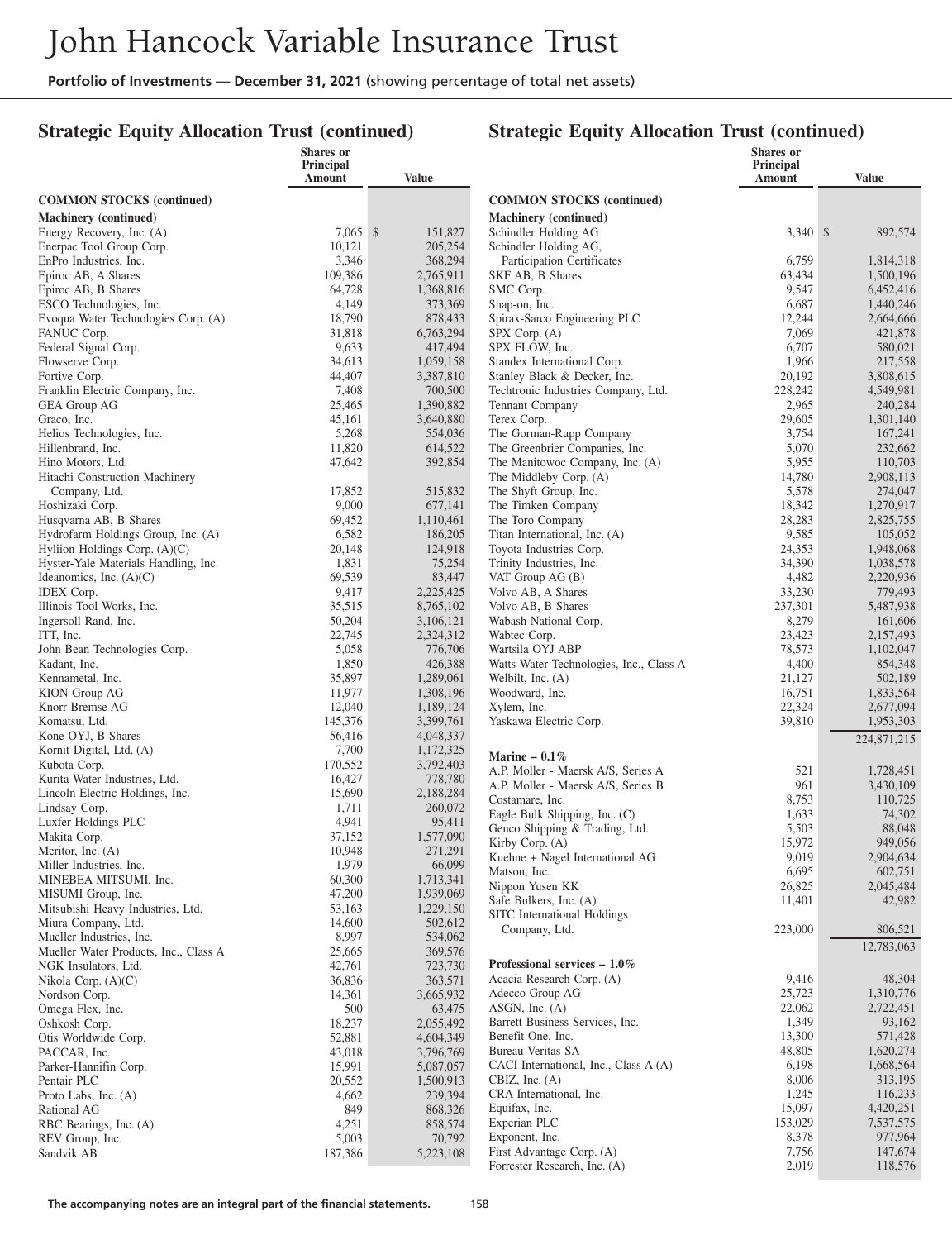## **Strategic Equity Allocation Trust (continued)**

|                                                              | Shares or<br>Principal |                        |                                                             | <b>Shares</b> or<br>Principal |                      |
|--------------------------------------------------------------|------------------------|------------------------|-------------------------------------------------------------|-------------------------------|----------------------|
|                                                              | Amount                 | Value                  |                                                             | Amount                        | Value                |
| <b>COMMON STOCKS</b> (continued)                             |                        |                        | <b>COMMON STOCKS (continued)</b>                            |                               |                      |
| Professional services (continued)                            |                        |                        | Road and rail (continued)                                   |                               |                      |
| Franklin Covey Company (A)                                   | $2,291$ \$             | 106,211                | Werner Enterprises, Inc.                                    | 25,955 \$                     | 1,237,015            |
| FTI Consulting, Inc. (A)                                     | 9,111                  | 1,397,810              | West Japan Railway Company                                  | 35,825                        | 1,498,306            |
| Heidrick & Struggles International, Inc.                     | 3,293                  | 144,003                | XPO Logistics, Inc. (A)                                     | 26,212                        | 2,029,595            |
| Huron Consulting Group, Inc. (A)                             | 3,656                  | 182,434                | Yellow Corp. (A)                                            | 8,700                         | 109,533              |
| ICF International, Inc.<br>IHS Markit, Ltd.                  | 2,971<br>49,391        | 304,676                |                                                             |                               | 79,765,701           |
| Insperity, Inc.                                              | 15,398                 | 6,565,052<br>1,818,658 | Trading companies and distributors $-0.8\%$                 |                               |                      |
| Intertek Group PLC                                           | 26,789                 | 2,043,663              | Alta Equipment Group, Inc. (A)                              | 3,834                         | 56,130               |
| Jacobs Engineering Group, Inc.                               | 16,147                 | 2,248,147              | Applied Industrial Technologies, Inc.                       | 6,224                         | 639,205              |
| KBR, Inc.                                                    | 60,127                 | 2,863,248              | Ashtead Group PLC<br>Beacon Roofing Supply, Inc. (A)        | 74,269<br>9,099               | 5,987,161<br>521,828 |
| Kelly Services, Inc., Class A                                | 6,115                  | 102,549                | BlueLinx Holdings, Inc. (A)                                 | 1,553                         | 148,715              |
| Kforce, Inc.                                                 | 3,284                  | 247,022                | <b>Boise Cascade Company</b>                                | 6,362                         | 452,974              |
| Korn Ferry                                                   | 8,736                  | 661,577                | <b>Brenntag SE</b>                                          | 25,645                        | 2,315,841            |
| Leidos Holdings, Inc.                                        | 17,541                 | 1,559,395              | <b>Bunzl PLC</b>                                            | 55,986                        | 2,187,110            |
| ManpowerGroup, Inc.                                          | 14,412                 | 1,402,720              | Custom Truck One Source, Inc. (A)(C)                        | 8,004                         | 64,032               |
| ManTech International Corp., Class A<br>Nielsen Holdings PLC | 4,370<br>44,458        | 318,704<br>911,834     | DXP Enterprises, Inc. (A)                                   | 3,132                         | 80,398               |
| Nihon M&A Center Holdings, Inc.                              | 50,300                 | 1,233,816              | Fastenal Company                                            | 71,215                        | 4,562,033            |
| Persol Holdings Company, Ltd.                                | 29,500                 | 857,661                | Ferguson PLC                                                | 36,900                        | 6,554,422            |
| Randstad NV                                                  | 19,847                 | 1,353,907              | GATX Corp.<br>Global Industrial Company                     | 15,082                        | 1,571,394            |
| Recruit Holdings Company, Ltd.                               | 225,200                | 13,704,701             | GMS, Inc. $(A)$                                             | 2,153<br>6,933                | 88,058<br>416,743    |
| <b>RELX PLC</b>                                              | 320,977                | 10,478,905             | H&E Equipment Services, Inc.                                | 5,300                         | 234,631              |
| Resources Connection, Inc.                                   | 5,997                  | 106,986                | Herc Holdings, Inc.                                         | 4,043                         | 632,932              |
| Robert Half International, Inc.                              | 13,874                 | 1,547,228              | <b>IMCD NV</b>                                              | 9,459                         | 2.090.468            |
| Science Applications International Corp.                     | 15,296<br>995          | 1,278,593              | ITOCHU Corp.                                                | 197,304                       | 6,036,294            |
| SGS SA<br>Sterling Check Corp. (A)(C)                        | 1,982                  | 3,317,028<br>40,651    | Marubeni Corp.                                              | 259,659                       | 2,529,857            |
| Teleperformance                                              | 9,749                  | 4,358,544              | McGrath RentCorp                                            | 3,937                         | 315,984              |
| TriNet Group, Inc. (A)                                       | 6,539                  | 622,905                | Mitsubishi Corp.                                            | 209,606                       | 6,655,640            |
| TrueBlue, Inc. (A)                                           | 5,811                  | 160,790                | Mitsui & Company, Ltd.                                      | 259,003                       | 6,137,817            |
| Upwork, Inc. $(A)$                                           | 19,143                 | 653,925                | MonotaRO Company, Ltd.<br>MRC Global, Inc. (A)              | 41,600<br>13,550              | 748,217<br>93,224    |
| Verisk Analytics, Inc.                                       | 19,993                 | 4,572,999              | MSC Industrial Direct Company, Inc.,                        |                               |                      |
| Willdan Group, Inc. (A)                                      | 2,157                  | 75,926                 | Class A                                                     | 12,440                        | 1,045,706            |
| Wolters Kluwer NV                                            | 44,403                 | 5,226,272              | NOW, Inc. (A)                                               | 18,290                        | 156,197              |
|                                                              |                        | 94,134,967             | Reece, Ltd.                                                 | 48,250                        | 948,894              |
| Road and rail $-0.9\%$                                       |                        |                        | Rush Enterprises, Inc., Class A                             | 6,325                         | 351,923              |
| ArcBest Corp.                                                | 4,083                  | 489,348                | Rush Enterprises, Inc., Class B                             | 1,569                         | 84,679               |
| Aurizon Holdings, Ltd.                                       | 305,531                | 776,240                | Sumitomo Corp.                                              | 186,938                       | 2,766,569            |
| Avis Budget Group, Inc. (A)<br>Central Japan Railway Company | 17,336<br>23,976       | 3,594,966<br>3,190,533 | Textainer Group Holdings, Ltd.<br>Titan Machinery, Inc. (A) | 7,704<br>3,357                | 275,110<br>113,097   |
| Covenant Logistics Group, Inc. (A)                           | 2,127                  | 56,217                 | Toyota Tsusho Corp.                                         | 35,282                        | 1,626,385            |
| CSX Corp.                                                    | 275,276                | 10,350,378             | Transcat, Inc. (A)                                          | 1,202                         | 111,101              |
| Daseke, Inc. (A)                                             | 7,297                  | 73,262                 | Triton International, Ltd.                                  | 10,769                        | 648,617              |
| East Japan Railway Company                                   | 50,140                 | 3,082,382              | United Rentals, Inc. (A)                                    | 8,970                         | 2,980,641            |
| Hankyu Hanshin Holdings, Inc.                                | 38,000                 | 1,079,913              | Univar Solutions, Inc. (A)                                  | 45,425                        | 1,287,799            |
| Heartland Express, Inc.                                      | 7,688                  | 129,312                | Veritiv Corp. (A)                                           | 2,338                         | 286,569              |
| JB Hunt Transport Services, Inc.                             | 10,428                 | 2,131,483              | W.W. Grainger, Inc.                                         | 5,420                         | 2,808,861            |
| Keio Corp.<br>Keisei Electric Railway Company, Ltd.          | 17,115                 | 755,150                | Watsco, Inc.                                                | 8,775                         | 2,745,522            |
| Kintetsu Group Holdings                                      | 21,494                 | 581,467                | WESCO International, Inc. (A)                               | 7,191                         | 946,264              |
| Company, Ltd. (A)                                            | 28,474                 | 795,980                |                                                             |                               | 70,305,042           |
| Knight-Swift Transportation Holdings, Inc.                   | 44,096                 | 2,687,210              | Transportation infrastructure $-0.1\%$                      |                               |                      |
| Landstar System, Inc.                                        | 10,126                 | 1,812,757              | Aena SME SA (A)(B)                                          | 12,449                        | 1,960,518            |
| Marten Transport, Ltd.                                       | 10,031                 | 172,132                | Aeroports de Paris (A)<br>Atlantia SpA (A)                  | 4,928<br>82,240               | 635,730<br>1,631,787 |
| MTR Corp., Ltd.                                              | 256,815                | 1,378,596              | Auckland International Airport, Ltd. (A)                    | 207,770                       | 1,093,666            |
| Nippon Express Company, Ltd.                                 | 12,746                 | 762,781                | Getlink SE                                                  | 73,033                        | 1,209,593            |
| Norfolk Southern Corp.                                       | 30,086                 | 8,956,903              | Sydney Airport (A)                                          | 219,489                       | 1,385,739            |
| Odakyu Electric Railway Company, Ltd.                        | 48,979                 | 910,592                | Transurban Group                                            | 506,202                       | 5,084,442            |
| Old Dominion Freight Line, Inc.<br>Ryder System, Inc.        | 11,623<br>14,267       | 4,165,451<br>1,176,029 |                                                             |                               | 13,001,475           |
| Saia, Inc. (A)                                               | 11,279                 | 3,801,361              |                                                             |                               | 1,051,225,181        |
| Tobu Railway Company, Ltd.                                   | 31,373                 | 715,930                | Information technology $-20.5\%$                            |                               |                      |
| Tokyu Corp.                                                  | 83,008                 | 1,103,482              | Communications equipment $-0.7\%$                           |                               |                      |
| U.S. Xpress Enterprises, Inc., Class A (A)                   | 5,913                  | 34,709                 | ADTRAN, Inc.                                                | 8,121                         | 185,402              |
| Union Pacific Corp.                                          | 79,890                 | 20,126,688             | Arista Networks, Inc. (A)                                   | 27,756                        | 3,989,925            |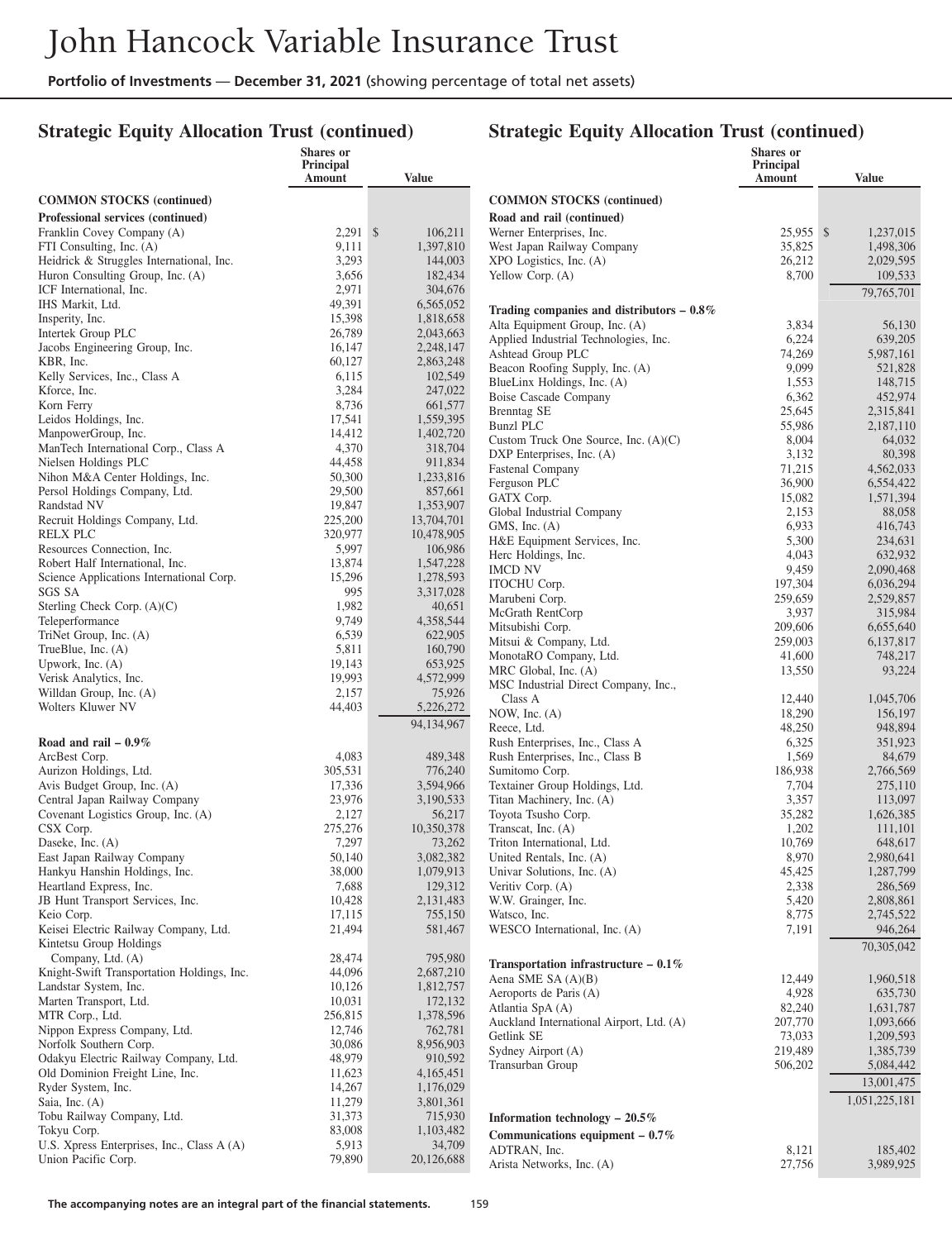**Shares or**

## **Strategic Equity Allocation Trust (continued)**

#### **Strategic Equity Allocation Trust (continued)**

**Shares or Principal**

|                                                                    | waa w<br>Principal<br>Amount | <b>Value</b>         |                                                                  | <b>DHALL</b><br>Principal<br>Amount | <b>Value</b>           |
|--------------------------------------------------------------------|------------------------------|----------------------|------------------------------------------------------------------|-------------------------------------|------------------------|
| <b>COMMON STOCKS</b> (continued)                                   |                              |                      | <b>COMMON STOCKS</b> (continued)                                 |                                     |                        |
| Communications equipment (continued)                               |                              |                      | Electronic equipment, instruments and                            |                                     |                        |
| Aviat Networks, Inc. (A)                                           | $1,802$ \$                   | 57,808               | components (continued)                                           |                                     |                        |
| CalAmp Corp. (A)                                                   | 7,023                        | 49,582               | Littelfuse, Inc.                                                 | $6.545$ \$                          | 2,059,581              |
| Calix, Inc. $(A)$                                                  | 8,940                        | 714,932              | Luna Innovations, Inc. (A)                                       | 6,244                               | 52,699                 |
| Cambium Networks Corp. (A)                                         | 1,840                        | 47,159               | Methode Electronics, Inc.                                        | 6,068                               | 298,364                |
| Ciena Corp. (A)                                                    | 41,166                       | 3,168,547            | MicroVision, Inc. $(A)(C)$                                       | 27,715                              | 138,852                |
| Cisco Systems, Inc.                                                | 524,656                      | 33, 247, 451         | Murata Manufacturing Company, Ltd.                               | 95,339                              | 7,604,473              |
| Clearfield, Inc. $(A)$                                             | 1,929                        | 162,846              | Napco Security Technologies, Inc. (A)                            | 2,373                               | 118,603                |
| Comtech Telecommunications Corp.                                   | 4,321                        | 102,364              | National Instruments Corp.                                       | 35,042                              | 1,530,284              |
| Digi International, Inc. (A)                                       | 5,956                        | 146,339              | nLight, Inc. (A)                                                 | 7,070                               | 169,327                |
| DZS, Inc. $(A)$<br>Extreme Networks, Inc. (A)                      | 2,269<br>20,330              | 36,803<br>319,181    | Novanta, Inc. (A)<br>Omron Corp.                                 | 5,690<br>30,818                     | 1,003,318<br>3,070,931 |
| $F5$ , Inc. $(A)$                                                  | 7,473                        | 1,828,718            | OSI Systems, Inc. (A)                                            | 2,695                               | 251,174                |
| Harmonic, Inc. (A)                                                 | 14,796                       | 174,001              | Ouster, Inc. $(A)$                                               | 23,686                              | 123,167                |
| Infinera Corp. (A)                                                 | 29,909                       | 286,827              | PAR Technology Corp. (A)(C)                                      | 3,967                               | 209,339                |
| Inseego Corp. $(A)(C)$                                             | 15,028                       | 87,613               | PC Connection, Inc.                                              | 1,716                               | 74,011                 |
| Juniper Networks, Inc.                                             | 40,289                       | 1,438,720            | Plexus Corp. $(A)$                                               | 4,472                               | 428,820                |
| Lumentum Holdings, Inc. (A)                                        | 19,211                       | 2,031,947            | Rogers Corp. (A)                                                 | 3,025                               | 825,825                |
| Motorola Solutions, Inc.                                           | 20,981                       | 5,700,538            | Sanmina Corp. (A)                                                | 10,188                              | 422,394                |
| NETGEAR, Inc. (A)                                                  | 4,864                        | 142,077              | ScanSource, Inc. (A)                                             | 4,049                               | 142,039                |
| NetScout Systems, Inc. (A)                                         | 11,288                       | 373,407              | Shimadzu Corp.                                                   | 39,292                              | 1,659,615              |
| Nokia OYJ (A)                                                      | 894,932                      | 5,668,218            | TD SYNNEX Corp.                                                  | 10,969                              | 1,254,415              |
| Plantronics, Inc. (A)                                              | 7,021                        | 205,996              | TDK Corp.                                                        | 64,563                              | 2,519,628              |
| Ribbon Communications, Inc. (A)                                    | 12,828                       | 77,609               | TE Connectivity, Ltd.                                            | 40,642                              | 6,557,180              |
| Telefonaktiebolaget LM Ericsson, B Shares<br>ViaSat, Inc. $(A)$    | 484,469<br>19,515            | 5,330,632            | Teledyne Technologies, Inc. (A)                                  | 5,775                               | 2,523,040              |
| Viavi Solutions, Inc. (A)                                          | 37,324                       | 869,198<br>657,649   | Trimble, Inc. $(A)$<br>TTM Technologies, Inc. (A)                | 31,178<br>17,068                    | 2,718,410<br>254,313   |
|                                                                    |                              |                      | Velodyne Lidar, Inc. (A)                                         | 13,728                              | 63,698                 |
|                                                                    |                              | 67,101,489           | Venture Corp., Ltd.                                              | 46,000                              | 625,087                |
| Electronic equipment, instruments and components $-1.3\%$          |                              |                      | Vishay Intertechnology, Inc.                                     | 56,768                              | 1,241,516              |
| 908 Devices, Inc. (A)                                              | 2,871                        | 74,273               | Vishay Precision Group, Inc. (A)                                 | 2,262                               | 83,965                 |
| Advanced Energy Industries, Inc.<br>Aeva Technologies, Inc. (A)(C) | 6,127<br>15,765              | 557,925<br>119,183   | Vontier Corp.                                                    | 44,920                              | 1,380,392              |
| Akoustis Technologies, Inc. (A)                                    | 8,479                        | 56,640               | Yokogawa Electric Corp.                                          | 37,892                              | 683,929                |
| Amphenol Corp., Class A                                            | 74,120                       | 6,482,535            | Zebra Technologies Corp., Class A (A)                            | 6,617                               | 3,938,438              |
| Arlo Technologies, Inc. (A)                                        | 14,359                       | 150,626              |                                                                  |                                     | 119,555,369            |
| Arrow Electronics, Inc. (A)                                        | 18,501                       | 2,484,129            | IT services $-3.2\%$                                             |                                     |                        |
| Avnet, Inc.                                                        | 26,364                       | 1,086,988            | Accenture PLC, Class A                                           | 78,575                              | 32,573,266             |
| Azbil Corp.                                                        | 20,500                       | 934,975              | Adyen NV $(A)(B)$                                                | 3,286                               | 8,625,749              |
| Badger Meter, Inc.                                                 | 4,671                        | 497,742              | Afterpay, Ltd. (A)                                               | 36,112                              | 2,179,979              |
| Belden, Inc.                                                       | 19,045                       | 1,251,828            | Akamai Technologies, Inc. (A)                                    | 20,176                              | 2,361,399              |
| Benchmark Electronics, Inc.                                        | 5,838                        | 158,210              | Alliance Data Systems Corp.                                      | 13,228                              | 880,588                |
| CDW Corp.                                                          | 17,037                       | 3,488,837            | Amadeus IT Group SA (A)                                          | 74,775                              | 5,059,593              |
| Cognex Corp.                                                       | 46,977                       | 3,652,932            | Automatic Data Processing, Inc.                                  | 52,423                              | 12,926,463             |
| Coherent, Inc. (A)                                                 | 6,519<br>95,240              | 1,737,574            | Bechtle AG                                                       | 13,594                              | 967.343                |
| Corning, Inc.<br>CTS Corp.                                         | 5,353                        | 3,545,785<br>196,562 | BigCommerce Holdings, Inc., Series 1 (A)<br>Brightcove, Inc. (A) | 7,944<br>7,687                      | 280,979<br>78,561      |
| Daktronics, Inc. (A)                                               | 9,075                        | 45,829               | Broadridge Financial Solutions, Inc.                             | 14,394                              | 2,631,511              |
| $ePlus$ , Inc. $(A)$                                               | 4,332                        | 233,408              | Cantaloupe, Inc. (A)                                             | 9,780                               | 86,846                 |
| Fabrinet (A)                                                       | 5,957                        | 705,726              | Capgemini SE                                                     | 26,615                              | 6,522,817              |
| FARO Technologies, Inc. (A)                                        | 3,029                        | 212,091              | Cass Information Systems, Inc.                                   | 2,618                               | 102,940                |
| Halma PLC                                                          | 63,015                       | 2,732,259            | Cognizant Technology Solutions Corp.,                            |                                     |                        |
| Hamamatsu Photonics KK                                             | 23,300                       | 1,488,168            | Class A                                                          | 65,126                              | 5,777,979              |
| Hexagon AB, B Shares                                               | 327,001                      | 5,179,874            | Computershare, Ltd.                                              | 90,189                              | 1,312,894              |
| Hirose Electric Company, Ltd.                                      | 5,375                        | 903,319              | Concentrix Corp.                                                 | 11,399                              | 2,036,089              |
| Ibiden Company, Ltd.                                               | 17,500                       | 1,039,246            | Conduent, Inc. (A)                                               | 28,619                              | 152,825                |
| Identiv, Inc. $(A)$                                                | 3,776                        | 106,257              | CSG Systems International, Inc.                                  | 5,277                               | 304,061                |
| II-VI, Inc. $(A)(C)$                                               | 45,297                       | 3,095,144            | DigitalOcean Holdings, Inc. (A)                                  | 8,092                               | 650,030                |
| Insight Enterprises, Inc. (A)                                      | 5,545                        | 591,097              | DXC Technology Company (A)                                       | 31,213                              | 1,004,746              |
| IPG Photonics Corp. (A)                                            | 4,441                        | 764,474              | Edenred                                                          | 41,428                              | 1,913,077<br>4,724,605 |
| Itron, Inc. $(A)$<br>Jabil, Inc.                                   | 7,354<br>38,085              | 503,896<br>2,679,280 | EPAM Systems, Inc. (A)<br>EVERTEC, Inc.                          | 7,068<br>9,807                      | 490,154                |
| Keyence Corp.                                                      | 32,300                       | 20,308,886           | EVO Payments, Inc., Class A (A)                                  | 8,058                               | 206,285                |
| Keysight Technologies, Inc. (A)                                    | 22,827                       | 4,714,004            | ExlService Holdings, Inc. (A)                                    | 5,310                               | 768,729                |
| Kimball Electronics, Inc. (A)                                      | 3,971                        | 86,409               | Fidelity National Information Services, Inc.                     | 75,146                              | 8,202,186              |
| Knowles Corp. (A)                                                  | 14,223                       | 332,107              | Fisery, Inc. $(A)$                                               | 73,847                              | 7,664,580              |
| Kyocera Corp.                                                      | 53,263                       | 3,330,324            | FleetCor Technologies, Inc. (A)                                  | 10,235                              | 2,291,002              |
|                                                                    |                              |                      |                                                                  |                                     |                        |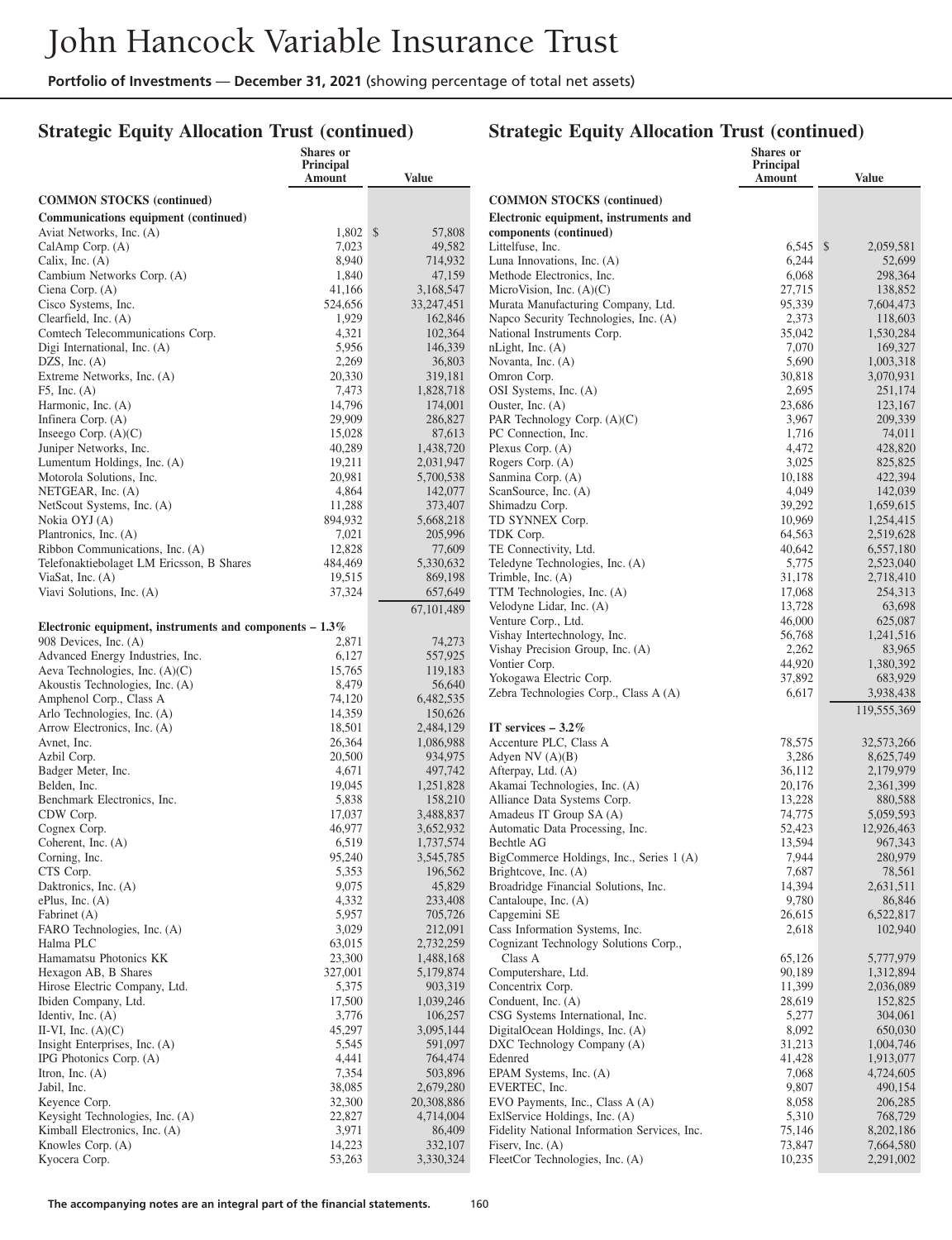## **Strategic Equity Allocation Trust (continued)**

|                                                          | <b>Shares</b> or    |                         |                                                                              | Shares or           |                        |
|----------------------------------------------------------|---------------------|-------------------------|------------------------------------------------------------------------------|---------------------|------------------------|
|                                                          | Principal<br>Amount | Value                   |                                                                              | Principal<br>Amount | <b>Value</b>           |
| <b>COMMON STOCKS</b> (continued)                         |                     |                         | <b>COMMON STOCKS (continued)</b>                                             |                     |                        |
|                                                          |                     |                         |                                                                              |                     |                        |
| IT services (continued)<br>Flywire Corp. (A)             | 9,763 \$            | 371,580                 | Semiconductors and semiconductor equipment (continued)<br>Diodes, Inc. $(A)$ | $7,043$ \$          | 773,392                |
| Fujitsu, Ltd.                                            | 32,623              | 5,605,495               | Disco Corp.                                                                  | 4,800               | 1,467,132              |
| Gartner, Inc. (A)                                        | 10,365              | 3,465,227               | Enphase Energy, Inc. (A)                                                     | 16,681              | 3,051,622              |
| Genpact, Ltd.                                            | 45,971              | 2,440,141               | First Solar, Inc. (A)                                                        | 26,274              | 2,290,042              |
| Global Payments, Inc.                                    | 36,398              | 4,920,282               | FormFactor, Inc. (A)                                                         | 12,678              | 579,638                |
| GMO Payment Gateway, Inc.                                | 7,000               | 871,686                 | Ichor Holdings, Ltd. (A)                                                     | 4,495               | 206,905                |
| Grid Dynamics Holdings, Inc. (A)                         | 7,002               | 265,866                 | Impinj, Inc. $(A)$                                                           | 3,051               | 270,624                |
| i3 Verticals, Inc., Class A (A)                          | 3,899               | 88,858                  | Infineon Technologies AG                                                     | 216,762             | 9,979,388              |
| IBM Corp.                                                | 111,062             | 14,844,547              | Intel Corp.                                                                  | 505,629             | 26,039,894             |
| International Money Express, Inc. (A)                    | 5,640               | 90,014                  | KLA Corp.                                                                    | 18,925              | 8,139,832              |
| Itochu Techno-Solutions Corp.                            | 15,900              | 511,467                 | Kopin Corp. $(A)(C)$                                                         | 14,258              | 58,315                 |
| Jack Henry & Associates, Inc.                            | 9,204               | 1,536,976               | Kulicke & Soffa Industries, Inc.                                             | 9,906               | 599,709                |
| Kyndryl Holdings, Inc. (A)                               | 47,598              | 861,524                 | Lam Research Corp.                                                           | 17,444              | 12,544,853             |
| Limelight Networks, Inc. (A)                             | 22,486<br>28,892    | 77,127                  | Lasertec Corp.                                                               | 12,500              | 3,828,768              |
| LiveRamp Holdings, Inc. (A)<br>Mastercard, Inc., Class A | 107,944             | 1,385,371<br>38,786,438 | Lattice Semiconductor Corp. (A)<br><b>MACOM</b> Technology Solutions         | 58,328              | 4,494,756              |
| MAXIMUS, Inc.                                            | 26,239              | 2,090,461               | Holdings, Inc. (A)                                                           | 7,919               | 620,058                |
| MoneyGram International, Inc. (A)                        | 15,375              | 121,309                 | MaxLinear, Inc. (A)                                                          | 11,522              | 868,644                |
| NEC Corp.                                                | 40,784              | 1,885,840               | Meta Materials, Inc. (A)(C)                                                  | 34,862              | 85,761                 |
| Nexi SpA $(A)(B)$                                        | 77,691              | 1,231,121               | Microchip Technology, Inc.                                                   | 69,602              | 6,059,550              |
| Nomura Research Institute, Ltd.                          | 55,800              | 2,385,494               | Micron Technology, Inc.                                                      | 139,490             | 12,993,494             |
| NTT Data Corp.                                           | 104,710             | 2,246,157               | MKS Instruments, Inc.                                                        | 14,736              | 2,566,569              |
| Obic Company, Ltd.                                       | 11,600              | 2,170,930               | Monolithic Power Systems, Inc.                                               | 5,348               | 2,638,329              |
| Otsuka Corp.                                             | 18,900              | 901,202                 | NeoPhotonics Corp. (A)                                                       | 8,642               | 132,828                |
| Paya Holdings, Inc. (A)                                  | 14,560              | 92,310                  | NVE Corp.                                                                    | 1,034               | 70,622                 |
| Paychex, Inc.                                            | 39,682              | 5,416,593               | NVIDIA Corp.                                                                 | 310,600             | 91,350,566             |
| PayPal Holdings, Inc. (A)                                | 146,375             | 27,603,398              | NXP Semiconductors NV                                                        | 32,852              | 7,483,029              |
| Perficient, Inc. (A)                                     | 5,271               | 681,488                 | Onto Innovation, Inc. (A)                                                    | 7,913               | 801,033                |
| Rackspace Technology, Inc. (A)                           | 9,388               | 126,456                 | PDF Solutions, Inc. (A)                                                      | 4,959               | 157,647                |
| Remitly Global, Inc. (A)<br>Repay Holdings Corp. (A)     | 1,517<br>14,406     | 31,281<br>263,198       | Photronics, Inc. (A)<br>Power Integrations, Inc.                             | 9,876<br>25,777     | 186,163<br>2,394,426   |
| Sabre Corp. (A)                                          | 85,939              | 738,216                 | Qorvo, Inc. (A)                                                              | 13,771              | 2,153,647              |
| SCSK Corp.                                               | 25,900              | 515,467                 | QUALCOMM, Inc.                                                               | 138,983             | 25,415,821             |
| The Hackett Group, Inc.                                  | 4,170               | 85,610                  | Rambus, Inc. (A)                                                             | 17,641              | 518,469                |
| The Western Union Company                                | 106,816             | 1,905,597               | Renesas Electronics Corp. (A)                                                | 208,500             | 2,589,716              |
| TIS, Inc.                                                | 37,200              | 1,106,181               | Rohm Company, Ltd.                                                           | 14,542              | 1,322,877              |
| TTEC Holdings, Inc.                                      | 2,965               | 268,481                 | Semtech Corp. (A)                                                            | 27,575              | 2,452,245              |
| Tucows, Inc., Class $A(A)(C)$                            | 1,671               | 140,063                 | Silicon Laboratories, Inc. (A)                                               | 17,135              | 3,537,007              |
| Unisys Corp. (A)                                         | 10,565              | 217,322                 | SiTime Corp. (A)                                                             | 6,514               | 1,905,606              |
| VeriSign, Inc. (A)                                       | 12,060              | 3,061,069               | Skyworks Solutions, Inc.                                                     | 20,463              | 3,174,630              |
| Verra Mobility Corp. (A)                                 | 22,098              | 340,972                 | SMART Global Holdings, Inc. (A)                                              | 2,828               | 200,760                |
| Visa, Inc., Class A                                      | 208,413             | 45,165,181              | SolarEdge Technologies, Inc. (A)                                             | 6,566               | 1,842,223              |
| WEX, Inc. $(A)$                                          | 11,909<br>9,300     | 1,671,905<br>1,467,447  | STMicroelectronics NV<br>SUMCO Corp.                                         | 113,354<br>55,200   | 5,574,174<br>1,124,026 |
| Wix.com, Ltd. (A)<br>Worldline SA (A)(B)                 | 39,570              | 2,202,472               | SunPower Corp. (A)(C)                                                        | 35,149              | 733,560                |
|                                                          |                     |                         | Synaptics, Inc. (A)                                                          | 16,676              | 4,827,869              |
|                                                          |                     | 295,033,096             | Teradyne, Inc.                                                               | 20,442              | 3,342,880              |
| Semiconductors and semiconductor equipment $-5.0\%$      |                     |                         | Texas Instruments, Inc.                                                      | 114,393             | 21,559,649             |
| Advanced Micro Devices, Inc. (A)                         | 150,296             | 21,627,594              | Tokyo Electron, Ltd.                                                         | 24,760              | 14,251,171             |
| Advantest Corp.<br>Alpha & Omega Semiconductor, Ltd. (A) | 33,100<br>3,509     | 3,134,542<br>212,505    | Ultra Clean Holdings, Inc. (A)                                               | 7,253               | 416,032                |
| Ambarella, Inc. (A)                                      | 5,711               | 1,158,705               | Universal Display Corp.                                                      | 11,520              | 1,901,146              |
| Amkor Technology, Inc.                                   | 43,155              | 1,069,812               | Veeco Instruments, Inc. (A)                                                  | 8,124               | 231,290                |
| Analog Devices, Inc.                                     | 66,650              | 11,715,071              | Wolfspeed, Inc. (A)                                                          | 30,793              | 3,441,734              |
| Applied Materials, Inc.                                  | 112,281             | 17,668,538              | Xilinx, Inc.                                                                 | 30,663              | 6,501,476              |
| ASM International NV                                     | 7,773               | 3,431,137               |                                                                              |                     | 467,548,624            |
| <b>ASML Holding NV</b>                                   | 68,606              | 54,954,767              | Software $-6.2\%$                                                            |                     |                        |
| Atomera, Inc. $(A)(C)$                                   | 3,439               | 69,193                  | $8x8$ , Inc. (A)                                                             | 18,194              | 304,931                |
| Axcelis Technologies, Inc. (A)                           | 5,430               | 404,861                 | A10 Networks, Inc.                                                           | 9,971               | 165,319                |
| AXT, Inc. $(A)$                                          | 8,158               | 71,872                  | ACI Worldwide, Inc. (A)                                                      | 50,436              | 1,750,129              |
| Azenta, Inc.                                             | 19,755              | 2,036,938               | Adobe, Inc. (A)                                                              | 59,030              | 33,473,552             |
| Broadcom, Inc.                                           | 51,164              | 34,045,037              | Agilysys, Inc. (A)                                                           | 3,417               | 151,920                |
| CEVA, Inc. (A)                                           | 3,891               | 168,247                 | Alarm.com Holdings, Inc. (A)                                                 | 7,709               | 653,800                |
| Cirrus Logic, Inc. (A)<br>CMC Materials, Inc.            | 15,181<br>12,160    | 1,396,956<br>2,330,950  | Alkami Technology, Inc. (A)<br>Altair Engineering, Inc., Class A (A)         | 3,939<br>7,548      | 79,016<br>583,611      |
| Cohu, Inc. (A)                                           | 7,884               | 300,302                 | American Software, Inc., Class A                                             | 5,126               | 134,147                |
|                                                          |                     |                         |                                                                              |                     |                        |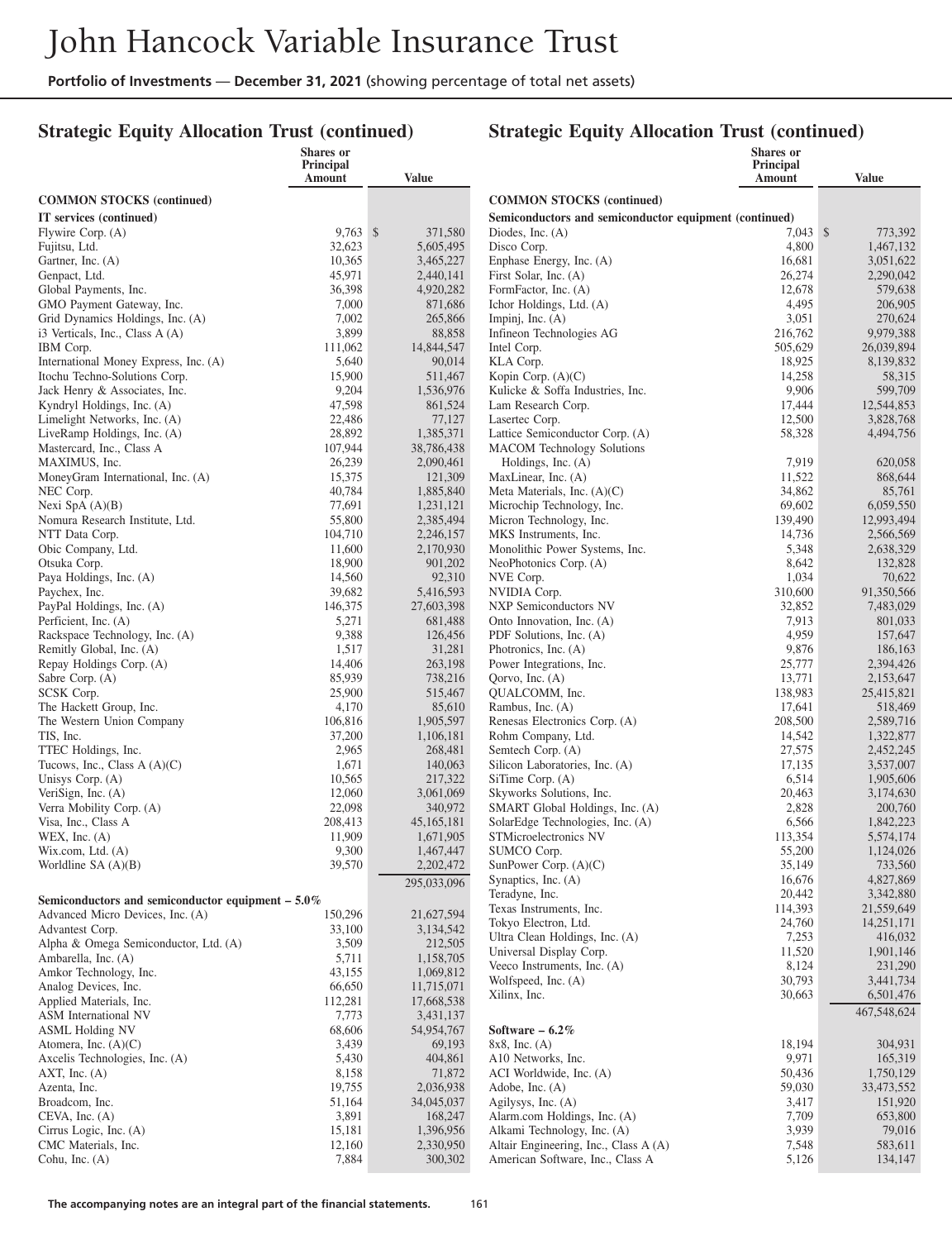## **Strategic Equity Allocation Trust (continued)**

|                                                            | Shares or<br>Principal |                        |                                                                             | <b>Shares</b> or<br>Principal |                        |
|------------------------------------------------------------|------------------------|------------------------|-----------------------------------------------------------------------------|-------------------------------|------------------------|
|                                                            | Amount                 | <b>Value</b>           |                                                                             | Amount                        | <b>Value</b>           |
| <b>COMMON STOCKS</b> (continued)                           |                        |                        | <b>COMMON STOCKS (continued)</b>                                            |                               |                        |
| Software (continued)                                       |                        |                        | Software (continued)                                                        |                               |                        |
| ANSYS, Inc. $(A)$                                          | 10,811 \$              | 4,336,508              | Oracle Corp. Japan                                                          | $6,406$ \$                    | 486,686                |
| Appfolio, Inc., Class A (A)                                | 3,071                  | 371,775                | PagerDuty, Inc. (A)                                                         | 13,230                        | 459,743                |
| Appian Corp. (A)(C)                                        | 6,430                  | 419,300                | Paycom Software, Inc. (A)                                                   | 5,956                         | 2,472,872              |
| Asana, Inc., Class A (A)                                   | 11,523                 | 859,040                | Paylocity Holding Corp. (A)                                                 | 10,527                        | 2,486,056              |
| Aspen Technology, Inc. (A)<br>Autodesk, Inc. (A)           | 17,781<br>27,261       | 2,706,268<br>7,665,521 | Ping Identity Holding Corp. (A)<br>Progress Software Corp.                  | 9,074<br>7,093                | 207,613<br>342,379     |
| Avaya Holdings Corp. (A)                                   | 13,512                 | 267,538                | PROS Holdings, Inc. (A)                                                     | 6,621                         | 228,358                |
| <b>AVEVA Group PLC</b>                                     | 19,997                 | 922,706                | PTC, Inc. $(A)$                                                             | 13,090                        | 1,585,854              |
| AvidXchange Holdings, Inc. (A)                             | 2,935                  | 44,201                 | $Q2$ Holdings, Inc. $(A)$                                                   | 8,933                         | 709,638                |
| Benefitfocus, Inc. (A)                                     | 4,996                  | 53,257                 | Qualys, Inc. (A)                                                            | 14,374                        | 1,972,400              |
| Blackbaud, Inc. (A)                                        | 18,801                 | 1,484,903              | Rapid7, Inc. (A)                                                            | 9,074                         | 1,067,919              |
| Blackline, Inc. (A)                                        | 8,745                  | 905,457                | Rekor Systems, Inc. $(A)(C)$                                                | 5,836                         | 38,226                 |
| Bottomline Technologies DE, Inc. (A)                       | 7,270<br>22,728        | 410,537                | Rimini Street, Inc. (A)                                                     | 7,656                         | 45,706                 |
| Box, Inc., Class A (A)<br>BTRS Holdings, Inc., Class A (A) | 11,174                 | 595,246<br>87,381      | Riot Blockchain, Inc. $(A)(C)$<br>Sailpoint Technologies Holdings, Inc. (A) | 14,247<br>39,709              | 318,136<br>1,919,533   |
| Cadence Design Systems, Inc. (A)                           | 34,295                 | 6,390,873              | salesforce.com, Inc. (A)                                                    | 121,700                       | 30,927,621             |
| CDK Global, Inc.                                           | 31,442                 | 1,312,389              | <b>SAP SE</b>                                                               | 173,325                       | 24,393,674             |
| Cerence, Inc. $(A)$                                        | 16,270                 | 1,246,933              | Sapiens International Corp. NV                                              | 4,986                         | 171,768                |
| Ceridian HCM Holding, Inc. (A)                             | 16,712                 | 1,745,736              | SecureWorks Corp., Class A (A)                                              | 2,011                         | 32,116                 |
| Channel Advisor Corp. (A)                                  | 5,027                  | 124,066                | ServiceNow, Inc. (A)                                                        | 24,776                        | 16,082,349             |
| Check Point Software                                       |                        |                        | ShotSpotter, Inc. (A)                                                       | 1,614                         | 47,645                 |
| Technologies, Ltd. (A)                                     | 17,626<br>15,393       | 2,054,487              | Sinch AB $(A)(B)$<br>Smith Micro Software, Inc. (A)                         | 86,696                        | 1,093,959              |
| Citrix Systems, Inc.<br>Cleanspark, Inc. $(A)(C)$          | 5,542                  | 1,456,024<br>52,760    | Sprout Social, Inc., Class A (A)                                            | 9,065<br>7,310                | 44,600<br>662,944      |
| CommVault Systems, Inc. (A)                                | 19,516                 | 1,345,043              | SPS Commerce, Inc. (A)                                                      | 5,829                         | 829,758                |
| Consensus Cloud Solutions, Inc. (A)                        | 2,408                  | 139,351                | Sumo Logic, Inc. (A)                                                        | 14,641                        | 198,532                |
| CoreCard Corp. (A)                                         | 1,329                  | 51,565                 | Synopsys, Inc. (A)                                                          | 18,905                        | 6,966,493              |
| Couchbase, Inc. $(A)(C)$                                   | 1,670                  | 41,683                 | Telos Corp. (A)                                                             | 6,796                         | 104,794                |
| $CS$ Disco, Inc. $(A)$                                     | 1,411                  | 50,443                 | Temenos AG                                                                  | 11,149                        | 1,536,793              |
| CyberArk Software, Ltd. (A)                                | 6,600                  | 1,143,648              | Tenable Holdings, Inc. (A)                                                  | 14,850                        | 817,790                |
| Dassault Systemes SE<br>Digimarc Corp. $(A)(C)$            | 110,348<br>2,148       | 6,548,640<br>84,803    | Teradata Corp. (A)<br>The Sage Group PLC                                    | 28,829<br>174,898             | 1,224,368<br>2,023,734 |
| Digital Turbine, Inc. (A)                                  | 38,090                 | 2,323,109              | Trend Micro, Inc. (C)                                                       | 22,164                        | 1,230,457              |
| Domo, Inc., Class B (A)                                    | 4,514                  | 223,894                | Tyler Technologies, Inc. (A)                                                | 5,061                         | 2,722,565              |
| E2open Parent Holdings, Inc. (A)                           | 30,800                 | 346,808                | Upland Software, Inc. (A)                                                   | 4,985                         | 89,431                 |
| Ebix, Inc.                                                 | 4,326                  | 131,510                | Varonis Systems, Inc. (A)                                                   | 17,312                        | 844,479                |
| eGain Corp. $(A)$                                          | 3,659                  | 36,517                 | Verint Systems, Inc. (A)                                                    | 10,378                        | 544,949                |
| Enfusion, Inc., Class A (A)                                | 2,741                  | 57,397                 | Veritone, Inc. $(A)(C)$                                                     | 4,663                         | 104,824                |
| EngageSmart, Inc. (A)<br>Envestnet, Inc. $(A)$             | 2,261<br>23,339        | 54,535<br>1,851,716    | VirnetX Holding Corp. $(A)(C)$<br>Vonage Holdings Corp. (A)                 | 12,700<br>39,236              | 33,020<br>815,716      |
| EverCommerce, Inc. (A)                                     | 2,903                  | 45,722                 | WiseTech Global, Ltd.                                                       | 24,270                        | 1,029,325              |
| Fair Isaac Corp. (A)                                       | 7,269                  | 3,152,347              | Workiva, Inc. (A)                                                           | 6,948                         | 906,645                |
| Fortinet, Inc. $(A)$                                       | 16,796                 | 6,036,482              | Xero, Ltd. $(A)$                                                            | 22,190                        | 2,271,350              |
| GTY Technology Holdings, Inc. (A)                          | 5,567                  | 37,299                 | Xperi Holding Corp.                                                         | 17,253                        | 326,254                |
| Intapp, Inc. $(A)(C)$                                      | 1,771                  | 44,558                 | Yext, Inc. $(A)$                                                            | 18,409                        | 182,617                |
| InterDigital, Inc.                                         | 5,018                  | 359,439                | Zuora, Inc., Class $A(A)$                                                   | 18,216                        | 340,275                |
| Intuit, Inc.<br>JFrog, Ltd. (A)                            | 35,208<br>8,759        | 22,646,490<br>260,142  |                                                                             |                               | 578,937,938            |
| LivePerson, Inc. $(A)$                                     | 10,632                 | 379,775                | Technology hardware, storage and peripherals $-4.1\%$                       |                               |                        |
| Manhattan Associates, Inc. (A)                             | 16,814                 | 2,614,409              | 3D Systems Corp. (A)                                                        | 19,786                        | 426,190                |
| Marathon Digital Holdings, Inc. (A)(C)                     | 15,459                 | 507,983                | Apple, Inc.<br>Avid Technology, Inc. (A)                                    | 1,936,236<br>5,788            | 343,817,427<br>188,515 |
| MeridianLink, Inc. (A)                                     | 2,278                  | 49,159                 | Brother Industries, Ltd.                                                    | 39,136                        | 754,327                |
| Microsoft Corp.                                            | 932,733                | 313,696,763            | Canon, Inc. $(C)$                                                           | 166,077                       | 4,051,226              |
| MicroStrategy, Inc., Class A (A)(C)                        | 1,343<br>26,279        | 731,250                | Corsair Gaming, Inc. (A)(C)                                                 | 4,539                         | 95,364                 |
| Mimecast, Ltd. (A)<br>Mitek Systems, Inc. (A)              | 7,333                  | 2,091,020<br>130,161   | Diebold Nixdorf, Inc. (A)                                                   | 12,681                        | 114,763                |
| Model N, Inc. $(A)$                                        | 5,785                  | 173,724                | Eastman Kodak Company (A)                                                   | 8,827                         | 41,310                 |
| Momentive Global, Inc. (A)                                 | 21,328                 | 451,087                | FUJIFILM Holdings Corp.                                                     | 59,838                        | 4,436,045              |
| NCR Corp. (A)                                              | 35,073                 | 1,409,935              | Hewlett Packard Enterprise Company<br>HP, Inc.                              | 161,815<br>143,175            | 2,551,823<br>5,393,402 |
| Nemetschek SE                                              | 9,586                  | 1,225,704              | Logitech International SA                                                   | 28,733                        | 2,410,343              |
| Nice, Ltd. $(A)$                                           | 10,477                 | 3,177,208              | NetApp, Inc.                                                                | 27,757                        | 2,553,366              |
| NortonLifeLock, Inc.                                       | 72,025                 | 1,871,210              | Quantum Corp. (A)                                                           | 10,206                        | 56,337                 |
| $ON24$ , Inc. $(A)$<br>OneSpan, Inc. (A)                   | 4,785<br>5,836         | 83,020<br>98,803       | Ricoh Company, Ltd.                                                         | 111,277                       | 1,037,225              |
| Oracle Corp.                                               | 200,462                | 17,482,291             | Seagate Technology Holdings PLC                                             | 25,946                        | 2,931,379              |
|                                                            |                        |                        | Seiko Epson Corp.                                                           | 46,447                        | 836,529                |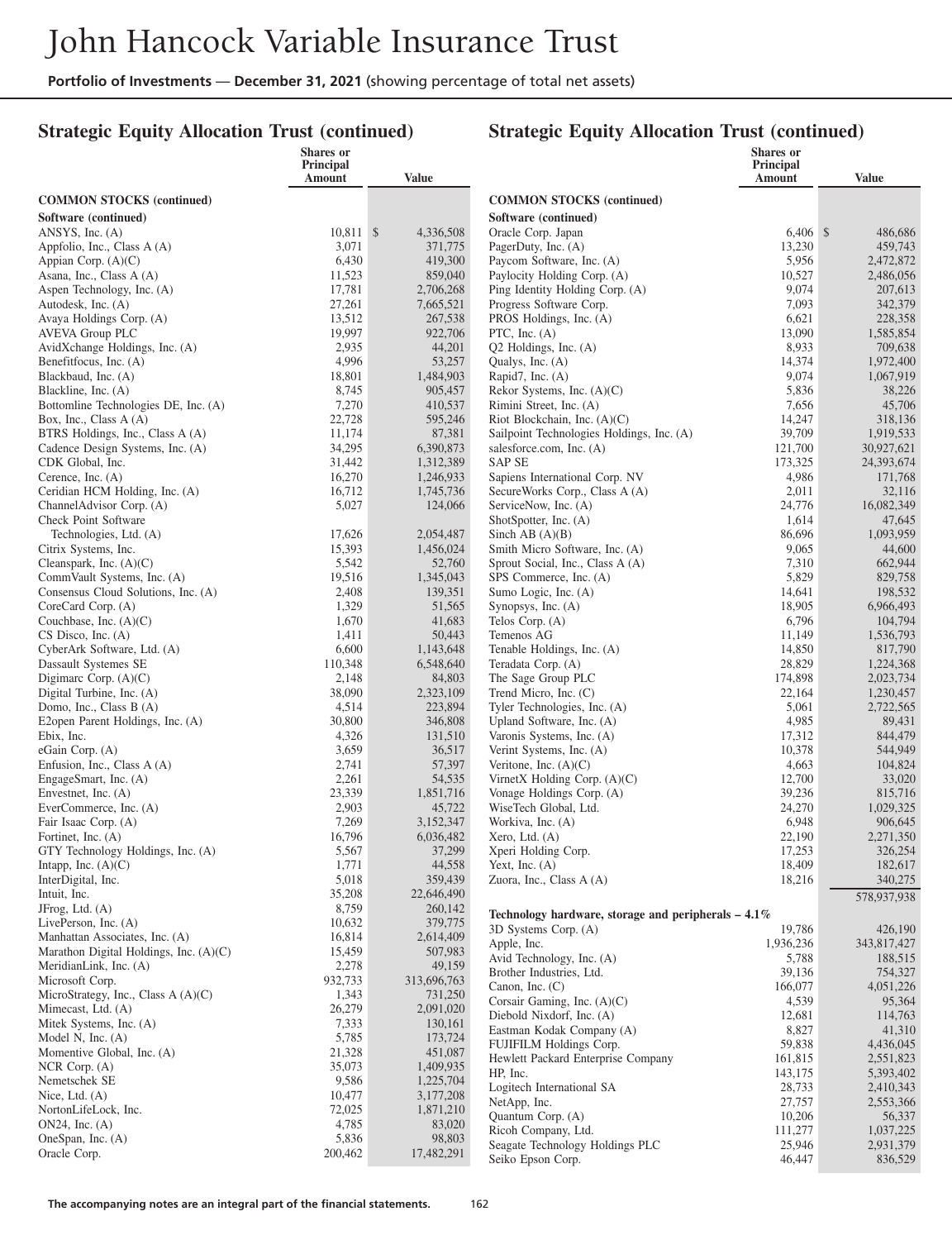#### **Strategic Equity Allocation Trust (continued)**

#### **Strategic Equity Allocation Trust (continued)**

|                                                          | <b>Shares</b> or<br>Principal<br>Amount | <b>Value</b>           |                                                                | <b>Shares</b> or<br>Principal<br>Amount | <b>Value</b>           |
|----------------------------------------------------------|-----------------------------------------|------------------------|----------------------------------------------------------------|-----------------------------------------|------------------------|
| <b>COMMON STOCKS</b> (continued)                         |                                         |                        | <b>COMMON STOCKS</b> (continued)                               |                                         |                        |
| Technology hardware, storage and peripherals (continued) |                                         |                        | <b>Chemicals</b> (continued)                                   |                                         |                        |
| Super Micro Computer, Inc. (A)                           | $6.954$ \$                              | 305,628                | Nippon Paint Holdings Company, Ltd.                            | 118,000 \$                              | 1,288,653              |
| Turtle Beach Corp. (A)                                   | 2,597                                   | 57,809                 | Nippon Sanso Holdings Corp.                                    | 25,157                                  | 550,250                |
| Western Digital Corp. (A)                                | 37,972                                  | 2,476,154              | Nissan Chemical Corp.                                          | 20,200                                  | 1,174,832              |
| Xerox Holdings Corp.                                     | 36,523                                  | 826,881                | Nitto Denko Corp.<br>Novozymes A/S, B Shares                   | 23,587<br>34,098                        | 1,822,153<br>2,799,780 |
|                                                          |                                         | 375,362,043            | Olin Corp.                                                     | 38,113                                  | 2,192,260              |
|                                                          |                                         | 1,903,538,559          | Orica, Ltd.                                                    | 67,638                                  | 674,504                |
| Materials $-4.4\%$                                       |                                         |                        | Orion Engineered Carbons SA (A)                                | 10,056                                  | 184,628                |
| Chemicals $-2.3\%$                                       |                                         |                        | PPG Industries, Inc.                                           | 29,410                                  | 5,071,460              |
| AdvanSix, Inc.                                           | 4,338<br>78,635                         | 204,971<br>13,714,282  | PureCycle Technologies, Inc. (A)(C)                            | 7,597                                   | 72,703                 |
| Air Liquide SA<br>Air Products & Chemicals, Inc.         | 27,429                                  | 8,345,548              | Quaker Chemical Corp.<br>Rayonier Advanced Materials, Inc. (A) | 2,198<br>11,369                         | 507,254<br>64,917      |
| Akzo Nobel NV                                            | 31,114                                  | 3,418,336              | RPM International, Inc.                                        | 34,466                                  | 3,481,066              |
| Albemarle Corp.                                          | 14,491                                  | 3,387,561              | Sensient Technologies Corp.                                    | 17,925                                  | 1,793,576              |
| American Vanguard Corp.                                  | 4,962                                   | 81,327                 | Shin-Etsu Chemical Company, Ltd.                               | 58,746                                  | 10,196,858             |
| Amyris, Inc. $(A)(C)$                                    | 28,093                                  | 151,983                | Sika AG                                                        | 23,533                                  | 9,780,719              |
| Arkema SA<br>Asahi Kasei Corp.                           | 10,190<br>208,257                       | 1,438,264<br>1,961,853 | Solvay SA                                                      | 12,302                                  | 1,430,180              |
| Ashland Global Holdings, Inc.                            | 15,008                                  | 1,615,761              | Stepan Company<br>Sumitomo Chemical Company, Ltd.              | 3,351<br>247,344                        | 416,496<br>1,166,427   |
| Avient Corp.                                             | 39,014                                  | 2,182,833              | Symrise AG                                                     | 21,355                                  | 3,158,290              |
| Balchem Corp.                                            | 5,127                                   | 864,412                | The Chemours Company                                           | 43,300                                  | 1,453,148              |
| <b>BASF SE</b>                                           | 152,452                                 | 10,699,897             | The Mosaic Company                                             | 45,897                                  | 1,803,293              |
| Cabot Corp.                                              | 24,181                                  | 1,358,972              | The Scotts Miracle-Gro Company                                 | 10,824                                  | 1,742,664              |
| Celanese Corp.                                           | 13,768                                  | 2,313,850              | The Sherwin-Williams Company                                   | 30,015                                  | 10,570,082             |
| CF Industries Holdings, Inc.<br>Chase Corp.              | 26,653<br>1,214                         | 1,886,499<br>120,866   | Toray Industries, Inc.<br>Tosoh Corp.                          | 230,172<br>43,200                       | 1,363,685<br>641,801   |
| Chr. Hansen Holding A/S                                  | 17,508                                  | 1,380,513              | Tredegar Corp.                                                 | 5,560                                   | 65,719                 |
| Clariant $AG(A)$                                         | 35,813                                  | 743,936                | Trinseo PLC                                                    | 6,289                                   | 329,921                |
| Corteva, Inc.                                            | 90,972                                  | 4,301,156              | Tronox Holdings PLC, Class A                                   | 18,413                                  | 442,464                |
| Covestro $AG(B)$                                         | 32,068                                  | 1,973,720              | Umicore SA                                                     | 32,719                                  | 1,334,752              |
| Croda International PLC                                  | 23,158<br>14,106                        | 3,171,985<br>120,183   | Valvoline, Inc.                                                | 48,029                                  | 1,791,001              |
| Danimer Scientific, Inc. $(A)(C)$<br>Dow, Inc.           | 92,407                                  | 5,241,325              | Yara International ASA<br>Zymergen, Inc. (A)                   | 27,482<br>12,487                        | 1,385,593<br>83,538    |
| DuPont de Nemours, Inc.                                  | 64,811                                  | 5,235,433              |                                                                |                                         | 218,042,848            |
| Eastman Chemical Company                                 | 16,825                                  | 2,034,311              |                                                                |                                         |                        |
| Ecolab, Inc.                                             | 30,840                                  | 7,234,756              | Construction materials $-0.3\%$<br><b>CRH PLC</b>              | 129,300                                 | 6,845,144              |
| Ecovyst, Inc.                                            | 8,774                                   | 89,846                 | Eagle Materials, Inc.                                          | 10,807                                  | 1,798,933              |
| EMS-Chemie Holding AG<br>Evonik Industries AG            | 1,165<br>34,807                         | 1,301,981<br>1,124,457 | Forterra, Inc. (A)                                             | 4,820                                   | 114,620                |
| Ferro Corp. (A)                                          | 13,438                                  | 293,352                | HeidelbergCement AG                                            | 24,701                                  | 1,671,690              |
| FMC Corp.                                                | 15,947                                  | 1,752,416              | Holcim, Ltd. (A)                                               | 86,900                                  | 4,419,650              |
| FutureFuel Corp.                                         | 6,079                                   | 46,444                 | James Hardie Industries PLC, CHESS<br>Depositary Interest      |                                         | 2.973.989              |
| GCP Applied Technologies, Inc. (A)                       | 8,166                                   | 258,536                | Martin Marietta Materials, Inc.                                | 73,884<br>7,729                         | 3,404,779              |
| Givaudan SA                                              | 1,533                                   | 8,043,043              | Summit Materials, Inc., Class A (A)                            | 19,266                                  | 773,337                |
| Hawkins, Inc.<br><b>HB</b> Fuller Company                | 3,258<br>8,359                          | 128,528<br>677,079     | United States Lime & Minerals, Inc.                            | 380                                     | 49,028                 |
| ICL Group, Ltd.                                          | 117,231                                 | 1,129,182              | Vulcan Materials Company                                       | 16,440                                  | 3,412,615              |
| Ingevity Corp. (A)                                       | 16,886                                  | 1,210,726              |                                                                |                                         | 25,463,785             |
| Innospec, Inc.                                           | 3,933                                   | 355,307                | Containers and packaging $-0.3\%$                              |                                         |                        |
| International Flavors & Fragrances, Inc.                 | 31,886                                  | 4,803,626              | Amcor PLC                                                      | 191,041                                 | 2,294,402              |
| Intrepid Potash, Inc. (A)                                | 1,678                                   | 71,701                 | AptarGroup, Inc.                                               | 17,491                                  | 2,142,298              |
| Johnson Matthey PLC<br>JSR Corp.                         | 32,123<br>33,790                        | 892,632<br>1,284,137   | Avery Dennison Corp.<br>Ball Corp.                             | 10,270<br>40,469                        | 2,224,174<br>3,895,951 |
| Kansai Paint Company, Ltd.                               | 29,454                                  | 640,507                | Greif, Inc., Class A                                           | 10,982                                  | 662,983                |
| Koninklijke DSM NV                                       | 29,012                                  | 6,533,685              | Greif, Inc., Class B                                           | 1,195                                   | 71,437                 |
| Koppers Holdings, Inc. (A)                               | 3,569                                   | 111,710                | International Paper Company                                    | 48,428                                  | 2,275,147              |
| Kraton Corp. (A)                                         | 5,103                                   | 236,371                | Myers Industries, Inc.                                         | 6,312                                   | 126,303                |
| <b>LANXESS AG</b>                                        | 13,789                                  | 852,694                | O-I Glass, Inc. (A)                                            | 25,834                                  | 310,783                |
| Linde PLC<br>Livent Corp. (A)                            | 63,553<br>26,229                        | 22,016,666<br>639,463  | Packaging Corp. of America<br>Pactiv Evergreen, Inc.           | 11,770<br>7,348                         | 1,602,486<br>93,173    |
| LyondellBasell Industries NV, Class A                    | 32,745                                  | 3,020,071              | Ranpak Holdings Corp. (A)                                      | 6,163                                   | 231,606                |
| Minerals Technologies, Inc.                              | 14,153                                  | 1,035,292              | Sealed Air Corp.                                               | 18,573                                  | 1,253,120              |
| Mitsubishi Chemical Holdings Corp.                       | 212,559                                 | 1,576,629              | Silgan Holdings, Inc.                                          | 22,296                                  | 955,161                |
| Mitsubishi Gas Chemical Company, Inc.                    | 26,270                                  | 445,315                | Smurfit Kappa Group PLC                                        | 40,844                                  | 2,251,174              |
| Mitsui Chemicals, Inc.                                   | 30,618                                  | 823,018                | Sonoco Products Company                                        | 26,126                                  | 1,512,434              |
| NewMarket Corp.                                          | 1,836                                   | 629,234                | TriMas Corp.                                                   | 7,060                                   | 261,220                |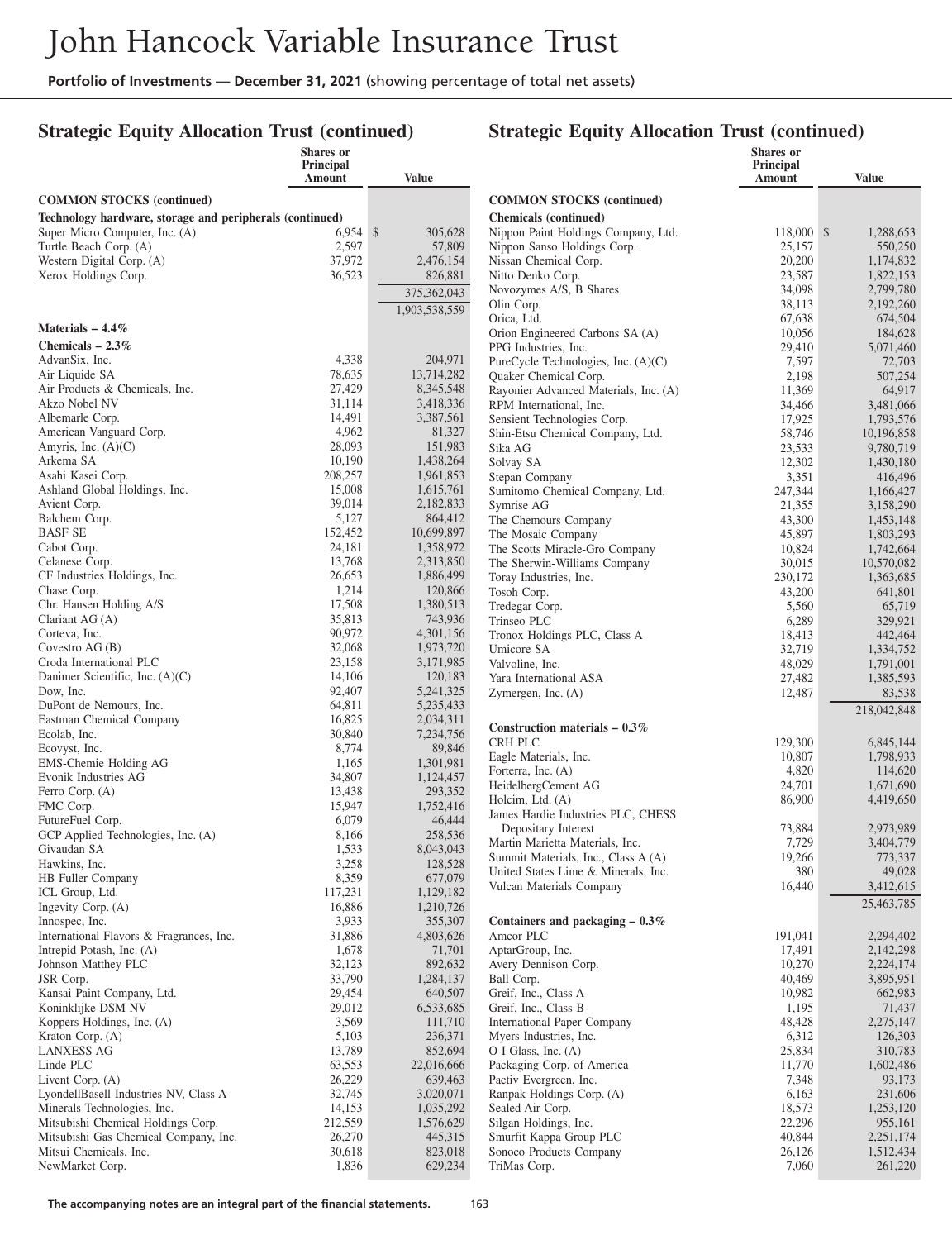#### **Strategic Equity Allocation Trust (continued)**

|                                                                   | Shares or<br><b>Principal</b> |                        |                                                                              | <b>Shares</b> or<br>Principal |                        |
|-------------------------------------------------------------------|-------------------------------|------------------------|------------------------------------------------------------------------------|-------------------------------|------------------------|
|                                                                   | Amount                        | Value                  |                                                                              | Amount                        | <b>Value</b>           |
| <b>COMMON STOCKS</b> (continued)                                  |                               |                        | <b>COMMON STOCKS</b> (continued)                                             |                               |                        |
| Containers and packaging (continued)                              |                               |                        | Paper and forest products (continued)                                        |                               |                        |
| UFP Technologies, Inc. (A)                                        | $1,250$ \$                    | 87,825                 | Oji Holdings Corp.                                                           | 134,738 \$                    | 652,813                |
| Westrock Company                                                  | 33,084                        | 1,467,606              | Schweitzer-Mauduit International, Inc.                                       | 5,313                         | 158,859                |
|                                                                   |                               | 23,719,283             | Stora Enso OYJ, R Shares                                                     | 96,561                        | 1,772,218              |
| Metals and mining $-1.4\%$                                        |                               |                        | Svenska Cellulosa AB SCA, B Shares                                           | 100,564                       | 1,784,438              |
| 1911 Gold Corp. (A)                                               | 3,149                         | 769                    | UPM-Kymmene OYJ                                                              | 88,592                        | 3,370,801              |
| Alcoa Corp.                                                       | 49,715                        | 2,962,020              | Verso Corp., Class A                                                         | 4,394                         | 118,726                |
| Allegheny Technologies, Inc. (A)                                  | 20,886                        | 332,714                |                                                                              |                               | 12,044,741             |
| Anglo American PLC                                                | 214,492                       | 8,822,532              |                                                                              |                               | 406,529,220            |
| Antofagasta PLC                                                   | 65,454                        | 1,190,425              | Real estate $-3.4\%$                                                         |                               |                        |
| ArcelorMittal SA<br>Arconic Corp. (A)                             | 111,429<br>17,396             | 3,574,491<br>574,242   | Equity real estate investment trusts $-2.9\%$                                |                               |                        |
| <b>BHP Group PLC</b>                                              | 350,570                       | 10,431,111             | Acadia Realty Trust                                                          | 13,729                        | 299,704                |
| BHP Group, Ltd. (C)                                               | 489,693                       | 14,784,676             | Agree Realty Corp.                                                           | 10,786                        | 769,689                |
| BlueScope Steel, Ltd.                                             | 83,623                        | 1,276,617              | Alexander & Baldwin, Inc.                                                    | 11,664                        | 292,650                |
| Boliden AB                                                        | 45,399                        | 1,750,573              | Alexander's, Inc.<br>Alexandria Real Estate Equities, Inc.                   | 364<br>17,860                 | 94,749<br>3,982,066    |
| Carpenter Technology Corp.                                        | 7,771                         | 226,835                | American Assets Trust, Inc.                                                  | 8,068                         | 302,792                |
| Century Aluminum Company (A)                                      | 8,608                         | 142,548                | American Campus Communities, Inc.                                            | 36,975                        | 2,118,298              |
| Cleveland-Cliffs, Inc. (A)                                        | 120,919                       | 2,632,407              | American Finance Trust, Inc.                                                 | 19,573                        | 178,701                |
| Coeur Mining, Inc. (A)                                            | 42,510                        | 214,250                | American Tower Corp.                                                         | 56.396                        | 16,495,830             |
| Commercial Metals Company<br>Compass Minerals International, Inc. | 51,299<br>14,570              | 1,861,641<br>744,236   | Apartment Income REIT Corp.                                                  | 41,712                        | 2,280,395              |
| Constellium SE (A)                                                | 19,977                        | 357,788                | Apartment Investment and Management                                          |                               |                        |
| Evolution Mining, Ltd.                                            | 304,203                       | 902,506                | Company, Class A (A)                                                         | 23,978                        | 185,110                |
| Evraz PLC                                                         | 84,741                        | 692,827                | Apple Hospitality REIT, Inc.                                                 | 34,685                        | 560,163                |
| Fortescue Metals Group, Ltd.                                      | 281,082                       | 3,951,100              | Armada Hoffler Properties, Inc.                                              | 10,119                        | 154,011<br>1,220,549   |
| Freeport-McMoRan, Inc.                                            | 181,905                       | 7,590,896              | Ascendas Real Estate Investment Trust<br>Ashford Hospitality Trust, Inc. (A) | 557,078<br>3,478              | 33,389                 |
| Gatos Silver, Inc. (A)                                            | 7,813                         | 81,099                 | AvalonBay Communities, Inc.                                                  | 17,300                        | 4,369,807              |
| Glencore PLC (A)                                                  | 1,657,477                     | 8,445,306              | Boston Properties, Inc.                                                      | 17,609                        | 2,028,205              |
| Haynes International, Inc.                                        | 2,289                         | 92,315                 | Braemar Hotels & Resorts, Inc. (A)                                           | 11,031                        | 56,258                 |
| Hecla Mining Company                                              | 87,346<br>35,564              | 455,946                | Brandywine Realty Trust                                                      | 26,868                        | 360,569                |
| Hitachi Metals, Ltd. (A)<br>JFE Holdings, Inc.                    | 81,633                        | 658,967<br>1,041,474   | Brixmor Property Group, Inc.                                                 | 78,912                        | 2,005,154              |
| Kaiser Aluminum Corp.                                             | 2,638                         | 247,814                | Broadstone Net Lease, Inc.                                                   | 25,111                        | 623,255                |
| Materion Corp.                                                    | 3,272                         | 300,828                | BRT Apartments Corp.                                                         | 2,154                         | 51,674                 |
| MP Materials Corp. $(A)(C)$                                       | 11,880                        | 539,590                | Camden Property Trust<br>CapitaLand Integrated Commercial Trust              | 27,155<br>806,530             | 4,852,055<br>1,220,257 |
| Newcrest Mining, Ltd.                                             | 135,657                       | 2,429,632              | CareTrust REIT, Inc.                                                         | 15,866                        | 362,221                |
| Newmont Corp.                                                     | 99,018                        | 6,141,096              | CatchMark Timber Trust, Inc., Class A                                        | 9,831                         | 85,628                 |
| Nippon Steel Corp.                                                | 142,000                       | 2,319,718              | Centerspace                                                                  | 2,323                         | 257,621                |
| Norsk Hydro ASA<br>Northern Star Resources, Ltd.                  | 223,222<br>183,584            | 1,756,442<br>1,262,571 | Chatham Lodging Trust (A)                                                    | 8,658                         | 118,788                |
| Novagold Resources, Inc. (A)                                      | 39,202                        | 268,926                | City Office REIT, Inc.                                                       | 7,110                         | 140,209                |
| Nucor Corp.                                                       | 35,018                        | 3,997,305              | Community Healthcare Trust, Inc.                                             | 3,965                         | 187,426                |
| Pan American Silver Corp., CVR (A)(E)                             | 54,671                        | 42,572                 | CorePoint Lodging, Inc. (A)                                                  | 7,046                         | 110,622                |
| Reliance Steel & Aluminum Company                                 | 16.648                        | 2,700,639              | Corporate Office Properties Trust<br>Cousins Properties, Inc.                | 47,845<br>39,508              | 1,338,225<br>1,591,382 |
| Rio Tinto PLC                                                     | 186,414                       | 12,293,301             | Covivio                                                                      | 8,634                         | 708,728                |
| Rio Tinto, Ltd.                                                   | 61,616                        | 4,496,254              | Crown Castle International Corp.                                             | 53,553                        | 11,178,653             |
| Royal Gold, Inc.                                                  | 17,440                        | 1,834,862              | CTO Realty Growth, Inc.                                                      | 1,404                         | 86,234                 |
| Ryerson Holding Corp.                                             | 2,803                         | 73,018                 | CyrusOne, Inc.                                                               | 33,721                        | 3,025,448              |
| Schnitzer Steel Industries, Inc., Class A<br>South32, Ltd.        | 4,241<br>775,898              | 220,193<br>2,269,177   | Daiwa House REIT Investment Corp.                                            | 364                           | 1,102,695              |
| Steel Dynamics, Inc.                                              | 50,093                        | 3,109,273              | Dexus                                                                        | 178,527                       | 1,443,545              |
| Sumitomo Metal Mining Company, Ltd.                               | 41,007                        | 1,553,116              | DiamondRock Hospitality Company (A)                                          | 34,033                        | 327,057                |
| SunCoke Energy, Inc.                                              | 14,420                        | 95,028                 | Digital Realty Trust, Inc.                                                   | 35,016                        | 6,193,280              |
| TimkenSteel Corp. (A)                                             | 7,919                         | 130,664                | DigitalBridge Group, Inc. (A)<br>Diversified Healthcare Trust                | 79,845<br>42,153              | 665,109<br>130,253     |
| U.S. Steel Corp.                                                  | 71,803                        | 1,709,629              | Douglas Emmett, Inc.                                                         | 46,628                        | 1,562,038              |
| voestalpine AG                                                    | 19,263                        | 698,923                | Duke Realty Corp.                                                            | 46,880                        | 3,077,203              |
| Warrior Met Coal, Inc.                                            | 8,351                         | 214,704                | Easterly Government Properties, Inc.                                         | 13,523                        | 309,947                |
| Worthington Industries, Inc.                                      | 13,922                        | 760,977                | EastGroup Properties, Inc.                                                   | 17,189                        | 3,916,514              |
|                                                                   |                               | 127,258,563            | Empire State Realty Trust, Inc., Class A                                     | 23,356                        | 207,868                |
| Paper and forest products $-0.1\%$                                |                               |                        | <b>EPR</b> Properties                                                        | 19,876                        | 943,911                |
| Clearwater Paper Corp. (A)                                        | 2,801                         | 102,713                | Equinix, Inc.                                                                | 11,303                        | 9,560,530              |
| Glatfelter Corp.                                                  | 7,281                         | 125,233                | Equity Commonwealth (A)                                                      | 17,527                        | 453,949                |
| Louisiana-Pacific Corp.<br>Mondi PLC                              | 23,379<br>80,594              | 1,831,745<br>1,999,046 | <b>Equity Residential</b><br>Essential Properties Realty Trust, Inc.         | 42,223<br>19,109              | 3,821,182<br>550,912   |
| Neenah, Inc.                                                      | 2,769                         | 128,149                | Essex Property Trust, Inc.                                                   | 8,058                         | 2,838,269              |
|                                                                   |                               |                        |                                                                              |                               |                        |

#### **Strategic Equity Allocation Trust (continued)**

**Shares or Principal**

| <b>COMMON STOCKS (continued)</b>                                     |                  |                        |
|----------------------------------------------------------------------|------------------|------------------------|
| Paper and forest products (continued)                                |                  |                        |
| Oji Holdings Corp.                                                   | 134,738          | \$<br>652,813          |
| Schweitzer-Mauduit International, Inc.                               | 5,313            | 158,859                |
| Stora Enso OYJ, R Shares                                             | 96,561           | 1,772,218              |
| Svenska Cellulosa AB SCA, B Shares                                   | 100,564          | 1,784,438              |
| UPM-Kymmene OYJ                                                      | 88,592           | 3,370,801              |
| Verso Corp., Class A                                                 | 4,394            | 118,726                |
|                                                                      |                  | 12,044,741             |
|                                                                      |                  | 406,529,220            |
| Real estate $-3.4\%$                                                 |                  |                        |
| Equity real estate investment trusts $-2.9\%$                        |                  |                        |
| Acadia Realty Trust                                                  | 13,729           | 299,704                |
| Agree Realty Corp.                                                   | 10,786           | 769,689                |
| Alexander & Baldwin, Inc.                                            | 11,664           | 292,650                |
| Alexander's, Inc.                                                    | 364              | 94,749                 |
| Alexandria Real Estate Equities, Inc.                                | 17,860           | 3,982,066              |
| American Assets Trust, Inc.                                          | 8,068            | 302,792                |
| American Campus Communities, Inc.                                    | 36,975           | 2,118,298              |
| American Finance Trust, Inc.                                         | 19,573           | 178,701                |
| American Tower Corp.                                                 | 56,396           | 16,495,830             |
| Apartment Income REIT Corp.                                          | 41,712           | 2,280,395              |
| Apartment Investment and Management<br>Company, Class A (A)          |                  |                        |
| Apple Hospitality REIT, Inc.                                         | 23,978           | 185,110                |
| Armada Hoffler Properties, Inc.                                      | 34,685<br>10,119 | 560,163<br>154,011     |
| Ascendas Real Estate Investment Trust                                | 557,078          | 1,220,549              |
| Ashford Hospitality Trust, Inc. (A)                                  | 3,478            | 33,389                 |
| AvalonBay Communities, Inc.                                          | 17,300           | 4,369,807              |
| Boston Properties, Inc.                                              | 17,609           | 2,028,205              |
| Braemar Hotels & Resorts, Inc. (A)                                   | 11,031           | 56,258                 |
| <b>Brandywine Realty Trust</b>                                       | 26,868           | 360,569                |
| Brixmor Property Group, Inc.                                         | 78,912           | 2,005,154              |
| Broadstone Net Lease, Inc.                                           | 25,111           | 623,255                |
| BRT Apartments Corp.                                                 | 2,154            | 51,674                 |
| Camden Property Trust                                                | 27,155           | 4,852,055              |
| CapitaLand Integrated Commercial Trust                               | 806,530          | 1,220,257              |
| CareTrust REIT, Inc.                                                 | 15,866           | 362,221                |
| CatchMark Timber Trust, Inc., Class A                                | 9,831            | 85,628                 |
| Centerspace                                                          | 2,323            | 257,621                |
| Chatham Lodging Trust (A)                                            | 8,658            | 118,788                |
| City Office REIT, Inc.                                               | 7,110            | 140,209                |
| Community Healthcare Trust, Inc.                                     | 3,965            | 187,426                |
| CorePoint Lodging, Inc. (A)<br>Corporate Office Properties Trust     | 7,046            | 110,622                |
| Cousins Properties, Inc.                                             | 47,845<br>39,508 | 1,338,225<br>1,591,382 |
| Covivio                                                              | 8,634            | 708,728                |
| Crown Castle International Corp.                                     | 53,553           | 11,178,653             |
| CTO Realty Growth, Inc.                                              | 1,404            | 86,234                 |
| CyrusOne, Inc.                                                       | 33,721           | 3,025,448              |
| Daiwa House REIT Investment Corp.                                    | 364              | 1,102,695              |
| Dexus                                                                | 178,527          | 1,443,545              |
| DiamondRock Hospitality Company (A)                                  | 34,033           | 327,057                |
| Digital Realty Trust, Inc.                                           | 35,016           | 6,193,280              |
| DigitalBridge Group, Inc. (A)                                        | 79,845           | 665,109                |
| Diversified Healthcare Trust                                         | 42,153           | 130,253                |
| Douglas Emmett, Inc.                                                 | 46,628           | 1,562,038              |
| Duke Realty Corp.                                                    | 46,880           | 3,077,203              |
| Easterly Government Properties, Inc.                                 | 13,523           | 309,947                |
| EastGroup Properties, Inc.                                           | 17,189           | 3,916,514              |
| Empire State Realty Trust, Inc., Class A                             | 23,356           | 207,868                |
| <b>EPR</b> Properties                                                | 19,876           | 943,911                |
| Equinix, Inc.                                                        | 11,303           | 9,560,530              |
| Equity Commonwealth (A)                                              | 17,527           | 453,949                |
| <b>Equity Residential</b><br>Essential Properties Realty Trust, Inc. | 42,223           | 3,821,182              |
|                                                                      | 19,109           | 550,912                |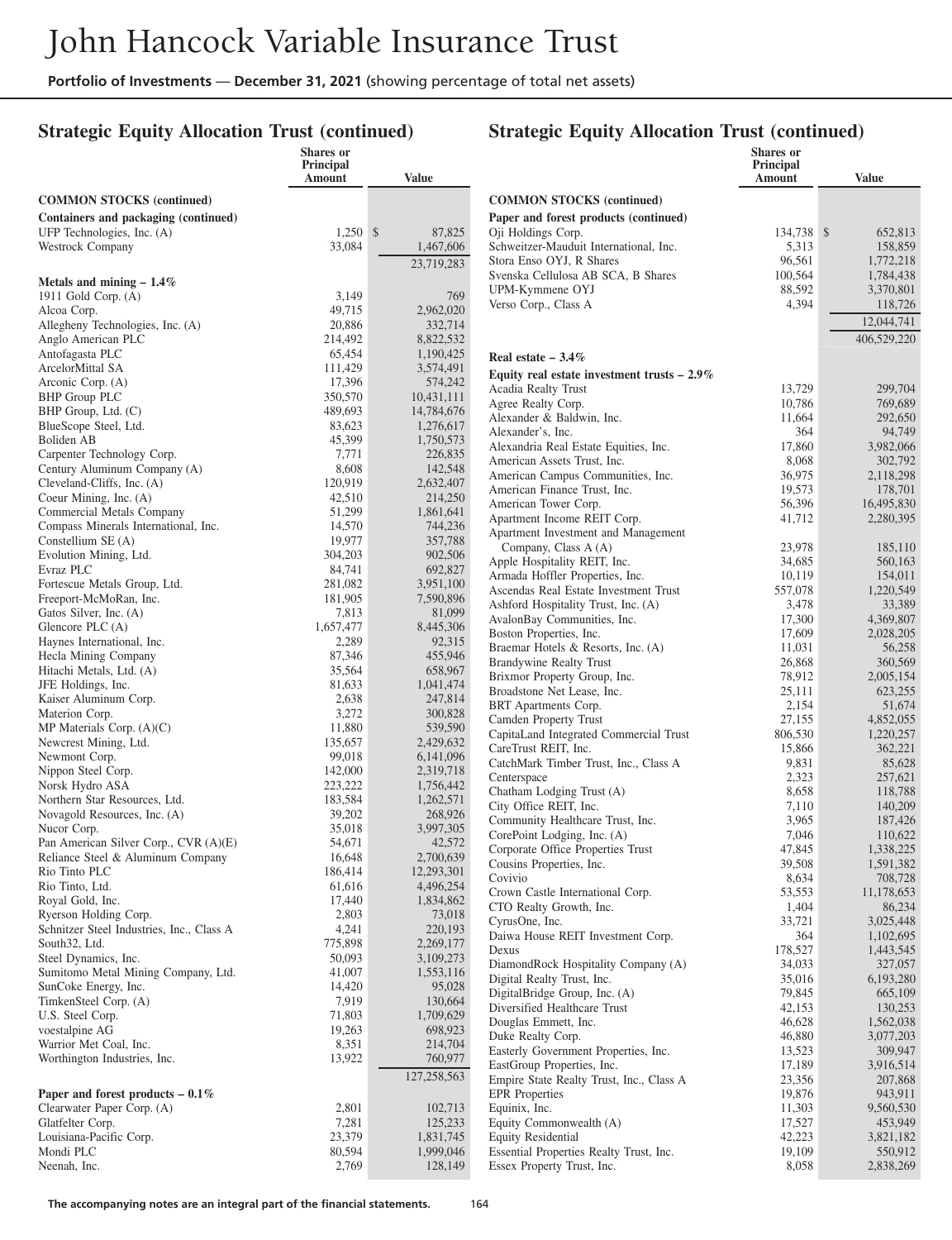## **Strategic Equity Allocation Trust (continued)**

|                                                                          | <b>Shares</b> or<br>Principal |                        |                                                                   | <b>Shares</b> or<br><b>Principal</b> |                        |
|--------------------------------------------------------------------------|-------------------------------|------------------------|-------------------------------------------------------------------|--------------------------------------|------------------------|
|                                                                          | Amount                        | <b>Value</b>           |                                                                   | Amount                               | <b>Value</b>           |
| <b>COMMON STOCKS</b> (continued)                                         |                               |                        | <b>COMMON STOCKS</b> (continued)                                  |                                      |                        |
| Equity real estate investment trusts (continued)                         |                               |                        | Equity real estate investment trusts (continued)                  |                                      |                        |
| Extra Space Storage, Inc.                                                | 16,580 \$                     | 3,759,183              | Plymouth Industrial REIT, Inc.                                    | 5,238 \$                             | 167,616                |
| Farmland Partners, Inc.                                                  | 5,722                         | 68,378                 | Postal Realty Trust, Inc., Class A                                | 3,054                                | 60,469                 |
| Federal Realty Investment Trust                                          | 8,672                         | 1,182,167              | PotlatchDeltic Corp.                                              | 28,620                               | 1,723,496              |
| First Industrial Realty Trust, Inc.                                      | 34,619                        | 2,291,778              | Preferred Apartment Communities, Inc.                             | 9,306                                | 168,066                |
| Four Corners Property Trust, Inc.                                        | 12,193                        | 358,596                | Prologis, Inc.                                                    | 91,600                               | 15,421,776             |
| Franklin Street Properties Corp.                                         | 20,331                        | 120,969                | PS Business Parks, Inc.                                           | 8,452                                | 1,556,605              |
| Gecina SA                                                                | 7,621                         | 1,066,412              | Public Storage                                                    | 18,890                               | 7,075,438              |
| Getty Realty Corp.                                                       | 6,286                         | 201,718                | Rayonier, Inc.                                                    | 38,037                               | 1,535,173              |
| Gladstone Commercial Corp.                                               | 6,625                         | 170,726                | Realty Income Corp.                                               | 70,629                               | 5,056,330              |
| Gladstone Land Corp.                                                     | 5,151                         | 173,898                | Regency Centers Corp.                                             | 18,944                               | 1,427,430              |
| Global Medical REIT, Inc.                                                | 10,526                        | 186,837                | Retail Opportunity Investments Corp.                              | 18,679                               | 366,108                |
| Global Net Lease, Inc.                                                   | 16,539                        | 252,716                | Rexford Industrial Realty, Inc.                                   | 40,251                               | 3,264,759              |
| <b>GLP J-REIT</b>                                                        | 708                           | 1,223,790              | RLJ Lodging Trust                                                 | 27,124                               | 377,837                |
| Goodman Group                                                            | 275,978                       | 5,319,977              | <b>RPT</b> Realty                                                 | 12,949                               | 173,258                |
| Healthcare Realty Trust, Inc.                                            | 62,488                        | 1,977,120              | Ryman Hospitality Properties, Inc. (A)                            | 8,788                                | 808,144                |
| Healthpeak Properties, Inc.                                              | 66,783                        | 2,410,198              | Sabra Health Care REIT, Inc.                                      | 96,803                               | 1,310,713              |
| Hersha Hospitality Trust (A)                                             | 6,927                         | 63,521                 | Safehold, Inc.                                                    | 2,879                                | 229,888                |
| Highwoods Properties, Inc.                                               | 27,735<br>88,466              | 1,236,704<br>1,538,424 | Saul Centers, Inc.                                                | 2,112<br>13,574                      | 111,978                |
| Host Hotels $\&$ Resorts, Inc. (A)                                       | 40,515                        | 1,001,126              | SBA Communications Corp.                                          | 861,520                              | 5,280,557<br>1,981,821 |
| Hudson Pacific Properties, Inc.<br>Independence Realty Trust, Inc.       | 16,982                        | 438,645                | Scentre Group<br>Segro PLC                                        | 199,222                              | 3,877,205              |
| Indus Realty Trust, Inc.                                                 | 970                           | 78,628                 | Seritage Growth Properties, Class A (A)                           | 6,726                                | 89,254                 |
| <b>Industrial Logistics Properties Trust</b>                             | 10,510                        | 263,276                | Service Properties Trust                                          | 27,178                               | 238,895                |
| Innovative Industrial Properties, Inc.                                   | 3,867                         | 1,016,673              | Simon Property Group, Inc.                                        | 40,718                               | 6,505,515              |
| Iron Mountain, Inc.                                                      | 35,866                        | 1,876,868              | SITE Centers Corp.                                                | 28,008                               | 443,367                |
| iStar, Inc.                                                              | 11,227                        | 289,993                | SL Green Realty Corp.                                             | 17,730                               | 1,271,241              |
| Japan Metropolitan Fund Investment Corp.                                 | 1,160                         | 999,336                | Spirit Realty Capital, Inc.                                       | 32,766                               | 1,578,994              |
| Japan Real Estate Investment Corp.                                       | 207                           | 1,175,062              | STAG Industrial, Inc.                                             | 26,491                               | 1,270,508              |
| <b>JBG SMITH Properties</b>                                              | 30,332                        | 870,832                | Stockland                                                         | 396,234                              | 1,222,388              |
| Kilroy Realty Corp.                                                      | 27,850                        | 1,850,911              | STORE Capital Corp.                                               | 65,207                               | 2,243,121              |
| Kimco Realty Corp.                                                       | 76,020                        | 1,873,893              | Summit Hotel Properties, Inc. (A)                                 | 17,113                               | 167,023                |
| Kite Realty Group Trust                                                  | 93,547                        | 2,037,454              | Sunstone Hotel Investors, Inc. (A)                                | 35,392                               | 415,148                |
| Klepierre SA (A)                                                         | 33,736                        | 798,269                | Tanger Factory Outlet Centers, Inc.                               | 16,572                               | 319,508                |
| Lamar Advertising Company, Class A                                       | 23,068                        | 2,798,148              | Terreno Realty Corp.                                              | 11,105                               | 947,145                |
| Land Securities Group PLC                                                | 116,920                       | 1,233,969              | The British Land Company PLC                                      | 146,133                              | 1,055,275              |
| Life Storage, Inc.                                                       | 21,794                        | 3,338,405              | The GEO Group, Inc.                                               | 19,300                               | 149,575                |
| Link REIT                                                                | 347,206                       | 3,058,631              | The GPT Group                                                     | 317,957                              | 1,253,766              |
| LTC Properties, Inc.                                                     | 6,607                         | 225,563                | The Macerich Company                                              | 91,466                               | 1,580,532              |
| <b>LXP</b> Industrial Trust                                              | 43,881                        | 685,421                | UDR, Inc.                                                         | 37,068                               | 2,223,709              |
| Mapletree Commercial Trust                                               | 358,300                       | 535,915                | UMH Properties, Inc.                                              | 7,247                                | 198,061                |
| Mapletree Logistics Trust                                                | 499,200                       | 704,039                | Unibail-Rodamco-Westfield (A)                                     | 20,704                               | 1,448,850              |
| Medical Properties Trust, Inc.                                           | 158,441                       | 3,743,961              | Uniti Group, Inc.                                                 | 32,145                               | 450,351                |
| Mid-America Apartment Communities, Inc.                                  | 14,376                        | 3,298,429              | Universal Health Realty Income Trust                              | 2,426                                | 144,274                |
| Mirvac Group                                                             | 654,496                       | 1,385,420              | Urban Edge Properties<br>Urstadt Biddle Properties, Inc., Class A | 48,164                               | 915,116                |
| Monmouth Real Estate Investment Corp.<br>National Health Investors, Inc. | 15,728<br>7,052               | 330,445<br>405,278     |                                                                   | 5,535<br>48,755                      | 117,896<br>2,492,356   |
| National Retail Properties, Inc.                                         | 46,663                        | 2,243,090              | Ventas, Inc.<br>Veris Residential, Inc. (A)                       | 14,349                               | 263,735                |
| National Storage Affiliates Trust                                        | 35,018                        | 2,423,246              | Vicinity Centres                                                  | 642,269                              | 789,885                |
| NETSTREIT Corp.                                                          | 6,719                         | 153,865                | Vornado Realty Trust                                              | 19,701                               | 824,684                |
| NexPoint Residential Trust, Inc.                                         | 3,611                         | 302,710                | Washington Real Estate Investment Trust                           | 13,498                               | 348,923                |
| Nippon Building Fund, Inc.                                               | 247                           | 1,438,688              | Welltower, Inc.                                                   | 54,381                               | 4,664,258              |
| Nippon Prologis REIT, Inc.                                               | 343                           | 1,212,413              | Weyerhaeuser Company                                              | 92,905                               | 3,825,828              |
| Nomura Real Estate Master Fund, Inc.                                     | 704                           | 990,766                | Whitestone REIT                                                   | 8,282                                | 83,897                 |
| Office Properties Income Trust                                           | 8,480                         | 210,643                | Xenia Hotels & Resorts, Inc. (A)                                  | 18,473                               | 334,546                |
| Omega Healthcare Investors, Inc.                                         | 63,497                        | 1,878,876              |                                                                   |                                      | 269,792,055            |
| One Liberty Properties, Inc.                                             | 3,083                         | 108,768                |                                                                   |                                      |                        |
| Orix JREIT, Inc.                                                         | 435                           | 680,013                | Real estate management and development $-0.5\%$                   |                                      |                        |
| Outfront Media, Inc.                                                     | 23,760                        | 637,243                | Aroundtown SA<br>Azrieli Group, Ltd.                              | 165,827<br>7,044                     | 1,000,329              |
| Paramount Group, Inc.                                                    | 29,999                        | 250,192                | CapitaLand Investment, Ltd. (A)                                   | 437,984                              | 672,072<br>1,107,409   |
| Park Hotels & Resorts, Inc. (A)                                          | 62,834                        | 1,186,306              | CBRE Group, Inc., Class A (A)                                     | 41,600                               | 4,514,016              |
| Pebblebrook Hotel Trust                                                  | 56,129                        | 1,255,606              | City Developments, Ltd.                                           | 67,913                               | 343,598                |
| Phillips Edison & Company, Inc.                                          | 3,392                         | 112,072                | CK Asset Holdings, Ltd.                                           | 332,562                              | 2,097,789              |
| Physicians Realty Trust                                                  | 92,757                        | 1,746,614              | Cushman & Wakefield PLC (A)                                       | 22,672                               | 504,225                |
| Piedmont Office Realty Trust, Inc.,                                      |                               |                        | Daito Trust Construction Company, Ltd.                            | 10,911                               | 1,251,722              |
| Class A                                                                  | 19,596                        | 360,174                | Daiwa House Industry Company, Ltd.                                | 93,966                               | 2,700,496              |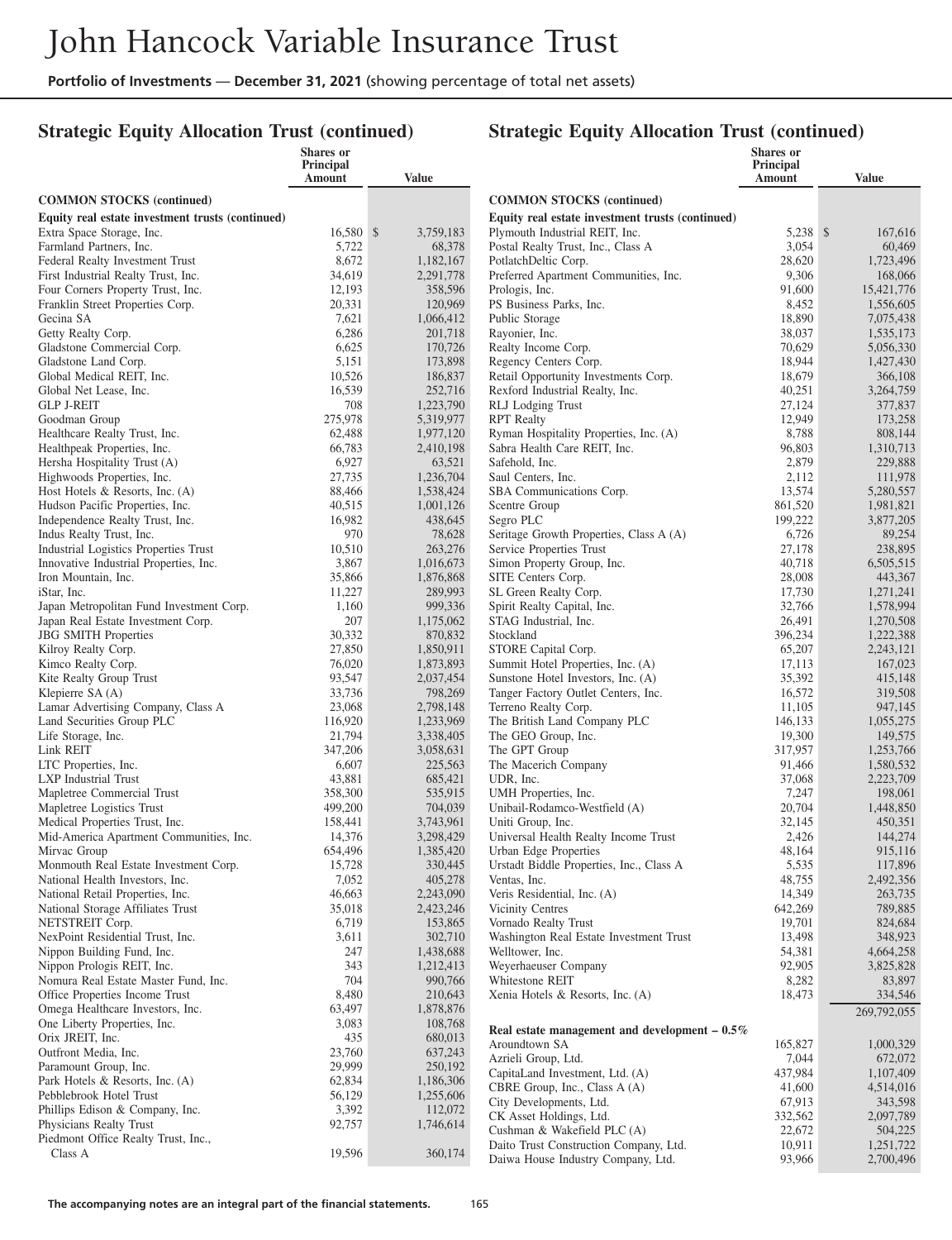## **Strategic Equity Allocation Trust (continued)**

|                                                     | <b>Shares</b> or<br><b>Principal</b><br>Amount | <b>Value</b>           |                                                        |
|-----------------------------------------------------|------------------------------------------------|------------------------|--------------------------------------------------------|
| <b>COMMON STOCKS</b> (continued)                    |                                                |                        | <b>COMMON STOCKS (co</b>                               |
| Real estate management and development (continued)  |                                                |                        | <b>Electric utilities (continu</b>                     |
| Douglas Elliman, Inc. (A)                           | 11,744 \$                                      | 135,056                | HK Electric Investments                                |
| ESR Cayman, Ltd. (A)(B)                             | 330,200                                        | 1,116,937              | Investments, Ltd.                                      |
| eXp World Holdings, Inc.                            | 10,349                                         | 348,658                | Iberdrola SA                                           |
| Fastighets AB Balder, B Shares (A)                  | 17,455                                         | 1,256,131              | IDACORP, Inc.                                          |
| Forestar Group, Inc. (A)<br>FRP Holdings, Inc. (A)  | 3,232<br>1,232                                 | 70,296<br>71,210       | Mercury NZ, Ltd.<br>MGE Energy, Inc.                   |
| Hang Lung Properties, Ltd.                          | 336,313                                        | 692,451                | NextEra Energy, Inc.                                   |
| Henderson Land Development                          |                                                |                        | NRG Energy, Inc.                                       |
| Company, Ltd.                                       | 240,709                                        | 1,026,762              | OGE Energy Corp.                                       |
| Hongkong Land Holdings, Ltd.                        | 193,734                                        | 1,007,342              | Origin Energy, Ltd.                                    |
| Hulic Company, Ltd.                                 | 62,969                                         | 598,803                | Orsted A/S (B)                                         |
| Jones Lang LaSalle, Inc. (A)                        | 13,410                                         | 3,611,849              | Otter Tail Corp.                                       |
| Kennedy-Wilson Holdings, Inc.                       | 19,513                                         | 465,970                | Pinnacle West Capital Co                               |
| LEG Immobilien SE<br>Lendlease Corp., Ltd.          | 12,090<br>114,294                              | 1,685,621<br>889,955   | PNM Resources, Inc.<br>Portland General Electric       |
| Marcus & Millichap, Inc. $(A)$                      | 3,890                                          | 200,179                | Power Assets Holdings, L                               |
| Mitsubishi Estate Company, Ltd.                     | 196,324                                        | 2,723,501              | PPL Corp.                                              |
| Mitsui Fudosan Company, Ltd.                        | 152,226                                        | 3,017,237              | Red Electrica Corp. SA                                 |
| New World Development Company, Ltd.                 | 253,392                                        | 1,003,249              | <b>SSE PLC</b>                                         |
| Newmark Group, Inc., Class A                        | 24,292                                         | 454,260                | Terna - Rete Elettrica Naz                             |
| Nomura Real Estate Holdings, Inc.                   | 19,663                                         | 453,074                | The Kansai Electric Powe                               |
| RE/MAX Holdings, Inc., Class A                      | 3,335                                          | 101,684                | The Southern Company                                   |
| Realogy Holdings Corp. (A)                          | 19,091                                         | 320,920                | Tokyo Electric Power Cor                               |
| Redfin Corp. (A)(C)<br>Sagax AB, Class B            | 16,672<br>26,732                               | 640,038<br>899,197     | Holdings, Inc. $(A)$<br>Verbund AG                     |
| Sino Land Company, Ltd.                             | 551,722                                        | 686,981                | Xcel Energy, Inc.                                      |
| Sumitomo Realty & Development                       |                                                |                        |                                                        |
| Company, Ltd.                                       | 51,383                                         | 1,514,814              | Gas utilities $-0.3\%$                                 |
| Sun Hung Kai Properties, Ltd.                       | 216,314                                        | 2,624,808              | APA Group                                              |
| Swire Pacific, Ltd., Class A                        | 82,518                                         | 469,362                | Atmos Energy Corp.                                     |
| Swire Properties, Ltd.                              | 194,287                                        | 487,054                | Brookfield Infrastructure                              |
| Swiss Prime Site AG                                 | 12,610                                         | 1,237,898              | Chesapeake Utilities Corp                              |
| Tejon Ranch Company (A)                             | 3,868<br>2,872                                 | 73,801                 | Enagas SA $(C)$                                        |
| The RMR Group, Inc., Class A<br>The St. Joe Company | 5,372                                          | 99,601<br>279,613      | Hong Kong & China Gas                                  |
| UOL Group, Ltd.                                     | 77,070                                         | 405,681                | National Fuel Gas Compa                                |
| Vonovia SE                                          | 90,709                                         | 4,998,262              | Naturgy Energy Group SA                                |
| Wharf Real Estate Investment                        |                                                |                        | New Jersey Resources Co<br>Northwest Natural Holdin    |
| Company, Ltd.                                       | 277,346                                        | 1,409,262              | ONE Gas, Inc.                                          |
|                                                     |                                                | 51,269,173             | Osaka Gas Company, Ltd                                 |
|                                                     |                                                | 321,061,228            | Snam SpA                                               |
| Utilities $-2.8\%$                                  |                                                |                        | South Jersey Industries, In                            |
| Electric utilities $-1.5\%$                         |                                                |                        | Southwest Gas Holdings,                                |
| ALLETE, Inc.                                        | 22,426                                         | 1,487,965              | Spire, Inc.                                            |
| Alliant Energy Corp.                                | 31,009                                         | 1,906,123              | Tokyo Gas Company, Ltd                                 |
| American Electric Power Company, Inc.               | 63,689                                         | 5,666,410              | UGI Corp.                                              |
| AusNet Services, Ltd.                               | 317,856                                        | 594,607                |                                                        |
| Chubu Electric Power Company, Inc.                  | 106,929                                        | 1,129,439              | Independent power and                                  |
| CK Infrastructure Holdings, Ltd.                    | 109,843                                        | 699,833                | $0.1\%$                                                |
| CLP Holdings, Ltd.                                  | 272,334                                        | 2,751,872              | Clearway Energy, Inc., Cl<br>Clearway Energy, Inc., Cl |
| Duke Energy Corp.<br>Edison International           | 95,327<br>47,049                               | 9,999,802<br>3,211,094 | EDP Renovaveis SA                                      |
| EDP - Energias de Portugal SA                       | 460,768                                        | 2,531,138              | Meridian Energy, Ltd.                                  |
| Electricite de France SA                            | 78,623                                         | 924,708                | Ormat Technologies, Inc.                               |
| Elia Group SA/NV                                    | 5,128                                          | 675,900                | Sunnova Energy Internation                             |
| Endesa SA                                           | 52,721                                         | 1,213,713              | The AES Corp.                                          |
| Enel SpA                                            | 1,350,002                                      | 10,794,721             | Uniper SE                                              |
| Entergy Corp.                                       | 24,900                                         | 2,804,985              |                                                        |
| Evergy, Inc.                                        | 28,412                                         | 1,949,347              | Multi-utilities $-0.8\%$                               |
| <b>Eversource Energy</b>                            | 42,580                                         | 3,873,928              | Ameren Corp.                                           |
| Exelon Corp.<br>FirstEnergy Corp.                   | 121,162<br>67,430                              | 6,998,317<br>2,804,414 | Avista Corp.                                           |
| Fortum OYJ                                          | 73,720                                         | 2,261,024              | Black Hills Corp.                                      |
| Hawaiian Electric Industries, Inc.                  | 29,045                                         | 1,205,368              | CenterPoint Energy, Inc.                               |
|                                                     |                                                |                        | CMS Energy Corp.                                       |

|                                                                    | Shares or<br><b>Principal</b><br>Amount | <b>Value</b>             |
|--------------------------------------------------------------------|-----------------------------------------|--------------------------|
| <b>COMMON STOCKS</b> (continued)                                   |                                         |                          |
| Electric utilities (continued)                                     |                                         |                          |
| HK Electric Investments & HK Electric                              |                                         |                          |
| Investments, Ltd.                                                  | 440,000                                 | \$<br>431,722            |
| Iberdrola SA<br>IDACORP, Inc.                                      | 951,000<br>13,422                       | 11,259,817<br>1,520,847  |
| Mercury NZ, Ltd.                                                   | 113,060                                 | 473,655                  |
| MGE Energy, Inc.                                                   | 5,994                                   | 493,007                  |
| NextEra Energy, Inc.                                               | 244,693                                 | 22,844,538               |
| NRG Energy, Inc.                                                   | 30,329                                  | 1,306,573                |
| OGE Energy Corp.                                                   | 53,188                                  | 2,041,355                |
| Origin Energy, Ltd.<br>Orsted $A/S(B)$                             | 292,336<br>31,399                       | 1,115,696<br>4,021,178   |
| Otter Tail Corp.                                                   | 6,655                                   | 475,300                  |
| Pinnacle West Capital Corp.                                        | 13,975                                  | 986,495                  |
| PNM Resources, Inc.                                                | 36,410                                  | 1,660,660                |
| Portland General Electric Company                                  | 14,419                                  | 763,053                  |
| Power Assets Holdings, Ltd.                                        | 230,236                                 | 1,435,136                |
| PPL Corp.                                                          | 95,361                                  | 2,866,552                |
| Red Electrica Corp. SA<br><b>SSE PLC</b>                           | 71,848<br>173,163                       | 1,553,669<br>3,871,088   |
| Terna - Rete Elettrica Nazionale                                   | 233,537                                 | 1,889,230                |
| The Kansai Electric Power Company, Inc.                            | 116,824                                 | 1,091,952                |
| The Southern Company                                               | 131,198                                 | 8,997,559                |
| Tokyo Electric Power Company                                       |                                         |                          |
| Holdings, Inc. (A)                                                 | 253,428                                 | 655,165                  |
| Verbund AG                                                         | 11,302                                  | 1,270,167                |
| Xcel Energy, Inc.                                                  | 66,717                                  | 4,516,741<br>143,025,863 |
| Gas utilities $-0.3\%$                                             |                                         |                          |
| APA Group                                                          | 195,843                                 | 1,432,745                |
| Atmos Energy Corp.                                                 | 16,206                                  | 1,697,903                |
| Brookfield Infrastructure Corp., Class A                           | 9,378                                   | 640,142                  |
| Chesapeake Utilities Corp.<br>Enagas SA (C)                        | 2,776<br>41,312                         | 404,769<br>959,732       |
| Hong Kong & China Gas Company, Ltd.                                | 1,858,022                               | 2,898,076                |
| National Fuel Gas Company                                          | 24,228                                  | 1,549,138                |
| Naturgy Energy Group SA                                            | 32,188                                  | 1,046,920                |
| New Jersey Resources Corp.                                         | 41,341                                  | 1,697,461                |
| Northwest Natural Holding Company                                  | 5,230                                   | 255,119                  |
| ONE Gas, Inc.                                                      | 22,775                                  | 1,767,112                |
| Osaka Gas Company, Ltd.<br>Snam SpA                                | 62,275<br>334,709                       | 1,029,983<br>2,016,011   |
| South Jersey Industries, Inc.                                      | 17,034                                  | 444,928                  |
| Southwest Gas Holdings, Inc.                                       | 25,472                                  | 1,784,314                |
| Spire, Inc.                                                        | 21,916                                  | 1,429,362                |
| Tokyo Gas Company, Ltd.                                            | 62,196                                  | 1,116,441                |
| UGI Corp.                                                          | 55,559                                  | 2,550,714                |
| Independent power and renewable electricity producers -            |                                         | 24,720,870               |
| $0.1\%$                                                            |                                         |                          |
| Clearway Energy, Inc., Class A                                     | 5,914                                   | 198,001                  |
| Clearway Energy, Inc., Class C                                     | 13,155                                  | 473,975                  |
| <b>EDP Renovaveis SA</b>                                           | 47,831                                  | 1,189,436                |
| Meridian Energy, Ltd.                                              | 212,634                                 | 705,790                  |
| Ormat Technologies, Inc.<br>Sunnova Energy International, Inc. (A) | 7,322<br>14,079                         | 580,635<br>393,086       |
| The AES Corp.                                                      | 82,567                                  | 2,006,378                |
| Uniper SE                                                          | 15,186                                  | 721,033                  |
|                                                                    |                                         | 6,268,334                |
| Multi-utilities $-0.8\%$                                           |                                         |                          |
| Ameren Corp.                                                       | 31,862                                  | 2,836,037                |
| Avista Corp.<br>Black Hills Corp.                                  | 11,394<br>27,157                        | 484,131<br>1,916,469     |
| CenterPoint Energy, Inc.                                           | 78,908                                  | 2,202,322                |
| CMS Energy Corp.                                                   | 35,890                                  | 2,334,645                |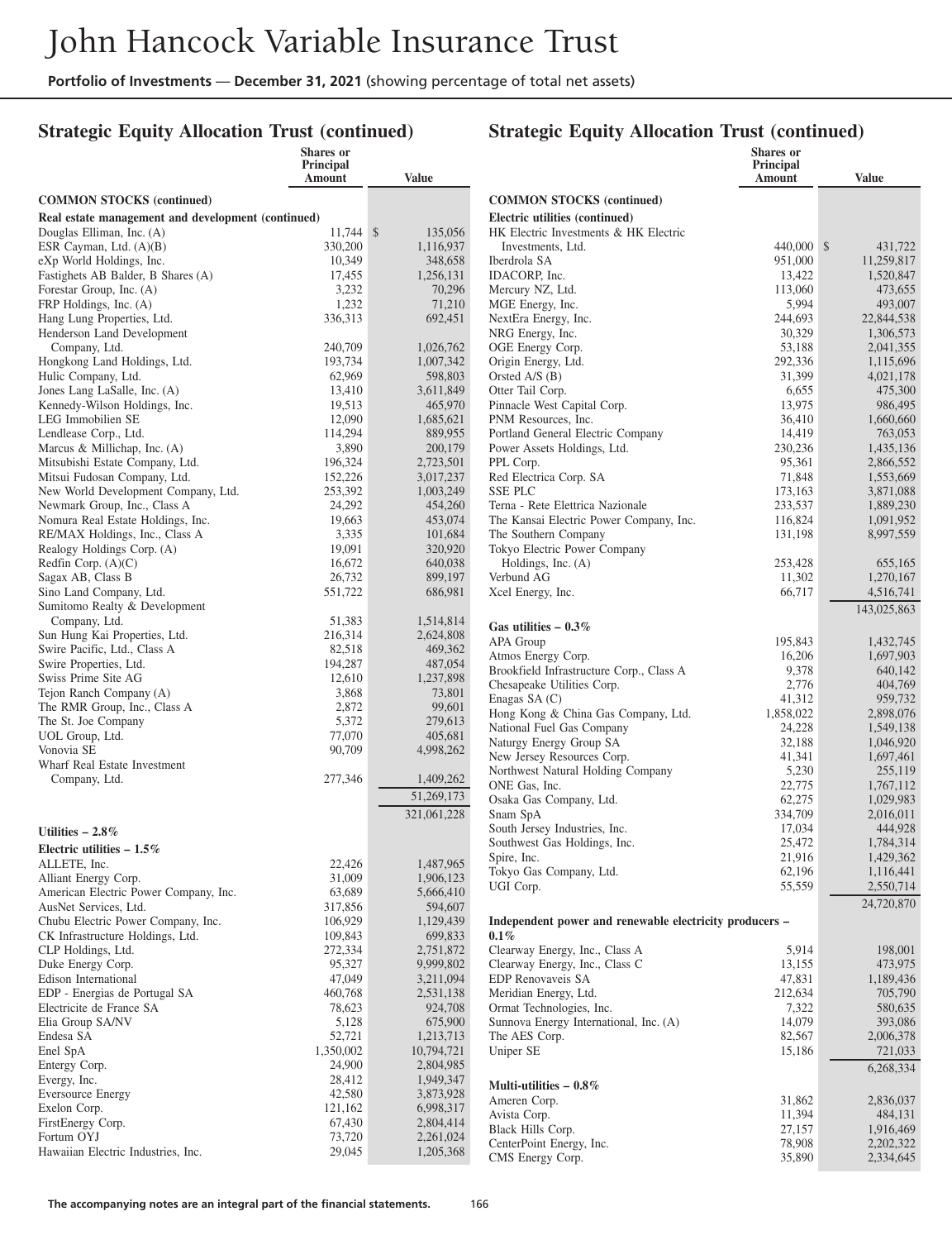**Shares or**

## **Strategic Equity Allocation Trust (continued)**

|                                                           | энагсэ ог<br><b>Principal</b> |                        |
|-----------------------------------------------------------|-------------------------------|------------------------|
|                                                           | Amount                        | <b>Value</b>           |
| <b>COMMON STOCKS</b> (continued)                          |                               |                        |
| Multi-utilities (continued)                               |                               |                        |
| Consolidated Edison, Inc.                                 | 43,787                        | \$<br>3,735,907        |
| Dominion Energy, Inc.                                     | 100,178                       | 7,869,984              |
| <b>DTE Energy Company</b>                                 | 24,007                        | 2,869,797              |
| <b>E.ON SE</b><br>Engie SA                                | 372,653<br>303,164            | 5,178,922<br>4,488,458 |
| MDU Resources Group, Inc.                                 | 54,032                        | 1,666,347              |
| National Grid PLC                                         | 600,344                       | 8,656,532              |
| NiSource, Inc.                                            | 48,621                        | 1,342,426              |
| NorthWestern Corp.                                        | 22,325                        | 1,276,097              |
| Public Service Enterprise Group, Inc.                     | 62,645                        | 4,180,301              |
| <b>RWE AG</b>                                             | 106,630                       | 4,320,278              |
| Sempra Energy<br>Suez SA                                  | 39,567<br>58,366              | 5,233,923<br>1,315,753 |
| Unitil Corp.                                              | 2,845                         | 130,842                |
| Veolia Environnement SA                                   | 108,799                       | 3,995,522              |
| WEC Energy Group, Inc.                                    | 39,085                        | 3,793,981              |
|                                                           |                               | 69,828,674             |
| Water utilities $-0.1\%$                                  |                               |                        |
| American States Water Company                             | 5,865                         | 606,676                |
| American Water Works Company, Inc.                        | 22,489                        | 4, 247, 273            |
| Artesian Resources Corp., Class A                         | 1,893                         | 87,703                 |
| California Water Service Group                            | 8,321                         | 597,947                |
| Essential Utilities, Inc.<br>Global Water Resources, Inc. | 61,112<br>2,121               | 3,281,103<br>36,269    |
| Middlesex Water Company                                   | 2,774                         | 333,712                |
| Pure Cycle Corp. (A)                                      | 4,368                         | 63,773                 |
| Severn Trent PLC                                          | 41,531                        | 1,658,412              |
| SJW Group                                                 | 4,642                         | 339,794                |
| The York Water Company                                    | 2,471                         | 123,006                |
| United Utilities Group PLC                                | 113,183                       | 1,670,065              |
|                                                           |                               | 13,045,733             |
|                                                           |                               | 256,889,474            |
| TOTAL COMMON STOCKS (Cost \$4,295,229,189)                |                               | \$<br>8,997,112,908    |
| <b>PREFERRED SECURITIES - 0.2%</b>                        |                               |                        |
| Consumer discretionary $-0.1\%$                           |                               |                        |
| Automobiles - $0.1\%$                                     |                               |                        |
| Bayerische Motoren Werke AG                               | 9,575                         | 794,022                |
| Porsche Automobil Holding SE                              | 25,416                        | 2,399,594              |
| Volkswagen AG                                             | 30,804                        | 6,188,003              |
|                                                           |                               | 9,381,619              |
| Consumer staples $-0.0\%$                                 |                               |                        |
| Household products $-0.0\%$                               |                               |                        |
| Henkel AG & Company KGaA                                  | 29,573                        | 2,386,277              |
| Health care $-0.1\%$                                      |                               |                        |
| Health care equipment and supplies $-0.1\%$               |                               |                        |
| Sartorius AG                                              | 4,350                         | 2,942,079              |
| Materials $-0.0\%$                                        |                               |                        |
| Chemicals $-0.0\%$                                        |                               |                        |
| Fuchs Petrolub SE                                         | 11,536                        | 521,301                |
| TOTAL PREFERRED SECURITIES (Cost \$10,304,099)            |                               | \$<br>15,231,276       |
| WARRANTS - 0.0%                                           |                               |                        |
| Cie Financiere Richemont SA (Expiration                   |                               |                        |
| Date: 11-22-23; Strike Price: CHF<br>$(67.00)$ (A)        | 200,486                       | 220,024                |
| Nabors Industries, Ltd. (Expiration                       |                               |                        |
| Date: 6-11-26; Strike Price:                              |                               |                        |
| \$166.67(A)                                               | 480                           | 1,792                  |
|                                                           |                               |                        |

#### **Strategic Equity Allocation Trust (continued) Shares or Principal Amount Value WARRANTS (continued)** Whiting Petroleum Corp., Class A (Expiration Date: 9-1-24; Strike Price: \$73.44) (A) 917 \$ 12,710 Whiting Petroleum Corp., Class B (Expiration Date: 9-1-25; Strike Price:  $$83.45)(A)$  458 5,404 TOTAL WARRANTS (Cost \$15,655) \$ 239,930 **SHORT-TERM INVESTMENTS – 2.9% U.S. Government – 0.0%** U.S. Treasury Bill 0.045%, 02/17/2022 \* \$ 2,000,000 1,999,925 **U.S. Government Agency – 2.4%** Federal Home Loan Bank Discount Note  $0.020\%$ ,  $0.2118/2022$  \*  $400,000$  399,990<br> $0.030\%$ ,  $01/14/2022$  \*  $5,000,000$  4,999,985 0.030%, 01/14/2022 \* 5,000,000 5,000,000 4,999,985<br>0.035%, 01/21/2022 \* 10,000,000 9,999,950 0.035%, 01/21/2022 \* 10,000,000 9,999,950<br>0.040%, 01/19/2022 \* 16,000,000 15,999,929 0.040%, 01/19/2022 \* 16,000,000 15,999,929<br>0.045%, 02/17/2022 \* 1.100.000 1.099.973  $0.045\%, 02/17/2022$  \*  $1,100,000$   $1,099,973$ <br> $0.045\%, 03/07/2022$  \*  $166,200,000$   $166,185,463$  $0.045\%, 03/07/2022$  \* 166,200,000 Tennessee Valley Authority Discount Note 0.031%, 01/12/2022 \* 25,000,000 24,999,938 223,685,228 **Short-term funds – 0.3%** John Hancock Collateral Trust, 0.1697% (F)(G) 2,669,343 26,701,436 **Repurchase agreement – 0.2%** Repurchase Agreement with State Street Corp. dated 12-31-21 at 0.000% to be repurchased at \$16,463,000 on 1-3-22, collateralized by \$15,352,900 U.S. Treasury Notes, 2.875% due 5-15-28 (valued at \$16,792,546) \$ 16,463,000 16,463,000 TOTAL SHORT-TERM INVESTMENTS (Cost \$268,853,316) \$ 268,849,589 **Total Investments (Strategic Equity Allocation Trust) (Cost \$4,574,402,259) – 99.9% \$ 9,281,433,703** Other assets and liabilities, net – 0.1% 9,789,247 **TOTAL NET ASSETS – 100.0% \$ 9,291,222,950** Currency Abbreviations CHF Swiss Franc Security Abbreviations and Legend ADR American Depositary Receipt CVR Contingent Value Right (A) Non-income producing security. (B) These securities are exempt from registration under Rule 144A of the Securities Act of 1933. Such securities may be resold, normally to qualified institutional buyers, in transactions exempt from registration. (C) All or a portion of this security is on loan as of 12-31-21. (D) Security is valued using significant unobservable inputs and is classified as Level 3 in the fair value hierarchy. Refer to Note 2 to the financial statements. (E) Strike price and/or expiration date not available. (F) The rate shown is the annualized seven-day yield as of 12-31-21. (G) Investment is an affiliate of the fund, the advisor and/or subadvisor. This security represents the investment of cash collateral received for securities lending.

Yield represents either the annualized yield at the date of purchase, the stated coupon rate or, for floating rate securities, the rate at period end.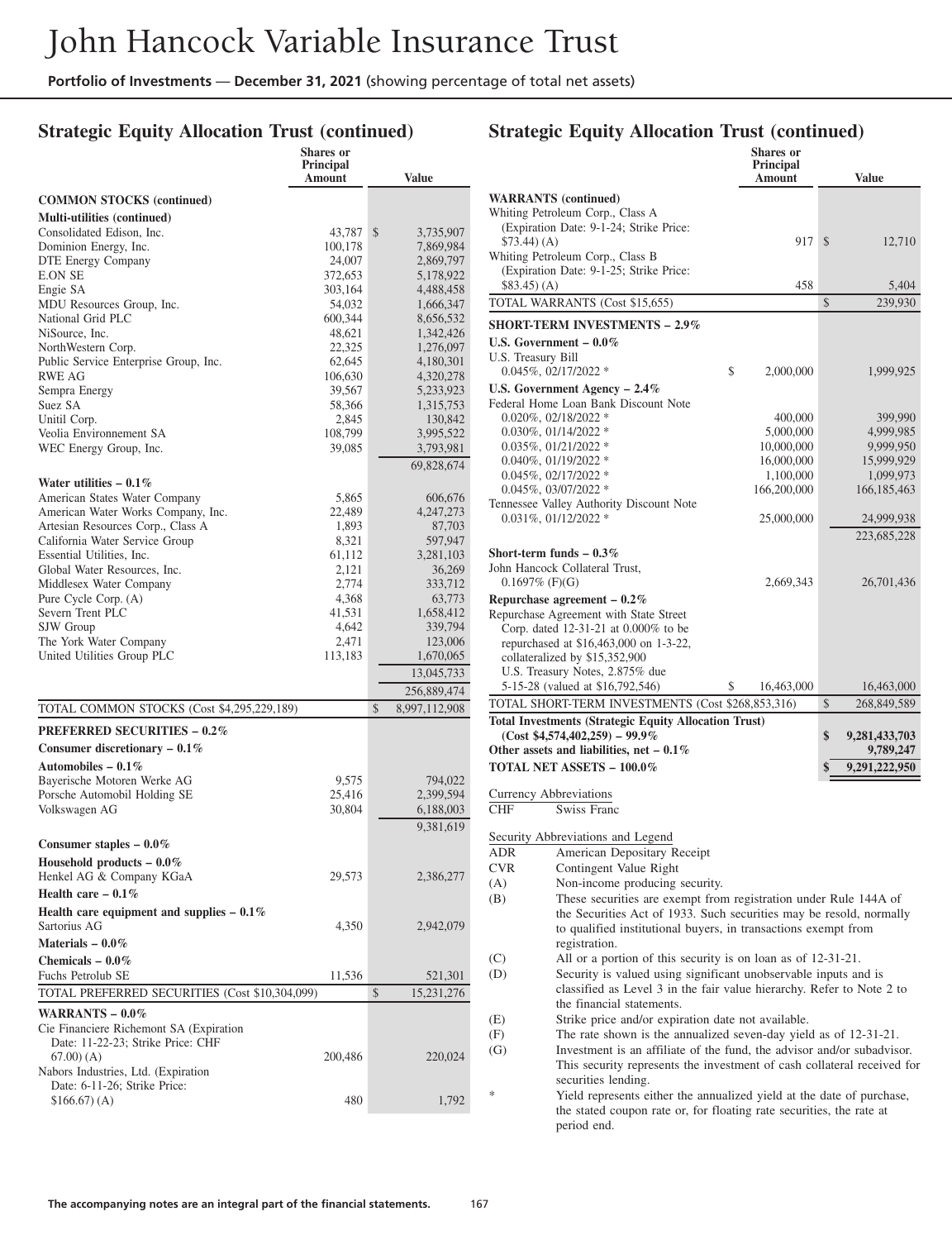# **Strategic Equity Allocation Trust (continued) DERIVATIVES**

#### **FUTURES**

|                                   |           |                 |                   |                    |                    | Unrealized     |
|-----------------------------------|-----------|-----------------|-------------------|--------------------|--------------------|----------------|
|                                   | Number of |                 | <b>Expiration</b> | <b>Notional</b>    | Notional           | appreciation   |
| <b>Open contracts</b>             | contracts | <b>Position</b> | date              | hasis <sup>^</sup> | value <sup>^</sup> | (depreciation) |
| <b>MSCI EAFE Index Futures</b>    | 1,058     | Long            | Mar 2022          | \$120,860,545      | \$122,823,220      | \$1,962,675    |
| Russell 2000 E-Mini Index Futures | 247       | Long            | Mar 2022          | 27,365,657         | 27,698,580         | 332.923        |
| S&P 500 Index E-Mini Futures      | 478       | Long            | Mar 2022          | 111,370,272        | 113,728,150        | 2,357,878      |
| S&P Mid 400 Index E-Mini Futures  | 58        | Long            | Mar 2022          | 16.019.763         | 16.458,660         | 438,897        |
|                                   |           |                 |                   |                    |                    | \$5,092,373    |

^ Notional basis refers to the contractual amount agreed upon at inception of open contracts; notional value represents the current value of the open contract.

See Notes to financial statements regarding investment transactions and other derivatives information.

#### **Total Stock Market Index Trust**

|                                                          | Shares or<br>Principal<br><b>Amount</b> | <b>Value</b>        |                                                          | <b>Shares</b> or<br>Principal<br>Amount | <b>Value</b> |
|----------------------------------------------------------|-----------------------------------------|---------------------|----------------------------------------------------------|-----------------------------------------|--------------|
| <b>COMMON STOCKS - 97.3%</b>                             |                                         |                     | <b>COMMON STOCKS (continued)</b>                         |                                         |              |
| Communication services $-9.6\%$                          |                                         |                     | <b>Entertainment</b> (continued)                         |                                         |              |
|                                                          |                                         |                     | Skillz, Inc. $(A)(B)$                                    | $6,650$ \$                              | 49,476       |
| Diversified telecommunication services $-0.8\%$          |                                         |                     | Take-Two Interactive Software, Inc. (A)                  | 2,080                                   | 369,658      |
| AT&T. Inc.<br>ATN International, Inc.                    | $125.631$ \$<br>316                     | 3.090.523<br>12,624 | The Marcus Corp. (A)                                     | 654                                     | 11,680       |
| Bandwidth, Inc., Class A (A)                             | 474                                     | 34,014              | The Walt Disney Company (A)                              | 32,160                                  | 4,981,262    |
| Cogent Communications Holdings, Inc.                     | 900                                     | 65,862              | Warner Music Group Corp., Class A                        | 9,133                                   | 394,363      |
| <b>Consolidated Communications</b>                       |                                         |                     | World Wrestling Entertainment, Inc.,                     |                                         |              |
| Holdings, Inc. (A)                                       | 1,652                                   | 12,357              | Class A                                                  | 1,386                                   | 68,385       |
| EchoStar Corp., Class A (A)                              | 1,756                                   | 46,271              | Zynga, Inc., Class A (A)                                 | 19,643                                  | 125,715      |
| Frontier Communications Parent, Inc. (A)                 | 4,020                                   | 118,550             |                                                          |                                         | 15,245,448   |
| Globalstar, Inc. (A)                                     | 32,049                                  | 37,177              | Interactive media and services $-5.8\%$                  |                                         |              |
| IDT Corp., Class B (A)                                   | 471                                     | 20,799              | Actua Corp. $(A)(C)$                                     | 909                                     | 68           |
| Iridium Communications, Inc. (A)                         | 2.396                                   | 98,931              | Alphabet, Inc., Class A (A)                              | 5.300                                   | 15.354.312   |
| Lumen Technologies, Inc.                                 | 19,959                                  | 250,485             | Alphabet, Inc., Class C(A)                               | 6,463                                   | 18,701,272   |
| Ooma, Inc. (A)                                           | 511                                     | 10,445              | Angi, Inc. (A)                                           | 9.083                                   | 83.654       |
| Telesat Corp. (A)                                        | 472                                     | 13,532              | Bumble, Inc., Class A (A)                                | 1,949                                   | 65,993       |
| Verizon Communications, Inc.                             | 72,714                                  | 3,778,219           | CarGurus, Inc. (A)                                       | 2,085                                   | 70.139       |
|                                                          |                                         | 7.589.789           | Cars.com, Inc. $(A)$                                     | 1.331                                   | 21.416       |
| Entertainment – $1.6\%$                                  |                                         |                     | Eventbrite, Inc., Class A (A)                            | 1.726                                   | 30.101       |
| Activision Blizzard, Inc.                                | 13,809                                  | 918,713             | EverQuote, Inc., Class A (A)                             | 566                                     | 8.864        |
| AMC Entertainment Holdings, Inc.,                        |                                         |                     | IAC/InterActiveCorp (A)                                  | 1,594                                   | 208,352      |
| Class $A(A)(B)$                                          | 9,060                                   | 246,432             | j2 Global, Inc. (A)                                      | 853<br>256                              | 94,564       |
| Chicken Soup For The Soul                                |                                         |                     | Kubient, Inc. (A)<br>Liberty TripAdvisor Holdings, Inc., |                                         | 773          |
| Entertainment, Inc. (A)                                  | 150                                     | 2,076               | Class $A(A)$                                             | 1,370                                   | 2,973        |
| Cinedigm Corp., Class A (A)                              | 1.763                                   | 2.045               | Match Group, Inc. (A)                                    | 4.895                                   | 647.364      |
| Cinemark Holdings, Inc. (A)                              | 2,255                                   | 36,351              | MediaAlpha, Inc., Class A (A)                            | 859                                     | 13,263       |
| Electronic Arts, Inc.                                    | 5,081                                   | 670,184             | Meta Platforms, Inc., Class A (A)                        | 49.858                                  | 16,769,738   |
| Endeavor Group Holdings, Inc.,                           |                                         |                     | Outbrain, Inc. (A)                                       | 626                                     | 8,764        |
| Class $A(A)$                                             | 11.826                                  | 412,609             | Pinterest, Inc., Class A (A)                             | 11,371                                  | 413.336      |
| Gaia, Inc. (A)                                           | 509                                     | 4,362               | QuinStreet, Inc. (A)                                     | 1.058                                   | 19.245       |
| Liberty Media Corp.-Liberty Braves,                      |                                         | 30.331              | Snap, Inc., Class A (A)                                  | 23,418                                  | 1.101.349    |
| Class $A(A)$<br>Liberty Media Corp.-Liberty Formula One, | 1,055                                   |                     | Super League Gaming, Inc. (A)                            | 993                                     | 2,343        |
| Series A (A)                                             | 225                                     | 13,352              | TripAdvisor, Inc. (A)                                    | 2.236                                   | 60.953       |
| Lions Gate Entertainment Corp.,                          |                                         |                     | TrueCar, Inc. $(A)$                                      | 2,265                                   | 7.701        |
| Class $B(A)$                                             | 4.142                                   | 63,745              | Twitter, Inc. (A)                                        | 14,101                                  | 609,445      |
| Live Nation Entertainment, Inc. (A)                      | 3,920                                   | 469,185             | Vimeo, Inc. $(A)$                                        | 2,863                                   | 51,419       |
| LiveOne, Inc. $(A)$                                      | 841                                     | 1,076               | Yelp, Inc. $(A)$                                         | 1,333                                   | 48,308       |
| Madison Square Garden Entertainment                      |                                         |                     | ZipRecruiter, Inc., Class A (A)                          | 1,805                                   | 45,017       |
| Corp. (A)                                                | 552                                     | 38.828              | ZoomInfo Technologies, Inc. (A)                          | 6,815                                   | 437,523      |
| Madison Square Garden Sports Corp. (A)                   | 395                                     | 68,623              |                                                          |                                         | 54,878,249   |
| Motorsport Games, Inc., Class A (A)                      | 123                                     | 418                 | Media $-1.1\%$                                           |                                         |              |
| Netflix, Inc. $(A)$                                      | 7,814                                   | 4,707,466           | Altice USA, Inc., Class A (A)                            | 8,159                                   | 132,013      |
| Reservoir Media, Inc. (A)                                | 628                                     | 4,967               | AMC Networks, Inc., Class A (A)                          | 803                                     | 27.655       |
| ROBLOX Corp., Class A (A)                                | 10,056                                  | 1,037,377           | Audacy, Inc. (A)                                         | 3,101                                   | 7.970        |
| Roku, Inc. $(A)$                                         | 2.123                                   | 484,469             | Boston Omaha Corp., Class A (A)                          | 528                                     | 15.169       |
| Sciplay Corp., Class A (A)                               | 2,344                                   | 32,300              | Cable One, Inc.                                          | 111                                     | 195,743      |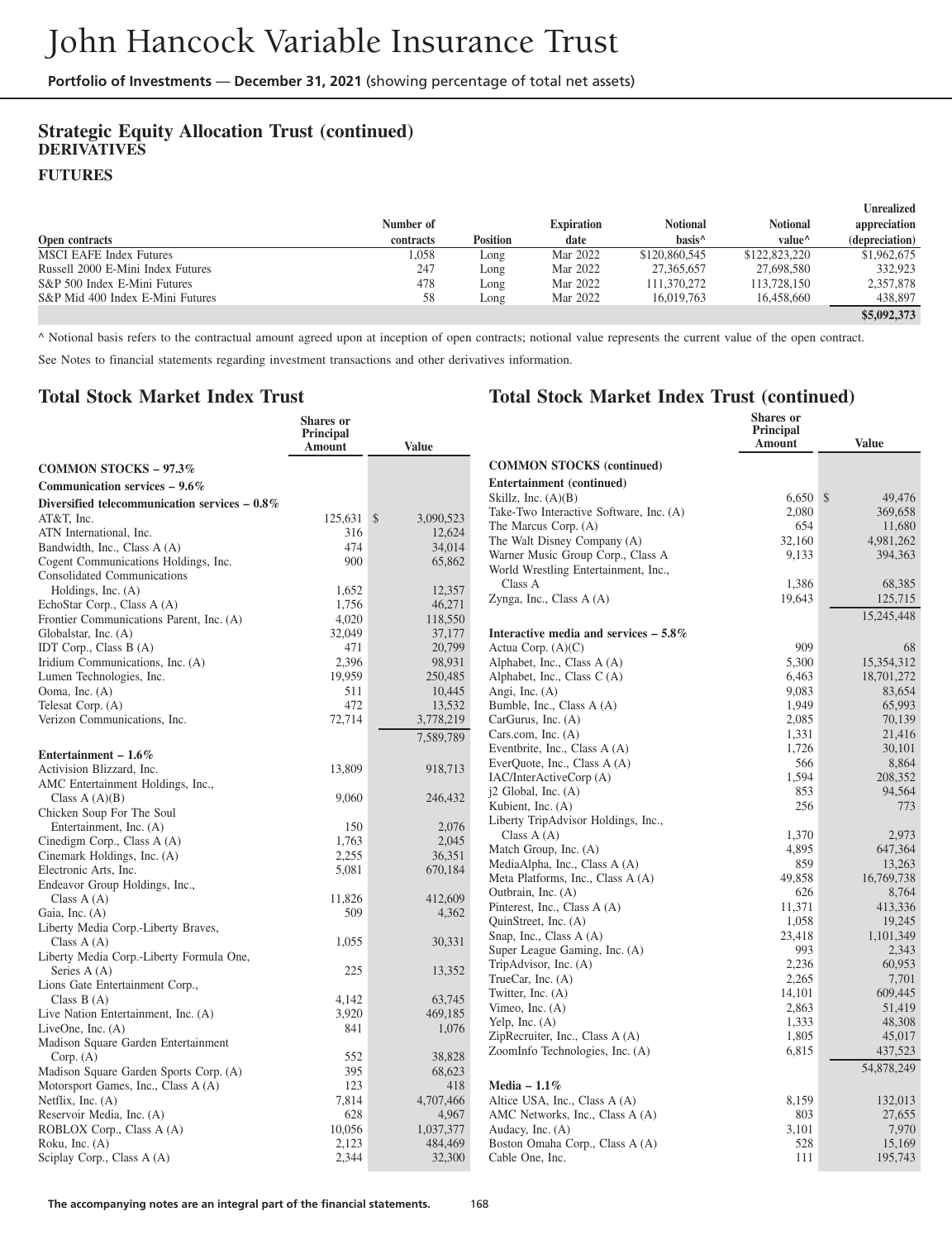**Shares or**

#### **Total Stock Market Index Trust (continued)**

#### **Total Stock Market Index Trust (continued)**

**Shares or Principal**

|                                                                         | Principal<br>Amount | <b>Value</b>      |                                                                                   | Principal<br>Amount | <b>Value</b>        |
|-------------------------------------------------------------------------|---------------------|-------------------|-----------------------------------------------------------------------------------|---------------------|---------------------|
| <b>COMMON STOCKS</b> (continued)                                        |                     |                   | <b>COMMON STOCKS</b> (continued)                                                  |                     |                     |
| Media (continued)                                                       |                     |                   | Auto components (continued)                                                       |                     |                     |
| Cardlytics, Inc. (A)                                                    | 542 \$              | 35,821            | Holley, Inc. $(A)$                                                                | $1,608$ \$          | 20,888              |
| Charter Communications, Inc., Class A (A)                               | 3,196               | 2,083,696         | Horizon Global Corp. (A)                                                          | 154                 | 1,229               |
| Clear Channel Outdoor Holdings, Inc. (A)                                | 8,922               | 29,532            | <b>LCI</b> Industries                                                             | 484                 | 75,441              |
| Comcast Corp., Class A                                                  | 81,398              | 4,096,761         | Lear Corp.                                                                        | 1,062               | 194,293             |
| comScore, Inc. (A)                                                      | 384                 | 1,283             | Modine Manufacturing Company (A)                                                  | 1,173               | 11,836              |
| Discovery, Inc., Series A (A)<br>Discovery, Inc., Series $C(A)$         | 7,187<br>724        | 169,182<br>16,580 | Motorcar Parts of America, Inc. (A)<br>Patrick Industries, Inc.                   | 476<br>466          | 8,125<br>37,602     |
| DISH Network Corp., Class A (A)                                         | 9,493               | 307,953           | QuantumScape Corp. $(A)(B)$                                                       | 7,355               | 163,207             |
| Emerald Holding, Inc. (A)                                               | 1,734               | 6,884             | Standard Motor Products, Inc.                                                     | 472                 | 24,728              |
| Entravision Communications Corp.,                                       |                     |                   | Stoneridge, Inc. (A)                                                              | 619                 | 12,219              |
| Class A                                                                 | 1,680               | 11,390            | Superior Industries International, Inc. (A)                                       | 134                 | 600                 |
| Fox Corp., Class A                                                      | 2,199               | 81,143            | Tenneco, Inc., Class A (A)                                                        | 1,225               | 13,843              |
| Fox Corp., Class B                                                      | 7,492               | 256,751           | The Goodyear Tire & Rubber                                                        |                     |                     |
| Gannett Company, Inc. (A)                                               | 2,798               | 14,913            | Company $(A)$                                                                     | 5,122               | 109,201             |
| Gray Television, Inc.                                                   | 1,888               | 38,062            | Veoneer, Inc. $(A)(B)$                                                            | 2,090               | 74,153              |
| Hemisphere Media Group, Inc. (A)                                        | 614                 | 4,464             | Visteon Corp. (A)                                                                 | 531                 | 59,015              |
| iHeartMedia, Inc., Class A (A)<br>Integral Ad Science Holding Corp. (A) | 2,155<br>2,544      | 45,341<br>56,502  |                                                                                   |                     | 1,613,203           |
| John Wiley & Sons, Inc., Class A                                        | 1,048               | 60,019            | Automobiles $-2.6\%$                                                              |                     |                     |
| Liberty Media Corp.-Liberty SiriusXM,                                   |                     |                   | Arcimoto, Inc. (A)                                                                | 520                 | 4,046               |
| Series A (A)                                                            | 2,949               | 149,957           | $AYRO$ , Inc. $(A)$                                                               | 1,498               | 2,412               |
| Liberty Media Corp.-Liberty SiriusXM,                                   |                     |                   | Electric Last Mile Solutions $I(A)(B)$                                            | 1,775               | 12,478              |
| Series $C(A)$                                                           | 2,528               | 128,549           | Faraday Future Intelligent<br>Electric, Inc. $(A)(B)$                             |                     |                     |
| Loyalty Ventures, Inc. (A)                                              | 372                 | 11,186            | Ford Motor Company                                                                | 5,346<br>72,712     | 28,441<br>1,510,228 |
| National CineMedia, Inc.                                                | 1,758               | 4,940             | General Motors Company (A)                                                        | 25,447              | 1,491,958           |
| News Corp., Class A                                                     | 10,198              | 227,517           | Harley-Davidson, Inc.                                                             | 2,784               | 104.929             |
| Nexstar Media Group, Inc., Class A                                      | 776                 | 117,160           | Lucid Group, Inc. (A)                                                             | 28,574              | 1,087,241           |
| NextPlay Technologies, Inc. (A)                                         | 805                 | 689               | Rivian Automotive, Inc., Class A (A)                                              | 15,352              | 1,591,849           |
| Omnicom Group, Inc.                                                     | 3,817               | 279,672           | Tesla, Inc. $(A)$                                                                 | 17,462              | 18,453,492          |
| PubMatic, Inc., Class A (A)<br>Saga Communications, Inc., Class A       | 758<br>454          | 25,810<br>10,901  | Thor Industries, Inc.                                                             | 999                 | 103,666             |
| Scholastic Corp.                                                        | 697                 | 27,852            | Winnebago Industries, Inc.                                                        | 625                 | 46,825              |
| Sinclair Broadcast Group, Inc., Class A                                 | 1,490               | 39,381            |                                                                                   |                     | 24,437,565          |
| Sirius XM Holdings, Inc. (B)                                            | 72,583              | 460,902           | Distributors $-0.1\%$                                                             |                     |                     |
| TechTarget, Inc. (A)                                                    | 514                 | 49,169            | Funko, Inc., Class A (A)                                                          | 938                 | 17,634              |
| TEGNA, Inc.                                                             | 4,077               | 75,669            | Genuine Parts Company                                                             | 2,627               | 368,305             |
| The EW Scripps Company, Class A (A)                                     | 1,748               | 33,824            | LKQ Corp.                                                                         | 5,411               | 324,822             |
| The Interpublic Group of Companies, Inc.                                | 7,042               | 263,723           | Pool Corp.                                                                        | 698                 | 395,068             |
| The New York Times Company, Class A                                     | 3,011               | 145,431           | Weyco Group, Inc.                                                                 | 262                 | 6,272               |
| Tremor International, Ltd. (A)                                          | 81                  | 605               |                                                                                   |                     | 1,112,101           |
| Urban One, Inc. (A)<br>ViacomCBS, Inc., Class B                         | 118<br>11,516       | 400<br>347,553    | Diversified consumer services $-0.2\%$                                            |                     |                     |
| WideOpenWest, Inc. (A)                                                  | 1,455               | 31,312            | $2U$ , Inc. $(A)$                                                                 | 1,345               | 26,994              |
|                                                                         |                     | 10,127,029        | Adtalem Global Education, Inc. (A)                                                | 948                 | 28,023              |
|                                                                         |                     |                   | American Public Education, Inc. (A)<br>Bright Horizons Family Solutions, Inc. (A) | 372<br>1,109        | 8,277<br>139,601    |
| Wireless telecommunication services $-0.3\%$<br>Gogo, Inc. $(A)$        | 2,008               | 27,168            | Carriage Services, Inc.                                                           | 377                 | 24,294              |
| Shenandoah Telecommunications Company                                   | 1,007               | 25,679            | Chegg, Inc. $(A)$                                                                 | 2,536               | 77,855              |
| Spok Holdings, Inc.                                                     | 499                 | 4,656             | Coursera, Inc. (A)                                                                | 2,210               | 54,012              |
| Telephone & Data Systems, Inc.                                          | 2,276               | 45,861            | Duolingo, Inc. $(A)(B)$                                                           | 621                 | 65,894              |
| T-Mobile US, Inc. (A)                                                   | 22,091              | 2,562,114         | European Wax Center, Inc., Class A (A)                                            | 916                 | 27,801              |
| United States Cellular Corp. (A)                                        | 1,559               | 49,140            | frontdoor, Inc. $(A)$                                                             | 1,584               | 58,054              |
|                                                                         |                     | 2,714,618         | Graham Holdings Company, Class B                                                  | 32                  | 20,155              |
|                                                                         |                     | 90,555,133        | Grand Canyon Education, Inc. (A)                                                  | 744                 | 63,768              |
| Consumer discretionary $-12.8\%$                                        |                     |                   | H&R Block, Inc.                                                                   | 3,294               | 77,607              |
|                                                                         |                     |                   | Houghton Mifflin Harcourt Company (A)                                             | 2,393               | 38,527              |
| Auto components $-0.2\%$<br>American Axle & Manufacturing               |                     |                   | ITT Educational Services, Inc. (A)<br>Laureate Education, Inc., Class A           | 608<br>3,804        | $\theta$<br>46,561  |
| Holdings, Inc. $(A)$                                                    | 2,288               | 21,347            | Mister Car Wash, Inc. (A)(B)                                                      | 4,643               | 84,549              |
| Autoliv, Inc.                                                           | 1,369               | 141,568           | Nerdy, Inc. $(A)$                                                                 | 2,326               | 10,467              |
| BorgWarner, Inc.                                                        | 4,199               | 189,249           | Perdoceo Education Corp. (A)                                                      | 1,522               | 17,899              |
| Dana, Inc.                                                              | 2,759               | 62,960            | PowerSchool Holdings, Inc., Class A (A)                                           | 3,254               | 53,593              |
| Dorman Products, Inc. (A)                                               | 636                 | 71,874            | Regis Corp. (A)                                                                   | 845                 | 1,470               |
| Fox Factory Holding Corp. (A)                                           | 779                 | 132,508           | Rover Group, Inc. (A)                                                             | 2,832               | 27,612              |
| Gentex Corp.                                                            | 3,814               | 132,918           | Service Corp. International                                                       | 3,026               | 214,816             |
| Gentherm, Inc. (A)                                                      | 626                 | 54,399            | StoneMor, Inc. (A)                                                                | 3,034               | 6,918               |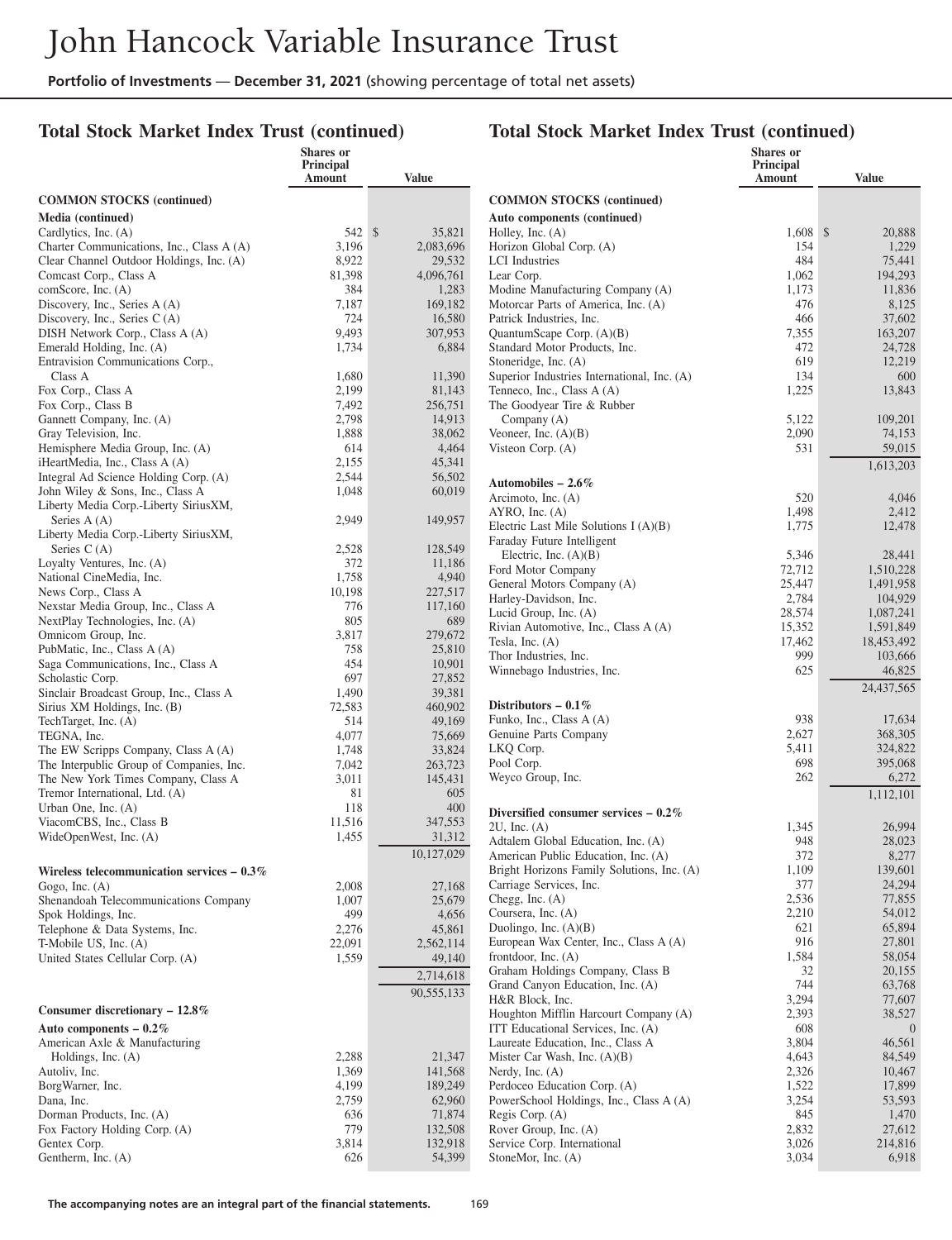## **Total Stock Market Index Trust (continued)**

|                                                                                 | Shares or<br>Principal |                    |                                                                               | Shares or<br>Principal |                    |
|---------------------------------------------------------------------------------|------------------------|--------------------|-------------------------------------------------------------------------------|------------------------|--------------------|
|                                                                                 | Amount                 | <b>Value</b>       |                                                                               | Amount                 | <b>Value</b>       |
| <b>COMMON STOCKS</b> (continued)                                                |                        |                    | <b>COMMON STOCKS</b> (continued)                                              |                        |                    |
| Diversified consumer services (continued)                                       |                        |                    | Hotels, restaurants and leisure (continued)                                   |                        |                    |
| Strategic Education, Inc.                                                       | 459S                   | 26,549             | Nathan's Famous, Inc.                                                         | $100 \text{ s}$        | 5,839              |
| Stride, Inc. (A)                                                                | 765                    | 25,497             | Noodles & Company (A)                                                         | 1,045                  | 9,478              |
| Terminix Global Holdings, Inc. (A)<br>The Beachbody Company, Inc. (A)           | 2,287<br>4,559         | 103,441<br>10,805  | Norwegian Cruise Line Holdings, Ltd. (A)<br>Papa John's International, Inc.   | 6,309<br>670           | 130,849<br>89,425  |
| WW International, Inc. (A)                                                      | 1,278                  | 20,614             | Penn National Gaming, Inc. (A)                                                | 2,894                  | 150,054            |
| XpresSpa Group, Inc. (A)                                                        | 2,007                  | 4,054              | Planet Fitness, Inc., Class A (A)                                             | 1,554                  | 140,761            |
|                                                                                 |                        | 1,365,707          | PlayAGS, Inc. (A)                                                             | 812                    | 5,513              |
| Hotels, restaurants and leisure $-2.1\%$                                        |                        |                    | Potbelly Corp. (A)                                                            | 25                     | 140                |
| Accel Entertainment, Inc. (A)                                                   | 1,164                  | 15,155             | RCI Hospitality Holdings, Inc.                                                | 210                    | 16,355             |
| Airbnb, Inc., Class A (A)                                                       | 10,941                 | 1,821,567          | Red Robin Gourmet Burgers, Inc. (A)                                           | 308                    | 5,091              |
| Ambassadors Group, Inc. (A)(C)                                                  | 714                    | 29                 | Red Rock Resorts, Inc., Class A<br>Restaurant Brands International LP         | 2,105<br>82            | 115,796<br>4,959   |
| Aramark                                                                         | 4,687                  | 172,716            | Royal Caribbean Cruises, Ltd. (A)                                             | 4,419                  | 339,821            |
| Bally's Corp. (A)                                                               | 742                    | 28,241             | Ruth's Hospitality Group, Inc. (A)                                            | 679                    | 13,512             |
| BBQ Holdings, Inc. (A)<br>Biglari Holdings, Inc., Class B (A)                   | 30<br>58               | 476<br>8,269       | Scientific Games Corp. (A)                                                    | 1,726                  | 115,349            |
| BJ's Restaurants, Inc. (A)                                                      | 418                    | 14,442             | SeaWorld Entertainment, Inc. (A)                                              | 1,425                  | 92,426             |
| Bloomin' Brands, Inc. (A)                                                       | 1,726                  | 36,211             | Shake Shack, Inc., Class A (A)                                                | 773                    | 55,780             |
| Bluegreen Vacations Holding Corp. (A)                                           | 472                    | 16,567             | Six Flags Entertainment Corp. (A)                                             | 1,568                  | 66,765             |
| Booking Holdings, Inc. (A)                                                      | 723                    | 1,734,643          | Starbucks Corp.<br>Target Hospitality Corp. (A)                               | 20,947<br>729          | 2,450,171<br>2,595 |
| Boyd Gaming Corp. (A)                                                           | 2,063                  | 135,271            | Texas Roadhouse, Inc.                                                         | 1,322                  | 118,028            |
| Brinker International, Inc. (A)                                                 | 773                    | 28,284             | The Cheesecake Factory, Inc. (A)                                              | 940                    | 36,801             |
| Caesars Entertainment, Inc. (A)<br>Carnival Corp. (A)                           | 3,709<br>17,373        | 346,903<br>349,545 | The Wendy's Company                                                           | 3,552                  | 84,715             |
| Carrols Restaurant Group, Inc.                                                  | 1,021                  | 3,022              | Travel + Leisure Company                                                      | 1,587                  | 87,713             |
| Cedar Fair LP (A)                                                               | 1,089                  | 54,515             | Vail Resorts, Inc.                                                            | 701                    | 229,858            |
| Century Casinos, Inc. (A)                                                       | 682                    | 8,307              | Wingstop, Inc.                                                                | 558                    | 96,422             |
| Chipotle Mexican Grill, Inc. (A)                                                | 496                    | 867.132            | Wyndham Hotels & Resorts, Inc.<br>Wynn Resorts, Ltd. (A)                      | 1,716<br>2,075         | 153,839<br>176,458 |
| Choice Hotels International, Inc.                                               | 1,011                  | 157,706            | Xponential Fitness, Inc., Class A (A)                                         | 696                    | 14,226             |
| Churchill Downs, Inc.                                                           | 699                    | 168,389            | Yum! Brands, Inc.                                                             | 5,153                  | 715,546            |
| Chuy's Holdings, Inc. (A)<br>Cracker Barrel Old Country Store, Inc.             | 395<br>465             | 11,897<br>59,818   |                                                                               |                        | 20,126,317         |
| Darden Restaurants, Inc.                                                        | 2,351                  | 354,155            | Household durables $-0.5\%$                                                   |                        |                    |
| Dave & Buster's Entertainment, Inc. (A)                                         | 672                    | 25,805             | Aterian, Inc. (A)                                                             | 878                    | 3,609              |
| Denny's Corp. (A)                                                               | 1,245                  | 19,920             | Bassett Furniture Industries, Inc.                                            | 298                    | 4,997              |
| Dine Brands Global, Inc.                                                        | 324                    | 24,562             | Beazer Homes USA, Inc. (A)                                                    | 757                    | 17,578             |
| Domino's Pizza, Inc.                                                            | 648                    | 365,686            | Casper Sleep, Inc. (A)                                                        | 560                    | 3,741              |
| DraftKings, Inc., Class A (A)<br>Drive Shack, Inc. (A)                          | 14,066<br>1,927        | 386,393<br>2,756   | Cavco Industries, Inc. (A)<br>Century Communities, Inc.                       | 181<br>625             | 57,495<br>51,119   |
| Dutch Bros, Inc., Class $A(A)(B)$                                               | 2,817                  | 143,413            | Cricut, Inc., Class $A(A)(B)$                                                 | 3,750                  | 82,838             |
| El Pollo Loco Holdings, Inc. (A)                                                | 824                    | 11,693             | D.R. Horton, Inc.                                                             | 6,403                  | 694,405            |
| Esports Technologies, Inc. (A)                                                  | 134                    | 2,755              | Dream Finders Homes, Inc., Class A (A)                                        | 1,315                  | 25,577             |
| Everi Holdings, Inc. (A)                                                        | 1,659                  | 35,420             | Ethan Allen Interiors, Inc.                                                   | 592                    | 15,564             |
| Expedia Group, Inc. (A)                                                         | 2,679                  | 484,149            | Flexsteel Industries, Inc.                                                    | 230                    | 6,178              |
| F45 Training Holdings, Inc. (A)                                                 | 1,198                  | 13,046             | GoPro, Inc., Class A (A)<br>Green Brick Partners, Inc. (A)                    | 2,917                  | 30,074<br>30,967   |
| FAT Brands, Inc., Class A<br>Fiesta Restaurant Group, Inc. (A)                  | 101<br>709             | 1,070<br>7,806     | Hamilton Beach Brands Holding Company,                                        | 1,021                  |                    |
| Full House Resorts, Inc. (A)                                                    | 163                    | 1,974              | Class A                                                                       | 354                    | 5,083              |
| Golden Entertainment, Inc. (A)                                                  | 568                    | 28,701             | Hamilton Beach Brands Holding Company,                                        |                        |                    |
| Hall of Fame Resort & Entertainment                                             |                        |                    | Class B                                                                       | 241                    | 3,461              |
| Company (A)                                                                     | 655                    | 996                | Helen of Troy, Ltd. (A)                                                       | 444                    | 108,545            |
| Hilton Grand Vacations, Inc. (A)                                                | 1,856                  | 96,716             | Hooker Furnishings Corp.                                                      | 271                    | 6,309              |
| Hilton Worldwide Holdings, Inc. (A)<br>Hyatt Hotels Corp., Class A (A)          | 4,755<br>1,856         | 741,732<br>177,990 | Hovnanian Enterprises, Inc., Class A (A)<br>Installed Building Products, Inc. | 117<br>560             | 14,893<br>78,243   |
| Inspired Entertainment, Inc. (A)                                                | 189                    | 2,449              | iRobot Corp. (A)                                                              | 525                    | 34,587             |
| Jack in the Box, Inc.                                                           | 422                    | 36,917             | KB Home                                                                       | 1,336                  | 59,759             |
| Krispy Kreme, Inc. (B)                                                          | 2,475                  | 46,827             | La-Z-Boy, Inc.                                                                | 888                    | 32,243             |
| Kura Sushi USA, Inc., Class A (A)                                               | 110                    | 8,892              | Legacy Housing Corp. (A)                                                      | 580                    | 15,353             |
| Las Vegas Sands Corp. (A)                                                       | 13,573                 | 510,888            | Leggett & Platt, Inc.                                                         | 2,474                  | 101,830            |
| Marriott International, Inc., Class A (A)<br>Marriott Vacations Worldwide Corp. | 5,798<br>789           | 958,062<br>133,325 | Lennar Corp., A Shares<br>M/I Homes, Inc. (A)                                 | 5,343<br>560           | 620,643<br>34,821  |
| McDonald's Corp.                                                                | 12,997                 | 3,484,106          | MDC Holdings, Inc.                                                            | 1,048                  | 58,510             |
| Membership Collective Group, Inc.,                                              |                        |                    | Meritage Homes Corp. (A)                                                      | 612                    | 74,701             |
| Class $A(A)$                                                                    | 3,166                  | 40,461             | Mohawk Industries, Inc. (A)                                                   | 1,250                  | 227,725            |
| <b>MGM</b> Resorts International                                                | 8,601                  | 386,013            | Newell Brands, Inc.                                                           | 7,724                  | 168,692            |
| Monarch Casino & Resort, Inc. (A)                                               | 382                    | 28,249             | NVR, Inc. (A)                                                                 | 56                     | 330,897            |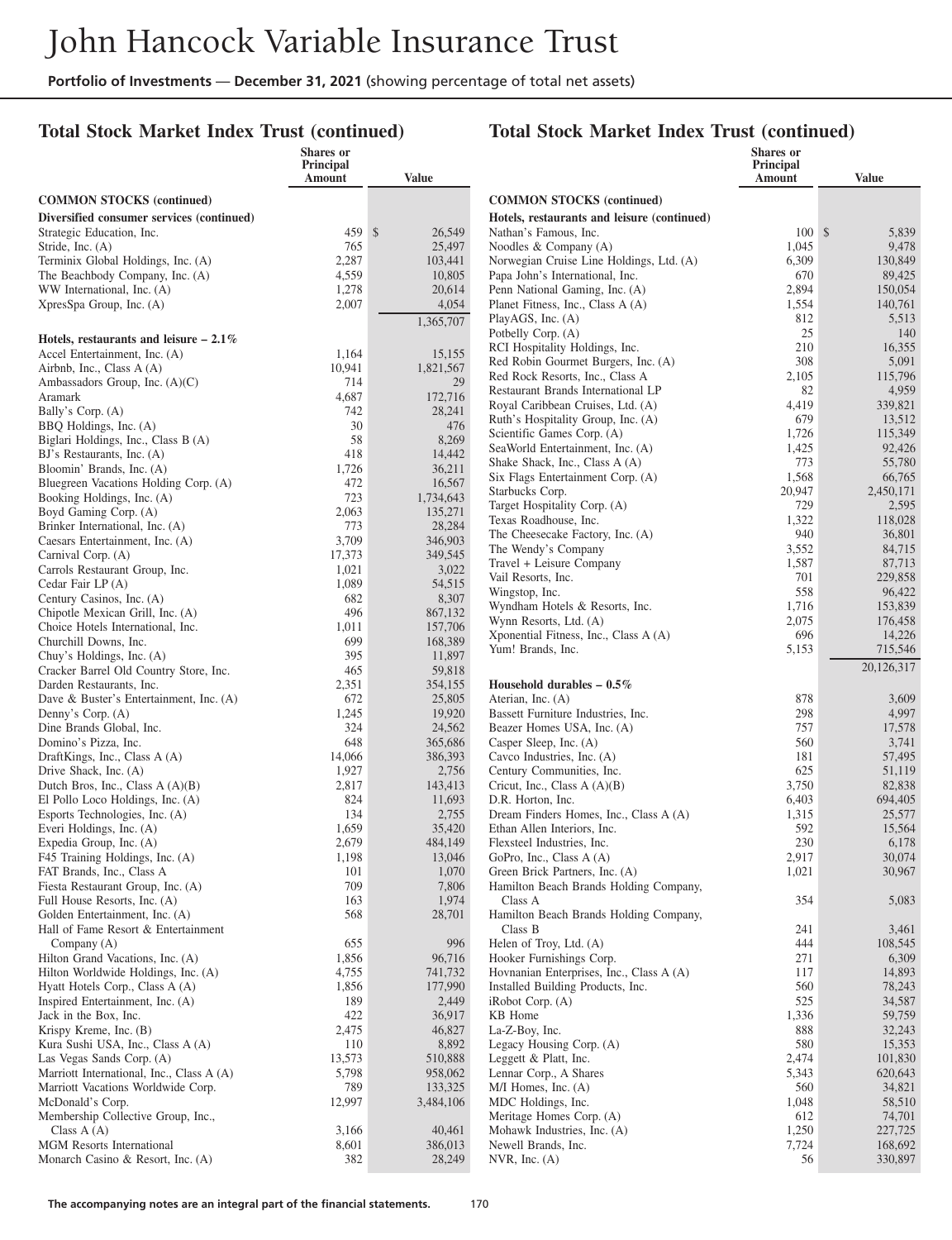## **Total Stock Market Index Trust (continued)**

|                                                                | <b>Shares</b> or<br>Principal |                   |                                                                | Shares or<br>Principal |                    |
|----------------------------------------------------------------|-------------------------------|-------------------|----------------------------------------------------------------|------------------------|--------------------|
|                                                                | Amount                        | <b>Value</b>      |                                                                | Amount                 | <b>Value</b>       |
| <b>COMMON STOCKS</b> (continued)                               |                               |                   | <b>COMMON STOCKS</b> (continued)                               |                        |                    |
| Household durables (continued)                                 |                               |                   | Leisure products (continued)                                   |                        |                    |
| PulteGroup, Inc.                                               | 4,699 \$                      | 268,595           | MasterCraft Boat Holdings, Inc. (A)                            | 427S                   | 12,097             |
| Purple Innovation, Inc. (A)                                    | 922                           | 12,235            | Mattel, Inc. (A)                                               | 6,267                  | 135,117            |
| Skyline Champion Corp. (A)                                     | 1,047                         | 82,692            | Nautilus, Inc. (A)                                             | 464                    | 2,844              |
| Snap One Holdings Corp. (A)                                    | 1,112                         | 23,441            | Peloton Interactive, Inc., Class A (A)                         | 5,316                  | 190,100            |
| Sonos, Inc. $(A)$                                              | 2,295                         | 68,391            | Polaris, Inc.                                                  | 1,084                  | 119,142            |
| Taylor Morrison Home Corp. (A)                                 | 2,343                         | 81,911            | Smith & Wesson Brands, Inc.                                    | 903                    | 16,073             |
| Tempur Sealy International, Inc.                               | 3,514                         | 165,263           | Sturm Ruger & Company, Inc.                                    | 342                    | 23,263             |
| The Lovesac Company (A)                                        | 280                           | 18,553<br>163,674 | Vinco Ventures, Inc. (A)                                       | 1,543                  | 3,672<br>48,235    |
| Toll Brothers, Inc.<br>TopBuild Corp. (A)                      | 2,261<br>601                  | 165,822           | Vista Outdoor, Inc. (A)<br>YETI Holdings, Inc. (A)             | 1,047<br>1,561         | 129,298            |
| Traeger, Inc. $(A)$                                            | 1,820                         | 22,131            |                                                                |                        |                    |
| Tri Pointe Homes, Inc. (A)                                     | 2,144                         | 59,796            |                                                                |                        | 1,456,265          |
| Tupperware Brands Corp. (A)                                    | 955                           | 14,602            | Multiline retail $-0.4\%$                                      |                        |                    |
| Universal Electronics, Inc. (A)                                | 312                           | 12,714            | Big Lots, Inc.                                                 | 650                    | 29,283             |
| Vizio Holding Corp., Class A (A)(B)                            | 2,995                         | 58,193            | Dillard's, Inc., Class A (B)<br>Dollar General Corp.           | 378<br>4,031           | 92,618<br>950,631  |
| VOXX International Corp. (A)                                   | 708                           | 7,200             | Dollar Tree, Inc. (A)                                          | 4,004                  | 562,642            |
| Weber, Inc., Class A (B)                                       | 4,667                         | 60,344            | Franchise Group, Inc.                                          | 539                    | 28,114             |
| Whirlpool Corp.                                                | 1,007                         | 236,303           | Kohl's Corp.                                                   | 2,801                  | 138,341            |
|                                                                |                               | 4,522,297         | Macy's, Inc.                                                   | 5,555                  | 145,430            |
| Internet and direct marketing retail $-3.5\%$                  |                               |                   | Nordstrom, Inc. (A)                                            | 2,858                  | 64,648             |
| 1-800-Flowers.com, Inc., Class $A(A)$                          | 1,178                         | 27,530            | Ollie's Bargain Outlet Holdings, Inc. (A)                      | 1,183                  | 60,558             |
| 1847 Goedeker, Inc. (A)                                        | 2,236                         | 5,366             | Target Corp.                                                   | 8,655                  | 2,003,113          |
| 1stDibs.com, Inc. $(A)$                                        | 442                           | 5,529             |                                                                |                        | 4,075,378          |
| Aka Brands Holding Corp. (A)                                   | 1,841                         | 17,029            | Specialty retail $-2.3\%$                                      |                        |                    |
| Amazon.com, Inc. (A)                                           | 8,934                         | 29,788,994        | Abercrombie & Fitch Company,                                   |                        |                    |
| CarParts.com, Inc. (A)                                         | 587                           | 6,574             | Class $A(A)$                                                   | 1,134                  | 39,497             |
| Chewy, Inc., Class A (A)<br>ContextLogic, Inc., Class A (A)(B) | 7,353<br>11,179               | 433,606<br>34,767 | Academy Sports & Outdoors, Inc. (A)                            | 1,506                  | 66,113             |
| DoorDash, Inc., Class A (A)                                    | 5,960                         | 887,444           | Advance Auto Parts, Inc.                                       | 1,105                  | 265,067            |
| Duluth Holdings, Inc., Class B (A)                             | 700                           | 10,626            | American Eagle Outfitters, Inc.                                | 3,071                  | 77,758             |
| eBay, Inc.                                                     | 11,488                        | 763,952           | America's Car-Mart, Inc. (A)                                   | 119                    | 12,186             |
| Etsy, Inc. $(A)$                                               | 2,236                         | 489,550           | Asbury Automotive Group, Inc. (A)                              | 403                    | 69,610             |
| Groupon, Inc. (A)                                              | 572                           | 13,248            | AutoNation, Inc. (A)                                           | 1,280<br>375           | 149,568            |
| Just Eat Takeaway.com NV, ADR (A)                              | 273                           | 2,937             | AutoZone, Inc. (A)<br>Barnes & Noble Education, Inc. (A)       | 1,158                  | 786,146<br>7,886   |
| Lands' End, Inc. $(A)$                                         | 610                           | 11,974            | Bath & Body Works, Inc.                                        | 4,707                  | 328,502            |
| Liquidity Services, Inc. (A)                                   | 666                           | 14,705            | Bed Bath & Beyond, Inc. (A)                                    | 1,937                  | 28,241             |
| Magnite, Inc. $(A)$                                            | 2,098                         | 36,715            | Best Buy Company, Inc.                                         | 4,386                  | 445,618            |
| Overstock.com, Inc. (A)                                        | 765                           | 45,143            | Big 5 Sporting Goods Corp.                                     | 321                    | 6,102              |
| PetMed Express, Inc.                                           | 456                           | 11,519<br>19,755  | Boot Barn Holdings, Inc. (A)                                   | 531                    | 65,340             |
| Poshmark, Inc., Class A (A)<br>Quotient Technology, Inc. (A)   | 1,160<br>1,823                | 13,527            | Brilliant Earth Group, Inc., Class A (A)                       | 1,474                  | 26,620             |
| Qurate Retail, Inc., Series A                                  | 7,473                         | 56,795            | Build-A-Bear Workshop, Inc.                                    | 144                    | 2,811              |
| Remark Holdings, Inc. (A)                                      | 554                           | 549               | Burlington Stores, Inc. (A)                                    | 1,133                  | 330,281            |
| Revolve Group, Inc. (A)                                        | 1,292                         | 72,404            | Caleres, Inc.                                                  | 774                    | 17,554             |
| RumbleON, Inc., Class B (A)                                    | 206                           | 8,553             | Camping World Holdings, Inc., Class A                          | 1,591                  | 64,276             |
| Shutterstock, Inc.                                             | 655                           | 72,626            | CarMax, Inc. (A)<br>Carvana Company (A)                        | 2,901<br>3,047         | 377,797<br>706,264 |
| Stitch Fix, Inc., Class A (A)                                  | 1,919                         | 36,307            | Chico's FAS, Inc. (A)                                          | 2,330                  | 12,535             |
| The RealReal, Inc. (A)                                         | 1,706                         | 19,807            | Citi Trends, Inc. (A)                                          | 191                    | 18,097             |
| Thred Up, Inc., Class $A(A)$                                   | 1,512                         | 19,293            | Conn's, Inc. $(A)$                                             | 510                    | 11,995             |
| Wayfair, Inc., Class A (A)                                     | 1,829                         | 347,455           | Designer Brands, Inc., Class A (A)                             | 1,409                  | 20,022             |
| Xometry, Inc., Class $A(A)$                                    | 602                           | 30,853            | Destination XL Group, Inc. (A)                                 | 752                    | 4,271              |
|                                                                |                               | 33, 305, 132      | Dick's Sporting Goods, Inc.                                    | 1,510                  | 173,635            |
| Leisure products $-0.2\%$                                      |                               |                   | EVgo, Inc. $(A)(B)$                                            | 4,917                  | 48,875             |
| Acushnet Holdings Corp.                                        | 1,357                         | 72,030            | Express, Inc. (A)                                              | 817                    | 2,516              |
| American Outdoor Brands, Inc. (A)                              | 307                           | 6,119             | Five Below, Inc. (A)                                           | 1,006                  | 208,131            |
| Brunswick Corp.<br>Callaway Golf Company (A)                   | 1,405<br>3,017                | 141,526<br>82,786 | Floor & Decor Holdings, Inc., Class A (A)<br>Foot Locker, Inc. | 1,885<br>1,841         | 245,069<br>80,323  |
| Clarus Corp.                                                   | 526                           | 14,581            | GameStop Corp., Class A (A)(B)                                 | 1,360                  | 201,810            |
| Escalade, Inc.                                                 | 418                           | 6,600             | Genesco, Inc. (A)                                              | 296                    | 18,994             |
| Hasbro, Inc.                                                   | 2,488                         | 253,229           | Group 1 Automotive, Inc.                                       | 331                    | 64,618             |
| Hayward Holdings, Inc. (A)                                     | 3,667                         | 96,185            | Guess?, Inc.                                                   | 1,272                  | 30,121             |
| Johnson Outdoors, Inc., Class A                                | 208                           | 19,488            | Haverty Furniture Companies, Inc.                              | 406                    | 12,411             |
| Latham Group, Inc. (A)                                         | 1,896                         | 47,457            | Hibbett, Inc.                                                  | 306                    | 22,011             |
| Malibu Boats, Inc., Class A (A)                                | 395                           | 27,148            | J. Jill, Inc. $(A)$                                            | $28\,$                 | 537                |
| Marine Products Corp.                                          | 742                           | 9,275             | JOANN, Inc.                                                    | 421                    | 4,370              |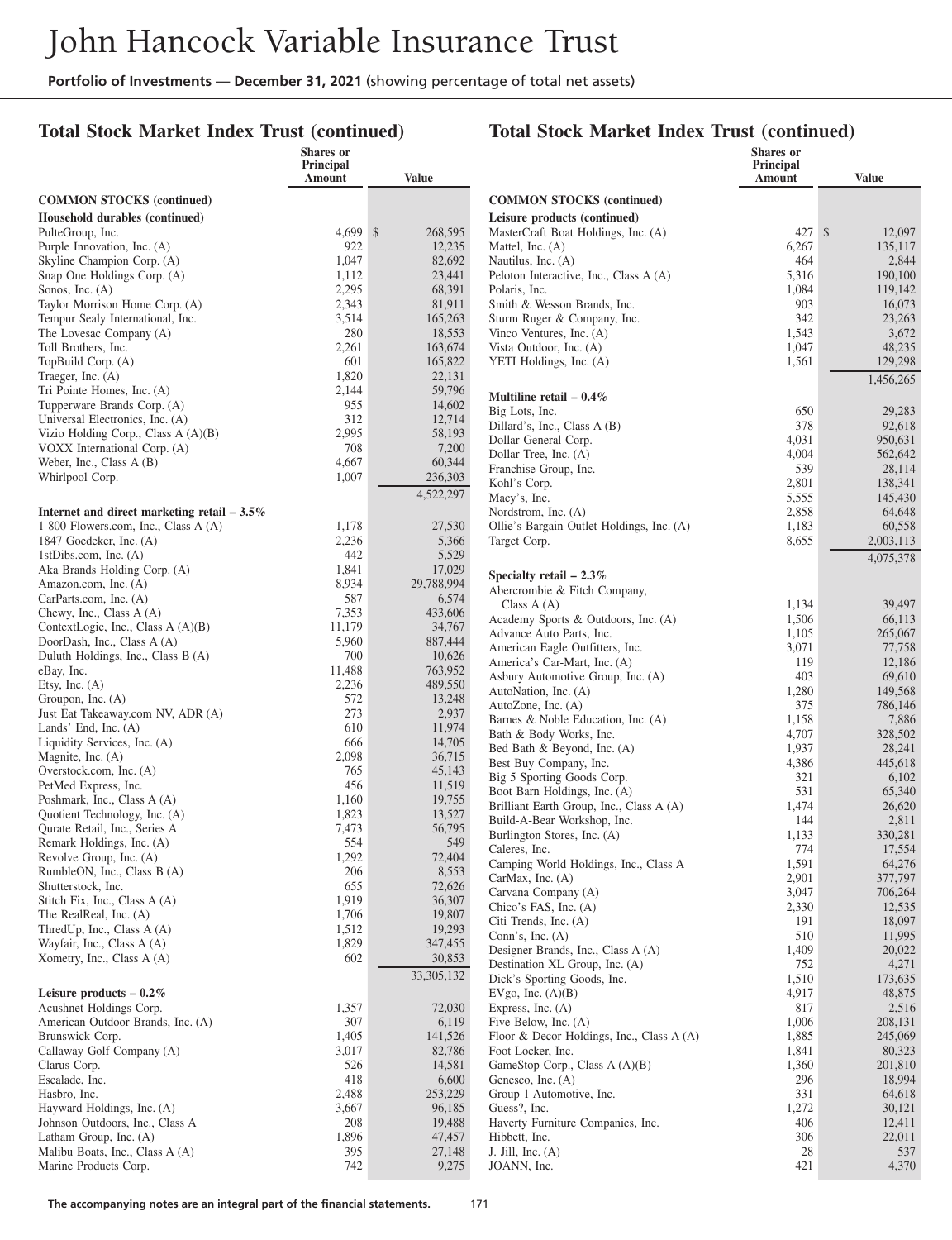## **Total Stock Market Index Trust (continued)**

|                                                                       | Shares or<br>Principal |                   |                                                                 | <b>Shares</b> or<br>Principal |                     |
|-----------------------------------------------------------------------|------------------------|-------------------|-----------------------------------------------------------------|-------------------------------|---------------------|
|                                                                       | Amount                 | <b>Value</b>      |                                                                 | <b>Amount</b>                 | <b>Value</b>        |
| <b>COMMON STOCKS</b> (continued)                                      |                        |                   | <b>COMMON STOCKS</b> (continued)                                |                               |                     |
| Specialty retail (continued)                                          |                        |                   | Textiles, apparel and luxury goods (continued)                  |                               |                     |
| Kirkland's, Inc. (A)                                                  | 147S                   | 2,195             | Skechers USA, Inc., Class A (A)                                 | 2,806 \$                      | 121,780             |
| Lazydays Holdings, Inc. (A)                                           | 67                     | 1,443             | Steven Madden, Ltd.                                             | 1,517                         | 70,495              |
| Leslie's, Inc. $(A)$                                                  | 3,078                  | 72,825            | Superior Group of Companies, Inc.                               | 407                           | 8,930               |
| Lithia Motors, Inc.                                                   | 508                    | 150,851           | Tapestry, Inc.                                                  | 5,025                         | 204,015             |
| LMP Automotive Holdings, Inc. (A)<br>Lowe's Companies, Inc.           | 105<br>12,258          | 734<br>3,168,448  | Under Armour, Inc., Class A (A)<br>Unifi, Inc. $(A)$            | 7,212<br>438                  | 152,822<br>10,140   |
| Lumber Liquidators Holdings, Inc. (A)                                 | 701                    | 11,966            | Vera Bradley, Inc. (A)                                          | 773                           | 6,578               |
| MarineMax, Inc. (A)                                                   | 429                    | 25,328            | VF Corp.                                                        | 7,014                         | 513,565             |
| Monro, Inc.                                                           | 639                    | 37,235            | Wolverine World Wide, Inc.                                      | 1,556                         | 44,828              |
| Murphy USA, Inc.                                                      | 479                    | 95,436            |                                                                 |                               | 6,983,780           |
| National Vision Holdings, Inc. (A)                                    | 1,537                  | 73,761            |                                                                 |                               | 120,993,363         |
| OneWater Marine, Inc., Class A                                        | 187                    | 11,401            | Consumer staples $-5.8\%$                                       |                               |                     |
| O'Reilly Automotive, Inc. (A)<br>Party City Holdco, Inc. (A)          | 1,212<br>1,740         | 855,951<br>9,692  | Beverages $-1.3\%$                                              |                               |                     |
| Penske Automotive Group, Inc.                                         | 1,451                  | 155,576           | Brown-Forman Corp., Class B                                     | 8,649                         | 630,166             |
| Petco Health & Wellness                                               |                        |                   | Celsius Holdings, Inc. (A)                                      | 1,351                         | 100,744             |
| Company, Inc. (A)                                                     | 3,669                  | 72,610            | Coca-Cola Consolidated, Inc.                                    | 176                           | 108,977             |
| Rent-A-Center, Inc.                                                   | 1,196                  | 57,456            | Constellation Brands, Inc., Class A                             | 3,313                         | 831,464             |
| RH(A)                                                                 | 375                    | 200,978           | Keurig Dr. Pepper, Inc.                                         | 25,472                        | 938,898             |
| Ross Stores, Inc.                                                     | 6,239                  | 712,993           | MGP Ingredients, Inc.<br>Molson Coors Beverage Company, Class B | 345<br>3,946                  | 29,322<br>182,897   |
| Sally Beauty Holdings, Inc. (A)                                       | 2,075                  | 38,305<br>21,494  | Monster Beverage Corp. (A)                                      | 9,457                         | 908,250             |
| Shoe Carnival, Inc.<br>Signet Jewelers, Ltd.                          | 550<br>943             | 82,069            | National Beverage Corp.                                         | 1,726                         | 78,240              |
| Sleep Number Corp. (A)                                                | 444                    | 34,010            | NewAge, Inc. (A)                                                | 1,610                         | 1,658               |
| Sonic Automotive, Inc., Class A                                       | 786                    | 38,868            | PepsiCo, Inc.                                                   | 24,213                        | 4,206,040           |
| Sportsman's Warehouse Holdings, Inc. (A)                              | 611                    | 7,210             | Primo Water Corp.                                               | 398                           | 7,017               |
| The Aaron's Company, Inc.                                             | 685                    | 16,885            | The Boston Beer Company, Inc.,                                  |                               |                     |
| The Buckle, Inc.                                                      | 930                    | 39,348            | Class $A(A)$                                                    | 221                           | 111,627             |
| The Cato Corp., Class A                                               | 560<br>273             | 9,610             | The Coca-Cola Company<br>The Duckhorn Portfolio, Inc. (A)       | 76,619<br>1,652               | 4,536,611<br>38,558 |
| The Children's Place, Inc. (A)<br>The Container Store Group, Inc. (A) | 658                    | 21,646<br>6,567   | Zevia PBC, Class A (A)                                          | 777                           | 5,478               |
| The Gap, Inc.                                                         | 6,794                  | 119,914           |                                                                 |                               | 12,715,947          |
| The Home Depot, Inc.                                                  | 18,545                 | 7,696,360         | Food and staples retailing $-1.6\%$                             |                               |                     |
| The ODP Corp. (A)                                                     | 969                    | 38,062            | Albertsons Companies, Inc., Class A                             | 8,180                         | 246,954             |
| The TJX Companies, Inc.                                               | 21,330                 | 1,619,374         | BJ's Wholesale Club Holdings, Inc. (A)                          | 2,465                         | 165,081             |
| Tilly's, Inc., Class A                                                | 687                    | 11,068            | Blue Apron Holdings, Inc., Class A (A)                          | 205                           | 1,380               |
| Torrid Holdings, Inc. (A)                                             | 1,663<br>2,045         | 16,430            | Casey's General Stores, Inc.                                    | 646                           | 127,488             |
| <b>Tractor Supply Company</b><br>TravelCenters of America, Inc. (A)   | 191                    | 487,937<br>9,859  | Costco Wholesale Corp.                                          | 7,750                         | 4,399,675           |
| Ulta Beauty, Inc. (A)                                                 | 969                    | 399,557           | Grocery Outlet Holding Corp. (A)                                | 1,797                         | 50,819              |
| Urban Outfitters, Inc. (A)                                            | 1,825                  | 53,582            | HF Foods Group, Inc. (A)<br>Ingles Markets, Inc., Class A       | 1,021<br>373                  | 8,638<br>32,205     |
| Victoria's Secret & Company (A)                                       | 1,578                  | 87,642            | Natural Grocers by Vitamin Cottage, Inc.                        | 523                           | 7,453               |
| Vroom, Inc. $(A)$                                                     | 2,301                  | 24,828            | Performance Food Group Company (A)                              | 2,758                         | 126,565             |
| Warby Parker, Inc., Class A (A)                                       | 1,697                  | 79,012            | PriceSmart, Inc.                                                | 622                           | 45,512              |
| Williams-Sonoma, Inc.                                                 | 1,312                  | 221,899           | Rite Aid Corp. (A)                                              | 1,178                         | 17,305              |
| Winmark Corp.<br>Zumiez, Inc. $(A)$                                   | 75<br>521              | 18,622<br>25,003  | SpartanNash Company                                             | 831                           | 21,407              |
|                                                                       |                        | 21,995,618        | Sprouts Farmers Market, Inc. (A)                                | 2,118                         | 62,862              |
| Textiles, apparel and luxury goods $-0.7\%$                           |                        |                   | Sysco Corp.<br>The Andersons, Inc.                              | 9,168<br>755                  | 720,146<br>29,226   |
| Carter's, Inc.                                                        | 593                    | 60,023            | The Chefs' Warehouse, Inc. (A)                                  | 665                           | 22,145              |
| Columbia Sportswear Company                                           | 1,104                  | 107,574           | The Kroger Company                                              | 13,277                        | 600,917             |
| Crocs, Inc. $(A)$                                                     | 1,111                  | 142,452           | U.S. Foods Holding Corp. (A)                                    | 4,092                         | 142,524             |
| Culp, Inc.                                                            | 350                    | 3,329             | United Natural Foods, Inc. (A)                                  | 1,030                         | 50,552              |
| Deckers Outdoor Corp. (A)                                             | 438                    | 160,444           | Village Super Market, Inc., Class A                             | 374                           | 8,748               |
| Fossil Group, Inc. (A)                                                | 1,102                  | 11,340            | Walgreens Boots Alliance, Inc.                                  | 15,405                        | 803,525             |
| G-III Apparel Group, Ltd. (A)<br>Hanesbrands, Inc.                    | 960<br>6,357           | 26,534<br>106,289 | Walmart, Inc.<br>Weis Markets, Inc.                             | 49,351<br>552                 | 7,140,596<br>36,366 |
| Kontoor Brands, Inc.                                                  | 1,067                  | 54,684            |                                                                 |                               | 14,868,089          |
| Levi Strauss & Company, Class A                                       | 7,232                  | 181,017           | Food products $-1.0\%$                                          |                               |                     |
| Movado Group, Inc.                                                    | 465                    | 19,451            | Alico, Inc.                                                     | 195                           | 7,221               |
| NIKE, Inc., Class B                                                   | 27,837                 | 4,639,593         | Archer-Daniels-Midland Company                                  | 9,730                         | 657,651             |
| Oxford Industries, Inc.                                               | 331                    | 33,603            | B&G Foods, Inc. (B)                                             | 1,301                         | 39,980              |
| PVH Corp.                                                             | 1,303                  | 138,965           | Beyond Meat, Inc. $(A)(B)$                                      | 1,148                         | 74,804              |
| Ralph Lauren Corp.                                                    | 1,327                  | 157,727           | Bunge, Ltd.                                                     | 2,430                         | 226,865             |
| Rocky Brands, Inc.                                                    | 191                    | 7,602             | Calavo Growers, Inc.                                            | 372                           | 15,773              |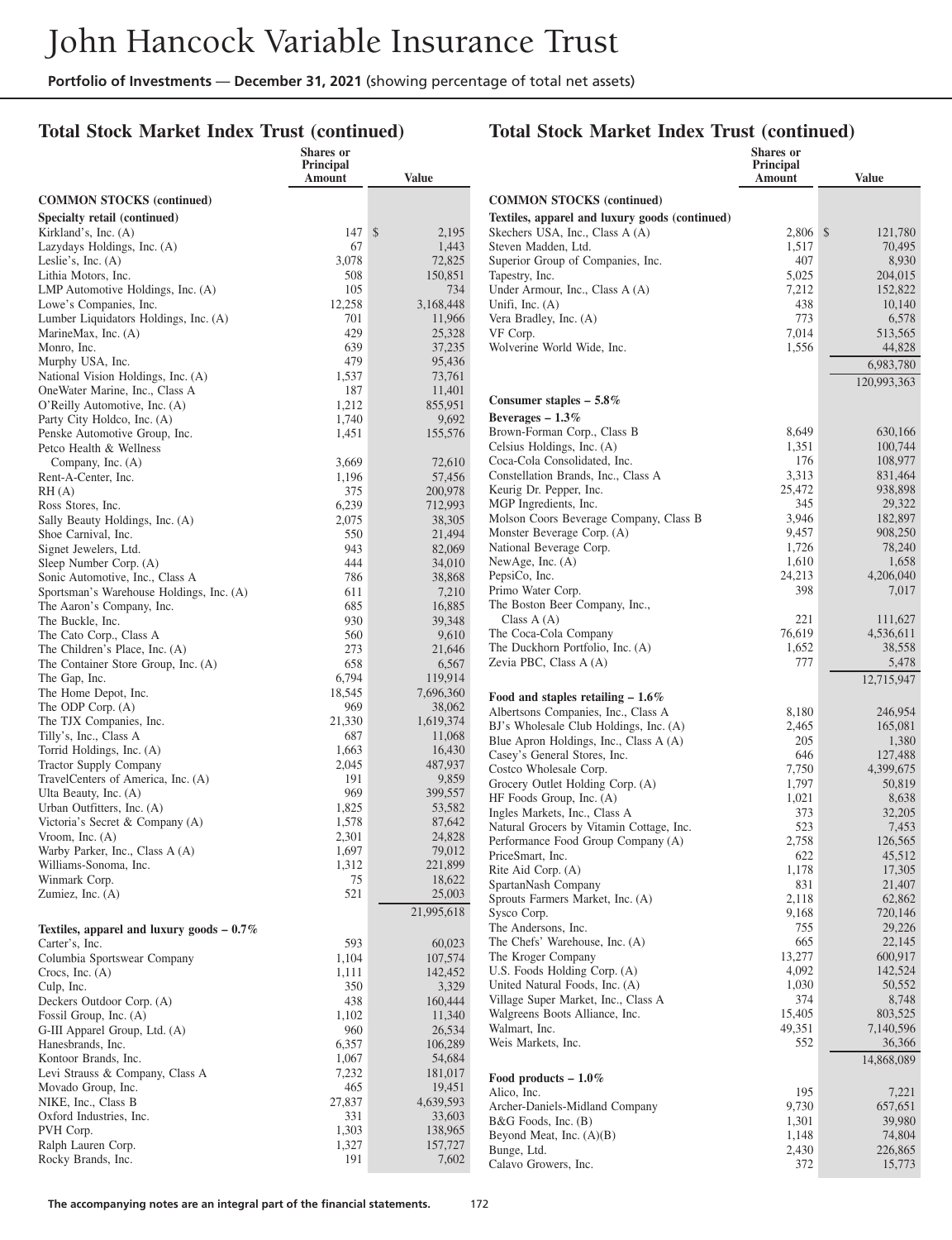**Shares or**

#### **Total Stock Market Index Trust (continued)**

#### **Total Stock Market Index Trust (continued)**

**Shares or Principal**

|                                                              | onarcs of<br>Principal<br>Amount | <b>Value</b>         |                                                                           | onares of<br>Principal<br>Amount | <b>Value</b>           |
|--------------------------------------------------------------|----------------------------------|----------------------|---------------------------------------------------------------------------|----------------------------------|------------------------|
| <b>COMMON STOCKS</b> (continued)                             |                                  |                      | <b>COMMON STOCKS</b> (continued)                                          |                                  |                        |
| Food products (continued)                                    |                                  |                      | Personal products (continued)                                             |                                  |                        |
| Cal-Maine Foods, Inc.                                        | 948S                             | 35,067               | The Estee Lauder Companies, Inc.,                                         |                                  |                        |
| Campbell Soup Company                                        | 5,137                            | 223,254              | Class A                                                                   | $6,437$ \$                       | 2.382.977              |
| Conagra Brands, Inc.                                         | 8,584                            | 293,144              | The Honest Company, Inc. (A)                                              | 1,180                            | 9,546                  |
| Darling Ingredients, Inc. (A)                                | 2,955                            | 204,752              | Thorne HealthTech, Inc. (A)                                               | 552                              | 3,428                  |
| Flowers Foods, Inc.                                          | 4,141<br>1,036                   | 113,753              | USANA Health Sciences, Inc. (A)                                           | 381                              | 38,557                 |
| Fresh Del Monte Produce, Inc.<br>Freshpet, Inc. $(A)$        | 763                              | 28,594<br>72,691     | Veru, Inc. $(A)$                                                          | 1,088                            | 6,408                  |
| General Mills, Inc.                                          | 10,330                           | 696,035              |                                                                           |                                  | 3,277,226              |
| Hormel Foods Corp.                                           | 8,869                            | 432,896              | Tobacco – $0.5\%$                                                         |                                  |                        |
| Hostess Brands, Inc. (A)                                     | 2,675                            | 54,624               | 22nd Century Group, Inc. (A)                                              | 3,256                            | 10,061                 |
| Ingredion, Inc.                                              | 1,127                            | 108,913              | Altria Group, Inc.<br>Philip Morris International, Inc.                   | 32,649<br>27,590                 | 1,547,236<br>2,621,050 |
| J&J Snack Foods Corp.                                        | 393                              | 62,078               | Turning Point Brands, Inc.                                                | 361                              | 13,639                 |
| John B. Sanfilippo & Son, Inc.                               | 247                              | 22,270               | Universal Corp.                                                           | 441                              | 24,220                 |
| Kellogg Company                                              | 5,604                            | 361,010              | Vector Group, Ltd.                                                        | 2,811                            | 32,270                 |
| Laird Superfood, Inc. (A)                                    | 38                               | 496                  |                                                                           |                                  | 4,248,476              |
| Lamb Weston Holdings, Inc.<br>Lancaster Colony Corp.         | 2,655<br>432                     | 168,274<br>71,539    |                                                                           |                                  | 54,320,668             |
| Landec Corp. (A)                                             | 729                              | 8,092                |                                                                           |                                  |                        |
| Limoneira Company                                            | 402                              | 6,030                | Energy $-2.9\%$                                                           |                                  |                        |
| McCormick & Company, Inc.                                    | 4,876                            | 471,070              | Energy equipment and services $-0.2\%$                                    |                                  |                        |
| Mission Produce, Inc. (A)                                    | 643                              | 10,095               | Archrock, Inc.<br>Aspen Aerogels, Inc. (A)                                | 3,041<br>612                     | 22,747<br>30,471       |
| Mondelez International, Inc., Class A                        | 24,538                           | 1,627,115            | <b>Baker Hughes Company</b>                                               | 18,576                           | 446,939                |
| Pilgrim's Pride Corp. (A)                                    | 4,442                            | 125,264              | Bristow Group, Inc. (A)                                                   | 260                              | 8,234                  |
| Post Holdings, Inc. (A)                                      | 1,186                            | 133,698              | Cactus, Inc., Class A                                                     | 1,384                            | 52,772                 |
| Sanderson Farms, Inc.                                        | 331                              | 63,247               | ChampionX Corp. (A)                                                       | 3,261                            | 65,905                 |
| Seaboard Corp.                                               | 16                               | 62,960               | DMC Global, Inc. (A)                                                      | 314                              | 12,438                 |
| Seneca Foods Corp., Class A (A)                              | 231<br>1,290                     | 11,076               | Dril-Quip, Inc. (A)                                                       | 785                              | 15,449                 |
| Sovos Brands, Inc. (A)<br>The Hain Celestial Group, Inc. (A) | 1,877                            | 19,415<br>79,979     | Exterran Corp. (A)                                                        | 1,489                            | 4,437                  |
| The Hershey Company                                          | 3,454                            | 668,245              | Halliburton Company                                                       | 15,903                           | 363,702                |
| The J.M. Smucker Company                                     | 1,579                            | 214,460              | Helix Energy Solutions Group, Inc. (A)                                    | 3,143                            | 9,806                  |
| The Kraft Heinz Company                                      | 22,038                           | 791,164              | Helmerich & Payne, Inc.<br>ION Geophysical Corp. (A)                      | 2,014<br>100                     | 47,732<br>88           |
| The Simply Good Foods Company (A)                            | 1,833                            | 76,198               | Liberty Oilfield Services, Inc., Class A (A)                              | 2,697                            | 26,161                 |
| Tootsie Roll Industries, Inc.                                | 1,302                            | 47,171               | Mammoth Energy Services, Inc. (A)                                         | 213                              | 388                    |
| TreeHouse Foods, Inc. (A)                                    | 1,100                            | 44,583               | Nabors Industries, Ltd. (A)                                               | 179                              | 14,515                 |
| Tyson Foods, Inc., Class A                                   | 6,279                            | 547,278              | National Energy Services Reunited                                         |                                  |                        |
| Vital Farms, Inc. (A)                                        | 450                              | 8,127                | Corp. (A)                                                                 | 1,682                            | 15,895                 |
|                                                              |                                  | 8,986,951            | Newpark Resources, Inc. (A)                                               | 2,201                            | 6,471                  |
| Household products $-1.1\%$                                  |                                  |                      | NexTier Oilfield Solutions, Inc. (A)                                      | 4,459                            | 15,829                 |
| Central Garden & Pet Company,                                |                                  |                      | NOV, Inc.                                                                 | 7,253                            | 98,278                 |
| Class $A(A)$                                                 | 1,140                            | 54,549               | Oceaneering International, Inc. (A)<br>Oil States International, Inc. (A) | 1,924                            | 21,760                 |
| Church & Dwight Company, Inc.                                | 4,398<br>15,081                  | 450,795<br>1,287,013 | Patterson-UTI Energy, Inc.                                                | 1,360<br>4,208                   | 6,759<br>35,558        |
| Colgate-Palmolive Company<br>Energizer Holdings, Inc.        | 1,322                            | 53,012               | ProPetro Holding Corp. (A)                                                | 1,939                            | 15,706                 |
| Kimberly-Clark Corp.                                         | 5,698                            | 814,358              | $RPC$ , Inc. $(A)$                                                        | 4,336                            | 19,685                 |
| Oil-Dri Corp. of America                                     | 183                              | 5,990                | Schlumberger NV                                                           | 24,867                           | 744,767                |
| Reynolds Consumer Products, Inc.                             | 2,843                            | 89,270               | SEACOR Marine Holdings, Inc. (A)                                          | 67                               | 228                    |
| Spectrum Brands Holdings, Inc.                               | 789                              | 80,257               | Select Energy Services, Inc., Class A (A)                                 | 2,431                            | 15,145                 |
| The Clorox Company                                           | 2,216                            | 386,382              | Solaris Oilfield Infrastructure, Inc., Class A                            | 1,111                            | 7,277                  |
| The Procter & Gamble Company                                 | 42,439                           | 6,942,172            | TETRA Technologies, Inc. (A)                                              | 1,157                            | 3,286                  |
| WD-40 Company                                                | 246                              | 60,181               | Tidewater, Inc. (A)                                                       | 820                              | 8,782                  |
|                                                              |                                  | 10,223,979           | USA Compression Partners LP                                               | 2,120                            | 36,994                 |
| Personal products $-0.3\%$                                   |                                  |                      |                                                                           |                                  | 2,174,204              |
| BellRing Brands, Inc., Class A (A)                           | 593                              | 16,918               | Oil, gas and consumable fuels $-2.7\%$                                    |                                  |                        |
| Coty, Inc., Class $A(A)$                                     | 13,695                           | 143,798              | Aemetis, Inc. (A)                                                         | 638                              | 7,847                  |
| Edgewell Personal Care Company                               | 1,052                            | 48,087               | Alliance Resource Partners LP<br>Alto Ingredients, Inc. (A)               | 2,471<br>841                     | 31,233<br>4,045        |
| elf Beauty, Inc. (A)                                         | 1,002<br>2,106                   | 33,276<br>86,199     | Amplify Energy Corp. (A)                                                  | 157                              | 488                    |
| Herbalife Nutrition, Ltd. (A)<br>Inter Parfums, Inc.         | 609                              | 65,102               | Antero Midstream Corp.                                                    | 8,691                            | 84,129                 |
| Medifast, Inc.                                               | 216                              | 45,237               | Antero Resources Corp. (A)                                                | 5,638                            | 98,665                 |
| Nature's Sunshine Products, Inc.                             | 585                              | 10,823               | APA Corp.                                                                 | 6,760                            | 181,776                |
| Nu Skin Enterprises, Inc., Class A                           | 977                              | 49,583               | Arch Resources, Inc.                                                      | 237                              | 21,643                 |
| Olaplex Holdings, Inc. (A)                                   | 11,131                           | 324,246              | Archaea Energy, Inc. (A)                                                  | 1,370                            | 25,044                 |
| Revlon, Inc., Class A (A)                                    | 1,150                            | 13,041               | <b>Black Stone Minerals LP</b>                                            | 4,760                            | 49,171                 |
|                                                              |                                  |                      | BP Midstream Partners LP                                                  | 1,216                            | 18,605                 |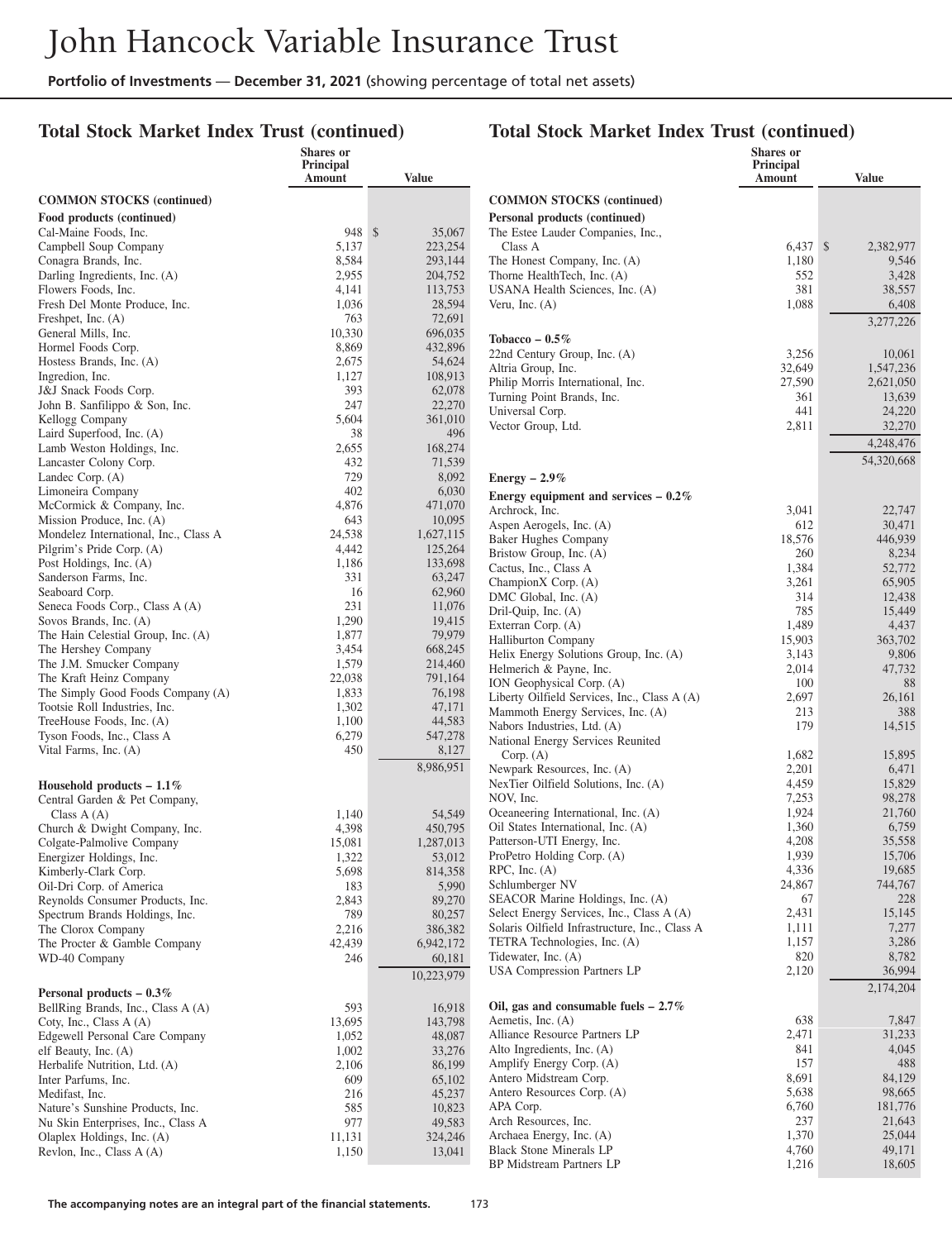## **Total Stock Market Index Trust (continued)**

|                                                                     | <b>Shares</b> or<br>Principal |                    |                                                      | <b>Shares</b> or<br>Principal |                  |
|---------------------------------------------------------------------|-------------------------------|--------------------|------------------------------------------------------|-------------------------------|------------------|
|                                                                     | Amount                        | Value              |                                                      | <b>Amount</b>                 | <b>Value</b>     |
| <b>COMMON STOCKS</b> (continued)                                    |                               |                    | <b>COMMON STOCKS</b> (continued)                     |                               |                  |
| Oil, gas and consumable fuels (continued)                           |                               |                    | Oil, gas and consumable fuels (continued)            |                               |                  |
| Brigham Minerals, Inc., Class A                                     | $1,168$ \$                    | 24,633             | Natural Resource Partners LP                         | 290S                          | 9,692            |
| California Resources Corp.                                          | 1,269                         | 54,199             | New Fortress Energy, Inc.                            | 3,618                         | 87,339           |
| Callon Petroleum Company (A)                                        | 932                           | 44,037             | NextDecade Corp. (A)                                 | 1,344                         | 3,830            |
| <b>Calumet Specialty Products</b>                                   |                               |                    | Northern Oil and Gas, Inc.                           | 973                           | 20,024           |
| Partners LP (A)                                                     | 1,619                         | 21,371             | NuStar Energy LP                                     | 2,314                         | 36,746           |
| Centennial Resource Development, Inc.,                              |                               |                    | Oasis Midstream Partners LP                          | 640                           | 15,302           |
| Class $A(A)$                                                        | 5,240                         | 31,335             | Oasis Petroleum. Inc.                                | 289                           | 36.411           |
| Centrus Energy Corp., Class A (A)                                   | 198                           | 9,882              | Occidental Petroleum Corp.                           | 16,662                        | 483,031          |
| Cheniere Energy, Inc.                                               | 4,588                         | 465,315            | ONEOK, Inc.                                          | 7,959                         | 467,671          |
| Chesapeake Energy Corp.                                             | 1,955                         | 126,137            | Ovintiv. Inc.                                        | 4,448                         | 149,898          |
| Chevron Corp.                                                       | 33,682<br>958                 | 3,952,583          | PBF Energy, Inc., Class A (A)                        | 2,277<br>1,384                | 29,533<br>15,639 |
| Civitas Resources, Inc.<br>Clean Energy Fuels Corp. (A)             | 4,254                         | 46,913<br>26,077   | PBF Logistics LP<br>PDC Energy, Inc.                 | 1,834                         | 89,463           |
| CNX Resources Corp. (A)                                             | 4,230                         | 58,163             | Peabody Energy Corp. (A)                             | 2,102                         | 21,167           |
| Comstock Resources, Inc. (A)                                        | 3,787                         | 30,637             | Phillips 66                                          | 7,896                         | 572,144          |
| ConocoPhillips                                                      | 23,963                        | 1,729,649          | Phillips 66 Partners LP                              | 3,796                         | 136,922          |
| CONSOL Energy, Inc. (A)                                             | 636                           | 14,444             | Pioneer Natural Resources Company                    | 4,258                         | 774,445          |
| Continental Resources, Inc.                                         | 6,582                         | 294,610            | Plains All American Pipeline LP                      | 13,357                        | 124,754          |
| Coterra Energy, Inc.                                                | 14,695                        | 279,205            | Plains GP Holdings LP, Class A (A)                   | 3,615                         | 36,656           |
| Crescent Energy, Inc., Class A (A)                                  | 550                           | 6,974              | Range Resources Corp. (A)                            | 4,676                         | 83,373           |
| Crestwood Equity Partners LP                                        | 1,274                         | 35,150             | Ranger Oil Corp., Class A (A)                        | 135                           | 3,634            |
| CrossAmerica Partners LP                                            | 693                           | 13,209             | Rattler Midstream LP                                 | 2,920                         | 33,230           |
| CVR Energy, Inc.                                                    | 1,445                         | 24,290             | Renewable Energy Group, Inc. (A)                     | 765                           | 32,467           |
| DCP Midstream LP                                                    | 3,813                         | 104,781            | REX American Resources Corp. (A)                     | 157                           | 15,072           |
| Delek Logistics Partners LP                                         | 535                           | 22,861             | Riley Exploration Permian, Inc.                      | 118                           | 2,280            |
| Delek US Holdings, Inc. (A)                                         | 1,558                         | 23,354             | SandRidge Energy, Inc. (A)                           | 462                           | 4,833            |
| Denbury, Inc. (A)                                                   | 828                           | 63,417             | SFL Corp., Ltd.<br>Shell Midstream Partners LP       | 2,278                         | 18,566<br>63,959 |
| Devon Energy Corp.<br>Diamondback Energy, Inc.                      | 12,060<br>3,260               | 531,243<br>351,591 | SilverBow Resources, Inc. (A)                        | 5,552<br>168                  | 3,657            |
| Dorchester Minerals LP                                              | 821                           | 16,248             | SM Energy Company                                    | 2,191                         | 64,591           |
| Dorian LPG, Ltd.                                                    | 943                           | 11,967             | Southwestern Energy Company (A)                      | 16,800                        | 78,288           |
| DT Midstream, Inc.                                                  | 1,701                         | 81,614             | Sprague Resources LP                                 | 617                           | 8,360            |
| Energy Transfer LP                                                  | 56,224                        | 462,724            | Sunoco LP                                            | 1,303                         | 53,201           |
| EnLink Midstream LLC (A)                                            | 9,120                         | 62,837             | Talos Energy, Inc. (A)                               | 1,148                         | 11,250           |
| Enterprise Products Partners LP                                     | 36,288                        | 796,884            | Targa Resources Corp.                                | 4,115                         | 214,968          |
| Enviva Partners LP                                                  | 868                           | 61,125             | Teekay Corp. (A)                                     | 2,383                         | 7,483            |
| EOG Resources, Inc.                                                 | 10,460                        | 929,162            | Tellurian, Inc. (A)                                  | 7,716                         | 23,765           |
| EQT Corp. $(A)$                                                     | 6,413                         | 139,868            | Texas Pacific Land Corp.                             | 129                           | 161,104          |
| Equitrans Midstream Corp.                                           | 8,041                         | 83,144             | The Williams Companies, Inc.                         | 20,941                        | 545,304          |
| Exxon Mobil Corp.                                                   | 75,208                        | 4,601,978          | Uranium Energy Corp. (A)                             | 4,770                         | 15,980           |
| Genesis Energy LP                                                   | 2,417                         | 25,886             | Valero Energy Corp.                                  | 7,352                         | 552,209          |
| Gevo, Inc. $(A)$<br>Global Partners LP                              | 3,343                         | 14,308             | Vertex Energy, Inc. (A)                              | 861                           | 3,900            |
| Green Plains Partners LP                                            | 792<br>503                    | 18,604<br>7,143    | Viper Energy Partners LP<br>W&T Offshore, Inc. (A)   | 3,095<br>3,111                | 65,954<br>10,049 |
| Green Plains, Inc. (A)                                              | 849                           | 29,511             | Western Midstream Partners LP                        | 7,527                         | 167,626          |
| Gulfport Energy Corp. (A)                                           | 298                           | 21,465             | Whiting Petroleum Corp. (A)                          | 580                           | 37,514           |
| Harvest Natural Resources, Inc. (A)(C)                              | 270                           | $\overline{0}$     | World Fuel Services Corp.                            | 1,250                         | 33,088           |
| Hess Corp.                                                          | 5,575                         | 412,717            |                                                      |                               | 24,832,078       |
| Hess Midstream LP, Class A                                          | 701                           | 19,369             |                                                      |                               | 27,006,282       |
| HighPeak Energy, Inc.                                               | 1,453                         | 21,272             |                                                      |                               |                  |
| Holly Energy Partners LP                                            | 2,024                         | 33,376             | Financials $-11.0\%$                                 |                               |                  |
| HollyFrontier Corp.                                                 | 3,027                         | 99,225             | Banks $-3.9\%$                                       |                               |                  |
| International Seaways, Inc.                                         | 416                           | 6,107              | 1st Source Corp.                                     | 559                           | 27,726           |
| Kimbell Royalty Partners LP                                         | 1,094                         | 14,911             | Allegiance Bancshares, Inc.                          | 511                           | 21,569           |
| Kinder Morgan, Inc.                                                 | 38,418                        | 609,309            | Amerant Bancorp, Inc.                                | 655<br>218                    | 22,630           |
| Laredo Petroleum, Inc. (A)                                          | 264                           | 15,874             | American National Bankshares, Inc.<br>Ameris Bancorp | 1,382                         | 8,214<br>68,658  |
| LinnCo LLC $(A)(C)$                                                 | 2,890                         | $\overline{0}$     | Ames National Corp.                                  | 260                           | 6,367            |
| Magellan Midstream Partners LP<br>Magnolia Oil & Gas Corp., Class A | 3,296<br>4,348                | 153,066<br>82,047  | Arrow Financial Corp.                                | 442                           | 15,572           |
| Marathon Oil Corp.                                                  | 14,222                        | 233,525            | Associated Banc-Corp.                                | 3,059                         | 69,103           |
| Marathon Petroleum Corp.                                            | 11,374                        | 727,822            | Atlantic Union Bankshares Corp.                      | 1,681                         | 62,684           |
| Matador Resources Company                                           | 2,130                         | 78,640             | Banc of California, Inc.                             | 1,367                         | 26,821           |
| <b>MPLX LP</b>                                                      | 18,725                        | 554,073            | BancFirst Corp.                                      | 701                           | 49,463           |
| Murphy Oil Corp.                                                    | 2,467                         | 64,413             | Bank of America Corp.                                | 148,933                       | 6,626,029        |
| NACCO Industries, Inc., Class A                                     | 187                           | 6,786              | Bank of Hawaii Corp.                                 | 693                           | 58,046           |
|                                                                     |                               |                    | Bank of Marin Bancorp                                | 328                           | 12,211           |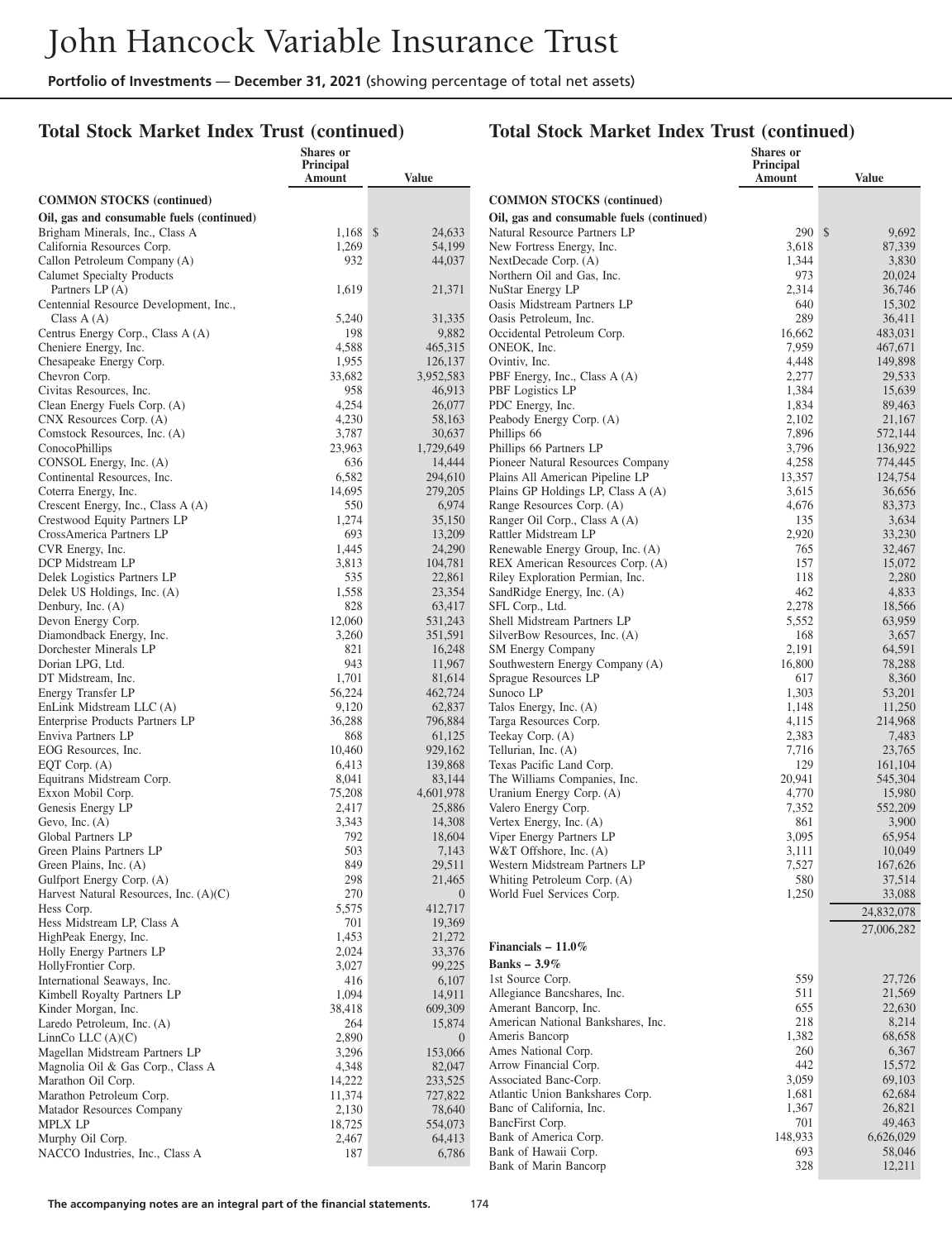## **Total Stock Market Index Trust (continued)**

| Amount<br><b>Value</b><br>Amount<br><b>Value</b><br><b>COMMON STOCKS</b> (continued)<br><b>COMMON STOCKS</b> (continued)<br><b>Banks</b> (continued)<br><b>Banks</b> (continued)<br>224S<br>2,476 \$<br>115,208<br>10,537<br>Bank OZK<br>First Internet Bancorp<br>54,945<br>481<br>5,132<br>First Interstate BancSystem, Inc., Class A<br>1,351<br>BankFinancial Corp.<br>1,852<br>78,358<br>First Merchants Corp.<br>1,156<br>48,425<br>BankUnited, Inc.<br>6,929<br>Bankwell Financial Group, Inc.<br>211<br>First Midwest Bancorp, Inc.<br>2,364<br>48,415<br>760<br>46,109<br>First Republic Bank<br>2,911<br>601,151<br>Banner Corp.<br>435<br>Bar Harbor Bankshares<br>12,585<br>Flushing Financial Corp.<br>465<br>11,300<br>336<br>6,303<br>6,123<br>74,272<br>BayCom Corp. (A)<br>FNB Corp.<br>577<br>8,903<br>Fulton Financial Corp.<br>3,475<br>59,075<br>BCB Bancorp, Inc.<br>29,226<br>1,028<br>FVCBankcorp, Inc. (A)<br>432<br>8,558<br>Berkshire Hills Bancorp, Inc.<br>635<br>1,118<br>117,938<br>German American Bancorp, Inc.<br>24,752<br>BOK Financial Corp.<br>1,813<br>29,352<br>Glacier Bancorp, Inc.<br>2,143<br>121,508<br>Brookline Bancorp, Inc.<br>369<br>470<br>21,155<br>Great Southern Bancorp, Inc.<br>21,863<br>Bryn Mawr Bank Corp.<br>293<br>8,295<br>Business First Bancshares, Inc.<br>Great Western Bancorp, Inc.<br>1,125<br>38,205<br>825<br>278<br>Byline Bancorp, Inc.<br>22,564<br>Guaranty Bancshares, Inc.<br>10,447<br>3,193<br>95,119<br>Cadence Bank<br>Hancock Whitney Corp.<br>1,723<br>86,184<br>93<br>645<br>Cambridge Bancorp<br>8,704<br>Hanmi Financial Corp.<br>15,274<br>400<br>19,264<br>Camden National Corp.<br>HarborOne Bancorp, Inc.<br>1,624<br>24,100<br>771<br>39,020<br>Capital City Bank Group, Inc.<br>465<br>12,276<br>Heartland Financial USA, Inc.<br>374<br>7,865<br>Heritage Commerce Corp.<br>1,034<br>12,346<br>Capstar Financial Holdings, Inc.<br>813<br>Cathay General Bancorp<br>1,283<br>55,156<br>Heritage Financial Corp.<br>19,870<br>CBTX, Inc.<br>597<br>17,313<br>Hilltop Holdings, Inc.<br>1,026<br>36,054<br>579<br>3,212<br>Central Pacific Financial Corp.<br>16,310<br>Home BancShares, Inc.<br>78,212<br>357<br>Central Valley Community Bancorp<br>7,415<br>HomeStreet, Inc.<br>549<br>28,548<br>40,305<br>161<br>7,371<br>Hope Bancorp, Inc.<br>2,740<br>Chemung Financial Corp.<br>77,780<br>951<br>CIT Group, Inc.<br>1,515<br>Horizon Bancorp, Inc.<br>19,828<br>35,055<br>414,243<br>2,116,971<br>Huntington Bancshares, Inc.<br>26,864<br>Citigroup, Inc.<br>324<br>Citizens & Northern Corp.<br>8,463<br>Independent Bank Corp. (Massachusetts)<br>711<br>57,968<br>7,007<br>561<br>Citizens Financial Group, Inc.<br>331,081<br>Independent Bank Corp. (Michigan)<br>13,391<br>404<br>910<br>City Holding Company<br>33,043<br>Independent Bank Group, Inc.<br>65,657<br>342<br>Civista Bancshares, Inc.<br>8,345<br>International Bancshares Corp.<br>1,166<br>49,427<br>426<br>11,289<br>319<br>CNB Financial Corp.<br>Investar Holding Corp.<br>5,873<br>267<br>5,096<br>77,204<br>5,767<br>Investors Bancorp, Inc.<br>Codorus Valley Bancorp, Inc.<br>1,479<br>48,393<br>52,348<br>8,289,306<br>Columbia Banking System, Inc.<br>JPMorgan Chase & Co.<br>2,455<br>16,756<br>387,566<br>Comerica, Inc.<br>213,585<br>KeyCorp<br>Commerce Bancshares, Inc.<br>1,726<br>118,645<br>Lakeland Bancorp, Inc.<br>1,308<br>24,839<br>871<br>520<br>Community Bank System, Inc.<br>64,872<br>Lakeland Financial Corp.<br>41,673<br>13,519<br>804<br>Community Trust Bancorp, Inc.<br>310<br>Live Oak Bancshares, Inc.<br>70,181<br>882<br>28,850<br>1,974<br>ConnectOne Bancorp, Inc.<br>M&T Bank Corp.<br>303,167<br>926<br>Cullen/Frost Bankers, Inc.<br>1,220<br>153,805<br>Macatawa Bank Corp.<br>8,167<br>631<br>434<br>Customers Bancorp, Inc. (A)<br>41,248<br>Mercantile Bank Corp.<br>15,203<br>892<br>629<br>Dime Community Bancshares, Inc.<br>31,363<br>Meta Financial Group, Inc.<br>37,526<br>547<br>31,912<br>184<br>Eagle Bancorp, Inc.<br>Metropolitan Bank Holding Corp. (A)<br>19,602<br>539<br>East West Bancorp, Inc.<br>2,607<br>205,119<br>Midland States Bancorp, Inc.<br>13,362<br>22,590<br>336<br>10,876<br>Eastern Bankshares, Inc.<br>1,120<br>MidWestOne Financial Group, Inc.<br>327<br>14,689<br>370<br>15,362<br>Enterprise Bancorp, Inc.<br>MVB Financial Corp.<br>Enterprise Financial Services Corp.<br>834<br>39,273<br>National Bank Holdings Corp., Class A<br>721<br>31,681<br>Equity Bancshares, Inc., Class A<br>331<br>11,231<br>188<br>6,817<br>National Bankshares, Inc.<br>291<br>19,299<br>9,201<br>501<br>Esquire Financial Holdings, Inc. (A)<br>NBT Bancorp, Inc.<br>233<br>7,649<br>105<br>9,004<br>Farmers & Merchants Bancorp, Inc.<br>Nicolet Bankshares, Inc. (A)<br>964<br>222<br>42,242<br>Northrim BanCorp, Inc.<br>9,648<br>FB Financial Corp.<br>Fidelity D&D Bancorp, Inc.<br>112<br>6,608<br>Norwood Financial Corp.<br>211<br>5,484<br>Fifth Third Bancorp<br>12,422<br>540,978<br>OceanFirst Financial Corp.<br>1,155<br>25,641<br>417<br>OFG Bancorp<br>1,126<br>29,907<br>Financial Institutions, Inc.<br>13,261<br>687<br>First Bancorp (North Carolina)<br>31,410<br>Old National Bancorp<br>1,685<br>30,532<br>3,172<br>43,710<br>Old Second Bancorp, Inc.<br>816<br>10,273<br>First Bancorp (Puerto Rico)<br>1,265<br>34,307<br>516<br>22,147<br>First Busey Corp.<br>Origin Bancorp, Inc.<br>First Citizens BancShares, Inc., Class A<br>128<br>106,220<br>Pacific Premier Bancorp, Inc.<br>1,278<br>51,158<br>2,292<br>First Commonwealth Financial Corp.<br>2,106<br>33,886<br>103,530<br>PacWest Bancorp<br>247<br>8,255<br>Park National Corp.<br>210<br>28,835<br>First Community Bankshares, Inc.<br>2,135<br>52,051<br>Peapack-Gladstone Financial Corp.<br>485<br>17,169<br>First Financial Bancorp<br>222<br>First Financial Bankshares, Inc.<br>2,671<br>135,794<br>Penns Woods Bancorp, Inc.<br>5,233<br>237<br>6,539<br>First Financial Corp.<br>338<br>15,308<br>Peoples Bancorp of North Carolina, Inc.<br>778<br>First Financial Northwest, Inc.<br>388<br>6,274<br>Peoples Bancorp, Inc.<br>24,748<br>First Hawaiian, Inc.<br>2,545<br>69,555<br>People's United Financial, Inc.<br>7,377<br>131,458 |                     | Shares or<br>Principal |         |                                   | <b>Shares</b> or<br><b>Principal</b> |         |
|-----------------------------------------------------------------------------------------------------------------------------------------------------------------------------------------------------------------------------------------------------------------------------------------------------------------------------------------------------------------------------------------------------------------------------------------------------------------------------------------------------------------------------------------------------------------------------------------------------------------------------------------------------------------------------------------------------------------------------------------------------------------------------------------------------------------------------------------------------------------------------------------------------------------------------------------------------------------------------------------------------------------------------------------------------------------------------------------------------------------------------------------------------------------------------------------------------------------------------------------------------------------------------------------------------------------------------------------------------------------------------------------------------------------------------------------------------------------------------------------------------------------------------------------------------------------------------------------------------------------------------------------------------------------------------------------------------------------------------------------------------------------------------------------------------------------------------------------------------------------------------------------------------------------------------------------------------------------------------------------------------------------------------------------------------------------------------------------------------------------------------------------------------------------------------------------------------------------------------------------------------------------------------------------------------------------------------------------------------------------------------------------------------------------------------------------------------------------------------------------------------------------------------------------------------------------------------------------------------------------------------------------------------------------------------------------------------------------------------------------------------------------------------------------------------------------------------------------------------------------------------------------------------------------------------------------------------------------------------------------------------------------------------------------------------------------------------------------------------------------------------------------------------------------------------------------------------------------------------------------------------------------------------------------------------------------------------------------------------------------------------------------------------------------------------------------------------------------------------------------------------------------------------------------------------------------------------------------------------------------------------------------------------------------------------------------------------------------------------------------------------------------------------------------------------------------------------------------------------------------------------------------------------------------------------------------------------------------------------------------------------------------------------------------------------------------------------------------------------------------------------------------------------------------------------------------------------------------------------------------------------------------------------------------------------------------------------------------------------------------------------------------------------------------------------------------------------------------------------------------------------------------------------------------------------------------------------------------------------------------------------------------------------------------------------------------------------------------------------------------------------------------------------------------------------------------------------------------------------------------------------------------------------------------------------------------------------------------------------------------------------------------------------------------------------------------------------------------------------------------------------------------------------------------------------------------------------------------------------------------------------------------------------------------------------------------------------------------------------------------------------------------------------------------------------------------------------------------------------------------------------------------------------------------------------------------------------------------------------------------------------------------------------------------------------------------------------------------------------------------------------------------------------------------------------------------------------------------------------------------------------------------------------------------------------------------------------------------------------------------------------------------------------------------------------------------------------------------------------------------------------------------------------------------------------------------------------------------------------------------------------------------------------------------------|---------------------|------------------------|---------|-----------------------------------|--------------------------------------|---------|
|                                                                                                                                                                                                                                                                                                                                                                                                                                                                                                                                                                                                                                                                                                                                                                                                                                                                                                                                                                                                                                                                                                                                                                                                                                                                                                                                                                                                                                                                                                                                                                                                                                                                                                                                                                                                                                                                                                                                                                                                                                                                                                                                                                                                                                                                                                                                                                                                                                                                                                                                                                                                                                                                                                                                                                                                                                                                                                                                                                                                                                                                                                                                                                                                                                                                                                                                                                                                                                                                                                                                                                                                                                                                                                                                                                                                                                                                                                                                                                                                                                                                                                                                                                                                                                                                                                                                                                                                                                                                                                                                                                                                                                                                                                                                                                                                                                                                                                                                                                                                                                                                                                                                                                                                                                                                                                                                                                                                                                                                                                                                                                                                                                                                                                                                                                                                                                                                                                                                                                                                                                                                                                                                                                                                                                                                                               |                     |                        |         |                                   |                                      |         |
|                                                                                                                                                                                                                                                                                                                                                                                                                                                                                                                                                                                                                                                                                                                                                                                                                                                                                                                                                                                                                                                                                                                                                                                                                                                                                                                                                                                                                                                                                                                                                                                                                                                                                                                                                                                                                                                                                                                                                                                                                                                                                                                                                                                                                                                                                                                                                                                                                                                                                                                                                                                                                                                                                                                                                                                                                                                                                                                                                                                                                                                                                                                                                                                                                                                                                                                                                                                                                                                                                                                                                                                                                                                                                                                                                                                                                                                                                                                                                                                                                                                                                                                                                                                                                                                                                                                                                                                                                                                                                                                                                                                                                                                                                                                                                                                                                                                                                                                                                                                                                                                                                                                                                                                                                                                                                                                                                                                                                                                                                                                                                                                                                                                                                                                                                                                                                                                                                                                                                                                                                                                                                                                                                                                                                                                                                               |                     |                        |         |                                   |                                      |         |
|                                                                                                                                                                                                                                                                                                                                                                                                                                                                                                                                                                                                                                                                                                                                                                                                                                                                                                                                                                                                                                                                                                                                                                                                                                                                                                                                                                                                                                                                                                                                                                                                                                                                                                                                                                                                                                                                                                                                                                                                                                                                                                                                                                                                                                                                                                                                                                                                                                                                                                                                                                                                                                                                                                                                                                                                                                                                                                                                                                                                                                                                                                                                                                                                                                                                                                                                                                                                                                                                                                                                                                                                                                                                                                                                                                                                                                                                                                                                                                                                                                                                                                                                                                                                                                                                                                                                                                                                                                                                                                                                                                                                                                                                                                                                                                                                                                                                                                                                                                                                                                                                                                                                                                                                                                                                                                                                                                                                                                                                                                                                                                                                                                                                                                                                                                                                                                                                                                                                                                                                                                                                                                                                                                                                                                                                                               |                     |                        |         |                                   |                                      |         |
|                                                                                                                                                                                                                                                                                                                                                                                                                                                                                                                                                                                                                                                                                                                                                                                                                                                                                                                                                                                                                                                                                                                                                                                                                                                                                                                                                                                                                                                                                                                                                                                                                                                                                                                                                                                                                                                                                                                                                                                                                                                                                                                                                                                                                                                                                                                                                                                                                                                                                                                                                                                                                                                                                                                                                                                                                                                                                                                                                                                                                                                                                                                                                                                                                                                                                                                                                                                                                                                                                                                                                                                                                                                                                                                                                                                                                                                                                                                                                                                                                                                                                                                                                                                                                                                                                                                                                                                                                                                                                                                                                                                                                                                                                                                                                                                                                                                                                                                                                                                                                                                                                                                                                                                                                                                                                                                                                                                                                                                                                                                                                                                                                                                                                                                                                                                                                                                                                                                                                                                                                                                                                                                                                                                                                                                                                               |                     |                        |         |                                   |                                      |         |
|                                                                                                                                                                                                                                                                                                                                                                                                                                                                                                                                                                                                                                                                                                                                                                                                                                                                                                                                                                                                                                                                                                                                                                                                                                                                                                                                                                                                                                                                                                                                                                                                                                                                                                                                                                                                                                                                                                                                                                                                                                                                                                                                                                                                                                                                                                                                                                                                                                                                                                                                                                                                                                                                                                                                                                                                                                                                                                                                                                                                                                                                                                                                                                                                                                                                                                                                                                                                                                                                                                                                                                                                                                                                                                                                                                                                                                                                                                                                                                                                                                                                                                                                                                                                                                                                                                                                                                                                                                                                                                                                                                                                                                                                                                                                                                                                                                                                                                                                                                                                                                                                                                                                                                                                                                                                                                                                                                                                                                                                                                                                                                                                                                                                                                                                                                                                                                                                                                                                                                                                                                                                                                                                                                                                                                                                                               |                     |                        |         |                                   |                                      |         |
|                                                                                                                                                                                                                                                                                                                                                                                                                                                                                                                                                                                                                                                                                                                                                                                                                                                                                                                                                                                                                                                                                                                                                                                                                                                                                                                                                                                                                                                                                                                                                                                                                                                                                                                                                                                                                                                                                                                                                                                                                                                                                                                                                                                                                                                                                                                                                                                                                                                                                                                                                                                                                                                                                                                                                                                                                                                                                                                                                                                                                                                                                                                                                                                                                                                                                                                                                                                                                                                                                                                                                                                                                                                                                                                                                                                                                                                                                                                                                                                                                                                                                                                                                                                                                                                                                                                                                                                                                                                                                                                                                                                                                                                                                                                                                                                                                                                                                                                                                                                                                                                                                                                                                                                                                                                                                                                                                                                                                                                                                                                                                                                                                                                                                                                                                                                                                                                                                                                                                                                                                                                                                                                                                                                                                                                                                               |                     |                        |         |                                   |                                      |         |
|                                                                                                                                                                                                                                                                                                                                                                                                                                                                                                                                                                                                                                                                                                                                                                                                                                                                                                                                                                                                                                                                                                                                                                                                                                                                                                                                                                                                                                                                                                                                                                                                                                                                                                                                                                                                                                                                                                                                                                                                                                                                                                                                                                                                                                                                                                                                                                                                                                                                                                                                                                                                                                                                                                                                                                                                                                                                                                                                                                                                                                                                                                                                                                                                                                                                                                                                                                                                                                                                                                                                                                                                                                                                                                                                                                                                                                                                                                                                                                                                                                                                                                                                                                                                                                                                                                                                                                                                                                                                                                                                                                                                                                                                                                                                                                                                                                                                                                                                                                                                                                                                                                                                                                                                                                                                                                                                                                                                                                                                                                                                                                                                                                                                                                                                                                                                                                                                                                                                                                                                                                                                                                                                                                                                                                                                                               |                     |                        |         |                                   |                                      |         |
|                                                                                                                                                                                                                                                                                                                                                                                                                                                                                                                                                                                                                                                                                                                                                                                                                                                                                                                                                                                                                                                                                                                                                                                                                                                                                                                                                                                                                                                                                                                                                                                                                                                                                                                                                                                                                                                                                                                                                                                                                                                                                                                                                                                                                                                                                                                                                                                                                                                                                                                                                                                                                                                                                                                                                                                                                                                                                                                                                                                                                                                                                                                                                                                                                                                                                                                                                                                                                                                                                                                                                                                                                                                                                                                                                                                                                                                                                                                                                                                                                                                                                                                                                                                                                                                                                                                                                                                                                                                                                                                                                                                                                                                                                                                                                                                                                                                                                                                                                                                                                                                                                                                                                                                                                                                                                                                                                                                                                                                                                                                                                                                                                                                                                                                                                                                                                                                                                                                                                                                                                                                                                                                                                                                                                                                                                               |                     |                        |         |                                   |                                      |         |
|                                                                                                                                                                                                                                                                                                                                                                                                                                                                                                                                                                                                                                                                                                                                                                                                                                                                                                                                                                                                                                                                                                                                                                                                                                                                                                                                                                                                                                                                                                                                                                                                                                                                                                                                                                                                                                                                                                                                                                                                                                                                                                                                                                                                                                                                                                                                                                                                                                                                                                                                                                                                                                                                                                                                                                                                                                                                                                                                                                                                                                                                                                                                                                                                                                                                                                                                                                                                                                                                                                                                                                                                                                                                                                                                                                                                                                                                                                                                                                                                                                                                                                                                                                                                                                                                                                                                                                                                                                                                                                                                                                                                                                                                                                                                                                                                                                                                                                                                                                                                                                                                                                                                                                                                                                                                                                                                                                                                                                                                                                                                                                                                                                                                                                                                                                                                                                                                                                                                                                                                                                                                                                                                                                                                                                                                                               |                     |                        |         |                                   |                                      |         |
|                                                                                                                                                                                                                                                                                                                                                                                                                                                                                                                                                                                                                                                                                                                                                                                                                                                                                                                                                                                                                                                                                                                                                                                                                                                                                                                                                                                                                                                                                                                                                                                                                                                                                                                                                                                                                                                                                                                                                                                                                                                                                                                                                                                                                                                                                                                                                                                                                                                                                                                                                                                                                                                                                                                                                                                                                                                                                                                                                                                                                                                                                                                                                                                                                                                                                                                                                                                                                                                                                                                                                                                                                                                                                                                                                                                                                                                                                                                                                                                                                                                                                                                                                                                                                                                                                                                                                                                                                                                                                                                                                                                                                                                                                                                                                                                                                                                                                                                                                                                                                                                                                                                                                                                                                                                                                                                                                                                                                                                                                                                                                                                                                                                                                                                                                                                                                                                                                                                                                                                                                                                                                                                                                                                                                                                                                               |                     |                        |         |                                   |                                      |         |
|                                                                                                                                                                                                                                                                                                                                                                                                                                                                                                                                                                                                                                                                                                                                                                                                                                                                                                                                                                                                                                                                                                                                                                                                                                                                                                                                                                                                                                                                                                                                                                                                                                                                                                                                                                                                                                                                                                                                                                                                                                                                                                                                                                                                                                                                                                                                                                                                                                                                                                                                                                                                                                                                                                                                                                                                                                                                                                                                                                                                                                                                                                                                                                                                                                                                                                                                                                                                                                                                                                                                                                                                                                                                                                                                                                                                                                                                                                                                                                                                                                                                                                                                                                                                                                                                                                                                                                                                                                                                                                                                                                                                                                                                                                                                                                                                                                                                                                                                                                                                                                                                                                                                                                                                                                                                                                                                                                                                                                                                                                                                                                                                                                                                                                                                                                                                                                                                                                                                                                                                                                                                                                                                                                                                                                                                                               |                     |                        |         |                                   |                                      |         |
|                                                                                                                                                                                                                                                                                                                                                                                                                                                                                                                                                                                                                                                                                                                                                                                                                                                                                                                                                                                                                                                                                                                                                                                                                                                                                                                                                                                                                                                                                                                                                                                                                                                                                                                                                                                                                                                                                                                                                                                                                                                                                                                                                                                                                                                                                                                                                                                                                                                                                                                                                                                                                                                                                                                                                                                                                                                                                                                                                                                                                                                                                                                                                                                                                                                                                                                                                                                                                                                                                                                                                                                                                                                                                                                                                                                                                                                                                                                                                                                                                                                                                                                                                                                                                                                                                                                                                                                                                                                                                                                                                                                                                                                                                                                                                                                                                                                                                                                                                                                                                                                                                                                                                                                                                                                                                                                                                                                                                                                                                                                                                                                                                                                                                                                                                                                                                                                                                                                                                                                                                                                                                                                                                                                                                                                                                               |                     |                        |         |                                   |                                      |         |
|                                                                                                                                                                                                                                                                                                                                                                                                                                                                                                                                                                                                                                                                                                                                                                                                                                                                                                                                                                                                                                                                                                                                                                                                                                                                                                                                                                                                                                                                                                                                                                                                                                                                                                                                                                                                                                                                                                                                                                                                                                                                                                                                                                                                                                                                                                                                                                                                                                                                                                                                                                                                                                                                                                                                                                                                                                                                                                                                                                                                                                                                                                                                                                                                                                                                                                                                                                                                                                                                                                                                                                                                                                                                                                                                                                                                                                                                                                                                                                                                                                                                                                                                                                                                                                                                                                                                                                                                                                                                                                                                                                                                                                                                                                                                                                                                                                                                                                                                                                                                                                                                                                                                                                                                                                                                                                                                                                                                                                                                                                                                                                                                                                                                                                                                                                                                                                                                                                                                                                                                                                                                                                                                                                                                                                                                                               |                     |                        |         |                                   |                                      |         |
|                                                                                                                                                                                                                                                                                                                                                                                                                                                                                                                                                                                                                                                                                                                                                                                                                                                                                                                                                                                                                                                                                                                                                                                                                                                                                                                                                                                                                                                                                                                                                                                                                                                                                                                                                                                                                                                                                                                                                                                                                                                                                                                                                                                                                                                                                                                                                                                                                                                                                                                                                                                                                                                                                                                                                                                                                                                                                                                                                                                                                                                                                                                                                                                                                                                                                                                                                                                                                                                                                                                                                                                                                                                                                                                                                                                                                                                                                                                                                                                                                                                                                                                                                                                                                                                                                                                                                                                                                                                                                                                                                                                                                                                                                                                                                                                                                                                                                                                                                                                                                                                                                                                                                                                                                                                                                                                                                                                                                                                                                                                                                                                                                                                                                                                                                                                                                                                                                                                                                                                                                                                                                                                                                                                                                                                                                               |                     |                        |         |                                   |                                      |         |
|                                                                                                                                                                                                                                                                                                                                                                                                                                                                                                                                                                                                                                                                                                                                                                                                                                                                                                                                                                                                                                                                                                                                                                                                                                                                                                                                                                                                                                                                                                                                                                                                                                                                                                                                                                                                                                                                                                                                                                                                                                                                                                                                                                                                                                                                                                                                                                                                                                                                                                                                                                                                                                                                                                                                                                                                                                                                                                                                                                                                                                                                                                                                                                                                                                                                                                                                                                                                                                                                                                                                                                                                                                                                                                                                                                                                                                                                                                                                                                                                                                                                                                                                                                                                                                                                                                                                                                                                                                                                                                                                                                                                                                                                                                                                                                                                                                                                                                                                                                                                                                                                                                                                                                                                                                                                                                                                                                                                                                                                                                                                                                                                                                                                                                                                                                                                                                                                                                                                                                                                                                                                                                                                                                                                                                                                                               |                     |                        |         |                                   |                                      |         |
|                                                                                                                                                                                                                                                                                                                                                                                                                                                                                                                                                                                                                                                                                                                                                                                                                                                                                                                                                                                                                                                                                                                                                                                                                                                                                                                                                                                                                                                                                                                                                                                                                                                                                                                                                                                                                                                                                                                                                                                                                                                                                                                                                                                                                                                                                                                                                                                                                                                                                                                                                                                                                                                                                                                                                                                                                                                                                                                                                                                                                                                                                                                                                                                                                                                                                                                                                                                                                                                                                                                                                                                                                                                                                                                                                                                                                                                                                                                                                                                                                                                                                                                                                                                                                                                                                                                                                                                                                                                                                                                                                                                                                                                                                                                                                                                                                                                                                                                                                                                                                                                                                                                                                                                                                                                                                                                                                                                                                                                                                                                                                                                                                                                                                                                                                                                                                                                                                                                                                                                                                                                                                                                                                                                                                                                                                               |                     |                        |         |                                   |                                      |         |
|                                                                                                                                                                                                                                                                                                                                                                                                                                                                                                                                                                                                                                                                                                                                                                                                                                                                                                                                                                                                                                                                                                                                                                                                                                                                                                                                                                                                                                                                                                                                                                                                                                                                                                                                                                                                                                                                                                                                                                                                                                                                                                                                                                                                                                                                                                                                                                                                                                                                                                                                                                                                                                                                                                                                                                                                                                                                                                                                                                                                                                                                                                                                                                                                                                                                                                                                                                                                                                                                                                                                                                                                                                                                                                                                                                                                                                                                                                                                                                                                                                                                                                                                                                                                                                                                                                                                                                                                                                                                                                                                                                                                                                                                                                                                                                                                                                                                                                                                                                                                                                                                                                                                                                                                                                                                                                                                                                                                                                                                                                                                                                                                                                                                                                                                                                                                                                                                                                                                                                                                                                                                                                                                                                                                                                                                                               |                     |                        |         |                                   |                                      |         |
|                                                                                                                                                                                                                                                                                                                                                                                                                                                                                                                                                                                                                                                                                                                                                                                                                                                                                                                                                                                                                                                                                                                                                                                                                                                                                                                                                                                                                                                                                                                                                                                                                                                                                                                                                                                                                                                                                                                                                                                                                                                                                                                                                                                                                                                                                                                                                                                                                                                                                                                                                                                                                                                                                                                                                                                                                                                                                                                                                                                                                                                                                                                                                                                                                                                                                                                                                                                                                                                                                                                                                                                                                                                                                                                                                                                                                                                                                                                                                                                                                                                                                                                                                                                                                                                                                                                                                                                                                                                                                                                                                                                                                                                                                                                                                                                                                                                                                                                                                                                                                                                                                                                                                                                                                                                                                                                                                                                                                                                                                                                                                                                                                                                                                                                                                                                                                                                                                                                                                                                                                                                                                                                                                                                                                                                                                               |                     |                        |         |                                   |                                      |         |
|                                                                                                                                                                                                                                                                                                                                                                                                                                                                                                                                                                                                                                                                                                                                                                                                                                                                                                                                                                                                                                                                                                                                                                                                                                                                                                                                                                                                                                                                                                                                                                                                                                                                                                                                                                                                                                                                                                                                                                                                                                                                                                                                                                                                                                                                                                                                                                                                                                                                                                                                                                                                                                                                                                                                                                                                                                                                                                                                                                                                                                                                                                                                                                                                                                                                                                                                                                                                                                                                                                                                                                                                                                                                                                                                                                                                                                                                                                                                                                                                                                                                                                                                                                                                                                                                                                                                                                                                                                                                                                                                                                                                                                                                                                                                                                                                                                                                                                                                                                                                                                                                                                                                                                                                                                                                                                                                                                                                                                                                                                                                                                                                                                                                                                                                                                                                                                                                                                                                                                                                                                                                                                                                                                                                                                                                                               |                     |                        |         |                                   |                                      |         |
|                                                                                                                                                                                                                                                                                                                                                                                                                                                                                                                                                                                                                                                                                                                                                                                                                                                                                                                                                                                                                                                                                                                                                                                                                                                                                                                                                                                                                                                                                                                                                                                                                                                                                                                                                                                                                                                                                                                                                                                                                                                                                                                                                                                                                                                                                                                                                                                                                                                                                                                                                                                                                                                                                                                                                                                                                                                                                                                                                                                                                                                                                                                                                                                                                                                                                                                                                                                                                                                                                                                                                                                                                                                                                                                                                                                                                                                                                                                                                                                                                                                                                                                                                                                                                                                                                                                                                                                                                                                                                                                                                                                                                                                                                                                                                                                                                                                                                                                                                                                                                                                                                                                                                                                                                                                                                                                                                                                                                                                                                                                                                                                                                                                                                                                                                                                                                                                                                                                                                                                                                                                                                                                                                                                                                                                                                               |                     |                        |         |                                   |                                      |         |
|                                                                                                                                                                                                                                                                                                                                                                                                                                                                                                                                                                                                                                                                                                                                                                                                                                                                                                                                                                                                                                                                                                                                                                                                                                                                                                                                                                                                                                                                                                                                                                                                                                                                                                                                                                                                                                                                                                                                                                                                                                                                                                                                                                                                                                                                                                                                                                                                                                                                                                                                                                                                                                                                                                                                                                                                                                                                                                                                                                                                                                                                                                                                                                                                                                                                                                                                                                                                                                                                                                                                                                                                                                                                                                                                                                                                                                                                                                                                                                                                                                                                                                                                                                                                                                                                                                                                                                                                                                                                                                                                                                                                                                                                                                                                                                                                                                                                                                                                                                                                                                                                                                                                                                                                                                                                                                                                                                                                                                                                                                                                                                                                                                                                                                                                                                                                                                                                                                                                                                                                                                                                                                                                                                                                                                                                                               |                     |                        |         |                                   |                                      |         |
|                                                                                                                                                                                                                                                                                                                                                                                                                                                                                                                                                                                                                                                                                                                                                                                                                                                                                                                                                                                                                                                                                                                                                                                                                                                                                                                                                                                                                                                                                                                                                                                                                                                                                                                                                                                                                                                                                                                                                                                                                                                                                                                                                                                                                                                                                                                                                                                                                                                                                                                                                                                                                                                                                                                                                                                                                                                                                                                                                                                                                                                                                                                                                                                                                                                                                                                                                                                                                                                                                                                                                                                                                                                                                                                                                                                                                                                                                                                                                                                                                                                                                                                                                                                                                                                                                                                                                                                                                                                                                                                                                                                                                                                                                                                                                                                                                                                                                                                                                                                                                                                                                                                                                                                                                                                                                                                                                                                                                                                                                                                                                                                                                                                                                                                                                                                                                                                                                                                                                                                                                                                                                                                                                                                                                                                                                               |                     |                        |         |                                   |                                      |         |
|                                                                                                                                                                                                                                                                                                                                                                                                                                                                                                                                                                                                                                                                                                                                                                                                                                                                                                                                                                                                                                                                                                                                                                                                                                                                                                                                                                                                                                                                                                                                                                                                                                                                                                                                                                                                                                                                                                                                                                                                                                                                                                                                                                                                                                                                                                                                                                                                                                                                                                                                                                                                                                                                                                                                                                                                                                                                                                                                                                                                                                                                                                                                                                                                                                                                                                                                                                                                                                                                                                                                                                                                                                                                                                                                                                                                                                                                                                                                                                                                                                                                                                                                                                                                                                                                                                                                                                                                                                                                                                                                                                                                                                                                                                                                                                                                                                                                                                                                                                                                                                                                                                                                                                                                                                                                                                                                                                                                                                                                                                                                                                                                                                                                                                                                                                                                                                                                                                                                                                                                                                                                                                                                                                                                                                                                                               |                     |                        |         |                                   |                                      |         |
|                                                                                                                                                                                                                                                                                                                                                                                                                                                                                                                                                                                                                                                                                                                                                                                                                                                                                                                                                                                                                                                                                                                                                                                                                                                                                                                                                                                                                                                                                                                                                                                                                                                                                                                                                                                                                                                                                                                                                                                                                                                                                                                                                                                                                                                                                                                                                                                                                                                                                                                                                                                                                                                                                                                                                                                                                                                                                                                                                                                                                                                                                                                                                                                                                                                                                                                                                                                                                                                                                                                                                                                                                                                                                                                                                                                                                                                                                                                                                                                                                                                                                                                                                                                                                                                                                                                                                                                                                                                                                                                                                                                                                                                                                                                                                                                                                                                                                                                                                                                                                                                                                                                                                                                                                                                                                                                                                                                                                                                                                                                                                                                                                                                                                                                                                                                                                                                                                                                                                                                                                                                                                                                                                                                                                                                                                               |                     |                        |         |                                   |                                      |         |
|                                                                                                                                                                                                                                                                                                                                                                                                                                                                                                                                                                                                                                                                                                                                                                                                                                                                                                                                                                                                                                                                                                                                                                                                                                                                                                                                                                                                                                                                                                                                                                                                                                                                                                                                                                                                                                                                                                                                                                                                                                                                                                                                                                                                                                                                                                                                                                                                                                                                                                                                                                                                                                                                                                                                                                                                                                                                                                                                                                                                                                                                                                                                                                                                                                                                                                                                                                                                                                                                                                                                                                                                                                                                                                                                                                                                                                                                                                                                                                                                                                                                                                                                                                                                                                                                                                                                                                                                                                                                                                                                                                                                                                                                                                                                                                                                                                                                                                                                                                                                                                                                                                                                                                                                                                                                                                                                                                                                                                                                                                                                                                                                                                                                                                                                                                                                                                                                                                                                                                                                                                                                                                                                                                                                                                                                                               |                     |                        |         |                                   |                                      |         |
|                                                                                                                                                                                                                                                                                                                                                                                                                                                                                                                                                                                                                                                                                                                                                                                                                                                                                                                                                                                                                                                                                                                                                                                                                                                                                                                                                                                                                                                                                                                                                                                                                                                                                                                                                                                                                                                                                                                                                                                                                                                                                                                                                                                                                                                                                                                                                                                                                                                                                                                                                                                                                                                                                                                                                                                                                                                                                                                                                                                                                                                                                                                                                                                                                                                                                                                                                                                                                                                                                                                                                                                                                                                                                                                                                                                                                                                                                                                                                                                                                                                                                                                                                                                                                                                                                                                                                                                                                                                                                                                                                                                                                                                                                                                                                                                                                                                                                                                                                                                                                                                                                                                                                                                                                                                                                                                                                                                                                                                                                                                                                                                                                                                                                                                                                                                                                                                                                                                                                                                                                                                                                                                                                                                                                                                                                               |                     |                        |         |                                   |                                      |         |
|                                                                                                                                                                                                                                                                                                                                                                                                                                                                                                                                                                                                                                                                                                                                                                                                                                                                                                                                                                                                                                                                                                                                                                                                                                                                                                                                                                                                                                                                                                                                                                                                                                                                                                                                                                                                                                                                                                                                                                                                                                                                                                                                                                                                                                                                                                                                                                                                                                                                                                                                                                                                                                                                                                                                                                                                                                                                                                                                                                                                                                                                                                                                                                                                                                                                                                                                                                                                                                                                                                                                                                                                                                                                                                                                                                                                                                                                                                                                                                                                                                                                                                                                                                                                                                                                                                                                                                                                                                                                                                                                                                                                                                                                                                                                                                                                                                                                                                                                                                                                                                                                                                                                                                                                                                                                                                                                                                                                                                                                                                                                                                                                                                                                                                                                                                                                                                                                                                                                                                                                                                                                                                                                                                                                                                                                                               |                     |                        |         |                                   |                                      |         |
|                                                                                                                                                                                                                                                                                                                                                                                                                                                                                                                                                                                                                                                                                                                                                                                                                                                                                                                                                                                                                                                                                                                                                                                                                                                                                                                                                                                                                                                                                                                                                                                                                                                                                                                                                                                                                                                                                                                                                                                                                                                                                                                                                                                                                                                                                                                                                                                                                                                                                                                                                                                                                                                                                                                                                                                                                                                                                                                                                                                                                                                                                                                                                                                                                                                                                                                                                                                                                                                                                                                                                                                                                                                                                                                                                                                                                                                                                                                                                                                                                                                                                                                                                                                                                                                                                                                                                                                                                                                                                                                                                                                                                                                                                                                                                                                                                                                                                                                                                                                                                                                                                                                                                                                                                                                                                                                                                                                                                                                                                                                                                                                                                                                                                                                                                                                                                                                                                                                                                                                                                                                                                                                                                                                                                                                                                               |                     |                        |         |                                   |                                      |         |
|                                                                                                                                                                                                                                                                                                                                                                                                                                                                                                                                                                                                                                                                                                                                                                                                                                                                                                                                                                                                                                                                                                                                                                                                                                                                                                                                                                                                                                                                                                                                                                                                                                                                                                                                                                                                                                                                                                                                                                                                                                                                                                                                                                                                                                                                                                                                                                                                                                                                                                                                                                                                                                                                                                                                                                                                                                                                                                                                                                                                                                                                                                                                                                                                                                                                                                                                                                                                                                                                                                                                                                                                                                                                                                                                                                                                                                                                                                                                                                                                                                                                                                                                                                                                                                                                                                                                                                                                                                                                                                                                                                                                                                                                                                                                                                                                                                                                                                                                                                                                                                                                                                                                                                                                                                                                                                                                                                                                                                                                                                                                                                                                                                                                                                                                                                                                                                                                                                                                                                                                                                                                                                                                                                                                                                                                                               |                     |                        |         |                                   |                                      |         |
|                                                                                                                                                                                                                                                                                                                                                                                                                                                                                                                                                                                                                                                                                                                                                                                                                                                                                                                                                                                                                                                                                                                                                                                                                                                                                                                                                                                                                                                                                                                                                                                                                                                                                                                                                                                                                                                                                                                                                                                                                                                                                                                                                                                                                                                                                                                                                                                                                                                                                                                                                                                                                                                                                                                                                                                                                                                                                                                                                                                                                                                                                                                                                                                                                                                                                                                                                                                                                                                                                                                                                                                                                                                                                                                                                                                                                                                                                                                                                                                                                                                                                                                                                                                                                                                                                                                                                                                                                                                                                                                                                                                                                                                                                                                                                                                                                                                                                                                                                                                                                                                                                                                                                                                                                                                                                                                                                                                                                                                                                                                                                                                                                                                                                                                                                                                                                                                                                                                                                                                                                                                                                                                                                                                                                                                                                               |                     |                        |         |                                   |                                      |         |
|                                                                                                                                                                                                                                                                                                                                                                                                                                                                                                                                                                                                                                                                                                                                                                                                                                                                                                                                                                                                                                                                                                                                                                                                                                                                                                                                                                                                                                                                                                                                                                                                                                                                                                                                                                                                                                                                                                                                                                                                                                                                                                                                                                                                                                                                                                                                                                                                                                                                                                                                                                                                                                                                                                                                                                                                                                                                                                                                                                                                                                                                                                                                                                                                                                                                                                                                                                                                                                                                                                                                                                                                                                                                                                                                                                                                                                                                                                                                                                                                                                                                                                                                                                                                                                                                                                                                                                                                                                                                                                                                                                                                                                                                                                                                                                                                                                                                                                                                                                                                                                                                                                                                                                                                                                                                                                                                                                                                                                                                                                                                                                                                                                                                                                                                                                                                                                                                                                                                                                                                                                                                                                                                                                                                                                                                                               |                     |                        |         |                                   |                                      |         |
|                                                                                                                                                                                                                                                                                                                                                                                                                                                                                                                                                                                                                                                                                                                                                                                                                                                                                                                                                                                                                                                                                                                                                                                                                                                                                                                                                                                                                                                                                                                                                                                                                                                                                                                                                                                                                                                                                                                                                                                                                                                                                                                                                                                                                                                                                                                                                                                                                                                                                                                                                                                                                                                                                                                                                                                                                                                                                                                                                                                                                                                                                                                                                                                                                                                                                                                                                                                                                                                                                                                                                                                                                                                                                                                                                                                                                                                                                                                                                                                                                                                                                                                                                                                                                                                                                                                                                                                                                                                                                                                                                                                                                                                                                                                                                                                                                                                                                                                                                                                                                                                                                                                                                                                                                                                                                                                                                                                                                                                                                                                                                                                                                                                                                                                                                                                                                                                                                                                                                                                                                                                                                                                                                                                                                                                                                               |                     |                        |         |                                   |                                      |         |
|                                                                                                                                                                                                                                                                                                                                                                                                                                                                                                                                                                                                                                                                                                                                                                                                                                                                                                                                                                                                                                                                                                                                                                                                                                                                                                                                                                                                                                                                                                                                                                                                                                                                                                                                                                                                                                                                                                                                                                                                                                                                                                                                                                                                                                                                                                                                                                                                                                                                                                                                                                                                                                                                                                                                                                                                                                                                                                                                                                                                                                                                                                                                                                                                                                                                                                                                                                                                                                                                                                                                                                                                                                                                                                                                                                                                                                                                                                                                                                                                                                                                                                                                                                                                                                                                                                                                                                                                                                                                                                                                                                                                                                                                                                                                                                                                                                                                                                                                                                                                                                                                                                                                                                                                                                                                                                                                                                                                                                                                                                                                                                                                                                                                                                                                                                                                                                                                                                                                                                                                                                                                                                                                                                                                                                                                                               |                     |                        |         |                                   |                                      |         |
|                                                                                                                                                                                                                                                                                                                                                                                                                                                                                                                                                                                                                                                                                                                                                                                                                                                                                                                                                                                                                                                                                                                                                                                                                                                                                                                                                                                                                                                                                                                                                                                                                                                                                                                                                                                                                                                                                                                                                                                                                                                                                                                                                                                                                                                                                                                                                                                                                                                                                                                                                                                                                                                                                                                                                                                                                                                                                                                                                                                                                                                                                                                                                                                                                                                                                                                                                                                                                                                                                                                                                                                                                                                                                                                                                                                                                                                                                                                                                                                                                                                                                                                                                                                                                                                                                                                                                                                                                                                                                                                                                                                                                                                                                                                                                                                                                                                                                                                                                                                                                                                                                                                                                                                                                                                                                                                                                                                                                                                                                                                                                                                                                                                                                                                                                                                                                                                                                                                                                                                                                                                                                                                                                                                                                                                                                               |                     |                        |         |                                   |                                      |         |
|                                                                                                                                                                                                                                                                                                                                                                                                                                                                                                                                                                                                                                                                                                                                                                                                                                                                                                                                                                                                                                                                                                                                                                                                                                                                                                                                                                                                                                                                                                                                                                                                                                                                                                                                                                                                                                                                                                                                                                                                                                                                                                                                                                                                                                                                                                                                                                                                                                                                                                                                                                                                                                                                                                                                                                                                                                                                                                                                                                                                                                                                                                                                                                                                                                                                                                                                                                                                                                                                                                                                                                                                                                                                                                                                                                                                                                                                                                                                                                                                                                                                                                                                                                                                                                                                                                                                                                                                                                                                                                                                                                                                                                                                                                                                                                                                                                                                                                                                                                                                                                                                                                                                                                                                                                                                                                                                                                                                                                                                                                                                                                                                                                                                                                                                                                                                                                                                                                                                                                                                                                                                                                                                                                                                                                                                                               |                     |                        |         |                                   |                                      |         |
|                                                                                                                                                                                                                                                                                                                                                                                                                                                                                                                                                                                                                                                                                                                                                                                                                                                                                                                                                                                                                                                                                                                                                                                                                                                                                                                                                                                                                                                                                                                                                                                                                                                                                                                                                                                                                                                                                                                                                                                                                                                                                                                                                                                                                                                                                                                                                                                                                                                                                                                                                                                                                                                                                                                                                                                                                                                                                                                                                                                                                                                                                                                                                                                                                                                                                                                                                                                                                                                                                                                                                                                                                                                                                                                                                                                                                                                                                                                                                                                                                                                                                                                                                                                                                                                                                                                                                                                                                                                                                                                                                                                                                                                                                                                                                                                                                                                                                                                                                                                                                                                                                                                                                                                                                                                                                                                                                                                                                                                                                                                                                                                                                                                                                                                                                                                                                                                                                                                                                                                                                                                                                                                                                                                                                                                                                               |                     |                        |         |                                   |                                      |         |
|                                                                                                                                                                                                                                                                                                                                                                                                                                                                                                                                                                                                                                                                                                                                                                                                                                                                                                                                                                                                                                                                                                                                                                                                                                                                                                                                                                                                                                                                                                                                                                                                                                                                                                                                                                                                                                                                                                                                                                                                                                                                                                                                                                                                                                                                                                                                                                                                                                                                                                                                                                                                                                                                                                                                                                                                                                                                                                                                                                                                                                                                                                                                                                                                                                                                                                                                                                                                                                                                                                                                                                                                                                                                                                                                                                                                                                                                                                                                                                                                                                                                                                                                                                                                                                                                                                                                                                                                                                                                                                                                                                                                                                                                                                                                                                                                                                                                                                                                                                                                                                                                                                                                                                                                                                                                                                                                                                                                                                                                                                                                                                                                                                                                                                                                                                                                                                                                                                                                                                                                                                                                                                                                                                                                                                                                                               |                     |                        |         |                                   |                                      |         |
|                                                                                                                                                                                                                                                                                                                                                                                                                                                                                                                                                                                                                                                                                                                                                                                                                                                                                                                                                                                                                                                                                                                                                                                                                                                                                                                                                                                                                                                                                                                                                                                                                                                                                                                                                                                                                                                                                                                                                                                                                                                                                                                                                                                                                                                                                                                                                                                                                                                                                                                                                                                                                                                                                                                                                                                                                                                                                                                                                                                                                                                                                                                                                                                                                                                                                                                                                                                                                                                                                                                                                                                                                                                                                                                                                                                                                                                                                                                                                                                                                                                                                                                                                                                                                                                                                                                                                                                                                                                                                                                                                                                                                                                                                                                                                                                                                                                                                                                                                                                                                                                                                                                                                                                                                                                                                                                                                                                                                                                                                                                                                                                                                                                                                                                                                                                                                                                                                                                                                                                                                                                                                                                                                                                                                                                                                               |                     |                        |         |                                   |                                      |         |
|                                                                                                                                                                                                                                                                                                                                                                                                                                                                                                                                                                                                                                                                                                                                                                                                                                                                                                                                                                                                                                                                                                                                                                                                                                                                                                                                                                                                                                                                                                                                                                                                                                                                                                                                                                                                                                                                                                                                                                                                                                                                                                                                                                                                                                                                                                                                                                                                                                                                                                                                                                                                                                                                                                                                                                                                                                                                                                                                                                                                                                                                                                                                                                                                                                                                                                                                                                                                                                                                                                                                                                                                                                                                                                                                                                                                                                                                                                                                                                                                                                                                                                                                                                                                                                                                                                                                                                                                                                                                                                                                                                                                                                                                                                                                                                                                                                                                                                                                                                                                                                                                                                                                                                                                                                                                                                                                                                                                                                                                                                                                                                                                                                                                                                                                                                                                                                                                                                                                                                                                                                                                                                                                                                                                                                                                                               |                     |                        |         |                                   |                                      |         |
|                                                                                                                                                                                                                                                                                                                                                                                                                                                                                                                                                                                                                                                                                                                                                                                                                                                                                                                                                                                                                                                                                                                                                                                                                                                                                                                                                                                                                                                                                                                                                                                                                                                                                                                                                                                                                                                                                                                                                                                                                                                                                                                                                                                                                                                                                                                                                                                                                                                                                                                                                                                                                                                                                                                                                                                                                                                                                                                                                                                                                                                                                                                                                                                                                                                                                                                                                                                                                                                                                                                                                                                                                                                                                                                                                                                                                                                                                                                                                                                                                                                                                                                                                                                                                                                                                                                                                                                                                                                                                                                                                                                                                                                                                                                                                                                                                                                                                                                                                                                                                                                                                                                                                                                                                                                                                                                                                                                                                                                                                                                                                                                                                                                                                                                                                                                                                                                                                                                                                                                                                                                                                                                                                                                                                                                                                               |                     |                        |         |                                   |                                      |         |
|                                                                                                                                                                                                                                                                                                                                                                                                                                                                                                                                                                                                                                                                                                                                                                                                                                                                                                                                                                                                                                                                                                                                                                                                                                                                                                                                                                                                                                                                                                                                                                                                                                                                                                                                                                                                                                                                                                                                                                                                                                                                                                                                                                                                                                                                                                                                                                                                                                                                                                                                                                                                                                                                                                                                                                                                                                                                                                                                                                                                                                                                                                                                                                                                                                                                                                                                                                                                                                                                                                                                                                                                                                                                                                                                                                                                                                                                                                                                                                                                                                                                                                                                                                                                                                                                                                                                                                                                                                                                                                                                                                                                                                                                                                                                                                                                                                                                                                                                                                                                                                                                                                                                                                                                                                                                                                                                                                                                                                                                                                                                                                                                                                                                                                                                                                                                                                                                                                                                                                                                                                                                                                                                                                                                                                                                                               |                     |                        |         |                                   |                                      |         |
|                                                                                                                                                                                                                                                                                                                                                                                                                                                                                                                                                                                                                                                                                                                                                                                                                                                                                                                                                                                                                                                                                                                                                                                                                                                                                                                                                                                                                                                                                                                                                                                                                                                                                                                                                                                                                                                                                                                                                                                                                                                                                                                                                                                                                                                                                                                                                                                                                                                                                                                                                                                                                                                                                                                                                                                                                                                                                                                                                                                                                                                                                                                                                                                                                                                                                                                                                                                                                                                                                                                                                                                                                                                                                                                                                                                                                                                                                                                                                                                                                                                                                                                                                                                                                                                                                                                                                                                                                                                                                                                                                                                                                                                                                                                                                                                                                                                                                                                                                                                                                                                                                                                                                                                                                                                                                                                                                                                                                                                                                                                                                                                                                                                                                                                                                                                                                                                                                                                                                                                                                                                                                                                                                                                                                                                                                               |                     |                        |         |                                   |                                      |         |
|                                                                                                                                                                                                                                                                                                                                                                                                                                                                                                                                                                                                                                                                                                                                                                                                                                                                                                                                                                                                                                                                                                                                                                                                                                                                                                                                                                                                                                                                                                                                                                                                                                                                                                                                                                                                                                                                                                                                                                                                                                                                                                                                                                                                                                                                                                                                                                                                                                                                                                                                                                                                                                                                                                                                                                                                                                                                                                                                                                                                                                                                                                                                                                                                                                                                                                                                                                                                                                                                                                                                                                                                                                                                                                                                                                                                                                                                                                                                                                                                                                                                                                                                                                                                                                                                                                                                                                                                                                                                                                                                                                                                                                                                                                                                                                                                                                                                                                                                                                                                                                                                                                                                                                                                                                                                                                                                                                                                                                                                                                                                                                                                                                                                                                                                                                                                                                                                                                                                                                                                                                                                                                                                                                                                                                                                                               |                     |                        |         |                                   |                                      |         |
|                                                                                                                                                                                                                                                                                                                                                                                                                                                                                                                                                                                                                                                                                                                                                                                                                                                                                                                                                                                                                                                                                                                                                                                                                                                                                                                                                                                                                                                                                                                                                                                                                                                                                                                                                                                                                                                                                                                                                                                                                                                                                                                                                                                                                                                                                                                                                                                                                                                                                                                                                                                                                                                                                                                                                                                                                                                                                                                                                                                                                                                                                                                                                                                                                                                                                                                                                                                                                                                                                                                                                                                                                                                                                                                                                                                                                                                                                                                                                                                                                                                                                                                                                                                                                                                                                                                                                                                                                                                                                                                                                                                                                                                                                                                                                                                                                                                                                                                                                                                                                                                                                                                                                                                                                                                                                                                                                                                                                                                                                                                                                                                                                                                                                                                                                                                                                                                                                                                                                                                                                                                                                                                                                                                                                                                                                               |                     |                        |         |                                   |                                      |         |
|                                                                                                                                                                                                                                                                                                                                                                                                                                                                                                                                                                                                                                                                                                                                                                                                                                                                                                                                                                                                                                                                                                                                                                                                                                                                                                                                                                                                                                                                                                                                                                                                                                                                                                                                                                                                                                                                                                                                                                                                                                                                                                                                                                                                                                                                                                                                                                                                                                                                                                                                                                                                                                                                                                                                                                                                                                                                                                                                                                                                                                                                                                                                                                                                                                                                                                                                                                                                                                                                                                                                                                                                                                                                                                                                                                                                                                                                                                                                                                                                                                                                                                                                                                                                                                                                                                                                                                                                                                                                                                                                                                                                                                                                                                                                                                                                                                                                                                                                                                                                                                                                                                                                                                                                                                                                                                                                                                                                                                                                                                                                                                                                                                                                                                                                                                                                                                                                                                                                                                                                                                                                                                                                                                                                                                                                                               |                     |                        |         |                                   |                                      |         |
|                                                                                                                                                                                                                                                                                                                                                                                                                                                                                                                                                                                                                                                                                                                                                                                                                                                                                                                                                                                                                                                                                                                                                                                                                                                                                                                                                                                                                                                                                                                                                                                                                                                                                                                                                                                                                                                                                                                                                                                                                                                                                                                                                                                                                                                                                                                                                                                                                                                                                                                                                                                                                                                                                                                                                                                                                                                                                                                                                                                                                                                                                                                                                                                                                                                                                                                                                                                                                                                                                                                                                                                                                                                                                                                                                                                                                                                                                                                                                                                                                                                                                                                                                                                                                                                                                                                                                                                                                                                                                                                                                                                                                                                                                                                                                                                                                                                                                                                                                                                                                                                                                                                                                                                                                                                                                                                                                                                                                                                                                                                                                                                                                                                                                                                                                                                                                                                                                                                                                                                                                                                                                                                                                                                                                                                                                               |                     |                        |         |                                   |                                      |         |
|                                                                                                                                                                                                                                                                                                                                                                                                                                                                                                                                                                                                                                                                                                                                                                                                                                                                                                                                                                                                                                                                                                                                                                                                                                                                                                                                                                                                                                                                                                                                                                                                                                                                                                                                                                                                                                                                                                                                                                                                                                                                                                                                                                                                                                                                                                                                                                                                                                                                                                                                                                                                                                                                                                                                                                                                                                                                                                                                                                                                                                                                                                                                                                                                                                                                                                                                                                                                                                                                                                                                                                                                                                                                                                                                                                                                                                                                                                                                                                                                                                                                                                                                                                                                                                                                                                                                                                                                                                                                                                                                                                                                                                                                                                                                                                                                                                                                                                                                                                                                                                                                                                                                                                                                                                                                                                                                                                                                                                                                                                                                                                                                                                                                                                                                                                                                                                                                                                                                                                                                                                                                                                                                                                                                                                                                                               |                     |                        |         |                                   |                                      |         |
|                                                                                                                                                                                                                                                                                                                                                                                                                                                                                                                                                                                                                                                                                                                                                                                                                                                                                                                                                                                                                                                                                                                                                                                                                                                                                                                                                                                                                                                                                                                                                                                                                                                                                                                                                                                                                                                                                                                                                                                                                                                                                                                                                                                                                                                                                                                                                                                                                                                                                                                                                                                                                                                                                                                                                                                                                                                                                                                                                                                                                                                                                                                                                                                                                                                                                                                                                                                                                                                                                                                                                                                                                                                                                                                                                                                                                                                                                                                                                                                                                                                                                                                                                                                                                                                                                                                                                                                                                                                                                                                                                                                                                                                                                                                                                                                                                                                                                                                                                                                                                                                                                                                                                                                                                                                                                                                                                                                                                                                                                                                                                                                                                                                                                                                                                                                                                                                                                                                                                                                                                                                                                                                                                                                                                                                                                               |                     |                        |         |                                   |                                      |         |
|                                                                                                                                                                                                                                                                                                                                                                                                                                                                                                                                                                                                                                                                                                                                                                                                                                                                                                                                                                                                                                                                                                                                                                                                                                                                                                                                                                                                                                                                                                                                                                                                                                                                                                                                                                                                                                                                                                                                                                                                                                                                                                                                                                                                                                                                                                                                                                                                                                                                                                                                                                                                                                                                                                                                                                                                                                                                                                                                                                                                                                                                                                                                                                                                                                                                                                                                                                                                                                                                                                                                                                                                                                                                                                                                                                                                                                                                                                                                                                                                                                                                                                                                                                                                                                                                                                                                                                                                                                                                                                                                                                                                                                                                                                                                                                                                                                                                                                                                                                                                                                                                                                                                                                                                                                                                                                                                                                                                                                                                                                                                                                                                                                                                                                                                                                                                                                                                                                                                                                                                                                                                                                                                                                                                                                                                                               |                     |                        |         |                                   |                                      |         |
|                                                                                                                                                                                                                                                                                                                                                                                                                                                                                                                                                                                                                                                                                                                                                                                                                                                                                                                                                                                                                                                                                                                                                                                                                                                                                                                                                                                                                                                                                                                                                                                                                                                                                                                                                                                                                                                                                                                                                                                                                                                                                                                                                                                                                                                                                                                                                                                                                                                                                                                                                                                                                                                                                                                                                                                                                                                                                                                                                                                                                                                                                                                                                                                                                                                                                                                                                                                                                                                                                                                                                                                                                                                                                                                                                                                                                                                                                                                                                                                                                                                                                                                                                                                                                                                                                                                                                                                                                                                                                                                                                                                                                                                                                                                                                                                                                                                                                                                                                                                                                                                                                                                                                                                                                                                                                                                                                                                                                                                                                                                                                                                                                                                                                                                                                                                                                                                                                                                                                                                                                                                                                                                                                                                                                                                                                               |                     |                        |         |                                   |                                      |         |
|                                                                                                                                                                                                                                                                                                                                                                                                                                                                                                                                                                                                                                                                                                                                                                                                                                                                                                                                                                                                                                                                                                                                                                                                                                                                                                                                                                                                                                                                                                                                                                                                                                                                                                                                                                                                                                                                                                                                                                                                                                                                                                                                                                                                                                                                                                                                                                                                                                                                                                                                                                                                                                                                                                                                                                                                                                                                                                                                                                                                                                                                                                                                                                                                                                                                                                                                                                                                                                                                                                                                                                                                                                                                                                                                                                                                                                                                                                                                                                                                                                                                                                                                                                                                                                                                                                                                                                                                                                                                                                                                                                                                                                                                                                                                                                                                                                                                                                                                                                                                                                                                                                                                                                                                                                                                                                                                                                                                                                                                                                                                                                                                                                                                                                                                                                                                                                                                                                                                                                                                                                                                                                                                                                                                                                                                                               |                     |                        |         |                                   |                                      |         |
|                                                                                                                                                                                                                                                                                                                                                                                                                                                                                                                                                                                                                                                                                                                                                                                                                                                                                                                                                                                                                                                                                                                                                                                                                                                                                                                                                                                                                                                                                                                                                                                                                                                                                                                                                                                                                                                                                                                                                                                                                                                                                                                                                                                                                                                                                                                                                                                                                                                                                                                                                                                                                                                                                                                                                                                                                                                                                                                                                                                                                                                                                                                                                                                                                                                                                                                                                                                                                                                                                                                                                                                                                                                                                                                                                                                                                                                                                                                                                                                                                                                                                                                                                                                                                                                                                                                                                                                                                                                                                                                                                                                                                                                                                                                                                                                                                                                                                                                                                                                                                                                                                                                                                                                                                                                                                                                                                                                                                                                                                                                                                                                                                                                                                                                                                                                                                                                                                                                                                                                                                                                                                                                                                                                                                                                                                               |                     |                        |         |                                   |                                      |         |
|                                                                                                                                                                                                                                                                                                                                                                                                                                                                                                                                                                                                                                                                                                                                                                                                                                                                                                                                                                                                                                                                                                                                                                                                                                                                                                                                                                                                                                                                                                                                                                                                                                                                                                                                                                                                                                                                                                                                                                                                                                                                                                                                                                                                                                                                                                                                                                                                                                                                                                                                                                                                                                                                                                                                                                                                                                                                                                                                                                                                                                                                                                                                                                                                                                                                                                                                                                                                                                                                                                                                                                                                                                                                                                                                                                                                                                                                                                                                                                                                                                                                                                                                                                                                                                                                                                                                                                                                                                                                                                                                                                                                                                                                                                                                                                                                                                                                                                                                                                                                                                                                                                                                                                                                                                                                                                                                                                                                                                                                                                                                                                                                                                                                                                                                                                                                                                                                                                                                                                                                                                                                                                                                                                                                                                                                                               |                     |                        |         |                                   |                                      |         |
|                                                                                                                                                                                                                                                                                                                                                                                                                                                                                                                                                                                                                                                                                                                                                                                                                                                                                                                                                                                                                                                                                                                                                                                                                                                                                                                                                                                                                                                                                                                                                                                                                                                                                                                                                                                                                                                                                                                                                                                                                                                                                                                                                                                                                                                                                                                                                                                                                                                                                                                                                                                                                                                                                                                                                                                                                                                                                                                                                                                                                                                                                                                                                                                                                                                                                                                                                                                                                                                                                                                                                                                                                                                                                                                                                                                                                                                                                                                                                                                                                                                                                                                                                                                                                                                                                                                                                                                                                                                                                                                                                                                                                                                                                                                                                                                                                                                                                                                                                                                                                                                                                                                                                                                                                                                                                                                                                                                                                                                                                                                                                                                                                                                                                                                                                                                                                                                                                                                                                                                                                                                                                                                                                                                                                                                                                               |                     |                        |         |                                   |                                      |         |
|                                                                                                                                                                                                                                                                                                                                                                                                                                                                                                                                                                                                                                                                                                                                                                                                                                                                                                                                                                                                                                                                                                                                                                                                                                                                                                                                                                                                                                                                                                                                                                                                                                                                                                                                                                                                                                                                                                                                                                                                                                                                                                                                                                                                                                                                                                                                                                                                                                                                                                                                                                                                                                                                                                                                                                                                                                                                                                                                                                                                                                                                                                                                                                                                                                                                                                                                                                                                                                                                                                                                                                                                                                                                                                                                                                                                                                                                                                                                                                                                                                                                                                                                                                                                                                                                                                                                                                                                                                                                                                                                                                                                                                                                                                                                                                                                                                                                                                                                                                                                                                                                                                                                                                                                                                                                                                                                                                                                                                                                                                                                                                                                                                                                                                                                                                                                                                                                                                                                                                                                                                                                                                                                                                                                                                                                                               |                     |                        |         |                                   |                                      |         |
|                                                                                                                                                                                                                                                                                                                                                                                                                                                                                                                                                                                                                                                                                                                                                                                                                                                                                                                                                                                                                                                                                                                                                                                                                                                                                                                                                                                                                                                                                                                                                                                                                                                                                                                                                                                                                                                                                                                                                                                                                                                                                                                                                                                                                                                                                                                                                                                                                                                                                                                                                                                                                                                                                                                                                                                                                                                                                                                                                                                                                                                                                                                                                                                                                                                                                                                                                                                                                                                                                                                                                                                                                                                                                                                                                                                                                                                                                                                                                                                                                                                                                                                                                                                                                                                                                                                                                                                                                                                                                                                                                                                                                                                                                                                                                                                                                                                                                                                                                                                                                                                                                                                                                                                                                                                                                                                                                                                                                                                                                                                                                                                                                                                                                                                                                                                                                                                                                                                                                                                                                                                                                                                                                                                                                                                                                               |                     |                        |         |                                   |                                      |         |
|                                                                                                                                                                                                                                                                                                                                                                                                                                                                                                                                                                                                                                                                                                                                                                                                                                                                                                                                                                                                                                                                                                                                                                                                                                                                                                                                                                                                                                                                                                                                                                                                                                                                                                                                                                                                                                                                                                                                                                                                                                                                                                                                                                                                                                                                                                                                                                                                                                                                                                                                                                                                                                                                                                                                                                                                                                                                                                                                                                                                                                                                                                                                                                                                                                                                                                                                                                                                                                                                                                                                                                                                                                                                                                                                                                                                                                                                                                                                                                                                                                                                                                                                                                                                                                                                                                                                                                                                                                                                                                                                                                                                                                                                                                                                                                                                                                                                                                                                                                                                                                                                                                                                                                                                                                                                                                                                                                                                                                                                                                                                                                                                                                                                                                                                                                                                                                                                                                                                                                                                                                                                                                                                                                                                                                                                                               |                     |                        |         |                                   |                                      |         |
|                                                                                                                                                                                                                                                                                                                                                                                                                                                                                                                                                                                                                                                                                                                                                                                                                                                                                                                                                                                                                                                                                                                                                                                                                                                                                                                                                                                                                                                                                                                                                                                                                                                                                                                                                                                                                                                                                                                                                                                                                                                                                                                                                                                                                                                                                                                                                                                                                                                                                                                                                                                                                                                                                                                                                                                                                                                                                                                                                                                                                                                                                                                                                                                                                                                                                                                                                                                                                                                                                                                                                                                                                                                                                                                                                                                                                                                                                                                                                                                                                                                                                                                                                                                                                                                                                                                                                                                                                                                                                                                                                                                                                                                                                                                                                                                                                                                                                                                                                                                                                                                                                                                                                                                                                                                                                                                                                                                                                                                                                                                                                                                                                                                                                                                                                                                                                                                                                                                                                                                                                                                                                                                                                                                                                                                                                               |                     |                        |         |                                   |                                      |         |
|                                                                                                                                                                                                                                                                                                                                                                                                                                                                                                                                                                                                                                                                                                                                                                                                                                                                                                                                                                                                                                                                                                                                                                                                                                                                                                                                                                                                                                                                                                                                                                                                                                                                                                                                                                                                                                                                                                                                                                                                                                                                                                                                                                                                                                                                                                                                                                                                                                                                                                                                                                                                                                                                                                                                                                                                                                                                                                                                                                                                                                                                                                                                                                                                                                                                                                                                                                                                                                                                                                                                                                                                                                                                                                                                                                                                                                                                                                                                                                                                                                                                                                                                                                                                                                                                                                                                                                                                                                                                                                                                                                                                                                                                                                                                                                                                                                                                                                                                                                                                                                                                                                                                                                                                                                                                                                                                                                                                                                                                                                                                                                                                                                                                                                                                                                                                                                                                                                                                                                                                                                                                                                                                                                                                                                                                                               |                     |                        |         |                                   |                                      |         |
|                                                                                                                                                                                                                                                                                                                                                                                                                                                                                                                                                                                                                                                                                                                                                                                                                                                                                                                                                                                                                                                                                                                                                                                                                                                                                                                                                                                                                                                                                                                                                                                                                                                                                                                                                                                                                                                                                                                                                                                                                                                                                                                                                                                                                                                                                                                                                                                                                                                                                                                                                                                                                                                                                                                                                                                                                                                                                                                                                                                                                                                                                                                                                                                                                                                                                                                                                                                                                                                                                                                                                                                                                                                                                                                                                                                                                                                                                                                                                                                                                                                                                                                                                                                                                                                                                                                                                                                                                                                                                                                                                                                                                                                                                                                                                                                                                                                                                                                                                                                                                                                                                                                                                                                                                                                                                                                                                                                                                                                                                                                                                                                                                                                                                                                                                                                                                                                                                                                                                                                                                                                                                                                                                                                                                                                                                               |                     |                        |         |                                   |                                      |         |
|                                                                                                                                                                                                                                                                                                                                                                                                                                                                                                                                                                                                                                                                                                                                                                                                                                                                                                                                                                                                                                                                                                                                                                                                                                                                                                                                                                                                                                                                                                                                                                                                                                                                                                                                                                                                                                                                                                                                                                                                                                                                                                                                                                                                                                                                                                                                                                                                                                                                                                                                                                                                                                                                                                                                                                                                                                                                                                                                                                                                                                                                                                                                                                                                                                                                                                                                                                                                                                                                                                                                                                                                                                                                                                                                                                                                                                                                                                                                                                                                                                                                                                                                                                                                                                                                                                                                                                                                                                                                                                                                                                                                                                                                                                                                                                                                                                                                                                                                                                                                                                                                                                                                                                                                                                                                                                                                                                                                                                                                                                                                                                                                                                                                                                                                                                                                                                                                                                                                                                                                                                                                                                                                                                                                                                                                                               |                     |                        |         |                                   |                                      |         |
|                                                                                                                                                                                                                                                                                                                                                                                                                                                                                                                                                                                                                                                                                                                                                                                                                                                                                                                                                                                                                                                                                                                                                                                                                                                                                                                                                                                                                                                                                                                                                                                                                                                                                                                                                                                                                                                                                                                                                                                                                                                                                                                                                                                                                                                                                                                                                                                                                                                                                                                                                                                                                                                                                                                                                                                                                                                                                                                                                                                                                                                                                                                                                                                                                                                                                                                                                                                                                                                                                                                                                                                                                                                                                                                                                                                                                                                                                                                                                                                                                                                                                                                                                                                                                                                                                                                                                                                                                                                                                                                                                                                                                                                                                                                                                                                                                                                                                                                                                                                                                                                                                                                                                                                                                                                                                                                                                                                                                                                                                                                                                                                                                                                                                                                                                                                                                                                                                                                                                                                                                                                                                                                                                                                                                                                                                               |                     |                        |         |                                   |                                      |         |
|                                                                                                                                                                                                                                                                                                                                                                                                                                                                                                                                                                                                                                                                                                                                                                                                                                                                                                                                                                                                                                                                                                                                                                                                                                                                                                                                                                                                                                                                                                                                                                                                                                                                                                                                                                                                                                                                                                                                                                                                                                                                                                                                                                                                                                                                                                                                                                                                                                                                                                                                                                                                                                                                                                                                                                                                                                                                                                                                                                                                                                                                                                                                                                                                                                                                                                                                                                                                                                                                                                                                                                                                                                                                                                                                                                                                                                                                                                                                                                                                                                                                                                                                                                                                                                                                                                                                                                                                                                                                                                                                                                                                                                                                                                                                                                                                                                                                                                                                                                                                                                                                                                                                                                                                                                                                                                                                                                                                                                                                                                                                                                                                                                                                                                                                                                                                                                                                                                                                                                                                                                                                                                                                                                                                                                                                                               | First Horizon Corp. | 10,207                 | 166,680 | Pinnacle Financial Partners, Inc. | 1,429                                | 136,470 |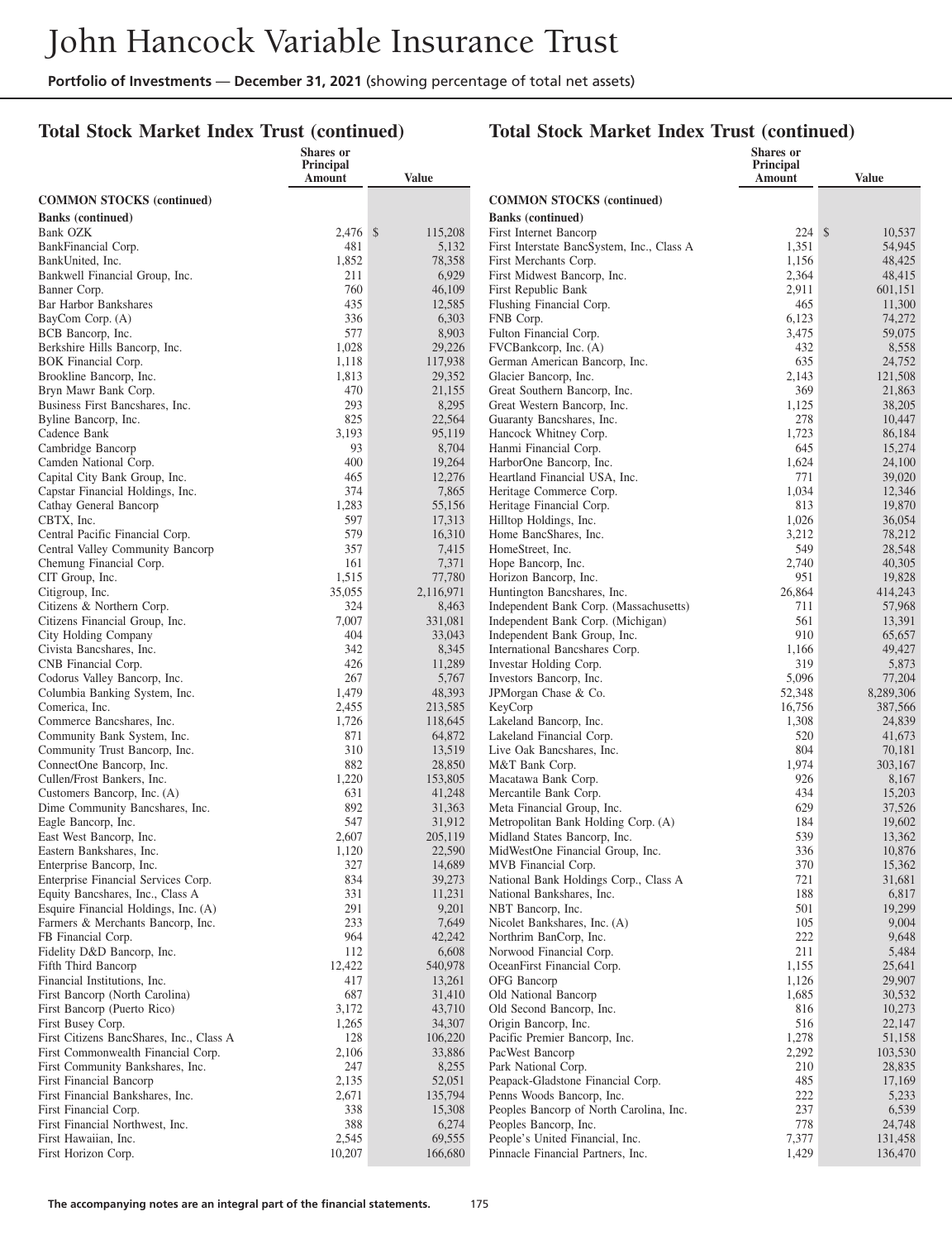## **Total Stock Market Index Trust (continued)**

|                                                                     | Shares or<br>Principal |                   |                                                                         | <b>Shares</b> or<br>Principal |                      |
|---------------------------------------------------------------------|------------------------|-------------------|-------------------------------------------------------------------------|-------------------------------|----------------------|
|                                                                     | Amount                 | <b>Value</b>      |                                                                         | Amount                        | <b>Value</b>         |
| <b>COMMON STOCKS</b> (continued)                                    |                        |                   | <b>COMMON STOCKS</b> (continued)                                        |                               |                      |
| <b>Banks</b> (continued)                                            |                        |                   | Capital markets (continued)                                             |                               |                      |
| Popular, Inc.                                                       | 399 \$                 | 32,734            | Apollo Investment Corp.                                                 | $1,528$ \$                    | 19,543               |
| Preferred Bank                                                      | 341                    | 24,480            | Ares Capital Corp. (B)                                                  | 8,591                         | 182,043              |
| Primis Financial Corp.                                              | 655                    | 9,851             | Ares Management Corp., Class A                                          | 4,922                         | 400,011              |
| Prosperity Bancshares, Inc.                                         | 925<br>353             | 66,878            | Artisan Partners Asset Management, Inc.,                                |                               |                      |
| QCR Holdings, Inc.<br>RBB Bancorp                                   | 407                    | 19,768<br>10,663  | Class A<br>AssetMark Financial Holdings, Inc. (A)                       | 1,550<br>1,278                | 73,842<br>33,496     |
| Red River Bancshares, Inc.                                          | 155                    | 8,293             | Associated Capital Group, Inc., Class A                                 | 454                           | 19,522               |
| Regions Financial Corp.                                             | 17,282                 | 376,748           | Bain Capital Specialty Finance, Inc.                                    | 1,190                         | 18,100               |
| Renasant Corp.                                                      | 1,124                  | 42,656            | Barings BDC, Inc.                                                       | 1,926                         | 21,225               |
| Republic Bancorp, Inc., Class A                                     | 425                    | 21,607            | BGC Partners, Inc., Class A                                             | 7,348                         | 34,168               |
| Republic First Bancorp, Inc. (A)                                    | 1,584                  | 5,892             | BlackRock Capital Investment Corp.                                      | 2,127                         | 8,508                |
| S&T Bancorp, Inc.                                                   | 768                    | 24,207            | BlackRock TCP Capital Corp.                                             | 1,134                         | 15,320               |
| Sandy Spring Bancorp, Inc.<br>Seacoast Banking Corp. of Florida     | 750<br>1,186           | 36,060<br>41,973  | BlackRock, Inc.<br>Blucora, Inc. (A)                                    | 2,683<br>1,076                | 2,456,447<br>18,636  |
| ServisFirst Bancshares, Inc.                                        | 997                    | 84,685            | Bridge Investment Group Holdings, Inc.,                                 |                               |                      |
| Shore Bancshares, Inc.                                              | 488                    | 10,175            | Class A                                                                 | 1,456                         | 36,356               |
| Sierra Bancorp                                                      | 373                    | 10,127            | Capital Southwest Corp.                                                 | 445                           | 11,250               |
| Signature Bank                                                      | 1,007                  | 325,734           | Cboe Global Markets, Inc.                                               | 1,942                         | 253,237              |
| Silvergate Capital Corp., Class A (A)                               | 431                    | 63,874            | CME Group, Inc.                                                         | 6,387                         | 1,459,174            |
| Simmons First National Corp., Class A                               | 1,970                  | 58,273            | Cohen & Steers, Inc.                                                    | 930                           | 86,034               |
| South Plains Financial, Inc.<br>Southern First Bancshares, Inc. (A) | 426                    | 11,847<br>12,935  | Coinbase Global, Inc., Class A (A)                                      | 3,735                         | 942,602              |
| Southside Bancshares, Inc.                                          | 207<br>820             | 34,292            | Cowen, Inc., Class A<br>Diamond Hill Investment Group, Inc.             | 420<br>83                     | 15,162<br>16,121     |
| SouthState Corp.                                                    | 1,373                  | 109,991           | Donnelley Financial Solutions, Inc. (A)                                 | 686                           | 32,338               |
| Spirit of Texas Bancshares, Inc.                                    | 334                    | 9,613             | Ellington Financial, Inc.                                               | 880                           | 15,039               |
| <b>Sterling Bancorp</b>                                             | 3,615                  | 93,231            | Evercore, Inc., Class A                                                 | 743                           | 100,937              |
| Stock Yards Bancorp, Inc.                                           | 419                    | 26,766            | FactSet Research Systems, Inc.                                          | 632                           | 307,158              |
| Summit Financial Group, Inc.                                        | 334                    | 9,168             | Federated Hermes, Inc.                                                  | 1,908                         | 71,703               |
| SVB Financial Group (A)                                             | 1,047                  | 710,117           | Fidus Investment Corp.                                                  | 605                           | 10,878               |
| Synovus Financial Corp.<br>Texas Capital Bancshares, Inc. (A)       | 2,821<br>987           | 135,041<br>59,467 | Focus Financial Partners, Inc., Class A (A)<br>Franklin Resources, Inc. | 1,365<br>9,106                | 81,518<br>304,960    |
| The Bancorp, Inc. (A)                                               | 1,124                  | 28,448            | FS KKR Capital Corp.                                                    | 3,921                         | 82,106               |
| The Bank of Princeton                                               | 248                    | 7,274             | GAMCO Investors, Inc., Class A                                          | 443                           | 11,066               |
| The First Bancorp, Inc.                                             | 302                    | 9,483             | Gladstone Capital Corp.                                                 | 801                           | 9,284                |
| The First of Long Island Corp.                                      | 648                    | 13,990            | Gladstone Investment Corp.                                              | 797                           | 13,613               |
| The PNC Financial Services Group, Inc.                              | 7,247                  | 1,453,168         | Goldman Sachs BDC, Inc.                                                 | 967                           | 18,528               |
| Tompkins Financial Corp.                                            | 330                    | 27,581            | Golub Capital BDC, Inc.                                                 | 1,363                         | 21,045               |
| Towne Bank<br>TriCo Bancshares                                      | 1,654<br>636           | 52,250<br>27,323  | Hamilton Lane, Inc., Class A<br>Hercules Capital, Inc.                  | 1,002<br>2,271                | 103,827<br>37,676    |
| TriState Capital Holdings, Inc. (A)                                 | 675                    | 20,426            | Houlihan Lokey, Inc.                                                    | 1,199                         | 124,120              |
| Triumph Bancorp, Inc. (A)                                           | 474                    | 56,444            | Interactive Brokers Group, Inc., Class A                                | 1,612                         | 128,025              |
| Truist Financial Corp.                                              | 23,995                 | 1,404,907         | Intercontinental Exchange, Inc.                                         | 9,750                         | 1,333,508            |
| Trustmark Corp.                                                     | 1,219                  | 39,569            | Invesco, Ltd.                                                           | 8,492                         | 195,486              |
| U.S. Bancorp                                                        | 26,294                 | 1,476,934         | Jefferies Financial Group, Inc.                                         | 3,974                         | 154,191              |
| UMB Financial Corp.                                                 | 563                    | 59,740            | Lazard, Ltd., Class A<br>LPL Financial Holdings, Inc.                   | 2,131                         | 92,976               |
| Umpqua Holdings Corp.<br>United Bankshares, Inc.                    | 4,355<br>2,146         | 83,790<br>77,857  | Main Street Capital Corp.                                               | 1,452<br>1,316                | 232,451<br>59,036    |
| United Community Banks, Inc.                                        | 1,695                  | 60,918            | MarketAxess Holdings, Inc.                                              | 694                           | 285,421              |
| Unity Bancorp, Inc.                                                 | 355                    | 9,319             | MarketWise, Inc. (A)                                                    | 5,323                         | 40,135               |
| Univest Financial Corp.                                             | 733                    | 21,931            | Moelis & Company, Class A                                               | 1,258                         | 78,638               |
| Valley National Bancorp                                             | 7,884                  | 108,405           | Monroe Capital Corp.                                                    | 561                           | 6,294                |
| Veritex Holdings, Inc.                                              | 1,027                  | 40,854            | Moody's Corp.                                                           | 3,313                         | 1,293,992            |
| Washington Trust Bancorp, Inc.<br>Webster Financial Corp.           | 335<br>1,717           | 18,884<br>95,877  | Morgan Stanley<br>Morningstar, Inc.                                     | 31,790<br>772                 | 3,120,506<br>264,016 |
| Wells Fargo & Company                                               | 72,888                 | 3,497,166         | MSCI, Inc.                                                              | 1,465                         | 897,591              |
| WesBanco, Inc.                                                      | 1,220                  | 42,688            | Nasdaq, Inc.                                                            | 2,794                         | 586,768              |
| West BanCorp, Inc.                                                  | 463                    | 14,385            | New Mountain Finance Corp.                                              | 2,060                         | 28,222               |
| Western Alliance Bancorp                                            | 1,882                  | 202,597           | Newtek Business Services Corp.                                          | 477                           | 13,180               |
| Wintrust Financial Corp.                                            | 1,081                  | 98,176            | Northern Trust Corp.                                                    | 3,051                         | 364,930              |
| Zions Bancorp NA                                                    | 2,947                  | 186,133           | Oaktree Specialty Lending Corp.                                         | 2,519                         | 18,792               |
|                                                                     |                        | 36,668,188        | Open Lending Corp., Class A (A)<br>Oppenheimer Holdings, Inc., Class A  | 2,053<br>169                  | 46,151<br>7,837      |
| Capital markets $-3.3\%$                                            |                        |                   | Owl Rock Capital Corp.                                                  | 4,673                         | 66,170               |
| Affiliated Managers Group, Inc.                                     | 769                    | 126,508           | Oxford Square Capital Corp.                                             | 1,411                         | 5,757                |
| AllianceBernstein Holding LP<br>Ameriprise Financial, Inc.          | 1,953<br>2,054         | 95,385<br>619,610 | P10, Inc., Class B $(A)$                                                | 665                           | 9,297                |
|                                                                     |                        |                   |                                                                         |                               |                      |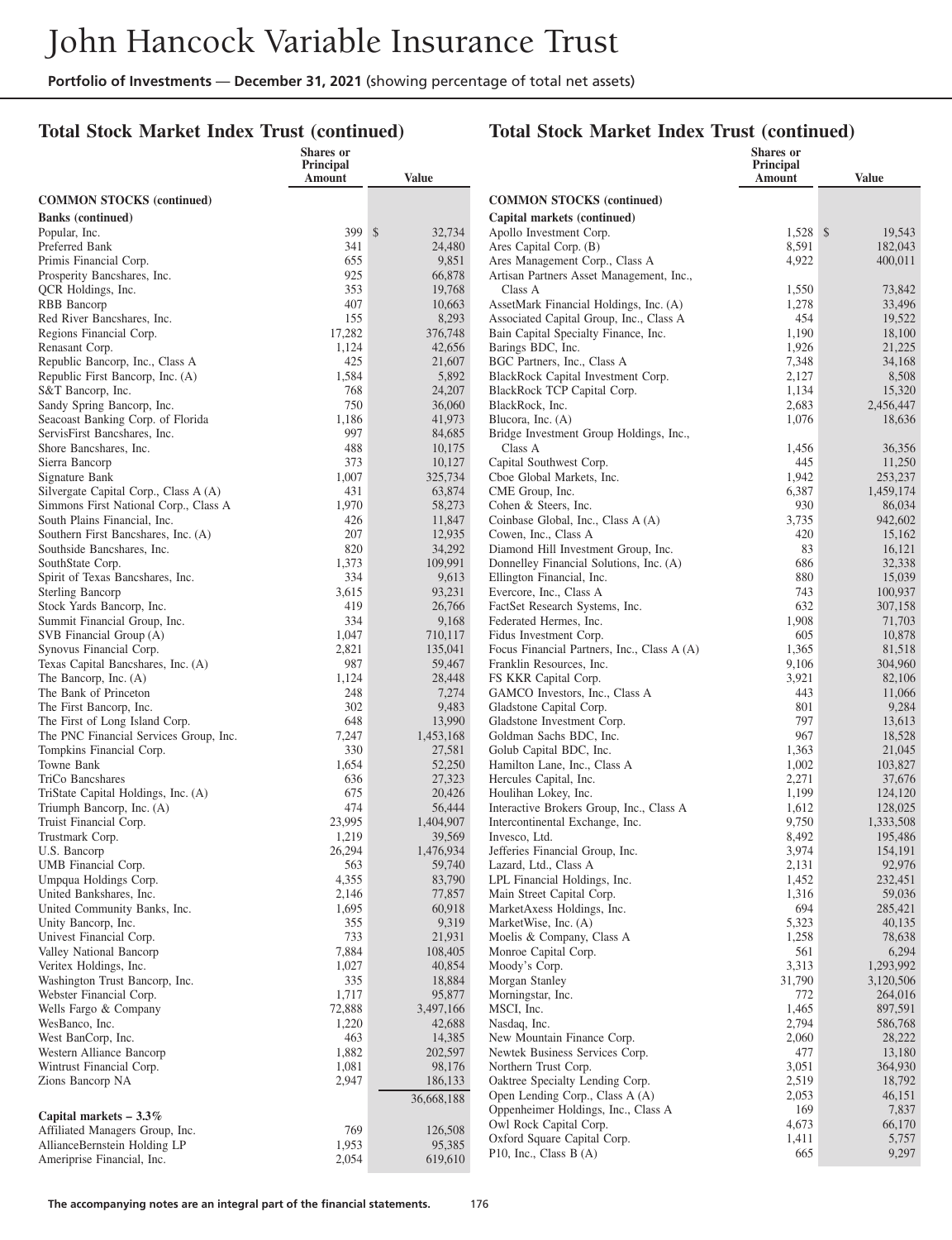**Shares or**

## **Total Stock Market Index Trust (continued)**

#### **Total Stock Market Index Trust (continued)**

**Shares or Principal**

|                                                              | Principal<br>Amount | <b>Value</b>        |                                                          | Principal<br>Amount | <b>Value</b>      |
|--------------------------------------------------------------|---------------------|---------------------|----------------------------------------------------------|---------------------|-------------------|
| <b>COMMON STOCKS</b> (continued)                             |                     |                     | <b>COMMON STOCKS</b> (continued)                         |                     |                   |
| Capital markets (continued)                                  |                     |                     | <b>Consumer finance (continued)</b>                      |                     |                   |
| PennantPark Floating Rate Capital, Ltd.                      | 874 \$              | 11,161              | World Acceptance Corp. (A)                               | 133S                | 32,642            |
| PennantPark Investment Corp.                                 | 1,841               | 12,758              |                                                          |                     | 6,210,375         |
| Perella Weinberg Partners                                    | 815                 | 10,481              | Diversified financial services $-1.3\%$                  |                     |                   |
| Piper Sandler Companies                                      | 319                 | 56,945              | Berkshire Hathaway, Inc., Class A (A)                    | 11                  | 4,957,282         |
| Portman Ridge Finance Corp.                                  | 340                 | 8,418               | Berkshire Hathaway, Inc., Class B (A)                    | 23,047              | 6,891,053         |
| Prospect Capital Corp.                                       | 8,135               | 68,415              | Equitable Holdings, Inc.                                 | 7,560               | 247,892           |
| Pzena Investment Management, Inc.,<br>Class A                | 1,693               | 16,033              | GWG Holdings, Inc. (A)                                   | 813                 | 8,122             |
| Raymond James Financial, Inc.                                | 3,780               | 379,512             | Jackson Financial, Inc., Class A                         | 1,342               | 56,136            |
| Robinhood Markets, Inc., Class A (A)(B)                      | 14,944              | 265,405             | Voya Financial, Inc.                                     | 2,133               | 141,439           |
| S&P Global, Inc.                                             | 4,288               | 2,023,636           |                                                          |                     | 12,301,924        |
| Sculptor Capital Management, Inc.                            | 1,110               | 23,699              | Insurance $-1.6\%$                                       |                     |                   |
| SEI Investments Company                                      | 2,764               | 168,438             | Aflac, Inc.                                              | 11,866              | 692,856           |
| Sixth Street Specialty Lending, Inc.                         | 1,483               | 34,687              | Alleghany Corp. (A)                                      | 196                 | 130,848           |
| SLR Investment Corp.                                         | 825                 | 15,205              | American Equity Investment Life                          |                     |                   |
| SLR Senior Investment Corp.                                  | 444                 | 6,207               | Holding Company                                          | 1,171               | 45,575            |
| State Street Corp.                                           | 6,212               | 577,716             | American Financial Group, Inc.                           | 1,581               | 217,103           |
| Stellus Capital Investment Corp.                             | 500                 | 6,510               | American International Group, Inc.                       | 15,290              | 869,389           |
| StepStone Group, Inc., Class A                               | 1,560               | 64,849              | American National Group, Inc.                            | 390<br>412          | 73,648            |
| Stifel Financial Corp.                                       | 1,959               | 137,953             | AMERISAFE, Inc.<br>Arch Capital Group, Ltd. (A)          | 7,322               | 22,178<br>325,463 |
| StoneX Group, Inc. (A)<br>T. Rowe Price Group, Inc.          | 429                 | 26,276              | Argo Group International Holdings, Ltd.                  | 742                 | 43.118            |
| TCG BDC, Inc.                                                | 4,082<br>1,406      | 802,684<br>19,304   | Arthur J. Gallagher & Company                            | 3,634               | 616,581           |
| The Bank of New York Mellon Corp.                            | 15,350              | 891,528             | Assurant, Inc.                                           | 1,120               | 174,563           |
| The Blackstone Group, Inc.                                   | 12,182              | 1,576,229           | Assured Guaranty, Ltd.                                   | 1,401               | 70,330            |
| The Carlyle Group, Inc.                                      | 6,391               | 350,866             | Axis Capital Holdings, Ltd.                              | 1,664               | 90,638            |
| The Charles Schwab Corp.                                     | 32,113              | 2,700,703           | Bright Health Group, Inc. (A)                            | 10,245              | 35,243            |
| The Goldman Sachs Group, Inc.                                | 5,926               | 2,266,991           | Brighthouse Financial, Inc. (A)                          | 1,248               | 64,646            |
| Tradeweb Markets, Inc., Class A                              | 4,224               | 422,991             | Brown & Brown, Inc.                                      | 5,126               | 360,255           |
| TriplePoint Venture Growth BDC Corp.                         | 568                 | 10,201              | BRP Group, Inc., Class A (A)                             | 1,594               | 57,559            |
| Victory Capital Holdings, Inc., Class A                      | 1,360               | 49,681              | Cincinnati Financial Corp.                               | 2,987               | 340,309           |
| Virtu Financial, Inc., Class A                               | 3,306               | 95,312              | Citizens, Inc. (A)                                       | 1,370               | 7,275             |
| Virtus Investment Partners, Inc.                             | 128                 | 38,029              | CNA Financial Corp.                                      | 5,170<br>2,745      | 227,894<br>65,441 |
| WhiteHorse Finance, Inc.                                     | 557                 | 8,634               | CNO Financial Group, Inc.<br>Crawford & Company, Class B | 1,283               | 9,610             |
| WisdomTree Investments, Inc.                                 | 3,365               | 20,594              | Donegal Group, Inc., Class A                             | 786                 | 11,232            |
|                                                              |                     | 30,805,517          | eHealth, Inc. (A)                                        | 490                 | 12,495            |
| Consumer finance $-0.6\%$                                    |                     |                     | Employers Holdings, Inc.                                 | 692                 | 28,635            |
| Ally Financial, Inc.                                         | 6,479               | 308,465             | Enstar Group, Ltd. (A)                                   | 196                 | 48,528            |
| American Express Company                                     | 14,101              | 2,306,924           | Erie Indemnity Company, Class A                          | 826                 | 159,137           |
| Atlanticus Holdings Corp. (A)<br>Capital One Financial Corp. | 243<br>7,840        | 17,331<br>1,137,506 | Everest Re Group, Ltd.                                   | 580                 | 158,874           |
| Credit Acceptance Corp. (A)(B)                               | 282                 | 193,926             | Fidelity National Financial, Inc.                        | 5,294               | 276,241           |
| Curo Group Holdings Corp.                                    | 881                 | 14,105              | First American Financial Corp.                           | 2,102               | 164,439           |
| Discover Financial Services                                  | 5,337               | 616,744             | Genworth Financial, Inc., Class A (A)                    | 9,926               | 40,200            |
| Elevate Credit, Inc. (A)                                     | 1,491               | 4,428               | Globe Life, Inc.                                         | 1,425               | 133,551           |
| Encore Capital Group, Inc. (A)                               | 602                 | 37,390              | GoHealth, Inc., Class A (A)                              | 5,260               | 19,935            |
| Enova International, Inc. (A)                                | 722                 | 29,573              | Goosehead Insurance, Inc., Class A<br>HCI Group, Inc.    | 660<br>170          | 85,853<br>14,202  |
| EZCORP, Inc., Class $A(A)$                                   | 1,448               | 10,672              | Heritage Insurance Holdings, Inc.                        | 734                 | 4,316             |
| FirstCash Holdings, Inc.                                     | 795                 | 59,474              | Hippo Holdings, Inc. (A)                                 | 8,118               | 22,974            |
| Green Dot Corp., Class A (A)                                 | 1,032               | 37,400              | Horace Mann Educators Corp.                              | 900                 | 34,830            |
| LendingTree, Inc. $(A)$                                      | 258                 | 31,631              | Independence Holding Company                             | 356                 | 20,178            |
| Moneylion, Inc. (A)                                          | 3,076               | 12,396              | Investors Title Company                                  | 50                  | 9,858             |
| Navient Corp.                                                | 3,015               | 63,978              | Kemper Corp.                                             | 1,246               | 73,252            |
| Nelnet, Inc., Class A                                        | 367<br>2,436        | 35,849<br>121,897   | Kinsale Capital Group, Inc.                              | 439                 | 104,434           |
| OneMain Holdings, Inc.<br>Oportun Financial Corp. (A)        | 399                 | 8,080               | Lemonade, Inc. $(A)(B)$                                  | 1,078               | 45,395            |
| OppFi, Inc. (A)                                              | 1,374               | 6,238               | Lincoln National Corp.                                   | 3,476               | 237,272           |
| PRA Group, Inc. (A)                                          | 950                 | 47,700              | Loews Corp.                                              | 4,301               | 248,426           |
| PROG Holdings, Inc. (A)                                      | 1,223               | 55,170              | Markel Corp. (A)                                         | 208                 | 256,672           |
| Regional Management Corp.                                    | 233                 | 13,388              | Marsh & McLennan Companies, Inc.                         | 8,978               | 1,560,556         |
| Santander Consumer USA Holdings, Inc.                        | 5,022               | 211,024             | MBIA, Inc. $(A)$                                         | 1,204               | 19,011            |
| SLM Corp.                                                    | 5,564               | 109,444             | Mercury General Corp.<br>MetLife, Inc.                   | 1,157<br>15,112     | 61,390<br>944,349 |
| Sunlight Financial Holdings, Inc. (A)                        | 1,462               | 6,988               | National Western Life Group, Inc., Class A               | 35                  | 7,505             |
| Synchrony Financial                                          | 10,161              | 471,369             | NI Holdings, Inc. (A)                                    | 641                 | 12,121            |
| Upstart Holdings, Inc. (A)                                   | 1,379               | 208,643             | Old Republic International Corp.                         | 5,866               | 144,186           |
|                                                              |                     |                     |                                                          |                     |                   |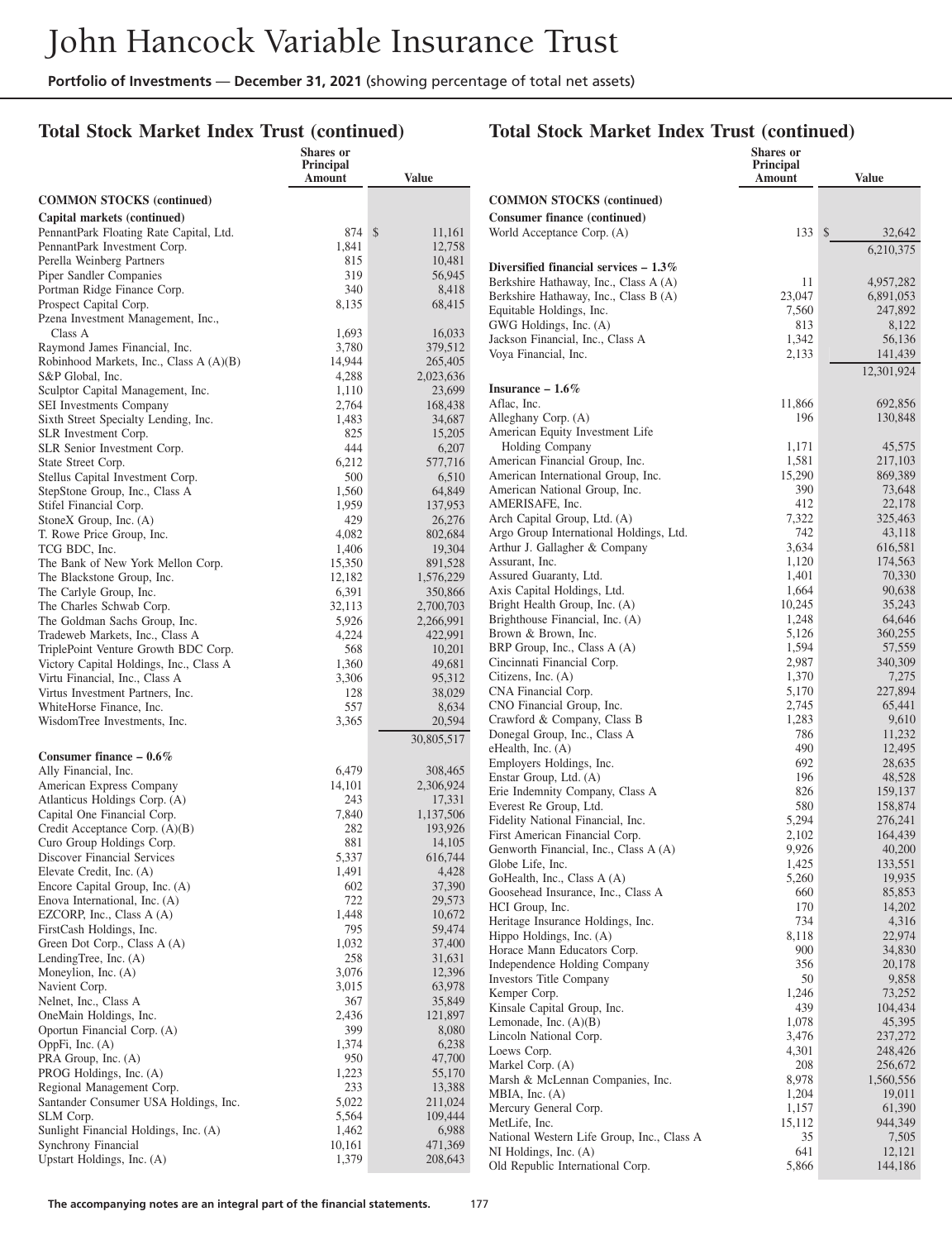#### **Total Stock Market Index Trust (continued)**

#### **Total Stock Market Index Trust (continued)**

|                                                                        | <b>Shares</b> or<br>Principal<br>Amount |              | <b>Value</b>       |                                                                   | <b>Shares</b> or<br>Principal<br>Amount | <b>Value</b>     |
|------------------------------------------------------------------------|-----------------------------------------|--------------|--------------------|-------------------------------------------------------------------|-----------------------------------------|------------------|
| <b>COMMON STOCKS (continued)</b>                                       |                                         |              |                    | <b>COMMON STOCKS</b> (continued)                                  |                                         |                  |
| Insurance (continued)                                                  |                                         |              |                    | Mortgage real estate investment trusts (continued)                |                                         |                  |
| Oscar Health, Inc., Class A (A)                                        | 3,277                                   | $\mathbb{S}$ | 25,724             | Two Harbors Investment Corp.                                      | 5,815 \$                                | 33,553           |
| Palomar Holdings, Inc. (A)                                             | 514                                     |              | 33,292             |                                                                   |                                         | 1,157,325        |
| Primerica, Inc.                                                        | 766                                     |              | 117,405            | Thrifts and mortgage finance $-0.2\%$                             |                                         |                  |
| Principal Financial Group, Inc.                                        | 5,014                                   |              | 362,663            | Axos Financial, Inc. (A)                                          | 1,170                                   | 65,415           |
| ProAssurance Corp.                                                     | 1,182                                   |              | 29,905             | Bridgewater Bancshares, Inc. (A)                                  | 655                                     | 11,587           |
| Prudential Financial, Inc.<br>Reinsurance Group of America, Inc.       | 6,781<br>1,269                          |              | 733,975<br>138,943 | Capitol Federal Financial, Inc.                                   | 1,954                                   | 22,139           |
| RenaissanceRe Holdings, Ltd.                                           | 725                                     |              | 122,764            | Columbia Financial, Inc. (A)                                      | 2,514                                   | 52,442           |
| RLI Corp.                                                              | 935                                     |              | 104,814            | Enact Holdings, Inc.                                              | 1,803                                   | 37,268           |
| Root, Inc., Class A (A)                                                | 4,139                                   |              | 12,831             | Federal Agricultural Mortgage Corp.,<br>Class C                   | 191                                     | 23,671           |
| Ryan Specialty Group Holdings, Inc.,                                   |                                         |              |                    | Federal Home Loan Mortgage Corp. (A)                              | 12,537                                  | 10,406           |
| Class $A(A)$                                                           | 4,244                                   |              | 171,245            | Federal National Mortgage Association (A)                         | 21,500                                  | 17,632           |
| Safety Insurance Group, Inc.                                           | 334                                     |              | 28,400             | Flagstar Bancorp, Inc.                                            | 306                                     | 14,670           |
| Selective Insurance Group, Inc.                                        | 1,193                                   |              | 97,754             | Home Bancorp, Inc.                                                | 185                                     | 7,679            |
| Selectquote, Inc. (A)<br>State Auto Financial Corp.                    | 2,662<br>841                            |              | 24,118<br>43,471   | Home Point Capital, Inc.                                          | 1,484                                   | 6,678            |
| Stewart Information Services Corp.                                     | 487                                     |              | 38,829             | Kearny Financial Corp.                                            | 2,110                                   | 27,958           |
| The Allstate Corp.                                                     | 4,827                                   |              | 567,897            | LoanDepot, Inc., Class A                                          | 5,042                                   | 24,202           |
| The Hanover Insurance Group, Inc.                                      | 727                                     |              | 95,281             | Luther Burbank Corp.                                              | 1,316                                   | 18,477           |
| The Hartford Financial Services                                        |                                         |              |                    | Merchants Bancorp<br>MGIC Investment Corp.                        | 618<br>6,433                            | 29,250<br>92,764 |
| Group, Inc.                                                            | 6,282                                   |              | 433,709            | New York Community Bancorp, Inc.                                  | 6,179                                   | 75,446           |
| The Progressive Corp.                                                  | 9,834                                   |              | 1,009,460          | NMI Holdings, Inc., Class A (A)                                   | 1,463                                   | 31,967           |
| The Travelers Companies, Inc.                                          | 4,415                                   |              | 690,638            | Northfield Bancorp, Inc.                                          | 1,247                                   | 20,152           |
| Trean Insurance Group, Inc. (A)                                        | 448                                     |              | 3,992              | Northwest Bancshares, Inc.                                        | 2,105                                   | 29,807           |
| Trupanion, Inc. (A)<br>United Fire Group, Inc.                         | 731<br>546                              |              | 96,514<br>12,662   | Ocwen Financial Corp. (A)                                         | 244                                     | 9,753            |
| United Insurance Holdings Corp.                                        | 1,080                                   |              | 4,687              | PCSB Financial Corp.                                              | 498                                     | 9,482            |
| Universal Insurance Holdings, Inc.                                     | 656                                     |              | 11,152             | PDL Community Bancorp (A)                                         | 510                                     | 7,466            |
| Unum Group                                                             | 3,143                                   |              | 77,224             | PennyMac Financial Services, Inc.                                 | 824                                     | 57,499           |
| W.R. Berkley Corp.                                                     | 3,321                                   |              | 273,617            | Premier Financial Corp.<br>Provident Bancorp, Inc.                | 968<br>677                              | 29,921<br>12,592 |
| White Mountains Insurance Group, Ltd.                                  | 18                                      |              | 18,250             | Provident Financial Services, Inc.                                | 1,019                                   | 24,680           |
|                                                                        |                                         |              | 14,881,785         | Radian Group, Inc.                                                | 3,644                                   | 76,998           |
| Mortgage real estate investment trusts $-0.1\%$                        |                                         |              |                    | Riverview Bancorp, Inc.                                           | 881                                     | 6,775            |
| AGNC Investment Corp.                                                  | 6,319                                   |              | 95,038             | Rocket Companies, Inc., Class A (B)                               | 35,120                                  | 491,680          |
| Angel Oak Mortgage, Inc.                                               | 54                                      |              | 885                | Southern Missouri Bancorp, Inc.                                   | 216                                     | 11,269           |
| Annaly Capital Management, Inc.                                        | 21,305                                  |              | 166,605            | Sterling Bancorp, Inc. (A)                                        | 1,248                                   | 7,176            |
| Apollo Commercial Real Estate                                          |                                         |              |                    | Territorial Bancorp, Inc.                                         | 238                                     | 6,010            |
| Finance, Inc.<br>Arbor Realty Trust, Inc.                              | 3,205<br>2,208                          |              | 42,178<br>40,451   | TFS Financial Corp.<br>Timberland Bancorp, Inc.                   | 3,937<br>255                            | 70,354<br>7,064  |
| Ares Commercial Real Estate Corp.                                      | 789                                     |              | 11,472             | TrustCo Bank Corp. NY                                             | 512                                     | 17,055           |
| ARMOUR Residential REIT, Inc.                                          | 1,413                                   |              | 13,862             | Velocity Financial, Inc. (A)                                      | 372                                     | 5,096            |
| Blackstone Mortgage Trust, Inc., Class A                               | 2,768                                   |              | 84,756             | Walker & Dunlop, Inc.                                             | 597                                     | 90,075           |
| BrightSpire Capital, Inc.                                              | 2,808                                   |              | 28,810             | Washington Federal, Inc.                                          | 1,204                                   | 40,190           |
| Broadmark Realty Capital, Inc.                                         | 2,185                                   |              | 20,605             | Western New England Bancorp, Inc.                                 | 789                                     | 6,912            |
| Chimera Investment Corp.                                               | 3,772                                   |              | 56,882             | WSFS Financial Corp.                                              | 837                                     | 41,950           |
| Dynex Capital, Inc.                                                    | 611                                     |              | 10,210             |                                                                   |                                         | 1,649,607        |
| Ellington Residential Mortgage REIT<br>Franklin BSP Realty Trust, Inc. | 471<br>474                              |              | 4,894<br>7,082     |                                                                   |                                         | 103,674,721      |
| Granite Point Mortgage Trust, Inc.                                     | 1,105                                   |              | 12,940             | Health care $-12.4%$                                              |                                         |                  |
| Great Ajax Corp.                                                       | 553                                     |              | 7,277              | Biotechnology $-2.3\%$                                            |                                         |                  |
| Hannon Armstrong Sustainable                                           |                                         |              |                    | 2seventy bio, Inc. $(A)$                                          | 390                                     | 9,996            |
| Infrastructure Capital, Inc.                                           | 1,402                                   |              | 74,474             | 4D Molecular Therapeutics, Inc. (A)                               | 496                                     | 10,882           |
| Invesco Mortgage Capital, Inc.                                         | 3,300                                   |              | 9,174              | 89bio, Inc. $(A)$                                                 | 290                                     | 3,790            |
| KKR Real Estate Finance Trust, Inc.                                    | 1,084                                   |              | 22,580             | Aadi Bioscience, Inc. (A)                                         | 304                                     | 7,342            |
| Ladder Capital Corp.                                                   | 2,535                                   |              | 30,395             | AbbVie, Inc.                                                      | 31,305                                  | 4,238,697        |
| MFA Financial, Inc.                                                    | 9,090                                   |              | 41,450             | Abeona Therapeutics, Inc. (A)<br>ACADIA Pharmaceuticals, Inc. (A) | 5,173<br>3,016                          | 1,743<br>70,393  |
| New Residential Investment Corp.<br>New York Mortgage Trust, Inc.      | 8,506<br>5,225                          |              | 91,099<br>19,437   | Achieve Life Sciences, Inc. (A)                                   | 143                                     | 1,113            |
| Orchid Island Capital, Inc.                                            | 1,157                                   |              | 5,207              | Achillion Pharmaceuticals, Inc. $(A)(C)$                          | 3,410                                   | 5,128            |
| PennyMac Mortgage Investment Trust                                     | 1,761                                   |              | 30,518             | Acorda Therapeutics, Inc. (A)                                     | 1,089                                   | 2,603            |
| Ready Capital Corp.                                                    | 1,430                                   |              | 22,351             | Acumen Pharmaceuticals, Inc. (A)                                  | 542                                     | 3,664            |
| Redwood Trust, Inc.                                                    | 2,127                                   |              | 28,055             | Adagio Therapeutics, Inc. (A)                                     | 1,840                                   | 13,358           |
| Starwood Property Trust, Inc.                                          | 5,131                                   |              | 124,683            | Adicet Bio, Inc. (A)                                              | 550                                     | 9,620            |
| TPG RE Finance Trust, Inc.                                             | 1,656                                   |              | 20,402             | Aduro Biotech, Inc. $(A)(C)$                                      | 312                                     | 936              |
|                                                                        |                                         |              |                    | Advaxis, Inc. (A)                                                 | 7,965                                   | 1,239            |

| Federal Agricultural Mortgage Corp.,      |        |             |
|-------------------------------------------|--------|-------------|
| Class C                                   | 191    | 23,671      |
| Federal Home Loan Mortgage Corp. (A)      | 12,537 | 10,406      |
| Federal National Mortgage Association (A) | 21,500 | 17,632      |
| Flagstar Bancorp, Inc.                    | 306    | 14,670      |
| Home Bancorp, Inc.                        | 185    | 7,679       |
| Home Point Capital, Inc.                  | 1,484  | 6,678       |
| Kearny Financial Corp.                    | 2,110  | 27,958      |
| LoanDepot, Inc., Class A                  | 5,042  | 24,202      |
| Luther Burbank Corp.                      | 1,316  | 18,477      |
| Merchants Bancorp                         | 618    | 29,250      |
| MGIC Investment Corp.                     | 6,433  | 92,764      |
| New York Community Bancorp, Inc.          | 6,179  | 75,446      |
| NMI Holdings, Inc., Class A (A)           | 1,463  | 31,967      |
| Northfield Bancorp, Inc.                  | 1,247  | 20,152      |
| Northwest Bancshares, Inc.                | 2,105  | 29,807      |
| Ocwen Financial Corp. (A)                 | 244    | 9,753       |
| PCSB Financial Corp.                      | 498    | 9,482       |
| PDL Community Bancorp (A)                 | 510    | 7,466       |
| PennyMac Financial Services, Inc.         | 824    | 57,499      |
| Premier Financial Corp.                   | 968    | 29,921      |
| Provident Bancorp, Inc.                   | 677    | 12,592      |
| Provident Financial Services, Inc.        | 1,019  | 24,680      |
| Radian Group, Inc.                        | 3,644  | 76,998      |
| Riverview Bancorp, Inc.                   | 881    | 6,775       |
| Rocket Companies, Inc., Class A (B)       | 35,120 | 491,680     |
| Southern Missouri Bancorp, Inc.           | 216    | 11,269      |
| Sterling Bancorp, Inc. (A)                | 1,248  | 7,176       |
| Territorial Bancorp, Inc.                 | 238    | 6,010       |
| TFS Financial Corp.                       | 3,937  | 70,354      |
| Timberland Bancorp, Inc.                  | 255    | 7,064       |
| TrustCo Bank Corp. NY                     | 512    | 17,055      |
| Velocity Financial, Inc. (A)              | 372    | 5,096       |
| Walker & Dunlop, Inc.                     | 597    | 90,075      |
| Washington Federal, Inc.                  | 1,204  | 40,190      |
| Western New England Bancorp, Inc.         | 789    | 6,912       |
| WSFS Financial Corp.                      | 837    | 41,950      |
|                                           |        | 1,649,607   |
|                                           |        | 103,674,721 |
| Health care $-12.4\%$                     |        |             |
|                                           |        |             |
| Biotechnology $-2.3\%$                    |        |             |
| 2seventy bio, Inc. $(A)$                  | 390    | 9,996       |
| 4D Molecular Therapeutics, Inc. (A)       | 496    | 10,882      |
| 89bio, Inc. (A)                           | 290    | 3,790       |
| Aadi Bioscience, Inc. (A)                 | 304    | 7,342       |
| AbbVie, Inc.                              | 31,305 | 4,238,697   |
| Abeona Therapeutics, Inc. (A)             | 5,173  | 1,743       |
| ACADIA Pharmaceuticals, Inc. (A)          | 3,016  | 70,393      |
| Achieve Life Sciences, Inc. (A)           | 143    | 1,113       |
| Achillion Pharmaceuticals, Inc. $(A)(C)$  | 3,410  | 5,128       |
| Acorda Therapeutics, Inc. (A)             | 1,089  | 2,603       |
| Acumen Pharmaceuticals, Inc. (A)          | 542    | 3,664       |
| Adagio Therapeutics, Inc. (A)             | 1,840  | 13,358      |
| Adicet Bio. Inc. (A)                      | 550    | 9.620       |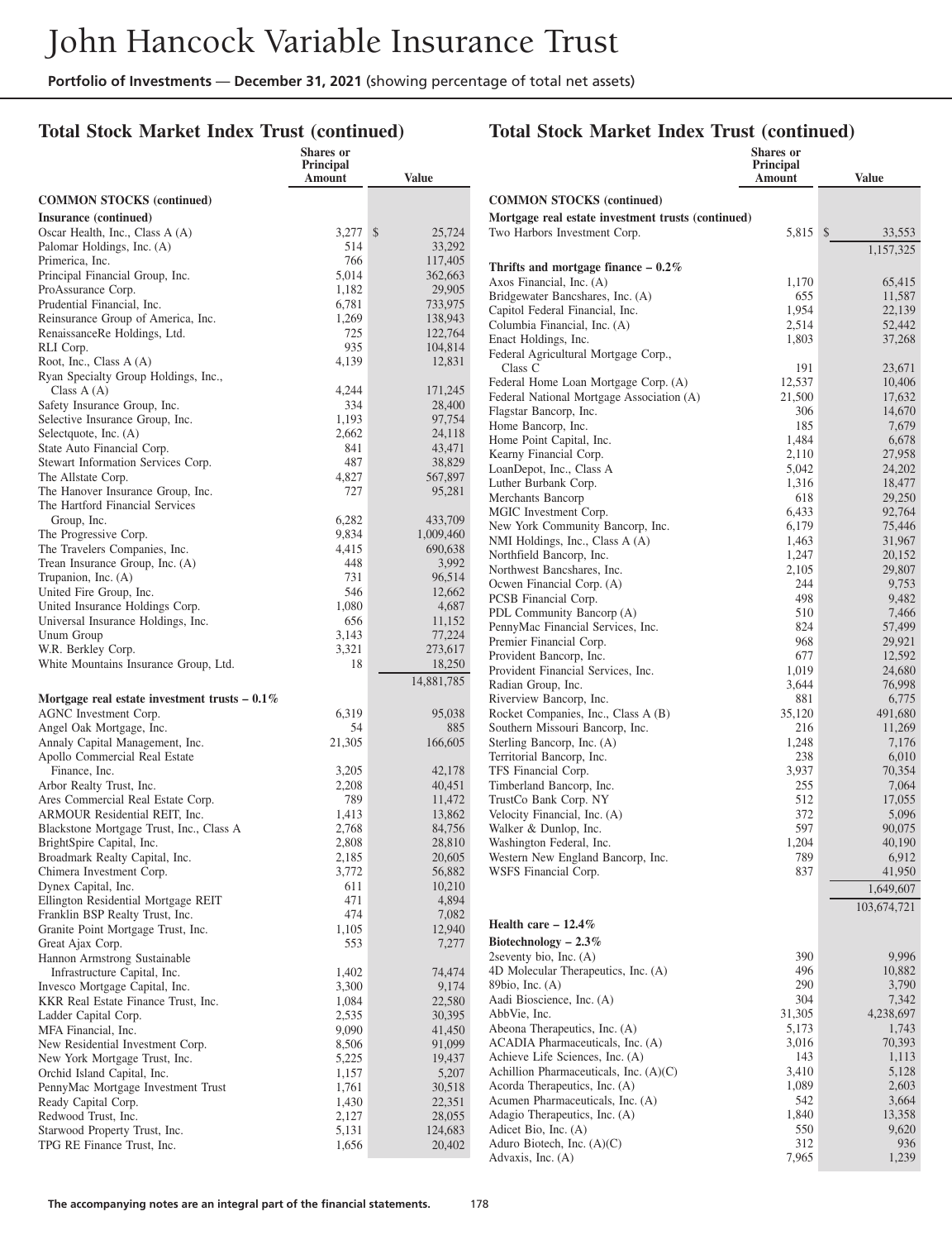## **Total Stock Market Index Trust (continued)**

|                                                                  | Shares or<br><b>Principal</b> |                  |                                                                         | <b>Shares</b> or<br>Principal |                   |
|------------------------------------------------------------------|-------------------------------|------------------|-------------------------------------------------------------------------|-------------------------------|-------------------|
|                                                                  | Amount                        | Value            |                                                                         | Amount                        | <b>Value</b>      |
| <b>COMMON STOCKS</b> (continued)                                 |                               |                  | <b>COMMON STOCKS (continued)</b>                                        |                               |                   |
| Biotechnology (continued)                                        |                               |                  | Biotechnology (continued)                                               |                               |                   |
| Adverum Biotechnologies, Inc. (A)                                | $1,924$ \$                    | 3,386            | Biomea Fusion, Inc. (A)                                                 | 348S                          | 2,593             |
| Aeglea BioTherapeutics, Inc. (A)                                 | 797                           | 3,786            | Bioxcel Therapeutics, Inc. (A)                                          | 451                           | 9,169             |
| Aerovate Therapeutics, Inc. (A)                                  | 373                           | 4,398            | Black Diamond Therapeutics, Inc. (A)                                    | 960                           | 5,117             |
| Agenus, Inc. $(A)$<br>Agios Pharmaceuticals, Inc. (A)            | 4,171<br>1,160                | 13,431<br>38,129 | Bluebird Bio, Inc. (A)<br>Blueprint Medicines Corp. (A)                 | 1,170<br>1,044                | 11,688<br>111,823 |
| Aileron Therapeutics, Inc. (A)                                   | 4,229                         | 2,381            | Bolt Biotherapeutics, Inc. (A)                                          | 540                           | 2,646             |
| Akebia Therapeutics, Inc. (A)                                    | 3,771                         | 8,522            | Bridgebio Pharma, Inc. (A)                                              | 2,737                         | 45,653            |
| Akero Therapeutics, Inc. (A)                                     | 639                           | 13,515           | Brooklyn ImmunoTherapeutics, Inc. (A)                                   | 665                           | 2,773             |
| Akouos, Inc. $(A)$                                               | 482                           | 4,097            | C4 Therapeutics, Inc. (A)                                               | 755                           | 24,311            |
| Albireo Pharma, Inc. (A)                                         | 301                           | 7,010            | Cabaletta Bio, Inc. (A)                                                 | 446                           | 1,690             |
| Alder Biopharmaceuticals, Inc. (A)(C)                            | 1,872                         | 2,722            | Calithera Biosciences, Inc. (A)                                         | 3,295                         | 2,192             |
| Aldeyra Therapeutics, Inc. (A)                                   | 778                           | 3,112            | Calyxt, Inc. $(A)$                                                      | 1,467                         | 3,125             |
| Alector, Inc. $(A)$<br>Aligos Therapeutics, Inc. (A)             | 1,508<br>603                  | 31,140<br>7,158  | Candel Therapeutics, Inc. (A)<br>Capricor Therapeutics, Inc. (A)(B)     | 331<br>880                    | 2,588<br>2,578    |
| Alkermes PLC (A)                                                 | 3,013                         | 70,082           | Cardiff Oncology, Inc. (A)                                              | 1,062                         | 6,383             |
| Allakos, Inc. (A)                                                | 977                           | 9,565            | CareDx, Inc. $(A)$                                                      | 890                           | 40,477            |
| Allogene Therapeutics, Inc. (A)                                  | 2,589                         | 38,628           | Caribou Biosciences, Inc. (A)                                           | 895                           | 13,506            |
| Allovir, Inc. (A)                                                | 1,052                         | 13,613           | Catalyst Biosciences, Inc. (A)                                          | 1,171                         | 1,070             |
| Alnylam Pharmaceuticals, Inc. (A)                                | 2,118                         | 359,170          | Catalyst Pharmaceuticals, Inc. (A)                                      | 2,142                         | 14,501            |
| Alpine Immune Sciences, Inc. (A)                                 | 365                           | 5,055            | Celcuity, Inc. (A)                                                      | 72                            | 950               |
| Altimmune, Inc. (A)                                              | 589                           | 5,395            | Celldex Therapeutics, Inc. (A)                                          | 768                           | 29,676            |
| ALX Oncology Holdings, Inc. (A)                                  | 659                           | 14,162           | CEL-SCI Corp. (A)                                                       | 784                           | 5,566             |
| Alzamend Neuro, Inc. $(A)(B)$<br>Ambit Biosciences Corp. (A)(C)  | 981<br>515                    | 1,864<br>309     | Celsion Corp. (A)<br>Celularity, Inc. (A)                               | 4,469<br>1,786                | 2,413<br>9,144    |
| Amgen, Inc.                                                      | 10,108                        | 2,273,997        | Century Therapeutics, Inc. (A)                                          | 839                           | 13,307            |
| Amicus Therapeutics, Inc. (A)                                    | 4,973                         | 57,438           | Checkmate Pharmaceuticals, Inc. (A)                                     | 1,186                         | 3,404             |
| AnaptysBio, Inc. (A)                                             | 595                           | 20,676           | Checkpoint Therapeutics, Inc. (A)                                       | 779                           | 2,423             |
| Anika Therapeutics, Inc. (A)                                     | 318                           | 11,394           | ChemoCentryx, Inc. (A)                                                  | 1,259                         | 45,840            |
| Anixa Biosciences, Inc. (A)                                      | 267                           | 793              | Chimerix, Inc. (A)                                                      | 1,055                         | 6,784             |
| Annexon, Inc. (A)                                                | 614                           | 7,055            | Chinook Therapeutics, Inc. (A)                                          | 797                           | 12,999            |
| Annovis Bio, Inc. (A)<br>Apellis Pharmaceuticals, Inc. (A)       | 176<br>1,496                  | 3,094<br>70,731  | Cidara Therapeutics, Inc. (A)<br>Clarus Therapeutics Holdings, Inc. (A) | 179<br>22                     | 227<br>53         |
| Applied Molecular Transport, Inc. (A)                            | 578                           | 8,080            | Clovis Oncology, Inc. (A)                                               | 2,326                         | 6,303             |
| Applied Therapeutics, Inc. (A)                                   | 650                           | 5,818            | Codiak Biosciences, Inc. (A)                                            | 315                           | 3,509             |
| Aprea Therapeutics, Inc. (A)                                     | 81                            | 232              | Cogent Biosciences, Inc. (A)                                            | 816                           | 7,001             |
| Aptevo Therapeutics, Inc. (A)                                    | 90                            | 708              | Coherus Biosciences, Inc. (A)                                           | 1,434                         | 22,887            |
| Aptinyx, Inc. (A)                                                | 243                           | 649              | Concert Pharmaceuticals, Inc. (A)                                       | 1,605                         | 5,056             |
| AquaBounty Technologies, Inc. (A)                                | 439                           | 922              | Cortexyme, Inc. $(A)(B)$                                                | 576                           | 7,269             |
| Aravive, Inc. (A)                                                | 701                           | 1,535            | Corvus Pharmaceuticals, Inc. (A)                                        | 1,318                         | 3,176             |
| Arcus Biosciences, Inc. (A)<br>Arcutis Biotherapeutics, Inc. (A) | 1,192<br>769                  | 48,240<br>15,949 | Crinetics Pharmaceuticals, Inc. (A)<br>CTI BioPharma Corp. (A)          | 678<br>2,424                  | 19,262<br>6,012   |
| Ardelyx, Inc. (A)                                                | 4,272                         | 4,699            | Cue Biopharma, Inc. (A)                                                 | 664                           | 7,510             |
| Arena Pharmaceuticals, Inc. (A)                                  | 1,074                         | 99,818           | Cullinan Oncology, Inc. (A)                                             | 632                           | 9,752             |
| Arrowhead Pharmaceuticals, Inc. (A)                              | 1,889                         | 125,241          | Curis, Inc. $(A)$                                                       | 1,714                         | 8,159             |
| Assembly Biosciences, Inc. (A)                                   | 313                           | 729              | Cyclerion Therapeutics, Inc. (A)                                        | 1,852                         | 3,185             |
| Astria Therapeutics, Inc. (A)                                    | 645                           | 3,477            | Cyteir Therapeutics, Inc. (A)                                           | 402                           | 4,571             |
| Atara Biotherapeutics, Inc. (A)                                  | 1,373                         | 21,638           | Cytokinetics, Inc. (A)<br>CytomX Therapeutics, Inc. (A)                 | 1,360                         | 61,989            |
| Athenex, Inc. $(A)$<br>Atossa Therapeutics, Inc. (A)             | 2,350<br>2,741                | 3,196<br>4,386   | Day One Biopharmaceuticals, Inc. (A)                                    | 1,018<br>960                  | 4,408<br>16,176   |
| Atreca, Inc., Class A (A)                                        | 921                           | 2,791            | Decibel Therapeutics, Inc. (A)                                          | 543                           | 2,525             |
| aTyr Pharma, Inc. (A)                                            | 237                           | 1,770            | Deciphera Pharmaceuticals, Inc. (A)                                     | 1,040                         | 10,161            |
| Avalo Therapeutics, Inc. (A)                                     | 3,324                         | 5,651            | Denali Therapeutics, Inc. (A)                                           | 2,075                         | 92,545            |
| AVEO Pharmaceuticals, Inc. (A)                                   | 932                           | 4,371            | Design Therapeutics, Inc. (A)                                           | 812                           | 17,385            |
| Avid Bioservices, Inc. (A)                                       | 992                           | 28,947           | Dynavax Technologies Corp. (A)                                          | 1,897                         | 26,691            |
| Avidity Biosciences, Inc. (A)                                    | 655                           | 15,569           | Dyne Therapeutics, Inc. (A)                                             | 642                           | 7,633             |
| Avrobio, Inc. (A)                                                | 1,365                         | 5,255            | Eagle Pharmaceuticals, Inc. (A)<br>Editas Medicine, Inc. (A)            | 282                           | 14,359            |
| Axcella Health, Inc. (A)<br>Ayala Pharmaceuticals, Inc. (A)      | 968<br>641                    | 2,023<br>5,455   | eFFECTOR Therapeutics, Inc. (A)(B)                                      | 1,143<br>584                  | 30,347<br>4,836   |
| Aziyo Biologics, Inc., Class A (A)                               | 230                           | 1,449            | Eiger BioPharmaceuticals, Inc. (A)                                      | 622                           | 3,228             |
| Beam Therapeutics, Inc. (A)                                      | 1,141                         | 90,926           | Eledon Pharmaceuticals, Inc. (A)                                        | 188                           | 829               |
| Bellicum Pharmaceuticals, Inc. (A)                               | 1,059                         | 1,578            | Elevation Oncology, Inc. (A)                                            | 279                           | 1,680             |
| BioAtla, Inc. (A)                                                | 475                           | 9,324            | Eliem Therapeutics, Inc. (A)                                            | 571                           | 5,973             |
| BioCryst Pharmaceuticals, Inc. (A)                               | 2,966                         | 41,079           | Emergent BioSolutions, Inc. (A)                                         | 1,025                         | 44,557            |
| Biogen, Inc. $(A)$                                               | 2,648                         | 635,308          | Enanta Pharmaceuticals, Inc. (A)                                        | 386                           | 28,865            |
| BioMarin Pharmaceutical, Inc. (A)                                | 3,306                         | 292,085          | Entasis Therapeutics Holdings, Inc. (A)                                 | 1,850                         | 4,052             |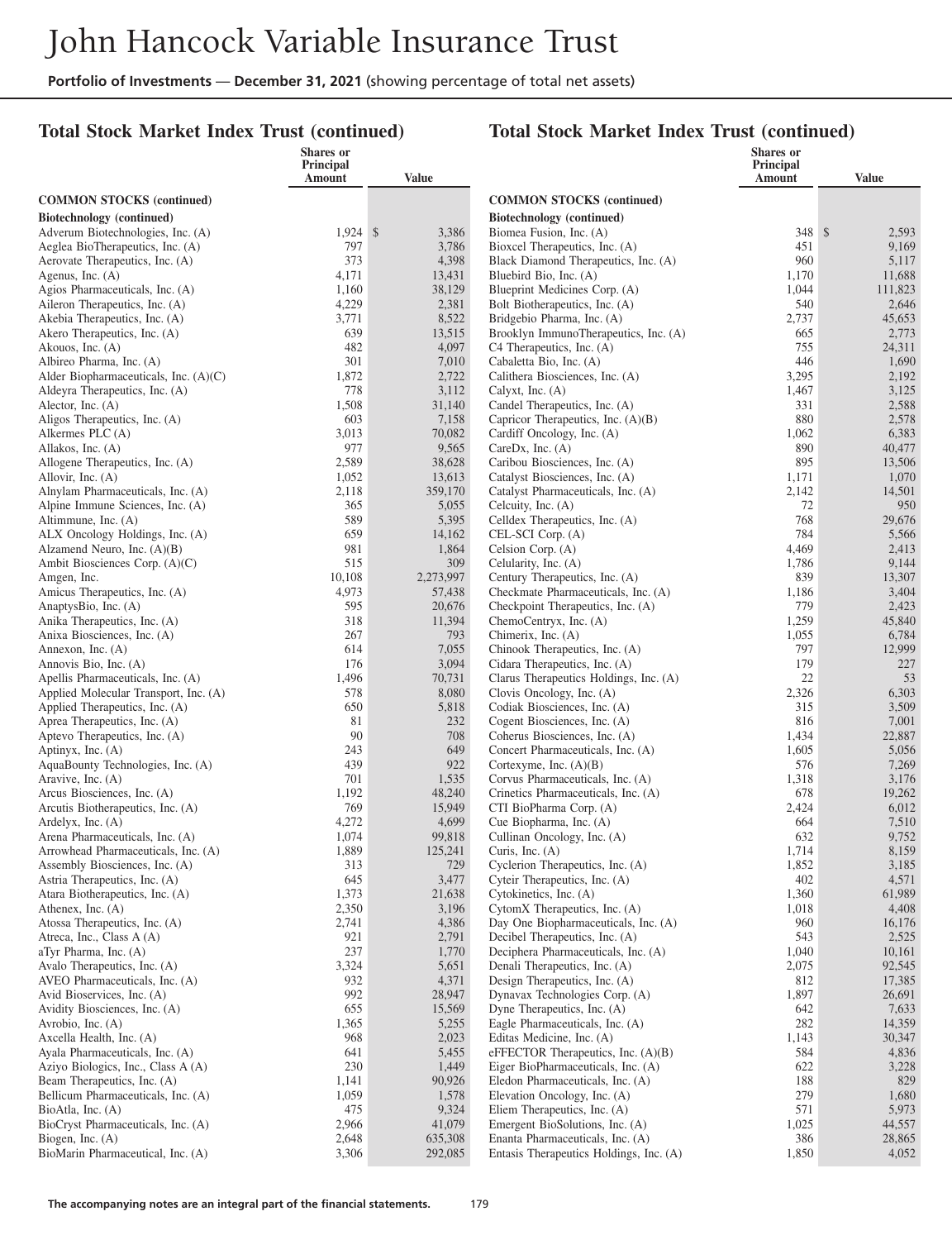#### **Total Stock Market Index Trust (continued)**

|                                                                       | Shares or<br><b>Principal</b> |                   |                                                                        | <b>Shares</b> or<br>Principal |                 |
|-----------------------------------------------------------------------|-------------------------------|-------------------|------------------------------------------------------------------------|-------------------------------|-----------------|
|                                                                       | Amount                        | Value             |                                                                        | Amount                        | <b>Value</b>    |
| <b>COMMON STOCKS</b> (continued)                                      |                               |                   | <b>COMMON STOCKS</b> (continued)                                       |                               |                 |
| Biotechnology (continued)                                             |                               |                   | Biotechnology (continued)                                              |                               |                 |
| Epizyme, Inc. (A)                                                     | 1,858 \$                      | 4,645             | Intellia Therapeutics, Inc. (A)                                        | $1,264$ \$                    | 149,455         |
| Equillium, Inc. (A)                                                   | 835                           | 3,131             | Intercept Pharmaceuticals, Inc. (A)                                    | 671                           | 10,931          |
| Erasca, Inc. (A)(B)                                                   | 1,961                         | 30,552            | Invitae Corp. $(A)(B)$                                                 | 3,645                         | 55,659          |
| Evelo Biosciences, Inc. (A)                                           | 1,133                         | 6,877             | Ionis Pharmaceuticals, Inc. (A)                                        | 2,584                         | 78,631          |
| Exact Sciences Corp. (A)                                              | 3,078                         | 239,561           | Ironwood Pharmaceuticals, Inc. (A)                                     | 3,112                         | 36,286          |
| Exagen, Inc. (A)                                                      | 108                           | 1,256             | iTeos Therapeutics, Inc. (A)                                           | 554                           | 25,794          |
| Exelixis, Inc. $(A)$                                                  | 5,688                         | 103,977           | IVERIC bio, Inc. (A)                                                   | 1,864                         | 31,166          |
| Fate Therapeutics, Inc. (A)                                           | 1,608                         | 94,084            | Janux Therapeutics, Inc. (A)                                           | 624                           | 12,312          |
| Fennec Pharmaceuticals, Inc. (A)                                      | 143                           | 629               | Jasper Therapeutics, Inc. $(A)(B)$                                     | 483                           | 3,792           |
| FibroGen, Inc. (A)                                                    | 1,854                         | 26,141            | Jounce Therapeutics, Inc. (A)                                          | 886                           | 7,398           |
| Finch Therapeutics Group, Inc. (A)                                    | 641                           | 6,391             | KalVista Pharmaceuticals, Inc. (A)                                     | 368                           | 4,869           |
| First Wave Biopharma, Inc. (A)                                        | 1,115                         | 1,611             | Karuna Therapeutics, Inc. (A)                                          | 532<br>375                    | 69,692          |
| Flexion Therapeutics, Inc. $(A)(C)$<br>Foghorn Therapeutics, Inc. (A) | 867<br>553                    | 538<br>12,647     | Keros Therapeutics, Inc. (A)<br>Kezar Life Sciences, Inc. (A)          | 542                           | 21,941<br>9,062 |
| Forma Therapeutics Holdings, Inc. (A)                                 | 728                           | 10,352            | Kiniksa Pharmaceuticals, Ltd., Class A (A)                             | 1,104                         | 12,994          |
| Forte Biosciences, Inc. (A)                                           | 1,003                         | 2,146             | Kinnate Biopharma, Inc. (A)                                            | 602                           | 10,667          |
| Fortress Biotech, Inc. (A)                                            | 1,857                         | 4,643             | Kiromic BioPharma, Inc. (A)                                            | 321                           | 491             |
| Frequency Therapeutics, Inc. (A)                                      | 850                           | 4,361             | Kodiak Sciences, Inc. (A)                                              | 899                           | 76,217          |
| F-star Therapeutics, Inc. (A)                                         | 714                           | 3,584             | Kronos Bio, Inc. (A)                                                   | 803                           | 10,913          |
| G1 Therapeutics, Inc. (A)                                             | 777                           | 7,933             | Krystal Biotech, Inc. (A)                                              | 389                           | 27,211          |
| Gain Therapeutics, Inc. (A)                                           | 45                            | 240               | Kura Oncology, Inc. (A)                                                | 1,043                         | 14,602          |
| Galectin Therapeutics, Inc. (A)                                       | 1,506                         | 3,117             | Kymera Therapeutics, Inc. (A)                                          | 836                           | 53,078          |
| Galera Therapeutics, Inc. (A)(B)                                      | 1,618                         | 7,427             | Lantern Pharma, Inc. (A)                                               | 11                            | 88              |
| Generation Bio Company (A)                                            | 907                           | 6,422             | Larimar Therapeutics, Inc. (A)                                         | 512                           | 5,524           |
| Genocea Biosciences, Inc. (A)                                         | 2,651                         | 3,075             | Leap Therapeutics, Inc. (A)                                            | 2,212                         | 7,167           |
| Geron Corp. (A)                                                       | 4,452                         | 5,431             | Lexicon Pharmaceuticals, Inc. (A)                                      | 2,562                         | 10,094          |
| Gilead Sciences, Inc.                                                 | 22,302                        | 1,619,348         | Ligand Pharmaceuticals, Inc. (A)                                       | 309                           | 47,728          |
| Ginkgo Bioworks Holdings, Inc. (A)(B)                                 | 34,305<br>1,168               | 285,075<br>34,187 | Lineage Cell Therapeutics, Inc. (A)<br>LogicBio Therapeutics, Inc. (A) | 2,770<br>1,123                | 6,787<br>2,594  |
| Global Blood Therapeutics, Inc. (A)<br>GlycoMimetics, Inc. (A)        | 1,565                         | 2,254             | Lumos Pharma, Inc. (A)                                                 | 43                            | 298             |
| Gossamer Bio, Inc. (A)                                                | 1,462                         | 16,535            | Lyell Immunopharma, Inc. (A)                                           | 3,921                         | 30,349          |
| Graphite Bio, Inc. (A)                                                | 860                           | 10,690            | MacroGenics, Inc. (A)                                                  | 1,031                         | 16,548          |
| Greenwich Lifesciences, Inc. (A)                                      | 123                           | 2,993             | Madrigal Pharmaceuticals, Inc. (A)                                     | 323                           | 27,371          |
| Gritstone bio, Inc. (A)                                               | 987                           | 12,693            | Magenta Therapeutics, Inc. (A)                                         | 934                           | 4,138           |
| GTX Corp. $(A)(C)$                                                    | 38                            | $\overline{0}$    | MannKind Corp. (A)                                                     | 3,858                         | 16,859          |
| Halozyme Therapeutics, Inc. (A)                                       | 2,610                         | 104,948           | Marker Therapeutics, Inc. (A)                                          | 2,986                         | 2,837           |
| Harpoon Therapeutics, Inc. (A)                                        | 583                           | 4,402             | Matinas BioPharma Holdings, Inc. (A)                                   | 5,353                         | 5,407           |
| HCW Biologics, Inc. (A)                                               | 248                           | 575               | MediciNova, Inc. (A)                                                   | 1,166                         | 3,125           |
| Heron Therapeutics, Inc. (A)                                          | 1,487                         | 13,576            | MEI Pharma, Inc. (A)                                                   | 2,438                         | 6,509           |
| Homology Medicines, Inc. (A)                                          | 999                           | 3,636             | MeiraGTx Holdings PLC (A)                                              | 698                           | 16,571          |
| Hookipa Pharma, Inc. (A)                                              | 641                           | 1,494             | Mersana Therapeutics, Inc. (A)                                         | 1,237                         | 7,694           |
| Horizon Therapeutics PLC (A)<br>Humacyte, Inc. (A)                    | 3,931<br>1,629                | 423,605<br>11,810 | Metacrine, Inc. (A)<br>Mirum Pharmaceuticals, Inc. (A)                 | 1,025<br>659                  | 691<br>10,511   |
| Icosavax, Inc. $(A)$                                                  | 553                           | 12,653            | Moderna, Inc. (A)                                                      | 7,122                         | 1,808,846       |
| Ideaya Biosciences, Inc. (A)                                          | 547                           | 12,931            | Molecular Templates, Inc. (A)                                          | 878                           | 3,442           |
| Idera Pharmaceuticals, Inc. (A)                                       | 3,934                         | 2,242             | Moleculin Biotech, Inc. (A)                                            | 1,245                         | 2,316           |
| IGM Biosciences, Inc. (A)                                             | 619                           | 18,155            | Monte Rosa Therapeutics, Inc. (A)                                      | 877                           | 17,908          |
| Imago Biosciences, Inc. (A)                                           | 528                           | 12,519            | Morphic Holding, Inc. (A)                                              | 687                           | 32,550          |
| Immuneering Corp., Class A (A)                                        | 361                           | 5,837             | Mustang Bio, Inc. (A)                                                  | 2,606                         | 4,326           |
| Immunic, Inc. $(A)$                                                   | 341                           | 3,263             | Myriad Genetics, Inc. (A)                                              | 1,496                         | 41,290          |
| ImmunityBio, Inc. (A)                                                 | 6,612                         | 40,201            | Natera, Inc. (A)                                                       | 1,602                         | 149,611         |
| ImmunoGen, Inc. (A)                                                   | 3,467                         | 25,725            | Navidea Biopharmaceuticals, Inc. (A)                                   | 2,439                         | 2,439           |
| Immunome, Inc. $(A)$                                                  | 203                           | 2,631             | Neoleukin Therapeutics, Inc. (A)                                       | 455                           | 2,193           |
| Immunovant, Inc. (A)                                                  | 1,756                         | 14,961            | NeuroBo Pharmaceuticals, Inc. (A)                                      | 905                           | 1,104           |
| Impel Neuropharma, Inc. (A)                                           | 519<br>138                    | 4,479             | Neurocrine Biosciences, Inc. (A)                                       | 1,740<br>293                  | 148,196         |
| IN8bio, Inc. $(A)$<br>Incyte Corp. (A)                                | 3,981                         | 606<br>292,205    | NexImmune, Inc. $(A)$<br>NextCure, Inc. $(A)$                          | 542                           | 1,351<br>3,252  |
| Indaptus Therapeutics, Inc. (A)                                       | 465                           | 2,651             | Nkarta, Inc. $(A)$                                                     | 548                           | 8,412           |
| Infinity Pharmaceuticals, Inc. (A)                                    | 736                           | 1,656             | Northwest Biotherapeutics, Inc. (A)                                    | 11,656                        | 8,159           |
| Inhibrx, Inc. $(A)$                                                   | 678                           | 29,608            | Novavax, Inc. (A)                                                      | 1,306                         | 186,849         |
| Inmune Bio, Inc. $(A)$                                                | 473                           | 4,825             | Nurix Therapeutics, Inc. (A)                                           | 723                           | 20,931          |
| Inovio Pharmaceuticals, Inc. (A)                                      | 3,313                         | 16,532            | Nuvalent, Inc., Class A (A)                                            | 753                           | 14,337          |
| Inozyme Pharma, Inc. (A)                                              | 748                           | 5,101             | Ocugen, Inc. $(A)(B)$                                                  | 3,119                         | 14,191          |
| Insmed, Inc. $(A)$                                                    | 1,924                         | 52,410            | Olema Pharmaceuticals, Inc. (A)                                        | 587                           | 5,494           |
| Instil Bio, Inc. $(A)$                                                | 2,107                         | 36,051            | Omega Therapeutics, Inc. (A)                                           | 709                           | 8,033           |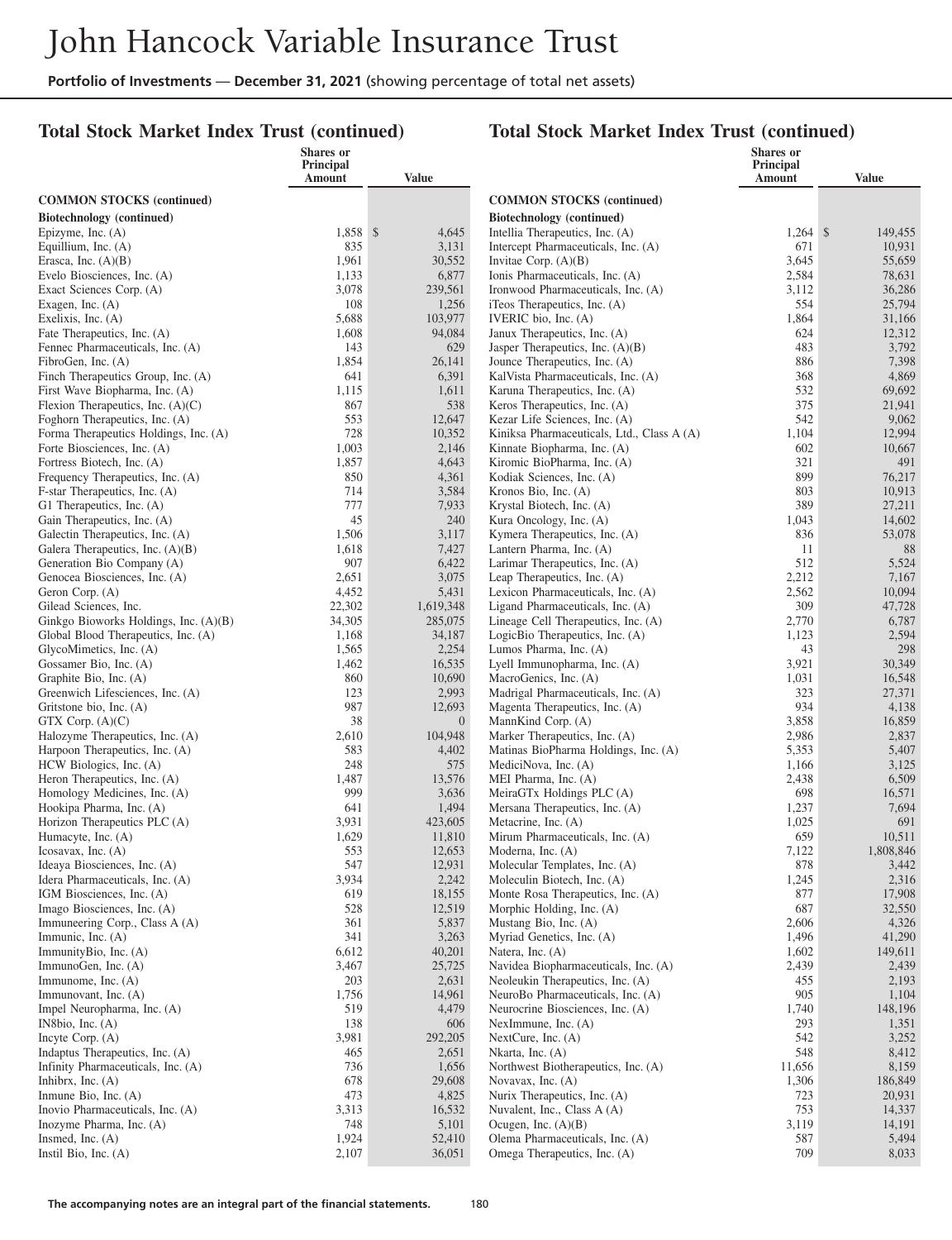# **Total Stock Market Index Trust (continued)**

|                                                                        | Shares or<br><b>Principal</b> |                  |                                                                  | <b>Shares</b> or<br><b>Principal</b> |                     |
|------------------------------------------------------------------------|-------------------------------|------------------|------------------------------------------------------------------|--------------------------------------|---------------------|
|                                                                        | Amount                        | Value            |                                                                  | Amount                               | <b>Value</b>        |
| <b>COMMON STOCKS</b> (continued)                                       |                               |                  | <b>COMMON STOCKS (continued)</b>                                 |                                      |                     |
| Biotechnology (continued)                                              |                               |                  | Biotechnology (continued)                                        |                                      |                     |
| Oncocyte Corp. (A)                                                     | $2,198$ \$                    | 4,770            | Spruce Biosciences, Inc. (A)                                     | 208S                                 | 928                 |
| Oncorus, Inc. (A)                                                      | 335                           | 1,765            | SQZ Biotechnologies Company (A)                                  | 422                                  | 3,768               |
| OncoSec Medical, Inc. (A)                                              | 2,111                         | 2,026            | Stoke Therapeutics, Inc. (A)                                     | 722                                  | 17,321              |
| Oncternal Therapeutics, Inc. (A)                                       | 1,525                         | 3,462            | Surface Oncology, Inc. (A)                                       | 690                                  | 3,298               |
| OPKO Health, Inc. (A)<br>Organogenesis Holdings, Inc. (A)              | 12,549<br>2,172               | 60,361<br>20,069 | Surrozen, Inc. (A)<br>Sutro Biopharma, Inc. (A)                  | 420<br>635                           | 2,705<br>9,449      |
| Orgenesis, Inc. (A)                                                    | 485                           | 1,397            | Syndax Pharmaceuticals, Inc. (A)                                 | 646                                  | 14,141              |
| ORIC Pharmaceuticals, Inc. (A)                                         | 607                           | 8,923            | Synergy Pharmaceuticals, Inc. (A)(C)                             | 6,230                                | 18                  |
| Outlook Therapeutics, Inc. (A)                                         | 2,083                         | 2,833            | Synlogic, Inc. (A)                                               | 1,786                                | 4,322               |
| Ovid therapeutics, Inc. (A)                                            | 572                           | 1,836            | Synthetic Biologics, Inc. (A)                                    | 10,597                               | 2,885               |
| Oyster Point Pharma, Inc. (A)                                          | 431                           | 7,870            | Syros Pharmaceuticals, Inc. (A)                                  | 1,778                                | 5,796               |
| Passage Bio, Inc. (A)                                                  | 825                           | 5,239            | Talaris Therapeutics, Inc. (A)                                   | 597                                  | 9,128               |
| PDL BioPharma, Inc. $(A)(C)$                                           | 1,734                         | 3,104            | Tango Therapeutics, Inc. (A)                                     | 1,346                                | 14,725              |
| PDS Biotechnology Corp. (A)                                            | 660                           | 5,346            | Taysha Gene Therapies, Inc. (A)                                  | 571                                  | 6,652               |
| Pfenex, Inc. $(A)(C)$                                                  | 763                           | 836              | TCR2 Therapeutics, Inc. (A)                                      | 1,031                                | 4,804               |
| PhaseBio Pharmaceuticals, Inc. (A)<br>Pieris Pharmaceuticals, Inc. (A) | 1,586<br>1,728                | 4,139<br>6,532   | Tempest Therapeutics, Inc. (A)<br>Tenaya Therapeutics, Inc. (A)  | 96<br>631                            | 507<br>11,957       |
| PMV Pharmaceuticals, Inc. (A)                                          | 729                           | 16,840           | Tracon Pharmaceuticals, Inc. (A)                                 | 986                                  | 2,731               |
| Point Biopharma Global, Inc. (A)                                       | 1,417                         | 7,935            | Travere Therapeutics, Inc. (A)                                   | 1,004                                | 31,164              |
| Poseida Therapeutics, Inc. (A)                                         | 1,586                         | 10,801           | Trevena, Inc. (A)                                                | 6,227                                | 3,627               |
| Praxis Precision Medicines, Inc. (A)                                   | 714                           | 14,066           | TScan Therapeutics, Inc. (A)                                     | 202                                  | 909                 |
| Precigen, Inc. $(A)$                                                   | 3,241                         | 12,024           | Turning Point Therapeutics, Inc. (A)                             | 839                                  | 40,020              |
| Precision BioSciences, Inc. (A)                                        | 1,182                         | 8,747            | Twist Bioscience Corp. (A)                                       | 827                                  | 64,002              |
| Prelude Therapeutics, Inc. (A)                                         | 793                           | 9,873            | Tyra Biosciences, Inc. $(A)(B)$                                  | 661                                  | 9,300               |
| Progenics Pharmaceuticals, Inc. (A)(C)                                 | 1,955                         | 83               | Ultragenyx Pharmaceutical, Inc. (A)                              | 1,226                                | 103,094             |
| Prometheus Biosciences, Inc. (A)<br>Protagonist Therapeutics, Inc. (A) | 584<br>791                    | 23,091<br>27,052 | United Therapeutics Corp. (A)<br>UNITY Biotechnology, Inc. (A)   | 809<br>783                           | 174,809<br>1,143    |
| PTC Therapeutics, Inc. (A)                                             | 1,304                         | 51,938           | UroGen Pharma, Ltd. (A)                                          | 495                                  | 4,707               |
| Puma Biotechnology, Inc. (A)                                           | 890                           | 2,706            | Vaccinex, Inc. (A)                                               | 1,664                                | 1,747               |
| Rallybio Corp. (A)                                                     | 455                           | 4,341            | Vanda Pharmaceuticals, Inc. (A)                                  | 1,167                                | 18,310              |
| RAPT Therapeutics, Inc. (A)                                            | 483                           | 17,741           | Vaxart, Inc. $(A)$                                               | 2,037                                | 12,772              |
| Recursion Pharmaceuticals, Inc.,                                       |                               |                  | Vaxcyte, Inc. $(A)$                                              | 827                                  | 19,674              |
| Class $A(A)(B)$                                                        | 2,835                         | 48,564           | Vera Therapeutics, Inc. (A)                                      | 459                                  | 12,264              |
| Regeneron Pharmaceuticals, Inc. (A)                                    | 1,892                         | 1,194,836        | Veracyte, Inc. (A)                                               | 1,119                                | 46,103              |
| REGENXBIO, Inc. (A)                                                    | 794                           | 25,964           | Verastem, Inc. $(A)$                                             | 2,859                                | 5,861               |
| Relay Therapeutics, Inc. (A)                                           | 1,768<br>651                  | 54,295           | Vericel Corp. (A)                                                | 881                                  | 34,623              |
| Reneo Pharmaceuticals, Inc. (A)<br>Renovacor, Inc. (A)                 | 158                           | 5,566<br>1,217   | Vertex Pharmaceuticals, Inc. (A)<br>Verve Therapeutics, Inc. (A) | 4,630<br>788                         | 1,016,748<br>29,054 |
| Replimune Group, Inc. (A)                                              | 698                           | 18,916           | Viking Therapeutics, Inc. (A)                                    | 1,686                                | 7,756               |
| REVOLUTION Medicines, Inc. (A)                                         | 1,143                         | 28,769           | Vir Biotechnology, Inc. (A)                                      | 2,250                                | 94,208              |
| Rhythm Pharmaceuticals, Inc. (A)                                       | 820                           | 8,184            | Viracta Therapeutics, Inc. (A)                                   | 919                                  | 3,354               |
| Rigel Pharmaceuticals, Inc. (A)                                        | 3,503                         | 9,283            | Viridian Therapeutics, Inc. (A)                                  | 323                                  | 6,386               |
| Rocket Pharmaceuticals, Inc. (A)                                       | 1,021                         | 22,288           | Virios Therapeutics, Inc. (A)                                    | 639                                  | 3,272               |
| Rubius Therapeutics, Inc. (A)                                          | 1,758                         | 17,017           | Vor BioPharma, Inc. (A)                                          | 556                                  | 6,461               |
| Sage Therapeutics, Inc. (A)                                            | 1,099                         | 46,751           | Voyager Therapeutics, Inc. (A)                                   | 1,312                                | 3,556               |
| Sana Biotechnology, Inc. (A)<br>Sangamo Therapeutics, Inc. (A)         | 3,178<br>2,664                | 49,195<br>19,980 | Werewolf Therapeutics, Inc. (A)<br>X4 Pharmaceuticals, Inc. (A)  | 346<br>590                           | 4,121<br>1,351      |
| Sarepta Therapeutics, Inc. (A)                                         | 1,435                         | 129,222          | XBiotech, Inc.                                                   | 761                                  | 8,470               |
| Savara, Inc. (A)                                                       | 3,273                         | 4,059            | Xencor, Inc. $(A)$                                               | 1,123                                | 45,055              |
| Scholar Rock Holding Corp. (A)                                         | 577                           | 14,333           | XOMA Corp. (A)                                                   | 228                                  | 4,754               |
| Scopus Biopharma, Inc. (A)                                             | 811                           | 1,326            | Yield10 Bioscience, Inc. (A)                                     | 575                                  | 2,829               |
| Seagen, Inc. $(A)$                                                     | 3,236                         | 500,286          | Y-mAbs Therapeutics, Inc. (A)                                    | 853                                  | 13,827              |
| Selecta Biosciences, Inc. (A)                                          | 1,916                         | 6,246            | Yumanity Therapeutics, Inc. (A)                                  | 211                                  | 625                 |
| SELLAS Life Sciences Group, Inc. (A)                                   | 418                           | 2,312            | Zentalis Pharmaceuticals, Inc. (A)                               | 734                                  | 61,700              |
| Sensei Biotherapeutics, Inc. (A)                                       | 400                           | 2,320            | ZIOPHARM Oncology, Inc. (A)                                      | 4,026                                | 4,388               |
| Sera Prognostics, Inc., Class A (A)                                    | 198                           | 1,360            |                                                                  |                                      | 21,752,494          |
| Seres Therapeutics, Inc. (A)<br>Shattuck Labs, Inc. (A)                | 1,482<br>541                  | 12,345<br>4,604  | Health care equipment and supplies $-2.4\%$                      |                                      |                     |
| Sierra Oncology, Inc. (A)                                              | 126                           | 2,739            | Abbott Laboratories                                              | 31,427                               | 4,423,036           |
| Sigilon Therapeutics, Inc. (A)                                         | 622                           | 1,717            | ABIOMED, Inc. (A)                                                | 813                                  | 292,005             |
| Silverback Therapeutics, Inc. (A)                                      | 919                           | 6,121            | Accelerate Diagnostics, Inc. (A)                                 | 1,138                                | 5,940               |
| Solid Biosciences, Inc. (A)                                            | 2,770                         | 4,848            | Accuray, Inc. $(A)$<br>Acutus Medical, Inc. (A)                  | 2,141<br>1,511                       | 10,213<br>5,153     |
| Spectrum Pharmaceuticals, Inc. (A)                                     | 2,679                         | 3,402            | Align Technology, Inc. (A)                                       | 1,401                                | 920,709             |
| Spero Therapeutics, Inc. (A)                                           | 578                           | 9,254            | Alphatec Holdings, Inc. (A)                                      | 1,472                                | 16,825              |
| Spring Works Therapeutics, Inc. (A)                                    | 861                           | 53,365           | AngioDynamics, Inc. (A)                                          | 817                                  | 22,533              |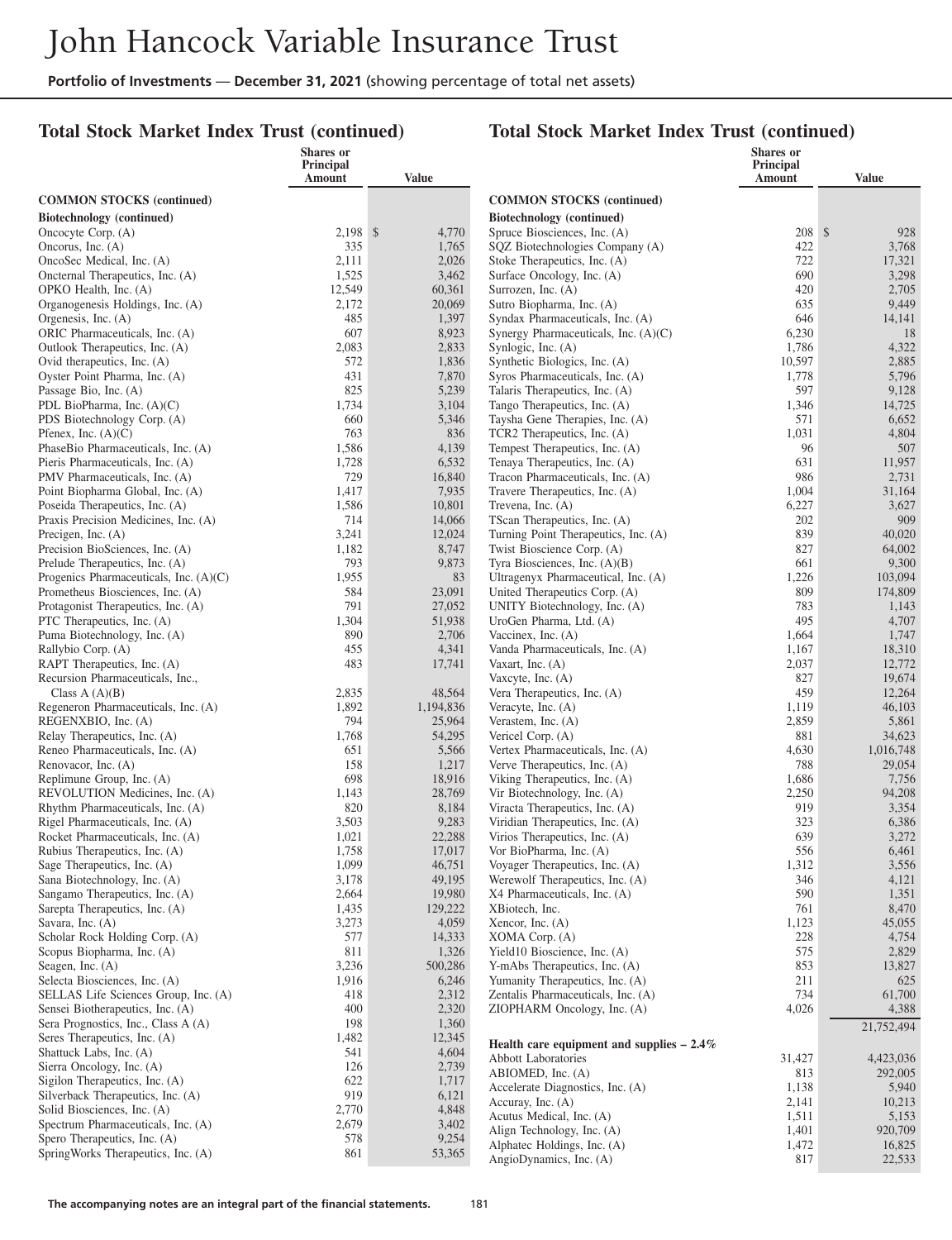#### **Total Stock Market Index Trust (continued)**

|                                                                    | Shares or<br>Principal |                      |                                                                  | Shares or<br>Principal |                   |
|--------------------------------------------------------------------|------------------------|----------------------|------------------------------------------------------------------|------------------------|-------------------|
|                                                                    | Amount                 | <b>Value</b>         |                                                                  | Amount                 | Value             |
| <b>COMMON STOCKS</b> (continued)                                   |                        |                      | <b>COMMON STOCKS</b> (continued)                                 |                        |                   |
| Health care equipment and supplies (continued)                     |                        |                      | Health care equipment and supplies (continued)                   |                        |                   |
| Apollo Endosurgery, Inc. (A)                                       | 285S                   | 2,403                | Ortho Clinical Diagnostics Holdings                              |                        |                   |
| Apyx Medical Corp. (A)                                             | 740                    | 9,487                | PLC(A)                                                           | 3,734 \$               | 79,870            |
| Asensus Surgical, Inc. (A)                                         | 4,509                  |                      | 5,005<br>Orthofix Medical, Inc. (A)                              | 439                    | 13,649            |
| Aspira Women's Health, Inc. (A)                                    | 1,357                  | 2,402                | OrthoPediatrics Corp. (A)                                        | 364                    | 21,789            |
| AtriCure, Inc. (A)                                                 | 851                    | 59,170               | Outset Medical, Inc. (A)                                         | 709                    | 32,678            |
| Atrion Corp.                                                       | 38                     | 26,786               | Owlet, Inc. (A)                                                  | 1,547                  | 4,130             |
| Avanos Medical, Inc. (A)                                           | 963                    | 33,387               | PAV med, Inc. (A)                                                | 1,090                  | 2,681             |
| Axogen, Inc. $(A)$                                                 | 892                    | 8,358                | Penumbra, Inc. (A)                                               | 660                    | 189,631           |
| Axonics, Inc. (A)                                                  | 681                    | 38,136               | PROCEPT BioRobotics Corp. (A)                                    | 603                    | 15,081            |
| Baxter International, Inc.<br>Becton, Dickinson and Company        | 8,716<br>4,994         | 748,181<br>1,255,891 | Pulmonx Corp. (A)<br>Pulse Biosciences, Inc. (A)                 | 486<br>394             | 15,586<br>5,835   |
| BioLife Solutions, Inc. (A)                                        | 651                    | 24,263               | Quidel Corp. (A)                                                 | 751                    | 101,377           |
| Bioventus, Inc., Class A (A)                                       | 978                    | 14,171               | ResMed, Inc.                                                     | 2,565                  | 668,131           |
| Boston Scientific Corp. (A)                                        | 25,320                 | 1,075,594            | Retractable Technologies, Inc. (A)                               | 238                    | 1,649             |
| Cardiovascular Systems, Inc. (A)                                   | 748                    | 14,047               | RxSight, Inc. (A)                                                | 159                    | 1,789             |
| Cerus Corp. (A)                                                    | 3,177                  | 21,635               | SeaSpine Holdings Corp. (A)                                      | 591                    | 8,049             |
| Chembio Diagnostics, Inc. (A)                                      | 638                    |                      | 727<br>Second Sight Medical Products, Inc. (A)                   | 710                    | 1,157             |
| Co-Diagnostics, Inc. (A)                                           | 301                    | 2,688                | Senseonics Holdings, Inc. (A)(B)                                 | 7,349                  | 19,622            |
| CONMED Corp.                                                       | 541                    | 76,692               | Shockwave Medical, Inc. (A)                                      | 634                    | 113,061           |
| CryoLife, Inc. (A)                                                 | 840                    | 17,094               | SI-BONE, Inc. (A)                                                | 650                    | 14,437            |
| CryoPort, Inc. (A)                                                 | 806                    | 47,691               | Sientra, Inc. (A)                                                | 505                    | 1,853             |
| Cue Health, Inc. $(A)(B)$                                          | 2,236                  | 29,985               | Sight Sciences, Inc. (A)                                         | 684                    | 12,018            |
| Cutera, Inc. (A)                                                   | 347<br>171             | 14,338<br>2,091      | Silk Road Medical, Inc. (A)<br>SmileDirectClub, Inc. $(A)(B)$    | 667                    | 28,421            |
| CVRx, Inc. (A)<br>CytoSorbents Corp. (A)                           | 847                    | 3,549                | STAAR Surgical Company (A)                                       | 7,305<br>849           | 17,167<br>77,514  |
| Dentsply Sirona, Inc.                                              | 3,957                  | 220,761              | Stereotaxis, Inc. (A)                                            | 1,565                  | 9,703             |
| DexCom, Inc. (A)                                                   | 1,712                  | 919,258              | Stryker Corp.                                                    | 6,665                  | 1,782,354         |
| Eargo, Inc. $(A)$                                                  | 924                    |                      | 4,712<br>Surmodics, Inc. (A)                                     | 315                    | 15,167            |
| Edwards Lifesciences Corp. (A)                                     | 11,060                 | 1,432,823            | Tactile Systems Technology, Inc. (A)                             | 415                    | 7,897             |
| Envista Holdings Corp. (A)                                         | 2,952                  | 133,017              | Talis Biomedical Corp. (A)                                       | 773                    | 3,100             |
| enVVeno Medical Corp. (A)                                          | 432                    | 2,847                | Tandem Diabetes Care, Inc. (A)                                   | 1,121                  | 168,733           |
| Establishment Labs Holdings, Inc. (A)                              | 465                    | 31,429               | Tela Bio, Inc. (A)                                               | 31                     | 397               |
| Figs, Inc., Class $A(A)(B)$                                        | 2,715                  | 74,825               | Teleflex, Inc.                                                   | 846                    | 277,894           |
| Glaukos Corp. (A)                                                  | 856                    | 38,041               | The Cooper Companies, Inc.                                       | 853                    | 357,356           |
| Globus Medical, Inc., Class A (A)<br>Haemonetics Corp. (A)         | 1,836<br>931           | 132,559<br>49,380    | TransMedics Group, Inc. (A)<br>Treace Medical Concepts, Inc. (A) | 477<br>685             | 9,139<br>12,768   |
| Heska Corp. (A)                                                    | 175                    | 31,936               | Utah Medical Products, Inc.                                      | 94                     | 9,400             |
| Hologic, Inc. (A)                                                  | 4,484                  | 343,295              | Vapotherm, Inc. (A)                                              | 424                    | 8,781             |
| ICU Medical, Inc. (A)                                              | 389                    | 92,325               | Varex Imaging Corp. (A)                                          | 786                    | 24,798            |
| IDEXX Laboratories, Inc. (A)                                       | 1,514                  | 996,908              | Venus Concept, Inc. (A)                                          | 2,267                  | 3,854             |
| Inari Medical, Inc. (A)                                            | 835                    | 76,210               | Vicarious Surgical, Inc. (A)(B)                                  | 1,697                  | 18,022            |
| Inogen, Inc. $(A)$                                                 | 449                    | 15,266               | Zimmer Biomet Holdings, Inc.                                     | 3,741                  | 475,257           |
| Insulet Corp. $(A)$                                                | 1,236                  | 328,863              |                                                                  |                        | 22,013,590        |
| Integer Holdings Corp. (A)                                         | 625                    | 53,494               | Health care providers and services $-2.5\%$                      |                        |                   |
| Integra LifeSciences Holdings Corp. (A)<br>Intersect ENT, Inc. (A) | 1,566<br>718           | 104,906<br>19,609    | 1Life Healthcare, Inc. (A)                                       | 2,297                  | 40,358            |
| Intuitive Surgical, Inc. (A)                                       | 6,334                  | 2,275,806            | Acadia Healthcare Company, Inc. (A)                              | 1,651                  | 100,216           |
| Invacare Corp. (A)                                                 | 844                    |                      | Accolade, Inc. (A)<br>2,296                                      | 974                    | 25,675            |
| iRadimed Corp. (A)                                                 | 275                    | 12,708               | Aceto Corp. $(A)(C)$                                             | 853                    | $\overline{0}$    |
| iRhythm Technologies, Inc. (A)                                     | 538                    | 63,317               | Addus HomeCare Corp. (A)                                         | 306                    | 28,614            |
| Lantheus Holdings, Inc. (A)                                        | 1,287                  | 37,181               | agilon health, Inc. $(A)$<br>Alignment Healthcare, Inc. (A)      | 6,679<br>3,052         | 180,333<br>42,911 |
| LeMaitre Vascular, Inc.                                            | 458                    | 23,005               | Amedisys, Inc. (A)                                               | 587                    | 95,024            |
| Lucira Health, Inc. (A)                                            | 556                    | 4,787                | AmerisourceBergen Corp.                                          | 3,564                  | 473,620           |
| Masimo Corp. (A)                                                   | 986                    | 288,681              | AMN Healthcare Services, Inc. (A)                                | 852                    | 104,225           |
| Meridian Bioscience, Inc. (A)                                      | 942                    | 19,217               | Anthem, Inc.                                                     | 4,319                  | 2,002,029         |
| Merit Medical Systems, Inc. (A)<br>Mesa Laboratories, Inc.         | 1,044<br>96            | 65,041<br>31,497     | Apollo Medical Holdings, Inc. (A)                                | 958                    | 70,394            |
| Natus Medical, Inc. (A)                                            | 710                    | 16,848               | Apria, Inc. (A)                                                  | 377                    | 12,290            |
| Neogen Corp. $(A)$                                                 | 1,989                  | 90,320               | Aveanna Healthcare Holdings, Inc. (A)                            | 2,590                  | 19,166            |
| Neuronetics, Inc. (A)                                              | 394                    | 1,757                | Biodesix, Inc. (A)                                               | 239                    | 1,264             |
| NeuroPace, Inc. (A)                                                | 100                    | 1,008                | Brookdale Senior Living, Inc. (A)                                | 3,810<br>5,208         | 19,660<br>268,160 |
| Nevro Corp. (A)                                                    | 648                    | 52,533               | Cardinal Health, Inc.<br>Castle Biosciences, Inc. (A)            | 350                    | 15,005            |
| NuVasive, Inc. (A)                                                 | 954                    | 50,066               | Centene Corp. (A)                                                | 10,348                 | 852,675           |
| OraSure Technologies, Inc. (A)                                     | 1,505                  | 13,078               | Chemed Corp.                                                     | 230                    | 121,679           |
|                                                                    |                        |                      | Cigna Corp.                                                      | 6,046                  | 1,388,343         |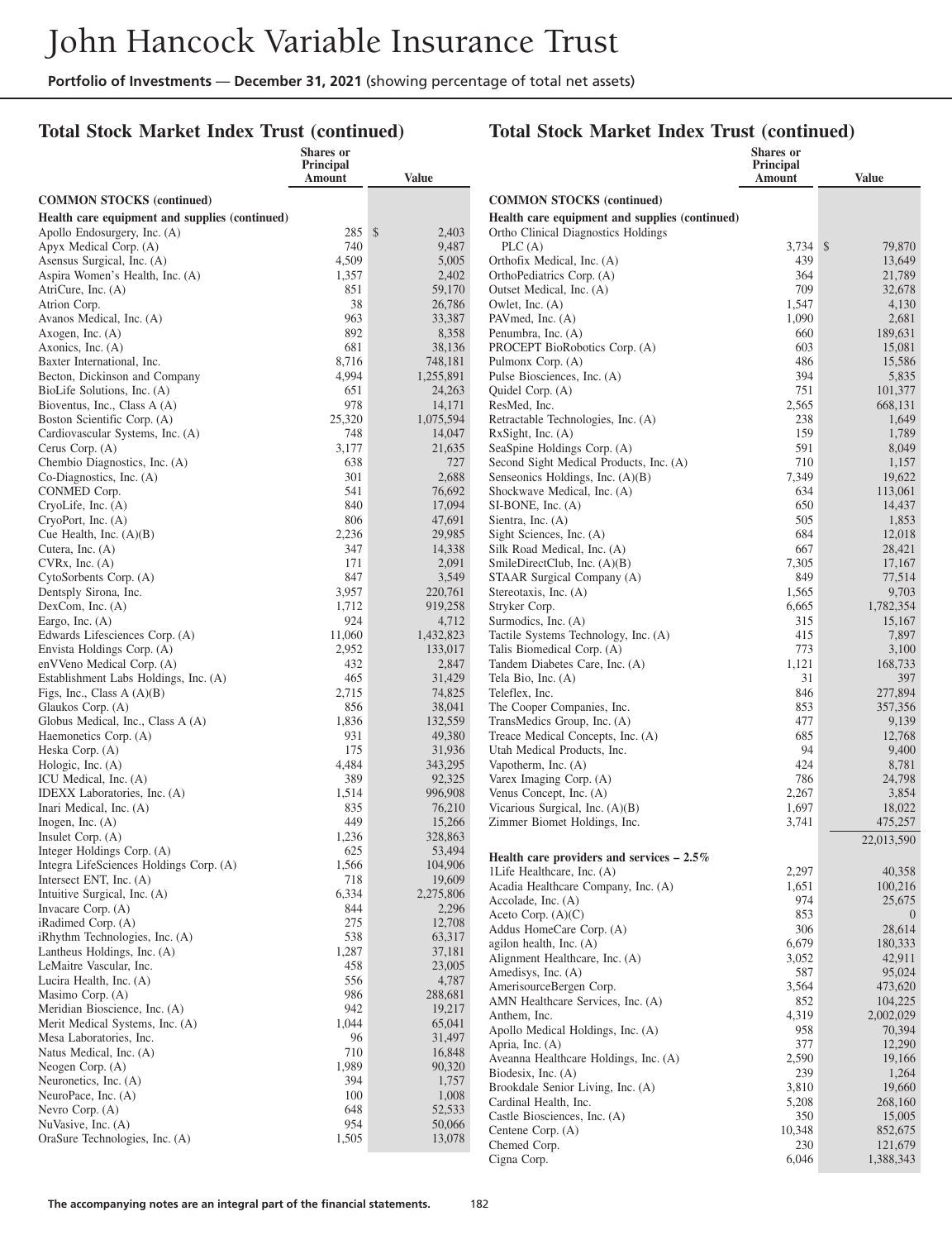#### **Total Stock Market Index Trust (continued)**

|                                                      | <b>Shares or</b><br>Principal |                      |                                                                   | Shares or<br>Principal |                    |
|------------------------------------------------------|-------------------------------|----------------------|-------------------------------------------------------------------|------------------------|--------------------|
|                                                      | Amount                        | Value                |                                                                   | <b>Amount</b>          | <b>Value</b>       |
| <b>COMMON STOCKS</b> (continued)                     |                               |                      | <b>COMMON STOCKS</b> (continued)                                  |                        |                    |
| Health care providers and services (continued)       |                               |                      | Health care technology (continued)                                |                        |                    |
| Community Health Systems, Inc. (A)                   | 2,429 \$                      | 32,330               | Definitive Healthcare Corp. (A)(B)                                | 2,482 \$               | 67,833             |
| CorVel Corp. (A)                                     | 325                           | 67,600               | Doximity, Inc., Class A (A)                                       | 3,282                  | 164,527            |
| Covetrus, Inc. $(A)$                                 | 2,407                         | 48,068               | Evolent Health, Inc., Class A (A)                                 | 1,650                  | 45,656             |
| Cross Country Healthcare, Inc. (A)                   | 752                           | 20,876               | GoodRx Holdings, Inc., Class A (A)(B)                             | 7,028                  | 229,675            |
| CVS Health Corp.<br>DaVita, Inc. (A)                 | 23,381<br>1,875               | 2,411,984<br>213,300 | Health Catalyst, Inc. (A)<br>HealthStream, Inc. (A)               | 714<br>704             | 28,289<br>18,557   |
| Encompass Health Corp.                               | 1,801                         | 117,533              | HTG Molecular Diagnostics, Inc. (A)                               | 68                     | 369                |
| Five Star Senior Living, Inc. (A)                    | 1,606                         | 4,738                | Inspire Medical Systems, Inc. (A)                                 | 489                    | 112,499            |
| Fulgent Genetics, Inc. (A)                           | 470                           | 47,277               | MultiPlan Corp. (A)                                               | 10,977                 | 48,628             |
| Guardant Health, Inc. (A)                            | 1,818                         | 181,836              | NantHealth, Inc. (A)                                              | 2,869                  | 3,027              |
| Hanger, Inc. (A)                                     | 810                           | 14,685               | NextGen Healthcare, Inc. (A)                                      | 1,375                  | 24,461             |
| HCA Healthcare, Inc.                                 | 5,672                         | 1,457,250            | Omnicell, Inc. (A)                                                | 790                    | 142,548            |
| HealthEquity, Inc. (A)                               | 1,482<br>2,317                | 65,564<br>179,637    | Phreesia, Inc. (A)                                                | 801                    | 33,370             |
| Henry Schein, Inc. (A)<br>Humana, Inc.               | 2,280                         | 1,057,601            | Schrodinger, Inc. (A)<br>Sema4 Holdings Corp. (A)                 | 1,147<br>3,705         | 39,950<br>16,524   |
| InfuSystem Holdings, Inc. (A)                        | 109                           | 1,856                | Sharecare, Inc. (A)                                               | 5,224                  | 23,456             |
| Innovage Holding Corp. (A)                           | 1,986                         | 9,930                | Simulations Plus, Inc.                                            | 395                    | 18,684             |
| Interpace Biosciences, Inc. (A)                      | 276                           | 2,062                | Tabula Rasa HealthCare, Inc. (A)                                  | 474                    | 7,110              |
| Laboratory Corp. of America Holdings (A)             | 1,739                         | 546,411              | Teladoc Health, Inc. (A)                                          | 2,766                  | 253,974            |
| LHC Group, Inc. (A)                                  | 577                           | 79,182               | Veeva Systems, Inc., Class A (A)                                  | 2,704                  | 690,818            |
| LifeStance Health Group, Inc. (A)(B)                 | 6,301                         | 59,986               | Vocera Communications, Inc. (A)                                   | 669                    | 43,378             |
| Magellan Health, Inc. (A)                            | 528                           | 50,155               |                                                                   |                        | 2,786,199          |
| McKesson Corp.<br>MEDNAX, Inc. (A)                   | 2,699<br>1,595                | 670,890<br>43,400    | Life sciences tools and services $-1.8\%$                         |                        |                    |
| ModivCare, Inc. (A)                                  | 241                           | 35,738               | 10X Genomics, Inc., Class A (A)                                   | 1,989                  | 296,281            |
| Molina Healthcare, Inc. (A)                          | 1,044                         | 332,076              | Absci Corp. (A)(B)                                                | 1,492                  | 12,234             |
| National HealthCare Corp.                            | 341                           | 23,168               | Adaptive Biotechnologies Corp. (A)<br>Agilent Technologies, Inc.  | 2,619<br>5,388         | 73,489<br>860,194  |
| National Research Corp.                              | 508                           | 21,092               | Akoya Biosciences, Inc. (A)                                       | 324                    | 4,960              |
| Oak Street Health, Inc. (A)                          | 4,161                         | 137,896              | Alpha Teknova, Inc. (A)                                           | 345                    | 7,066              |
| Ontrak, Inc. (A)                                     | 613                           | 3,856                | Avantor, Inc. (A)                                                 | 10,429                 | 439,478            |
| Option Care Health, Inc. (A)<br>Owens & Minor, Inc.  | 3,251<br>1,368                | 92,458<br>59,508     | Berkeley Lights, Inc. (A)                                         | 1,103                  | 20,053             |
| Patterson Companies, Inc.                            | 1,841                         | 54,033               | Bionano Genomics, Inc. (A)(B)                                     | 4,957                  | 14,821             |
| PetIQ, Inc. $(A)$                                    | 575                           | 13,058               | Bio-Rad Laboratories, Inc., Class A (A)                           | 500                    | 377,785            |
| Precipio, Inc. $(A)$                                 | 1,078                         | 1,703                | Bio-Techne Corp.<br>Bruker Corp.                                  | 704<br>2,721           | 364,207<br>228,319 |
| Premier, Inc., Class A                               | 1,861                         | 76,617               | <b>Charles River Laboratories</b>                                 |                        |                    |
| Privia Health Group, Inc. (A)                        | 1,729                         | 44,729               | International, Inc. (A)                                           | 906                    | 341,363            |
| Progenity, Inc. $(A)(B)$                             | 2,849                         | 5,954                | Codex DNA, Inc. (A)                                               | 223                    | 2,408              |
| Progyny, Inc. $(A)$<br>Quest Diagnostics, Inc.       | 1,614<br>2,175                | 81,265<br>376,297    | Codexis, Inc. $(A)$                                               | 1,214                  | 37,962             |
| R1 RCM, Inc. (A)                                     | 4,729                         | 120,542              | Cytek Biosciences, Inc. (A)                                       | 1,914                  | 31,236             |
| RadNet, Inc. (A)                                     | 1,011                         | 30,441               | Danaher Corp.                                                     | 12,585                 | 4,140,591          |
| Select Medical Holdings Corp.                        | 2,459                         | 72,295               | Fluidigm Corp. (A)<br>ICON PLC (A)                                | 1,624<br>19            | 6,366<br>5,884     |
| Signify Health, Inc., Class A (A)                    | 3,684                         | 52,386               | Illumina, Inc. (A)                                                | 2,602                  | 989,905            |
| Surgery Partners, Inc. (A)                           | 1,393                         | 74,400               | Inotiv, Inc. $(A)$                                                | 218                    | 9,171              |
| Talkspace, Inc. (A)                                  | 2,060                         | 4,058                | IQVIA Holdings, Inc. (A)                                          | 3,420                  | 964,919            |
| Tenet Healthcare Corp. (A)<br>The Ensign Group, Inc. | 1,918<br>1,028                | 156,681<br>86,311    | Maravai LifeSciences Holdings, Inc.,                              |                        |                    |
| The Joint Corp. (A)                                  | 267                           | 17,539               | Class $A(A)$                                                      | 4,598                  | 192,656            |
| The Pennant Group, Inc. (A)                          | 613                           | 14,148               | Medpace Holdings, Inc. (A)                                        | 647                    | 140,813            |
| Tivity Health, Inc. (A)                              | 1,003                         | 26,519               | Mettler-Toledo International, Inc. (A)                            | 413                    | 700,948            |
| UnitedHealth Group, Inc.                             | 16,542                        | 8,306,400            | Miromatrix Medical, Inc. (A)<br>NanoString Technologies, Inc. (A) | 173<br>769             | 804<br>32,475      |
| Universal Health Services, Inc., Class B             | 1,496                         | 193,971              | NeoGenomics, Inc. (A)                                             | 2,242                  | 76,497             |
| US Physical Therapy, Inc.                            | 274                           | 26,181               | Pacific Biosciences of California, Inc. (A)                       | 3,737                  | 76,459             |
|                                                      |                               | 23,787,112           | PerkinElmer, Inc.                                                 | 2,144                  | 431,073            |
| Health care technology $-0.3\%$                      |                               |                      | Personalis, Inc. (A)                                              | 696                    | 9,932              |
| Allscripts Healthcare Solutions, Inc. (A)            | 2,443                         | 45,073               | Quanterix Corp. (A)                                               | 548                    | 23,235             |
| American Well Corp., Class A (A)                     | 4,475                         | 27,029               | Rapid Micro Biosystems, Inc., Class A (A)                         | 438                    | 4,660              |
| Castlight Health, Inc., B Shares (A)<br>Cerner Corp. | 3,656<br>5,325                | 5,630<br>494,533     | Repligen Corp. (A)<br>Seer, Inc. $(A)$                            | 982<br>912             | 260,073<br>20,803  |
| Certara, Inc. (A)                                    | 2,761                         | 78,468               | Singular Genomics Systems, Inc. (A)                               | 1,117                  | 12,913             |
| Change Healthcare, Inc. (A)                          | 4,981                         | 106,494              | SomaLogic, Inc. (A)                                               | 2,875                  | 33,465             |
| Computer Programs & Systems, Inc. (A)                | 332                           | 9,728                | Sotera Health Company (A)                                         | 5,138                  | 121,000            |
| Convey Health Solutions                              |                               |                      | Syneos Health, Inc. (A)                                           | 1,866                  | 191,601            |
| Holdings, Inc. (A)                                   | 707                           | 5,911                | Thermo Fisher Scientific, Inc.                                    | 6,898                  | 4,602,622          |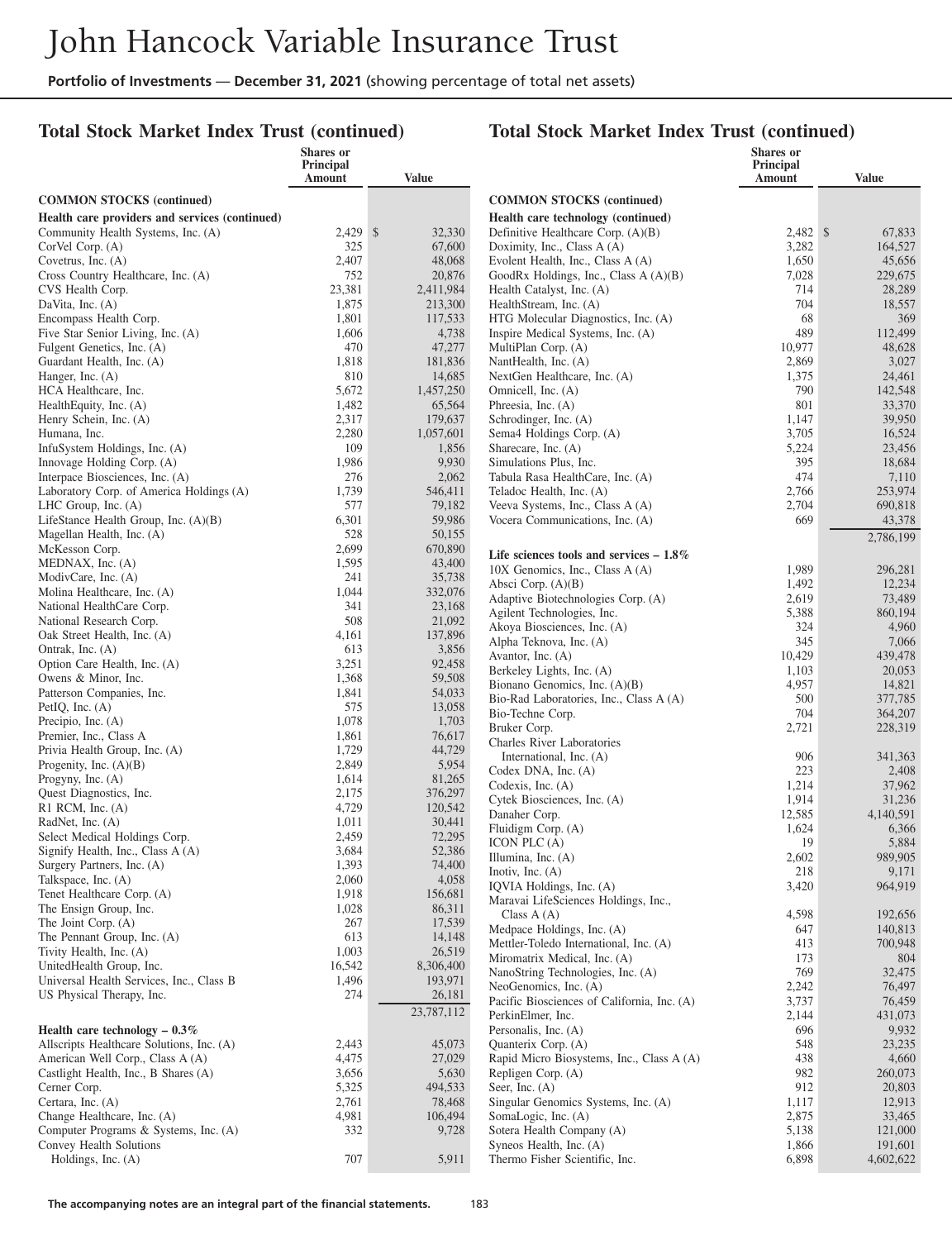#### **Total Stock Market Index Trust (continued)**

|                                                                     | Shares or<br>Principal |                           |                                                                  | <b>Shares</b> or<br>Principal |                     |
|---------------------------------------------------------------------|------------------------|---------------------------|------------------------------------------------------------------|-------------------------------|---------------------|
|                                                                     | Amount                 | <b>Value</b>              |                                                                  | Amount                        | <b>Value</b>        |
| <b>COMMON STOCKS</b> (continued)                                    |                        |                           | <b>COMMON STOCKS (continued)</b>                                 |                               |                     |
| Life sciences tools and services (continued)                        |                        |                           | <b>Pharmaceuticals (continued)</b>                               |                               |                     |
| Waters Corp. (A)                                                    | $1,097$ \$             | 408,742                   | Marinus Pharmaceuticals, Inc. (A)                                | 569 \$                        | 6,760               |
| West Pharmaceutical Services, Inc.                                  | 1,314                  | 616,279                   | Merck & Company, Inc.                                            | 44,288                        | 3,394,232           |
|                                                                     |                        | 17,185,742                | MyMD Pharmaceuticals, Inc. (A)                                   | 531                           | 3,218               |
| Pharmaceuticals $-3.1\%$                                            |                        |                           | Nektar Therapeutics (A)                                          | 3,478                         | 46,988              |
| 9 Meters Biopharma, Inc. (A)                                        | 6,618                  | 6,477                     | NGM Biopharmaceuticals, Inc. (A)<br>Ocular Therapeutix, Inc. (A) | 1,448<br>1,256                | 25,644<br>8,754     |
| Aclaris Therapeutics, Inc. (A)                                      | 1,008                  | 14,656                    | Odonate Therapeutics, Inc. (A)                                   | 1,742                         | 2,352               |
| Aerie Pharmaceuticals, Inc. (A)                                     | 991                    | 6,957                     | Omeros Corp. (A)                                                 | 1,206                         | 7,755               |
| Agile Therapeutics, Inc. (A)<br>Alexza Pharmaceuticals, Inc. (A)(C) | 5,254<br>2,067         | 2,564<br>72               | Onconova Therapeutics, Inc. (A)                                  | 947                           | 2,415               |
| Amneal Pharmaceuticals, Inc. (A)                                    | 5,989                  | 28,687                    | Optinose, Inc. (A)                                               | 2,082                         | 3,373               |
| Amphastar Pharmaceuticals, Inc. (A)                                 | 1,078                  | 25,107                    | Oramed Pharmaceuticals, Inc. (A)                                 | 522                           | 7,454               |
| Ampio Pharmaceuticals, Inc. (A)                                     | 2,637                  | 1,503                     | Organon & Company                                                | 4,542<br>2,331                | 138,304<br>2,517    |
| Angion Biomedica Corp. (A)                                          | 423                    | 1,227                     | Osmotica Pharmaceuticals PLC (A)<br>Otonomy, Inc. (A)            | 2,342                         | 4,871               |
| ANI Pharmaceuticals, Inc. (A)                                       | 272                    | 12,534                    | Pacira BioSciences, Inc. (A)                                     | 844                           | 50,783              |
| Antares Pharma, Inc. (A)                                            | 3,736                  | 13,338                    | Palisade Bio, Inc. (A)                                           | 1,200                         | 1,560               |
| Aquestive Therapeutics, Inc. (A)<br>Arvinas, Inc. (A)               | 966<br>830             | 3,758<br>68,176           | Paratek Pharmaceuticals, Inc. (A)                                | 901                           | 4,045               |
| Atea Pharmaceuticals, Inc. (A)                                      | 1,534                  | 13,714                    | Pfizer, Inc.                                                     | 98,935                        | 5,842,112           |
| Athira Pharma, Inc. (A)                                             | 794                    | 10,346                    | Phathom Pharmaceuticals, Inc. (A)                                | 484                           | 9,520               |
| Axsome Therapeutics, Inc. (A)                                       | 694                    | 26,219                    | Phibro Animal Health Corp., Class A                              | 851                           | 17,377              |
| Aytu BioPharma, Inc. (A)                                            | 92                     | 124                       | Pliant Therapeutics, Inc. (A)<br>PLx Pharma, Inc. (A)            | 485<br>510                    | 6,548<br>4,085      |
| Baudax Bio, Inc. (A)                                                | 4,631                  | 1,015                     | Prestige Consumer Healthcare, Inc. (A)                           | 936                           | 56,768              |
| <b>BioDelivery Sciences</b>                                         |                        |                           | Prevail Therapeutics, Inc. $(A)(C)$                              | 788                           | 394                 |
| International, Inc. (A)<br>Bristol-Myers Squibb Company             | 2,072<br>39,443        | 6,423<br>2,459,271        | Provention Bio, Inc. (A)                                         | 1,551                         | 8,717               |
| Cara Therapeutics, Inc. (A)                                         | 906                    | 11,035                    | Rain Therapeutics, Inc. (A)                                      | 373                           | 4,804               |
| Cassava Sciences, Inc. (A)(B)                                       | 680                    | 29,716                    | Rani Therapeutics Holdings, Inc.,                                |                               |                     |
| Catalent, Inc. (A)                                                  | 3,053                  | 390,876                   | Class $A(A)(B)$<br>Reata Pharmaceuticals, Inc., Class A (A)      | 774<br>634                    | 12,655<br>16,719    |
| cbd $MD$ , Inc. $(A)$                                               | 231                    | 249                       | Relmada Therapeutics, Inc. (A)                                   | 215                           | 4,844               |
| Clearside Biomedical, Inc. (A)                                      | 745                    | 2,049                     | Revance Therapeutics, Inc. (A)                                   | 1,139                         | 18,588              |
| Clever Leaves Holdings, Inc. (A)                                    | 99<br>3,118            | 307<br>2,190              | Royalty Pharma PLC, Class A                                      | 10,381                        | 413,683             |
| CNS Pharmaceuticals, Inc. (A)<br>Collegium Pharmaceutical, Inc. (A) | 742                    | 13,861                    | Satsuma Pharmaceuticals, Inc. (A)                                | 287                           | 1,292               |
| Corcept Therapeutics, Inc. (A)                                      | 2,211                  | 43,778                    | scPharmaceuticals, Inc. (A)                                      | 172                           | 863                 |
| DICE Therapeutics, Inc. (A)                                         | 507                    | 12,832                    | SCYNEXIS, Inc. (A)                                               | 751                           | 4,581               |
| Dova Pharmaceuticals, Inc. (A)(C)                                   | 702                    | $\overline{0}$            | Seelos Therapeutics, Inc. (A)<br>SIGA Technologies, Inc. (A)     | 2,723<br>1,703                | 4,438<br>12,807     |
| Durect Corp. (A)                                                    | 4,211                  | 4,152                     | Supernus Pharmaceuticals, Inc. (A)                               | 1,044                         | 30,443              |
| Edgewise Therapeutics, Inc. (A)                                     | 725                    | 11,078                    | Tarsus Pharmaceuticals, Inc. (A)                                 | 267                           | 6,008               |
| Elanco Animal Health, Inc. (A)<br>Elanco Animal Health, Inc. (A)(C) | 7,996<br>1,239         | 226,926<br>$\overline{0}$ | Terns Pharmaceuticals, Inc. (A)                                  | 403                           | 2,849               |
| Eli Lilly & Company                                                 | 16,920                 | 4,673,642                 | TFF Pharmaceuticals, Inc. (A)                                    | 273                           | 2,422               |
| Eloxx Pharmaceuticals, Inc. (A)                                     | 3,360                  | 2,352                     | Tilray, Inc., Class $2(A)(B)$                                    | 7,922                         | 55,692              |
| Endo International PLC (A)                                          | 4,250                  | 15,980                    | Tobira Therapeutics, Inc. (A)(C)                                 | 609                           | 2,521               |
| Esperion Therapeutics, Inc. (A)                                     | 591                    | 2,955                     | Tricida, Inc. (A)<br>Vallon Pharmaceuticals, Inc. (A)            | 1,068<br>476                  | 10,210<br>2,846     |
| Evofem Biosciences, Inc. $(A)(B)$                                   | 6,577                  | 2,470                     | Verrica Pharmaceuticals, Inc. (A)                                | 659                           | 6,036               |
| Evolus, Inc. $(A)$<br>Eyenovia, Inc. (A)                            | 1,243<br>1,099         | 8,092<br>4,396            | Viatris, Inc.                                                    | 21,862                        | 295,793             |
| Fulcrum Therapeutics, Inc. (A)                                      | 625                    | 11,056                    | Virpax Pharmaceuticals, Inc. (A)                                 | 556                           | 1,907               |
| Graybug Vision, Inc. (A)                                            | 949                    | 1,737                     | VYNE Therapeutics, Inc. (A)                                      | 2,528                         | 2,579               |
| Harmony Biosciences Holdings, Inc. (A)                              | 852                    | 36,329                    | Xeris Biopharma Holdings, Inc. (A)                               | 2,993                         | 8,769               |
| Harrow Health, Inc. (A)                                             | 642                    | 5,547                     | Zoetis, Inc.<br>Zogenix, Inc. (A)                                | 8,323<br>961                  | 2,031,062<br>15,616 |
| Hoth Therapeutics, Inc. (A)                                         | 3,937                  | 2,594                     | Zomedica Corp. (A)                                               | 11,482                        | 3,519               |
| Ikena Oncology, Inc. (A)                                            | 556                    | 6,972                     | Zynerba Pharmaceuticals, Inc. (A)                                | 1,171                         | 3,372               |
| IMARA, Inc. $(A)$<br>Innoviva, Inc. (A)                             | 1,085<br>1,418         | 2,441<br>24,461           |                                                                  |                               | 28,862,854          |
| Jaguar Health, Inc. (A)                                             | 1,652                  | 1,718                     |                                                                  |                               | 116,387,991         |
| Johnson & Johnson                                                   | 46,514                 | 7,957,150                 | Industrials $-8.3\%$                                             |                               |                     |
| Kala Pharmaceuticals, Inc. (A)                                      | 1,156                  | 1,399                     | Aerospace and defense $-1.2\%$                                   |                               |                     |
| Kaleido Biosciences, Inc. (A)                                       | 768                    | 1,836                     | AAR Corp. (A)                                                    | 757                           | 29,546              |
| Kiora Pharmaceuticals, Inc. (A)                                     | 1,182                  | 1,785                     | Aerojet Rocketdyne Holdings, Inc.                                | 1,530                         | 71,543              |
| Landos Biopharma, Inc. (A)                                          | 554<br>920             | 2,659<br>1,490            | AeroVironment, Inc. (A)                                          | 487                           | 30,209              |
| Lannett Company, Inc. (A)<br>Liquidia Corp. (A)                     | 907                    | 4,417                     | Applied Energetics, Inc. (A)                                     | 2,713                         | 6,511               |
| Longboard Pharmaceuticals, Inc. (A)                                 | 471                    | 2,280                     | Archer Aviation, Inc., Class A (A)                               | 3,543                         | 21,400              |
| Lyra Therapeutics, Inc. (A)                                         | 554                    | 2,415                     | Astra Space, Inc. (A)<br>Astronics Corp. (A)                     | 4,206<br>623                  | 29,148<br>7,476     |
|                                                                     |                        |                           |                                                                  |                               |                     |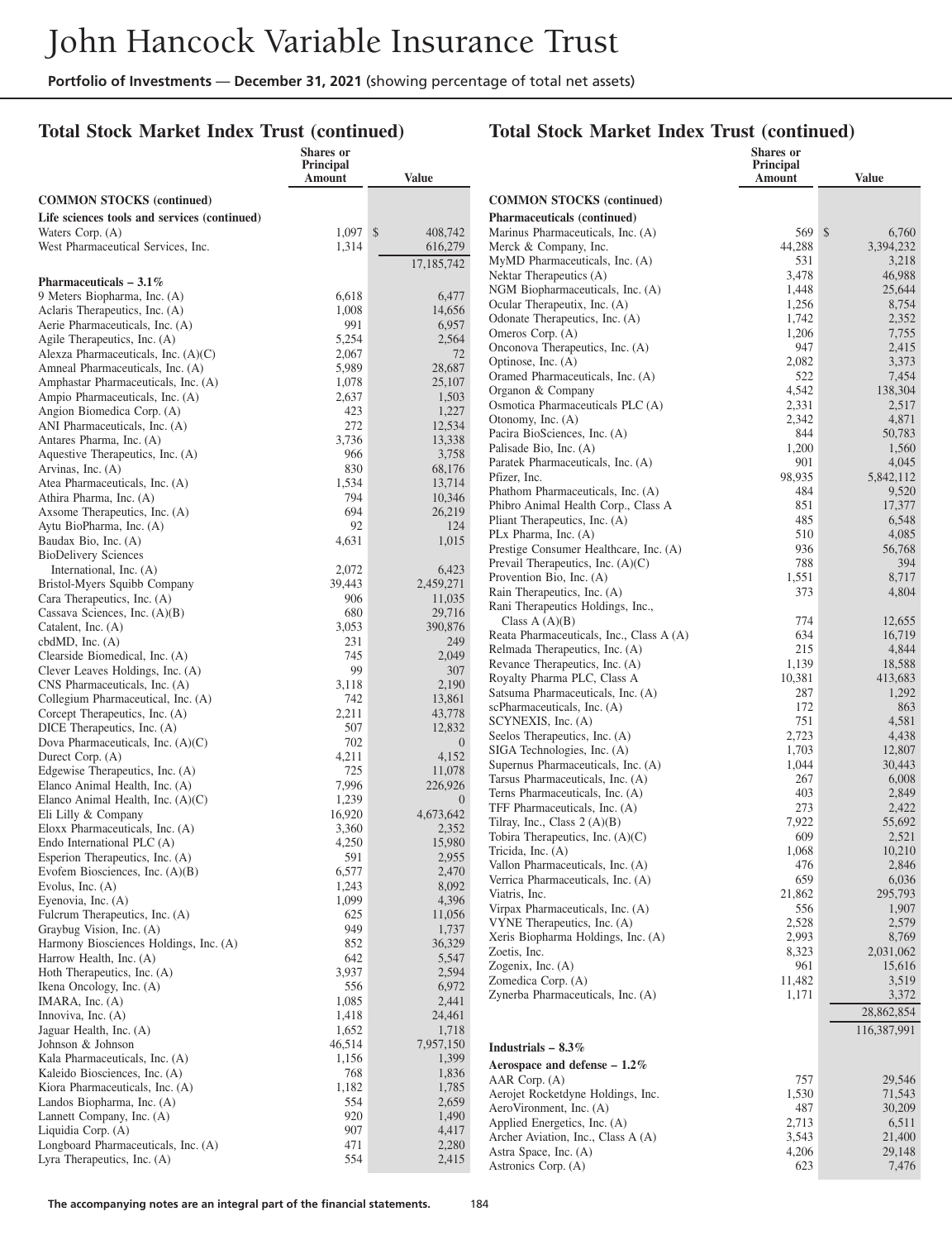#### **Total Stock Market Index Trust (continued)**

|                                                            | Shares or<br>Principal |                   |                                                                          | <b>Shares</b> or<br>Principal |                    |
|------------------------------------------------------------|------------------------|-------------------|--------------------------------------------------------------------------|-------------------------------|--------------------|
|                                                            | Amount                 | <b>Value</b>      |                                                                          | Amount                        | <b>Value</b>       |
| <b>COMMON STOCKS</b> (continued)                           |                        |                   | <b>COMMON STOCKS</b> (continued)                                         |                               |                    |
| Aerospace and defense (continued)                          |                        |                   | <b>Building products (continued)</b>                                     |                               |                    |
| Axon Enterprise, Inc. (A)                                  | $1,184$ \$             | 185,888           | AAON, Inc.                                                               | $1,042 \quad$ \$              | 82,766             |
| BWX Technologies, Inc.                                     | 1,819                  | 87,094            | Advanced Drainage Systems, Inc.                                          | 1,300                         | 176,969            |
| Curtiss-Wright Corp.                                       | 780                    | 108,163           | American Woodmark Corp. (A)                                              | 357                           | 23,276             |
| Ducommun, Inc. (A)                                         | 268                    | 12,534            | Apogee Enterprises, Inc.                                                 | 557                           | 26,820             |
| General Dynamics Corp.                                     | 4,907                  | 1,022,962         | Armstrong World Industries, Inc.                                         | 856                           | 99,399             |
| HEICO Corp.<br>HEICO Corp., Class A                        | 160<br>2,183           | 23,075<br>280,559 | Builders FirstSource, Inc. (A)<br>Carlisle Companies, Inc.               | 3,718<br>734                  | 318,670<br>182,120 |
| Hexcel Corp. (A)                                           | 1,553                  | 80,445            | Carrier Global Corp.                                                     | 15,459                        | 838,496            |
| Howmet Aerospace, Inc.                                     | 7,729                  | 246,014           | Cornerstone Building Brands, Inc. (A)                                    | 2,433                         | 42,432             |
| Huntington Ingalls Industries, Inc.                        | 592                    | 110,550           | CSW Industrials, Inc.                                                    | 335                           | 40,488             |
| Kaman Corp.                                                | 587                    | 25,329            | Fortune Brands Home & Security, Inc.                                     | 2,535                         | 270,992            |
| Kratos Defense & Security                                  |                        |                   | Gibraltar Industries, Inc. (A)                                           | 643                           | 42,875             |
| Solutions, Inc. (A)                                        | 2,288                  | 44,387            | Griffon Corp.                                                            | 1,054                         | 30,018             |
| L3Harris Technologies, Inc.                                | 3,534                  | 753,590           | Insteel Industries, Inc.                                                 | 400                           | 15,924             |
| Lockheed Martin Corp.                                      | 4,781                  | 1,699,215         | JELD-WEN Holding, Inc. (A)                                               | 1,838                         | 48,450             |
| Maxar Technologies, Inc.                                   | 1,313                  | 38,773            | Johnson Controls International PLC                                       | 12,169                        | 989,461            |
| Mercury Systems, Inc. (A)                                  | 1,052                  | 57,923            | Lennox International, Inc.                                               | 691                           | 224,133            |
| Momentus, Inc. (A)                                         | 826                    | 3,453             | Masco Corp.                                                              | 4,518                         | 317,254            |
| Moog, Inc., Class A                                        | 671<br>169             | 54,331<br>13,863  | Owens Corning<br>PGT Innovations, Inc. (A)                               | 1,903                         | 172,222            |
| National Presto Industries, Inc.<br>Northrop Grumman Corp. | 2,736                  | 1,059,024         | Quanex Building Products Corp.                                           | 1,295<br>554                  | 29,125<br>13,728   |
| PAE, Inc. $(A)$                                            | 1,340                  | 13,306            | Resideo Technologies, Inc. (A)                                           | 2,640                         | 68,719             |
| Park Aerospace Corp.                                       | 561                    | 7,405             | Simpson Manufacturing Company, Inc.                                      | 858                           | 119,322            |
| Parsons Corp. (A)                                          | 1,963                  | 66,055            | The AZEK Company, Inc. (A)                                               | 2,505                         | 115,831            |
| Raytheon Technologies Corp.                                | 26,820                 | 2,308,129         | Trex Company, Inc. (A)                                                   | 2,066                         | 278,972            |
| Redwire Corp. (A)                                          | 767                    | 5,177             | UFP Industries, Inc.                                                     | 1,175                         | 108,112            |
| Spirit AeroSystems Holdings, Inc., Class A                 | 1,918                  | 82,647            | Zurn Water Solutions Corp.                                               | 2,268                         | 82,555             |
| Textron, Inc.                                              | 4,054                  | 312,969           |                                                                          |                               | 5,008,781          |
| The Boeing Company (A)                                     | 10,367                 | 2,087,084         | Commercial services and supplies $-0.6\%$                                |                               |                    |
| TransDigm Group, Inc. (A)                                  | 987                    | 628,008           | ABM Industries, Inc.                                                     | 1,258                         | 51,389             |
| Triumph Group, Inc. (A)                                    | 1,030                  | 19,086            | ACCO Brands Corp.                                                        | 2,109                         | 17,420             |
| Vectrus, Inc. (A)                                          | 260                    | 11,900            | ACV Auctions, Inc., Class A (A)                                          | 2,502                         | 47,138             |
|                                                            |                        | 11,644,771        | ADT, Inc.                                                                | 13,826                        | 116,277            |
| Air freight and logistics $-0.6\%$                         |                        |                   | Aqua Metals, Inc. (A)                                                    | 407                           | 501                |
| Air Transport Services Group, Inc. (A)                     | 1,293                  | 37,988            | Brady Corp., Class A                                                     | 1,093                         | 58,913             |
| Atlas Air Worldwide Holdings, Inc. (A)                     | 480                    | 45,178            | BrightView Holdings, Inc. (A)                                            | 2,167                         | 30,511             |
| CH Robinson Worldwide, Inc.<br>Expeditors International of | 2,237                  | 240,768           | Casella Waste Systems, Inc., Class A (A)<br>CECO Environmental Corp. (A) | 1,031<br>931                  | 88,068<br>5,800    |
| Washington, Inc.                                           | 2,817                  | 378,295           | Charah Solutions, Inc. (A)                                               | 247                           | 1,168              |
| FedEx Corp.                                                | 4,736                  | 1,224,919         | Cintas Corp.                                                             | 1,839                         | 814,990            |
| Forward Air Corp.                                          | 567                    | 68,658            | Civeo Corp. (A)                                                          | 76                            | 1,457              |
| GXO Logistics, Inc. (A)                                    | 1,949                  | 177,028           | Clean Harbors, Inc. (A)                                                  | 1,074                         | 107,153            |
| Hub Group, Inc., Class A (A)                               | 691                    | 58,210            | Copart, Inc. $(A)$                                                       | 4,174                         | 632,862            |
| United Parcel Service, Inc., Class B                       | 15,449                 | 3,311,339         | CoreCivic, Inc. (A)                                                      | 2,321                         | 23,140             |
|                                                            |                        | 5,542,383         | Deluxe Corp.                                                             | 840                           | 26,972             |
| Airlines – $0.2\%$                                         |                        |                   | Driven Brands Holdings, Inc. (A)                                         | 2,702                         | 90,841             |
| Alaska Air Group, Inc. (A)                                 | 2,366                  | 123,269           | Ennis, Inc.<br>Harsco Corp. (A)                                          | 594                           | 11,601             |
| Allegiant Travel Company (A)                               | 324                    | 60,601            | Healthcare Services Group, Inc.                                          | 1,705<br>1,493                | 28,491<br>26,560   |
| American Airlines Group, Inc. (A)(B)                       | 11,117                 | 199,661           | Heritage-Crystal Clean, Inc. (A)                                         | 532                           | 17,035             |
| Delta Air Lines, Inc. (A)                                  | 11,545                 | 451,179           | HNI Corp.                                                                | 862                           | 36,247             |
| Frontier Group Holdings, Inc. (A)                          | 3,244                  | 44,021            | $IAA$ , Inc. $(A)$                                                       | 2,440                         | 123,513            |
| Hawaiian Holdings, Inc. (A)                                | 993<br>6,077           | 18,241            | Interface, Inc.                                                          | 1,167                         | 18,614             |
| JetBlue Airways Corp. (A)<br>Joby Aviation, Inc. (A)(B)    | 10,208                 | 86,536<br>74,518  | KAR Auction Services, Inc. (A)                                           | 2,327                         | 36,348             |
| Mesa Air Group, Inc. (A)                                   | 734                    | 4,110             | Kimball International, Inc., Class B                                     | 828                           | 8,470              |
| SkyWest, Inc. (A)                                          | 1,002                  | 39,379            | Matthews International Corp., Class A                                    | 680                           | 24,936             |
| Southwest Airlines Company (A)                             | 10,730                 | 459,673           | MillerKnoll, Inc.                                                        | 1,430                         | 56,042             |
| Spirit Airlines, Inc. (A)                                  | 1,541                  | 33,671            | Montrose Environmental Group, Inc. (A)                                   | 443                           | 31,236             |
| Sun Country Airlines Holdings, Inc. (A)                    | 623                    | 16,977            | MSA Safety, Inc.                                                         | 721                           | 108,842            |
| United Airlines Holdings, Inc. (A)                         | 5,481                  | 239,958           | NL Industries, Inc.<br>Performant Financial Corp. (A)                    | 1,334<br>374                  | 9,872<br>901       |
| Wheels Up Experience, Inc. (A)                             | 3,103                  | 14,398            | Pitney Bowes, Inc.                                                       | 3,538                         | 23,457             |
|                                                            |                        | 1,866,192         | Quad/Graphics, Inc. (A)                                                  | 1,350                         | 5,400              |
| Building products $-0.5\%$                                 |                        |                   | Republic Services, Inc.                                                  | 5,240                         | 730,718            |
| A.O. Smith Corp.                                           | 2,908                  | 249,652           | Rollins, Inc.                                                            | 8,852                         | 302,827            |
|                                                            |                        |                   |                                                                          |                               |                    |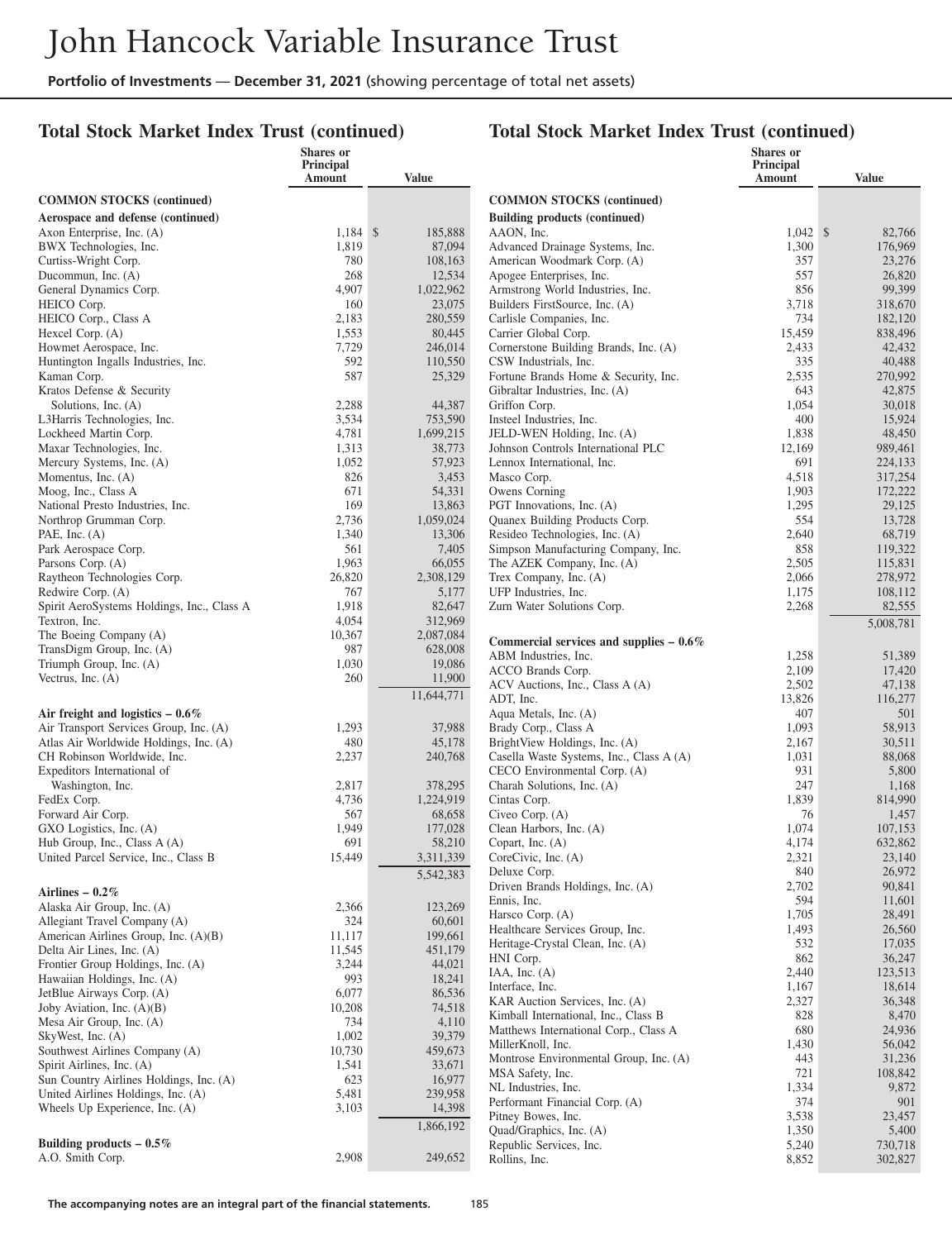**Shares or**

#### **Total Stock Market Index Trust (continued)**

#### **Total Stock Market Index Trust (continued)**

**Shares or Principal**

|                                                                  | Principal<br>Amount | <b>Value</b>      |                                                              | Principal<br><b>Amount</b> | <b>Value</b>     |
|------------------------------------------------------------------|---------------------|-------------------|--------------------------------------------------------------|----------------------------|------------------|
| <b>COMMON STOCKS</b> (continued)                                 |                     |                   | <b>COMMON STOCKS</b> (continued)                             |                            |                  |
| Commercial services and supplies (continued)                     |                     |                   | Electrical equipment (continued)                             |                            |                  |
| RR Donnelley & Sons Company (A)                                  | 1,358 \$            | 15,291            | GrafTech International, Ltd.                                 | 4,843 \$                   | 57,293           |
| SP Plus Corp. (A)                                                | 517                 | 14,590            | Hubbell, Inc.                                                | 956                        | 199,106          |
| Steelcase, Inc., Class A                                         | 2,379               | 27,882            | nVent Electric PLC                                           | 3,080                      | 117,040          |
| Stericycle, Inc. (A)                                             | 1,811               | 108,008           | Ocean Power Technologies, Inc. (A)                           | 567                        | 839              |
| Team, Inc. $(A)$<br>Tetra Tech, Inc.                             | 728<br>1,023        | 794<br>173,705    | Orion Energy Systems, Inc. (A)<br>Plug Power, Inc. (A)       | 915<br>10,058              | 3,312<br>283,937 |
| The Brink's Company                                              | 928                 | 60,849            | Powell Industries, Inc.                                      | 287                        | 8,464            |
| UniFirst Corp.                                                   | 321                 | 67,538            | Preformed Line Products Company                              | 126                        | 8,152            |
| US Ecology, Inc. $(A)$                                           | 492                 | 15,714            | Regal Rexnord Corp.                                          | 1,214                      | 206,599          |
| Viad Corp. (A)                                                   | 446                 | 19,084            | Rockwell Automation, Inc.                                    | 1,995                      | 695,956          |
| Vidler Water Resouces, Inc. (A)                                  | 513                 | 6,197             | Shoals Technologies Group, Inc.,                             |                            |                  |
| VSE Corp.                                                        | 270                 | 16,454            | Class $A(A)$                                                 | 2,743                      | 66,655           |
| Waste Management, Inc.                                           | 7,307               | 1,219,538         | Sunrun, Inc. $(A)$                                           | 3,673                      | 125,984          |
|                                                                  |                     | 5,461,354         | Sunworks, Inc. (A)                                           | 246                        | 755              |
| Construction and engineering $-0.2\%$                            |                     |                   | Thermon Group Holdings, Inc. (A)<br>TPI Composites, Inc. (A) | 751<br>773                 | 12,714<br>11,564 |
| AECOM (A)                                                        | 2,658               | 205,596           | Vicor Corp. (A)                                              | 789                        | 100,187          |
| Ameresco, Inc., Class A (A)                                      | 941                 | 76,635            |                                                              |                            | 5,828,512        |
| Arcosa, Inc.                                                     | 870                 | 45,849            |                                                              |                            |                  |
| Argan, Inc.<br>Comfort Systems USA, Inc.                         | 361<br>686          | 13,967<br>67,873  | Industrial conglomerates $-0.8\%$<br>3M Company              | 10,244                     | 1,819,642        |
| Construction Partners, Inc., Class A (A)                         | 1,071               | 31,498            | General Electric Company                                     | 19,462                     | 1,838,575        |
| Dycom Industries, Inc. (A)                                       | 581                 | 54,475            | Honeywell International, Inc.                                | 12,207                     | 2,545,282        |
| EMCOR Group, Inc.                                                | 901                 | 114,778           | Icahn Enterprises LP                                         | 4,276                      | 212,047          |
| Fluor Corp. (A)                                                  | 2,601               | 64,427            | Roper Technologies, Inc.                                     | 1,825                      | 897,645          |
| Granite Construction, Inc.                                       | 919                 | 35,565            |                                                              |                            | 7,313,191        |
| Great Lakes Dredge & Dock Corp. (A)                              | 1,462               | 22,983            | Machinery $-1.6\%$                                           |                            |                  |
| IES Holdings, Inc. (A)                                           | 478                 | 24,206            | AGCO Corp.                                                   | 1,382                      | 160,340          |
| Infrastructure and Energy                                        |                     |                   | Agrify Corp. $(A)$                                           | 374                        | 3,441            |
| Alternatives, Inc. (A)<br>INNOVATE Corp. (A)                     | 472<br>406          | 4,342<br>1,502    | Alamo Group, Inc.                                            | 239                        | 35,176           |
| MasTec, Inc. $(A)$                                               | 1,330               | 122,732           | Albany International Corp., Class A                          | 621                        | 54,927           |
| Matrix Service Company (A)                                       | 663                 | 4,986             | Allison Transmission Holdings, Inc.                          | 1,324                      | 48,127           |
| MYR Group, Inc. (A)                                              | 327                 | 36,150            | Altra Industrial Motion Corp.<br>Astec Industries, Inc.      | 1,239<br>493               | 63,895<br>34,150 |
| Northwest Pipe Company (A)                                       | 252                 | 8,014             | Barnes Group, Inc.                                           | 1,066                      | 49,665           |
| Orbital Energy Group, Inc. (A)                                   | 635                 | 1,391             | Berkshire Grey, Inc. (A)                                     | 3,321                      | 18,266           |
| Orion Group Holdings, Inc. (A)                                   | 985                 | 3,713             | Caterpillar, Inc.                                            | 9,735                      | 2,012,614        |
| Primoris Services Corp.                                          | 1,046               | 25,083            | Chart Industries, Inc. (A)                                   | 655                        | 104,466          |
| Quanta Services, Inc.<br>Sterling Construction Company, Inc. (A) | 2,499<br>650        | 286,535<br>17,095 | CIRCOR International, Inc. (A)                               | 461                        | 12,530           |
| Tutor Perini Corp. (A)                                           | 1,152               | 14,250            | Colfax Corp. (A)                                             | 2,476                      | 113,822          |
| Valmont Industries, Inc.                                         | 334                 | 83,667            | Columbus McKinnon Corp.                                      | 532                        | 24,610           |
| WillScot Mobile Mini Holdings Corp. (A)                          | 4,093               | 167,158           | Commercial Vehicle Group, Inc. (A)<br>Crane Company          | 856                        | 6,899<br>113,022 |
|                                                                  |                     | 1,534,470         | Cummins, Inc.                                                | 1,111<br>2,359             | 514,592          |
| Electrical equipment $-0.6\%$                                    |                     |                   | Deere & Company                                              | 5,348                      | 1,833,776        |
| Acuity Brands, Inc.                                              | 643                 | 136,136           | Donaldson Company, Inc.                                      | 2,191                      | 129,839          |
| Allied Motion Technologies, Inc.                                 | 333                 | 12,151            | Douglas Dynamics, Inc.                                       | 435                        | 16,991           |
| American Superconductor Corp. (A)                                | 626                 | 6,811             | Dover Corp.                                                  | 2,215                      | 402,244          |
| AMETEK, Inc.                                                     | 4,078               | 599,629           | Energy Recovery, Inc. (A)                                    | 1,211                      | 26,024           |
| Array Technologies, Inc. (A)                                     | 2,316               | 36,338            | Enerpac Tool Group Corp.                                     | 1,293                      | 26,222           |
| Atkore, Inc. (A)<br>AZZ, Inc.                                    | 821<br>556          | 91,287<br>30,741  | EnPro Industries, Inc.<br>ESCO Technologies, Inc.            | 426<br>519                 | 46,890<br>46,705 |
| Babcock & Wilcox Enterprises, Inc. (A)                           | 1,048               | 9,453             | Evoqua Water Technologies Corp. (A)                          | 2,177                      | 101,775          |
| BitNile Holdings, Inc. (A)                                       | 1,563               | 1,860             | Federal Signal Corp.                                         | 1,215                      | 52,658           |
| Blink Charging Company (A)(B)                                    | 696                 | 18,451            | Flowserve Corp.                                              | 2,471                      | 75,613           |
| Bloom Energy Corp., Class A (A)                                  | 2,966               | 65,044            | Fortive Corp.                                                | 6,140                      | 468,421          |
| ChargePoint Holdings, Inc. (A)(B)                                | 5,450               | 103,823           | Franklin Electric Company, Inc.                              | 926                        | 87,563           |
| Eaton Corp. PLC                                                  | 7,027               | 1,214,406         | Gates Industrial Corp. PLC (A)                               | 5,553                      | 88,348           |
| Emerson Electric Company                                         | 10,705              | 995,244           | Gencor Industries, Inc. (A)                                  | 428                        | 4,935            |
| Encore Wire Corp.                                                | 377                 | 53,949            | Graco, Inc.                                                  | 3,250                      | 262,015          |
| Energous Corp. (A)                                               | 2,335<br>815        | 2,919<br>64,434   | Graham Corp.<br>Helios Technologies, Inc.                    | 310<br>627                 | 3,856<br>65,942  |
| EnerSys<br>Enovix Corp. (A)                                      | 2,439               | 66,536            | Hillenbrand, Inc.                                            | 1,455                      | 75,645           |
| FTC Solar, Inc. (A)                                              | 1,092               | 8,256             | Hillman Solutions Corp. (A)                                  | 2,499                      | 26,864           |
| FuelCell Energy, Inc. (A)                                        | 6,301               | 32,765            | Hurco Companies, Inc.                                        | 183                        | 5,435            |
| Generac Holdings, Inc. (A)                                       | 1,079               | 379,722           | Hydrofarm Holdings Group, Inc. (A)                           | 570                        | 16,125           |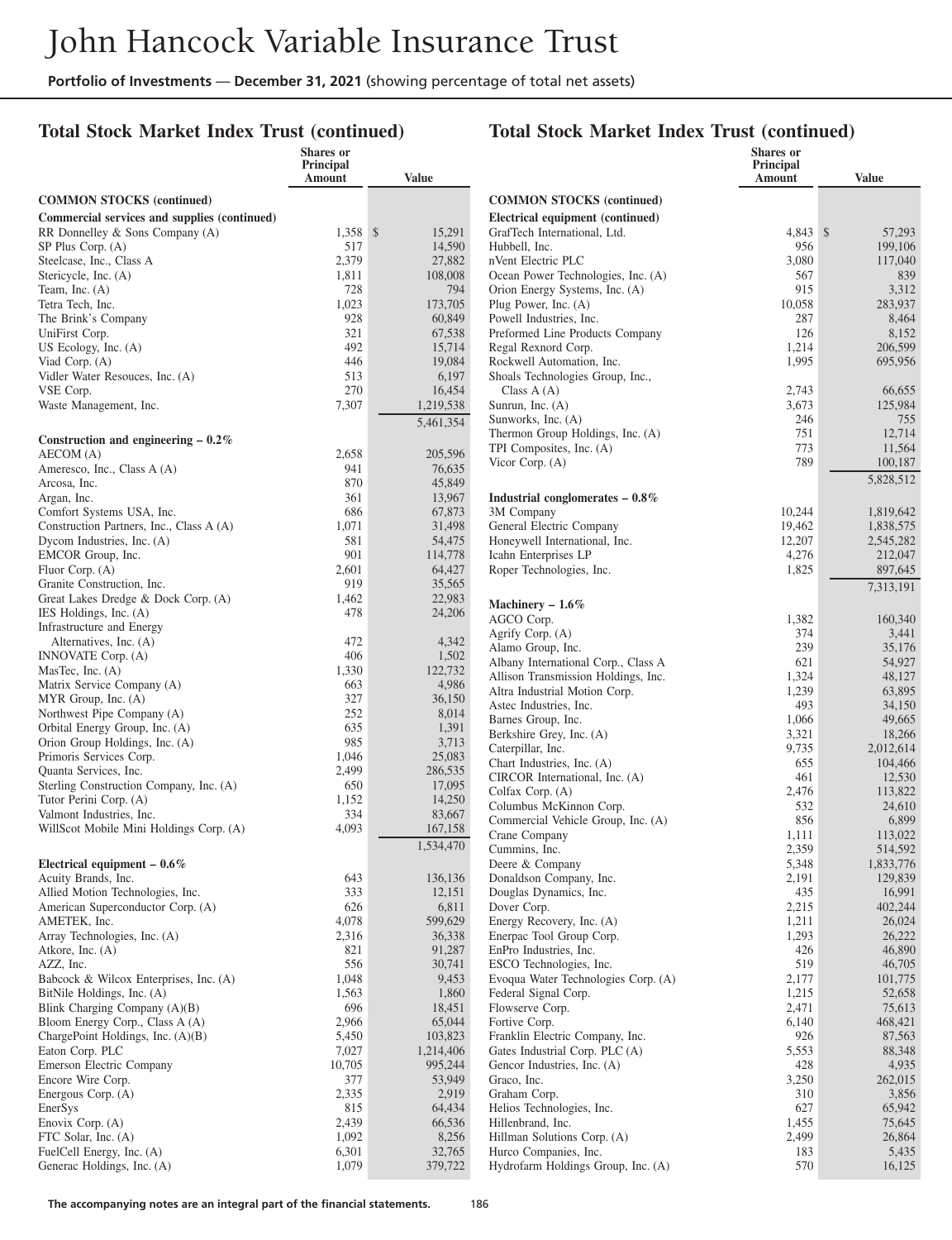#### **Total Stock Market Index Trust (continued)**

|                                                    | <b>Shares or</b><br>Principal |                   |                                                                                | <b>Shares</b> or<br>Principal |                    |
|----------------------------------------------------|-------------------------------|-------------------|--------------------------------------------------------------------------------|-------------------------------|--------------------|
|                                                    | Amount                        | <b>Value</b>      |                                                                                | Amount                        | <b>Value</b>       |
| <b>COMMON STOCKS</b> (continued)                   |                               |                   | <b>COMMON STOCKS</b> (continued)                                               |                               |                    |
| <b>Machinery</b> (continued)                       |                               |                   | Professional services (continued)                                              |                               |                    |
| Hyster-Yale Materials Handling, Inc.               | 296S                          | 12,166            | $ASGN$ , Inc. $(A)$                                                            | 958S                          | 118,217            |
| Hyzon Motors, Inc. (A)(B)                          | 3,912                         | 25,389            | Barrett Business Services, Inc.                                                | 173                           | 11,947             |
| <b>IDEX</b> Corp.                                  | 1,049                         | 247,900           | BlackSky Technology, Inc. (A)                                                  | 1,388                         | 6,232              |
| Illinois Tool Works, Inc.                          | 5,437                         | 1,341,852         | Booz Allen Hamilton Holding Corp.                                              | 2,443                         | 207,142            |
| Ingersoll Rand, Inc.                               | 7,599                         | 470,150           | CACI International, Inc., Class A (A)                                          | 328                           | 88,301             |
| ITT, Inc.                                          | 1,610                         | 164,526           | CBIZ, Inc. $(A)$                                                               | 1,073                         | 41,976             |
| John Bean Technologies Corp.                       | 615                           | 94,439            | CoStar Group, Inc. (A)                                                         | 7,050                         | 557,162            |
| Kadant, Inc.                                       | 213                           | 49,092            | CRA International, Inc.                                                        | 162                           | 15,124             |
| Kennametal, Inc.<br>LB Foster Company, Class A (A) | 1,628<br>298                  | 58,461<br>4,098   | Dun & Bradstreet Holdings, Inc. (A)<br>Equifax, Inc.                           | 7,238<br>2,170                | 148,307<br>635,354 |
| Lincoln Electric Holdings, Inc.                    | 1,032                         | 143,933           | Exponent, Inc.                                                                 | 947                           | 110,543            |
| Lindsay Corp.                                      | 215                           | 32,680            | First Advantage Corp. (A)                                                      | 2,261                         | 43,049             |
| Markforged Holding Corp. (A)                       | 2,754                         | 14,789            | Forrester Research, Inc. (A)                                                   | 420                           | 24,667             |
| Mayville Engineering Company, Inc. (A)             | 522                           | 7,783             | Franklin Covey Company (A)                                                     | 312                           | 14,464             |
| Meritor, Inc. (A)                                  | 1,344                         | 33,304            | FTI Consulting, Inc. (A)                                                       | 466                           | 71,494             |
| Microvast Holdings, Inc. (A)(B)                    | 5,831                         | 33,003            | Heidrick & Struggles International, Inc.                                       | 421                           | 18,410             |
| Miller Industries, Inc.                            | 293                           | 9,786             | Huron Consulting Group, Inc. (A)                                               | 468                           | 23,353             |
| Mueller Industries, Inc.                           | 1,081                         | 64,168            | ICF International, Inc.                                                        | 377                           | 38,661             |
| Mueller Water Products, Inc., Class A              | 3,308                         | 47,635            | Insperity, Inc.                                                                | 704                           | 83,149             |
| Nikola Corp. $(A)(B)$                              | 6,833                         | 67,442            | Jacobs Engineering Group, Inc.                                                 | 2,341                         | 325,937            |
| $NN$ , Inc. $(A)$                                  | 766                           | 3,141             | KBR, Inc.                                                                      | 2,611                         | 124,336            |
| Nordson Corp.                                      | 853<br>223                    | 217,745           | Kelly Services, Inc., Class A                                                  | 813<br>412                    | 13,634<br>30,991   |
| Omega Flex, Inc.<br>Oshkosh Corp.                  | 1,251                         | 28,310<br>141,000 | Kforce, Inc.<br>Korn Ferry                                                     | 1,010                         | 76,487             |
| Otis Worldwide Corp.                               | 7,399                         | 644,231           | LegalZoom.com, Inc. (A)(B)                                                     | 3,194                         | 51,328             |
| PACCAR, Inc.                                       | 5,813                         | 513,055           | Leidos Holdings, Inc.                                                          | 2,555                         | 227,140            |
| Parker-Hannifin Corp.                              | 2,269                         | 721,814           | ManpowerGroup, Inc.                                                            | 989                           | 96,259             |
| Park-Ohio Holdings Corp.                           | 316                           | 6,690             | ManTech International Corp., Class A                                           | 785                           | 57,250             |
| Proto Labs, Inc. (A)                               | 533                           | 27,370            | Mistras Group, Inc. (A)                                                        | 754                           | 5,602              |
| RBC Bearings, Inc. (A)                             | 524                           | 105,832           | Red Violet, Inc. (A)                                                           | 54                            | 2,143              |
| REV Group, Inc.                                    | 1,210                         | 17,122            | Resources Connection, Inc.                                                     | 781                           | 13,933             |
| Sarcos Technology and Robotics                     |                               |                   | Robert Half International, Inc.                                                | 2,007                         | 223,821            |
| Corp. $(A)(B)$                                     | 1,472                         | 14,691            | Science Applications International Corp.                                       | 855                           | 71,469             |
| Snap-on, Inc.                                      | 835                           | 179,842           | Spire Global, Inc. (A)                                                         | 2,065                         | 6,980              |
| SPX Corp. (A)                                      | 887<br>803                    | 52,936            | Sterling Check Corp. (A)                                                       | 1,453                         | 29,801             |
| SPX FLOW, Inc.<br>Standex International Corp.      | 280                           | 69,443<br>30,985  | TransUnion<br>TriNet Group, Inc. (A)                                           | 3,432<br>1,183                | 406,967<br>112,693 |
| Stanley Black & Decker, Inc.                       | 2,953                         | 556,995           | TrueBlue, Inc. (A)                                                             | 739                           | 20,448             |
| <b>Tennant Company</b>                             | 380                           | 30,795            | Upwork, Inc. $(A)$                                                             | 2,277                         | 77,782             |
| Terex Corp.                                        | 1,289                         | 56,652            | Verisk Analytics, Inc.                                                         | 2,863                         | 654,854            |
| The Eastern Company                                | 202                           | 5,082             | Willdan Group, Inc. (A)                                                        | 264                           | 9,293              |
| The Gorman-Rupp Company                            | 603                           | 26,864            |                                                                                |                               | 4,903,661          |
| The Greenbrier Companies, Inc.                     | 586                           | 26,892            | Road and rail $-1.1\%$                                                         |                               |                    |
| The Manitowoc Company, Inc. (A)                    | 748                           | 13,905            | AMERCO                                                                         | 313                           | 227,310            |
| The Middleby Corp. (A)                             | 1,012                         | 199,121           | ArcBest Corp.                                                                  | 474                           | 56,809             |
| The Shyft Group, Inc.                              | 699                           | 34,342            | Avis Budget Group, Inc. (A)                                                    | 1,000                         | 207,370            |
| The Timken Company                                 | 1,435                         | 99,431            | Canadian Pacific Railway, Ltd.                                                 | 4,793                         | 344,808            |
| The Toro Company<br>Titan International, Inc. (A)  | 1,973<br>1,489                | 197,122<br>16,319 | Covenant Logistics Group, Inc. (A)                                             | 436                           | 11,523             |
| Trinity Industries, Inc.                           | 1,995                         | 60,249            | CSX Corp.                                                                      | 40,431                        | 1,520,206          |
| Wabash National Corp.                              | 1,110                         | 21,667            | Daseke, Inc. (A)                                                               | 1,184                         | 11,887             |
| Wabtec Corp.                                       | 3,459                         | 318,608           | Heartland Express, Inc.                                                        | 1,522                         | 25,600             |
| Watts Water Technologies, Inc., Class A            | 551                           | 106,988           | HyreCar, Inc. (A)                                                              | 233                           | 1,097              |
| Welbilt, Inc. $(A)$                                | 2,649                         | 62,967            | JB Hunt Transport Services, Inc.<br>Knight-Swift Transportation Holdings, Inc. | 1,930<br>3,037                | 394,492<br>185,075 |
| Woodward, Inc.                                     | 1,184                         | 129,601           | Landstar System, Inc.                                                          | 521                           | 93,269             |
| Xos, Inc. (A)                                      | 2,320                         | 7,308             | Lyft, Inc., Class $A(A)$                                                       | 5,983                         | 255,654            |
| Xylem, Inc.                                        | 3,301                         | 395,856           | Marten Transport, Ltd.                                                         | 1,666                         | 28,589             |
|                                                    |                               | 15,297,995        | Norfolk Southern Corp.                                                         | 4,396                         | 1,308,733          |
| Marine $-0.0\%$                                    |                               |                   | Old Dominion Freight Line, Inc.                                                | 1,964                         | 703,858            |
| Eagle Bulk Shipping, Inc.                          | 275                           | 12,513            | P.A.M. Transportation Services, Inc. (A)                                       | 239                           | 16,971             |
| Kirby Corp. $(A)$                                  | 1,165                         | 69,224            | Ryder System, Inc.                                                             | 1,009                         | 83,172             |
| Matson, Inc.                                       | 725                           | 65,272            | Saia, Inc. (A)                                                                 | 476                           | 160,426            |
|                                                    |                               | 147,009           | Schneider National, Inc., Class B                                              | 3,485                         | 93,781             |
| Professional services $-0.5\%$                     |                               |                   | TuSimple Holdings, Inc., Class A (A)                                           | 3,576                         | 128,200            |
| Acacia Research Corp. (A)                          | 1,357                         | 6,961             | Uber Technologies, Inc. (A)                                                    | 33,348                        | 1,398,282          |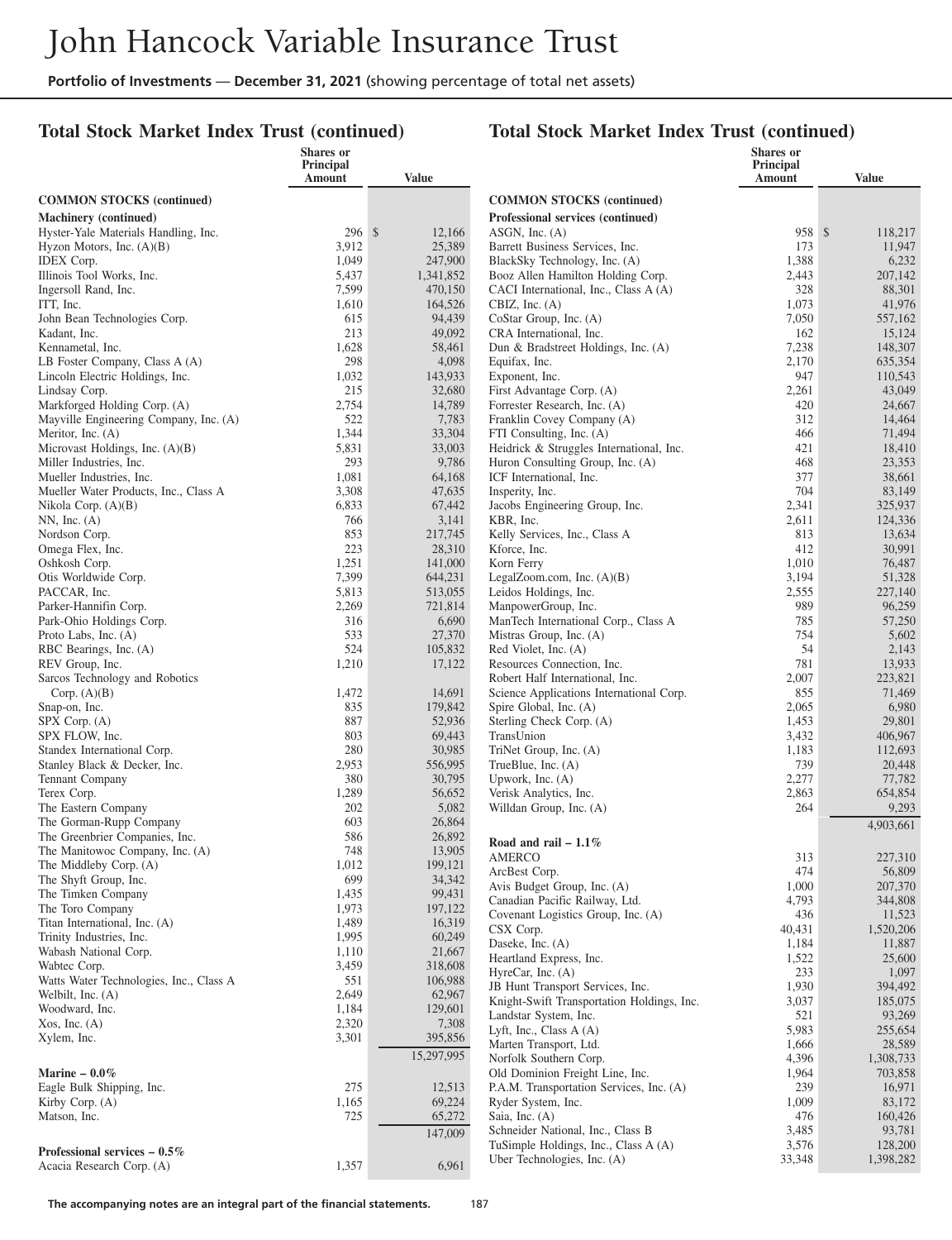# **Total Stock Market Index Trust (continued)**

|                                                                          | <b>Shares</b> or<br>Principal |                           |                                                                                    | Shares or<br>Principal |                    |
|--------------------------------------------------------------------------|-------------------------------|---------------------------|------------------------------------------------------------------------------------|------------------------|--------------------|
|                                                                          | Amount                        | <b>Value</b>              |                                                                                    | Amount                 | <b>Value</b>       |
| <b>COMMON STOCKS</b> (continued)                                         |                               |                           | <b>COMMON STOCKS (continued)</b>                                                   |                        |                    |
| Road and rail (continued)                                                |                               |                           | Communications equipment (continued)                                               |                        |                    |
| Union Pacific Corp.                                                      | 11,223                        | 2,827,410<br>$\mathbb{S}$ | Harmonic, Inc. (A)                                                                 | $2.066$ \$             | 24,296             |
| Universal Logistics Holdings, Inc.                                       | 647                           | 12,202                    | Infinera Corp. (A)                                                                 | 3,517                  | 33,728             |
| Werner Enterprises, Inc.                                                 | 973                           | 46,373                    | Inseego Corp. (A)                                                                  | 1,798                  | 10,482             |
| XPO Logistics, Inc. (A)                                                  | 1,938                         | 150,059                   | Juniper Networks, Inc.                                                             | 5,594                  | 199,762            |
| Yellow Corp. (A)                                                         | 875                           | 11,016                    | KVH Industries, Inc. (A)                                                           | 504                    | 4,632              |
|                                                                          |                               | 10,304,172                | Lantronix, Inc. $(A)$                                                              | 53                     | 415                |
| Trading companies and distributors $-0.4\%$                              |                               |                           | Lumentum Holdings, Inc. (A)<br>Motorola Solutions, Inc.                            | 1,347<br>2,893         | 142,472<br>786,028 |
| AeroCentury Corp.                                                        | 37                            | 2,209                     | NETGEAR, Inc. (A)                                                                  | 654                    | 19,103             |
| Air Lease Corp.                                                          | 2,130                         | 94,210                    | NetScout Systems, Inc. (A)                                                         | 1,447                  | 47,867             |
| Alta Equipment Group, Inc. (A)                                           | 98<br>732                     | 1,435<br>75,176           | Plantronics, Inc. (A)                                                              | 804                    | 23,589             |
| Applied Industrial Technologies, Inc.<br>Beacon Roofing Supply, Inc. (A) | 1,363                         | 78,168                    | Powerwave Technologies, Inc. (A)(C)                                                | 912                    | $\Omega$           |
| BlueLinx Holdings, Inc. (A)                                              | 138                           | 13,215                    | Resonant, Inc. (A)                                                                 | 553                    | 946                |
| Boise Cascade Company                                                    | 747                           | 53,186                    | Ribbon Communications, Inc. (A)                                                    | 2,627                  | 15,893             |
| Core & Main, Inc., Class A (A)                                           | 3,569                         | 108,283                   | Ubiquiti, Inc.                                                                     | 1,124                  | 344,731            |
| DXP Enterprises, Inc. (A)                                                | 424                           | 10,884                    | ViaSat, Inc. $(A)$<br>Viavi Solutions, Inc. (A)                                    | 1,289                  | 57,412             |
| EVI Industries, Inc. (A)                                                 | 281                           | 8,776                     | Vislink Technologies, Inc. (A)                                                     | 4,348<br>1,137         | 76,612<br>1,342    |
| Fastenal Company                                                         | 10,444                        | 669,043                   |                                                                                    |                        | 8,089,322          |
| Fortress Transportation & Infrastructure                                 |                               |                           |                                                                                    |                        |                    |
| Investors LLC<br>GATX Corp.                                              | 1,753<br>601                  | 50,697<br>62,618          | Electronic equipment, instruments and components $-0.7\%$<br>908 Devices, Inc. (A) | 290                    |                    |
| Global Industrial Company                                                | 777                           | 31,779                    | Advanced Energy Industries, Inc.                                                   | 715                    | 7,502<br>65,108    |
| GMS, Inc. $(A)$                                                          | 822                           | 49,410                    | AEye, Inc. $(A)$                                                                   | 2,196                  | 10,629             |
| H&E Equipment Services, Inc.                                             | 697                           | 30,856                    | Akoustis Technologies, Inc. (A)                                                    | 872                    | 5,825              |
| Herc Holdings, Inc.                                                      | 532                           | 83,285                    | Amphenol Corp., Class A                                                            | 10,476                 | 916,231            |
| Lawson Products, Inc. (A)                                                | 105                           | 5,749                     | Arlo Technologies, Inc. (A)                                                        | 1,497                  | 15,704             |
| McGrath RentCorp                                                         | 476                           | 38,204                    | Arrow Electronics, Inc. (A)                                                        | 1,017                  | 136,553            |
| MRC Global, Inc. (A)                                                     | 1,850                         | 12,728                    | Avnet, Inc.                                                                        | 1,858                  | 76,605             |
| MSC Industrial Direct Company, Inc.,                                     |                               |                           | Badger Meter, Inc.                                                                 | 582                    | 62,018             |
| Class A<br>NOW, Inc. (A)                                                 | 705<br>2,251                  | 59,262<br>19,224          | Bel Fuse, Inc., Class B<br>Belden, Inc.                                            | 346<br>836             | 4,474<br>54,950    |
| Rush Enterprises, Inc., Class A                                          | 1,071                         | 59,590                    | Benchmark Electronics, Inc.                                                        | 800                    | 21,680             |
| SiteOne Landscape Supply, Inc. (A)                                       | 801                           | 194,066                   | CDW Corp.                                                                          | 2,388                  | 489,015            |
| Textainer Group Holdings, Ltd.                                           | 934                           | 33,353                    | Cognex Corp.                                                                       | 3,194                  | 248,365            |
| Titan Machinery, Inc. (A)                                                | 513                           | 17,283                    | Coherent, Inc. (A)                                                                 | 451                    | 120,210            |
| United Rentals, Inc. (A)                                                 | 1,287                         | 427,657                   | Corning, Inc.                                                                      | 15,094                 | 561,950            |
| Univar Solutions, Inc. (A)                                               | 3,249                         | 92,109                    | CTS Corp.                                                                          | 667                    | 24,492             |
| Veritiv Corp. (A)                                                        | 274                           | 33,584                    | Daktronics, Inc. (A)                                                               | 1,227                  | 6,196              |
| W.W. Grainger, Inc.<br>Watsco, Inc.                                      | 838                           | 434,285                   | ePlus, Inc. $(A)$                                                                  | 342                    | 18,427             |
| WESCO International, Inc. (A)                                            | 731<br>915                    | 228,715<br>120,405        | Evolv Technologies Holdings, Inc. (A)<br>FARO Technologies, Inc. (A)               | 2,210<br>391           | 9,857<br>27,378    |
|                                                                          |                               |                           | Identiv, Inc. $(A)$                                                                | 100                    | 2,814              |
|                                                                          |                               | 3,199,444                 | II-VI, Inc. $(A)$                                                                  | 1,909                  | 130,442            |
|                                                                          |                               | 78,051,935                | Insight Enterprises, Inc. (A)                                                      | 655                    | 69,823             |
| Information technology $-26.7\%$                                         |                               |                           | IPG Photonics Corp. (A)                                                            | 978                    | 168,353            |
| Communications equipment $-0.9\%$                                        |                               |                           | Iteris, Inc. $(A)$                                                                 | 1,032                  | 4,128              |
| ADTRAN, Inc.                                                             | 1,000                         | 22,830                    | Itron, Inc. $(A)$                                                                  | 841                    | 57,625             |
| Airspan Networks Holdings, Inc. (A)                                      | 603<br>524                    | 2,285                     | Jabil, Inc.                                                                        | 2,648                  | 186,287            |
| Applied Optoelectronics, Inc. (A)<br>Arista Networks, Inc. (A)           | 5,452                         | 2,693<br>783,725          | Keysight Technologies, Inc. (A)                                                    | 3,278<br>554           | 676,940            |
| Aviat Networks, Inc. (A)                                                 | 36                            | 1,155                     | Kimball Electronics, Inc. (A)<br>Knowles Corp. (A)                                 | 1,805                  | 12,055<br>42,147   |
| CalAmp Corp. (A)                                                         | 820                           | 5,789                     | Littelfuse, Inc.                                                                   | 461                    | 145,067            |
| Calix, Inc. $(A)$                                                        | 1,143                         | 91,406                    | Methode Electronics, Inc.                                                          | 768                    | 37,763             |
| Cambium Networks Corp. (A)                                               | 562                           | 14,404                    | MicroVision, Inc. (A)                                                              | 2,624                  | 13,146             |
| Casa Systems, Inc. (A)                                                   | 2,022                         | 11,465                    | Napco Security Technologies, Inc. (A)                                              | 371                    | 18,543             |
| Ciena Corp. (A)                                                          | 2,792                         | 214,900                   | National Instruments Corp.                                                         | 2,530                  | 110,485            |
| Cisco Systems, Inc.                                                      | 74,769                        | 4,738,112                 | Netlist, Inc. (A)                                                                  | 3,719                  | 23,988             |
| Clearfield, Inc. (A)                                                     | 289                           | 24,397                    | nLight, Inc. (A)                                                                   | 848                    | 20,310             |
| CommScope Holding Company, Inc. (A)<br>Comtech Telecommunications Corp.  | 3,833<br>548                  | 42,316<br>12,982          | Novanta, Inc. (A)                                                                  | 656                    | 115,672            |
| Digi International, Inc. (A)                                             | 683                           | 16,781                    | OSI Systems, Inc. (A)<br>PAR Technology Corp. (A)                                  | 333<br>370             | 31,036<br>19,525   |
| DZS, Inc. $(A)$                                                          | 566                           | 9,181                     | PC Connection, Inc.                                                                | 517                    | 22,298             |
| EMCORE Corp. (A)                                                         | 60                            | 419                       | Plexus Corp. (A)                                                                   | 489                    | 46,890             |
| Extreme Networks, Inc. (A)                                               | 2,573                         | 40,396                    | Rogers Corp. (A)                                                                   | 345                    | 94,185             |
| $F5$ , Inc. $(A)$                                                        | 1,082                         | 264,776                   | Sanmina Corp. (A)                                                                  | 1,095                  | 45,399             |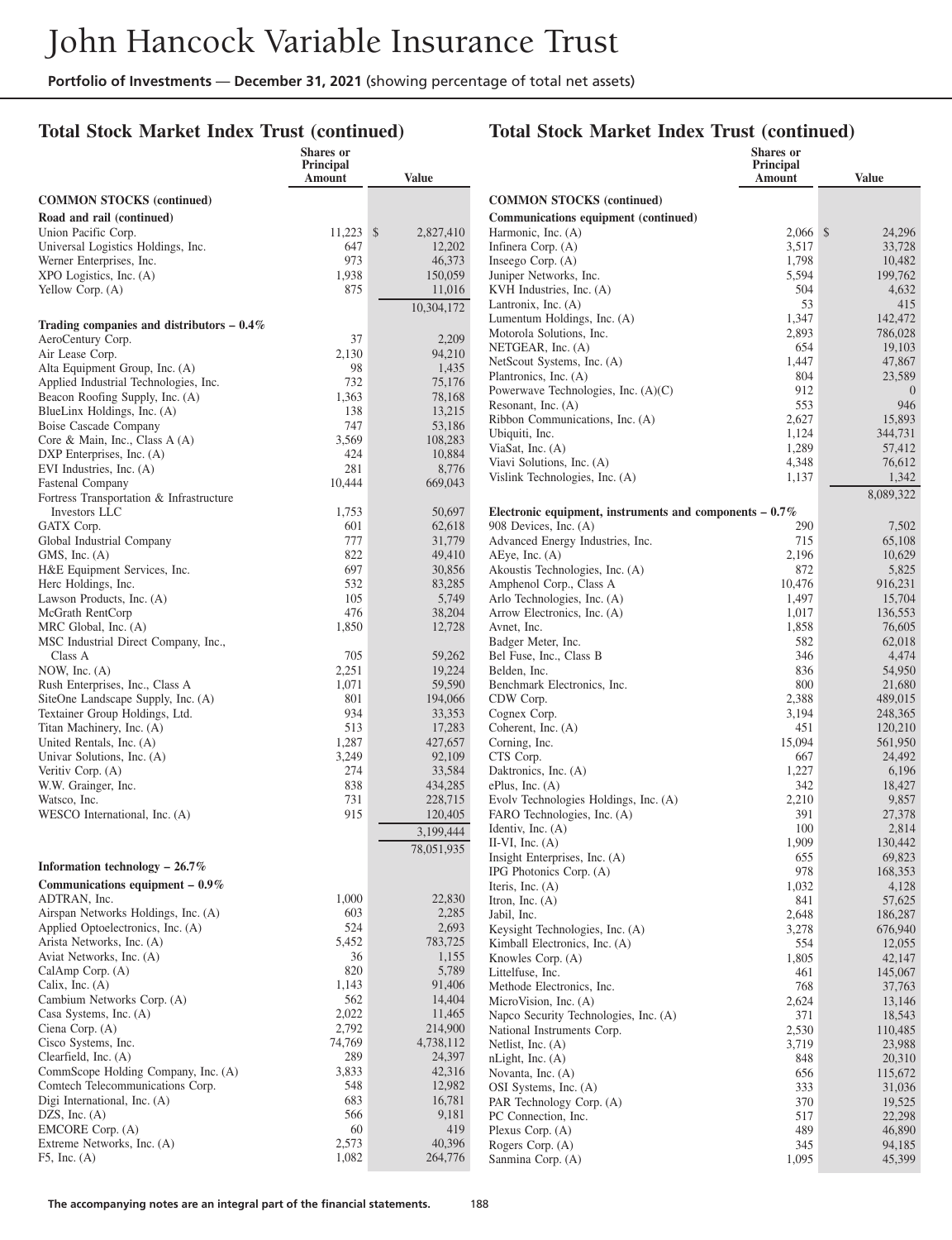# **Total Stock Market Index Trust (continued)**

|                                                                           | Shares or<br><b>Principal</b> |                     |                                                              | <b>Shares</b> or<br>Principal |                   |
|---------------------------------------------------------------------------|-------------------------------|---------------------|--------------------------------------------------------------|-------------------------------|-------------------|
|                                                                           | Amount                        | <b>Value</b>        |                                                              | Amount                        | <b>Value</b>      |
| <b>COMMON STOCKS</b> (continued)                                          |                               |                     | <b>COMMON STOCKS</b> (continued)                             |                               |                   |
| Electronic equipment, instruments and                                     |                               |                     | IT services (continued)                                      |                               |                   |
| components (continued)                                                    |                               |                     | Paysign, Inc. (A)                                            | $1.105$ \$                    | 1,768             |
| ScanSource, Inc. (A)                                                      | 460S                          | 16,137              | Perficient, Inc. (A)                                         | 594                           | 76,798            |
| SmartRent, Inc. (A)                                                       | 2,767                         | 26,785              | Rackspace Technology, Inc. (A)                               | 3,379                         | 45,515            |
| TD SYNNEX Corp.<br>Teledyne Technologies, Inc. (A)                        | 1,563<br>813                  | 178,745<br>355,192  | Remitly Global, Inc. $(A)(B)$<br>Sabre Corp. (A)             | 2,668<br>5,716                | 55,014<br>49,100  |
| Trimble, Inc. $(A)$                                                       | 4,534                         | 395,319             | ServiceSource International, Inc. (A)                        | 4,978                         | 4,929             |
| TTM Technologies, Inc. (A)                                                | 2,254                         | 33,585              | Shift4 Payments, Inc., Class A (A)                           | 1,389                         | 80,465            |
| Vishay Intertechnology, Inc.                                              | 2,794                         | 61,105              | Snowflake, Inc., Class A (A)                                 | 5,222                         | 1,768,953         |
| Vishay Precision Group, Inc. (A)                                          | 306                           | 11,359              | SolarWinds Corp.                                             | 2,988                         | 42,400            |
| Vontier Corp.                                                             | 2,732                         | 83,954              | Squarespace, Inc., Class A (A)                               | 2,323                         | 68,529            |
| Zebra Technologies Corp., Class A (A)                                     | 958                           | 570,202             | StarTek, Inc. (A)                                            | 653                           | 3,409             |
|                                                                           |                               | 6,710,473           | Switch, Inc., Class A<br>TaskUS, Inc., Class A (A)           | 4,331<br>1,642                | 124,040<br>88,602 |
| IT services $-4.2\%$                                                      |                               |                     | The Glimpse Group, Inc. (A)                                  | 48                            | 473               |
| Affirm Holdings, Inc. (A)                                                 | 4,641                         | 466,699             | The Hackett Group, Inc.                                      | 696                           | 14,289            |
| AgileThought, Inc. (A)                                                    | 536                           | 2,530               | The Western Union Company                                    | 7,400                         | 132,016           |
| Akamai Technologies, Inc. (A)<br>Alliance Data Systems Corp.              | 2,665<br>889                  | 311,912<br>59,181   | Thoughtworks Holding, Inc. (A)                               | 5,068                         | 135,873           |
| Automatic Data Processing, Inc.                                           | 7,262                         | 1,790,664           | Toast, Inc., Class $A(A)(B)$                                 | 8,600                         | 298,506           |
| BigCommerce Holdings, Inc., Series 1 (A)                                  | 1,168                         | 41,312              | TTEC Holdings, Inc.                                          | 869                           | 78,688            |
| Block, Inc. $(A)$                                                         | 8,093                         | 1,307,100           | Twilio, Inc., Class A (A)                                    | 3,083                         | 811,877           |
| BM Technologies, Inc. (A)                                                 | 364                           | 3,352               | Unisys Corp. (A)<br>VeriSign, Inc. (A)                       | 1,317<br>1,835                | 27,091<br>465,760 |
| Brightcove, Inc. (A)                                                      | 983                           | 10,046              | Verra Mobility Corp. (A)                                     | 3,031                         | 46,768            |
| Broadridge Financial Solutions, Inc.                                      | 2,052                         | 375,147             | Visa, Inc., Class A                                          | 34,391                        | 7,452,874         |
| Cass Information Systems, Inc.<br>Cloudflare, Inc., Class A (A)           | 256<br>5,513                  | 10,066<br>724,960   | WEX, Inc. $(A)$                                              | 812                           | 113,997           |
| Cognizant Technology Solutions Corp.,                                     |                               |                     |                                                              |                               | 38,981,367        |
| Class A                                                                   | 9,376                         | 831.839             | Semiconductors and semiconductor equipment $-5.3\%$          |                               |                   |
| Concentrix Corp.                                                          | 945                           | 168,796             | ACM Research, Inc., Class A (A)                              | 360                           | 30,697            |
| Conduent, Inc. (A)                                                        | 4,515                         | 24,110              | Advanced Micro Devices, Inc. (A)                             | 21,423                        | 3,082,770         |
| CSG Systems International, Inc.                                           | 652                           | 37,568              | Aehr Test Systems (A)                                        | 328                           | 7,931             |
| Cyxtera Technologies, Inc. (A)                                            | 2,238                         | 28,221              | Allegro MicroSystems, Inc. (A)                               | 3,523                         | 127,462           |
| DigitalOcean Holdings, Inc. (A)<br>DXC Technology Company (A)             | 1,853<br>4,538                | 148,851<br>146,078  | Alpha & Omega Semiconductor, Ltd. (A)<br>Ambarella, Inc. (A) | 545<br>657                    | 33,005<br>133,299 |
| EPAM Systems, Inc. (A)                                                    | 1,007                         | 673,129             | Amkor Technology, Inc.                                       | 4,453                         | 110,390           |
| Euronet Worldwide, Inc. (A)                                               | 970                           | 115,595             | Analog Devices, Inc.                                         | 9,415                         | 1,654,875         |
| EVO Payments, Inc., Class A (A)                                           | 1,591                         | 40,730              | Applied Materials, Inc.                                      | 16,007                        | 2,518,862         |
| Exela Technologies, Inc. (A)                                              | 2,619                         | 2,298               | Atomera, Inc. (A)                                            | 385                           | 7,746             |
| ExlService Holdings, Inc. (A)                                             | 612                           | 88,599              | Axcelis Technologies, Inc. (A)                               | 650                           | 48,464            |
| Fastly, Inc., Class A (A)<br>Fidelity National Information Services, Inc. | 1,995<br>10,957               | 70,723<br>1,195,957 | $AXT$ , Inc. $(A)$<br>Azenta, Inc.                           | 115<br>1,336                  | 1,013<br>137,755  |
| Fisery, Inc. $(A)$                                                        | 11,750                        | 1,219,533           | Broadcom, Inc.                                               | 7,172                         | 4,772,321         |
| FleetCor Technologies, Inc. (A)                                           | 1,491                         | 333,745             | $CEVA$ , Inc. $(A)$                                          | 480                           | 20,755            |
| Flywire Corp. (A)                                                         | 1,698                         | 64.626              | Cirrus Logic, Inc. (A)                                       | 781                           | 71,868            |
| Gartner, Inc. (A)                                                         | 1,486                         | 496,800             | CMC Materials, Inc.                                          | 564                           | 108,113           |
| Genpact, Ltd.                                                             | 3,430                         | 182,064             | Cohu, Inc. (A)                                               | 925                           | 35,233            |
| Global Payments, Inc.                                                     | 5,234                         | 707,532             | CyberOptics Corp. (A)                                        | 20                            | 930               |
| GoDaddy, Inc., Class A (A)<br>GreenSky, Inc., Class A (A)                 | 3,014<br>3,402                | 255,768<br>38,647   | Diodes, Inc. $(A)$<br>EMagin Corp. (A)                       | 847<br>532                    | 93,009<br>686     |
| i3 Verticals, Inc., Class A (A)                                           | 606                           | 13,811              | Enphase Energy, Inc. (A)                                     | 2,383                         | 435,946           |
| IBM Corp.                                                                 | 15,804                        | 2,112,363           | Entegris, Inc.                                               | 2,452                         | 339,798           |
| Information Services Group, Inc.                                          | 1,192                         | 9,083               | Everspin Technologies, Inc. (A)                              | 78                            | 881               |
| Jack Henry & Associates, Inc.                                             | 1,234                         | 206,066             | First Solar, Inc. (A)                                        | 1,923                         | 167,609           |
| Kyndryl Holdings, Inc. (A)                                                | 3,160                         | 57,196              | FormFactor, Inc. (A)                                         | 1,486                         | 67,940            |
| Limelight Networks, Inc. (A)                                              | 2,664                         | 9,138               | GlobalFoundries, Inc. (A)(B)                                 | 9,454                         | 614,226           |
| LiveRamp Holdings, Inc. (A)<br>Margeta, Inc., Class $A(A)(B)$             | 1,229<br>9,562                | 58,931<br>164,180   | Ichor Holdings, Ltd. (A)<br>Impinj, Inc. $(A)$               | 384<br>451                    | 17,676<br>40,004  |
| Mastercard, Inc., Class A                                                 | 17,476                        | 6,279,476           | Intel Corp.                                                  | 71,155                        | 3,664,483         |
| MAXIMUS, Inc.                                                             | 1,145                         | 91,222              | KLA Corp.                                                    | 2,701                         | 1,161,727         |
| MoneyGram International, Inc. (A)                                         | 1,519                         | 11,985              | Kopin Corp. (A)                                              | 1,117                         | 4,569             |
| MongoDB, Inc. $(A)$                                                       | 1,099                         | 581,756             | Kulicke & Soffa Industries, Inc.                             | 1,125                         | 68,108            |
| Okta, Inc. $(A)$                                                          | 2,348                         | 526,351             | Lam Research Corp.                                           | 2,493                         | 1,792,841         |
| Paychex, Inc.                                                             | 6,425                         | 877,013             | Lattice Semiconductor Corp. (A)                              | 2,469                         | 190,261           |
| Paymentus Holdings, Inc., Class A (A)(B)<br>Payoneer Global, Inc. (A)     | 1,879<br>5,500                | 65,727<br>40,425    | <b>MACOM</b> Technology Solutions<br>Holdings, Inc. $(A)$    | 1,271                         | 99,519            |
| PayPal Holdings, Inc. (A)                                                 | 20,759                        | 3,914,732           | Marvell Technology, Inc.                                     | 14,630                        | 1,279,979         |
|                                                                           |                               |                     |                                                              |                               |                   |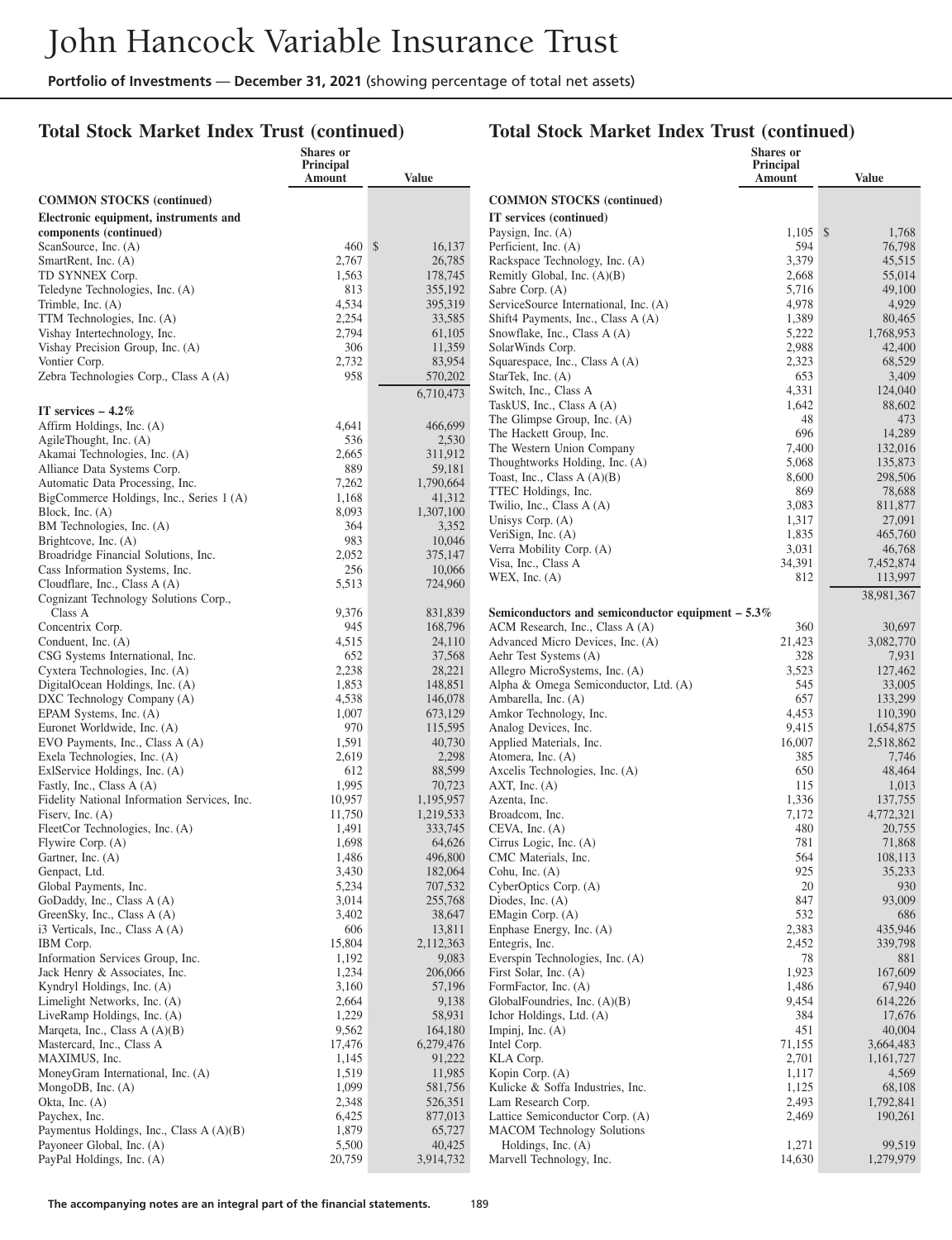#### **Total Stock Market Index Trust (continued)**

|                                                             | Shares or<br>Principal |                      |                                                                   | Shares or<br>Principal |                   |
|-------------------------------------------------------------|------------------------|----------------------|-------------------------------------------------------------------|------------------------|-------------------|
|                                                             | Amount                 | <b>Value</b>         |                                                                   | Amount                 | <b>Value</b>      |
| <b>COMMON STOCKS</b> (continued)                            |                        |                      | <b>COMMON STOCKS</b> (continued)                                  |                        |                   |
| Semiconductors and semiconductor equipment (continued)      |                        |                      | Software (continued)                                              |                        |                   |
| Maxeon Solar Technologies, Ltd. (A)                         | $126 \,$ \$            | 1,751                | Bottomline Technologies DE, Inc. (A)                              | 850 \$                 | 48,000            |
| MaxLinear, Inc. (A)                                         | 1,397                  | 105,320              | Box, Inc., Class A (A)                                            | 2,797                  | 73,253            |
| Meta Materials, Inc. (A)(B)                                 | 4,648                  | 11,434               | C3.ai, Inc., Class A (A)                                          | 1,825                  | 57,031            |
| Microchip Technology, Inc.                                  | 9,761                  | 849,793              | Cadence Design Systems, Inc. (A)                                  | 4,918                  | 916,469           |
| Micron Technology, Inc.<br>MKS Instruments, Inc.            | 19,776<br>1,002        | 1,842,134<br>174,518 | CCC Intelligent Solutions<br>Holdings, Inc. $(A)(B)$              | 9,972                  | 113,581           |
| Monolithic Power Systems, Inc.                              | 781                    | 385,291              | CDK Global, Inc.                                                  | 2,209                  | 92,204            |
| NeoPhotonics Corp. (A)                                      | 1,119                  | 17,199               | Cerence, Inc. $(A)$                                               | 696                    | 53,341            |
| NVE Corp.                                                   | 120                    | 8,196                | Ceridian HCM Holding, Inc. (A)                                    | 2,675                  | 279,431           |
| NVIDIA Corp.                                                | 43,971                 | 12,932,311           | ChannelAdvisor Corp. (A)                                          | 600                    | 14,808            |
| ON Semiconductor Corp. (A)                                  | 7,689                  | 522,237              | Citrix Systems, Inc.                                              | 2,218                  | 209,801           |
| Onto Innovation, Inc. (A)                                   | 921                    | 93,233               | Clear Secure, Inc., Class A (A)(B)                                | 2,462                  | 77,233            |
| PDF Solutions, Inc. (A)<br>Photronics, Inc. (A)             | 745<br>1,478           | 23,684<br>27,860     | Clearwater Analytics Holdings, Inc.,<br>Class $A(A)$              | 3,883                  | 89,231            |
| Pixelworks, Inc. (A)                                        | 598                    | 2,631                | Cognyte Software, Ltd. (A)                                        | 99                     | 1,551             |
| Power Integrations, Inc.                                    | 1,110                  | 103,108              | CommVault Systems, Inc. (A)                                       | 850                    | 58,582            |
| Qorvo, Inc. $(A)$                                           | 1,939                  | 303,240              | Confluent, Inc., Class A (A)                                      | 4,598                  | 350,552           |
| QUALCOMM, Inc.                                              | 19,962                 | 3,650,451            | Consensus Cloud Solutions, Inc. (A)                               | 297                    | 17,187            |
| Rambus, Inc. (A)                                            | 2,201                  | 64,687               | CoreCard Corp. (A)                                                | 191                    | 7,411             |
| Semtech Corp. (A)                                           | 1,189                  | 105,738              | Couchbase, Inc. (A)                                               | 669                    | 16,698            |
| Silicon Laboratories, Inc. (A)                              | 734                    | 151,512              | Coupa Software, Inc. (A)                                          | 1,310                  | 207,046           |
| SiTime Corp. (A)<br>SkyWater Technology, Inc. (A)           | 323<br>576             | 94,490<br>9,343      | Crowdstrike Holdings, Inc., Class A (A)<br>$CS$ Disco, Inc. $(A)$ | 3,998<br>897           | 818,591<br>32,068 |
| Skyworks Solutions, Inc.                                    | 2,968                  | 460,456              | Datadog, Inc., Class A (A)                                        | 5,475                  | 975,152           |
| SMART Global Holdings, Inc. (A)                             | 506                    | 35,921               | Datto Holding Corp. (A)                                           | 2,301                  | 60,631            |
| SunPower Corp. (A)                                          | 3,113                  | 64,968               | Digimarc Corp. (A)                                                | 294                    | 11,607            |
| Synaptics, Inc. (A)                                         | 681                    | 197,156              | DocuSign, Inc. (A)                                                | 3,447                  | 525,013           |
| Teradyne, Inc.                                              | 2,943                  | 481,269              | Dolby Laboratories, Inc., Class A                                 | 1,849                  | 176,062           |
| Texas Instruments, Inc.                                     | 16,112                 | 3,036,629            | Domo, Inc., Class B (A)                                           | 570                    | 28,272            |
| Ultra Clean Holdings, Inc. (A)                              | 836                    | 47,953               | DoubleVerify Holdings, Inc. (A)                                   | 2,545                  | 84,698            |
| Universal Display Corp.<br>Veeco Instruments, Inc. (A)      | 856<br>1,119           | 141,266<br>31,858    | Dropbox, Inc., Class A (A)<br>Duck Creek Technologies, Inc. (A)   | 6,875<br>2,105         | 168,713<br>63,382 |
| Wolfspeed, Inc. (A)                                         | 2,067                  | 231,029              | Dynatrace, Inc. (A)                                               | 5,052                  | 304,888           |
| Xilinx, Inc.                                                | 4,355                  | 923,391              | Ebix, Inc.                                                        | 593                    | 18,027            |
|                                                             |                        | 50,074,808           | eGain Corp. (A)                                                   | 755                    | 7,535             |
| Software $-9.8\%$                                           |                        |                      | EngageSmart, Inc. (A)                                             | 2,523                  | 60,855            |
| $8x8$ , Inc. (A)                                            | 2,080                  | 34,861               | Envestnet, Inc. $(A)$                                             | 1,010                  | 80,133            |
| A10 Networks, Inc.                                          | 1,431                  | 23,726               | Everbridge, Inc. (A)                                              | 700                    | 47,131            |
| ACI Worldwide, Inc. (A)                                     | 2,182                  | 75,715               | EverCommerce, Inc. $(A)(B)$<br>Fair Isaac Corp. (A)               | 3,253<br>509           | 51,235<br>220,738 |
| Adobe, Inc. $(A)$                                           | 8,358                  | 4,739,487            | Five $9$ , Inc. $(A)$                                             | 1,205                  | 165,471           |
| Agilysys, Inc. (A)                                          | 497                    | 22,097               | ForgeRock, Inc., Class A (A)                                      | 1,314                  | 35,071            |
| Alarm.com Holdings, Inc. (A)<br>Alkami Technology, Inc. (A) | 928<br>1,341           | 78,704<br>26,900     | Fortinet, Inc. (A)                                                | 2,891                  | 1,039,025         |
| Altair Engineering, Inc., Class A (A)                       | 1,383                  | 106,934              | Freshworks, Inc., Class A (A)                                     | 4,778                  | 125,470           |
| Alteryx, Inc., Class A (A)                                  | 1,217                  | 73,629               | Greenidge Generation Holdings, Inc. (A)                           | 613                    | 9,839             |
| American Software, Inc., Class A                            | 667                    | 17,455               | Guidewire Software, Inc. (A)                                      | 1,507<br>834           | 171,090           |
| Amplitude, Inc., Class A (A)                                | 1,760                  | 93,174               | HubSpot, Inc. (A)<br>Instructure Holdings, Inc. (A)               | 2,069                  | 549,731<br>49,615 |
| Anaplan, Inc. (A)                                           | 2,601                  | 119,256              | Intapp, Inc. $(A)$                                                | 876                    | 22,040            |
| ANSYS, Inc. (A)                                             | 1,564                  | 627,352              | InterDigital, Inc.                                                | 575                    | 41,187            |
| Appfolio, Inc., Class A (A)<br>Appian Corp. (A)             | 633<br>1,266           | 76,631<br>82,556     | Intuit, Inc.                                                      | 4,839                  | 3,112,542         |
| AppLovin Corp., Class A (A)                                 | 6,582                  | 620,419              | Jamf Holding Corp. (A)                                            | 1,772                  | 67,354            |
| Asana, Inc., Class A (A)                                    | 2,882                  | 214,853              | J $Frog, Ltd. (A)$                                                | 1,737                  | 51,589            |
| Aspen Technology, Inc. (A)                                  | 1,205                  | 183,401              | Kaltura, Inc. (A)                                                 | 1,306                  | 4,401             |
| Autodesk, Inc. (A)                                          | 3,902                  | 1,097,203            | KnowBe4, Inc., Class A (A)<br>LivePerson, Inc. (A)                | 2,865<br>1,279         | 65,723<br>45,686  |
| Avalara, Inc. (A)                                           | 1,549                  | 199,991              | Mandiant, Inc. (A)                                                | 4,371                  | 76,667            |
| Avaya Holdings Corp. (A)                                    | 1,627                  | 32,215               | Manhattan Associates, Inc. (A)                                    | 1,136                  | 176,637           |
| AvePoint, Inc. $(A)$<br>Benefitfocus, Inc. (A)              | 2,541<br>722           | 15,983<br>7,697      | Matterport, Inc. (A)                                              | 4,076                  | 84,129            |
| Bentley Systems, Inc., Class B                              | 4,989                  | 241,118              | McAfee Corp., Class A                                             | 7,694                  | 198,428           |
| Bill.com Holdings, Inc. (A)                                 | 1,645                  | 409,852              | MeridianLink, Inc. (A)                                            | 1,186                  | 25,594            |
| Black Knight, Inc. (A)                                      | 2,839                  | 235,325              | Microsoft Corp.                                                   | 132,625                | 44,604,440        |
| Blackbaud, Inc. (A)                                         | 910                    | 71,872               | MicroStrategy, Inc., Class A (A)<br>Mitek Systems, Inc. (A)       | 173<br>911             | 94,197<br>16,170  |
| Blackline, Inc. (A)                                         | 1,061                  | 109,856              | Model N, Inc. $(A)$                                               | 719                    | 21,592            |
| Blend Labs, Inc., Class A (A)                               | 3,398                  | 24,941               |                                                                   |                        |                   |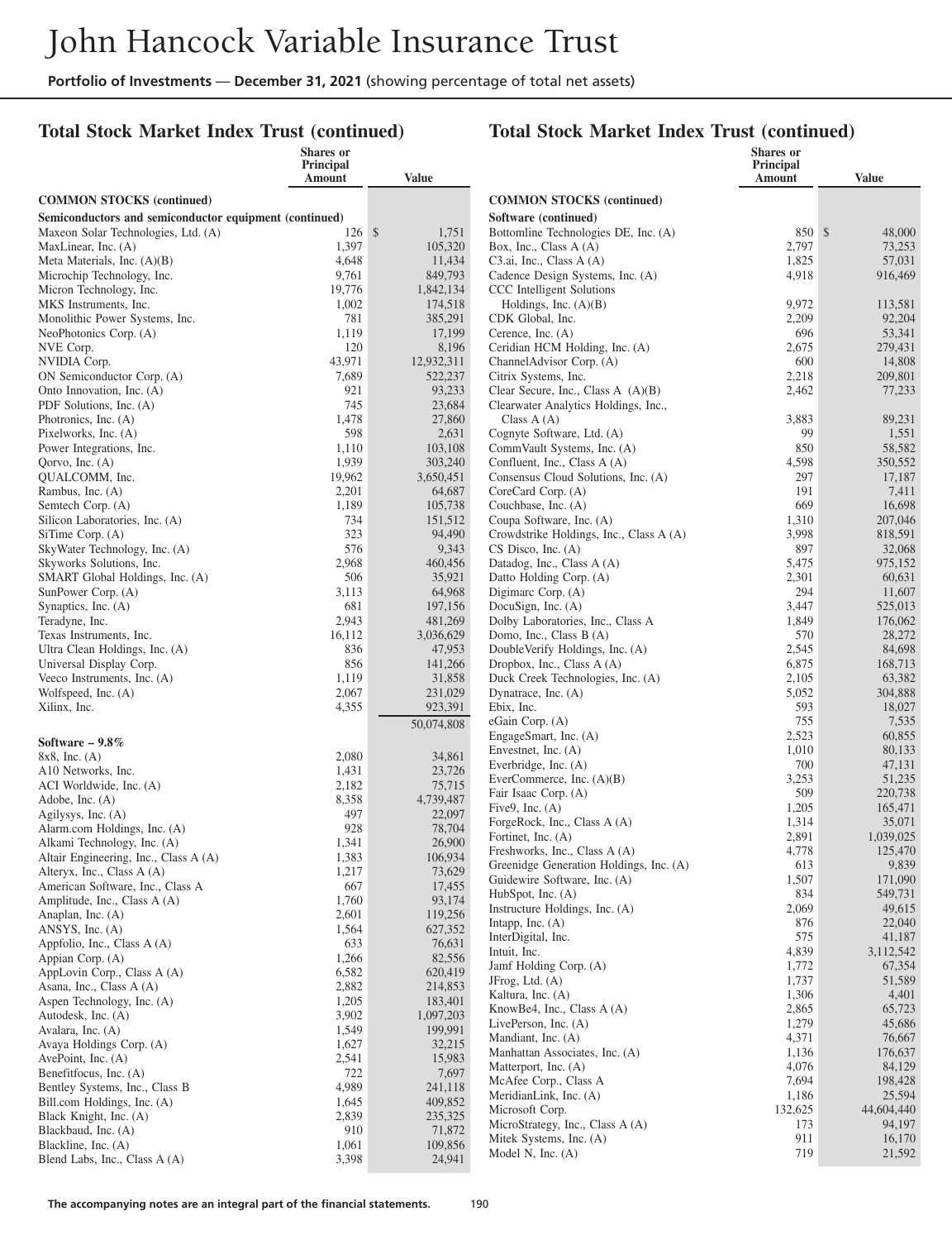# **Total Stock Market Index Trust (continued)**

|                                                         | <b>Shares</b> or<br>Principal |                     |                                                                  | Shares or<br>Principal |                     |
|---------------------------------------------------------|-------------------------------|---------------------|------------------------------------------------------------------|------------------------|---------------------|
|                                                         | Amount                        | <b>Value</b>        |                                                                  | Amount                 | <b>Value</b>        |
| <b>COMMON STOCKS</b> (continued)                        |                               |                     | <b>COMMON STOCKS</b> (continued)                                 |                        |                     |
| Software (continued)                                    |                               |                     | Software (continued)                                             |                        |                     |
| Momentive Global, Inc. (A)                              | $2.729$ \$                    | 57,718              | Workday, Inc., Class A (A)                                       | 4,358 \$               | 1,190,518           |
| N-able, Inc. $(A)$                                      | 3,262                         | 36,208              | Workiva, Inc. (A)                                                | 906                    | 118,224             |
| NCino, Inc. $(A)$                                       | 1,572                         | 86,240              | Xperi Holding Corp.                                              | 2,083                  | 39,390              |
| $NCR$ Corp. $(A)$                                       | 2,373                         | 95,395              | Yext, Inc. $(A)$                                                 | 2,330                  | 23,114              |
| New Relic, Inc. (A)                                     | 1,168                         | 128,433             | Zendesk, Inc. $(A)$                                              | 2,143                  | 223,493             |
| NortonLifeLock, Inc.                                    | 10,373                        | 269,491             | Zeta Global Holdings Corp., Class A (A)                          | 2,980                  | 25,092              |
| Nuance Communications, Inc. (A)                         | 5,647                         | 312,392             | Zoom Video Communications, Inc.,                                 |                        |                     |
| Nutanix, Inc., Class A (A)                              | 3,791                         | 120,781             | Class $A(A)$                                                     | 5,209                  | 957,987             |
| Olo, Inc., Class A (A)                                  | 2,432                         | 50,610              | Zscaler, Inc. $(A)$                                              | 2,407                  | 773,441             |
| $ON24$ , Inc. $(A)$                                     | 546                           | 9,473               | Zuora, Inc., Class A (A)                                         | 2,245                  | 41,937              |
| OneSpan, Inc. (A)                                       | 856                           | 14,492              |                                                                  |                        | 92,623,137          |
| Oracle Corp.<br>PagerDuty, Inc. (A)                     | 48,916<br>1,558               | 4,265,964<br>54,141 | Technology hardware, storage and peripherals $-5.8\%$            |                        |                     |
| Palantir Technologies, Inc., Class A (A)                | 34,039                        | 619,850             | 3D Systems Corp. (A)                                             | 2,231                  | 48,056              |
| Palo Alto Networks, Inc. (A)                            | 1,723                         | 959,297             | Apple, Inc.                                                      | 291,691                | 51,795,542          |
| Paycom Software, Inc. (A)                               | 1,066                         | 442,593             | Avid Technology, Inc. (A)                                        | 850                    | 27,685              |
| Paycor HCM, Inc. (A)                                    | 3,177                         | 91,529              | Boxlight Corp., Class A (A)                                      | 1,426                  | 1,968               |
| Paylocity Holding Corp. (A)                             | 973                           | 229,784             | Corsair Gaming, Inc. (A)(B)                                      | 1,436                  | 30,170              |
| Pegasystems, Inc.                                       | 1,468                         | 164,152             | CPI Card Group, Inc. (A)<br>Dell Technologies, Inc., Class C (A) | 115<br>13,515          | 2,133<br>759.138    |
| Ping Identity Holding Corp. (A)                         | 1,506                         | 34,457              | Diebold Nixdorf, Inc. (A)                                        | 1,599                  | 14,471              |
| Procore Technologies, Inc. (A)                          | 2,210                         | 176,734             | Eastman Kodak Company (A)                                        | 667                    | 3,122               |
| Progress Software Corp.                                 | 801                           | 38,664              | Hewlett Packard Enterprise Company                               | 23,098                 | 364,255             |
| PROS Holdings, Inc. (A)                                 | 854                           | 29,454              | HP, Inc.                                                         | 21,354                 | 804,405             |
| PTC, Inc. $(A)$                                         | 2,118                         | 256,596             | Immersion Corp. (A)                                              | 809                    | 4,619               |
| $Q2$ Holdings, Inc. $(A)$                               | 1,009                         | 80,155              | Intevac, Inc. $(A)$                                              | 745                    | 3,509               |
| Qualtrics International, Inc., Class A (A)              | 8,835<br>711                  | 312,759<br>97,563   | NetApp, Inc.                                                     | 4,013                  | 369,156             |
| Qualys, Inc. (A)<br>Rapid7, Inc. (A)                    | 1,011                         | 118,985             | Pure Storage, Inc., Class A (A)                                  | 5,116                  | 166,526             |
| Rekor Systems, Inc. (A)                                 | 852                           | 5,581               | Sonim Technologies, Inc. (A)                                     | 1,394                  | 1,285               |
| Rimini Street, Inc. (A)                                 | 1,519                         | 9,068               | Turtle Beach Corp. (A)                                           | 144                    | 3,205               |
| RingCentral, Inc., Class A (A)                          | 1,448                         | 271,283             | Western Digital Corp. (A)                                        | 5,528                  | 360,481             |
| Riot Blockchain, Inc. (A)                               | 1,638                         | 36,577              | Xerox Holdings Corp.                                             | 3,431                  | 77,678              |
| Sailpoint Technologies Holdings, Inc. (A)               | 1,710                         | 82,661              |                                                                  |                        | 54,837,404          |
| salesforce.com, Inc. (A)                                | 17,164                        | 4,361,887           |                                                                  |                        | 251,316,511         |
| SecureWorks Corp., Class A (A)                          | 1,619                         | 25,855              | Materials $-2.3\%$                                               |                        |                     |
| SEMrush Holdings, Inc., Class A (A)                     | 2,229                         | 46,475              | Chemicals $-1.3\%$                                               |                        |                     |
| SentinelOne, Inc., Class A (A)                          | 4,539                         | 229,174             | AdvanSix, Inc.                                                   | 524                    | 24,759              |
| ServiceNow, Inc. (A)                                    | 3,506                         | 2,275,780           | Air Products & Chemicals, Inc.                                   | 3,733                  | 1,135,803           |
| ShotSpotter, Inc. (A)<br>Smartsheet, Inc., Class A (A)  | 262<br>2,230                  | 7,734<br>172,714    | Albemarle Corp.                                                  | 2,085                  | 487,410             |
| Smith Micro Software, Inc. (A)                          | 28                            | 138                 | American Vanguard Corp.                                          | 728                    | 11,932              |
| Splunk, Inc. (A)                                        | 2,920                         | 337,902             | Amyris, Inc. (A)                                                 | 4,828                  | 26,119              |
| Sprinklr, Inc., Class $A(A)(B)$                         | 4,476                         | 71,034              | Ashland Global Holdings, Inc.                                    | 1,039                  | 111,859             |
| Sprout Social, Inc., Class A (A)                        | 917                           | 83,163              | Avient Corp.<br>Axalta Coating Systems, Ltd. (A)                 | 1,723<br>4,358         | 96,402<br>144,337   |
| SPS Commerce, Inc. (A)                                  | 634                           | 90,250              | Balchem Corp.                                                    | 457                    | 77,050              |
| SS&C Technologies Holdings, Inc.                        | 4,583                         | 375,714             | Cabot Corp.                                                      | 1,144                  | 64,293              |
| Sumo Logic, Inc. (A)                                    | 1,696                         | 22,998              | Celanese Corp.                                                   | 1,702                  | 286,038             |
| Synchronoss Technologies, Inc. (A)                      | 1,177                         | 2,872               | CF Industries Holdings, Inc.                                     | 3,859                  | 273,140             |
| Synopsys, Inc. (A)                                      | 2,646                         | 975,051             | Chase Corp.                                                      | 194                    | 19,315              |
| Telos Corp. (A)                                         | 879                           | 13,554              | Corteva, Inc.                                                    | 13,316                 | 629,580             |
| Tenable Holdings, Inc. (A)                              | 1,938                         | 106,726             | CVR Nitrogen LP $(A)(C)$                                         | 1,086                  | 195                 |
| Teradata Corp. (A)<br>The Trade Desk, Inc., Class A (A) | 1,965<br>8,445                | 83,454<br>773,900   | Diversey Holdings, Ltd. (A)                                      | 4,552                  | 60,587              |
| Tyler Technologies, Inc. (A)                            | 728                           | 391,628             | Dow, Inc.                                                        | 13,369                 | 758,290             |
| UiPath, Inc., Class $A(A)$                              | 8,998                         | 388,084             | DuPont de Nemours, Inc.                                          | 9,247                  | 746,973             |
| Unity Software, Inc. (A)                                | 4,988                         | 713,234             | Eastman Chemical Company                                         | 2,537                  | 306,749             |
| Upland Software, Inc. (A)                               | 553                           | 9,921               | Ecolab, Inc.<br>Ecovyst, Inc.                                    | 5,046<br>2,904         | 1,183,741<br>29,737 |
| Varonis Systems, Inc. (A)                               | 1,938                         | 94,536              | Ferro Corp. (A)                                                  | 1,719                  | 37,526              |
| Verint Systems, Inc. (A)                                | 1,254                         | 65,848              | FMC Corp.                                                        | 2,313                  | 254,176             |
| Veritone, Inc. $(A)$                                    | 504                           | 11,330              | FutureFuel Corp.                                                 | 1,090                  | 8,328               |
| Vertex, Inc., Class $A(A)$                              | 2,371                         | 37,628              | GCP Applied Technologies, Inc. (A)                               | 1,572                  | 49,770              |
| Viant Technology, Inc., Class A (A)                     | 801                           | 7,774               | Hawkins, Inc.                                                    | 532                    | 20,987              |
| VirnetX Holding Corp. $(A)(B)$                          | 1,593                         | 4,142               | HB Fuller Company                                                | 1,058                  | 85,698              |
| VMware, Inc., Class A                                   | 7,414                         | 859,134             | Huntsman Corp.                                                   | 4,120                  | 143,706             |
| Vonage Holdings Corp. (A)                               | 4,627                         | 96,195              | Ingevity Corp. (A)                                               | 765                    | 54,851              |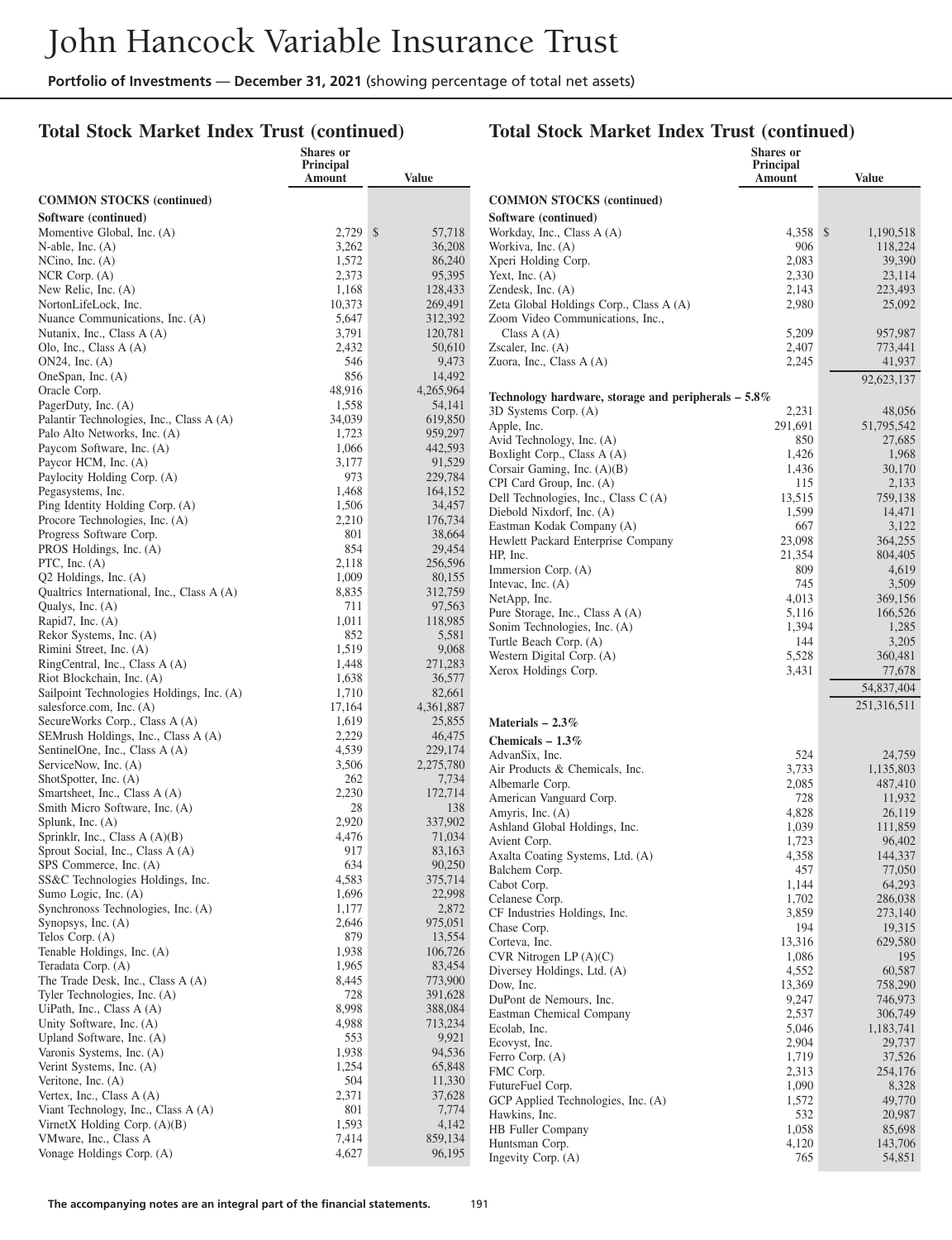#### **Total Stock Market Index Trust (continued)**

# **Total Stock Market Index Trust (continued)**

|                                                            | Shares or<br>Principal<br>Amount | <b>Value</b>      |                                                | Shares or<br>Principal<br>Amount | <b>Value</b>         |
|------------------------------------------------------------|----------------------------------|-------------------|------------------------------------------------|----------------------------------|----------------------|
| <b>COMMON STOCKS (continued)</b>                           |                                  |                   | <b>COMMON STOCKS (continued)</b>               |                                  |                      |
| <b>Chemicals</b> (continued)                               |                                  |                   | Metals and mining (continued)                  |                                  |                      |
| Innospec, Inc.                                             | 510 \$                           | 46,073            | Century Aluminum Company (A)                   | 1,740S                           | 28,814               |
| International Flavors & Fragrances, Inc.                   | 4,466                            | 672,803           | Cleveland-Cliffs, Inc. (A)                     | 8,588                            | 186,961              |
| Intrepid Potash, Inc. (A)                                  | 302                              | 12,904            | Coeur Mining, Inc. (A)                         | 4,942                            | 24,908               |
| Koppers Holdings, Inc. (A)                                 | 482                              | 15,087            | Commercial Metals Company                      | 2,266                            | 82,233               |
| Kraton Corp. (A)                                           | 640                              | 29,645            | Compass Minerals International, Inc.           | 667                              | 34,070               |
| Kronos Worldwide, Inc.                                     | 2,526                            | 37,915            | Freeport-McMoRan, Inc.                         | 25,986                           | 1.084.396            |
| Livent Corp. (A)                                           | 2,960                            | 72,165            | Gatos Silver, Inc. (A)                         | 868                              | 9,010                |
| LSB Industries, Inc. $(A)$                                 | 1,182                            | 13,061            | Haynes International, Inc.                     | 334                              | 13,470               |
| Minerals Technologies, Inc.<br>NewMarket Corp.             | 673<br>96                        | 49,230<br>32,901  | Hecla Mining Company<br>Kaiser Aluminum Corp.  | 9,827<br>336                     | 51,297<br>31,564     |
| Olin Corp.                                                 | 2,899                            | 166,750           | Materion Corp.                                 | 423                              | 38,891               |
| Origin Materials, Inc. (A)                                 | 1,904                            | 12,281            | MP Materials Corp. $(A)(B)$                    | 2,977                            | 135,215              |
| PPG Industries, Inc.                                       | 4,179                            | 720,627           | Newmont Corp.                                  | 14,198                           | 880,560              |
| Quaker Chemical Corp.                                      | 313                              | 72,234            | Nucor Corp.                                    | 5,208                            | 594,493              |
| Rayonier Advanced Materials, Inc. (A)                      | 1,194                            | 6,818             | Olympic Steel, Inc.                            | 325                              | 7,638                |
| RPM International, Inc.                                    | 2,026                            | 204,626           | Pan American Silver Corp., CVR (A)(D)          | 7,232                            | 5,632                |
| Sensient Technologies Corp.                                | 828                              | 82,850            | Ramaco Resources, Inc. (A)                     | 575                              | 7,820                |
| Stepan Company                                             | 50                               | 6,215             | Rare Element Resources, Ltd. (A)               | 467                              | 584                  |
| The Chemours Company                                       | 3,059                            | 102,660           | Reliance Steel & Aluminum Company              | 900                              | 145,998              |
| The Mosaic Company                                         | 6,857                            | 269,412           | Royal Gold, Inc.                               | 1,208                            | 127,094              |
| The Scotts Miracle-Gro Company                             | 1,022                            | 164,542           | Ryerson Holding Corp.                          | 738                              | 19,225               |
| The Sherwin-Williams Company                               | 4,723                            | 1,663,252         | Schnitzer Steel Industries, Inc., Class A      | 547                              | 28,400               |
| Trecora Resources (A)                                      | 757<br>832                       | 6,117<br>9,834    | Southern Copper Corp.                          | 13,869<br>3,662                  | 855,856              |
| Tredegar Corp.<br>Trinseo PLC                              | 96                               | 5,036             | Steel Dynamics, Inc.<br>SunCoke Energy, Inc.   | 2,119                            | 227,300<br>13,964    |
| Valhi, Inc.                                                | 636                              | 18,285            | TimkenSteel Corp. (A)                          | 1,005                            | 16,583               |
| Valvoline, Inc.                                            | 3,402                            | 126,861           | U.S. Steel Corp.                               | 4,538                            | 108,050              |
| Westlake Chemical Corp.                                    | 2,365                            | 229,712           | Warrior Met Coal, Inc.                         | 968                              | 24,887               |
| Westlake Chemical Partners LP                              | 799                              | 21,461            | Worthington Industries, Inc.                   | 793                              | 43,345               |
| Zymergen, Inc. $(A)$                                       | 1,577                            | 10,550            |                                                |                                  | 5,181,152            |
|                                                            |                                  | 12,011,258        | Paper and forest products $-0.0\%$             |                                  |                      |
| Construction materials $-0.1\%$                            |                                  |                   | Clearwater Paper Corp. (A)                     | 390                              | 14,301               |
| Eagle Materials, Inc.                                      | 775                              | 129,007           | Glatfelter Corp.                               | 999                              | 17,183               |
| Forterra, Inc. (A)                                         | 1,303                            | 30,985            | Louisiana-Pacific Corp.                        | 1,758                            | 137,739              |
| Martin Marietta Materials, Inc.                            | 984                              | 433,472           | Neenah, Inc.                                   | 345                              | 15,967               |
| Summit Materials, Inc., Class A (A)                        | 2,191                            | 87,947            | Schweitzer-Mauduit International, Inc.         | 627                              | 18,747               |
| United States Lime & Minerals, Inc.                        | 134                              | 17,289            | Sylvamo Corp. (A)                              | 673                              | 18,770               |
| Vulcan Materials Company                                   | 2,073                            | 430,313           | Verso Corp., Class A                           | 710                              | 19,184               |
|                                                            |                                  | 1,129,013         |                                                |                                  | 241,891              |
| Containers and packaging $-0.3\%$                          |                                  |                   |                                                |                                  | 21,354,964           |
| AptarGroup, Inc.                                           | 916                              | 112,192           | Real estate $-3.3\%$                           |                                  |                      |
| Avery Dennison Corp.                                       | 1,494                            | 323,556           | Equity real estate investment trusts $-3.1\%$  |                                  |                      |
| Ball Corp.                                                 | 5,789                            | 557,307           | Acadia Realty Trust                            | 1,860                            | 40,604               |
| Berry Global Group, Inc. (A)                               | 2,531                            | 186,737           | Agree Realty Corp.                             | 883                              | 63,011               |
| Crown Holdings, Inc.                                       | 2,263                            | 250,333           | Alexander & Baldwin, Inc.                      | 1,506                            | 37,786               |
| Graphic Packaging Holding Company                          | 5,834<br>931                     | 113,763           | Alexander's, Inc.                              | 108                              | 28,112               |
| Greif, Inc., Class A<br><b>International Paper Company</b> | 6,650                            | 56,204<br>312,417 | Alexandria Real Estate Equities, Inc.          | 2,408                            | 536,888              |
| Myers Industries, Inc.                                     | 844                              | 16,888            | American Assets Trust, Inc.                    | 1,261                            | 47,325               |
| O-I Glass, Inc. (A)                                        | 3,104                            | 37,341            | American Campus Communities, Inc.              | 2,673                            | 153,136              |
| Packaging Corp. of America                                 | 1,509                            | 205,450           | American Finance Trust, Inc.                   | 2,393                            | 21,848               |
| Pactiv Evergreen, Inc.                                     | 2,656                            | 33,678            | American Homes 4 Rent, Class A                 | 6,051                            | 263,884              |
| Sealed Air Corp.                                           | 2,645                            | 178,458           | American Tower Corp.<br>Americold Realty Trust | 8,052<br>4,031                   | 2,355,210<br>132,176 |
| Silgan Holdings, Inc.                                      | 1,469                            | 62,932            | Apartment Income REIT Corp.                    | 2,951                            | 161,331              |
| Sonoco Products Company                                    | 1,488                            | 86,140            | Apartment Investment and Management            |                                  |                      |
| TriMas Corp.                                               | 1,020                            | 37,740            | Company, Class A (A)                           | 3,114                            | 24,040               |
| Westrock Company                                           | 4,971                            | 220,514           | Apple Hospitality REIT, Inc.                   | 4,472                            | 72,223               |
|                                                            |                                  | 2,791,650         | Armada Hoffler Properties, Inc.                | 1,229                            | 18,705               |
| Metals and mining $-0.6\%$                                 |                                  |                   | Ashford Hospitality Trust, Inc. (A)            | 285                              | 2,736                |
| Alcoa Corp.                                                | 3,330                            | 198,401           | AvalonBay Communities, Inc.                    | 2,283                            | 576,663              |
| Allegheny Technologies, Inc. (A)                           | 2,447                            | 38,981            | Bluerock Residential Growth REIT, Inc.         | 683                              | 18,024               |
| Alpha Metallurgical Resources, Inc. (A)                    | 352                              | 21,490            | Boston Properties, Inc.                        | 2,881                            | 331,834              |
| Arconic Corp. (A)                                          | 1,987                            | 65,591            | Braemar Hotels & Resorts, Inc. (A)             | 978                              | 4,988                |
| Carpenter Technology Corp.                                 | 974                              | 28,431            | Brandywine Realty Trust                        | 3,757                            | 50,419               |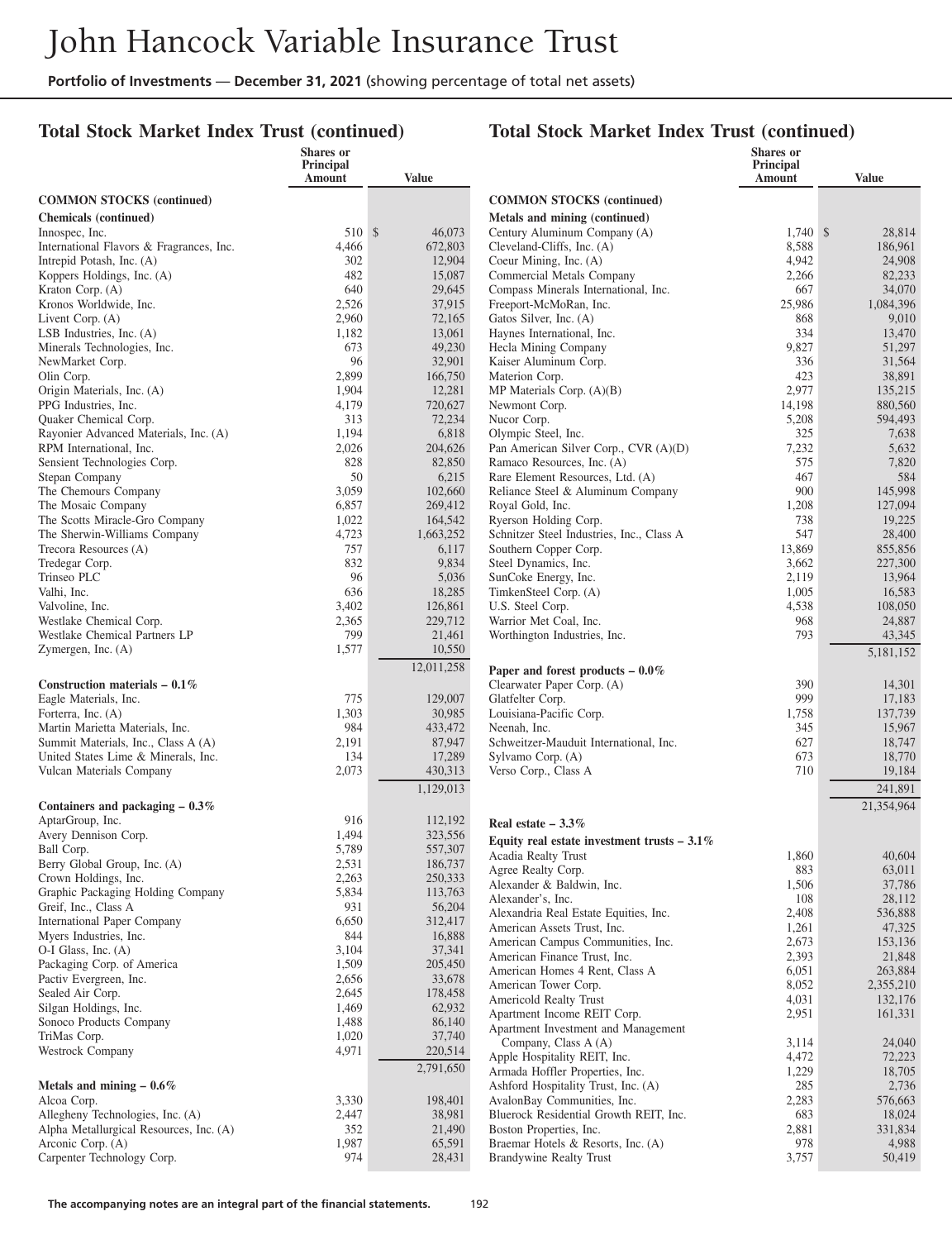#### **Total Stock Market Index Trust (continued)**

|                                                                                 | <b>Shares</b> or<br>Principal |           |                    |                                                                           | <b>Shares</b> or<br>Principal |                      |
|---------------------------------------------------------------------------------|-------------------------------|-----------|--------------------|---------------------------------------------------------------------------|-------------------------------|----------------------|
|                                                                                 | Amount                        | Value     |                    |                                                                           | Amount                        | <b>Value</b>         |
| <b>COMMON STOCKS (continued)</b>                                                |                               |           |                    | <b>COMMON STOCKS (continued)</b>                                          |                               |                      |
| Equity real estate investment trusts (continued)                                |                               |           |                    | Equity real estate investment trusts (continued)                          |                               |                      |
| Brixmor Property Group, Inc.                                                    | 5,578 \$                      |           | 141,737            | Medical Properties Trust, Inc.                                            | $10,170$ \$                   | 240,317              |
| Broadstone Net Lease, Inc.                                                      | 1,879                         |           | 46,637             | MGM Growth Properties LLC, Class A                                        | 2,079                         | 84,927               |
| BRT Apartments Corp.                                                            | 385                           |           | 9,236              | Mid-America Apartment Communities, Inc.                                   | 1,807                         | 414,598              |
| Camden Property Trust<br>CareTrust REIT, Inc.                                   | 1,440<br>2,053                |           | 257,299<br>46,870  | Monmouth Real Estate Investment Corp.<br>National Health Investors, Inc.  | 2,045<br>880                  | 42,965<br>50,574     |
| CatchMark Timber Trust, Inc., Class A                                           | 1,315                         |           | 11,454             | National Retail Properties, Inc.                                          | 3,402                         | 163,534              |
| Centerspace                                                                     | 226                           |           | 25,063             | National Storage Affiliates Trust                                         | 1,224                         | 84,701               |
| Chatham Lodging Trust (A)                                                       | 1,057                         |           | 14,502             | New York REIT Liquidating LLC $(A)(C)$                                    | 457                           | 7,416                |
| CIM Commercial Trust Corp.                                                      | 337                           |           | 2,477              | NexPoint Residential Trust, Inc.                                          | 522                           | 43,759               |
| Community Healthcare Trust, Inc.                                                | 472                           |           | 22,311             | Office Properties Income Trust                                            | 1,104                         | 27,423               |
| CorePoint Lodging, Inc. (A)                                                     | 1,371                         |           | 21,525             | Omega Healthcare Investors, Inc.                                          | 4,522                         | 133,806              |
| Corporate Office Properties Trust<br>Cousins Properties, Inc.                   | 2,351<br>2,993                |           | 65,757<br>120,558  | One Liberty Properties, Inc.<br>Orion Office REIT, Inc. (A)               | 547<br>983                    | 19,298<br>18,353     |
| Crown Castle International Corp.                                                | 7,775                         | 1,622,954 |                    | Outfront Media, Inc.                                                      | 2,732                         | 73,272               |
| CubeSmart                                                                       | 3,744                         |           | 213,071            | Paramount Group, Inc.                                                     | 4,815                         | 40,157               |
| CyrusOne, Inc.                                                                  | 2,283                         |           | 204,831            | Park Hotels & Resorts, Inc. (A)                                           | 4,447                         | 83,959               |
| DiamondRock Hospitality Company (A)                                             | 4,163                         |           | 40,006             | Pebblebrook Hotel Trust                                                   | 2,611                         | 58,408               |
| Digital Realty Trust, Inc.                                                      | 4,963                         |           | 877,806            | Pennsylvania Real Estate Investment                                       |                               |                      |
| DigitalBridge Group, Inc. (A)                                                   | 9,145                         |           | 76,178             | Trust $(A)$                                                               | 968                           | 987                  |
| Diversified Healthcare Trust                                                    | 5,157                         |           | 15,935             | Phillips Edison & Company, Inc.                                           | 1,416                         | 46,785               |
| Douglas Emmett, Inc.<br>Duke Realty Corp.                                       | 3,408<br>6,680                |           | 114,168<br>438,475 | Physicians Realty Trust<br>Piedmont Office Realty Trust, Inc.,            | 3,981                         | 74,962               |
| Easterly Government Properties, Inc.                                            | 1,561                         |           | 35,778             | Class A                                                                   | 2,477                         | 45,527               |
| EastGroup Properties, Inc.                                                      | 743                           |           | 169,293            | Plymouth Industrial REIT, Inc.                                            | 429                           | 13,728               |
| Empire State Realty Trust, Inc., Class A                                        | 3,543                         |           | 31,533             | PotlatchDeltic Corp.                                                      | 1,335                         | 80,394               |
| <b>EPR</b> Properties                                                           | 1,457                         |           | 69,193             | Preferred Apartment Communities, Inc.                                     | 904                           | 16,326               |
| Equinix, Inc.                                                                   | 1,615                         | 1,366,032 |                    | Prologis, Inc.                                                            | 13,221                        | 2,225,888            |
| Equity LifeStyle Properties, Inc.                                               | 2,967                         |           | 260,087            | PS Business Parks, Inc.                                                   | 213                           | 39,228               |
| <b>Equity Residential</b><br>Essential Properties Realty Trust, Inc.            | 6,637<br>1,463                |           | 600,649<br>42,178  | Public Storage<br>Rayonier, Inc.                                          | 2,878<br>2,771                | 1,077,984<br>111,838 |
| Essex Property Trust, Inc.                                                      | 922                           |           | 324,756            | Realty Income Corp.                                                       | 9,835                         | 704,088              |
| Extra Space Storage, Inc.                                                       | 2,270                         |           | 514,677            | Regency Centers Corp.                                                     | 3,192                         | 240,517              |
| Farmland Partners, Inc.                                                         | 930                           |           | 11,114             | Retail Opportunity Investments Corp.                                      | 2,507                         | 49,137               |
| Federal Realty Investment Trust                                                 | 1,456                         |           | 198,482            | Retail Value, Inc.                                                        | 522                           | 3,351                |
| First Industrial Realty Trust, Inc.                                             | 2,479                         |           | 164,110            | Rexford Industrial Realty, Inc.                                           | 2,347                         | 190,365              |
| Four Corners Property Trust, Inc.                                               | 1,453                         |           | 42,733             | RLJ Lodging Trust                                                         | 3,441                         | 47,933               |
| Franklin Street Properties Corp.<br>Gaming and Leisure Properties, Inc.         | 2,261<br>4,534                |           | 13,453<br>220,624  | <b>RPT</b> Realty<br>Ryman Hospitality Properties, Inc. (A)               | 1,545<br>1,027                | 20,672<br>94,443     |
| Getty Realty Corp.                                                              | 966                           |           | 30,999             | Sabra Health Care REIT, Inc.                                              | 4,102                         | 55,541               |
| Gladstone Commercial Corp.                                                      | 793                           |           | 20,436             | Safehold, Inc.                                                            | 890                           | 71,067               |
| Gladstone Land Corp.                                                            | 706                           |           | 23,835             | Saul Centers, Inc.                                                        | 494                           | 26,192               |
| Global Medical REIT, Inc.                                                       | 854                           |           | 15,159             | SBA Communications Corp.                                                  | 1,955                         | 760,534              |
| Global Net Lease, Inc.                                                          | 1,979                         |           | 30,239             | Seritage Growth Properties, Class A (A)                                   | 866                           | 11,492               |
| Healthcare Realty Trust, Inc.                                                   | 2,832                         |           | 89,604             | Service Properties Trust                                                  | 3,498                         | 30,747               |
| Healthcare Trust of America, Inc., Class A<br>Healthpeak Properties, Inc.       | 4,107<br>9,918                |           | 137,133<br>357,941 | Simon Property Group, Inc.<br>SITE Centers Corp.                          | 5,860<br>4,024                | 936,252<br>63,700    |
| Hersha Hospitality Trust (A)                                                    | 1,005                         |           | 9,216              | SL Green Realty Corp.                                                     | 1,278                         | 91,633               |
| Highwoods Properties, Inc.                                                      | 2,063                         |           | 91,989             | Spirit Realty Capital, Inc.                                               | 2,024                         | 97,537               |
| Host Hotels & Resorts, Inc. (A)                                                 | 13,023                        |           | 226,470            | STAG Industrial, Inc.                                                     | 2,912                         | 139,660              |
| Hudson Pacific Properties, Inc.                                                 | 3,068                         |           | 75,810             | STORE Capital Corp.                                                       | 4,908                         | 168,835              |
| Independence Realty Trust, Inc.                                                 | 2,095                         |           | 54,114             | Summit Hotel Properties, Inc. (A)                                         | 2,173                         | 21,208               |
| Indus Realty Trust, Inc.                                                        | 186                           |           | 15,077             | Sun Communities, Inc.                                                     | 1,906                         | 400,203              |
| Industrial Logistics Properties Trust<br>Innovative Industrial Properties, Inc. | 1,490<br>372                  |           | 37,325<br>97,803   | Sunstone Hotel Investors, Inc. (A)<br>Tanger Factory Outlet Centers, Inc. | 4,424<br>1,977                | 51,894<br>38,117     |
| Invitation Homes, Inc.                                                          | 10,409                        |           | 471,944            | Terreno Realty Corp.                                                      | 1,416                         | 120,771              |
| Iron Mountain, Inc.                                                             | 5,295                         |           | 277,087            | The GEO Group, Inc.                                                       | 2,079                         | 16,112               |
| iStar, Inc.                                                                     | 1,236                         |           | 31,926             | The Macerich Company                                                      | 3,197                         | 55,244               |
| <b>JBG SMITH Properties</b>                                                     | 2,682                         |           | 77,000             | UDR, Inc.                                                                 | 5,225                         | 313,448              |
| Kilroy Realty Corp.                                                             | 2,211                         |           | 146,943            | UMH Properties, Inc.                                                      | 958                           | 26,182               |
| Kimco Realty Corp.                                                              | 11,178                        |           | 275,538            | Uniti Group, Inc.                                                         | 4,136                         | 57,945               |
| Kite Realty Group Trust                                                         | 4,091                         |           | 89,102             | Universal Health Realty Income Trust                                      | 293                           | 17,425               |
| Lamar Advertising Company, Class A<br>Life Storage, Inc.                        | 1,855<br>1,345                |           | 225,012<br>206,027 | Urban Edge Properties<br>Urstadt Biddle Properties, Inc., Class A         | 2,372<br>889                  | 45,068<br>18,936     |
| LTC Properties, Inc.                                                            | 837                           |           | 28,575             | Ventas, Inc.                                                              | 7,160                         | 366,019              |
| <b>LXP</b> Industrial Trust                                                     | 5,323                         |           | 83,145             | Veris Residential, Inc. (A)                                               | 1,996                         | 36,686               |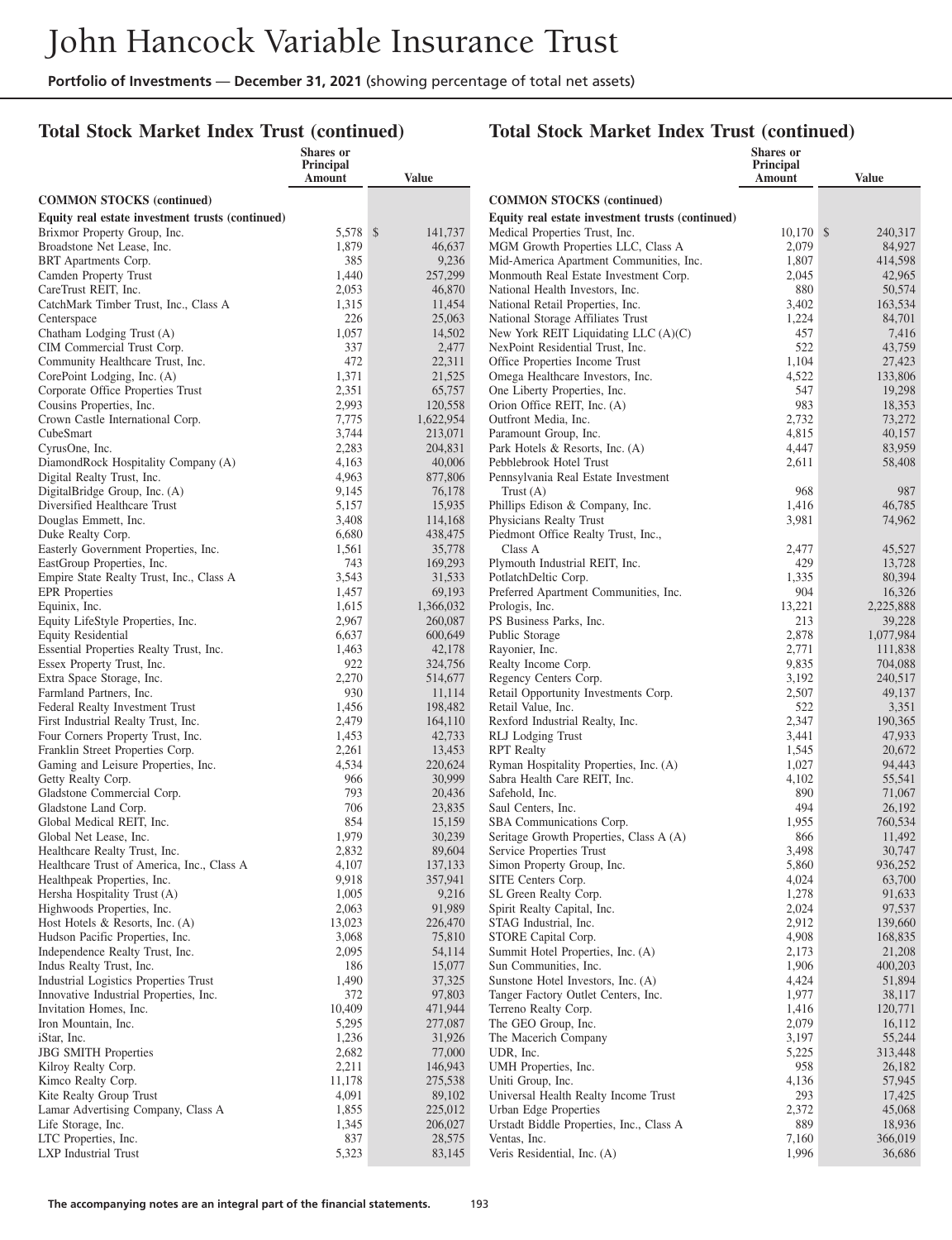#### **Total Stock Market Index Trust (continued)**

|                                                                      | Shares or           |                   |
|----------------------------------------------------------------------|---------------------|-------------------|
|                                                                      | Principal<br>Amount | <b>Value</b>      |
|                                                                      |                     |                   |
| <b>COMMON STOCKS</b> (continued)                                     |                     |                   |
| Equity real estate investment trusts (continued)                     |                     |                   |
| VICI Properties, Inc.                                                | 10,846              | \$<br>326,573     |
| Vornado Realty Trust                                                 | 3,603               | 150,822           |
| Washington Real Estate Investment Trust                              | 1,739               | 44,953            |
| Welltower, Inc.                                                      | 7,629               | 654,339           |
| Weyerhaeuser Company<br>Whitestone REIT                              | 13,518              | 556,671           |
| WP Carey, Inc.                                                       | 991<br>3,402        | 10,039<br>279,134 |
| Xenia Hotels & Resorts, Inc. (A)                                     | 2,341               | 42,396            |
|                                                                      |                     | 29,394,929        |
|                                                                      |                     |                   |
| Real estate management and development $-0.2\%$                      |                     |                   |
| CBRE Group, Inc., Class A (A)<br>Compass, Inc., Class A (A)(B)       | 6,019<br>6,964      | 653,122<br>63,303 |
| Doma Holdings, Inc. (A)                                              | 5,923               | 30,089            |
| Douglas Elliman, Inc. (A)                                            | 1,406               | 16,163            |
| eXp World Holdings, Inc.                                             | 2,650               | 89,279            |
| Fathom Holdings, Inc. (A)                                            | 187                 | 3,826             |
| Five Point Holdings LLC, Class A (A)                                 | 2,953               | 19,313            |
| Forestar Group, Inc. (A)                                             | 1,120               | 24,360            |
| FRP Holdings, Inc. (A)                                               | 258                 | 14,912            |
| Jones Lang LaSalle, Inc. (A)                                         | 918                 | 247,254           |
| Kennedy-Wilson Holdings, Inc.                                        | 2.863               | 68,368            |
| Marcus & Millichap, Inc. (A)                                         | 768                 | 39,521            |
| Maui Land & Pineapple Company, Inc. (A)                              | 514                 | 5,119             |
| Newmark Group, Inc., Class A                                         | 3,701               | 69,209            |
| Offerpad Solutions, Inc. (A)                                         | 3,542               | 22,669            |
| Opendoor Technologies, Inc. (A)                                      | 10,757              | 157,160           |
| Rafael Holdings, Inc., Class B (A)<br>RE/MAX Holdings, Inc., Class A | 347<br>431          | 1,770<br>13,141   |
| Redfin Corp. (A)                                                     | 1,922               | 73,786            |
| Tejon Ranch Company (A)                                              | 613                 | 11,696            |
| The Howard Hughes Corp. (A)                                          | 903                 | 91,907            |
| The RMR Group, Inc., Class A                                         | 663                 | 22,993            |
| The St. Joe Company                                                  | 1,186               | 61,731            |
| Zillow Group, Inc., Class A (A)                                      | 45                  | 2,800             |
| Zillow Group, Inc., Class C(A)                                       | 4,332               | 276,598           |
|                                                                      |                     | 2,080,089         |
|                                                                      |                     | 31,475,018        |
| Utilities $-2.2\%$                                                   |                     |                   |
| Electric utilities $-1.3\%$                                          |                     |                   |
| ALLETE, Inc.                                                         | 1,037               | 68,805            |
| Alliant Energy Corp.                                                 | 3,250               | 199,778           |
| American Electric Power Company, Inc.                                | 8,441               | 750,996           |
| Avangrid, Inc.                                                       | 5,835               | 291,050           |
| Duke Energy Corp.                                                    | 13,401              | 1,405,765         |
| Edison International                                                 | 6,989               | 476,999           |
| Entergy Corp.                                                        | 3,637               | 409,708           |
| Evergy, Inc.                                                         | 4,456               | 305,726           |
| <b>Eversource Energy</b>                                             | 6,068               | 552,067           |
| Exelon Corp.                                                         | 17,312              | 999,941           |
| FirstEnergy Corp.<br>Genie Energy, Ltd., B Shares (A)                | 10,226<br>706       | 425,299<br>3,932  |
| Hawaiian Electric Industries, Inc.                                   | 2,097               | 87,026            |
| IDACORP, Inc.                                                        | 972                 | 110,137           |
| MGE Energy, Inc.                                                     | 751                 | 61,770            |
| NextEra Energy, Inc.                                                 | 34,040              | 3,177,974         |
| NRG Energy, Inc.                                                     | 4,438               | 191,189           |
| OGE Energy Corp.                                                     | 4,136               | 158,740           |
| Otter Tail Corp.                                                     | 842                 | 60,136            |
| PG&E Corp. (A)                                                       | 34,532              | 419,218           |
| Pinnacle West Capital Corp.                                          | 1,796               | 126,780           |
| PNM Resources, Inc.                                                  | 1,686               | 76,898            |
| Portland General Electric Company                                    | 1,846               | 97,690            |
| PPL Corp.                                                            | 13,860              | 416,632           |
| The Southern Company                                                 | 19,232              | 1,318,931         |

|                                                           | <b>Shares</b> or<br><b>Principal</b><br>Amount | <b>Value</b>       |
|-----------------------------------------------------------|------------------------------------------------|--------------------|
| <b>COMMON STOCKS (continued)</b>                          |                                                |                    |
| Electric utilities (continued)                            |                                                |                    |
| Via Renewables, Inc.                                      | 849                                            | \$<br>9,704        |
| Xcel Energy, Inc.                                         | 9,706                                          | 657,096            |
|                                                           |                                                | 12,859,987         |
| Gas utilities $-0.1\%$                                    |                                                |                    |
| Atmos Energy Corp.<br>Chesapeake Utilities Corp.          | 2,179<br>361                                   | 228,294<br>52,637  |
| National Fuel Gas Company                                 | 1,834                                          | 117,266            |
| New Jersey Resources Corp.                                | 1,858                                          | 76,289             |
| Northwest Natural Holding Company                         | 666                                            | 32,487             |
| ONE Gas, Inc.                                             | 1,009                                          | 78,288             |
| RGC Resources, Inc.<br>South Jersey Industries, Inc.      | 260<br>1,973                                   | 5,983<br>51,535    |
| Southwest Gas Holdings, Inc.                              | 848                                            | 59,402             |
| Spire, Inc.                                               | 975                                            | 63,590             |
| Star Group LP                                             | 997                                            | 10,738             |
| Suburban Propane Partners LP                              | 1,423                                          | 20,847             |
| UGI Corp.                                                 | 3,959                                          | 181,758            |
| Independent power and renewable electricity producers –   |                                                | 979,114            |
| $0.1\%$<br>Brookfield Renewable Corp., Class A            | 270                                            | 9,944              |
| Clearway Energy, Inc., Class A                            | 1,164                                          | 38,971             |
| Clearway Energy, Inc., Class C                            | 1,928                                          | 69,466             |
| Montauk Renewables, Inc. (A)                              | 2,059                                          | 21,105             |
| NextEra Energy Partners LP                                | 1,301                                          | 109,804            |
| Ormat Technologies, Inc.                                  | 1,076                                          | 85,327             |
| Sunnova Energy International, Inc. (A)<br>The AES Corp.   | 1,925<br>12,286                                | 53,746<br>298,550  |
| Vistra Corp.                                              | 8,925                                          | 203,222            |
|                                                           |                                                | 890,135            |
| Multi-utilities $-0.6\%$                                  |                                                |                    |
| Ameren Corp.                                              | 4,077                                          | 362,894            |
| Avista Corp.                                              | 1,415                                          | 60,123             |
| Black Hills Corp.                                         | 1,306                                          | 92,164             |
| CenterPoint Energy, Inc.<br>CMS Energy Corp.              | 10,525<br>5,182                                | 293,753<br>337,089 |
| Consolidated Edison, Inc.                                 | 5,366                                          | 457,827            |
| Dominion Energy, Inc.                                     | 14,661                                         | 1,151,768          |
| DTE Energy Company                                        | 3,402                                          | 406,675            |
| MDU Resources Group, Inc.                                 | 3,916                                          | 120,769            |
| NiSource, Inc.<br>NorthWestern Corp.                      | 7,487<br>981                                   | 206,716<br>56,074  |
| Public Service Enterprise Group, Inc.                     | 9,192                                          | 613,382            |
| Sempra Energy                                             | 5,251                                          | 694,602            |
| Unitil Corp.                                              | 366                                            | 16,832             |
| WEC Energy Group, Inc.                                    | 5,493                                          | 533,206            |
|                                                           |                                                | 5,403,874          |
| Water utilities $-0.1\%$<br>American States Water Company | 707                                            | 73,132             |
| American Water Works Company, Inc.                        | 3,291                                          | 621,538            |
| Artesian Resources Corp., Class A                         | 287                                            | 13,297             |
| Cadiz, Inc. (A)                                           | 752                                            | 2,903              |
| California Water Service Group                            | 1,017                                          | 73,082             |
| Essential Utilities, Inc.                                 | 3,802                                          | 204,129            |
| Global Water Resources, Inc.<br>Middlesex Water Company   | 678<br>324                                     | 11,594<br>38,977   |
| Pure Cycle Corp. (A)                                      | 700                                            | 10,220             |
| SJW Group                                                 | 625                                            | 45,750             |
| The York Water Company                                    | 308                                            | 15,332             |
|                                                           |                                                | 1,109,954          |
|                                                           |                                                | 21,243,064         |
| TOTAL COMMON STOCKS (Cost \$356,187,188)                  |                                                | \$<br>916,379,650  |
|                                                           |                                                |                    |